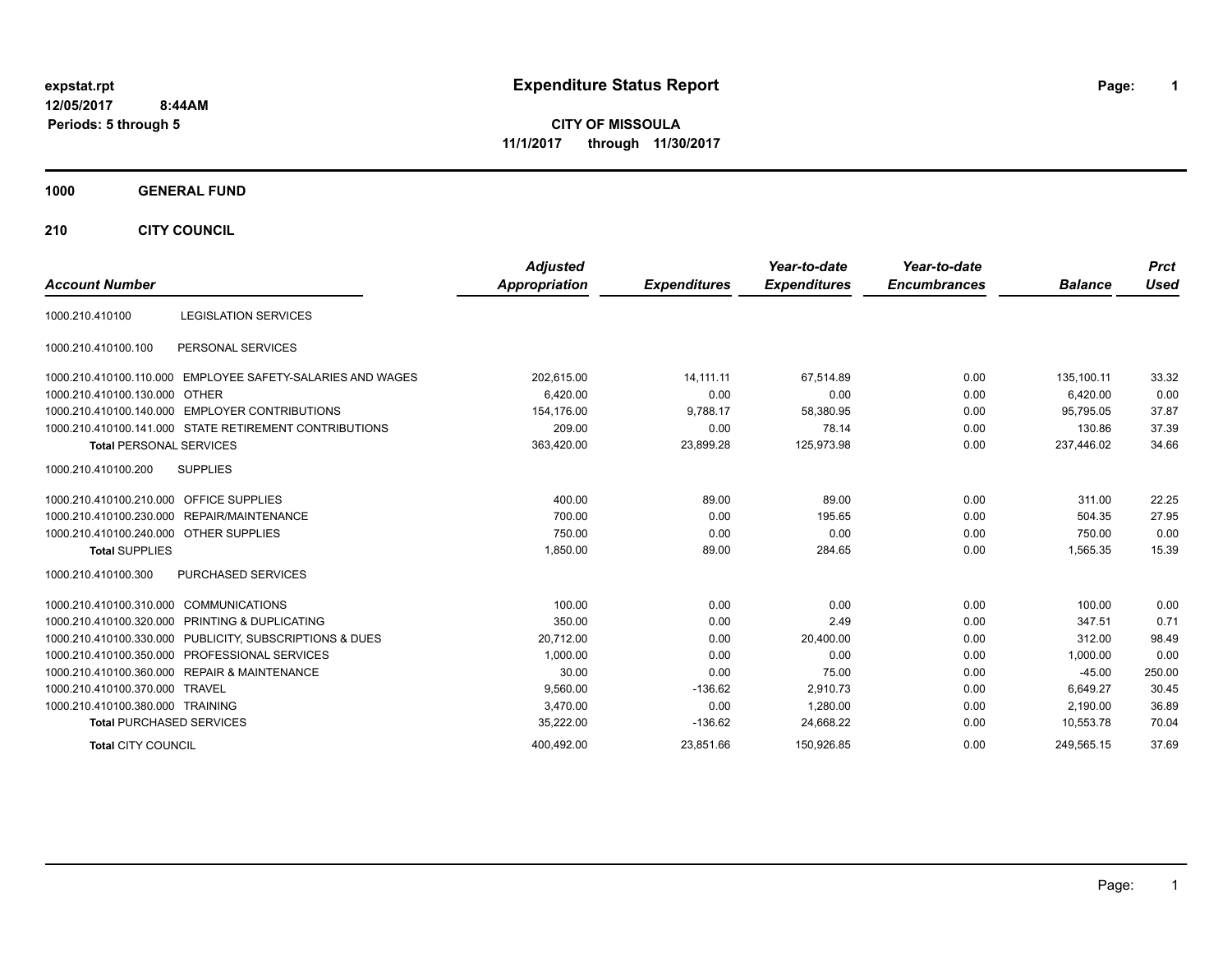**2**

**CITY OF MISSOULA 11/1/2017 through 11/30/2017**

**1000 GENERAL FUND**

**220 MAYOR**

| <b>Account Number</b>                   |                                                         | <b>Adjusted</b><br><b>Appropriation</b> | <b>Expenditures</b> | Year-to-date<br><b>Expenditures</b> | Year-to-date<br><b>Encumbrances</b> | <b>Balance</b> | <b>Prct</b><br><b>Used</b> |
|-----------------------------------------|---------------------------------------------------------|-----------------------------------------|---------------------|-------------------------------------|-------------------------------------|----------------|----------------------------|
| 1000.220.410210                         | <b>ADMINISTRATION</b>                                   |                                         |                     |                                     |                                     |                |                            |
| 1000.220.410210.100                     | PERSONAL SERVICES                                       |                                         |                     |                                     |                                     |                |                            |
|                                         | 1000.220.410210.110.000 SALARIES AND WAGES              | 319,013.00                              | 25,025.96           | 118,737.89                          | 0.00                                | 200,275.11     | 37.22                      |
| 1000.220.410210.120.000 OVERTIME        |                                                         | 490.00                                  | 0.00                | 0.00                                | 0.00                                | 490.00         | 0.00                       |
| 1000.220.410210.130.000 OTHER           |                                                         | 7,644.00                                | 0.00                | 0.00                                | 0.00                                | 7,644.00       | 0.00                       |
|                                         | 1000.220.410210.140.000 EMPLOYER CONTRIBUTIONS          | 99,557.00                               | 7,866.39            | 41,048.72                           | 0.00                                | 58,508.28      | 41.23                      |
|                                         | 1000.220.410210.141.000 STATE RETIREMENT CONTRIBUTIONS  | 326.00                                  | 0.00                | 171.92                              | 0.00                                | 154.08         | 52.74                      |
| <b>Total PERSONAL SERVICES</b>          |                                                         | 427,030.00                              | 32,892.35           | 159,958.53                          | 0.00                                | 267,071.47     | 37.46                      |
| 1000.220.410210.200                     | <b>SUPPLIES</b>                                         |                                         |                     |                                     |                                     |                |                            |
| 1000.220.410210.210.000 OFFICE SUPPLIES |                                                         | 1.004.00                                | 32.95               | 229.02                              | 0.00                                | 774.98         | 22.81                      |
|                                         | 1000.220.410210.220.000 OPERATING SUPPLIES              | 1,120.00                                | 74.00               | 74.00                               | 0.00                                | 1.046.00       | 6.61                       |
|                                         | 1000.220.410210.230.000 REPAIR/MAINTENANCE              | 100.00                                  | 0.00                | 0.00                                | 0.00                                | 100.00         | 0.00                       |
| 1000.220.410210.231.000 GASOLINE        |                                                         | 108.00                                  | 0.00                | 0.00                                | 0.00                                | 108.00         | 0.00                       |
| <b>Total SUPPLIES</b>                   |                                                         | 2,332.00                                | 106.95              | 303.02                              | 0.00                                | 2,028.98       | 12.99                      |
| 1000.220.410210.300                     | <b>PURCHASED SERVICES</b>                               |                                         |                     |                                     |                                     |                |                            |
| 1000.220.410210.310.000 COMMUNICATIONS  |                                                         | 890.00                                  | 0.00                | 54.49                               | 0.00                                | 835.51         | 6.12                       |
|                                         | 1000.220.410210.320.000 PRINTING & DUPLICATING          | 956.00                                  | 0.00                | 0.00                                | 0.00                                | 956.00         | 0.00                       |
|                                         | 1000.220.410210.330.000 PUBLICITY, SUBSCRIPTIONS & DUES | 8,635.00                                | 783.18              | 8,149.58                            | 0.00                                | 485.42         | 94.38                      |
|                                         | 1000.220.410210.344.000 TELEPHONE SERVICE               | 4,124.00                                | 196.76              | 803.18                              | 0.00                                | 3,320.82       | 19.48                      |
|                                         | 1000.220.410210.350.000 PROFESSIONAL SERVICES           | 2,072.00                                | 0.00                | 0.00                                | 0.00                                | 2,072.00       | 0.00                       |
|                                         | 1000.220.410210.360.000 REPAIR & MAINTENANCE            | 605.00                                  | 11.75               | 162.32                              | 0.00                                | 442.68         | 26.83                      |
| 1000.220.410210.370.000 TRAVEL          |                                                         | 2,508.00                                | 1,015.42            | 1,259.11                            | 0.00                                | 1,248.89       | 50.20                      |
| 1000.220.410210.380.000 TRAINING        |                                                         | 1,900.00                                | 0.00                | 0.00                                | 0.00                                | 1,900.00       | 0.00                       |
|                                         | 1000.220.410210.390.000 OTHER PURCHASED SERVICES        | 1,050.00                                | 0.00                | 0.00                                | 0.00                                | 1,050.00       | 0.00                       |
| <b>Total PURCHASED SERVICES</b>         |                                                         | 22,740.00                               | 2,007.11            | 10,428.68                           | 0.00                                | 12,311.32      | 45.86                      |
| <b>Total ADMINISTRATION</b>             |                                                         | 452,102.00                              | 35,006.41           | 170,690.23                          | 0.00                                | 281,411.77     | 37.75                      |
| 1000000110005                           | <b>DUDLIO DEL ATIONO</b>                                |                                         |                     |                                     |                                     |                |                            |

1000.220.410225 PUBLIC RELATIONS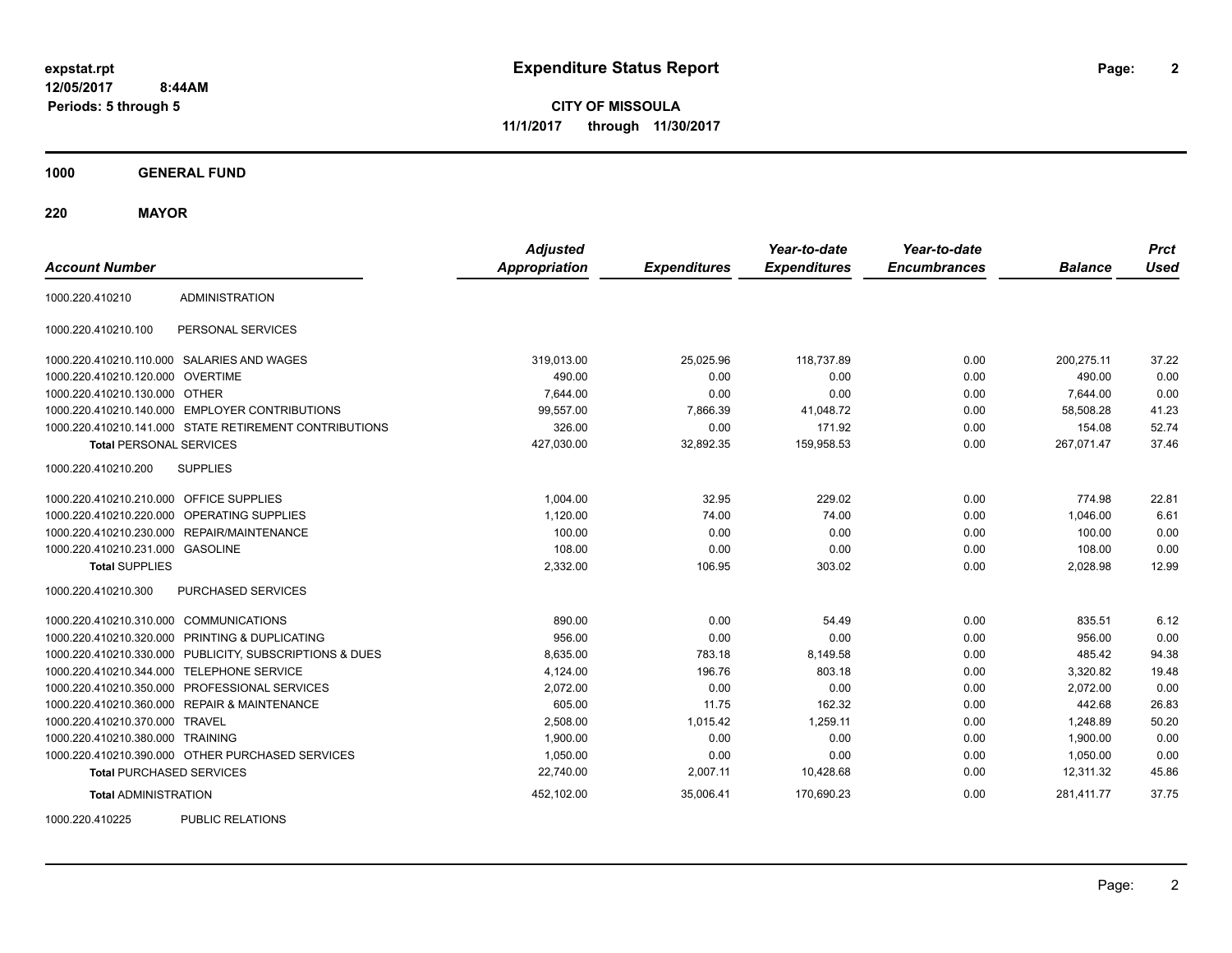**CITY OF MISSOULA 11/1/2017 through 11/30/2017**

**1000 GENERAL FUND**

**220 MAYOR**

| <b>Account Number</b>                                   | <b>Adjusted</b><br><b>Appropriation</b> | <b>Expenditures</b> | Year-to-date<br><b>Expenditures</b> | Year-to-date<br><b>Encumbrances</b> | <b>Balance</b> | <b>Prct</b><br><b>Used</b> |
|---------------------------------------------------------|-----------------------------------------|---------------------|-------------------------------------|-------------------------------------|----------------|----------------------------|
| 1000.220.410225.100<br>PERSONAL SERVICES                |                                         |                     |                                     |                                     |                |                            |
| 1000.220.410225.110.000 SALARIES AND WAGES              | 6,511.00                                | 510.76              | 2,423.26                            | 0.00                                | 4,087.74       | 37.22                      |
| 1000.220.410225.120.000 OVERTIME                        | 10.00                                   | 0.00                | 0.00                                | 0.00                                | 10.00          | 0.00                       |
| 1000.220.410225.130.000 OTHER                           | 156.00                                  | 0.00                | 0.00                                | 0.00                                | 156.00         | 0.00                       |
| 1000.220.410225.140.000 EMPLOYER CONTRIBUTIONS          | 2,033.00                                | 160.49              | 837.27                              | 0.00                                | 1,195.73       | 41.18                      |
| 1000.220.410225.141.000 STATE RETIREMENT CONTRIBUTIONS  | 7.00                                    | 0.00                | 0.00                                | 0.00                                | 7.00           | 0.00                       |
| <b>Total PERSONAL SERVICES</b>                          | 8,717.00                                | 671.25              | 3,260.53                            | 0.00                                | 5,456.47       | 37.40                      |
| <b>SUPPLIES</b><br>1000.220.410225.200                  |                                         |                     |                                     |                                     |                |                            |
| 1000.220.410225.240.000 OTHER SUPPLIES                  | 400.00                                  | 0.00                | 0.00                                | 0.00                                | 400.00         | 0.00                       |
| <b>Total SUPPLIES</b>                                   | 400.00                                  | 0.00                | 0.00                                | 0.00                                | 400.00         | 0.00                       |
| 1000.220.410225.300<br>PURCHASED SERVICES               |                                         |                     |                                     |                                     |                |                            |
| 1000.220.410225.330.000 PUBLICITY, SUBSCRIPTIONS & DUES | 1.982.00                                | 0.00                | 1.025.58                            | 0.00                                | 956.42         | 51.74                      |
| 1000.220.410225.390.000 OTHER PURCHASED SERVICES        | 200.00                                  | 0.00                | 0.00                                | 0.00                                | 200.00         | 0.00                       |
| <b>Total PURCHASED SERVICES</b>                         | 2,182.00                                | 0.00                | 1,025.58                            | 0.00                                | 1,156.42       | 47.00                      |
| <b>Total PUBLIC RELATIONS</b>                           | 11.299.00                               | 671.25              | 4,286.11                            | 0.00                                | 7.012.89       | 37.93                      |
| 1000.220.410250<br><b>ADMINISTRATION</b>                |                                         |                     |                                     |                                     |                |                            |
| PERSONAL SERVICES<br>1000.220.410250.100                |                                         |                     |                                     |                                     |                |                            |
| 1000.220.410250.110.000 SALARIES AND WAGES              | 78,905.00                               | 6,043.10            | 28,704.73                           | 0.00                                | 50,200.27      | 36.38                      |
| 1000.220.410250.140.000 EMPLOYER CONTRIBUTIONS          | 23,238.00                               | 1,846.02            | 9,724.73                            | 0.00                                | 13.513.27      | 41.85                      |
| 1000.220.410250.141.000 STATE RETIREMENT CONTRIBUTIONS  | 79.00                                   | 0.00                | 0.00                                | 0.00                                | 79.00          | 0.00                       |
| <b>Total PERSONAL SERVICES</b>                          | 102,222.00                              | 7,889.12            | 38,429.46                           | 0.00                                | 63,792.54      | 37.59                      |
| PURCHASED SERVICES<br>1000.220.410250.300               |                                         |                     |                                     |                                     |                |                            |
| 1000.220.410250.320.000 PRINTING & DUPLICATING          | 2,100.00                                | 0.00                | 0.00                                | 0.00                                | 2,100.00       | 0.00                       |
| 1000.220.410250.344.000 TELEPHONE SERVICE               | 1,952.00                                | 115.42              | 466.54                              | 0.00                                | 1,485.46       | 23.90                      |
| 1000.220.410250.350.000 PROFESSIONAL SERVICES           | 1,235.00                                | 0.00                | 0.00                                | 0.00                                | 1,235.00       | 0.00                       |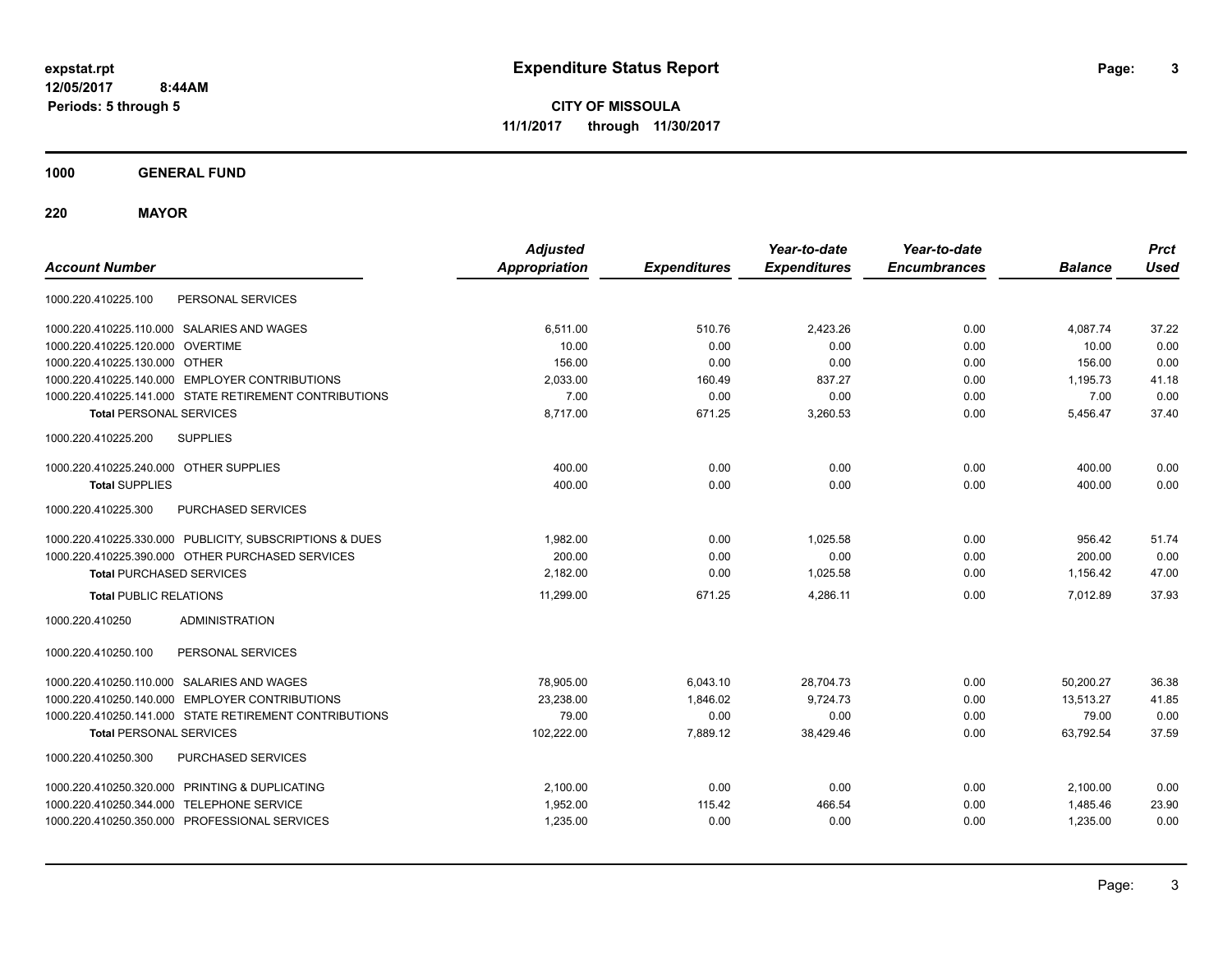**CITY OF MISSOULA 11/1/2017 through 11/30/2017**

**1000 GENERAL FUND**

**220 MAYOR**

|                                  | <b>Adjusted</b> |                     |                            | Year-to-date        |                | Prct  |
|----------------------------------|-----------------|---------------------|----------------------------|---------------------|----------------|-------|
| <b>Account Number</b>            | Appropriation   | <b>Expenditures</b> | <i><b>Expenditures</b></i> | <b>Encumbrances</b> | <b>Balance</b> | Used  |
| 1000.220.410250.380.000 TRAINING | 420.00          | 0.00                | 0.00                       | 0.00                | 420.00         | 0.00  |
| <b>Total PURCHASED SERVICES</b>  | 5,707.00        | 115.42              | 466.54                     | 0.00                | 5.240.46       | 8.17  |
| <b>Total ADMINISTRATION</b>      | 107,929.00      | 8.004.54            | 38.896.00                  | 0.00                | 69,033.00      | 36.04 |
| <b>Total MAYOR</b>               | 571,330.00      | 43,682.20           | 213,872.34                 | 0.00                | 357.457.66     | 37.43 |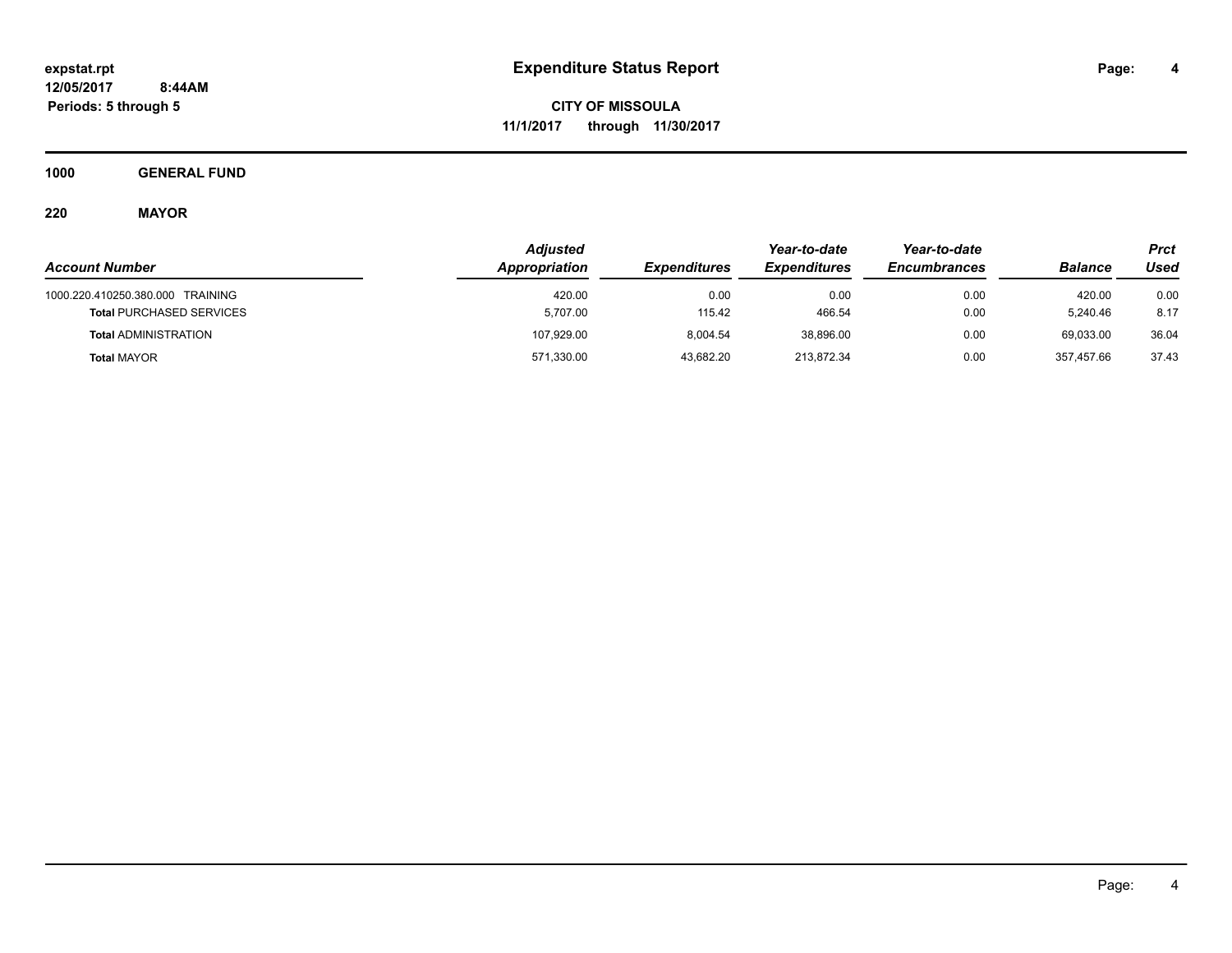**Periods: 5 through 5**

**5**

**CITY OF MISSOULA 11/1/2017 through 11/30/2017**

**1000 GENERAL FUND**

### **221 HUMAN RESOURCES**

|                                         |                                                         | <b>Adjusted</b>      |                     | Year-to-date        | Year-to-date        |                | <b>Prct</b> |
|-----------------------------------------|---------------------------------------------------------|----------------------|---------------------|---------------------|---------------------|----------------|-------------|
| <b>Account Number</b>                   |                                                         | <b>Appropriation</b> | <b>Expenditures</b> | <b>Expenditures</b> | <b>Encumbrances</b> | <b>Balance</b> | <b>Used</b> |
| 1000.221.410810                         | <b>ADMINISTRATION</b>                                   |                      |                     |                     |                     |                |             |
| 1000.221.410810.100                     | PERSONAL SERVICES                                       |                      |                     |                     |                     |                |             |
|                                         | 1000.221.410810.110.000 SALARIES AND WAGES              | 99,017.00            | 6,992.57            | 33,667.67           | 0.00                | 65,349.33      | 34.00       |
|                                         | 1000.221.410810.140.000 EMPLOYER CONTRIBUTIONS          | 35.193.00            | 2,582.30            | 13,903.77           | 0.00                | 21,289.23      | 39.51       |
|                                         | 1000.221.410810.141.000 STATE RETIREMENT CONTRIBUTIONS  | 99.00                | 0.00                | 90.26               | 0.00                | 8.74           | 91.17       |
| <b>Total PERSONAL SERVICES</b>          |                                                         | 134,309.00           | 9,574.87            | 47,661.70           | 0.00                | 86,647.30      | 35.49       |
| 1000.221.410810.200                     | <b>SUPPLIES</b>                                         |                      |                     |                     |                     |                |             |
| 1000.221.410810.210.000 OFFICE SUPPLIES |                                                         | 1.000.00             | 184.89              | 1.055.57            | 0.00                | $-55.57$       | 105.56      |
| <b>Total SUPPLIES</b>                   |                                                         | 1,000.00             | 184.89              | 1,055.57            | 0.00                | $-55.57$       | 105.56      |
| 1000.221.410810.300                     | <b>PURCHASED SERVICES</b>                               |                      |                     |                     |                     |                |             |
| 1000.221.410810.310.000 COMMUNICATIONS  |                                                         | 450.00               | 0.00                | 120.71              | 0.00                | 329.29         | 26.82       |
|                                         | 1000.221.410810.320.000 PRINTING & DUPLICATING          | 417.00               | 0.00                | 310.44              | 0.00                | 106.56         | 74.45       |
|                                         | 1000.221.410810.330.000 PUBLICITY, SUBSCRIPTIONS & DUES | 750.00               | 0.00                | 109.00              | 0.00                | 641.00         | 14.53       |
|                                         | 1000.221.410810.344.000 TELEPHONE SERVICE               | 45.00                | 0.22                | 25.14               | 0.00                | 19.86          | 55.87       |
|                                         | 1000.221.410810.360.000 REPAIR & MAINTENANCE            | 1,260.00             | 0.00                | 16.25               | 0.00                | 1,243.75       | 1.29        |
| 1000.221.410810.370.000 TRAVEL          |                                                         | 995.00               | 0.00                | 0.00                | 0.00                | 995.00         | 0.00        |
| 1000.221.410810.380.000 TRAINING        |                                                         | 1,225.00             | 0.00                | 0.00                | 0.00                | 1,225.00       | 0.00        |
| <b>Total PURCHASED SERVICES</b>         |                                                         | 5,142.00             | 0.22                | 581.54              | 0.00                | 4,560.46       | 11.31       |
| <b>Total ADMINISTRATION</b>             |                                                         | 140,451.00           | 9,759.98            | 49,298.81           | 0.00                | 91,152.19      | 35.10       |
| 1000.221.410820                         | <b>TRAINING</b>                                         |                      |                     |                     |                     |                |             |
| 1000.221.410820.100                     | PERSONAL SERVICES                                       |                      |                     |                     |                     |                |             |
|                                         | 1000.221.410820.110.000 SALARIES AND WAGES              | 4.984.00             | 190.13              | 903.17              | 0.00                | 4.080.83       | 18.12       |
|                                         | 1000.221.410820.140.000 EMPLOYER CONTRIBUTIONS          | 1,835.00             | 73.00               | 394.63              | 0.00                | 1,440.37       | 21.51       |
|                                         | 1000.221.410820.141.000 STATE RETIREMENT CONTRIBUTIONS  | 5.00                 | 0.00                | 0.00                | 0.00                | 5.00           | 0.00        |
| <b>Total PERSONAL SERVICES</b>          |                                                         | 6.824.00             | 263.13              | 1.297.80            | 0.00                | 5,526.20       | 19.02       |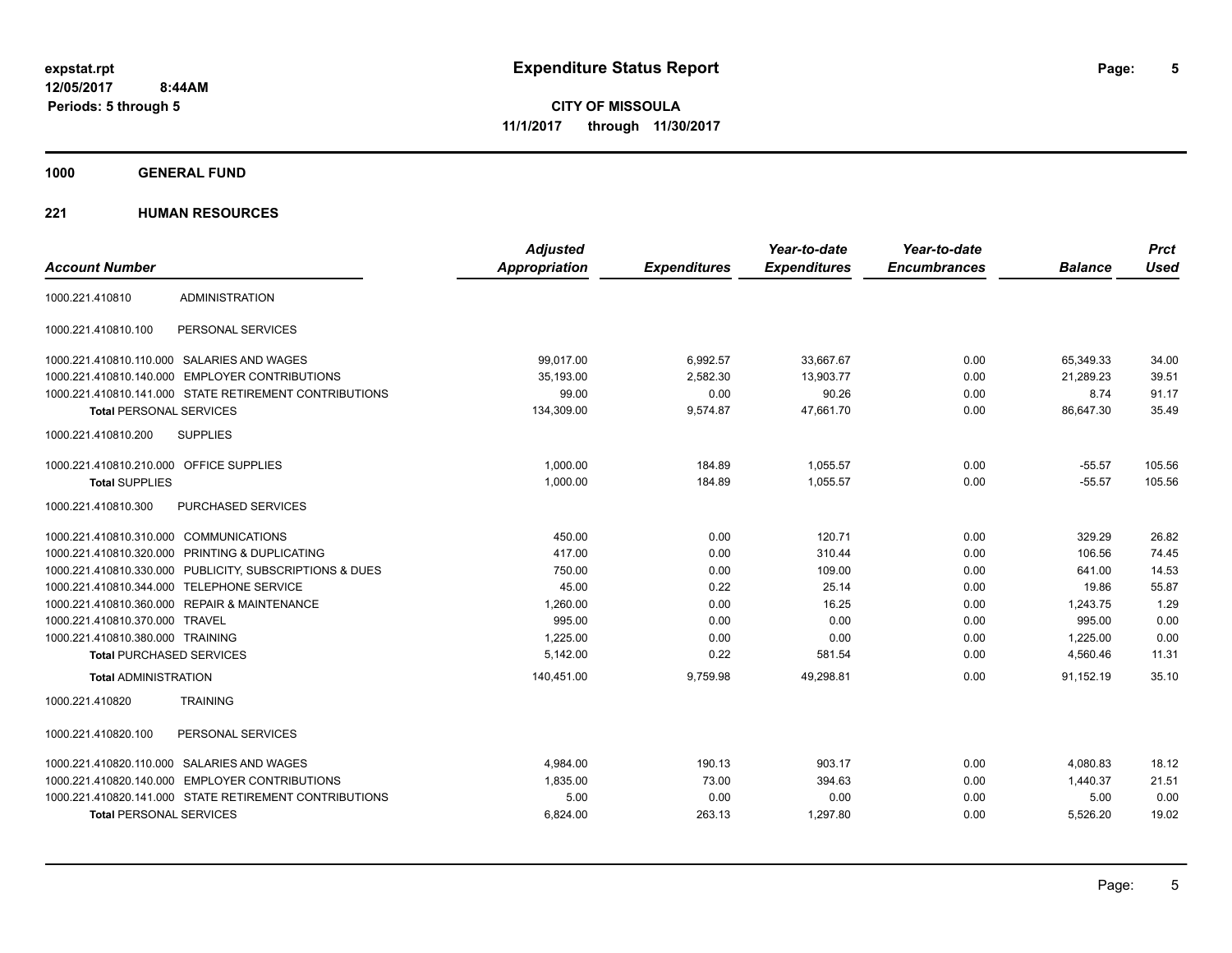**1000 GENERAL FUND**

### **221 HUMAN RESOURCES**

|                                                         | <b>Adjusted</b>      |                     | Year-to-date        | Year-to-date        |                | <b>Prct</b> |
|---------------------------------------------------------|----------------------|---------------------|---------------------|---------------------|----------------|-------------|
| <b>Account Number</b>                                   | <b>Appropriation</b> | <b>Expenditures</b> | <b>Expenditures</b> | <b>Encumbrances</b> | <b>Balance</b> | <b>Used</b> |
| <b>SUPPLIES</b><br>1000.221.410820.200                  |                      |                     |                     |                     |                |             |
| 1000.221.410820.210.000 OFFICE SUPPLIES                 | 405.00               | 0.00                | 0.00                | 0.00                | 405.00         | 0.00        |
| <b>Total SUPPLIES</b>                                   | 405.00               | 0.00                | 0.00                | 0.00                | 405.00         | 0.00        |
| 1000.221.410820.300<br><b>PURCHASED SERVICES</b>        |                      |                     |                     |                     |                |             |
| 1000.221.410820.320.000 PRINTING & DUPLICATING          | 500.00               | 0.00                | 0.00                | 0.00                | 500.00         | 0.00        |
| 1000.221.410820.330.000 PUBLICITY, SUBSCRIPTIONS & DUES | 26.00                | 0.00                | 0.00                | 0.00                | 26.00          | 0.00        |
| 1000.221.410820.344.000 TELEPHONE SERVICE               | 34.00                | 0.00                | 0.00                | 0.00                | 34.00          | 0.00        |
| 1000.221.410820.350.000 PROFESSIONAL SERVICES           | 2,000.00             | 0.00                | 1,750.00            | 0.00                | 250.00         | 87.50       |
| 1000.221.410820.360.000 REPAIR & MAINTENANCE            | 1,556.00             | 0.00                | 48.80               | 0.00                | 1,507.20       | 3.14        |
| 1000.221.410820.370.000 TRAVEL                          | 600.00               | 0.00                | 131.02              | 0.00                | 468.98         | 21.84       |
| 1000.221.410820.380.000 TRAINING                        | 1,250.00             | 450.00              | 601.00              | 0.00                | 649.00         | 48.08       |
| <b>Total PURCHASED SERVICES</b>                         | 5,966.00             | 450.00              | 2,530.82            | 0.00                | 3,435.18       | 42.42       |
| <b>Total TRAINING</b>                                   | 13,195.00            | 713.13              | 3,828.62            | 0.00                | 9,366.38       | 29.02       |
| 1000.221.410835<br><b>RISK MANAGEMENT</b>               |                      |                     |                     |                     |                |             |
| PERSONAL SERVICES<br>1000.221.410835.100                |                      |                     |                     |                     |                |             |
| 1000.221.410835.110.000 SALARIES AND WAGES              | 48,393.00            | 0.00                | 0.00                | 0.00                | 48,393.00      | 0.00        |
| 1000.221.410835.140.000 EMPLOYER CONTRIBUTIONS          | 18.104.00            | 0.00                | 0.00                | 0.00                | 18.104.00      | 0.00        |
| 1000.221.410835.141.000 STATE RETIREMENT CONTRIBUTIONS  | 48.00                | 0.00                | 0.00                | 0.00                | 48.00          | 0.00        |
| <b>Total PERSONAL SERVICES</b>                          | 66,545.00            | 0.00                | 0.00                | 0.00                | 66,545.00      | 0.00        |
| 1000.221.410835.200<br><b>SUPPLIES</b>                  |                      |                     |                     |                     |                |             |
| 1000.221.410835.210.000 OFFICE SUPPLIES                 | 200.00               | 0.00                | 0.00                | 0.00                | 200.00         | 0.00        |
| 1000.221.410835.220.000 OPERATING SUPPLIES              | 300.00               | 0.00                | 0.00                | 0.00                | 300.00         | 0.00        |
| 1000.221.410835.231.000 GASOLINE                        | 172.00               | 0.00                | 0.00                | 0.00                | 172.00         | 0.00        |
| <b>Total SUPPLIES</b>                                   | 672.00               | 0.00                | 0.00                | 0.00                | 672.00         | 0.00        |
| <b>PURCHASED SERVICES</b><br>1000.221.410835.300        |                      |                     |                     |                     |                |             |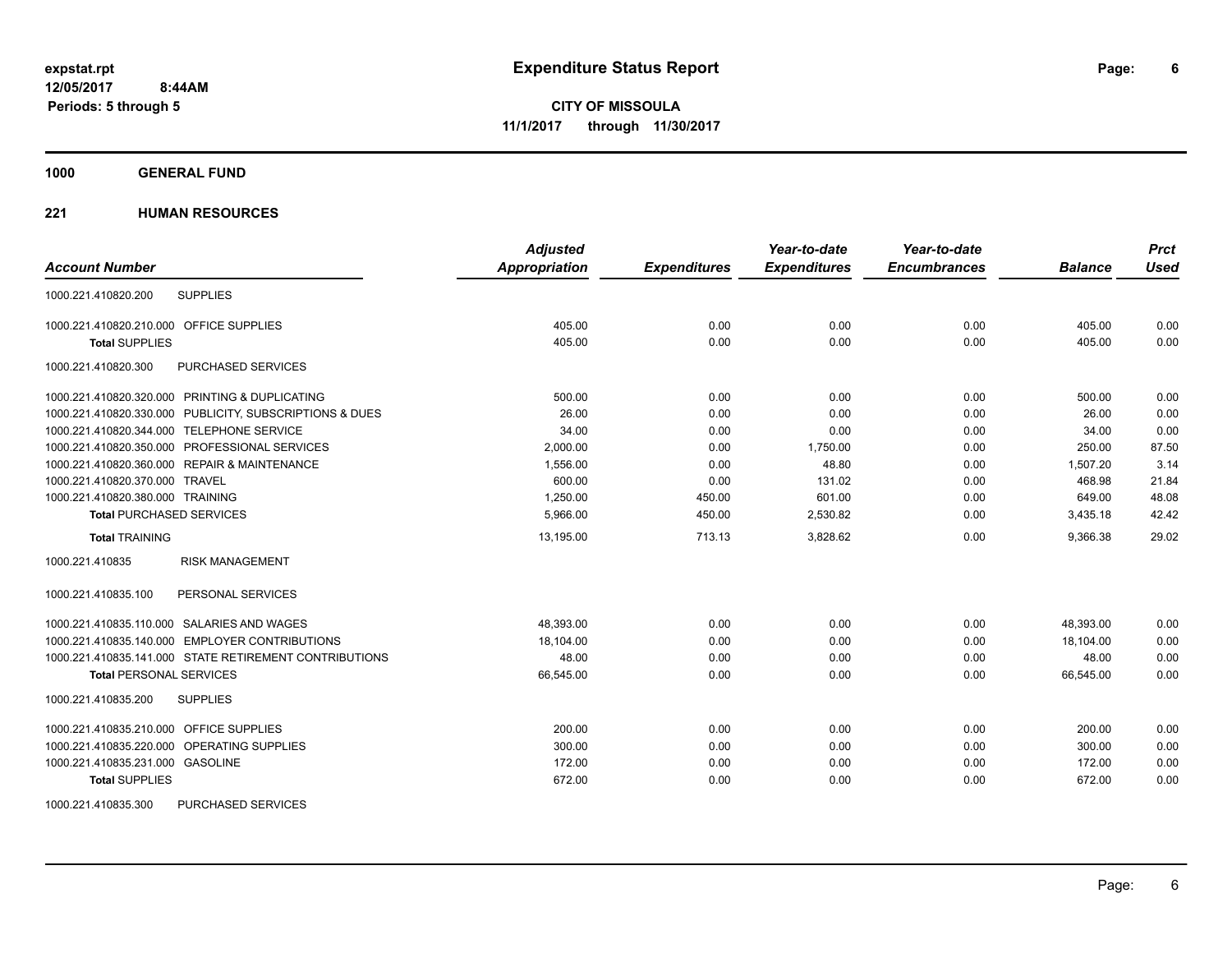**1000 GENERAL FUND**

### **221 HUMAN RESOURCES**

| <b>Account Number</b>                                   | <b>Adjusted</b><br><b>Appropriation</b> | <b>Expenditures</b> | Year-to-date<br><b>Expenditures</b> | Year-to-date<br><b>Encumbrances</b> | <b>Balance</b> | <b>Prct</b><br><b>Used</b> |
|---------------------------------------------------------|-----------------------------------------|---------------------|-------------------------------------|-------------------------------------|----------------|----------------------------|
| 1000.221.410835.310.000 COMMUNICATIONS                  | 100.00                                  | 0.00                | 0.00                                | 0.00                                | 100.00         | 0.00                       |
| 1000.221.410835.320.000 PRINTING & DUPLICATING          | 100.00                                  | 0.00                | 0.00                                | 0.00                                | 100.00         | 0.00                       |
| 1000.221.410835.330.000 PUBLICITY, SUBSCRIPTIONS & DUES | 150.00                                  | 0.00                | 0.00                                | 0.00                                | 150.00         | 0.00                       |
| 1000.221.410835.344.000 TELEPHONE SERVICE               | 145.00                                  | 0.00                | 0.00                                | 0.00                                | 145.00         | 0.00                       |
| <b>Total PURCHASED SERVICES</b>                         | 495.00                                  | 0.00                | 0.00                                | 0.00                                | 495.00         | 0.00                       |
| <b>Total RISK MANAGEMENT</b>                            | 67,712.00                               | 0.00                | 0.00                                | 0.00                                | 67.712.00      | 0.00                       |
| 1000.221.410840<br><b>LABOR RELATIONS</b>               |                                         |                     |                                     |                                     |                |                            |
| 1000.221.410840.100<br>PERSONAL SERVICES                |                                         |                     |                                     |                                     |                |                            |
| 1000.221.410840.110.000 SALARIES AND WAGES              | 45,172.00                               | 3,267.88            | 15,515.94                           | 0.00                                | 29,656.06      | 34.35                      |
| 1000.221.410840.140.000 EMPLOYER CONTRIBUTIONS          | 18,918.00                               | 1,428.20            | 7,787.89                            | 0.00                                | 11,130.11      | 41.17                      |
| 1000.221.410840.141.000 STATE RETIREMENT CONTRIBUTIONS  | 45.00                                   | 0.00                | 0.00                                | 0.00                                | 45.00          | 0.00                       |
| <b>Total PERSONAL SERVICES</b>                          | 64,135.00                               | 4,696.08            | 23,303.83                           | 0.00                                | 40,831.17      | 36.34                      |
| <b>SUPPLIES</b><br>1000.221.410840.200                  |                                         |                     |                                     |                                     |                |                            |
| 1000.221.410840.210.000 OFFICE SUPPLIES                 | 950.00                                  | 0.00                | 0.00                                | 0.00                                | 950.00         | 0.00                       |
| <b>Total SUPPLIES</b>                                   | 950.00                                  | 0.00                | 0.00                                | 0.00                                | 950.00         | 0.00                       |
| 1000.221.410840.300<br><b>PURCHASED SERVICES</b>        |                                         |                     |                                     |                                     |                |                            |
| 1000.221.410840.320.000 PRINTING & DUPLICATING          | 350.00                                  | 0.00                | 0.00                                | 0.00                                | 350.00         | 0.00                       |
| 1000.221.410840.330.000 PUBLICITY, SUBSCRIPTIONS & DUES | 450.00                                  | 0.00                | 0.00                                | 0.00                                | 450.00         | 0.00                       |
| 1000.221.410840.344.000 TELEPHONE SERVICE               | 24.00                                   | 0.00                | 0.00                                | 0.00                                | 24.00          | 0.00                       |
| 1000.221.410840.360.000 REPAIR & MAINTENANCE            | 526.00                                  | 0.00                | 0.00                                | 0.00                                | 526.00         | 0.00                       |
| 1000.221.410840.370.000 TRAVEL                          | 815.00                                  | 37.50               | 37.50                               | 0.00                                | 777.50         | 4.60                       |
| 1000.221.410840.380.000 TRAINING                        | 300.00                                  | 0.00                | 0.00                                | 0.00                                | 300.00         | 0.00                       |
| <b>Total PURCHASED SERVICES</b>                         | 2,465.00                                | 37.50               | 37.50                               | 0.00                                | 2,427.50       | 1.52                       |
| <b>Total LABOR RELATIONS</b>                            | 67,550.00                               | 4,733.58            | 23,341.33                           | 0.00                                | 44,208.67      | 34.55                      |
| <b>EEO COMPLIANCE</b><br>1000.221.410850                |                                         |                     |                                     |                                     |                |                            |

1000.221.410850.100 PERSONAL SERVICES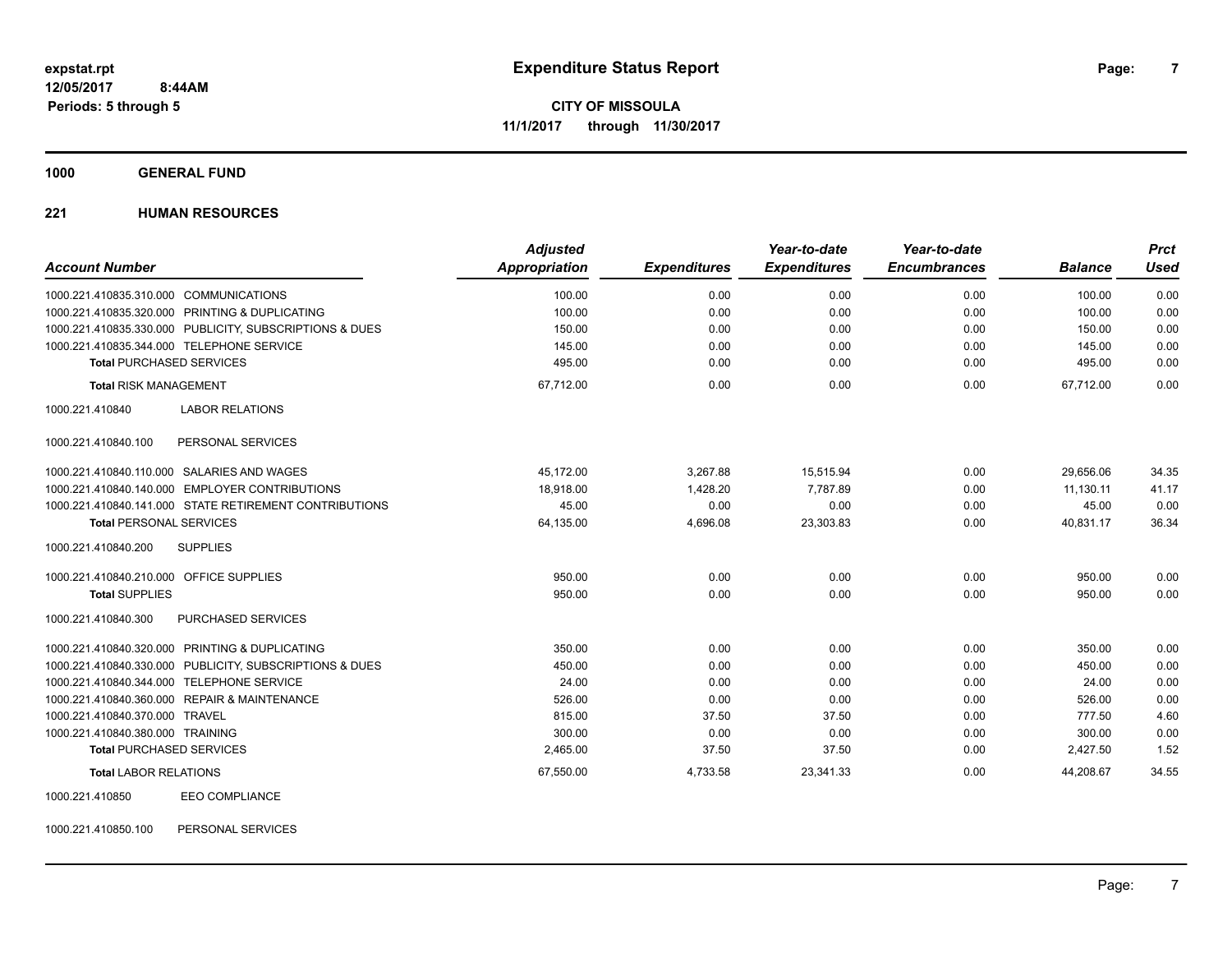**1000 GENERAL FUND**

### **221 HUMAN RESOURCES**

|                                                        | <b>Adjusted</b>      |                     | Year-to-date        | Year-to-date        |                | <b>Prct</b> |
|--------------------------------------------------------|----------------------|---------------------|---------------------|---------------------|----------------|-------------|
| <b>Account Number</b>                                  | <b>Appropriation</b> | <b>Expenditures</b> | <b>Expenditures</b> | <b>Encumbrances</b> | <b>Balance</b> | <b>Used</b> |
| 1000.221.410850.110.000 SALARIES AND WAGES             | 40,039.00            | 3,103.41            | 15,068.25           | 0.00                | 24,970.75      | 37.63       |
| 1000.221.410850.140.000 EMPLOYER CONTRIBUTIONS         | 14.110.00            | 1.148.11            | 6.187.11            | 0.00                | 7.922.89       | 43.85       |
| 1000.221.410850.141.000 STATE RETIREMENT CONTRIBUTIONS | 40.00                | 0.00                | 0.00                | 0.00                | 40.00          | 0.00        |
| <b>Total PERSONAL SERVICES</b>                         | 54,189.00            | 4,251.52            | 21,255.36           | 0.00                | 32,933.64      | 39.22       |
| <b>SUPPLIES</b><br>1000.221.410850.200                 |                      |                     |                     |                     |                |             |
| <b>Total SUPPLIES</b>                                  | 0.00                 | 0.00                | 0.00                | 0.00                | 0.00           | 0.00        |
| 1000.221.410850.300<br>PURCHASED SERVICES              |                      |                     |                     |                     |                |             |
| 1000.221.410850.350.000 PROFESSIONAL SERVICES          | 9,000.00             | 0.00                | 0.00                | 0.00                | 9,000.00       | 0.00        |
| <b>Total PURCHASED SERVICES</b>                        | 9,000.00             | 0.00                | 0.00                | 0.00                | 9,000.00       | 0.00        |
| 1000.221.410850.900<br><b>CAPITAL OUTLAY</b>           |                      |                     |                     |                     |                |             |
| <b>Total CAPITAL OUTLAY</b>                            | 0.00                 | 0.00                | 0.00                | 0.00                | 0.00           | 0.00        |
| <b>Total EEO COMPLIANCE</b>                            | 63,189.00            | 4,251.52            | 21,255.36           | 0.00                | 41,933.64      | 33.64       |
| 1000.221.410860<br><b>EMPLOYEE BENEFITS</b>            |                      |                     |                     |                     |                |             |
| 1000.221.410860.100<br>PERSONAL SERVICES               |                      |                     |                     |                     |                |             |
| 1000.221.410860.110.000 SALARIES AND WAGES             | 27.081.00            | 2.608.99            | 12.719.74           | 0.00                | 14.361.26      | 46.97       |
| 1000.221.410860.140.000 EMPLOYER CONTRIBUTIONS         | 9,340.00             | 957.96              | 5,159.29            | 0.00                | 4,180.71       | 55.24       |
| 1000.221.410860.141.000 STATE RETIREMENT CONTRIBUTIONS | 27.00                | 0.00                | 0.00                | 0.00                | 27.00          | 0.00        |
| <b>Total PERSONAL SERVICES</b>                         | 36,448.00            | 3,566.95            | 17,879.03           | 0.00                | 18,568.97      | 49.05       |
| 1000.221.410860.200<br><b>SUPPLIES</b>                 |                      |                     |                     |                     |                |             |
| 1000.221.410860.210.000 OFFICE SUPPLIES                | 760.00               | 203.41              | 257.66              | 0.00                | 502.34         | 33.90       |
| <b>Total SUPPLIES</b>                                  | 760.00               | 203.41              | 257.66              | 0.00                | 502.34         | 33.90       |
| 1000.221.410860.300<br>PURCHASED SERVICES              |                      |                     |                     |                     |                |             |
| 1000.221.410860.320.000 PRINTING & DUPLICATING         | 365.00               | 0.00                | 0.00                | 0.00                | 365.00         | 0.00        |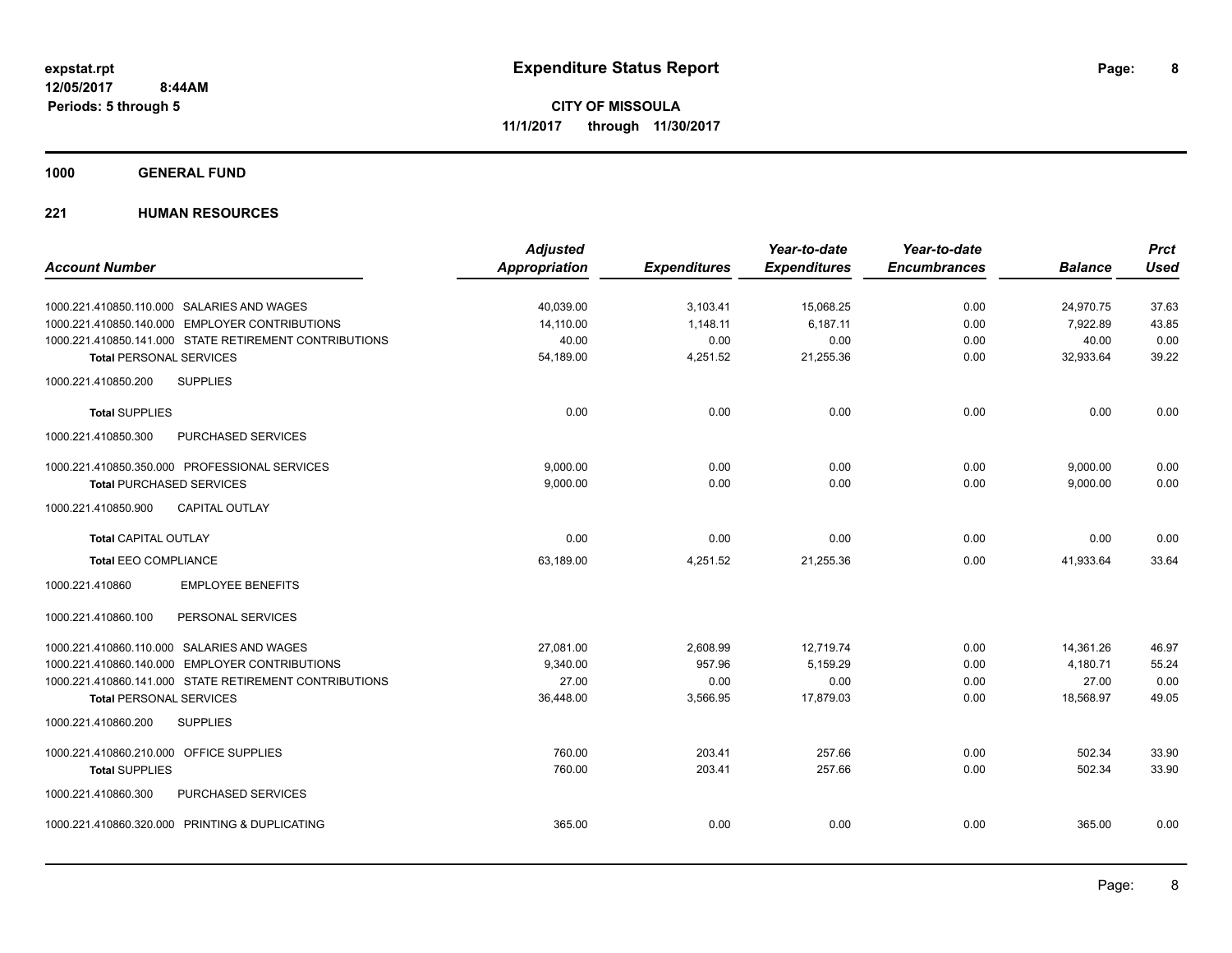**1000 GENERAL FUND**

### **221 HUMAN RESOURCES**

|                                                         | <b>Adjusted</b> |                     | Year-to-date        | Year-to-date        |                | <b>Prct</b> |
|---------------------------------------------------------|-----------------|---------------------|---------------------|---------------------|----------------|-------------|
| <b>Account Number</b>                                   | Appropriation   | <b>Expenditures</b> | <b>Expenditures</b> | <b>Encumbrances</b> | <b>Balance</b> | Used        |
| 1000.221.410860.330.000 PUBLICITY, SUBSCRIPTIONS & DUES | 865.00          | 0.00                | 0.00                | 0.00                | 865.00         | 0.00        |
| 1000.221.410860.344.000 TELEPHONE SERVICE               | 87.00           | 0.00                | 0.00                | 0.00                | 87.00          | 0.00        |
| 1000.221.410860.360.000 REPAIR & MAINTENANCE            | 650.00          | 0.00                | 0.00                | 0.00                | 650.00         | 0.00        |
| 1000.221.410860.370.000 TRAVEL                          | 678.00          | 0.00                | 120.00              | 0.00                | 558.00         | 17.70       |
| 1000.221.410860.380.000 TRAINING                        | 275.00          | 0.00                | 387.64              | 0.00                | -112.64        | 140.96      |
| 1000.221.410860.390.000 OTHER PURCHASED SERVICES        | 17.490.00       | 0.00                | 8.457.62            | 0.00                | 9.032.38       | 48.36       |
| <b>Total PURCHASED SERVICES</b>                         | 20.410.00       | 0.00                | 8.965.26            | 0.00                | 11.444.74      | 43.93       |
| <b>Total EMPLOYEE BENEFITS</b>                          | 57.618.00       | 3.770.36            | 27.101.95           | 0.00                | 30.516.05      | 47.04       |
| <b>Total HUMAN RESOURCES</b>                            | 409.715.00      | 23.228.57           | 124.826.07          | 0.00                | 284.888.93     | 30.47       |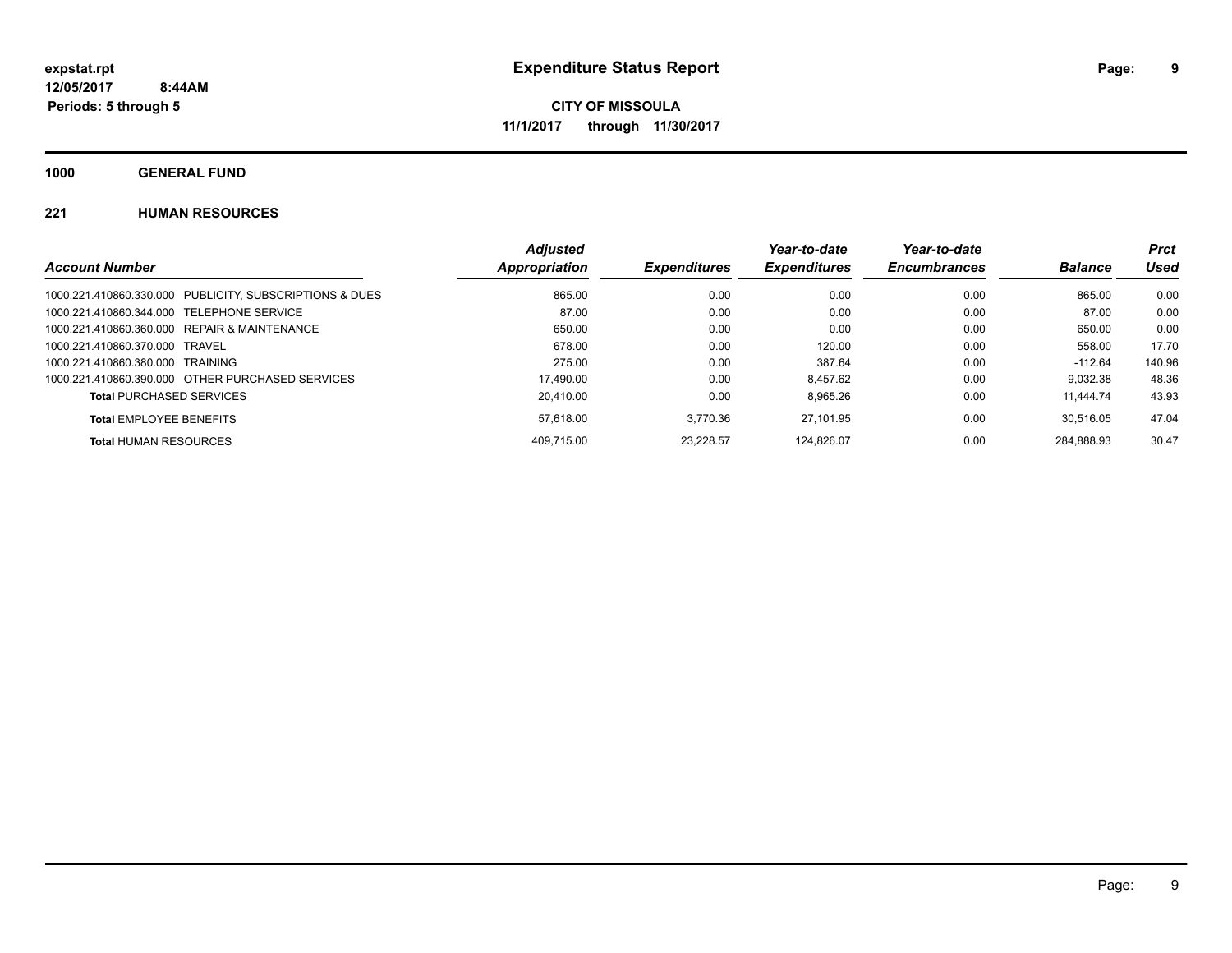**CITY OF MISSOULA 11/1/2017 through 11/30/2017**

**1000 GENERAL FUND**

| <b>Account Number</b>                                                                       | <b>Adjusted</b><br><b>Appropriation</b> | <b>Expenditures</b> | Year-to-date<br><b>Expenditures</b> | Year-to-date<br><b>Encumbrances</b> | <b>Balance</b>   | <b>Prct</b><br><b>Used</b> |
|---------------------------------------------------------------------------------------------|-----------------------------------------|---------------------|-------------------------------------|-------------------------------------|------------------|----------------------------|
| 1000.223.410101<br><b>NC-GRANT CREEK</b>                                                    |                                         |                     |                                     |                                     |                  |                            |
| 1000.223.410101.300<br>PURCHASED SERVICES                                                   |                                         |                     |                                     |                                     |                  |                            |
| 1000.223.410101.310.000 GRANT CREEK NC/COMMUNICATIONS<br><b>Total PURCHASED SERVICES</b>    | 328.00<br>328.00                        | 0.00<br>0.00        | 0.00<br>0.00                        | 0.00<br>0.00                        | 328.00<br>328.00 | 0.00<br>0.00               |
| 1000.223.410101.700<br><b>GRANTS &amp; CONTRIBUTIONS</b>                                    |                                         |                     |                                     |                                     |                  |                            |
| 1000.223.410101.700.000 GRANTS & CONTRIBUTIONS<br><b>Total GRANTS &amp; CONTRIBUTIONS</b>   | 800.00<br>800.00                        | 0.00<br>0.00        | 0.00<br>0.00                        | 0.00<br>0.00                        | 800.00<br>800.00 | 0.00<br>0.00               |
| <b>Total NC-GRANT CREEK</b>                                                                 | 1.128.00                                | 0.00                | 0.00                                | 0.00                                | 1.128.00         | 0.00                       |
| NC-UPPER RATTLESNAKE<br>1000.223.410102                                                     |                                         |                     |                                     |                                     |                  |                            |
| PURCHASED SERVICES<br>1000.223.410102.300                                                   |                                         |                     |                                     |                                     |                  |                            |
| 1000.223.410102.310.000 UPPER RATTLESNAKE/COMMUNICATIONS<br><b>Total PURCHASED SERVICES</b> | 753.00<br>753.00                        | 0.00<br>0.00        | 0.00<br>0.00                        | 0.00<br>0.00                        | 753.00<br>753.00 | 0.00<br>0.00               |
| <b>GRANTS &amp; CONTRIBUTIONS</b><br>1000.223.410102.700                                    |                                         |                     |                                     |                                     |                  |                            |
| 1000.223.410102.700.000 GRANTS & CONTRIBUTIONS<br><b>Total GRANTS &amp; CONTRIBUTIONS</b>   | 800.00<br>800.00                        | 6.83<br>6.83        | 6.83<br>6.83                        | 0.00<br>0.00                        | 793.17<br>793.17 | 0.85<br>0.85               |
| Total NC-UPPER RATTLESNAKE                                                                  | 1,553.00                                | 6.83                | 6.83                                | 0.00                                | 1,546.17         | 0.44                       |
| 1000.223.410103<br><b>NC-LOWER RATTLESNAKE</b>                                              |                                         |                     |                                     |                                     |                  |                            |
| PURCHASED SERVICES<br>1000.223.410103.300                                                   |                                         |                     |                                     |                                     |                  |                            |
| 1000.223.410103.310.000 COMMUNICATIONS<br>Total PURCHASED SERVICES                          | 413.00<br>413.00                        | 0.00<br>0.00        | 0.00<br>0.00                        | 0.00<br>0.00                        | 413.00<br>413.00 | 0.00<br>0.00               |
| <b>GRANTS &amp; CONTRIBUTIONS</b><br>1000.223.410103.700                                    |                                         |                     |                                     |                                     |                  |                            |
| 1000.223.410103.700.000 GRANTS & CONTRIBUTIONS                                              | 800.00                                  | 6.82                | 6.82                                | 0.00                                | 793.18           | 0.85                       |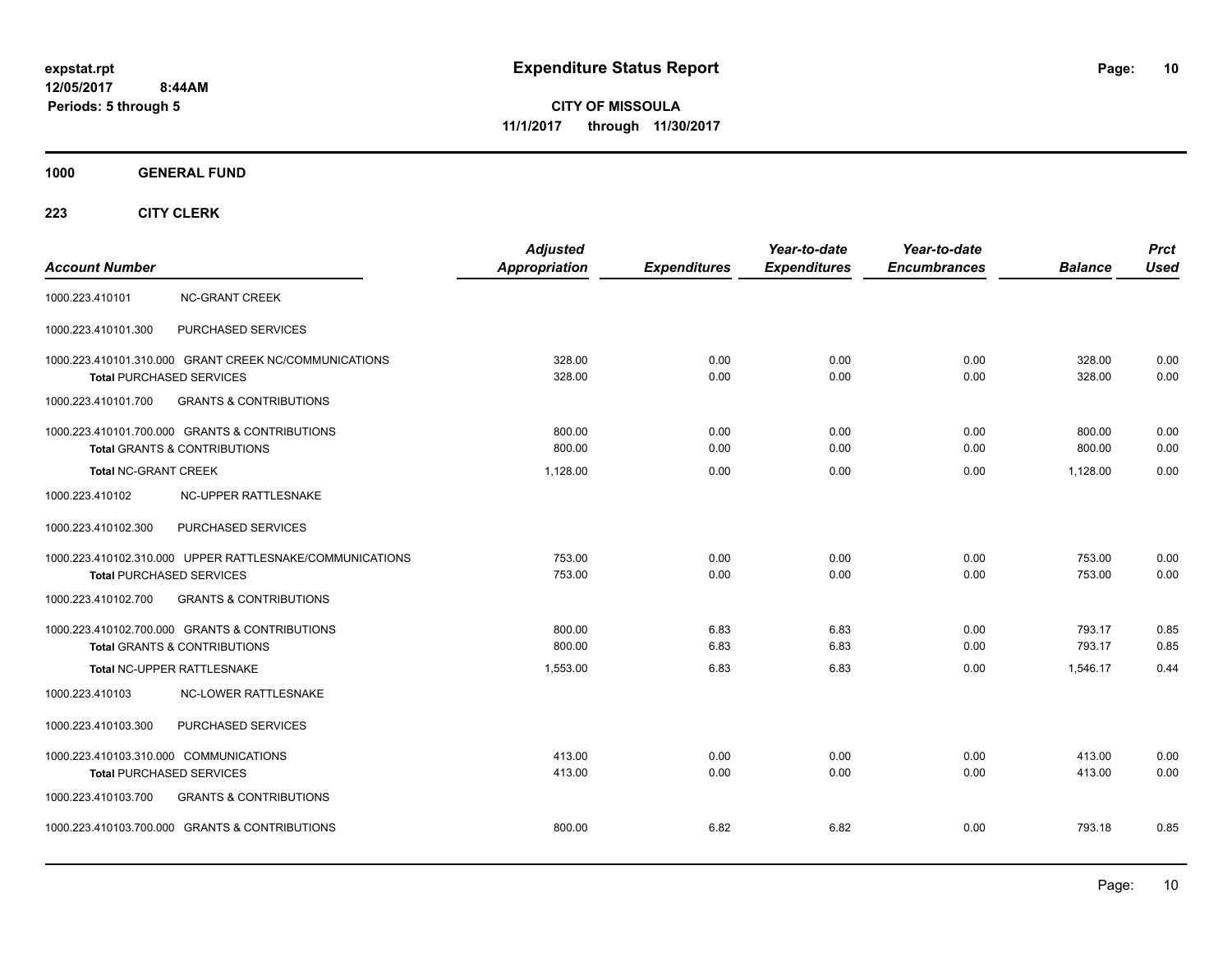**1000 GENERAL FUND**

| <b>Account Number</b>                                    | <b>Adjusted</b><br>Appropriation | <b>Expenditures</b> | Year-to-date<br><b>Expenditures</b> | Year-to-date<br><b>Encumbrances</b> | <b>Balance</b> | <b>Prct</b><br><b>Used</b> |
|----------------------------------------------------------|----------------------------------|---------------------|-------------------------------------|-------------------------------------|----------------|----------------------------|
| <b>Total GRANTS &amp; CONTRIBUTIONS</b>                  | 800.00                           | 6.82                | 6.82                                | 0.00                                | 793.18         | 0.85                       |
| Total NC-LOWER RATTLESNAKE                               | 1,213.00                         | 6.82                | 6.82                                | 0.00                                | 1,206.18       | 0.56                       |
| 1000.223.410104<br>NC-NORTHSIDE                          |                                  |                     |                                     |                                     |                |                            |
| PURCHASED SERVICES<br>1000.223.410104.300                |                                  |                     |                                     |                                     |                |                            |
| 1000.223.410104.310.000 COMMUNICATIONS                   | 627.00                           | 0.00                | 613.69                              | 0.00                                | 13.31          | 97.88                      |
| <b>Total PURCHASED SERVICES</b>                          | 627.00                           | 0.00                | 613.69                              | 0.00                                | 13.31          | 97.88                      |
| 1000.223.410104.700<br><b>GRANTS &amp; CONTRIBUTIONS</b> |                                  |                     |                                     |                                     |                |                            |
| 1000.223.410104.700.000 GRANTS & CONTRIBUTIONS           | 800.00                           | 0.00                | 184.16                              | 0.00                                | 615.84         | 23.02                      |
| <b>Total GRANTS &amp; CONTRIBUTIONS</b>                  | 800.00                           | 0.00                | 184.16                              | 0.00                                | 615.84         | 23.02                      |
| <b>Total NC-NORTHSIDE</b>                                | 1,427.00                         | 0.00                | 797.85                              | 0.00                                | 629.15         | 55.91                      |
| NC-WESTSIDE<br>1000.223.410105                           |                                  |                     |                                     |                                     |                |                            |
| 1000.223.410105.300<br>PURCHASED SERVICES                |                                  |                     |                                     |                                     |                |                            |
| 1000.223.410105.310.000 COMMUNICATIONS                   | 1,183.00                         | 0.00                | 613.70                              | 0.00                                | 569.30         | 51.88                      |
| <b>Total PURCHASED SERVICES</b>                          | 1,183.00                         | 0.00                | 613.70                              | 0.00                                | 569.30         | 51.88                      |
| 1000.223.410105.700<br><b>GRANTS &amp; CONTRIBUTIONS</b> |                                  |                     |                                     |                                     |                |                            |
| 1000.223.410105.700.000 GRANTS & CONTRIBUTIONS           | 800.00                           | 0.00                | 184.17                              | 0.00                                | 615.83         | 23.02                      |
| <b>Total GRANTS &amp; CONTRIBUTIONS</b>                  | 800.00                           | 0.00                | 184.17                              | 0.00                                | 615.83         | 23.02                      |
| <b>Total NC-WESTSIDE</b>                                 | 1,983.00                         | 0.00                | 797.87                              | 0.00                                | 1,185.13       | 40.24                      |
| 1000.223.410106<br>NC-HEART OF MISSOULA                  |                                  |                     |                                     |                                     |                |                            |
| 1000.223.410106.300<br>PURCHASED SERVICES                |                                  |                     |                                     |                                     |                |                            |
| 1000.223.410106.310.000 COMMUNICATIONS                   | 637.00                           | 0.00                | 292.62                              | 0.00                                | 344.38         | 45.94                      |
| <b>Total PURCHASED SERVICES</b>                          | 637.00                           | 0.00                | 292.62                              | 0.00                                | 344.38         | 45.94                      |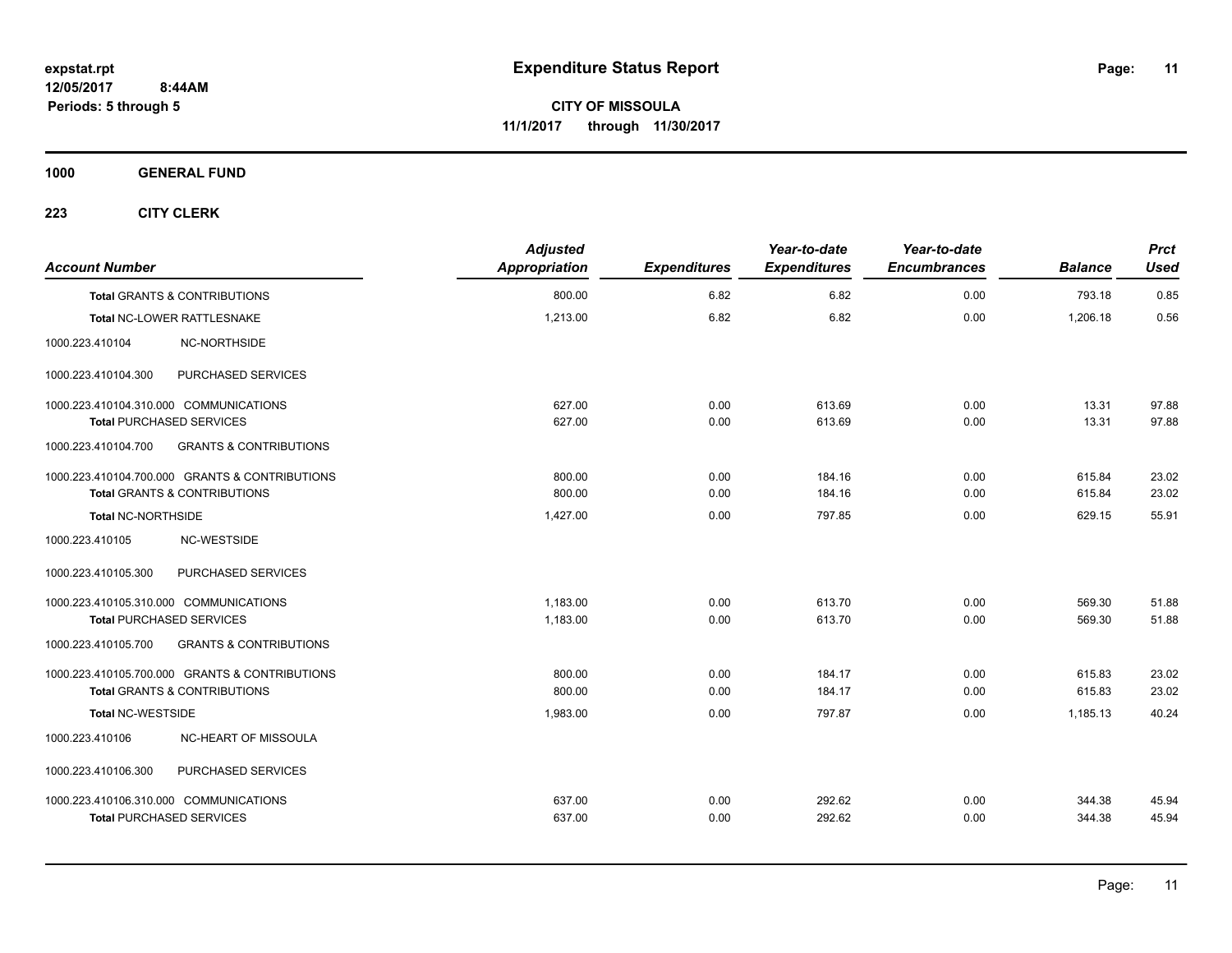**CITY OF MISSOULA 11/1/2017 through 11/30/2017**

**1000 GENERAL FUND**

**223 CITY CLERK**

| <b>Account Number</b>                                           | <b>Adjusted</b><br><b>Appropriation</b> | <b>Expenditures</b> | Year-to-date<br><b>Expenditures</b> | Year-to-date<br><b>Encumbrances</b> | <b>Balance</b> | <b>Prct</b><br><b>Used</b> |
|-----------------------------------------------------------------|-----------------------------------------|---------------------|-------------------------------------|-------------------------------------|----------------|----------------------------|
| <b>GRANTS &amp; CONTRIBUTIONS</b><br>1000.223.410106.700        |                                         |                     |                                     |                                     |                |                            |
| 1000.223.410106.700.000 GRANTS & CONTRIBUTIONS                  | 800.00                                  | 0.00                | 212.93                              | 0.00                                | 587.07         | 26.62                      |
| <b>Total GRANTS &amp; CONTRIBUTIONS</b>                         | 800.00                                  | 0.00                | 212.93                              | 0.00                                | 587.07         | 26.62                      |
| Total NC-HEART OF MISSOULA                                      | 1,437.00                                | 0.00                | 505.55                              | 0.00                                | 931.45         | 35.18                      |
| NC-UNIVERSITY DISTRICT<br>1000.223.410107                       |                                         |                     |                                     |                                     |                |                            |
| PURCHASED SERVICES<br>1000.223.410107.300                       |                                         |                     |                                     |                                     |                |                            |
| 1000.223.410107.310.000 COMMUNICATIONS                          | 1.683.00                                | 0.00                | 610.45                              | 0.00                                | 1.072.55       | 36.27                      |
| <b>Total PURCHASED SERVICES</b>                                 | 1,683.00                                | 0.00                | 610.45                              | 0.00                                | 1,072.55       | 36.27                      |
| 1000.223.410107.700<br><b>GRANTS &amp; CONTRIBUTIONS</b>        |                                         |                     |                                     |                                     |                |                            |
| 1000.223.410107.700.000 GRANTS & CONTRIBUTIONS                  | 800.00                                  | 0.00                | 200.01                              | 0.00                                | 599.99         | 25.00                      |
| <b>Total GRANTS &amp; CONTRIBUTIONS</b>                         | 800.00                                  | 0.00                | 200.01                              | 0.00                                | 599.99         | 25.00                      |
| Total NC-UNIVERSITY DISTRICT                                    | 2.483.00                                | 0.00                | 810.46                              | 0.00                                | 1.672.54       | 32.64                      |
| <b>NC-RIVERFRONT</b><br>1000.223.410108                         |                                         |                     |                                     |                                     |                |                            |
| 1000.223.410108.300<br>PURCHASED SERVICES                       |                                         |                     |                                     |                                     |                |                            |
| 1000.223.410108.310.000 COMMUNICATIONS                          | 588.00                                  | 0.00                | 369.17                              | 0.00                                | 218.83         | 62.78                      |
| <b>Total PURCHASED SERVICES</b>                                 | 588.00                                  | 0.00                | 369.17                              | 0.00                                | 218.83         | 62.78                      |
| <b>GRANTS &amp; CONTRIBUTIONS</b><br>1000.223.410108.700        |                                         |                     |                                     |                                     |                |                            |
| 1000.223.410108.700.000 GRANTS & CONTRIBUTIONS                  | 800.00                                  | 6.30                | 229.20                              | 0.00                                | 570.80         | 28.65                      |
| <b>Total GRANTS &amp; CONTRIBUTIONS</b>                         | 800.00                                  | 6.30                | 229.20                              | 0.00                                | 570.80         | 28.65                      |
| <b>Total NC-RIVERFRONT</b>                                      | 1,388.00                                | 6.30                | 598.37                              | 0.00                                | 789.63         | 43.11                      |
| <b>NC-EMMA DICKENSON &amp; ORCHARD HOMES</b><br>1000.223.410109 |                                         |                     |                                     |                                     |                |                            |

1000.223.410109.300 PURCHASED SERVICES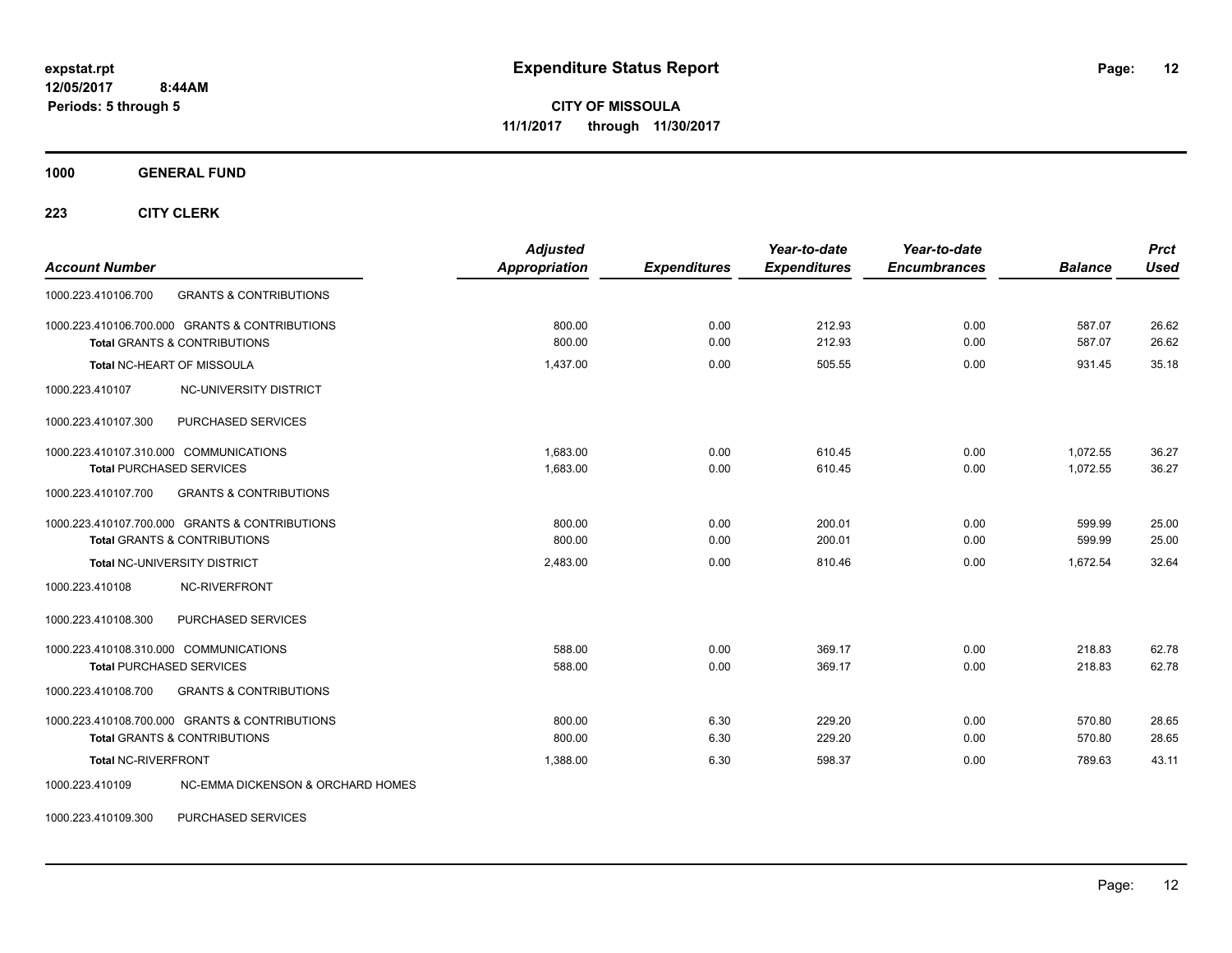**1000 GENERAL FUND**

| <b>Account Number</b>                  |                                                    | <b>Adjusted</b><br>Appropriation | <b>Expenditures</b> | Year-to-date<br><b>Expenditures</b> | Year-to-date<br><b>Encumbrances</b> | <b>Balance</b>   | <b>Prct</b><br><b>Used</b> |
|----------------------------------------|----------------------------------------------------|----------------------------------|---------------------|-------------------------------------|-------------------------------------|------------------|----------------------------|
|                                        | 1000.223.410109.310.000 COMMUNICATIONS             | 723.00<br>723.00                 | 0.00<br>0.00        | 551.64<br>551.64                    | 0.00<br>0.00                        | 171.36<br>171.36 | 76.30<br>76.30             |
|                                        | <b>Total PURCHASED SERVICES</b>                    |                                  |                     |                                     |                                     |                  |                            |
| 1000.223.410109.700                    | <b>GRANTS &amp; CONTRIBUTIONS</b>                  |                                  |                     |                                     |                                     |                  |                            |
|                                        | 1000.223.410109.700.000 GRANTS & CONTRIBUTIONS     | 800.00                           | 30.00               | 166.23                              | 0.00                                | 633.77           | 20.78                      |
|                                        | <b>Total GRANTS &amp; CONTRIBUTIONS</b>            | 800.00                           | 30.00               | 166.23                              | 0.00                                | 633.77           | 20.78                      |
|                                        | <b>Total NC-EMMA DICKENSON &amp; ORCHARD HOMES</b> | 1,523.00                         | 30.00               | 717.87                              | 0.00                                | 805.13           | 47.14                      |
| 1000.223.410110                        | <b>NC-FRANKLIN TO FORT</b>                         |                                  |                     |                                     |                                     |                  |                            |
| 1000.223.410110.300                    | PURCHASED SERVICES                                 |                                  |                     |                                     |                                     |                  |                            |
| 1000.223.410110.310.000 COMMUNICATIONS |                                                    | 1.735.00                         | 0.00                | 1.005.33                            | 0.00                                | 729.67           | 57.94                      |
|                                        | <b>Total PURCHASED SERVICES</b>                    | 1,735.00                         | 0.00                | 1,005.33                            | 0.00                                | 729.67           | 57.94                      |
| 1000.223.410110.700                    | <b>GRANTS &amp; CONTRIBUTIONS</b>                  |                                  |                     |                                     |                                     |                  |                            |
|                                        | 1000.223.410110.700.000 GRANTS & CONTRIBUTIONS     | 800.00                           | 0.00                | 3,399.92                            | 0.00                                | $-2,599.92$      | 424.99                     |
|                                        | <b>Total GRANTS &amp; CONTRIBUTIONS</b>            | 800.00                           | 0.00                | 3.399.92                            | 0.00                                | $-2,599.92$      | 424.99                     |
|                                        | <b>Total NC-FRANKLIN TO FORT</b>                   | 2,535.00                         | 0.00                | 4,405.25                            | 0.00                                | $-1,870.25$      | 173.78                     |
| 1000.223.410111                        | <b>NC-ROSE PARK</b>                                |                                  |                     |                                     |                                     |                  |                            |
| 1000.223.410111.300                    | PURCHASED SERVICES                                 |                                  |                     |                                     |                                     |                  |                            |
| 1000.223.410111.310.000 COMMUNICATIONS |                                                    | 1.081.00                         | 0.00                | 620.62                              | 0.00                                | 460.38           | 57.41                      |
|                                        | <b>Total PURCHASED SERVICES</b>                    | 1,081.00                         | 0.00                | 620.62                              | 0.00                                | 460.38           | 57.41                      |
| 1000.223.410111.700                    | <b>GRANTS &amp; CONTRIBUTIONS</b>                  |                                  |                     |                                     |                                     |                  |                            |
|                                        | 1000.223.410111.700.000 GRANTS & CONTRIBUTIONS     | 800.00                           | 0.00                | 423.14                              | 0.00                                | 376.86           | 52.89                      |
|                                        | <b>Total GRANTS &amp; CONTRIBUTIONS</b>            | 800.00                           | 0.00                | 423.14                              | 0.00                                | 376.86           | 52.89                      |
| <b>Total NC-ROSE PARK</b>              |                                                    | 1.881.00                         | 0.00                | 1.043.76                            | 0.00                                | 837.24           | 55.49                      |
| 1000.223.410112                        | NC-FARVIEWS & PATTEE CANYON                        |                                  |                     |                                     |                                     |                  |                            |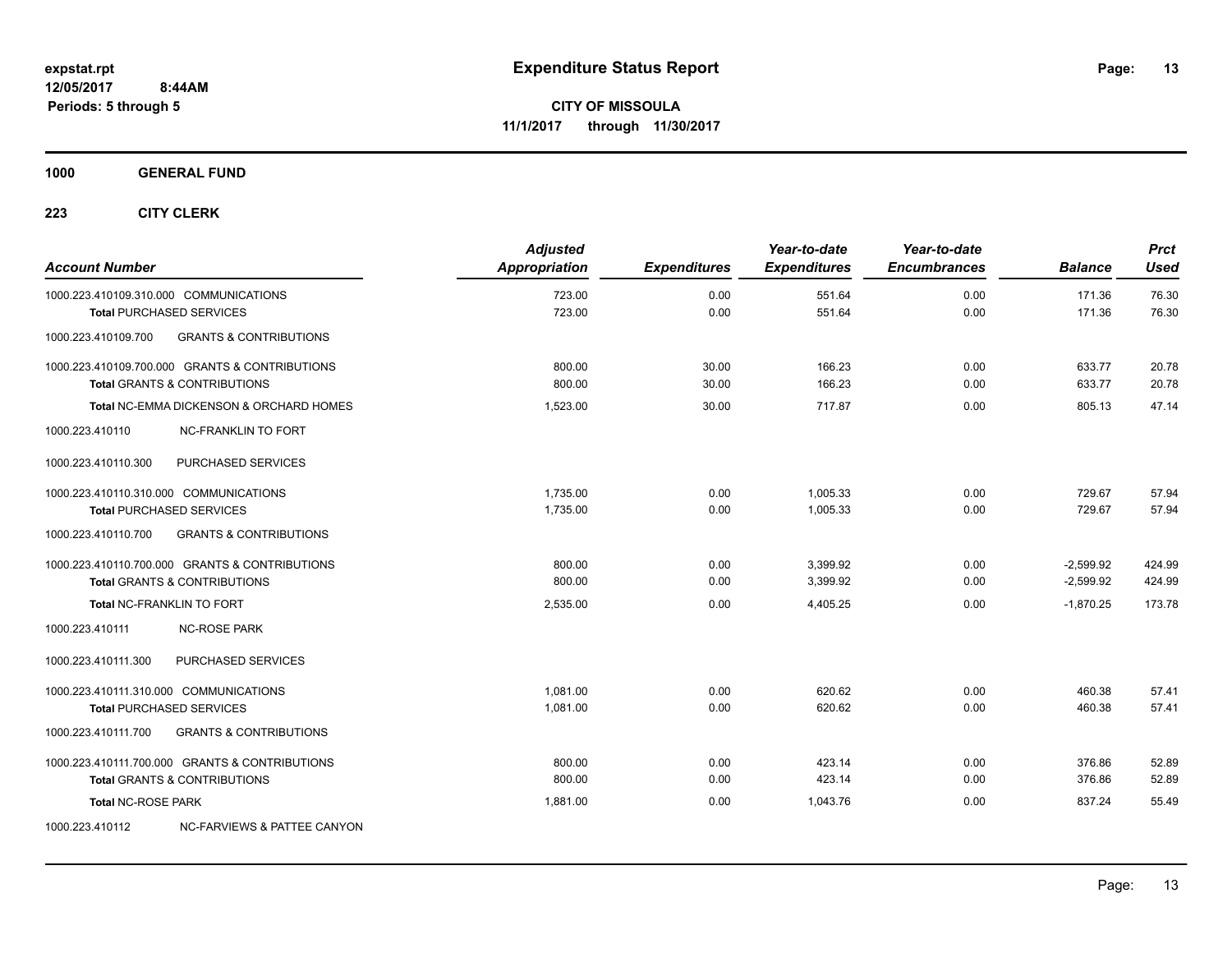**CITY OF MISSOULA 11/1/2017 through 11/30/2017**

### **1000 GENERAL FUND**

|                                                          | <b>Adjusted</b> |                     | Year-to-date        | Year-to-date        |                | <b>Prct</b> |
|----------------------------------------------------------|-----------------|---------------------|---------------------|---------------------|----------------|-------------|
| <b>Account Number</b>                                    | Appropriation   | <b>Expenditures</b> | <b>Expenditures</b> | <b>Encumbrances</b> | <b>Balance</b> | <b>Used</b> |
| PURCHASED SERVICES<br>1000.223.410112.300                |                 |                     |                     |                     |                |             |
| 1000.223.410112.310.000 COMMUNICATIONS                   | 716.00          | 0.00                | 419.03              | 0.00                | 296.97         | 58.52       |
| <b>Total PURCHASED SERVICES</b>                          | 716.00          | 0.00                | 419.03              | 0.00                | 296.97         | 58.52       |
| 1000.223.410112.700<br><b>GRANTS &amp; CONTRIBUTIONS</b> |                 |                     |                     |                     |                |             |
| 1000.223.410112.700.000 GRANTS & CONTRIBUTIONS           | 800.00          | 0.00                | 366.21              | 0.00                | 433.79         | 45.78       |
| <b>Total GRANTS &amp; CONTRIBUTIONS</b>                  | 800.00          | 0.00                | 366.21              | 0.00                | 433.79         | 45.78       |
| Total NC-FARVIEWS & PATTEE CANYON                        | 1.516.00        | 0.00                | 785.24              | 0.00                | 730.76         | 51.80       |
| 1000.223.410113<br><b>NC-SOUTHGATE &amp; TRIANGLE</b>    |                 |                     |                     |                     |                |             |
| 1000.223.410113.300<br>PURCHASED SERVICES                |                 |                     |                     |                     |                |             |
| 1000.223.410113.310.000 COMMUNICATIONS                   | 625.00          | 0.00                | 0.00                | 0.00                | 625.00         | 0.00        |
| <b>Total PURCHASED SERVICES</b>                          | 625.00          | 0.00                | 0.00                | 0.00                | 625.00         | 0.00        |
| 1000.223.410113.700<br><b>GRANTS &amp; CONTRIBUTIONS</b> |                 |                     |                     |                     |                |             |
| 1000.223.410113.700.000 GRANTS & CONTRIBUTIONS           | 800.00          | 17.17               | 259.03              | 0.00                | 540.97         | 32.38       |
| <b>Total GRANTS &amp; CONTRIBUTIONS</b>                  | 800.00          | 17.17               | 259.03              | 0.00                | 540.97         | 32.38       |
| Total NC-SOUTHGATE & TRIANGLE                            | 1.425.00        | 17.17               | 259.03              | 0.00                | 1.165.97       | 18.18       |
| 1000.223.410114<br><b>NC-LEWIS &amp; CLARK</b>           |                 |                     |                     |                     |                |             |
| PURCHASED SERVICES<br>1000.223.410114.300                |                 |                     |                     |                     |                |             |
| 1000.223.410114.310.000 COMMUNICATIONS                   | 669.00          | 0.00                | 538.16              | 0.00                | 130.84         | 80.44       |
| <b>Total PURCHASED SERVICES</b>                          | 669.00          | 0.00                | 538.16              | 0.00                | 130.84         | 80.44       |
| <b>GRANTS &amp; CONTRIBUTIONS</b><br>1000.223.410114.700 |                 |                     |                     |                     |                |             |
| 1000.223.410114.700.000 GRANTS & CONTRIBUTIONS           | 800.00          | 0.00                | 225.60              | 0.00                | 574.40         | 28.20       |
| <b>Total GRANTS &amp; CONTRIBUTIONS</b>                  | 800.00          | 0.00                | 225.60              | 0.00                | 574.40         | 28.20       |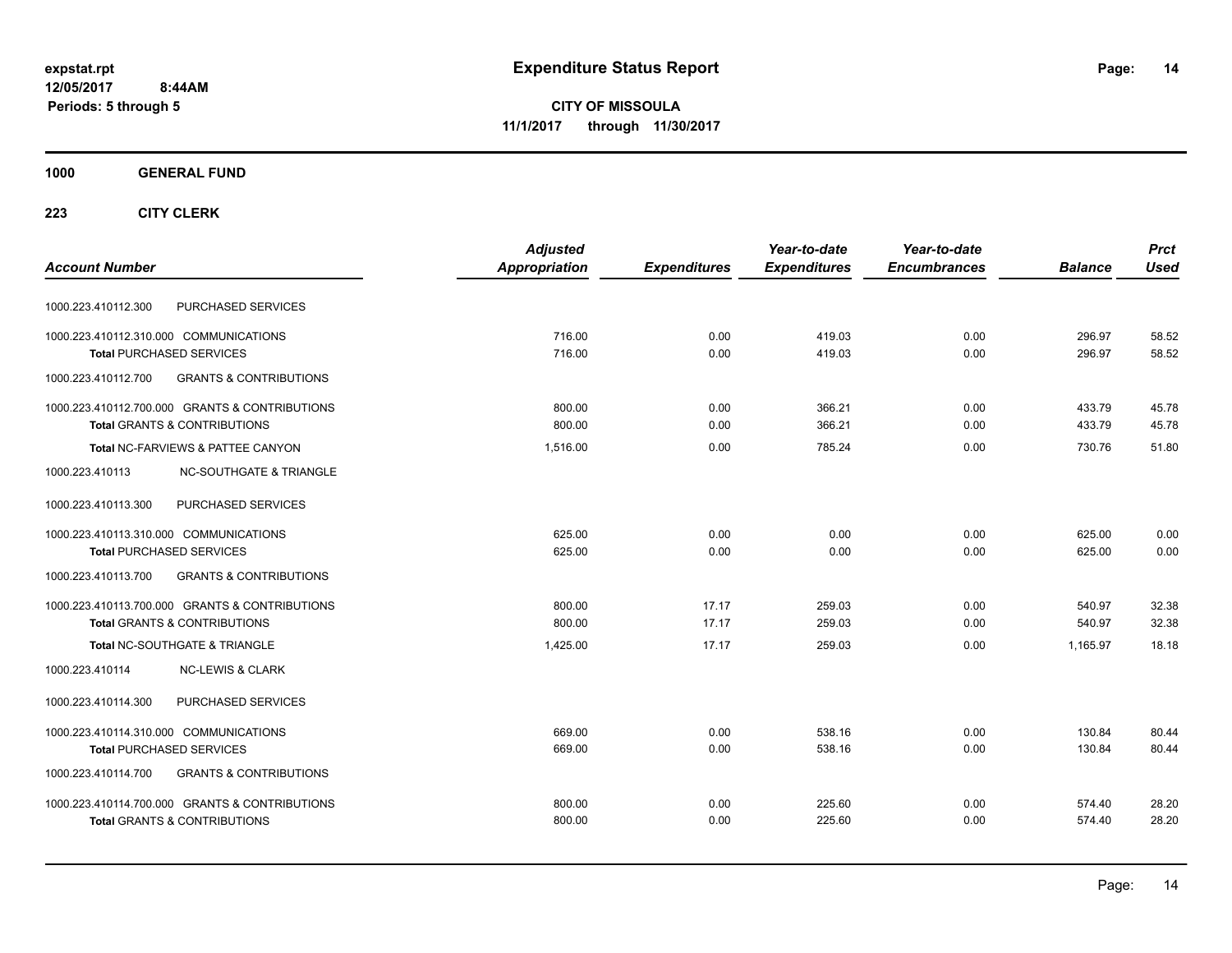**CITY OF MISSOULA 11/1/2017 through 11/30/2017**

**1000 GENERAL FUND**

| <b>Account Number</b>  |                                                                                                                | <b>Adjusted</b><br><b>Appropriation</b> | <b>Expenditures</b> | Year-to-date<br><b>Expenditures</b> | Year-to-date<br><b>Encumbrances</b> | <b>Balance</b>         | <b>Prct</b><br><b>Used</b> |
|------------------------|----------------------------------------------------------------------------------------------------------------|-----------------------------------------|---------------------|-------------------------------------|-------------------------------------|------------------------|----------------------------|
| Total NC-LEWIS & CLARK |                                                                                                                | 1,469.00                                | 0.00                | 763.76                              | 0.00                                | 705.24                 | 51.99                      |
| 1000.223.410115        | NC-S 39TH                                                                                                      |                                         |                     |                                     |                                     |                        |                            |
| 1000.223.410115.300    | PURCHASED SERVICES                                                                                             |                                         |                     |                                     |                                     |                        |                            |
|                        | 1000.223.410115.310.000 COMMUNICATIONS<br><b>Total PURCHASED SERVICES</b>                                      | 548.00<br>548.00                        | 0.00<br>0.00        | 0.00<br>0.00                        | 0.00<br>0.00                        | 548.00<br>548.00       | 0.00<br>0.00               |
| 1000.223.410115.700    | <b>GRANTS &amp; CONTRIBUTIONS</b>                                                                              |                                         |                     |                                     |                                     |                        |                            |
|                        | 1000.223.410115.700.000 GRANTS & CONTRIBUTIONS<br><b>Total GRANTS &amp; CONTRIBUTIONS</b>                      | 800.00<br>800.00                        | 0.00<br>0.00        | 1.521.88<br>1,521.88                | 0.00<br>0.00                        | $-721.88$<br>$-721.88$ | 190.24<br>190.24           |
| Total NC-S 39TH        |                                                                                                                | 1,348.00                                | 0.00                | 1,521.88                            | 0.00                                | $-173.88$              | 112.90                     |
| 1000.223.410116        | <b>NC-MOOSE CAN GULLY</b>                                                                                      |                                         |                     |                                     |                                     |                        |                            |
| 1000.223.410116.300    | PURCHASED SERVICES                                                                                             |                                         |                     |                                     |                                     |                        |                            |
|                        | 1000.223.410116.310.000 COMMUNICATIONS<br><b>Total PURCHASED SERVICES</b>                                      | 983.00<br>983.00                        | 0.00<br>0.00        | 0.00<br>0.00                        | 0.00<br>0.00                        | 983.00<br>983.00       | 0.00<br>0.00               |
| 1000.223.410116.700    | <b>GRANTS &amp; CONTRIBUTIONS</b>                                                                              |                                         |                     |                                     |                                     |                        |                            |
|                        | 1000.223.410116.700.000 GRANTS & CONTRIBUTIONS<br><b>Total GRANTS &amp; CONTRIBUTIONS</b>                      | 800.00<br>800.00                        | 0.00<br>0.00        | 7.97<br>7.97                        | 0.00<br>0.00                        | 792.03<br>792.03       | 1.00<br>1.00               |
|                        | Total NC-MOOSE CAN GULLY                                                                                       | 1,783.00                                | 0.00                | 7.97                                | 0.00                                | 1,775.03               | 0.45                       |
| 1000.223.410117        | <b>NC-MILLER CREEK</b>                                                                                         |                                         |                     |                                     |                                     |                        |                            |
| 1000.223.410117.300    | PURCHASED SERVICES                                                                                             |                                         |                     |                                     |                                     |                        |                            |
| 1000.223.410117.700    | 1000.223.410117.310.000 COMMUNICATIONS<br><b>Total PURCHASED SERVICES</b><br><b>GRANTS &amp; CONTRIBUTIONS</b> | 704.00<br>704.00                        | 0.00<br>0.00        | 787.00<br>787.00                    | 0.00<br>0.00                        | $-83.00$<br>$-83.00$   | 111.79<br>111.79           |
|                        |                                                                                                                |                                         |                     |                                     |                                     |                        |                            |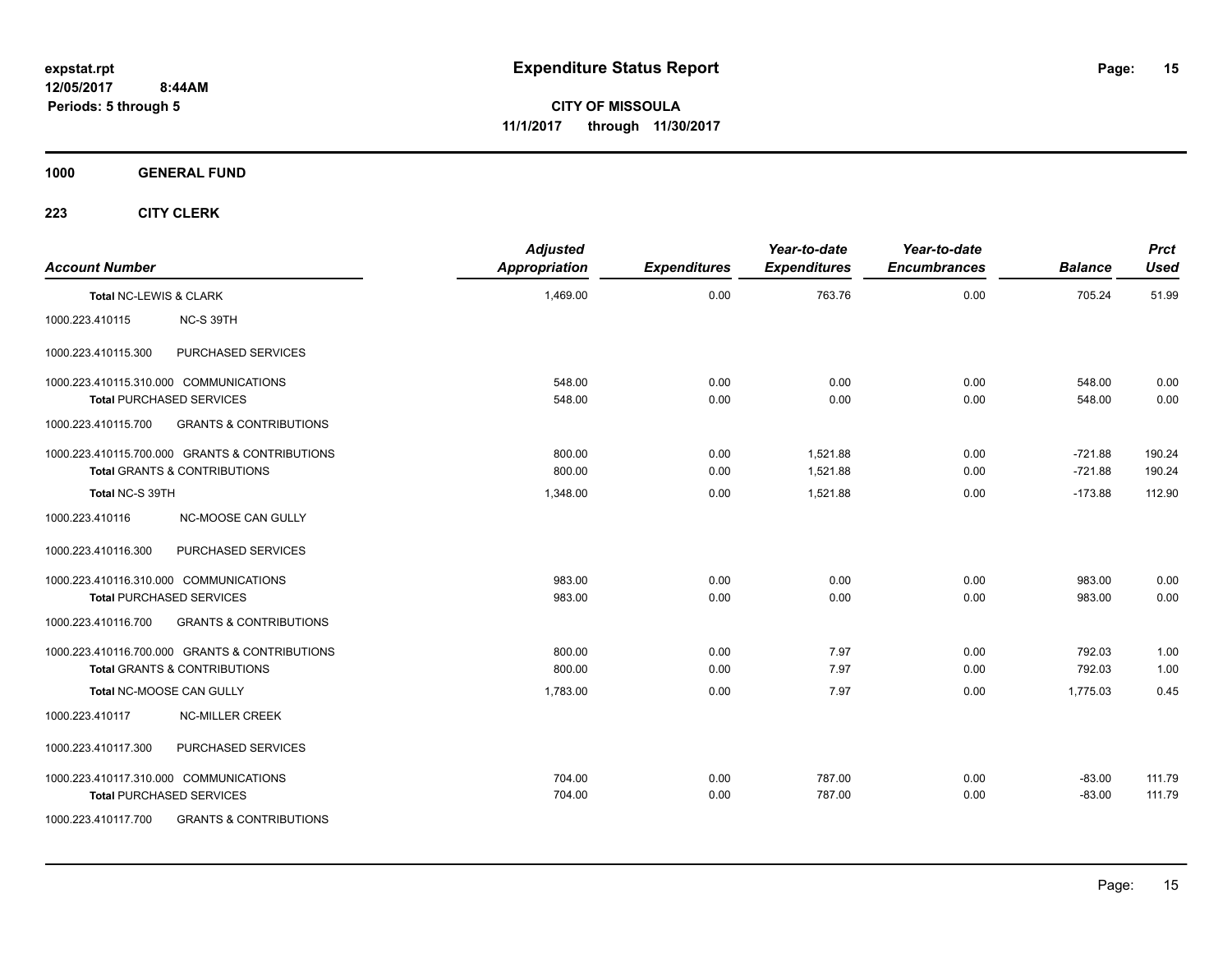**1000 GENERAL FUND**

| <b>Account Number</b>                                                                                 | <b>Adjusted</b><br>Appropriation | <b>Expenditures</b> | Year-to-date<br><b>Expenditures</b> | Year-to-date<br><b>Encumbrances</b> | <b>Balance</b>     | <b>Prct</b><br><b>Used</b> |
|-------------------------------------------------------------------------------------------------------|----------------------------------|---------------------|-------------------------------------|-------------------------------------|--------------------|----------------------------|
| 1000.223.410117.700.000 GRANTS & CONTRIBUTIONS<br><b>Total GRANTS &amp; CONTRIBUTIONS</b>             | 800.00<br>800.00                 | 0.00<br>0.00        | 727.24<br>727.24                    | 0.00<br>0.00                        | 72.76<br>72.76     | 90.91<br>90.91             |
| <b>Total NC-MILLER CREEK</b>                                                                          | 1,504.00                         | 0.00                | 1,514.24                            | 0.00                                | $-10.24$           | 100.68                     |
| 1000.223.410118<br>MULLAN ROAD NC                                                                     |                                  |                     |                                     |                                     |                    |                            |
| PURCHASED SERVICES<br>1000.223.410118.300                                                             |                                  |                     |                                     |                                     |                    |                            |
| 1000.223.410118.310.000 COMMUNICATIONS<br><b>Total PURCHASED SERVICES</b>                             | 724.00<br>724.00                 | 0.00<br>0.00        | 733.86<br>733.86                    | 0.00<br>0.00                        | $-9.86$<br>$-9.86$ | 101.36<br>101.36           |
| 1000.223.410118.700<br><b>GRANTS &amp; CONTRIBUTIONS</b>                                              |                                  |                     |                                     |                                     |                    |                            |
| 1000.223.410118.700.000 GRANTS & CONTRIBUTIONS<br><b>Total GRANTS &amp; CONTRIBUTIONS</b>             | 800.00<br>800.00                 | 0.00<br>0.00        | 166.32<br>166.32                    | 0.00<br>0.00                        | 633.68<br>633.68   | 20.79<br>20.79             |
| Total MULLAN ROAD NC                                                                                  | 1,524.00                         | 0.00                | 900.18                              | 0.00                                | 623.82             | 59.07                      |
| EAST MISSOULA NC<br>1000.223.410119                                                                   |                                  |                     |                                     |                                     |                    |                            |
| PURCHASED SERVICES<br>1000.223.410119.300                                                             |                                  |                     |                                     |                                     |                    |                            |
| 1000.223.410119.310.000 COMMUNICATIONS<br><b>Total PURCHASED SERVICES</b>                             | 12.00<br>12.00                   | 0.00<br>0.00        | 0.00<br>0.00                        | 0.00<br>0.00                        | 12.00<br>12.00     | 0.00<br>0.00               |
| <b>GRANTS &amp; CONTRIBUTIONS</b><br>1000.223.410119.700                                              |                                  |                     |                                     |                                     |                    |                            |
| 1000.223.410119.700.000 EAST MISSOULA NEIGHBORHOOD COUNCIL<br><b>Total GRANTS &amp; CONTRIBUTIONS</b> | 800.00<br>800.00                 | 0.00<br>0.00        | 0.00<br>0.00                        | 0.00<br>0.00                        | 800.00<br>800.00   | 0.00<br>0.00               |
| Total EAST MISSOULA NC                                                                                | 812.00                           | 0.00                | 0.00                                | 0.00                                | 812.00             | 0.00                       |
| <b>COMMUNITY FORUM/NC LIAISON</b><br>1000.223.410120                                                  |                                  |                     |                                     |                                     |                    |                            |
| PERSONAL SERVICES<br>1000.223.410120.100                                                              |                                  |                     |                                     |                                     |                    |                            |
| <b>Total PERSONAL SERVICES</b>                                                                        | 0.00                             | 0.00                | 0.00                                | 0.00                                | 0.00               | 0.00                       |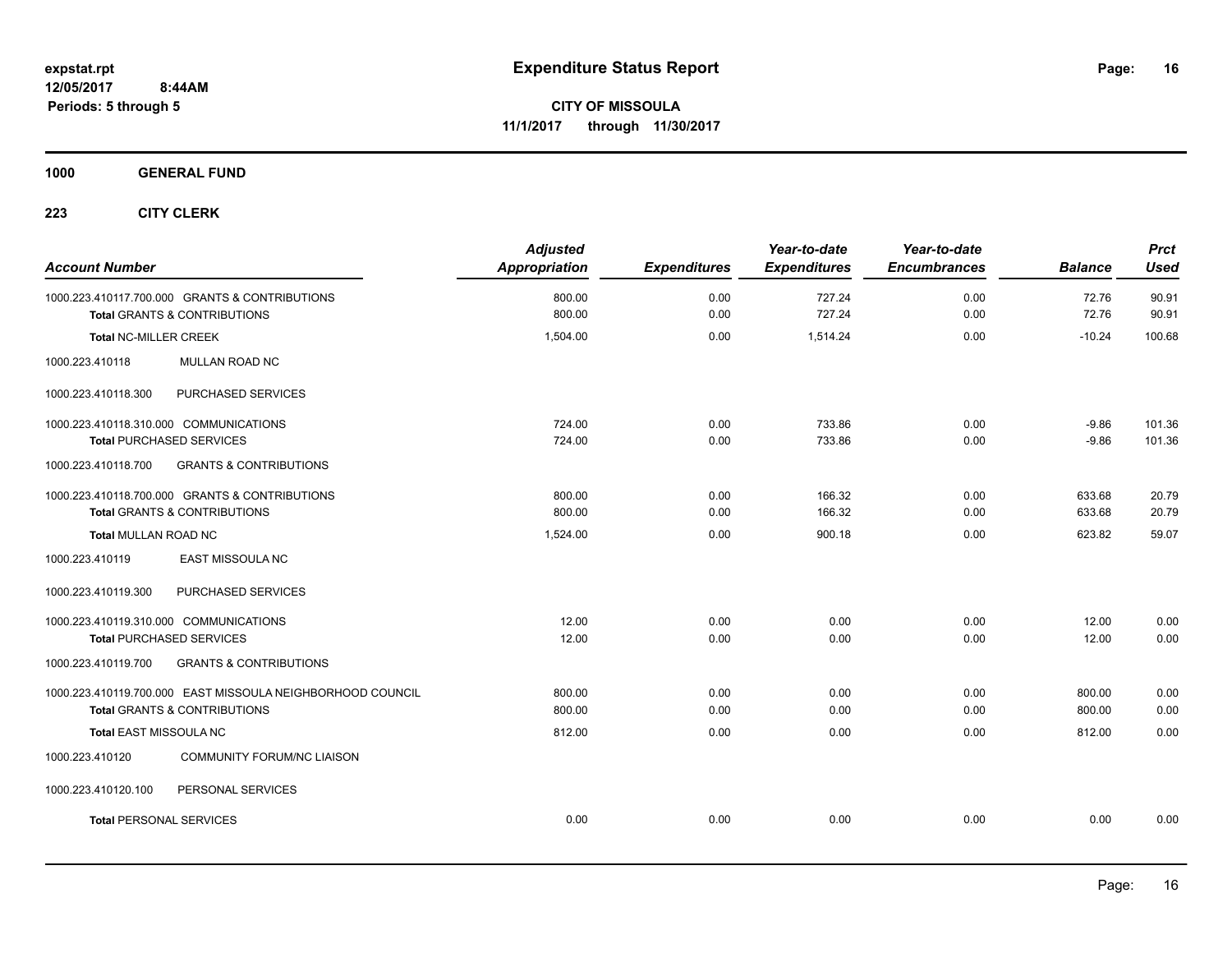**CITY OF MISSOULA 11/1/2017 through 11/30/2017**

**1000 GENERAL FUND**

| <b>Account Number</b>                                      | <b>Adjusted</b><br><b>Appropriation</b> | <b>Expenditures</b> | Year-to-date<br><b>Expenditures</b> | Year-to-date<br><b>Encumbrances</b> | <b>Balance</b> | <b>Prct</b><br><b>Used</b> |
|------------------------------------------------------------|-----------------------------------------|---------------------|-------------------------------------|-------------------------------------|----------------|----------------------------|
| PURCHASED SERVICES<br>1000.223.410120.300                  |                                         |                     |                                     |                                     |                |                            |
| 1000.223.410120.320.000 PRINTING & DUPLICATING             | 500.00                                  | 0.00                | 0.00                                | 0.00                                | 500.00         | 0.00                       |
| <b>Total PURCHASED SERVICES</b>                            | 500.00                                  | 0.00                | 0.00                                | 0.00                                | 500.00         | 0.00                       |
| <b>GRANTS &amp; CONTRIBUTIONS</b><br>1000.223.410120.700   |                                         |                     |                                     |                                     |                |                            |
| 1000.223.410120.700.000 GRANTS & CONTRIBUTIONS             | 1.700.00                                | 0.00                | 384.72                              | 0.00                                | 1,315.28       | 22.63                      |
| 1000.223.410120.700.799 GRANTS & CONTRIBUTIONS             | 0.00                                    | 2,706.62            | 2,840.54                            | 0.00                                | $-2,840.54$    | 0.00                       |
| <b>Total GRANTS &amp; CONTRIBUTIONS</b>                    | 1.700.00                                | 2,706.62            | 3,225.26                            | 0.00                                | $-1,525.26$    | 189.72                     |
| <b>Total COMMUNITY FORUM/NC LIAISON</b>                    | 2,200.00                                | 2,706.62            | 3,225.26                            | 0.00                                | $-1.025.26$    | 146.60                     |
| 1000.223.410121<br>NEIGHBORHOOD PROJECT                    |                                         |                     |                                     |                                     |                |                            |
| <b>GRANTS &amp; CONTRIBUTIONS</b><br>1000.223.410121.700   |                                         |                     |                                     |                                     |                |                            |
| 1000.223.410121.700.000 NEIGHBORHOOD PROJECT               | 21.000.00                               | 0.00                | 153.27                              | 0.00                                | 20,846.73      | 0.73                       |
| 1000.223.410121.700.810 NEIGHBORHOOD AMBASSADOR LAWN SIGNS | 0.00                                    | 0.00                | 1.750.00                            | 0.00                                | $-1,750.00$    | 0.00                       |
| 1000.223.410121.700.812 SUNSET MEMORIAL PARK TREES         | 0.00                                    | 1.204.23            | 1.204.23                            | 0.00                                | $-1.204.23$    | 0.00                       |
| 1000.223.410121.700.817 FY WMVC / GRANTS & CONTRIBUTIONS   | 0.00                                    | 0.00                | 1,500.00                            | 0.00                                | $-1,500.00$    | 0.00                       |
| 1000.223.410121.700.818 GRANTS & CONTRIBUTIONS             | 0.00                                    | 1,900.00            | 1.900.00                            | 0.00                                | $-1,900.00$    | 0.00                       |
| 1000.223.410121.700.819 GRANTS & CONTRIBUTIONS             | 0.00                                    | 2.200.00            | 2.200.00                            | 0.00                                | $-2,200.00$    | 0.00                       |
| 1000.223.410121.700.826 EVELYN BORG JOHNSON PARK           | 0.00                                    | 0.00                | 250.42                              | 0.00                                | $-250.42$      | 0.00                       |
| Total NEIGHBORHOOD PROJECT                                 | 21,000.00                               | 5,304.23            | 8,957.92                            | 0.00                                | 12,042.08      | 42.66                      |
| ORCHARD HOMES NEIGHBORHOOD COUNCIL<br>1000.223.410122      |                                         |                     |                                     |                                     |                |                            |
| PURCHASED SERVICES<br>1000.223.410122.300                  |                                         |                     |                                     |                                     |                |                            |
| 1000.223.410122.310.000 COMMUNICATIONS                     | 242.00                                  | 0.00                | 0.00                                | 0.00                                | 242.00         | 0.00                       |
| <b>Total PURCHASED SERVICES</b>                            | 242.00                                  | 0.00                | 0.00                                | 0.00                                | 242.00         | 0.00                       |
| 1000.223.410122.700<br><b>GRANTS &amp; CONTRIBUTIONS</b>   |                                         |                     |                                     |                                     |                |                            |
| 1000.223.410122.700.000 ORCHARD HOMES NEIGHBORHOOD COUNCIL | 800.00                                  | 0.00                | 0.00                                | 0.00                                | 800.00         | 0.00                       |
| <b>Total GRANTS &amp; CONTRIBUTIONS</b>                    | 800.00                                  | 0.00                | 0.00                                | 0.00                                | 800.00         | 0.00                       |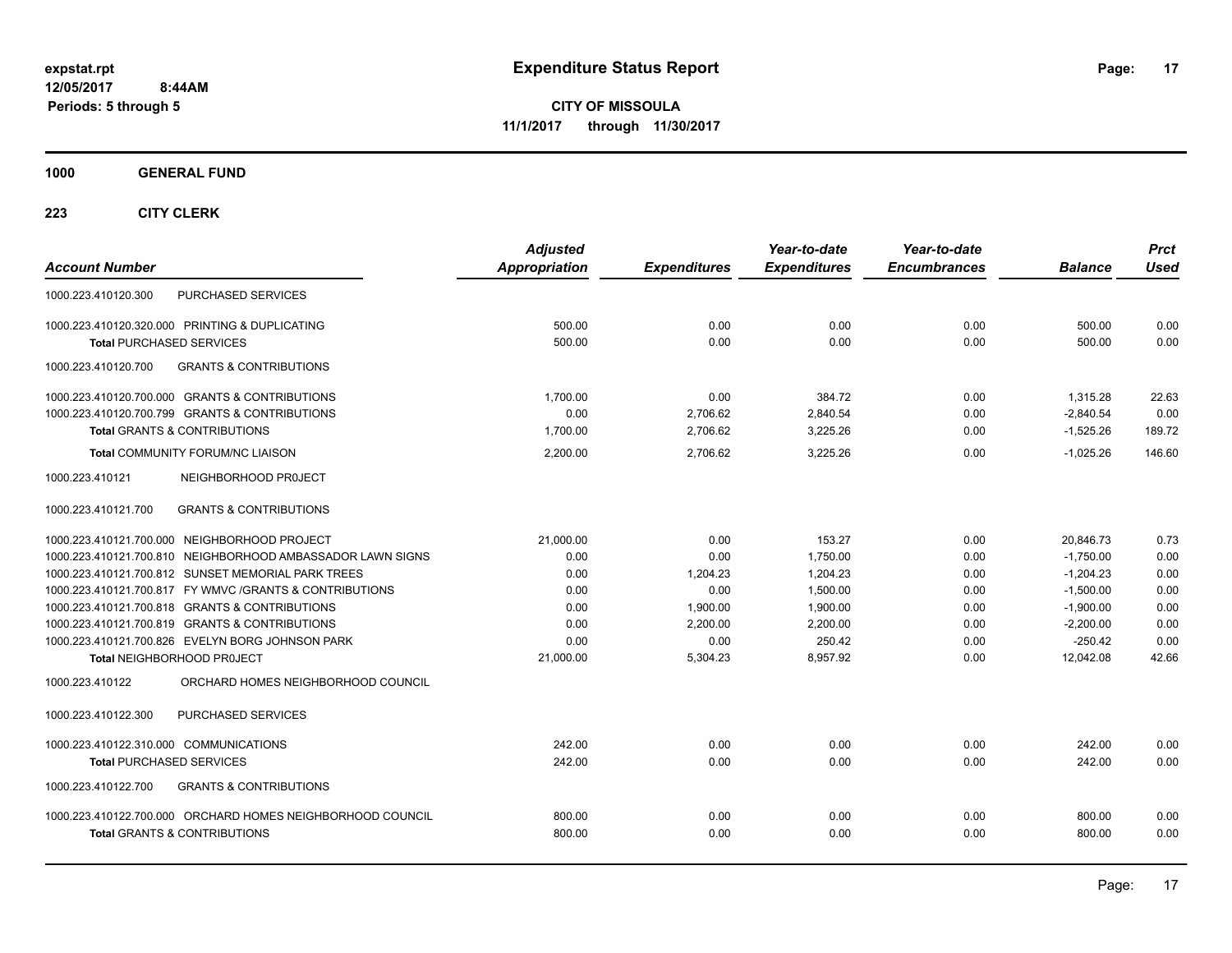**CITY OF MISSOULA 11/1/2017 through 11/30/2017**

**1000 GENERAL FUND**

| <b>Account Number</b>                                   | <b>Adjusted</b><br><b>Appropriation</b> | <b>Expenditures</b> | Year-to-date<br><b>Expenditures</b> | Year-to-date<br><b>Encumbrances</b> | <b>Balance</b> | <b>Prct</b><br><b>Used</b> |
|---------------------------------------------------------|-----------------------------------------|---------------------|-------------------------------------|-------------------------------------|----------------|----------------------------|
| Total ORCHARD HOMES NEIGHBORHOOD COUNCIL                | 1,042.00                                | 0.00                | 0.00                                | 0.00                                | 1,042.00       | 0.00                       |
| 1000.223.410125<br>NEIGHBORHOOD OFFICE                  |                                         |                     |                                     |                                     |                |                            |
| PERSONAL SERVICES<br>1000.223.410125.100                |                                         |                     |                                     |                                     |                |                            |
| 1000.223.410125.110.000 SALARIES AND WAGES              | 87,603.00                               | 6,695.94            | 31,805.74                           | 0.00                                | 55,797.26      | 36.31                      |
| 1000.223.410125.140.000 EMPLOYER CONTRIBUTIONS          | 34,966.00                               | 2,797.52            | 15,202.32                           | 0.00                                | 19,763.68      | 43.48                      |
| 1000.223.410125.141.000 STATE RETIREMENT CONTRIBUTIONS  | 88.00                                   | 0.00                | 0.00                                | 0.00                                | 88.00          | 0.00                       |
| <b>Total PERSONAL SERVICES</b>                          | 122,657.00                              | 9,493.46            | 47.008.06                           | 0.00                                | 75,648.94      | 38.32                      |
| <b>SUPPLIES</b><br>1000.223.410125.200                  |                                         |                     |                                     |                                     |                |                            |
| 1000.223.410125.210.000 OFFICE SUPPLIES                 | 210.00                                  | 0.00                | 214.09                              | 0.00                                | $-4.09$        | 101.95                     |
| 1000.223.410125.220.000 OPERATING SUPPLIES              | 150.00                                  | 0.00                | 49.30                               | 0.00                                | 100.70         | 32.87                      |
| 1000.223.410125.231.000 GASOLINE                        | 100.00                                  | 0.00                | 45.00                               | 0.00                                | 55.00          | 45.00                      |
| 1000.223.410125.240.000 OTHER SUPPLIES                  | 65.00                                   | 0.00                | 0.00                                | 0.00                                | 65.00          | 0.00                       |
| <b>Total SUPPLIES</b>                                   | 525.00                                  | 0.00                | 308.39                              | 0.00                                | 216.61         | 58.74                      |
| PURCHASED SERVICES<br>1000.223.410125.300               |                                         |                     |                                     |                                     |                |                            |
| 1000.223.410125.310.000 COMMUNICATIONS                  | 135.00                                  | 0.00                | 24.81                               | 0.00                                | 110.19         | 18.38                      |
| 1000.223.410125.320.000 PRINTING & DUPLICATING          | 100.00                                  | 0.00                | 0.00                                | 0.00                                | 100.00         | 0.00                       |
| 1000.223.410125.330.000 PUBLICITY, SUBSCRIPTIONS & DUES | 200.00                                  | 0.00                | 0.00                                | 0.00                                | 200.00         | 0.00                       |
| 1000.223.410125.344.000 TELEPHONE SERVICE               | 100.00                                  | 0.00                | 0.00                                | 0.00                                | 100.00         | 0.00                       |
| 1000.223.410125.350.000 PROFESSIONAL SERVICES           | 3,000.00                                | 0.00                | 46.84                               | 0.00                                | 2,953.16       | 1.56                       |
| 1000.223.410125.360.000 REPAIR & MAINTENANCE            | 350.00                                  | 0.00                | 0.00                                | 0.00                                | 350.00         | 0.00                       |
| 1000.223.410125.370.000 TRAVEL                          | 1,460.00                                | 0.00                | 0.00                                | 0.00                                | 1,460.00       | 0.00                       |
| 1000.223.410125.380.000 TRAINING                        | 1,550.00                                | 0.00                | 0.00                                | 0.00                                | 1,550.00       | 0.00                       |
| <b>Total PURCHASED SERVICES</b>                         | 6,895.00                                | 0.00                | 71.65                               | 0.00                                | 6,823.35       | 1.04                       |
| CAPITAL OUTLAY<br>1000.223.410125.900                   |                                         |                     |                                     |                                     |                |                            |
| <b>Total CAPITAL OUTLAY</b>                             | 0.00                                    | 0.00                | 0.00                                | 0.00                                | 0.00           | 0.00                       |
| Total NEIGHBORHOOD OFFICE                               | 130,077.00                              | 9,493.46            | 47,388.10                           | 0.00                                | 82.688.90      | 36.43                      |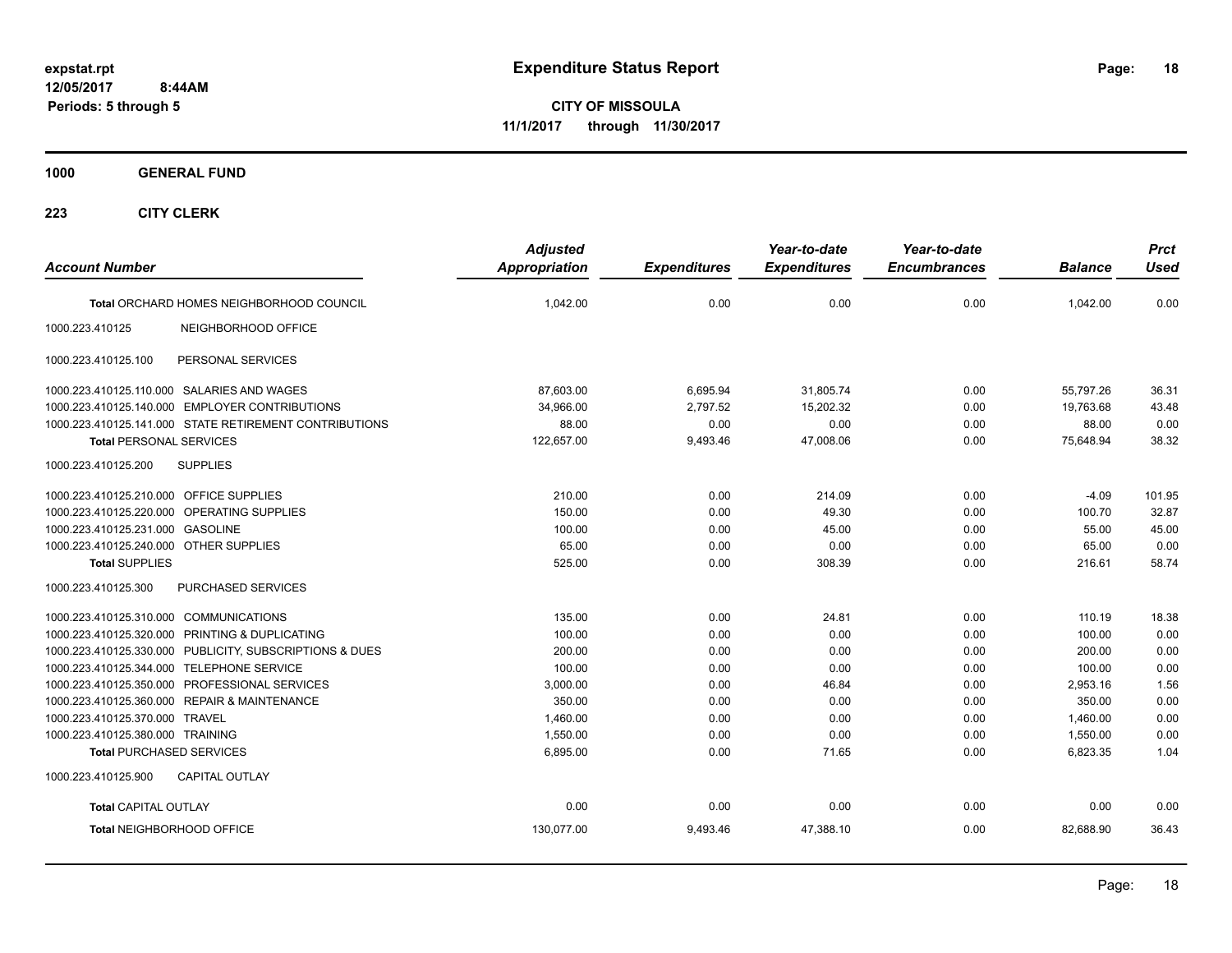**CITY OF MISSOULA 11/1/2017 through 11/30/2017**

**1000 GENERAL FUND**

| <b>Account Number</b>                                                                                                                          |                                                                                                                                                        | <b>Adjusted</b><br><b>Appropriation</b>            | <b>Expenditures</b>                        | Year-to-date<br><b>Expenditures</b>         | Year-to-date<br><b>Encumbrances</b>  | <b>Balance</b>                                   | <b>Prct</b><br><b>Used</b>               |
|------------------------------------------------------------------------------------------------------------------------------------------------|--------------------------------------------------------------------------------------------------------------------------------------------------------|----------------------------------------------------|--------------------------------------------|---------------------------------------------|--------------------------------------|--------------------------------------------------|------------------------------------------|
| 1000.223.410600                                                                                                                                | <b>ELECTIONS</b>                                                                                                                                       |                                                    |                                            |                                             |                                      |                                                  |                                          |
| 1000.223.410600.300                                                                                                                            | PURCHASED SERVICES                                                                                                                                     |                                                    |                                            |                                             |                                      |                                                  |                                          |
| <b>Total ELECTIONS</b>                                                                                                                         | 1000.223.410600.350.000 PROFESSIONAL SERVICES                                                                                                          | 95,800.00<br>95,800.00                             | 0.00<br>0.00                               | 0.00<br>0.00                                | 0.00<br>0.00                         | 95,800.00<br>95,800.00                           | 0.00<br>0.00                             |
| 1000.223.410900                                                                                                                                | <b>RECORDS ADMINISTRATION</b>                                                                                                                          |                                                    |                                            |                                             |                                      |                                                  |                                          |
| 1000.223.410900.100                                                                                                                            | PERSONAL SERVICES                                                                                                                                      |                                                    |                                            |                                             |                                      |                                                  |                                          |
|                                                                                                                                                | 1000.223.410900.141.000 STATE RETIREMENT CONTRIBUTIONS<br><b>Total RECORDS ADMINISTRATION</b>                                                          | 0.00<br>0.00                                       | 0.00<br>0.00                               | 102.72<br>102.72                            | 0.00<br>0.00                         | $-102.72$<br>$-102.72$                           | 0.00<br>0.00                             |
| 1000.223.410910                                                                                                                                | <b>ADMINISTRATION</b>                                                                                                                                  |                                                    |                                            |                                             |                                      |                                                  |                                          |
| 1000.223.410910.100                                                                                                                            | PERSONAL SERVICES                                                                                                                                      |                                                    |                                            |                                             |                                      |                                                  |                                          |
| <b>Total PERSONAL SERVICES</b>                                                                                                                 | 1000.223.410910.110.000 SALARIES AND WAGES<br>1000.223.410910.140.000 EMPLOYER CONTRIBUTIONS<br>1000.223.410910.141.000 STATE RETIREMENT CONTRIBUTIONS | 158,038.00<br>60,021.00<br>158.00<br>218,217.00    | 12,104.82<br>4,796.44<br>0.00<br>16,901.26 | 57,501.94<br>25,667.39<br>0.00<br>83,169.33 | 0.00<br>0.00<br>0.00<br>0.00         | 100,536.06<br>34,353.61<br>158.00<br>135,047.67  | 36.38<br>42.76<br>0.00<br>38.11          |
| 1000.223.410910.200                                                                                                                            | <b>SUPPLIES</b>                                                                                                                                        |                                                    |                                            |                                             |                                      |                                                  |                                          |
| 1000.223.410910.210.000 OFFICE SUPPLIES<br>1000.223.410910.231.000 GASOLINE<br>1000.223.410910.240.000 OTHER SUPPLIES<br><b>Total SUPPLIES</b> | 1000.223.410910.220.000 OPERATING SUPPLIES                                                                                                             | 2,500.00<br>100.00<br>150.00<br>160.00<br>2,910.00 | 0.00<br>0.00<br>0.00<br>0.00<br>0.00       | 476.87<br>17.29<br>0.00<br>86.90<br>581.06  | 0.00<br>0.00<br>0.00<br>0.00<br>0.00 | 2,023.13<br>82.71<br>150.00<br>73.10<br>2,328.94 | 19.07<br>17.29<br>0.00<br>54.31<br>19.97 |
| 1000.223.410910.300                                                                                                                            | PURCHASED SERVICES                                                                                                                                     |                                                    |                                            |                                             |                                      |                                                  |                                          |
| 1000.223.410910.310.000 COMMUNICATIONS                                                                                                         | 1000.223.410910.320.000 PRINTING & DUPLICATING                                                                                                         | 4,634.00<br>100.00                                 | 13.12<br>0.00                              | $-3,104.09$<br>0.00                         | 0.00<br>0.00                         | 7,738.09<br>100.00                               | 66.99<br>0.00                            |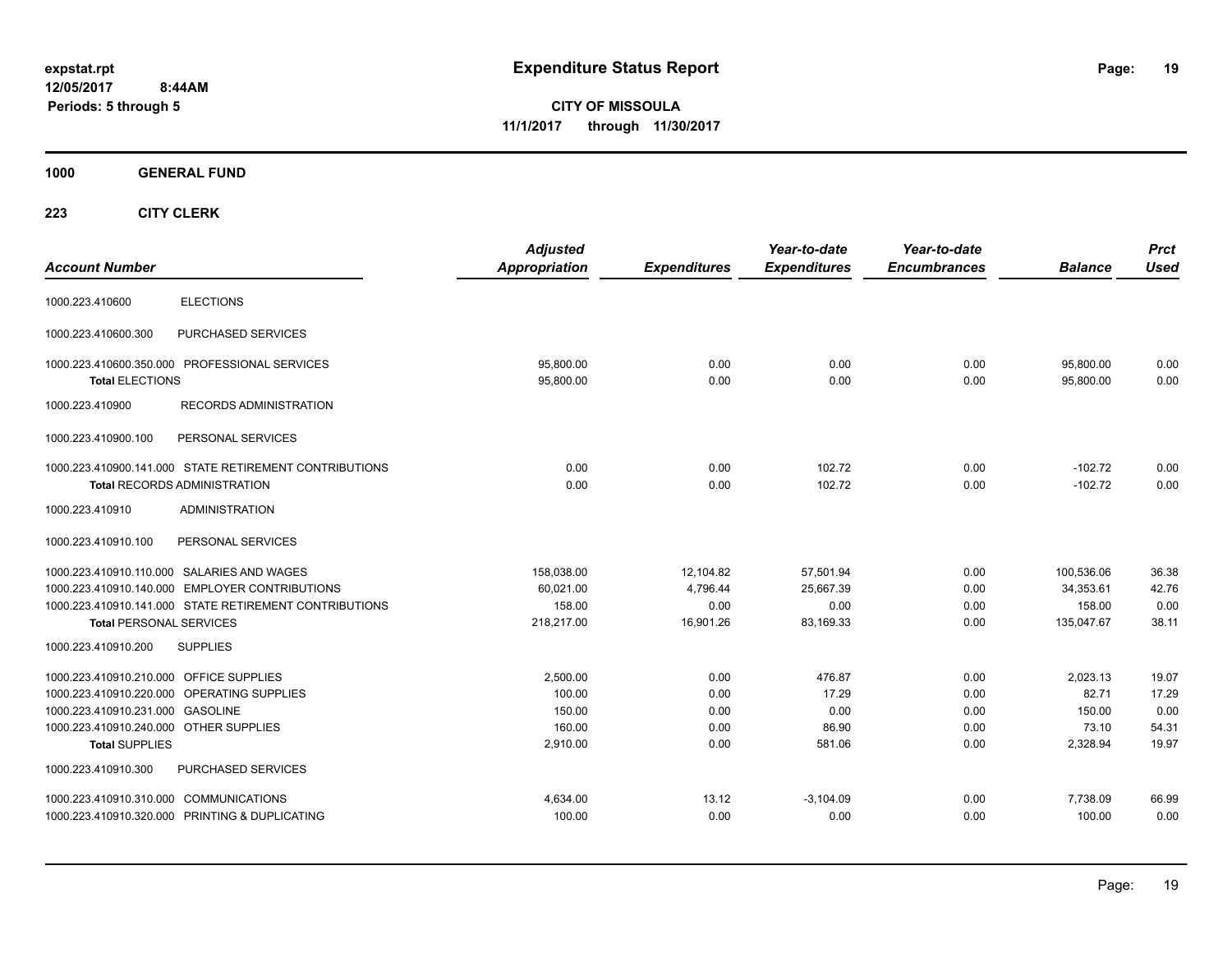**CITY OF MISSOULA 11/1/2017 through 11/30/2017**

**1000 GENERAL FUND**

| <b>Account Number</b>                                    | <b>Adjusted</b><br>Appropriation | <b>Expenditures</b> | Year-to-date<br><b>Expenditures</b> | Year-to-date<br><b>Encumbrances</b> | <b>Balance</b> | <b>Prct</b><br><b>Used</b> |
|----------------------------------------------------------|----------------------------------|---------------------|-------------------------------------|-------------------------------------|----------------|----------------------------|
| 1000.223.410910.330.000 PUBLICITY, SUBSCRIPTIONS & DUES  | 1,725.00                         | 199.00              | 990.48                              | 0.00                                | 734.52         | 57.42                      |
| 1000.223.410910.344.000 TELEPHONE SERVICE                | 100.00                           | 0.00                | 7.84                                | 0.00                                | 92.16          | 7.84                       |
| 1000.223.410910.350.000 PROFESSIONAL SERVICES            | 17.300.00                        | 477.00              | 2,292.26                            | 0.00                                | 15.007.74      | 13.25                      |
| 1000.223.410910.360.000 REPAIR & MAINTENANCE             | 1,100.00                         | 62.90               | 390.55                              | 0.00                                | 709.45         | 35.50                      |
| 1000.223.410910.370.000 TRAVEL                           | 3,690.00                         | 0.00                | 0.00                                | 0.00                                | 3,690.00       | 0.00                       |
| 1000.223.410910.380.000 TRAINING                         | 3,070.00                         | 0.00                | 160.00                              | 0.00                                | 2,910.00       | 5.21                       |
| 1000.223.410910.390.000 OTHER PURCHASED SERVICES         | 3,500.00                         | 1,328.00            | 1,871.00                            | 0.00                                | 1,629.00       | 53.46                      |
| <b>Total PURCHASED SERVICES</b>                          | 35,219.00                        | 2,080.02            | 2,608.04                            | 0.00                                | 32,610.96      | 7.41                       |
| 1000.223.410910.500<br><b>FIXED CHARGES</b>              |                                  |                     |                                     |                                     |                |                            |
| <b>Total FIXED CHARGES</b>                               | 0.00                             | 0.00                | 0.00                                | 0.00                                | 0.00           | 0.00                       |
| 1000.223.410910.800<br>OTHER OBJECTS                     |                                  |                     |                                     |                                     |                |                            |
| <b>Total OTHER OBJECTS</b>                               | 0.00                             | 0.00                | 0.00                                | 0.00                                | 0.00           | 0.00                       |
| 1000.223.410910.900<br><b>CAPITAL OUTLAY</b>             |                                  |                     |                                     |                                     |                |                            |
| <b>Total CAPITAL OUTLAY</b>                              | 0.00                             | 0.00                | 0.00                                | 0.00                                | 0.00           | 0.00                       |
| <b>Total ADMINISTRATION</b>                              | 256,346.00                       | 18,981.28           | 86,358.43                           | 0.00                                | 169.987.57     | 33.69                      |
| <b>VOLUNTEER MISSOULA</b><br>1000.223.411802             |                                  |                     |                                     |                                     |                |                            |
| 1000.223.411802.700<br><b>GRANTS &amp; CONTRIBUTIONS</b> |                                  |                     |                                     |                                     |                |                            |
| 1000.223.411802.700.000 GRANTS & CONTRIBUTIONS           | 10,000.00                        | 0.00                | 0.00                                | 0.00                                | 10,000.00      | 0.00                       |
| <b>Total VOLUNTEER MISSOULA</b>                          | 10,000.00                        | 0.00                | 0.00                                | 0.00                                | 10.000.00      | 0.00                       |
| 1000.223.411854<br>NEIGHBORHOOD AMBASSADOR               |                                  |                     |                                     |                                     |                |                            |
| <b>GRANTS &amp; CONTRIBUTIONS</b><br>1000.223.411854.700 |                                  |                     |                                     |                                     |                |                            |
| 1000.223.411854.700.000 GRANTS & CONTRIBUTIONS           | 10,000.00                        | 0.00                | 0.00                                | 0.00                                | 10,000.00      | 0.00                       |
| <b>Total NEIGHBORHOOD AMBASSADOR</b>                     | 10,000.00                        | 0.00                | 0.00                                | 0.00                                | 10,000.00      | 0.00                       |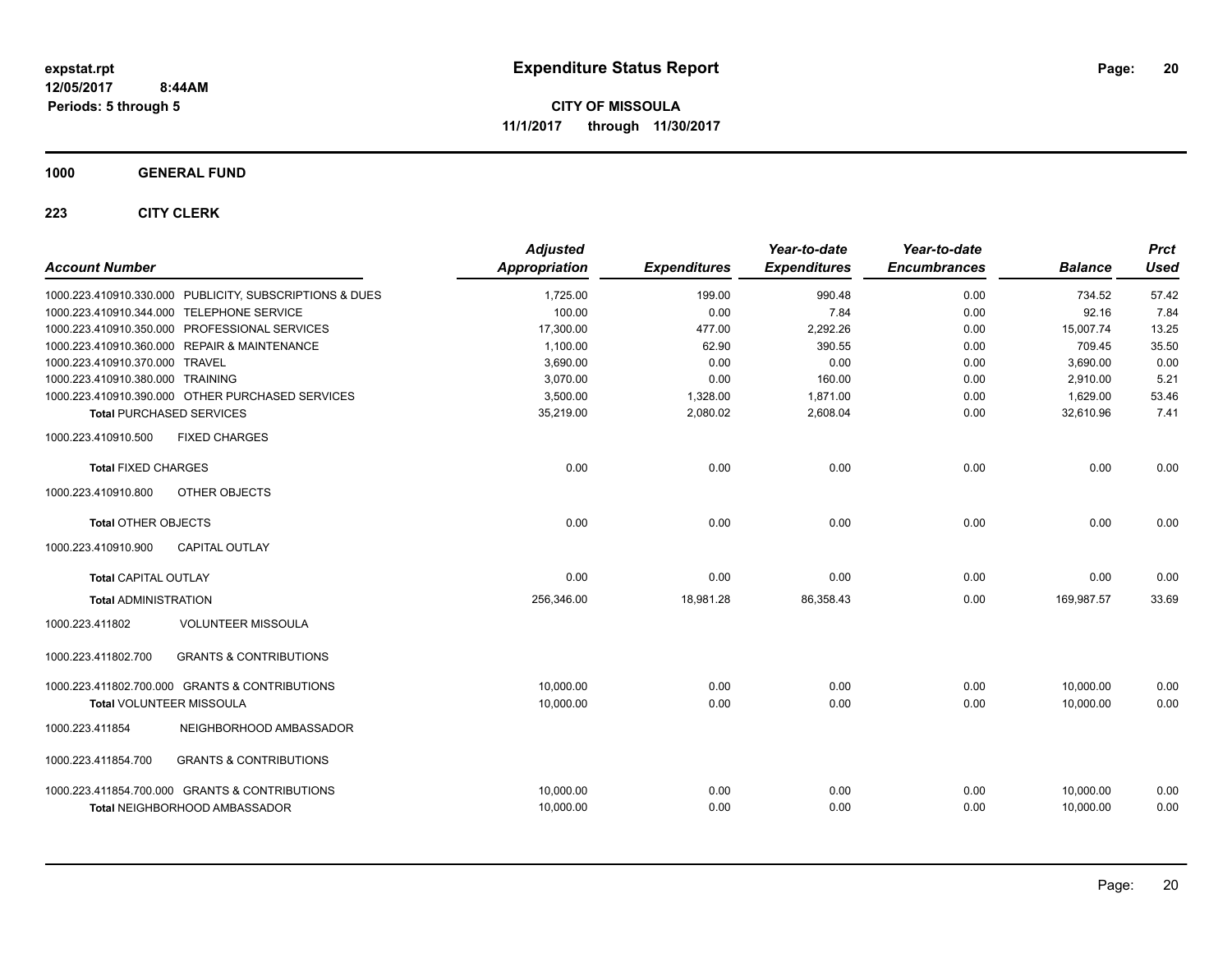**CITY OF MISSOULA 11/1/2017 through 11/30/2017**

**1000 GENERAL FUND**

| <b>Account Number</b>                |                                                 | <b>Adjusted</b><br>Appropriation | <b>Expenditures</b> | Year-to-date<br><b>Expenditures</b> | Year-to-date<br><b>Encumbrances</b> | <b>Balance</b>         | <b>Prct</b><br>Used |
|--------------------------------------|-------------------------------------------------|----------------------------------|---------------------|-------------------------------------|-------------------------------------|------------------------|---------------------|
| 1000.223.460451                      | *** Title Not Found ***                         |                                  |                     |                                     |                                     |                        |                     |
| 1000.223.460451.700                  | <b>GRANTS &amp; CONTRIBUTIONS</b>               |                                  |                     |                                     |                                     |                        |                     |
| <b>Total *** Title Not Found ***</b> | 1000.223.460451.700.000 CITY BAND CONTRIBUTIONS | 5.880.00<br>5.880.00             | 565.71<br>565.71    | 6.445.71<br>6.445.71                | 0.00<br>0.00                        | $-565.71$<br>$-565.71$ | 109.62<br>109.62    |
| <b>Total CITY CLERK</b>              |                                                 | 562.277.00                       | 37.118.42           | 167.921.07                          | 0.00                                | 394.355.93             | 29.86               |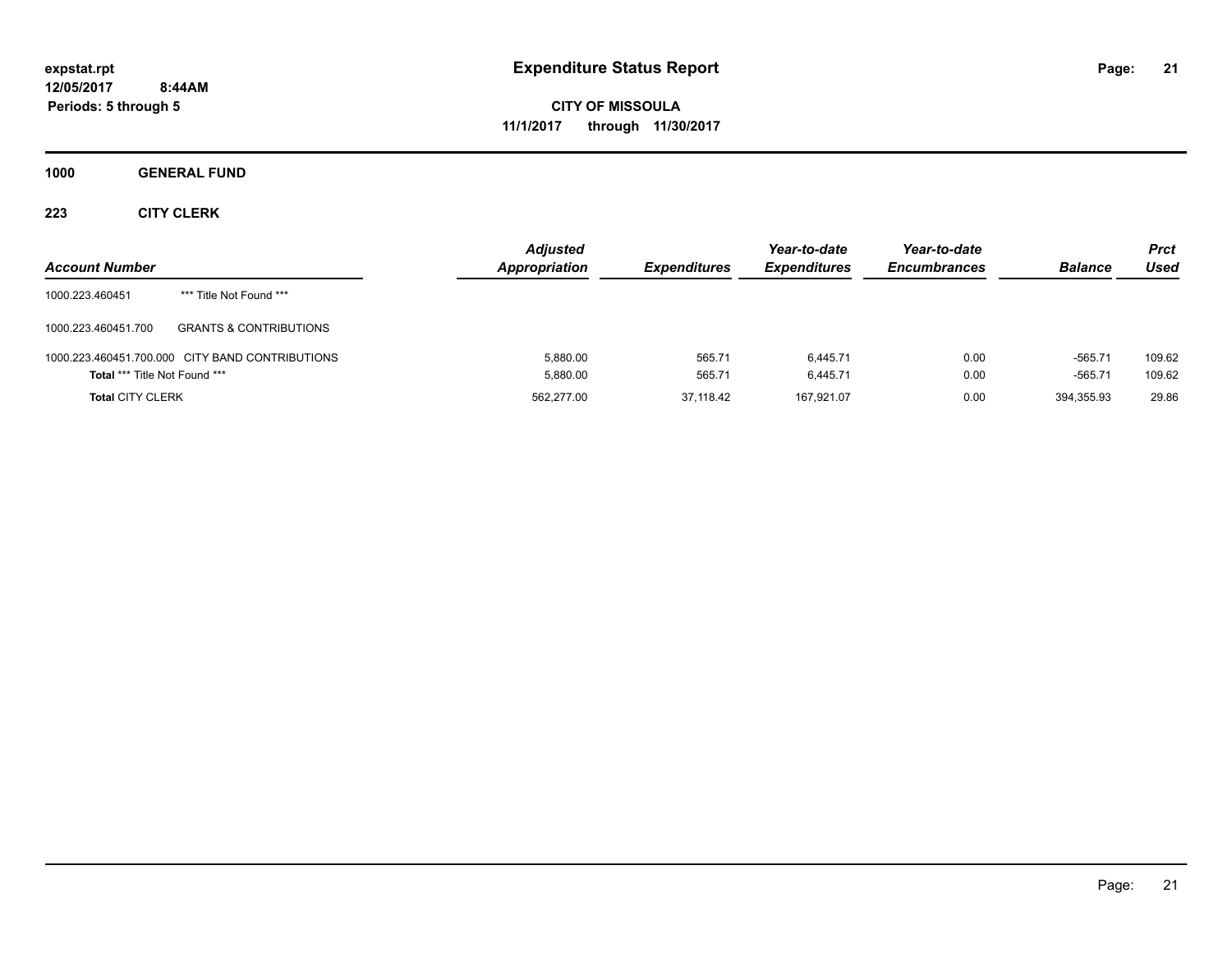**1000 GENERAL FUND**

### **224 INFORMATION SERVICES**

|                                                        | <b>Adjusted</b>      |                     | Year-to-date        | Year-to-date        |                | <b>Prct</b> |
|--------------------------------------------------------|----------------------|---------------------|---------------------|---------------------|----------------|-------------|
| <b>Account Number</b>                                  | <b>Appropriation</b> | <b>Expenditures</b> | <b>Expenditures</b> | <b>Encumbrances</b> | <b>Balance</b> | <b>Used</b> |
| <b>INFORMATION TECHNOLOGIES</b><br>1000.224.410580     |                      |                     |                     |                     |                |             |
| PERSONAL SERVICES<br>1000.224.410580.100               |                      |                     |                     |                     |                |             |
| 1000.224.410580.110.000 SALARIES AND WAGES             | 338,140.00           | 26,191.29           | 123,762.27          | 0.00                | 214,377.73     | 36.60       |
| 1000.224.410580.120.000<br><b>OVERTIME</b>             | 0.00                 | 0.00                | 571.51              | 0.00                | $-571.51$      | 0.00        |
| 1000.224.410580.130.000 OTHER                          | 5,400.00             | 0.00                | 0.00                | 0.00                | 5,400.00       | 0.00        |
| 1000.224.410580.140.000 EMPLOYER CONTRIBUTIONS         | 121,484.00           | 9,614.59            | 48,180.59           | 0.00                | 73,303.41      | 39.66       |
| 1000.224.410580.141.000 STATE RETIREMENT CONTRIBUTIONS | 342.00               | 0.00                | 182.42              | 0.00                | 159.58         | 53.34       |
| <b>Total PERSONAL SERVICES</b>                         | 465,366.00           | 35,805.88           | 172,696.79          | 0.00                | 292,669.21     | 37.11       |
| 1000.224.410580.200<br><b>SUPPLIES</b>                 |                      |                     |                     |                     |                |             |
| 1000.224.410580.210.000 OFFICE SUPPLIES                | 1,735.00             | 39.99               | 749.07              | 0.00                | 985.93         | 43.17       |
| 1000.224.410580.220.000<br>OPERATING SUPPLIES          | 12,525.00            | 419.26              | 1,217.20            | 0.00                | 11,307.80      | 9.72        |
| 1000.224.410580.230.000 REPAIR/MAINTENANCE             | 3,000.00             | 247.32              | 290.24              | 0.00                | 2,709.76       | 9.67        |
| 1000.224.410580.231.000 GASOLINE                       | 250.00               | 0.00                | 56.12               | 0.00                | 193.88         | 22.45       |
| 1000.224.410580.240.000 OTHER SUPPLIES                 | 1,900.00             | 0.00                | 115.35              | 0.00                | 1,784.65       | 6.07        |
| <b>Total SUPPLIES</b>                                  | 19,410.00            | 706.57              | 2,427.98            | 0.00                | 16,982.02      | 12.51       |
| 1000.224.410580.300<br>PURCHASED SERVICES              |                      |                     |                     |                     |                |             |
| 1000.224.410580.310.000 COMMUNICATIONS                 | 156.00               | 0.00                | 76.65               | 0.00                | 79.35          | 49.13       |
| 1000.224.410580.320.000 PRINTING & DUPLICATING         | 350.00               | 0.00                | 0.00                | 0.00                | 350.00         | 0.00        |
| 1000.224.410580.344.000 TELEPHONE SERVICE              | 159,860.00           | 79.03               | 52,372.84           | 0.00                | 107,487.16     | 32.76       |
| 1000.224.410580.350.000 PROFESSIONAL SERVICES          | 4,000.00             | 0.00                | 0.00                | 0.00                | 4,000.00       | 0.00        |
| 1000.224.410580.360.000 REPAIR & MAINTENANCE           | 245,000.00           | 2,135.50            | 211,734.17          | 0.00                | 33,265.83      | 86.42       |
| 1000.224.410580.370.000<br><b>TRAVEL</b>               | 6,809.00             | 0.00                | 4,639.70            | 0.00                | 2,169.30       | 68.14       |
| 1000.224.410580.380.000<br><b>TRAINING</b>             | 11,981.00            | 0.00                | 6,475.00            | 0.00                | 5,506.00       | 54.04       |
| 1000.224.410580.390.000 OTHER PURCHASED SERVICES       | 2,150.00             | 749.97              | 749.97              | 0.00                | 1,400.03       | 34.88       |
| <b>Total PURCHASED SERVICES</b>                        | 430,306.00           | 2,964.50            | 276,048.33          | 0.00                | 154,257.67     | 64.15       |
| 1000.224.410580.500<br><b>FIXED CHARGES</b>            |                      |                     |                     |                     |                |             |
| <b>Total FIXED CHARGES</b>                             | 0.00                 | 0.00                | 0.00                | 0.00                | 0.00           | 0.00        |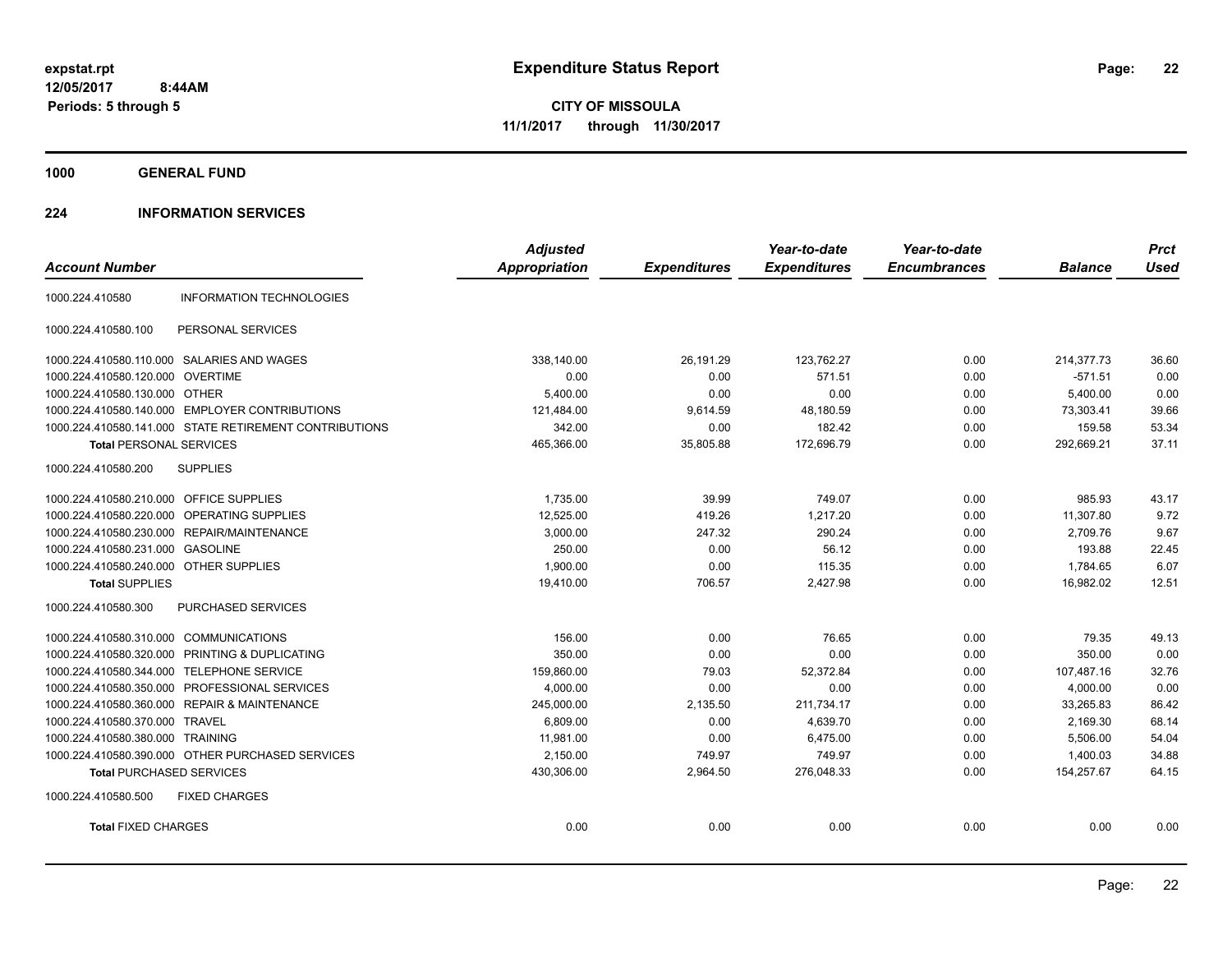**1000 GENERAL FUND**

### **224 INFORMATION SERVICES**

|                                                         | <b>Adjusted</b> |                     | Year-to-date        | Year-to-date        |                | <b>Prct</b> |
|---------------------------------------------------------|-----------------|---------------------|---------------------|---------------------|----------------|-------------|
| <b>Account Number</b>                                   | Appropriation   | <b>Expenditures</b> | <b>Expenditures</b> | <b>Encumbrances</b> | <b>Balance</b> | <b>Used</b> |
| 1000.224.410580.900<br><b>CAPITAL OUTLAY</b>            |                 |                     |                     |                     |                |             |
| <b>Total CAPITAL OUTLAY</b>                             | 0.00            | 0.00                | 0.00                | 0.00                | 0.00           | 0.00        |
| <b>Total INFORMATION TECHNOLOGIES</b>                   | 915,082.00      | 39,476.95           | 451,173.10          | 0.00                | 463.908.90     | 49.30       |
| GIS<br>1000.224.411060                                  |                 |                     |                     |                     |                |             |
| PERSONAL SERVICES<br>1000.224.411060.100                |                 |                     |                     |                     |                |             |
| 1000.224.411060.110.000 SALARIES AND WAGES              | 106,336.00      | 8,140.09            | 38,665.43           | 0.00                | 67,670.57      | 36.36       |
| 1000.224.411060.140.000 GIS-EMPLOYER CONTRIBUTIONS      | 40,661.00       | 3,224.23            | 17,266.13           | 0.00                | 23,394.87      | 42.46       |
| 1000.224.411060.141.000 STATE RETIREMENT CONTRIBUTIONS  | 107.00          | 0.00                | 0.00                | 0.00                | 107.00         | 0.00        |
| <b>Total PERSONAL SERVICES</b>                          | 147,104.00      | 11,364.32           | 55,931.56           | 0.00                | 91,172.44      | 38.02       |
| 1000.224.411060.200<br><b>SUPPLIES</b>                  |                 |                     |                     |                     |                |             |
| 1000.224.411060.210.000 OFFICE SUPPLIES                 | 3,500.00        | 284.48              | 332.08              | 0.00                | 3,167.92       | 9.49        |
| 1000.224.411060.220.000 OPERATING SUPPLIES              | 684.00          | 0.00                | 0.00                | 0.00                | 684.00         | 0.00        |
| 1000.224.411060.230.000 REPAIR/MAINTENANCE              | 2,140.00        | 0.00                | 0.00                | 0.00                | 2,140.00       | 0.00        |
| 1000.224.411060.231.000 GASOLINE                        | 500.00          | 0.00                | 20.85               | 0.00                | 479.15         | 4.17        |
| 1000.224.411060.240.000 OTHER SUPPLIES                  | 1,000.00        | 0.00                | 0.00                | 0.00                | 1,000.00       | 0.00        |
| <b>Total SUPPLIES</b>                                   | 7,824.00        | 284.48              | 352.93              | 0.00                | 7,471.07       | 4.51        |
| <b>PURCHASED SERVICES</b><br>1000.224.411060.300        |                 |                     |                     |                     |                |             |
| 1000.224.411060.330.000 PUBLICITY, SUBSCRIPTIONS & DUES | 500.00          | 0.00                | 0.00                | 0.00                | 500.00         | 0.00        |
| 1000.224.411060.344.000 TELEPHONE SERVICE               | 1,370.00        | 0.00                | 277.39              | 0.00                | 1,092.61       | 20.25       |
| 1000.224.411060.350.000 PROFESSIONAL SERVICES           | 380.00          | 0.00                | 0.00                | 0.00                | 380.00         | 0.00        |
| 1000.224.411060.360.000 REPAIR & MAINTENANCE            | 172,800.00      | 0.00                | 93,853.54           | 0.00                | 78,946.46      | 54.31       |
| 1000.224.411060.370.000 TRAVEL                          | 2,450.00        | 0.00                | 0.00                | 0.00                | 2,450.00       | 0.00        |
| 1000.224.411060.380.000 TRAINING                        | 2,425.00        | 0.00                | 0.00                | 0.00                | 2,425.00       | 0.00        |
| 1000.224.411060.390.000 OTHER PURCHASED SERVICES        | 1,550.00        | 0.00                | 0.00                | 0.00                | 1,550.00       | 0.00        |
| <b>Total PURCHASED SERVICES</b>                         | 181,475.00      | 0.00                | 94,130.93           | 0.00                | 87,344.07      | 51.87       |
| <b>Total GIS</b>                                        | 336,403.00      | 11,648.80           | 150,415.42          | 0.00                | 185,987.58     | 44.71       |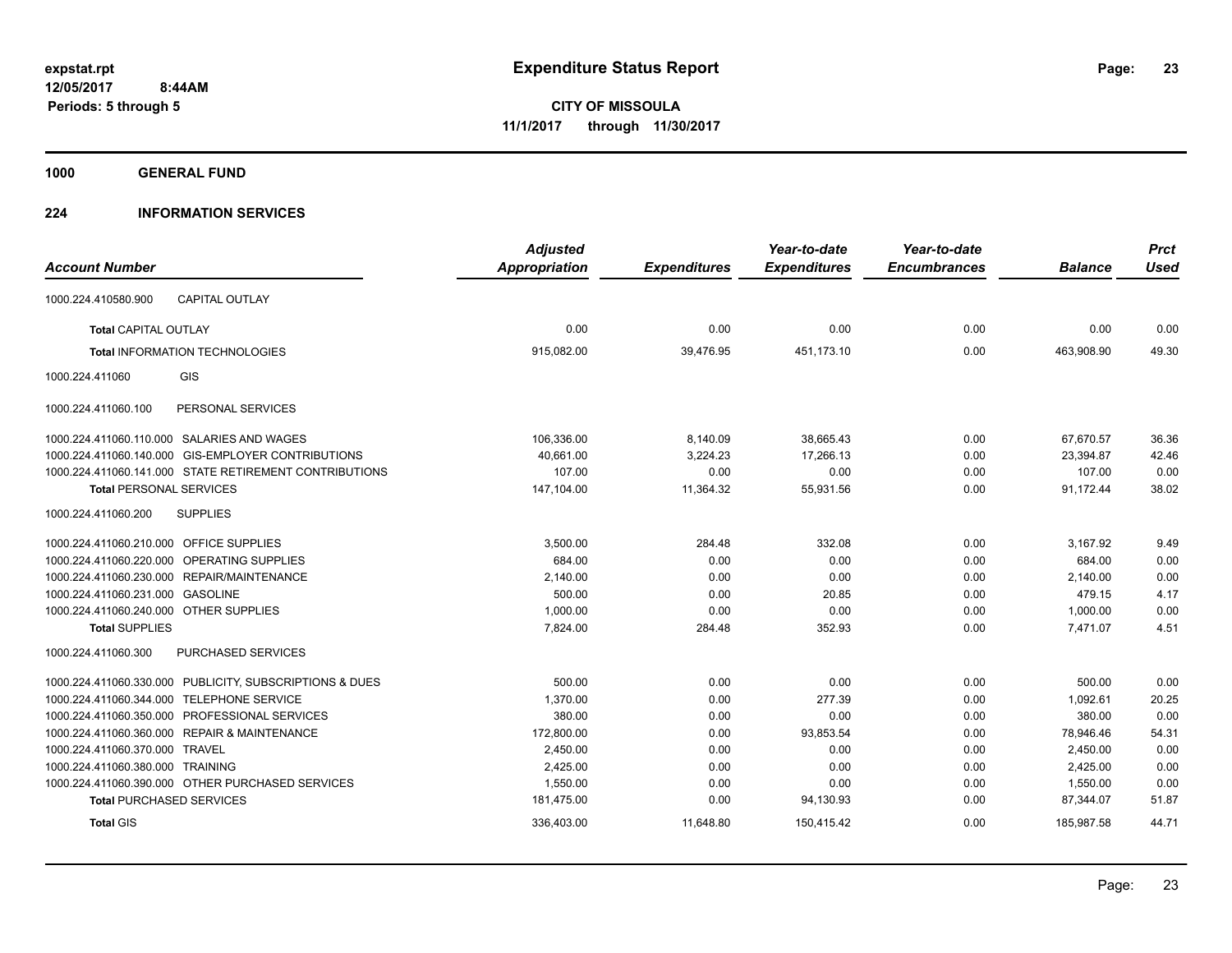**24**

**CITY OF MISSOULA 11/1/2017 through 11/30/2017**

| 1000 | <b>GENERAL FUND</b>               |                 |           |              |              |            |             |
|------|-----------------------------------|-----------------|-----------|--------------|--------------|------------|-------------|
| 230  | <b>Total INFORMATION SERVICES</b> | 1,251,485.00    | 51,125.75 | 601,588.52   | 0.00         | 649,896.48 | 48.07       |
|      | <b>MUNICIPAL COURT</b>            | <b>Adjusted</b> |           | Year-to-date | Year-to-date |            | <b>Prct</b> |

|                                                |                                                         | Aujusteu             |                     | <i>I</i> cal-lu-ualc | <i>I</i> cal-lu-ualc |                | <i>FILL</i> |
|------------------------------------------------|---------------------------------------------------------|----------------------|---------------------|----------------------|----------------------|----------------|-------------|
| <b>Account Number</b>                          |                                                         | <b>Appropriation</b> | <b>Expenditures</b> | <b>Expenditures</b>  | <b>Encumbrances</b>  | <b>Balance</b> | Used        |
| 1000.230.410360                                | CITY/MUNICIPAL COURT                                    |                      |                     |                      |                      |                |             |
| 1000.230.410360.100                            | PERSONAL SERVICES                                       |                      |                     |                      |                      |                |             |
| 1000.230.410360.110.000 SALARIES AND WAGES     |                                                         | 836,369.00           | 65,619.62           | 311,281.27           | 0.00                 | 525,087.73     | 37.22       |
| 1000.230.410360.120.000 OVERTIME               |                                                         | 10.000.00            | 300.32              | 1,523.60             | 0.00                 | 8.476.40       | 15.24       |
| 1000.230.410360.140.000 EMPLOYER CONTRIBUTIONS |                                                         | 330,734.00           | 26,412.03           | 142,691.79           | 0.00                 | 188,042.21     | 43.14       |
|                                                | 1000.230.410360.141.000 STATE RETIREMENT CONTRIBUTIONS  | 847.00               | 0.00                | 356.91               | 0.00                 | 490.09         | 42.14       |
| <b>Total PERSONAL SERVICES</b>                 |                                                         | 1,177,950.00         | 92,331.97           | 455,853.57           | 0.00                 | 722,096.43     | 38.70       |
| 1000.230.410360.200                            | <b>SUPPLIES</b>                                         |                      |                     |                      |                      |                |             |
| 1000.230.410360.210.000 OFFICE SUPPLIES        |                                                         | 4,756.00             | 834.61              | 1,391.46             | 0.00                 | 3,364.54       | 29.26       |
| 1000.230.410360.220.000 OPERATING SUPPLIES     |                                                         | 4,972.00             | 0.00                | 0.00                 | 0.00                 | 4,972.00       | 0.00        |
| 1000.230.410360.240.000 OTHER SUPPLIES         |                                                         | 4,090.00             | $-2,615.40$         | 68.31                | 0.00                 | 4,021.69       | 1.67        |
| <b>Total SUPPLIES</b>                          |                                                         | 13,818.00            | $-1,780.79$         | 1,459.77             | 0.00                 | 12,358.23      | 10.56       |
| 1000.230.410360.300                            | <b>PURCHASED SERVICES</b>                               |                      |                     |                      |                      |                |             |
| 1000.230.410360.310.000 COMMUNICATIONS         |                                                         | 11,500.00            | 106.25              | 7.745.93             | 0.00                 | 3.754.07       | 67.36       |
| 1000.230.410360.320.000 PRINTING & DUPLICATING |                                                         | 1,187.00             | 0.00                | 0.00                 | 0.00                 | 1,187.00       | 0.00        |
|                                                | 1000.230.410360.330.000 PUBLICITY, SUBSCRIPTIONS & DUES | 10,196.00            | 2,576.85            | 5,971.85             | 0.00                 | 4,224.15       | 58.57       |
| 1000.230.410360.344.000 TELEPHONE SERVICE      |                                                         | 1,584.00             | 129.47              | 500.28               | 0.00                 | 1,083.72       | 31.58       |
| 1000.230.410360.350.000 PROFESSIONAL SERVICES  |                                                         | 194,822.00           | 48,930.00           | 49,981.20            | 0.00                 | 144,840.80     | 25.65       |
| 1000.230.410360.350.004 PROFESSIONAL SERVICES  |                                                         | 0.00                 | 136.84              | 1,164.82             | 0.00                 | $-1,164.82$    | 0.00        |
| 1000.230.410360.350.005 PROFESSIONAL SERVICES  |                                                         | 0.00                 | 136.84              | 4,182.07             | 0.00                 | $-4,182.07$    | 0.00        |
| 1000.230.410360.350.006 PROFESSIONAL SERVICES  |                                                         | 0.00                 | 570.00              | 1.957.00             | 0.00                 | $-1,957.00$    | 0.00        |
| 1000.230.410360.360.000 REPAIR & MAINTENANCE   |                                                         | 23,367.00            | 0.00                | 233.75               | 0.00                 | 23,133.25      | 1.00        |
| 1000.230.410360.370.000 TRAVEL                 |                                                         | 5,174.00             | 0.00                | 0.00                 | 0.00                 | 5,174.00       | 0.00        |
| 1000.230.410360.380.000 TRAINING               |                                                         | 9,000.00             | 695.75              | 3,444.00             | 0.00                 | 5,556.00       | 38.27       |
|                                                | 1000.230.410360.390.000 OTHER PURCHASED SERVICES        | 6,263.00             | 176.28              | 842.04               | 0.00                 | 5,420.96       | 13.44       |
| <b>Total PURCHASED SERVICES</b>                |                                                         | 263,093.00           | 53,458.28           | 76,022.94            | 0.00                 | 187,070.06     | 28.90       |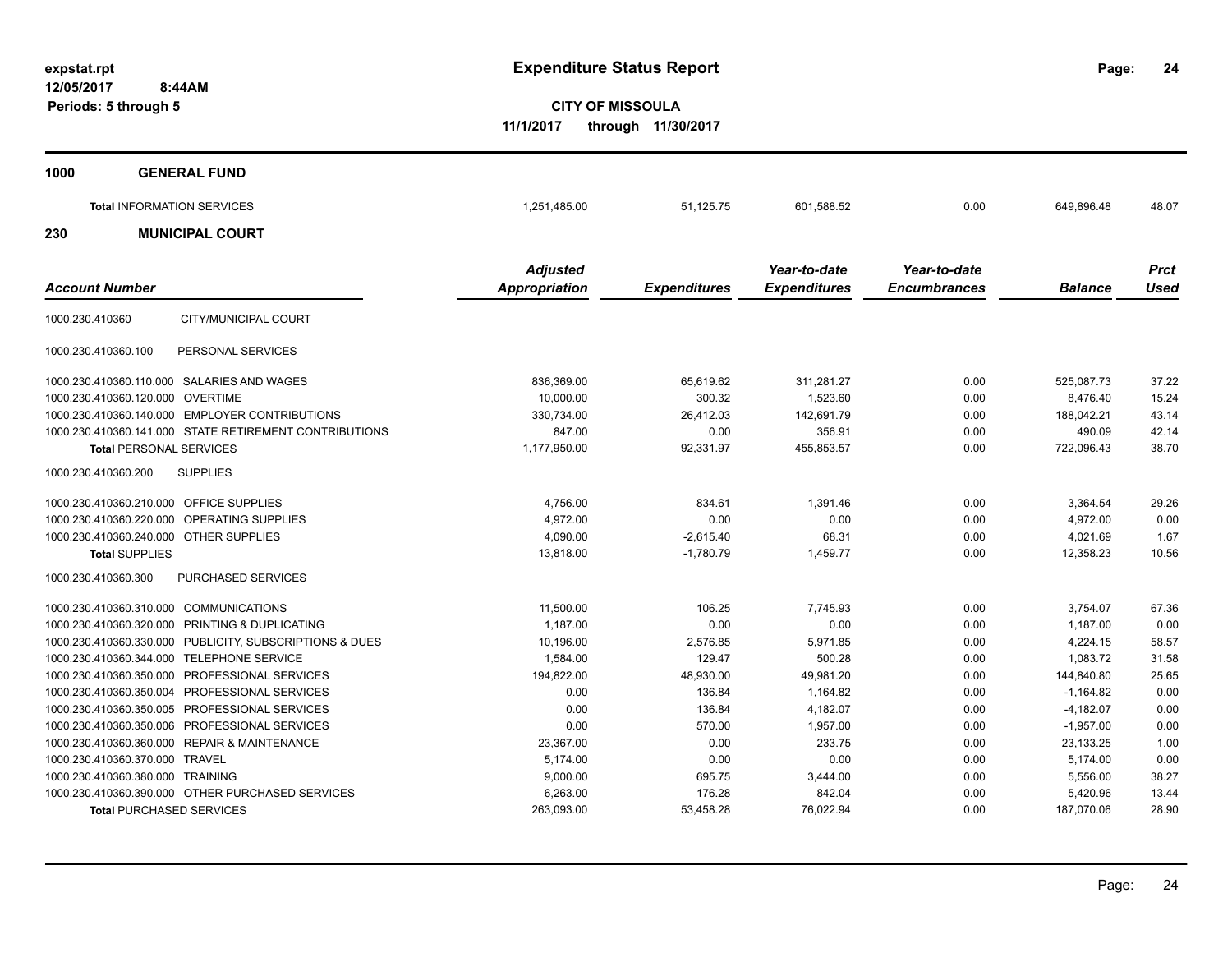**CITY OF MISSOULA 11/1/2017 through 11/30/2017**

**1000 GENERAL FUND**

**230 MUNICIPAL COURT**

| <b>Account Number</b>                                                                     | <b>Adjusted</b><br><b>Appropriation</b> | <b>Expenditures</b>    | Year-to-date<br><b>Expenditures</b> | Year-to-date<br><b>Encumbrances</b> | <b>Balance</b>               | <b>Prct</b><br><b>Used</b> |
|-------------------------------------------------------------------------------------------|-----------------------------------------|------------------------|-------------------------------------|-------------------------------------|------------------------------|----------------------------|
| <b>FIXED CHARGES</b><br>1000.230.410360.500                                               |                                         |                        |                                     |                                     |                              |                            |
| <b>Total FIXED CHARGES</b>                                                                | 0.00                                    | 0.00                   | 0.00                                | 0.00                                | 0.00                         | 0.00                       |
| <b>DEBT SERVICE</b><br>1000.230.410360.600                                                |                                         |                        |                                     |                                     |                              |                            |
| 1000.230.410360.610.000 PRINCIPAL<br><b>Total DEBT SERVICE</b>                            | 27,333.00<br>27,333.00                  | 0.00<br>0.00           | 0.00<br>0.00                        | 0.00<br>0.00                        | 27,333.00<br>27,333.00       | 0.00<br>0.00               |
| <b>GRANTS &amp; CONTRIBUTIONS</b><br>1000.230.410360.700                                  |                                         |                        |                                     |                                     |                              |                            |
| <b>Total GRANTS &amp; CONTRIBUTIONS</b>                                                   | 0.00                                    | 0.00                   | 0.00                                | 0.00                                | 0.00                         | 0.00                       |
| 1000.230.410360.800<br>OTHER OBJECTS                                                      |                                         |                        |                                     |                                     |                              |                            |
| 1000.230.410360.820.000 TRANSFERS TO OTHER FUNDS<br><b>Total OTHER OBJECTS</b>            | 2,500.00<br>2,500.00                    | 0.00<br>0.00           | 0.00<br>0.00                        | 0.00<br>0.00                        | 2,500.00<br>2,500.00         | 0.00<br>0.00               |
| 1000.230.410360.900<br><b>CAPITAL OUTLAY</b>                                              |                                         |                        |                                     |                                     |                              |                            |
| <b>Total CAPITAL OUTLAY</b>                                                               | 0.00                                    | 0.00                   | 0.00                                | 0.00                                | 0.00                         | 0.00                       |
| Total CITY/MUNICIPAL COURT                                                                | 1,484,694.00                            | 144,009.46             | 533,336.28                          | 0.00                                | 951,357.72                   | 35.92                      |
| 1000.230.411853<br><b>MCS</b>                                                             |                                         |                        |                                     |                                     |                              |                            |
| 1000.230.411853.300<br>PURCHASED SERVICES                                                 |                                         |                        |                                     |                                     |                              |                            |
| 1000.230.411853.390.000 MCS-OTHER PURCHASED SERVICES<br><b>Total PURCHASED SERVICES</b>   | 0.00<br>0.00                            | 17,100.00<br>17,100.00 | 17,100.00<br>17,100.00              | 0.00<br>0.00                        | $-17,100.00$<br>$-17,100.00$ | 0.00<br>0.00               |
| <b>GRANTS &amp; CONTRIBUTIONS</b><br>1000.230.411853.700                                  |                                         |                        |                                     |                                     |                              |                            |
| 1000.230.411853.700.000 GRANTS & CONTRIBUTIONS<br><b>Total GRANTS &amp; CONTRIBUTIONS</b> | 78,932.00<br>78,932.00                  | 0.00<br>0.00           | 0.00<br>0.00                        | 0.00<br>0.00                        | 78,932.00<br>78,932.00       | 0.00<br>0.00               |
| <b>Total MCS</b>                                                                          | 78,932.00                               | 17,100.00              | 17,100.00                           | 0.00                                | 61,832.00                    | 21.66                      |
| 1000.230.419000<br>GENERAL GOV'T ONETIME EXPENDITURES                                     |                                         |                        |                                     |                                     |                              |                            |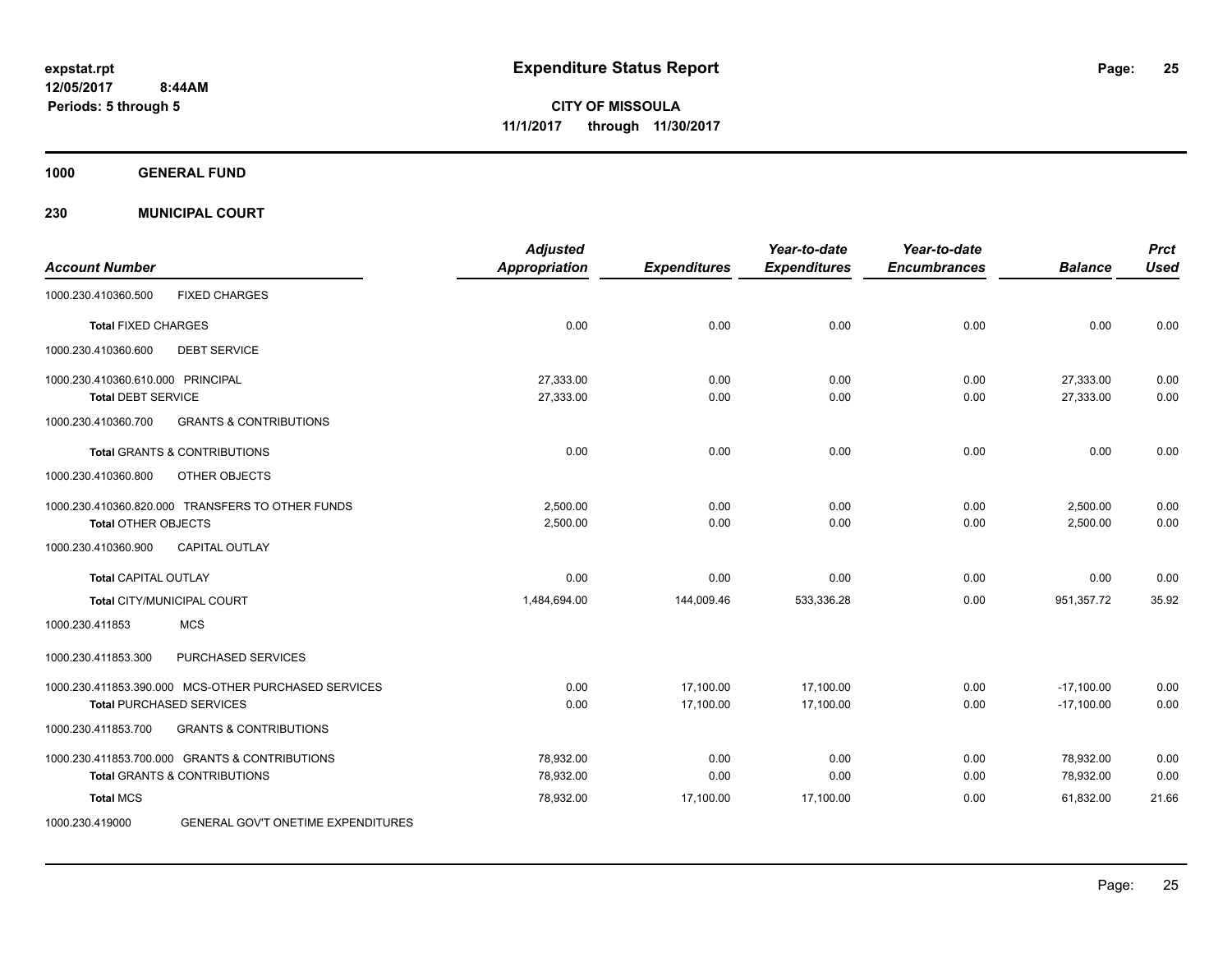**CITY OF MISSOULA 11/1/2017 through 11/30/2017**

**1000 GENERAL FUND**

**230 MUNICIPAL COURT**

|                                                  | <b>Adjusted</b> |                     | Year-to-date        | Year-to-date        |                | <b>Prct</b> |
|--------------------------------------------------|-----------------|---------------------|---------------------|---------------------|----------------|-------------|
| <b>Account Number</b>                            | Appropriation   | <b>Expenditures</b> | <b>Expenditures</b> | <b>Encumbrances</b> | <b>Balance</b> | Used        |
| 1000.230.419000.100<br>PERSONAL SERVICES         |                 |                     |                     |                     |                |             |
| 1000.230.419000.120.000 OVERTIME                 | 20,503.00       | 0.00                | 0.00                | 0.00                | 20,503.00      | 0.00        |
| <b>Total PERSONAL SERVICES</b>                   | 20,503.00       | 0.00                | 0.00                | 0.00                | 20,503.00      | 0.00        |
| <b>SUPPLIES</b><br>1000.230.419000.200           |                 |                     |                     |                     |                |             |
| 1000.230.419000.220.000 OPERATING SUPPLIES       | 4,604.00        | 0.00                | 0.00                | 0.00                | 4,604.00       | 0.00        |
| <b>Total SUPPLIES</b>                            | 4,604.00        | 0.00                | 0.00                | 0.00                | 4,604.00       | 0.00        |
| 1000.230.419000.300<br>PURCHASED SERVICES        |                 |                     |                     |                     |                |             |
| PROFESSIONAL SERVICES<br>1000.230.419000.350.000 | 12,000.00       | 0.00                | 0.00                | 0.00                | 12,000.00      | 0.00        |
| 1000.230.419000.360.000 REPAIR & MAINTENANCE     | 11,306.00       | 0.00                | 0.00                | 0.00                | 11,306.00      | 0.00        |
| <b>Total PURCHASED SERVICES</b>                  | 23,306.00       | 0.00                | 0.00                | 0.00                | 23,306.00      | 0.00        |
| <b>Total GENERAL GOV'T ONETIME EXPENDITURES</b>  | 48,413.00       | 0.00                | 0.00                | 0.00                | 48,413.00      | 0.00        |
| <b>Total MUNICIPAL COURT</b>                     | 1,612,039.00    | 161,109.46          | 550,436.28          | 0.00                | 1,061,602.72   | 34.15       |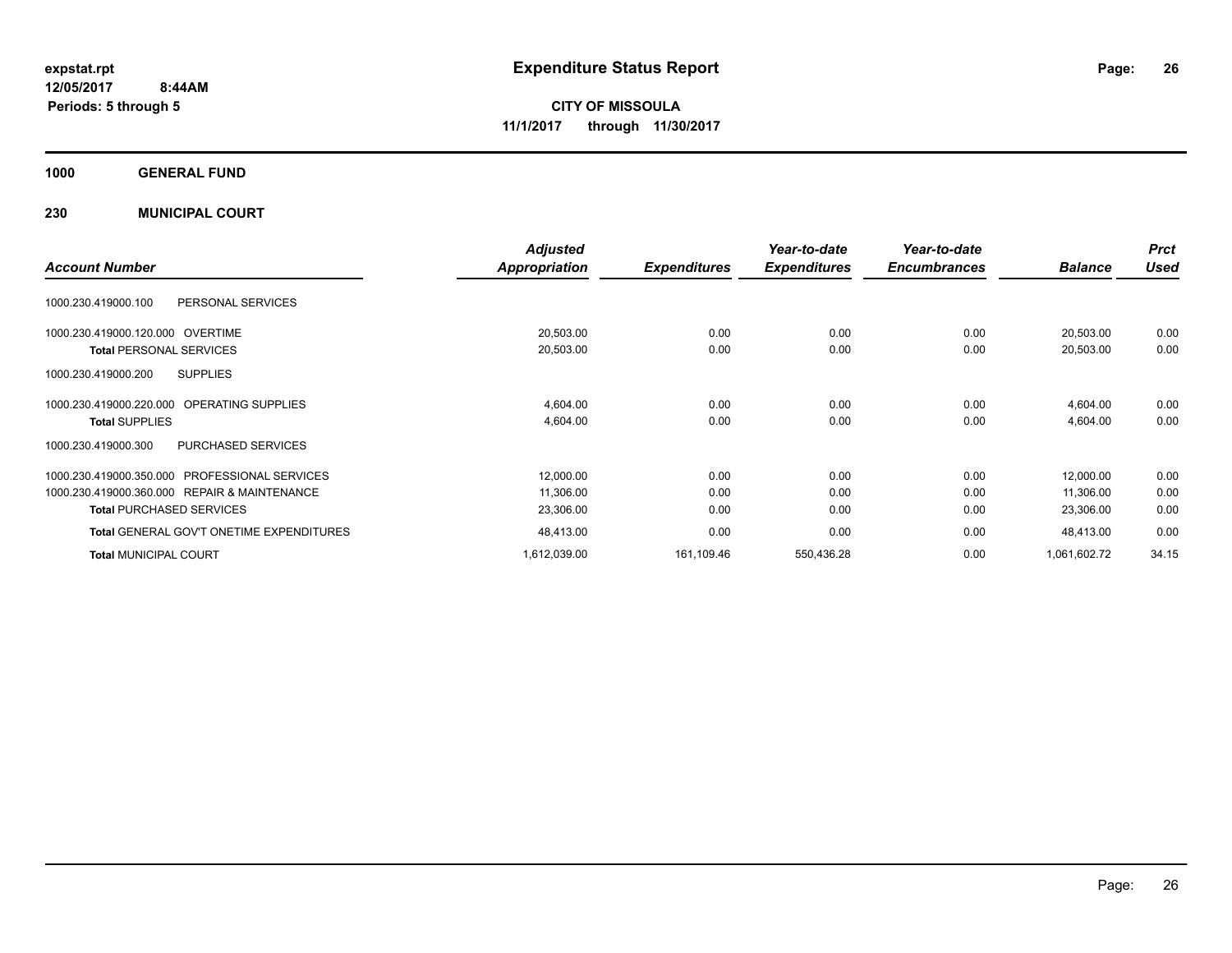**CITY OF MISSOULA 11/1/2017 through 11/30/2017**

**1000 GENERAL FUND**

| <b>Account Number</b>                                  | <b>Adjusted</b><br><b>Appropriation</b> | <b>Expenditures</b> | Year-to-date<br><b>Expenditures</b> | Year-to-date<br><b>Encumbrances</b> | <b>Balance</b> | <b>Prct</b><br><b>Used</b> |
|--------------------------------------------------------|-----------------------------------------|---------------------|-------------------------------------|-------------------------------------|----------------|----------------------------|
| <b>BUDGETING</b><br>1000.240.410520                    |                                         |                     |                                     |                                     |                |                            |
| PERSONAL SERVICES<br>1000.240.410520.100               |                                         |                     |                                     |                                     |                |                            |
| 1000.240.410520.110.000 SALARIES AND WAGES             | 87,429.00                               | 7,012.59            | 31,470.12                           | 0.00                                | 55,958.88      | 36.00                      |
| 1000.240.410520.140.000 EMPLOYER CONTRIBUTIONS         | 29,761.00                               | 2,237.63            | 11,593.13                           | 0.00                                | 18,167.87      | 38.95                      |
| 1000.240.410520.141.000 STATE RETIREMENT CONTRIBUTIONS | 88.00                                   | 0.00                | 0.00                                | 0.00                                | 88.00          | 0.00                       |
| <b>Total PERSONAL SERVICES</b>                         | 117,278.00                              | 9,250.22            | 43,063.25                           | 0.00                                | 74,214.75      | 36.72                      |
| <b>SUPPLIES</b><br>1000.240.410520.200                 |                                         |                     |                                     |                                     |                |                            |
| <b>Total SUPPLIES</b>                                  | 0.00                                    | 0.00                | 0.00                                | 0.00                                | 0.00           | 0.00                       |
| 1000.240.410520.300<br>PURCHASED SERVICES              |                                         |                     |                                     |                                     |                |                            |
| 1000.240.410520.320.000 PRINTING & DUPLICATING         | 0.00                                    | 0.10                | 149.14                              | 0.00                                | $-149.14$      | 0.00                       |
| 1000.240.410520.350.000 PROFESSIONAL SERVICES          | 9,289.00                                | 0.00                | 0.00                                | 0.00                                | 9,289.00       | 0.00                       |
| <b>Total PURCHASED SERVICES</b>                        | 9,289.00                                | 0.10                | 149.14                              | 0.00                                | 9,139.86       | 1.61                       |
| <b>Total BUDGETING</b>                                 | 126,567.00                              | 9,250.32            | 43,212.39                           | 0.00                                | 83,354.61      | 34.14                      |
| <b>TREASURY</b><br>1000.240.410540                     |                                         |                     |                                     |                                     |                |                            |
| PERSONAL SERVICES<br>1000.240.410540.100               |                                         |                     |                                     |                                     |                |                            |
| 1000.240.410540.110.000 SALARIES AND WAGES             | 427,671.00                              | 14.296.99           | 70.286.31                           | 0.00                                | 357,384.69     | 16.43                      |
| 1000.240.410540.120.000 OVERTIME                       | 1.000.00                                | 0.00                | 0.00                                | 0.00                                | 1.000.00       | 0.00                       |
| 1000.240.410540.140.000 EMPLOYER CONTRIBUTIONS         | 169,953.00                              | 5,891.95            | 32,129.26                           | 0.00                                | 137.823.74     | 18.90                      |
| 1000.240.410540.141.000 STATE RETIREMENT CONTRIBUTIONS | 433.00                                  | 0.00                | 0.00                                | 0.00                                | 433.00         | 0.00                       |
| <b>Total PERSONAL SERVICES</b>                         | 599,057.00                              | 20,188.94           | 102,415.57                          | 0.00                                | 496,641.43     | 17.10                      |
| 1000.240.410540.200<br><b>SUPPLIES</b>                 |                                         |                     |                                     |                                     |                |                            |
| 1000.240.410540.210.000 OFFICE SUPPLIES                | 3,353.00                                | 98.48               | 471.72                              | 0.00                                | 2,881.28       | 14.07                      |
| 1000.240.410540.220.000 OPERATING SUPPLIES             | 1,886.00                                | 9.48                | 472.20                              | 0.00                                | 1,413.80       | 25.04                      |
| 1000.240.410540.230.000 REPAIR/MAINTENANCE             | 50.00                                   | 0.00                | 0.00                                | 0.00                                | 50.00          | 0.00                       |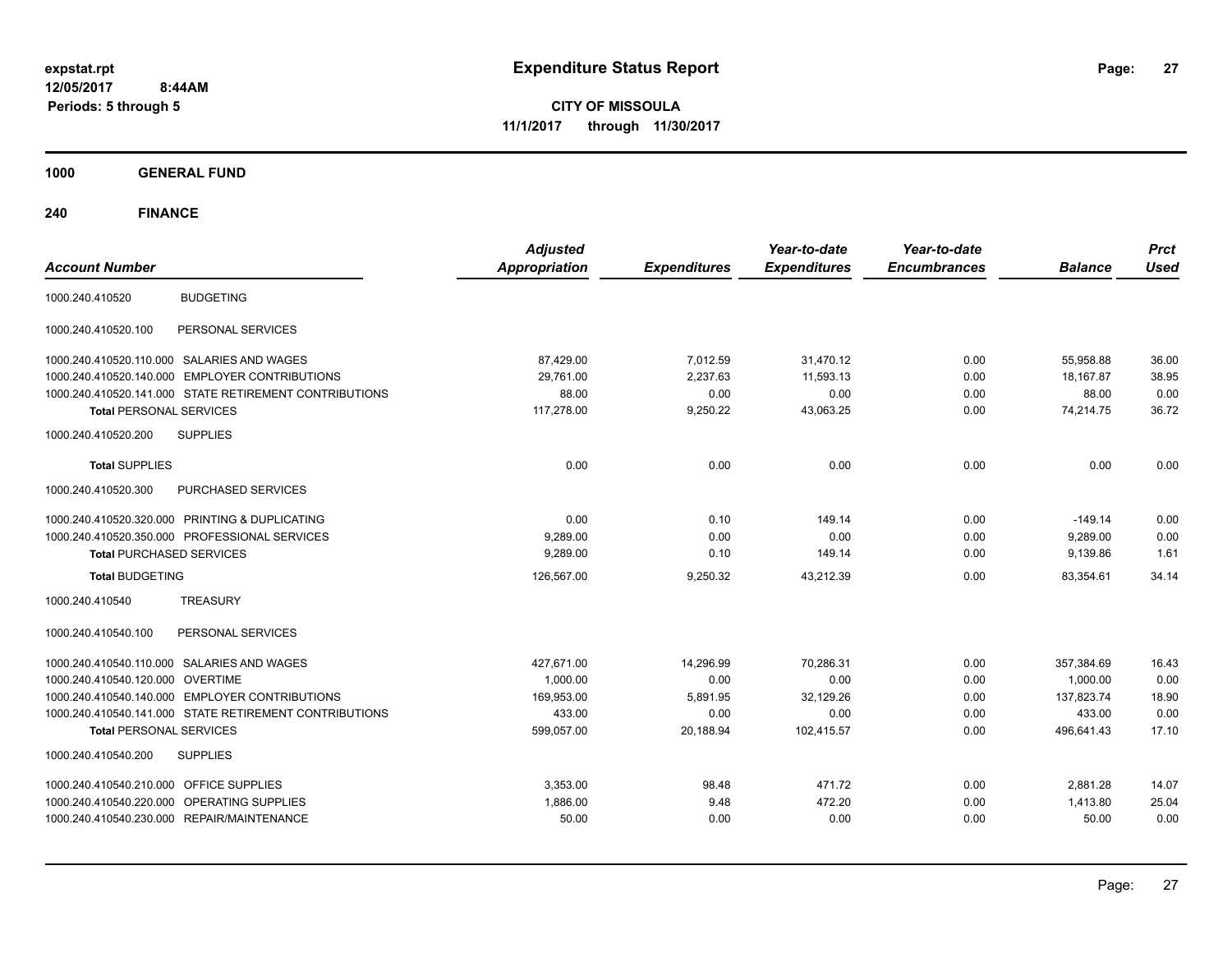**CITY OF MISSOULA 11/1/2017 through 11/30/2017**

**1000 GENERAL FUND**

| <b>Account Number</b>                                   | <b>Adjusted</b><br><b>Appropriation</b> | <b>Expenditures</b> | Year-to-date<br><b>Expenditures</b> | Year-to-date<br><b>Encumbrances</b> | <b>Balance</b> | <b>Prct</b><br><b>Used</b> |
|---------------------------------------------------------|-----------------------------------------|---------------------|-------------------------------------|-------------------------------------|----------------|----------------------------|
| 1000.240.410540.231.000 GASOLINE                        | 92.00                                   | 0.00                | 0.00                                | 0.00                                | 92.00          | 0.00                       |
| <b>Total SUPPLIES</b>                                   | 5,381.00                                | 107.96              | 943.92                              | 0.00                                | 4,437.08       | 17.54                      |
| PURCHASED SERVICES<br>1000.240.410540.300               |                                         |                     |                                     |                                     |                |                            |
| 1000.240.410540.310.000 COMMUNICATIONS                  | 38,375.00                               | 0.00                | 2,714.23                            | 0.00                                | 35,660.77      | 7.07                       |
| 1000.240.410540.320.000 PRINTING & DUPLICATING          | 4,209.00                                | 0.00                | 0.00                                | 0.00                                | 4,209.00       | 0.00                       |
| 1000.240.410540.330.000 PUBLICITY, SUBSCRIPTIONS & DUES | 3,400.00                                | 4.80                | 19.20                               | 0.00                                | 3,380.80       | 0.56                       |
| 1000.240.410540.344.000 TELEPHONE SERVICE               | 300.00                                  | 0.00                | 0.00                                | 0.00                                | 300.00         | 0.00                       |
| 1000.240.410540.350.000 PROFESSIONAL SERVICES           | 82,226.00                               | 300.00              | 1,200.00                            | 0.00                                | 81,026.00      | 1.46                       |
| 1000.240.410540.360.000 REPAIR & MAINTENANCE            | 66,324.00                               | 0.00                | 0.00                                | 0.00                                | 66,324.00      | 0.00                       |
| 1000.240.410540.370.000 TRAVEL                          | 3,520.00                                | 354.13              | 354.13                              | 0.00                                | 3,165.87       | 10.06                      |
| 1000.240.410540.380.000 TRAINING                        | 3,805.00                                | 0.00                | 0.70                                | 0.00                                | 3,804.30       | 0.02                       |
| <b>Total PURCHASED SERVICES</b>                         | 202,159.00                              | 658.93              | 4,288.26                            | 0.00                                | 197,870.74     | 2.12                       |
| <b>FIXED CHARGES</b><br>1000.240.410540.500             |                                         |                     |                                     |                                     |                |                            |
| 1000.240.410540.500.000 FIXED CHARGES                   | 500.00                                  | 0.00                | 0.00                                | 0.00                                | 500.00         | 0.00                       |
| <b>Total FIXED CHARGES</b>                              | 500.00                                  | 0.00                | 0.00                                | 0.00                                | 500.00         | 0.00                       |
| <b>CAPITAL OUTLAY</b><br>1000.240.410540.900            |                                         |                     |                                     |                                     |                |                            |
| <b>Total CAPITAL OUTLAY</b>                             | 0.00                                    | 0.00                | 0.00                                | 0.00                                | 0.00           | 0.00                       |
| <b>Total TREASURY</b>                                   | 807,097.00                              | 20,955.83           | 107,647.75                          | 0.00                                | 699,449.25     | 13.34                      |
| *** Title Not Found ***<br>1000.240.410541              |                                         |                     |                                     |                                     |                |                            |
| PERSONAL SERVICES<br>1000.240.410541.100                |                                         |                     |                                     |                                     |                |                            |
| Total *** Title Not Found ***                           | 0.00                                    | 0.00                | 0.00                                | 0.00                                | 0.00           | 0.00                       |
| 1000.240.410550<br><b>ACCOUNTING</b>                    |                                         |                     |                                     |                                     |                |                            |
| 1000.240.410550.100<br>PERSONAL SERVICES                |                                         |                     |                                     |                                     |                |                            |
| 1000.240.410550.110.000<br><b>SALARIES AND WAGES</b>    | 175,930.00                              | 30,900.20           | 147,133.50                          | 0.00                                | 28,796.50      | 83.63                      |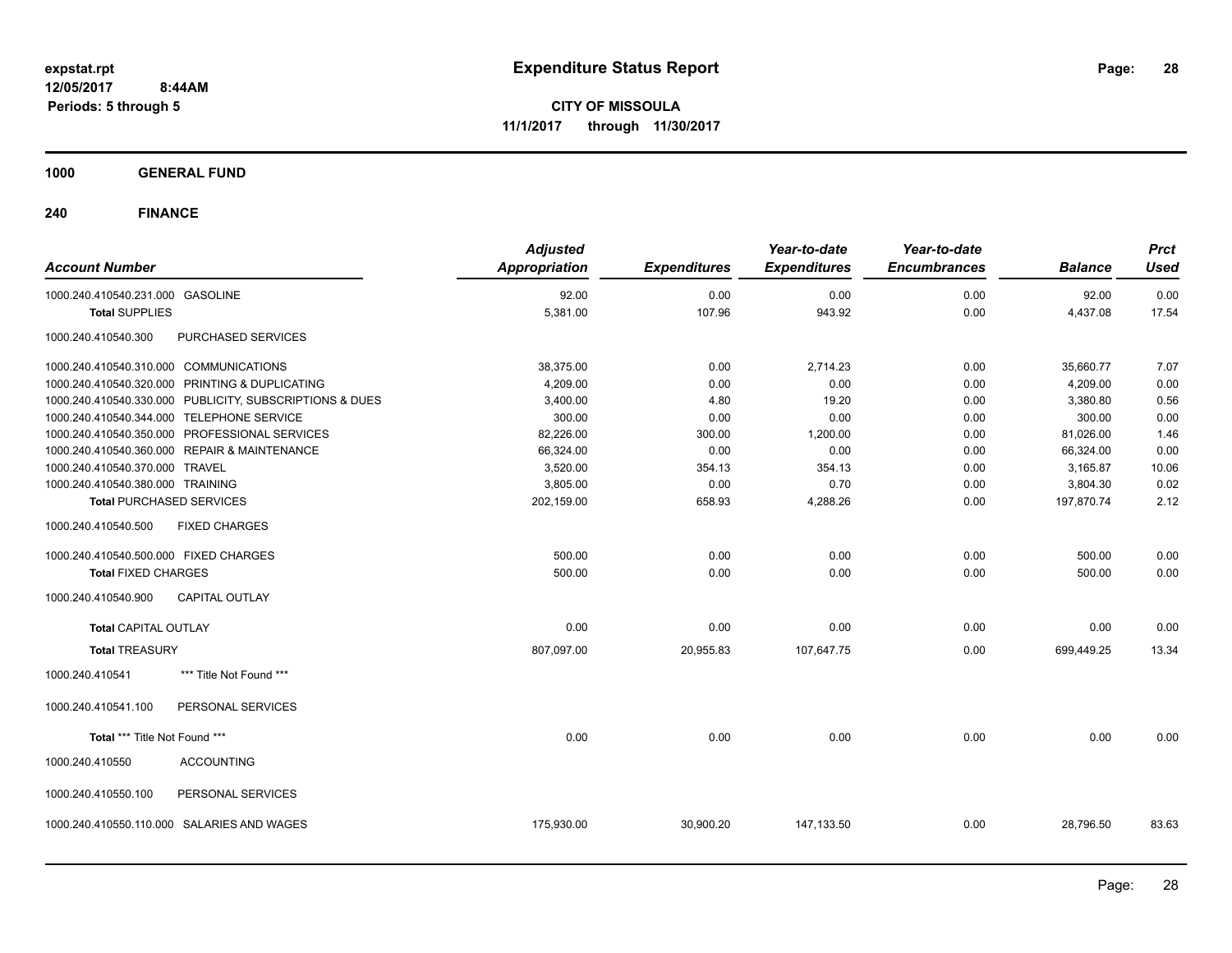**Periods: 5 through 5**

**CITY OF MISSOULA 11/1/2017 through 11/30/2017**

**1000 GENERAL FUND**

 **8:44AM**

| <b>Account Number</b>                     |                                                         | <b>Adjusted</b><br><b>Appropriation</b> | <b>Expenditures</b> | Year-to-date<br><b>Expenditures</b> | Year-to-date<br><b>Encumbrances</b> | <b>Balance</b> | <b>Prct</b><br>Used |
|-------------------------------------------|---------------------------------------------------------|-----------------------------------------|---------------------|-------------------------------------|-------------------------------------|----------------|---------------------|
|                                           | 1000.240.410550.140.000 EMPLOYER CONTRIBUTIONS          | 68,084.00                               | 11,305.87           | 64,583.44                           | 0.00                                | 3,500.56       | 94.86               |
|                                           | 1000.240.410550.141.000 STATE RETIREMENT CONTRIBUTIONS  | 175.00                                  | 0.00                | 313.50                              | 0.00                                | $-138.50$      | 179.14              |
| <b>Total PERSONAL SERVICES</b>            |                                                         | 244,189.00                              | 42,206.07           | 212,030.44                          | 0.00                                | 32,158.56      | 86.83               |
| 1000.240.410550.200                       | <b>SUPPLIES</b>                                         |                                         |                     |                                     |                                     |                |                     |
| 1000.240.410550.210.000 OFFICE SUPPLIES   |                                                         | 2,412.00                                | 147.70              | 729.54                              | 0.00                                | 1,682.46       | 30.25               |
|                                           | 1000.240.410550.220.000 OPERATING SUPPLIES              | 1,157.00                                | 14.20               | 708.27                              | 0.00                                | 448.73         | 61.22               |
| <b>Total SUPPLIES</b>                     |                                                         | 3,569.00                                | 161.90              | 1,437.81                            | 0.00                                | 2,131.19       | 40.29               |
| 1000.240.410550.300                       | PURCHASED SERVICES                                      |                                         |                     |                                     |                                     |                |                     |
| 1000.240.410550.310.000 COMMUNICATIONS    |                                                         | 5,518.00                                | 0.00                | 17,831.27                           | 0.00                                | $-12,313.27$   | 323.15              |
|                                           | 1000.240.410550.320.000 PRINTING & DUPLICATING          | 1,271.00                                | 0.00                | 620.95                              | 0.00                                | 650.05         | 48.86               |
|                                           | 1000.240.410550.330.000 PUBLICITY, SUBSCRIPTIONS & DUES | 10.00                                   | 531.30              | 596.90                              | 0.00                                | $-586.90$      | 5,969.00            |
| 1000.240.410550.344.000 TELEPHONE SERVICE |                                                         | 25.00                                   | 0.27                | 32.66                               | 0.00                                | $-7.66$        | 130.64              |
|                                           | 1000.240.410550.350.000 PROFESSIONAL SERVICES           | 11,911.00                               | 0.00                | 26,216.34                           | 0.00                                | $-14,305.34$   | 220.10              |
|                                           | 1000.240.410550.360.000 REPAIR & MAINTENANCE            | 100.00                                  | 1,298.69            | 1,298.69                            | 0.00                                | $-1,198.69$    | 1,298.69            |
| 1000.240.410550.370.000 TRAVEL            |                                                         | 4,125.00                                | 236.09              | 396.09                              | 0.00                                | 3,728.91       | 9.60                |
| 1000.240.410550.380.000 TRAINING          |                                                         | 2,000.00                                | 0.00                | 200.05                              | 0.00                                | 1,799.95       | 10.00               |
| <b>Total PURCHASED SERVICES</b>           |                                                         | 24,960.00                               | 2,066.35            | 47,192.95                           | 0.00                                | $-22,232.95$   | 189.07              |
| 1000.240.410550.500                       | <b>FIXED CHARGES</b>                                    |                                         |                     |                                     |                                     |                |                     |
| <b>Total FIXED CHARGES</b>                |                                                         | 0.00                                    | 0.00                | 0.00                                | 0.00                                | 0.00           | 0.00                |
| 1000.240.410550.900                       | <b>CAPITAL OUTLAY</b>                                   |                                         |                     |                                     |                                     |                |                     |
| <b>Total CAPITAL OUTLAY</b>               |                                                         | 0.00                                    | 0.00                | 0.00                                | 0.00                                | 0.00           | 0.00                |
| <b>Total ACCOUNTING</b>                   |                                                         | 272,718.00                              | 44,434.32           | 260,661.20                          | 0.00                                | 12,056.80      | 95.58               |
| 1000.240.410552                           | <b>FINANCIAL REPORTING</b>                              |                                         |                     |                                     |                                     |                |                     |
| 1000.240.410552.100                       | PERSONAL SERVICES                                       |                                         |                     |                                     |                                     |                |                     |
| 1000.240.410552.110.000                   | SALARIES AND WAGES                                      | 44,524.00                               | 3,620.81            | 20,594.43                           | 0.00                                | 23,929.57      | 46.25               |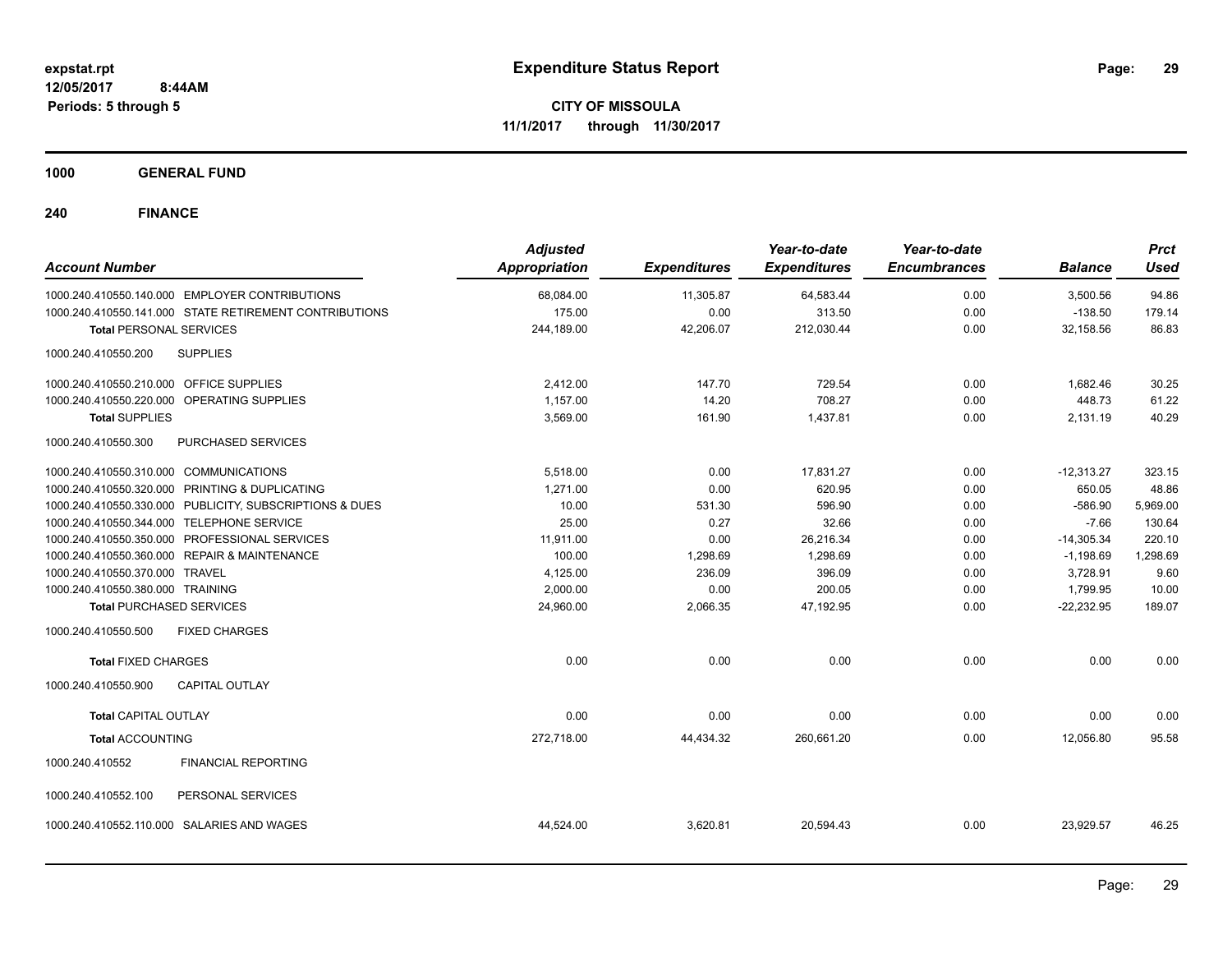**1000 GENERAL FUND**

| <b>Account Number</b>                                    | <b>Adjusted</b><br>Appropriation | <b>Expenditures</b> | Year-to-date<br><b>Expenditures</b> | Year-to-date<br><b>Encumbrances</b> | <b>Balance</b> | <b>Prct</b><br><b>Used</b> |
|----------------------------------------------------------|----------------------------------|---------------------|-------------------------------------|-------------------------------------|----------------|----------------------------|
| <b>EMPLOYER CONTRIBUTIONS</b><br>1000.240.410552.140.000 | 15,075.00                        | 1,117.50            | 7,719.62                            | 0.00                                | 7,355.38       | 51.21                      |
| 1000.240.410552.141.000 STATE RETIREMENT CONTRIBUTIONS   | 45.00                            | 0.00                | 0.00                                | 0.00                                | 45.00          | 0.00                       |
| <b>Total PERSONAL SERVICES</b>                           | 59,644.00                        | 4,738.31            | 28,314.05                           | 0.00                                | 31,329.95      | 47.47                      |
| <b>SUPPLIES</b><br>1000.240.410552.200                   |                                  |                     |                                     |                                     |                |                            |
| <b>Total SUPPLIES</b>                                    | 0.00                             | 0.00                | 0.00                                | 0.00                                | 0.00           | 0.00                       |
| <b>PURCHASED SERVICES</b><br>1000.240.410552.300         |                                  |                     |                                     |                                     |                |                            |
| <b>PROFESSIONAL SERVICES</b><br>1000.240.410552.350.000  | 10,530.00                        | 0.00                | 0.00                                | 0.00                                | 10,530.00      | 0.00                       |
| 1000.240.410552.370.000 TRAVEL                           | 600.00                           | 0.00                | 0.00                                | 0.00                                | 600.00         | 0.00                       |
| 1000.240.410552.380.000 TRAINING                         | 1,525.00                         | 0.00                | 0.00                                | 0.00                                | 1,525.00       | 0.00                       |
| <b>Total PURCHASED SERVICES</b>                          | 12,655.00                        | 0.00                | 0.00                                | 0.00                                | 12,655.00      | 0.00                       |
| <b>CAPITAL OUTLAY</b><br>1000.240.410552.900             |                                  |                     |                                     |                                     |                |                            |
| <b>Total CAPITAL OUTLAY</b>                              | 0.00                             | 0.00                | 0.00                                | 0.00                                | 0.00           | 0.00                       |
| <b>Total FINANCIAL REPORTING</b>                         | 72,299.00                        | 4,738.31            | 28,314.05                           | 0.00                                | 43,984.95      | 39.16                      |
| <b>Total FINANCE</b>                                     | 1,278,681.00                     | 79,378.78           | 439,835.39                          | 0.00                                | 838,845.61     | 34.40                      |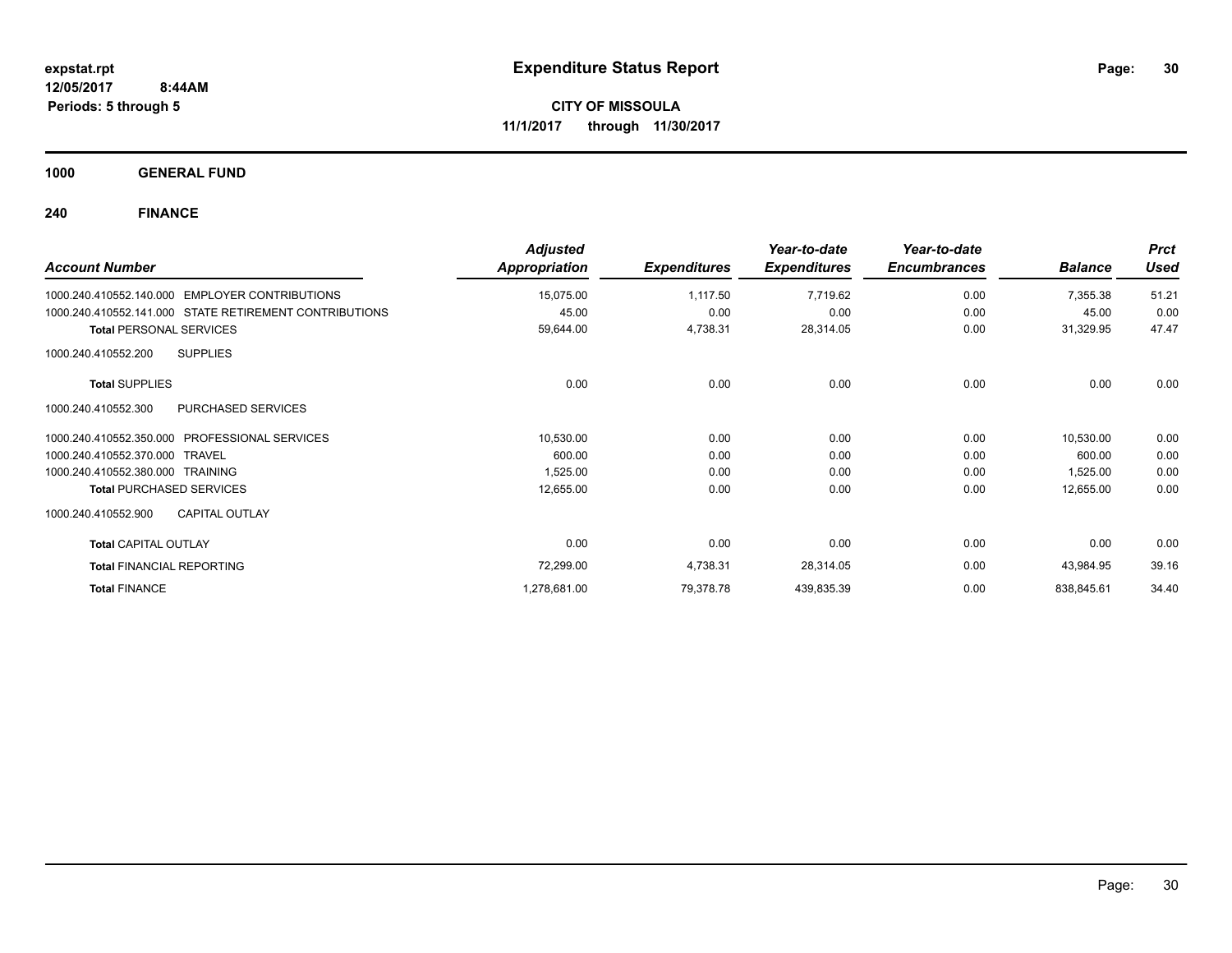**Periods: 5 through 5**

**CITY OF MISSOULA 11/1/2017 through 11/30/2017**

**1000 GENERAL FUND**

### **245 CENTRALIZED SERVICES**

|                                         |                                                         | <b>Adjusted</b> |                     | Year-to-date        | Year-to-date        |                | <b>Prct</b> |
|-----------------------------------------|---------------------------------------------------------|-----------------|---------------------|---------------------|---------------------|----------------|-------------|
| <b>Account Number</b>                   |                                                         | Appropriation   | <b>Expenditures</b> | <b>Expenditures</b> | <b>Encumbrances</b> | <b>Balance</b> | <b>Used</b> |
| 1000.245.410810                         | <b>ADMINISTRATION</b>                                   |                 |                     |                     |                     |                |             |
| 1000.245.410810.100                     | PERSONAL SERVICES                                       |                 |                     |                     |                     |                |             |
| 1000.245.410810.110.000                 | CENTRALIZED SERVICES/SALARIES AND WAGES                 | 127,277.00      | 9,747.72            | 46,301.66           | 0.00                | 80.975.34      | 36.38       |
|                                         | 1000.245.410810.140.000 EMPLOYER CONTRIBUTIONS          | 36.037.00       | 2.804.64            | 14.278.41           | 0.00                | 21.758.59      | 39.62       |
|                                         | 1000.245.410810.141.000 STATE RETIREMENT CONTRIBUTIONS  | 127.00          | 0.00                | 75.69               | 0.00                | 51.31          | 59.60       |
| <b>Total PERSONAL SERVICES</b>          |                                                         | 163,441.00      | 12,552.36           | 60,655.76           | 0.00                | 102,785.24     | 37.11       |
| 1000.245.410810.200                     | <b>SUPPLIES</b>                                         |                 |                     |                     |                     |                |             |
| 1000.245.410810.210.000 OFFICE SUPPLIES |                                                         | 500.00          | 0.00                | 0.00                | 0.00                | 500.00         | 0.00        |
|                                         | 1000.245.410810.220.000 OPERATING SUPPLIES              | 350.00          | 0.00                | 0.00                | 0.00                | 350.00         | 0.00        |
| 1000.245.410810.231.000 GASOLINE        |                                                         | 175.00          | 0.00                | 0.00                | 0.00                | 175.00         | 0.00        |
| <b>Total SUPPLIES</b>                   |                                                         | 1,025.00        | 0.00                | 0.00                | 0.00                | 1.025.00       | 0.00        |
| 1000.245.410810.300                     | PURCHASED SERVICES                                      |                 |                     |                     |                     |                |             |
| 1000.245.410810.310.000 COMMUNICATIONS  |                                                         | 100.00          | 0.00                | 0.00                | 0.00                | 100.00         | 0.00        |
|                                         | 1000.245.410810.320.000 PRINTING & DUPLICATING          | 200.00          | 31.64               | 62.70               | 0.00                | 137.30         | 31.35       |
|                                         | 1000.245.410810.330.000 PUBLICITY, SUBSCRIPTIONS & DUES | 200.00          | 0.00                | 0.00                | 0.00                | 200.00         | 0.00        |
| 1000.245.410810.344.000                 | <b>TELEPHONE SERVICE</b>                                | 500.00          | 0.00                | 31.55               | 0.00                | 468.45         | 6.31        |
|                                         | 1000.245.410810.350.000 PROFESSIONAL SERVICES           | 20,000.00       | 0.00                | 0.00                | 0.00                | 20,000.00      | 0.00        |
| 1000.245.410810.370.000                 | <b>TRAVEL</b>                                           | 1.000.00        | 0.00                | 0.00                | 0.00                | 1.000.00       | 0.00        |
| 1000.245.410810.380.000 TRAINING        |                                                         | 1,500.00        | 0.00                | 0.00                | 0.00                | 1,500.00       | 0.00        |
| <b>Total PURCHASED SERVICES</b>         |                                                         | 23,500.00       | 31.64               | 94.25               | 0.00                | 23,405.75      | 0.40        |
| 1000.245.410810.700                     | <b>GRANTS &amp; CONTRIBUTIONS</b>                       |                 |                     |                     |                     |                |             |
|                                         | <b>Total GRANTS &amp; CONTRIBUTIONS</b>                 | 0.00            | 0.00                | 0.00                | 0.00                | 0.00           | 0.00        |
| <b>Total ADMINISTRATION</b>             |                                                         | 187,966.00      | 12,584.00           | 60,750.01           | 0.00                | 127,215.99     | 32.32       |
| 1000.245.410835                         | <b>RISK MANAGEMENT</b>                                  |                 |                     |                     |                     |                |             |

1000.245.410835.100 PERSONAL SERVICES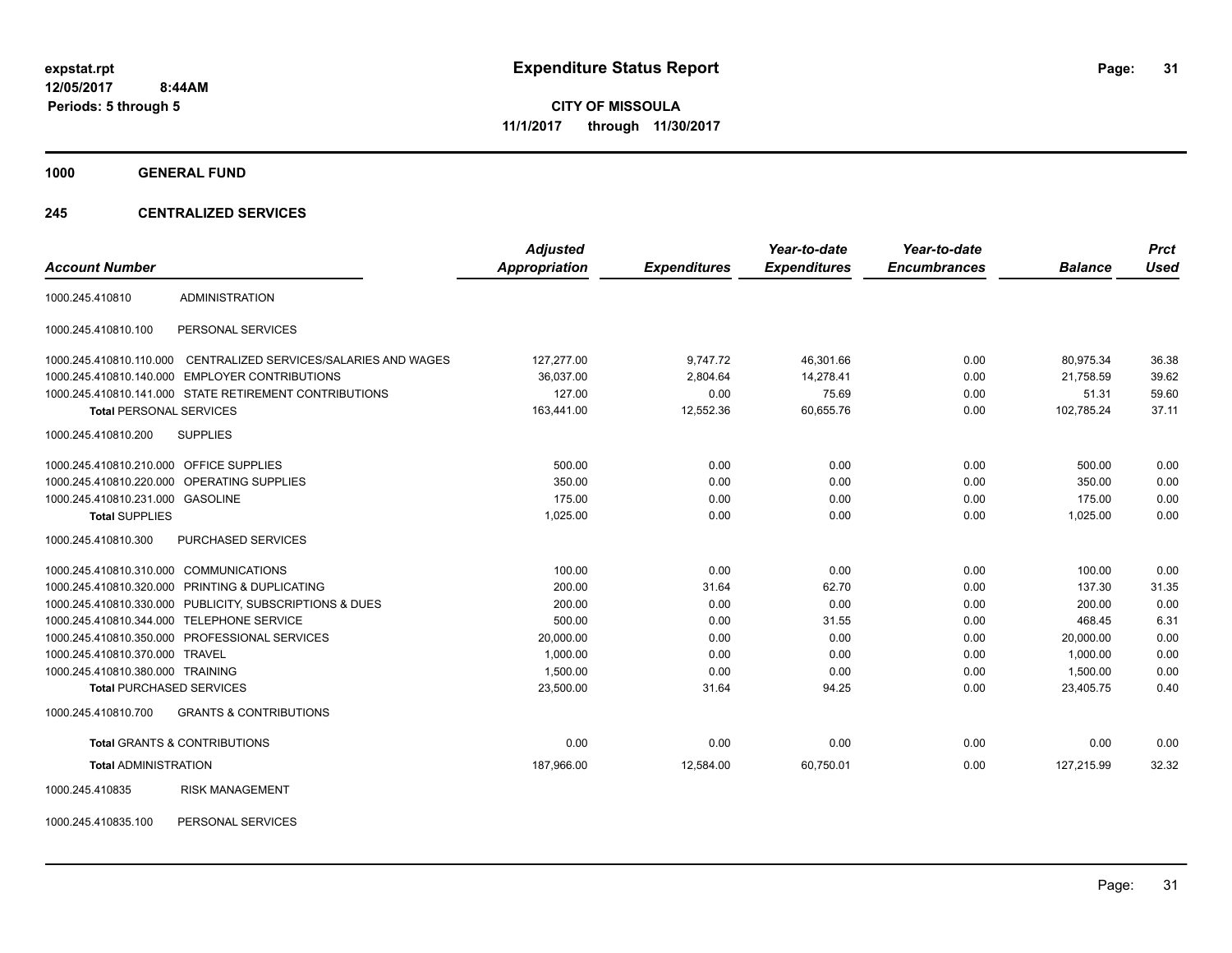**1000 GENERAL FUND**

### **245 CENTRALIZED SERVICES**

|                                         |                                                               | <b>Adjusted</b>      |                     | Year-to-date        | Year-to-date        |                | <b>Prct</b> |
|-----------------------------------------|---------------------------------------------------------------|----------------------|---------------------|---------------------|---------------------|----------------|-------------|
| <b>Account Number</b>                   |                                                               | <b>Appropriation</b> | <b>Expenditures</b> | <b>Expenditures</b> | <b>Encumbrances</b> | <b>Balance</b> | <b>Used</b> |
| <b>Total PERSONAL SERVICES</b>          |                                                               | 0.00                 | 0.00                | 0.00                | 0.00                | 0.00           | 0.00        |
| 1000.245.410835.200                     | <b>SUPPLIES</b>                                               |                      |                     |                     |                     |                |             |
| <b>Total SUPPLIES</b>                   |                                                               | 0.00                 | 0.00                | 0.00                | 0.00                | 0.00           | 0.00        |
| 1000.245.410835.300                     | PURCHASED SERVICES                                            |                      |                     |                     |                     |                |             |
| <b>Total RISK MANAGEMENT</b>            |                                                               | 0.00                 | 0.00                | 0.00                | 0.00                | 0.00           | 0.00        |
| 1000.245.411231                         | <b>ENERGY CONSERVATION</b>                                    |                      |                     |                     |                     |                |             |
| 1000.245.411231.100                     | PERSONAL SERVICES                                             |                      |                     |                     |                     |                |             |
|                                         | 1000.245.411231.110.000 ENERGY COORDINATOR/SALARIES AND WAGES | 53,999.00            | 4,135.63            | 19,630.50           | 0.00                | 34,368.50      | 36.35       |
|                                         | 1000.245.411231.140.000 EMPLOYER CONTRIBUTIONS                | 22,132.00            | 1,734.54            | 9,193.11            | 0.00                | 12.938.89      | 41.54       |
|                                         | 1000.245.411231.141.000 STATE RETIREMENT CONTRIBUTIONS        | 54.00                | 0.00                | 0.00                | 0.00                | 54.00          | 0.00        |
| <b>Total PERSONAL SERVICES</b>          |                                                               | 76,185.00            | 5,870.17            | 28,823.61           | 0.00                | 47,361.39      | 37.83       |
| 1000.245.411231.200                     | <b>SUPPLIES</b>                                               |                      |                     |                     |                     |                |             |
| 1000.245.411231.210.000 OFFICE SUPPLIES |                                                               | 500.00               | 0.00                | 0.00                | 0.00                | 500.00         | 0.00        |
|                                         | 1000.245.411231.220.000 OPERATING SUPPLIES                    | 350.00               | 37.81               | 171.73              | 0.00                | 178.27         | 49.07       |
| 1000.245.411231.231.000 GASOLINE        |                                                               | 175.00               | 0.00                | 0.00                | 0.00                | 175.00         | 0.00        |
| <b>Total SUPPLIES</b>                   |                                                               | 1,025.00             | 37.81               | 171.73              | 0.00                | 853.27         | 16.75       |
| 1000.245.411231.300                     | <b>PURCHASED SERVICES</b>                                     |                      |                     |                     |                     |                |             |
| 1000.245.411231.310.000 COMMUNICATIONS  |                                                               | 200.00               | 0.00                | 0.00                | 0.00                | 200.00         | 0.00        |
|                                         | 1000.245.411231.320.000 PRINTING & DUPLICATING                | 250.00               | 38.10               | 92.74               | 0.00                | 157.26         | 37.10       |
|                                         | 1000.245.411231.330.000 PUBLICITY, SUBSCRIPTIONS & DUES       | 200.00               | 1,300.00            | 1,300.00            | 0.00                | $-1,100.00$    | 650.00      |
|                                         | 1000.245.411231.344.000 TELEPHONE SERVICE                     | 200.00               | 0.00                | 0.00                | 0.00                | 200.00         | 0.00        |
|                                         | 1000.245.411231.350.000 PROFESSIONAL SERVICES                 | 31,500.00            | 0.00                | 0.00                | 0.00                | 31,500.00      | 0.00        |
| 1000.245.411231.370.000 TRAVEL          |                                                               | 1,000.00             | 0.00                | 651.06              | 0.00                | 348.94         | 65.11       |
| 1000.245.411231.380.000 TRAINING        |                                                               | 1,500.00             | 0.00                | 0.00                | 0.00                | 1,500.00       | 0.00        |
| <b>Total PURCHASED SERVICES</b>         |                                                               | 34,850.00            | 1,338.10            | 2,043.80            | 0.00                | 32,806.20      | 5.86        |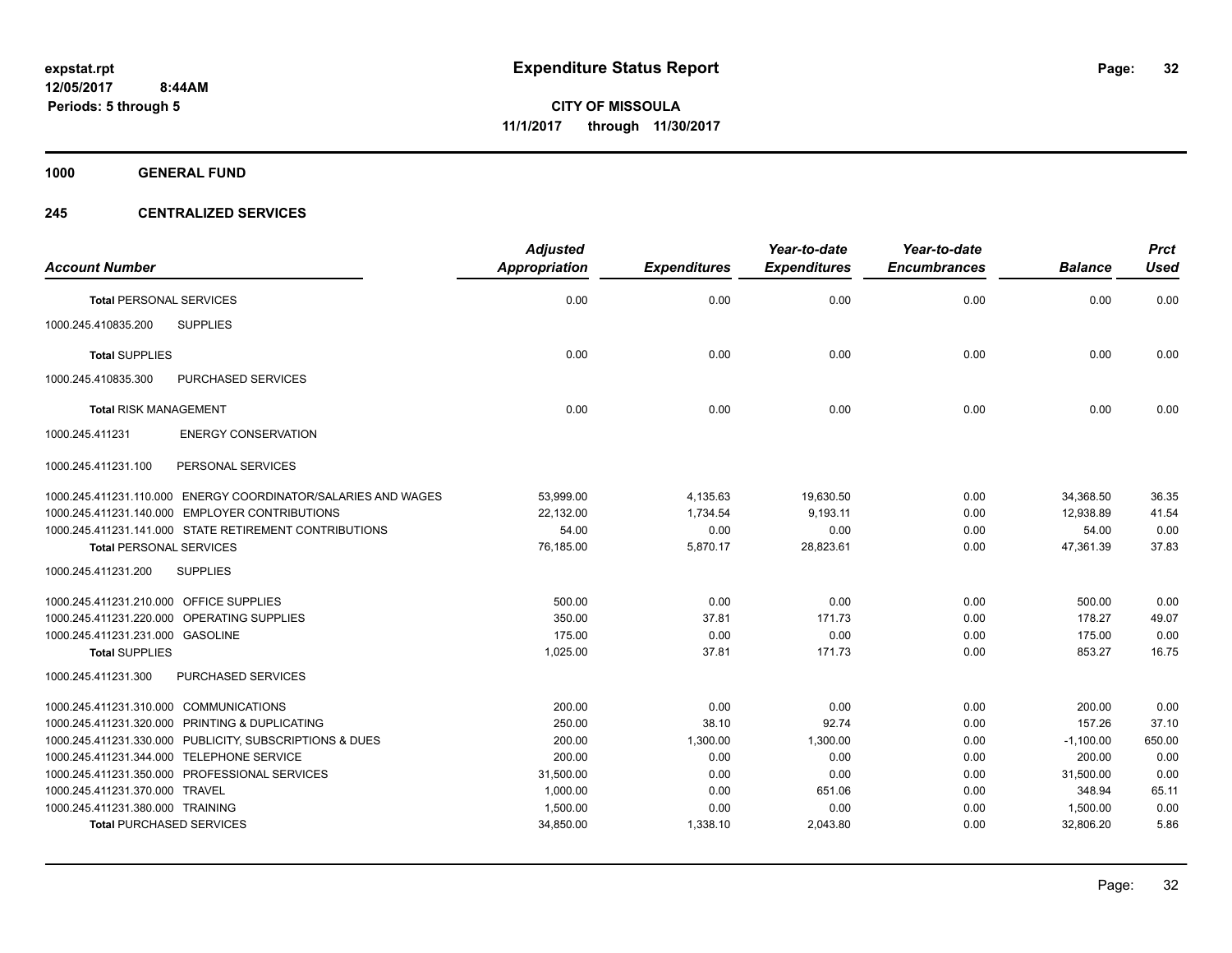**1000 GENERAL FUND**

### **245 CENTRALIZED SERVICES**

|                                             | <b>Adjusted</b> |                     | Year-to-date        | Year-to-date        |                | Prct  |
|---------------------------------------------|-----------------|---------------------|---------------------|---------------------|----------------|-------|
| <b>Account Number</b>                       | Appropriation   | <b>Expenditures</b> | <b>Expenditures</b> | <b>Encumbrances</b> | <b>Balance</b> | Used  |
| <b>FIXED CHARGES</b><br>1000.245.411231.500 |                 |                     |                     |                     |                |       |
| <b>Total FIXED CHARGES</b>                  | 0.00            | 0.00                | 0.00                | 0.00                | 0.00           | 0.00  |
| <b>Total ENERGY CONSERVATION</b>            | 112,060.00      | 7,246.08            | 31.039.14           | 0.00                | 81.020.86      | 27.70 |
| <b>Total CENTRALIZED SERVICES</b>           | 300,026.00      | 19,830.08           | 91.789.15           | 0.00                | 208.236.85     | 30.59 |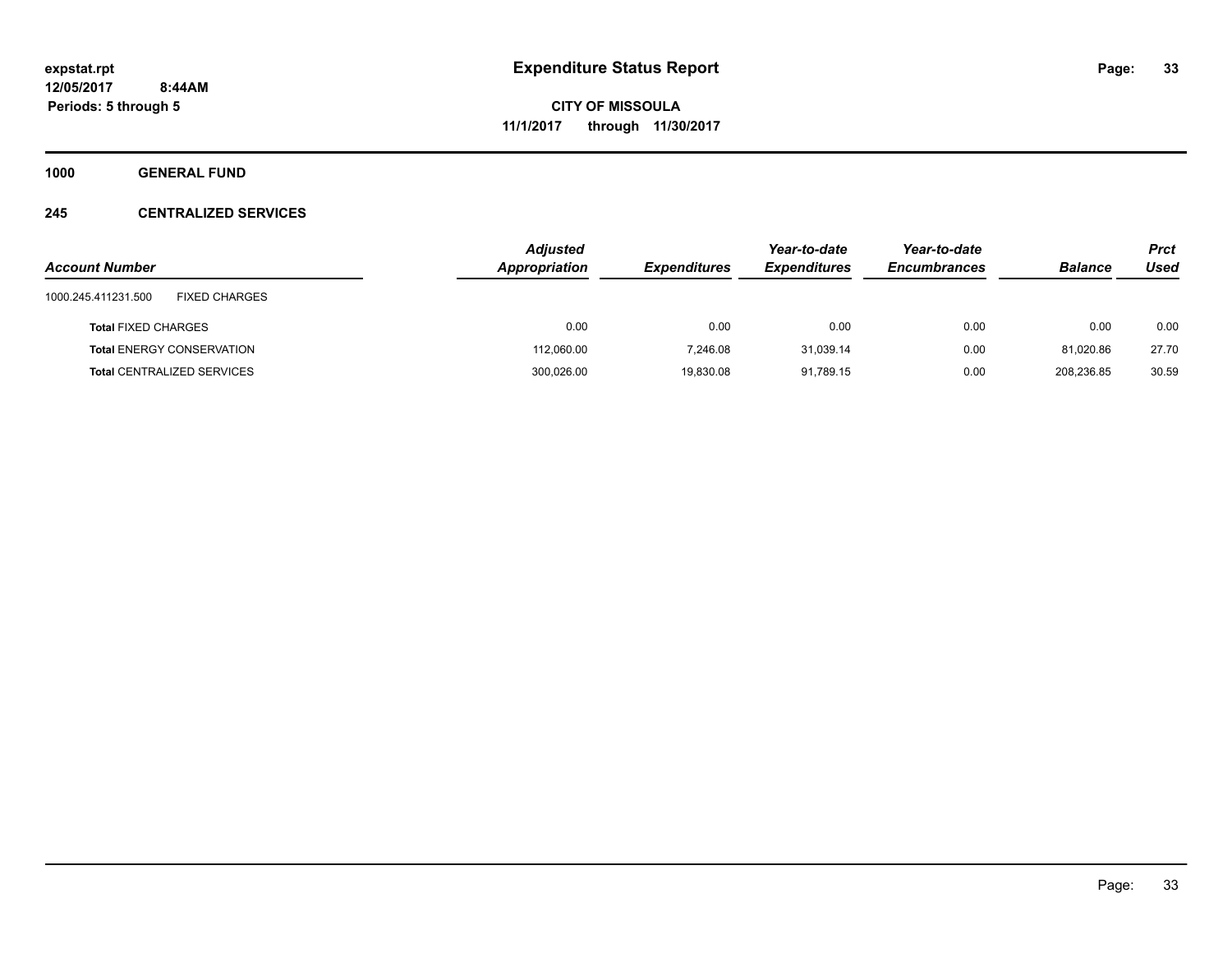**1000 GENERAL FUND**

### **246 FACILITY MAINTENANCE DEPARTMENT**

|                                          |                                                         | <b>Adjusted</b>      |                     | Year-to-date        | Year-to-date        |                | <b>Prct</b> |
|------------------------------------------|---------------------------------------------------------|----------------------|---------------------|---------------------|---------------------|----------------|-------------|
| <b>Account Number</b>                    |                                                         | <b>Appropriation</b> | <b>Expenditures</b> | <b>Expenditures</b> | <b>Encumbrances</b> | <b>Balance</b> | <b>Used</b> |
| 1000.246.411810                          | <b>FACILITY MAINTENANCE</b>                             |                      |                     |                     |                     |                |             |
| 1000.246.411810.100                      | PERSONAL SERVICES                                       |                      |                     |                     |                     |                |             |
|                                          | 1000.246.411810.110.000 SALARIES AND WAGES              | 107,836.00           | 30.20               | 143.45              | 0.00                | 107,692.55     | 0.13        |
| 1000.246.411810.130.000 OTHER            |                                                         | 9.230.00             | 0.00                | 0.00                | 0.00                | 9.230.00       | 0.00        |
|                                          | 1000.246.411810.140.000 EMPLOYER CONTRIBUTIONS          | 46,543.00            | 836.72              | 4,141.93            | 0.00                | 42.401.07      | 8.90        |
| 1000.246.411810.150.000 STATE RETIREMENT |                                                         | 119.00               | 0.00                | 0.00                | 0.00                | 119.00         | 0.00        |
| <b>Total PERSONAL SERVICES</b>           |                                                         | 163,728.00           | 866.92              | 4,285.38            | 0.00                | 159,442.62     | 2.62        |
| 1000.246.411810.200                      | <b>SUPPLIES</b>                                         |                      |                     |                     |                     |                |             |
|                                          | 1000.246.411810.220.000 OPERATING SUPPLIES              | 450.00               | 0.00                | 166.34              | 0.00                | 283.66         | 36.96       |
| 1000.246.411810.231.000 GASOLINE         |                                                         | 170.00               | 0.00                | 464.71              | 0.00                | $-294.71$      | 273.36      |
| 1000.246.411810.240.000 OTHER SUPPLIES   |                                                         | 6,070.00             | 0.00                | 0.00                | 0.00                | 6,070.00       | 0.00        |
| <b>Total SUPPLIES</b>                    |                                                         | 6,690.00             | 0.00                | 631.05              | 0.00                | 6,058.95       | 9.43        |
| 1000.246.411810.300                      | <b>PURCHASED SERVICES</b>                               |                      |                     |                     |                     |                |             |
|                                          | 1000.246.411810.330.000 PUBLICITY, SUBSCRIPTIONS & DUES | 0.00                 | 248.74              | 248.74              | 0.00                | $-248.74$      | 0.00        |
| 1000.246.411810.340.000 SEWER            |                                                         | 786.00               | 0.00                | 0.00                | 0.00                | 786.00         | 0.00        |
|                                          | 1000.246.411810.341.000 ELECTRICITY & NATURAL GAS       | 29,440.00            | 64.51               | 359.32              | 0.00                | 29,080.68      | 1.22        |
| 1000.246.411810.343.000 WATER CHARGES    |                                                         | 957.00               | 0.00                | 0.00                | 0.00                | 957.00         | 0.00        |
| 1000.246.411810.344.000                  | <b>TELEPHONE SERVICE</b>                                | 1,295.00             | 59.25               | 177.65              | 0.00                | 1,117.35       | 13.72       |
|                                          | 1000.246.411810.350.000 PROFESSIONAL SERVICES           | 2,720.00             | 283.00              | 283.00              | 0.00                | 2,437.00       | 10.40       |
|                                          | 1000.246.411810.360.000 REPAIR & MAINTENANCE            | 23,521.00            | 0.00                | 0.00                | 0.00                | 23,521.00      | 0.00        |
| 1000.246.411810.370.000 TRAVEL           |                                                         | 150.00               | 0.00                | 0.00                | 0.00                | 150.00         | 0.00        |
| <b>Total PURCHASED SERVICES</b>          |                                                         | 58,869.00            | 655.50              | 1,068.71            | 0.00                | 57,800.29      | 1.82        |
| <b>Total FACILITY MAINTENANCE</b>        |                                                         | 229,287.00           | 1,522.42            | 5,985.14            | 0.00                | 223,301.86     | 2.61        |
|                                          |                                                         |                      |                     |                     |                     |                |             |

1000.246.430220 FACILITY

1000.246.430220.200 SUPPLIES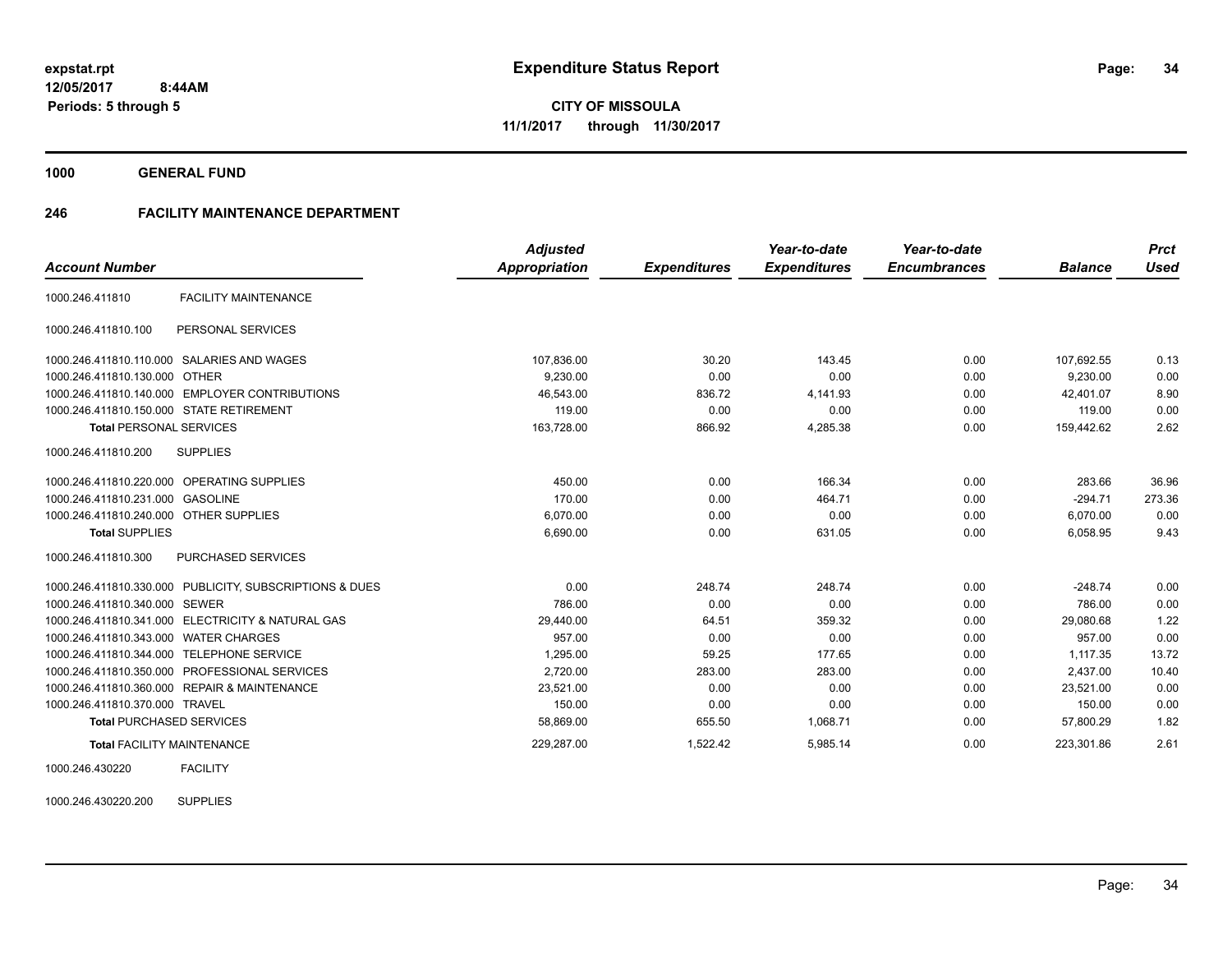**1000 GENERAL FUND**

### **246 FACILITY MAINTENANCE DEPARTMENT**

|                                            |                                                   | <b>Adjusted</b>      |                     | Year-to-date        | Year-to-date        |                | <b>Prct</b> |
|--------------------------------------------|---------------------------------------------------|----------------------|---------------------|---------------------|---------------------|----------------|-------------|
| <b>Account Number</b>                      |                                                   | <b>Appropriation</b> | <b>Expenditures</b> | <b>Expenditures</b> | <b>Encumbrances</b> | <b>Balance</b> | <b>Used</b> |
|                                            | 1000.246.430220.230.000 REPAIR/MAINTENANCE        | 3,863.00             | 81.82               | 81.82               | 0.00                | 3,781.18       | 2.12        |
| 1000.246.430220.231.000 GASOLINE           |                                                   | 0.00                 | 0.00                | 443.85              | 0.00                | $-443.85$      | 0.00        |
| 1000.246.430220.240.000 OTHER SUPPLIES     |                                                   | 2,340.00             | 0.00                | 219.01              | 0.00                | 2,120.99       | 9.36        |
| <b>Total SUPPLIES</b>                      |                                                   | 6,203.00             | 81.82               | 744.68              | 0.00                | 5,458.32       | 12.01       |
| 1000.246.430220.300                        | <b>PURCHASED SERVICES</b>                         |                      |                     |                     |                     |                |             |
| 1000.246.430220.340.000 SEWER              |                                                   | 1,301.00             | 0.00                | 803.67              | 0.00                | 497.33         | 61.77       |
|                                            | 1000.246.430220.341.000 ELECTRICITY & NATURAL GAS | 99,745.00            | 13,859.88           | 52,913.61           | 0.00                | 46,831.39      | 53.05       |
| 1000.246.430220.343.000 WATER CHARGES      |                                                   | 7.677.00             | 322.11              | 1,675.40            | 0.00                | 6.001.60       | 21.82       |
| 1000.246.430220.345.000 GARBAGE            |                                                   | 10,543.00            | 420.35              | 2,369.37            | 0.00                | 8,173.63       | 22.47       |
|                                            | 1000.246.430220.360.000 REPAIR & MAINTENANCE      | 131,498.00           | 11,974.00           | 61,281.38           | 0.00                | 70.216.62      | 46.60       |
| <b>Total PURCHASED SERVICES</b>            |                                                   | 250,764.00           | 26,576.34           | 119,043.43          | 0.00                | 131,720.57     | 47.47       |
| <b>Total FACILITY</b>                      |                                                   | 256,967.00           | 26,658.16           | 119,788.11          | 0.00                | 137,178.89     | 46.62       |
| 1000.246.431350                            | <b>VEHICLE FACILITY</b>                           |                      |                     |                     |                     |                |             |
| 1000.246.431350.100                        | PERSONAL SERVICES                                 |                      |                     |                     |                     |                |             |
| <b>Total PERSONAL SERVICES</b>             |                                                   | 0.00                 | 0.00                | 0.00                | 0.00                | 0.00           | 0.00        |
| 1000.246.431350.200                        | <b>SUPPLIES</b>                                   |                      |                     |                     |                     |                |             |
| 1000.246.431350.220.000 OPERATING SUPPLIES |                                                   | 6,692.00             | 108.34              | 410.72              | 0.00                | 6,281.28       | 6.14        |
|                                            | 1000.246.431350.230.000 REPAIR/MAINTENANCE        | 0.00                 | 487.66              | 487.66              | 0.00                | $-487.66$      | 0.00        |
| <b>Total SUPPLIES</b>                      |                                                   | 6,692.00             | 596.00              | 898.38              | 0.00                | 5,793.62       | 13.42       |
| 1000.246.431350.300                        | PURCHASED SERVICES                                |                      |                     |                     |                     |                |             |
| 1000.246.431350.340.000 SEWER              |                                                   | 786.00               | 0.00                | 177.12              | 0.00                | 608.88         | 22.53       |
|                                            | 1000.246.431350.341.000 ELECTRICITY & NATURAL GAS | 109,981.00           | 0.00                | 8,110.75            | 0.00                | 101,870.25     | 7.37        |
| 1000.246.431350.343.000 WATER CHARGES      |                                                   | 3,722.00             | 107.48              | 429.93              | 0.00                | 3,292.07       | 11.55       |
| 1000.246.431350.345.000 GARBAGE            |                                                   | 4,358.00             | 0.00                | 1,305.15            | 0.00                | 3,052.85       | 29.95       |
|                                            | 1000.246.431350.360.000 REPAIR & MAINTENANCE      | 29,659.00            | 12,557.99           | 19,042.15           | 0.00                | 10,616.85      | 64.20       |
| <b>Total PURCHASED SERVICES</b>            |                                                   | 148,506.00           | 12,665.47           | 29,065.10           | 0.00                | 119,440.90     | 19.57       |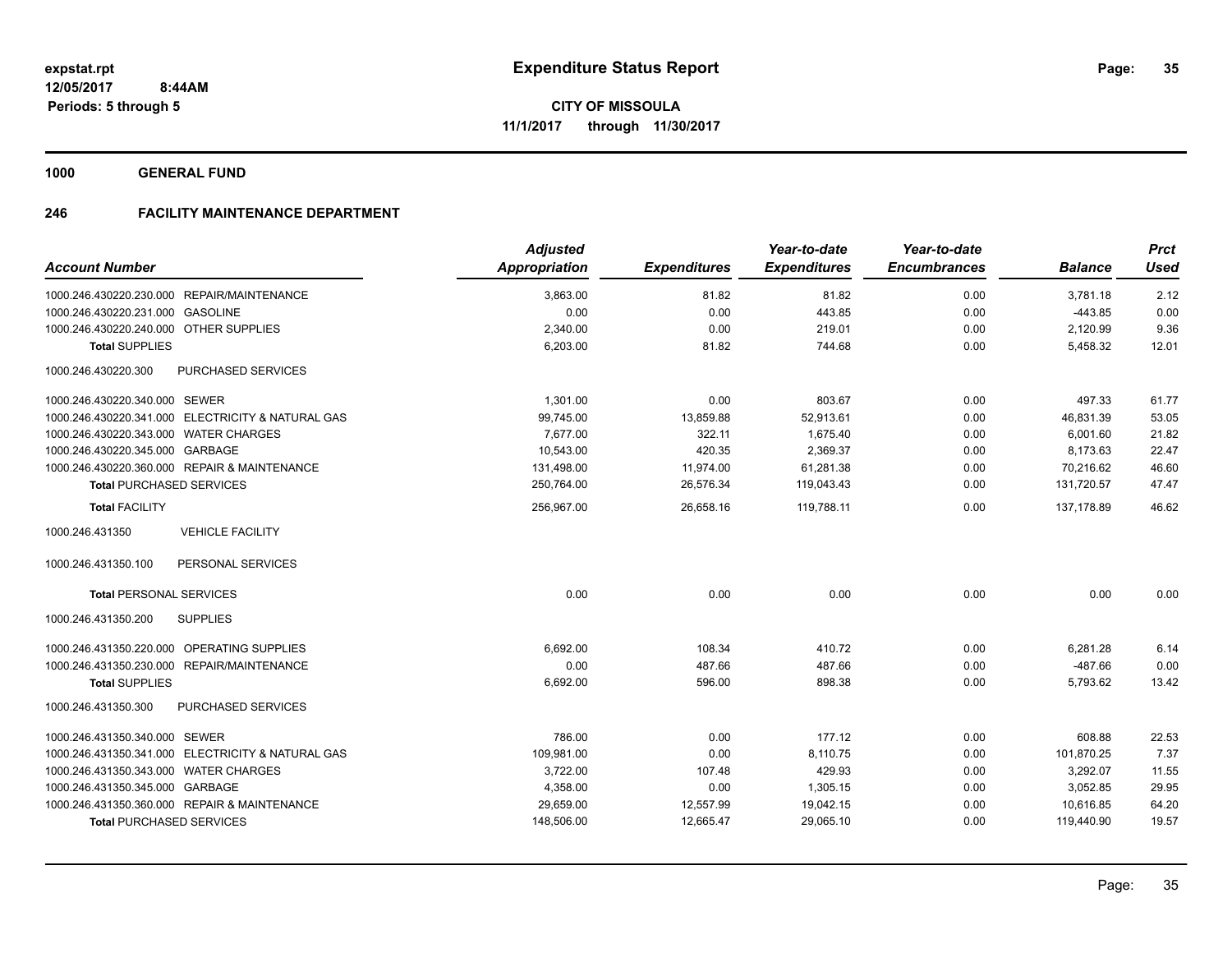**1000 GENERAL FUND**

### **246 FACILITY MAINTENANCE DEPARTMENT**

| <b>Account Number</b><br><b>Total VEHICLE FACILITY</b>                    |                                              | <b>Adjusted</b><br>Appropriation | <b>Expenditures</b><br>13.261.47 | Year-to-date<br><b>Expenditures</b><br>29.963.48 | Year-to-date<br><b>Encumbrances</b><br>0.00 | <b>Balance</b><br>125.234.52 | <b>Prct</b><br>Used<br>19.31 |
|---------------------------------------------------------------------------|----------------------------------------------|----------------------------------|----------------------------------|--------------------------------------------------|---------------------------------------------|------------------------------|------------------------------|
|                                                                           |                                              | 155,198.00                       |                                  |                                                  |                                             |                              |                              |
| 1000.246.460452                                                           | ART MUSEUM                                   |                                  |                                  |                                                  |                                             |                              |                              |
| 1000.246.460452.700                                                       | <b>GRANTS &amp; CONTRIBUTIONS</b>            |                                  |                                  |                                                  |                                             |                              |                              |
| 1000.246.460452.700.000 GRANTS & CONTRIBUTIONS<br><b>Total ART MUSEUM</b> |                                              | 45.862.00                        | 6.362.24                         | 17.082.56                                        | 0.00                                        | 28.779.44                    | 37.25                        |
|                                                                           |                                              | 45,862.00                        | 6.362.24                         | 17.082.56                                        | 0.00                                        | 28.779.44                    | 37.25                        |
|                                                                           | <b>Total FACILITY MAINTENANCE DEPARTMENT</b> | 687.314.00                       | 47.804.29                        | 172.819.29                                       | 0.00                                        | 514.494.71                   | 25.14                        |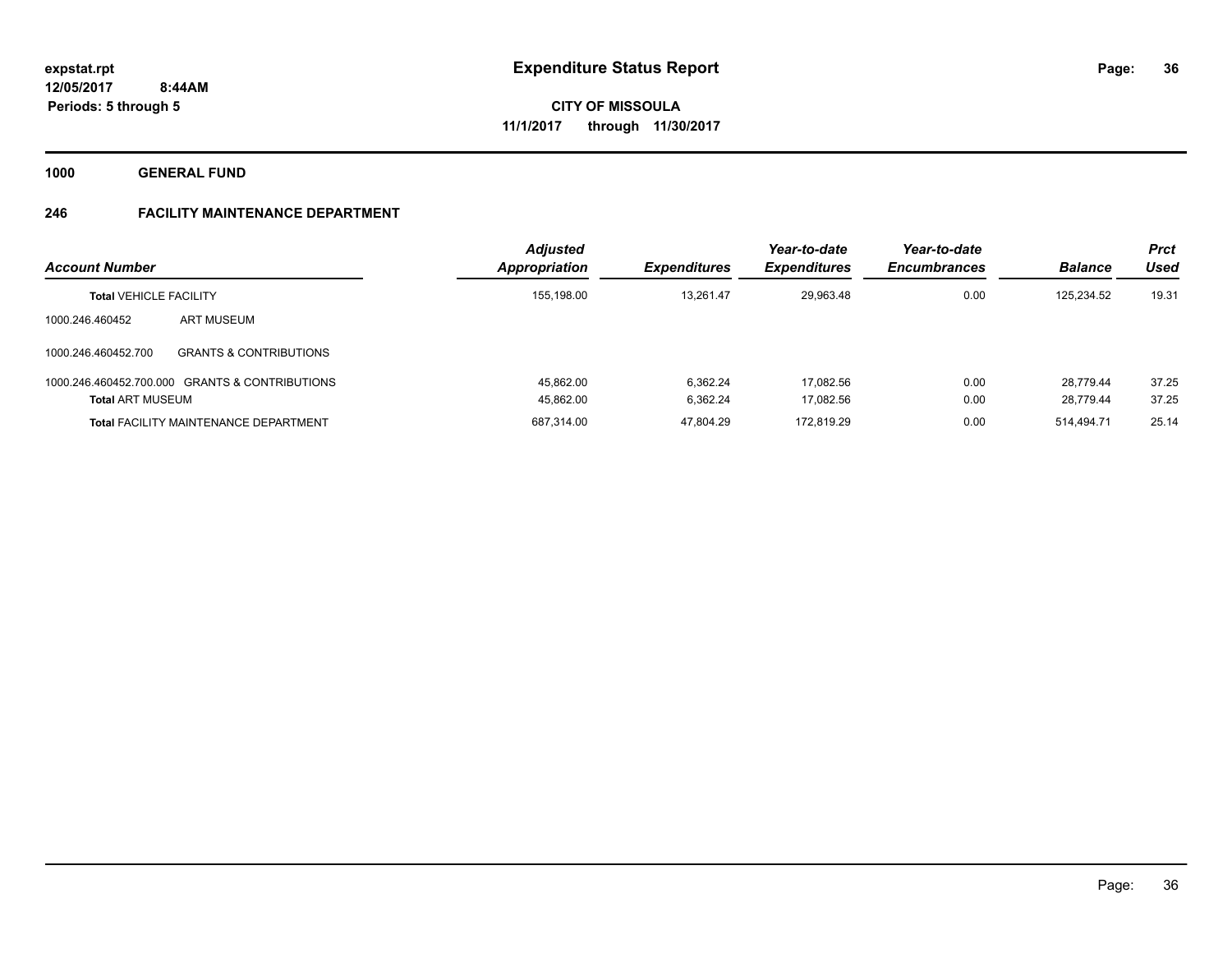**1000 GENERAL FUND**

|                                         |                                                              | <b>Adjusted</b> |                     | Year-to-date        | Year-to-date        |                | <b>Prct</b> |
|-----------------------------------------|--------------------------------------------------------------|-----------------|---------------------|---------------------|---------------------|----------------|-------------|
| <b>Account Number</b>                   |                                                              | Appropriation   | <b>Expenditures</b> | <b>Expenditures</b> | <b>Encumbrances</b> | <b>Balance</b> | <b>Used</b> |
| 1000.250.411000                         | *** Title Not Found ***                                      |                 |                     |                     |                     |                |             |
| 1000.250.411000.700                     | <b>GRANTS &amp; CONTRIBUTIONS</b>                            |                 |                     |                     |                     |                |             |
|                                         | 1000.250.411000.700.000 MISSOULA RAVALI TMA                  | 10.780.00       | 10,780.00           | 10,780.00           | 0.00                | 0.00           | 100.00      |
| Total *** Title Not Found ***           |                                                              | 10,780.00       | 10,780.00           | 10,780.00           | 0.00                | 0.00           | 100.00      |
| 1000.250.411010                         | <b>ADMINISTRATION</b>                                        |                 |                     |                     |                     |                |             |
| 1000.250.411010.100                     | PERSONAL SERVICES                                            |                 |                     |                     |                     |                |             |
|                                         | 1000.250.411010.110.000 ADMIN/SALARIES AND WAGES             | 129,484.00      | 16,897.31           | 60,524.00           | 0.00                | 68,960.00      | 46.74       |
|                                         | 1000.250.411010.140.000 ADMIN/EMPLOYER CONTRIBUTIONS         | 19,546.00       | 7,135.72            | 30,938.81           | 0.00                | $-11,392.81$   | 158.29      |
|                                         | 1000.250.411010.141.000 ADMIN-STATE RETIREMENT CONTRIBUTIONS | 51.00           | 0.00                | 584.50              | 0.00                | $-533.50$      | 1,146.08    |
| <b>Total PERSONAL SERVICES</b>          |                                                              | 149,081.00      | 24,033.03           | 92,047.31           | 0.00                | 57,033.69      | 61.74       |
| 1000.250.411010.200                     | <b>SUPPLIES</b>                                              |                 |                     |                     |                     |                |             |
| 1000.250.411010.210.000 OFFICE SUPPLIES |                                                              | 8,000.00        | 244.45              | 1,587.17            | 0.00                | 6,412.83       | 19.84       |
|                                         | 1000.250.411010.220.000 ADMIN-OPERATING SUPPLIES             | 181.00          | 0.00                | 156.00              | 0.00                | 25.00          | 86.19       |
|                                         | 1000.250.411010.230.000 REPAIR/MAINTENANCE                   | 100.00          | 0.00                | 0.00                | 0.00                | 100.00         | 0.00        |
| 1000.250.411010.231.000 GASOLINE        |                                                              | 66.00           | 0.00                | 0.00                | 0.00                | 66.00          | 0.00        |
| <b>Total SUPPLIES</b>                   |                                                              | 8,347.00        | 244.45              | 1,743.17            | 0.00                | 6,603.83       | 20.88       |
| 1000.250.411010.300                     | <b>PURCHASED SERVICES</b>                                    |                 |                     |                     |                     |                |             |
| 1000.250.411010.310.000                 | <b>COMMUNICATIONS</b>                                        | 378.00          | 0.00                | 1.54                | 0.00                | 376.46         | 0.41        |
| 1000.250.411010.310.351 COMMUNICATIONS  |                                                              | 0.00            | 0.00                | 0.62                | 0.00                | $-0.62$        | 0.00        |
|                                         | 1000.250.411010.320.000 PRINTING & DUPLICATING               | 1,500.00        | 36.22               | 139.96              | 0.00                | 1,360.04       | 9.33        |
|                                         | 1000.250.411010.330.000 PUBLICITY, SUBSCRIPTIONS & DUES      | 1,500.00        | 0.00                | 0.00                | 0.00                | 1.500.00       | 0.00        |
| 1000.250.411010.344.000                 | <b>TELEPHONE SERVICE</b>                                     | 700.00          | 0.02                | 158.54              | 0.00                | 541.46         | 22.65       |
|                                         | 1000.250.411010.350.000 PROFESSIONAL SERVICES                | 52,000.00       | $-30,000.00$        | $-4,492.37$         | 0.00                | 56,492.37      | 8.64        |
|                                         | 1000.250.411010.360.000 REPAIR & MAINTENANCE                 | 650.00          | 0.00                | 0.00                | 0.00                | 650.00         | 0.00        |
| 1000.250.411010.370.000                 | <b>TRAVEL</b>                                                | 1,500.00        | 0.00                | 466.60              | 0.00                | 1,033.40       | 31.11       |
| 1000.250.411010.380.000 TRAINING        |                                                              | 2,500.00        | 0.00                | 0.00                | 0.00                | 2,500.00       | 0.00        |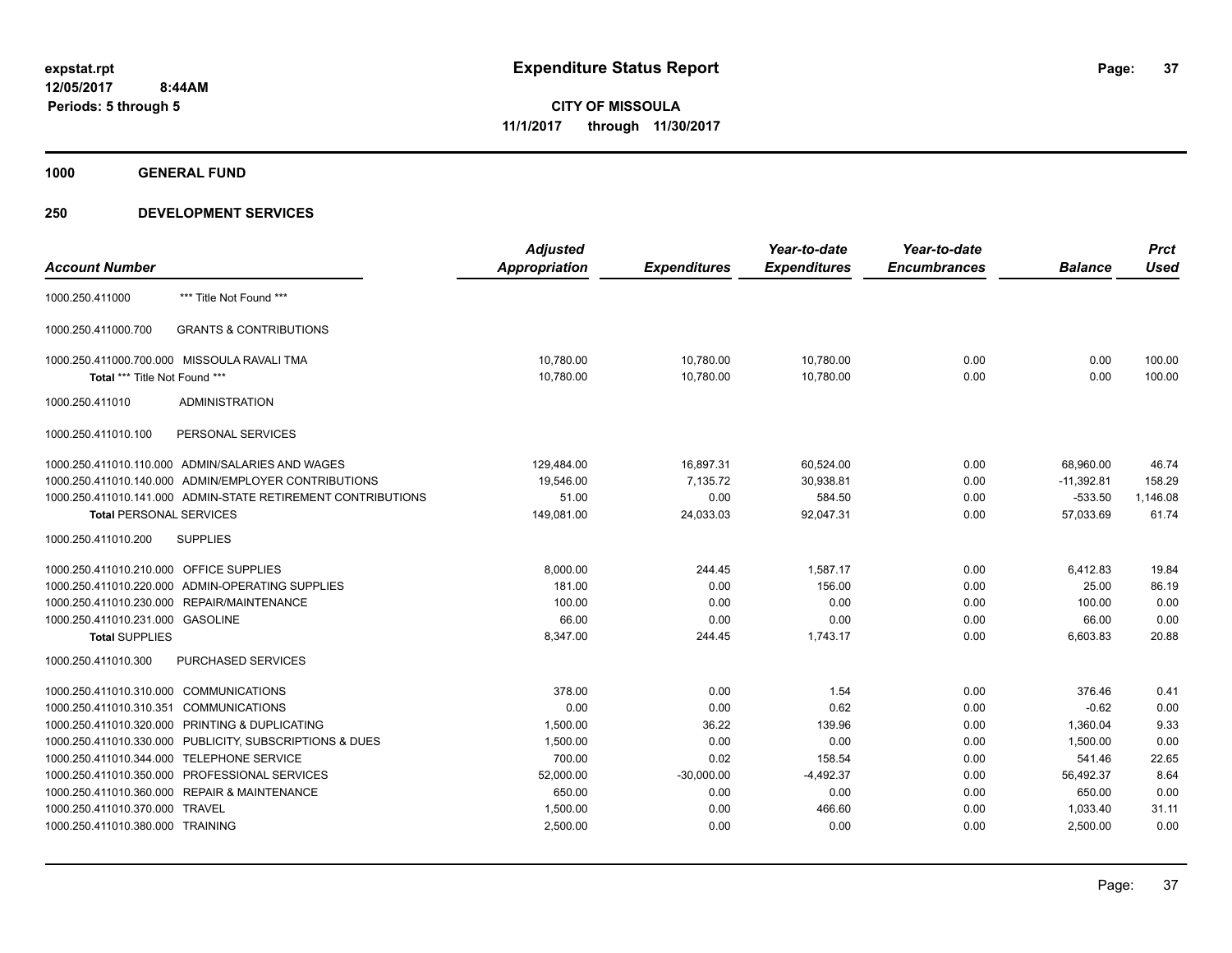**1000 GENERAL FUND**

| <b>Account Number</b>                    |                                                                | <b>Adjusted</b><br>Appropriation | <b>Expenditures</b> | Year-to-date<br><b>Expenditures</b> | Year-to-date<br><b>Encumbrances</b> | <b>Balance</b> | <b>Prct</b><br><b>Used</b> |
|------------------------------------------|----------------------------------------------------------------|----------------------------------|---------------------|-------------------------------------|-------------------------------------|----------------|----------------------------|
| <b>Total PURCHASED SERVICES</b>          |                                                                | 60,728.00                        | $-29,963.76$        | $-3,725.11$                         | 0.00                                | 64,453.11      | 0.00                       |
| <b>Total ADMINISTRATION</b>              |                                                                | 218,156.00                       | $-5,686.28$         | 90,065.37                           | 0.00                                | 128,090.63     | 41.28                      |
| 1000.250.411030                          | <b>GRANTS &amp; COMMUNITY PROGRAM CONTRIBUTIONS</b>            |                                  |                     |                                     |                                     |                |                            |
| 1000.250.411030.300                      | <b>PURCHASED SERVICES</b>                                      |                                  |                     |                                     |                                     |                |                            |
| 1000.250.411030.310.000 COMMUNICATIONS   |                                                                | 0.00                             | 7.62                | 7.62                                | 0.00                                | $-7.62$        | 0.00                       |
| 1000.250.411030.390.000 GCP CONTRIBUTION |                                                                | 0.00                             | $-2,649.78$         | 3,064.37                            | 0.00                                | $-3.064.37$    | 0.00                       |
|                                          | <b>Total GRANTS &amp; COMMUNITY PROGRAM CONTRIBUTIONS</b>      | 0.00                             | $-2,642.16$         | 3,071.99                            | 0.00                                | $-3,071.99$    | 0.00                       |
| 1000.250.411031                          | PLANNING SUBSIDY                                               |                                  |                     |                                     |                                     |                |                            |
| 1000.250.411031.800                      | OTHER OBJECTS                                                  |                                  |                     |                                     |                                     |                |                            |
| 1000.250.411031.820.000 PLANNING SUBSIDY |                                                                | 57,155.00                        | 0.00                | 0.00                                | 0.00                                | 57.155.00      | 0.00                       |
| <b>Total PLANNING SUBSIDY</b>            |                                                                | 57,155.00                        | 0.00                | 0.00                                | 0.00                                | 57,155.00      | 0.00                       |
| 1000.250.411050                          | <b>DEVELOPMENT &amp; PERMIT REVIEWS</b>                        |                                  |                     |                                     |                                     |                |                            |
| 1000.250.411050.100                      | PERSONAL SERVICES                                              |                                  |                     |                                     |                                     |                |                            |
|                                          | 1000.250.411050.110.000 DEV & PERMIT REVIEW/SALARIES AND WAGES | 740,542.00                       | 66,620.75           | 268,409.71                          | 0.00                                | 472,132.29     | 36.25                      |
|                                          | 1000.250.411050.140.000 EMPLOYER CONTRIBUTIONS                 | 274,998.00                       | 23,851.07           | 115.030.18                          | 0.00                                | 159,967.82     | 41.83                      |
|                                          | 1000.250.411050.141.000 STATE RETIREMENT CONTRIBUTIONS         | 709.00                           | 0.00                | 0.00                                | 0.00                                | 709.00         | 0.00                       |
| <b>Total PERSONAL SERVICES</b>           |                                                                | 1,016,249.00                     | 90,471.82           | 383,439.89                          | 0.00                                | 632,809.11     | 37.73                      |
| 1000.250.411050.200                      | <b>SUPPLIES</b>                                                |                                  |                     |                                     |                                     |                |                            |
|                                          | 1000.250.411050.210.000 DEV & PERMIT REVIEW-OFFICE SUPPLIES    | 5.098.00                         | 1.574.16            | 3.179.79                            | 0.00                                | 1.918.21       | 62.37                      |
|                                          | 1000.250.411050.220.000 OPERATING SUPPLIES                     | 950.00                           | 0.00                | 473.85                              | 0.00                                | 476.15         | 49.88                      |
|                                          | 1000.250.411050.230.000 REPAIR/MAINTENANCE                     | 1.600.00                         | 593.08              | 593.08                              | 0.00                                | 1,006.92       | 37.07                      |
|                                          | 1000.250.411050.231.000 DEV & PERMIT REVIEW-GASOLINE           | 4,842.00                         | 198.07              | 666.17                              | 0.00                                | 4,175.83       | 13.76                      |
| 1000.250.411050.240.000 OTHER SUPPLIES   |                                                                | 505.00                           | 0.00                | 0.00                                | 0.00                                | 505.00         | 0.00                       |
| <b>Total SUPPLIES</b>                    |                                                                | 12,995.00                        | 2,365.31            | 4,912.89                            | 0.00                                | 8,082.11       | 37.81                      |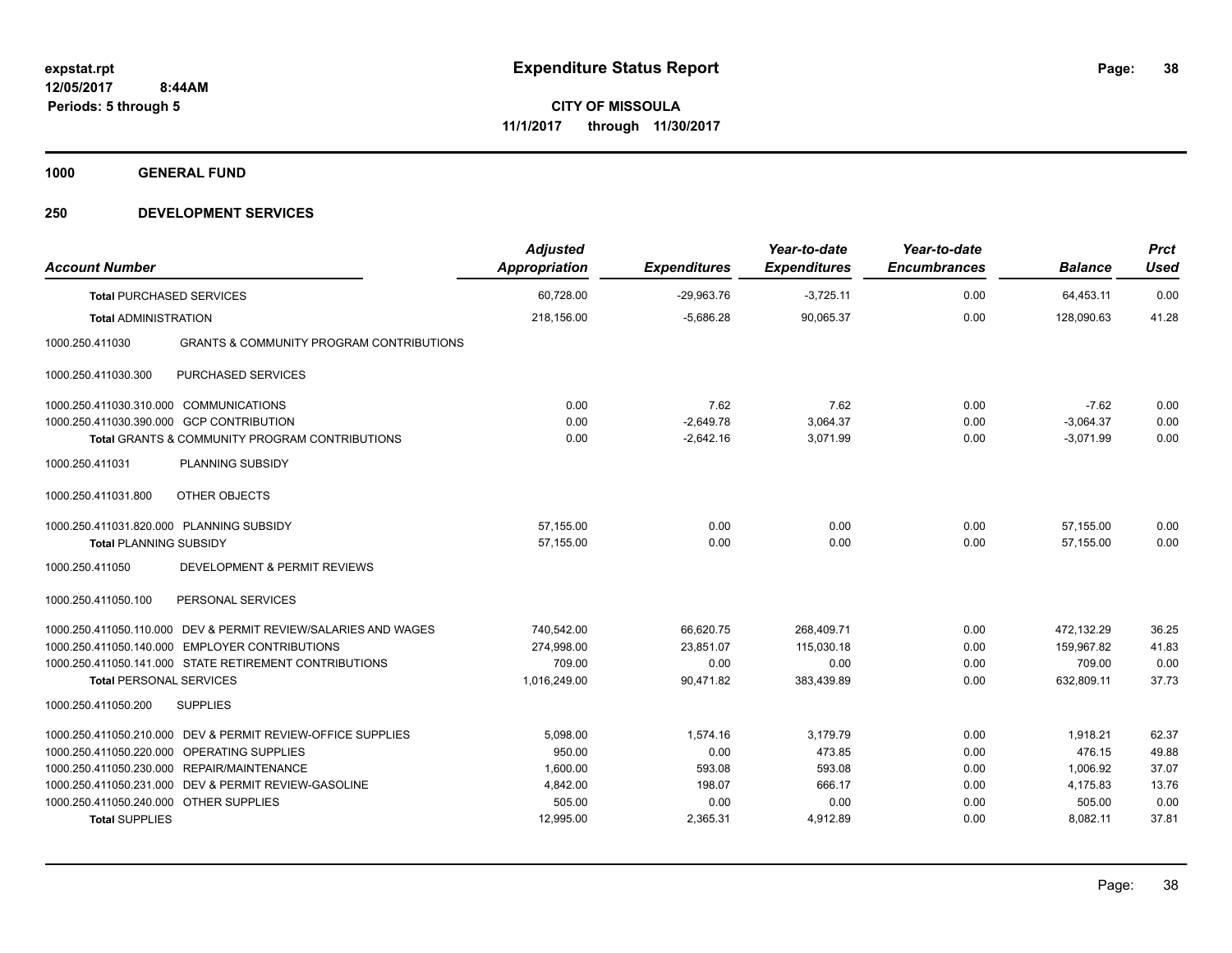**1000 GENERAL FUND**

|                                                          | <b>Adjusted</b>      |                     | Year-to-date        | Year-to-date        |                | <b>Prct</b> |
|----------------------------------------------------------|----------------------|---------------------|---------------------|---------------------|----------------|-------------|
| <b>Account Number</b>                                    | <b>Appropriation</b> | <b>Expenditures</b> | <b>Expenditures</b> | <b>Encumbrances</b> | <b>Balance</b> | <b>Used</b> |
| <b>PURCHASED SERVICES</b><br>1000.250.411050.300         |                      |                     |                     |                     |                |             |
| 1000.250.411050.310.000 COMMUNICATIONS                   | 8,080.00             | 0.00                | 29.63               | 0.00                | 8,050.37       | 0.37        |
| 1000.250.411050.310.351<br><b>COMMUNICATIONS</b>         | 0.00                 | 0.00                | 1,680.18            | 0.00                | $-1,680.18$    | 0.00        |
| 1000.250.411050.320.000<br>PRINTING & DUPLICATING        | 5,189.00             | 236.75              | 420.75              | 0.00                | 4,768.25       | 8.11        |
| 1000.250.411050.330.000 PUBLICITY, SUBSCRIPTIONS & DUES  | 4,980.00             | 668.31              | 12,777.90           | 0.00                | $-7,797.90$    | 256.58      |
| TELEPHONE SERVICE<br>1000.250.411050.344.000             | 6,370.00             | 0.95                | 1,561.91            | 0.00                | 4,808.09       | 24.52       |
| 1000.250.411050.350.000 PROFESSIONAL SERVICES            | 24,406.00            | 622.00              | 1,463.00            | 0.00                | 22,943.00      | 5.99        |
| 1000.250.411050.360.000 REPAIR & MAINTENANCE             | 13,152.00            | 0.00                | 145.00              | 0.00                | 13,007.00      | 1.10        |
| 1000.250.411050.370.000 DEV & PERMIT REVIEW-TRAVEL       | 9,873.00             | 46.00               | 993.97              | 0.00                | 8,879.03       | 10.07       |
| 1000.250.411050.380.000 TRAINING                         | 8,339.00             | 0.00                | 825.00              | 0.00                | 7,514.00       | 9.89        |
| 1000.250.411050.390.000 OTHER PURCHASED SERVICES         | 400.00               | 0.00                | 0.00                | 0.00                | 400.00         | 0.00        |
| <b>Total PURCHASED SERVICES</b>                          | 80,789.00            | 1,574.01            | 19,897.34           | 0.00                | 60,891.66      | 24.63       |
| Total DEVELOPMENT & PERMIT REVIEWS                       | 1,110,033.00         | 94,411.14           | 408,250.12          | 0.00                | 701,782.88     | 36.78       |
| MOUNTAIN LINE SUBSIDY<br>1000.250.411071                 |                      |                     |                     |                     |                |             |
| <b>GRANTS &amp; CONTRIBUTIONS</b><br>1000.250.411071.700 |                      |                     |                     |                     |                |             |
| 1000.250.411071.700.000 GRANTS & CONTRIBUTIONS           | 100,000.00           | 50,000.00           | 50,000.00           | 0.00                | 50,000.00      | 50.00       |
| <b>Total MOUNTAIN LINE SUBSIDY</b>                       | 100,000.00           | 50,000.00           | 50,000.00           | 0.00                | 50,000.00      | 50.00       |
| <b>MIM MDT</b><br>1000.250.411080                        |                      |                     |                     |                     |                |             |
| 1000.250.411080.800<br>OTHER OBJECTS                     |                      |                     |                     |                     |                |             |
| 1000.250.411080.820.000 MIM & BIKE PED SUBSIDY           | 91,986.00            | 0.00                | 0.00                | 0.00                | 91,986.00      | 0.00        |
| <b>Total MIM MDT</b>                                     | 91.986.00            | 0.00                | 0.00                | 0.00                | 91.986.00      | 0.00        |
| GENERAL GOV'T ONETIME EXPENDITURES<br>1000.250.419000    |                      |                     |                     |                     |                |             |
| <b>SUPPLIES</b><br>1000.250.419000.200                   |                      |                     |                     |                     |                |             |
| 1000.250.419000.210.000 OFFICE SUPPLIES                  | 2,663.00             | 0.00                | 0.00                | 0.00                | 2,663.00       | 0.00        |
| 1000.250.419000.220.000 OPERATING SUPPLIES               | 500.00               | 0.00                | 0.00                | 0.00                | 500.00         | 0.00        |
|                                                          |                      |                     |                     |                     |                |             |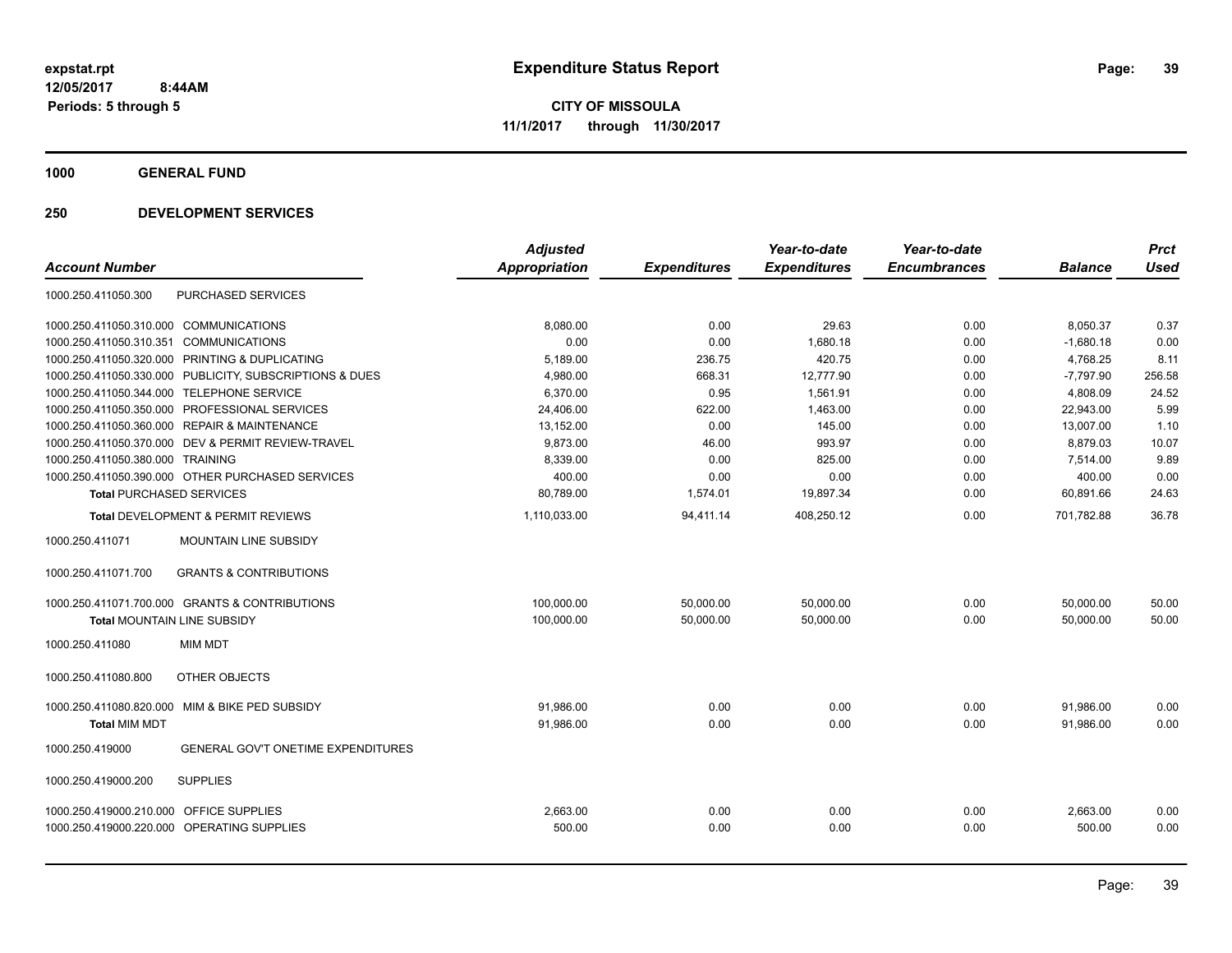**1000 GENERAL FUND**

| <b>Account Number</b>                                      | <b>Adjusted</b><br>Appropriation | <b>Expenditures</b> | Year-to-date<br><b>Expenditures</b> | Year-to-date<br><b>Encumbrances</b> | <b>Balance</b> | <b>Prct</b><br><b>Used</b> |
|------------------------------------------------------------|----------------------------------|---------------------|-------------------------------------|-------------------------------------|----------------|----------------------------|
| <b>Total SUPPLIES</b>                                      | 3,163.00                         | 0.00                | 0.00                                | 0.00                                | 3,163.00       | 0.00                       |
| 1000.250.419000.300<br>PURCHASED SERVICES                  |                                  |                     |                                     |                                     |                |                            |
| 1000.250.419000.344.000 TELEPHONE SERVICE                  | 750.00                           | 0.00                | 0.00                                | 0.00                                | 750.00         | 0.00                       |
| <b>Total PURCHASED SERVICES</b>                            | 750.00                           | 0.00                | 0.00                                | 0.00                                | 750.00         | 0.00                       |
| Total GENERAL GOV'T ONETIME EXPENDITURES                   | 3.913.00                         | 0.00                | 0.00                                | 0.00                                | 3.913.00       | 0.00                       |
| <b>ENGINEERING</b><br>1000.250.431400                      |                                  |                     |                                     |                                     |                |                            |
| PERSONAL SERVICES<br>1000.250.431400.100                   |                                  |                     |                                     |                                     |                |                            |
| 1000.250.431400.110.000 ENGINEERING/SALARIES AND WAGES     | 516,243.00                       | 40,841.17           | 217,949.47                          | 0.00                                | 298,293.53     | 42.22                      |
| 1000.250.431400.120.000 OVERTIME                           | 4.276.00                         | 0.00                | 0.00                                | 0.00                                | 4.276.00       | 0.00                       |
| 1000.250.431400.140.000 EMPLOYER CONTRIBUTIONS             | 196,680.00                       | 14,651.04           | 76,808.72                           | 0.00                                | 119,871.28     | 39.05                      |
| 1000.250.431400.141.000 STATE RETIREMENT CONTRIBUTIONS     | 530.00                           | 0.00                | 0.00                                | 0.00                                | 530.00         | 0.00                       |
| <b>Total PERSONAL SERVICES</b>                             | 717,729.00                       | 55,492.21           | 294,758.19                          | 0.00                                | 422,970.81     | 41.07                      |
| 1000.250.431400.200<br><b>SUPPLIES</b>                     |                                  |                     |                                     |                                     |                |                            |
| 1000.250.431400.210.000 ENGINEERING-OFFICE SUPPLIES        | 2,100.00                         | 1,010.84            | 2,091.72                            | 0.00                                | 8.28           | 99.61                      |
| OPERATING SUPPLIES<br>1000.250.431400.220.000              | 625.00                           | 0.00                | 120.12                              | 0.00                                | 504.88         | 19.22                      |
| 1000.250.431400.230.000 REPAIR/MAINTENANCE                 | 2,150.00                         | 697.89              | 1,256.89                            | 0.00                                | 893.11         | 58.46                      |
| 1000.250.431400.231.000<br>ENGINEERING-GASOLINE            | 7.991.00                         | 520.12              | 1.567.59                            | 0.00                                | 6,423.41       | 19.62                      |
| 1000.250.431400.240.000 OTHER SUPPLIES                     | 650.00                           | 57.24               | 83.82                               | 0.00                                | 566.18         | 12.90                      |
| <b>Total SUPPLIES</b>                                      | 13,516.00                        | 2,286.09            | 5,120.14                            | 0.00                                | 8,395.86       | 37.88                      |
| 1000.250.431400.300<br>PURCHASED SERVICES                  |                                  |                     |                                     |                                     |                |                            |
| <b>COMMUNICATIONS</b><br>1000.250.431400.310.000           | 3,395.00                         | 0.00                | 58.01                               | 0.00                                | 3,336.99       | 1.71                       |
| 1000.250.431400.310.351<br><b>COMMUNICATIONS</b>           | 0.00                             | 0.00                | 61.91                               | 0.00                                | $-61.91$       | 0.00                       |
| 1000.250.431400.320.000<br>PRINTING & DUPLICATING          | 1,770.00                         | 25.37               | 239.94                              | 0.00                                | 1,530.06       | 13.56                      |
| 1000.250.431400.330.000<br>PUBLICITY, SUBSCRIPTIONS & DUES | 5,025.00                         | 0.00                | 10,082.00                           | 0.00                                | $-5,057.00$    | 200.64                     |
| <b>TELEPHONE SERVICE</b><br>1000.250.431400.344.000        | 6,965.00                         | 0.42                | 1,014.46                            | 0.00                                | 5,950.54       | 14.57                      |
| 1000.250.431400.350.000 PROFESSIONAL SERVICES              | 75,000.00                        | 65.00               | 15,880.51                           | 0.00                                | 59,119.49      | 21.17                      |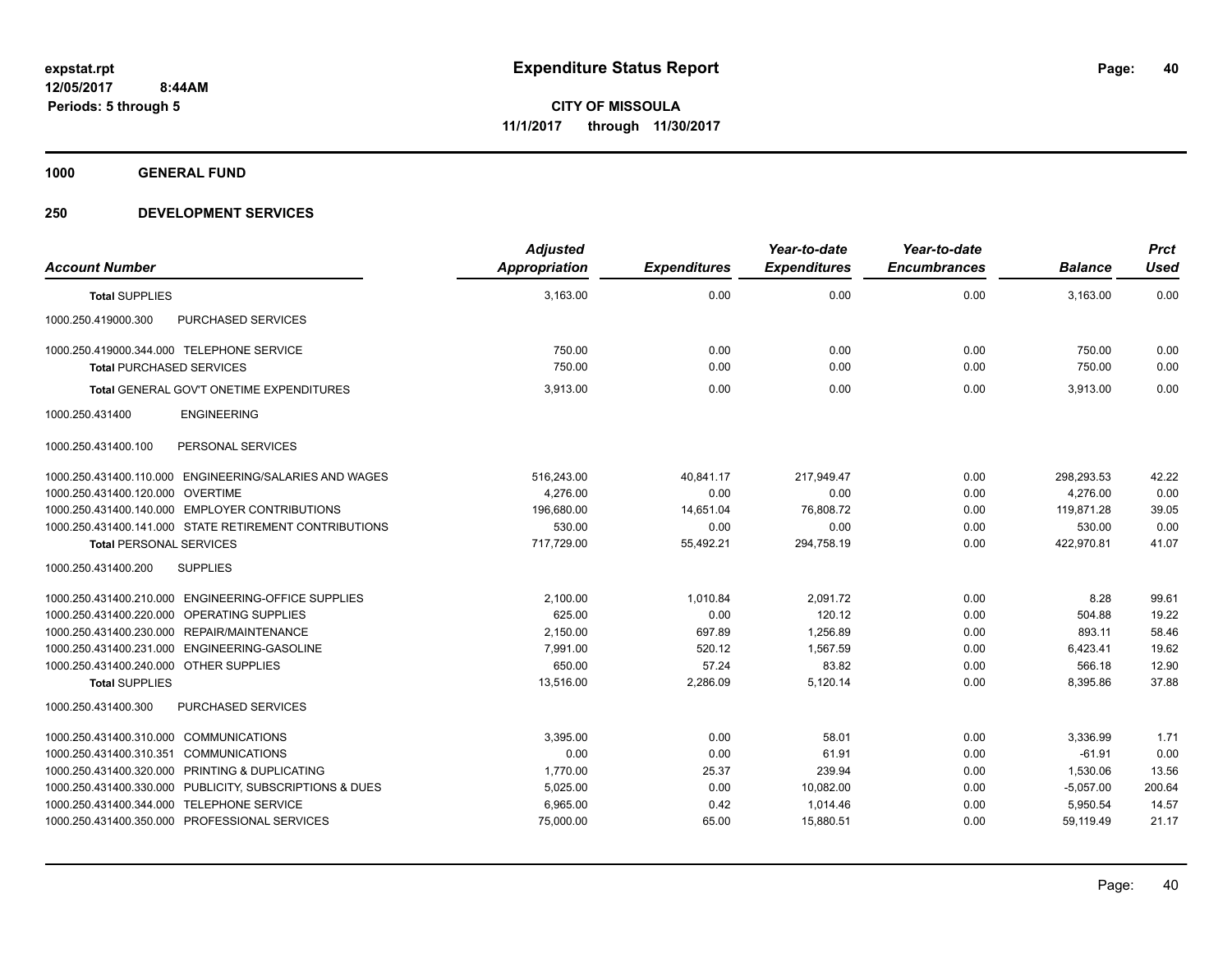**1000 GENERAL FUND**

| <b>Account Number</b>                                    | <b>Adjusted</b><br>Appropriation | <b>Expenditures</b> | Year-to-date<br><b>Expenditures</b> | Year-to-date<br><b>Encumbrances</b> | <b>Balance</b> | <b>Prct</b><br><b>Used</b> |
|----------------------------------------------------------|----------------------------------|---------------------|-------------------------------------|-------------------------------------|----------------|----------------------------|
| 1000.250.431400.360.000 ENGINEERING-REPAIR & MAINTENANCE | 11,557.00                        | 0.00                | 2,834.00                            | 0.00                                | 8,723.00       | 24.52                      |
| 1000.250.431400.370.000 ENGINEERING-TRAVEL               | 3,350.00                         | 0.00                | 0.00                                | 0.00                                | 3,350.00       | 0.00                       |
| 1000.250.431400.380.000 TRAINING                         | 3,600.00                         | 0.00                | 1,750.00                            | 0.00                                | 1,850.00       | 48.61                      |
| 1000.250.431400.390.000 OTHER PURCHASED SERVICES         | 550.00                           | 0.00                | 0.00                                | 0.00                                | 550.00         | 0.00                       |
| <b>Total PURCHASED SERVICES</b>                          | 111,212.00                       | 90.79               | 31,920.83                           | 0.00                                | 79,291.17      | 28.70                      |
| <b>CAPITAL OUTLAY</b><br>1000.250.431400.900             |                                  |                     |                                     |                                     |                |                            |
| <b>Total CAPITAL OUTLAY</b>                              | 0.00                             | 0.00                | 0.00                                | 0.00                                | 0.00           | 0.00                       |
| <b>Total ENGINEERING</b>                                 | 842,457.00                       | 57,869.09           | 331,799.16                          | 0.00                                | 510.657.84     | 39.38                      |
| 1000.250.439000<br>PUBLIC WORKS ONETIME EXPENSES         |                                  |                     |                                     |                                     |                |                            |
| 1000.250.439000.200<br><b>SUPPLIES</b>                   |                                  |                     |                                     |                                     |                |                            |
| 1000.250.439000.210.000 OFFICE SUPPLIES                  | 2.663.00                         | 0.00                | 0.00                                | 0.00                                | 2,663.00       | 0.00                       |
| 1000.250.439000.220.000 OPERATING SUPPLIES               | 500.00                           | 0.00                | 0.00                                | 0.00                                | 500.00         | 0.00                       |
| <b>Total SUPPLIES</b>                                    | 3,163.00                         | 0.00                | 0.00                                | 0.00                                | 3,163.00       | 0.00                       |
| 1000.250.439000.300<br>PURCHASED SERVICES                |                                  |                     |                                     |                                     |                |                            |
| 1000.250.439000.344.000 TELEPHONE SERVICE                | 750.00                           | 0.00                | 0.00                                | 0.00                                | 750.00         | 0.00                       |
| <b>Total PURCHASED SERVICES</b>                          | 750.00                           | 0.00                | 0.00                                | 0.00                                | 750.00         | 0.00                       |
| Total PUBLIC WORKS ONETIME EXPENSES                      | 3,913.00                         | 0.00                | 0.00                                | 0.00                                | 3,913.00       | 0.00                       |
| 1000.250.460460<br><b>HISTORIC PRESERVATION</b>          |                                  |                     |                                     |                                     |                |                            |
| OTHER OBJECTS<br>1000.250.460460.800                     |                                  |                     |                                     |                                     |                |                            |
| 1000.250.460460.820.000 HISTORIC PRESERVATION SUBSIDY    | 64,834.00                        | 0.00                | 0.00                                | 0.00                                | 64,834.00      | 0.00                       |
| <b>Total HISTORIC PRESERVATION</b>                       | 64,834.00                        | 0.00                | 0.00                                | 0.00                                | 64,834.00      | 0.00                       |
| 1000.250.510110<br><b>MERCHANT SERVICES</b>              |                                  |                     |                                     |                                     |                |                            |
| <b>FIXED CHARGES</b><br>1000.250.510110.500              |                                  |                     |                                     |                                     |                |                            |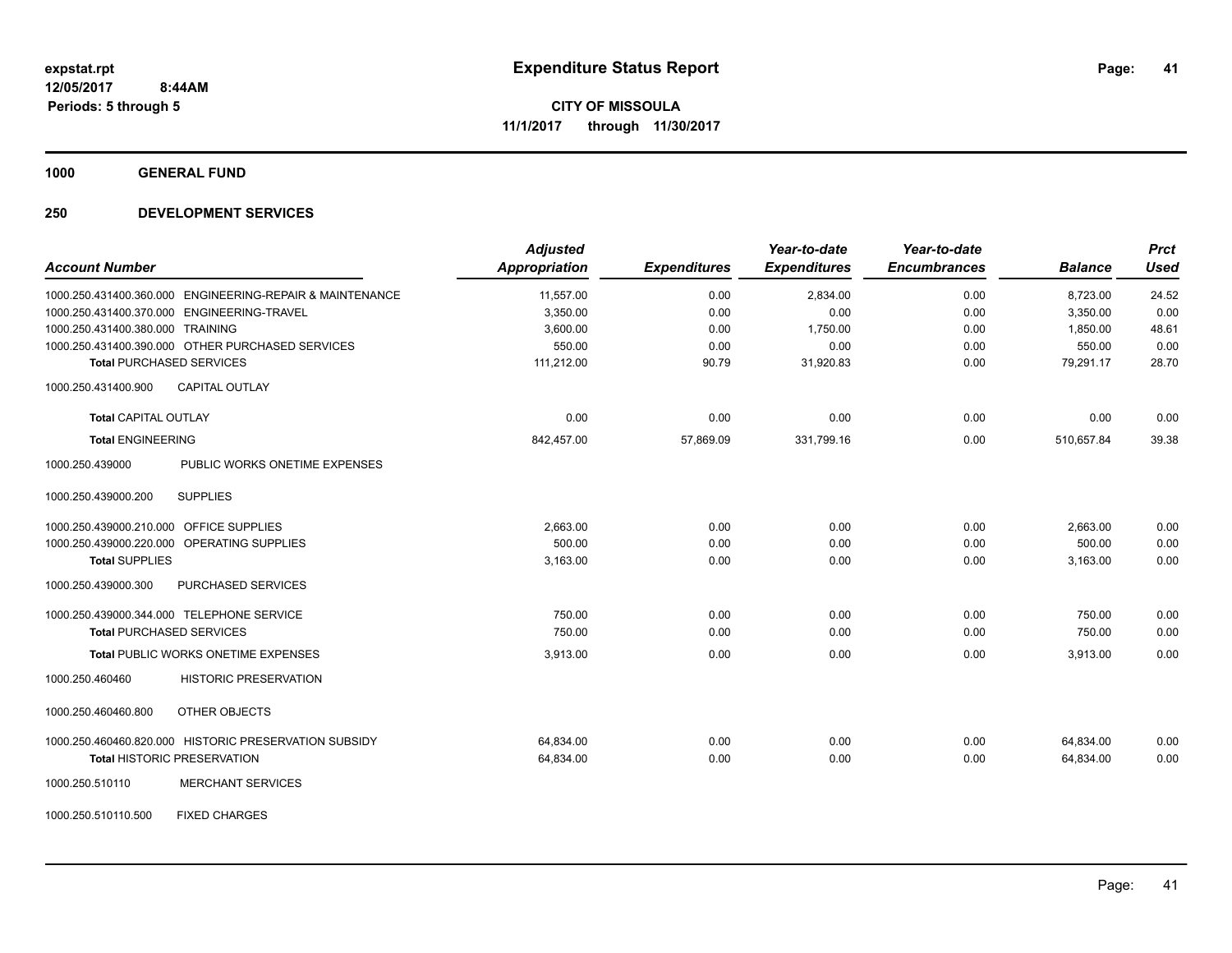**1000 GENERAL FUND**

| <b>Account Number</b>             | Adiusted<br>Appropriation | <b>Expenditures</b> | Year-to-date<br><b>Expenditures</b> | Year-to-date<br><b>Encumbrances</b> | Balance    | Prct<br>Used |
|-----------------------------------|---------------------------|---------------------|-------------------------------------|-------------------------------------|------------|--------------|
| <b>Total MERCHANT SERVICES</b>    | 0.00                      | 0.00                | 0.00                                | 0.00                                | 0.00       | 0.00         |
| <b>Total DEVELOPMENT SERVICES</b> | 2,503,227.00              | 204,731.79          | 893,966.64                          | 0.00                                | 609,260.36 | 35.71        |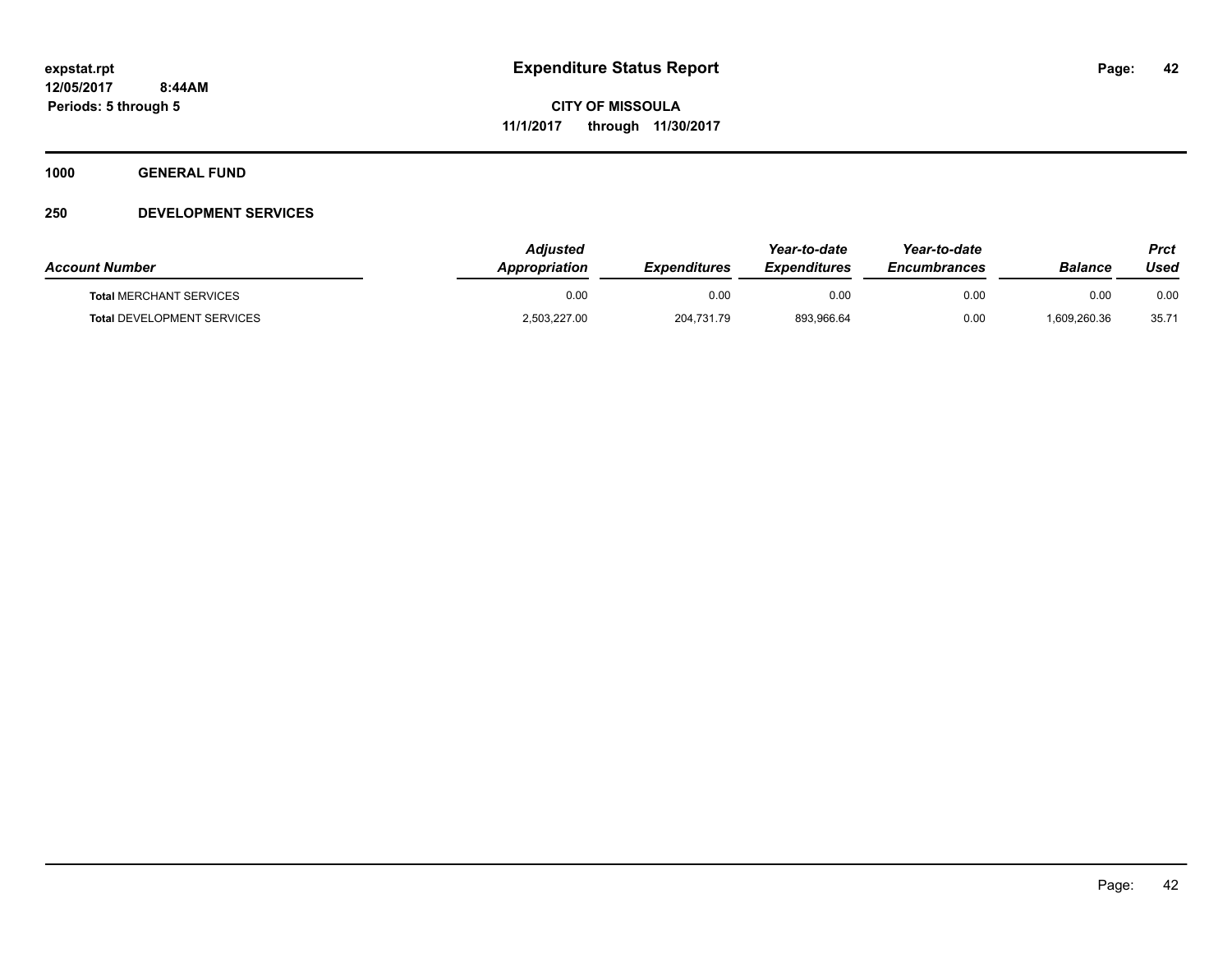**1000 GENERAL FUND**

### **255 HOUSING & COMMUNITY DEVELOPMENT**

| <b>Account Number</b>           |                                                                 | <b>Adjusted</b> |                     | Year-to-date        | Year-to-date<br><b>Encumbrances</b> | <b>Balance</b> | <b>Prct</b><br><b>Used</b> |
|---------------------------------|-----------------------------------------------------------------|-----------------|---------------------|---------------------|-------------------------------------|----------------|----------------------------|
|                                 |                                                                 | Appropriation   | <b>Expenditures</b> | <b>Expenditures</b> |                                     |                |                            |
| 1000.255.411850                 | ECONOMIC DEVELOPMENT                                            |                 |                     |                     |                                     |                |                            |
| 1000.255.411850.700             | <b>GRANTS &amp; CONTRIBUTIONS</b>                               |                 |                     |                     |                                     |                |                            |
|                                 | 1000.255.411850.700.000 ECONOMIC PARTNERSHIP CONTRIBUTION       | 100,000.00      | 0.00                | 100,000.00          | 0.00                                | 0.00           | 100.00                     |
|                                 | <b>Total ECONOMIC DEVELOPMENT</b>                               | 100,000.00      | 0.00                | 100,000.00          | 0.00                                | 0.00           | 100.00                     |
| 1000.255.440191                 | PARTNERSHIP HEALTH                                              |                 |                     |                     |                                     |                |                            |
| 1000.255.440191.700             | <b>GRANTS &amp; CONTRIBUTIONS</b>                               |                 |                     |                     |                                     |                |                            |
|                                 | 1000.255.440191.700.000 PARTNERSHIP HEALTH CONTRIBUTION         | 42,532.00       | 0.00                | 0.00                | 0.00                                | 42,532.00      | 0.00                       |
| <b>Total PARTNERSHIP HEALTH</b> |                                                                 | 42,532.00       | 0.00                | 0.00                | 0.00                                | 42,532.00      | 0.00                       |
| 1000.255.450131                 | <b>GENERAL ASSISTANCE</b>                                       |                 |                     |                     |                                     |                |                            |
| 1000.255.450131.100             | PERSONAL SERVICES                                               |                 |                     |                     |                                     |                |                            |
|                                 | 1000.255.450131.110.000 SALARIES AND WAGES                      | 0.00            | 3,924.46            | 5,813.11            | 0.00                                | $-5,813.11$    | 0.00                       |
|                                 | 1000.255.450131.140.000 EMPLOYER CONTRIBUTIONS                  | 0.00            | 1,483.20            | 1,802.94            | 0.00                                | $-1.802.94$    | 0.00                       |
| <b>Total PERSONAL SERVICES</b>  |                                                                 | 0.00            | 5,407.66            | 7,616.05            | 0.00                                | $-7,616.05$    | 0.00                       |
| 1000.255.450131.700             | <b>GRANTS &amp; CONTRIBUTIONS</b>                               |                 |                     |                     |                                     |                |                            |
|                                 | 1000.255.450131.700.000 REACHING HOME - 10 YR PLAN END HOMLESS  | 35,000.00       | 0.00                | 0.00                | 0.00                                | 35,000.00      | 0.00                       |
|                                 | <b>Total GRANTS &amp; CONTRIBUTIONS</b>                         | 35,000.00       | 0.00                | 0.00                | 0.00                                | 35,000.00      | 0.00                       |
| Total GENERAL ASSISTANCE        |                                                                 | 35,000.00       | 5,407.66            | 7,616.05            | 0.00                                | 27,383.95      | 21.76                      |
| 1000.255.460300                 | OTHER COMMUNITY EVENTS                                          |                 |                     |                     |                                     |                |                            |
| 1000.255.460300.700             | <b>GRANTS &amp; CONTRIBUTIONS</b>                               |                 |                     |                     |                                     |                |                            |
|                                 | 1000.255.460300.700.000 CULTURAL COUNCIL/GRANTS & CONTRIBUTIONS | 116,000.00      | 0.00                | 58,000.00           | 0.00                                | 58,000.00      | 50.00                      |
|                                 | <b>Total OTHER COMMUNITY EVENTS</b>                             | 116,000.00      | 0.00                | 58,000.00           | 0.00                                | 58.000.00      | 50.00                      |
| 1000.255.460453                 | <b>BANDS</b>                                                    |                 |                     |                     |                                     |                |                            |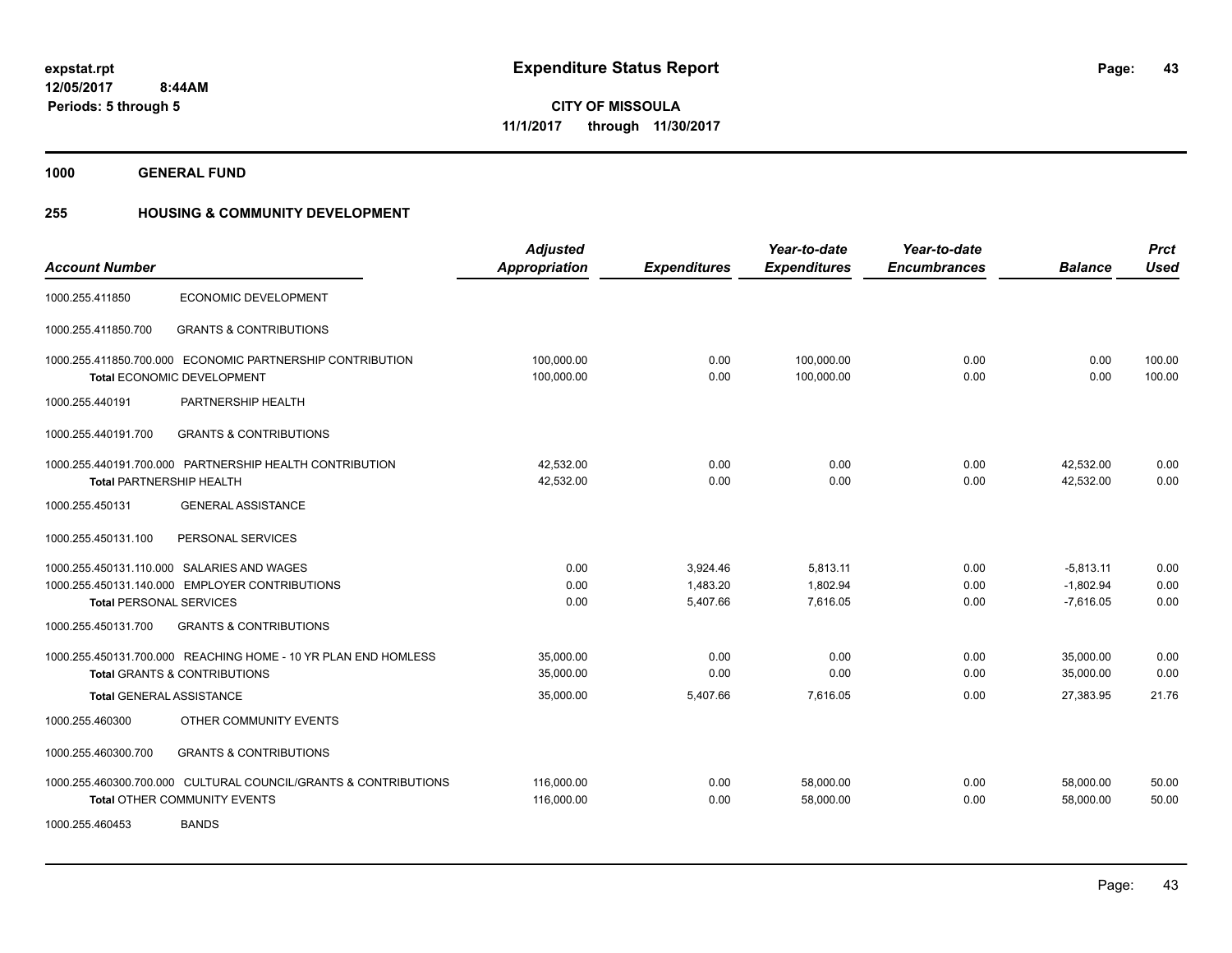**44**

**12/05/2017 8:44AM Periods: 5 through 5**

**CITY OF MISSOULA 11/1/2017 through 11/30/2017**

**1000 GENERAL FUND**

# **255 HOUSING & COMMUNITY DEVELOPMENT**

|                                                            | <b>Adjusted</b>      |                     | Year-to-date        | Year-to-date        |                | <b>Prct</b> |
|------------------------------------------------------------|----------------------|---------------------|---------------------|---------------------|----------------|-------------|
| <b>Account Number</b>                                      | <b>Appropriation</b> | <b>Expenditures</b> | <b>Expenditures</b> | <b>Encumbrances</b> | <b>Balance</b> | <b>Used</b> |
| <b>GRANTS &amp; CONTRIBUTIONS</b><br>1000.255.460453.700   |                      |                     |                     |                     |                |             |
| 1000.255.460453.700.000 INTL CHORAL FESTIVAL               | 12.000.00            | 0.00                | 6,000.00            | 0.00                | 6,000.00       | 50.00       |
| <b>Total BANDS</b>                                         | 12,000.00            | 0.00                | 6,000.00            | 0.00                | 6,000.00       | 50.00       |
| <b>ADMINISTRATION</b><br>1000.255.470210                   |                      |                     |                     |                     |                |             |
| 1000.255.470210.100<br>PERSONAL SERVICES                   |                      |                     |                     |                     |                |             |
| 1000.255.470210.110.000 SALARIES AND WAGES                 | 243,115.00           | 14,296.85           | 67,882.74           | 0.00                | 175,232.26     | 27.92       |
| 1000.255.470210.140.000 EMPLOYER CONTRIBUTIONS             | 81,229.00            | 4.854.97            | 24,439.74           | 0.00                | 56.789.26      | 30.09       |
| 1000.255.470210.141.000 STATE RETIREMENT CONTRIBUTIONS     | 243.00               | 0.00                | 73.23               | 0.00                | 169.77         | 30.14       |
| <b>Total PERSONAL SERVICES</b>                             | 324,587.00           | 19,151.82           | 92,395.71           | 0.00                | 232,191.29     | 28.47       |
| 1000.255.470210.200<br><b>SUPPLIES</b>                     |                      |                     |                     |                     |                |             |
| 1000.255.470210.210.000 OFFICE SUPPLIES                    | 10,466.00            | 5.200.47            | 10,854.29           | 0.00                | $-388.29$      | 103.71      |
| 1000.255.470210.220.000 OPERATING SUPPLIES                 | 200.00               | 0.00                | 0.00                | 0.00                | 200.00         | 0.00        |
| <b>Total SUPPLIES</b>                                      | 10,666.00            | 5,200.47            | 10,854.29           | 0.00                | $-188.29$      | 101.77      |
| PURCHASED SERVICES<br>1000.255.470210.300                  |                      |                     |                     |                     |                |             |
| <b>COMMUNICATIONS</b><br>1000.255.470210.310.000           | 320.00               | 0.00                | 0.00                | 0.00                | 320.00         | 0.00        |
| 1000.255.470210.320.000 PRINTING & DUPLICATING             | 4,535.00             | 0.00                | 0.00                | 0.00                | 4,535.00       | 0.00        |
| PUBLICITY, SUBSCRIPTIONS & DUES<br>1000.255.470210.330.000 | 1,700.00             | 0.00                | 243.92              | 0.00                | 1.456.08       | 14.35       |
| 1000.255.470210.344.000<br><b>TELEPHONE SERVICE</b>        | 2,150.00             | 0.54                | 225.20              | 0.00                | 1,924.80       | 10.47       |
| PROFESSIONAL SERVICES<br>1000.255.470210.350.000           | 8,075.00             | 0.00                | 2,291.00            | 0.00                | 5,784.00       | 28.37       |
| 1000.255.470210.360.000 REPAIR & MAINTENANCE               | 2,350.00             | 0.00                | 971.25              | 0.00                | 1,378.75       | 41.33       |
| 1000.255.470210.370.000 TRAVEL                             | 8.077.00             | 0.00                | 192.00              | 0.00                | 7.885.00       | 2.38        |
| 1000.255.470210.380.000 TRAINING                           | 2,500.00             | 1,435.00            | 1,435.00            | 0.00                | 1,065.00       | 57.40       |
| 1000.255.470210.390.000 OTHER PURCHASED SERVICES           | 2,822.00             | 0.00                | 4,620.00            | 0.00                | $-1,798.00$    | 163.71      |
| <b>Total PURCHASED SERVICES</b>                            | 32,529.00            | 1,435.54            | 9,978.37            | 0.00                | 22,550.63      | 30.68       |

1000.255.470210.500 FIXED CHARGES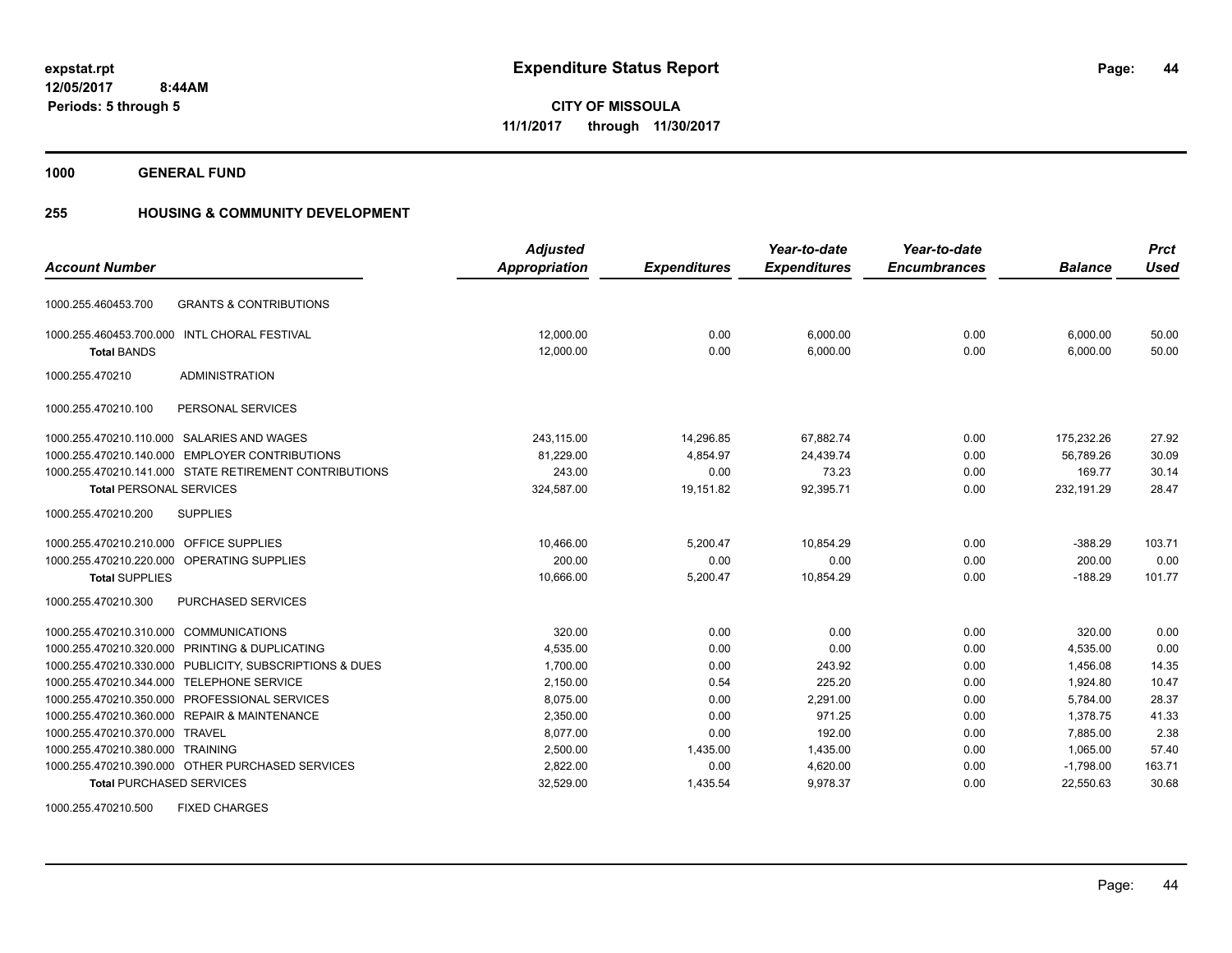**1000 GENERAL FUND**

# **255 HOUSING & COMMUNITY DEVELOPMENT**

| <b>Account Number</b>                                    | <b>Adjusted</b><br>Appropriation | <b>Expenditures</b> | Year-to-date<br><b>Expenditures</b> | Year-to-date<br><b>Encumbrances</b> | <b>Balance</b> | <b>Prct</b><br>Used |
|----------------------------------------------------------|----------------------------------|---------------------|-------------------------------------|-------------------------------------|----------------|---------------------|
| 1000.255.470210.500.000 FIXED CHARGES                    | 0.00                             | 2.475.00            | 24.225.00                           | 0.00                                | $-24.225.00$   | 0.00                |
| 1000.255.470210.530.000 EQUIPMENT RENTAL                 | 46,000.00                        | 0.00                | 0.00                                | 0.00                                | 46,000.00      | 0.00                |
| <b>Total FIXED CHARGES</b>                               | 46,000.00                        | 2,475.00            | 24,225.00                           | 0.00                                | 21,775.00      | 52.66               |
| 1000.255.470210.700<br><b>GRANTS &amp; CONTRIBUTIONS</b> |                                  |                     |                                     |                                     |                |                     |
| <b>Total GRANTS &amp; CONTRIBUTIONS</b>                  | 0.00                             | 0.00                | 0.00                                | 0.00                                | 0.00           | 0.00                |
| 1000.255.470210.900<br><b>CAPITAL OUTLAY</b>             |                                  |                     |                                     |                                     |                |                     |
| 1000.255.470210.940.000 MACHINERY & EQUIPMENT            | 4,000.00                         | 0.00                | 0.00                                | 0.00                                | 4,000.00       | 0.00                |
| <b>Total CAPITAL OUTLAY</b>                              | 4,000.00                         | 0.00                | 0.00                                | 0.00                                | 4,000.00       | 0.00                |
| <b>Total ADMINISTRATION</b>                              | 417.782.00                       | 28.262.83           | 137.453.37                          | 0.00                                | 280.328.63     | 32.90               |
| <b>Total HOUSING &amp; COMMUNITY DEVELOPMENT</b>         | 723.314.00                       | 33.670.49           | 309,069.42                          | 0.00                                | 414.244.58     | 42.73               |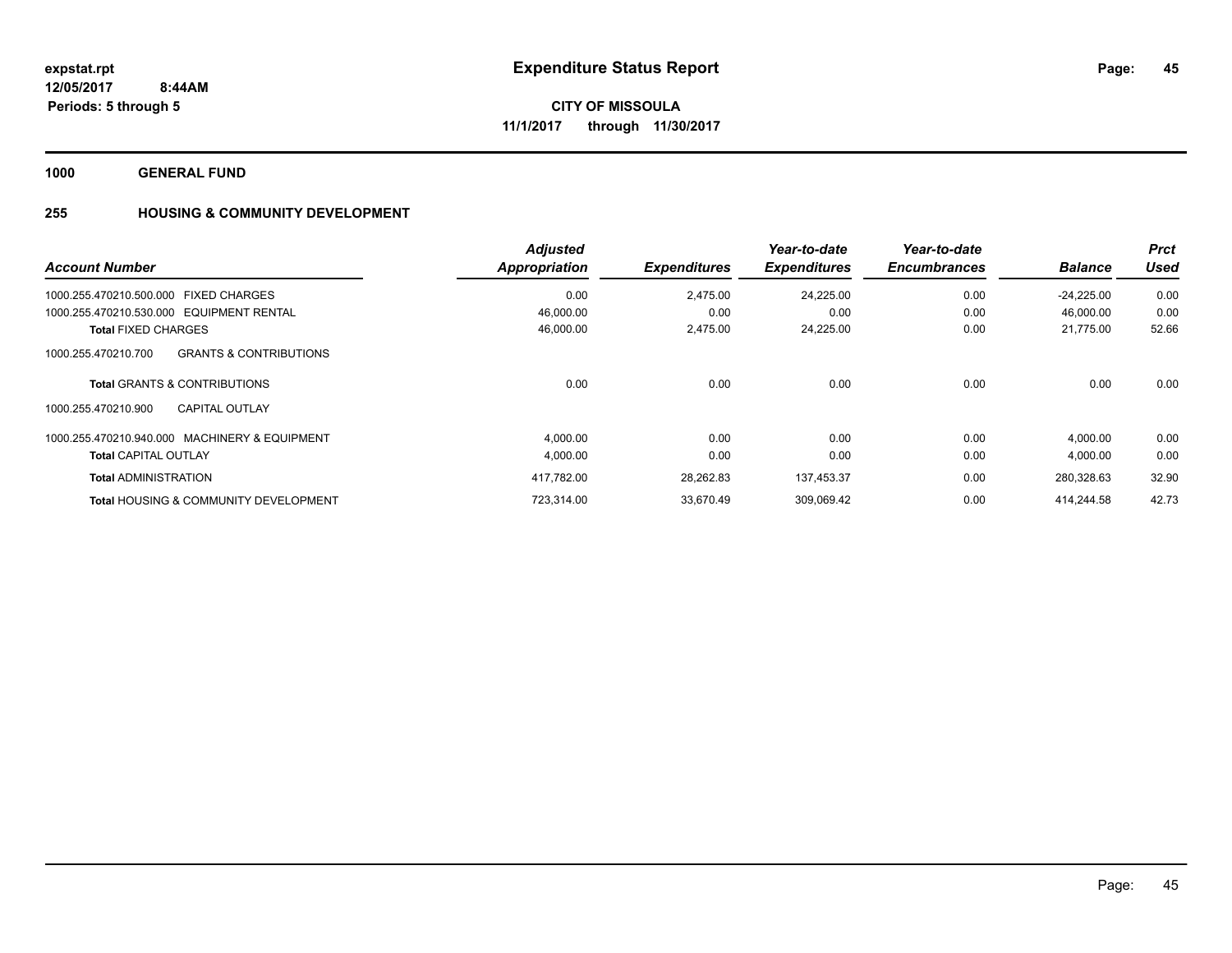**CITY OF MISSOULA 11/1/2017 through 11/30/2017**

**1000 GENERAL FUND**

| <b>Account Number</b>                                       |                                                                                                                                                        | <b>Adjusted</b><br><b>Appropriation</b>       | <b>Expenditures</b>                      | Year-to-date<br><b>Expenditures</b>          | Year-to-date<br><b>Encumbrances</b> | <b>Balance</b>                                   | <b>Prct</b><br><b>Used</b>        |
|-------------------------------------------------------------|--------------------------------------------------------------------------------------------------------------------------------------------------------|-----------------------------------------------|------------------------------------------|----------------------------------------------|-------------------------------------|--------------------------------------------------|-----------------------------------|
| 1000.270.410360                                             | ALTERNATIVE DISPUTE RESOLUTION                                                                                                                         |                                               |                                          |                                              |                                     |                                                  |                                   |
| 1000.270.410360.700                                         | <b>GRANTS &amp; CONTRIBUTIONS</b>                                                                                                                      |                                               |                                          |                                              |                                     |                                                  |                                   |
|                                                             | 1000.270.410360.700.000 ALTERNATIVE DISPUTE RESOLUTION<br>Total ALTERNATIVE DISPUTE RESOLUTION                                                         | 7,200.00<br>7.200.00                          | 0.00<br>0.00                             | 0.00<br>0.00                                 | 0.00<br>0.00                        | 7,200.00<br>7.200.00                             | 0.00<br>0.00                      |
| 1000.270.410371                                             | SEXUAL ASSUALT PREVENTION CAMPAIGN                                                                                                                     |                                               |                                          |                                              |                                     |                                                  |                                   |
| 1000.270.410371.700                                         | <b>GRANTS &amp; CONTRIBUTIONS</b>                                                                                                                      |                                               |                                          |                                              |                                     |                                                  |                                   |
|                                                             | 1000.270.410371.700.000 SEXUAL ASSUAL PREVENTION CAMPAIGN<br><b>Total SEXUAL ASSUALT PREVENTION CAMPAIGN</b>                                           | 160.618.00<br>160,618.00                      | 0.00<br>0.00                             | 40.154.50<br>40,154.50                       | 0.00<br>0.00                        | 120.463.50<br>120,463.50                         | 25.00<br>25.00                    |
| 1000.270.411115                                             | <b>VICTIM SERVICES</b>                                                                                                                                 |                                               |                                          |                                              |                                     |                                                  |                                   |
| 1000.270.411115.100                                         | PERSONAL SERVICES                                                                                                                                      |                                               |                                          |                                              |                                     |                                                  |                                   |
| <b>Total PERSONAL SERVICES</b>                              | 1000.270.411115.110.000 SALARIES AND WAGES<br>1000.270.411115.140.000 EMPLOYER CONTRIBUTIONS<br>1000.270.411115.141.000 STATE RETIREMENT CONTRIBUTIONS | 73.826.00<br>27,399.00<br>77.00<br>101,302.00 | 6,416.14<br>1,947.00<br>0.00<br>8,363.14 | 19,382.21<br>7,451.14<br>424.64<br>27,257.99 | 0.00<br>0.00<br>0.00<br>0.00        | 54,443.79<br>19,947.86<br>$-347.64$<br>74,044.01 | 26.25<br>27.19<br>551.48<br>26.91 |
| 1000.270.411115.300                                         | <b>PURCHASED SERVICES</b>                                                                                                                              |                                               |                                          |                                              |                                     |                                                  |                                   |
| 1000.270.411115.370.000 TRAVEL                              | 1000.270.411115.330.000 PUBLICITY, SUBSCRIPTIONS & DUES<br>1000.270.411115.360.000 REPAIR & MAINTENANCE<br><b>Total PURCHASED SERVICES</b>             | 0.00<br>483.00<br>0.00<br>483.00              | 0.00<br>0.00<br>0.00<br>0.00             | 243.92<br>0.00<br>16.02<br>259.94            | 0.00<br>0.00<br>0.00<br>0.00        | $-243.92$<br>483.00<br>$-16.02$<br>223.06        | 0.00<br>0.00<br>0.00<br>53.82     |
| 1000.270.411115.900                                         | <b>CAPITAL OUTLAY</b>                                                                                                                                  |                                               |                                          |                                              |                                     |                                                  |                                   |
| <b>Total CAPITAL OUTLAY</b><br><b>Total VICTIM SERVICES</b> | 1000.270.411115.940.000 MACHINERY & EQUIPMENT                                                                                                          | 4,289.00<br>4.289.00<br>106,074.00            | 1,218.93<br>1,218.93<br>9,582.07         | 2,217.79<br>2,217.79<br>29,735.72            | 0.00<br>0.00<br>0.00                | 2,071.21<br>2,071.21<br>76,338.28                | 51.71<br>51.71<br>28.03           |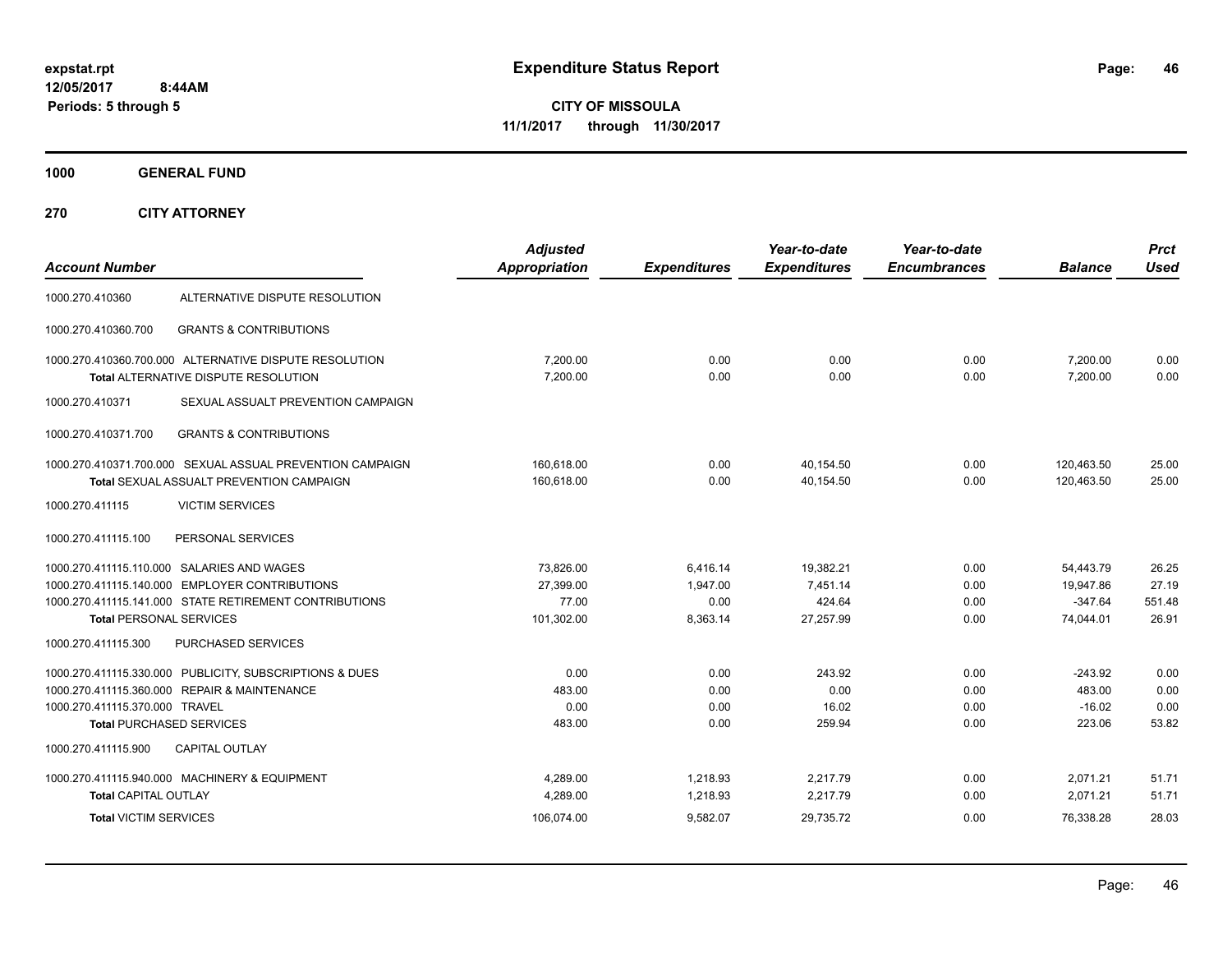**47**

**CITY OF MISSOULA 11/1/2017 through 11/30/2017**

**1000 GENERAL FUND**

| <b>Account Number</b>                   |                                                         | <b>Adjusted</b><br><b>Appropriation</b> | <b>Expenditures</b> | Year-to-date<br><b>Expenditures</b> | Year-to-date<br><b>Encumbrances</b> | <b>Balance</b> | <b>Prct</b><br><b>Used</b> |
|-----------------------------------------|---------------------------------------------------------|-----------------------------------------|---------------------|-------------------------------------|-------------------------------------|----------------|----------------------------|
|                                         |                                                         |                                         |                     |                                     |                                     |                |                            |
| 1000.270.411120                         | ADMINISTRATION & CIVIL LAW                              |                                         |                     |                                     |                                     |                |                            |
| 1000.270.411120.100                     | PERSONAL SERVICES                                       |                                         |                     |                                     |                                     |                |                            |
|                                         | 1000.270.411120.110.000 SALARIES AND WAGES              | 276,543.00                              | 40,516.26           | 193,854.57                          | 0.00                                | 82,688.43      | 70.10                      |
| 1000.270.411120.120.000 OVERTIME        |                                                         | 4,000.00                                | 194.57              | 1,489.04                            | 0.00                                | 2,510.96       | 37.23                      |
|                                         | 1000.270.411120.140.000 EMPLOYER CONTRIBUTIONS          | 88.067.00                               | 12,792.31           | 67,687.72                           | 0.00                                | 20.379.28      | 76.86                      |
|                                         | 1000.270.411120.141.000 STATE RETIREMENT CONTRIBUTIONS  | 289.00                                  | 0.00                | 0.00                                | 0.00                                | 289.00         | 0.00                       |
| <b>Total PERSONAL SERVICES</b>          |                                                         | 368,899.00                              | 53,503.14           | 263,031.33                          | 0.00                                | 105,867.67     | 71.30                      |
| 1000.270.411120.200                     | <b>SUPPLIES</b>                                         |                                         |                     |                                     |                                     |                |                            |
| 1000.270.411120.210.000 OFFICE SUPPLIES |                                                         | 2,959.00                                | 327.17              | 1,857.10                            | 0.00                                | 1,101.90       | 62.76                      |
|                                         | 1000.270.411120.220.000 OPERATING SUPPLIES              | 550.00                                  | 0.00                | 345.26                              | 0.00                                | 204.74         | 62.77                      |
| 1000.270.411120.231.000 GASOLINE        |                                                         | 163.00                                  | 51.83               | 79.05                               | 0.00                                | 83.95          | 48.50                      |
| <b>Total SUPPLIES</b>                   |                                                         | 3,672.00                                | 379.00              | 2,281.41                            | 0.00                                | 1,390.59       | 62.13                      |
| 1000.270.411120.300                     | <b>PURCHASED SERVICES</b>                               |                                         |                     |                                     |                                     |                |                            |
| 1000.270.411120.310.000 COMMUNICATIONS  |                                                         | 500.00                                  | 0.00                | 0.00                                | 0.00                                | 500.00         | 0.00                       |
|                                         | 1000.270.411120.320.000 PRINTING & DUPLICATING          | 275.00                                  | 0.00                | 139.80                              | 0.00                                | 135.20         | 50.84                      |
|                                         | 1000.270.411120.330.000 PUBLICITY, SUBSCRIPTIONS & DUES | 7.605.00                                | 12.00               | 3.777.00                            | 0.00                                | 3.828.00       | 49.66                      |
|                                         | 1000.270.411120.344.000 TELEPHONE SERVICE               | 132.00                                  | 1.00                | 53.02                               | 0.00                                | 78.98          | 40.17                      |
|                                         | 1000.270.411120.350.000 PROFESSIONAL SERVICES           | 900.00                                  | 0.00                | 1,161.30                            | 0.00                                | $-261.30$      | 129.03                     |
|                                         | 1000.270.411120.360.000 REPAIR & MAINTENANCE            | 1,258.00                                | 0.00                | 156.00                              | 0.00                                | 1,102.00       | 12.40                      |
| 1000.270.411120.370.000 TRAVEL          |                                                         | 2,200.00                                | 434.15              | 2,839.58                            | 0.00                                | $-639.58$      | 129.07                     |
| 1000.270.411120.380.000 TRAINING        |                                                         | 3,511.00                                | 345.00              | 795.00                              | 0.00                                | 2,716.00       | 22.64                      |
| <b>Total PURCHASED SERVICES</b>         |                                                         | 16,381.00                               | 792.15              | 8,921.70                            | 0.00                                | 7,459.30       | 54.46                      |
| 1000.270.411120.800                     | OTHER OBJECTS                                           |                                         |                     |                                     |                                     |                |                            |
| <b>Total OTHER OBJECTS</b>              |                                                         | 0.00                                    | 0.00                | 0.00                                | 0.00                                | 0.00           | 0.00                       |
| 1000.270.411120.900                     | <b>CAPITAL OUTLAY</b>                                   |                                         |                     |                                     |                                     |                |                            |
| <b>Total CAPITAL OUTLAY</b>             |                                                         | 0.00                                    | 0.00                | 0.00                                | 0.00                                | 0.00           | 0.00                       |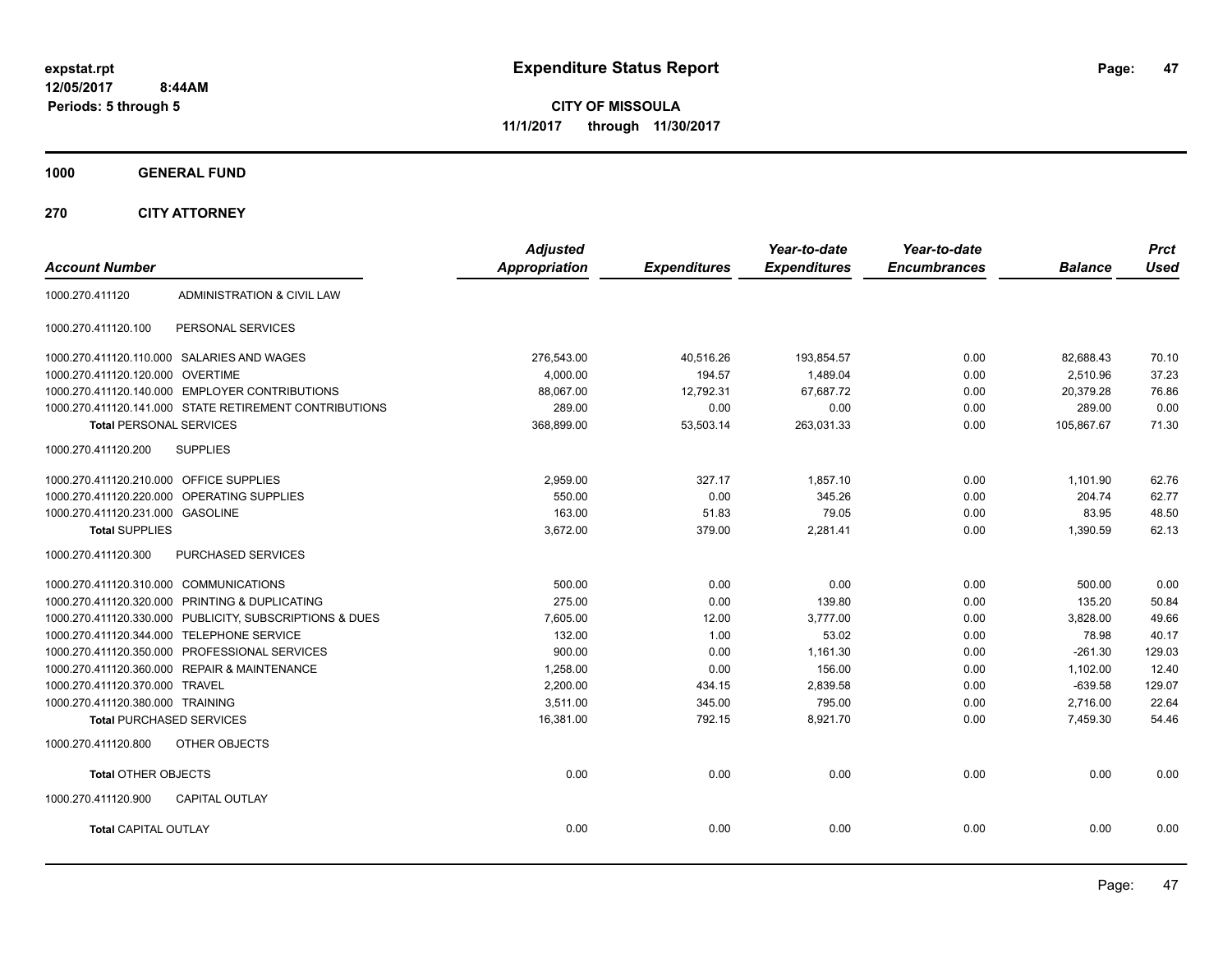**CITY OF MISSOULA 11/1/2017 through 11/30/2017**

**1000 GENERAL FUND**

| <b>Account Number</b>                                   | <b>Adjusted</b><br>Appropriation | <b>Expenditures</b> | Year-to-date<br><b>Expenditures</b> | Year-to-date<br><b>Encumbrances</b> | <b>Balance</b> | <b>Prct</b><br><b>Used</b> |
|---------------------------------------------------------|----------------------------------|---------------------|-------------------------------------|-------------------------------------|----------------|----------------------------|
| <b>Total ADMINISTRATION &amp; CIVIL LAW</b>             | 388,952.00                       | 54,674.29           | 274,234.44                          | 0.00                                | 114.717.56     | 70.51                      |
| <b>CRIMINAL LAW</b><br>1000.270.411125                  |                                  |                     |                                     |                                     |                |                            |
| PERSONAL SERVICES<br>1000.270.411125.100                |                                  |                     |                                     |                                     |                |                            |
| 1000.270.411125.110.000 SALARIES AND WAGES              | 693,190.00                       | 32,935.00           | 156,922.37                          | 0.00                                | 536.267.63     | 22.64                      |
| 1000.270.411125.120.000 OVERTIME                        | 1.000.00                         | 21.62               | 165.44                              | 0.00                                | 834.56         | 16.54                      |
| 1000.270.411125.140.000 EMPLOYER CONTRIBUTIONS          | 237,947.00                       | 12,433.40           | 67,806.96                           | 0.00                                | 170.140.04     | 28.50                      |
| 1000.270.411125.141.000 STATE RETIREMENT CONTRIBUTIONS  | 683.00                           | 0.00                | 0.00                                | 0.00                                | 683.00         | 0.00                       |
| <b>Total PERSONAL SERVICES</b>                          | 932,820.00                       | 45,390.02           | 224,894.77                          | 0.00                                | 707,925.23     | 24.11                      |
| <b>SUPPLIES</b><br>1000.270.411125.200                  |                                  |                     |                                     |                                     |                |                            |
| 1000.270.411125.210.000 OFFICE SUPPLIES                 | 3,159.00                         | 65.80               | 213.50                              | 0.00                                | 2,945.50       | 6.76                       |
| 1000.270.411125.220.000<br>OPERATING SUPPLIES           | 700.00                           | 0.00                | 345.26                              | 0.00                                | 354.74         | 49.32                      |
| 1000.270.411125.231.000 GASOLINE                        | 100.00                           | 0.00                | 0.00                                | 0.00                                | 100.00         | 0.00                       |
| <b>Total SUPPLIES</b>                                   | 3,959.00                         | 65.80               | 558.76                              | 0.00                                | 3,400.24       | 14.11                      |
| 1000.270.411125.300<br><b>PURCHASED SERVICES</b>        |                                  |                     |                                     |                                     |                |                            |
| 1000.270.411125.310.000 COMMUNICATIONS                  | 850.00                           | 0.00                | 508.61                              | 0.00                                | 341.39         | 59.84                      |
| 1000.270.411125.320.000 PRINTING & DUPLICATING          | 275.00                           | 0.00                | 0.00                                | 0.00                                | 275.00         | 0.00                       |
| 1000.270.411125.330.000 PUBLICITY, SUBSCRIPTIONS & DUES | 5,395.00                         | 0.00                | 0.00                                | 0.00                                | 5,395.00       | 0.00                       |
| 1000.270.411125.344.000 TELEPHONE SERVICE               | 132.00                           | 0.00                | 0.00                                | 0.00                                | 132.00         | 0.00                       |
| 1000.270.411125.350.000 PROFESSIONAL SERVICES           | 2,350.00                         | 0.00                | 153.86                              | 0.00                                | 2,196.14       | 6.55                       |
| 1000.270.411125.360.000 REPAIR & MAINTENANCE            | 18.189.00                        | 47.59               | 18,924.59                           | 0.00                                | $-735.59$      | 104.04                     |
| 1000.270.411125.370.000 TRAVEL                          | 3,800.00                         | 0.00                | 2.024.65                            | 0.00                                | 1.775.35       | 53.28                      |
| 1000.270.411125.380.000 TRAINING                        | 5.489.00                         | 0.00                | 310.00                              | 0.00                                | 5.179.00       | 5.65                       |
| <b>Total PURCHASED SERVICES</b>                         | 36,480.00                        | 47.59               | 21,921.71                           | 0.00                                | 14,558.29      | 60.09                      |
| 1000.270.411125.500<br><b>FIXED CHARGES</b>             |                                  |                     |                                     |                                     |                |                            |
| <b>Total FIXED CHARGES</b>                              | 0.00                             | 0.00                | 0.00                                | 0.00                                | 0.00           | 0.00                       |
| 1000.270.411125.900<br><b>CAPITAL OUTLAY</b>            |                                  |                     |                                     |                                     |                |                            |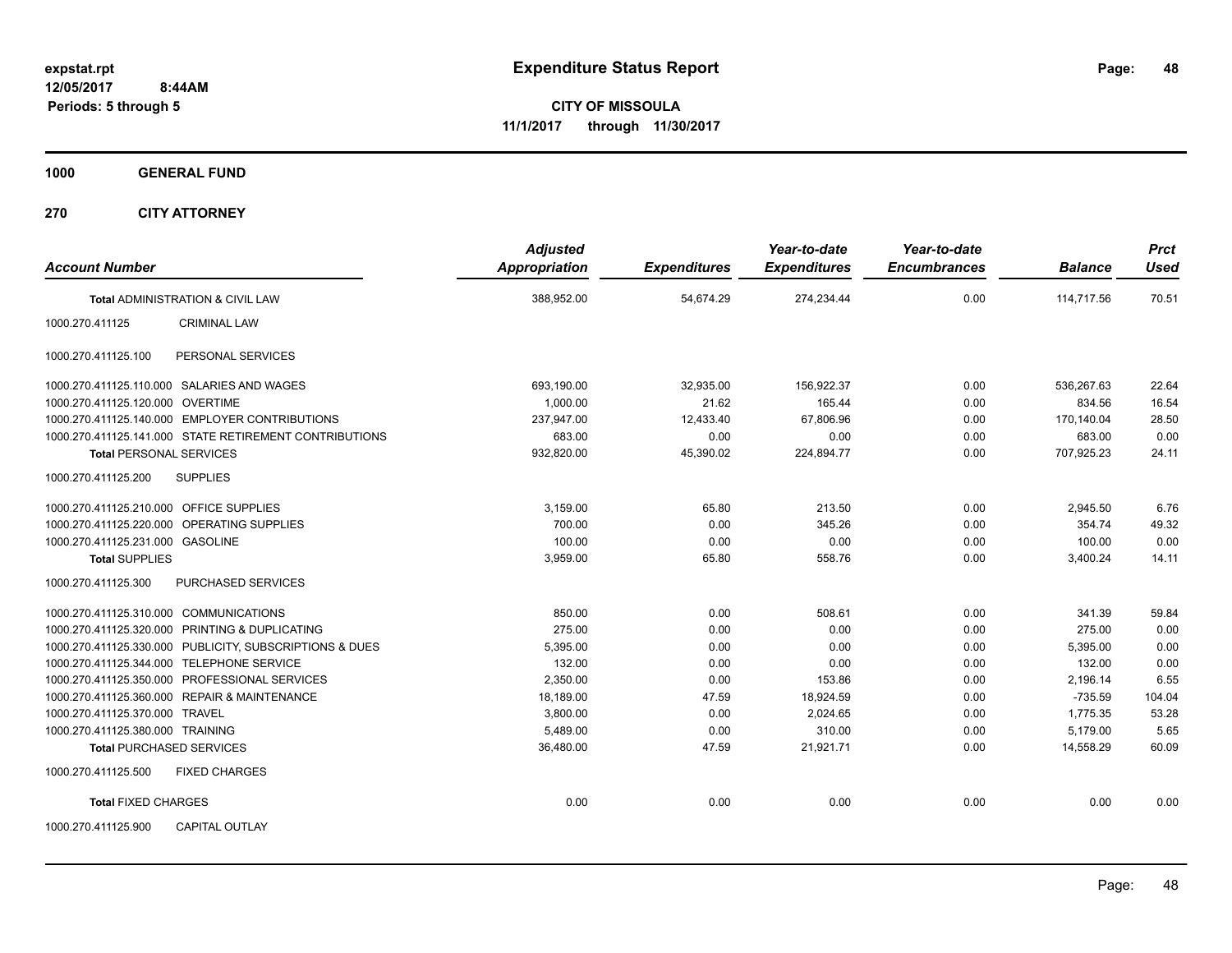**CITY OF MISSOULA 11/1/2017 through 11/30/2017**

**1000 GENERAL FUND**

|                             | <b>Adjusted</b> |                     | Year-to-date        | Year-to-date        |                | Prct  |
|-----------------------------|-----------------|---------------------|---------------------|---------------------|----------------|-------|
| <b>Account Number</b>       | Appropriation   | <b>Expenditures</b> | <b>Expenditures</b> | <b>Encumbrances</b> | <b>Balance</b> | Used  |
| <b>Total CAPITAL OUTLAY</b> | 0.00            | 0.00                | 0.00                | 0.00                | 0.00           | 0.00  |
| <b>Total CRIMINAL LAW</b>   | 973,259.00      | 45,503.41           | 247,375.24          | 0.00                | 725,883.76     | 25.42 |
| <b>Total CITY ATTORNEY</b>  | 1,636,103.00    | 109,759.77          | 591,499.90          | 0.00                | 1,044,603.10   | 36.15 |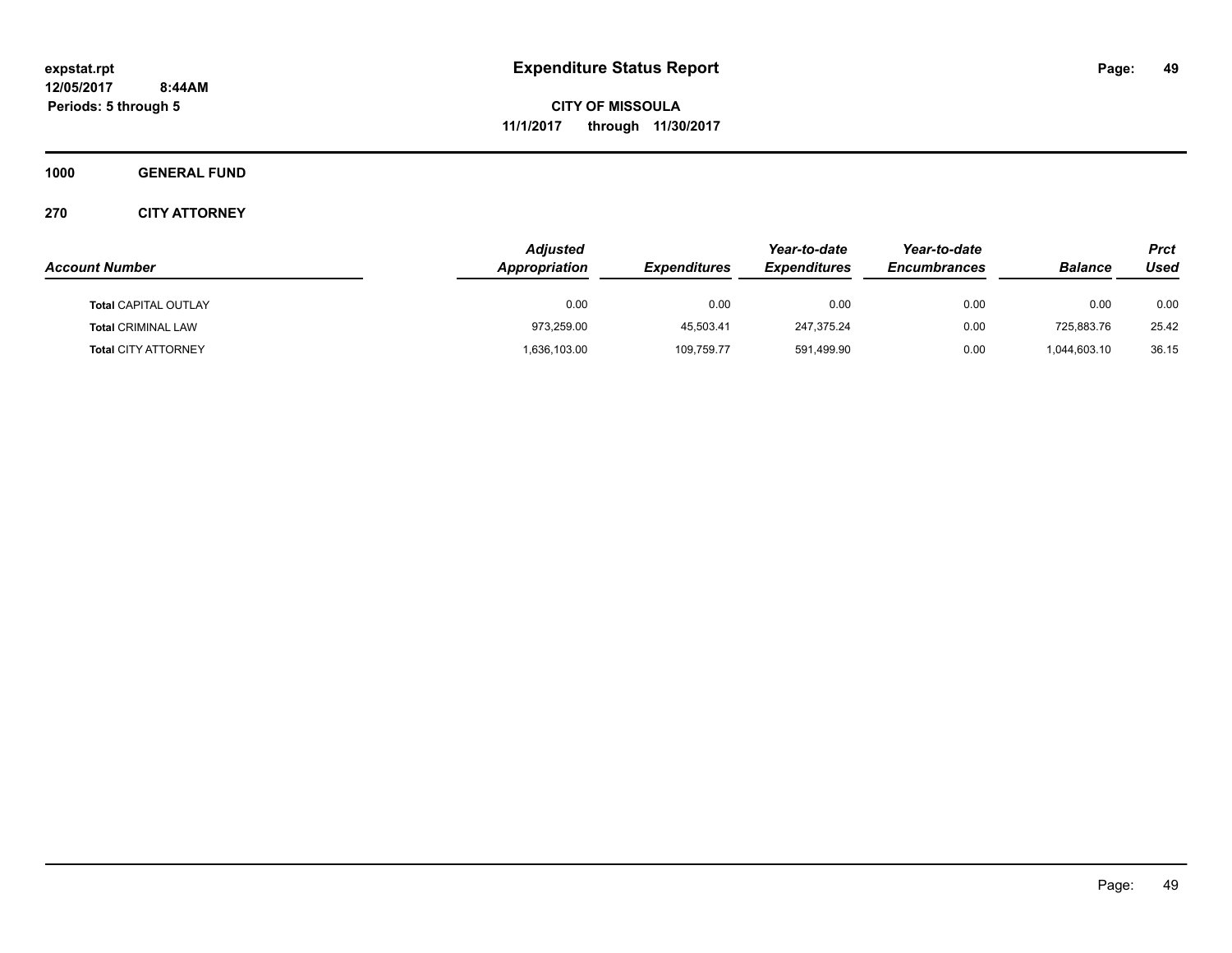**1000 GENERAL FUND**

|                                         |                                                         | <b>Adjusted</b>      |                     | Year-to-date        | Year-to-date        |                | <b>Prct</b> |
|-----------------------------------------|---------------------------------------------------------|----------------------|---------------------|---------------------|---------------------|----------------|-------------|
| <b>Account Number</b>                   |                                                         | <b>Appropriation</b> | <b>Expenditures</b> | <b>Expenditures</b> | <b>Encumbrances</b> | <b>Balance</b> | <b>Used</b> |
| 1000.280.230270                         | *** Title Not Found ***                                 |                      |                     |                     |                     |                |             |
| 1000.280.230270.100                     | PERSONAL SERVICES                                       |                      |                     |                     |                     |                |             |
| Total *** Title Not Found ***           |                                                         | 0.00                 | 0.00                | 0.00                | 0.00                | 0.00           | 0.00        |
| 1000.280.430100                         | PUBLIC WORKS ADMINISTRATION                             |                      |                     |                     |                     |                |             |
| 1000.280.430100.100                     | PERSONAL SERVICES                                       |                      |                     |                     |                     |                |             |
|                                         | 1000.280.430100.110.000 SALARIES AND WAGES              | 123,570.00           | 9,464.42            | 45,834.01           | 0.00                | 77,735.99      | 37.09       |
| 1000.280.430100.130.000                 | <b>OTHER</b>                                            | 2.330.00             | 0.00                | 0.00                | 0.00                | 2.330.00       | 0.00        |
|                                         | 1000.280.430100.140.000 EMPLOYER CONTRIBUTIONS          | 35,455.00            | 2,756.18            | 14,246.61           | 0.00                | 21,208.39      | 40.18       |
|                                         | 1000.280.430100.141.000 STATE RETIREMENT CONTRIBUTIONS  | 126.00               | 0.00                | 229.38              | 0.00                | $-103.38$      | 182.05      |
| <b>Total PERSONAL SERVICES</b>          |                                                         | 161,481.00           | 12,220.60           | 60,310.00           | 0.00                | 101,171.00     | 37.35       |
| 1000.280.430100.200                     | <b>SUPPLIES</b>                                         |                      |                     |                     |                     |                |             |
| 1000.280.430100.210.000 OFFICE SUPPLIES |                                                         | 450.00               | 0.00                | 0.00                | 0.00                | 450.00         | 0.00        |
| 1000.280.430100.230.000                 | REPAIR/MAINTENANCE                                      | 50.00                | 0.00                | 0.00                | 0.00                | 50.00          | 0.00        |
| 1000.280.430100.231.000 GASOLINE        |                                                         | 249.00               | 33.05               | 33.05               | 0.00                | 215.95         | 13.27       |
| <b>Total SUPPLIES</b>                   |                                                         | 749.00               | 33.05               | 33.05               | 0.00                | 715.95         | 4.41        |
| 1000.280.430100.300                     | <b>PURCHASED SERVICES</b>                               |                      |                     |                     |                     |                |             |
| 1000.280.430100.310.000 COMMUNICATIONS  |                                                         | 300.00               | 0.00                | 25.80               | 0.00                | 274.20         | 8.60        |
|                                         | 1000.280.430100.320.000 PRINTING & DUPLICATING          | 200.00               | 52.19               | 95.68               | 0.00                | 104.32         | 47.84       |
|                                         | 1000.280.430100.330.000 PUBLICITY, SUBSCRIPTIONS & DUES | 920.00               | 0.00                | 21.00               | 0.00                | 899.00         | 2.28        |
|                                         | 1000.280.430100.344.000 TELEPHONE SERVICE               | 783.00               | 103.01              | 348.88              | 0.00                | 434.12         | 44.56       |
|                                         | 1000.280.430100.344.391 TELEPHONE SERVICE               | 0.00                 | 0.00                | 12.79               | 0.00                | $-12.79$       | 0.00        |
| 1000.280.430100.344.395                 | <b>TELEPHONE SERVICE</b>                                | 0.00                 | 0.00                | 60.34               | 0.00                | $-60.34$       | 0.00        |
|                                         | 1000.280.430100.360.000 REPAIR & MAINTENANCE            | 100.00               | 0.00                | 0.00                | 0.00                | 100.00         | 0.00        |
| 1000.280.430100.370.000                 | <b>TRAVEL</b>                                           | 700.00               | 615.37              | 683.37              | 0.00                | 16.63          | 97.62       |
| 1000.280.430100.380.000 TRAINING        |                                                         | 800.00               | 690.00              | 844.79              | 0.00                | $-44.79$       | 105.60      |
|                                         | <b>Total PURCHASED SERVICES</b>                         | 3,803.00             | 1,460.57            | 2,092.65            | 0.00                | 1,710.35       | 55.03       |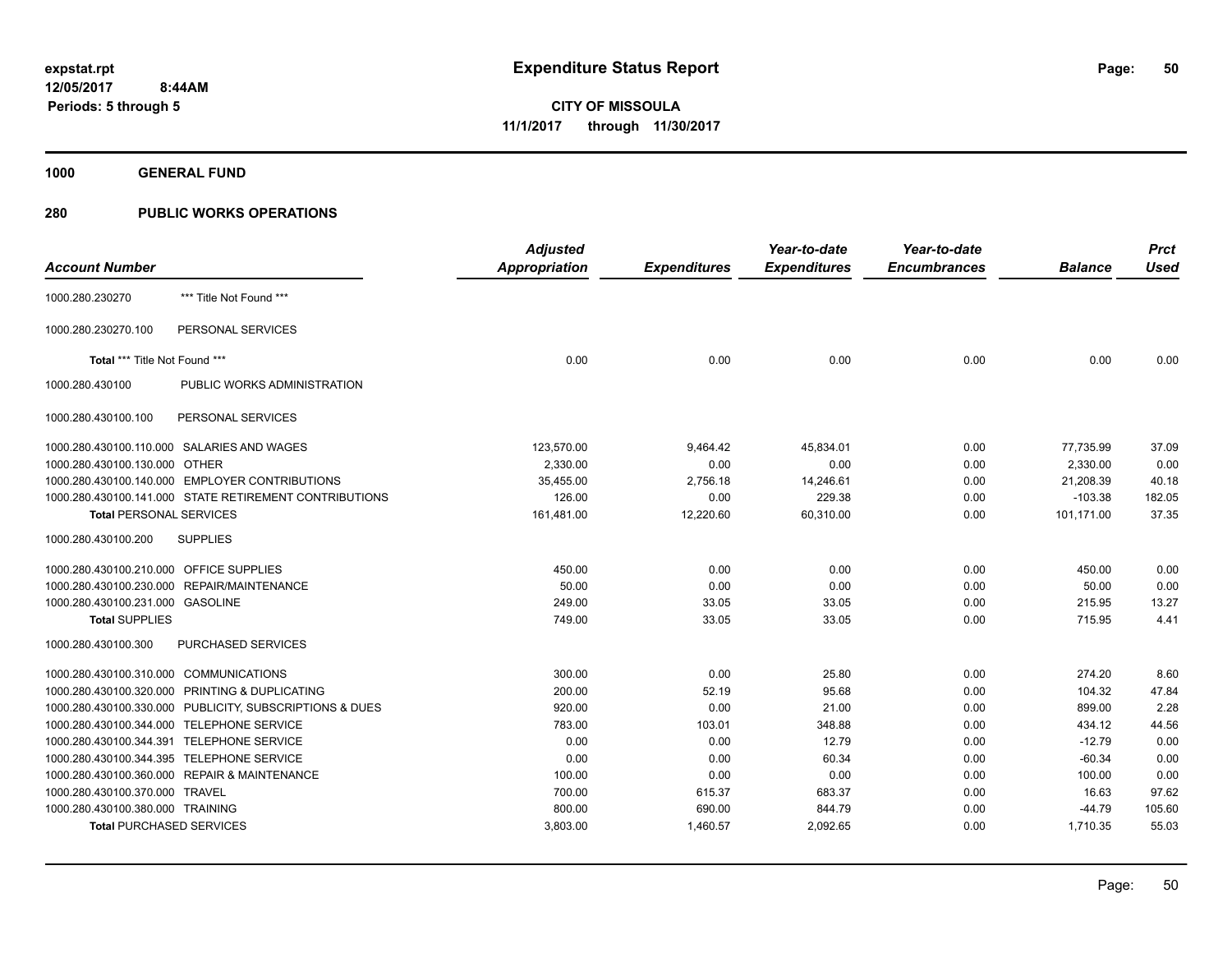**1000 GENERAL FUND**

|                                  |                                                        | <b>Adjusted</b>      |                     | Year-to-date        | Year-to-date        |                | <b>Prct</b> |
|----------------------------------|--------------------------------------------------------|----------------------|---------------------|---------------------|---------------------|----------------|-------------|
| <b>Account Number</b>            |                                                        | <b>Appropriation</b> | <b>Expenditures</b> | <b>Expenditures</b> | <b>Encumbrances</b> | <b>Balance</b> | <b>Used</b> |
| 1000.280.430100.500              | <b>FIXED CHARGES</b>                                   |                      |                     |                     |                     |                |             |
| <b>Total FIXED CHARGES</b>       |                                                        | 0.00                 | 0.00                | 0.00                | 0.00                | 0.00           | 0.00        |
| 1000.280.430100.800              | OTHER OBJECTS                                          |                      |                     |                     |                     |                |             |
| <b>Total OTHER OBJECTS</b>       |                                                        | 0.00                 | 0.00                | 0.00                | 0.00                | 0.00           | 0.00        |
|                                  | Total PUBLIC WORKS ADMINISTRATION                      | 166,033.00           | 13,714.22           | 62,435.70           | 0.00                | 103,597.30     | 37.60       |
| 1000.280.430250                  | <b>REIMBURSABLE SERVICES</b>                           |                      |                     |                     |                     |                |             |
| 1000.280.430250.200              | <b>SUPPLIES</b>                                        |                      |                     |                     |                     |                |             |
|                                  | 1000.280.430250.230.000 REPAIR/MAINTENANCE             | 10,000.00            | 0.00                | 2,541.08            | 0.00                | 7,458.92       | 25.41       |
| <b>Total SUPPLIES</b>            |                                                        | 10,000.00            | 0.00                | 2,541.08            | 0.00                | 7,458.92       | 25.41       |
| 1000.280.430250.300              | PURCHASED SERVICES                                     |                      |                     |                     |                     |                |             |
|                                  | 1000.280.430250.360.000 REPAIR & MAINTENANCE           | 10,000.00            | 0.00                | 22.00               | 0.00                | 9,978.00       | 0.22        |
|                                  | 1000.280.430250.360.300 REPAIR & MAINTENANCE           | 0.00                 | 0.00                | 27.26               | 0.00                | $-27.26$       | 0.00        |
|                                  | <b>Total PURCHASED SERVICES</b>                        | 10,000.00            | 0.00                | 49.26               | 0.00                | 9,950.74       | 0.49        |
|                                  | <b>Total REIMBURSABLE SERVICES</b>                     | 20,000.00            | 0.00                | 2,590.34            | 0.00                | 17,409.66      | 12.95       |
| 1000.280.430263                  | <b>STREET LIGHTING</b>                                 |                      |                     |                     |                     |                |             |
| 1000.280.430263.100              | PERSONAL SERVICES                                      |                      |                     |                     |                     |                |             |
|                                  | 1000.280.430263.110.000 SALARIES AND WAGES             | 107,601.00           | 266.78              | 1,266.72            | 0.00                | 106,334.28     | 1.18        |
| 1000.280.430263.120.000 OVERTIME |                                                        | 583.00               | 0.00                | 0.00                | 0.00                | 583.00         | 0.00        |
|                                  | 1000.280.430263.140.000 EMPLOYER CONTRIBUTIONS         | 55,438.00            | 106.44              | 562.66              | 0.00                | 54,875.34      | 1.01        |
|                                  | 1000.280.430263.141.000 STATE RETIREMENT CONTRIBUTIONS | 104.00               | 0.00                | 0.00                | 0.00                | 104.00         | 0.00        |
| <b>Total PERSONAL SERVICES</b>   |                                                        | 163,726.00           | 373.22              | 1,829.38            | 0.00                | 161,896.62     | 1.12        |
| 1000.280.430263.300              | PURCHASED SERVICES                                     |                      |                     |                     |                     |                |             |
|                                  | 1000.280.430263.341.000 ELECTRICITY & NATURAL GAS      | 130,557.00           | 11,763.64           | 45,312.21           | 0.00                | 85,244.79      | 34.71       |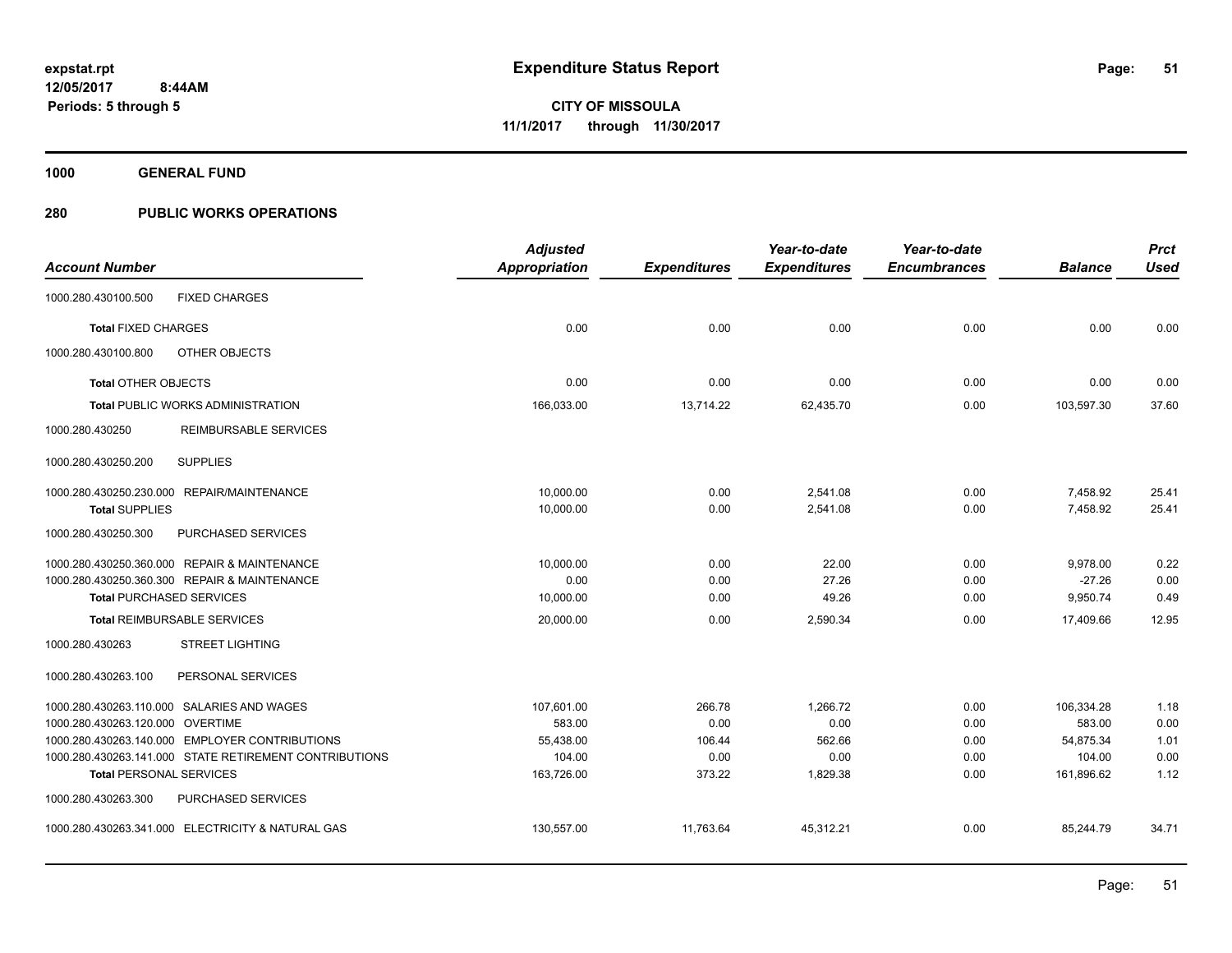**1000 GENERAL FUND**

| <b>Account Number</b>                   |                                                          | <b>Adjusted</b><br><b>Appropriation</b> | <b>Expenditures</b> | Year-to-date<br><b>Expenditures</b> | Year-to-date<br><b>Encumbrances</b> | <b>Balance</b> | <b>Prct</b><br><b>Used</b> |
|-----------------------------------------|----------------------------------------------------------|-----------------------------------------|---------------------|-------------------------------------|-------------------------------------|----------------|----------------------------|
| <b>Total PURCHASED SERVICES</b>         |                                                          | 130,557.00                              | 11,763.64           | 45,312.21                           | 0.00                                | 85,244.79      | 34.71                      |
| <b>Total STREET LIGHTING</b>            |                                                          | 294,283.00                              | 12,136.86           | 47,141.59                           | 0.00                                | 247, 141.41    | 16.02                      |
| 1000.280.430264                         | TRAFFIC SIGNAL MAINTENANCE                               |                                         |                     |                                     |                                     |                |                            |
| 1000.280.430264.100                     | PERSONAL SERVICES                                        |                                         |                     |                                     |                                     |                |                            |
|                                         | 1000.280.430264.110.000 SALARIES AND WAGES               | 91,363.00                               | 6,002.77            | 28,503.86                           | 0.00                                | 62,859.14      | 31.20                      |
| 1000.280.430264.120.000 OVERTIME        |                                                          | 496.00                                  | 0.00                | 0.00                                | 0.00                                | 496.00         | 0.00                       |
|                                         | 1000.280.430264.140.000 EMPLOYER CONTRIBUTIONS           | 47.077.00                               | 2,395.00            | 12,663.55                           | 0.00                                | 34,413.45      | 26.90                      |
|                                         | 1000.280.430264.141.000 STATE RETIREMENT CONTRIBUTIONS   | 94.00                                   | 0.00                | 0.00                                | 0.00                                | 94.00          | 0.00                       |
| <b>Total PERSONAL SERVICES</b>          |                                                          | 139,030.00                              | 8,397.77            | 41,167.41                           | 0.00                                | 97,862.59      | 29.61                      |
| 1000.280.430264.200                     | <b>SUPPLIES</b>                                          |                                         |                     |                                     |                                     |                |                            |
| 1000.280.430264.210.000 OFFICE SUPPLIES |                                                          | 350.00                                  | 0.00                | 0.00                                | 0.00                                | 350.00         | 0.00                       |
|                                         | 1000.280.430264.220.000 OPERATING SUPPLIES               | 235.00                                  | 0.00                | 0.00                                | 0.00                                | 235.00         | 0.00                       |
|                                         | 1000.280.430264.220.311 OPERATING SUPPLIES               | 0.00                                    | 0.00                | 262.42                              | 0.00                                | $-262.42$      | 0.00                       |
|                                         | 1000.280.430264.230.000 REPAIR/MAINTENANCE               | 1,060.00                                | 0.00                | 0.00                                | 0.00                                | 1,060.00       | 0.00                       |
|                                         | 1000.280.430264.230.321 REPAIR/MAINTENANCE~VEHICLE PARTS | 0.00                                    | 0.00                | 175.77                              | 0.00                                | $-175.77$      | 0.00                       |
| 1000.280.430264.231.000                 | <b>GASOLINE</b>                                          | 2,799.00                                | 0.00                | 187.69                              | 0.00                                | 2,611.31       | 6.71                       |
| 1000.280.430264.240.000 OTHER SUPPLIES  |                                                          | 9,880.00                                | 1,918.91            | 13,670.73                           | 0.00                                | $-3,790.73$    | 138.37                     |
| <b>Total SUPPLIES</b>                   |                                                          | 14,324.00                               | 1,918.91            | 14,296.61                           | 0.00                                | 27.39          | 99.81                      |
| 1000.280.430264.300                     | <b>PURCHASED SERVICES</b>                                |                                         |                     |                                     |                                     |                |                            |
|                                         | 1000.280.430264.341.000 ELECTRICITY & NATURAL GAS        | 16,120.00                               | 876.62              | 3,095.05                            | 0.00                                | 13,024.95      | 19.20                      |
|                                         | 1000.280.430264.350.000 PROFESSIONAL SERVICES            | 200.00                                  | 0.00                | 323.39                              | 0.00                                | $-123.39$      | 161.70                     |
|                                         | 1000.280.430264.360.000 REPAIR & MAINTENANCE             | 1,100.00                                | 0.00                | 9.25                                | 0.00                                | 1,090.75       | 0.84                       |
| 1000.280.430264.370.000 TRAVEL          |                                                          | 150.00                                  | 0.00                | 0.00                                | 0.00                                | 150.00         | 0.00                       |
| 1000.280.430264.380.000 TRAINING        |                                                          | 450.00                                  | 73.91               | 73.91                               | 0.00                                | 376.09         | 16.42                      |
| <b>Total PURCHASED SERVICES</b>         |                                                          | 18,020.00                               | 950.53              | 3,501.60                            | 0.00                                | 14,518.40      | 19.43                      |
|                                         | Total TRAFFIC SIGNAL MAINTENANCE                         | 171,374.00                              | 11,267.21           | 58,965.62                           | 0.00                                | 112,408.38     | 34.41                      |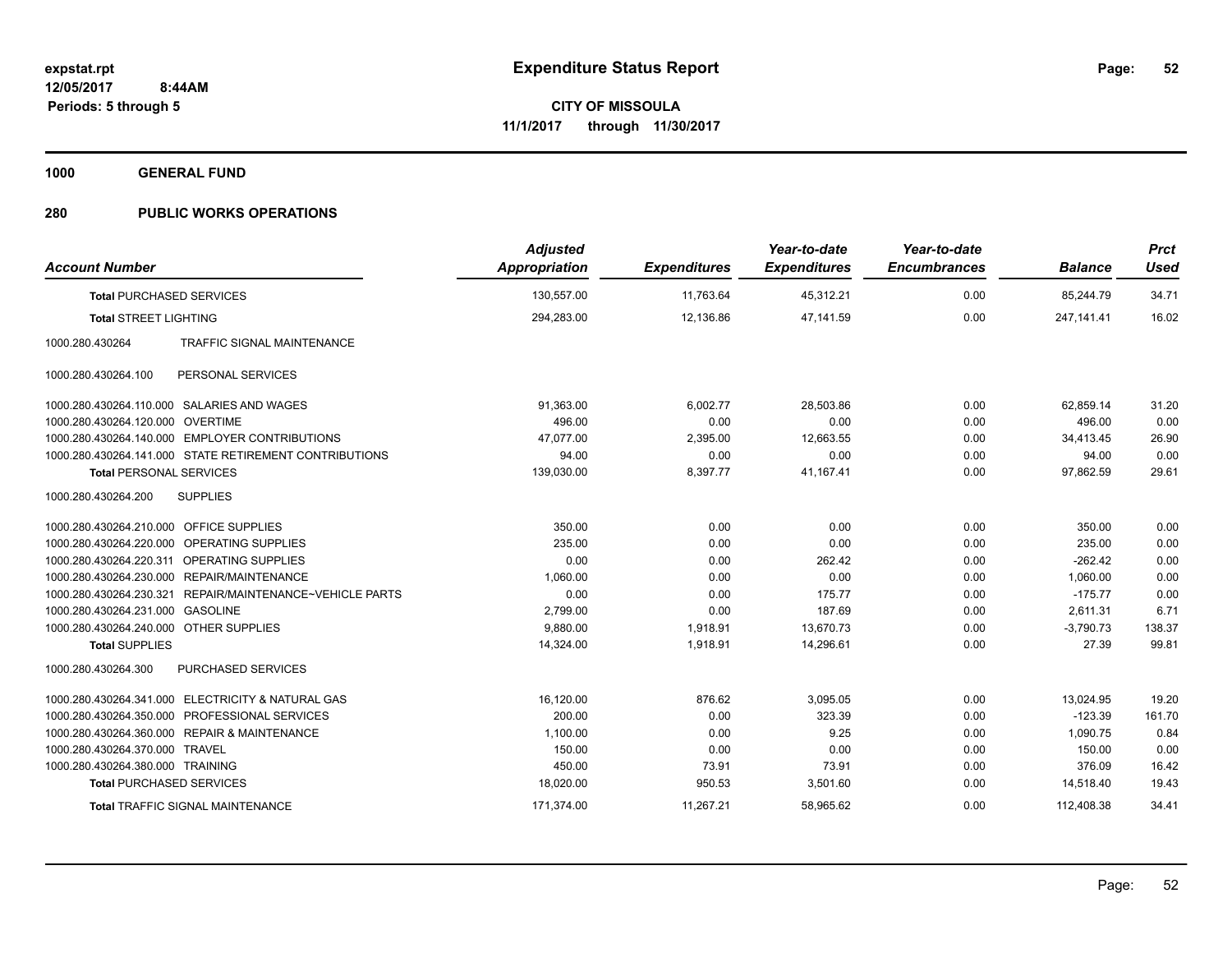**1000 GENERAL FUND**

|                                         |                                                           | <b>Adjusted</b>      |                     | Year-to-date        | Year-to-date        |                | <b>Prct</b> |
|-----------------------------------------|-----------------------------------------------------------|----------------------|---------------------|---------------------|---------------------|----------------|-------------|
| <b>Account Number</b>                   |                                                           | <b>Appropriation</b> | <b>Expenditures</b> | <b>Expenditures</b> | <b>Encumbrances</b> | <b>Balance</b> | <b>Used</b> |
| 1000.280.430265                         | <b>SIGNING &amp; STRIPING</b>                             |                      |                     |                     |                     |                |             |
| 1000.280.430265.100                     | PERSONAL SERVICES                                         |                      |                     |                     |                     |                |             |
|                                         | 1000.280.430265.110.000 SALARIES AND WAGES                | 4.063.00             | 18,852.72           | 84,219.53           | 0.00                | $-80, 156.53$  | 2,072.84    |
| 1000.280.430265.120.000                 | <b>OVERTIME</b>                                           | 22.00                | 264.84              | 264.84              | 0.00                | $-242.84$      | 1,203.82    |
| 1000.280.430265.130.000 OTHER           |                                                           | 0.00                 | 60.00               | 300.00              | 0.00                | $-300.00$      | 0.00        |
|                                         | 1000.280.430265.140.000 EMPLOYER CONTRIBUTIONS            | 2.093.00             | 10,701.56           | 52,129.87           | 0.00                | $-50,036.87$   | 2,490.68    |
|                                         | 1000.280.430265.141.000 STATE RETIREMENT CONTRIBUTIONS    | 4.00                 | 0.00                | 0.00                | 0.00                | 4.00           | 0.00        |
| <b>Total PERSONAL SERVICES</b>          |                                                           | 6,182.00             | 29,879.12           | 136,914.24          | 0.00                | $-130,732.24$  | 2,214.72    |
| 1000.280.430265.200                     | <b>SUPPLIES</b>                                           |                      |                     |                     |                     |                |             |
| 1000.280.430265.210.000 OFFICE SUPPLIES |                                                           | 350.00               | 0.00                | 150.19              | 0.00                | 199.81         | 42.91       |
|                                         | 1000.280.430265.220.000 OPERATING SUPPLIES                | 1,700.00             | 0.00                | 444.59              | 0.00                | 1,255.41       | 26.15       |
|                                         | 1000.280.430265.220.311 OPERATING SUPPLIES~CLOTHING ALLOW | 0.00                 | 0.00                | 91.50               | 0.00                | $-91.50$       | 0.00        |
|                                         | 1000.280.430265.230.000 REPAIR/MAINTENANCE                | 40,700.00            | 0.00                | 90.00               | 0.00                | 40,610.00      | 0.22        |
| 1000.280.430265.231.000                 | <b>GASOLINE</b>                                           | 3,739.00             | 504.86              | 980.54              | 0.00                | 2,758.46       | 26.22       |
| 1000.280.430265.240.000 OTHER SUPPLIES  |                                                           | 21,210.00            | 0.00                | 862.24              | 0.00                | 20,347.76      | 4.07        |
| <b>Total SUPPLIES</b>                   |                                                           | 67,699.00            | 504.86              | 2,619.06            | 0.00                | 65,079.94      | 3.87        |
| 1000.280.430265.300                     | PURCHASED SERVICES                                        |                      |                     |                     |                     |                |             |
|                                         | 1000.280.430265.344.000 TELEPHONE SERVICE                 | 558.00               | 0.00                | 0.09                | 0.00                | 557.91         | 0.02        |
|                                         | 1000.280.430265.344.399 TELEPHONE SERVICE                 | 0.00                 | 0.00                | 202.38              | 0.00                | $-202.38$      | 0.00        |
| 1000.280.430265.345.000 GARBAGE         |                                                           | 489.00               | 15.60               | 78.00               | 0.00                | 411.00         | 15.95       |
|                                         | 1000.280.430265.350.000 PROFESSIONAL SERVICES             | 457.00               | 0.00                | 0.00                | 0.00                | 457.00         | 0.00        |
|                                         | 1000.280.430265.360.000 REPAIR & MAINTENANCE              | 1,700.00             | 272.83              | 331.73              | 0.00                | 1.368.27       | 19.51       |
| 1000.280.430265.370.000 TRAVEL          |                                                           | 700.00               | 0.00                | 0.00                | 0.00                | 700.00         | 0.00        |
| 1000.280.430265.380.000 TRAINING        |                                                           | 950.00               | 0.00                | 0.00                | 0.00                | 950.00         | 0.00        |
| <b>Total PURCHASED SERVICES</b>         |                                                           | 4,854.00             | 288.43              | 612.20              | 0.00                | 4.241.80       | 12.61       |
| 1000.280.430265.900                     | CAPITAL OUTLAY                                            |                      |                     |                     |                     |                |             |
| <b>Total CAPITAL OUTLAY</b>             |                                                           | 0.00                 | 0.00                | 0.00                | 0.00                | 0.00           | 0.00        |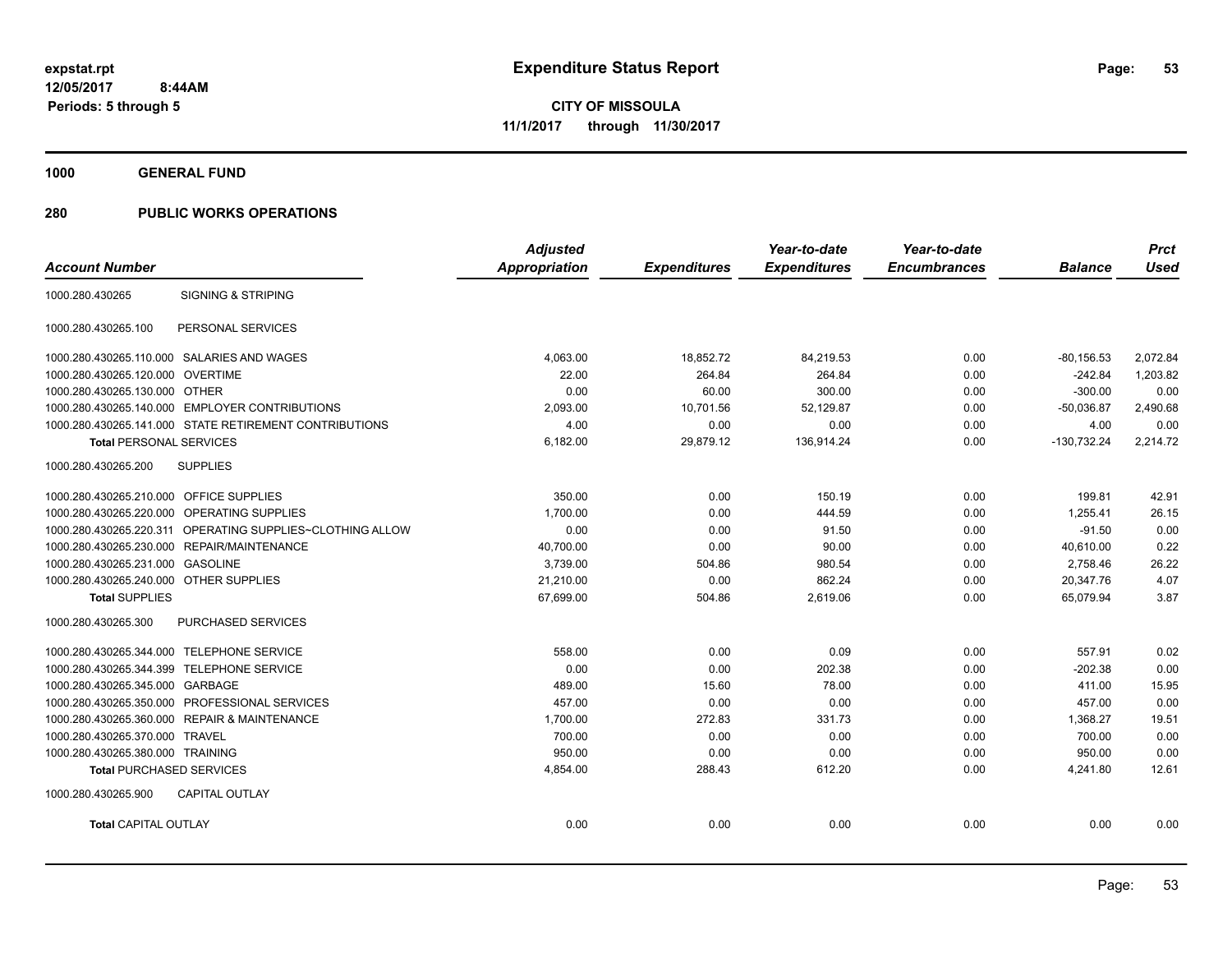**1000 GENERAL FUND**

| <b>Account Number</b>                        |                                                        | <b>Adjusted</b><br><b>Appropriation</b> | <b>Expenditures</b> | Year-to-date<br><b>Expenditures</b> | Year-to-date<br><b>Encumbrances</b> | <b>Balance</b> | <b>Prct</b><br><b>Used</b> |
|----------------------------------------------|--------------------------------------------------------|-----------------------------------------|---------------------|-------------------------------------|-------------------------------------|----------------|----------------------------|
| <b>Total SIGNING &amp; STRIPING</b>          |                                                        | 78,735.00                               | 30,672.41           | 140.145.50                          | 0.00                                | $-61.410.50$   | 178.00                     |
| 1000.280.430270                              | <b>COMMUNICATIONS</b>                                  |                                         |                     |                                     |                                     |                |                            |
| 1000.280.430270.100                          | PERSONAL SERVICES                                      |                                         |                     |                                     |                                     |                |                            |
| 1000.280.430270.110.000                      | SALARIES AND WAGES                                     | 180,331.00                              | 7.069.83            | 33.563.73                           | 0.00                                | 146.767.27     | 18.61                      |
| 1000.280.430270.120.000 OVERTIME             |                                                        | 2.568.00                                | 0.00                | 0.00                                | 0.00                                | 2.568.00       | 0.00                       |
| 1000.280.430270.140.000                      | <b>EMPLOYER CONTRIBUTIONS</b>                          | 99,365.00                               | 2,820.76            | 14,914.49                           | 0.00                                | 84,450.51      | 15.01                      |
|                                              | 1000.280.430270.141.000 STATE RETIREMENT CONTRIBUTIONS | 184.00                                  | 0.00                | 0.00                                | 0.00                                | 184.00         | 0.00                       |
| <b>Total PERSONAL SERVICES</b>               |                                                        | 282,448.00                              | 9,890.59            | 48,478.22                           | 0.00                                | 233,969.78     | 17.16                      |
| 1000.280.430270.200                          | <b>SUPPLIES</b>                                        |                                         |                     |                                     |                                     |                |                            |
| 1000.280.430270.230.000                      | <b>REPAIR/MAINTENANCE</b>                              | 8,050.00                                | 147.91              | 3.279.79                            | 0.00                                | 4,770.21       | 40.74                      |
| 1000.280.430270.231.000 GASOLINE             |                                                        | 2.493.00                                | 304.28              | 704.80                              | 0.00                                | 1,788.20       | 28.27                      |
| <b>Total SUPPLIES</b>                        |                                                        | 10,543.00                               | 452.19              | 3,984.59                            | 0.00                                | 6,558.41       | 37.79                      |
| 1000.280.430270.300                          | PURCHASED SERVICES                                     |                                         |                     |                                     |                                     |                |                            |
| 1000.280.430270.330.000                      | PUBLICITY, SUBSCRIPTIONS & DUES                        | 180.00                                  | 0.00                | 0.00                                | 0.00                                | 180.00         | 0.00                       |
| 1000.280.430270.341.000                      | <b>ELECTRICITY &amp; NATURAL GAS</b>                   | 2.722.00                                | 205.83              | 853.54                              | 0.00                                | 1.868.46       | 31.36                      |
| 1000.280.430270.344.000                      | <b>TELEPHONE SERVICE</b>                               | 513.00                                  | 0.00                | 117.07                              | 0.00                                | 395.93         | 22.82                      |
| 1000.280.430270.344.400                      | <b>TELEPHONE SERVICE</b>                               | 0.00                                    | 0.00                | 214.26                              | 0.00                                | $-214.26$      | 0.00                       |
| 1000.280.430270.350.000                      | <b>PROFESSIONAL SERVICES</b>                           | 100.00                                  | 0.00                | 0.00                                | 0.00                                | 100.00         | 0.00                       |
| 1000.280.430270.360.000 REPAIR & MAINTENANCE |                                                        | 3.000.00                                | 0.00                | 1.066.69                            | 0.00                                | 1.933.31       | 35.56                      |
| <b>Total PURCHASED SERVICES</b>              |                                                        | 6,515.00                                | 205.83              | 2,251.56                            | 0.00                                | 4,263.44       | 34.56                      |
| <b>Total COMMUNICATIONS</b>                  |                                                        | 299,506.00                              | 10,548.61           | 54,714.37                           | 0.00                                | 244,791.63     | 18.27                      |
| <b>Total PUBLIC WORKS OPERATIONS</b>         |                                                        | 1,029,931.00                            | 78,339.31           | 365,993.12                          | 0.00                                | 663,937.88     | 35.54                      |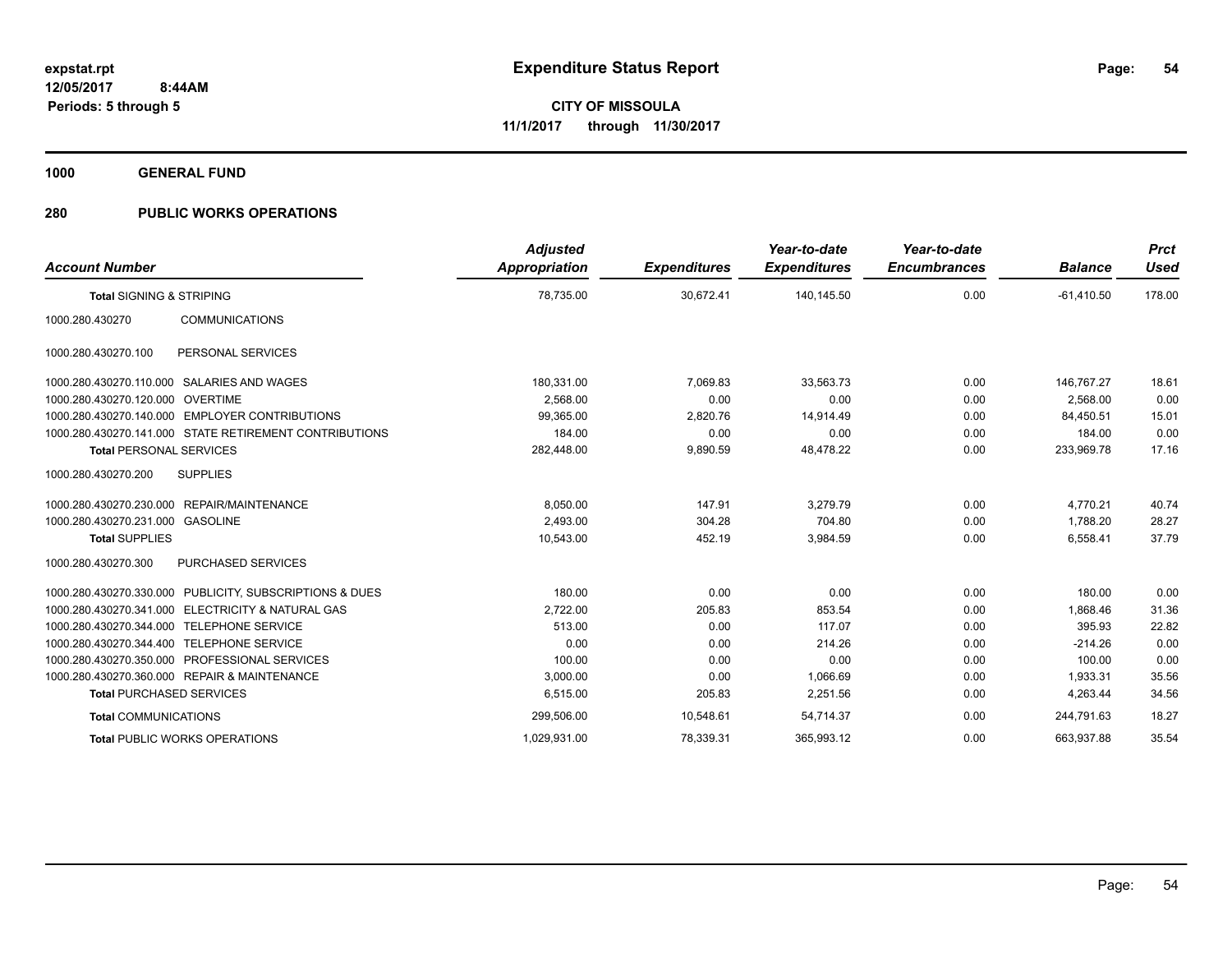**CITY OF MISSOULA 11/1/2017 through 11/30/2017**

**1000 GENERAL FUND**

| <b>Account Number</b>                   |                                                        | <b>Adjusted</b><br><b>Appropriation</b> | <b>Expenditures</b> | Year-to-date<br><b>Expenditures</b> | Year-to-date<br><b>Encumbrances</b> | <b>Balance</b> | <b>Prct</b><br>Used |
|-----------------------------------------|--------------------------------------------------------|-----------------------------------------|---------------------|-------------------------------------|-------------------------------------|----------------|---------------------|
| 1000.290.420110                         | <b>ADMINISTRATION</b>                                  |                                         |                     |                                     |                                     |                |                     |
| 1000.290.420110.100                     | PERSONAL SERVICES                                      |                                         |                     |                                     |                                     |                |                     |
|                                         | 1000.290.420110.110.000 SALARIES AND WAGES             | 773,545.00                              | 57.098.74           | 270.300.55                          | 0.00                                | 503,244.45     | 34.94               |
| 1000.290.420110.115.000                 | SALARIES/HEALTH INSURANCE BENEFIT                      | 46,785.00                               | 3,840.00            | 18,240.00                           | 0.00                                | 28,545.00      | 38.99               |
| 1000.290.420110.120.000 OVERTIME        |                                                        | 9,283.00                                | 310.83              | 2,244.40                            | 0.00                                | 7,038.60       | 24.18               |
|                                         | 1000.290.420110.121.000 OUTSIDE HIRE OVERTIME          | 75,000.00                               | 6,530.36            | 87,842.32                           | 0.00                                | $-12,842.32$   | 117.12              |
|                                         | 1000.290.420110.123.000 CELL PHONE OVERTIME            | 60.690.00                               | 211.39              | 931.32                              | 0.00                                | 59.758.68      | 1.53                |
| 1000.290.420110.130.000 OTHER           |                                                        | 4,830.00                                | 0.00                | 3,500.00                            | 0.00                                | 1,330.00       | 72.46               |
| 1000.290.420110.133.000                 | <b>EDUCATION COMPENSATION</b>                          | 0.00                                    | 50.00               | 237.50                              | 0.00                                | $-237.50$      | 0.00                |
|                                         | 1000.290.420110.140.000 EMPLOYER CONTRIBUTIONS         | 236,609.00                              | 17,345.99           | 91,659.84                           | 0.00                                | 144,949.16     | 38.74               |
|                                         | 1000.290.420110.141.000 STATE RETIREMENT CONTRIBUTIONS | 179,048.00                              | 0.00                | 44,865.47                           | 0.00                                | 134,182.53     | 25.06               |
| <b>Total PERSONAL SERVICES</b>          |                                                        | 1.385.790.00                            | 85,387.31           | 519.821.40                          | 0.00                                | 865,968.60     | 37.51               |
| 1000.290.420110.200                     | <b>SUPPLIES</b>                                        |                                         |                     |                                     |                                     |                |                     |
| 1000.290.420110.210.000 OFFICE SUPPLIES |                                                        | 11,650.00                               | 164.90              | 2,477.05                            | 0.00                                | 9,172.95       | 21.26               |
| 1000.290.420110.220.000                 | <b>OPERATING SUPPLIES</b>                              | 29,887.00                               | 1,050.31            | 4,286.79                            | 0.00                                | 25,600.21      | 14.34               |
| 1000.290.420110.230.000                 | REPAIR/MAINTENANCE                                     | 900.00                                  | 133.55              | 180.77                              | 0.00                                | 719.23         | 20.09               |
| 1000.290.420110.231.000 GASOLINE        |                                                        | 3,515.00                                | 537.83              | 1,758.03                            | 0.00                                | 1,756.97       | 50.02               |
| <b>Total SUPPLIES</b>                   |                                                        | 45.952.00                               | 1.886.59            | 8.702.64                            | 0.00                                | 37.249.36      | 18.94               |
| 1000.290.420110.300                     | <b>PURCHASED SERVICES</b>                              |                                         |                     |                                     |                                     |                |                     |
| 1000.290.420110.310.000                 | <b>COMMUNICATIONS</b>                                  | 4,712.00                                | 279.75              | 2,022.77                            | 0.00                                | 2,689.23       | 42.93               |
| 1000.290.420110.320.000                 | PRINTING & DUPLICATING                                 | 500.00                                  | 0.00                | 229.77                              | 0.00                                | 270.23         | 45.95               |
| 1000.290.420110.330.000                 | PUBLICITY, SUBSCRIPTIONS & DUES                        | 12,538.00                               | 300.00              | 9,510.39                            | 0.00                                | 3,027.61       | 75.85               |
| 1000.290.420110.344.000                 | <b>TELEPHONE SERVICE</b>                               | 48,092.00                               | 3,783.67            | 15,737.03                           | 0.00                                | 32,354.97      | 32.72               |
|                                         | 1000.290.420110.350.000 PROFESSIONAL SERVICES          | 7,920.00                                | 1.289.40            | 4,950.00                            | 0.00                                | 2.970.00       | 62.50               |
|                                         | 1000.290.420110.360.000 REPAIR & MAINTENANCE           | 94,195.00                               | 12.944.38           | 29.776.83                           | 0.00                                | 64,418.17      | 31.61               |
|                                         | 1000.290.420110.392.000 DONATIONS AND SALES            | 0.00                                    | 659.92              | 3,880.30                            | 0.00                                | $-3,880.30$    | 0.00                |
| <b>Total PURCHASED SERVICES</b>         |                                                        | 167,957.00                              | 19,257.12           | 66,107.09                           | 0.00                                | 101,849.91     | 39.36               |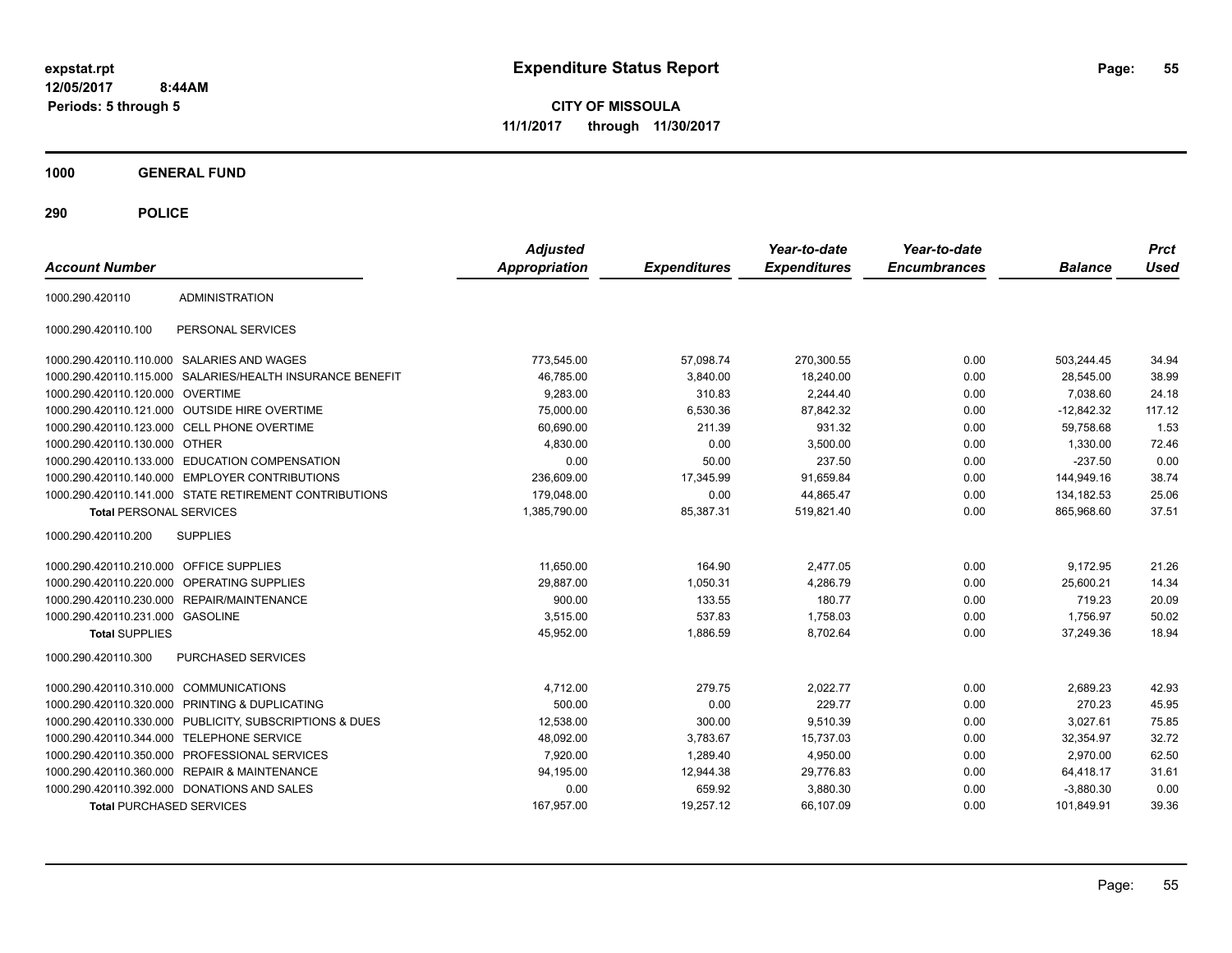**CITY OF MISSOULA 11/1/2017 through 11/30/2017**

**1000 GENERAL FUND**

| <b>Account Number</b>                                            | <b>Adjusted</b><br><b>Appropriation</b> | <b>Expenditures</b> | Year-to-date<br><b>Expenditures</b> | Year-to-date<br><b>Encumbrances</b> | <b>Balance</b> | <b>Prct</b><br><b>Used</b> |
|------------------------------------------------------------------|-----------------------------------------|---------------------|-------------------------------------|-------------------------------------|----------------|----------------------------|
| <b>FIXED CHARGES</b><br>1000.290.420110.500                      |                                         |                     |                                     |                                     |                |                            |
| 1000.290.420110.500.000 FIXED CHARGES                            | 650.00                                  | 5,904.97            | 35,429.82                           | 0.00                                | $-34,779.82$   | 5,450.74                   |
| 1000.290.420110.530.000 EQUIPMENT RENTAL                         | 71,214.00                               | 0.00                | 0.00                                | 0.00                                | 71,214.00      | 0.00                       |
| <b>Total FIXED CHARGES</b>                                       | 71,864.00                               | 5,904.97            | 35,429.82                           | 0.00                                | 36,434.18      | 49.30                      |
| <b>GRANTS &amp; CONTRIBUTIONS</b><br>1000.290.420110.700         |                                         |                     |                                     |                                     |                |                            |
| 1000.290.420110.700.000 GRANTS & CONTRIBUTIONS                   | 4,000.00                                | 0.00                | 0.00                                | 0.00                                | 4,000.00       | 0.00                       |
| <b>Total GRANTS &amp; CONTRIBUTIONS</b>                          | 4.000.00                                | 0.00                | 0.00                                | 0.00                                | 4.000.00       | 0.00                       |
| 1000.290.420110.800<br><b>OTHER OBJECTS</b>                      |                                         |                     |                                     |                                     |                |                            |
| 1000.290.420110.820.000 TRANSFERS TO LAW ENFORCEMENT BLOCK GRANT | 6,000.00                                | 0.00                | 0.00                                | 0.00                                | 6,000.00       | 0.00                       |
| <b>Total OTHER OBJECTS</b>                                       | 6,000.00                                | 0.00                | 0.00                                | 0.00                                | 6,000.00       | 0.00                       |
| 1000.290.420110.900<br><b>CAPITAL OUTLAY</b>                     |                                         |                     |                                     |                                     |                |                            |
| 1000.290.420110.940.000 MACHINERY & EQUIPMENT                    | 40,950.00                               | 6,085.23            | 12,165.28                           | 0.00                                | 28,784.72      | 29.71                      |
| <b>Total CAPITAL OUTLAY</b>                                      | 40,950.00                               | 6,085.23            | 12,165.28                           | 0.00                                | 28,784.72      | 29.71                      |
| <b>Total ADMINISTRATION</b>                                      | 1,722,513.00                            | 118,521.22          | 642,226.23                          | 0.00                                | 1,080,286.77   | 37.28                      |
| PERSONNEL TRAINING<br>1000.290.420130                            |                                         |                     |                                     |                                     |                |                            |
| 1000.290.420130.100<br>PERSONAL SERVICES                         |                                         |                     |                                     |                                     |                |                            |
| 1000.290.420130.110.000 SALARIES AND WAGES                       | 71,402.00                               | 5,534.32            | 26,298.94                           | 0.00                                | 45,103.06      | 36.83                      |
| 1000.290.420130.115.000 SALARIES/HEALTH INSURANCE BENEFIT        | 9,216.00                                | 768.00              | 3,648.00                            | 0.00                                | 5,568.00       | 39.58                      |
| 1000.290.420130.120.000 OVERTIME                                 | 1,172.00                                | 0.00                | 0.00                                | 0.00                                | 1,172.00       | 0.00                       |
| 1000.290.420130.130.000 OTHER                                    | 690.00                                  | 0.00                | 700.00                              | 0.00                                | $-10.00$       | 101.45                     |
| 1000.290.420130.133.000 EDUCATION COMPENSATION                   | 0.00                                    | 20.00               | 95.00                               | 0.00                                | $-95.00$       | 0.00                       |
| 1000.290.420130.140.000 EMPLOYER CONTRIBUTIONS                   | 18,096.00                               | 1,404.99            | 6,750.33                            | 0.00                                | 11,345.67      | 37.30                      |
| 1000.290.420130.141.000 STATE RETIREMENT CONTRIBUTIONS           | 23,677.00                               | 0.00                | 6,025.09                            | 0.00                                | 17,651.91      | 25.45                      |
| <b>Total PERSONAL SERVICES</b>                                   | 124,253.00                              | 7,727.31            | 43,517.36                           | 0.00                                | 80,735.64      | 35.02                      |
| <b>SUPPLIES</b><br>1000.290.420130.200                           |                                         |                     |                                     |                                     |                |                            |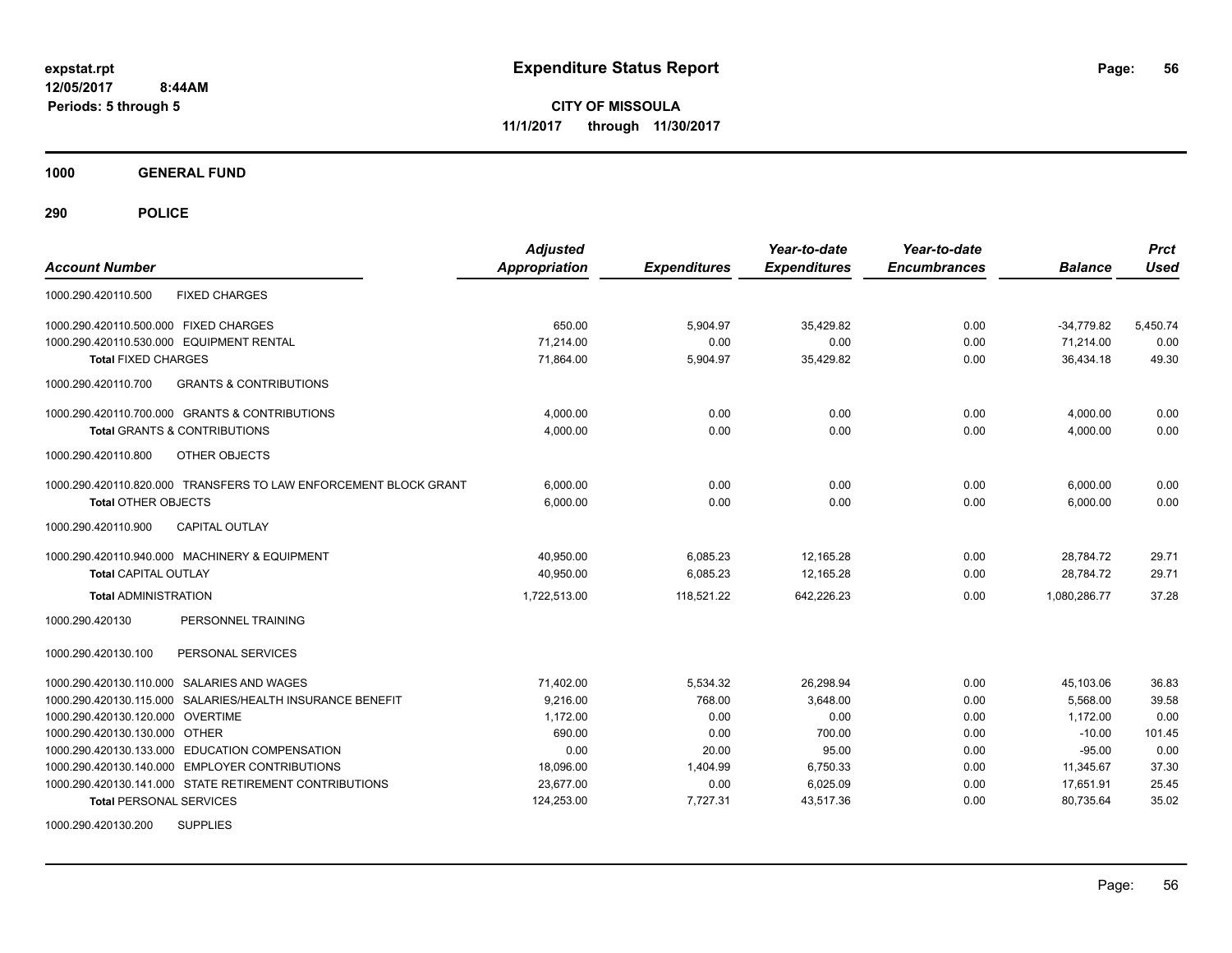**CITY OF MISSOULA 11/1/2017 through 11/30/2017**

**1000 GENERAL FUND**

| <b>Account Number</b>                                     | <b>Adjusted</b><br><b>Appropriation</b> | <b>Expenditures</b> | Year-to-date<br><b>Expenditures</b> | Year-to-date<br><b>Encumbrances</b> | <b>Balance</b> | <b>Prct</b><br><b>Used</b> |
|-----------------------------------------------------------|-----------------------------------------|---------------------|-------------------------------------|-------------------------------------|----------------|----------------------------|
| 1000.290.420130.210.000 OFFICE SUPPLIES                   | 200.00                                  | 0.00                | 0.00                                | 0.00                                | 200.00         | 0.00                       |
| 1000.290.420130.220.000 OPERATING SUPPLIES                | 28,485.00                               | 53.98               | 7,863.92                            | 0.00                                | 20,621.08      | 27.61                      |
| <b>Total SUPPLIES</b>                                     | 28,685.00                               | 53.98               | 7,863.92                            | 0.00                                | 20,821.08      | 27.41                      |
| 1000.290.420130.300<br>PURCHASED SERVICES                 |                                         |                     |                                     |                                     |                |                            |
| 1000.290.420130.320.000 PRINTING & DUPLICATING            | 350.00                                  | 0.00                | 0.00                                | 0.00                                | 350.00         | 0.00                       |
| 1000.290.420130.360.000 REPAIR & MAINTENANCE              | 100.00                                  | 0.00                | 0.00                                | 0.00                                | 100.00         | 0.00                       |
| 1000.290.420130.370.000 TRAVEL                            | 29,500.00                               | 8,074.54            | 21,462.16                           | 0.00                                | 8,037.84       | 72.75                      |
| 1000.290.420130.380.000 TRAINING                          | 37,150.00                               | 1,170.00            | 15,566.79                           | 0.00                                | 21,583.21      | 41.90                      |
| 1000.290.420130.390.000 OTHER PURCHASED SERVICES          | 25,000.00                               | 0.00                | 1,369.34                            | 0.00                                | 23,630.66      | 5.48                       |
| 1000.290.420130.390.031 MISC TRAINING/TRAVEL EXPENSES     | 0.00                                    | 0.00                | 10.719.00                           | 0.00                                | $-10.719.00$   | 0.00                       |
| <b>Total PURCHASED SERVICES</b>                           | 92,100.00                               | 9,244.54            | 49,117.29                           | 0.00                                | 42,982.71      | 53.33                      |
| <b>Total PERSONNEL TRAINING</b>                           | 245,038.00                              | 17,025.83           | 100,498.57                          | 0.00                                | 144,539.43     | 41.01                      |
| <b>CRIMINAL INVESTIGATION</b><br>1000.290.420141          |                                         |                     |                                     |                                     |                |                            |
| PERSONAL SERVICES<br>1000.290.420141.100                  |                                         |                     |                                     |                                     |                |                            |
| 1000.290.420141.110.000 SALARIES AND WAGES                | 1,383,192.00                            | 93,226.23           | 443,093.28                          | 0.00                                | 940,098.72     | 32.03                      |
| 1000.290.420141.115.000 SALARIES/HEALTH INSURANCE BENEFIT | 156,954.00                              | 11,520.00           | 54,720.00                           | 0.00                                | 102,234.00     | 34.86                      |
| 1000.290.420141.120.000 OVERTIME                          | 50,815.00                               | 2,384.00            | 33.102.25                           | 0.00                                | 17.712.75      | 65.14                      |
| 1000.290.420141.122.000 COURT OVERTIME                    | 4,132.00                                | 0.00                | 0.00                                | 0.00                                | 4,132.00       | 0.00                       |
| 1000.290.420141.130.000 OTHER                             | 10.350.00                               | 0.00                | 10,500.00                           | 0.00                                | $-150.00$      | 101.45                     |
| 1000.290.420141.133.000 EDUCATION COMPENSATION            | 0.00                                    | 260.00              | 1.235.00                            | 0.00                                | $-1.235.00$    | 0.00                       |
| 1000.290.420141.140.000 EMPLOYER CONTRIBUTIONS            | 363,308.00                              | 23,923.11           | 119,408.69                          | 0.00                                | 243,899.31     | 32.87                      |
| 1000.290.420141.141.000 STATE RETIREMENT CONTRIBUTIONS    | 427,680.00                              | 0.00                | 94,521.27                           | 0.00                                | 333, 158.73    | 22.10                      |
| <b>Total PERSONAL SERVICES</b>                            | 2,396,431.00                            | 131,313.34          | 756,580.49                          | 0.00                                | 1,639,850.51   | 31.57                      |
| <b>SUPPLIES</b><br>1000.290.420141.200                    |                                         |                     |                                     |                                     |                |                            |
| 1000.290.420141.210.000 OFFICE SUPPLIES                   | 2,500.00                                | 41.23               | 545.08                              | 0.00                                | 1,954.92       | 21.80                      |
| OPERATING SUPPLIES<br>1000.290.420141.220.000             | 3,500.00                                | 216.26              | 278.47                              | 0.00                                | 3,221.53       | 7.96                       |
| 1000.290.420141.230.000 REPAIR/MAINTENANCE                | 3,900.00                                | 358.25              | 1,294.88                            | 0.00                                | 2,605.12       | 33.20                      |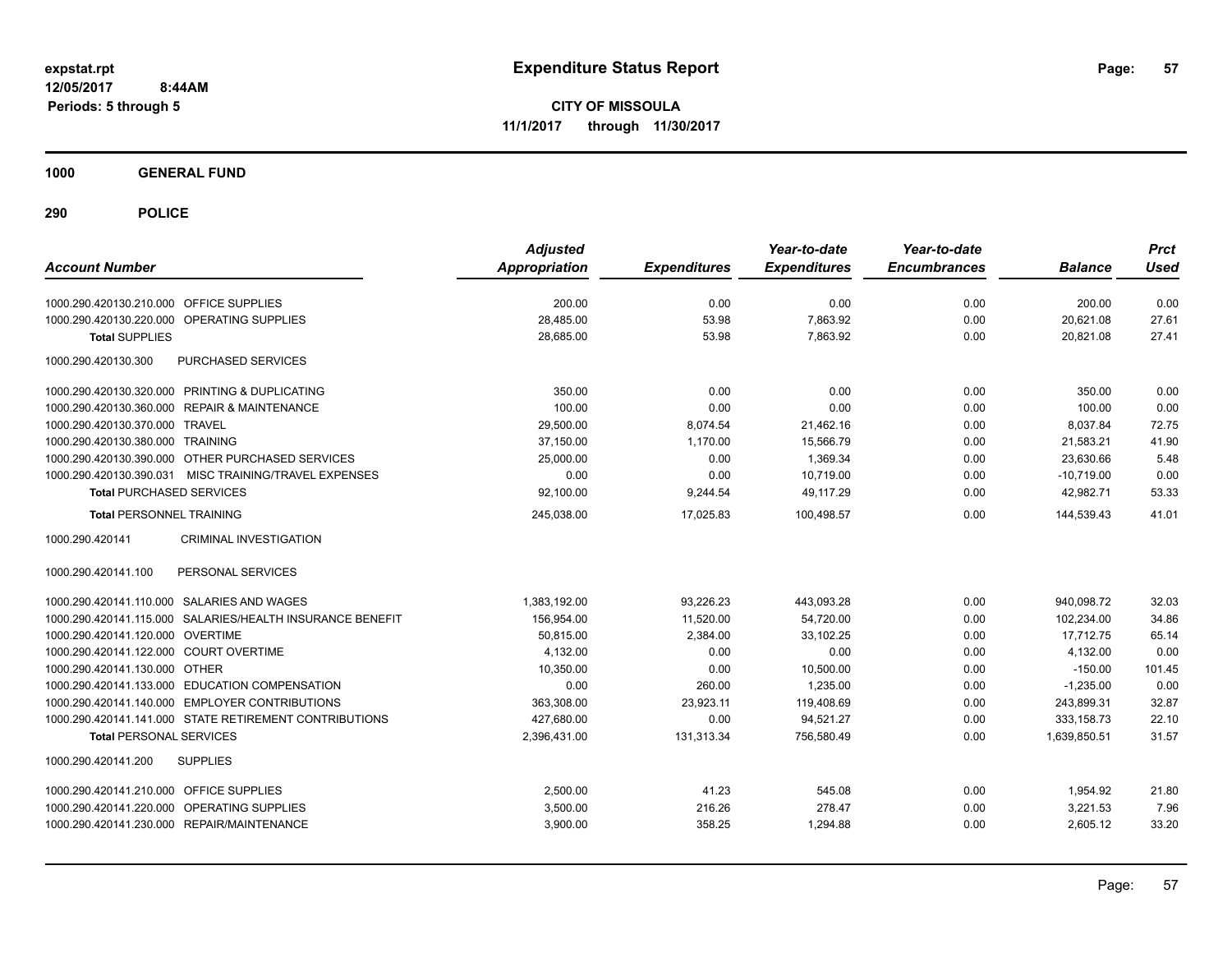**CITY OF MISSOULA 11/1/2017 through 11/30/2017**

**1000 GENERAL FUND**

| <b>Account Number</b>                                     | <b>Adjusted</b><br>Appropriation | <b>Expenditures</b> | Year-to-date<br><b>Expenditures</b> | Year-to-date<br><b>Encumbrances</b> | <b>Balance</b> | <b>Prct</b><br><b>Used</b> |
|-----------------------------------------------------------|----------------------------------|---------------------|-------------------------------------|-------------------------------------|----------------|----------------------------|
| 1000.290.420141.231.000 GASOLINE                          | 7,744.00                         | 821.72              | 3,598.05                            | 0.00                                | 4,145.95       | 46.46                      |
| <b>Total SUPPLIES</b>                                     | 17,644.00                        | 1,437.46            | 5,716.48                            | 0.00                                | 11,927.52      | 32.40                      |
| 1000.290.420141.300<br><b>PURCHASED SERVICES</b>          |                                  |                     |                                     |                                     |                |                            |
| 1000.290.420141.310.000 COMMUNICATIONS                    | 200.00                           | 0.00                | 31.66                               | 0.00                                | 168.34         | 15.83                      |
| 1000.290.420141.320.000 PRINTING & DUPLICATING            | 1,300.00                         | 0.00                | 131.32                              | 0.00                                | 1,168.68       | 10.10                      |
| 1000.290.420141.350.000 PROFESSIONAL SERVICES             | 2,500.00                         | 0.00                | 1,618.91                            | 0.00                                | 881.09         | 64.76                      |
| 1000.290.420141.360.000 REPAIR & MAINTENANCE              | 1,500.00                         | 0.00                | 229.00                              | 0.00                                | 1,271.00       | 15.27                      |
| <b>Total PURCHASED SERVICES</b>                           | 5,500.00                         | 0.00                | 2,010.89                            | 0.00                                | 3,489.11       | 36.56                      |
| <b>CAPITAL OUTLAY</b><br>1000.290.420141.900              |                                  |                     |                                     |                                     |                |                            |
| <b>Total CAPITAL OUTLAY</b>                               | 0.00                             | 0.00                | 0.00                                | 0.00                                | 0.00           | 0.00                       |
| <b>Total CRIMINAL INVESTIGATION</b>                       | 2,419,575.00                     | 132,750.80          | 764,307.86                          | 0.00                                | 1,655,267.14   | 31.59                      |
| 1000.290.420142<br><b>NARCOTICS</b>                       |                                  |                     |                                     |                                     |                |                            |
| PERSONAL SERVICES<br>1000.290.420142.100                  |                                  |                     |                                     |                                     |                |                            |
| 1000.290.420142.110.000 SALARIES AND WAGES                | 236.928.00                       | 23,161.07           | 109,645.30                          | 0.00                                | 127.282.70     | 46.28                      |
| 1000.290.420142.115.000 SALARIES/HEALTH INSURANCE BENEFIT | 27,648.00                        | 3,072.00            | 14,592.00                           | 0.00                                | 13,056.00      | 52.78                      |
| 1000.290.420142.120.000 OVERTIME                          | 5,082.00                         | 0.00                | 3,624.86                            | 0.00                                | 1,457.14       | 71.33                      |
| 1000.290.420142.122.000 COURT OVERTIME                    | 925.00                           | 0.00                | 0.00                                | 0.00                                | 925.00         | 0.00                       |
| 1000.290.420142.130.000 OTHER                             | 2.760.00                         | 0.00                | 2,800.00                            | 0.00                                | $-40.00$       | 101.45                     |
| 1000.290.420142.140.000 EMPLOYER CONTRIBUTIONS            | 59,337.00                        | 5,779.40            | 27,450.81                           | 0.00                                | 31.886.19      | 46.26                      |
| 1000.290.420142.141.000 STATE RETIREMENT CONTRIBUTIONS    | 77,705.00                        | 0.00                | 24,958.20                           | 0.00                                | 52,746.80      | 32.12                      |
| <b>Total PERSONAL SERVICES</b>                            | 410,385.00                       | 32,012.47           | 183.071.17                          | 0.00                                | 227,313.83     | 44.61                      |
| <b>SUPPLIES</b><br>1000.290.420142.200                    |                                  |                     |                                     |                                     |                |                            |
| 1000.290.420142.210.000 OFFICE SUPPLIES                   | 100.00                           | 20.27               | 20.27                               | 0.00                                | 79.73          | 20.27                      |
| 1000.290.420142.220.000 OPERATING SUPPLIES                | 200.00                           | 0.00                | 1,220.40                            | 0.00                                | $-1,020.40$    | 610.20                     |
| 1000.290.420142.230.000 REPAIR/MAINTENANCE                | 700.00                           | 0.00                | 114.02                              | 0.00                                | 585.98         | 16.29                      |
| 1000.290.420142.231.000 GASOLINE                          | 2,674.00                         | 593.06              | 1,130.02                            | 0.00                                | 1,543.98       | 42.26                      |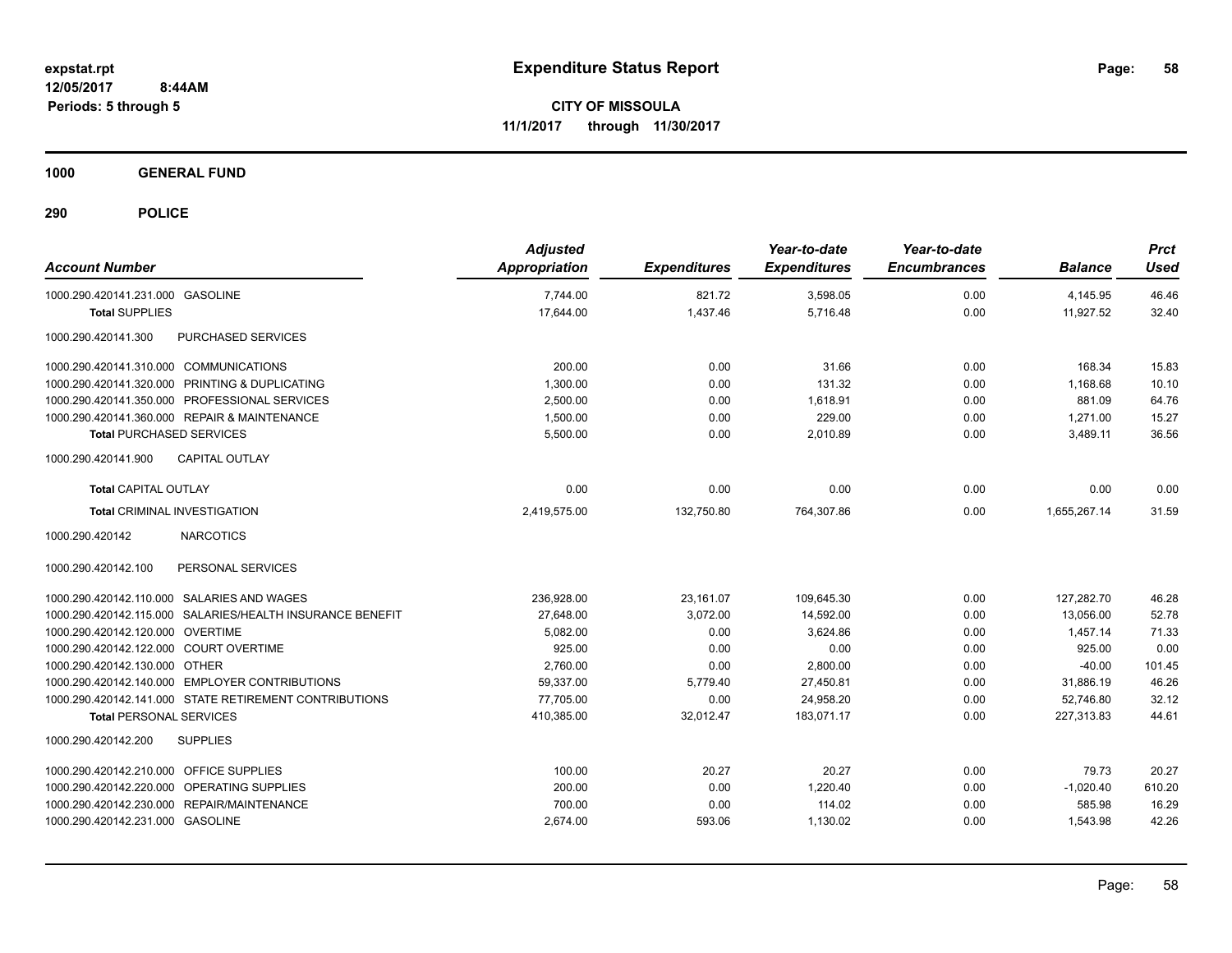**CITY OF MISSOULA 11/1/2017 through 11/30/2017**

**1000 GENERAL FUND**

| <b>Account Number</b>                                      | <b>Adjusted</b><br>Appropriation | <b>Expenditures</b> | Year-to-date<br><b>Expenditures</b> | Year-to-date<br><b>Encumbrances</b> | <b>Balance</b> | <b>Prct</b><br><b>Used</b> |
|------------------------------------------------------------|----------------------------------|---------------------|-------------------------------------|-------------------------------------|----------------|----------------------------|
| <b>Total SUPPLIES</b>                                      | 3,674.00                         | 613.33              | 2,484.71                            | 0.00                                | 1,189.29       | 67.63                      |
| 1000.290.420142.300<br>PURCHASED SERVICES                  |                                  |                     |                                     |                                     |                |                            |
| 1000.290.420142.320.000 PRINTING & DUPLICATING             | 100.00                           | 0.00                | 0.00                                | 0.00                                | 100.00         | 0.00                       |
| 1000.290.420142.350.000 PROFESSIONAL SERVICES              | 300.00                           | 0.00                | 0.00                                | 0.00                                | 300.00         | 0.00                       |
| 1000.290.420142.360.000 REPAIR & MAINTENANCE               | 300.00                           | 0.00                | 0.00                                | 0.00                                | 300.00         | 0.00                       |
| <b>Total PURCHASED SERVICES</b>                            | 700.00                           | 0.00                | 0.00                                | 0.00                                | 700.00         | 0.00                       |
| <b>Total NARCOTICS</b>                                     | 414,759.00                       | 32,625.80           | 185,555.88                          | 0.00                                | 229,203.12     | 44.74                      |
| REIMBURSABLE SERVICES/COMPLIANCE CHECKS<br>1000.290.420143 |                                  |                     |                                     |                                     |                |                            |
| PERSONAL SERVICES<br>1000.290.420143.100                   |                                  |                     |                                     |                                     |                |                            |
| <b>Total PERSONAL SERVICES</b>                             | 0.00                             | 0.00                | 0.00                                | 0.00                                | 0.00           | 0.00                       |
| PURCHASED SERVICES<br>1000.290.420143.300                  |                                  |                     |                                     |                                     |                |                            |
| Total REIMBURSABLE SERVICES/COMPLIANCE CHECKS              | 0.00                             | 0.00                | 0.00                                | 0.00                                | 0.00           | 0.00                       |
| 1000.290.420150<br>TRAFFIC POLICING-UNIFORM                |                                  |                     |                                     |                                     |                |                            |
| PERSONAL SERVICES<br>1000.290.420150.100                   |                                  |                     |                                     |                                     |                |                            |
| 1000.290.420150.110.000 SALARIES AND WAGES                 | 4,367,706.00                     | 346,990.62          | 1,594,684.84                        | 0.00                                | 2,773,021.16   | 36.51                      |
| 1000.290.420150.115.000 SALARIES/HEALTH INSURANCE BENEFIT  | 580,608.00                       | 49,920.00           | 230,016.00                          | 0.00                                | 350,592.00     | 39.62                      |
| 1000.290.420150.120.000 OVERTIME                           | 168,943.00                       | 14,469.93           | 61,848.50                           | 0.00                                | 107,094.50     | 36.61                      |
| 1000.290.420150.122.000 COURT OVERTIME                     | 13,999.00                        | 2,408.64            | 17,820.94                           | 0.00                                | $-3,821.94$    | 127.30                     |
| 1000.290.420150.130.000 OTHER                              | 44,850.00                        | 0.00                | 41,510.96                           | 0.00                                | 3,339.04       | 92.56                      |
| 1000.290.420150.133.000 EDUCATION COMPENSATION             | 0.00                             | 980.00              | 4,517.50                            | 0.00                                | $-4,517.50$    | 0.00                       |
| 1000.290.420150.140.000 EMPLOYER CONTRIBUTIONS             | 1,120,237.00                     | 87,222.48           | 407,680.87                          | 0.00                                | 712,556.13     | 36.39                      |
| 1000.290.420150.141.000 STATE RETIREMENT CONTRIBUTIONS     | 1,453,324.00                     | 0.00                | 364,396.46                          | 0.00                                | 1,088,927.54   | 25.07                      |
| <b>Total PERSONAL SERVICES</b>                             | 7,749,667.00                     | 501,991.67          | 2,722,476.07                        | 0.00                                | 5,027,190.93   | 35.13                      |
| <b>SUPPLIES</b><br>1000.290.420150.200                     |                                  |                     |                                     |                                     |                |                            |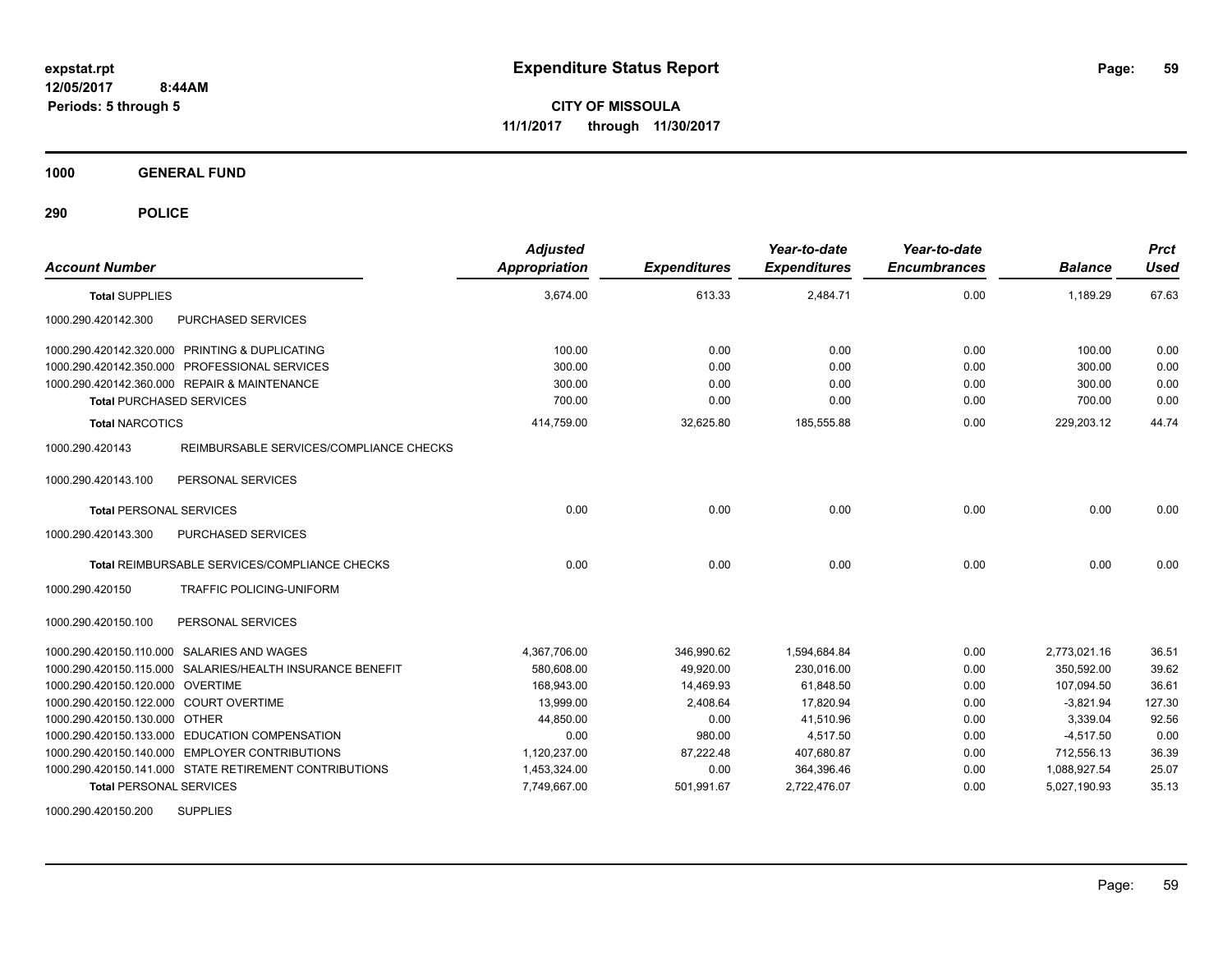**CITY OF MISSOULA 11/1/2017 through 11/30/2017**

**1000 GENERAL FUND**

**290 POLICE**

| <b>Account Number</b>                                     | <b>Adjusted</b><br>Appropriation | <b>Expenditures</b> | Year-to-date<br><b>Expenditures</b> | Year-to-date<br><b>Encumbrances</b> | <b>Balance</b> | <b>Prct</b><br><b>Used</b> |
|-----------------------------------------------------------|----------------------------------|---------------------|-------------------------------------|-------------------------------------|----------------|----------------------------|
| 1000.290.420150.210.000 OFFICE SUPPLIES                   | 2,494.00                         | 46.30               | 170.21                              | 0.00                                | 2,323.79       | 6.82                       |
| 1000.290.420150.220.000<br>OPERATING SUPPLIES             | 9,384.00                         | 443.98              | 1,840.76                            | 0.00                                | 7.543.24       | 19.62                      |
| 1000.290.420150.230.000 REPAIR/MAINTENANCE                | 35,784.00                        | 1,120.97            | 11,739.26                           | 0.00                                | 24,044.74      | 32.81                      |
| 1000.290.420150.231.000 GASOLINE                          | 145,486.00                       | 12,215.09           | 47,581.21                           | 0.00                                | 97,904.79      | 32.71                      |
| <b>Total SUPPLIES</b>                                     | 193,148.00                       | 13,826.34           | 61,331.44                           | 0.00                                | 131,816.56     | 31.75                      |
| PURCHASED SERVICES<br>1000.290.420150.300                 |                                  |                     |                                     |                                     |                |                            |
| 1000.290.420150.320.000 PRINTING & DUPLICATING            | 6,209.00                         | 0.00                | 836.40                              | 0.00                                | 5,372.60       | 13.47                      |
| 1000.290.420150.344.000 TELEPHONE SERVICE                 | 680.00                           | 0.00                | 0.00                                | 0.00                                | 680.00         | 0.00                       |
| 1000.290.420150.350.000 PROFESSIONAL SERVICES             | 4,425.00                         | 0.00                | 192.50                              | 0.00                                | 4,232.50       | 4.35                       |
| 1000.290.420150.360.000 REPAIR & MAINTENANCE              | 15,130.00                        | 7,217.08            | 19,685.95                           | 0.00                                | $-4,555.95$    | 130.11                     |
| <b>Total PURCHASED SERVICES</b>                           | 26,444.00                        | 7.217.08            | 20.714.85                           | 0.00                                | 5,729.15       | 78.33                      |
| <b>CAPITAL OUTLAY</b><br>1000.290.420150.900              |                                  |                     |                                     |                                     |                |                            |
| <b>Total CAPITAL OUTLAY</b>                               | 0.00                             | 0.00                | 0.00                                | 0.00                                | 0.00           | 0.00                       |
| <b>Total TRAFFIC POLICING-UNIFORM</b>                     | 7,969,259.00                     | 523,035.09          | 2,804,522.36                        | 0.00                                | 5, 164, 736.64 | 35.19                      |
| 1000.290.420151<br><b>ACCIDENT INVESTIGATION</b>          |                                  |                     |                                     |                                     |                |                            |
| PERSONAL SERVICES<br>1000.290.420151.100                  |                                  |                     |                                     |                                     |                |                            |
| 1000.290.420151.110.000 SALARIES AND WAGES                | 615,020.00                       | 38,309.21           | 176,988.57                          | 0.00                                | 438,031.43     | 28.78                      |
| 1000.290.420151.115.000 SALARIES/HEALTH INSURANCE BENEFIT | 64,794.00                        | 3.840.00            | 18,240.00                           | 0.00                                | 46.554.00      | 28.15                      |
| 1000.290.420151.120.000 OVERTIME                          | 14,658.00                        | 299.27              | 2.702.28                            | 0.00                                | 11.955.72      | 18.44                      |
| 1000.290.420151.122.000 COURT OVERTIME                    | 1,742.00                         | 0.00                | 0.00                                | 0.00                                | 1,742.00       | 0.00                       |
| 1000.290.420151.130.000 OTHER                             | 3,450.00                         | 0.00                | 3,500.00                            | 0.00                                | $-50.00$       | 101.45                     |
| 1000.290.420151.133.000 EDUCATION COMPENSATION            | 0.00                             | 40.00               | 190.00                              | 0.00                                | $-190.00$      | 0.00                       |
| 1000.290.420151.140.000 EMPLOYER CONTRIBUTIONS            | 182,212.00                       | 11,745.89           | 56,088.58                           | 0.00                                | 126.123.42     | 30.78                      |
| 1000.290.420151.141.000 STATE RETIREMENT CONTRIBUTIONS    | 162,958.00                       | 0.00                | 32,423.11                           | 0.00                                | 130,534.89     | 19.90                      |
| <b>Total PERSONAL SERVICES</b>                            | 1,044,834.00                     | 54,234.37           | 290,132.54                          | 0.00                                | 754,701.46     | 27.77                      |

1000.290.420151.200 SUPPLIES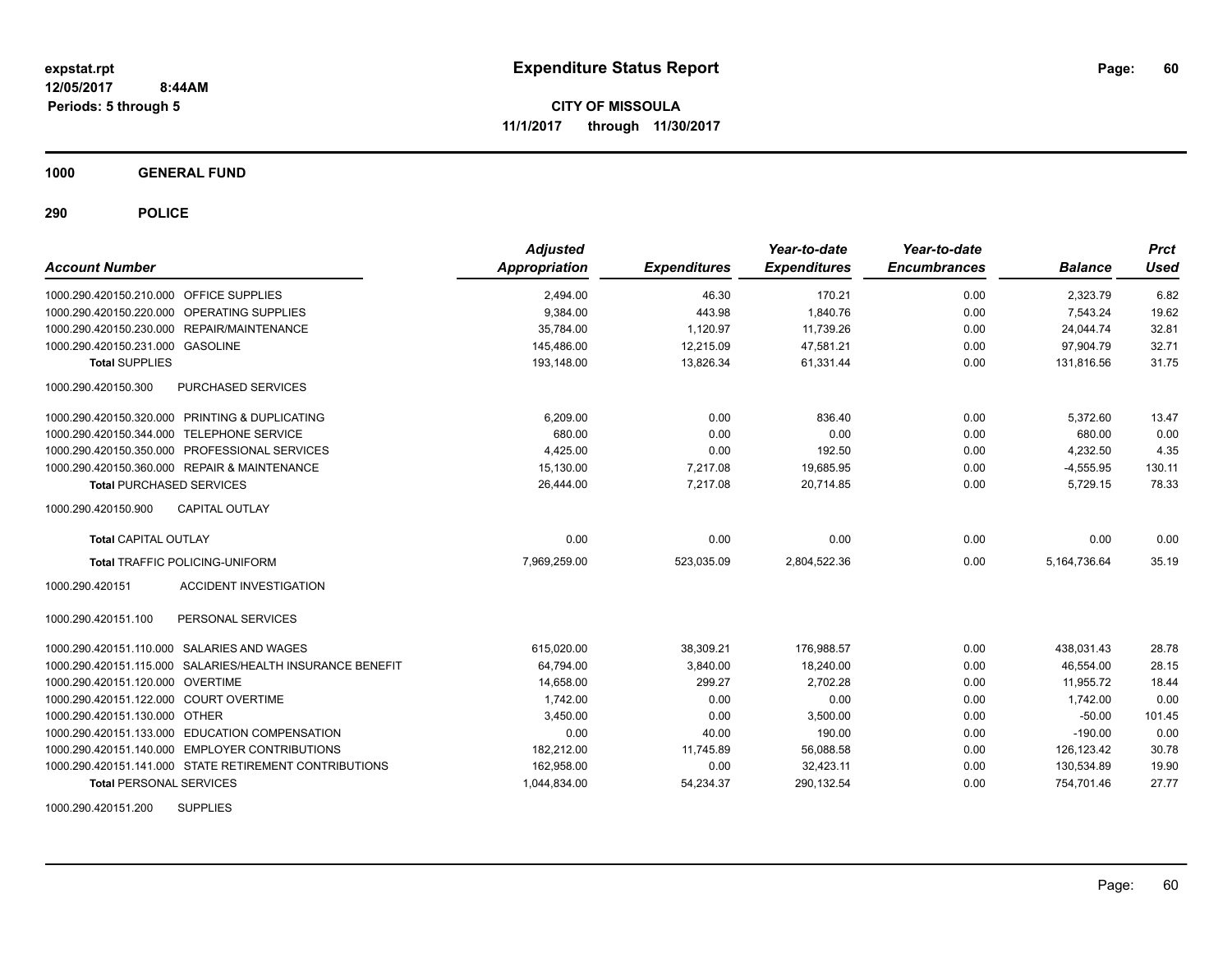**CITY OF MISSOULA 11/1/2017 through 11/30/2017**

**1000 GENERAL FUND**

| <b>Account Number</b>                   |                                                           | <b>Adjusted</b><br><b>Appropriation</b> | <b>Expenditures</b> | Year-to-date<br><b>Expenditures</b> | Year-to-date<br><b>Encumbrances</b> | <b>Balance</b> | <b>Prct</b><br><b>Used</b> |
|-----------------------------------------|-----------------------------------------------------------|-----------------------------------------|---------------------|-------------------------------------|-------------------------------------|----------------|----------------------------|
| 1000.290.420151.210.000 OFFICE SUPPLIES |                                                           | 200.00                                  | 3.89                | 3.89                                | 0.00                                | 196.11         | 1.95                       |
|                                         | 1000.290.420151.220.000 OPERATING SUPPLIES                | 2,966.00                                | 784.28              | 1,673.08                            | 0.00                                | 1,292.92       | 56.41                      |
|                                         | 1000.290.420151.230.000 REPAIR/MAINTENANCE                | 4.151.00                                | 250.54              | 2,428.55                            | 0.00                                | 1,722.45       | 58.51                      |
| 1000.290.420151.231.000 GASOLINE        |                                                           | 13,423.00                               | 1,747.26            | 6,902.91                            | 0.00                                | 6,520.09       | 51.43                      |
| <b>Total SUPPLIES</b>                   |                                                           | 20,740.00                               | 2,785.97            | 11,008.43                           | 0.00                                | 9,731.57       | 53.08                      |
| 1000.290.420151.300                     | PURCHASED SERVICES                                        |                                         |                     |                                     |                                     |                |                            |
|                                         | 1000.290.420151.320.000 PRINTING & DUPLICATING            | 207.00                                  | 0.00                | 0.00                                | 0.00                                | 207.00         | 0.00                       |
|                                         | 1000.290.420151.350.000 PROFESSIONAL SERVICES             | 300.00                                  | 0.00                | 220.00                              | 0.00                                | 80.00          | 73.33                      |
|                                         | 1000.290.420151.360.000 REPAIR & MAINTENANCE              | 12,615.00                               | 45.00               | 6,361.39                            | 0.00                                | 6,253.61       | 50.43                      |
| <b>Total PURCHASED SERVICES</b>         |                                                           | 13,122.00                               | 45.00               | 6,581.39                            | 0.00                                | 6,540.61       | 50.16                      |
| 1000.290.420151.900                     | <b>CAPITAL OUTLAY</b>                                     |                                         |                     |                                     |                                     |                |                            |
| <b>Total CAPITAL OUTLAY</b>             |                                                           | 0.00                                    | 0.00                | 0.00                                | 0.00                                | 0.00           | 0.00                       |
|                                         | <b>Total ACCIDENT INVESTIGATION</b>                       | 1,078,696.00                            | 57,065.34           | 307,722.36                          | 0.00                                | 770,973.64     | 28.53                      |
| 1000.290.420152                         | <b>PLANS UNIT</b>                                         |                                         |                     |                                     |                                     |                |                            |
| 1000.290.420152.100                     | PERSONAL SERVICES                                         |                                         |                     |                                     |                                     |                |                            |
|                                         | 1000.290.420152.110.000 SALARIES AND WAGES                | 231,000.00                              | 10,458.68           | 74,540.30                           | 0.00                                | 156,459.70     | 32.27                      |
|                                         | 1000.290.420152.115.000 SALARIES/HEALTH INSURANCE BENEFIT | 27.648.00                               | 1,536.00            | 9.408.00                            | 0.00                                | 18,240.00      | 34.03                      |
| 1000.290.420152.120.000 OVERTIME        |                                                           | 2,932.00                                | 0.00                | 372.15                              | 0.00                                | 2,559.85       | 12.69                      |
| 1000.290.420152.122.000 COURT OVERTIME  |                                                           | 753.00                                  | 0.00                | 0.00                                | 0.00                                | 753.00         | 0.00                       |
| 1000.290.420152.130.000 OTHER           |                                                           | 2,070.00                                | 0.00                | 2,100.00                            | 0.00                                | $-30.00$       | 101.45                     |
|                                         | 1000.290.420152.133.000 EDUCATION COMPENSATION            | 0.00                                    | 20.00               | 95.00                               | 0.00                                | $-95.00$       | 0.00                       |
|                                         | 1000.290.420152.140.000 EMPLOYER CONTRIBUTIONS            | 57,856.00                               | 2,672.38            | 18,157.03                           | 0.00                                | 39,698.97      | 31.38                      |
|                                         | 1000.290.420152.141.000 STATE RETIREMENT CONTRIBUTIONS    | 75.966.00                               | 0.00                | 18,190.00                           | 0.00                                | 57,776.00      | 23.94                      |
| <b>Total PERSONAL SERVICES</b>          |                                                           | 398,225.00                              | 14,687.06           | 122.862.48                          | 0.00                                | 275.362.52     | 30.85                      |
| 1000.290.420152.200                     | <b>SUPPLIES</b>                                           |                                         |                     |                                     |                                     |                |                            |
| 1000.290.420152.210.000 OFFICE SUPPLIES |                                                           | 200.00                                  | 0.00                | 5.99                                | 0.00                                | 194.01         | 3.00                       |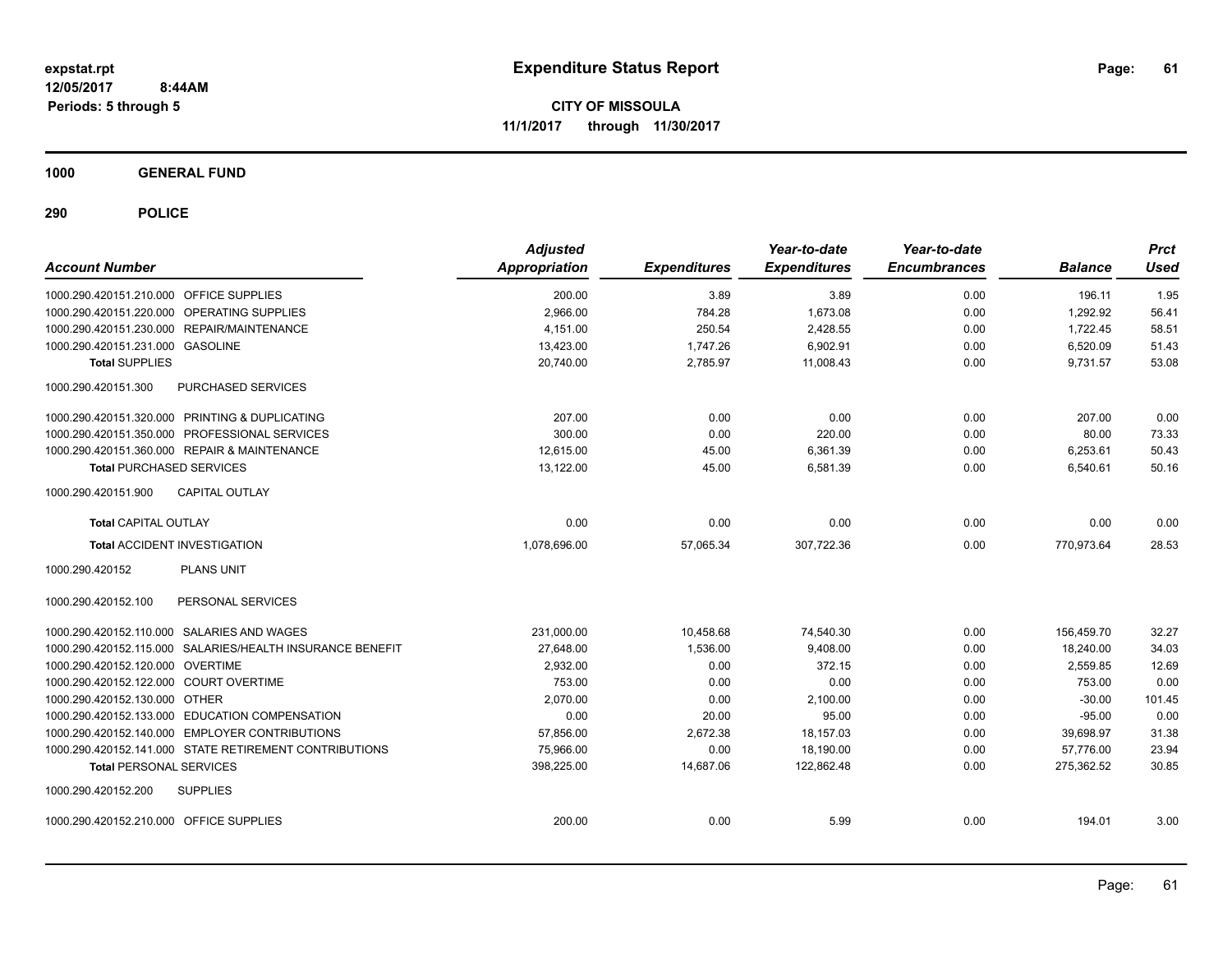**CITY OF MISSOULA 11/1/2017 through 11/30/2017**

**1000 GENERAL FUND**

| <b>Account Number</b>                                     | <b>Adjusted</b><br>Appropriation | <b>Expenditures</b> | Year-to-date<br><b>Expenditures</b> | Year-to-date<br><b>Encumbrances</b> | <b>Balance</b> | <b>Prct</b><br><b>Used</b> |
|-----------------------------------------------------------|----------------------------------|---------------------|-------------------------------------|-------------------------------------|----------------|----------------------------|
| 1000.290.420152.220.000 OPERATING SUPPLIES                | 2,000.00                         | 0.00                | 0.00                                | 0.00                                | 2.000.00       | 0.00                       |
| <b>Total SUPPLIES</b>                                     | 2,200.00                         | 0.00                | 5.99                                | 0.00                                | 2,194.01       | 0.27                       |
| 1000.290.420152.300<br>PURCHASED SERVICES                 |                                  |                     |                                     |                                     |                |                            |
| 1000.290.420152.320.000 PRINTING & DUPLICATING            | 200.00                           | 0.00                | 0.00                                | 0.00                                | 200.00         | 0.00                       |
| 1000.290.420152.350.000 PROFESSIONAL SERVICES             | 150.00                           | 0.00                | 0.00                                | 0.00                                | 150.00         | 0.00                       |
| 1000.290.420152.360.000 REPAIR & MAINTENANCE              | 500.00                           | 0.00                | 0.00                                | 0.00                                | 500.00         | 0.00                       |
| <b>Total PURCHASED SERVICES</b>                           | 850.00                           | 0.00                | 0.00                                | 0.00                                | 850.00         | 0.00                       |
| <b>Total PLANS UNIT</b>                                   | 401,275.00                       | 14,687.06           | 122,868.47                          | 0.00                                | 278,406.53     | 30.62                      |
| 1000.290.420153<br><b>COMMUNITY RESOURCE</b>              |                                  |                     |                                     |                                     |                |                            |
| PERSONAL SERVICES<br>1000.290.420153.100                  |                                  |                     |                                     |                                     |                |                            |
| 1000.290.420153.110.000 CRO/SALARIES AND WAGES            | 638,550.00                       | 50,707.26           | 222.248.31                          | 0.00                                | 416.301.69     | 34.81                      |
| 1000.290.420153.115.000 SALARIES/HEALTH INSURANCE BENEFIT | 65,076.00                        | 5,376.00            | 25,536.00                           | 0.00                                | 39,540.00      | 39.24                      |
| 1000.290.420153.120.000 OVERTIME                          | 3,909.00                         | 1,551.79            | 5,436.18                            | 0.00                                | $-1,527.18$    | 139.07                     |
| 1000.290.420153.122.000 COURT OVERTIME                    | 1,813.00                         | 0.00                | 0.00                                | 0.00                                | 1,813.00       | 0.00                       |
| 1000.290.420153.130.000 OTHER                             | 4,140.00                         | 0.00                | 4,900.00                            | 0.00                                | $-760.00$      | 118.36                     |
| 1000.290.420153.133.000 EDUCATION COMPENSATION            | 0.00                             | 50.00               | 237.50                              | 0.00                                | $-237.50$      | 0.00                       |
| 1000.290.420153.140.000 EMPLOYER CONTRIBUTIONS            | 196,744.00                       | 15,677.42           | 64,848.36                           | 0.00                                | 131,895.64     | 32.96                      |
| 1000.290.420153.141.000 STATE RETIREMENT CONTRIBUTIONS    | 168,493.00                       | 0.00                | 45,350.02                           | 0.00                                | 123.142.98     | 26.92                      |
| <b>Total PERSONAL SERVICES</b>                            | 1,078,725.00                     | 73,362.47           | 368,556.37                          | 0.00                                | 710,168.63     | 34.17                      |
| 1000.290.420153.200<br><b>SUPPLIES</b>                    |                                  |                     |                                     |                                     |                |                            |
| 1000.290.420153.210.000 OFFICE SUPPLIES                   | 1,940.00                         | 0.00                | 0.00                                | 0.00                                | 1,940.00       | 0.00                       |
| 1000.290.420153.220.000 OPERATING SUPPLIES                | 4,300.00                         | 57.96               | 547.71                              | 0.00                                | 3,752.29       | 12.74                      |
| 1000.290.420153.230.000 REPAIR/MAINTENANCE                | 4,600.00                         | 5.50                | 356.43                              | 0.00                                | 4,243.57       | 7.75                       |
| 1000.290.420153.231.000 GASOLINE                          | 12,359.00                        | 278.59              | 773.17                              | 0.00                                | 11,585.83      | 6.26                       |
| <b>Total SUPPLIES</b>                                     | 23,199.00                        | 342.05              | 1,677.31                            | 0.00                                | 21,521.69      | 7.23                       |
| 1000.290.420153.300<br>PURCHASED SERVICES                 |                                  |                     |                                     |                                     |                |                            |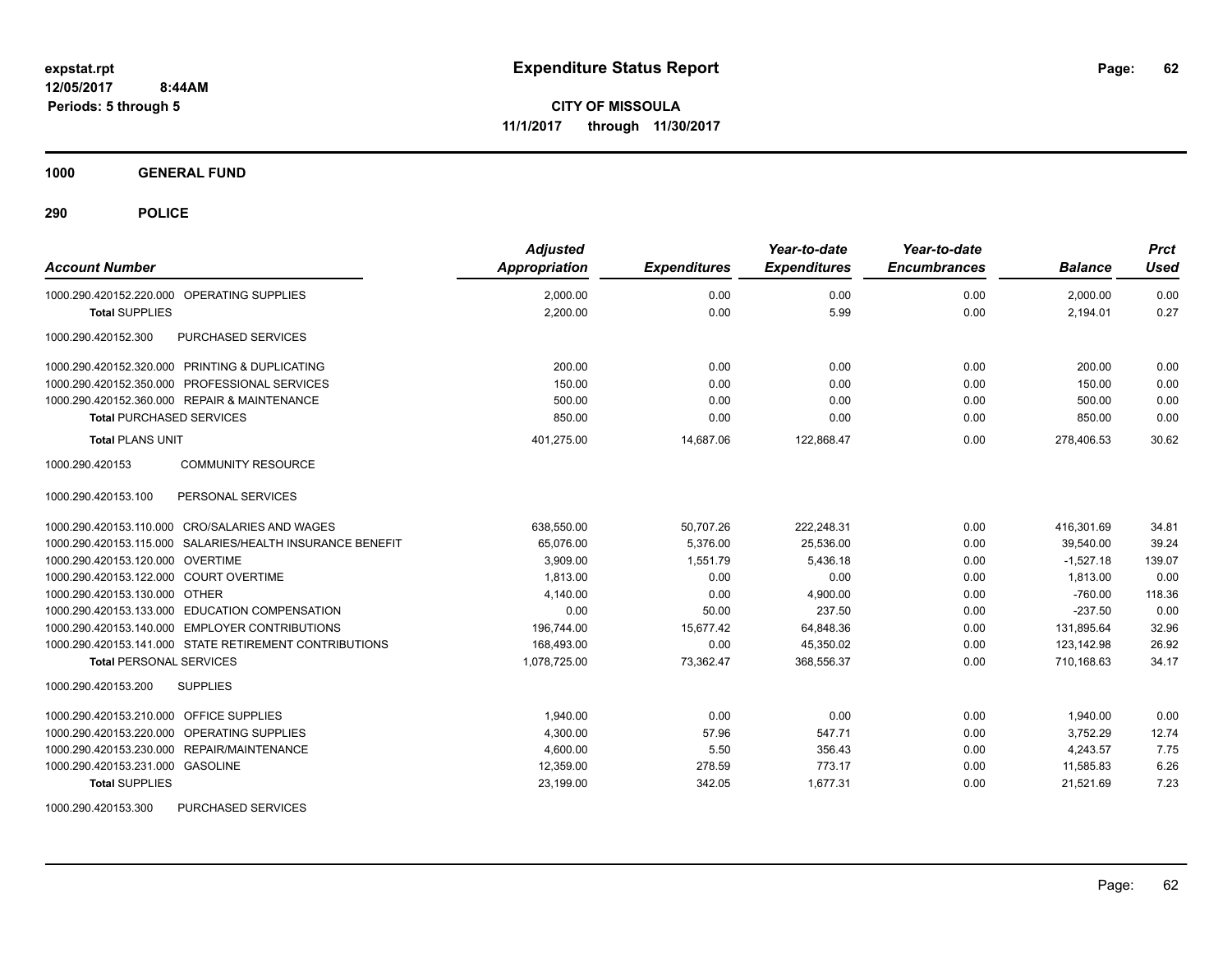**CITY OF MISSOULA 11/1/2017 through 11/30/2017**

**1000 GENERAL FUND**

| <b>Account Number</b>                                      | <b>Adjusted</b><br>Appropriation | <b>Expenditures</b> | Year-to-date<br><b>Expenditures</b> | Year-to-date<br><b>Encumbrances</b> | <b>Balance</b> | <b>Prct</b><br><b>Used</b> |
|------------------------------------------------------------|----------------------------------|---------------------|-------------------------------------|-------------------------------------|----------------|----------------------------|
| 1000.290.420153.320.000 PRINTING & DUPLICATING             | 580.00                           | 0.00                | 0.00                                | 0.00                                | 580.00         | 0.00                       |
| 1000.290.420153.360.000 REPAIR & MAINTENANCE               | 500.00                           | 0.00                | 197.99                              | 0.00                                | 302.01         | 39.60                      |
| <b>Total PURCHASED SERVICES</b>                            | 1,080.00                         | 0.00                | 197.99                              | 0.00                                | 882.01         | 18.33                      |
| 1000.290.420153.900<br><b>CAPITAL OUTLAY</b>               |                                  |                     |                                     |                                     |                |                            |
| <b>Total CAPITAL OUTLAY</b>                                | 0.00                             | 0.00                | 0.00                                | 0.00                                | 0.00           | 0.00                       |
| <b>Total COMMUNITY RESOURCE</b>                            | 1,103,004.00                     | 73.704.52           | 370.431.67                          | 0.00                                | 732.572.33     | 33.58                      |
| ABANDONED VEHICLE PROGRAM<br>1000.290.420154               |                                  |                     |                                     |                                     |                |                            |
| PERSONAL SERVICES<br>1000.290.420154.100                   |                                  |                     |                                     |                                     |                |                            |
| 1000.290.420154.110.000 SALARIES AND WAGES                 | 39,345.00                        | 3,020.98            | 14.349.64                           | 0.00                                | 24.995.36      | 36.47                      |
| 1000.290.420154.115.000 SALARIES/HEALTH INSURANCE BENEFIT  | 141.00                           | 0.00                | 0.00                                | 0.00                                | 141.00         | 0.00                       |
| 1000.290.420154.120.000 OVERTIME                           | 977.00                           | 0.00                | 0.00                                | 0.00                                | 977.00         | 0.00                       |
| 1000.290.420154.140.000 EMPLOYER CONTRIBUTIONS             | 17,028.00                        | 1,366.68            | 7,448.61                            | 0.00                                | 9,579.39       | 43.74                      |
| 1000.290.420154.141.000 STATE RETIREMENT CONTRIBUTIONS     | 39.00                            | 0.00                | 216.16                              | 0.00                                | $-177.16$      | 554.26                     |
| <b>Total PERSONAL SERVICES</b>                             | 57,530.00                        | 4,387.66            | 22.014.41                           | 0.00                                | 35,515.59      | 38.27                      |
| 1000.290.420154.200<br><b>SUPPLIES</b>                     |                                  |                     |                                     |                                     |                |                            |
| 1000.290.420154.210.000 OFFICE SUPPLIES                    | 240.00                           | 15.06               | 20.07                               | 0.00                                | 219.93         | 8.36                       |
| 1000.290.420154.220.000 OPERATING SUPPLIES                 | 400.00                           | 31.35               | 102.75                              | 0.00                                | 297.25         | 25.69                      |
| <b>Total SUPPLIES</b>                                      | 640.00                           | 46.41               | 122.82                              | 0.00                                | 517.18         | 19.19                      |
| PURCHASED SERVICES<br>1000.290.420154.300                  |                                  |                     |                                     |                                     |                |                            |
| 1000.290.420154.310.000 COMMUNICATIONS                     | 2,484.00                         | 26.24               | 524.04                              | 0.00                                | 1,959.96       | 21.10                      |
| PRINTING & DUPLICATING<br>1000.290.420154.320.000          | 768.00                           | 0.00                | 0.00                                | 0.00                                | 768.00         | 0.00                       |
| 1000.290.420154.330.000<br>PUBLICITY, SUBSCRIPTIONS & DUES | 2,400.00                         | 0.00                | 0.00                                | 0.00                                | 2,400.00       | 0.00                       |
| 1000.290.420154.350.000 PROFESSIONAL SERVICES              | 12,429.00                        | 54.74               | 77.24                               | 0.00                                | 12,351.76      | 0.62                       |
| 1000.290.420154.350.011 PROFESSIONAL SERVICES              | 0.00                             | 210.00              | 1,100.00                            | 0.00                                | $-1,100.00$    | 0.00                       |
| 1000.290.420154.350.012 PROFESSIONAL SERVICES              | 0.00                             | 500.00              | 2,000.00                            | 0.00                                | $-2,000.00$    | 0.00                       |
| <b>Total PURCHASED SERVICES</b>                            | 18,081.00                        | 790.98              | 3,701.28                            | 0.00                                | 14,379.72      | 20.47                      |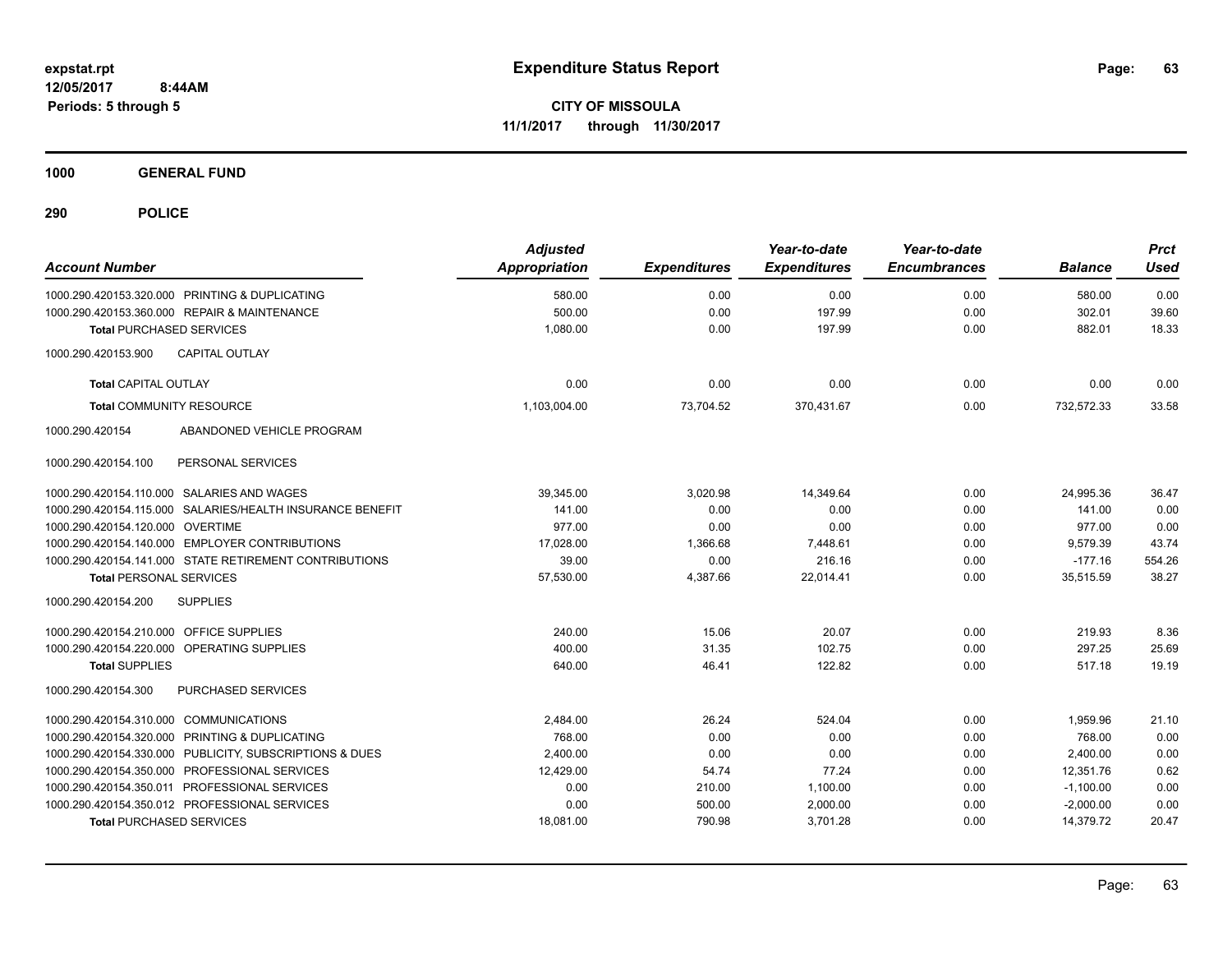**CITY OF MISSOULA 11/1/2017 through 11/30/2017**

**1000 GENERAL FUND**

| <b>Account Number</b>                   |                                                           | <b>Adjusted</b><br>Appropriation | <b>Expenditures</b> | Year-to-date<br><b>Expenditures</b> | Year-to-date<br><b>Encumbrances</b> | <b>Balance</b> | <b>Prct</b><br><b>Used</b> |
|-----------------------------------------|-----------------------------------------------------------|----------------------------------|---------------------|-------------------------------------|-------------------------------------|----------------|----------------------------|
|                                         | Total ABANDONED VEHICLE PROGRAM                           | 76,251.00                        | 5,225.05            | 25,838.51                           | 0.00                                | 50,412.49      | 33.89                      |
| 1000.290.420160                         | <b>COMMUNICATIONS</b>                                     |                                  |                     |                                     |                                     |                |                            |
| 1000.290.420160.100                     | PERSONAL SERVICES                                         |                                  |                     |                                     |                                     |                |                            |
|                                         | 1000.290.420160.110.000 SALARIES AND WAGES                | 230,496.00                       | 17,776.45           | 83.546.10                           | 0.00                                | 146,949.90     | 36.25                      |
|                                         | 1000.290.420160.115.000 SALARIES/HEALTH INSURANCE BENEFIT | 705.00                           | 0.00                | 0.00                                | 0.00                                | 705.00         | 0.00                       |
| 1000.290.420160.120.000 OVERTIME        |                                                           | 9.772.00                         | 252.69              | 1,053.07                            | 0.00                                | 8.718.93       | 10.78                      |
|                                         | 1000.290.420160.140.000 EMPLOYER CONTRIBUTIONS            | 91,470.00                        | 6,303.12            | 32,993.55                           | 0.00                                | 58,476.45      | 36.07                      |
|                                         | 1000.290.420160.141.000 STATE RETIREMENT CONTRIBUTIONS    | 230.00                           | 0.00                | 0.00                                | 0.00                                | 230.00         | 0.00                       |
| <b>Total PERSONAL SERVICES</b>          |                                                           | 332,673.00                       | 24,332.26           | 117,592.72                          | 0.00                                | 215,080.28     | 35.35                      |
| 1000.290.420160.200                     | <b>SUPPLIES</b>                                           |                                  |                     |                                     |                                     |                |                            |
| 1000.290.420160.210.000 OFFICE SUPPLIES |                                                           | 400.00                           | 0.00                | 54.28                               | 0.00                                | 345.72         | 13.57                      |
|                                         | 1000.290.420160.220.000 OPERATING SUPPLIES                | 800.00                           | 0.00                | 704.97                              | 0.00                                | 95.03          | 88.12                      |
| <b>Total SUPPLIES</b>                   |                                                           | 1,200.00                         | 0.00                | 759.25                              | 0.00                                | 440.75         | 63.27                      |
| 1000.290.420160.300                     | PURCHASED SERVICES                                        |                                  |                     |                                     |                                     |                |                            |
| 1000.290.420160.310.000 COMMUNICATIONS  |                                                           | 14,200.00                        | 0.00                | 16,263.38                           | 0.00                                | $-2,063.38$    | 114.53                     |
|                                         | 1000.290.420160.320.000 PRINTING & DUPLICATING            | 150.00                           | 0.00                | 0.00                                | 0.00                                | 150.00         | 0.00                       |
| <b>Total PURCHASED SERVICES</b>         |                                                           | 14,350.00                        | 0.00                | 16,263.38                           | 0.00                                | $-1,913.38$    | 113.33                     |
| <b>Total COMMUNICATIONS</b>             |                                                           | 348,223.00                       | 24,332.26           | 134,615.35                          | 0.00                                | 213.607.65     | 38.66                      |
| 1000.290.420170                         | <b>RECORDS</b>                                            |                                  |                     |                                     |                                     |                |                            |
| 1000.290.420170.100                     | PERSONAL SERVICES                                         |                                  |                     |                                     |                                     |                |                            |
|                                         | 1000.290.420170.110.000 SALARIES AND WAGES                | 148,259.00                       | 14,356.39           | 68,174.93                           | 0.00                                | 80,084.07      | 45.98                      |
|                                         | 1000.290.420170.115.000 SALARIES/HEALTH INSURANCE BENEFIT | 564.00                           | 0.00                | 0.00                                | 0.00                                | 564.00         | 0.00                       |
| 1000.290.420170.120.000 OVERTIME        |                                                           | 782.00                           | 50.45               | 114.12                              | 0.00                                | 667.88         | 14.59                      |
|                                         | 1000.290.420170.140.000 EMPLOYER CONTRIBUTIONS            | 66,274.00                        | 6,690.89            | 36,541.90                           | 0.00                                | 29,732.10      | 55.14                      |
|                                         | 1000.290.420170.141.000 STATE RETIREMENT CONTRIBUTIONS    | 148.00                           | 0.00                | 0.00                                | 0.00                                | 148.00         | 0.00                       |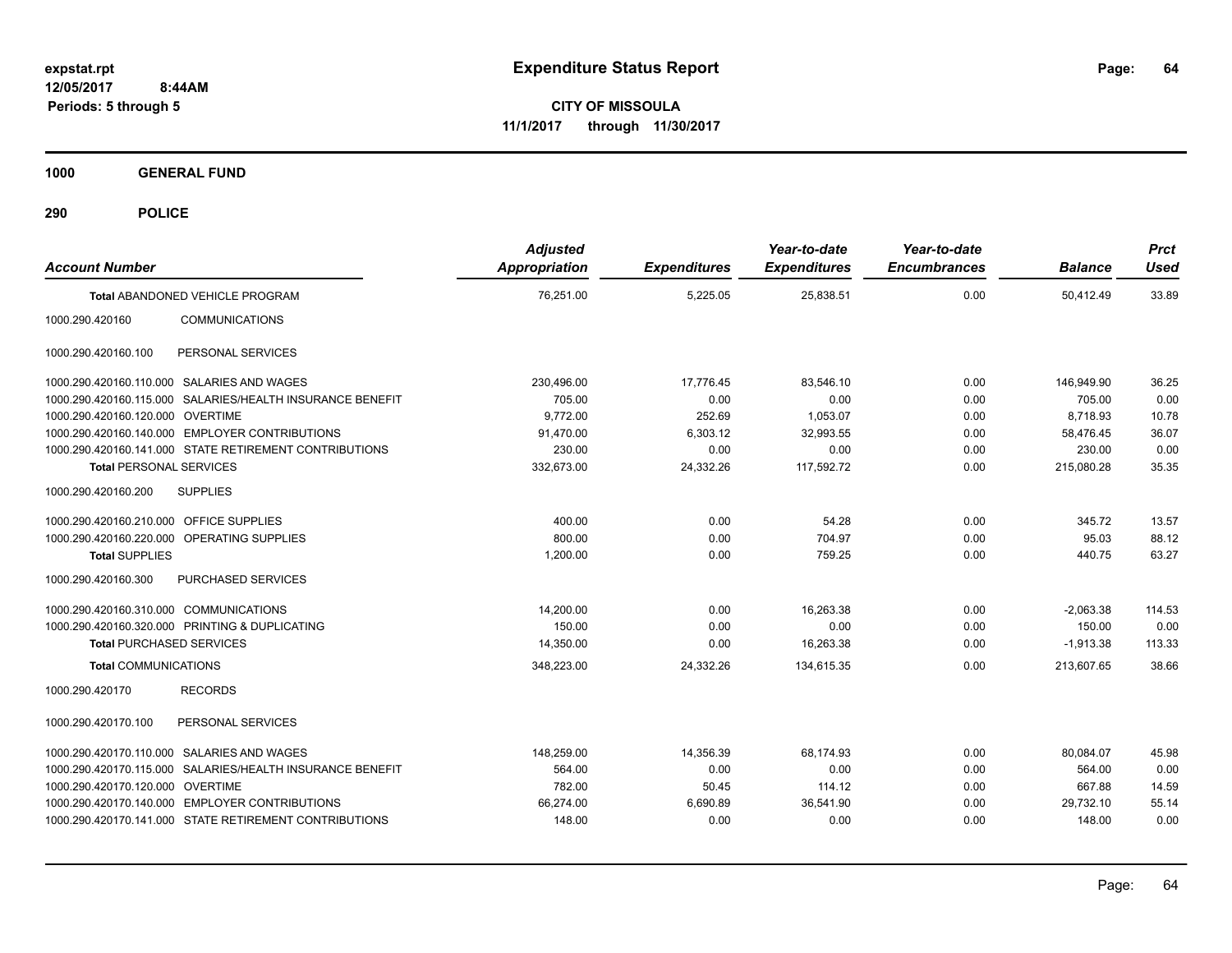**CITY OF MISSOULA 11/1/2017 through 11/30/2017**

**1000 GENERAL FUND**

| <b>Account Number</b>                                     | <b>Adjusted</b><br><b>Appropriation</b> | <b>Expenditures</b> | Year-to-date<br><b>Expenditures</b> | Year-to-date<br><b>Encumbrances</b> | <b>Balance</b> | <b>Prct</b><br><b>Used</b> |
|-----------------------------------------------------------|-----------------------------------------|---------------------|-------------------------------------|-------------------------------------|----------------|----------------------------|
| <b>Total PERSONAL SERVICES</b>                            | 216,027.00                              | 21,097.73           | 104,830.95                          | 0.00                                | 111,196.05     | 48.53                      |
| 1000.290.420170.200<br><b>SUPPLIES</b>                    |                                         |                     |                                     |                                     |                |                            |
| 1000.290.420170.210.000 OFFICE SUPPLIES                   | 800.00                                  | 59.97               | 103.37                              | 0.00                                | 696.63         | 12.92                      |
| 1000.290.420170.220.000 OPERATING SUPPLIES                | 850.00                                  | 0.00                | 0.00                                | 0.00                                | 850.00         | 0.00                       |
| <b>Total SUPPLIES</b>                                     | 1,650.00                                | 59.97               | 103.37                              | 0.00                                | 1,546.63       | 6.26                       |
| 1000.290.420170.300<br>PURCHASED SERVICES                 |                                         |                     |                                     |                                     |                |                            |
| <b>Total PURCHASED SERVICES</b>                           | 0.00                                    | 0.00                | 0.00                                | 0.00                                | 0.00           | 0.00                       |
| 1000.290.420170.500<br><b>FIXED CHARGES</b>               |                                         |                     |                                     |                                     |                |                            |
| <b>Total FIXED CHARGES</b>                                | 0.00                                    | 0.00                | 0.00                                | 0.00                                | 0.00           | 0.00                       |
| <b>CAPITAL OUTLAY</b><br>1000.290.420170.900              |                                         |                     |                                     |                                     |                |                            |
| <b>Total CAPITAL OUTLAY</b>                               | 0.00                                    | 0.00                | 0.00                                | 0.00                                | 0.00           | 0.00                       |
| <b>Total RECORDS</b>                                      | 217,677.00                              | 21,157.70           | 104,934.32                          | 0.00                                | 112,742.68     | 48.21                      |
| 1000.290.420182<br><b>EVIDENCE</b>                        |                                         |                     |                                     |                                     |                |                            |
| PERSONAL SERVICES<br>1000.290.420182.100                  |                                         |                     |                                     |                                     |                |                            |
| 1000.290.420182.110.000 SALARIES AND WAGES                | 119,255.00                              | 9,163.68            | 43,533.11                           | 0.00                                | 75,721.89      | 36.50                      |
| 1000.290.420182.115.000 SALARIES/HEALTH INSURANCE BENEFIT | 423.00                                  | 0.00                | 0.00                                | 0.00                                | 423.00         | 0.00                       |
| 1000.290.420182.120.000 OVERTIME                          | 2,443.00                                | 82.00               | 1,175.82                            | 0.00                                | 1,267.18       | 48.13                      |
| 1000.290.420182.140.000 EMPLOYER CONTRIBUTIONS            | 51,265.00                               | 4,024.74            | 22,121.79                           | 0.00                                | 29,143.21      | 43.15                      |
| 1000.290.420182.141.000 STATE RETIREMENT CONTRIBUTIONS    | 120.00                                  | 0.00                | 0.00                                | 0.00                                | 120.00         | 0.00                       |
| <b>Total PERSONAL SERVICES</b>                            | 173,506.00                              | 13,270.42           | 66,830.72                           | 0.00                                | 106,675.28     | 38.52                      |
| 1000.290.420182.200<br><b>SUPPLIES</b>                    |                                         |                     |                                     |                                     |                |                            |
| 1000.290.420182.210.000 OFFICE SUPPLIES                   | 800.00                                  | 252.80              | 372.20                              | 0.00                                | 427.80         | 46.53                      |
| 1000.290.420182.220.000 OPERATING SUPPLIES                | 5,800.00                                | 0.00                | 5,215.08                            | 0.00                                | 584.92         | 89.92                      |
| 1000.290.420182.230.000 REPAIR/MAINTENANCE                | 500.00                                  | 0.00                | 0.00                                | 0.00                                | 500.00         | 0.00                       |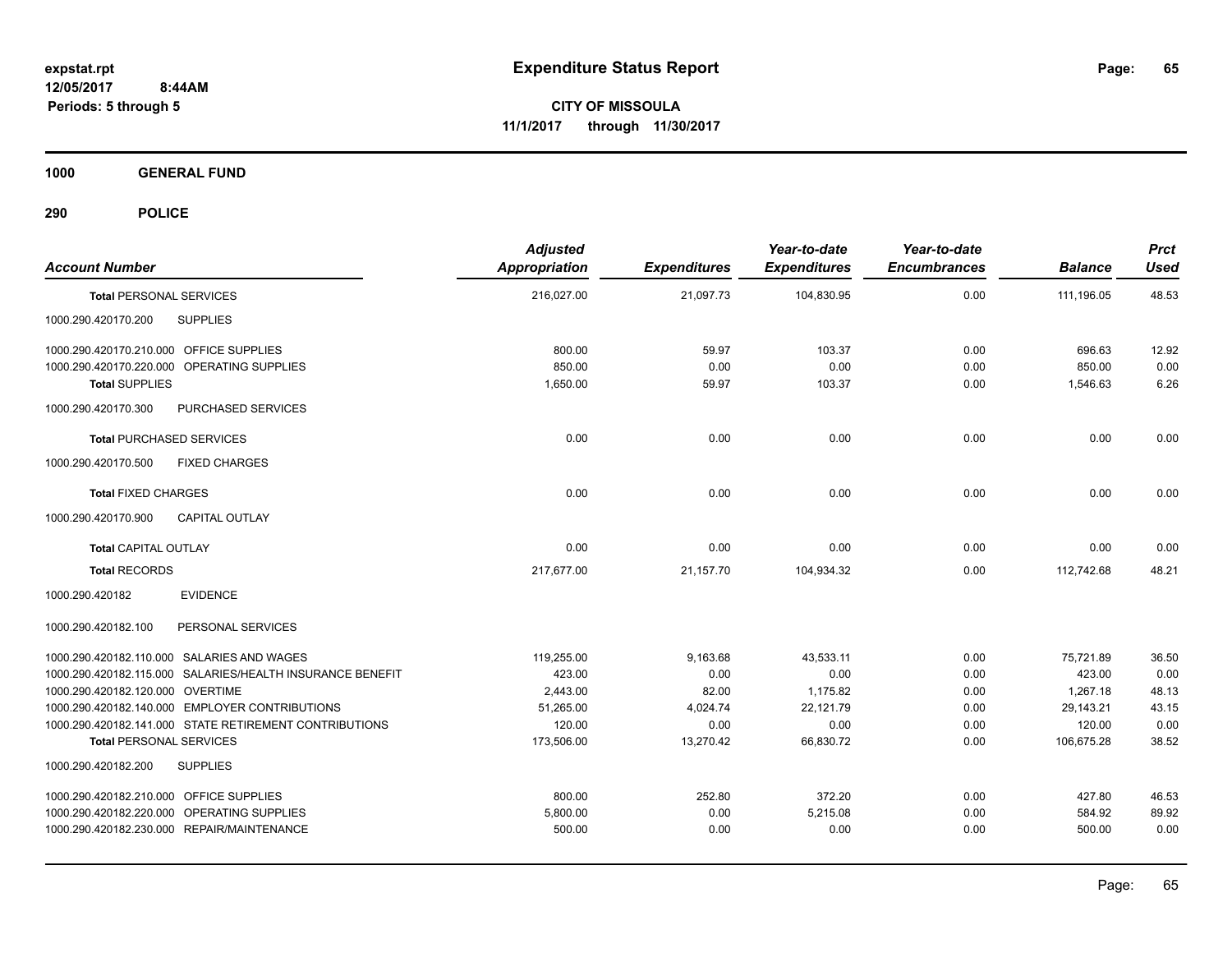**CITY OF MISSOULA 11/1/2017 through 11/30/2017**

**1000 GENERAL FUND**

| <b>Account Number</b>                                | <b>Adjusted</b><br><b>Appropriation</b> | <b>Expenditures</b> | Year-to-date<br><b>Expenditures</b> | Year-to-date<br><b>Encumbrances</b> | <b>Balance</b> | <b>Prct</b><br><b>Used</b> |
|------------------------------------------------------|-----------------------------------------|---------------------|-------------------------------------|-------------------------------------|----------------|----------------------------|
| 1000.290.420182.231.000 GASOLINE                     | 479.00                                  | 85.75               | 489.77                              | 0.00                                | $-10.77$       | 102.25                     |
| <b>Total SUPPLIES</b>                                | 7,579.00                                | 338.55              | 6,077.05                            | 0.00                                | 1,501.95       | 80.18                      |
| PURCHASED SERVICES<br>1000.290.420182.300            |                                         |                     |                                     |                                     |                |                            |
| 1000.290.420182.310.000 COMMUNICATIONS               | 300.00                                  | 0.00                | 0.00                                | 0.00                                | 300.00         | 0.00                       |
| 1000.290.420182.320.000 PRINTING & DUPLICATING       | 1.000.00                                | 0.00                | 0.00                                | 0.00                                | 1,000.00       | 0.00                       |
| 1000.290.420182.350.000 PROFESSIONAL SERVICES        | 42,956.00                               | 680.00              | 10,346.53                           | 0.00                                | 32,609.47      | 24.09                      |
| 1000.290.420182.360.000 REPAIR & MAINTENANCE         | 150.00                                  | 0.00                | 0.00                                | 0.00                                | 150.00         | 0.00                       |
| <b>Total PURCHASED SERVICES</b>                      | 44,406.00                               | 680.00              | 10,346.53                           | 0.00                                | 34,059.47      | 23.30                      |
| <b>FIXED CHARGES</b><br>1000.290.420182.500          |                                         |                     |                                     |                                     |                |                            |
| <b>Total FIXED CHARGES</b>                           | 0.00                                    | 0.00                | 0.00                                | 0.00                                | 0.00           | 0.00                       |
| <b>Total EVIDENCE</b>                                | 225,491.00                              | 14,288.97           | 83,254.30                           | 0.00                                | 142,236.70     | 36.92                      |
| 1000.290.420185<br><b>SPECIAL TEAMS</b>              |                                         |                     |                                     |                                     |                |                            |
| PERSONAL SERVICES<br>1000.290.420185.100             |                                         |                     |                                     |                                     |                |                            |
| <b>Total PERSONAL SERVICES</b>                       | 0.00                                    | 0.00                | 0.00                                | 0.00                                | 0.00           | 0.00                       |
| 1000.290.420185.200<br><b>SUPPLIES</b>               |                                         |                     |                                     |                                     |                |                            |
| 1000.290.420185.220.000 OPERATING SUPPLIES           | 11.885.00                               | 695.49              | 1.950.73                            | 0.00                                | 9,934.27       | 16.41                      |
| <b>REPAIR/MAINTENANCE</b><br>1000.290.420185.230.000 | 200.00                                  | 0.00                | 485.81                              | 0.00                                | $-285.81$      | 242.91                     |
| 1000.290.420185.231.000 GASOLINE                     | 239.00                                  | 0.00                | 79.73                               | 0.00                                | 159.27         | 33.36                      |
| <b>Total SUPPLIES</b>                                | 12,324.00                               | 695.49              | 2,516.27                            | 0.00                                | 9,807.73       | 20.42                      |
| PURCHASED SERVICES<br>1000.290.420185.300            |                                         |                     |                                     |                                     |                |                            |
| 1000.290.420185.350.000 PROFESSIONAL SERVICES        | 175.00                                  | 0.00                | 0.00                                | 0.00                                | 175.00         | 0.00                       |
| 1000.290.420185.360.000 REPAIR & MAINTENANCE         | 350.00                                  | 0.00                | 63.99                               | 0.00                                | 286.01         | 18.28                      |
| <b>Total PURCHASED SERVICES</b>                      | 525.00                                  | 0.00                | 63.99                               | 0.00                                | 461.01         | 12.19                      |
| <b>Total SPECIAL TEAMS</b>                           | 12,849.00                               | 695.49              | 2,580.26                            | 0.00                                | 10,268.74      | 20.08                      |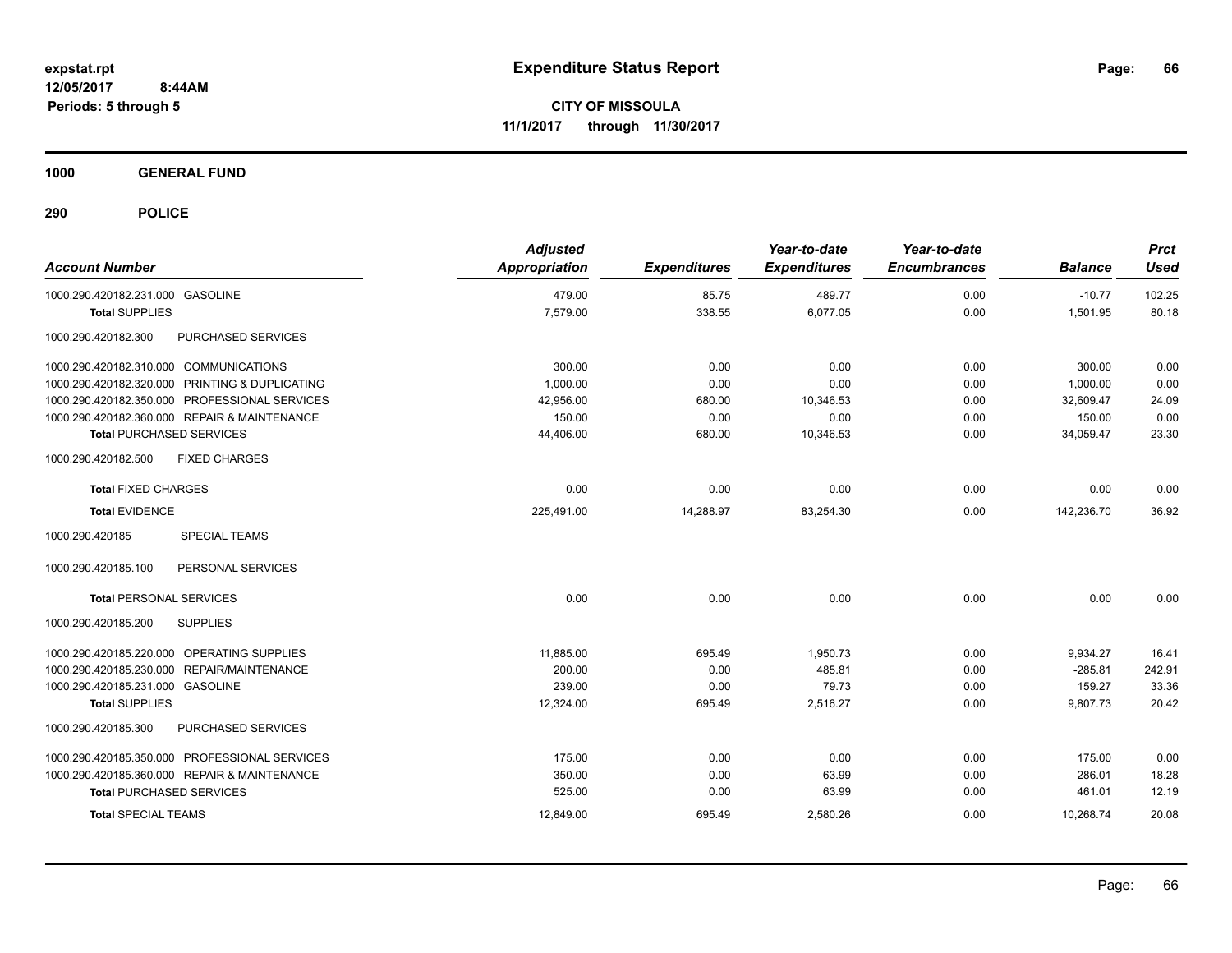**CITY OF MISSOULA 11/1/2017 through 11/30/2017**

**1000 GENERAL FUND**

| <b>Account Number</b>                |                         | <b>Adjusted</b><br>Appropriation | <b>Expenditures</b> | Year-to-date<br><b>Expenditures</b> | Year-to-date<br><b>Encumbrances</b> | <b>Balance</b> | <b>Prct</b><br>Used |
|--------------------------------------|-------------------------|----------------------------------|---------------------|-------------------------------------|-------------------------------------|----------------|---------------------|
| 1000.290.420256                      | *** Title Not Found *** |                                  |                     |                                     |                                     |                |                     |
| 1000.290.420256.100                  | PERSONAL SERVICES       |                                  |                     |                                     |                                     |                |                     |
| <b>Total *** Title Not Found ***</b> |                         | 0.00                             | 0.00                | 0.00                                | 0.00                                | 0.00           | 0.00                |
| <b>Total POLICE</b>                  |                         | 16,234,610.00                    | 1,035,115.13        | 5,649,356.14                        | 0.00                                | 10,585,253.86  | 34.80               |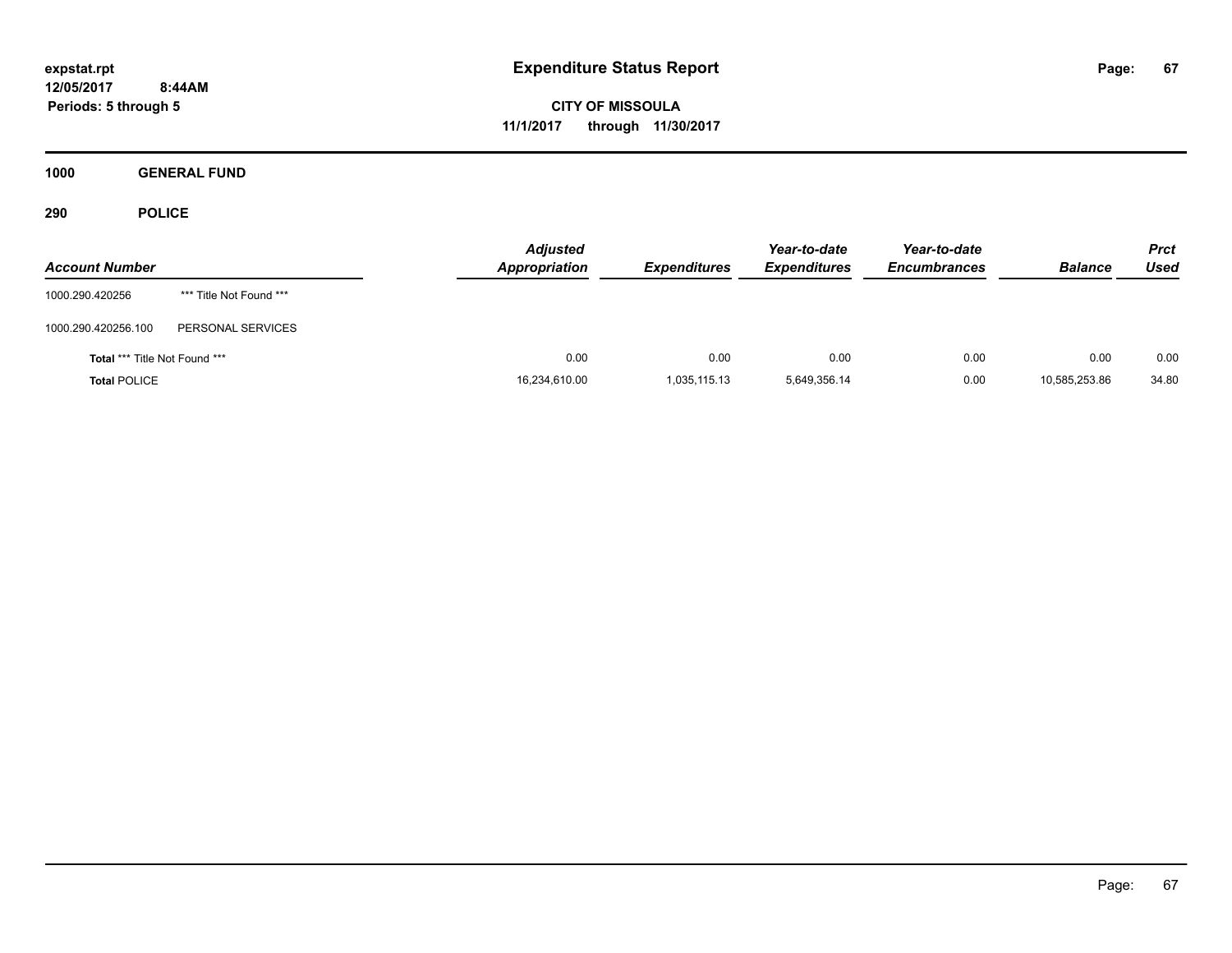**CITY OF MISSOULA 11/1/2017 through 11/30/2017**

**1000 GENERAL FUND**

| <b>Account Number</b>                   |                                                        | <b>Adjusted</b><br><b>Appropriation</b> | <b>Expenditures</b> | Year-to-date<br><b>Expenditures</b> | Year-to-date<br><b>Encumbrances</b> | <b>Balance</b> | <b>Prct</b><br><b>Used</b> |
|-----------------------------------------|--------------------------------------------------------|-----------------------------------------|---------------------|-------------------------------------|-------------------------------------|----------------|----------------------------|
| 1000.300.420410                         | <b>ADMINISTRATION</b>                                  |                                         |                     |                                     |                                     |                |                            |
| 1000.300.420410.100                     | PERSONAL SERVICES                                      |                                         |                     |                                     |                                     |                |                            |
|                                         | 1000.300.420410.110.000 SALARIES AND WAGES             | 480,593.00                              | 36,747.92           | 175,805.33                          | 0.00                                | 304,787.67     | 36.58                      |
| 1000.300.420410.115.000                 | SALARIES/HEALTH INSURANCE BENEFIT                      | 27.648.00                               | 2.304.00            | 10.944.00                           | 0.00                                | 16.704.00      | 39.58                      |
| 1000.300.420410.140.000                 | <b>EMPLOYER CONTRIBUTIONS</b>                          | 130,890.00                              | 10,265.38           | 51,769.96                           | 0.00                                | 79,120.04      | 39.55                      |
|                                         | 1000.300.420410.141.000 STATE RETIREMENT CONTRIBUTIONS | 123,427.00                              | 0.00                | 32,225.08                           | 0.00                                | 91,201.92      | 26.11                      |
| <b>Total PERSONAL SERVICES</b>          |                                                        | 762,558.00                              | 49,317.30           | 270.744.37                          | 0.00                                | 491,813.63     | 35.50                      |
| 1000.300.420410.200                     | <b>SUPPLIES</b>                                        |                                         |                     |                                     |                                     |                |                            |
| 1000.300.420410.210.000 OFFICE SUPPLIES |                                                        | 8,471.00                                | 26.73               | 1,008.34                            | 0.00                                | 7,462.66       | 11.90                      |
|                                         | 1000.300.420410.220.000 OPERATING SUPPLIES             | 2,822.00                                | 12.99               | 306.10                              | 0.00                                | 2,515.90       | 10.85                      |
| 1000.300.420410.230.000                 | REPAIR/MAINTENANCE                                     | 300.00                                  | 48.70               | 213.93                              | 0.00                                | 86.07          | 71.31                      |
| 1000.300.420410.240.000 OTHER SUPPLIES  |                                                        | 593.00                                  | 0.00                | 345.26                              | 0.00                                | 247.74         | 58.22                      |
| <b>Total SUPPLIES</b>                   |                                                        | 12,186.00                               | 88.42               | 1,873.63                            | 0.00                                | 10,312.37      | 15.38                      |
| 1000.300.420410.300                     | PURCHASED SERVICES                                     |                                         |                     |                                     |                                     |                |                            |
| 1000.300.420410.310.000 COMMUNICATIONS  |                                                        | 577.00                                  | 8.69                | 206.80                              | 0.00                                | 370.20         | 35.84                      |
| 1000.300.420410.320.000                 | PRINTING & DUPLICATING                                 | 240.00                                  | 0.00                | 10.00                               | 0.00                                | 230.00         | 4.17                       |
| 1000.300.420410.330.000                 | PUBLICITY, SUBSCRIPTIONS & DUES                        | 1,238.00                                | 0.00                | 0.00                                | 0.00                                | 1,238.00       | 0.00                       |
| 1000.300.420410.350.000                 | PROFESSIONAL SERVICES                                  | 192.00                                  | 0.00                | 192.00                              | 0.00                                | 0.00           | 100.00                     |
| 1000.300.420410.360.000                 | <b>REPAIR &amp; MAINTENANCE</b>                        | 18,186.00                               | 0.00                | 0.00                                | 0.00                                | 18,186.00      | 0.00                       |
| 1000.300.420410.370.000                 | <b>TRAVEL</b>                                          | 4.240.00                                | 0.00                | 0.00                                | 0.00                                | 4,240.00       | 0.00                       |
| 1000.300.420410.380.000 TRAINING        |                                                        | 1,054.00                                | 0.00                | 338.00                              | 0.00                                | 716.00         | 32.07                      |
| <b>Total PURCHASED SERVICES</b>         |                                                        | 25,727.00                               | 8.69                | 746.80                              | 0.00                                | 24,980.20      | 2.90                       |
| 1000.300.420410.700                     | <b>GRANTS &amp; CONTRIBUTIONS</b>                      |                                         |                     |                                     |                                     |                |                            |
|                                         | 1000.300.420410.700.000 GRANTS & CONTRIBUTIONS         | 2,700.00                                | 0.00                | 2,700.00                            | 0.00                                | 0.00           | 100.00                     |
|                                         | <b>Total GRANTS &amp; CONTRIBUTIONS</b>                | 2,700.00                                | 0.00                | 2,700.00                            | 0.00                                | 0.00           | 100.00                     |
| 1000.300.420410.800                     | OTHER OBJECTS                                          |                                         |                     |                                     |                                     |                |                            |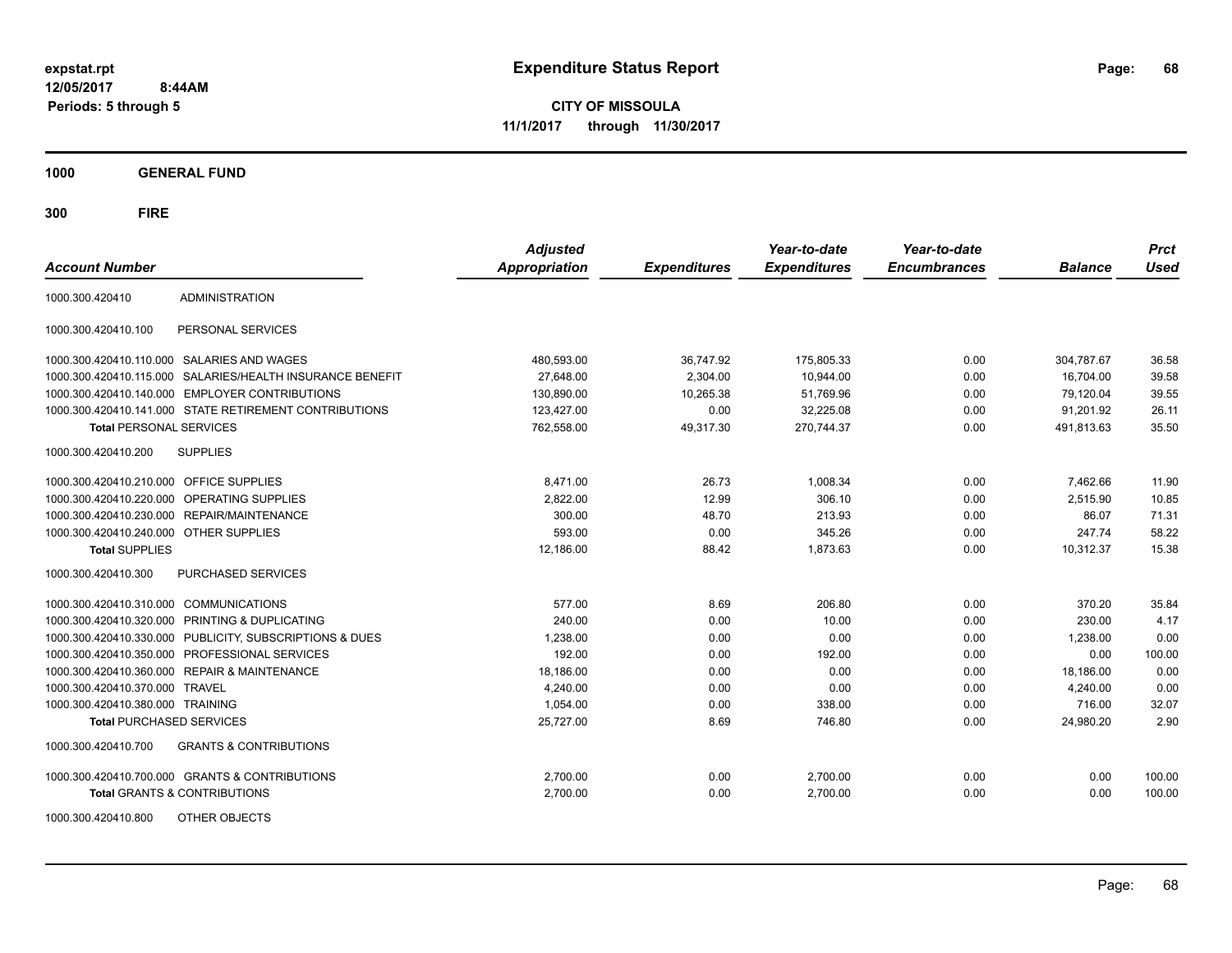**CITY OF MISSOULA 11/1/2017 through 11/30/2017**

**1000 GENERAL FUND**

| <b>Account Number</b>                             | <b>Adjusted</b><br><b>Appropriation</b> | <b>Expenditures</b> | Year-to-date<br><b>Expenditures</b> | Year-to-date<br><b>Encumbrances</b> | <b>Balance</b> | <b>Prct</b><br><b>Used</b> |
|---------------------------------------------------|-----------------------------------------|---------------------|-------------------------------------|-------------------------------------|----------------|----------------------------|
| <b>Total OTHER OBJECTS</b>                        | 0.00                                    | 0.00                | 0.00                                | 0.00                                | 0.00           | 0.00                       |
| <b>Total ADMINISTRATION</b>                       | 803,171.00                              | 49,414.41           | 276,064.80                          | 0.00                                | 527,106.20     | 34.37                      |
| <b>FACILITY</b><br>1000.300.420420                |                                         |                     |                                     |                                     |                |                            |
| PERSONAL SERVICES<br>1000.300.420420.100          |                                         |                     |                                     |                                     |                |                            |
| <b>Total PERSONAL SERVICES</b>                    | 0.00                                    | 0.00                | 0.00                                | 0.00                                | 0.00           | 0.00                       |
| 1000.300.420420.200<br><b>SUPPLIES</b>            |                                         |                     |                                     |                                     |                |                            |
| 1000.300.420420.210.000 OFFICE SUPPLIES           | 7.245.00                                | 2,733.00            | 3,002.98                            | 0.00                                | 4,242.02       | 41.45                      |
| 1000.300.420420.220.000 OPERATING SUPPLIES        | 6,448.00                                | 0.00                | 2,309.05                            | 0.00                                | 4,138.95       | 35.81                      |
| 1000.300.420420.230.000 REPAIR/MAINTENANCE        | 14,000.00                               | 191.32              | 1,004.77                            | 0.00                                | 12,995.23      | 7.18                       |
| <b>Total SUPPLIES</b>                             | 27,693.00                               | 2,924.32            | 6,316.80                            | 0.00                                | 21,376.20      | 22.81                      |
| 1000.300.420420.300<br>PURCHASED SERVICES         |                                         |                     |                                     |                                     |                |                            |
| 1000.300.420420.340.000 SEWER                     | 1,465.00                                | 0.00                | 589.56                              | 0.00                                | 875.44         | 40.24                      |
| 1000.300.420420.341.000 ELECTRICITY & NATURAL GAS | 76,723.00                               | 5,073.03            | 20,226.52                           | 0.00                                | 56,496.48      | 26.36                      |
| 1000.300.420420.343.000 WATER CHARGES             | 14,677.00                               | 1,047.13            | 6,729.90                            | 0.00                                | 7,947.10       | 45.85                      |
| 1000.300.420420.344.000 TELEPHONE SERVICE         | 20,088.00                               | 1,382.93            | 5,594.02                            | 0.00                                | 14,493.98      | 27.85                      |
| 1000.300.420420.345.000 GARBAGE                   | 5,850.00                                | 617.55              | 3,072.26                            | 0.00                                | 2,777.74       | 52.52                      |
| 1000.300.420420.360.000 REPAIR & MAINTENANCE      | 26,258.00                               | 2,793.29            | 25,475.24                           | 0.00                                | 782.76         | 97.02                      |
| <b>Total PURCHASED SERVICES</b>                   | 145,061.00                              | 10,913.93           | 61,687.50                           | 0.00                                | 83,373.50      | 42.53                      |
| 1000.300.420420.500<br><b>FIXED CHARGES</b>       |                                         |                     |                                     |                                     |                |                            |
| 1000.300.420420.500.000 FIXED CHARGES             | 308.00                                  | 0.00                | 0.00                                | 0.00                                | 308.00         | 0.00                       |
| <b>Total FIXED CHARGES</b>                        | 308.00                                  | 0.00                | 0.00                                | 0.00                                | 308.00         | 0.00                       |
| <b>Total FACILITY</b>                             | 173,062.00                              | 13,838.25           | 68,004.30                           | 0.00                                | 105,057.70     | 39.29                      |
| PERSONNEL TRAINING<br>1000.300.420430             |                                         |                     |                                     |                                     |                |                            |
| 1000.300.420430.100<br>PERSONAL SERVICES          |                                         |                     |                                     |                                     |                |                            |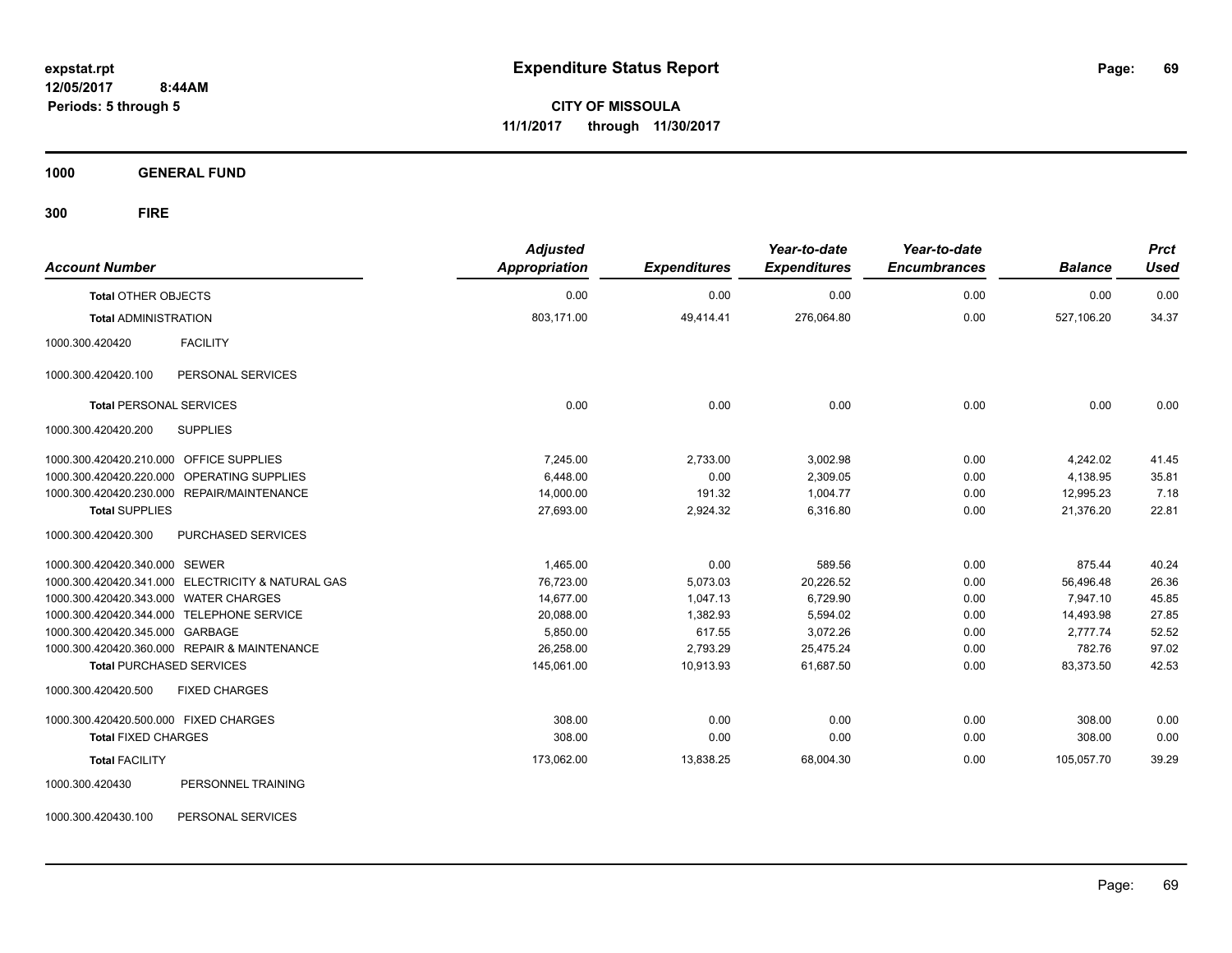**CITY OF MISSOULA 11/1/2017 through 11/30/2017**

**1000 GENERAL FUND**

| <b>Account Number</b>                                     |                    | <b>Adjusted</b><br><b>Appropriation</b> | <b>Expenditures</b> | Year-to-date<br><b>Expenditures</b> | Year-to-date<br><b>Encumbrances</b> | <b>Balance</b> | <b>Prct</b><br><b>Used</b> |
|-----------------------------------------------------------|--------------------|-----------------------------------------|---------------------|-------------------------------------|-------------------------------------|----------------|----------------------------|
| 1000.300.420430.110.000 SALARIES AND WAGES                |                    | 93,637.00                               | 7,205.46            | 34,448.54                           | 0.00                                | 59,188.46      | 36.79                      |
| 1000.300.420430.115.000 SALARIES/HEALTH INSURANCE BENEFIT |                    | 9,216.00                                | 768.00              | 3,840.00                            | 0.00                                | 5,376.00       | 41.67                      |
| 1000.300.420430.120.000 OVERTIME                          |                    | 2,180.00                                | 303.98              | 303.98                              | 0.00                                | 1,876.02       | 13.94                      |
| 1000.300.420430.140.000 EMPLOYER CONTRIBUTIONS            |                    | 21.427.00                               | 1.676.00            | 7,067.15                            | 0.00                                | 14.359.85      | 32.98                      |
| 1000.300.420430.141.000 STATE RETIREMENT CONTRIBUTIONS    |                    | 33.540.00                               | 0.00                | 8.437.79                            | 0.00                                | 25.102.21      | 25.16                      |
| <b>Total PERSONAL SERVICES</b>                            |                    | 160,000.00                              | 9,953.44            | 54.097.46                           | 0.00                                | 105.902.54     | 33.81                      |
| 1000.300.420430.200<br><b>SUPPLIES</b>                    |                    |                                         |                     |                                     |                                     |                |                            |
| 1000.300.420430.210.000 OFFICE SUPPLIES                   |                    | 96.00                                   | 0.00                | 35.11                               | 0.00                                | 60.89          | 36.57                      |
| 1000.300.420430.220.000                                   | OPERATING SUPPLIES | 3,701.00                                | 0.00                | 130.73                              | 0.00                                | 3,570.27       | 3.53                       |
| 1000.300.420430.230.000 REPAIR/MAINTENANCE                |                    | 320.00                                  | 0.00                | 18.60                               | 0.00                                | 301.40         | 5.81                       |
| <b>Total SUPPLIES</b>                                     |                    | 4,117.00                                | 0.00                | 184.44                              | 0.00                                | 3,932.56       | 4.48                       |
| 1000.300.420430.300                                       | PURCHASED SERVICES |                                         |                     |                                     |                                     |                |                            |
| 1000.300.420430.320.000 PRINTING & DUPLICATING            |                    | 192.00                                  | 0.00                | 0.00                                | 0.00                                | 192.00         | 0.00                       |
| 1000.300.420430.330.000 PUBLICITY, SUBSCRIPTIONS & DUES   |                    | 322.00                                  | 0.00                | 0.00                                | 0.00                                | 322.00         | 0.00                       |
| 1000.300.420430.370.000 TRAVEL                            |                    | 1,148.00                                | 0.00                | 0.00                                | 0.00                                | 1,148.00       | 0.00                       |
| 1000.300.420430.380.000 TRAINING                          |                    | 480.00                                  | 0.00                | 0.00                                | 0.00                                | 480.00         | 0.00                       |
| <b>Total PURCHASED SERVICES</b>                           |                    | 2,142.00                                | 0.00                | 0.00                                | 0.00                                | 2,142.00       | 0.00                       |
| <b>Total PERSONNEL TRAINING</b>                           |                    | 166.259.00                              | 9.953.44            | 54.281.90                           | 0.00                                | 111.977.10     | 32.65                      |
| 1000.300.420440<br><b>FIRE PREVENTION</b>                 |                    |                                         |                     |                                     |                                     |                |                            |
| 1000.300.420440.100                                       | PERSONAL SERVICES  |                                         |                     |                                     |                                     |                |                            |
| 1000.300.420440.110.000 SALARIES AND WAGES                |                    | 435,545.00                              | 29,343.37           | 127,352.05                          | 0.00                                | 308,192.95     | 29.24                      |
| 1000.300.420440.115.000 SALARIES/HEALTH INSURANCE BENEFIT |                    | 46,080.00                               | 3,456.00            | 15,744.00                           | 0.00                                | 30,336.00      | 34.17                      |
| 1000.300.420440.120.000 OVERTIME                          |                    | 9,415.00                                | 1,478.40            | 2,905.60                            | 0.00                                | 6,509.40       | 30.86                      |
| 1000.300.420440.140.000 EMPLOYER CONTRIBUTIONS            |                    | 100,514.00                              | 6,731.60            | 27,672.62                           | 0.00                                | 72,841.38      | 27.53                      |
| 1000.300.420440.141.000 STATE RETIREMENT CONTRIBUTIONS    |                    | 157,057.00                              | 0.00                | 30,722.00                           | 0.00                                | 126,335.00     | 19.56                      |
| <b>Total PERSONAL SERVICES</b>                            |                    | 748,611.00                              | 41,009.37           | 204,396.27                          | 0.00                                | 544,214.73     | 27.30                      |
| 1000.300.420440.200<br><b>SUPPLIES</b>                    |                    |                                         |                     |                                     |                                     |                |                            |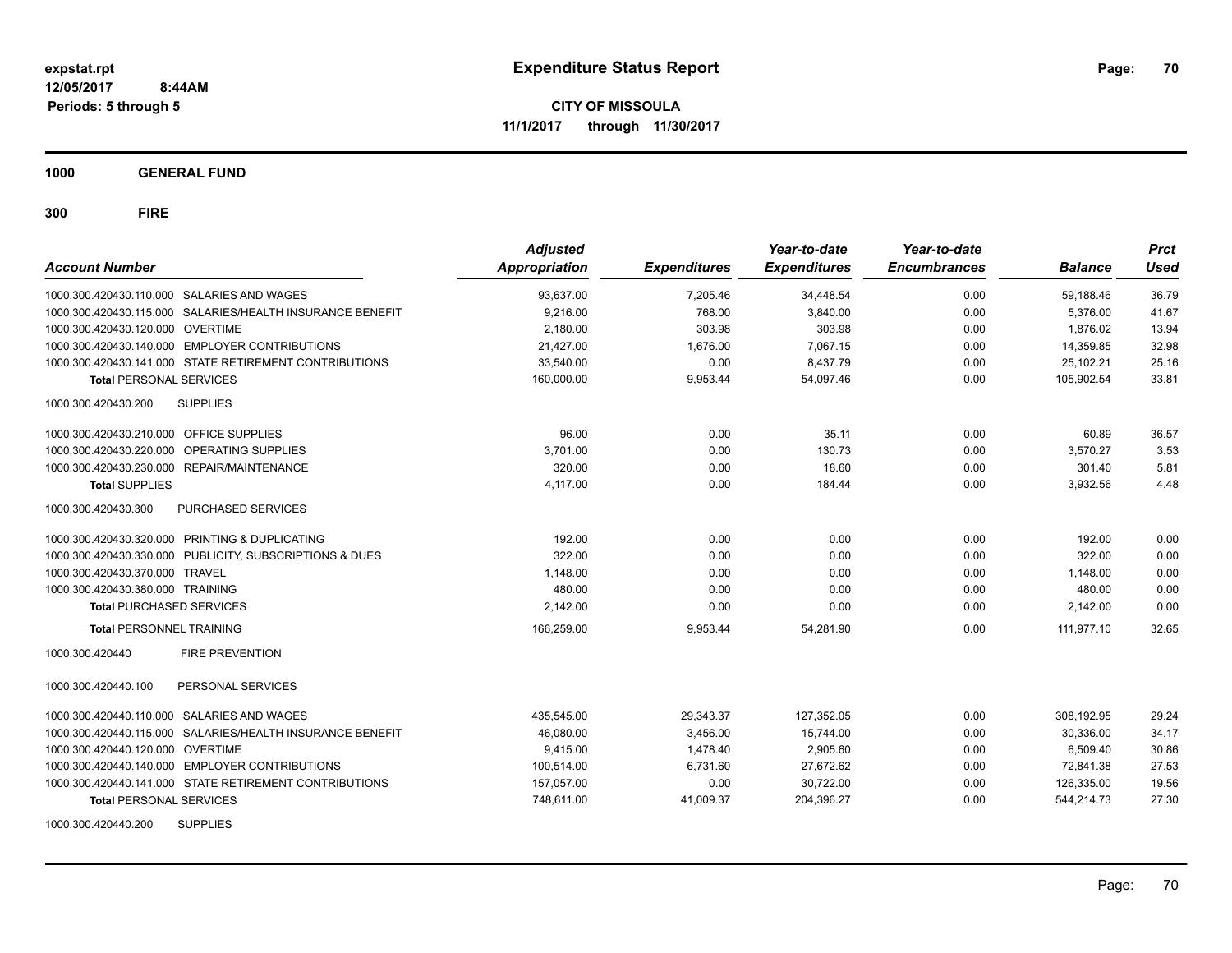**CITY OF MISSOULA 11/1/2017 through 11/30/2017**

**1000 GENERAL FUND**

| <b>Account Number</b>                   |                                                           | <b>Adjusted</b><br><b>Appropriation</b> | <b>Expenditures</b> | Year-to-date<br><b>Expenditures</b> | Year-to-date<br><b>Encumbrances</b> | <b>Balance</b> | <b>Prct</b><br><b>Used</b> |
|-----------------------------------------|-----------------------------------------------------------|-----------------------------------------|---------------------|-------------------------------------|-------------------------------------|----------------|----------------------------|
|                                         |                                                           |                                         |                     |                                     |                                     |                |                            |
| 1000.300.420440.210.000 OFFICE SUPPLIES |                                                           | 144.00                                  | 0.00                | 28.69                               | 0.00                                | 115.31         | 19.92                      |
| 1000.300.420440.220.000                 | OPERATING SUPPLIES                                        | 4,956.00                                | 0.00                | 0.00                                | 0.00                                | 4,956.00       | 0.00                       |
|                                         | 1000.300.420440.230.000 REPAIR/MAINTENANCE                | 1,540.00                                | 0.00                | 77.52                               | 0.00                                | 1,462.48       | 5.03                       |
| <b>Total SUPPLIES</b>                   |                                                           | 6,640.00                                | 0.00                | 106.21                              | 0.00                                | 6,533.79       | 1.60                       |
| 1000.300.420440.300                     | PURCHASED SERVICES                                        |                                         |                     |                                     |                                     |                |                            |
|                                         | 1000.300.420440.320.000 PRINTING & DUPLICATING            | 192.00                                  | 0.00                | 92.38                               | 0.00                                | 99.62          | 48.11                      |
|                                         | 1000.300.420440.330.000 PUBLICITY, SUBSCRIPTIONS & DUES   | 4,916.00                                | 0.00                | 1,984.50                            | 0.00                                | 2,931.50       | 40.37                      |
| 1000.300.420440.370.000 TRAVEL          |                                                           | 5,448.00                                | 0.00                | 796.11                              | 0.00                                | 4,651.89       | 14.61                      |
| 1000.300.420440.380.000 TRAINING        |                                                           | 2,506.00                                | 205.00              | 205.00                              | 0.00                                | 2,301.00       | 8.18                       |
| <b>Total PURCHASED SERVICES</b>         |                                                           | 13,062.00                               | 205.00              | 3,077.99                            | 0.00                                | 9,984.01       | 23.56                      |
| <b>Total FIRE PREVENTION</b>            |                                                           | 768,313.00                              | 41,214.37           | 207,580.47                          | 0.00                                | 560,732.53     | 27.02                      |
| 1000.300.420450                         | <b>FIRE GRANTS</b>                                        |                                         |                     |                                     |                                     |                |                            |
| 1000.300.420450.300                     | <b>PURCHASED SERVICES</b>                                 |                                         |                     |                                     |                                     |                |                            |
| <b>Total FIRE GRANTS</b>                |                                                           | 0.00                                    | 0.00                | 0.00                                | 0.00                                | 0.00           | 0.00                       |
| 1000.300.420455                         | <b>EMS</b>                                                |                                         |                     |                                     |                                     |                |                            |
| 1000.300.420455.100                     | PERSONAL SERVICES                                         |                                         |                     |                                     |                                     |                |                            |
|                                         | 1000.300.420455.110.000 SALARIES AND WAGES                | 90,331.00                               | 6,954.86            | 32,661.19                           | 0.00                                | 57,669.81      | 36.16                      |
|                                         | 1000.300.420455.115.000 SALARIES/HEALTH INSURANCE BENEFIT | 9.216.00                                | 768.00              | 3.840.00                            | 0.00                                | 5.376.00       | 41.67                      |
| 1000.300.420455.120.000 OVERTIME        |                                                           | 2.141.00                                | 293.41              | 293.41                              | 0.00                                | 1.847.59       | 13.70                      |
|                                         | 1000.300.420455.140.000 EMPLOYER CONTRIBUTIONS            | 20,755.00                               | 1,628.76            | 6,313.19                            | 0.00                                | 14,441.81      | 30.42                      |
|                                         | 1000.300.420455.141.000 STATE RETIREMENT CONTRIBUTIONS    | 32,462.00                               | 0.00                | 8,156.46                            | 0.00                                | 24,305.54      | 25.13                      |
| <b>Total PERSONAL SERVICES</b>          |                                                           | 154,905.00                              | 9,645.03            | 51.264.25                           | 0.00                                | 103.640.75     | 33.09                      |
| 1000.300.420455.200                     | <b>SUPPLIES</b>                                           |                                         |                     |                                     |                                     |                |                            |
|                                         | 1000.300.420455.220.000 OPERATING SUPPLIES                | 18,581.00                               | 2,691.44            | 10,449.00                           | 0.00                                | 8,132.00       | 56.23                      |
|                                         | 1000.300.420455.230.000 REPAIR/MAINTENANCE                | 320.00                                  | 0.00                | 0.00                                | 0.00                                | 320.00         | 0.00                       |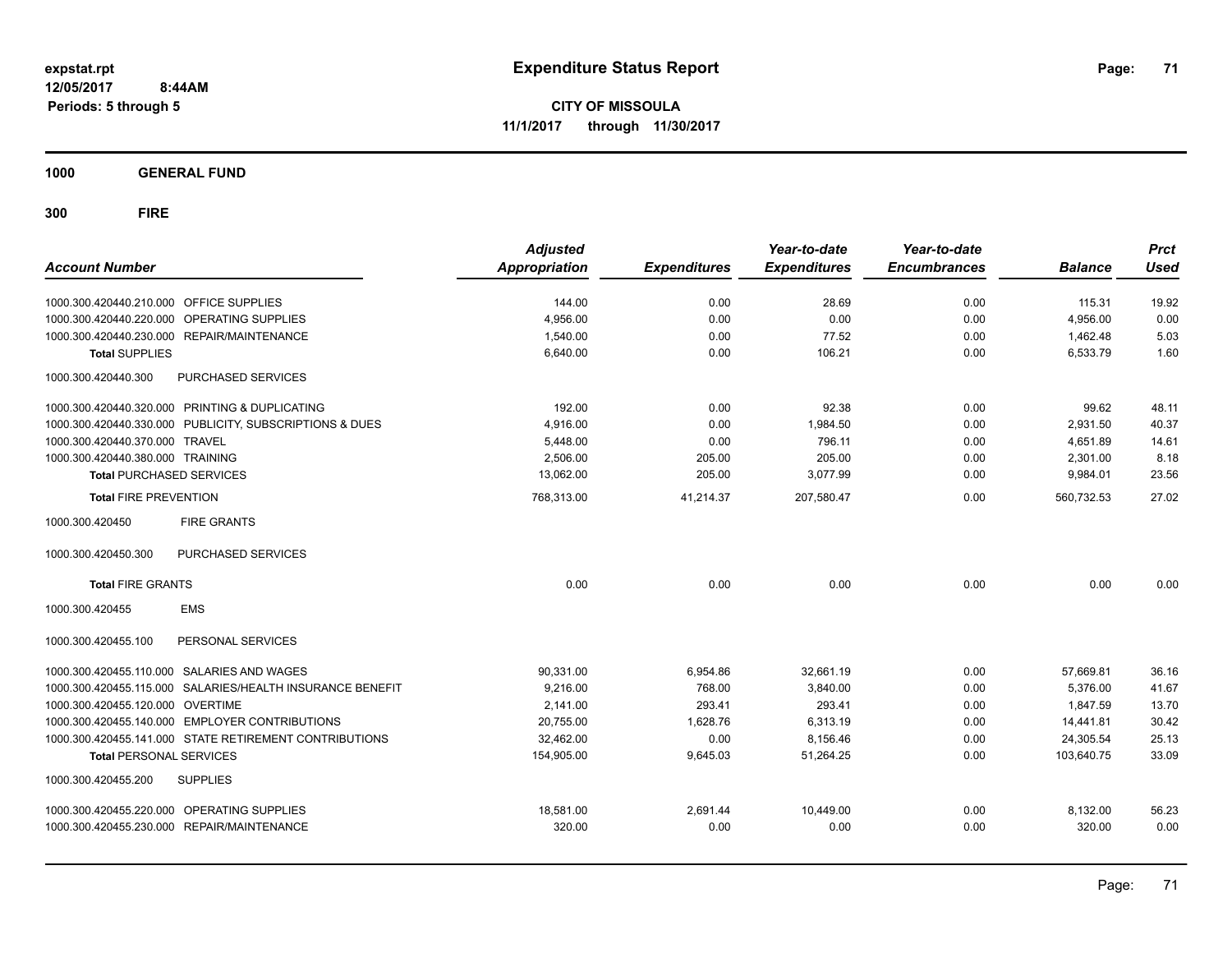**CITY OF MISSOULA 11/1/2017 through 11/30/2017**

**1000 GENERAL FUND**

| <b>Account Number</b>                                     | <b>Adjusted</b><br><b>Appropriation</b> | <b>Expenditures</b> | Year-to-date<br><b>Expenditures</b> | Year-to-date<br><b>Encumbrances</b> | <b>Balance</b> | <b>Prct</b><br><b>Used</b> |
|-----------------------------------------------------------|-----------------------------------------|---------------------|-------------------------------------|-------------------------------------|----------------|----------------------------|
| <b>Total SUPPLIES</b>                                     | 18,901.00                               | 2,691.44            | 10,449.00                           | 0.00                                | 8,452.00       | 55.28                      |
| 1000.300.420455.300<br>PURCHASED SERVICES                 |                                         |                     |                                     |                                     |                |                            |
| 1000.300.420455.330.000 PUBLICITY, SUBSCRIPTIONS & DUES   | 6,684.00                                | 140.00              | 140.00                              | 0.00                                | 6,544.00       | 2.09                       |
| 1000.300.420455.350.000 PROFESSIONAL SERVICES             | 5,000.00                                | 0.00                | 0.00                                | 0.00                                | 5,000.00       | 0.00                       |
| 1000.300.420455.360.000 REPAIR & MAINTENANCE              | 4,500.00                                | 1,163.80            | 3,381.20                            | 0.00                                | 1,118.80       | 75.14                      |
| 1000.300.420455.370.000 TRAVEL                            | 1,023.00                                | 133.00              | 133.00                              | 0.00                                | 890.00         | 13.00                      |
| 1000.300.420455.380.000 TRAINING                          | 1,920.00                                | 0.00                | 0.00                                | 0.00                                | 1,920.00       | 0.00                       |
| 1000.300.420455.390.000 OTHER PURCHASED SERVICES          | 10,080.00                               | 525.00              | 892.82                              | 0.00                                | 9,187.18       | 8.86                       |
| <b>Total PURCHASED SERVICES</b>                           | 29,207.00                               | 1.961.80            | 4,547.02                            | 0.00                                | 24,659.98      | 15.57                      |
| <b>Total EMS</b>                                          | 203,013.00                              | 14,298.27           | 66.260.27                           | 0.00                                | 136.752.73     | 32.64                      |
| 1000.300.420460<br><b>OPERATIONS</b>                      |                                         |                     |                                     |                                     |                |                            |
| 1000.300.420460.100<br>PERSONAL SERVICES                  |                                         |                     |                                     |                                     |                |                            |
| 1000.300.420460.110.000 SALARIES AND WAGES                | 5,827,176.00                            | 440,413.88          | 2,114,873.45                        | 0.00                                | 3,712,302.55   | 36.29                      |
| 1000.300.420460.115.000 SALARIES/HEALTH INSURANCE BENEFIT | 737,280.00                              | 59,520.00           | 296,130.00                          | 0.00                                | 441,150.00     | 40.17                      |
| 1000.300.420460.120.000 OVERTIME                          | 828,717.00                              | 19,146.84           | 680,136.98                          | 0.00                                | 148,580.02     | 82.07                      |
| 1000.300.420460.130.000 OTHER                             | 60,950.00                               | 0.00                | 60,044.28                           | 0.00                                | 905.72         | 98.51                      |
| 1000.300.420460.140.000 EMPLOYER CONTRIBUTIONS            | 1,426,312.00                            | 103,702.52          | 544,103.22                          | 0.00                                | 882.208.78     | 38.15                      |
| 1000.300.420460.141.000 STATE RETIREMENT CONTRIBUTIONS    | 2,131,446.00                            | 0.00                | 530,037.57                          | 0.00                                | 1,601,408.43   | 24.87                      |
| <b>Total PERSONAL SERVICES</b>                            | 11,011,881.00                           | 622,783.24          | 4,225,325.50                        | 0.00                                | 6,786,555.50   | 38.37                      |
| 1000.300.420460.200<br><b>SUPPLIES</b>                    |                                         |                     |                                     |                                     |                |                            |
| 1000.300.420460.220.000 OPERATING SUPPLIES                | 180,436.00                              | $-4.540.17$         | 22.538.51                           | 0.00                                | 157.897.49     | 12.49                      |
| 1000.300.420460.230.000 REPAIR/MAINTENANCE                | 41,420.00                               | 446.24              | 9,566.59                            | 0.00                                | 31,853.41      | 23.10                      |
| 1000.300.420460.231.000 GASOLINE                          | 61.827.00                               | 2.968.65            | 17.229.31                           | 0.00                                | 44.597.69      | 27.87                      |
| <b>Total SUPPLIES</b>                                     | 283,683.00                              | $-1,125.28$         | 49.334.41                           | 0.00                                | 234,348.59     | 17.39                      |
| PURCHASED SERVICES<br>1000.300.420460.300                 |                                         |                     |                                     |                                     |                |                            |
| 1000.300.420460.320.000 PRINTING & DUPLICATING            | 864.00                                  | 0.00                | 12.00                               | 0.00                                | 852.00         | 1.39                       |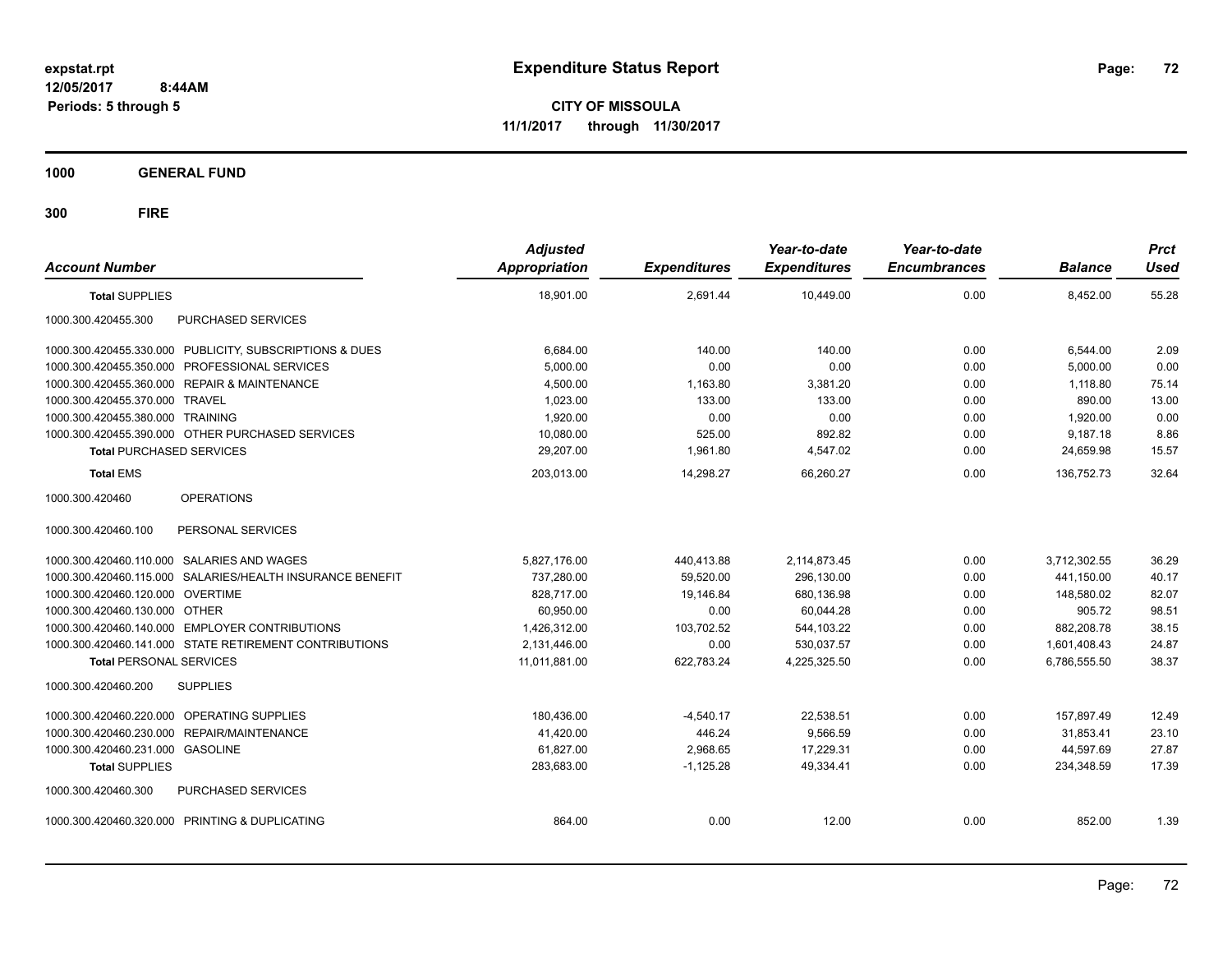**CITY OF MISSOULA 11/1/2017 through 11/30/2017**

**1000 GENERAL FUND**

**300 FIRE**

| <b>Account Number</b>                        |                                                           | <b>Adjusted</b><br>Appropriation | <b>Expenditures</b> | Year-to-date<br><b>Expenditures</b> | Year-to-date<br><b>Encumbrances</b> | <b>Balance</b> | <b>Prct</b><br>Used |
|----------------------------------------------|-----------------------------------------------------------|----------------------------------|---------------------|-------------------------------------|-------------------------------------|----------------|---------------------|
|                                              | 1000.300.420460.330.000 PUBLICITY, SUBSCRIPTIONS & DUES   | 312.00                           | 0.00                | 0.00                                | 0.00                                | 312.00         | 0.00                |
|                                              | 1000.300.420460.350.000 PROFESSIONAL SERVICES             | 34,080.00                        | 9,149.00            | 9,149.00                            | 0.00                                | 24,931.00      | 26.85               |
| 1000.300.420460.360.000 REPAIR & MAINTENANCE |                                                           | 22,400.00                        | 914.53              | 3,952.07                            | 0.00                                | 18,447.93      | 17.64               |
| 1000.300.420460.370.000 TRAVEL               |                                                           | 6,158.00                         | 487.00              | 487.00                              | 0.00                                | 5,671.00       | 7.91                |
| 1000.300.420460.380.000 TRAINING             |                                                           | 6.556.00                         | 450.00              | 466.01                              | 0.00                                | 6,089.99       | 7.11                |
|                                              | 1000.300.420460.390.000 OTHER PURCHASED SERVICES          | 1,500.00                         | 0.00                | 0.00                                | 0.00                                | 1,500.00       | 0.00                |
| <b>Total PURCHASED SERVICES</b>              |                                                           | 71,870.00                        | 11,000.53           | 14,066.08                           | 0.00                                | 57,803.92      | 19.57               |
| 1000.300.420460.900                          | CAPITAL OUTLAY                                            |                                  |                     |                                     |                                     |                |                     |
|                                              | 1000.300.420460.940.000 MACHINERY & EQUIPMENT             | 0.00                             | 0.00                | 10.47                               | 0.00                                | $-10.47$       | 0.00                |
| <b>Total CAPITAL OUTLAY</b>                  |                                                           | 0.00                             | 0.00                | 10.47                               | 0.00                                | $-10.47$       | 0.00                |
| <b>Total OPERATIONS</b>                      |                                                           | 11,367,434.00                    | 632,658.49          | 4,288,736.46                        | 0.00                                | 7,078,697.54   | 37.73               |
| 1000.300.420490                              | <b>MAINTENANCE</b>                                        |                                  |                     |                                     |                                     |                |                     |
| 1000.300.420490.100                          | PERSONAL SERVICES                                         |                                  |                     |                                     |                                     |                |                     |
| 1000.300.420490.110.000 SALARIES AND WAGES   |                                                           | 168,562.00                       | 12,848.62           | 61,385.36                           | 0.00                                | 107,176.64     | 36.42               |
|                                              | 1000.300.420490.115.000 SALARIES/HEALTH INSURANCE BENEFIT | 18,432.00                        | 1,536.00            | 7.680.00                            | 0.00                                | 10,752.00      | 41.67               |
| 1000.300.420490.120.000 OVERTIME             |                                                           | 4.357.00                         | 0.00                | 1.038.96                            | 0.00                                | 3.318.04       | 23.85               |
|                                              | 1000.300.420490.140.000 EMPLOYER CONTRIBUTIONS            | 39,057.00                        | 2,911.48            | 13,600.09                           | 0.00                                | 25,456.91      | 34.82               |
|                                              | 1000.300.420490.141.000 STATE RETIREMENT CONTRIBUTIONS    | 60,978.00                        | 0.00                | 15,205.48                           | 0.00                                | 45,772.52      | 24.94               |
| <b>Total PERSONAL SERVICES</b>               |                                                           | 291,386.00                       | 17.296.10           | 98,909.89                           | 0.00                                | 192,476.11     | 33.94               |
| 1000.300.420490.200                          | <b>SUPPLIES</b>                                           |                                  |                     |                                     |                                     |                |                     |
| 1000.300.420490.210.000 OFFICE SUPPLIES      |                                                           | 48.00                            | 0.00                | 0.00                                | 0.00                                | 48.00          | 0.00                |
| 1000.300.420490.230.000                      | REPAIR/MAINTENANCE                                        | 3,600.00                         | 462.64              | 1,209.89                            | 0.00                                | 2,390.11       | 33.61               |
| <b>Total SUPPLIES</b>                        |                                                           | 3,648.00                         | 462.64              | 1,209.89                            | 0.00                                | 2,438.11       | 33.17               |
| 1000.300.420490.300                          | PURCHASED SERVICES                                        |                                  |                     |                                     |                                     |                |                     |
|                                              | 1000.300.420490.330.000 PUBLICITY, SUBSCRIPTIONS & DUES   | 91.00                            | 0.00                | 0.00                                | 0.00                                | 91.00          | 0.00                |
| 1000.300.420490.360.000 REPAIR & MAINTENANCE |                                                           | 1,700.00                         | 0.00                | 1.695.00                            | 0.00                                | 5.00           | 99.71               |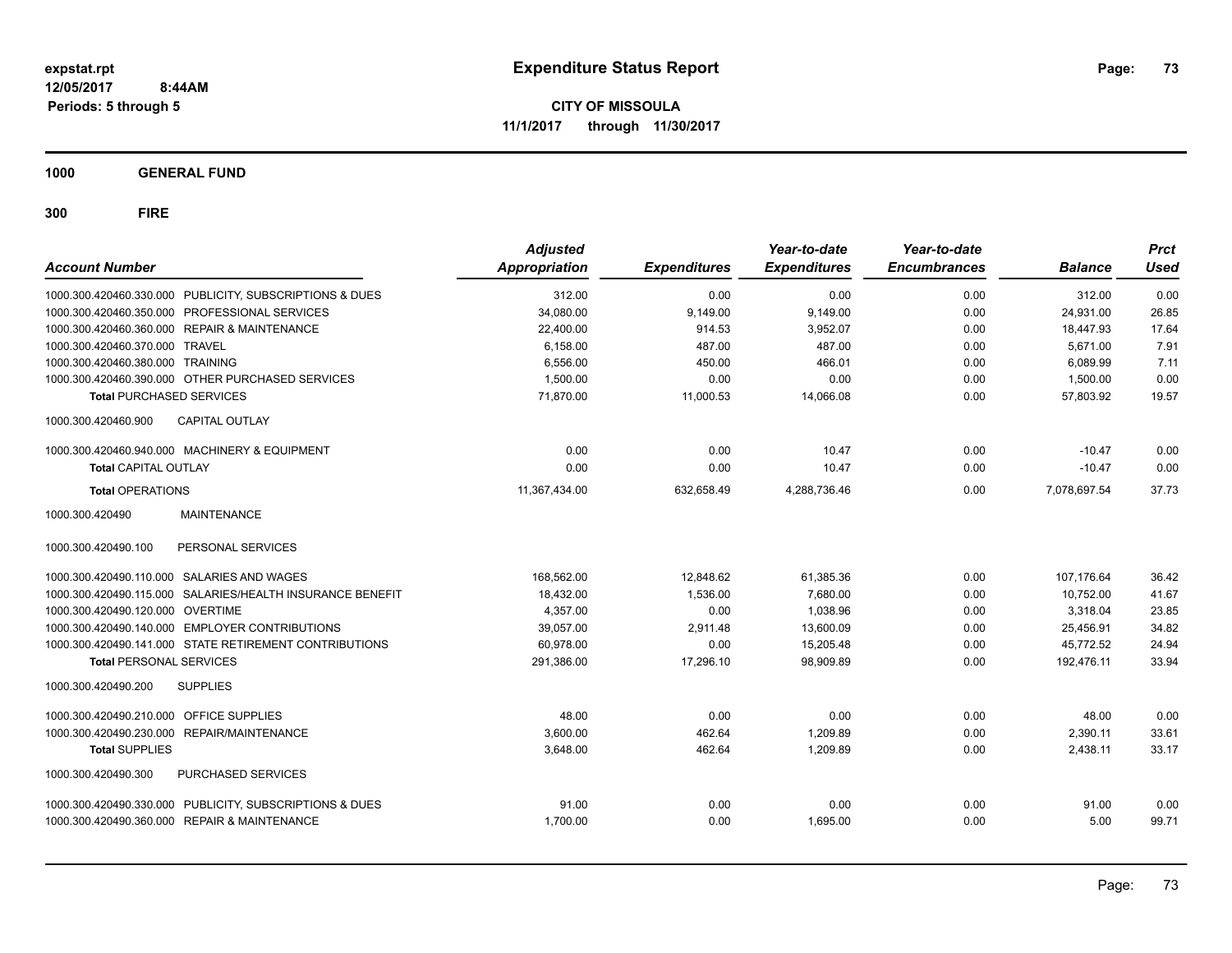**CITY OF MISSOULA 11/1/2017 through 11/30/2017**

**1000 GENERAL FUND**

**300 FIRE**

| <b>Account Number</b>                             | <b>Adjusted</b><br><b>Appropriation</b> | <b>Expenditures</b> | Year-to-date<br><b>Expenditures</b> | Year-to-date<br><b>Encumbrances</b> | <b>Balance</b> | <b>Prct</b><br><b>Used</b> |
|---------------------------------------------------|-----------------------------------------|---------------------|-------------------------------------|-------------------------------------|----------------|----------------------------|
|                                                   |                                         |                     |                                     |                                     |                |                            |
| 1000.300.420490.370.000 TRAVEL                    | 2,000.00                                | 0.00                | 0.00                                | 0.00                                | 2.000.00       | 0.00                       |
| 1000.300.420490.380.000 TRAINING                  | 1,500.00                                | 0.00                | 140.00                              | 0.00                                | 1.360.00       | 9.33                       |
| <b>Total PURCHASED SERVICES</b>                   | 5,291.00                                | 0.00                | 1,835.00                            | 0.00                                | 3,456.00       | 34.68                      |
| <b>Total MAINTENANCE</b>                          | 300,325.00                              | 17,758.74           | 101,954.78                          | 0.00                                | 198,370.22     | 33.95                      |
| 1000.300.429000<br>PUBLIC SAFETY ONETIME EXPENSES |                                         |                     |                                     |                                     |                |                            |
| 1000.300.429000.300<br><b>PURCHASED SERVICES</b>  |                                         |                     |                                     |                                     |                |                            |
| 1000.300.429000.370.000 TRAVEL                    | 12.341.00                               | 2.811.00            | 2,811.00                            | 0.00                                | 9,530.00       | 22.78                      |
| 1000.300.429000.380.000 TRAINING                  | 9,780.00                                | 0.00                | 9,780.00                            | 0.00                                | 0.00           | 100.00                     |
| <b>Total PUBLIC SAFETY ONETIME EXPENSES</b>       | 22,121.00                               | 2,811.00            | 12,591.00                           | 0.00                                | 9,530.00       | 56.92                      |
| <b>Total FIRE</b>                                 | 13.803.698.00                           | 781.946.97          | 5.075.473.98                        | 0.00                                | 8.728.224.02   | 36.77                      |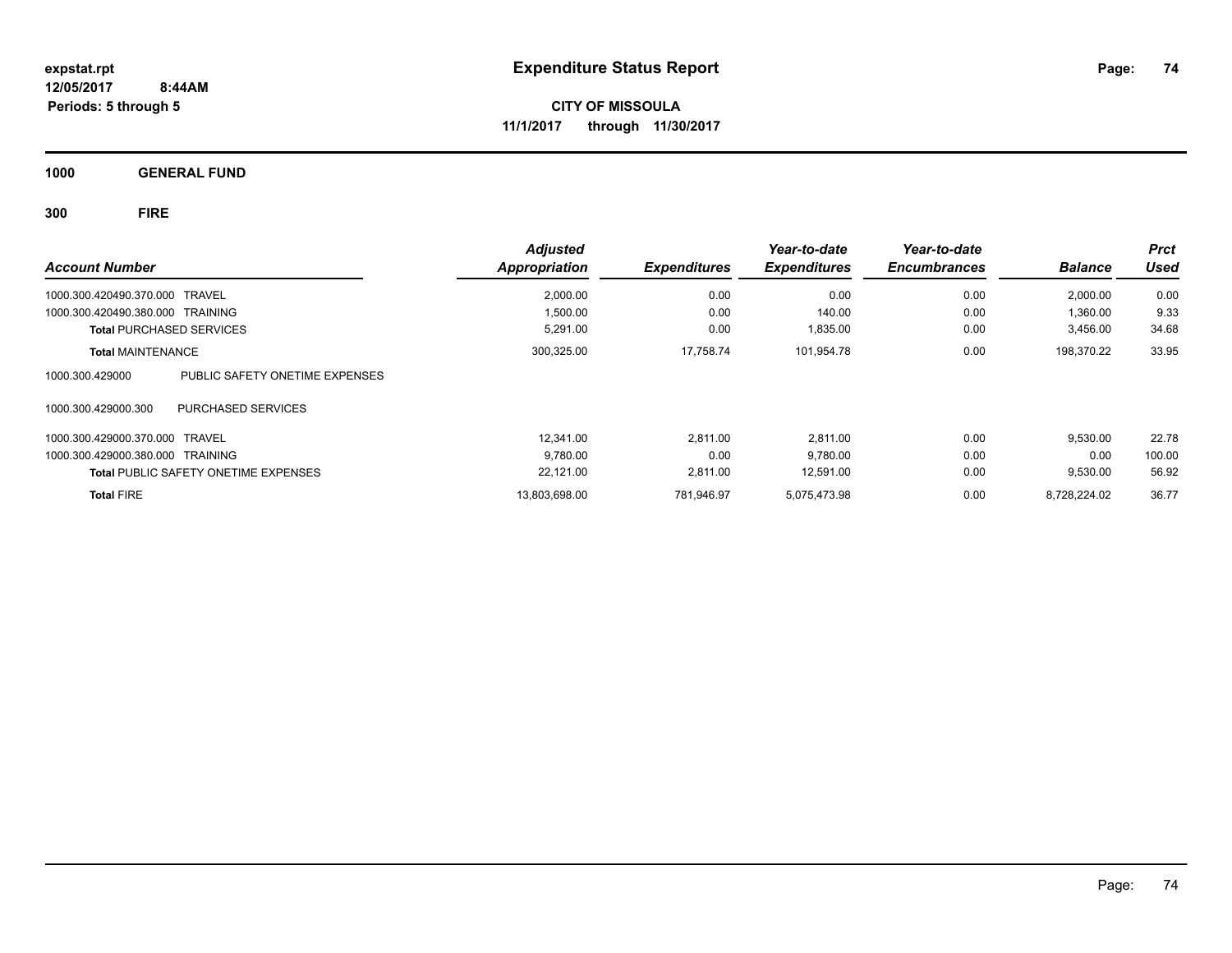**1000 GENERAL FUND**

|                                         |                                                         | <b>Adjusted</b> |                     | Year-to-date        | Year-to-date        |                | <b>Prct</b> |
|-----------------------------------------|---------------------------------------------------------|-----------------|---------------------|---------------------|---------------------|----------------|-------------|
| <b>Account Number</b>                   |                                                         | Appropriation   | <b>Expenditures</b> | <b>Expenditures</b> | <b>Encumbrances</b> | <b>Balance</b> | <b>Used</b> |
| 1000.320.420460                         | <b>OPERATIONS</b>                                       |                 |                     |                     |                     |                |             |
| 1000.320.420460.100                     | PERSONAL SERVICES                                       |                 |                     |                     |                     |                |             |
| <b>Total OPERATIONS</b>                 |                                                         | 0.00            | 0.00                | 0.00                | 0.00                | 0.00           | 0.00        |
| 1000.320.430210                         | <b>ADMINISTRATION</b>                                   |                 |                     |                     |                     |                |             |
| 1000.320.430210.100                     | PERSONAL SERVICES                                       |                 |                     |                     |                     |                |             |
|                                         | 1000.320.430210.110.000 SALARIES AND WAGES              | 108,161.00      | 8,318.95            | 40,187.90           | 0.00                | 67,973.10      | 37.16       |
| 1000.320.430210.120.000 OVERTIME        |                                                         | 0.00            | 257.87              | 288.10              | 0.00                | $-288.10$      | 0.00        |
| 1000.320.430210.130.000 OTHER           |                                                         | 0.00            | 40.06               | 198.83              | 0.00                | $-198.83$      | 0.00        |
|                                         | 1000.320.430210.140.000 EMPLOYER CONTRIBUTIONS          | 59,055.00       | 4,999.44            | 25,636.89           | 0.00                | 33,418.11      | 43.41       |
|                                         | 1000.320.430210.141.000 STATE RETIREMENT CONTRIBUTIONS  | 100.00          | 0.00                | 625.47              | 0.00                | $-525.47$      | 625.47      |
| <b>Total PERSONAL SERVICES</b>          |                                                         | 167,316.00      | 13,616.32           | 66,937.19           | 0.00                | 100,378.81     | 40.01       |
| 1000.320.430210.200                     | <b>SUPPLIES</b>                                         |                 |                     |                     |                     |                |             |
| 1000.320.430210.210.000 OFFICE SUPPLIES |                                                         | 1,600.00        | 13.78               | 505.78              | 0.00                | 1,094.22       | 31.61       |
|                                         | 1000.320.430210.220.000 OPERATING SUPPLIES              | 8,440.00        | 851.15              | 4,397.88            | 0.00                | 4,042.12       | 52.11       |
| <b>Total SUPPLIES</b>                   |                                                         | 10,040.00       | 864.93              | 4,903.66            | 0.00                | 5,136.34       | 48.84       |
| 1000.320.430210.300                     | PURCHASED SERVICES                                      |                 |                     |                     |                     |                |             |
|                                         | 1000.320.430210.320.000 PRINTING & DUPLICATING          | 7.000.00        | 3,244.51            | 3,244.51            | 0.00                | 3,755.49       | 46.35       |
|                                         | 1000.320.430210.330.000 PUBLICITY, SUBSCRIPTIONS & DUES | 3,000.00        | 0.00                | 253.56              | 0.00                | 2,746.44       | 8.45        |
| 1000.320.430210.370.000 TRAVEL          |                                                         | 2,300.00        | 0.00                | 0.00                | 0.00                | 2,300.00       | 0.00        |
| 1000.320.430210.380.000 TRAINING        |                                                         | 1,500.00        | 0.00                | 0.00                | 0.00                | 1,500.00       | 0.00        |
|                                         | <b>Total PURCHASED SERVICES</b>                         | 13,800.00       | 3,244.51            | 3,498.07            | 0.00                | 10,301.93      | 25.35       |
| 1000.320.430210.900                     | <b>CAPITAL OUTLAY</b>                                   |                 |                     |                     |                     |                |             |
| <b>Total CAPITAL OUTLAY</b>             |                                                         | 0.00            | 0.00                | 0.00                | 0.00                | 0.00           | 0.00        |
| <b>Total ADMINISTRATION</b>             |                                                         | 191,156.00      | 17,725.76           | 75,338.92           | 0.00                | 115,817.08     | 39.41       |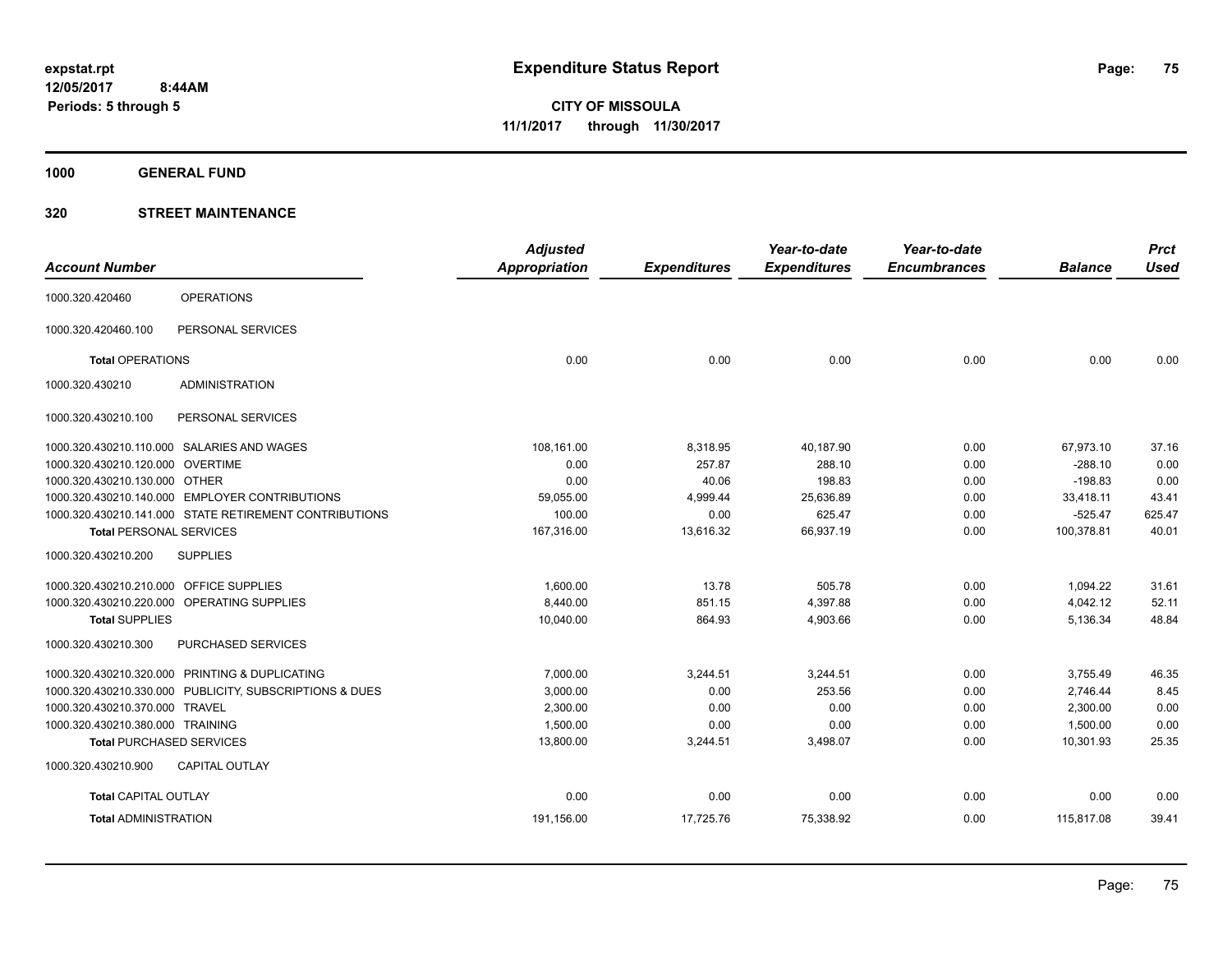**1000 GENERAL FUND**

|                                       |                                                        | <b>Adjusted</b>      |                     | Year-to-date        | Year-to-date        |                | <b>Prct</b> |
|---------------------------------------|--------------------------------------------------------|----------------------|---------------------|---------------------|---------------------|----------------|-------------|
| <b>Account Number</b>                 |                                                        | <b>Appropriation</b> | <b>Expenditures</b> | <b>Expenditures</b> | <b>Encumbrances</b> | <b>Balance</b> | <b>Used</b> |
| 1000.320.430220                       | <b>FACILITY</b>                                        |                      |                     |                     |                     |                |             |
| 1000.320.430220.100                   | PERSONAL SERVICES                                      |                      |                     |                     |                     |                |             |
|                                       | 1000.320.430220.110.000 SALARIES AND WAGES             | 49,027.00            | 3,828.35            | 18,494.46           | 0.00                | 30,532.54      | 37.72       |
| 1000.320.430220.120.000               | <b>OVERTIME</b>                                        | 0.00                 | 118.65              | 132.56              | 0.00                | $-132.56$      | 0.00        |
| 1000.320.430220.130.000 OTHER         |                                                        | 0.00                 | 18.37               | 91.17               | 0.00                | $-91.17$       | 0.00        |
|                                       | 1000.320.430220.140.000 EMPLOYER CONTRIBUTIONS         | 26,775.00            | 2,300.84            | 11,798.22           | 0.00                | 14,976.78      | 44.06       |
|                                       | 1000.320.430220.141.000 STATE RETIREMENT CONTRIBUTIONS | 55.00                | 0.00                | 0.00                | 0.00                | 55.00          | 0.00        |
| <b>Total PERSONAL SERVICES</b>        |                                                        | 75,857.00            | 6,266.21            | 30,516.41           | 0.00                | 45,340.59      | 40.23       |
| 1000.320.430220.200                   | <b>SUPPLIES</b>                                        |                      |                     |                     |                     |                |             |
|                                       | 1000.320.430220.220.000 OPERATING SUPPLIES             | 8,000.00             | 0.00                | 4,246.94            | 0.00                | 3,753.06       | 53.09       |
| <b>Total SUPPLIES</b>                 |                                                        | 8,000.00             | 0.00                | 4,246.94            | 0.00                | 3,753.06       | 53.09       |
| 1000.320.430220.300                   | PURCHASED SERVICES                                     |                      |                     |                     |                     |                |             |
| 1000.320.430220.343.000 WATER CHARGES |                                                        | 7,000.00             | 0.00                | 5,479.70            | 0.00                | 1,520.30       | 78.28       |
| 1000.320.430220.344.000               | <b>TELEPHONE SERVICE</b>                               | 1,821.00             | 0.00                | 522.14              | 0.00                | 1,298.86       | 28.67       |
|                                       | 1000.320.430220.350.000 PROFESSIONAL SERVICES          | 1,650.00             | 12.25               | 123.25              | 0.00                | 1,526.75       | 7.47        |
| <b>Total PURCHASED SERVICES</b>       |                                                        | 10,471.00            | 12.25               | 6,125.09            | 0.00                | 4,345.91       | 58.50       |
| 1000.320.430220.500                   | <b>FIXED CHARGES</b>                                   |                      |                     |                     |                     |                |             |
| 1000.320.430220.500.000 FIXED CHARGES |                                                        | 9,000.00             | 1,648.00            | 2,921.40            | 0.00                | 6,078.60       | 32.46       |
| <b>Total FIXED CHARGES</b>            |                                                        | 9.000.00             | 1,648.00            | 2,921.40            | 0.00                | 6,078.60       | 32.46       |
| <b>Total FACILITY</b>                 |                                                        | 103,328.00           | 7,926.46            | 43,809.84           | 0.00                | 59,518.16      | 42.40       |
| 1000.320.430221                       | CENTRALIZED MAINT, TOOLS & FENCE                       |                      |                     |                     |                     |                |             |
| 1000.320.430221.100                   | PERSONAL SERVICES                                      |                      |                     |                     |                     |                |             |
|                                       | Total CENTRALIZED MAINT, TOOLS & FENCE                 | 0.00                 | 0.00                | 0.00                | 0.00                | 0.00           | 0.00        |
| 1000.320.430230                       | <b>STREET RESTORATION</b>                              |                      |                     |                     |                     |                |             |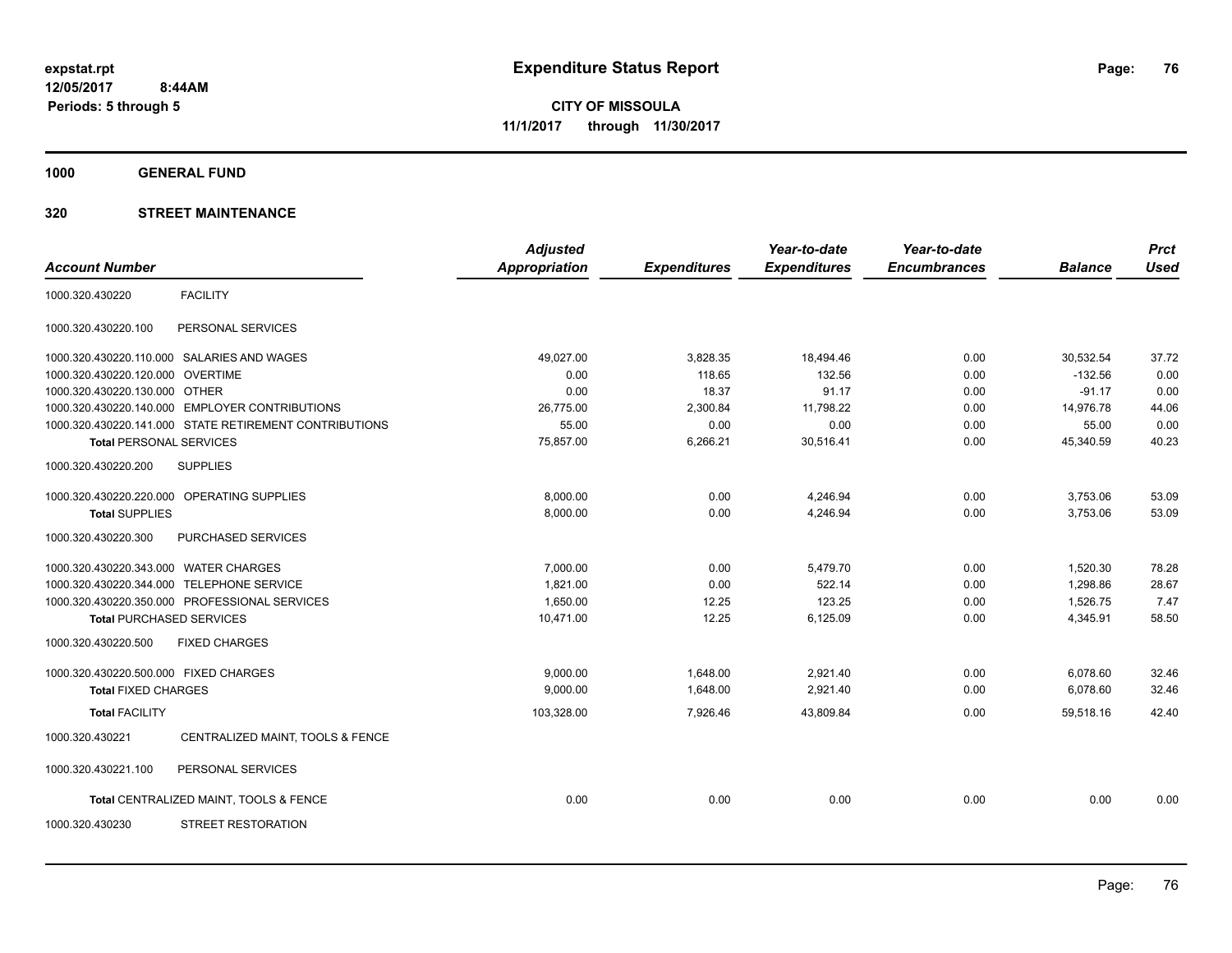**1000 GENERAL FUND**

|                                                        | <b>Adjusted</b>      |                     | Year-to-date        | Year-to-date        |                | <b>Prct</b> |
|--------------------------------------------------------|----------------------|---------------------|---------------------|---------------------|----------------|-------------|
| <b>Account Number</b>                                  | <b>Appropriation</b> | <b>Expenditures</b> | <b>Expenditures</b> | <b>Encumbrances</b> | <b>Balance</b> | <b>Used</b> |
| PERSONAL SERVICES<br>1000.320.430230.100               |                      |                     |                     |                     |                |             |
| 1000.320.430230.110.000 SALARIES AND WAGES             | 323,029.00           | 25,159.54           | 121,542.96          | 0.00                | 201,486.04     | 37.63       |
| 1000.320.430230.120.000 OVERTIME                       | 3,000.00             | 779.86              | 871.29              | 0.00                | 2,128.71       | 29.04       |
| 1000.320.430230.130.000 OTHER                          | 0.00                 | 120.97              | 600.36              | 0.00                | $-600.36$      | 0.00        |
| 1000.320.430230.140.000 EMPLOYER CONTRIBUTIONS         | 177,125.00           | 15,117.99           | 77,524.97           | 0.00                | 99,600.03      | 43.77       |
| 1000.320.430230.141.000 STATE RETIREMENT CONTRIBUTIONS | 329.00               | 0.00                | 0.00                | 0.00                | 329.00         | 0.00        |
| <b>Total PERSONAL SERVICES</b>                         | 503,483.00           | 41,178.36           | 200,539.58          | 0.00                | 302,943.42     | 39.83       |
| <b>SUPPLIES</b><br>1000.320.430230.200                 |                      |                     |                     |                     |                |             |
| 1000.320.430230.210.000 OFFICE SUPPLIES                | 0.00                 | 85.94               | 85.94               | 0.00                | $-85.94$       | 0.00        |
| 1000.320.430230.220.000<br>OPERATING SUPPLIES          | 1,599.00             | 0.00                | 0.00                | 0.00                | 1,599.00       | 0.00        |
| 1000.320.430230.230.000 REPAIR/MAINTENANCE             | 25,009.00            | 0.00                | 102.72              | 0.00                | 24,906.28      | 0.41        |
| 1000.320.430230.231.000 GASOLINE                       | 74,487.00            | 0.00                | 40,869.79           | 0.00                | 33,617.21      | 54.87       |
| <b>Total SUPPLIES</b>                                  | 101,095.00           | 85.94               | 41,058.45           | 0.00                | 60,036.55      | 40.61       |
| 1000.320.430230.300<br>PURCHASED SERVICES              |                      |                     |                     |                     |                |             |
| 1000.320.430230.345.000 GARBAGE                        | 5,570.00             | 0.00                | 116.85              | 0.00                | 5,453.15       | 2.10        |
| 1000.320.430230.350.000 PROFESSIONAL SERVICES          | 1,000.00             | 0.00                | 0.00                | 0.00                | 1,000.00       | 0.00        |
| 1000.320.430230.360.000 REPAIR & MAINTENANCE           | 2,000.00             | 0.00                | 35.00               | 0.00                | 1,965.00       | 1.75        |
| <b>Total PURCHASED SERVICES</b>                        | 8,570.00             | 0.00                | 151.85              | 0.00                | 8,418.15       | 1.77        |
| 1000.320.430230.400<br><b>BUILDING MATERIALS</b>       |                      |                     |                     |                     |                |             |
| 1000.320.430230.400.000 BUILDING MATERIALS             | 17,598.00            | 0.00                | 1,477.00            | 0.00                | 16,121.00      | 8.39        |
| <b>Total BUILDING MATERIALS</b>                        | 17,598.00            | 0.00                | 1,477.00            | 0.00                | 16,121.00      | 8.39        |
| 1000.320.430230.500<br><b>FIXED CHARGES</b>            |                      |                     |                     |                     |                |             |
| 1000.320.430230.500.000 FIXED CHARGES                  | 5,500.00             | 4,207.00            | 6,677.00            | 0.00                | $-1,177.00$    | 121.40      |
| <b>Total FIXED CHARGES</b>                             | 5,500.00             | 4,207.00            | 6,677.00            | 0.00                | $-1,177.00$    | 121.40      |
| 1000.320.430230.900<br><b>CAPITAL OUTLAY</b>           |                      |                     |                     |                     |                |             |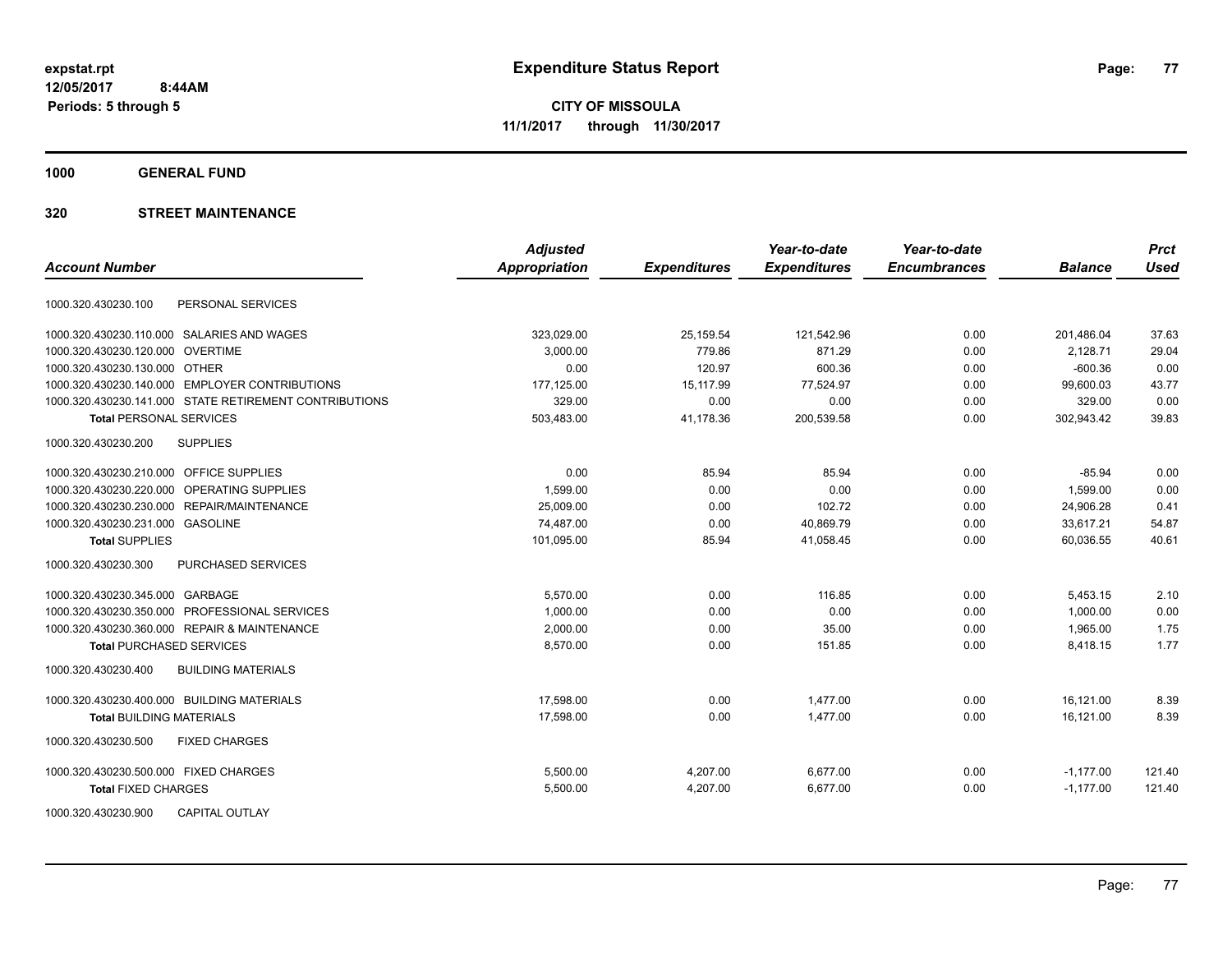**1000 GENERAL FUND**

| <b>Account Number</b>                                  | <b>Adjusted</b><br><b>Appropriation</b> | <b>Expenditures</b> | Year-to-date<br><b>Expenditures</b> | Year-to-date<br><b>Encumbrances</b> | <b>Balance</b> | <b>Prct</b><br><b>Used</b> |
|--------------------------------------------------------|-----------------------------------------|---------------------|-------------------------------------|-------------------------------------|----------------|----------------------------|
| <b>Total CAPITAL OUTLAY</b>                            | 0.00                                    | 0.00                | 0.00                                | 0.00                                | 0.00           | 0.00                       |
| <b>Total STREET RESTORATION</b>                        | 636,246.00                              | 45,471.30           | 249,903.88                          | 0.00                                | 386,342.12     | 39.28                      |
| <b>STREET MAINTENANCE</b><br>1000.320.430240           |                                         |                     |                                     |                                     |                |                            |
| PERSONAL SERVICES<br>1000.320.430240.100               |                                         |                     |                                     |                                     |                |                            |
| 1000.320.430240.110.000 SALARIES AND WAGES             | 438,400.00                              | 34,152.46           | 164,986.63                          | 0.00                                | 273,413.37     | 37.63                      |
| 1000.320.430240.120.000 OVERTIME                       | 2.100.00                                | 1.058.59            | 1.182.69                            | 0.00                                | 917.31         | 56.32                      |
| 1000.320.430240.130.000 OTHER                          | 3,000.00                                | 164.17              | 814.76                              | 0.00                                | 2,185.24       | 27.16                      |
| 1000.320.430240.140.000 EMPLOYER CONTRIBUTIONS         | 240,382.00                              | 20,521.20           | 105,392.30                          | 0.00                                | 134,989.70     | 43.84                      |
| 1000.320.430240.141.000 STATE RETIREMENT CONTRIBUTIONS | 446.00                                  | 0.00                | 0.00                                | 0.00                                | 446.00         | 0.00                       |
| <b>Total PERSONAL SERVICES</b>                         | 684,328.00                              | 55,896.42           | 272,376.38                          | 0.00                                | 411,951.62     | 39.80                      |
| <b>SUPPLIES</b><br>1000.320.430240.200                 |                                         |                     |                                     |                                     |                |                            |
| 1000.320.430240.220.000 OPERATING SUPPLIES             | 1.599.00                                | 0.00                | 0.00                                | 0.00                                | 1,599.00       | 0.00                       |
| 1000.320.430240.230.000 REPAIR/MAINTENANCE             | 19,455.00                               | 0.00                | 0.00                                | 0.00                                | 19,455.00      | 0.00                       |
| 1000.320.430240.231.000 GASOLINE                       | 14,132.00                               | 180.84              | 968.88                              | 0.00                                | 13,163.12      | 6.86                       |
| <b>Total SUPPLIES</b>                                  | 35,186.00                               | 180.84              | 968.88                              | 0.00                                | 34,217.12      | 2.75                       |
| 1000.320.430240.300<br>PURCHASED SERVICES              |                                         |                     |                                     |                                     |                |                            |
| 1000.320.430240.345.000 GARBAGE                        | 2,228.00                                | 0.00                | 0.00                                | 0.00                                | 2,228.00       | 0.00                       |
| 1000.320.430240.350.000 PROFESSIONAL SERVICES          | 2,000.00                                | 0.00                | 0.00                                | 0.00                                | 2,000.00       | 0.00                       |
| 1000.320.430240.360.000 REPAIR & MAINTENANCE           | 0.00                                    | 0.00                | 1,183.11                            | 0.00                                | $-1,183.11$    | 0.00                       |
| <b>Total PURCHASED SERVICES</b>                        | 4,228.00                                | 0.00                | 1,183.11                            | 0.00                                | 3,044.89       | 27.98                      |
| 1000.320.430240.400<br><b>BUILDING MATERIALS</b>       |                                         |                     |                                     |                                     |                |                            |
| 1000.320.430240.400.000 BUILDING MATERIALS             | 44.665.00                               | 147.84              | 9,600.14                            | 0.00                                | 35.064.86      | 21.49                      |
| <b>Total BUILDING MATERIALS</b>                        | 44,665.00                               | 147.84              | 9,600.14                            | 0.00                                | 35,064.86      | 21.49                      |
| 1000.320.430240.500<br><b>FIXED CHARGES</b>            |                                         |                     |                                     |                                     |                |                            |
| 1000.320.430240.500.000 FIXED CHARGES                  | 5,000.00                                | 0.00                | 0.00                                | 0.00                                | 5,000.00       | 0.00                       |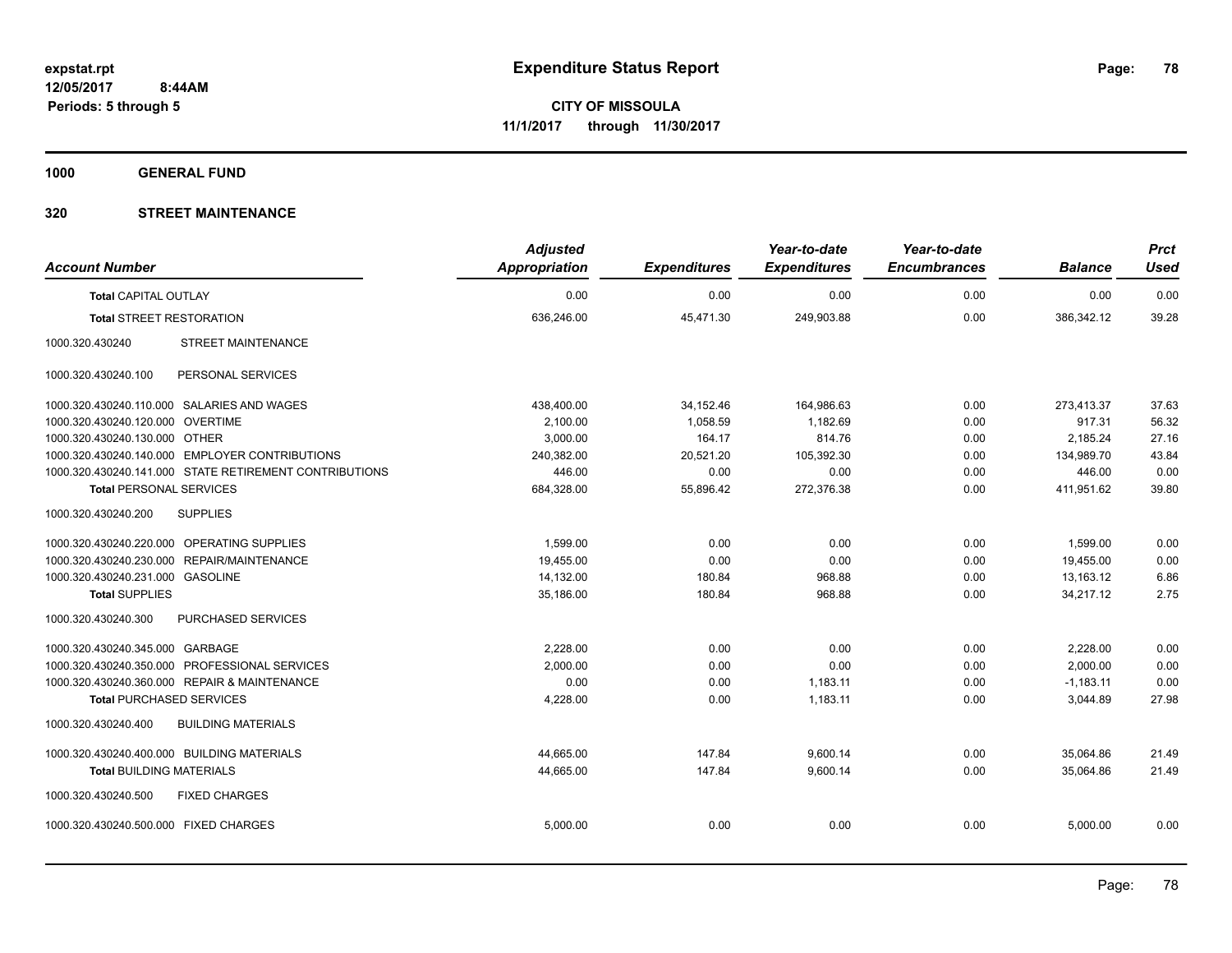**1000 GENERAL FUND**

| <b>Account Number</b>                                  | <b>Adjusted</b><br>Appropriation | <b>Expenditures</b> | Year-to-date<br><b>Expenditures</b> | Year-to-date<br><b>Encumbrances</b> | <b>Balance</b> | <b>Prct</b><br><b>Used</b> |
|--------------------------------------------------------|----------------------------------|---------------------|-------------------------------------|-------------------------------------|----------------|----------------------------|
| <b>Total FIXED CHARGES</b>                             | 5,000.00                         | 0.00                | 0.00                                | 0.00                                | 5,000.00       | 0.00                       |
| 1000.320.430240.900<br><b>CAPITAL OUTLAY</b>           |                                  |                     |                                     |                                     |                |                            |
| <b>Total CAPITAL OUTLAY</b>                            | 0.00                             | 0.00                | 0.00                                | 0.00                                | 0.00           | 0.00                       |
| <b>Total STREET MAINTENANCE</b>                        | 773,407.00                       | 56,225.10           | 284,128.51                          | 0.00                                | 489,278.49     | 36.74                      |
| ICE & SNOW REMOVAL<br>1000.320.430251                  |                                  |                     |                                     |                                     |                |                            |
| 1000.320.430251.100<br>PERSONAL SERVICES               |                                  |                     |                                     |                                     |                |                            |
| 1000.320.430251.110.000 SALARIES AND WAGES             | 149,978.00                       | 11,698.47           | 56,514.17                           | 0.00                                | 93,463.83      | 37.68                      |
| 1000.320.430251.120.000 OVERTIME                       | 4,950.00                         | 362.62              | 405.14                              | 0.00                                | 4,544.86       | 8.18                       |
| 1000.320.430251.130.000 OTHER                          | 0.00                             | 56.18               | 278.82                              | 0.00                                | $-278.82$      | 0.00                       |
| 1000.320.430251.140.000 EMPLOYER CONTRIBUTIONS         | 83,110.00                        | 7,027.19            | 36,039.02                           | 0.00                                | 47,070.98      | 43.36                      |
| 1000.320.430251.141.000 STATE RETIREMENT CONTRIBUTIONS | 153.00                           | 0.00                | 0.00                                | 0.00                                | 153.00         | 0.00                       |
| <b>Total PERSONAL SERVICES</b>                         | 238,191.00                       | 19.144.46           | 93,237.15                           | 0.00                                | 144,953.85     | 39.14                      |
| 1000.320.430251.200<br><b>SUPPLIES</b>                 |                                  |                     |                                     |                                     |                |                            |
| 1000.320.430251.220.000 OPERATING SUPPLIES             | 148,548.00                       | 0.00                | 0.00                                | 0.00                                | 148,548.00     | 0.00                       |
| 1000.320.430251.230.000 REPAIR/MAINTENANCE             | 14,316.00                        | 0.00                | 0.00                                | 0.00                                | 14,316.00      | 0.00                       |
| 1000.320.430251.231.000 GASOLINE                       | 86,170.00                        | 0.00                | 0.00                                | 0.00                                | 86,170.00      | 0.00                       |
| <b>Total SUPPLIES</b>                                  | 249,034.00                       | 0.00                | 0.00                                | 0.00                                | 249,034.00     | 0.00                       |
| 1000.320.430251.300<br>PURCHASED SERVICES              |                                  |                     |                                     |                                     |                |                            |
| 1000.320.430251.360.000 REPAIR & MAINTENANCE           | 5,000.00                         | 860.65              | 860.65                              | 0.00                                | 4,139.35       | 17.21                      |
| <b>Total PURCHASED SERVICES</b>                        | 5,000.00                         | 860.65              | 860.65                              | 0.00                                | 4,139.35       | 17.21                      |
| 1000.320.430251.500<br><b>FIXED CHARGES</b>            |                                  |                     |                                     |                                     |                |                            |
| 1000.320.430251.500.000 FIXED CHARGES                  | 2,000.00                         | 6,015.50            | 6,015.50                            | 0.00                                | $-4,015.50$    | 300.78                     |
| <b>Total FIXED CHARGES</b>                             | 2,000.00                         | 6,015.50            | 6,015.50                            | 0.00                                | $-4,015.50$    | 300.78                     |
| 1000.320.430251.900<br><b>CAPITAL OUTLAY</b>           |                                  |                     |                                     |                                     |                |                            |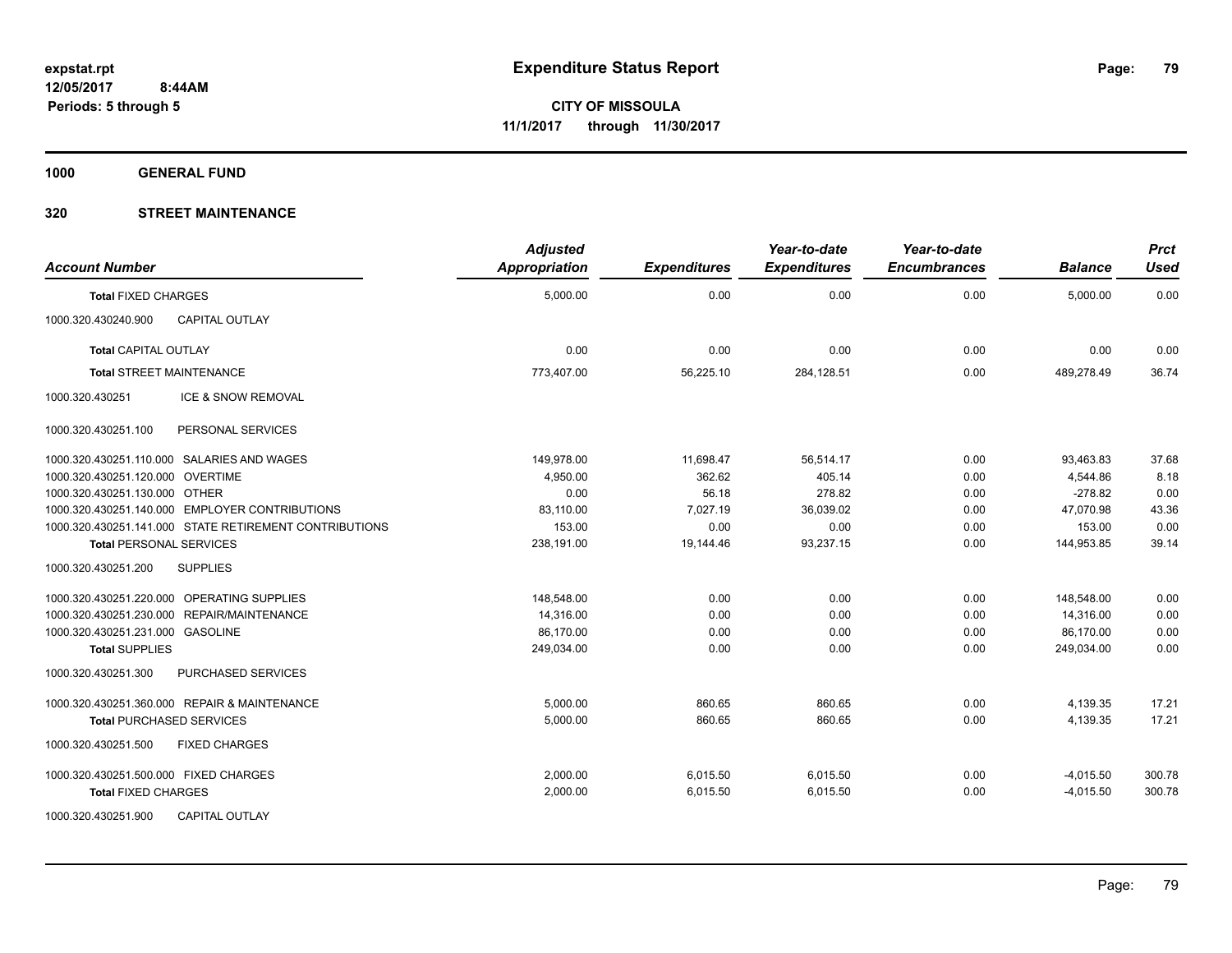**1000 GENERAL FUND**

| <b>Account Number</b>                 |                                                        | <b>Adjusted</b><br>Appropriation | <b>Expenditures</b> | Year-to-date<br><b>Expenditures</b> | Year-to-date<br><b>Encumbrances</b> | <b>Balance</b> | <b>Prct</b><br><b>Used</b> |
|---------------------------------------|--------------------------------------------------------|----------------------------------|---------------------|-------------------------------------|-------------------------------------|----------------|----------------------------|
| <b>Total CAPITAL OUTLAY</b>           |                                                        | 0.00                             | 0.00                | 0.00                                | 0.00                                | 0.00           | 0.00                       |
| Total ICE & SNOW REMOVAL              |                                                        | 494,225.00                       | 26,020.61           | 100,113.30                          | 0.00                                | 394,111.70     | 20.26                      |
| 1000.320.430252                       | <b>STREET CLEANING</b>                                 |                                  |                     |                                     |                                     |                |                            |
| 1000.320.430252.100                   | PERSONAL SERVICES                                      |                                  |                     |                                     |                                     |                |                            |
|                                       | 1000.320.430252.110.000 SALARIES AND WAGES             | 373,507.00                       | 29,111.23           | 140,633.10                          | 0.00                                | 232,873.90     | 37.65                      |
| 1000.320.430252.120.000 OVERTIME      |                                                        | 4,950.00                         | 902.32              | 1,008.10                            | 0.00                                | 3,941.90       | 20.37                      |
| 1000.320.430252.130.000 OTHER         |                                                        | 3,000.00                         | 140.25              | 696.06                              | 0.00                                | 2,303.94       | 23.20                      |
|                                       | 1000.320.430252.140.000 EMPLOYER CONTRIBUTIONS         | 205,646.00                       | 17,489.98           | 91,265.55                           | 0.00                                | 114,380.45     | 44.38                      |
|                                       | 1000.320.430252.141.000 STATE RETIREMENT CONTRIBUTIONS | 382.00                           | 0.00                | 0.00                                | 0.00                                | 382.00         | 0.00                       |
| <b>Total PERSONAL SERVICES</b>        |                                                        | 587,485.00                       | 47,643.78           | 233,602.81                          | 0.00                                | 353,882.19     | 39.76                      |
| 1000.320.430252.200                   | <b>SUPPLIES</b>                                        |                                  |                     |                                     |                                     |                |                            |
|                                       | 1000.320.430252.220.000 OPERATING SUPPLIES             | 2,132.00                         | 0.00                | 0.00                                | 0.00                                | 2,132.00       | 0.00                       |
|                                       | 1000.320.430252.230.000 REPAIR/MAINTENANCE             | 25,435.00                        | 0.00                | 11.76                               | 0.00                                | 25,423.24      | 0.05                       |
| 1000.320.430252.231.000 GASOLINE      |                                                        | 43,814.00                        | 0.00                | 0.00                                | 0.00                                | 43,814.00      | 0.00                       |
| <b>Total SUPPLIES</b>                 |                                                        | 71,381.00                        | 0.00                | 11.76                               | 0.00                                | 71,369.24      | 0.02                       |
| 1000.320.430252.300                   | PURCHASED SERVICES                                     |                                  |                     |                                     |                                     |                |                            |
|                                       | 1000.320.430252.350.000 PROFESSIONAL SERVICES          | 500.00                           | 0.00                | 0.00                                | 0.00                                | 500.00         | 0.00                       |
|                                       | 1000.320.430252.360.000 REPAIR & MAINTENANCE           | 14,000.00                        | 0.00                | 229.00                              | 0.00                                | 13.771.00      | 1.64                       |
| <b>Total PURCHASED SERVICES</b>       |                                                        | 14,500.00                        | 0.00                | 229.00                              | 0.00                                | 14,271.00      | 1.58                       |
| 1000.320.430252.400                   | <b>BUILDING MATERIALS</b>                              |                                  |                     |                                     |                                     |                |                            |
| <b>Total BUILDING MATERIALS</b>       |                                                        | 0.00                             | 0.00                | 0.00                                | 0.00                                | 0.00           | 0.00                       |
| 1000.320.430252.500                   | <b>FIXED CHARGES</b>                                   |                                  |                     |                                     |                                     |                |                            |
| 1000.320.430252.500.000 FIXED CHARGES |                                                        | 9,000.00                         | 0.00                | 0.00                                | 0.00                                | 9,000.00       | 0.00                       |
| <b>Total FIXED CHARGES</b>            |                                                        | 9,000.00                         | 0.00                | 0.00                                | 0.00                                | 9,000.00       | 0.00                       |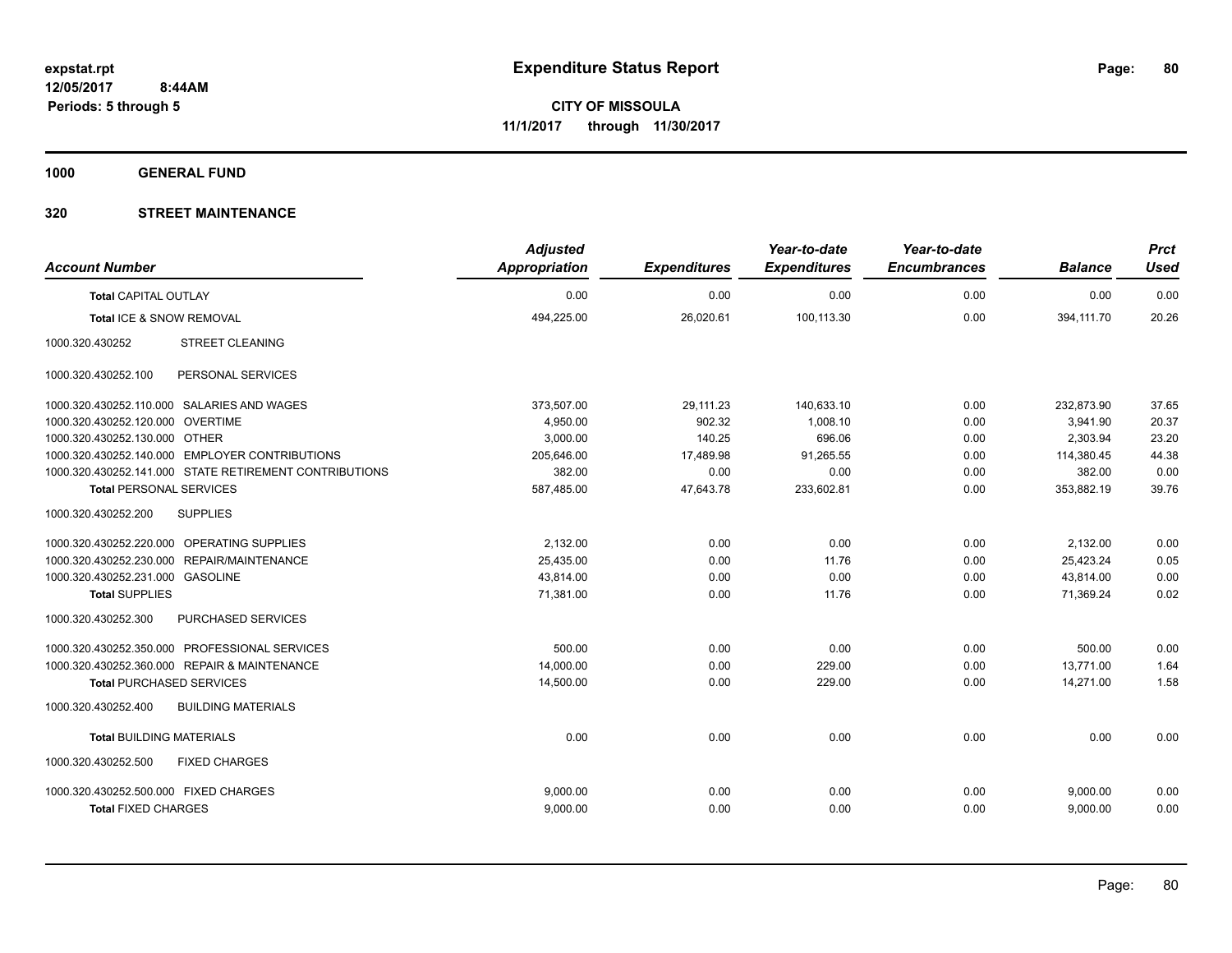**1000 GENERAL FUND**

| <b>Account Number</b>                |                                         | <b>Adjusted</b><br><b>Appropriation</b> | <b>Expenditures</b> | Year-to-date<br><b>Expenditures</b> | Year-to-date<br><b>Encumbrances</b> | <b>Balance</b> | <b>Prct</b><br><b>Used</b> |
|--------------------------------------|-----------------------------------------|-----------------------------------------|---------------------|-------------------------------------|-------------------------------------|----------------|----------------------------|
| 1000.320.430252.700                  | <b>GRANTS &amp; CONTRIBUTIONS</b>       |                                         |                     |                                     |                                     |                |                            |
|                                      | <b>Total GRANTS &amp; CONTRIBUTIONS</b> | 0.00                                    | 0.00                | 0.00                                | 0.00                                | 0.00           | 0.00                       |
| <b>Total STREET CLEANING</b>         |                                         | 682,366.00                              | 47,643.78           | 233,843.57                          | 0.00                                | 448,522.43     | 34.27                      |
| 1000.320.430270                      | <b>COMMUNICATIONS MAINTENANCE</b>       |                                         |                     |                                     |                                     |                |                            |
| 1000.320.430270.100                  | PERSONAL SERVICES                       |                                         |                     |                                     |                                     |                |                            |
| <b>Total PERSONAL SERVICES</b>       |                                         | 0.00                                    | 0.00                | 0.00                                | 0.00                                | 0.00           | 0.00                       |
| 1000.320.430270.200                  | <b>SUPPLIES</b>                         |                                         |                     |                                     |                                     |                |                            |
| <b>Total SUPPLIES</b>                |                                         | 0.00                                    | 0.00                | 0.00                                | 0.00                                | 0.00           | 0.00                       |
| 1000.320.430270.900                  | <b>CAPITAL OUTLAY</b>                   |                                         |                     |                                     |                                     |                |                            |
| 1000.320.430270.930.000 IMPROVEMENTS |                                         | 104,814.00                              | 0.00                | 18,860.74                           | 0.00                                | 85,953.26      | 17.99                      |
|                                      | <b>Total COMMUNICATIONS MAINTENANCE</b> | 104,814.00                              | 0.00                | 18,860.74                           | 0.00                                | 85,953.26      | 17.99                      |
| 1000.320.490504                      | <b>DEBT SERVICE</b>                     |                                         |                     |                                     |                                     |                |                            |
| 1000.320.490504.600                  | <b>DEBT SERVICE</b>                     |                                         |                     |                                     |                                     |                |                            |
| <b>Total DEBT SERVICE</b>            |                                         | 0.00                                    | 0.00                | 0.00                                | 0.00                                | 0.00           | 0.00                       |
|                                      | <b>Total STREET MAINTENANCE</b>         | 2,985,542.00                            | 201,013.01          | 1,005,998.76                        | 0.00                                | 1,979,543.24   | 33.70                      |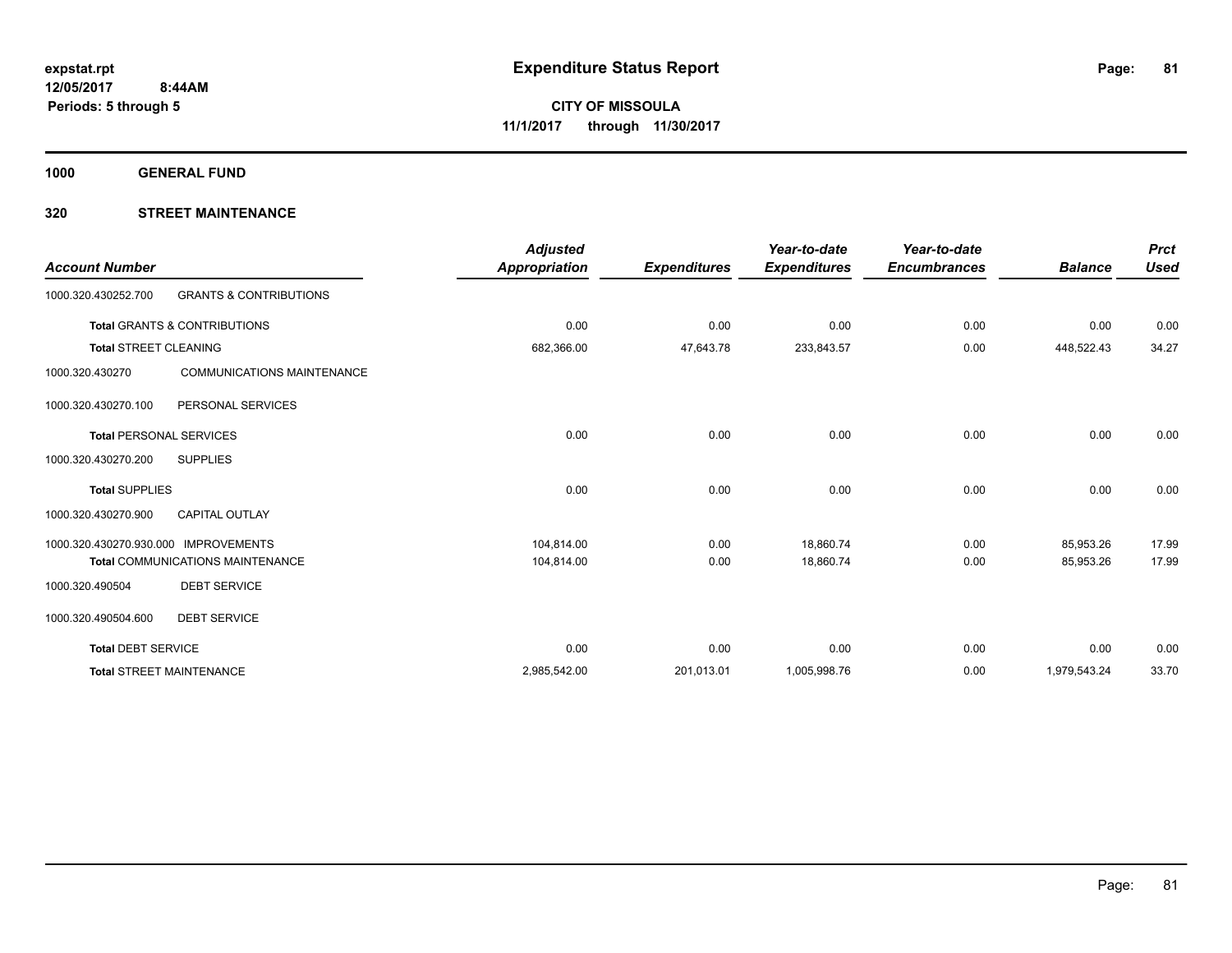**1000 GENERAL FUND**

# **321 FACIITIES MAINTENANCE**

|                                         |                                                         | <b>Adjusted</b>      |                     | Year-to-date        | Year-to-date        |                | <b>Prct</b> |
|-----------------------------------------|---------------------------------------------------------|----------------------|---------------------|---------------------|---------------------|----------------|-------------|
| <b>Account Number</b>                   |                                                         | <b>Appropriation</b> | <b>Expenditures</b> | <b>Expenditures</b> | <b>Encumbrances</b> | <b>Balance</b> | <b>Used</b> |
| 1000.321.411810                         | <b>FACILITY MAINTENANCE</b>                             |                      |                     |                     |                     |                |             |
| 1000.321.411810.100                     | PERSONAL SERVICES                                       |                      |                     |                     |                     |                |             |
|                                         | 1000.321.411810.110.000 SALARIES AND WAGES              | 0.00                 | 7.883.15            | 36.789.66           | 0.00                | $-36.789.66$   | 0.00        |
| 1000.321.411810.120.000 OVERTIME        |                                                         | 0.00                 | 0.00                | 7.72                | 0.00                | $-7.72$        | 0.00        |
| 1000.321.411810.130.000 OTHER           |                                                         | 0.00                 | 9.80                | 49.00               | 0.00                | $-49.00$       | 0.00        |
|                                         | 1000.321.411810.140.000 EMPLOYER CONTRIBUTIONS          | 0.00                 | 2,406.92            | 11,911.72           | 0.00                | $-11.911.72$   | 0.00        |
|                                         | <b>Total FACILITY MAINTENANCE</b>                       | 0.00                 | 10,299.87           | 48,758.10           | 0.00                | $-48,758.10$   | 0.00        |
| 1000.321.431310                         | <b>ADMINISTRATION</b>                                   |                      |                     |                     |                     |                |             |
| 1000.321.431310.100                     | PERSONAL SERVICES                                       |                      |                     |                     |                     |                |             |
|                                         | 1000.321.431310.110.000 SALARIES AND WAGES              | 104,164.00           | 6,700.90            | 30,369.04           | 0.00                | 73,794.96      | 29.16       |
| 1000.321.431310.120.000 OVERTIME        |                                                         | 0.00                 | 0.00                | 17.64               | 0.00                | $-17.64$       | 0.00        |
| 1000.321.431310.130.000 OTHER           |                                                         | 0.00                 | 22.40               | 112.00              | 0.00                | $-112.00$      | 0.00        |
|                                         | 1000.321.431310.140.000 EMPLOYER CONTRIBUTIONS          | 43,605.00            | 2,983.31            | 15,174.55           | 0.00                | 28,430.45      | 34.80       |
|                                         | 1000.321.431310.141.000 STATE RETIREMENT CONTRIBUTIONS  | 104.00               | 0.00                | 0.00                | 0.00                | 104.00         | 0.00        |
| <b>Total PERSONAL SERVICES</b>          |                                                         | 147,873.00           | 9,706.61            | 45,673.23           | 0.00                | 102,199.77     | 30.89       |
| 1000.321.431310.200                     | <b>SUPPLIES</b>                                         |                      |                     |                     |                     |                |             |
| 1000.321.431310.210.000 OFFICE SUPPLIES |                                                         | 1,000.00             | 0.00                | 68.35               | 0.00                | 931.65         | 6.84        |
|                                         | 1000.321.431310.220.000 OPERATING SUPPLIES              | 150.00               | 0.00                | 0.00                | 0.00                | 150.00         | 0.00        |
| <b>Total SUPPLIES</b>                   |                                                         | 1,150.00             | 0.00                | 68.35               | 0.00                | 1,081.65       | 5.94        |
| 1000.321.431310.300                     | PURCHASED SERVICES                                      |                      |                     |                     |                     |                |             |
| 1000.321.431310.310.000 COMMUNICATIONS  |                                                         | 156.00               | 0.00                | 95.05               | 0.00                | 60.95          | 60.93       |
|                                         | 1000.321.431310.320.000 PRINTING & DUPLICATING          | 100.00               | 0.00                | 0.00                | 0.00                | 100.00         | 0.00        |
|                                         | 1000.321.431310.330.000 PUBLICITY, SUBSCRIPTIONS & DUES | 230.00               | 0.00                | 248.74              | 0.00                | $-18.74$       | 108.15      |
|                                         | 1000.321.431310.344.000 TELEPHONE SERVICE               | 1,295.00             | 69.25               | 336.20              | 0.00                | 958.80         | 25.96       |
| <b>Total PURCHASED SERVICES</b>         |                                                         | 1,781.00             | 69.25               | 679.99              | 0.00                | 1,101.01       | 38.18       |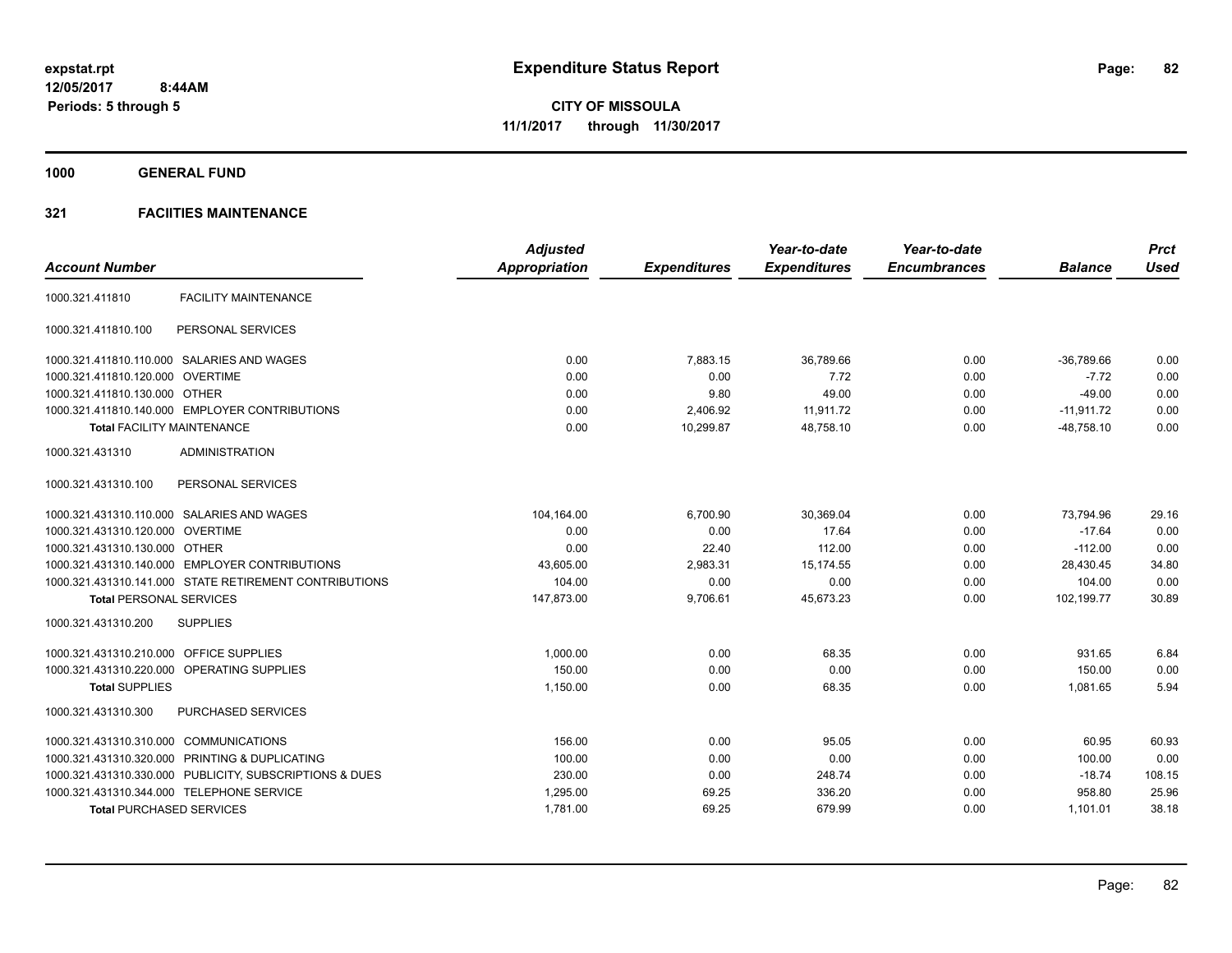**1000 GENERAL FUND**

# **321 FACIITIES MAINTENANCE**

| <b>Account Number</b>                                  | <b>Adjusted</b><br>Appropriation |                     | Year-to-date<br><b>Expenditures</b> | Year-to-date<br><b>Encumbrances</b> | <b>Balance</b> | <b>Prct</b><br><b>Used</b> |
|--------------------------------------------------------|----------------------------------|---------------------|-------------------------------------|-------------------------------------|----------------|----------------------------|
|                                                        |                                  | <b>Expenditures</b> |                                     |                                     |                |                            |
| 1000.321.431310.800<br><b>OTHER OBJECTS</b>            |                                  |                     |                                     |                                     |                |                            |
| <b>Total OTHER OBJECTS</b>                             | 0.00                             | 0.00                | 0.00                                | 0.00                                | 0.00           | 0.00                       |
| <b>Total ADMINISTRATION</b>                            | 150,804.00                       | 9,775.86            | 46,421.57                           | 0.00                                | 104,382.43     | 30.78                      |
| <b>EQUIPMENT MAINTENANCE</b><br>1000.321.431330        |                                  |                     |                                     |                                     |                |                            |
| 1000.321.431330.100<br>PERSONAL SERVICES               |                                  |                     |                                     |                                     |                |                            |
| 1000.321.431330.110.000 SALARIES AND WAGES             | 404,642.00                       | 32,247.94           | 146,150.53                          | 0.00                                | 258,491.47     | 36.12                      |
| 1000.321.431330.120.000 OVERTIME                       | 2,000.00                         | 0.00                | 84.85                               | 0.00                                | 1,915.15       | 4.24                       |
| 1000.321.431330.130.000 OTHER                          | 168,960.00                       | 107.80              | 539.00                              | 0.00                                | 168,421.00     | 0.32                       |
| 1000.321.431330.140.000 EMPLOYER CONTRIBUTIONS         | 253,713.00                       | 14,356.51           | 73,024.30                           | 0.00                                | 180,688.70     | 28.78                      |
| 1000.321.431330.141.000 STATE RETIREMENT CONTRIBUTIONS | 575.00                           | 0.00                | 241.11                              | 0.00                                | 333.89         | 41.93                      |
| <b>Total PERSONAL SERVICES</b>                         | 829,890.00                       | 46,712.25           | 220,039.79                          | 0.00                                | 609,850.21     | 26.51                      |
| 1000.321.431330.200<br><b>SUPPLIES</b>                 |                                  |                     |                                     |                                     |                |                            |
| 1000.321.431330.220.000 OPERATING SUPPLIES             | 35,600.00                        | 782.17              | 8,089.15                            | 0.00                                | 27,510.85      | 22.72                      |
| 1000.321.431330.230.000 REPAIR/MAINTENANCE             | 39,399.00                        | 5,303.14            | 22.232.70                           | 0.00                                | 17.166.30      | 56.43                      |
| 1000.321.431330.231.000 GASOLINE                       | 3,032.00                         | 0.00                | 620.29                              | 0.00                                | 2,411.71       | 20.46                      |
| 1000.321.431330.240.000 OTHER SUPPLIES                 | 2,600.00                         | 366.54              | 366.54                              | 0.00                                | 2,233.46       | 14.10                      |
| <b>Total SUPPLIES</b>                                  | 80.631.00                        | 6,451.85            | 31,308.68                           | 0.00                                | 49.322.32      | 38.83                      |
| 1000.321.431330.300<br><b>PURCHASED SERVICES</b>       |                                  |                     |                                     |                                     |                |                            |
| 1000.321.431330.320.000 PRINTING & DUPLICATING         | 250.00                           | 0.00                | 0.00                                | 0.00                                | 250.00         | 0.00                       |
| 1000.321.431330.350.000 PROFESSIONAL SERVICES          | 11,924.00                        | 87.25               | 2,631.25                            | 0.00                                | 9,292.75       | 22.07                      |
| 1000.321.431330.360.000 REPAIR & MAINTENANCE           | 7,920.00                         | 0.00                | 0.00                                | 0.00                                | 7.920.00       | 0.00                       |
| 1000.321.431330.370.000 TRAVEL                         | 900.00                           | 0.00                | 0.00                                | 0.00                                | 900.00         | 0.00                       |
| 1000.321.431330.380.000 TRAINING                       | 850.00                           | 0.00                | 0.00                                | 0.00                                | 850.00         | 0.00                       |
| <b>Total PURCHASED SERVICES</b>                        | 21,844.00                        | 87.25               | 2,631.25                            | 0.00                                | 19,212.75      | 12.05                      |

1000.321.431330.900 CAPITAL OUTLAY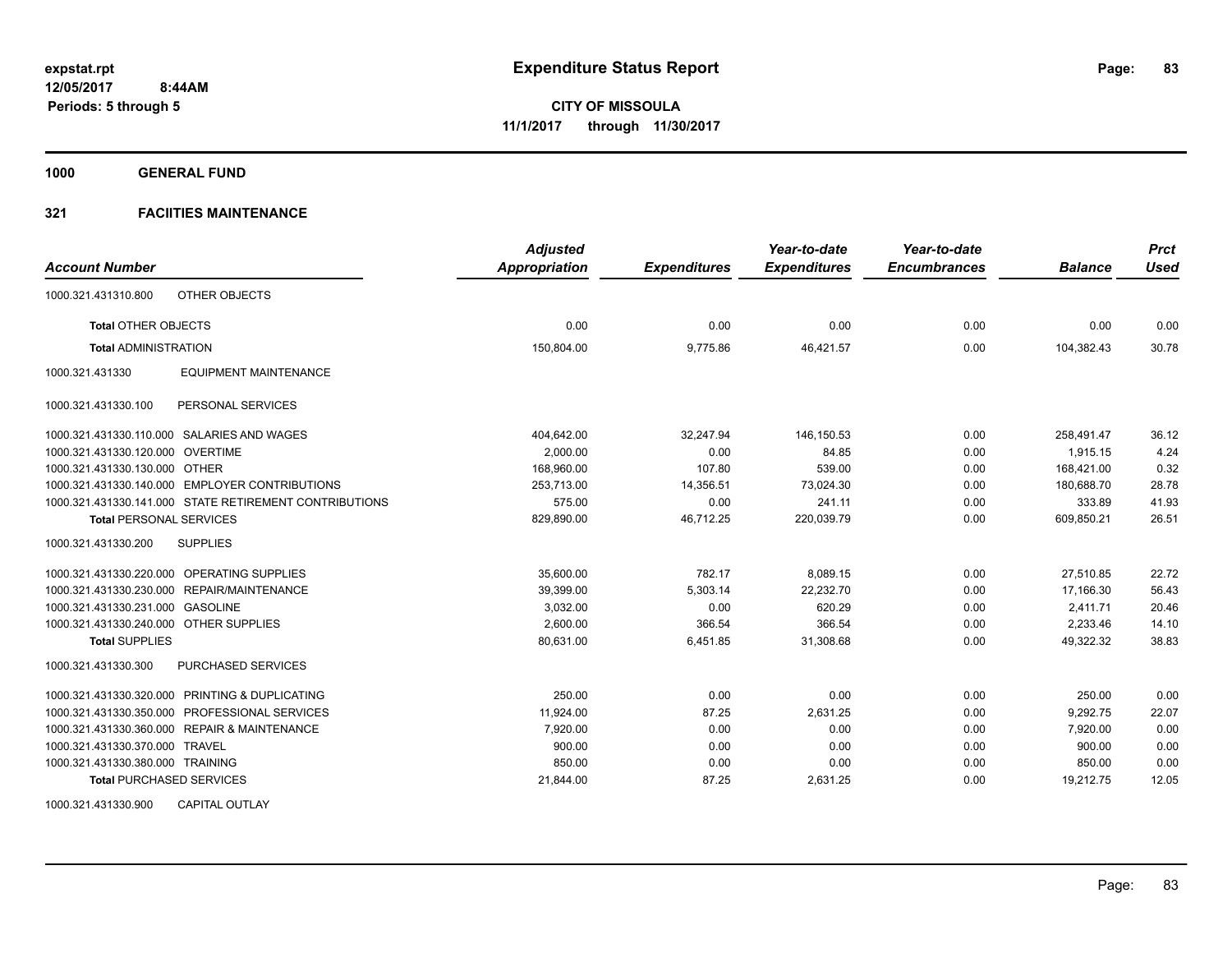**1000 GENERAL FUND**

# **321 FACIITIES MAINTENANCE**

|                                    | <b>Adjusted</b>      |                            | Year-to-date               | Year-to-date        |                | Prct  |
|------------------------------------|----------------------|----------------------------|----------------------------|---------------------|----------------|-------|
| <b>Account Number</b>              | <b>Appropriation</b> | <i><b>Expenditures</b></i> | <i><b>Expenditures</b></i> | <b>Encumbrances</b> | <b>Balance</b> | Used  |
| <b>Total CAPITAL OUTLAY</b>        | 0.00                 | 0.00                       | 0.00                       | 0.00                | 0.00           | 0.00  |
| <b>Total EQUIPMENT MAINTENANCE</b> | 932,365.00           | 53.251.35                  | 253.979.72                 | 0.00                | 678.385.28     | 27.24 |
| <b>Total FACIITIES MAINTENANCE</b> | 083,169.00           | 73.327.08                  | 349,159.39                 | 0.00                | 734.009.61     | 32.23 |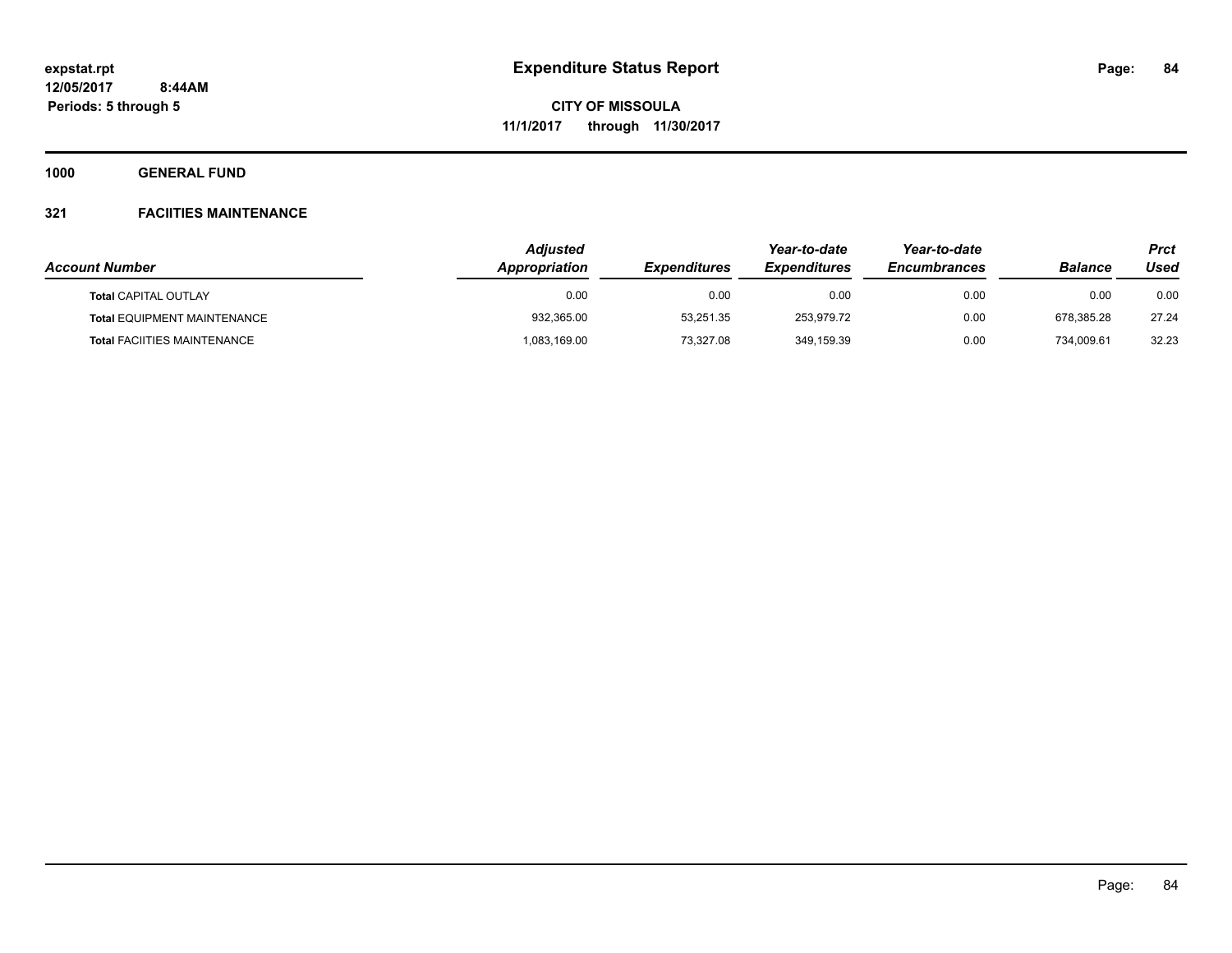**CITY OF MISSOULA 11/1/2017 through 11/30/2017**

**1000 GENERAL FUND**

**340 CEMETERY**

| <b>Account Number</b>                                   | <b>Adjusted</b><br><b>Appropriation</b> | <b>Expenditures</b> | Year-to-date<br><b>Expenditures</b> | Year-to-date<br><b>Encumbrances</b> | <b>Balance</b> | <b>Prct</b><br><b>Used</b> |
|---------------------------------------------------------|-----------------------------------------|---------------------|-------------------------------------|-------------------------------------|----------------|----------------------------|
| <b>ADMINISTRATION</b><br>1000.340.430910                |                                         |                     |                                     |                                     |                |                            |
| 1000.340.430910.100<br>PERSONAL SERVICES                |                                         |                     |                                     |                                     |                |                            |
| 1000.340.430910.110.000 SALARIES AND WAGES              | 83.508.00                               | 6,292.42            | 36.761.66                           | 0.00                                | 46.746.34      | 44.02                      |
| 1000.340.430910.120.000 OVERTIME                        | 0.00                                    | 33.25               | 421.30                              | 0.00                                | $-421.30$      | 0.00                       |
| 1000.340.430910.140.000 EMPLOYER CONTRIBUTIONS          | 31.468.00                               | 2.311.25            | 15.223.10                           | 0.00                                | 16.244.90      | 48.38                      |
| 1000.340.430910.141.000 STATE RETIREMENT CONTRIBUTIONS  | 85.00                                   | 0.00                | 166.44                              | 0.00                                | $-81.44$       | 195.81                     |
| <b>Total PERSONAL SERVICES</b>                          | 115.061.00                              | 8,636.92            | 52,572.50                           | 0.00                                | 62.488.50      | 45.69                      |
| 1000.340.430910.200<br><b>SUPPLIES</b>                  |                                         |                     |                                     |                                     |                |                            |
| 1000.340.430910.210.000 OFFICE SUPPLIES                 | 2,770.00                                | 503.67              | 797.08                              | 0.00                                | 1,972.92       | 28.78                      |
| <b>Total SUPPLIES</b>                                   | 2,770.00                                | 503.67              | 797.08                              | 0.00                                | 1,972.92       | 28.78                      |
| 1000.340.430910.300<br><b>PURCHASED SERVICES</b>        |                                         |                     |                                     |                                     |                |                            |
| 1000.340.430910.310.000 COMMUNICATIONS                  | 2,015.00                                | 194.54              | 1,302.95                            | 0.00                                | 712.05         | 64.66                      |
| 1000.340.430910.320.000 PRINTING & DUPLICATING          | 775.00                                  | 0.00                | 0.00                                | 0.00                                | 775.00         | 0.00                       |
| 1000.340.430910.330.000 PUBLICITY, SUBSCRIPTIONS & DUES | 813.00                                  | 229.46              | 229.46                              | 0.00                                | 583.54         | 28.22                      |
| 1000.340.430910.344.000 TELEPHONE SERVICE               | 2,100.00                                | 61.74               | 250.80                              | 0.00                                | 1,849.20       | 11.94                      |
| 1000.340.430910.350.000 PROFESSIONAL SERVICES           | 600.00                                  | 0.00                | 0.00                                | 0.00                                | 600.00         | 0.00                       |
| 1000.340.430910.360.000 REPAIR & MAINTENANCE            | 600.00                                  | 37.70               | 616.88                              | 0.00                                | $-16.88$       | 102.81                     |
| 1000.340.430910.370.000 TRAVEL                          | 500.00                                  | 0.00                | 0.00                                | 0.00                                | 500.00         | 0.00                       |
| 1000.340.430910.380.000 TRAINING                        | 1,006.00                                | 0.00                | 52.25                               | 0.00                                | 953.75         | 5.19                       |
| <b>Total PURCHASED SERVICES</b>                         | 8,409.00                                | 523.44              | 2,452.34                            | 0.00                                | 5,956.66       | 29.16                      |
| 1000.340.430910.800<br>OTHER OBJECTS                    |                                         |                     |                                     |                                     |                |                            |
| <b>Total OTHER OBJECTS</b>                              | 0.00                                    | 0.00                | 0.00                                | 0.00                                | 0.00           | 0.00                       |
| 1000.340.430910.900<br><b>CAPITAL OUTLAY</b>            |                                         |                     |                                     |                                     |                |                            |
| <b>Total CAPITAL OUTLAY</b>                             | 0.00                                    | 0.00                | 0.00                                | 0.00                                | 0.00           | 0.00                       |
| <b>Total ADMINISTRATION</b>                             | 126,240.00                              | 9,664.03            | 55,821.92                           | 0.00                                | 70,418.08      | 44.22                      |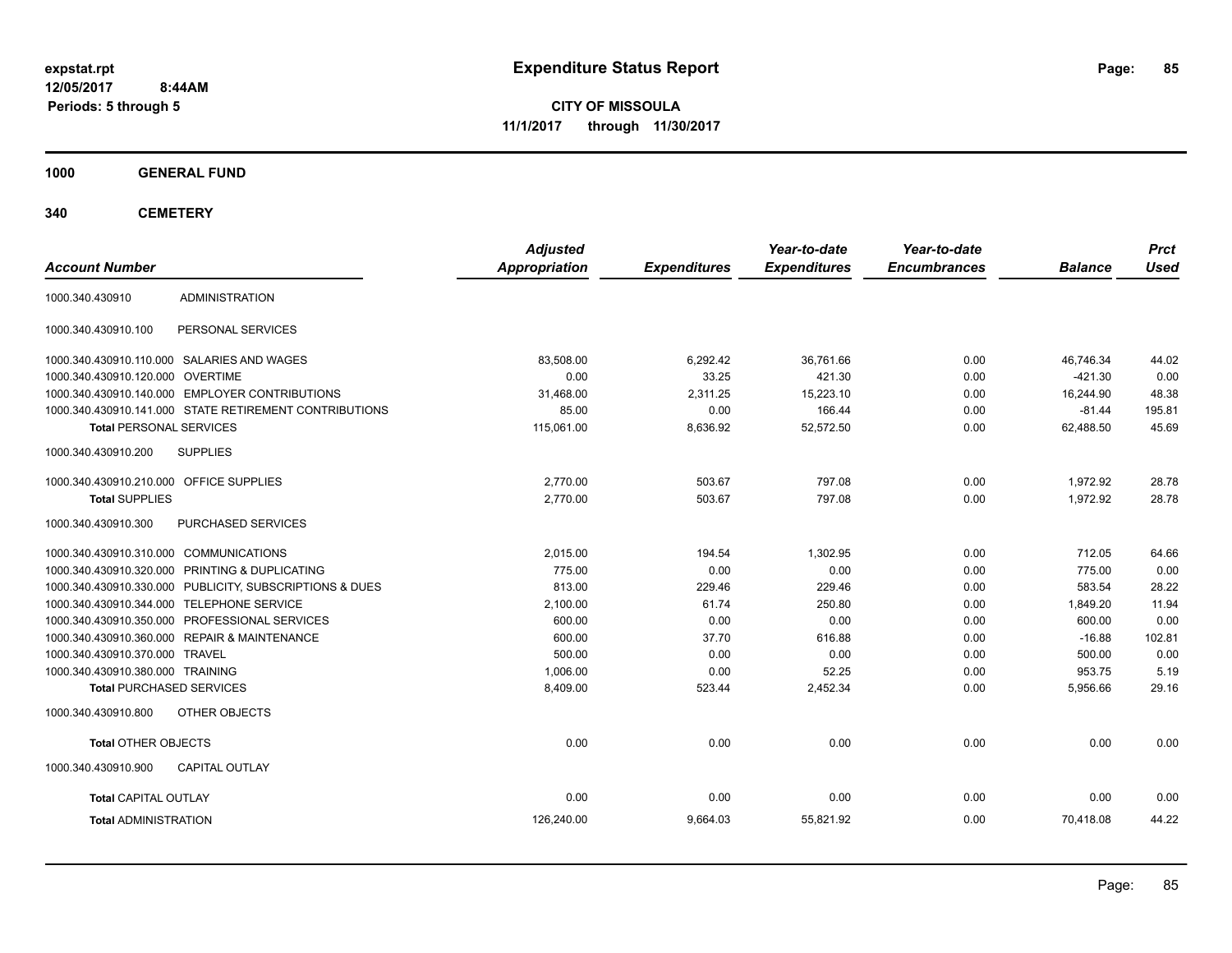**CITY OF MISSOULA 11/1/2017 through 11/30/2017**

**1000 GENERAL FUND**

**340 CEMETERY**

|                                                        | <b>Adjusted</b>      |                     | Year-to-date        | Year-to-date        |                | <b>Prct</b> |
|--------------------------------------------------------|----------------------|---------------------|---------------------|---------------------|----------------|-------------|
| <b>Account Number</b>                                  | <b>Appropriation</b> | <b>Expenditures</b> | <b>Expenditures</b> | <b>Encumbrances</b> | <b>Balance</b> | <b>Used</b> |
| <b>FACILITIES</b><br>1000.340.430920                   |                      |                     |                     |                     |                |             |
| PERSONAL SERVICES<br>1000.340.430920.100               |                      |                     |                     |                     |                |             |
| 1000.340.430920.110.000 SALARIES AND WAGES             | 13,909.00            | 769.07              | 4,068.09            | 0.00                | 9,840.91       | 29.25       |
| 1000.340.430920.120.000 OVERTIME                       | 0.00                 | 3.07                | 81.40               | 0.00                | $-81.40$       | 0.00        |
| 1000.340.430920.140.000 EMPLOYER CONTRIBUTIONS         | 5,990.00             | 341.00              | 1,984.59            | 0.00                | 4,005.41       | 33.13       |
| 1000.340.430920.141.000 STATE RETIREMENT CONTRIBUTIONS | 16.00                | 0.00                | 0.00                | 0.00                | 16.00          | 0.00        |
| <b>Total PERSONAL SERVICES</b>                         | 19,915.00            | 1,113.14            | 6,134.08            | 0.00                | 13,780.92      | 30.80       |
| 1000.340.430920.200<br><b>SUPPLIES</b>                 |                      |                     |                     |                     |                |             |
| 1000.340.430920.220.000 OPERATING SUPPLIES             | 2,050.00             | 141.00              | 1.795.81            | 0.00                | 254.19         | 87.60       |
| 1000.340.430920.230.000 REPAIR/MAINTENANCE             | 500.00               | 0.00                | 0.00                | 0.00                | 500.00         | 0.00        |
| <b>Total SUPPLIES</b>                                  | 2,550.00             | 141.00              | 1,795.81            | 0.00                | 754.19         | 70.42       |
| 1000.340.430920.300<br>PURCHASED SERVICES              |                      |                     |                     |                     |                |             |
| 1000.340.430920.341.000 ELECTRICITY & NATURAL GAS      | 11.127.00            | 395.77              | 1.548.82            | 0.00                | 9.578.18       | 13.92       |
| 1000.340.430920.343.000 WATER CHARGES                  | 1,082.00             | 61.40               | 253.27              | 0.00                | 828.73         | 23.41       |
| 1000.340.430920.345.000 GARBAGE                        | 1,014.00             | 83.60               | 418.00              | 0.00                | 596.00         | 41.22       |
| 1000.340.430920.350.000 PROFESSIONAL SERVICES          | 400.00               | 0.00                | 0.00                | 0.00                | 400.00         | 0.00        |
| 1000.340.430920.360.000 REPAIR & MAINTENANCE           | 2,145.00             | 0.00                | 0.00                | 0.00                | 2,145.00       | 0.00        |
| <b>Total PURCHASED SERVICES</b>                        | 15,768.00            | 540.77              | 2,220.09            | 0.00                | 13.547.91      | 14.08       |
| <b>BUILDING MATERIALS</b><br>1000.340.430920.400       |                      |                     |                     |                     |                |             |
| <b>Total BUILDING MATERIALS</b>                        | 0.00                 | 0.00                | 0.00                | 0.00                | 0.00           | 0.00        |
| 1000.340.430920.900<br><b>CAPITAL OUTLAY</b>           |                      |                     |                     |                     |                |             |
| <b>Total CAPITAL OUTLAY</b>                            | 0.00                 | 0.00                | 0.00                | 0.00                | 0.00           | 0.00        |
| <b>Total FACILITIES</b>                                | 38,233.00            | 1,794.91            | 10,149.98           | 0.00                | 28.083.02      | 26.55       |
|                                                        |                      |                     |                     |                     |                |             |

1000.340.430930 GROUNDS MAINTENANCE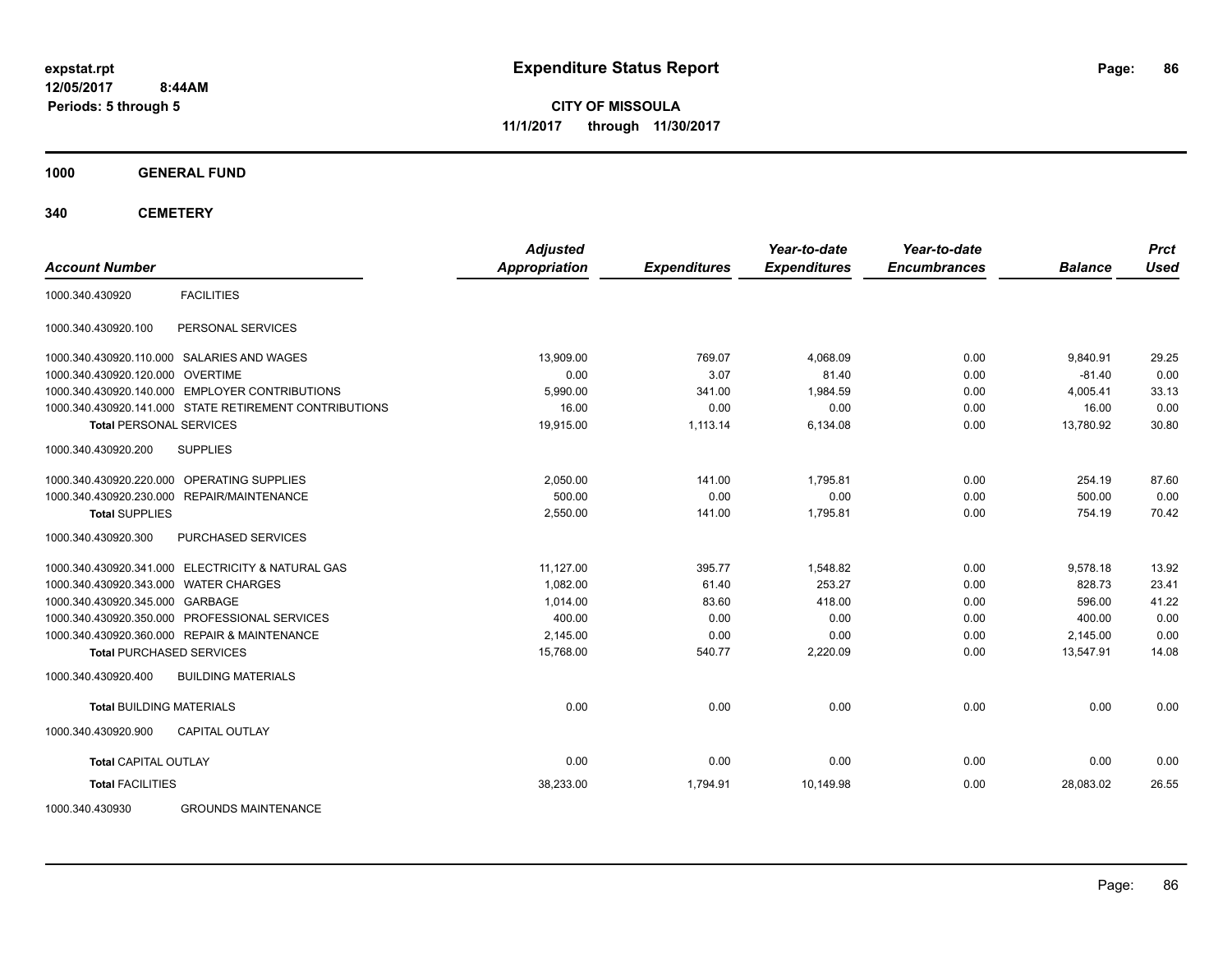**CITY OF MISSOULA 11/1/2017 through 11/30/2017**

**1000 GENERAL FUND**

**340 CEMETERY**

| <b>Account Number</b>                                  | <b>Adjusted</b><br>Appropriation | <b>Expenditures</b> | Year-to-date<br><b>Expenditures</b> | Year-to-date<br><b>Encumbrances</b> | <b>Balance</b> | <b>Prct</b><br><b>Used</b> |
|--------------------------------------------------------|----------------------------------|---------------------|-------------------------------------|-------------------------------------|----------------|----------------------------|
| PERSONAL SERVICES<br>1000.340.430930.100               |                                  |                     |                                     |                                     |                |                            |
| 1000.340.430930.110.000 SALARIES AND WAGES             | 193.170.00                       | 11,873.02           | 67,752.66                           | 0.00                                | 125.417.34     | 35.07                      |
| 1000.340.430930.120.000 OVERTIME                       | 1.500.00                         | 18.71               | 994.37                              | 0.00                                | 505.63         | 66.29                      |
| 1000.340.430930.140.000 EMPLOYER CONTRIBUTIONS         | 88,029.00                        | 5,594.59            | 34,186.18                           | 0.00                                | 53,842.82      | 38.84                      |
| 1000.340.430930.141.000 STATE RETIREMENT CONTRIBUTIONS | 188.00                           | 0.00                | 0.00                                | 0.00                                | 188.00         | 0.00                       |
| <b>Total PERSONAL SERVICES</b>                         | 282,887.00                       | 17,486.32           | 102,933.21                          | 0.00                                | 179,953.79     | 36.39                      |
| <b>SUPPLIES</b><br>1000.340.430930.200                 |                                  |                     |                                     |                                     |                |                            |
| 1000.340.430930.220.000 OPERATING SUPPLIES             | 33.752.00                        | 2.287.71            | 12,313.96                           | 0.00                                | 21,438.04      | 36.48                      |
| 1000.340.430930.230.000 REPAIR/MAINTENANCE             | 19.620.00                        | 1.035.32            | 8,245.15                            | 0.00                                | 11,374.85      | 42.02                      |
| 1000.340.430930.231.000 GASOLINE                       | 14,398.00                        | 1,157.00            | 4,440.33                            | 0.00                                | 9,957.67       | 30.84                      |
| <b>Total SUPPLIES</b>                                  | 67,770.00                        | 4,480.03            | 24,999.44                           | 0.00                                | 42,770.56      | 36.89                      |
| 1000.340.430930.300<br>PURCHASED SERVICES              |                                  |                     |                                     |                                     |                |                            |
| 1000.340.430930.341.000 ELECTRICITY & NATURAL GAS      | 8.425.00                         | 1,082.98            | 6.258.70                            | 0.00                                | 2,166.30       | 74.29                      |
| 1000.340.430930.344.000 TELEPHONE SERVICE              | 300.00                           | 45.45               | 181.80                              | 0.00                                | 118.20         | 60.60                      |
| 1000.340.430930.345.000 GARBAGE                        | 311.00                           | 0.00                | 0.00                                | 0.00                                | 311.00         | 0.00                       |
| 1000.340.430930.360.000 REPAIR & MAINTENANCE           | 955.00                           | 0.00                | 0.00                                | 0.00                                | 955.00         | 0.00                       |
| 1000.340.430930.380.000 TRAINING                       | 1.000.00                         | 165.00              | 165.00                              | 0.00                                | 835.00         | 16.50                      |
| 1000.340.430930.390.000 OTHER PURCHASED SERVICES       | 3,342.00                         | 202.80              | 835.40                              | 0.00                                | 2,506.60       | 25.00                      |
| <b>Total PURCHASED SERVICES</b>                        | 14,333.00                        | 1,496.23            | 7,440.90                            | 0.00                                | 6,892.10       | 51.91                      |
| 1000.340.430930.400<br><b>BUILDING MATERIALS</b>       |                                  |                     |                                     |                                     |                |                            |
| <b>Total BUILDING MATERIALS</b>                        | 0.00                             | 0.00                | 0.00                                | 0.00                                | 0.00           | 0.00                       |
| 1000.340.430930.500<br><b>FIXED CHARGES</b>            |                                  |                     |                                     |                                     |                |                            |
| 1000.340.430930.530.000 EQUIPMENT RENTAL               | 500.00                           | 10.50               | 428.28                              | 0.00                                | 71.72          | 85.66                      |
| <b>Total FIXED CHARGES</b>                             | 500.00                           | 10.50               | 428.28                              | 0.00                                | 71.72          | 85.66                      |
| <b>CAPITAL OUTLAY</b><br>1000.340.430930.900           |                                  |                     |                                     |                                     |                |                            |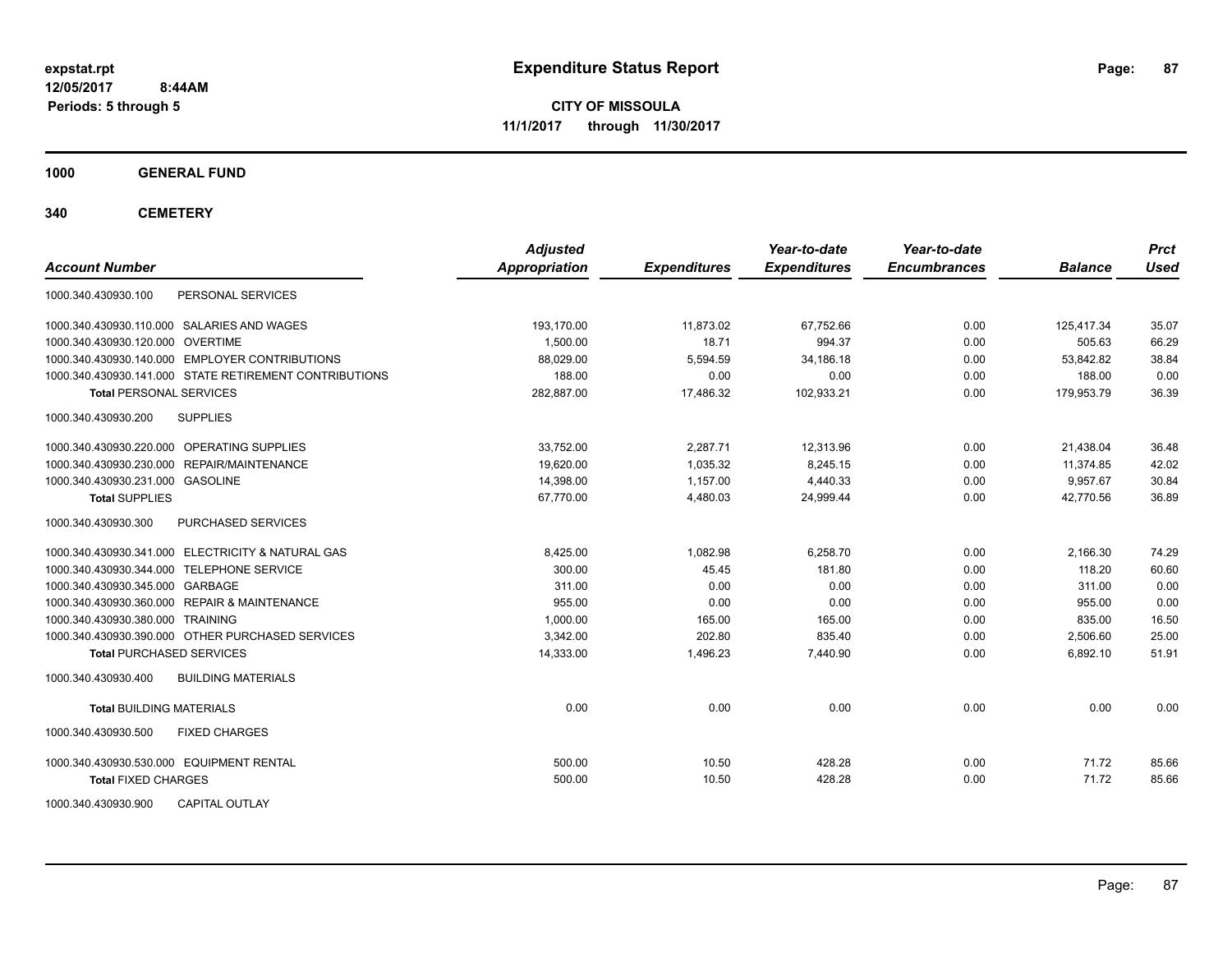**CITY OF MISSOULA 11/1/2017 through 11/30/2017**

**1000 GENERAL FUND**

**340 CEMETERY**

| <b>Account Number</b>                                  | <b>Adjusted</b><br><b>Appropriation</b> | <b>Expenditures</b> | Year-to-date<br><b>Expenditures</b> | Year-to-date<br><b>Encumbrances</b> | <b>Balance</b> | <b>Prct</b><br><b>Used</b> |
|--------------------------------------------------------|-----------------------------------------|---------------------|-------------------------------------|-------------------------------------|----------------|----------------------------|
| <b>Total CAPITAL OUTLAY</b>                            | 0.00                                    | 0.00                | 0.00                                | 0.00                                | 0.00           | 0.00                       |
| <b>Total GROUNDS MAINTENANCE</b>                       | 365,490.00                              | 23,473.08           | 135,801.83                          | 0.00                                | 229,688.17     | 37.16                      |
| 1000.340.430940<br><b>BURIALS</b>                      |                                         |                     |                                     |                                     |                |                            |
| 1000.340.430940.100<br>PERSONAL SERVICES               |                                         |                     |                                     |                                     |                |                            |
| 1000.340.430940.110.000 SALARIES AND WAGES             | 97.865.00                               | 6,025.26            | 30,693.86                           | 0.00                                | 67,171.14      | 31.36                      |
| 1000.340.430940.120.000 OVERTIME                       | 3,500.00                                | 24.75               | 498.20                              | 0.00                                | 3,001.80       | 14.23                      |
| 1000.340.430940.140.000 EMPLOYER CONTRIBUTIONS         | 44,382.00                               | 2,698.92            | 14,416.56                           | 0.00                                | 29,965.44      | 32.48                      |
| 1000.340.430940.141.000 STATE RETIREMENT CONTRIBUTIONS | 100.00                                  | 0.00                | 0.00                                | 0.00                                | 100.00         | 0.00                       |
| <b>Total PERSONAL SERVICES</b>                         | 145,847.00                              | 8,748.93            | 45,608.62                           | 0.00                                | 100,238.38     | 31.27                      |
| <b>SUPPLIES</b><br>1000.340.430940.200                 |                                         |                     |                                     |                                     |                |                            |
| 1000.340.430940.220.000 OPERATING SUPPLIES             | 1,500.00                                | 0.00                | 0.00                                | 0.00                                | 1,500.00       | 0.00                       |
| <b>Total SUPPLIES</b>                                  | 1,500.00                                | 0.00                | 0.00                                | 0.00                                | 1,500.00       | 0.00                       |
| PURCHASED SERVICES<br>1000.340.430940.300              |                                         |                     |                                     |                                     |                |                            |
| <b>Total PURCHASED SERVICES</b>                        | 0.00                                    | 0.00                | 0.00                                | 0.00                                | 0.00           | 0.00                       |
| 1000.340.430940.400<br><b>BUILDING MATERIALS</b>       |                                         |                     |                                     |                                     |                |                            |
| <b>Total BUILDING MATERIALS</b>                        | 0.00                                    | 0.00                | 0.00                                | 0.00                                | 0.00           | 0.00                       |
| 1000.340.430940.800<br>OTHER OBJECTS                   |                                         |                     |                                     |                                     |                |                            |
| 1000.340.430940.845.000 CONTINGENCY                    | 8,185.00                                | 0.00                | 2,692.00                            | 0.00                                | 5,493.00       | 32.89                      |
| <b>Total OTHER OBJECTS</b>                             | 8,185.00                                | 0.00                | 2,692.00                            | 0.00                                | 5,493.00       | 32.89                      |
| 1000.340.430940.900<br><b>CAPITAL OUTLAY</b>           |                                         |                     |                                     |                                     |                |                            |
| <b>Total CAPITAL OUTLAY</b>                            | 0.00                                    | 0.00                | 0.00                                | 0.00                                | 0.00           | 0.00                       |
| <b>Total BURIALS</b>                                   | 155,532.00                              | 8,748.93            | 48,300.62                           | 0.00                                | 107,231.38     | 31.06                      |
|                                                        |                                         |                     |                                     |                                     |                |                            |
| <b>Total CEMETERY</b>                                  | 685,495.00                              | 43,680.95           | 250,074.35                          | 0.00                                | 435,420.65     | 36.48                      |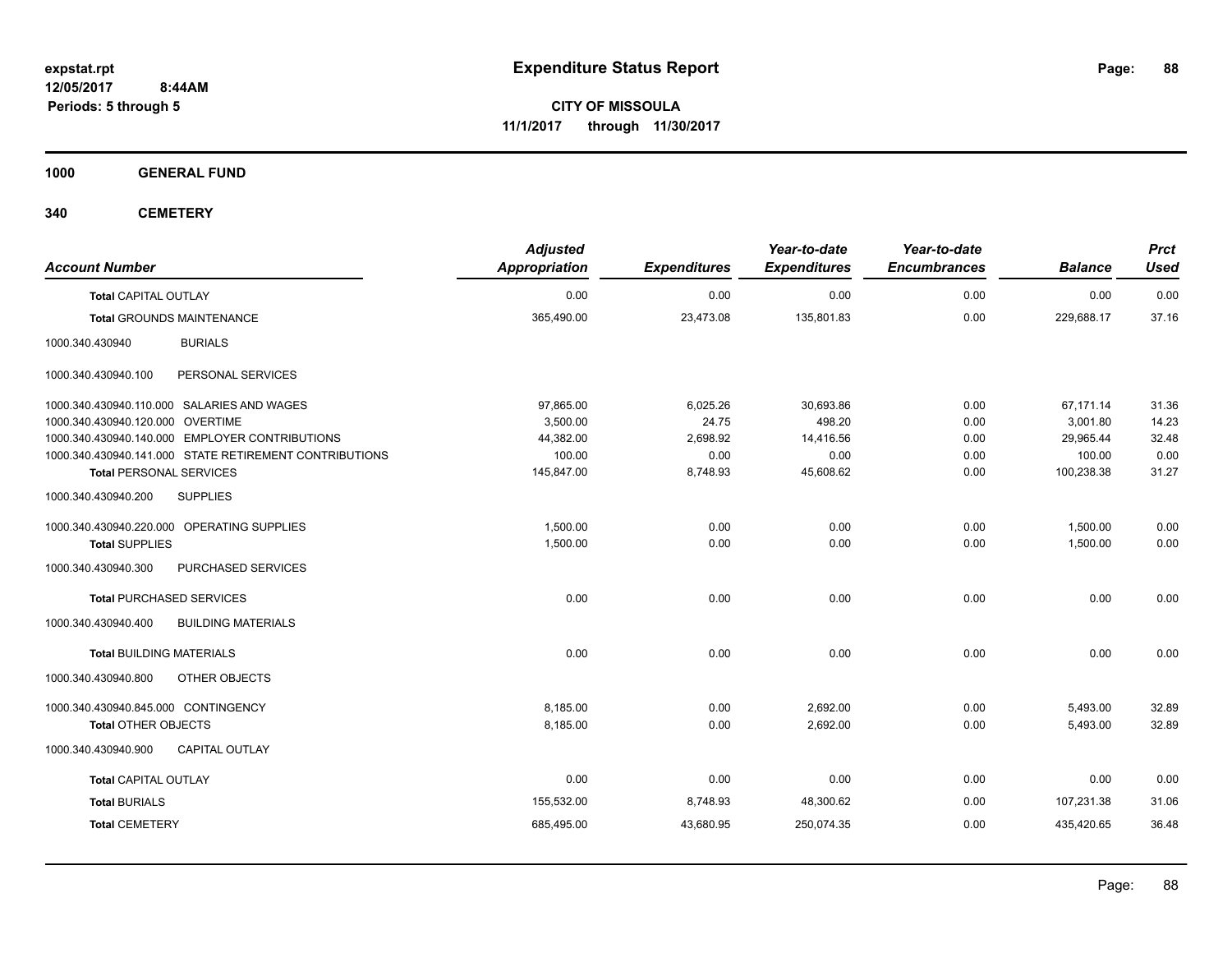**CITY OF MISSOULA 11/1/2017 through 11/30/2017**

**1000 GENERAL FUND**

| <b>Account Number</b>                  |                                                         | <b>Adjusted</b><br><b>Appropriation</b> | <b>Expenditures</b> | Year-to-date<br><b>Expenditures</b> | Year-to-date<br><b>Encumbrances</b> | <b>Balance</b> | <b>Prct</b><br><b>Used</b> |
|----------------------------------------|---------------------------------------------------------|-----------------------------------------|---------------------|-------------------------------------|-------------------------------------|----------------|----------------------------|
|                                        |                                                         |                                         |                     |                                     |                                     |                |                            |
| 1000.370.460410                        | PARKS & RECREATION ADMINISTRATION                       |                                         |                     |                                     |                                     |                |                            |
| 1000.370.460410.100                    | PERSONAL SERVICES                                       |                                         |                     |                                     |                                     |                |                            |
|                                        | 1000.370.460410.110.000 SALARIES AND WAGES              | 279,367.00                              | 19,103.34           | 119,454.97                          | 0.00                                | 159,912.03     | 42.76                      |
| 1000.370.460410.120.000                | <b>OVERTIME</b>                                         | 700.00                                  | 0.00                | 39.35                               | 0.00                                | 660.65         | 5.62                       |
| 1000.370.460410.140.000                | <b>EMPLOYER CONTRIBUTIONS</b>                           | 88,769.00                               | 6,292.48            | 41,197.13                           | 0.00                                | 47,571.87      | 46.41                      |
|                                        | 1000.370.460410.141.000 STATE RETIREMENT CONTRIBUTIONS  | 281.00                                  | 0.00                | 1,198.31                            | 0.00                                | $-917.31$      | 426.44                     |
| <b>Total PERSONAL SERVICES</b>         |                                                         | 369.117.00                              | 25,395.82           | 161.889.76                          | 0.00                                | 207,227.24     | 43.86                      |
| 1000.370.460410.200                    | <b>SUPPLIES</b>                                         |                                         |                     |                                     |                                     |                |                            |
| 1000.370.460410.210.000                | <b>OFFICE SUPPLIES</b>                                  | 2.095.00                                | 749.55              | 1,127.62                            | 0.00                                | 967.38         | 53.82                      |
| 1000.370.460410.220.000                | OPERATING SUPPLIES                                      | 1,500.00                                | 168.99              | 710.75                              | 0.00                                | 789.25         | 47.38                      |
| <b>Total SUPPLIES</b>                  |                                                         | 3,595.00                                | 918.54              | 1,838.37                            | 0.00                                | 1,756.63       | 51.14                      |
| 1000.370.460410.300                    | <b>PURCHASED SERVICES</b>                               |                                         |                     |                                     |                                     |                |                            |
| 1000.370.460410.310.000 COMMUNICATIONS |                                                         | 3,610.00                                | 0.00                | 1,167.88                            | 0.00                                | 2,442.12       | 32.35                      |
| 1000.370.460410.320.000                | PRINTING & DUPLICATING                                  | 900.00                                  | 0.00                | 0.00                                | 0.00                                | 900.00         | 0.00                       |
|                                        | 1000.370.460410.330.000 PUBLICITY, SUBSCRIPTIONS & DUES | 550.00                                  | 0.00                | 0.00                                | 0.00                                | 550.00         | 0.00                       |
| 1000.370.460410.341.000                | <b>ELECTRICITY &amp; NATURAL GAS</b>                    | 17,338.00                               | 7,767.21            | 7,767.21                            | 0.00                                | 9,570.79       | 44.80                      |
| 1000.370.460410.343.000                | <b>WATER CHARGES</b>                                    | 3,396.00                                | 0.00                | 0.00                                | 0.00                                | 3,396.00       | 0.00                       |
| 1000.370.460410.344.000                | <b>TELEPHONE SERVICE</b>                                | 1,319.00                                | 0.43                | 227.04                              | 0.00                                | 1,091.96       | 17.21                      |
| 1000.370.460410.350.000                | PROFESSIONAL SERVICES                                   | 18,725.00                               | 3,111.49            | 8,193.84                            | 0.00                                | 10,531.16      | 43.76                      |
| 1000.370.460410.360.000                | <b>REPAIR &amp; MAINTENANCE</b>                         | 4,867.00                                | 0.00                | 528.65                              | 0.00                                | 4,338.35       | 10.86                      |
| 1000.370.460410.370.000                | TRAVEL                                                  | 350.00                                  | 0.00                | 478.27                              | 0.00                                | $-128.27$      | 136.65                     |
| 1000.370.460410.380.000                | <b>TRAINING</b>                                         | 800.00                                  | 0.00                | 0.00                                | 0.00                                | 800.00         | 0.00                       |
|                                        | 1000.370.460410.390.000 OTHER PURCHASED SERVICES        | 0.00                                    | 3,450.00            | 3,450.00                            | 0.00                                | $-3,450.00$    | 0.00                       |
| <b>Total PURCHASED SERVICES</b>        |                                                         | 51,855.00                               | 14,329.13           | 21,812.89                           | 0.00                                | 30,042.11      | 42.07                      |
| 1000.370.460410.800                    | <b>OTHER OBJECTS</b>                                    |                                         |                     |                                     |                                     |                |                            |
|                                        | 1000.370.460410.820.000 TRANSFERS TO OTHER FUNDS        | 7,810.00                                | 0.00                | 0.00                                | 0.00                                | 7,810.00       | 0.00                       |
| <b>Total OTHER OBJECTS</b>             |                                                         | 7,810.00                                | 0.00                | 0.00                                | 0.00                                | 7,810.00       | 0.00                       |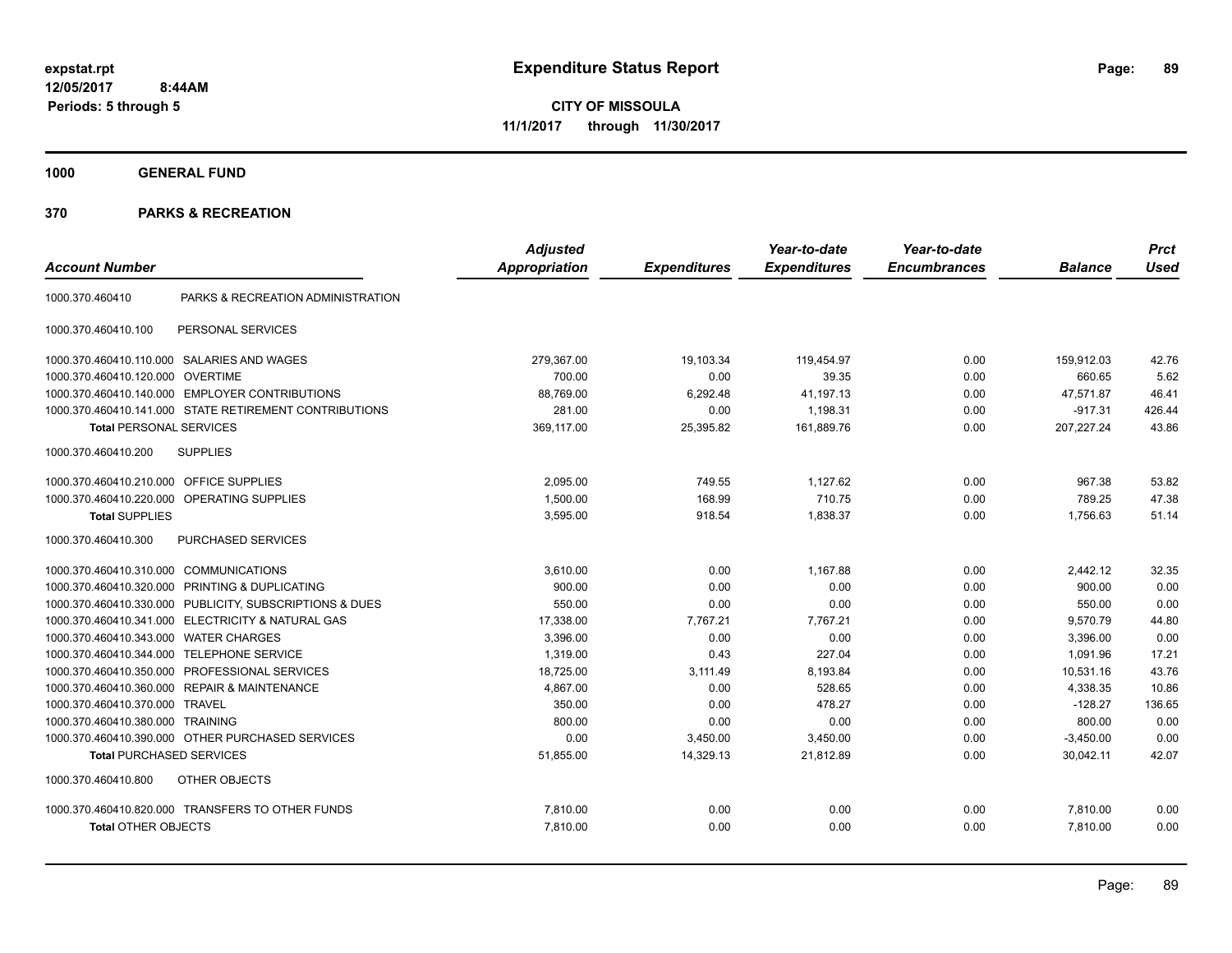**1000 GENERAL FUND**

| <b>Account Number</b>                                    | <b>Adjusted</b><br><b>Appropriation</b> | <b>Expenditures</b> | Year-to-date<br><b>Expenditures</b> | Year-to-date<br><b>Encumbrances</b> | <b>Balance</b> | <b>Prct</b><br><b>Used</b> |
|----------------------------------------------------------|-----------------------------------------|---------------------|-------------------------------------|-------------------------------------|----------------|----------------------------|
| Total PARKS & RECREATION ADMINISTRATION                  | 432,377.00                              | 40,643.49           | 185,541.02                          | 0.00                                | 246,835.98     | 42.91                      |
| 1000.370.460411<br><b>NMT ADMIN</b>                      |                                         |                     |                                     |                                     |                |                            |
| 1000.370.460411.100<br>PERSONAL SERVICES                 |                                         |                     |                                     |                                     |                |                            |
| 1000.370.460411.110.000 SALARIES AND WAGES               | 104,662.00                              | 8,010.99            | 24,135.22                           | 0.00                                | 80,526.78      | 23.06                      |
| <b>EMPLOYER CONTRIBUTIONS</b><br>1000.370.460411.140.000 | 37,534.00                               | 2,984.02            | 9.669.45                            | 0.00                                | 27,864.55      | 25.76                      |
| 1000.370.460411.141.000 STATE RETIREMENT CONTRIBUTIONS   | 104.00                                  | 0.00                | 0.00                                | 0.00                                | 104.00         | 0.00                       |
| <b>Total PERSONAL SERVICES</b>                           | 142,300.00                              | 10,995.01           | 33,804.67                           | 0.00                                | 108,495.33     | 23.76                      |
| 1000.370.460411.200<br><b>SUPPLIES</b>                   |                                         |                     |                                     |                                     |                |                            |
| 1000.370.460411.210.000 OFFICE SUPPLIES                  | 400.00                                  | 0.00                | 238.66                              | 0.00                                | 161.34         | 59.67                      |
| 1000.370.460411.220.000 OPERATING SUPPLIES               | 950.00                                  | 266.17              | 566.58                              | 0.00                                | 383.42         | 59.64                      |
| <b>Total SUPPLIES</b>                                    | 1,350.00                                | 266.17              | 805.24                              | 0.00                                | 544.76         | 59.65                      |
| 1000.370.460411.300<br>PURCHASED SERVICES                |                                         |                     |                                     |                                     |                |                            |
| 1000.370.460411.310.000 COMMUNICATIONS                   | 156.00                                  | 0.00                | 0.00                                | 0.00                                | 156.00         | 0.00                       |
| 1000.370.460411.320.000 PRINTING & DUPLICATING           | 500.00                                  | 0.00                | 0.00                                | 0.00                                | 500.00         | 0.00                       |
| 1000.370.460411.330.000 PUBLICITY, SUBSCRIPTIONS & DUES  | 1,150.00                                | 0.00                | 0.00                                | 0.00                                | 1,150.00       | 0.00                       |
| 1000.370.460411.344.000 TELEPHONE SERVICE                | 1.495.00                                | 0.00                | 177.73                              | 0.00                                | 1.317.27       | 11.89                      |
| 1000.370.460411.350.000 PROFESSIONAL SERVICES            | 1,586.00                                | 0.00                | 59.69                               | 0.00                                | 1,526.31       | 3.76                       |
| 1000.370.460411.360.000 REPAIR & MAINTENANCE             | 2,846.00                                | 0.00                | 0.00                                | 0.00                                | 2,846.00       | 0.00                       |
| <b>TRAVEL</b><br>1000.370.460411.370.000                 | 600.00                                  | 0.00                | 0.00                                | 0.00                                | 600.00         | 0.00                       |
| 1000.370.460411.380.000 TRAINING                         | 400.00                                  | 0.00                | 0.00                                | 0.00                                | 400.00         | 0.00                       |
| 1000.370.460411.390.000 OTHER PURCHASED SERVICES         | 8,634.00                                | 0.00                | 1,495.00                            | 0.00                                | 7,139.00       | 17.32                      |
| <b>Total PURCHASED SERVICES</b>                          | 17,367.00                               | 0.00                | 1,732.42                            | 0.00                                | 15,634.58      | 9.98                       |
| <b>GRANTS &amp; CONTRIBUTIONS</b><br>1000.370.460411.700 |                                         |                     |                                     |                                     |                |                            |
| <b>Total GRANTS &amp; CONTRIBUTIONS</b>                  | 0.00                                    | 0.00                | 0.00                                | 0.00                                | 0.00           | 0.00                       |
| 1000.370.460411.800<br>OTHER OBJECTS                     |                                         |                     |                                     |                                     |                |                            |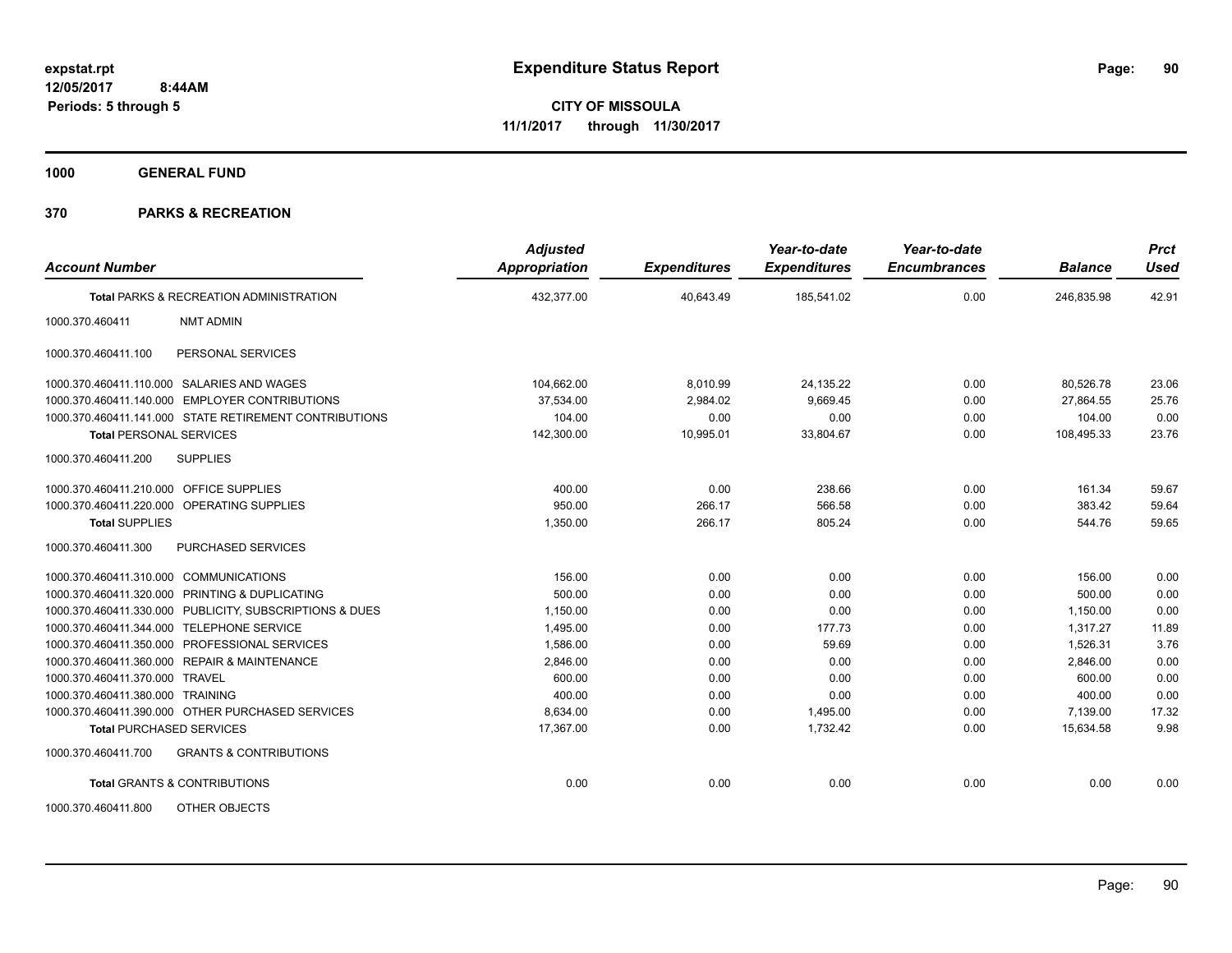**1000 GENERAL FUND**

| <b>Account Number</b>                                  | <b>Adjusted</b><br><b>Appropriation</b> | <b>Expenditures</b> | Year-to-date<br><b>Expenditures</b> | Year-to-date<br><b>Encumbrances</b> | <b>Balance</b> | <b>Prct</b><br><b>Used</b> |
|--------------------------------------------------------|-----------------------------------------|---------------------|-------------------------------------|-------------------------------------|----------------|----------------------------|
| <b>Total OTHER OBJECTS</b>                             | 0.00                                    | 0.00                | 0.00                                | 0.00                                | 0.00           | 0.00                       |
| <b>Total NMT ADMIN</b>                                 | 161,017.00                              | 11,261.18           | 36,342.33                           | 0.00                                | 124,674.67     | 22.57                      |
| 1000.370.460413<br><b>PARKS PROJECTS</b>               |                                         |                     |                                     |                                     |                |                            |
| PERSONAL SERVICES<br>1000.370.460413.100               |                                         |                     |                                     |                                     |                |                            |
| 1000.370.460413.110.000 SALARIES AND WAGES             | 0.00                                    | 0.00                | 13,916.88                           | 0.00                                | $-13,916.88$   | 0.00                       |
| 1000.370.460413.140.000 EMPLOYER CONTRIBUTIONS         | 0.00                                    | 0.00                | 5,628.32                            | 0.00                                | $-5,628.32$    | 0.00                       |
| <b>Total PERSONAL SERVICES</b>                         | 0.00                                    | 0.00                | 19,545.20                           | 0.00                                | $-19,545.20$   | 0.00                       |
| <b>SUPPLIES</b><br>1000.370.460413.200                 |                                         |                     |                                     |                                     |                |                            |
| 1000.370.460413.220.000 OPERATING SUPPLIES             | 0.00                                    | 0.00                | 29.00                               | 0.00                                | $-29.00$       | 0.00                       |
| <b>Total SUPPLIES</b>                                  | 0.00                                    | 0.00                | 29.00                               | 0.00                                | $-29.00$       | 0.00                       |
| 1000.370.460413.300<br>PURCHASED SERVICES              |                                         |                     |                                     |                                     |                |                            |
| 1000.370.460413.344.000 TELEPHONE SERVICE              | 0.00                                    | 0.00                | 53.51                               | 0.00                                | $-53.51$       | 0.00                       |
| <b>Total PURCHASED SERVICES</b>                        | 0.00                                    | 0.00                | 53.51                               | 0.00                                | $-53.51$       | 0.00                       |
| <b>Total PARKS PROJECTS</b>                            | 0.00                                    | 0.00                | 19,627.71                           | 0.00                                | $-19,627.71$   | 0.00                       |
| 1000.370.460431<br>OPEN SPACE                          |                                         |                     |                                     |                                     |                |                            |
| PERSONAL SERVICES<br>1000.370.460431.100               |                                         |                     |                                     |                                     |                |                            |
| 1000.370.460431.110.000 SALARIES AND WAGES             | 60,045.00                               | 4,595.58            | 21,828.99                           | 0.00                                | 38,216.01      | 36.35                      |
| 1000.370.460431.140.000 EMPLOYER CONTRIBUTIONS         | 20,065.00                               | 1,603.22            | 8,571.80                            | 0.00                                | 11,493.20      | 42.72                      |
| 1000.370.460431.141.000 STATE RETIREMENT CONTRIBUTIONS | 60.00                                   | 0.00                | 0.00                                | 0.00                                | 60.00          | 0.00                       |
| <b>Total PERSONAL SERVICES</b>                         | 80,170.00                               | 6,198.80            | 30,400.79                           | 0.00                                | 49.769.21      | 37.92                      |
| 1000.370.460431.200<br><b>SUPPLIES</b>                 |                                         |                     |                                     |                                     |                |                            |
| 1000.370.460431.210.000 OFFICE SUPPLIES                | 200.00                                  | 0.00                | 0.00                                | 0.00                                | 200.00         | 0.00                       |
| 1000.370.460431.220.000 OPERATING SUPPLIES             | 300.00                                  | 0.00                | 0.00                                | 0.00                                | 300.00         | 0.00                       |
| <b>Total SUPPLIES</b>                                  | 500.00                                  | 0.00                | 0.00                                | 0.00                                | 500.00         | 0.00                       |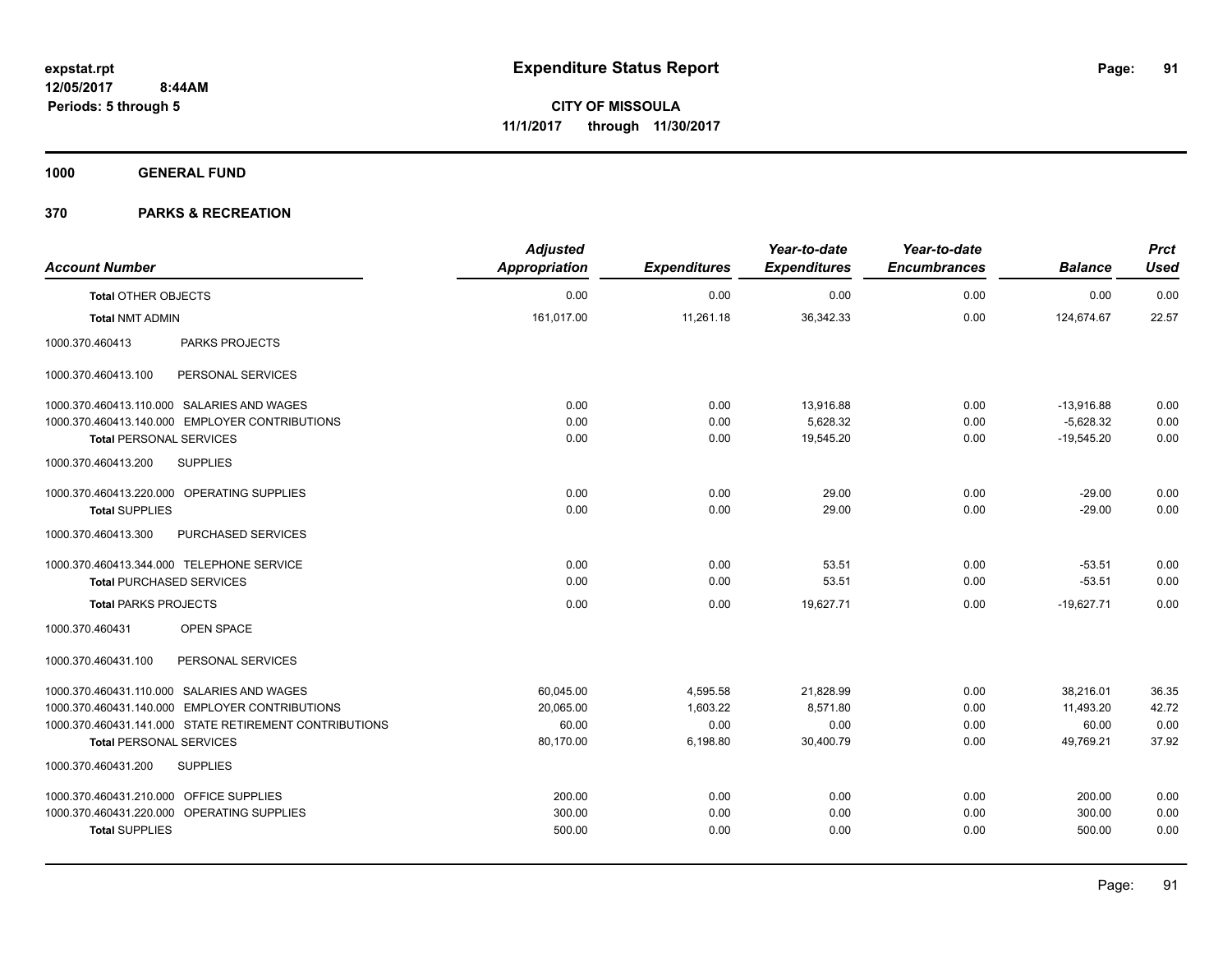**1000 GENERAL FUND**

| <b>Account Number</b>                                   | <b>Adjusted</b><br><b>Appropriation</b> | <b>Expenditures</b> | Year-to-date<br><b>Expenditures</b> | Year-to-date<br><b>Encumbrances</b> | <b>Balance</b> | <b>Prct</b><br><b>Used</b> |
|---------------------------------------------------------|-----------------------------------------|---------------------|-------------------------------------|-------------------------------------|----------------|----------------------------|
|                                                         |                                         |                     |                                     |                                     |                |                            |
| PURCHASED SERVICES<br>1000.370.460431.300               |                                         |                     |                                     |                                     |                |                            |
| 1000.370.460431.320.000 PRINTING & DUPLICATING          | 300.00                                  | 0.00                | 0.00                                | 0.00                                | 300.00         | 0.00                       |
| 1000.370.460431.330.000 PUBLICITY, SUBSCRIPTIONS & DUES | 400.00                                  | 0.00                | 0.00                                | 0.00                                | 400.00         | 0.00                       |
| 1000.370.460431.344.000 TELEPHONE SERVICE               | 425.00                                  | 0.00                | 124.66                              | 0.00                                | 300.34         | 29.33                      |
| 1000.370.460431.350.000 PROFESSIONAL SERVICES           | 2,200.00                                | 0.00                | 0.00                                | 0.00                                | 2,200.00       | 0.00                       |
| 1000.370.460431.370.000 TRAVEL                          | 300.00                                  | 0.00                | 0.00                                | 0.00                                | 300.00         | 0.00                       |
| 1000.370.460431.380.000 TRAINING                        | 200.00                                  | 125.00              | 125.00                              | 0.00                                | 75.00          | 62.50                      |
| <b>Total PURCHASED SERVICES</b>                         | 3,825.00                                | 125.00              | 249.66                              | 0.00                                | 3,575.34       | 6.53                       |
| <b>CAPITAL OUTLAY</b><br>1000.370.460431.900            |                                         |                     |                                     |                                     |                |                            |
| 1000.370.460431.930.000 IMPROVEMENTS                    | 0.00                                    | 0.00                | 459.00                              | 0.00                                | $-459.00$      | 0.00                       |
| <b>Total CAPITAL OUTLAY</b>                             | 0.00                                    | 0.00                | 459.00                              | 0.00                                | $-459.00$      | 0.00                       |
| <b>Total OPEN SPACE</b>                                 | 84,495.00                               | 6,323.80            | 31,109.45                           | 0.00                                | 53,385.55      | 36.82                      |
| 1000.370.460432<br>PARK ADMIN                           |                                         |                     |                                     |                                     |                |                            |
| PERSONAL SERVICES<br>1000.370.460432.100                |                                         |                     |                                     |                                     |                |                            |
| 1000.370.460432.110.000 SALARIES AND WAGES              | 110.790.00                              | 6.169.92            | 42.433.65                           | 0.00                                | 68.356.35      | 38.30                      |
| 1000.370.460432.120.000 OVERTIME                        | 0.00                                    | 0.00                | 2.53                                | 0.00                                | $-2.53$        | 0.00                       |
| 1000.370.460432.130.000 OTHER                           | 7.880.00                                | 0.00                | 0.00                                | 0.00                                | 7.880.00       | 0.00                       |
| 1000.370.460432.140.000 EMPLOYER CONTRIBUTIONS          | 49,603.00                               | 2,703.72            | 20,332.16                           | 0.00                                | 29,270.84      | 40.99                      |
| 1000.370.460432.141.000 STATE RETIREMENT CONTRIBUTIONS  | 119.00                                  | 0.00                | 0.00                                | 0.00                                | 119.00         | 0.00                       |
| <b>Total PERSONAL SERVICES</b>                          | 168,392.00                              | 8,873.64            | 62,768.34                           | 0.00                                | 105,623.66     | 37.28                      |
| 1000.370.460432.200<br><b>SUPPLIES</b>                  |                                         |                     |                                     |                                     |                |                            |
| 1000.370.460432.210.000 OFFICE SUPPLIES                 | 1.520.00                                | 28.95               | 419.22                              | 0.00                                | 1,100.78       | 27.58                      |
| 1000.370.460432.220.000 OPERATING SUPPLIES              | 6,650.00                                | 1,015.89            | 6,295.61                            | 0.00                                | 354.39         | 94.67                      |
| <b>Total SUPPLIES</b>                                   | 8,170.00                                | 1,044.84            | 6,714.83                            | 0.00                                | 1,455.17       | 82.19                      |
| <b>PURCHASED SERVICES</b><br>1000.370.460432.300        |                                         |                     |                                     |                                     |                |                            |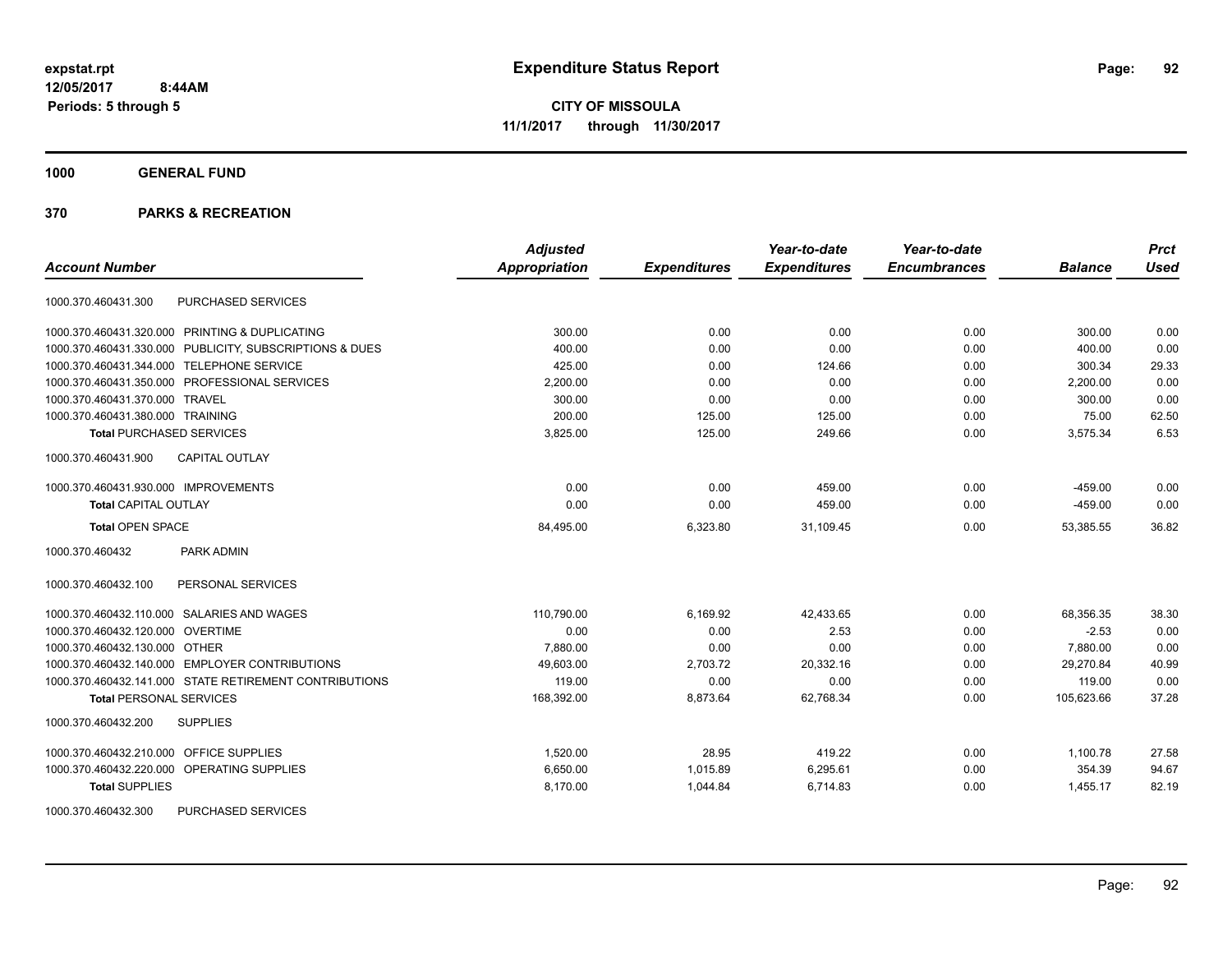**1000 GENERAL FUND**

| <b>Account Number</b>                                   | <b>Adjusted</b><br><b>Appropriation</b> | <b>Expenditures</b> | Year-to-date<br><b>Expenditures</b> | Year-to-date<br><b>Encumbrances</b> | <b>Balance</b> | <b>Prct</b><br><b>Used</b> |
|---------------------------------------------------------|-----------------------------------------|---------------------|-------------------------------------|-------------------------------------|----------------|----------------------------|
| 1000.370.460432.310.000 COMMUNICATIONS                  | 104.00                                  | 0.00                | 0.00                                | 0.00                                | 104.00         | 0.00                       |
| 1000.370.460432.320.000 PRINTING & DUPLICATING          | 150.00                                  | 0.00                | 0.00                                | 0.00                                | 150.00         | 0.00                       |
| 1000.370.460432.330.000 PUBLICITY, SUBSCRIPTIONS & DUES | 500.00                                  | 0.00                | 0.00                                | 0.00                                | 500.00         | 0.00                       |
| 1000.370.460432.340.000 SEWER                           | 2,263.00                                | 0.00                | 1,194.34                            | 0.00                                | 1,068.66       | 52.78                      |
| 1000.370.460432.344.000 TELEPHONE SERVICE               | 14,429.00                               | 982.49              | 4,530.25                            | 0.00                                | 9,898.75       | 31.40                      |
| 1000.370.460432.350.000 PROFESSIONAL SERVICES           | 20,112.00                               | 0.00                | 2,438.55                            | 0.00                                | 17,673.45      | 12.12                      |
| 1000.370.460432.390.000 OTHER PURCHASED SERVICES        | 2,345.00                                | 830.67              | 830.67                              | 0.00                                | 1,514.33       | 35.42                      |
| <b>Total PURCHASED SERVICES</b>                         | 39,903.00                               | 1,813.16            | 8,993.81                            | 0.00                                | 30,909.19      | 22.54                      |
| 1000.370.460432.900<br><b>CAPITAL OUTLAY</b>            |                                         |                     |                                     |                                     |                |                            |
| <b>Total CAPITAL OUTLAY</b>                             | 0.00                                    | 0.00                | 0.00                                | 0.00                                | 0.00           | 0.00                       |
| <b>Total PARK ADMIN</b>                                 | 216,465.00                              | 11,731.64           | 78,476.98                           | 0.00                                | 137,988.02     | 36.25                      |
| <b>GREENWAYS &amp; HORTICULTURE</b><br>1000.370.460434  |                                         |                     |                                     |                                     |                |                            |
| PERSONAL SERVICES<br>1000.370.460434.100                |                                         |                     |                                     |                                     |                |                            |
| 1000.370.460434.110.000 SALARIES AND WAGES              | 118.661.00                              | 9,154.91            | 50,397.21                           | 0.00                                | 68,263.79      | 42.47                      |
| 1000.370.460434.120.000 OVERTIME                        | 0.00                                    | 334.58              | 334.58                              | 0.00                                | $-334.58$      | 0.00                       |
| 1000.370.460434.140.000 EMPLOYER CONTRIBUTIONS          | 44.196.00                               | 3,795.94            | 21,954.41                           | 0.00                                | 22,241.59      | 49.68                      |
| 1000.370.460434.141.000 STATE RETIREMENT CONTRIBUTIONS  | 110.00                                  | 0.00                | 0.00                                | 0.00                                | 110.00         | 0.00                       |
| <b>Total PERSONAL SERVICES</b>                          | 162,967.00                              | 13,285.43           | 72,686.20                           | 0.00                                | 90,280.80      | 44.60                      |
| PURCHASED SERVICES<br>1000.370.460434.300               |                                         |                     |                                     |                                     |                |                            |
| <b>Total PURCHASED SERVICES</b>                         | 0.00                                    | 0.00                | 0.00                                | 0.00                                | 0.00           | 0.00                       |
| Total GREENWAYS & HORTICULTURE                          | 162,967.00                              | 13,285.43           | 72,686.20                           | 0.00                                | 90,280.80      | 44.60                      |
| 1000.370.460439<br><b>URBAN FORESTRY</b>                |                                         |                     |                                     |                                     |                |                            |
| 1000.370.460439.100<br>PERSONAL SERVICES                |                                         |                     |                                     |                                     |                |                            |
| 1000.370.460439.110.000 SALARIES AND WAGES              | 151,464.00                              | 14,830.21           | 69,267.06                           | 0.00                                | 82,196.94      | 45.73                      |
| 1000.370.460439.120.000 OVERTIME                        | 1,750.00                                | 0.00                | 146.05                              | 0.00                                | 1,603.95       | 8.35                       |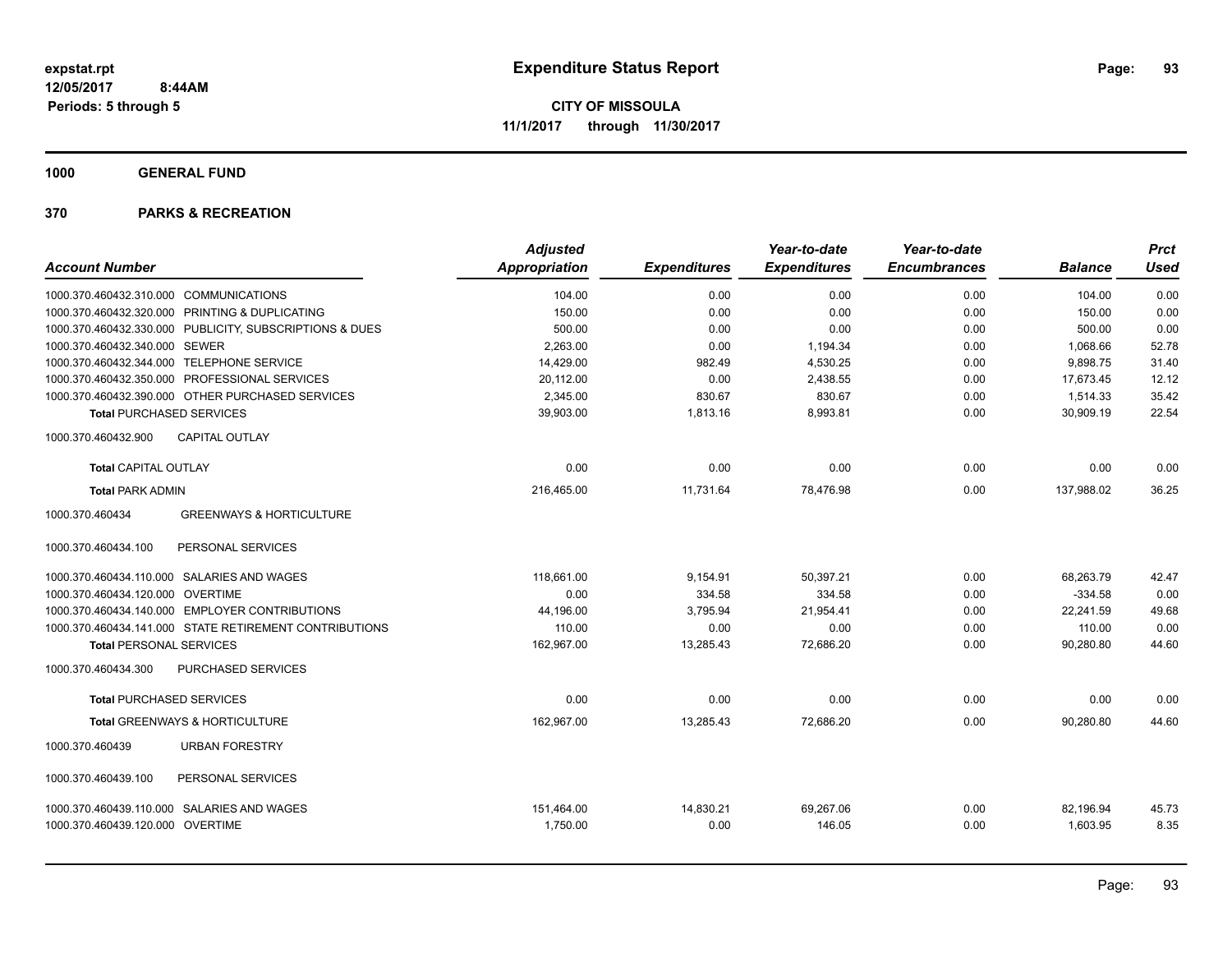**1000 GENERAL FUND**

| <b>Account Number</b>                                   | <b>Adjusted</b><br><b>Appropriation</b> | <b>Expenditures</b> | Year-to-date<br><b>Expenditures</b> | Year-to-date<br><b>Encumbrances</b> | <b>Balance</b> | <b>Prct</b><br><b>Used</b> |
|---------------------------------------------------------|-----------------------------------------|---------------------|-------------------------------------|-------------------------------------|----------------|----------------------------|
|                                                         |                                         |                     |                                     |                                     |                |                            |
| 1000.370.460439.140.000 EMPLOYER CONTRIBUTIONS          | 61,945.00                               | 6,357.06            | 33,530.70                           | 0.00                                | 28,414.30      | 54.13                      |
| 1000.370.460439.141.000 STATE RETIREMENT CONTRIBUTIONS  | 144.00                                  | 0.00                | 0.00                                | 0.00                                | 144.00         | 0.00                       |
| <b>Total PERSONAL SERVICES</b>                          | 215,303.00                              | 21,187.27           | 102,943.81                          | 0.00                                | 112,359.19     | 47.81                      |
| <b>SUPPLIES</b><br>1000.370.460439.200                  |                                         |                     |                                     |                                     |                |                            |
| 1000.370.460439.220.000 OPERATING SUPPLIES              | 2,132.00                                | 0.00                | 0.00                                | 0.00                                | 2,132.00       | 0.00                       |
| 1000.370.460439.230.000<br>REPAIR/MAINTENANCE           | 581.00                                  | 0.00                | 0.00                                | 0.00                                | 581.00         | 0.00                       |
| <b>Total SUPPLIES</b>                                   | 2,713.00                                | 0.00                | 0.00                                | 0.00                                | 2,713.00       | 0.00                       |
| 1000.370.460439.300<br>PURCHASED SERVICES               |                                         |                     |                                     |                                     |                |                            |
| 1000.370.460439.310.000 COMMUNICATIONS                  | 151.00                                  | 0.00                | 0.00                                | 0.00                                | 151.00         | 0.00                       |
| 1000.370.460439.320.000 PRINTING & DUPLICATING          | 100.00                                  | 0.00                | 242.72                              | 0.00                                | $-142.72$      | 242.72                     |
| 1000.370.460439.330.000 PUBLICITY, SUBSCRIPTIONS & DUES | 700.00                                  | 0.00                | 0.00                                | 0.00                                | 700.00         | 0.00                       |
| 1000.370.460439.350.000 PROFESSIONAL SERVICES           | 525.00                                  | 1,412.62            | 1,412.62                            | 0.00                                | $-887.62$      | 269.07                     |
| 1000.370.460439.360.000 REPAIR & MAINTENANCE            | 22,382.00                               | 0.00                | 0.00                                | 0.00                                | 22,382.00      | 0.00                       |
| <b>Total PURCHASED SERVICES</b>                         | 23,858.00                               | 1,412.62            | 1,655.34                            | 0.00                                | 22,202.66      | 6.94                       |
| <b>Total URBAN FORESTRY</b>                             | 241,874.00                              | 22,599.89           | 104,599.15                          | 0.00                                | 137,274.85     | 43.25                      |
| 1000.370.460441<br><b>RECREATION</b>                    |                                         |                     |                                     |                                     |                |                            |
| PERSONAL SERVICES<br>1000.370.460441.100                |                                         |                     |                                     |                                     |                |                            |
| 1000.370.460441.110.000 SALARIES AND WAGES              | 153,865.00                              | 11,373.97           | 53,852.92                           | 0.00                                | 100,012.08     | 35.00                      |
| 1000.370.460441.120.000 OVERTIME                        | 700.00                                  | 0.00                | 0.00                                | 0.00                                | 700.00         | 0.00                       |
| 1000.370.460441.130.000 OTHER                           | 4,880.00                                | 0.00                | 0.00                                | 0.00                                | 4,880.00       | 0.00                       |
| 1000.370.460441.140.000 EMPLOYER CONTRIBUTIONS          | 60,249.00                               | 4,437.30            | 23,918.68                           | 0.00                                | 36,330.32      | 39.70                      |
| 1000.370.460441.141.000 STATE RETIREMENT CONTRIBUTIONS  | 160.00                                  | 0.00                | 0.00                                | 0.00                                | 160.00         | 0.00                       |
| <b>Total PERSONAL SERVICES</b>                          | 219,854.00                              | 15,811.27           | 77,771.60                           | 0.00                                | 142,082.40     | 35.37                      |
| 1000.370.460441.200<br><b>SUPPLIES</b>                  |                                         |                     |                                     |                                     |                |                            |
| 1000.370.460441.210.000 OFFICE SUPPLIES                 | 300.00                                  | 0.00                | 52.84                               | 0.00                                | 247.16         | 17.61                      |
| 1000.370.460441.220.000 OPERATING SUPPLIES              | 0.00                                    | 39.98               | 355.35                              | 0.00                                | $-355.35$      | 0.00                       |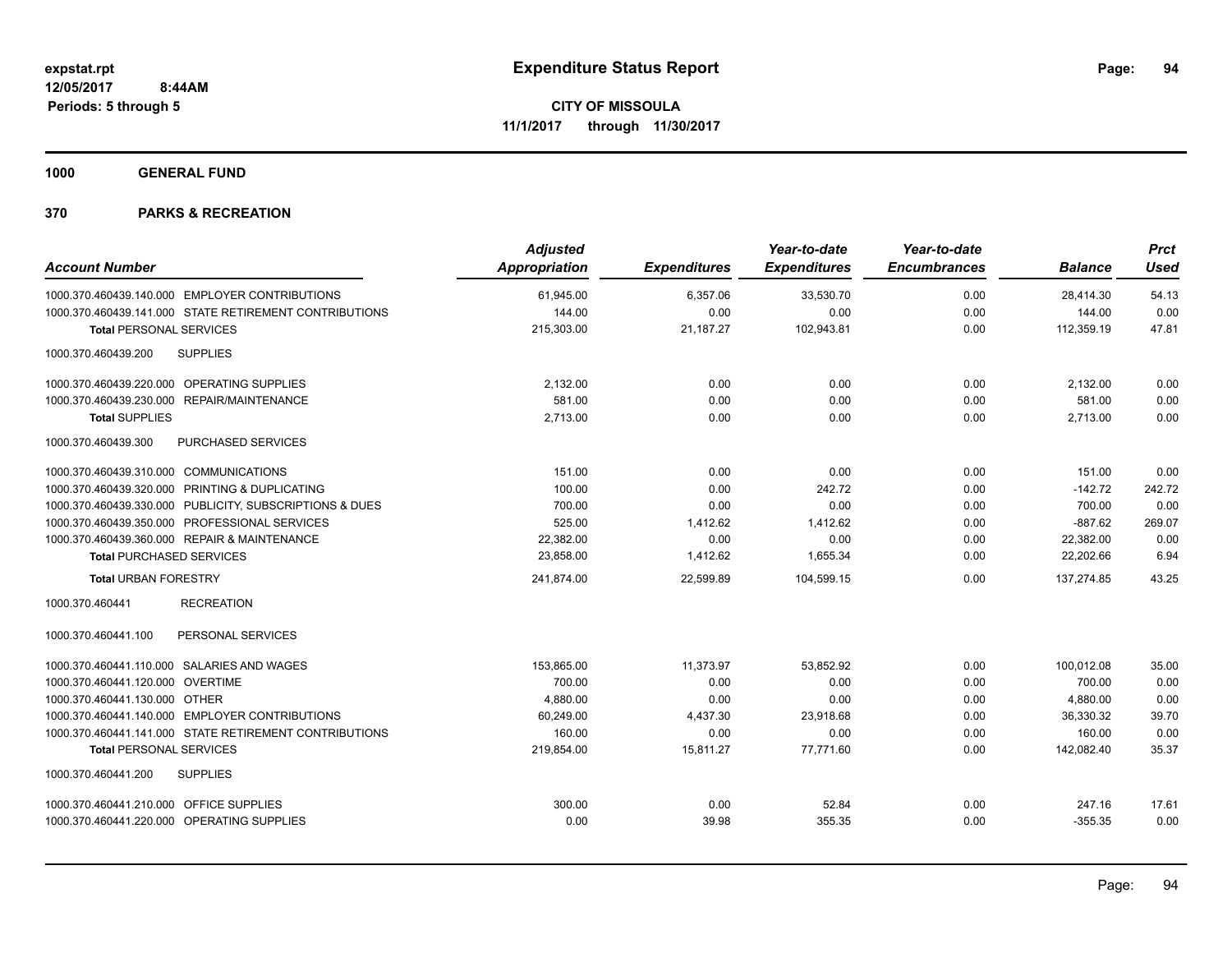**1000 GENERAL FUND**

|                                                         | <b>Adjusted</b> |                     | Year-to-date        | Year-to-date        |                | <b>Prct</b> |
|---------------------------------------------------------|-----------------|---------------------|---------------------|---------------------|----------------|-------------|
| <b>Account Number</b>                                   | Appropriation   | <b>Expenditures</b> | <b>Expenditures</b> | <b>Encumbrances</b> | <b>Balance</b> | <b>Used</b> |
| <b>Total SUPPLIES</b>                                   | 300.00          | 39.98               | 408.19              | 0.00                | $-108.19$      | 136.06      |
| PURCHASED SERVICES<br>1000.370.460441.300               |                 |                     |                     |                     |                |             |
| 1000.370.460441.310.000 COMMUNICATIONS                  | 480.00          | 0.00                | 0.00                | 0.00                | 480.00         | 0.00        |
| 1000.370.460441.320.000 PRINTING & DUPLICATING          | 2,150.00        | 10.00               | 10.00               | 0.00                | 2,140.00       | 0.47        |
| 1000.370.460441.330.000 PUBLICITY, SUBSCRIPTIONS & DUES | 1,490.00        | 0.00                | 1,002.00            | 0.00                | 488.00         | 67.25       |
| 1000.370.460441.344.000 TELEPHONE SERVICE               | 696.00          | 0.00                | 213.93              | 0.00                | 482.07         | 30.74       |
| 1000.370.460441.345.000 GARBAGE                         | 482.00          | 0.00                | 0.00                | 0.00                | 482.00         | 0.00        |
| 1000.370.460441.350.000 PROFESSIONAL SERVICES           | 1,360.00        | 0.00                | 0.00                | 0.00                | 1,360.00       | 0.00        |
| 1000.370.460441.360.000 REPAIR & MAINTENANCE            | 8,200.00        | 22.88               | 7,230.23            | 0.00                | 969.77         | 88.17       |
| 1000.370.460441.370.000 TRAVEL                          | 1,200.00        | 0.00                | 576.70              | 0.00                | 623.30         | 48.06       |
| 1000.370.460441.380.000 TRAINING                        | 900.00          | 0.00                | 435.00              | 0.00                | 465.00         | 48.33       |
| <b>Total PURCHASED SERVICES</b>                         | 16,958.00       | 32.88               | 9,467.86            | 0.00                | 7,490.14       | 55.83       |
| OTHER OBJECTS<br>1000.370.460441.800                    |                 |                     |                     |                     |                |             |
| 1000.370.460441.820.000 TRANSFERS TO OTHER FUNDS        | 10.000.00       | 0.00                | 0.00                | 0.00                | 10.000.00      | 0.00        |
| <b>Total OTHER OBJECTS</b>                              | 10,000.00       | 0.00                | 0.00                | 0.00                | 10,000.00      | 0.00        |
| <b>Total RECREATION</b>                                 | 247,112.00      | 15,884.13           | 87.647.65           | 0.00                | 159.464.35     | 35.47       |
| FT MISSOULA<br>1000.370.460455                          |                 |                     |                     |                     |                |             |
| 1000.370.460455.500<br><b>FIXED CHARGES</b>             |                 |                     |                     |                     |                |             |
| 1000.370.460455.500.000 MUSIC RIGHTS/MUSICAL VENUES     | 1,300.00        | 0.00                | 0.00                | 0.00                | 1,300.00       | 0.00        |
| <b>Total FT MISSOULA</b>                                | 1,300.00        | 0.00                | 0.00                | 0.00                | 1,300.00       | 0.00        |
| <b>RECREATION MORE</b><br>1000.370.460470               |                 |                     |                     |                     |                |             |
| 1000.370.460470.100<br>PERSONAL SERVICES                |                 |                     |                     |                     |                |             |
| 1000.370.460470.110.000 SALARIES AND WAGES              | 171,568.00      | 14,861.86           | 109,103.98          | 0.00                | 62,464.02      | 63.59       |
| 1000.370.460470.120.000 OVERTIME                        | 0.00            | 122.29              | 1,240.47            | 0.00                | $-1,240.47$    | 0.00        |
| 1000.370.460470.140.000 EMPLOYER CONTRIBUTIONS          | 50,811.00       | 4,471.72            | 28,981.34           | 0.00                | 21,829.66      | 57.04       |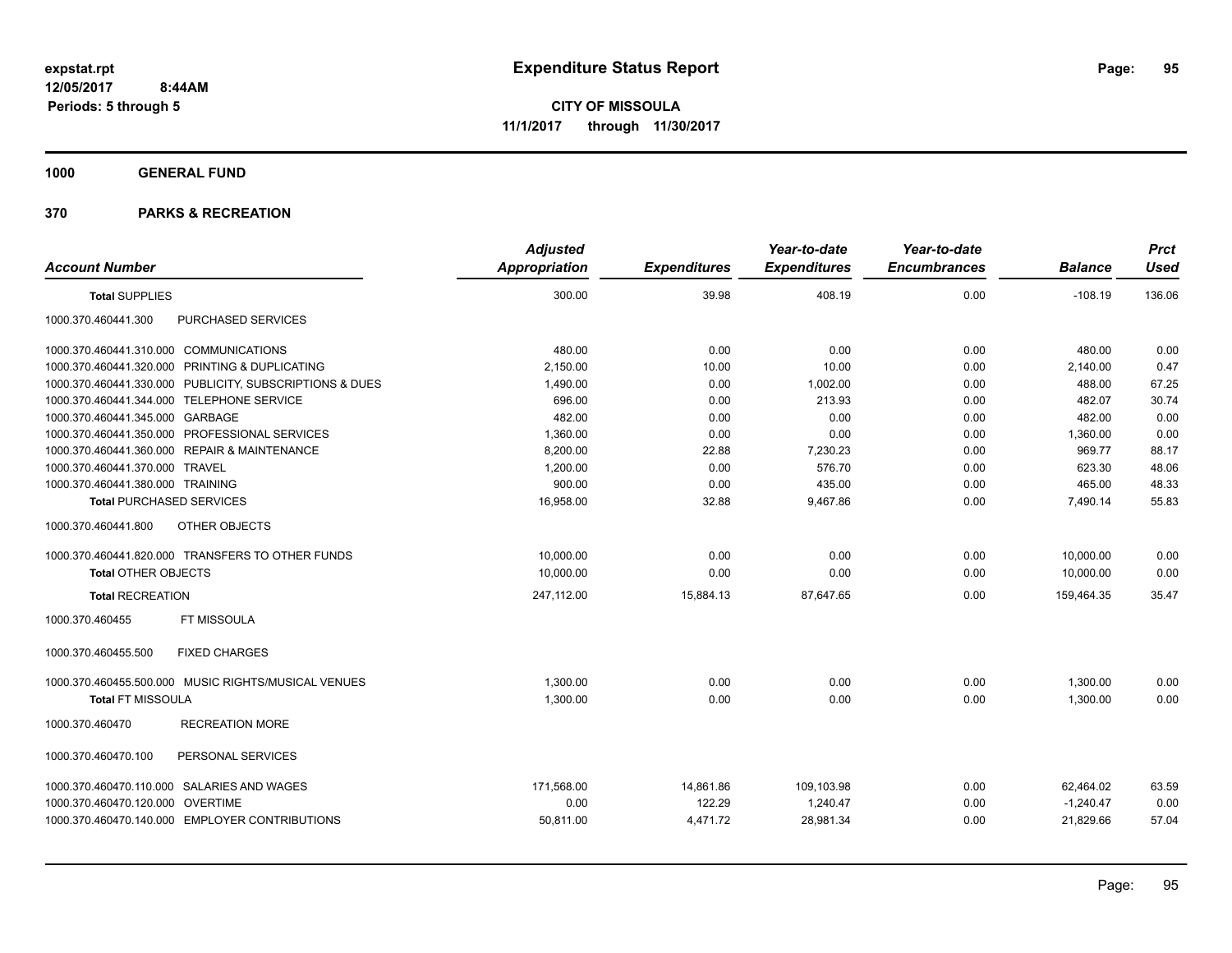**1000 GENERAL FUND**

|                                                         | <b>Adjusted</b>      |                     | Year-to-date        | Year-to-date        |                | <b>Prct</b> |
|---------------------------------------------------------|----------------------|---------------------|---------------------|---------------------|----------------|-------------|
| <b>Account Number</b>                                   | <b>Appropriation</b> | <b>Expenditures</b> | <b>Expenditures</b> | <b>Encumbrances</b> | <b>Balance</b> | <b>Used</b> |
| 1000.370.460470.141.000 STATE RETIREMENT CONTRIBUTIONS  | 80.00                | 0.00                | 0.00                | 0.00                | 80.00          | 0.00        |
| <b>Total PERSONAL SERVICES</b>                          | 222,459.00           | 19,455.87           | 139,325.79          | 0.00                | 83,133.21      | 62.63       |
| <b>SUPPLIES</b><br>1000.370.460470.200                  |                      |                     |                     |                     |                |             |
| 1000.370.460470.210.000 OFFICE SUPPLIES                 | 100.00               | 0.00                | 75.82               | 0.00                | 24.18          | 75.82       |
| 1000.370.460470.220.000 OPERATING SUPPLIES              | 46,293.00            | 29.52               | 7,078.81            | 0.00                | 39,214.19      | 15.29       |
| <b>Total SUPPLIES</b>                                   | 46,393.00            | 29.52               | 7,154.63            | 0.00                | 39,238.37      | 15.42       |
| 1000.370.460470.300<br><b>PURCHASED SERVICES</b>        |                      |                     |                     |                     |                |             |
| 1000.370.460470.320.000 PRINTING & DUPLICATING          | 1,200.00             | 0.00                | 0.00                | 0.00                | 1,200.00       | 0.00        |
| 1000.370.460470.330.000 PUBLICITY, SUBSCRIPTIONS & DUES | 780.00               | 0.00                | 0.00                | 0.00                | 780.00         | 0.00        |
| 1000.370.460470.344.000 TELEPHONE SERVICE               | 428.00               | 0.00                | 100.50              | 0.00                | 327.50         | 23.48       |
| 1000.370.460470.350.000 PROFESSIONAL SERVICES           | 5,000.00             | 0.00                | 0.00                | 0.00                | 5,000.00       | 0.00        |
| 1000.370.460470.360.000 REPAIR & MAINTENANCE            | 1,000.00             | 0.00                | 999.00              | 0.00                | 1.00           | 99.90       |
| 1000.370.460470.390.000 OTHER PURCHASED SERVICES        | 5.372.00             | 560.84              | 16,734.43           | 0.00                | $-11,362.43$   | 311.51      |
| <b>Total PURCHASED SERVICES</b>                         | 13,780.00            | 560.84              | 17,833.93           | 0.00                | $-4,053.93$    | 129.42      |
| <b>Total RECREATION MORE</b>                            | 282,632.00           | 20,046.23           | 164,314.35          | 0.00                | 118.317.65     | 58.14       |
| 1000.370.460471<br><b>RECREATION ADULTS</b>             |                      |                     |                     |                     |                |             |
| 1000.370.460471.100<br>PERSONAL SERVICES                |                      |                     |                     |                     |                |             |
| 1000.370.460471.110.000 SALARIES AND WAGES              | 121,233.00           | 7,836.14            | 39,707.27           | 0.00                | 81,525.73      | 32.75       |
| 1000.370.460471.140.000 EMPLOYER CONTRIBUTIONS          | 35.669.00            | 2,585.43            | 14.569.18           | 0.00                | 21.099.82      | 40.85       |
| 1000.370.460471.141.000 STATE RETIREMENT CONTRIBUTIONS  | 58.00                | 0.00                | 0.00                | 0.00                | 58.00          | 0.00        |
| <b>Total PERSONAL SERVICES</b>                          | 156,960.00           | 10,421.57           | 54,276.45           | 0.00                | 102,683.55     | 34.58       |
| 1000.370.460471.200<br><b>SUPPLIES</b>                  |                      |                     |                     |                     |                |             |
| 1000.370.460471.210.000 OFFICE SUPPLIES                 | 600.00               | 0.00                | 0.00                | 0.00                | 600.00         | 0.00        |
| 1000.370.460471.210.147 OFFICE SUPPLIES                 | 0.00                 | 0.00                | 128.90              | 0.00                | $-128.90$      | 0.00        |
| 1000.370.460471.210.192 OFFICE SUPPLIES                 | 0.00                 | 0.00                | 19.00               | 0.00                | $-19.00$       | 0.00        |
| 1000.370.460471.220.000 OPERATING SUPPLIES              | 8,892.00             | 171.92              | 171.92              | 0.00                | 8,720.08       | 1.93        |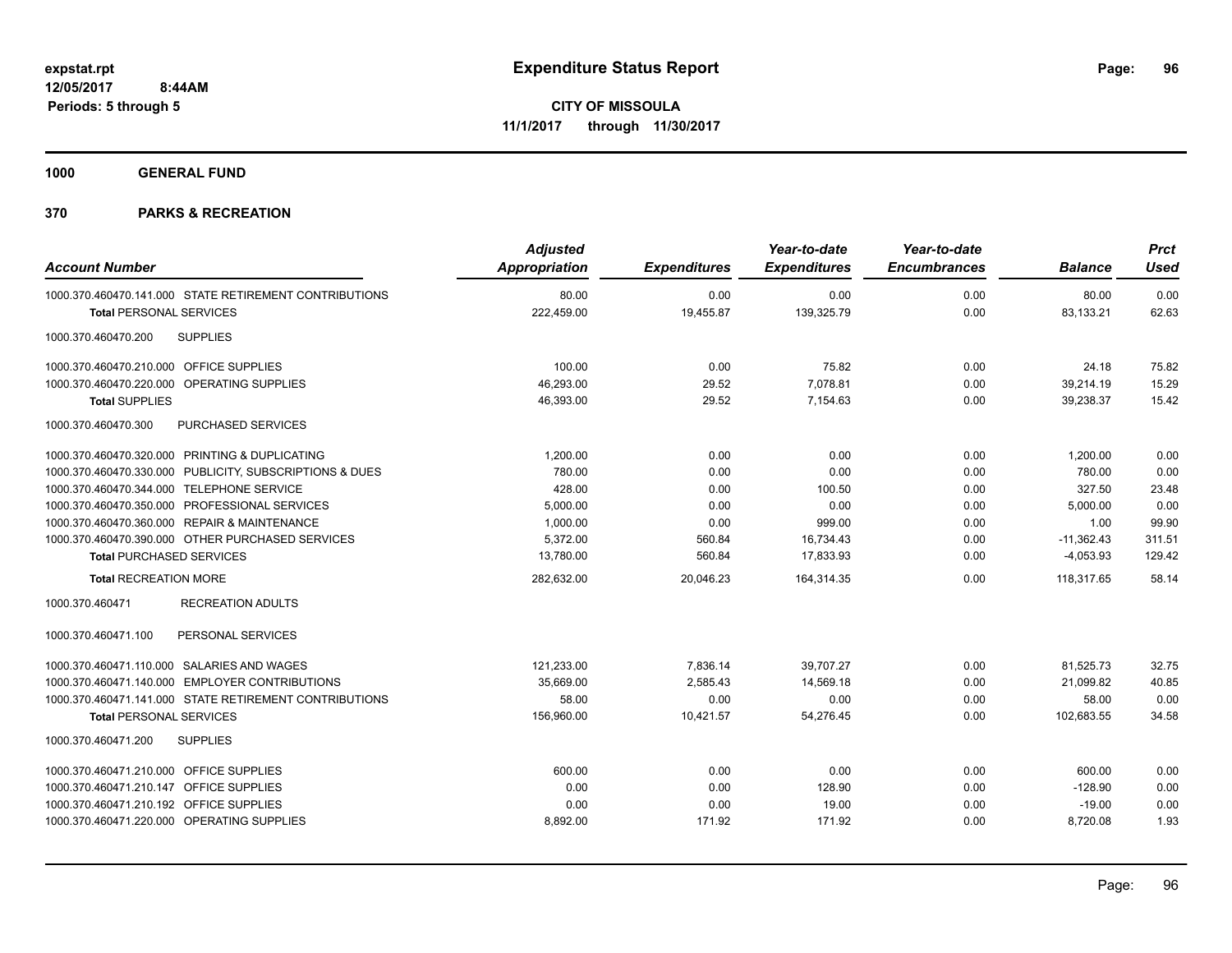**1000 GENERAL FUND**

|                                                         | <b>Adjusted</b> |                     | Year-to-date        | Year-to-date        |                | <b>Prct</b> |
|---------------------------------------------------------|-----------------|---------------------|---------------------|---------------------|----------------|-------------|
| <b>Account Number</b>                                   | Appropriation   | <b>Expenditures</b> | <b>Expenditures</b> | <b>Encumbrances</b> | <b>Balance</b> | <b>Used</b> |
| 1000.370.460471.220.143 OPERATING SUPPLIES              | 0.00            | 0.00                | 58.44               | 0.00                | $-58.44$       | 0.00        |
| 1000.370.460471.220.144 OPERATING SUPPLIES              | 0.00            | 0.00                | 217.87              | 0.00                | $-217.87$      | 0.00        |
| 1000.370.460471.220.147 OPERATING SUPPLIES              | 0.00            | 65.97               | 2,594.98            | 0.00                | $-2,594.98$    | 0.00        |
| <b>Total SUPPLIES</b>                                   | 9,492.00        | 237.89              | 3,191.11            | 0.00                | 6,300.89       | 33.62       |
| 1000.370.460471.300<br>PURCHASED SERVICES               |                 |                     |                     |                     |                |             |
| 1000.370.460471.320.000 PRINTING & DUPLICATING          | 1,800.00        | 0.00                | 44.95               | 0.00                | 1,755.05       | 2.50        |
| 1000.370.460471.320.147 PRINTING & DUPLICATING          | 0.00            | 0.00                | 85.00               | 0.00                | $-85.00$       | 0.00        |
| 1000.370.460471.330.000 PUBLICITY, SUBSCRIPTIONS & DUES | 1,220.00        | 583.59              | 583.59              | 0.00                | 636.41         | 47.84       |
| 1000.370.460471.344.000 TELEPHONE SERVICE               | 567.00          | 9.61                | 260.23              | 0.00                | 306.77         | 45.90       |
| 1000.370.460471.350.000 PROFESSIONAL SERVICES           | 4,500.00        | 0.00                | 0.00                | 0.00                | 4,500.00       | 0.00        |
| 1000.370.460471.360.000 REPAIR & MAINTENANCE            | 1,000.00        | 0.00                | 999.00              | 0.00                | 1.00           | 99.90       |
| 1000.370.460471.390.000 OTHER PURCHASED SERVICES        | 9,000.00        | 0.00                | 77.50               | 0.00                | 8,922.50       | 0.86        |
| 1000.370.460471.390.144 OTHER PURCHASED SERVICES        | 0.00            | 0.00                | 460.00              | 0.00                | $-460.00$      | 0.00        |
| 1000.370.460471.390.147 OTHER PURCHASED SERVICES        | 0.00            | 0.00                | 460.00              | 0.00                | $-460.00$      | 0.00        |
| <b>Total PURCHASED SERVICES</b>                         | 18,087.00       | 593.20              | 2,970.27            | 0.00                | 15,116.73      | 16.42       |
| <b>Total RECREATION ADULTS</b>                          | 184,539.00      | 11,252.66           | 60,437.83           | 0.00                | 124,101.17     | 32.75       |
| 1000.370.460472<br><b>RECREATION YOUTH</b>              |                 |                     |                     |                     |                |             |
| 1000.370.460472.100<br>PERSONAL SERVICES                |                 |                     |                     |                     |                |             |
| 1000.370.460472.110.000 SALARIES AND WAGES              | 125,608.00      | 6,991.26            | 65,518.71           | 0.00                | 60,089.29      | 52.16       |
| 1000.370.460472.120.000 OVERTIME                        | 0.00            | 0.00                | 15.48               | 0.00                | $-15.48$       | 0.00        |
| 1000.370.460472.140.000 EMPLOYER CONTRIBUTIONS          | 28,505.00       | 2,014.25            | 15,516.56           | 0.00                | 12,988.44      | 54.43       |
| 1000.370.460472.141.000 STATE RETIREMENT CONTRIBUTIONS  | 30.00           | 0.00                | 0.00                | 0.00                | 30.00          | 0.00        |
| <b>Total PERSONAL SERVICES</b>                          | 154,143.00      | 9,005.51            | 81,050.75           | 0.00                | 73,092.25      | 52.58       |
| <b>SUPPLIES</b><br>1000.370.460472.200                  |                 |                     |                     |                     |                |             |
| 1000.370.460472.210.000 OFFICE SUPPLIES                 | 100.00          | 0.00                | 0.00                | 0.00                | 100.00         | 0.00        |
| 1000.370.460472.210.147 OFFICE SUPPLIES                 | 0.00            | 0.00                | 181.45              | 0.00                | $-181.45$      | 0.00        |
| 1000.370.460472.220.000 OPERATING SUPPLIES              | 16,006.00       | 2,175.95            | 2,975.63            | 0.00                | 13,030.37      | 18.59       |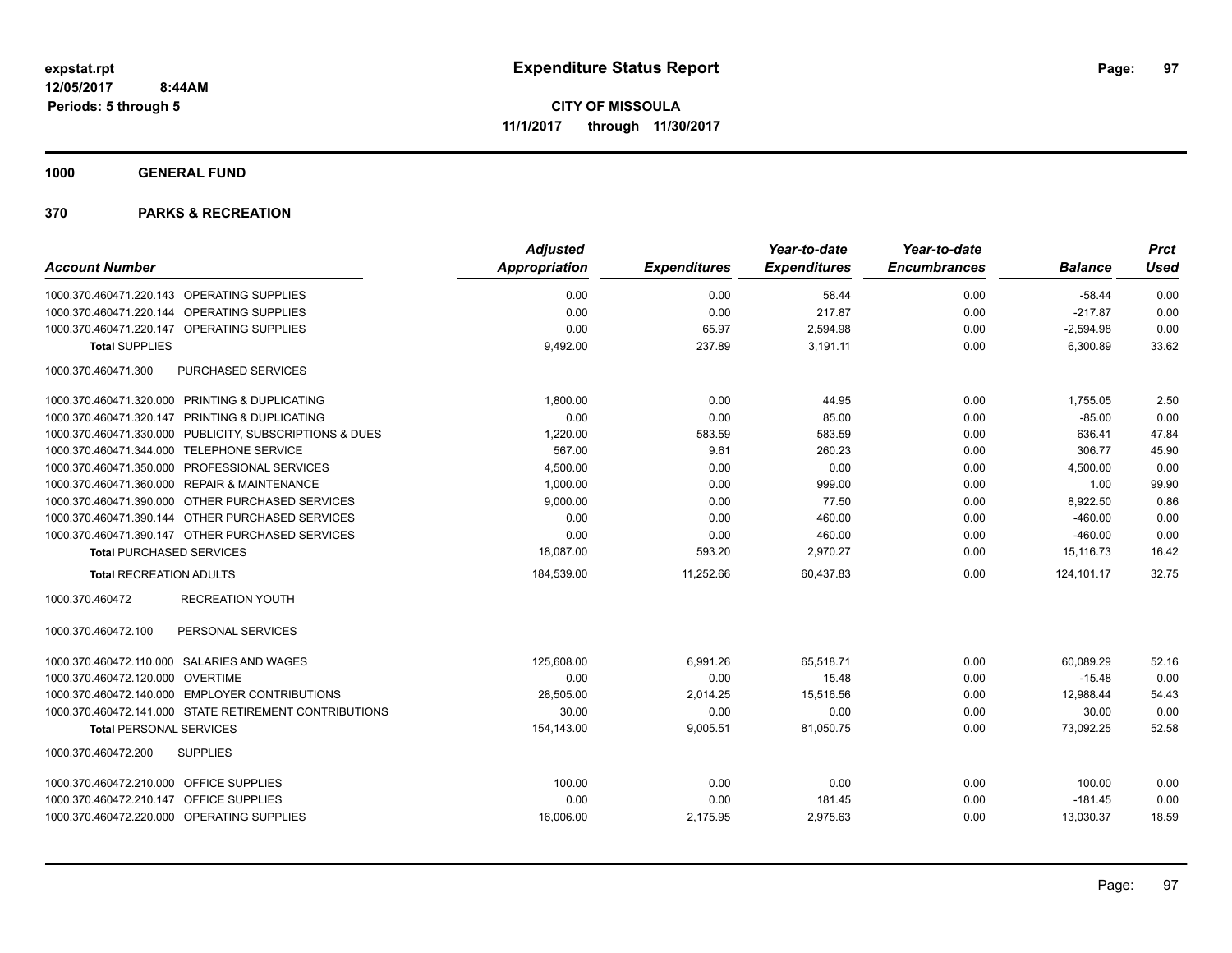**1000 GENERAL FUND**

# **370 PARKS & RECREATION**

| <b>Account Number</b>                                                                    | <b>Adjusted</b><br>Appropriation | <b>Expenditures</b> | Year-to-date<br><b>Expenditures</b> | Year-to-date<br><b>Encumbrances</b> | <b>Balance</b>           | <b>Prct</b><br><b>Used</b> |
|------------------------------------------------------------------------------------------|----------------------------------|---------------------|-------------------------------------|-------------------------------------|--------------------------|----------------------------|
|                                                                                          |                                  |                     |                                     |                                     |                          |                            |
| 1000.370.460472.220.190 OPERATING SUPPLIES<br>1000.370.460472.220.191 OPERATING SUPPLIES | 0.00<br>0.00                     | 0.00<br>524.01      | 1,802.66<br>912.84                  | 0.00<br>0.00                        | $-1,802.66$<br>$-912.84$ | 0.00<br>0.00               |
| 1000.370.460472.220.192 OPERATING SUPPLIES                                               | 0.00                             | 0.00                | 696.50                              | 0.00                                | $-696.50$                | 0.00                       |
| <b>Total SUPPLIES</b>                                                                    | 16,106.00                        | 2,699.96            | 6,569.08                            | 0.00                                | 9,536.92                 | 40.79                      |
|                                                                                          |                                  |                     |                                     |                                     |                          |                            |
| 1000.370.460472.300<br>PURCHASED SERVICES                                                |                                  |                     |                                     |                                     |                          |                            |
| 1000.370.460472.320.000 PRINTING & DUPLICATING                                           | 1,300.00                         | 0.00                | 0.00                                | 0.00                                | 1,300.00                 | 0.00                       |
| 1000.370.460472.330.000 PUBLICITY, SUBSCRIPTIONS & DUES                                  | 1,500.00                         | 48.93               | 170.93                              | 0.00                                | 1,329.07                 | 11.40                      |
| 1000.370.460472.343.000 WATER CHARGES                                                    | 601.00                           | 0.00                | 0.00                                | 0.00                                | 601.00                   | 0.00                       |
| 1000.370.460472.344.000 TELEPHONE SERVICE                                                | 662.00                           | 0.00                | 99.68                               | 0.00                                | 562.32                   | 15.06                      |
| 1000.370.460472.345.000 GARBAGE                                                          | 0.00                             | 0.00                | 129.20                              | 0.00                                | $-129.20$                | 0.00                       |
| 1000.370.460472.350.000 PROFESSIONAL SERVICES                                            | 2,487.00                         | 0.00                | 15.45                               | 0.00                                | 2,471.55                 | 0.62                       |
| 1000.370.460472.350.190 PROFESSIONAL SERVICES                                            | 0.00                             | 0.00                | 4,288.35                            | 0.00                                | $-4,288.35$              | 0.00                       |
| 1000.370.460472.390.000 OTHER PURCHASED SERVICES                                         | 500.00                           | 0.00                | 0.00                                | 0.00                                | 500.00                   | 0.00                       |
| 1000.370.460472.390.147 OTHER PURCHASED SERVICES                                         | 0.00                             | 0.00                | 100.00                              | 0.00                                | $-100.00$                | 0.00                       |
| <b>Total PURCHASED SERVICES</b>                                                          | 7,050.00                         | 48.93               | 4,803.61                            | 0.00                                | 2,246.39                 | 68.14                      |
| <b>Total RECREATION YOUTH</b>                                                            | 177,299.00                       | 11,754.40           | 92,423.44                           | 0.00                                | 84,875.56                | 52.13                      |
| <b>RECREATION SPECIAL EVENTS</b><br>1000.370.460473                                      |                                  |                     |                                     |                                     |                          |                            |
| <b>SUPPLIES</b><br>1000.370.460473.200                                                   |                                  |                     |                                     |                                     |                          |                            |
| 1000.370.460473.220.000 OPERATING SUPPLIES                                               | 2.328.00                         | 413.38              | 678.55                              | 0.00                                | 1,649.45                 | 29.15                      |
| <b>Total SUPPLIES</b>                                                                    | 2,328.00                         | 413.38              | 678.55                              | 0.00                                | 1,649.45                 | 29.15                      |
| 1000.370.460473.300<br>PURCHASED SERVICES                                                |                                  |                     |                                     |                                     |                          |                            |
| <b>Total PURCHASED SERVICES</b>                                                          | 0.00                             | 0.00                | 0.00                                | 0.00                                | 0.00                     | 0.00                       |
| <b>Total RECREATION SPECIAL EVENTS</b>                                                   | 2,328.00                         | 413.38              | 678.55                              | 0.00                                | 1,649.45                 | 29.15                      |
| 1000.370.460474<br><b>SPRAY DECKS</b>                                                    |                                  |                     |                                     |                                     |                          |                            |
| 1000.370.460474.100<br>PERSONAL SERVICES                                                 |                                  |                     |                                     |                                     |                          |                            |

Page: 98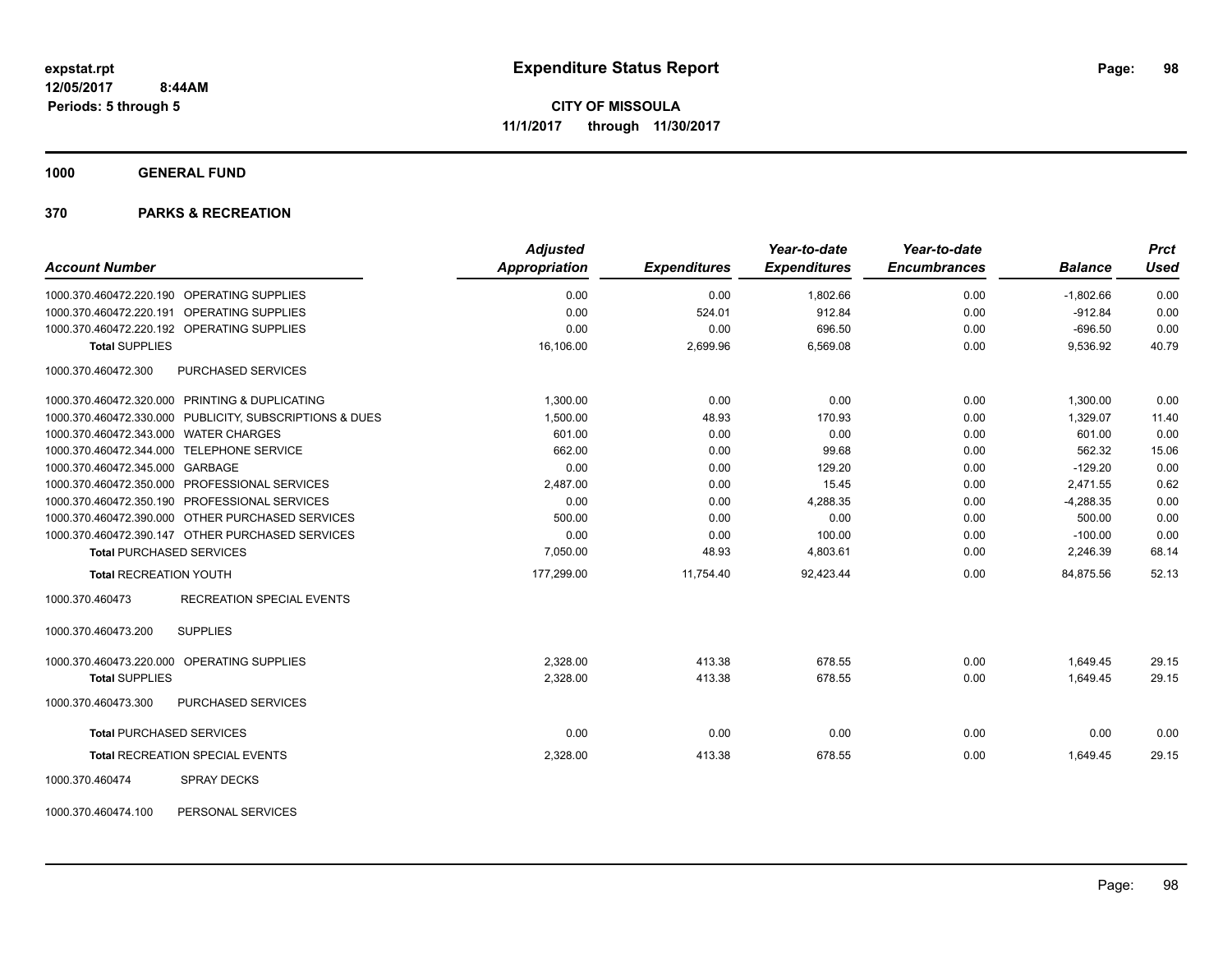**1000 GENERAL FUND**

| <b>Account Number</b>                                   | <b>Adjusted</b><br><b>Appropriation</b> | <b>Expenditures</b> | Year-to-date<br><b>Expenditures</b> | Year-to-date<br><b>Encumbrances</b> | <b>Balance</b> | <b>Prct</b><br><b>Used</b> |
|---------------------------------------------------------|-----------------------------------------|---------------------|-------------------------------------|-------------------------------------|----------------|----------------------------|
|                                                         |                                         |                     |                                     |                                     |                |                            |
| 1000.370.460474.110.000 SALARIES AND WAGES              | 8,747.00                                | 0.00                | 0.00                                | 0.00                                | 8,747.00       | 0.00                       |
| 1000.370.460474.140.000 EMPLOYER CONTRIBUTIONS          | 1,231.00                                | 0.00                | 0.00                                | 0.00                                | 1,231.00       | 0.00                       |
| <b>Total PERSONAL SERVICES</b>                          | 9.978.00                                | 0.00                | 0.00                                | 0.00                                | 9,978.00       | 0.00                       |
| 1000.370.460474.200<br><b>SUPPLIES</b>                  |                                         |                     |                                     |                                     |                |                            |
| 1000.370.460474.220.000 OPERATING SUPPLIES              | 1,535.00                                | 0.00                | 0.00                                | 0.00                                | 1,535.00       | 0.00                       |
| 1000.370.460474.230.000 REPAIR/MAINTENANCE              | 5.424.00                                | 0.00                | 184.98                              | 0.00                                | 5,239.02       | 3.41                       |
| <b>Total SUPPLIES</b>                                   | 6,959.00                                | 0.00                | 184.98                              | 0.00                                | 6,774.02       | 2.66                       |
| 1000.370.460474.300<br><b>PURCHASED SERVICES</b>        |                                         |                     |                                     |                                     |                |                            |
| 1000.370.460474.330.000 PUBLICITY, SUBSCRIPTIONS & DUES | 750.00                                  | 450.00              | 450.00                              | 0.00                                | 300.00         | 60.00                      |
| 1000.370.460474.341.000 ELECTRICITY & NATURAL GAS       | 1,341.00                                | 0.00                | 0.00                                | 0.00                                | 1,341.00       | 0.00                       |
| 1000.370.460474.360.000 REPAIR & MAINTENANCE            | 2,050.00                                | 0.00                | 100.00                              | 0.00                                | 1,950.00       | 4.88                       |
| <b>Total PURCHASED SERVICES</b>                         | 4,141.00                                | 450.00              | 550.00                              | 0.00                                | 3,591.00       | 13.28                      |
| 1000.370.460474.900<br><b>CAPITAL OUTLAY</b>            |                                         |                     |                                     |                                     |                |                            |
| <b>Total CAPITAL OUTLAY</b>                             | 0.00                                    | 0.00                | 0.00                                | 0.00                                | 0.00           | 0.00                       |
| <b>Total SPRAY DECKS</b>                                | 21,078.00                               | 450.00              | 734.98                              | 0.00                                | 20,343.02      | 3.49                       |
| YOUTH DRUG<br>1000.370.460476                           |                                         |                     |                                     |                                     |                |                            |
| 1000.370.460476.100<br>PERSONAL SERVICES                |                                         |                     |                                     |                                     |                |                            |
| 1000.370.460476.110.000 SALARIES AND WAGES              | 11,170.00                               | 0.00                | 0.00                                | 0.00                                | 11,170.00      | 0.00                       |
| 1000.370.460476.140.000 EMPLOYER CONTRIBUTIONS          | 1,572.00                                | 0.00                | 0.00                                | 0.00                                | 1,572.00       | 0.00                       |
| <b>Total PERSONAL SERVICES</b>                          | 12,742.00                               | 0.00                | 0.00                                | 0.00                                | 12,742.00      | 0.00                       |
| <b>SUPPLIES</b><br>1000.370.460476.200                  |                                         |                     |                                     |                                     |                |                            |
| 1000.370.460476.210.000 OFFICE SUPPLIES                 | 150.00                                  | 0.00                | 0.00                                | 0.00                                | 150.00         | 0.00                       |
| 1000.370.460476.220.000 OPERATING SUPPLIES              | 2,200.00                                | 33.15               | 85.07                               | 0.00                                | 2,114.93       | 3.87                       |
| <b>Total SUPPLIES</b>                                   | 2,350.00                                | 33.15               | 85.07                               | 0.00                                | 2,264.93       | 3.62                       |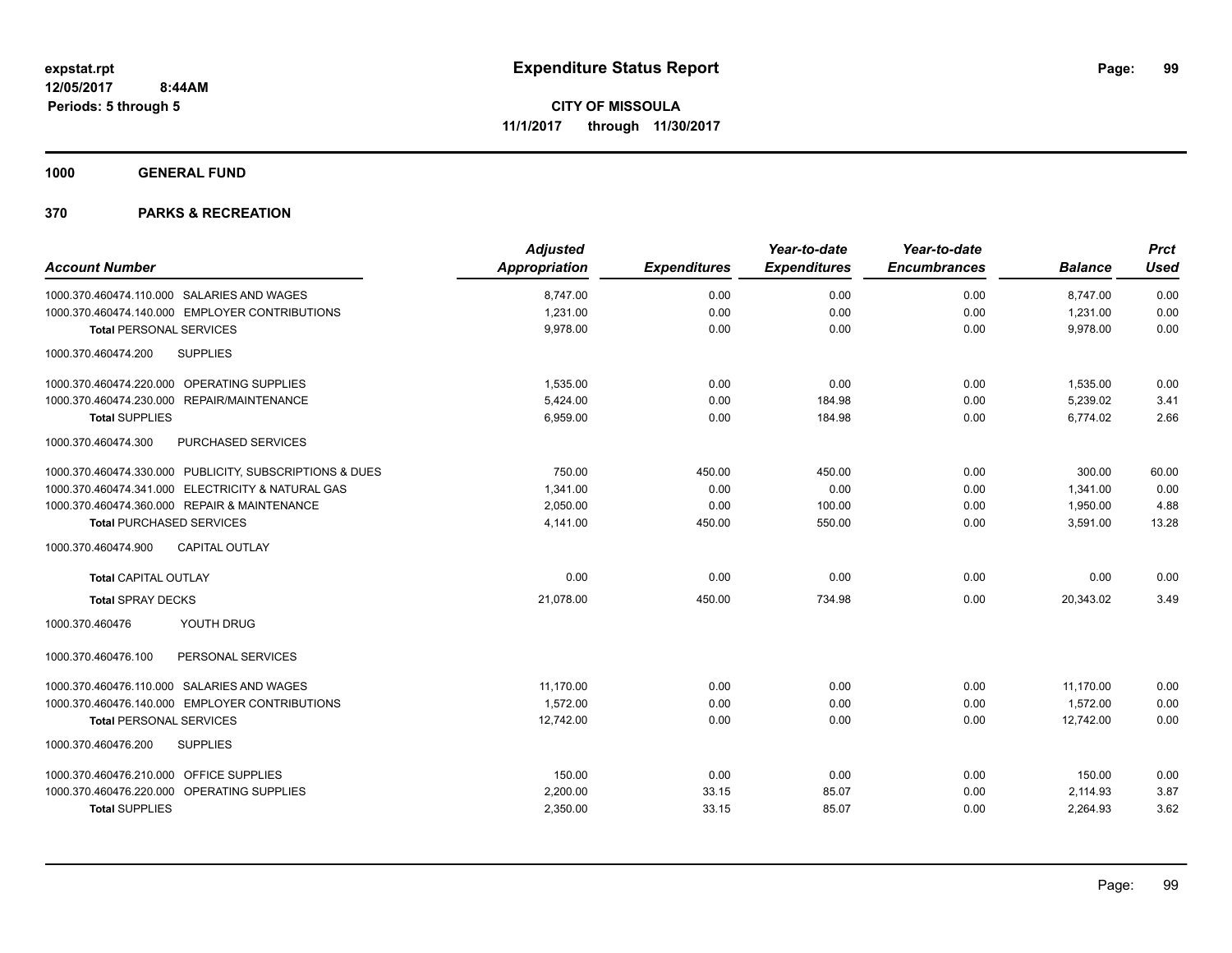**1000 GENERAL FUND**

| <b>Account Number</b>                                   | <b>Adjusted</b><br>Appropriation | <b>Expenditures</b> | Year-to-date<br><b>Expenditures</b> | Year-to-date<br><b>Encumbrances</b> | <b>Balance</b> | <b>Prct</b><br><b>Used</b> |
|---------------------------------------------------------|----------------------------------|---------------------|-------------------------------------|-------------------------------------|----------------|----------------------------|
| PURCHASED SERVICES<br>1000.370.460476.300               |                                  |                     |                                     |                                     |                |                            |
| 1000.370.460476.320.000 PRINTING & DUPLICATING          | 250.00                           | 0.00                | 0.00                                | 0.00                                | 250.00         | 0.00                       |
| 1000.370.460476.330.000 PUBLICITY, SUBSCRIPTIONS & DUES | 100.00                           | 0.00                | 0.00                                | 0.00                                | 100.00         | 0.00                       |
| 1000.370.460476.350.000 PROFESSIONAL SERVICES           | 200.00                           | 0.00                | 0.00                                | 0.00                                | 200.00         | 0.00                       |
| 1000.370.460476.360.000 REPAIR & MAINTENANCE            | 1,000.00                         | 0.00                | 999.00                              | 0.00                                | 1.00           | 99.90                      |
| <b>Total PURCHASED SERVICES</b>                         | 1,550.00                         | 0.00                | 999.00                              | 0.00                                | 551.00         | 64.45                      |
| <b>Total YOUTH DRUG</b>                                 | 16,642.00                        | 33.15               | 1,084.07                            | 0.00                                | 15,557.93      | 6.51                       |
| <b>GRILL VAN</b><br>1000.370.460477                     |                                  |                     |                                     |                                     |                |                            |
| <b>SUPPLIES</b><br>1000.370.460477.200                  |                                  |                     |                                     |                                     |                |                            |
| 1000.370.460477.220.000 OPERATING SUPPLIES              | 12,754.00                        | 0.00                | 2,140.39                            | 0.00                                | 10,613.61      | 16.78                      |
| 1000.370.460477.230.000 REPAIR/MAINTENANCE              | 29,102.00                        | 2,105.63            | 14,773.57                           | 0.00                                | 14,328.43      | 50.76                      |
| <b>Total SUPPLIES</b>                                   | 41,856.00                        | 2,105.63            | 16,913.96                           | 0.00                                | 24,942.04      | 40.41                      |
| 1000.370.460477.300<br><b>PURCHASED SERVICES</b>        |                                  |                     |                                     |                                     |                |                            |
| 1000.370.460477.350.000 PROFESSIONAL SERVICES           | 900.00                           | 0.00                | 0.00                                | 0.00                                | 900.00         | 0.00                       |
| 1000.370.460477.360.000 REPAIR & MAINTENANCE            | 5,228.00                         | 0.00                | 3,426.45                            | 0.00                                | 1,801.55       | 65.54                      |
| <b>Total PURCHASED SERVICES</b>                         | 6,128.00                         | 0.00                | 3,426.45                            | 0.00                                | 2,701.55       | 55.91                      |
| <b>Total GRILL VAN</b>                                  | 47,984.00                        | 2,105.63            | 20,340.41                           | 0.00                                | 27,643.59      | 42.39                      |
| <b>CONSERVATION LANDS MGMT</b><br>1000.370.460484       |                                  |                     |                                     |                                     |                |                            |
| 1000.370.460484.100<br>PERSONAL SERVICES                |                                  |                     |                                     |                                     |                |                            |
| 1000.370.460484.110.000 SALARIES AND WAGES              | 182.015.00                       | 13.982.31           | 72.401.42                           | 0.00                                | 109.613.58     | 39.78                      |
| 1000.370.460484.120.000 OVERTIME                        | 1.750.00                         | 447.06              | 1.549.00                            | 0.00                                | 201.00         | 88.51                      |
| 1000.370.460484.140.000 EMPLOYER CONTRIBUTIONS          | 68,047.00                        | 6,411.13            | 33,635.22                           | 0.00                                | 34,411.78      | 49.43                      |
| 1000.370.460484.141.000 STATE RETIREMENT CONTRIBUTIONS  | 166.00                           | 0.00                | 0.00                                | 0.00                                | 166.00         | 0.00                       |
| <b>Total PERSONAL SERVICES</b>                          | 251,978.00                       | 20,840.50           | 107,585.64                          | 0.00                                | 144,392.36     | 42.70                      |
| <b>SUPPLIES</b><br>1000.370.460484.200                  |                                  |                     |                                     |                                     |                |                            |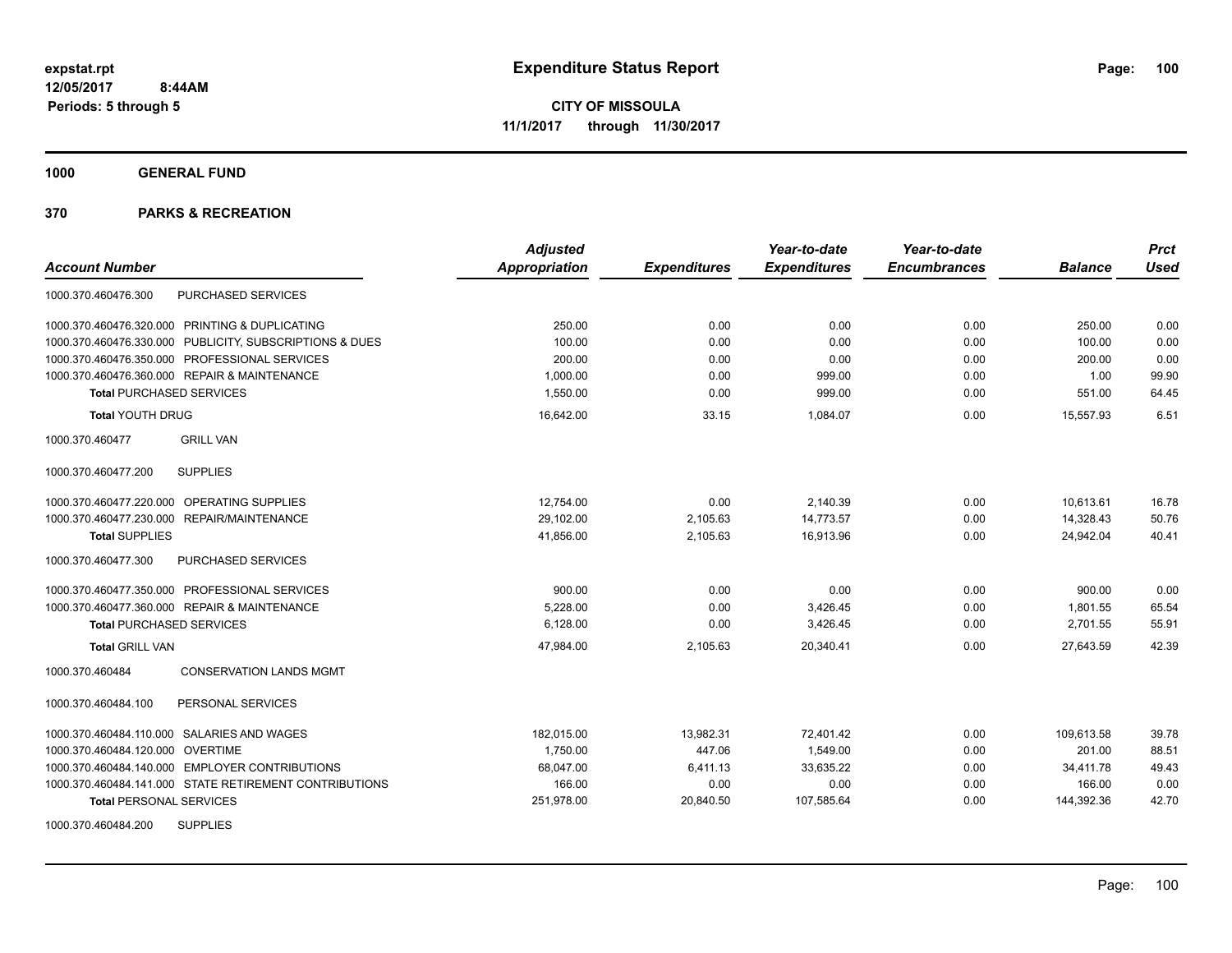**1000 GENERAL FUND**

|                                                  | <b>Adjusted</b> |                     | Year-to-date        | Year-to-date        |                | <b>Prct</b> |
|--------------------------------------------------|-----------------|---------------------|---------------------|---------------------|----------------|-------------|
| <b>Account Number</b>                            | Appropriation   | <b>Expenditures</b> | <b>Expenditures</b> | <b>Encumbrances</b> | <b>Balance</b> | <b>Used</b> |
| 1000.370.460484.220.000 OPERATING SUPPLIES       | 6.337.00        | 267.20              | 1.809.86            | 0.00                | 4,527.14       | 28.56       |
| 1000.370.460484.230.000 REPAIR/MAINTENANCE       | 10,364.00       | 522.68              | 570.81              | 0.00                | 9,793.19       | 5.51        |
| <b>Total SUPPLIES</b>                            | 16,701.00       | 789.88              | 2,380.67            | 0.00                | 14,320.33      | 14.25       |
| PURCHASED SERVICES<br>1000.370.460484.300        |                 |                     |                     |                     |                |             |
| 1000.370.460484.350.000 PROFESSIONAL SERVICES    | 6,228.00        | 0.00                | 205.22              | 0.00                | 6,022.78       | 3.30        |
| 1000.370.460484.360.000 REPAIR & MAINTENANCE     | 0.00            | 0.00                | 5.50                | 0.00                | $-5.50$        | 0.00        |
| 1000.370.460484.390.000 OTHER PURCHASED SERVICES | 520.00          | 940.32              | 940.32              | 0.00                | $-420.32$      | 180.83      |
| <b>Total PURCHASED SERVICES</b>                  | 6.748.00        | 940.32              | 1,151.04            | 0.00                | 5,596.96       | 17.06       |
| <b>Total CONSERVATION LANDS MGMT</b>             | 275,427.00      | 22,570.70           | 111, 117.35         | 0.00                | 164,309.65     | 40.34       |
| <b>SAFETY &amp; TRAINING</b><br>1000.370.460485  |                 |                     |                     |                     |                |             |
| <b>SUPPLIES</b><br>1000.370.460485.200           |                 |                     |                     |                     |                |             |
| 1000.370.460485.220.000 OPERATING SUPPLIES       | 5.980.00        | 974.87              | 3,309.23            | 0.00                | 2,670.77       | 55.34       |
| <b>Total SUPPLIES</b>                            | 5,980.00        | 974.87              | 3,309.23            | 0.00                | 2,670.77       | 55.34       |
| 1000.370.460485.300<br>PURCHASED SERVICES        |                 |                     |                     |                     |                |             |
| 1000.370.460485.310.000 COMMUNICATIONS           | 52.00           | 0.00                | 0.00                | 0.00                | 52.00          | 0.00        |
| 1000.370.460485.320.000 PRINTING & DUPLICATING   | 50.00           | 0.00                | 50.60               | 0.00                | $-0.60$        | 101.20      |
| 1000.370.460485.350.000 PROFESSIONAL SERVICES    | 0.00            | 0.00                | 118.72              | 0.00                | $-118.72$      | 0.00        |
| 1000.370.460485.370.000 TRAVEL                   | 3,744.00        | 0.00                | 606.75              | 0.00                | 3,137.25       | 16.21       |
| 1000.370.460485.380.000 TRAINING                 | 2,936.00        | 0.00                | 417.11              | 0.00                | 2,518.89       | 14.21       |
| <b>Total PURCHASED SERVICES</b>                  | 6,782.00        | 0.00                | 1,193.18            | 0.00                | 5,588.82       | 17.59       |
| <b>Total SAFETY &amp; TRAINING</b>               | 12,762.00       | 974.87              | 4,502.41            | 0.00                | 8,259.59       | 35.28       |
| PARK MAINTENANCE CONTRACTS<br>1000.370.460500    |                 |                     |                     |                     |                |             |
| <b>SUPPLIES</b><br>1000.370.460500.200           |                 |                     |                     |                     |                |             |
| 1000.370.460500.220.000 OPERATING SUPPLIES       | 6,540.00        | 0.00                | 0.00                | 0.00                | 6,540.00       | 0.00        |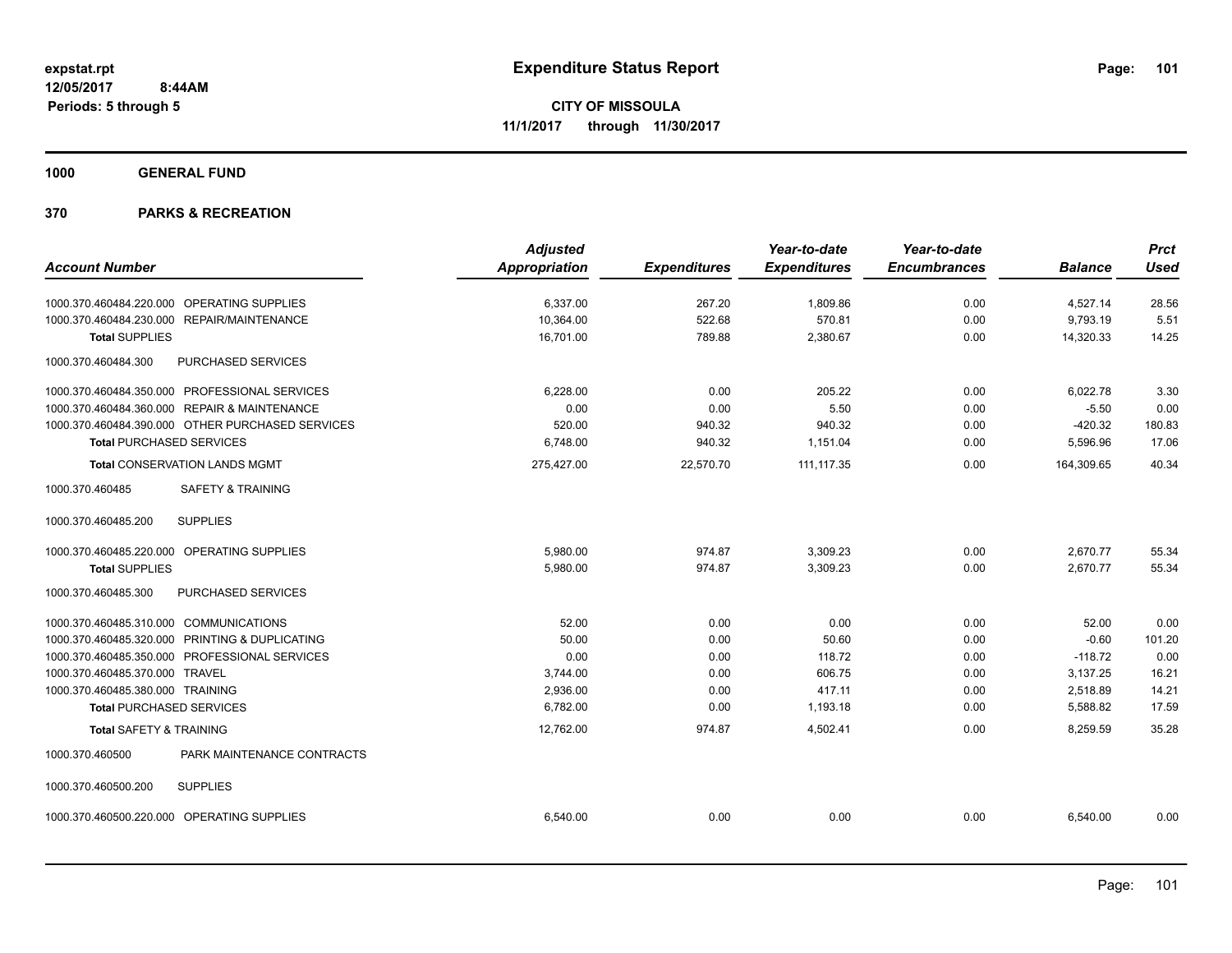**1000 GENERAL FUND**

# **370 PARKS & RECREATION**

| <b>Account Number</b>                                  | <b>Adjusted</b><br>Appropriation | <b>Expenditures</b> | Year-to-date<br><b>Expenditures</b> | Year-to-date<br><b>Encumbrances</b> | <b>Balance</b> | <b>Prct</b><br><b>Used</b> |
|--------------------------------------------------------|----------------------------------|---------------------|-------------------------------------|-------------------------------------|----------------|----------------------------|
| 1000.370.460500.230.000 REPAIR/MAINTENANCE             | 3,939.00                         | 0.00                | 0.00                                | 0.00                                | 3,939.00       | 0.00                       |
| <b>Total SUPPLIES</b>                                  | 10,479.00                        | 0.00                | 0.00                                | 0.00                                | 10,479.00      | 0.00                       |
| 1000.370.460500.300<br>PURCHASED SERVICES              |                                  |                     |                                     |                                     |                |                            |
| <b>Total PURCHASED SERVICES</b>                        | 0.00                             | 0.00                | 0.00                                | 0.00                                | 0.00           | 0.00                       |
| <b>Total PARK MAINTENANCE CONTRACTS</b>                | 10,479.00                        | 0.00                | 0.00                                | 0.00                                | 10.479.00      | 0.00                       |
| 1000.370.460501<br>PARK MAINTENANCE ROUTINE            |                                  |                     |                                     |                                     |                |                            |
| PERSONAL SERVICES<br>1000.370.460501.100               |                                  |                     |                                     |                                     |                |                            |
| 1000.370.460501.110.000 SALARIES AND WAGES             | 753,612.00                       | 60.067.14           | 302,333.22                          | 0.00                                | 451,278.78     | 40.12                      |
| 1000.370.460501.120.000 OVERTIME                       | 2.100.00                         | 175.51              | 1,799.12                            | 0.00                                | 300.88         | 85.67                      |
| 1000.370.460501.140.000 EMPLOYER CONTRIBUTIONS         | 279,830.00                       | 22,512.15           | 124,084.75                          | 0.00                                | 155,745.25     | 44.34                      |
| 1000.370.460501.141.000 STATE RETIREMENT CONTRIBUTIONS | 650.00                           | 0.00                | 0.00                                | 0.00                                | 650.00         | 0.00                       |
| <b>Total PERSONAL SERVICES</b>                         | 1,036,192.00                     | 82,754.80           | 428,217.09                          | 0.00                                | 607,974.91     | 41.33                      |
| 1000.370.460501.200<br><b>SUPPLIES</b>                 |                                  |                     |                                     |                                     |                |                            |
| 1000.370.460501.220.000 OPERATING SUPPLIES             | 5,319.00                         | 0.00                | 277.37                              | 0.00                                | 5,041.63       | 5.21                       |
| 1000.370.460501.230.000 REPAIR/MAINTENANCE             | 5,275.00                         | 0.00                | 0.00                                | 0.00                                | 5,275.00       | 0.00                       |
| 1000.370.460501.231.000 GASOLINE                       | 79,836.00                        | 8,182.22            | 15,810.38                           | 0.00                                | 64,025.62      | 19.80                      |
| <b>Total SUPPLIES</b>                                  | 90,430.00                        | 8,182.22            | 16,087.75                           | 0.00                                | 74,342.25      | 17.79                      |
| <b>PURCHASED SERVICES</b><br>1000.370.460501.300       |                                  |                     |                                     |                                     |                |                            |
| 1000.370.460501.341.000 ELECTRICITY & NATURAL GAS      | 101,366.00                       | 102.02              | 502.90                              | 0.00                                | 100,863.10     | 0.50                       |
| 1000.370.460501.343.000 WATER CHARGES                  | 152,803.00                       | 13,909.42           | 137,582.68                          | 0.00                                | 15.220.32      | 90.04                      |
| 1000.370.460501.345.000 GARBAGE                        | 29,814.00                        | 513.37              | 16,293.25                           | 0.00                                | 13,520.75      | 54.65                      |
| 1000.370.460501.350.000 PROFESSIONAL SERVICES          | 2,347.00                         | 0.00                | 896.00                              | 0.00                                | 1,451.00       | 38.18                      |
| 1000.370.460501.360.000 REPAIR & MAINTENANCE           | 3,183.00                         | 0.00                | 0.00                                | 0.00                                | 3,183.00       | 0.00                       |
| <b>Total PURCHASED SERVICES</b>                        | 289,513.00                       | 14,524.81           | 155,274.83                          | 0.00                                | 134,238.17     | 53.63                      |

1000.370.460501.800 OTHER OBJECTS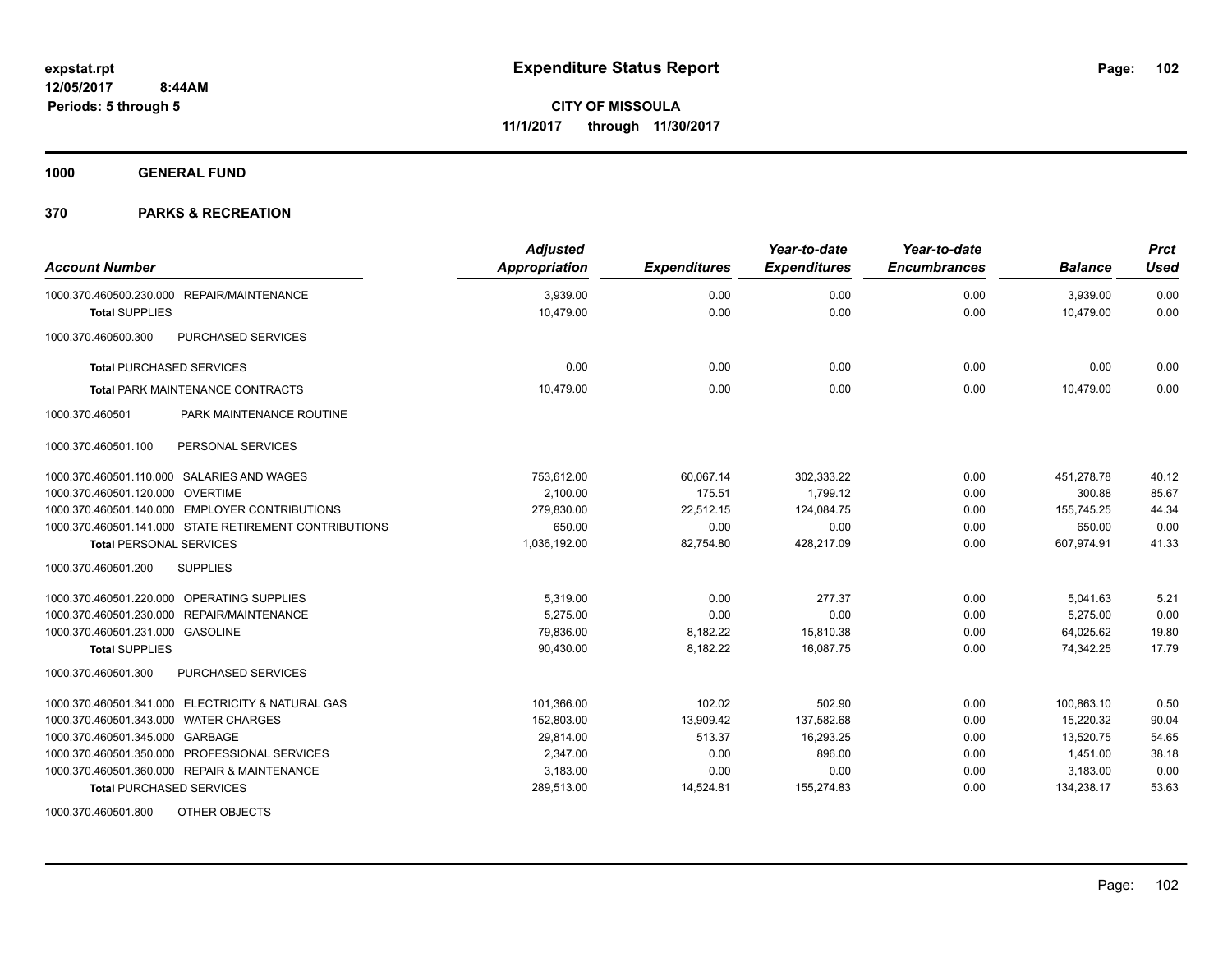**1000 GENERAL FUND**

| <b>Account Number</b>                                  | <b>Adjusted</b><br>Appropriation | <b>Expenditures</b> | Year-to-date<br><b>Expenditures</b> | Year-to-date<br><b>Encumbrances</b> | <b>Balance</b> | <b>Prct</b><br><b>Used</b> |
|--------------------------------------------------------|----------------------------------|---------------------|-------------------------------------|-------------------------------------|----------------|----------------------------|
| <b>Total OTHER OBJECTS</b>                             | 0.00                             | 0.00                | 0.00                                | 0.00                                | 0.00           | 0.00                       |
| <b>Total PARK MAINTENANCE ROUTINE</b>                  | 1,416,135.00                     | 105,461.83          | 599,579.67                          | 0.00                                | 816,555.33     | 42.34                      |
| 1000.370.460502<br><b>HICKORY FACILITY MAINTENANCE</b> |                                  |                     |                                     |                                     |                |                            |
| 1000.370.460502.100<br>PERSONAL SERVICES               |                                  |                     |                                     |                                     |                |                            |
| <b>Total PERSONAL SERVICES</b>                         | 0.00                             | 0.00                | 0.00                                | 0.00                                | 0.00           | 0.00                       |
| <b>SUPPLIES</b><br>1000.370.460502.200                 |                                  |                     |                                     |                                     |                |                            |
| OPERATING SUPPLIES<br>1000.370.460502.220.000          | 3,200.00                         | 69.99               | 471.88                              | 0.00                                | 2,728.12       | 14.75                      |
| 1000.370.460502.230.000 REPAIR/MAINTENANCE             | 1,500.00                         | 0.00                | 523.55                              | 0.00                                | 976.45         | 34.90                      |
| <b>Total SUPPLIES</b>                                  | 4,700.00                         | 69.99               | 995.43                              | 0.00                                | 3,704.57       | 21.18                      |
| PURCHASED SERVICES<br>1000.370.460502.300              |                                  |                     |                                     |                                     |                |                            |
| 1000.370.460502.350.000 PROFESSIONAL SERVICES          | 3,080.00                         | 158.53              | 475.59                              | 0.00                                | 2,604.41       | 15.44                      |
| 1000.370.460502.360.000 REPAIR & MAINTENANCE           | 6,000.00                         | 817.00              | 3,970.50                            | 0.00                                | 2,029.50       | 66.18                      |
| <b>Total PURCHASED SERVICES</b>                        | 9,080.00                         | 975.53              | 4,446.09                            | 0.00                                | 4,633.91       | 48.97                      |
| Total HICKORY FACILITY MAINTENANCE                     | 13,780.00                        | 1,045.52            | 5,441.52                            | 0.00                                | 8,338.48       | 39.49                      |
| SPORTS FACILITIES MAINTENANCE<br>1000.370.460503       |                                  |                     |                                     |                                     |                |                            |
| 1000.370.460503.100<br>PERSONAL SERVICES               |                                  |                     |                                     |                                     |                |                            |
| <b>Total PERSONAL SERVICES</b>                         | 0.00                             | 0.00                | 0.00                                | 0.00                                | 0.00           | 0.00                       |
| 1000.370.460503.200<br><b>SUPPLIES</b>                 |                                  |                     |                                     |                                     |                |                            |
| 1000.370.460503.220.000 OPERATING SUPPLIES             | 10.211.00                        | 0.00                | 7,691.56                            | 0.00                                | 2,519.44       | 75.33                      |
| 1000.370.460503.230.000 REPAIR/MAINTENANCE             | 12,464.00                        | 0.00                | 0.00                                | 0.00                                | 12,464.00      | 0.00                       |
| <b>Total SUPPLIES</b>                                  | 22,675.00                        | 0.00                | 7,691.56                            | 0.00                                | 14,983.44      | 33.92                      |
| 1000.370.460503.300<br>PURCHASED SERVICES              |                                  |                     |                                     |                                     |                |                            |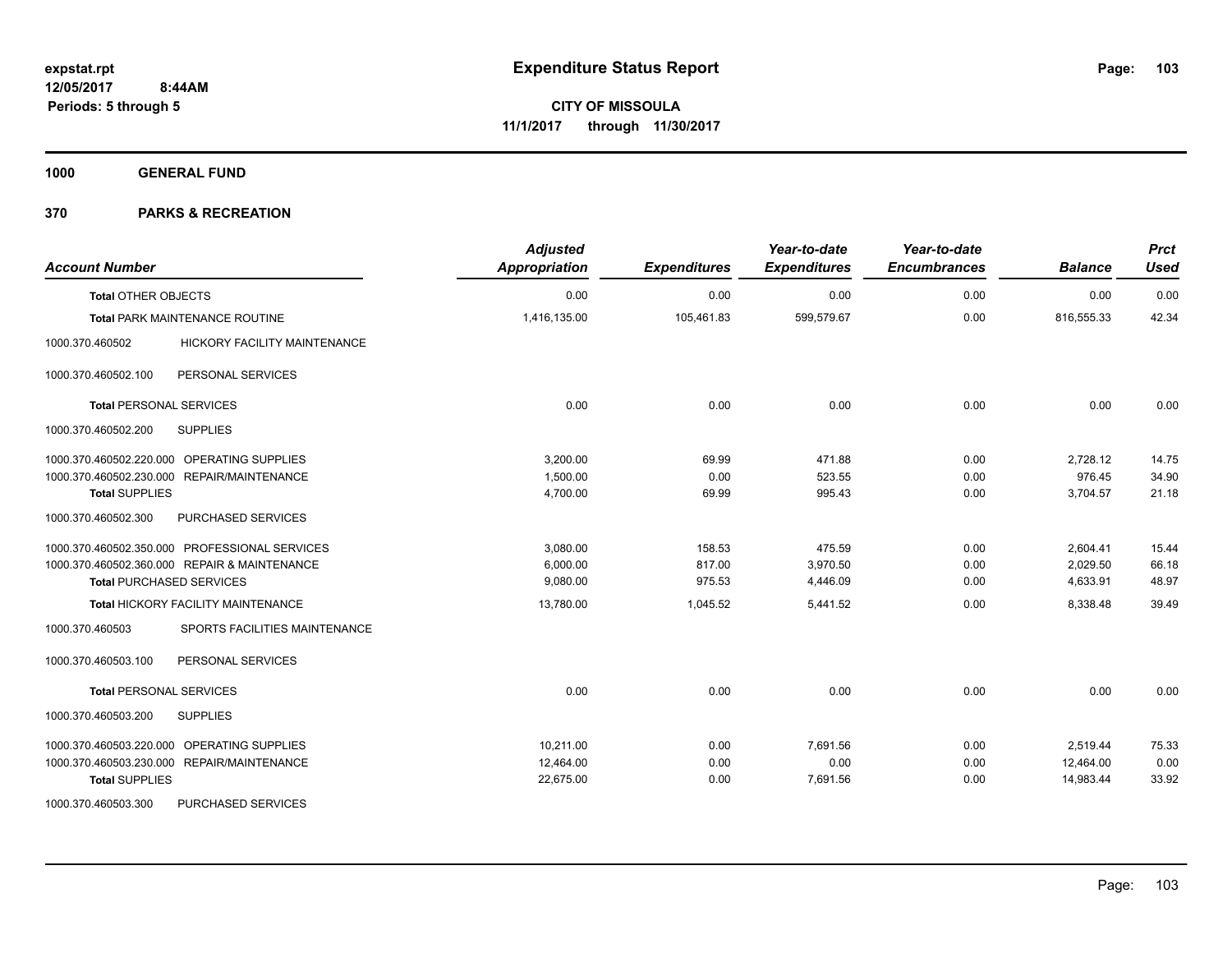**1000 GENERAL FUND**

|                                            | <b>Adjusted</b>      | Year-to-date               | Year-to-date        |                     | Prct           |       |
|--------------------------------------------|----------------------|----------------------------|---------------------|---------------------|----------------|-------|
| <b>Account Number</b>                      | <b>Appropriation</b> | <i><b>Expenditures</b></i> | <b>Expenditures</b> | <b>Encumbrances</b> | <b>Balance</b> | Used  |
| <b>Total PURCHASED SERVICES</b>            | 0.00                 | 0.00                       | 0.00                | 0.00                | 0.00           | 0.00  |
| <b>Total SPORTS FACILITIES MAINTENANCE</b> | 22,675.00            | 0.00                       | 7.691.56            | 0.00                | 14.983.44      | 33.92 |
| <b>Total PARKS &amp; RECREATION</b>        | 4,031,367.00         | 297,837.93                 | 1,684,376.63        | 0.00                | 2.346.990.37   | 41.78 |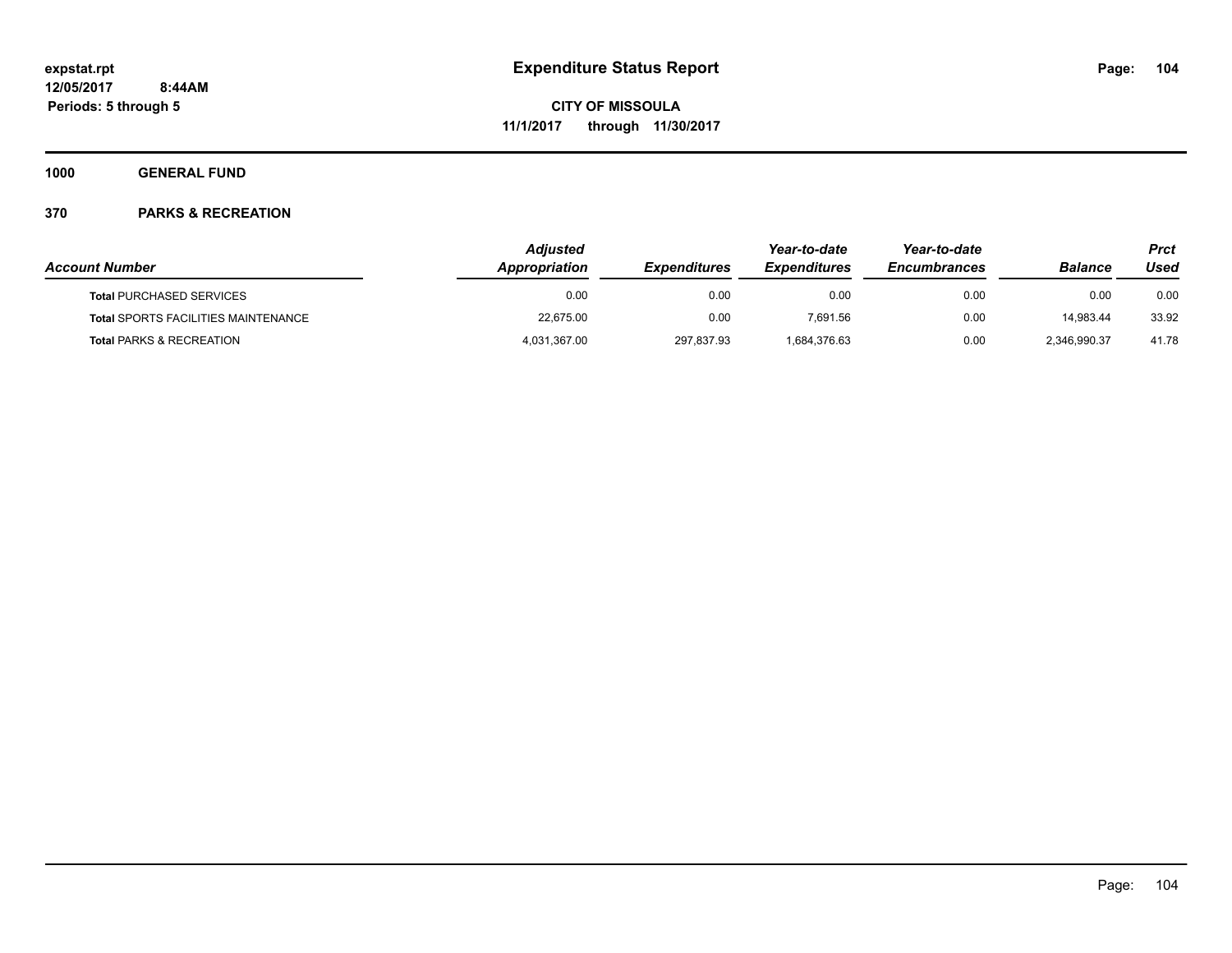**1000 GENERAL FUND**

|                               |                                                        | <b>Adjusted</b>      |                     | Year-to-date        | Year-to-date        |                | <b>Prct</b> |
|-------------------------------|--------------------------------------------------------|----------------------|---------------------|---------------------|---------------------|----------------|-------------|
| <b>Account Number</b>         |                                                        | <b>Appropriation</b> | <b>Expenditures</b> | <b>Expenditures</b> | <b>Encumbrances</b> | <b>Balance</b> | <b>Used</b> |
| 1000.390.410000               | <b>GENERAL GOVERNMENT</b>                              |                      |                     |                     |                     |                |             |
| 1000.390.410000.200           | <b>SUPPLIES</b>                                        |                      |                     |                     |                     |                |             |
|                               | 1000.390.410000.220.000 OPERATING SUPPLIES             | 0.00                 | 0.00                | 87,242.00           | 0.00                | $-87,242.00$   | 0.00        |
|                               | <b>Total GENERAL GOVERNMENT</b>                        | 0.00                 | 0.00                | 87,242.00           | 0.00                | $-87,242.00$   | 0.00        |
| 1000.390.410123               | <b>LEGISLATIVE PROGRAM</b>                             |                      |                     |                     |                     |                |             |
| 1000.390.410123.300           | PURCHASED SERVICES                                     |                      |                     |                     |                     |                |             |
|                               | <b>Total LEGISLATIVE PROGRAM</b>                       | 0.00                 | 0.00                | 0.00                | 0.00                | 0.00           | 0.00        |
| 1000.390.410551               | *** Title Not Found ***                                |                      |                     |                     |                     |                |             |
| 1000.390.410551.100           | PERSONAL SERVICES                                      |                      |                     |                     |                     |                |             |
|                               | 1000.390.410551.140.000 EMPLOYER CONTRIBUTIONS         | 0.00                 | 0.00                | 628.95              | 0.00                | $-628.95$      | 0.00        |
| Total *** Title Not Found *** |                                                        | 0.00                 | 0.00                | 628.95              | 0.00                | $-628.95$      | 0.00        |
| 1000.390.410553               | RESERVE FOR SKILL COMP BASE PAY (SCBP)                 |                      |                     |                     |                     |                |             |
| 1000.390.410553.100           | PERSONAL SERVICES                                      |                      |                     |                     |                     |                |             |
|                               | 1000.390.410553.110.000 SALARIES AND WAGES             | $-52,490.00$         | 0.00                | 0.00                | 0.00                | $-52,490.00$   | 0.00        |
|                               | 1000.390.410553.140.000 EMPLOYER CONTRIBUTIONS         | $-9.363.00$          | 0.00                | 0.00                | 0.00                | $-9.363.00$    | 0.00        |
|                               | Total RESERVE FOR SKILL COMP BASE PAY (SCBP)           | $-61,853.00$         | 0.00                | 0.00                | 0.00                | $-61,853.00$   | 0.00        |
| 1000.390.410554               | RESERVE FOR SALARY INCREASE                            |                      |                     |                     |                     |                |             |
| 1000.390.410554.100           | PERSONAL SERVICES                                      |                      |                     |                     |                     |                |             |
|                               | 1000.390.410554.110.000 SALARIES AND WAGES             | 86,601.00            | 0.00                | 0.00                | 0.00                | 86,601.00      | 0.00        |
|                               | 1000.390.410554.140.000 EMPLOYER CONTRIBUTIONS         | $-81,197.00$         | 0.00                | 0.00                | 0.00                | $-81,197.00$   | 0.00        |
|                               | 1000.390.410554.141.000 STATE RETIREMENT CONTRIBUTIONS | 2,379.00             | 0.00                | 0.00                | 0.00                | 2,379.00       | 0.00        |
|                               | <b>Total RESERVE FOR SALARY INCREASE</b>               | 7,783.00             | 0.00                | 0.00                | 0.00                | 7.783.00       | 0.00        |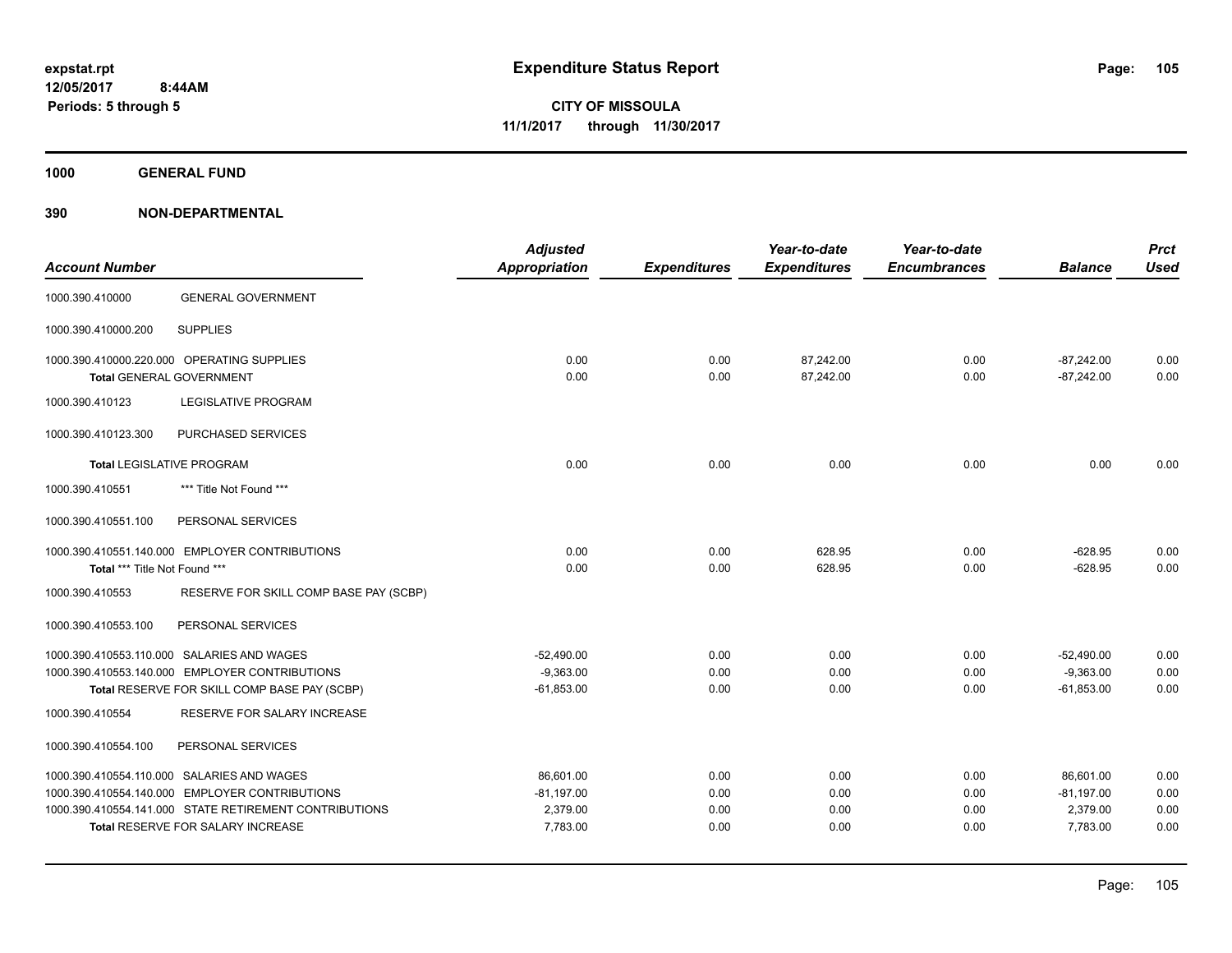**1000 GENERAL FUND**

| <b>Account Number</b>                                                   |                                                                                                      | <b>Adjusted</b><br><b>Appropriation</b> | <b>Expenditures</b>    | Year-to-date<br><b>Expenditures</b> | Year-to-date<br><b>Encumbrances</b> | <b>Balance</b>         | <b>Prct</b><br><b>Used</b> |
|-------------------------------------------------------------------------|------------------------------------------------------------------------------------------------------|-----------------------------------------|------------------------|-------------------------------------|-------------------------------------|------------------------|----------------------------|
|                                                                         |                                                                                                      |                                         |                        |                                     |                                     |                        |                            |
| 1000.390.410555                                                         | <b>TERMINATION PAY</b>                                                                               |                                         |                        |                                     |                                     |                        |                            |
| 1000.390.410555.100                                                     | PERSONAL SERVICES                                                                                    |                                         |                        |                                     |                                     |                        |                            |
| 1000.390.410555.120.000 TERMINATION PAY<br><b>Total TERMINATION PAY</b> |                                                                                                      | 25,000.00<br>25,000.00                  | 0.00<br>0.00           | 0.00<br>0.00                        | 0.00<br>0.00                        | 25,000.00<br>25,000.00 | 0.00<br>0.00               |
| 1000.390.411810                                                         | <b>TERMINATION PAY</b>                                                                               |                                         |                        |                                     |                                     |                        |                            |
| 1000.390.411810.100                                                     | PERSONAL SERVICES                                                                                    |                                         |                        |                                     |                                     |                        |                            |
| <b>Total TERMINATION PAY</b>                                            |                                                                                                      | 0.00                                    | 0.00                   | 0.00                                | 0.00                                | 0.00                   | 0.00                       |
| 1000.390.411860                                                         | SPECIAL IMPROVEMENT ASSESSMENTS                                                                      |                                         |                        |                                     |                                     |                        |                            |
| 1000.390.411860.500                                                     | <b>FIXED CHARGES</b>                                                                                 |                                         |                        |                                     |                                     |                        |                            |
|                                                                         | 1000.390.411860.500.000 SID ASSESSMENTS-FIXED CHARGES<br>Total SPECIAL IMPROVEMENT ASSESSMENTS       | 116,000.00<br>116,000.00                | 80,853.72<br>80,853.72 | 80,853.72<br>80,853.72              | 0.00<br>0.00                        | 35,146.28<br>35.146.28 | 69.70<br>69.70             |
| 1000.390.420183                                                         | CELL PHONE EDUCATION CAMPAIGN                                                                        |                                         |                        |                                     |                                     |                        |                            |
| 1000.390.420183.200                                                     | <b>SUPPLIES</b>                                                                                      |                                         |                        |                                     |                                     |                        |                            |
|                                                                         | Total CELL PHONE EDUCATION CAMPAIGN                                                                  | 0.00                                    | 0.00                   | 0.00                                | 0.00                                | 0.00                   | 0.00                       |
| 1000.390.420500                                                         | PROTECTIVE INSPECTIONS                                                                               |                                         |                        |                                     |                                     |                        |                            |
| 1000.390.420500.500                                                     | <b>FIXED CHARGES</b>                                                                                 |                                         |                        |                                     |                                     |                        |                            |
|                                                                         | 1000.390.420500.500.000 BLDG DEPT REIMB FOR GENERAL FUND TIME<br><b>Total PROTECTIVE INSPECTIONS</b> | 5,000.00<br>5,000.00                    | 0.00<br>0.00           | 0.00<br>0.00                        | 0.00<br>0.00                        | 5,000.00<br>5,000.00   | 0.00<br>0.00               |
| 1000.390.440190                                                         | HEALTH DEPT CONTRIBUTIONS                                                                            |                                         |                        |                                     |                                     |                        |                            |
| 1000.390.440190.700                                                     | <b>GRANTS &amp; CONTRIBUTIONS</b>                                                                    |                                         |                        |                                     |                                     |                        |                            |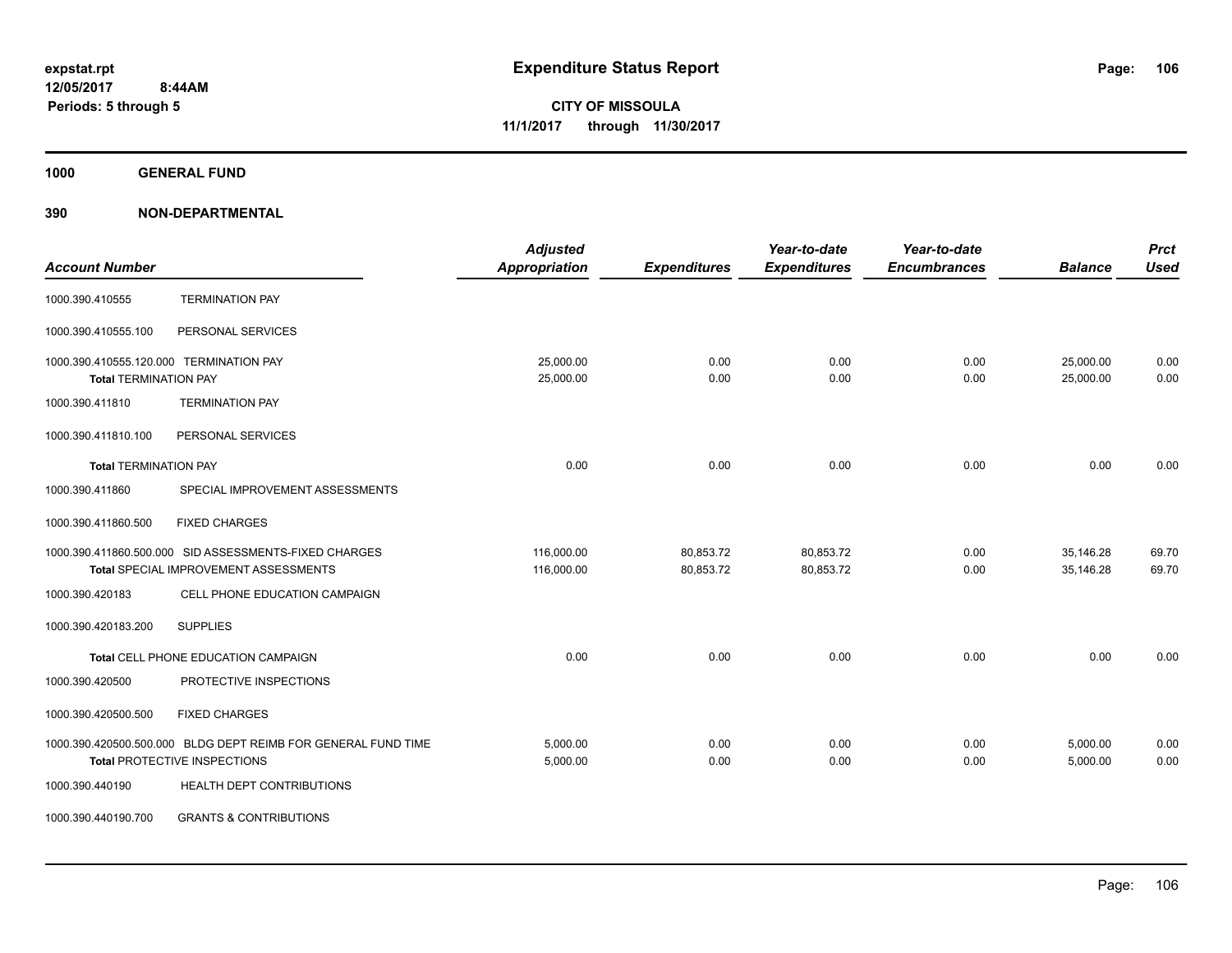**1000 GENERAL FUND**

| <b>Account Number</b>         |                                                                                      | <b>Adjusted</b><br><b>Appropriation</b> | <b>Expenditures</b> | Year-to-date<br><b>Expenditures</b> | Year-to-date<br><b>Encumbrances</b> | <b>Balance</b>               | <b>Prct</b><br><b>Used</b> |
|-------------------------------|--------------------------------------------------------------------------------------|-----------------------------------------|---------------------|-------------------------------------|-------------------------------------|------------------------------|----------------------------|
|                               | 1000.390.440190.700.000 HEALTH DEPT CONTRIBUTIONS<br>Total HEALTH DEPT CONTRIBUTIONS | 1,524,022.00<br>1,524,022.00            | 0.00<br>0.00        | 0.00<br>0.00                        | 0.00<br>0.00                        | 1,524,022.00<br>1,524,022.00 | 0.00<br>0.00               |
| 1000.390.440600               | ANIMAL CONTROL SERVICES                                                              |                                         |                     |                                     |                                     |                              |                            |
| 1000.390.440600.700           | <b>GRANTS &amp; CONTRIBUTIONS</b>                                                    |                                         |                     |                                     |                                     |                              |                            |
|                               | 1000.390.440600.700.000 ANIMAL CONTROL TRANSFER<br>Total ANIMAL CONTROL SERVICES     | 367.247.00<br>367,247.00                | 0.00<br>0.00        | 0.00<br>0.00                        | 0.00<br>0.00                        | 367.247.00<br>367,247.00     | 0.00<br>0.00               |
| 1000.390.450000               | <b>AGING SERVICES</b>                                                                |                                         |                     |                                     |                                     |                              |                            |
| 1000.390.450000.700           | <b>GRANTS &amp; CONTRIBUTIONS</b>                                                    |                                         |                     |                                     |                                     |                              |                            |
| <b>Total AGING SERVICES</b>   | 1000.390.450000.700.000 AGING SERVICES - GRANTS & CONTRIBUTIONS                      | 175,000.00<br>175,000.00                | 0.00<br>0.00        | 0.00<br>0.00                        | 0.00<br>0.00                        | 175,000.00<br>175,000.00     | 0.00<br>0.00               |
| 1000.390.460433               | <b>AQUATICS SUBSIDY</b>                                                              |                                         |                     |                                     |                                     |                              |                            |
| 1000.390.460433.800           | OTHER OBJECTS                                                                        |                                         |                     |                                     |                                     |                              |                            |
| <b>Total AQUATICS SUBSIDY</b> | 1000.390.460433.820.000 AQUATICS SUBSIDY/TRANS TO OTHER FUNDS                        | 203,000.00<br>203,000.00                | 0.00<br>0.00        | 0.00<br>0.00                        | 0.00<br>0.00                        | 203,000.00<br>203,000.00     | 0.00<br>0.00               |
| 1000.390.460455               | <b>MUSIC RIGHTS</b>                                                                  |                                         |                     |                                     |                                     |                              |                            |
| 1000.390.460455.500           | <b>FIXED CHARGES</b>                                                                 |                                         |                     |                                     |                                     |                              |                            |
| <b>Total MUSIC RIGHTS</b>     | 1000.390.460455.500.000 MUSIC RIGHTS/MUSICAL VENUES                                  | 0.00<br>0.00                            | 0.00<br>0.00        | 685.50<br>685.50                    | 0.00<br>0.00                        | $-685.50$<br>$-685.50$       | 0.00<br>0.00               |
| 1000.390.470324               | <b>BIG SKY TRUST FUND SUPPORT</b>                                                    |                                         |                     |                                     |                                     |                              |                            |
| 1000.390.470324.700           | <b>GRANTS &amp; CONTRIBUTIONS</b>                                                    |                                         |                     |                                     |                                     |                              |                            |
|                               | Total BIG SKY TRUST FUND SUPPORT                                                     | 0.00                                    | 0.00                | 0.00                                | 0.00                                | 0.00                         | 0.00                       |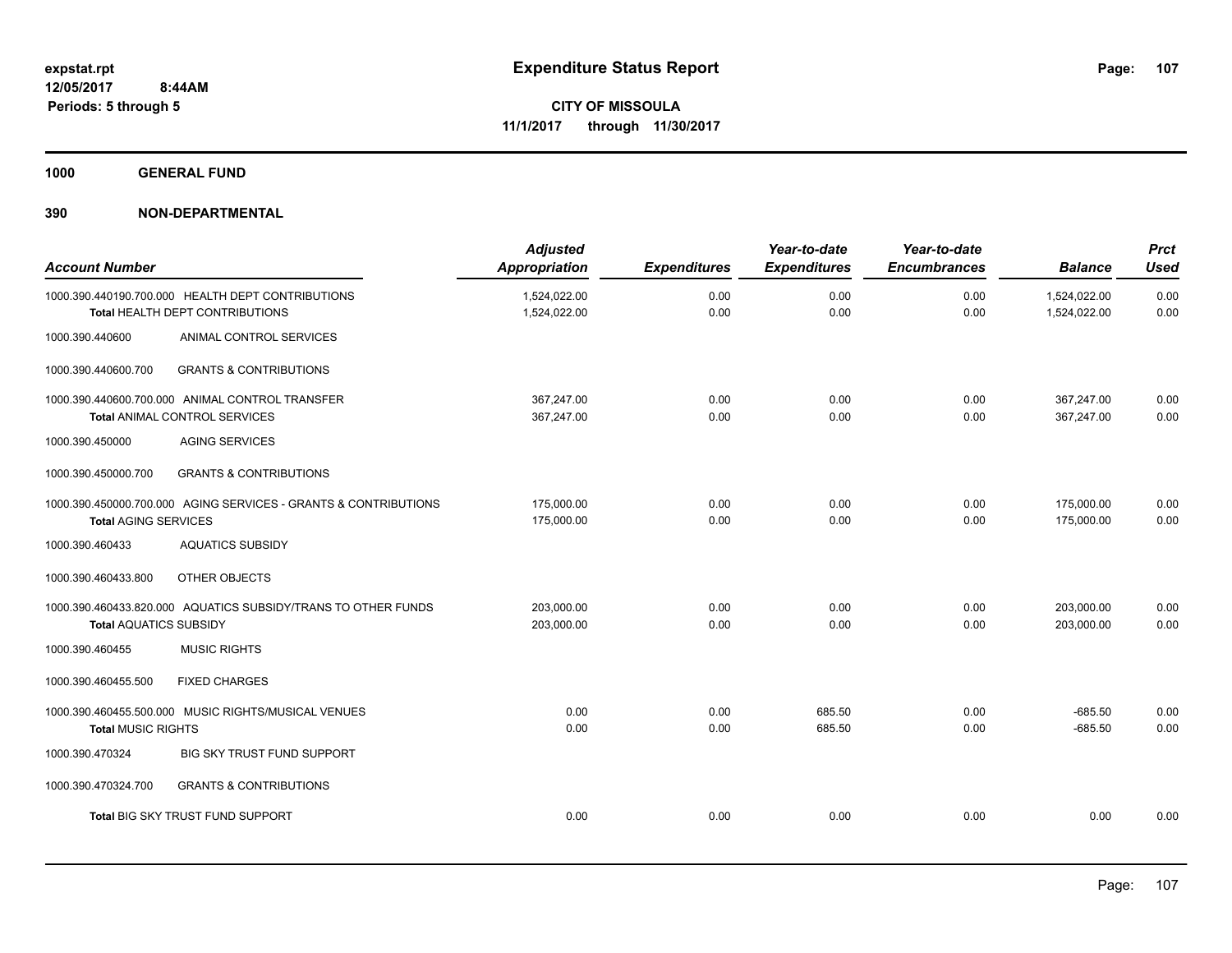**1000 GENERAL FUND**

| <b>Account Number</b>                    |                                                            | <b>Adjusted</b><br><b>Appropriation</b> | <b>Expenditures</b> | Year-to-date<br><b>Expenditures</b> | Year-to-date<br><b>Encumbrances</b> | <b>Balance</b> | <b>Prct</b><br><b>Used</b> |
|------------------------------------------|------------------------------------------------------------|-----------------------------------------|---------------------|-------------------------------------|-------------------------------------|----------------|----------------------------|
| 1000.390.480400                          | <b>REC/GREEN TAG PROGRAM</b>                               |                                         |                     |                                     |                                     |                |                            |
| 1000.390.480400.300                      | PURCHASED SERVICES                                         |                                         |                     |                                     |                                     |                |                            |
|                                          | <b>Total REC/GREEN TAG PROGRAM</b>                         | 0.00                                    | 0.00                | 0.00                                | 0.00                                | 0.00           | 0.00                       |
| 1000.390.490504                          | OPERATING EQUIPMENT DEBT SERVICE                           |                                         |                     |                                     |                                     |                |                            |
| 1000.390.490504.600                      | <b>DEBT SERVICE</b>                                        |                                         |                     |                                     |                                     |                |                            |
|                                          | 1000.390.490504.610.000 OPERATING EQUIP DEBT SVS-PRINCIPAL | 124,977.00                              | 44,073.44           | 80,568.28                           | 0.00                                | 44,408.72      | 64.47                      |
|                                          | 1000.390.490504.620.000 OPERATING EQUIP DEBT SVS-INTEREST  | 2,484.00                                | 1,012.31            | 1,541.32                            | 0.00                                | 942.68         | 62.05                      |
|                                          | Total OPERATING EQUIPMENT DEBT SERVICE                     | 127,461.00                              | 45,085.75           | 82,109.60                           | 0.00                                | 45,351.40      | 64.42                      |
| 1000.390.490505                          | ACCELA LOAN DEBT SERVICE                                   |                                         |                     |                                     |                                     |                |                            |
| 1000.390.490505.600                      | <b>DEBT SERVICE</b>                                        |                                         |                     |                                     |                                     |                |                            |
| 1000.390.490505.610.000 ACCELA/PRINCIPAL |                                                            | 95,501.00                               | 0.00                | 47,503.71                           | 0.00                                | 47,997.29      | 49.74                      |
|                                          | 1000.390.490505.620.000 INTEREST / SERVICE FEES            | 4,925.00                                | 0.00                | 2.709.30                            | 0.00                                | 2,215.70       | 55.01                      |
|                                          | Total ACCELA LOAN DEBT SERVICE                             | 100,426.00                              | 0.00                | 50,213.01                           | 0.00                                | 50,212.99      | 50.00                      |
| 1000.390.510110                          | <b>MERCHANT SERVICES</b>                                   |                                         |                     |                                     |                                     |                |                            |
| 1000.390.510110.500                      | <b>FIXED CHARGES</b>                                       |                                         |                     |                                     |                                     |                |                            |
| 1000.390.510110.500.000 FIXED CHARGES    |                                                            | 29,700.00                               | 0.00                | 0.00                                | 0.00                                | 29,700.00      | 0.00                       |
| <b>Total MERCHANT SERVICES</b>           |                                                            | 29,700.00                               | 0.00                | 0.00                                | 0.00                                | 29,700.00      | 0.00                       |
| 1000.390.510210                          | *** Title Not Found ***                                    |                                         |                     |                                     |                                     |                |                            |
| 1000.390.510210.200                      | <b>SUPPLIES</b>                                            |                                         |                     |                                     |                                     |                |                            |
| Total *** Title Not Found ***            |                                                            | 0.00                                    | 0.00                | 0.00                                | 0.00                                | 0.00           | 0.00                       |
| 1000.390.510250                          | <b>REIMBURSABLE LOSSES</b>                                 |                                         |                     |                                     |                                     |                |                            |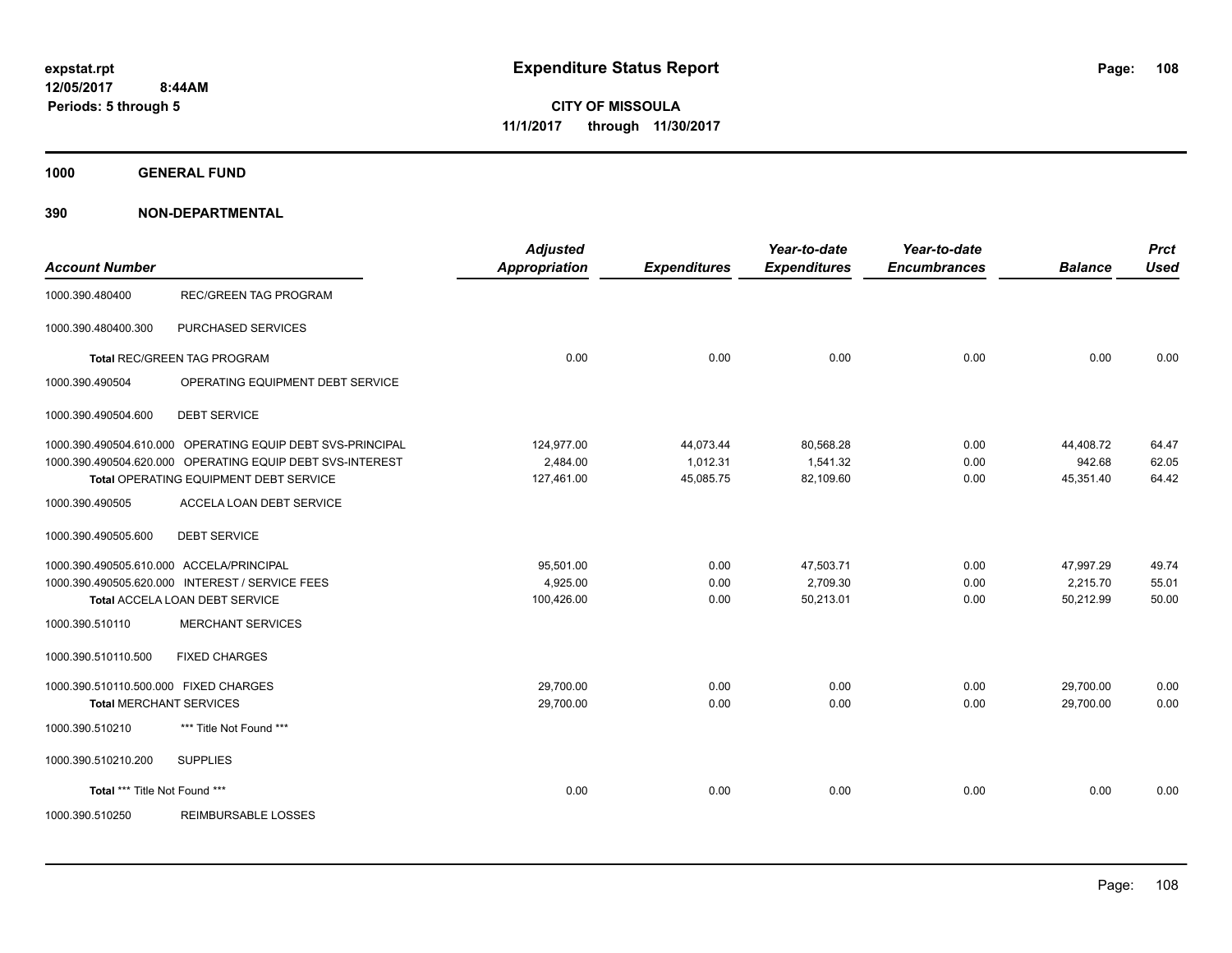**1000 GENERAL FUND**

| <b>Account Number</b>                                                                    | <b>Adjusted</b><br><b>Appropriation</b> | <b>Expenditures</b> | Year-to-date<br><b>Expenditures</b> | Year-to-date<br><b>Encumbrances</b> | <b>Balance</b>         | <b>Prct</b><br><b>Used</b> |
|------------------------------------------------------------------------------------------|-----------------------------------------|---------------------|-------------------------------------|-------------------------------------|------------------------|----------------------------|
| <b>SUPPLIES</b><br>1000.390.510250.200                                                   |                                         |                     |                                     |                                     |                        |                            |
| 1000.390.510250.230.000 REIMBURSEABLE LOSSES-REPAIR/MAINTENANCE<br><b>Total SUPPLIES</b> | 50,000.00<br>50,000.00                  | 0.00<br>0.00        | $-10,978.70$<br>$-10,978.70$        | 0.00<br>0.00                        | 60,978.70<br>60,978.70 | 21.96<br>0.00              |
| PURCHASED SERVICES<br>1000.390.510250.300                                                |                                         |                     |                                     |                                     |                        |                            |
| <b>Total PURCHASED SERVICES</b>                                                          | 0.00                                    | 0.00                | 0.00                                | 0.00                                | 0.00                   | 0.00                       |
| Total REIMBURSABLE LOSSES                                                                | 50,000.00                               | 0.00                | $-10,978.70$                        | 0.00                                | 60,978.70              | 0.00                       |
| CONTINGENCY<br>1000.390.510300                                                           |                                         |                     |                                     |                                     |                        |                            |
| PURCHASED SERVICES<br>1000.390.510300.300                                                |                                         |                     |                                     |                                     |                        |                            |
| 1000.390.510300.342.000 STORM WATER<br><b>Total PURCHASED SERVICES</b>                   | 22,023.00<br>22,023.00                  | 0.00<br>0.00        | 0.00<br>0.00                        | 0.00<br>0.00                        | 22,023.00<br>22,023.00 | 0.00<br>0.00               |
| 1000.390.510300.800<br>OTHER OBJECTS                                                     |                                         |                     |                                     |                                     |                        |                            |
| 1000.390.510300.845.000 CONTINGENCY                                                      | 82,225.00                               | 0.00                | 16,600.00                           | 0.00                                | 65,625.00              | 20.19                      |
| <b>Total OTHER OBJECTS</b>                                                               | 82,225.00                               | 0.00                | 16,600.00                           | 0.00                                | 65,625.00              | 20.19                      |
| <b>Total CONTINGENCY</b>                                                                 | 104,248.00                              | 0.00                | 16,600.00                           | 0.00                                | 87,648.00              | 15.92                      |
| <b>EMERGENCY RESPONSE OVERTIME</b><br>1000.390.510301                                    |                                         |                     |                                     |                                     |                        |                            |
| OTHER OBJECTS<br>1000.390.510301.800                                                     |                                         |                     |                                     |                                     |                        |                            |
| 1000.390.510301.845.000 EMERGENCY RESPONSE<br>Total EMERGENCY RESPONSE OVERTIME          | 50,000.00<br>50,000.00                  | 0.00<br>0.00        | 0.00<br>0.00                        | 0.00<br>0.00                        | 50,000.00<br>50,000.00 | 0.00<br>0.00               |
| 1000.390.510303<br><b>VEHICLE TRANSFERS</b>                                              |                                         |                     |                                     |                                     |                        |                            |
| 1000.390.510303.900<br><b>CAPITAL OUTLAY</b>                                             |                                         |                     |                                     |                                     |                        |                            |
| <b>Total VEHICLE TRANSFERS</b>                                                           | 0.00                                    | 0.00                | 0.00                                | 0.00                                | 0.00                   | 0.00                       |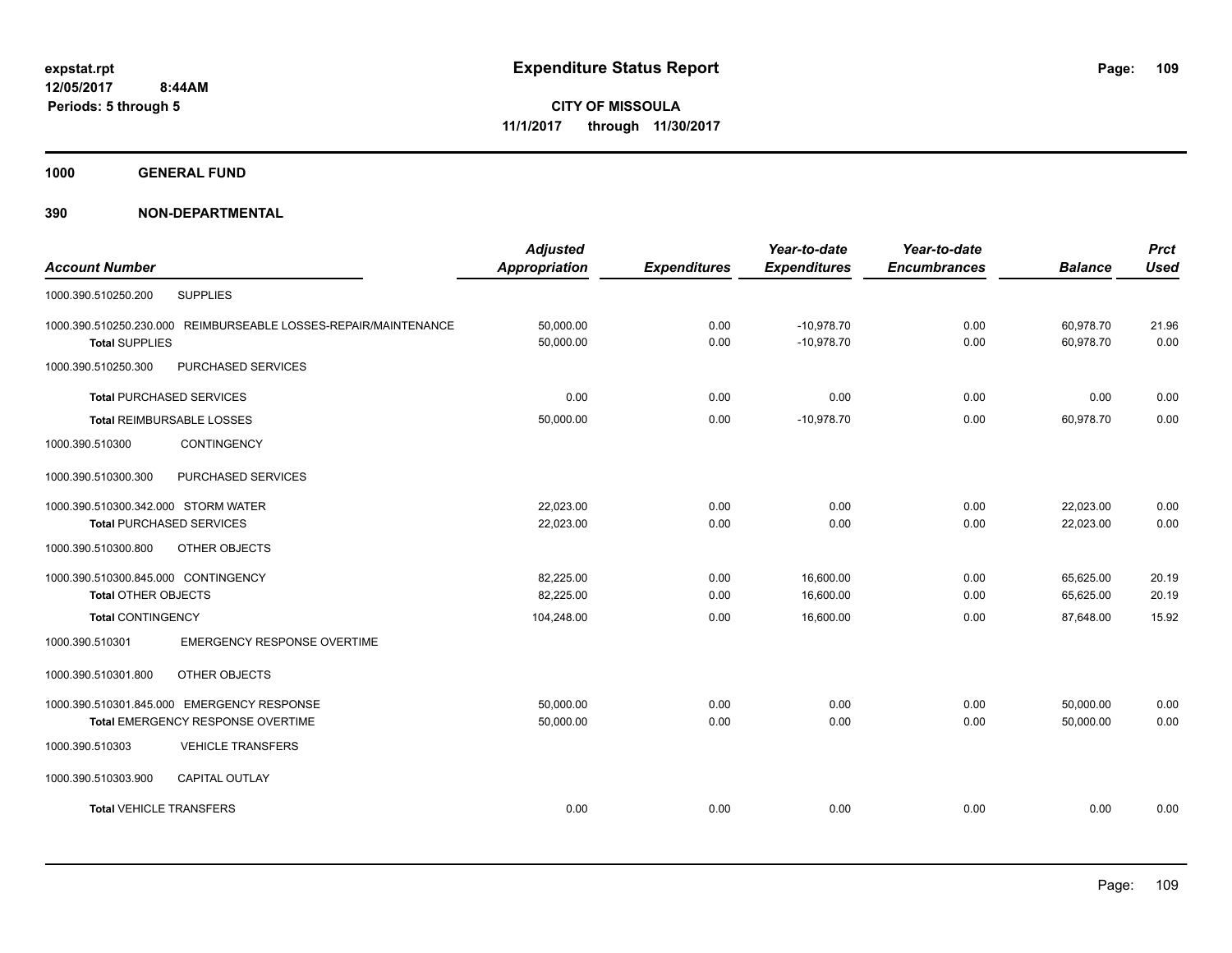**1000 GENERAL FUND**

| <b>Account Number</b>      |                                                        | <b>Adjusted</b><br><b>Appropriation</b> | <b>Expenditures</b> | Year-to-date<br><b>Expenditures</b> | Year-to-date<br><b>Encumbrances</b> | <b>Balance</b> | <b>Prct</b><br><b>Used</b> |
|----------------------------|--------------------------------------------------------|-----------------------------------------|---------------------|-------------------------------------|-------------------------------------|----------------|----------------------------|
| 1000.390.510304            | RESERVE-INSURANCE PREMIUM SAVINGS                      |                                         |                     |                                     |                                     |                |                            |
| 1000.390.510304.500        | <b>FIXED CHARGES</b>                                   |                                         |                     |                                     |                                     |                |                            |
|                            | Total RESERVE-INSURANCE PREMIUM SAVINGS                | 0.00                                    | 0.00                | 0.00                                | 0.00                                | 0.00           | 0.00                       |
| 1000.390.510305            | <b>BASELINE CUTS/CONTINGENCY</b>                       |                                         |                     |                                     |                                     |                |                            |
| 1000.390.510305.300        | PURCHASED SERVICES                                     |                                         |                     |                                     |                                     |                |                            |
|                            | 1000.390.510305.341.000 UTILIITES & GAS/DIESEL RESERVE | 0.00                                    | 0.00                | 912.50                              | 0.00                                | $-912.50$      | 0.00                       |
|                            | <b>Total PURCHASED SERVICES</b>                        | 0.00                                    | 0.00                | 912.50                              | 0.00                                | $-912.50$      | 0.00                       |
| 1000.390.510305.800        | OTHER OBJECTS                                          |                                         |                     |                                     |                                     |                |                            |
| <b>Total OTHER OBJECTS</b> |                                                        | 0.00                                    | 0.00                | 0.00                                | 0.00                                | 0.00           | 0.00                       |
|                            | Total BASELINE CUTS/CONTINGENCY                        | 0.00                                    | 0.00                | 912.50                              | 0.00                                | $-912.50$      | 0.00                       |
| 1000.390.510311            | <b>BASELINE CUTS</b>                                   |                                         |                     |                                     |                                     |                |                            |
| 1000.390.510311.800        | OTHER OBJECTS                                          |                                         |                     |                                     |                                     |                |                            |
| <b>Total BASELINE CUTS</b> |                                                        | 0.00                                    | 0.00                | 0.00                                | 0.00                                | 0.00           | 0.00                       |
| 1000.390.510330            | COMPREHENSIVE LIABILITY INSURANCE                      |                                         |                     |                                     |                                     |                |                            |
| 1000.390.510330.500        | <b>FIXED CHARGES</b>                                   |                                         |                     |                                     |                                     |                |                            |
|                            | 1000.390.510330.500.000 COMPREHENSIVE INSURANCE-FIXED  | 907,563.00                              | 0.00                | 600,392.25                          | 0.00                                | 307,170.75     | 66.15                      |
|                            | Total COMPREHENSIVE LIABILITY INSURANCE                | 907,563.00                              | 0.00                | 600,392.25                          | 0.00                                | 307,170.75     | 66.15                      |
| 1000.390.521000            | INTERFUND OPERATING TRANSFERS                          |                                         |                     |                                     |                                     |                |                            |
| 1000.390.521000.800        | OTHER OBJECTS                                          |                                         |                     |                                     |                                     |                |                            |
|                            | Total INTERFUND OPERATING TRANSFERS                    | 0.00                                    | 0.00                | 0.00                                | 0.00                                | 0.00           | 0.00                       |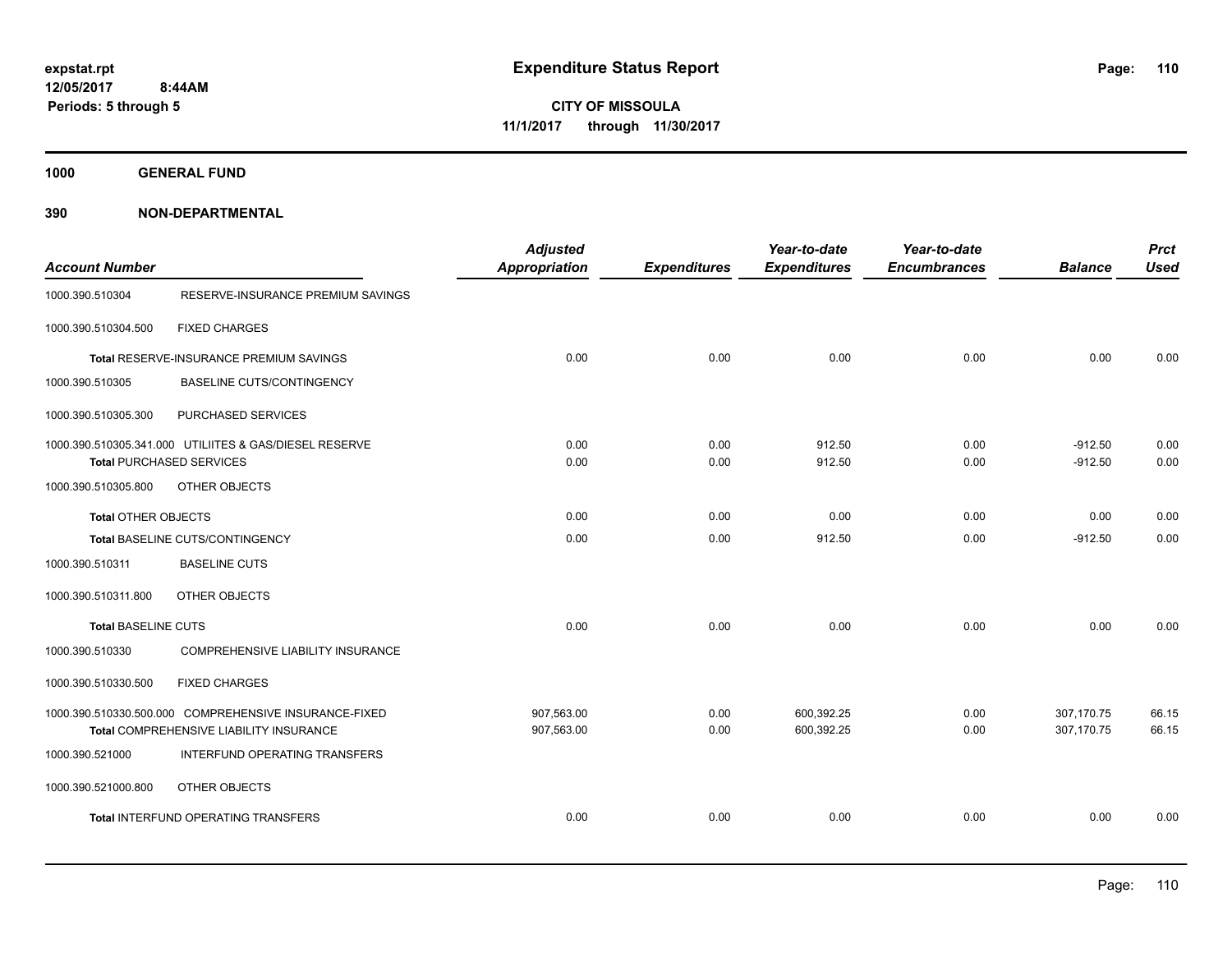**1000 GENERAL FUND**

| <b>Account Number</b>                                                    |                                                                                             | <b>Adjusted</b><br><b>Appropriation</b> | <b>Expenditures</b>    | Year-to-date<br><b>Expenditures</b> | Year-to-date<br><b>Encumbrances</b> | <b>Balance</b>               | <b>Prct</b><br><b>Used</b> |
|--------------------------------------------------------------------------|---------------------------------------------------------------------------------------------|-----------------------------------------|------------------------|-------------------------------------|-------------------------------------|------------------------------|----------------------------|
| 1000.390.521001                                                          | <b>TRANSFER TO CIP</b>                                                                      |                                         |                        |                                     |                                     |                              |                            |
| 1000.390.521001.800                                                      | OTHER OBJECTS                                                                               |                                         |                        |                                     |                                     |                              |                            |
| 1000.390.521001.820.000 TRANSFERS TO CIP<br><b>Total TRANSFER TO CIP</b> |                                                                                             | 1,401,503.00<br>1,401,503.00            | 0.00<br>0.00           | 0.00<br>0.00                        | 0.00<br>0.00                        | 1,401,503.00<br>1,401,503.00 | 0.00<br>0.00               |
| 1000.390.521006                                                          | <b>HEALTH INSURANCE TRANSFER</b>                                                            |                                         |                        |                                     |                                     |                              |                            |
| 1000.390.521006.800                                                      | OTHER OBJECTS                                                                               |                                         |                        |                                     |                                     |                              |                            |
|                                                                          | 1000.390.521006.820.000 HEALTH INSURANCE TRANSFER<br><b>Total HEALTH INSURANCE TRANSFER</b> | 442,000.00<br>442,000.00                | 36,833.33<br>36,833.33 | 216,202.51<br>216,202.51            | 0.00<br>0.00                        | 225.797.49<br>225,797.49     | 48.91<br>48.91             |
| <b>Total NON-DEPARTMENTAL</b>                                            |                                                                                             | 5,574,100.00                            | 162,772.80             | 1,124,861.34                        | 0.00                                | 4,449,238.66                 | 20.18                      |
| <b>Total GENERAL FUND</b>                                                |                                                                                             | 57,363,915.00                           | 3,509,324.44           | 19,813,844.63                       | 0.00                                | 37,550,070.37                | 34.54                      |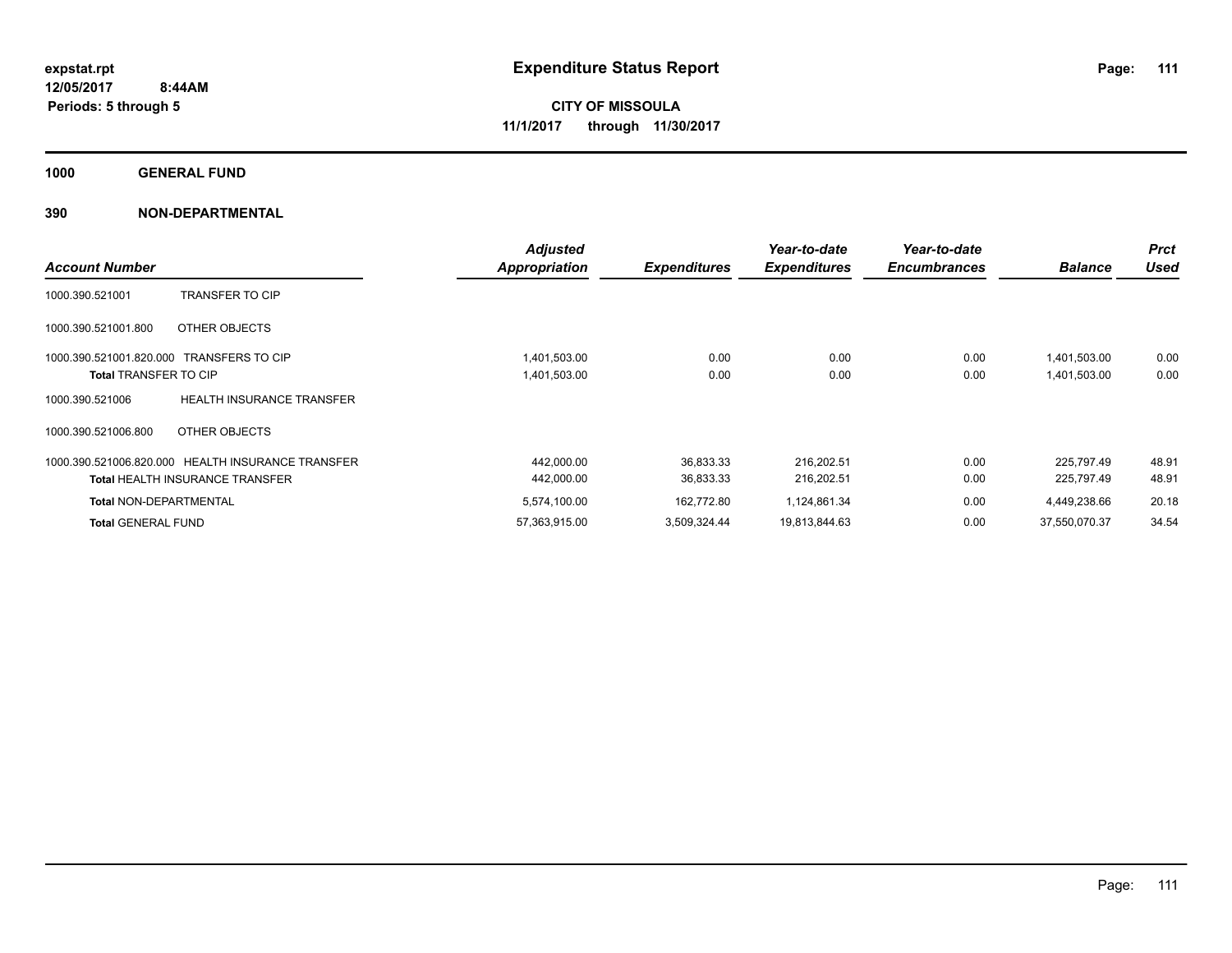#### **1211 PARK ACQUISITION & DEVELOPMENT**

| <b>Account Number</b>                      |                                                  | <b>Adjusted</b><br><b>Appropriation</b> | <b>Expenditures</b> | Year-to-date<br><b>Expenditures</b> | Year-to-date<br><b>Encumbrances</b> | <b>Balance</b> | <b>Prct</b><br><b>Used</b> |
|--------------------------------------------|--------------------------------------------------|-----------------------------------------|---------------------|-------------------------------------|-------------------------------------|----------------|----------------------------|
| 1211.370.460433                            | <b>PARK AREAS</b>                                |                                         |                     |                                     |                                     |                |                            |
| 1211.370.460433.200                        | <b>SUPPLIES</b>                                  |                                         |                     |                                     |                                     |                |                            |
| <b>Total SUPPLIES</b>                      |                                                  | 0.00                                    | 0.00                | 0.00                                | 0.00                                | 0.00           | 0.00                       |
| 1211.370.460433.300                        | <b>PURCHASED SERVICES</b>                        |                                         |                     |                                     |                                     |                |                            |
| <b>Total PARK AREAS</b>                    |                                                  | 0.00                                    | 0.00                | 0.00                                | 0.00                                | 0.00           | 0.00                       |
| 1211.370.460510                            | PARK ACQUISITION & DEV                           |                                         |                     |                                     |                                     |                |                            |
| 1211.370.460510.200                        | <b>SUPPLIES</b>                                  |                                         |                     |                                     |                                     |                |                            |
| 1211.370.460510.220.000 OPERATING SUPPLIES |                                                  | 10,000.00                               | 0.00                | 0.00                                | 0.00                                | 10,000.00      | 0.00                       |
| <b>Total SUPPLIES</b>                      |                                                  | 10,000.00                               | 0.00                | 0.00                                | 0.00                                | 10,000.00      | 0.00                       |
| 1211.370.460510.300                        | PURCHASED SERVICES                               |                                         |                     |                                     |                                     |                |                            |
|                                            | 1211.370.460510.350.000 PROFESSIONAL SERVICES    | 25,000.00                               | 0.00                | 0.00                                | 0.00                                | 25,000.00      | 0.00                       |
|                                            | 1211.370.460510.390.000 OTHER PURCHASED SERVICES | 10,000.00                               | 0.00                | 0.00                                | 0.00                                | 10,000.00      | 0.00                       |
| <b>Total PURCHASED SERVICES</b>            |                                                  | 35,000.00                               | 0.00                | 0.00                                | 0.00                                | 35,000.00      | 0.00                       |
| 1211.370.460510.800                        | OTHER OBJECTS                                    |                                         |                     |                                     |                                     |                |                            |
|                                            | 1211.370.460510.820.000 TRANSFERS TO OTHER FUNDS | 0.00                                    | 0.00                | 19,560.00                           | 0.00                                | $-19,560.00$   | 0.00                       |
| <b>Total OTHER OBJECTS</b>                 |                                                  | 0.00                                    | 0.00                | 19,560.00                           | 0.00                                | $-19,560.00$   | 0.00                       |
| 1211.370.460510.900                        | <b>CAPITAL OUTLAY</b>                            |                                         |                     |                                     |                                     |                |                            |
| 1211.370.460510.930.000 IMPROVEMENTS       |                                                  | 200,309.00                              | 0.00                | 0.00                                | 0.00                                | 200,309.00     | 0.00                       |
|                                            | 1211.370.460510.940.000 MACHINERY & EQUIPMENT    | 29,650.00                               | 0.00                | 0.00                                | 0.00                                | 29,650.00      | 0.00                       |
| <b>Total CAPITAL OUTLAY</b>                |                                                  | 229,959.00                              | 0.00                | 0.00                                | 0.00                                | 229,959.00     | 0.00                       |
| Total PARK ACQUISITION & DEV               |                                                  | 274,959.00                              | 0.00                | 19,560.00                           | 0.00                                | 255,399.00     | 7.11                       |
| 1211.370.510110                            | <b>MERCHANT SERVICES</b>                         |                                         |                     |                                     |                                     |                |                            |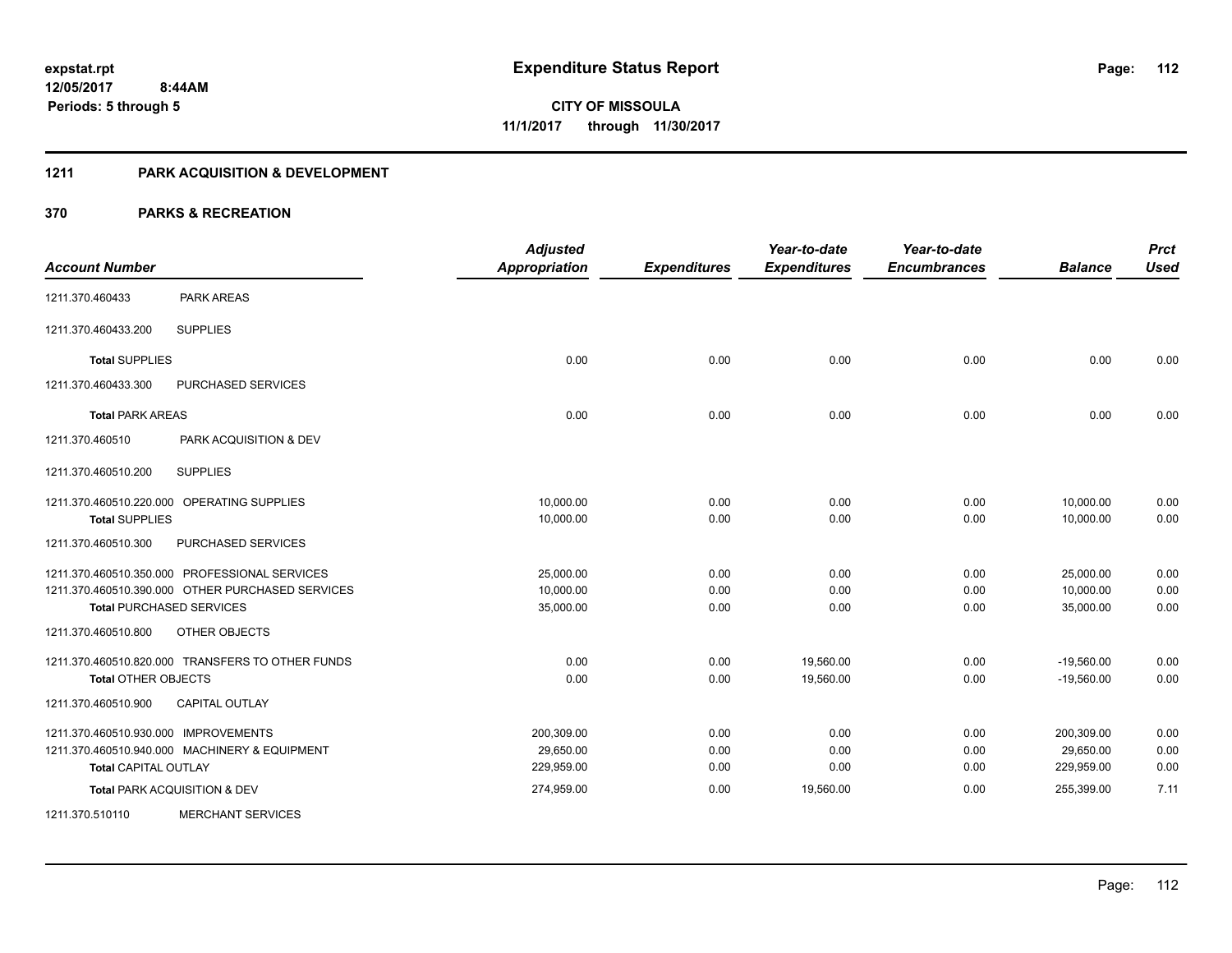## **1211 PARK ACQUISITION & DEVELOPMENT**

| <b>Account Number</b>                           | <b>Adjusted</b><br>Appropriation | <b>Expenditures</b> | Year-to-date<br><b>Expenditures</b> | Year-to-date<br><b>Encumbrances</b> | <b>Balance</b> | <b>Prct</b><br>Used |
|-------------------------------------------------|----------------------------------|---------------------|-------------------------------------|-------------------------------------|----------------|---------------------|
| <b>FIXED CHARGES</b><br>1211.370.510110.500     |                                  |                     |                                     |                                     |                |                     |
| <b>Total MERCHANT SERVICES</b>                  | 0.00                             | 0.00                | 0.00                                | 0.00                                | 0.00           | 0.00                |
| <b>Total PARK ACQUISITION &amp; DEVELOPMENT</b> | 274,959.00                       | 0.00                | 19.560.00                           | 0.00                                | 255,399.00     | 7.11                |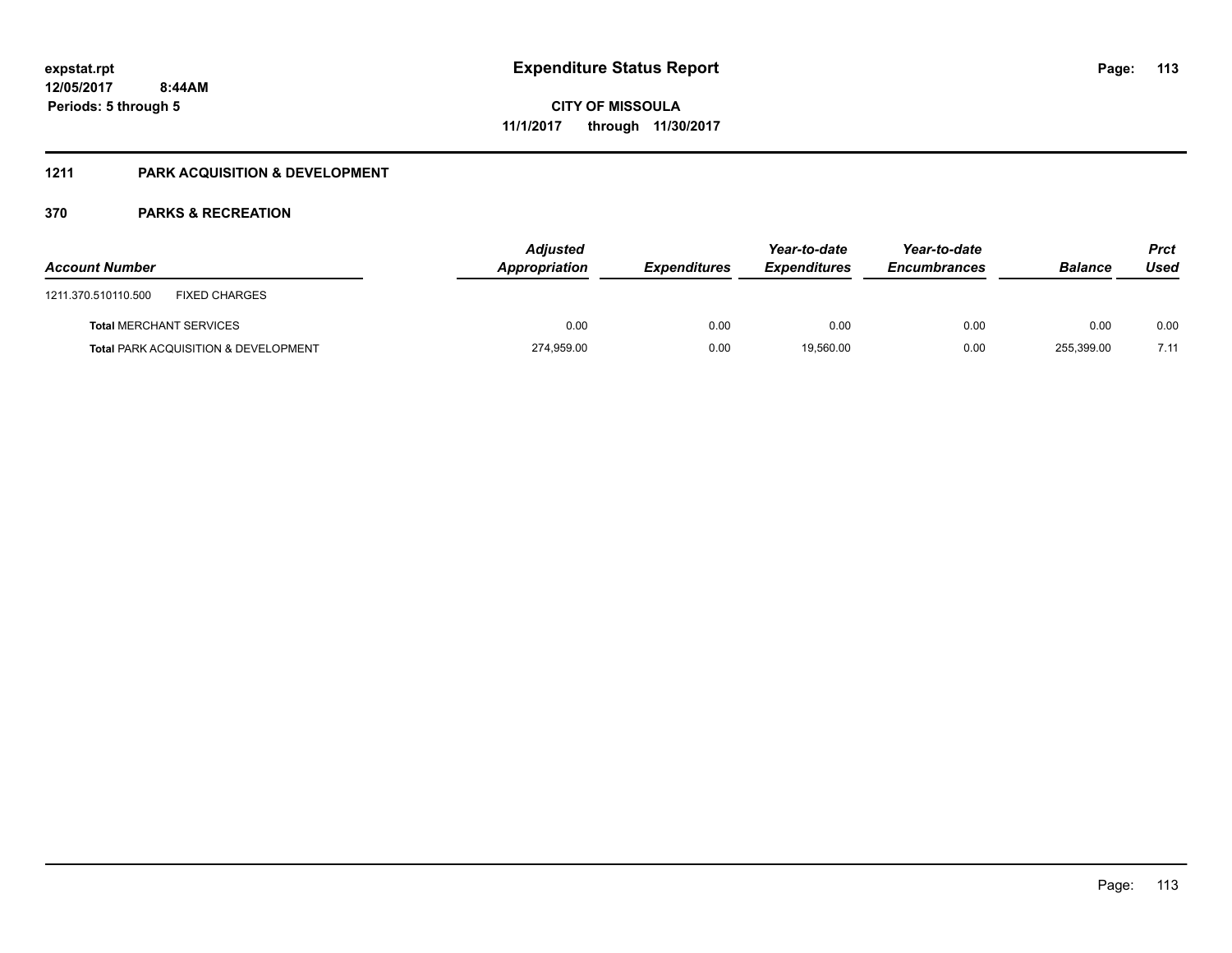#### **1212 PARK ENTERPRISE FUND**

|                         |                                                                                                                                      | <b>Adjusted</b>                     |                      | Year-to-date             | Year-to-date         |                                     | <b>Prct</b>          |
|-------------------------|--------------------------------------------------------------------------------------------------------------------------------------|-------------------------------------|----------------------|--------------------------|----------------------|-------------------------------------|----------------------|
| <b>Account Number</b>   |                                                                                                                                      | <b>Appropriation</b>                | <b>Expenditures</b>  | <b>Expenditures</b>      | <b>Encumbrances</b>  | <b>Balance</b>                      | <b>Used</b>          |
| 1212.370.460433         | PARK AREAS                                                                                                                           |                                     |                      |                          |                      |                                     |                      |
| 1212.370.460433.200     | <b>SUPPLIES</b>                                                                                                                      |                                     |                      |                          |                      |                                     |                      |
| <b>Total SUPPLIES</b>   |                                                                                                                                      | 0.00                                | 0.00                 | 0.00                     | 0.00                 | 0.00                                | 0.00                 |
| 1212.370.460433.300     | PURCHASED SERVICES                                                                                                                   |                                     |                      |                          |                      |                                     |                      |
| <b>Total PARK AREAS</b> |                                                                                                                                      | 0.00                                | 0.00                 | 0.00                     | 0.00                 | 0.00                                | 0.00                 |
| 1212.370.460443         | <b>TRAINING</b>                                                                                                                      |                                     |                      |                          |                      |                                     |                      |
| 1212.370.460443.200     | <b>SUPPLIES</b>                                                                                                                      |                                     |                      |                          |                      |                                     |                      |
| <b>Total TRAINING</b>   |                                                                                                                                      | 0.00                                | 0.00                 | 0.00                     | 0.00                 | 0.00                                | 0.00                 |
| 1212.370.460510         | PARK ACQUISITION & DEV                                                                                                               |                                     |                      |                          |                      |                                     |                      |
| 1212.370.460510.200     | <b>SUPPLIES</b>                                                                                                                      |                                     |                      |                          |                      |                                     |                      |
|                         | Total PARK ACQUISITION & DEV                                                                                                         | 0.00                                | 0.00                 | 0.00                     | 0.00                 | 0.00                                | 0.00                 |
| 1212.370.460511         | PARK ENTERPRISE                                                                                                                      |                                     |                      |                          |                      |                                     |                      |
| 1212.370.460511.200     | <b>SUPPLIES</b>                                                                                                                      |                                     |                      |                          |                      |                                     |                      |
| <b>Total SUPPLIES</b>   | 1212.370.460511.220.000 OPERATING SUPPLIES<br>1212.370.460511.230.000 REPAIR/MAINTENANCE                                             | 20,000.00<br>15,000.00<br>35,000.00 | 0.00<br>0.00<br>0.00 | 247.53<br>0.00<br>247.53 | 0.00<br>0.00<br>0.00 | 19,752.47<br>15,000.00<br>34,752.47 | 1.24<br>0.00<br>0.71 |
| 1212.370.460511.300     | PURCHASED SERVICES                                                                                                                   |                                     |                      |                          |                      |                                     |                      |
|                         | 1212.370.460511.350.000 PROFESSIONAL SERVICES<br>1212.370.460511.390.000 OTHER PURCHASED SERVICES<br><b>Total PURCHASED SERVICES</b> | 10,000.00<br>20,000.00<br>30,000.00 | 0.00<br>0.00<br>0.00 | 0.00<br>0.00<br>0.00     | 0.00<br>0.00<br>0.00 | 10,000.00<br>20,000.00<br>30,000.00 | 0.00<br>0.00<br>0.00 |
| 1212.370.460511.800     | <b>OTHER OBJECTS</b>                                                                                                                 |                                     |                      |                          |                      |                                     |                      |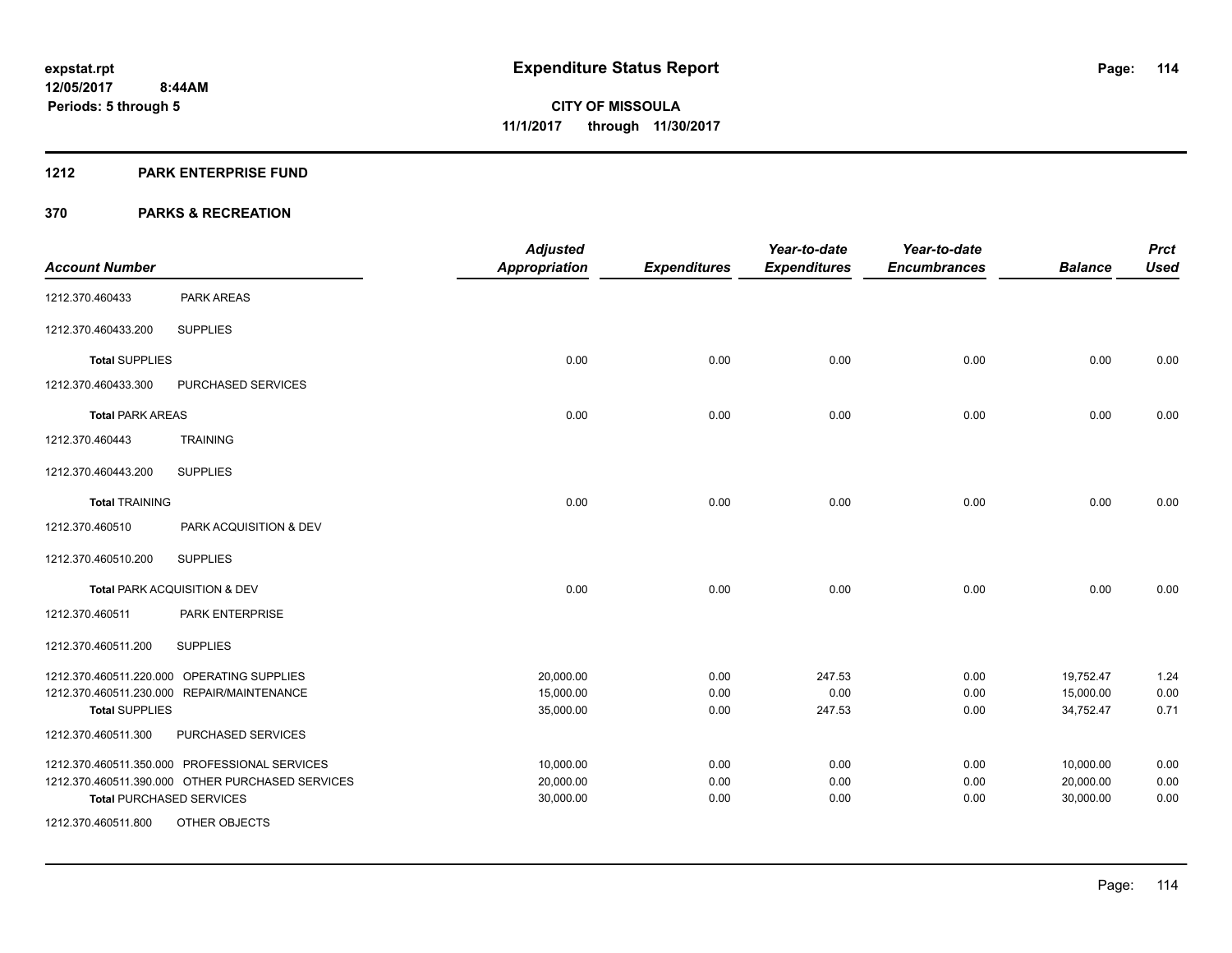#### **1212 PARK ENTERPRISE FUND**

|                                      |                                               | <b>Adjusted</b>      |                     | Year-to-date        | Year-to-date        |                | <b>Prct</b> |
|--------------------------------------|-----------------------------------------------|----------------------|---------------------|---------------------|---------------------|----------------|-------------|
| <b>Account Number</b>                |                                               | <b>Appropriation</b> | <b>Expenditures</b> | <b>Expenditures</b> | <b>Encumbrances</b> | <b>Balance</b> | <b>Used</b> |
| <b>Total OTHER OBJECTS</b>           |                                               | 0.00                 | 0.00                | 0.00                | 0.00                | 0.00           | 0.00        |
| 1212.370.460511.900                  | <b>CAPITAL OUTLAY</b>                         |                      |                     |                     |                     |                |             |
| 1212.370.460511.930.000 IMPROVEMENTS |                                               | 181,945.00           | 0.00                | 0.00                | 0.00                | 181.945.00     | 0.00        |
|                                      | 1212.370.460511.940.000 MACHINERY & EQUIPMENT | 85,415.00            | 0.00                | 0.00                | 0.00                | 85,415.00      | 0.00        |
| <b>Total CAPITAL OUTLAY</b>          |                                               | 267,360.00           | 0.00                | 0.00                | 0.00                | 267,360.00     | 0.00        |
| <b>Total PARK ENTERPRISE</b>         |                                               | 332,360.00           | 0.00                | 247.53              | 0.00                | 332,112.47     | 0.07        |
| 1212.370.510110                      | <b>MERCHANT SERVICES</b>                      |                      |                     |                     |                     |                |             |
| 1212.370.510110.500                  | <b>FIXED CHARGES</b>                          |                      |                     |                     |                     |                |             |
| <b>Total MERCHANT SERVICES</b>       |                                               | 0.00                 | 0.00                | 0.00                | 0.00                | 0.00           | 0.00        |
|                                      | <b>Total PARK ENTERPRISE FUND</b>             | 332,360.00           | 0.00                | 247.53              | 0.00                | 332,112.47     | 0.07        |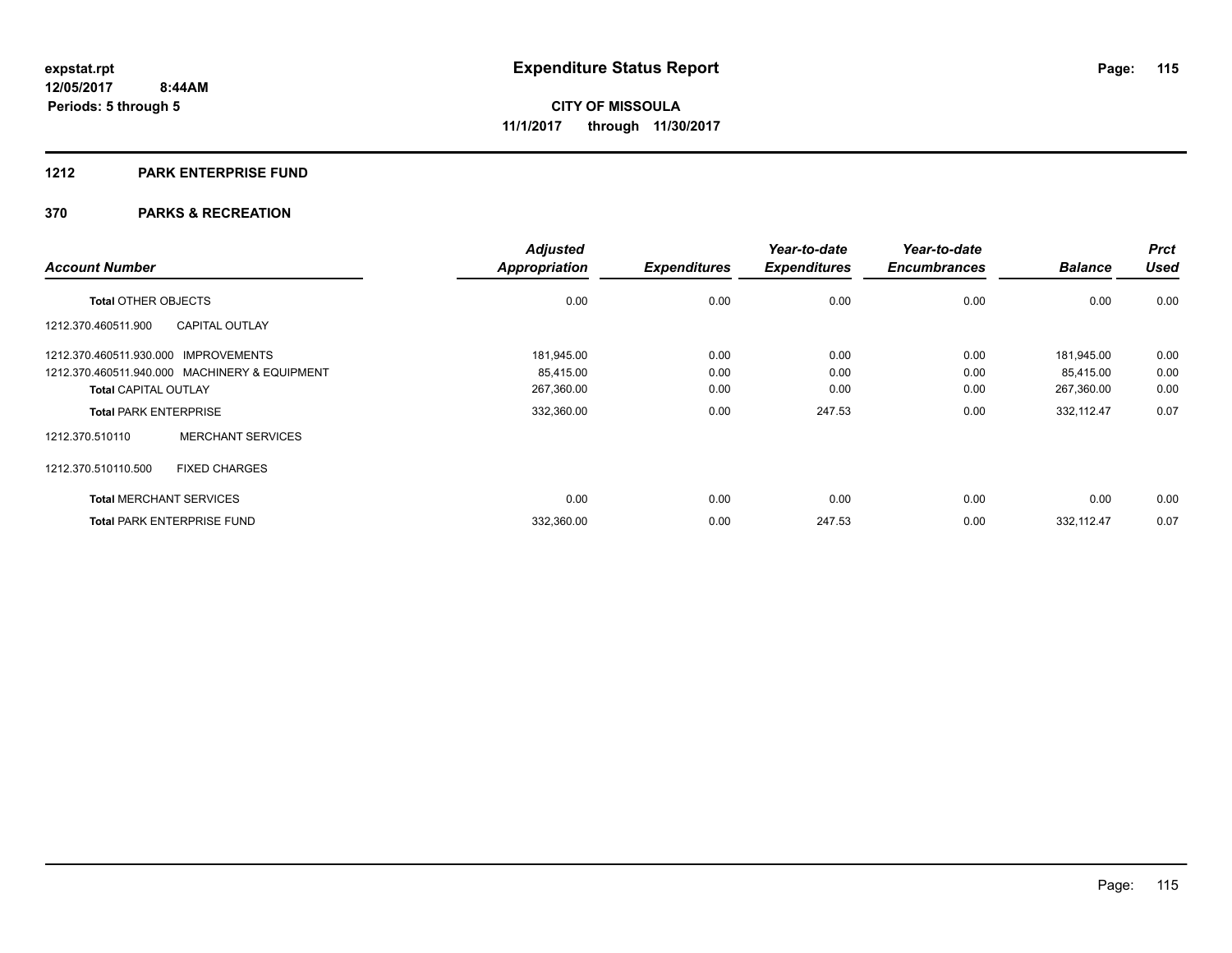# **1216 PARKS & REC TRAILS, DEV**

| <b>Account Number</b>                |                                                         | <b>Adjusted</b><br>Appropriation | <b>Expenditures</b> | Year-to-date<br><b>Expenditures</b> | Year-to-date<br><b>Encumbrances</b> | <b>Balance</b> | <b>Prct</b><br><b>Used</b> |
|--------------------------------------|---------------------------------------------------------|----------------------------------|---------------------|-------------------------------------|-------------------------------------|----------------|----------------------------|
|                                      |                                                         |                                  |                     |                                     |                                     |                |                            |
| 1216.370.460411                      | NMT ADMIN                                               |                                  |                     |                                     |                                     |                |                            |
| 1216.370.460411.900                  | <b>CAPITAL OUTLAY</b>                                   |                                  |                     |                                     |                                     |                |                            |
| 1216.370.460411.930.181 SYRINGA PARK |                                                         | 0.00                             | 66.00               | 66.00                               | 0.00                                | $-66.00$       | 0.00                       |
| <b>Total NMT ADMIN</b>               |                                                         | 0.00                             | 66.00               | 66.00                               | 0.00                                | $-66.00$       | 0.00                       |
| 1216.370.460433                      | <b>PARK AREAS</b>                                       |                                  |                     |                                     |                                     |                |                            |
| 1216.370.460433.100                  | PERSONAL SERVICES                                       |                                  |                     |                                     |                                     |                |                            |
| <b>Total PERSONAL SERVICES</b>       |                                                         | 0.00                             | 0.00                | 0.00                                | 0.00                                | 0.00           | 0.00                       |
| 1216.370.460433.200                  | <b>SUPPLIES</b>                                         |                                  |                     |                                     |                                     |                |                            |
| <b>Total SUPPLIES</b>                |                                                         | 0.00                             | 0.00                | 0.00                                | 0.00                                | 0.00           | 0.00                       |
| 1216.370.460433.300                  | PURCHASED SERVICES                                      |                                  |                     |                                     |                                     |                |                            |
|                                      | <b>Total PURCHASED SERVICES</b>                         | 0.00                             | 0.00                | 0.00                                | 0.00                                | 0.00           | 0.00                       |
| 1216.370.460433.800                  | OTHER OBJECTS                                           |                                  |                     |                                     |                                     |                |                            |
|                                      | 1216.370.460433.820.000 TRANSFERS TO OTHER FUNDS        | 0.00                             | 0.00                | 51,136.55                           | 0.00                                | $-51,136.55$   | 0.00                       |
| <b>Total PARK AREAS</b>              |                                                         | 0.00                             | 0.00                | 51,136.55                           | 0.00                                | $-51,136.55$   | 0.00                       |
| 1216.370.460434                      | <b>GREENWAYS &amp; HORTICULTURE</b>                     |                                  |                     |                                     |                                     |                |                            |
| 1216.370.460434.900                  | CAPITAL OUTLAY                                          |                                  |                     |                                     |                                     |                |                            |
|                                      | 1216.370.460434.930.000 RECREATION TRAILS PROGRAM GRANT | 50,000.00                        | 0.00                | 0.00                                | 0.00                                | 50,000.00      | 0.00                       |
|                                      | Total GREENWAYS & HORTICULTURE                          | 50,000.00                        | 0.00                | 0.00                                | 0.00                                | 50.000.00      | 0.00                       |
| 1216.370.460439                      | CLARK FORK RIVER ACCESS GRANT                           |                                  |                     |                                     |                                     |                |                            |
| 1216.370.460439.300                  | PURCHASED SERVICES                                      |                                  |                     |                                     |                                     |                |                            |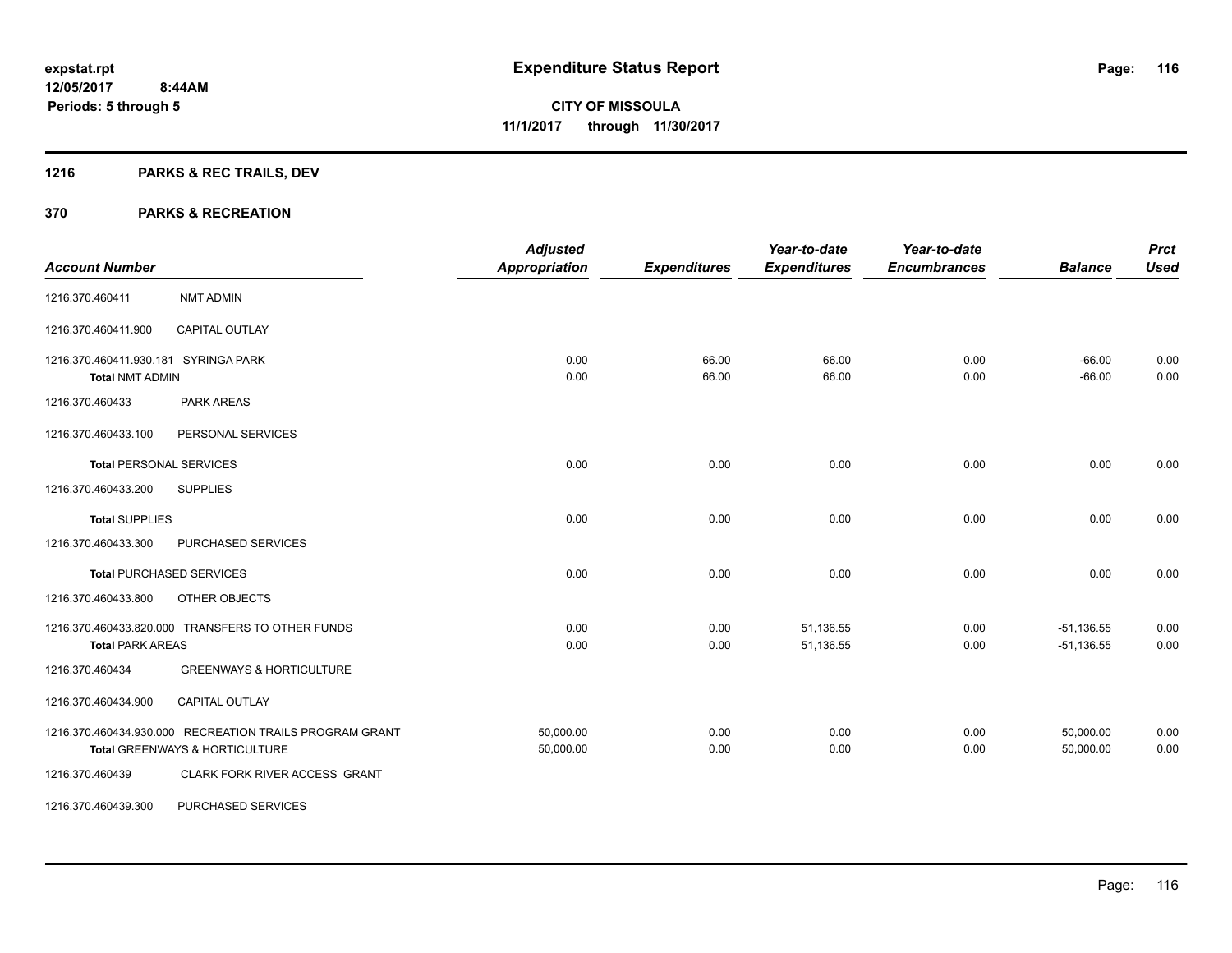# **1216 PARKS & REC TRAILS, DEV**

| <b>Account Number</b>                                                                                                                                                     | <b>Adjusted</b><br><b>Appropriation</b>          | <b>Expenditures</b>            | Year-to-date<br><b>Expenditures</b> | Year-to-date<br><b>Encumbrances</b> | <b>Balance</b>                                   | <b>Prct</b><br><b>Used</b>   |
|---------------------------------------------------------------------------------------------------------------------------------------------------------------------------|--------------------------------------------------|--------------------------------|-------------------------------------|-------------------------------------|--------------------------------------------------|------------------------------|
| 1216.370.460439.350.000 CLARK FORK RIVER ACCESS PROJECT<br><b>Total CLARK FORK RIVER ACCESS GRANT</b>                                                                     | 67,450.00<br>67,450.00                           | 0.00<br>0.00                   | 0.00<br>0.00                        | 0.00<br>0.00                        | 67,450.00<br>67,450.00                           | 0.00<br>0.00                 |
| <b>RECREATION MORE</b><br>1216.370.460470                                                                                                                                 |                                                  |                                |                                     |                                     |                                                  |                              |
| <b>SUPPLIES</b><br>1216.370.460470.200                                                                                                                                    |                                                  |                                |                                     |                                     |                                                  |                              |
| 1216.370.460470.220.000 MORE/OPERATING SUPPLIES<br>1216.370.460470.230.000 MORE/REPAI & MAINTENANCE<br><b>Total SUPPLIES</b><br>1216.370.460470.300<br>PURCHASED SERVICES | 5,000.00<br>5,000.00<br>10,000.00                | 680.00<br>0.00<br>680.00       | 2,977.40<br>0.00<br>2,977.40        | 0.00<br>0.00<br>0.00                | 2,022.60<br>5,000.00<br>7,022.60                 | 59.55<br>0.00<br>29.77       |
| 1216.370.460470.350.000 MORE/PROFESSIONAL SERVICES<br>1216.370.460470.390.000 OTHER PURCHASED SERVICES<br><b>Total PURCHASED SERVICES</b><br><b>Total RECREATION MORE</b> | 10,000.00<br>10,000.00<br>20,000.00<br>30,000.00 | 0.00<br>0.00<br>0.00<br>680.00 | 0.00<br>0.00<br>0.00<br>2,977.40    | 0.00<br>0.00<br>0.00<br>0.00        | 10,000.00<br>10,000.00<br>20,000.00<br>27,022.60 | 0.00<br>0.00<br>0.00<br>9.92 |
| 1216.370.460471<br><b>RECREATION ADULTS</b>                                                                                                                               |                                                  |                                |                                     |                                     |                                                  |                              |
| 1216.370.460471.200<br><b>SUPPLIES</b>                                                                                                                                    |                                                  |                                |                                     |                                     |                                                  |                              |
| 1216.370.460471.220.000 REC ADULT/OPERATING SUPPLIES<br><b>Total RECREATION ADULTS</b><br>1216.370.460472<br><b>RECREATION YOUTH</b>                                      | 5,000.00<br>5,000.00                             | 0.00<br>0.00                   | 0.00<br>0.00                        | 0.00<br>0.00                        | 5,000.00<br>5,000.00                             | 0.00<br>0.00                 |
| 1216.370.460472.200<br><b>SUPPLIES</b>                                                                                                                                    |                                                  |                                |                                     |                                     |                                                  |                              |
| 1216.370.460472.220.000 REC YOUTH/OPERATING SUPPLIES<br><b>Total RECREATION YOUTH</b><br>1216.370.460473<br><b>RECREATION SPECIAL EVENTS</b>                              | 5,000.00<br>5,000.00                             | 0.00<br>0.00                   | 0.00<br>0.00                        | 0.00<br>0.00                        | 5,000.00<br>5,000.00                             | 0.00<br>0.00                 |
| <b>GRANTS &amp; CONTRIBUTIONS</b><br>1216.370.460473.700                                                                                                                  |                                                  |                                |                                     |                                     |                                                  |                              |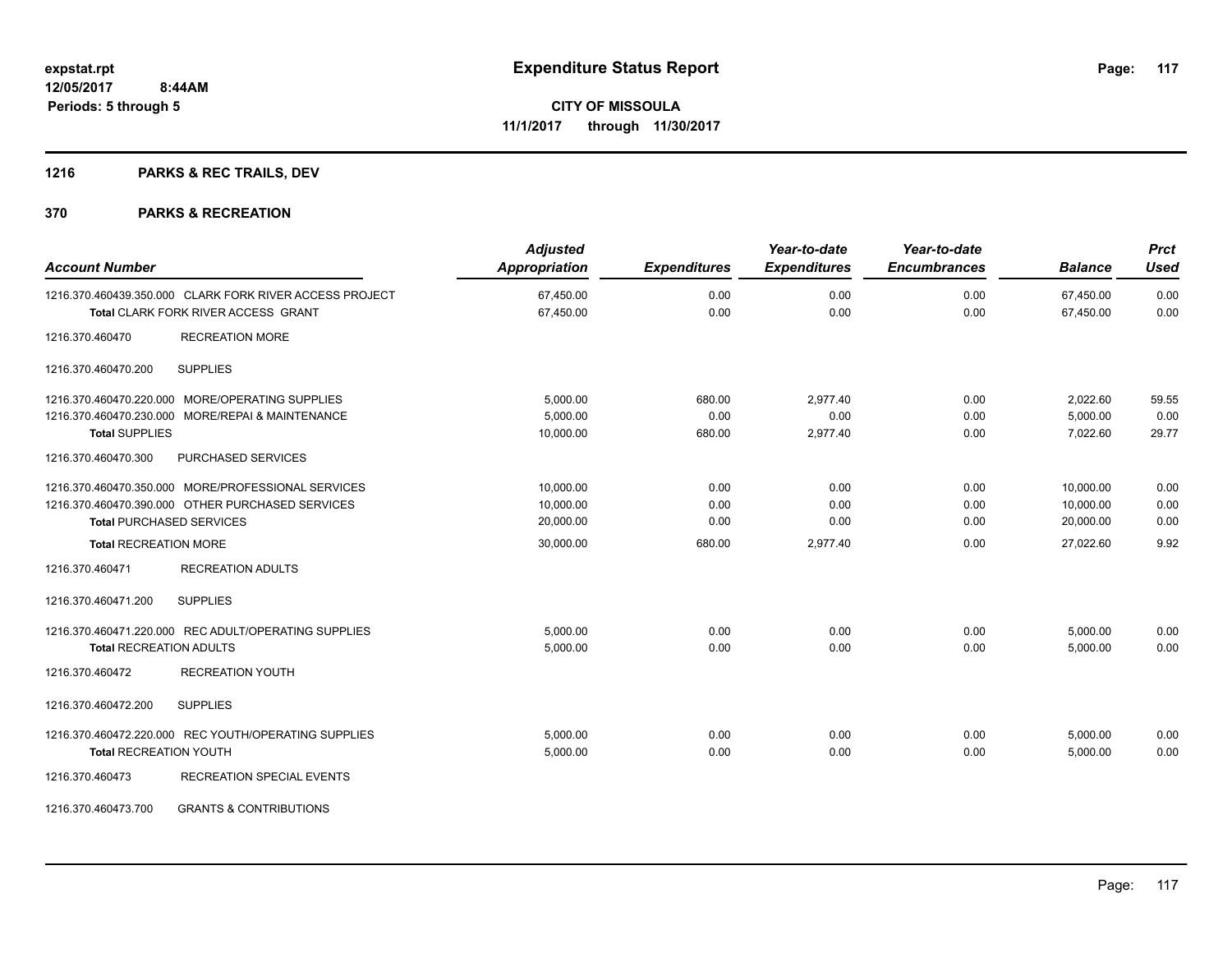# **1216 PARKS & REC TRAILS, DEV**

#### **370 PARKS & RECREATION**

| <b>Account Number</b>                                                                              | <b>Adjusted</b><br><b>Appropriation</b> | <b>Expenditures</b> | Year-to-date<br><b>Expenditures</b> | Year-to-date<br><b>Encumbrances</b> | <b>Balance</b>           | <b>Prct</b><br>Used |
|----------------------------------------------------------------------------------------------------|-----------------------------------------|---------------------|-------------------------------------|-------------------------------------|--------------------------|---------------------|
| 1216.370.460473.700.000 FMRP DONATION & SPONSORSHIP PROG<br><b>Total RECREATION SPECIAL EVENTS</b> | 100,000.00<br>100,000.00                | 0.00<br>0.00        | 0.00<br>0.00                        | 0.00<br>0.00                        | 100,000.00<br>100,000.00 | 0.00<br>0.00        |
| <b>COMMUNITY TRAILS</b><br>1216.370.460507                                                         |                                         |                     |                                     |                                     |                          |                     |
| 1216.370.460507.200<br><b>SUPPLIES</b>                                                             |                                         |                     |                                     |                                     |                          |                     |
| 1216.370.460507.220.000 COMM TRAILS/OPERATING SUPPLIES                                             | 5,000.00                                | 0.00                | 0.00                                | 0.00                                | 5,000.00                 | 0.00                |
| 1216.370.460507.230.000 COMM TRAILS/REPAIR/MAINTENANCE                                             | 5,000.00                                | 0.00                | 0.00                                | 0.00                                | 5,000.00                 | 0.00                |
| 1216.370.460507.240.000 OTHER SUPPLIES                                                             | 1.100.00                                | 0.00                | 0.00                                | 0.00                                | 1.100.00                 | 0.00                |
| <b>Total SUPPLIES</b>                                                                              | 11,100.00                               | 0.00                | 0.00                                | 0.00                                | 11.100.00                | 0.00                |
| PURCHASED SERVICES<br>1216.370.460507.300                                                          |                                         |                     |                                     |                                     |                          |                     |
| 1216.370.460507.350.000 COMM TRAILS/PROFESSIONAL SERVICES                                          | 10,000.00                               | 10,000.00           | 10.000.00                           | 0.00                                | 0.00                     | 100.00              |
| 1216.370.460507.360.000 COMM TRAILS/REPAIR & MAINTENANCE                                           | 10,000.00                               | 0.00                | 0.00                                | 0.00                                | 10,000.00                | 0.00                |
| 1216.370.460507.390.000 COMM TRAILS/OTHER PURCHASED SERVICES                                       | 40,000.00                               | 0.00                | 0.00                                | 0.00                                | 40,000.00                | 0.00                |
| <b>Total PURCHASED SERVICES</b>                                                                    | 60,000.00                               | 10,000.00           | 10,000.00                           | 0.00                                | 50.000.00                | 16.67               |
| 1216.370.460507.900<br><b>CAPITAL OUTLAY</b>                                                       |                                         |                     |                                     |                                     |                          |                     |
| 1216.370.460507.930.000 COMM TRAILS/IMPROVEMENTS                                                   | 50,000.00                               | 0.00                | 0.00                                | 0.00                                | 50,000.00                | 0.00                |
| <b>Total CAPITAL OUTLAY</b>                                                                        | 50,000.00                               | 0.00                | 0.00                                | 0.00                                | 50,000.00                | 0.00                |
| <b>Total COMMUNITY TRAILS</b>                                                                      | 121,100.00                              | 10,000.00           | 10,000.00                           | 0.00                                | 111,100.00               | 8.26                |
| <b>KIWANIS PARK</b><br>1216.370.460508                                                             |                                         |                     |                                     |                                     |                          |                     |
| 1216.370.460508.900<br><b>CAPITAL OUTLAY</b>                                                       |                                         |                     |                                     |                                     |                          |                     |
| 1216.370.460508.930.000 KIWANIS PARK IMPROVEMENTS                                                  | 69,650.00                               | 0.00                | 0.00                                | 0.00                                | 69,650.00                | 0.00                |
| <b>Total KIWANIS PARK</b>                                                                          | 69,650.00                               | 0.00                | 0.00                                | 0.00                                | 69,650.00                | 0.00                |
| 1216.370.460512<br><b>PARK MEMORIALS</b>                                                           |                                         |                     |                                     |                                     |                          |                     |
|                                                                                                    |                                         |                     |                                     |                                     |                          |                     |

1216.370.460512.200 SUPPLIES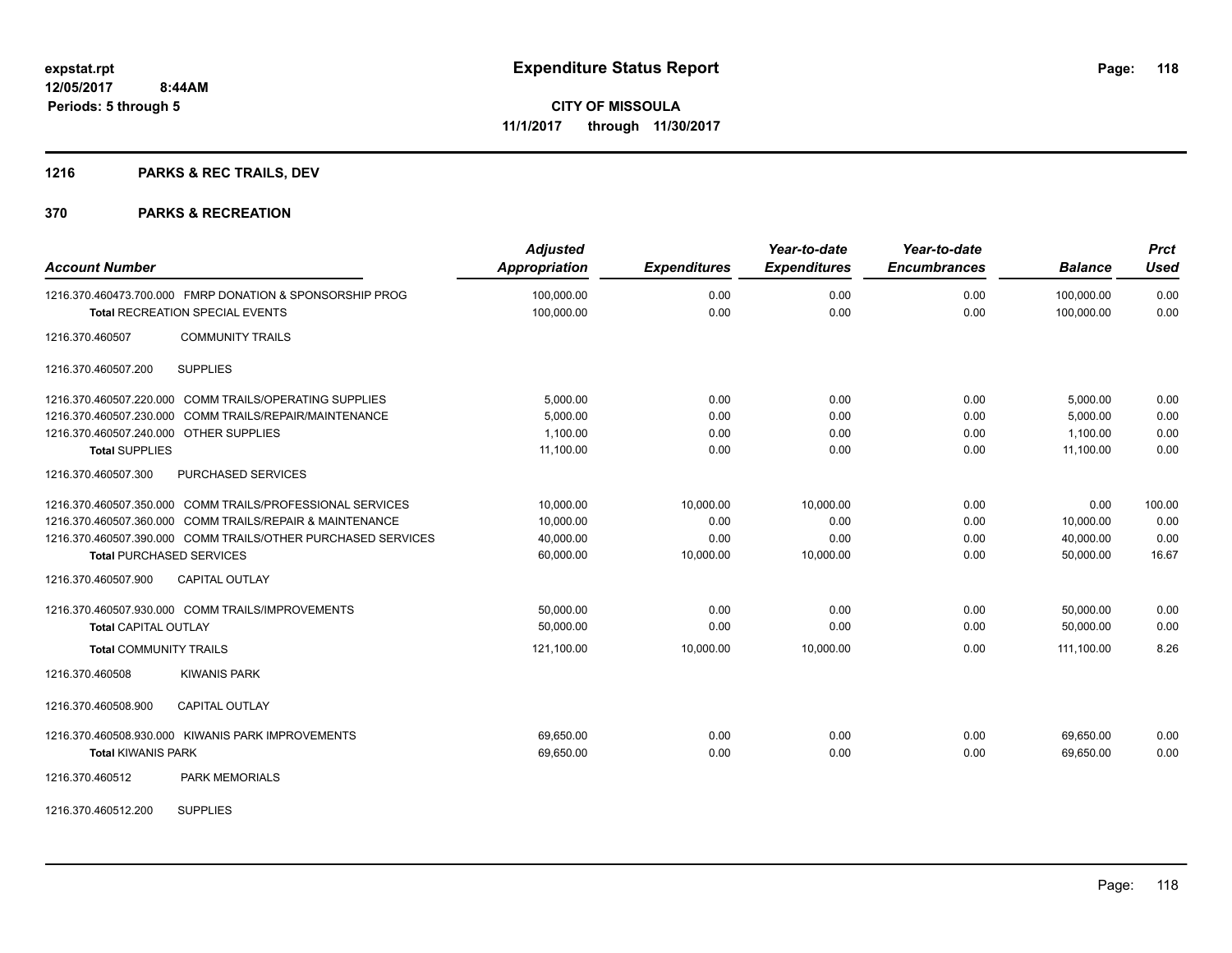# **1216 PARKS & REC TRAILS, DEV**

| <b>Account Number</b>                                         | <b>Adjusted</b><br><b>Appropriation</b> | <b>Expenditures</b> | Year-to-date<br><b>Expenditures</b> | Year-to-date<br><b>Encumbrances</b> | <b>Balance</b> | <b>Prct</b><br>Used |
|---------------------------------------------------------------|-----------------------------------------|---------------------|-------------------------------------|-------------------------------------|----------------|---------------------|
| 1216.370.460512.220.000 SOUTH SIDE LIONS - OPERATING SUPPLIES | 0.00                                    | 506.16              | 4,492.43                            | 0.00                                | $-4.492.43$    | 0.00                |
| <b>Total SUPPLIES</b>                                         | 0.00                                    | 506.16              | 4,492.43                            | 0.00                                | $-4,492.43$    | 0.00                |
| 1216.370.460512.300<br>PURCHASED SERVICES                     |                                         |                     |                                     |                                     |                |                     |
| 1216.370.460512.360.000 PARK MEMORIALS-REPAIR & MAINTENANCE   | 0.00                                    | 0.00                | 588.50                              | 0.00                                | $-588.50$      | 0.00                |
| <b>Total PURCHASED SERVICES</b>                               | 0.00                                    | 0.00                | 588.50                              | 0.00                                | $-588.50$      | 0.00                |
| <b>CAPITAL OUTLAY</b><br>1216.370.460512.900                  |                                         |                     |                                     |                                     |                |                     |
| 1216.370.460512.920.000 PARK MEMORIALS/BUILDINGS              | 100,000.00                              | 0.00                | 0.00                                | 0.00                                | 100,000.00     | 0.00                |
| 1216.370.460512.930.000 PARK MEMORIALS/IMPROVEMENTS           | 50,000.00                               | 0.00                | 0.00                                | 0.00                                | 50,000.00      | 0.00                |
| <b>Total CAPITAL OUTLAY</b>                                   | 150,000.00                              | 0.00                | 0.00                                | 0.00                                | 150,000.00     | 0.00                |
| <b>Total PARK MEMORIALS</b>                                   | 150,000.00                              | 506.16              | 5,080.93                            | 0.00                                | 144.919.07     | 3.39                |
| RECREATIONAL DONATIONS SPEC EVENTS<br>1216.370.460513         |                                         |                     |                                     |                                     |                |                     |
| 1216.370.460513.200<br><b>SUPPLIES</b>                        |                                         |                     |                                     |                                     |                |                     |
| 1216.370.460513.220.000 REC DONATIONS/OPERATING SUPPLIES      | 20,000.00                               | 0.00                | 9,366.29                            | 0.00                                | 10,633.71      | 46.83               |
| 1216.370.460513.220.089 REC DONATIONS/OPERATING SUPPLIES      | 0.00                                    | 0.00                | 1,015.58                            | 0.00                                | $-1,015.58$    | 0.00                |
| 1216.370.460513.230.000 REC DONATIONS-REPAIR/MAINTENANCE      | 5,000.00                                | 0.00                | 0.00                                | 0.00                                | 5,000.00       | 0.00                |
| <b>Total SUPPLIES</b>                                         | 25,000.00                               | 0.00                | 10,381.87                           | 0.00                                | 14,618.13      | 41.53               |
| PURCHASED SERVICES<br>1216.370.460513.300                     |                                         |                     |                                     |                                     |                |                     |
| 1216.370.460513.350.000 REC DONATIONS/PROFESSIONAL SERVICES   | 5,000.00                                | 0.00                | 0.00                                | 0.00                                | 5,000.00       | 0.00                |
| 1216.370.460513.390.000 OTHER PURCHASED SERVICES              | 40,000.00                               | 0.00                | 0.00                                | 0.00                                | 40.000.00      | 0.00                |
| <b>Total PURCHASED SERVICES</b>                               | 45,000.00                               | 0.00                | 0.00                                | 0.00                                | 45,000.00      | 0.00                |
| <b>Total RECREATIONAL DONATIONS SPEC EVENTS</b>               | 70,000.00                               | 0.00                | 10,381.87                           | 0.00                                | 59,618.13      | 14.83               |
| 1216.370.460514<br><b>URBAN FORESTRY</b>                      |                                         |                     |                                     |                                     |                |                     |
| PERSONAL SERVICES<br>1216.370.460514.100                      |                                         |                     |                                     |                                     |                |                     |
| <b>Total PERSONAL SERVICES</b>                                | 0.00                                    | 0.00                | 0.00                                | 0.00                                | 0.00           | 0.00                |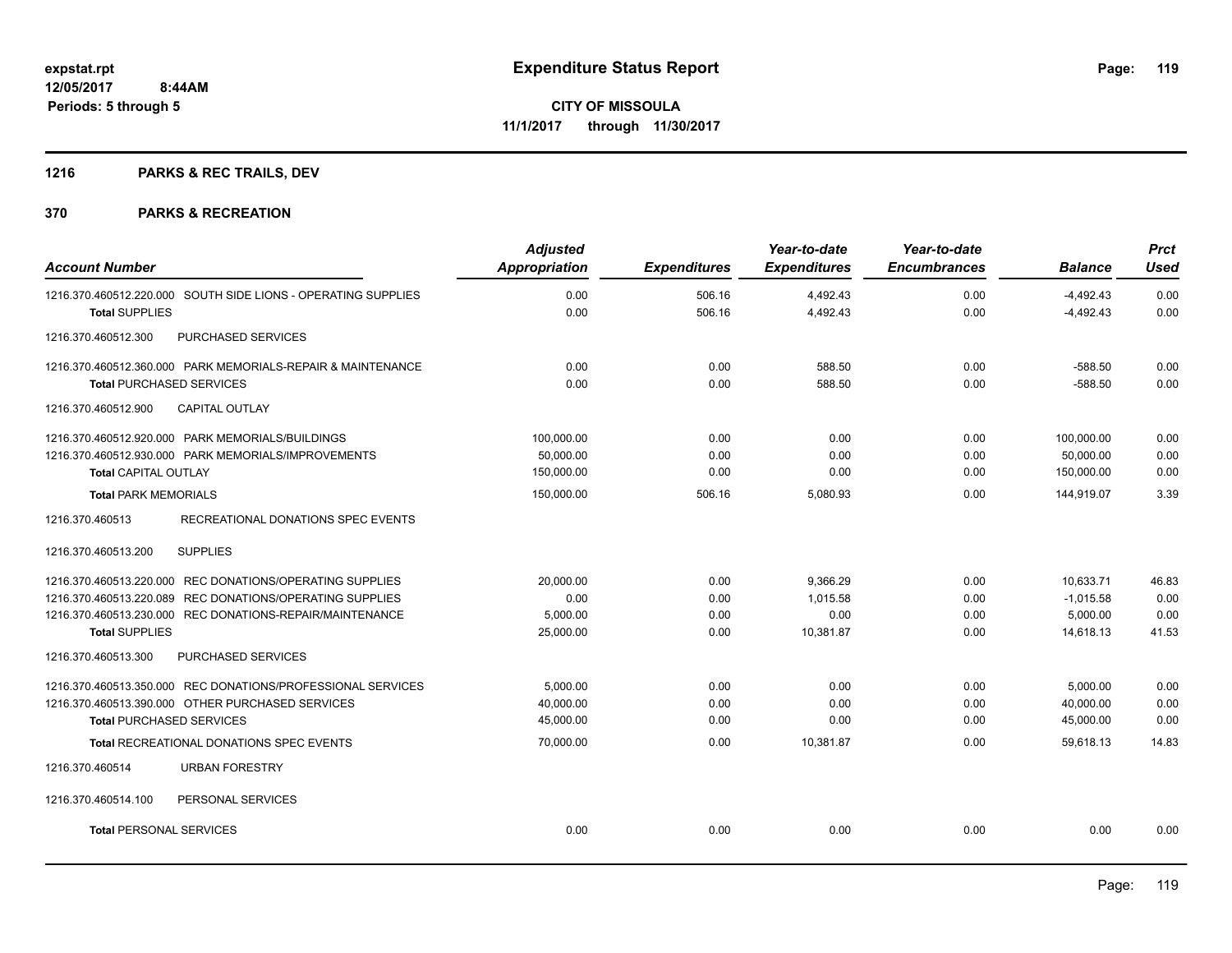# **1216 PARKS & REC TRAILS, DEV**

|                                                              | <b>Adjusted</b>      |                     | Year-to-date        | Year-to-date        |                | <b>Prct</b> |
|--------------------------------------------------------------|----------------------|---------------------|---------------------|---------------------|----------------|-------------|
| <b>Account Number</b>                                        | <b>Appropriation</b> | <b>Expenditures</b> | <b>Expenditures</b> | <b>Encumbrances</b> | <b>Balance</b> | <b>Used</b> |
| <b>SUPPLIES</b><br>1216.370.460514.200                       |                      |                     |                     |                     |                |             |
| 1216.370.460514.220.000 URBAN FORESTRY/OPERATING SUPPLIES    | 10,000.00            | 0.00                | 0.00                | 0.00                | 10,000.00      | 0.00        |
| URBAN FORESTRY-REPAIR/MAINTENANCE<br>1216.370.460514.230.000 | 5,000.00             | 0.00                | 0.00                | 0.00                | 5,000.00       | 0.00        |
| <b>Total SUPPLIES</b>                                        | 15,000.00            | 0.00                | 0.00                | 0.00                | 15,000.00      | 0.00        |
| PURCHASED SERVICES<br>1216.370.460514.300                    |                      |                     |                     |                     |                |             |
| 1216.370.460514.350.000 URBAN FORESTRY/PROFESSIONAL SERVICES | 40,000.00            | 0.00                | 0.00                | 0.00                | 40,000.00      | 0.00        |
| 1216.370.460514.390.000 OTHER PURCHASED SERVICES             | 0.00                 | 0.00                | 4,080.00            | 0.00                | $-4,080.00$    | 0.00        |
| <b>Total PURCHASED SERVICES</b>                              | 40,000.00            | 0.00                | 4,080.00            | 0.00                | 35,920.00      | 10.20       |
| <b>CAPITAL OUTLAY</b><br>1216.370.460514.900                 |                      |                     |                     |                     |                |             |
| 1216.370.460514.930.000 IMPROVEMENTS                         | 20,000.00            | 0.00                | 0.00                | 0.00                | 20,000.00      | 0.00        |
| <b>Total CAPITAL OUTLAY</b>                                  | 20,000.00            | 0.00                | 0.00                | 0.00                | 20,000.00      | 0.00        |
| <b>Total URBAN FORESTRY</b>                                  | 75,000.00            | 0.00                | 4,080.00            | 0.00                | 70,920.00      | 5.44        |
| 1216.370.460516<br>PARK REVOLVING                            |                      |                     |                     |                     |                |             |
| OTHER OBJECTS<br>1216.370.460516.800                         |                      |                     |                     |                     |                |             |
| 1216.370.460516.845.000 CONTINGENCY                          | 25,000.00            | 0.00                | 0.00                | 0.00                | 25,000.00      | 0.00        |
| <b>Total PARK REVOLVING</b>                                  | 25,000.00            | 0.00                | 0.00                | 0.00                | 25.000.00      | 0.00        |
| OPEN SPACE PURCHASE & DONATIONS<br>1216.370.460517           |                      |                     |                     |                     |                |             |
| PURCHASED SERVICES<br>1216.370.460517.300                    |                      |                     |                     |                     |                |             |
| 1216.370.460517.390.000 OTHER PURCHASED SERVICES             | 10,000.00            | 0.00                | 0.00                | 0.00                | 10,000.00      | 0.00        |
| Total OPEN SPACE PURCHASE & DONATIONS                        | 10,000.00            | 0.00                | 0.00                | 0.00                | 10,000.00      | 0.00        |
| 1216.370.460521<br><b>CONSERVATION LANDS DONATIONS</b>       |                      |                     |                     |                     |                |             |
| PERSONAL SERVICES<br>1216.370.460521.100                     |                      |                     |                     |                     |                |             |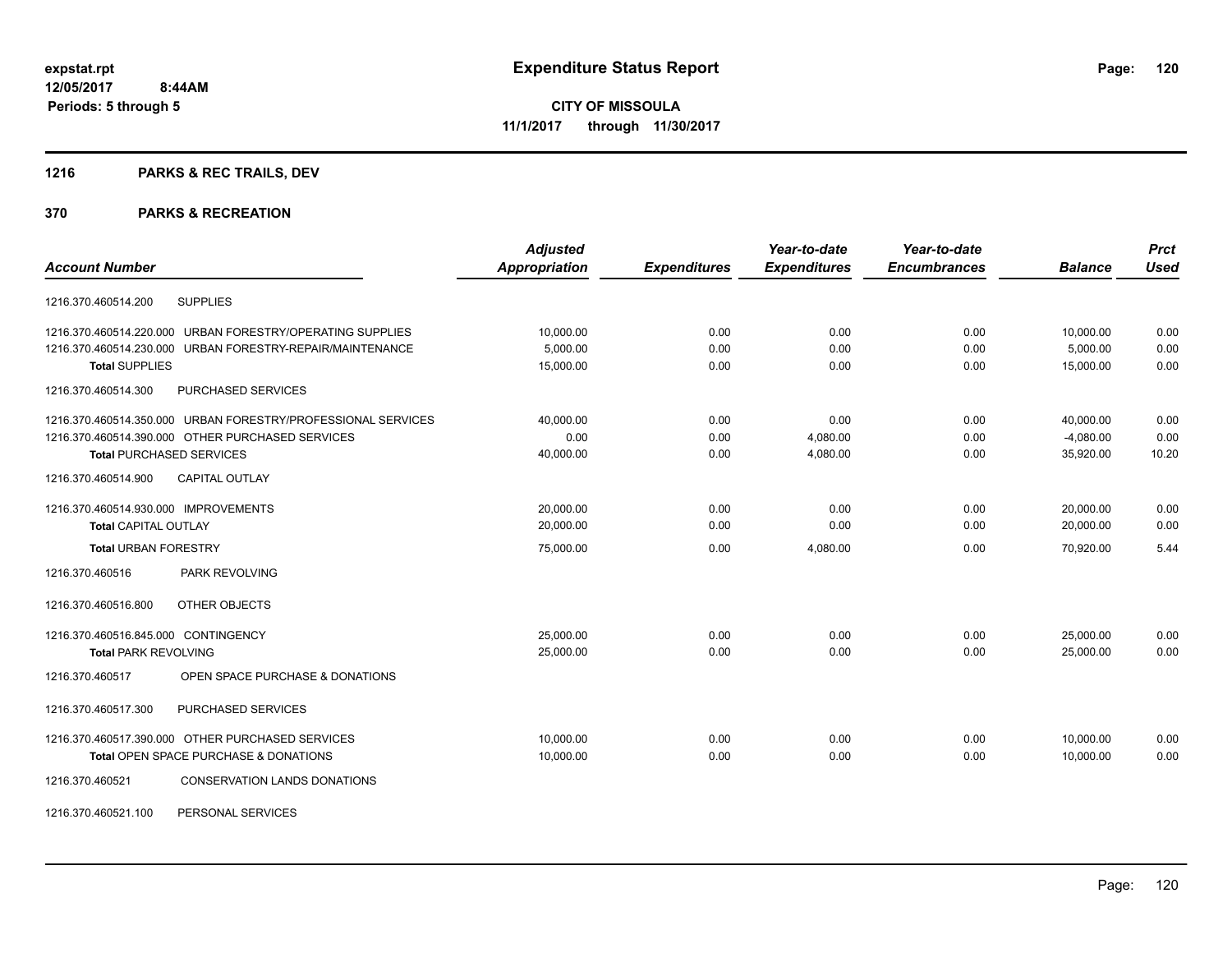# **1216 PARKS & REC TRAILS, DEV**

| <b>Account Number</b>                                           | <b>Adjusted</b><br><b>Appropriation</b> | <b>Expenditures</b> | Year-to-date<br><b>Expenditures</b> | Year-to-date<br><b>Encumbrances</b> | <b>Balance</b> | <b>Prct</b><br><b>Used</b> |
|-----------------------------------------------------------------|-----------------------------------------|---------------------|-------------------------------------|-------------------------------------|----------------|----------------------------|
| 1216.370.460521.110.000 CONSV LANDS MGMT GRANTS                 | 11,291.00                               | 0.00                | 0.00                                | 0.00                                | 11,291.00      | 0.00                       |
| 1216.370.460521.140.000 CONSERVATION LAND MGMT GRANT/EMP CONTRI | 1,909.00                                | 0.00                | 0.00                                | 0.00                                | 1,909.00       | 0.00                       |
| <b>Total PERSONAL SERVICES</b>                                  | 13,200.00                               | 0.00                | 0.00                                | 0.00                                | 13,200.00      | 0.00                       |
| 1216.370.460521.200<br><b>SUPPLIES</b>                          |                                         |                     |                                     |                                     |                |                            |
| 1216.370.460521.220.000 CONSVERVATION LANDS GRANT/OPER SUPPLIES | 10,000.00                               | 230.00              | 2,520.39                            | 0.00                                | 7,479.61       | 25.20                      |
| 1216.370.460521.230.000 CONSERVATION LANDS MGMT GRANT           | 5,000.00                                | 0.00                | 2,823.80                            | 0.00                                | 2,176.20       | 56.48                      |
| <b>Total SUPPLIES</b>                                           | 15,000.00                               | 230.00              | 5,344.19                            | 0.00                                | 9,655.81       | 35.63                      |
| 1216.370.460521.300<br>PURCHASED SERVICES                       |                                         |                     |                                     |                                     |                |                            |
| 1216.370.460521.350.000 CONSERVATION LANDS                      | 24,700.00                               | 0.00                | 0.00                                | 0.00                                | 24,700.00      | 0.00                       |
| 1216.370.460521.370.000 TRAVEL                                  | 150.00                                  | 0.00                | 0.00                                | 0.00                                | 150.00         | 0.00                       |
| 1216.370.460521.380.000 TRAINING                                | 150.00                                  | 0.00                | 0.00                                | 0.00                                | 150.00         | 0.00                       |
| <b>Total PURCHASED SERVICES</b>                                 | 25,000.00                               | 0.00                | 0.00                                | 0.00                                | 25,000.00      | 0.00                       |
| <b>CAPITAL OUTLAY</b><br>1216.370.460521.900                    |                                         |                     |                                     |                                     |                |                            |
| 1216.370.460521.930.000 IMPROVEMENTS                            | 6,800.00                                | 0.00                | 0.00                                | 0.00                                | 6,800.00       | 0.00                       |
| <b>Total CAPITAL OUTLAY</b>                                     | 6,800.00                                | 0.00                | 0.00                                | 0.00                                | 6,800.00       | 0.00                       |
| <b>Total CONSERVATION LANDS DONATIONS</b>                       | 60,000.00                               | 230.00              | 5,344.19                            | 0.00                                | 54.655.81      | 8.91                       |
| 1216.370.460522<br><b>CONVERSATION LAND DONATIONS</b>           |                                         |                     |                                     |                                     |                |                            |
| <b>SUPPLIES</b><br>1216.370.460522.200                          |                                         |                     |                                     |                                     |                |                            |
| 1216.370.460522.230.000 REPAIR/MAINTENANCE                      | 10,000.00                               | 0.00                | 0.00                                | 0.00                                | 10,000.00      | 0.00                       |
| <b>Total SUPPLIES</b>                                           | 10,000.00                               | 0.00                | 0.00                                | 0.00                                | 10.000.00      | 0.00                       |
| 1216.370.460522.900<br><b>CAPITAL OUTLAY</b>                    |                                         |                     |                                     |                                     |                |                            |
| 1216.370.460522.930.000 IMPROVEMENTS                            | 10,000.00                               | 0.00                | 0.00                                | 0.00                                | 10,000.00      | 0.00                       |
| <b>Total CAPITAL OUTLAY</b>                                     | 10,000.00                               | 0.00                | 0.00                                | 0.00                                | 10,000.00      | 0.00                       |
| Total CONVERSATION LAND DONATIONS                               | 20,000.00                               | 0.00                | 0.00                                | 0.00                                | 20,000.00      | 0.00                       |
|                                                                 |                                         |                     |                                     |                                     |                |                            |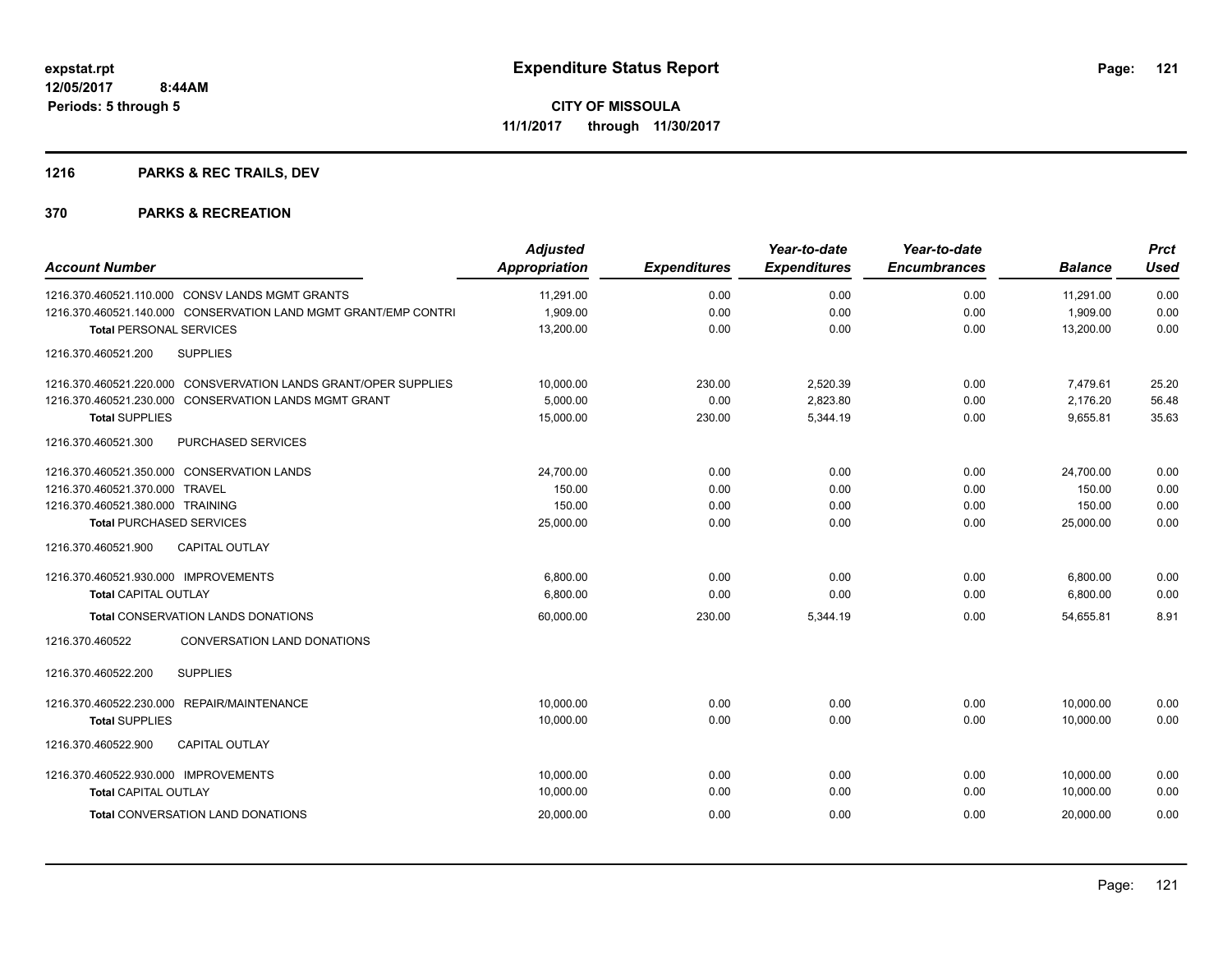# **1216 PARKS & REC TRAILS, DEV**

| <b>Account Number</b>          |                                          | <b>Adjusted</b><br><b>Appropriation</b> | <b>Expenditures</b> | Year-to-date<br><b>Expenditures</b> | Year-to-date<br><b>Encumbrances</b> | <b>Balance</b> | <b>Prct</b><br>Used |
|--------------------------------|------------------------------------------|-----------------------------------------|---------------------|-------------------------------------|-------------------------------------|----------------|---------------------|
| 1216.370.510110                | <b>MERCHANT SERVICES</b>                 |                                         |                     |                                     |                                     |                |                     |
| 1216.370.510110.500            | <b>FIXED CHARGES</b>                     |                                         |                     |                                     |                                     |                |                     |
| <b>Total MERCHANT SERVICES</b> |                                          | 0.00                                    | 0.00                | 0.00                                | 0.00                                | 0.00           | 0.00                |
|                                | <b>Total PARKS &amp; REC TRAILS, DEV</b> | 858,200.00                              | 11,482.16           | 89,066.94                           | 0.00                                | 769,133.06     | 10.38               |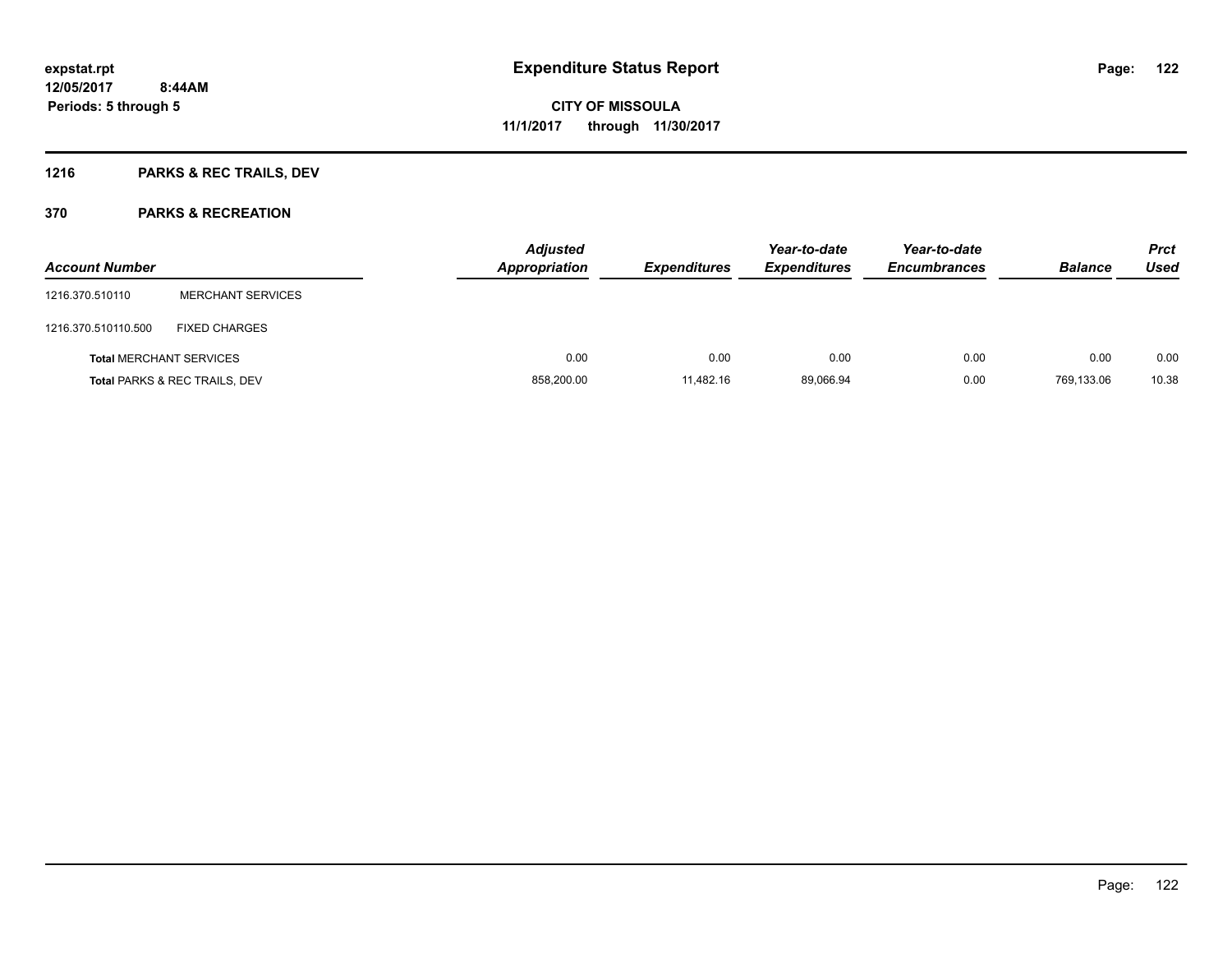## **1217 PARKS CITY LIFE GYM LEASE**

#### **370 PARKS & RECREATION**

|                                      |                                                         | <b>Adjusted</b>      |                     | Year-to-date        | Year-to-date        |                | <b>Prct</b> |
|--------------------------------------|---------------------------------------------------------|----------------------|---------------------|---------------------|---------------------|----------------|-------------|
| <b>Account Number</b>                |                                                         | <b>Appropriation</b> | <b>Expenditures</b> | <b>Expenditures</b> | <b>Encumbrances</b> | <b>Balance</b> | <b>Used</b> |
| 1217.370.460440                      | CITY LIFE GYM LEASE                                     |                      |                     |                     |                     |                |             |
| 1217.370.460440.100                  | PERSONAL SERVICES                                       |                      |                     |                     |                     |                |             |
|                                      | 1217.370.460440.110.000 SALARIES AND WAGES              | 16,000.00            | 0.00                | 0.00                | 0.00                | 16,000.00      | 0.00        |
|                                      | 1217.370.460440.140.000 EMPLOYER CONTRIBUTIONS          | 1,000.00             | 0.00                | 0.00                | 0.00                | 1,000.00       | 0.00        |
| <b>Total PERSONAL SERVICES</b>       |                                                         | 17,000.00            | 0.00                | 0.00                | 0.00                | 17,000.00      | 0.00        |
| 1217.370.460440.200                  | <b>SUPPLIES</b>                                         |                      |                     |                     |                     |                |             |
|                                      | 1217.370.460440.220.000 OPERATING SUPPLIES              | 1.500.00             | 150.60              | 866.20              | 0.00                | 633.80         | 57.75       |
|                                      | 1217.370.460440.230.000 REPAIR/MAINTENANCE              | 1.000.00             | 0.00                | 1,032.00            | 0.00                | $-32.00$       | 103.20      |
| <b>Total SUPPLIES</b>                |                                                         | 2,500.00             | 150.60              | 1,898.20            | 0.00                | 601.80         | 75.93       |
| 1217.370.460440.300                  | PURCHASED SERVICES                                      |                      |                     |                     |                     |                |             |
|                                      | 1217.370.460440.320.000 PRINTING & DUPLICATING          | 1.000.00             | 0.00                | 0.00                | 0.00                | 1,000.00       | 0.00        |
|                                      | 1217.370.460440.330.000 PUBLICITY, SUBSCRIPTIONS & DUES | 1.000.00             | 0.00                | 0.00                | 0.00                | 1.000.00       | 0.00        |
|                                      | 1217.370.460440.360.000 REPAIR & MAINTENANCE            | 0.00                 | 0.00                | 1,002.00            | 0.00                | $-1,002.00$    | 0.00        |
| <b>Total PURCHASED SERVICES</b>      |                                                         | 2,000.00             | 0.00                | 1,002.00            | 0.00                | 998.00         | 50.10       |
| 1217.370.460440.500                  | <b>FIXED CHARGES</b>                                    |                      |                     |                     |                     |                |             |
|                                      | 1217.370.460440.500.000 LEASE/FIXED CHARGES             | 24,000.00            | 2,200.00            | 13,200.00           | 0.00                | 10,800.00      | 55.00       |
| <b>Total FIXED CHARGES</b>           |                                                         | 24,000.00            | 2,200.00            | 13,200.00           | 0.00                | 10,800.00      | 55.00       |
| 1217.370.460440.900                  | <b>CAPITAL OUTLAY</b>                                   |                      |                     |                     |                     |                |             |
| 1217.370.460440.930.000 IMPROVEMENTS |                                                         | 5,000.00             | 0.00                | 0.00                | 0.00                | 5,000.00       | 0.00        |
| <b>Total CAPITAL OUTLAY</b>          |                                                         | 5,000.00             | 0.00                | 0.00                | 0.00                | 5,000.00       | 0.00        |
| <b>Total CITY LIFE GYM LEASE</b>     |                                                         | 50,500.00            | 2,350.60            | 16,100.20           | 0.00                | 34,399.80      | 31.88       |
| 1217.370.460471                      | <b>RECREATION ADULTS</b>                                |                      |                     |                     |                     |                |             |

1217.370.460471.200 SUPPLIES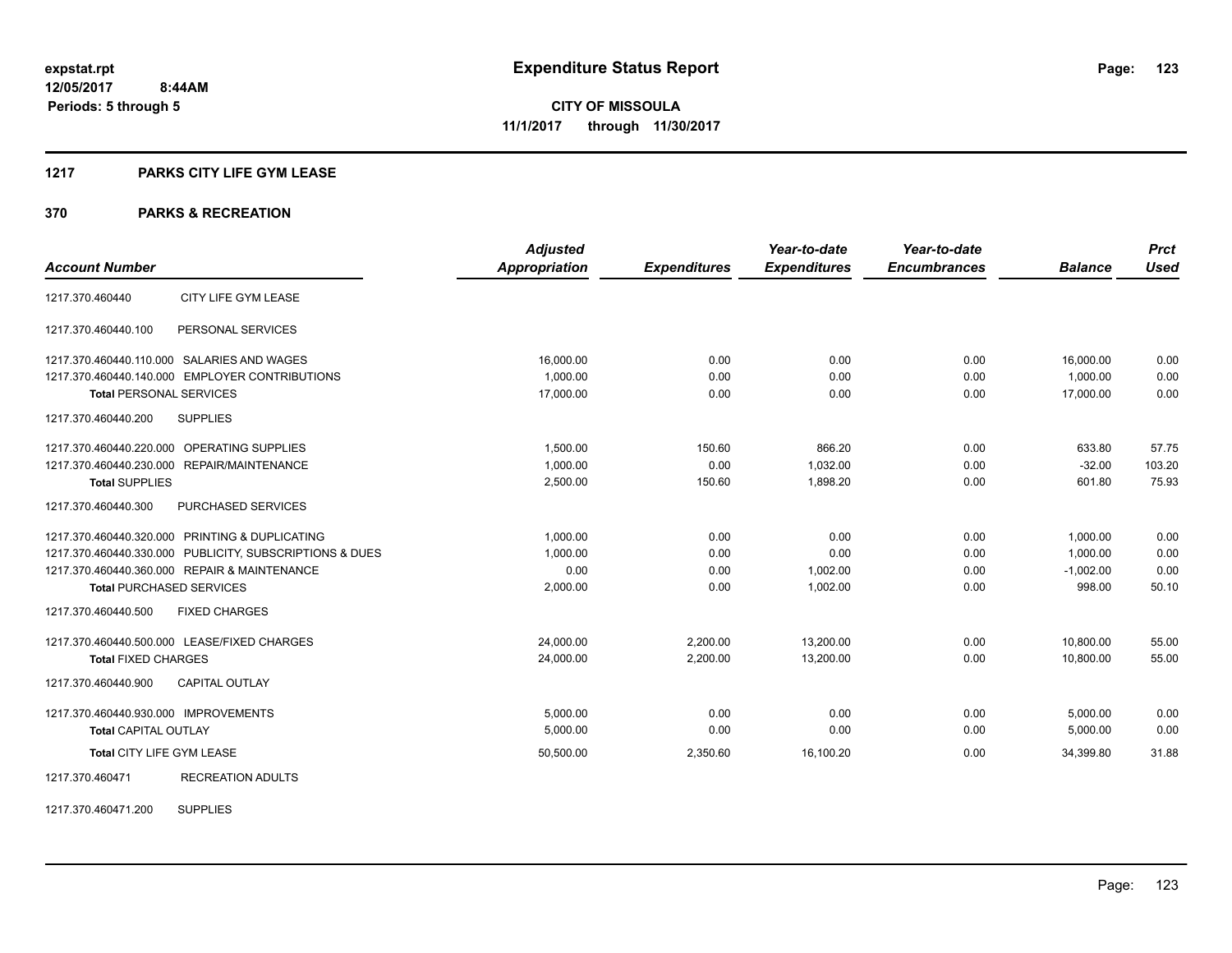## **1217 PARKS CITY LIFE GYM LEASE**

| <b>Account Number</b>          |                                        | <b>Adjusted</b><br>Appropriation | <b>Expenditures</b> | Year-to-date<br><b>Expenditures</b> | Year-to-date<br><b>Encumbrances</b> | <b>Balance</b> | <b>Prct</b><br>Used |
|--------------------------------|----------------------------------------|----------------------------------|---------------------|-------------------------------------|-------------------------------------|----------------|---------------------|
| <b>Total RECREATION ADULTS</b> |                                        | 0.00                             | 0.00                | 0.00                                | 0.00                                | 0.00           | 0.00                |
| 1217.370.510110                | <b>MERCHANT SERVICES</b>               |                                  |                     |                                     |                                     |                |                     |
| 1217.370.510110.500            | <b>FIXED CHARGES</b>                   |                                  |                     |                                     |                                     |                |                     |
|                                | <b>Total MERCHANT SERVICES</b>         | 0.00                             | 0.00                | 0.00                                | 0.00                                | 0.00           | 0.00                |
|                                | <b>Total PARKS CITY LIFE GYM LEASE</b> | 50,500.00                        | 2.350.60            | 16.100.20                           | 0.00                                | 34,399.80      | 31.88               |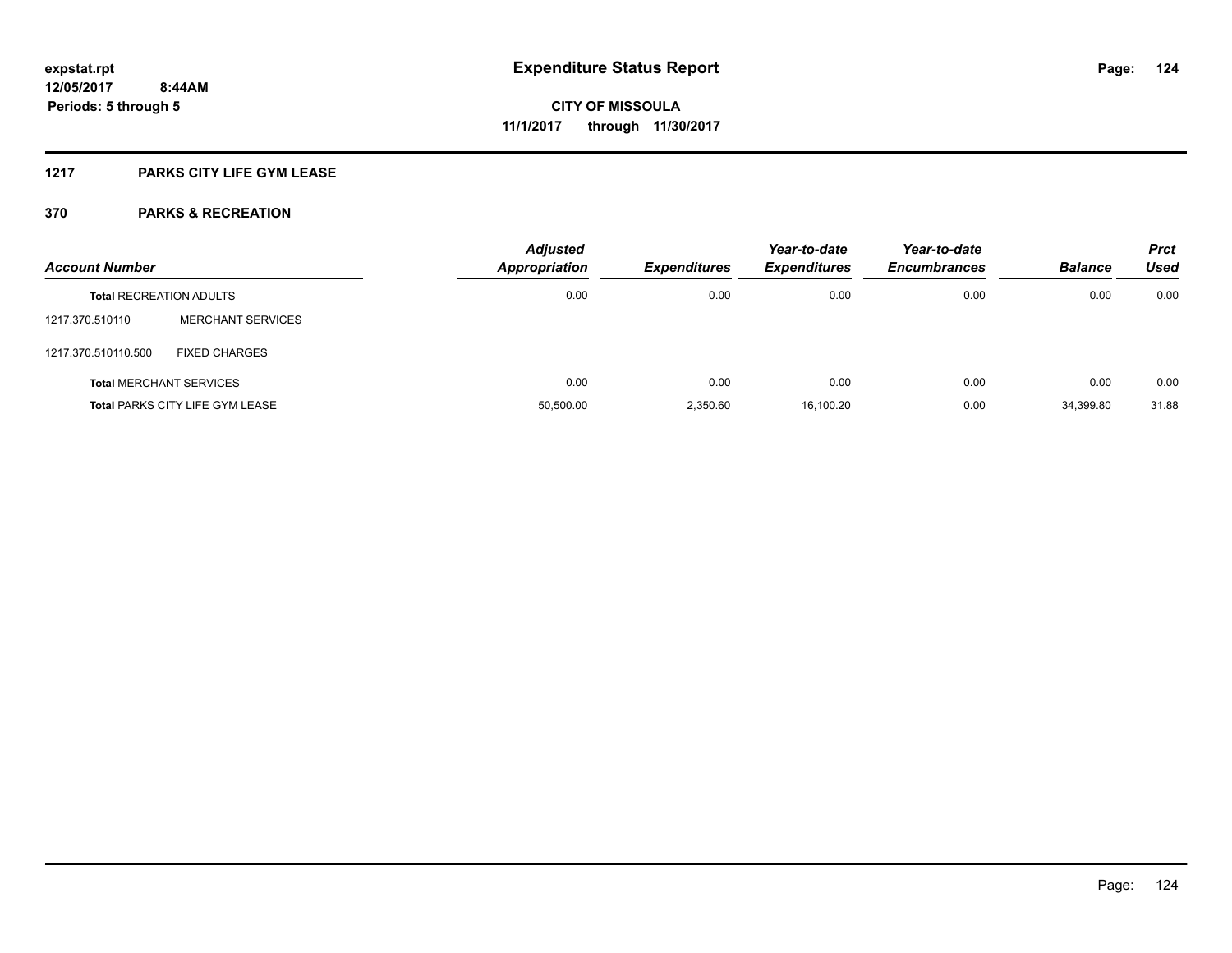## **1218 ALL ABILITIES PLAYGROUND**

| <b>Account Number</b>    |                                 | <b>Adjusted</b><br><b>Appropriation</b> | <b>Expenditures</b> | Year-to-date<br><b>Expenditures</b> | Year-to-date<br><b>Encumbrances</b> | <b>Balance</b> | <b>Prct</b><br><b>Used</b> |
|--------------------------|---------------------------------|-----------------------------------------|---------------------|-------------------------------------|-------------------------------------|----------------|----------------------------|
| 1218.370.460444          | <b>PLAYGROUNDS</b>              |                                         |                     |                                     |                                     |                |                            |
| 1218.370.460444.300      | PURCHASED SERVICES              |                                         |                     |                                     |                                     |                |                            |
|                          | <b>Total PURCHASED SERVICES</b> | 0.00                                    | 0.00                | 0.00                                | 0.00                                | 0.00           | 0.00                       |
| 1218.370.460444.900      | <b>CAPITAL OUTLAY</b>           |                                         |                     |                                     |                                     |                |                            |
| <b>Total PLAYGROUNDS</b> |                                 | 0.00                                    | 0.00                | 0.00                                | 0.00                                | 0.00           | 0.00                       |
| 1218.370.510110          | <b>MERCHANT SERVICES</b>        |                                         |                     |                                     |                                     |                |                            |
| 1218.370.510110.500      | <b>FIXED CHARGES</b>            |                                         |                     |                                     |                                     |                |                            |
|                          | <b>Total MERCHANT SERVICES</b>  | 0.00                                    | 0.00                | 0.00                                | 0.00                                | 0.00           | 0.00                       |
|                          | Total ALL ABILITIES PLAYGROUND  | 0.00                                    | 0.00                | 0.00                                | 0.00                                | 0.00           | 0.00                       |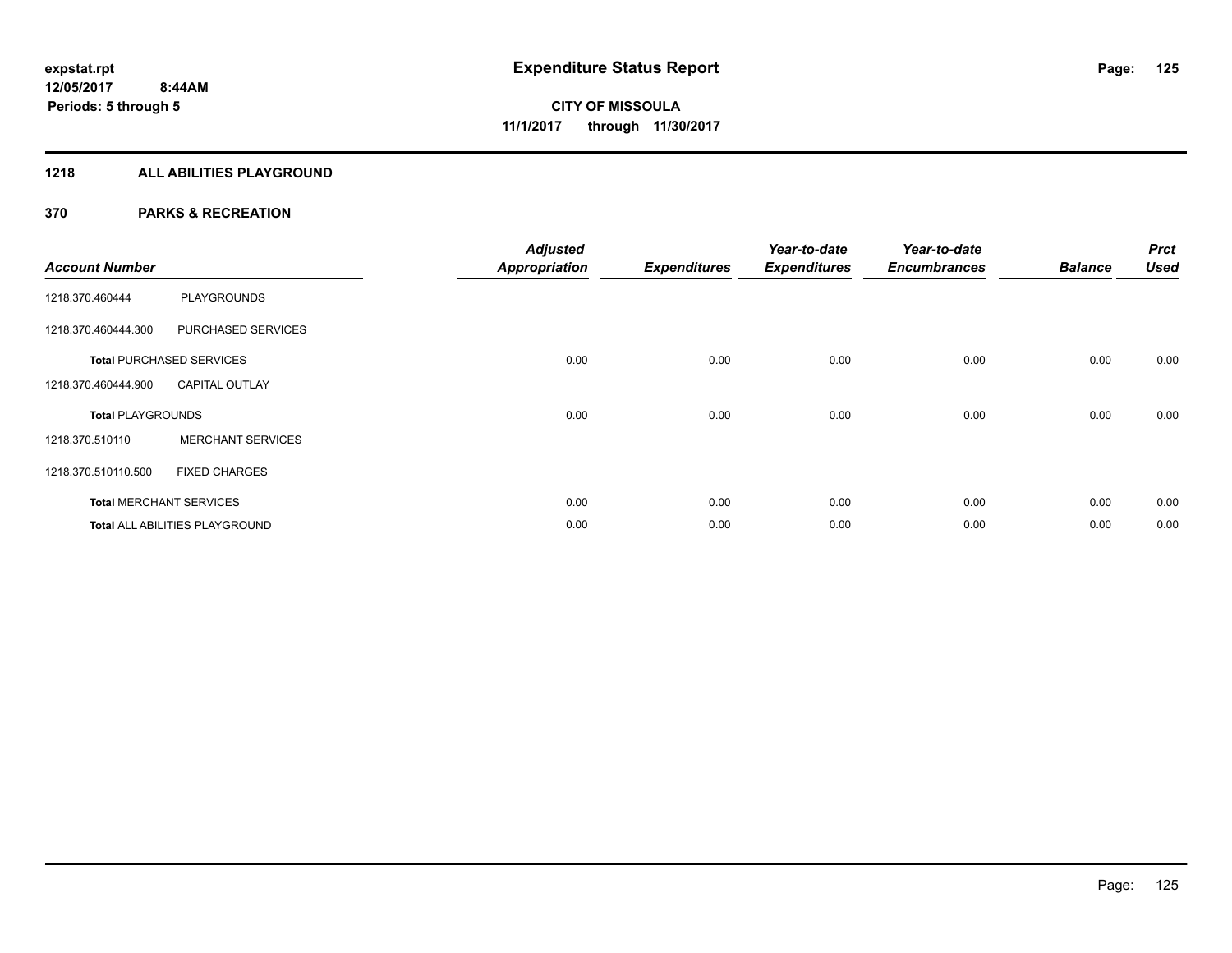#### **1219 FT MISSOULA REGIONAL PARK**

|                                            |                                                        | <b>Adjusted</b> |                     | Year-to-date        | Year-to-date        |                | <b>Prct</b> |
|--------------------------------------------|--------------------------------------------------------|-----------------|---------------------|---------------------|---------------------|----------------|-------------|
| <b>Account Number</b>                      |                                                        | Appropriation   | <b>Expenditures</b> | <b>Expenditures</b> | <b>Encumbrances</b> | <b>Balance</b> | <b>Used</b> |
| 1219.370.460401                            | <b>CONSTRUCTION</b>                                    |                 |                     |                     |                     |                |             |
| 1219.370.460401.100                        | PERSONAL SERVICES                                      |                 |                     |                     |                     |                |             |
| 1219.370.460401.110.000 SALARIES AND WAGES |                                                        | 21,232.00       | 3,670.25            | 17,846.42           | 0.00                | 3,385.58       | 84.05       |
|                                            | 1219.370.460401.140.000 EMPLOYER CONTRIBUTIONS         | 11,432.00       | 1,137.39            | 6,394.41            | 0.00                | 5,037.59       | 55.93       |
|                                            | 1219.370.460401.141.000 STATE RETIREMENT CONTRIBUTIONS | 0.00            | 0.00                | 101.84              | 0.00                | $-101.84$      | 0.00        |
| <b>Total PERSONAL SERVICES</b>             |                                                        | 32,664.00       | 4,807.64            | 24,342.67           | 0.00                | 8,321.33       | 74.52       |
| 1219.370.460401.200                        | <b>SUPPLIES</b>                                        |                 |                     |                     |                     |                |             |
| 1219.370.460401.220.000 OPERATING SUPPLIES |                                                        | 20,000.00       | 0.00                | 0.00                | 0.00                | 20,000.00      | 0.00        |
| <b>Total SUPPLIES</b>                      |                                                        | 20,000.00       | 0.00                | 0.00                | 0.00                | 20,000.00      | 0.00        |
| 1219.370.460401.300                        | PURCHASED SERVICES                                     |                 |                     |                     |                     |                |             |
| 1219.370.460401.344.000 TELEPHONE SERVICE  |                                                        | 400.00          | 0.00                | 172.97              | 0.00                | 227.03         | 43.24       |
| <b>Total PURCHASED SERVICES</b>            |                                                        | 400.00          | 0.00                | 172.97              | 0.00                | 227.03         | 43.24       |
| 1219.370.460401.900                        | <b>CAPITAL OUTLAY</b>                                  |                 |                     |                     |                     |                |             |
| 1219.370.460401.930.000 IMPROVEMENTS       |                                                        | 0.00            | 0.00                | 18,689.20           | 0.00                | $-18,689.20$   | 0.00        |
| <b>Total CAPITAL OUTLAY</b>                |                                                        | 0.00            | 0.00                | 18,689.20           | 0.00                | $-18,689.20$   | 0.00        |
| <b>Total CONSTRUCTION</b>                  |                                                        | 53,064.00       | 4,807.64            | 43,204.84           | 0.00                | 9,859.16       | 81.42       |
| 1219.370.460441                            | <b>RECREATION</b>                                      |                 |                     |                     |                     |                |             |
| 1219.370.460441.100                        | PERSONAL SERVICES                                      |                 |                     |                     |                     |                |             |
| 1219.370.460441.110.000 SALARIES AND WAGES |                                                        | 171,028.00      | 6,884.59            | 32,705.28           | 0.00                | 138,322.72     | 19.12       |
|                                            | 1219.370.460441.140.000 EMPLOYER CONTRIBUTIONS         | 59.112.00       | 3,507.87            | 17.042.88           | 0.00                | 42.069.12      | 28.83       |
| <b>Total PERSONAL SERVICES</b>             |                                                        | 230,140.00      | 10,392.46           | 49,748.16           | 0.00                | 180,391.84     | 21.62       |
| 1219.370.460441.200                        | <b>SUPPLIES</b>                                        |                 |                     |                     |                     |                |             |
| 1219.370.460441.210.000 OFFICE SUPPLIES    |                                                        | 0.00            | 48.65               | 48.65               | 0.00                | $-48.65$       | 0.00        |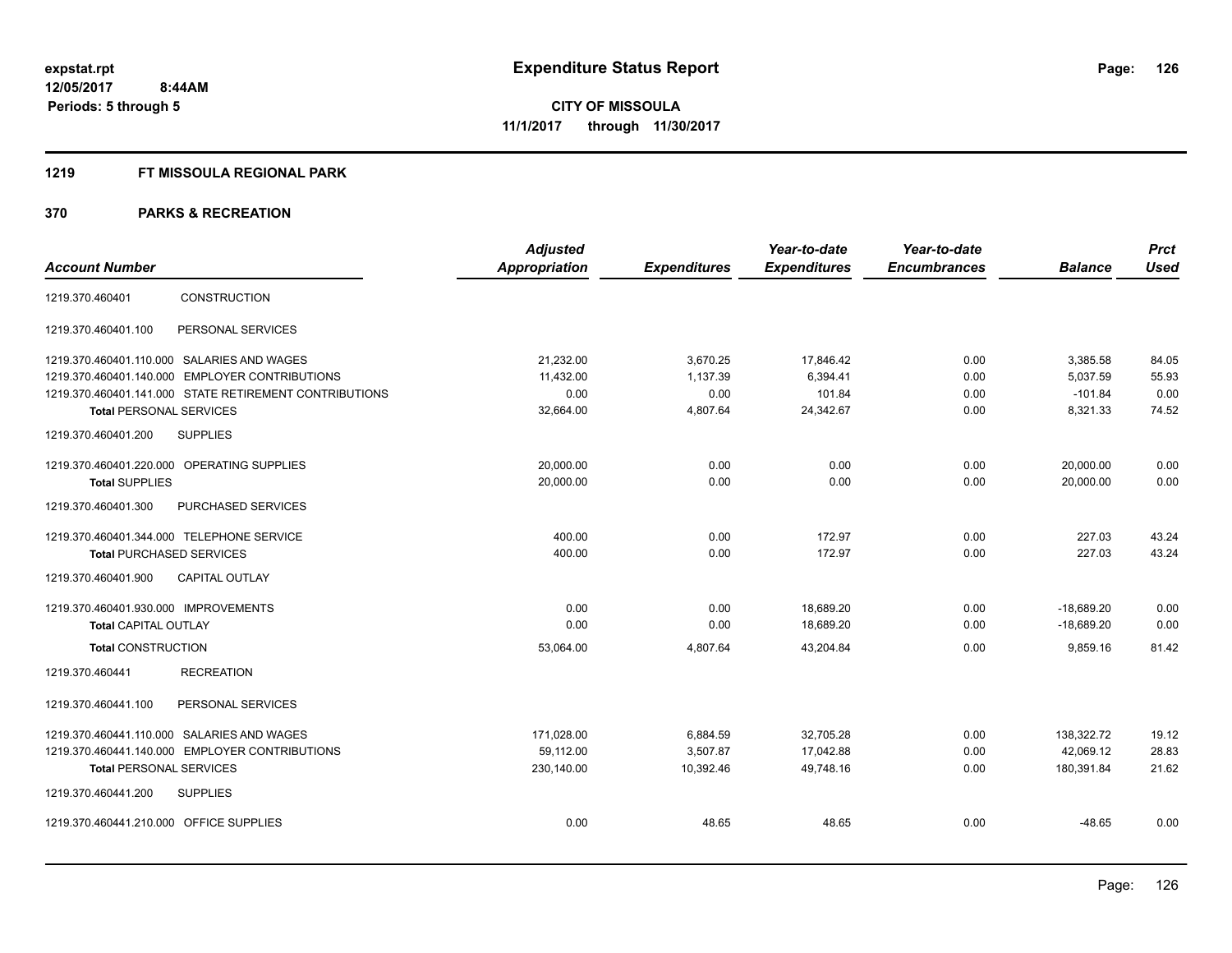#### **1219 FT MISSOULA REGIONAL PARK**

| <b>Account Number</b>                  |                                                         | <b>Adjusted</b><br><b>Appropriation</b> | <b>Expenditures</b> | Year-to-date<br><b>Expenditures</b> | Year-to-date<br><b>Encumbrances</b> | <b>Balance</b> | <b>Prct</b><br><b>Used</b> |
|----------------------------------------|---------------------------------------------------------|-----------------------------------------|---------------------|-------------------------------------|-------------------------------------|----------------|----------------------------|
|                                        | 1219.370.460441.220.000 OPERATING SUPPLIES              | 48,000.00                               | 608.66              | 2,675.70                            | 0.00                                | 45,324.30      | 5.57                       |
|                                        | 1219.370.460441.230.000 REPAIR/MAINTENANCE              | 2,500.00                                | 0.00                | 298.68                              | 0.00                                | 2,201.32       | 11.95                      |
| 1219.370.460441.240.000 OTHER SUPPLIES |                                                         | 25,000.00                               | 0.00                | 0.00                                | 0.00                                | 25,000.00      | 0.00                       |
|                                        | 1219.370.460441.250.000 SUPPLIES FOR RESALE             | 1,000.00                                | 0.00                | 0.00                                | 0.00                                | 1,000.00       | 0.00                       |
| <b>Total SUPPLIES</b>                  |                                                         | 76,500.00                               | 657.31              | 3,023.03                            | 0.00                                | 73,476.97      | 3.95                       |
| 1219.370.460441.300                    | <b>PURCHASED SERVICES</b>                               |                                         |                     |                                     |                                     |                |                            |
| 1219.370.460441.310.000 COMMUNICATIONS |                                                         | 2,000.00                                | 0.00                | 0.00                                | 0.00                                | 2,000.00       | 0.00                       |
|                                        | 1219.370.460441.320.000 PRINTING & DUPLICATING          | 5,750.00                                | 183.33              | 223.33                              | 0.00                                | 5,526.67       | 3.88                       |
|                                        | 1219.370.460441.330.000 PUBLICITY, SUBSCRIPTIONS & DUES | 10,000.00                               | 1,641.66            | 2,765.16                            | 0.00                                | 7,234.84       | 27.65                      |
| 1219.370.460441.340.000 SEWER          |                                                         | 1,000.00                                | 0.00                | 0.00                                | 0.00                                | 1.000.00       | 0.00                       |
|                                        | 1219.370.460441.341.000 ELECTRICITY & NATURAL GAS       | 10,000.00                               | 0.00                | 386.12                              | 0.00                                | 9,613.88       | 3.86                       |
| 1219.370.460441.343.000 WATER CHARGES  |                                                         | 1,350.00                                | 0.00                | 0.00                                | 0.00                                | 1,350.00       | 0.00                       |
|                                        | 1219.370.460441.344.000 TELEPHONE SERVICE               | 2,420.00                                | 0.00                | 152.71                              | 0.00                                | 2,267.29       | 6.31                       |
| 1219.370.460441.345.000 GARBAGE        |                                                         | 850.00                                  | 60.00               | 587.70                              | 0.00                                | 262.30         | 69.14                      |
|                                        | 1219.370.460441.350.000 PROFESSIONAL SERVICES           | 1,500.00                                | 0.00                | 0.00                                | 0.00                                | 1,500.00       | 0.00                       |
|                                        | 1219.370.460441.360.000 REPAIR & MAINTENANCE            | 7.500.00                                | 0.00                | 5,000.00                            | 0.00                                | 2.500.00       | 66.67                      |
| 1219.370.460441.370.000 TRAVEL         |                                                         | 2,500.00                                | 357.88              | 357.88                              | 0.00                                | 2,142.12       | 14.32                      |
| 1219.370.460441.380.000 TRAINING       |                                                         | 2,500.00                                | 0.00                | 0.00                                | 0.00                                | 2,500.00       | 0.00                       |
|                                        | 1219.370.460441.390.000 OTHER PURCHASED SERVICES        | 5,790.00                                | 0.00                | 8,350.00                            | 0.00                                | $-2,560.00$    | 144.21                     |
| <b>Total PURCHASED SERVICES</b>        |                                                         | 53,160.00                               | 2,242.87            | 17,822.90                           | 0.00                                | 35,337.10      | 33.53                      |
| 1219.370.460441.500                    | <b>FIXED CHARGES</b>                                    |                                         |                     |                                     |                                     |                |                            |
| 1219.370.460441.500.000 FIXED CHARGES  |                                                         | 5,000.00                                | 0.00                | 0.00                                | 0.00                                | 5,000.00       | 0.00                       |
| <b>Total FIXED CHARGES</b>             |                                                         | 5,000.00                                | 0.00                | 0.00                                | 0.00                                | 5,000.00       | 0.00                       |
| 1219.370.460441.900                    | <b>CAPITAL OUTLAY</b>                                   |                                         |                     |                                     |                                     |                |                            |
| 1219.370.460441.930.000 IMPROVEMENTS   |                                                         | 15,000.00                               | 0.00                | 0.00                                | 0.00                                | 15,000.00      | 0.00                       |
| <b>Total CAPITAL OUTLAY</b>            |                                                         | 15,000.00                               | 0.00                | 0.00                                | 0.00                                | 15,000.00      | 0.00                       |
| <b>Total RECREATION</b>                |                                                         | 379,800.00                              | 13,292.64           | 70,594.09                           | 0.00                                | 309,205.91     | 18.59                      |
| 1219.370.460444                        | <b>PLAYGROUNDS</b>                                      |                                         |                     |                                     |                                     |                |                            |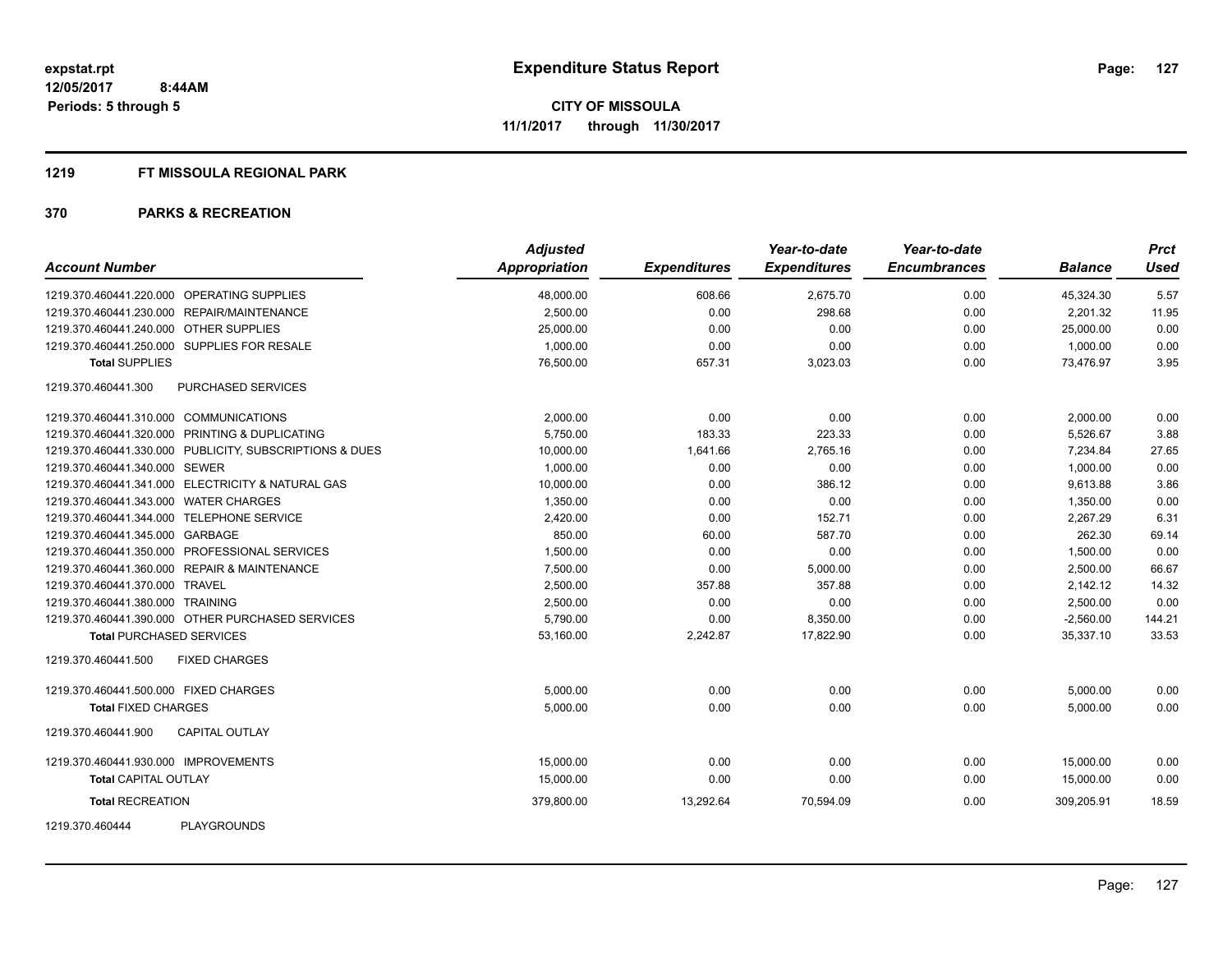## **1219 FT MISSOULA REGIONAL PARK**

|                                  |                                                | <b>Adjusted</b>      |                     | Year-to-date        | Year-to-date        |                | <b>Prct</b> |
|----------------------------------|------------------------------------------------|----------------------|---------------------|---------------------|---------------------|----------------|-------------|
| <b>Account Number</b>            |                                                | <b>Appropriation</b> | <b>Expenditures</b> | <b>Expenditures</b> | <b>Encumbrances</b> | <b>Balance</b> | <b>Used</b> |
| 1219.370.460444.200              | <b>SUPPLIES</b>                                |                      |                     |                     |                     |                |             |
|                                  | 1219.370.460444.220.000 OPERATING SUPPLIES     | 0.00                 | 0.00                | 77.24               | 0.00                | $-77.24$       | 0.00        |
| <b>Total SUPPLIES</b>            |                                                | 0.00                 | 0.00                | 77.24               | 0.00                | $-77.24$       | 0.00        |
| 1219.370.460444.300              | PURCHASED SERVICES                             |                      |                     |                     |                     |                |             |
|                                  | <b>Total PURCHASED SERVICES</b>                | 0.00                 | 0.00                | 0.00                | 0.00                | 0.00           | 0.00        |
| 1219.370.460444.900              | <b>CAPITAL OUTLAY</b>                          |                      |                     |                     |                     |                |             |
| <b>Total CAPITAL OUTLAY</b>      |                                                | 0.00                 | 0.00                | 0.00                | 0.00                | 0.00           | 0.00        |
| <b>Total PLAYGROUNDS</b>         |                                                | 0.00                 | 0.00                | 77.24               | 0.00                | $-77.24$       | 0.00        |
| 1219.370.460452                  | <b>ART MUSEUM</b>                              |                      |                     |                     |                     |                |             |
| 1219.370.460452.300              | PURCHASED SERVICES                             |                      |                     |                     |                     |                |             |
| <b>Total ART MUSEUM</b>          |                                                | 0.00                 | 0.00                | 0.00                | 0.00                | 0.00           | 0.00        |
| 1219.370.460501                  | PARK MAINTENANCE ROUTINE                       |                      |                     |                     |                     |                |             |
| 1219.370.460501.100              | PERSONAL SERVICES                              |                      |                     |                     |                     |                |             |
|                                  | 1219.370.460501.110.000 SALARIES AND WAGES     | 64,444.00            | 5,285.73            | 32,945.44           | 0.00                | 31,498.56      | 51.12       |
| 1219.370.460501.120.000 OVERTIME |                                                | 2,000.00             | 21.29               | 319.77              | 0.00                | 1,680.23       | 15.99       |
|                                  | 1219.370.460501.140.000 EMPLOYER CONTRIBUTIONS | 31,389.00            | 2,028.50            | 10,331.39           | 0.00                | 21,057.61      | 32.91       |
| <b>Total PERSONAL SERVICES</b>   |                                                | 97,833.00            | 7,335.52            | 43,596.60           | 0.00                | 54,236.40      | 44.56       |
| 1219.370.460501.200              | <b>SUPPLIES</b>                                |                      |                     |                     |                     |                |             |
|                                  | 1219.370.460501.220.000 OPERATING SUPPLIES     | 128,300.00           | 5,228.71            | 28,592.12           | 0.00                | 99,707.88      | 22.29       |
|                                  | 1219.370.460501.230.000 REPAIR/MAINTENANCE     | 10,691.00            | 1,905.62            | 3,166.50            | 0.00                | 7,524.50       | 29.62       |
| 1219.370.460501.231.000 GASOLINE |                                                | 12,055.00            | 155.59              | 704.95              | 0.00                | 11,350.05      | 5.85        |
| <b>Total SUPPLIES</b>            |                                                | 151,046.00           | 7,289.92            | 32,463.57           | 0.00                | 118,582.43     | 21.49       |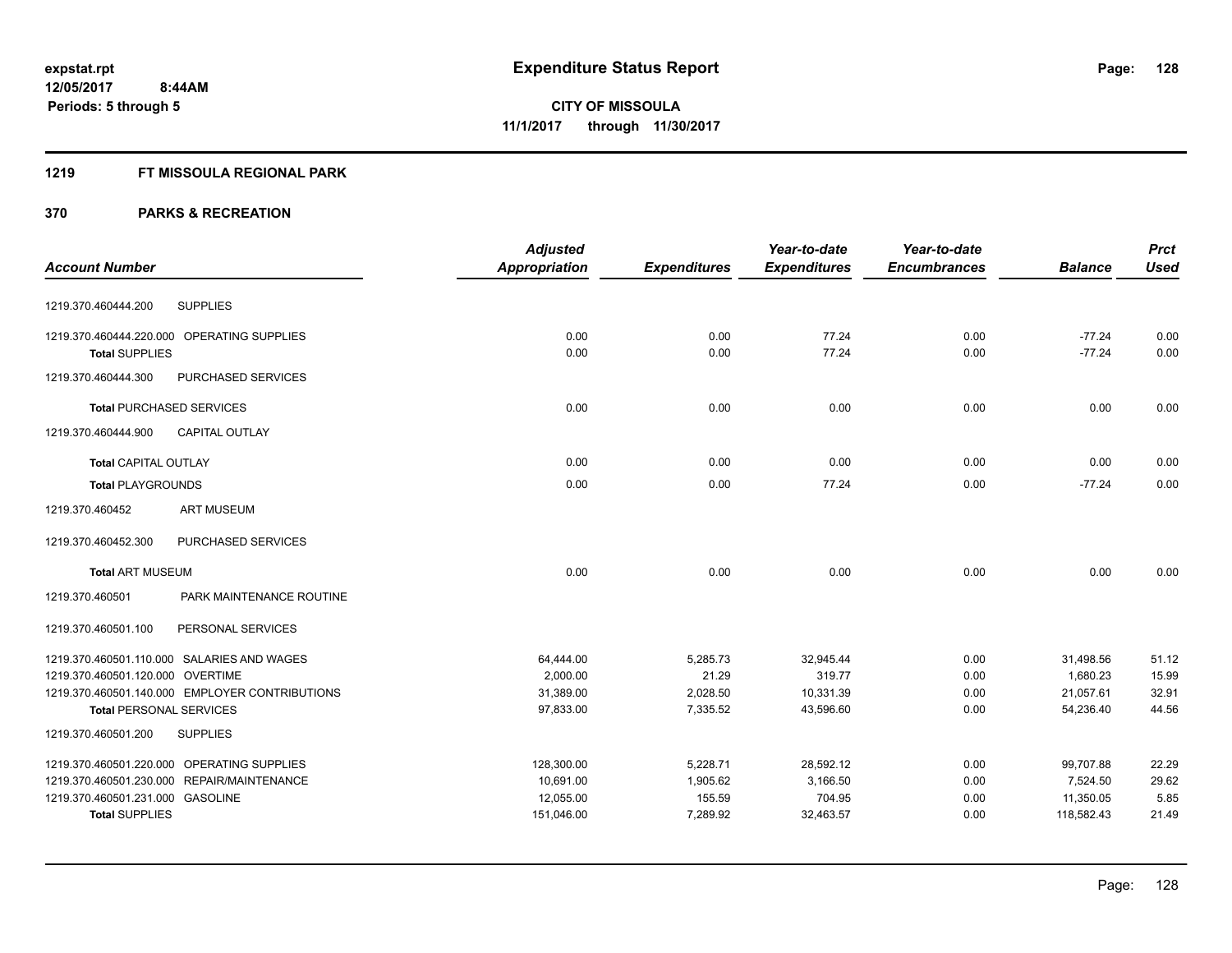#### **1219 FT MISSOULA REGIONAL PARK**

|                                       |                                                   | <b>Adjusted</b>      |                     | Year-to-date        | Year-to-date        |                | <b>Prct</b> |
|---------------------------------------|---------------------------------------------------|----------------------|---------------------|---------------------|---------------------|----------------|-------------|
| <b>Account Number</b>                 |                                                   | <b>Appropriation</b> | <b>Expenditures</b> | <b>Expenditures</b> | <b>Encumbrances</b> | <b>Balance</b> | <b>Used</b> |
| 1219.370.460501.300                   | PURCHASED SERVICES                                |                      |                     |                     |                     |                |             |
|                                       | 1219.370.460501.341.000 ELECTRICITY & NATURAL GAS | 13,368.00            | 1,613.68            | 7,370.11            | 0.00                | 5,997.89       | 55.13       |
| 1219.370.460501.343.000 WATER CHARGES |                                                   | 2,531.00             | 83.14               | 409.19              | 0.00                | 2,121.81       | 16.17       |
|                                       | 1219.370.460501.344.000 TELEPHONE SERVICE         | 908.00               | 0.00                | 0.00                | 0.00                | 908.00         | 0.00        |
| 1219.370.460501.345.000 GARBAGE       |                                                   | 6,660.00             | 216.38              | 3,983.44            | 0.00                | 2,676.56       | 59.81       |
|                                       | 1219.370.460501.350.000 PROFESSIONAL SERVICES     | 38,115.00            | 290.00              | 1,080.02            | 0.00                | 37,034.98      | 2.83        |
|                                       | 1219.370.460501.360.000 REPAIR & MAINTENANCE      | 0.00                 | 11,477.50           | 12,814.45           | 0.00                | $-12,814.45$   | 0.00        |
|                                       | <b>Total PURCHASED SERVICES</b>                   | 61,582.00            | 13,680.70           | 25,657.21           | 0.00                | 35,924.79      | 41.66       |
| 1219.370.460501.900                   | CAPITAL OUTLAY                                    |                      |                     |                     |                     |                |             |
|                                       | 1219.370.460501.940.000 MACHINERY & EQUIPMENT     | 26,400.00            | 0.00                | 0.00                | 0.00                | 26,400.00      | 0.00        |
| <b>Total CAPITAL OUTLAY</b>           |                                                   | 26,400.00            | 0.00                | 0.00                | 0.00                | 26,400.00      | 0.00        |
|                                       | <b>Total PARK MAINTENANCE ROUTINE</b>             | 336,861.00           | 28,306.14           | 101,717.38          | 0.00                | 235,143.62     | 30.20       |
| 1219.370.460520                       | *** Title Not Found ***                           |                      |                     |                     |                     |                |             |
| 1219.370.460520.100                   | PERSONAL SERVICES                                 |                      |                     |                     |                     |                |             |
| <b>Total PERSONAL SERVICES</b>        |                                                   | 0.00                 | 0.00                | 0.00                | 0.00                | 0.00           | 0.00        |
| 1219.370.460520.200                   | <b>SUPPLIES</b>                                   |                      |                     |                     |                     |                |             |
| <b>Total SUPPLIES</b>                 |                                                   | 0.00                 | 0.00                | 0.00                | 0.00                | 0.00           | 0.00        |
| 1219.370.460520.300                   | PURCHASED SERVICES                                |                      |                     |                     |                     |                |             |
|                                       | <b>Total PURCHASED SERVICES</b>                   | 0.00                 | 0.00                | 0.00                | 0.00                | 0.00           | 0.00        |
| 1219.370.460520.900                   | <b>CAPITAL OUTLAY</b>                             |                      |                     |                     |                     |                |             |
| Total *** Title Not Found ***         |                                                   | 0.00                 | 0.00                | 0.00                | 0.00                | 0.00           | 0.00        |
| 1219.370.510110                       | <b>MERCHANT SERVICES</b>                          |                      |                     |                     |                     |                |             |
| 1219.370.510110.500                   | <b>FIXED CHARGES</b>                              |                      |                     |                     |                     |                |             |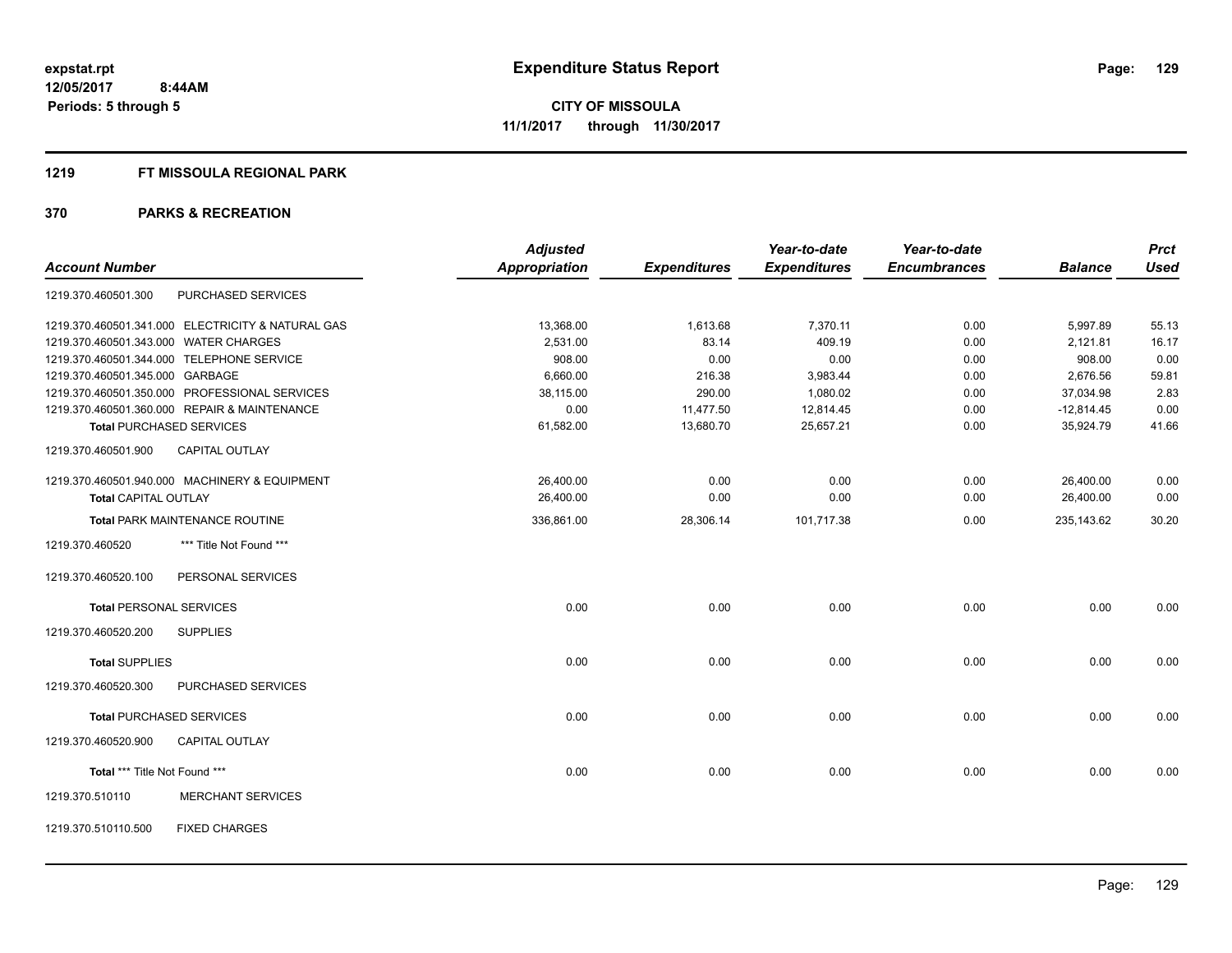## **1219 FT MISSOULA REGIONAL PARK**

| <b>Account Number</b>                  | Adjusted<br>Appropriation | <b>Expenditures</b> | Year-to-date<br><b>Expenditures</b> | Year-to-date<br><b>Encumbrances</b> | <b>Balance</b> | <b>Prct</b><br>Used |
|----------------------------------------|---------------------------|---------------------|-------------------------------------|-------------------------------------|----------------|---------------------|
| <b>Total MERCHANT SERVICES</b>         | 0.00                      | 0.00                | 0.00                                | 0.00                                | 0.00           | 0.00                |
| <b>Total FT MISSOULA REGIONAL PARK</b> | 769,725.00                | 46.406.42           | 215,593.55                          | 0.00                                | 554.131.45     | 28.01               |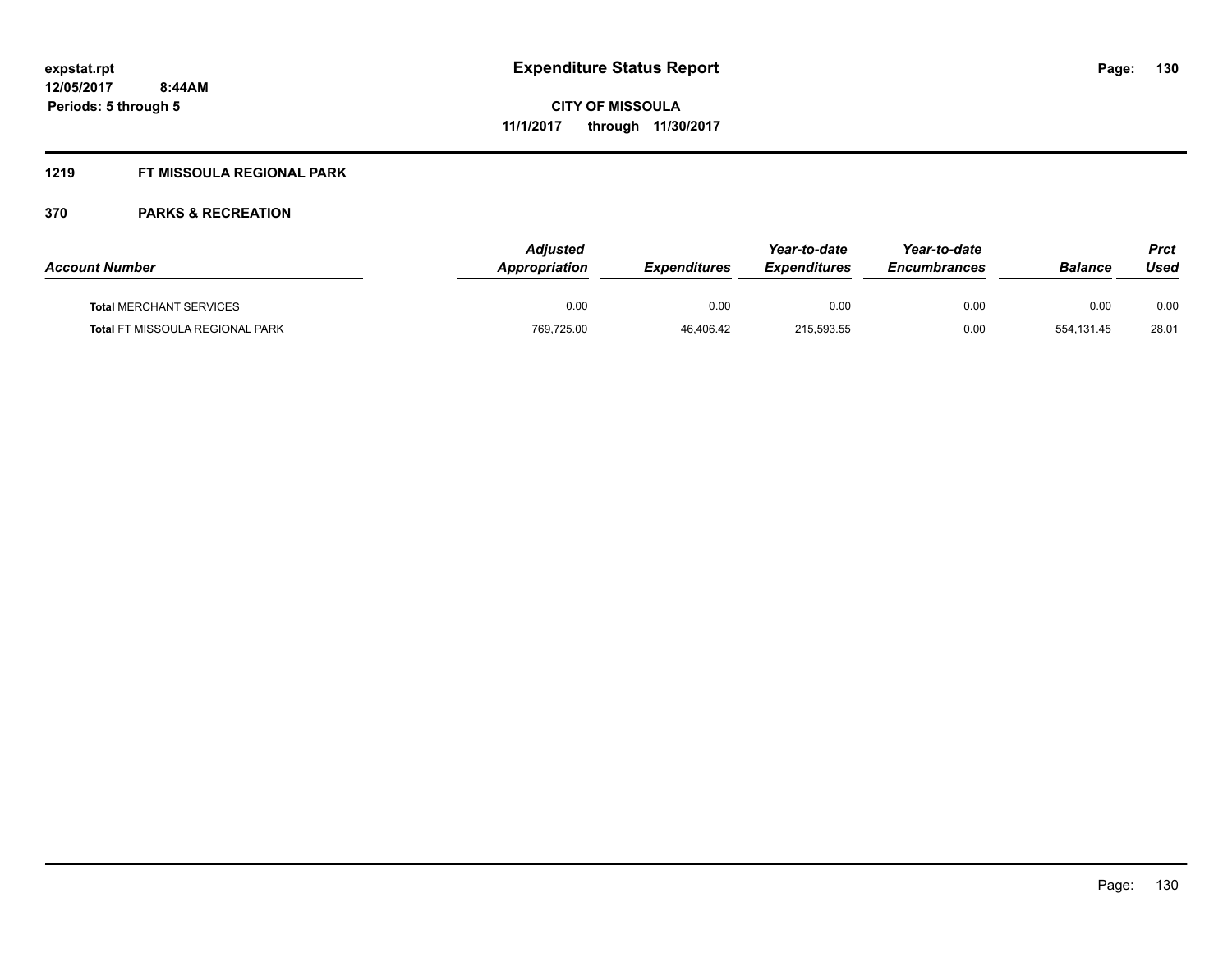**12/05/2017 8:44AM Periods: 5 through 5**

**CITY OF MISSOULA 11/1/2017 through 11/30/2017**

## **1241 CREMAIN WALL & CEMETERY DONATIONS FUND**

**340 CEMETERY**

| <b>Account Number</b>                |                                              | <b>Adjusted</b><br><b>Appropriation</b> | <b>Expenditures</b> | Year-to-date<br><b>Expenditures</b> | Year-to-date<br><b>Encumbrances</b> | <b>Balance</b> | <b>Prct</b><br><b>Used</b> |
|--------------------------------------|----------------------------------------------|-----------------------------------------|---------------------|-------------------------------------|-------------------------------------|----------------|----------------------------|
| 1241.340.430920                      | <b>FACILITIES</b>                            |                                         |                     |                                     |                                     |                |                            |
| 1241.340.430920.900                  | <b>CAPITAL OUTLAY</b>                        |                                         |                     |                                     |                                     |                |                            |
| <b>Total FACILITIES</b>              |                                              | 0.00                                    | 0.00                | 0.00                                | 0.00                                | 0.00           | 0.00                       |
| 1241.340.430921                      | <b>CEMETERY MEMORIAL</b>                     |                                         |                     |                                     |                                     |                |                            |
| 1241.340.430921.900                  | <b>CAPITAL OUTLAY</b>                        |                                         |                     |                                     |                                     |                |                            |
| 1241.340.430921.930.000 IMPROVEMENTS |                                              | 10,000.00                               | 0.00                | 0.00                                | 0.00                                | 10,000.00      | 0.00                       |
| <b>Total CEMETERY MEMORIAL</b>       |                                              | 10,000.00                               | 0.00                | 0.00                                | 0.00                                | 10,000.00      | 0.00                       |
| 1241.340.430930                      | <b>GROUNDS MAINTENANCE</b>                   |                                         |                     |                                     |                                     |                |                            |
| 1241.340.430930.900                  | <b>CAPITAL OUTLAY</b>                        |                                         |                     |                                     |                                     |                |                            |
| 1241.340.430930.930.000              | <b>IMPROVEMENTS</b>                          | 0.00                                    | 0.00                | 183.00                              | 0.00                                | $-183.00$      | 0.00                       |
|                                      | <b>Total GROUNDS MAINTENANCE</b>             | 0.00                                    | 0.00                | 183.00                              | 0.00                                | $-183.00$      | 0.00                       |
| 1241.340.510110                      | <b>MERCHANT SERVICES</b>                     |                                         |                     |                                     |                                     |                |                            |
| 1241.340.510110.500                  | <b>FIXED CHARGES</b>                         |                                         |                     |                                     |                                     |                |                            |
| <b>Total MERCHANT SERVICES</b>       |                                              | 0.00                                    | 0.00                | 0.00                                | 0.00                                | 0.00           | 0.00                       |
|                                      | Total CREMAIN WALL & CEMETERY DONATIONS FUND | 10,000.00                               | 0.00                | 183.00                              | 0.00                                | 9,817.00       | 1.83                       |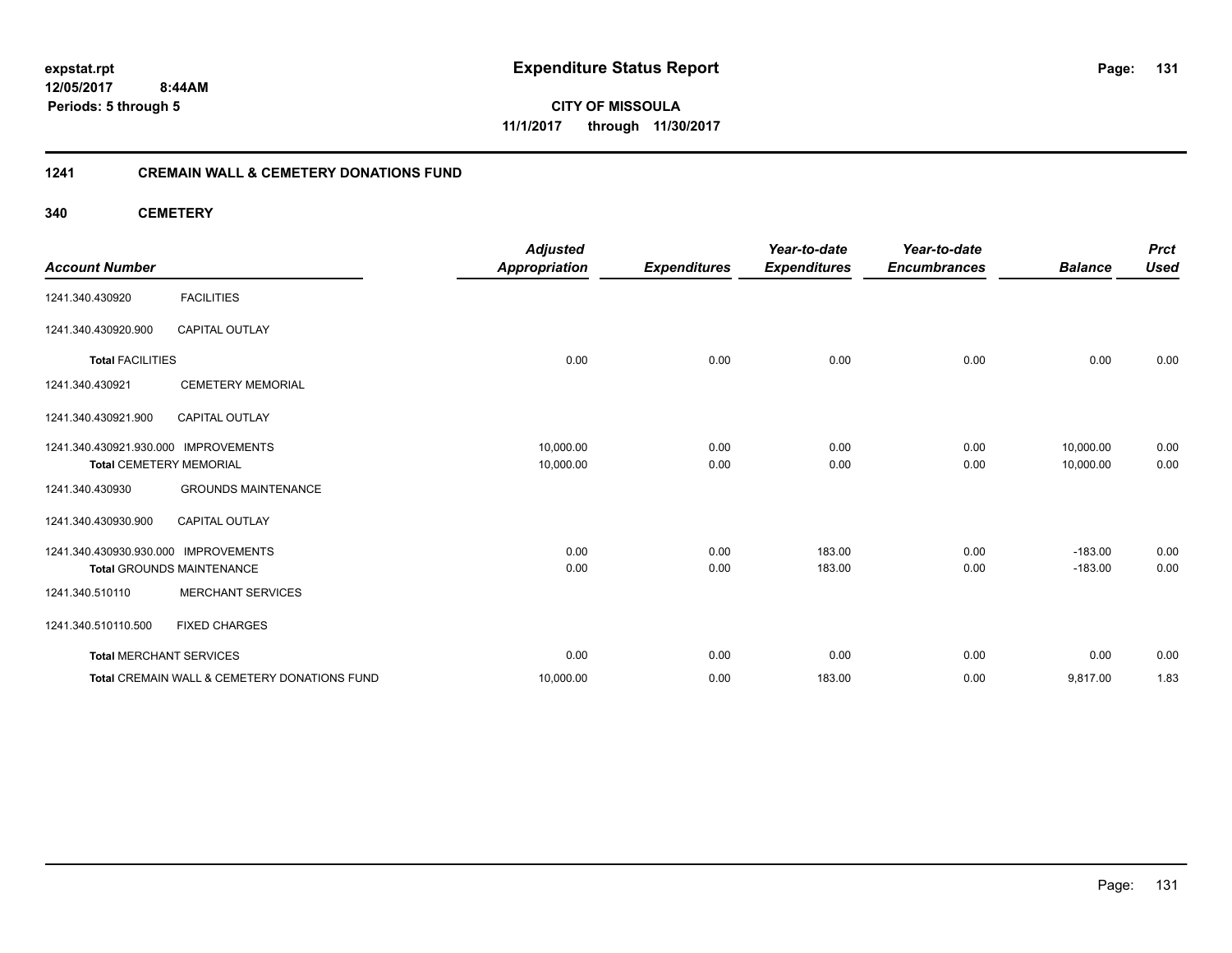#### **1242 CEMETERY CARE FUND**

#### **340 CEMETERY**

|                                     |                                               | <b>Adjusted</b>      |                     | Year-to-date        | Year-to-date        |                | <b>Prct</b> |
|-------------------------------------|-----------------------------------------------|----------------------|---------------------|---------------------|---------------------|----------------|-------------|
| <b>Account Number</b>               |                                               | <b>Appropriation</b> | <b>Expenditures</b> | <b>Expenditures</b> | <b>Encumbrances</b> | <b>Balance</b> | <b>Used</b> |
| 1242.340.430920                     | <b>FACILITIES</b>                             |                      |                     |                     |                     |                |             |
| 1242.340.430920.800                 | OTHER OBJECTS                                 |                      |                     |                     |                     |                |             |
| 1242.340.430920.845.000 CONTINGENCY |                                               | 10,000.00            | 0.00                | 0.00                | 0.00                | 10,000.00      | 0.00        |
| <b>Total OTHER OBJECTS</b>          |                                               | 10,000.00            | 0.00                | 0.00                | 0.00                | 10,000.00      | 0.00        |
| 1242.340.430920.900                 | <b>CAPITAL OUTLAY</b>                         |                      |                     |                     |                     |                |             |
| 1242.340.430920.920.000 BUILDINGS   |                                               | 30.000.00            | 0.00                | 0.00                | 0.00                | 30,000.00      | 0.00        |
| <b>Total CAPITAL OUTLAY</b>         |                                               | 30,000.00            | 0.00                | 0.00                | 0.00                | 30,000.00      | 0.00        |
| <b>Total FACILITIES</b>             |                                               | 40,000.00            | 0.00                | 0.00                | 0.00                | 40.000.00      | 0.00        |
| 1242.340.430930                     | <b>GROUNDS MAINTENANCE</b>                    |                      |                     |                     |                     |                |             |
| 1242.340.430930.300                 | PURCHASED SERVICES                            |                      |                     |                     |                     |                |             |
|                                     | <b>Total PURCHASED SERVICES</b>               | 0.00                 | 0.00                | 0.00                | 0.00                | 0.00           | 0.00        |
| 1242.340.430930.900                 | <b>CAPITAL OUTLAY</b>                         |                      |                     |                     |                     |                |             |
| 1242.340.430930.930.000             | <b>IMPROVEMENTS</b>                           | 20,000.00            | 2.285.00            | 8.194.64            | 0.00                | 11,805.36      | 40.97       |
|                                     | 1242.340.430930.940.000 MACHINERY & EQUIPMENT | 80.000.00            | 0.00                | 0.00                | 0.00                | 80.000.00      | 0.00        |
|                                     | <b>Total GROUNDS MAINTENANCE</b>              | 100,000.00           | 2,285.00            | 8,194.64            | 0.00                | 91,805.36      | 8.19        |
| 1242.340.510110                     | <b>MERCHANT SERVICES</b>                      |                      |                     |                     |                     |                |             |
| 1242.340.510110.500                 | <b>FIXED CHARGES</b>                          |                      |                     |                     |                     |                |             |
| <b>Total MERCHANT SERVICES</b>      |                                               | 0.00                 | 0.00                | 0.00                | 0.00                | 0.00           | 0.00        |
|                                     | <b>Total CEMETERY CARE FUND</b>               | 140,000.00           | 2,285.00            | 8,194.64            | 0.00                | 131,805.36     | 5.85        |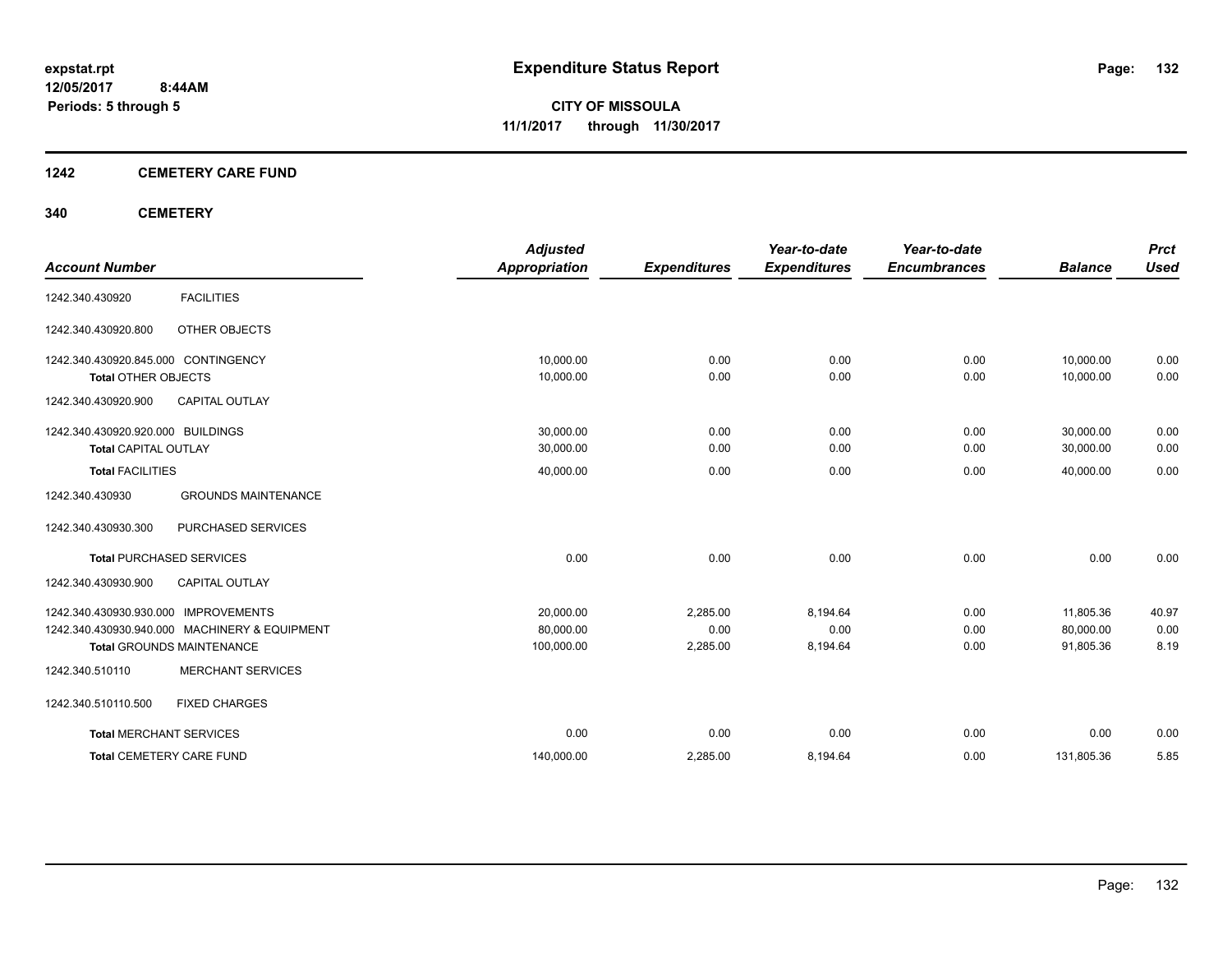#### **1243 CEMETERY MEMORIAL FUND**

#### **340 CEMETERY**

|                                      |                                     | <b>Adjusted</b>      |                     | Year-to-date        | Year-to-date        |                | <b>Prct</b> |
|--------------------------------------|-------------------------------------|----------------------|---------------------|---------------------|---------------------|----------------|-------------|
| <b>Account Number</b>                |                                     | <b>Appropriation</b> | <b>Expenditures</b> | <b>Expenditures</b> | <b>Encumbrances</b> | <b>Balance</b> | <b>Used</b> |
| 1243.340.430921                      | <b>CEMETERY MEMORIAL</b>            |                      |                     |                     |                     |                |             |
| 1243.340.430921.900                  | <b>CAPITAL OUTLAY</b>               |                      |                     |                     |                     |                |             |
|                                      | <b>Total CEMETERY MEMORIAL</b>      | 0.00                 | 0.00                | 0.00                | 0.00                | 0.00           | 0.00        |
| 1243.340.430930                      | <b>GROUNDS MAINTENANCE</b>          |                      |                     |                     |                     |                |             |
| 1243.340.430930.900                  | <b>CAPITAL OUTLAY</b>               |                      |                     |                     |                     |                |             |
| 1243.340.430930.930.000 IMPROVEMENTS |                                     | 8,000.00             | 0.00                | 193.70              | 0.00                | 7,806.30       | 2.42        |
|                                      | <b>Total GROUNDS MAINTENANCE</b>    | 8,000.00             | 0.00                | 193.70              | 0.00                | 7,806.30       | 2.42        |
| 1243.340.510110                      | <b>MERCHANT SERVICES</b>            |                      |                     |                     |                     |                |             |
| 1243.340.510110.500                  | <b>FIXED CHARGES</b>                |                      |                     |                     |                     |                |             |
| <b>Total MERCHANT SERVICES</b>       |                                     | 0.00                 | 0.00                | 0.00                | 0.00                | 0.00           | 0.00        |
|                                      | <b>Total CEMETERY MEMORIAL FUND</b> | 8,000.00             | 0.00                | 193.70              | 0.00                | 7,806.30       | 2.42        |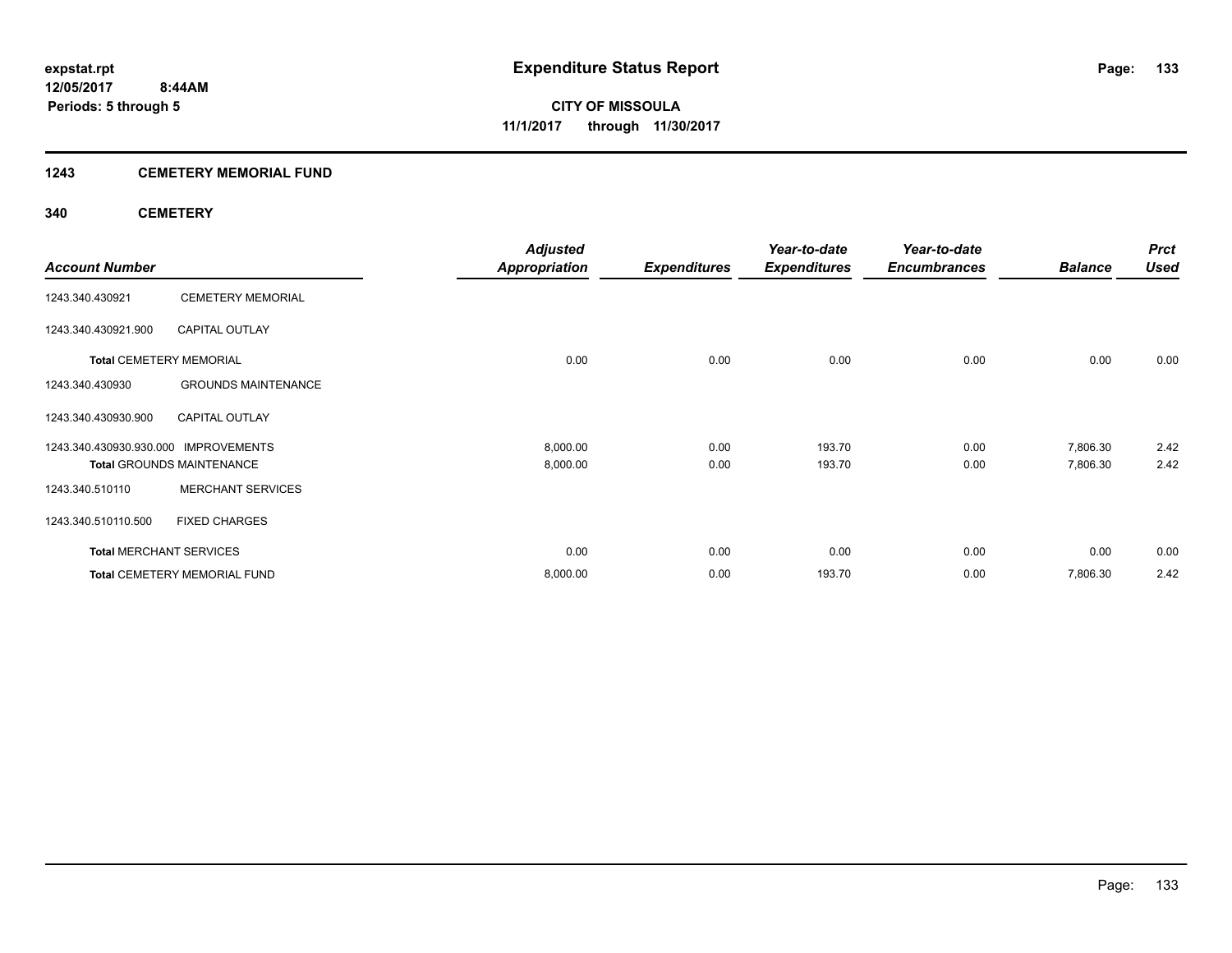#### **1251 JOHNSON ST PROPERTY RENTAL**

## **246 FACILITY MAINTENANCE DEPARTMENT**

| <b>Account Number</b> |                                         | <b>Adjusted</b><br><b>Appropriation</b> | <b>Expenditures</b> | Year-to-date<br><b>Expenditures</b> | Year-to-date<br><b>Encumbrances</b> | <b>Balance</b> | <b>Prct</b><br><b>Used</b> |
|-----------------------|-----------------------------------------|-----------------------------------------|---------------------|-------------------------------------|-------------------------------------|----------------|----------------------------|
| 1251.246.430220       | <b>FACILITY</b>                         |                                         |                     |                                     |                                     |                |                            |
| 1251.246.430220.200   | <b>SUPPLIES</b>                         |                                         |                     |                                     |                                     |                |                            |
| <b>Total SUPPLIES</b> |                                         | 0.00                                    | 0.00                | 0.00                                | 0.00                                | 0.00           | 0.00                       |
| 1251.246.430220.300   | PURCHASED SERVICES                      |                                         |                     |                                     |                                     |                |                            |
| <b>Total FACILITY</b> |                                         | 0.00                                    | 0.00                | 0.00                                | 0.00                                | 0.00           | 0.00                       |
| 1251.246.431350       | <b>VEHICLE FACILITY</b>                 |                                         |                     |                                     |                                     |                |                            |
| 1251.246.431350.200   | <b>SUPPLIES</b>                         |                                         |                     |                                     |                                     |                |                            |
| <b>Total SUPPLIES</b> |                                         | 0.00                                    | 0.00                | 0.00                                | 0.00                                | 0.00           | 0.00                       |
| 1251.246.431350.300   | PURCHASED SERVICES                      |                                         |                     |                                     |                                     |                |                            |
|                       | <b>Total PURCHASED SERVICES</b>         | 0.00                                    | 0.00                | 0.00                                | 0.00                                | 0.00           | 0.00                       |
| 1251.246.431350.500   | <b>FIXED CHARGES</b>                    |                                         |                     |                                     |                                     |                |                            |
|                       | <b>Total JOHNSON ST PROPERTY RENTAL</b> | 0.00                                    | 0.00                | 0.00                                | 0.00                                | 0.00           | 0.00                       |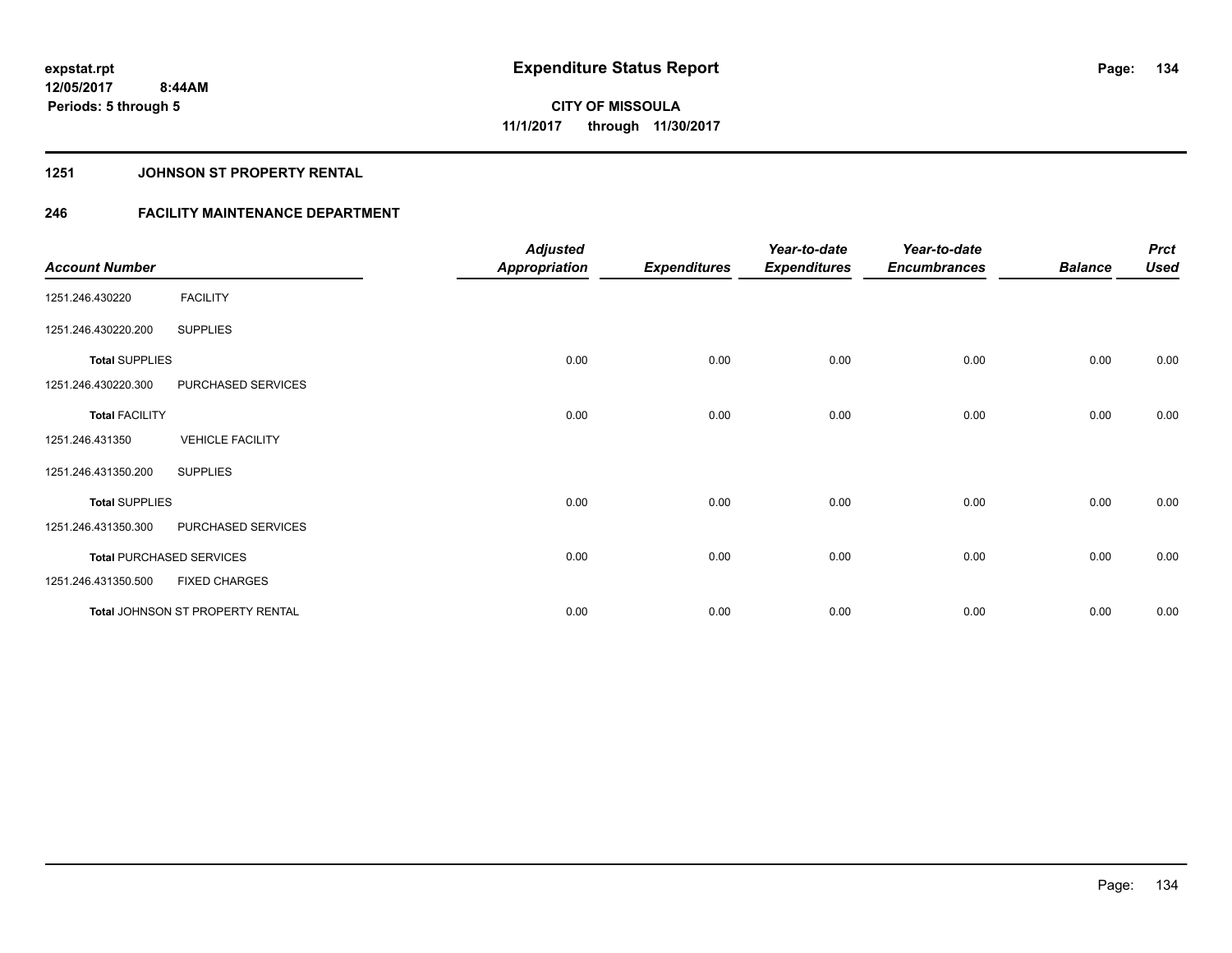#### **1265 TITLE 1 PROJECTS FUND**

# **240 FINANCE**

|                               |                                                | <b>Adjusted</b><br><b>Appropriation</b> |                     | Year-to-date        | Year-to-date        |                | <b>Prct</b><br><b>Used</b> |
|-------------------------------|------------------------------------------------|-----------------------------------------|---------------------|---------------------|---------------------|----------------|----------------------------|
| <b>Account Number</b>         |                                                |                                         | <b>Expenditures</b> | <b>Expenditures</b> | <b>Encumbrances</b> | <b>Balance</b> |                            |
| 1265.240.411850               | ECONOMIC DEVELOPMENT                           |                                         |                     |                     |                     |                |                            |
| 1265.240.411850.500           | <b>FIXED CHARGES</b>                           |                                         |                     |                     |                     |                |                            |
| <b>Total FIXED CHARGES</b>    |                                                | 0.00                                    | 0.00                | 0.00                | 0.00                | 0.00           | 0.00                       |
| 1265.240.411850.700           | <b>GRANTS &amp; CONTRIBUTIONS</b>              |                                         |                     |                     |                     |                |                            |
|                               | 1265.240.411850.700.000 GRANTS & CONTRIBUTIONS | 146,924.00                              | 0.00                | 0.00                | 0.00                | 146,924.00     | 0.00                       |
|                               | <b>Total GRANTS &amp; CONTRIBUTIONS</b>        | 146,924.00                              | 0.00                | 0.00                | 0.00                | 146,924.00     | 0.00                       |
| 1265.240.411850.800           | OTHER OBJECTS                                  |                                         |                     |                     |                     |                |                            |
| <b>Total OTHER OBJECTS</b>    |                                                | 0.00                                    | 0.00                | 0.00                | 0.00                | 0.00           | 0.00                       |
|                               | Total ECONOMIC DEVELOPMENT                     | 146,924.00                              | 0.00                | 0.00                | 0.00                | 146,924.00     | 0.00                       |
| 1265.240.440150               | *** Title Not Found ***                        |                                         |                     |                     |                     |                |                            |
| 1265.240.440150.800           | OTHER OBJECTS                                  |                                         |                     |                     |                     |                |                            |
| Total *** Title Not Found *** |                                                | 0.00                                    | 0.00                | 0.00                | 0.00                | 0.00           | 0.00                       |
| 1265.240.470343               | MISSOULA HOUSING CORPORATION                   |                                         |                     |                     |                     |                |                            |
| 1265.240.470343.700           | <b>GRANTS &amp; CONTRIBUTIONS</b>              |                                         |                     |                     |                     |                |                            |
|                               | Total MISSOULA HOUSING CORPORATION             | 0.00                                    | 0.00                | 0.00                | 0.00                | 0.00           | 0.00                       |
| 1265.240.510110               | <b>MERCHANT SERVICES</b>                       |                                         |                     |                     |                     |                |                            |
| 1265.240.510110.500           | <b>FIXED CHARGES</b>                           |                                         |                     |                     |                     |                |                            |
|                               | <b>Total MERCHANT SERVICES</b>                 | 0.00                                    | 0.00                | 0.00                | 0.00                | 0.00           | 0.00                       |
|                               | Total TITLE 1 PROJECTS FUND                    | 146,924.00                              | 0.00                | 0.00                | 0.00                | 146,924.00     | 0.00                       |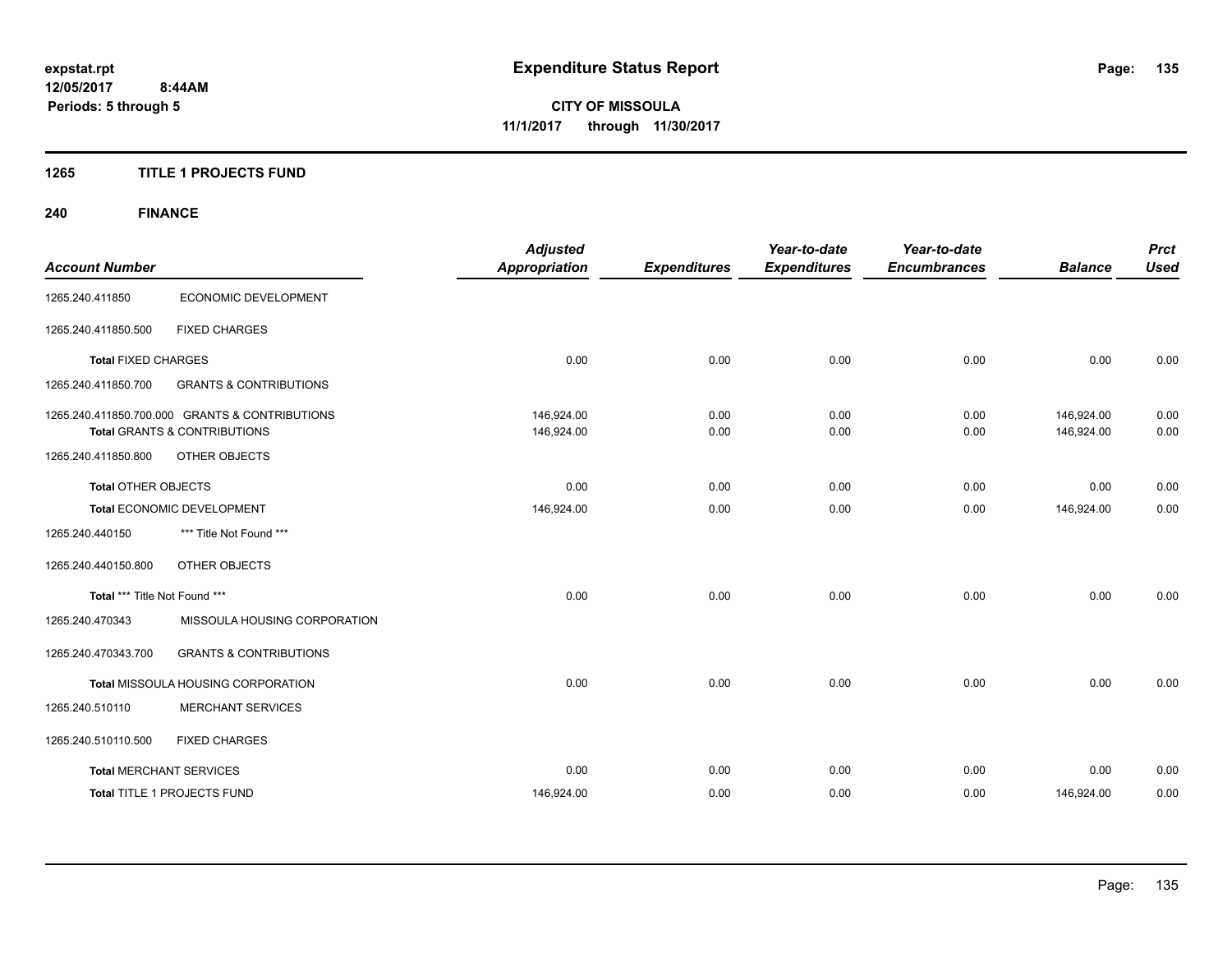**12/05/2017 8:44AM Periods: 5 through 5**

**CITY OF MISSOULA 11/1/2017 through 11/30/2017**

#### **1396 PROGRAM INCOME REVOLVING LOAN PROGRAM**

|                                |                                             | <b>Adjusted</b> |                     | Year-to-date        | Year-to-date        |                | <b>Prct</b> |
|--------------------------------|---------------------------------------------|-----------------|---------------------|---------------------|---------------------|----------------|-------------|
| <b>Account Number</b>          |                                             | Appropriation   | <b>Expenditures</b> | <b>Expenditures</b> | <b>Encumbrances</b> | <b>Balance</b> | <b>Used</b> |
| 1396.390.470200                | <b>HOUSING REHAB</b>                        |                 |                     |                     |                     |                |             |
| 1396.390.470200.700            | <b>GRANTS &amp; CONTRIBUTIONS</b>           |                 |                     |                     |                     |                |             |
| 1396.390.470200.700.000        | <b>RENTAL REHAB GRANTS</b>                  | 62,439.00       | 0.00                | 0.00                | 0.00                | 62,439.00      | 0.00        |
| <b>Total HOUSING REHAB</b>     |                                             | 62,439.00       | 0.00                | 0.00                | 0.00                | 62,439.00      | 0.00        |
| 1396.390.470401                | <b>WORD GRANT</b>                           |                 |                     |                     |                     |                |             |
| 1396.390.470401.300            | PURCHASED SERVICES                          |                 |                     |                     |                     |                |             |
| <b>Total WORD GRANT</b>        |                                             | 0.00            | 0.00                | 0.00                | 0.00                | 0.00           | 0.00        |
| 1396.390.510110                | <b>MERCHANT SERVICES</b>                    |                 |                     |                     |                     |                |             |
| 1396.390.510110.500            | <b>FIXED CHARGES</b>                        |                 |                     |                     |                     |                |             |
| <b>Total MERCHANT SERVICES</b> |                                             | 0.00            | 0.00                | 0.00                | 0.00                | 0.00           | 0.00        |
|                                | Total PROGRAM INCOME REVOLVING LOAN PROGRAM | 62,439.00       | 0.00                | 0.00                | 0.00                | 62,439.00      | 0.00        |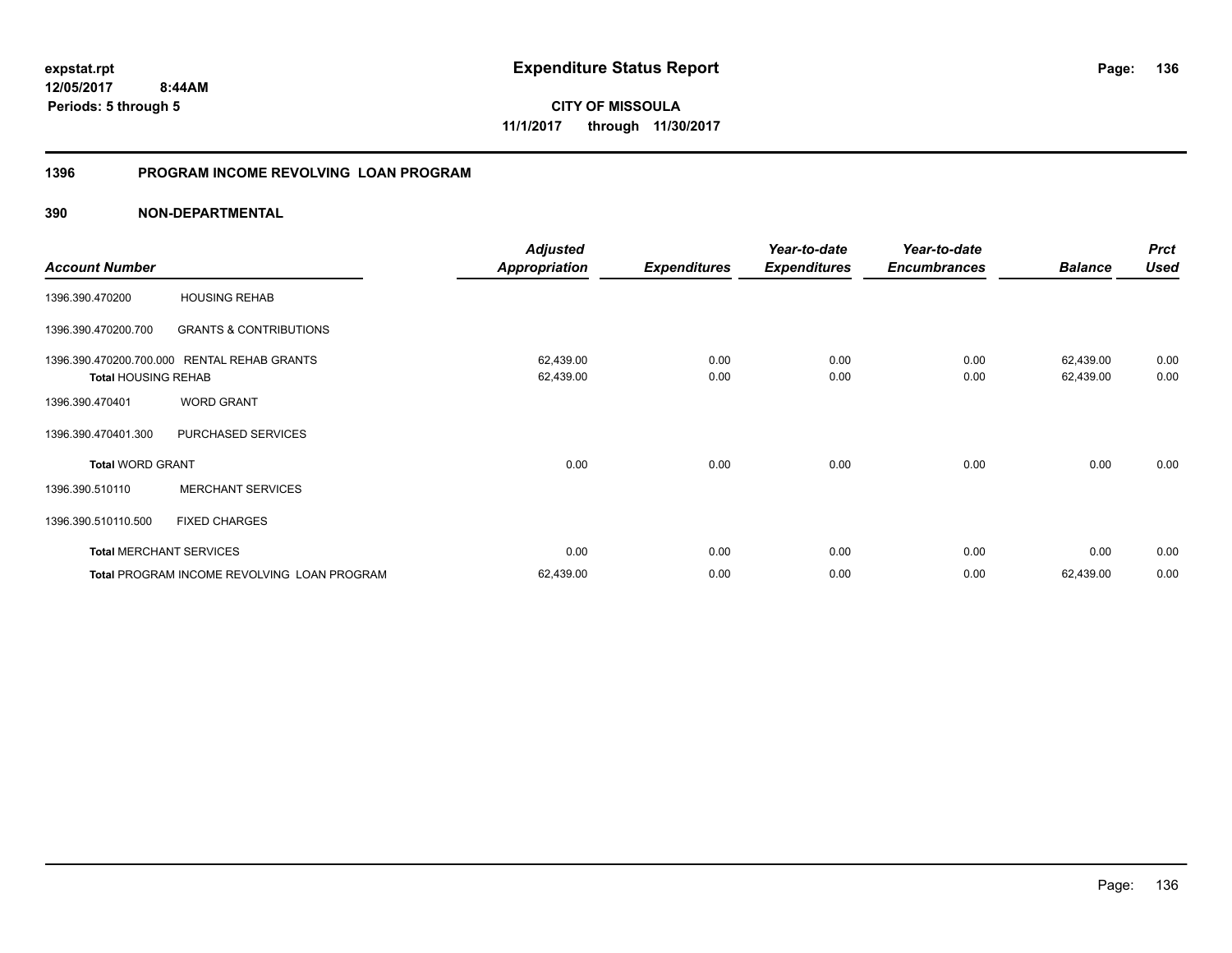#### **1397 STATE HOME PROGRAM INCOME**

|                                |                                                                | <b>Adjusted</b>      |                     | Year-to-date        | Year-to-date        |                | <b>Prct</b> |
|--------------------------------|----------------------------------------------------------------|----------------------|---------------------|---------------------|---------------------|----------------|-------------|
| <b>Account Number</b>          |                                                                | <b>Appropriation</b> | <b>Expenditures</b> | <b>Expenditures</b> | <b>Encumbrances</b> | <b>Balance</b> | <b>Used</b> |
| 1397.390.470200                | <b>HOUSING REHAB</b>                                           |                      |                     |                     |                     |                |             |
| 1397.390.470200.300            | PURCHASED SERVICES                                             |                      |                     |                     |                     |                |             |
|                                | 1397.390.470200.350.000 STATE HOME PROGRAM INCOME/CONTRACT SVS | 20,112.00            | 0.00                | 0.00                | 0.00                | 20,112.00      | 0.00        |
|                                | <b>Total PURCHASED SERVICES</b>                                | 20,112.00            | 0.00                | 0.00                | 0.00                | 20,112.00      | 0.00        |
| 1397.390.470200.700            | <b>GRANTS &amp; CONTRIBUTIONS</b>                              |                      |                     |                     |                     |                |             |
|                                | 1397.390.470200.700.000 GRANTS & CONTRIBUTIONS                 | 0.00                 | 0.00                | 25,396.96           | 0.00                | $-25,396.96$   | 0.00        |
|                                | <b>Total GRANTS &amp; CONTRIBUTIONS</b>                        | 0.00                 | 0.00                | 25,396.96           | 0.00                | $-25,396.96$   | 0.00        |
| <b>Total HOUSING REHAB</b>     |                                                                | 20,112.00            | 0.00                | 25,396.96           | 0.00                | $-5,284.96$    | 126.28      |
| 1397.390.510110                | <b>MERCHANT SERVICES</b>                                       |                      |                     |                     |                     |                |             |
| 1397.390.510110.500            | <b>FIXED CHARGES</b>                                           |                      |                     |                     |                     |                |             |
| <b>Total MERCHANT SERVICES</b> |                                                                | 0.00                 | 0.00                | 0.00                | 0.00                | 0.00           | 0.00        |
|                                | Total STATE HOME PROGRAM INCOME                                | 20,112.00            | 0.00                | 25,396.96           | 0.00                | $-5,284.96$    | 126.28      |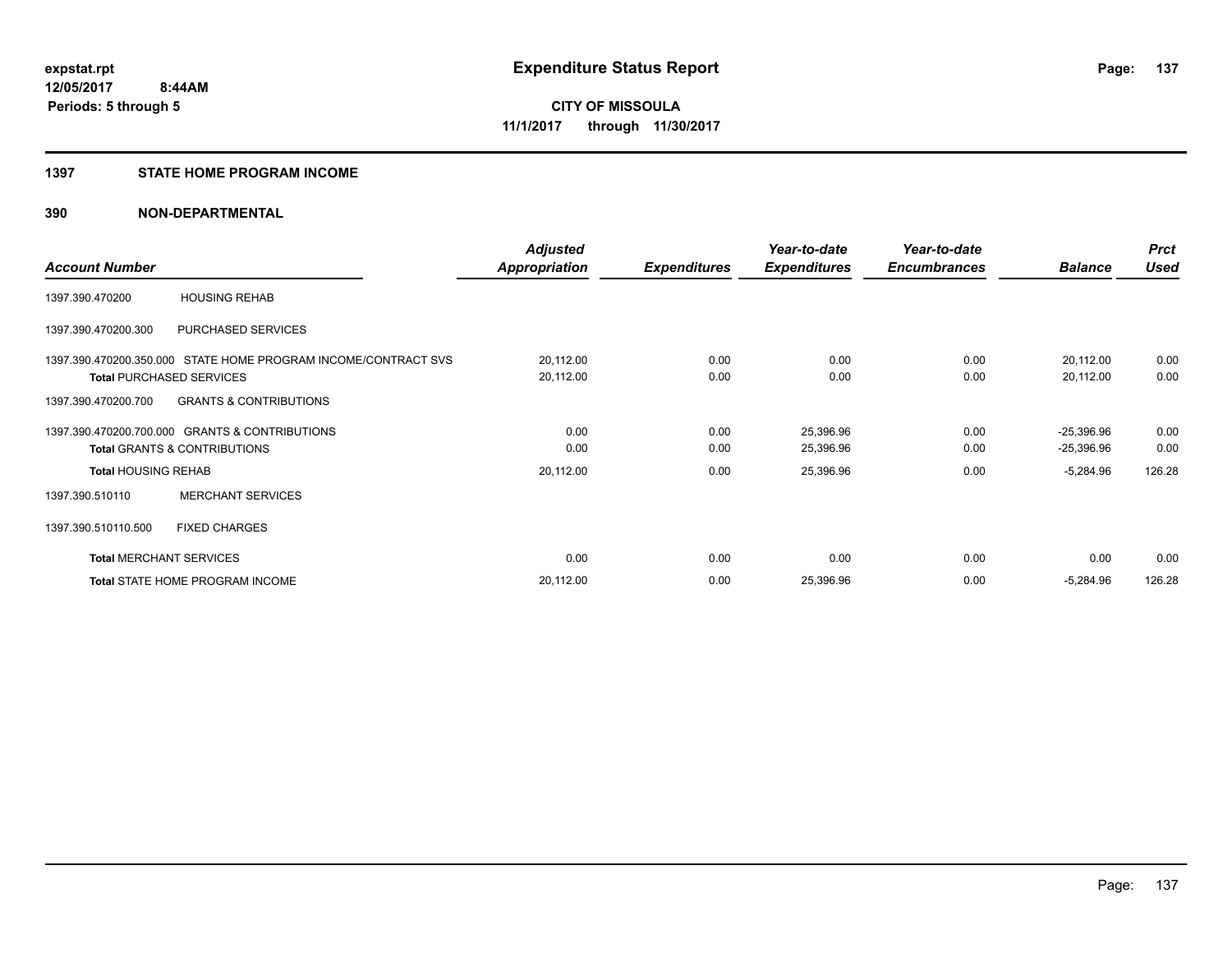**2250 PLANNING FUND**

| <b>Account Number</b>                          |                                                         | <b>Adjusted</b><br>Appropriation | <b>Expenditures</b> | Year-to-date<br><b>Expenditures</b> | Year-to-date<br><b>Encumbrances</b> | <b>Balance</b> | <b>Prct</b><br><b>Used</b> |
|------------------------------------------------|---------------------------------------------------------|----------------------------------|---------------------|-------------------------------------|-------------------------------------|----------------|----------------------------|
| 2250.250.410554                                | RESERVE FOR SALARY INCREASE                             |                                  |                     |                                     |                                     |                |                            |
| 2250.250.410554.100                            | PERSONAL SERVICES                                       |                                  |                     |                                     |                                     |                |                            |
| 2250.250.410554.110.000 SALARIES AND WAGES     |                                                         | 7,054.00                         | 0.00                | 0.00                                | 0.00                                | 7,054.00       | 0.00                       |
| 2250.250.410554.140.000 EMPLOYER CONTRIBUTIONS |                                                         | 2,416.00                         | 0.00                | 0.00                                | 0.00                                | 2,416.00       | 0.00                       |
| <b>Total RESERVE FOR SALARY INCREASE</b>       |                                                         | 9,470.00                         | 0.00                | 0.00                                | 0.00                                | 9,470.00       | 0.00                       |
| 2250.250.411030                                | <b>PLANNING</b>                                         |                                  |                     |                                     |                                     |                |                            |
| 2250.250.411030.100                            | PERSONAL SERVICES                                       |                                  |                     |                                     |                                     |                |                            |
| 2250.250.411030.110.000 SALARIES AND WAGES     |                                                         | 264,192.00                       | 24,101.79           | 86,286.83                           | 0.00                                | 177,905.17     | 32.66                      |
| 2250.250.411030.140.000 EMPLOYER CONTRIBUTIONS |                                                         | 89,183.00                        | 9,185.21            | 36,531.78                           | 0.00                                | 52,651.22      | 40.96                      |
|                                                | 2250.250.411030.141.000 STATE RETIREMENT CONTRIBUTIONS  | 0.00                             | 0.00                | 113.84                              | 0.00                                | $-113.84$      | 0.00                       |
| <b>Total PERSONAL SERVICES</b>                 |                                                         | 353,375.00                       | 33,287.00           | 122,932.45                          | 0.00                                | 230,442.55     | 34.79                      |
| 2250.250.411030.200                            | <b>SUPPLIES</b>                                         |                                  |                     |                                     |                                     |                |                            |
| 2250.250.411030.210.000 OFFICE SUPPLIES        |                                                         | 2,100.00                         | 1,695.61            | 2,094.09                            | 0.00                                | 5.91           | 99.72                      |
| 2250.250.411030.220.000 OPERATING SUPPLIES     |                                                         | 1,923.00                         | 0.00                | 873.60                              | 0.00                                | 1,049.40       | 45.43                      |
| 2250.250.411030.231.000 GASOLINE               |                                                         | 50.00                            | 0.00                | 0.00                                | 0.00                                | 50.00          | 0.00                       |
| <b>Total SUPPLIES</b>                          |                                                         | 4,073.00                         | 1,695.61            | 2,967.69                            | 0.00                                | 1,105.31       | 72.86                      |
| 2250.250.411030.300                            | PURCHASED SERVICES                                      |                                  |                     |                                     |                                     |                |                            |
| 2250.250.411030.310.000 COMMUNICATIONS         |                                                         | 900.00                           | 0.00                | 164.18                              | 0.00                                | 735.82         | 18.24                      |
| 2250.250.411030.310.351 COMMUNICATIONS         |                                                         | 0.00                             | 0.00                | 32.07                               | 0.00                                | $-32.07$       | 0.00                       |
| 2250.250.411030.320.000 PRINTING & DUPLICATING |                                                         | 2,000.00                         | 135.82              | 564.59                              | 0.00                                | 1,435.41       | 28.23                      |
|                                                | 2250.250.411030.330.000 PUBLICITY, SUBSCRIPTIONS & DUES | 6,060.00                         | 0.00                | 1,222.00                            | 0.00                                | 4,838.00       | 20.17                      |
| 2250.250.411030.344.000 TELEPHONE SERVICE      |                                                         | 50.00                            | 0.00                | 11.46                               | 0.00                                | 38.54          | 22.92                      |
| 2250.250.411030.350.000 PROFESSIONAL SERVICES  |                                                         | 49,500.00                        | 0.00                | 20,250.00                           | 0.00                                | 29,250.00      | 40.91                      |
| 2250.250.411030.360.000 REPAIR & MAINTENANCE   |                                                         | 2,077.00                         | 0.00                | 0.00                                | 0.00                                | 2,077.00       | 0.00                       |
| 2250.250.411030.370.000 TRAVEL                 |                                                         | 5,000.00                         | 0.00                | 0.00                                | 0.00                                | 5,000.00       | 0.00                       |
| 2250.250.411030.380.000 TRAINING               |                                                         | 3,500.00                         | 0.00                | 0.00                                | 0.00                                | 3,500.00       | 0.00                       |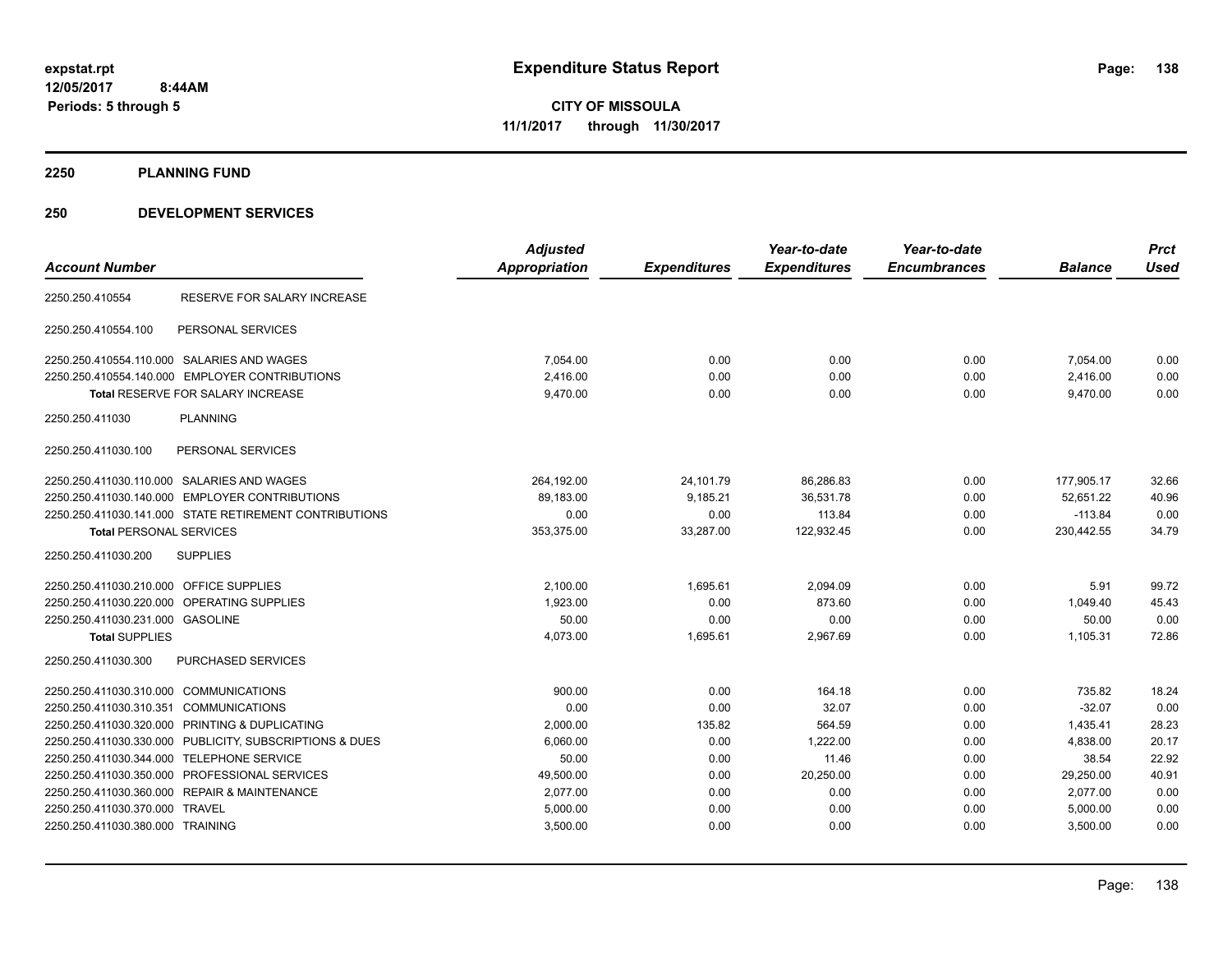**2250 PLANNING FUND**

| <b>Account Number</b>                   |                                                  | <b>Adjusted</b><br><b>Appropriation</b> | <b>Expenditures</b> | Year-to-date<br><b>Expenditures</b> | Year-to-date<br><b>Encumbrances</b> | <b>Balance</b>        | <b>Prct</b><br><b>Used</b> |
|-----------------------------------------|--------------------------------------------------|-----------------------------------------|---------------------|-------------------------------------|-------------------------------------|-----------------------|----------------------------|
|                                         | 2250.250.411030.390.000 OTHER PURCHASED SERVICES | 1,600.00<br>70,687.00                   | 0.00<br>135.82      | 0.00<br>22,244.30                   | 0.00<br>0.00                        | 1,600.00<br>48,442.70 | 0.00<br>31.47              |
|                                         | <b>Total PURCHASED SERVICES</b>                  |                                         |                     |                                     |                                     |                       |                            |
| 2250.250.411030.500                     | <b>FIXED CHARGES</b>                             |                                         |                     |                                     |                                     |                       |                            |
| 2250.250.411030.500.000 FIXED CHARGES   |                                                  | 25,000.00                               | 0.00                | 0.00                                | 0.00                                | 25,000.00             | 0.00                       |
| <b>Total FIXED CHARGES</b>              |                                                  | 25,000.00                               | 0.00                | 0.00                                | 0.00                                | 25,000.00             | 0.00                       |
| 2250.250.411030.700                     | <b>GRANTS &amp; CONTRIBUTIONS</b>                |                                         |                     |                                     |                                     |                       |                            |
|                                         | 2250.250.411030.700.000 GRANTS & CONTRIBUTIONS   | 0.00                                    | 0.00                | 31,560.00                           | 0.00                                | $-31,560.00$          | 0.00                       |
|                                         | <b>Total GRANTS &amp; CONTRIBUTIONS</b>          | 0.00                                    | 0.00                | 31,560.00                           | 0.00                                | $-31,560.00$          | 0.00                       |
| 2250.250.411030.800                     | OTHER OBJECTS                                    |                                         |                     |                                     |                                     |                       |                            |
| <b>Total OTHER OBJECTS</b>              |                                                  | 0.00                                    | 0.00                | 0.00                                | 0.00                                | 0.00                  | 0.00                       |
| <b>Total PLANNING</b>                   |                                                  | 453.135.00                              | 35,118.43           | 179,704.44                          | 0.00                                | 273,430.56            | 39.66                      |
| 2250.250.411050                         | DEVELOPMENT & PERMIT REVIEWS                     |                                         |                     |                                     |                                     |                       |                            |
| 2250.250.411050.200                     | <b>SUPPLIES</b>                                  |                                         |                     |                                     |                                     |                       |                            |
|                                         | Total DEVELOPMENT & PERMIT REVIEWS               | 0.00                                    | 0.00                | 0.00                                | 0.00                                | 0.00                  | 0.00                       |
| 2250.250.419000                         | GENERAL GOV'T ONETIME EXPENDITURES               |                                         |                     |                                     |                                     |                       |                            |
| 2250.250.419000.200                     | <b>SUPPLIES</b>                                  |                                         |                     |                                     |                                     |                       |                            |
| 2250.250.419000.210.000 OFFICE SUPPLIES |                                                  | 2,913.00                                | 0.00                | 0.00                                | 0.00                                | 2,913.00              | 0.00                       |
|                                         | Total GENERAL GOV'T ONETIME EXPENDITURES         | 2,913.00                                | 0.00                | 0.00                                | 0.00                                | 2,913.00              | 0.00                       |
| 2250.250.430255                         | <b>BIKE-PED PROGRAM &amp; TRAILS</b>             |                                         |                     |                                     |                                     |                       |                            |
| 2250.250.430255.300                     | PURCHASED SERVICES                               |                                         |                     |                                     |                                     |                       |                            |
|                                         | <b>Total BIKE-PED PROGRAM &amp; TRAILS</b>       | 0.00                                    | 0.00                | 0.00                                | 0.00                                | 0.00                  | 0.00                       |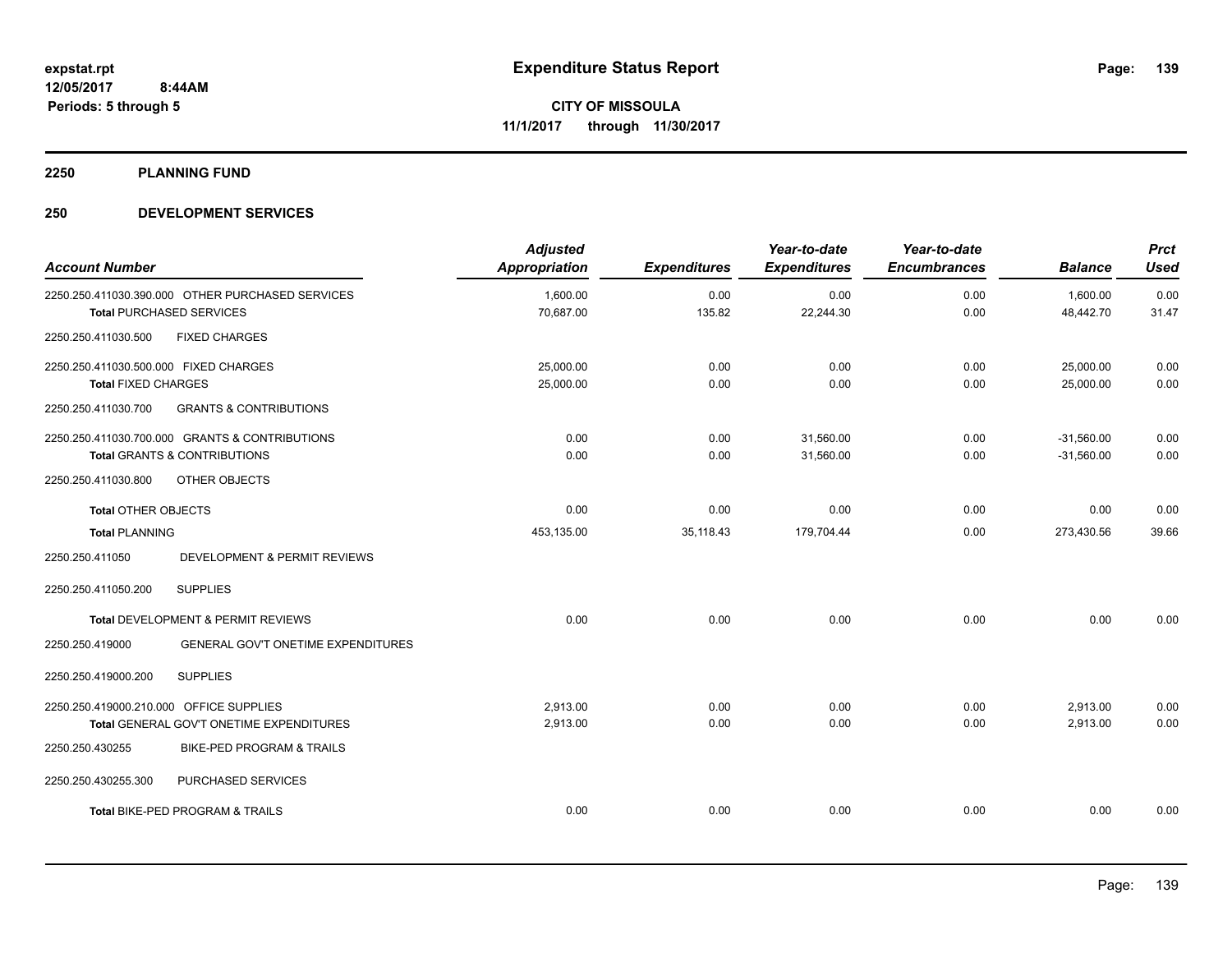#### **2250 PLANNING FUND**

|                                         |                                                         | <b>Adjusted</b>      |                     | Year-to-date        | Year-to-date        |                | <b>Prct</b> |
|-----------------------------------------|---------------------------------------------------------|----------------------|---------------------|---------------------|---------------------|----------------|-------------|
| <b>Account Number</b>                   |                                                         | <b>Appropriation</b> | <b>Expenditures</b> | <b>Expenditures</b> | <b>Encumbrances</b> | <b>Balance</b> | <b>Used</b> |
| 2250.250.460460                         | <b>HISTORIC PRESERVATION</b>                            |                      |                     |                     |                     |                |             |
| 2250.250.460460.100                     | PERSONAL SERVICES                                       |                      |                     |                     |                     |                |             |
|                                         | 2250.250.460460.110.000 SALARIES AND WAGES              | 50,079.00            | 0.00                | 16,694.48           | 0.00                | 33,384.52      | 33.34       |
|                                         | 2250.250.460460.140.000 EMPLOYER CONTRIBUTIONS          | 18,438.00            | 0.00                | 6.926.72            | 0.00                | 11.511.28      | 37.57       |
| <b>Total PERSONAL SERVICES</b>          |                                                         | 68,517.00            | 0.00                | 23,621.20           | 0.00                | 44,895.80      | 34.47       |
| 2250.250.460460.200                     | <b>SUPPLIES</b>                                         |                      |                     |                     |                     |                |             |
| 2250.250.460460.210.000 OFFICE SUPPLIES |                                                         | 727.00               | 0.00                | 0.00                | 0.00                | 727.00         | 0.00        |
|                                         | 2250.250.460460.220.000 OPERATING SUPPLIES              | 1,500.00             | 0.00                | 0.00                | 0.00                | 1,500.00       | 0.00        |
| 2250.250.460460.231.000 GASOLINE        |                                                         | 50.00                | 0.00                | 0.00                | 0.00                | 50.00          | 0.00        |
| <b>Total SUPPLIES</b>                   |                                                         | 2,277.00             | 0.00                | 0.00                | 0.00                | 2,277.00       | 0.00        |
| 2250.250.460460.300                     | PURCHASED SERVICES                                      |                      |                     |                     |                     |                |             |
| 2250.250.460460.310.000 COMMUNICATIONS  |                                                         | 300.00               | 0.00                | 0.00                | 0.00                | 300.00         | 0.00        |
|                                         | 2250.250.460460.320.000 PRINTING & DUPLICATING          | 1.000.00             | 35.77               | 97.06               | 0.00                | 902.94         | 9.71        |
|                                         | 2250.250.460460.330.000 PUBLICITY, SUBSCRIPTIONS & DUES | 1,500.00             | 48.00               | 48.00               | 0.00                | 1,452.00       | 3.20        |
|                                         | 2250.250.460460.344.000 TELEPHONE SERVICE               | 50.00                | 0.00                | 0.00                | 0.00                | 50.00          | 0.00        |
|                                         | 2250.250.460460.350.000 PROFESSIONAL SERVICES           | 1,500.00             | 0.00                | 0.00                | 0.00                | 1,500.00       | 0.00        |
| 2250.250.460460.370.000 TRAVEL          |                                                         | 500.00               | 0.00                | 308.22              | 0.00                | 191.78         | 61.64       |
| 2250.250.460460.380.000 TRAINING        |                                                         | 500.00               | 0.00                | 165.00              | 0.00                | 335.00         | 33.00       |
|                                         | <b>Total PURCHASED SERVICES</b>                         | 5,350.00             | 83.77               | 618.28              | 0.00                | 4,731.72       | 11.56       |
|                                         | <b>Total HISTORIC PRESERVATION</b>                      | 76,144.00            | 83.77               | 24,239.48           | 0.00                | 51,904.52      | 31.83       |
| 2250.250.510110                         | <b>MERCHANT SERVICES</b>                                |                      |                     |                     |                     |                |             |
| 2250.250.510110.500                     | <b>FIXED CHARGES</b>                                    |                      |                     |                     |                     |                |             |
| <b>Total MERCHANT SERVICES</b>          |                                                         | 0.00                 | 0.00                | 0.00                | 0.00                | 0.00           | 0.00        |
| 2250.250.510306                         | <b>SALARY RESERVE</b>                                   |                      |                     |                     |                     |                |             |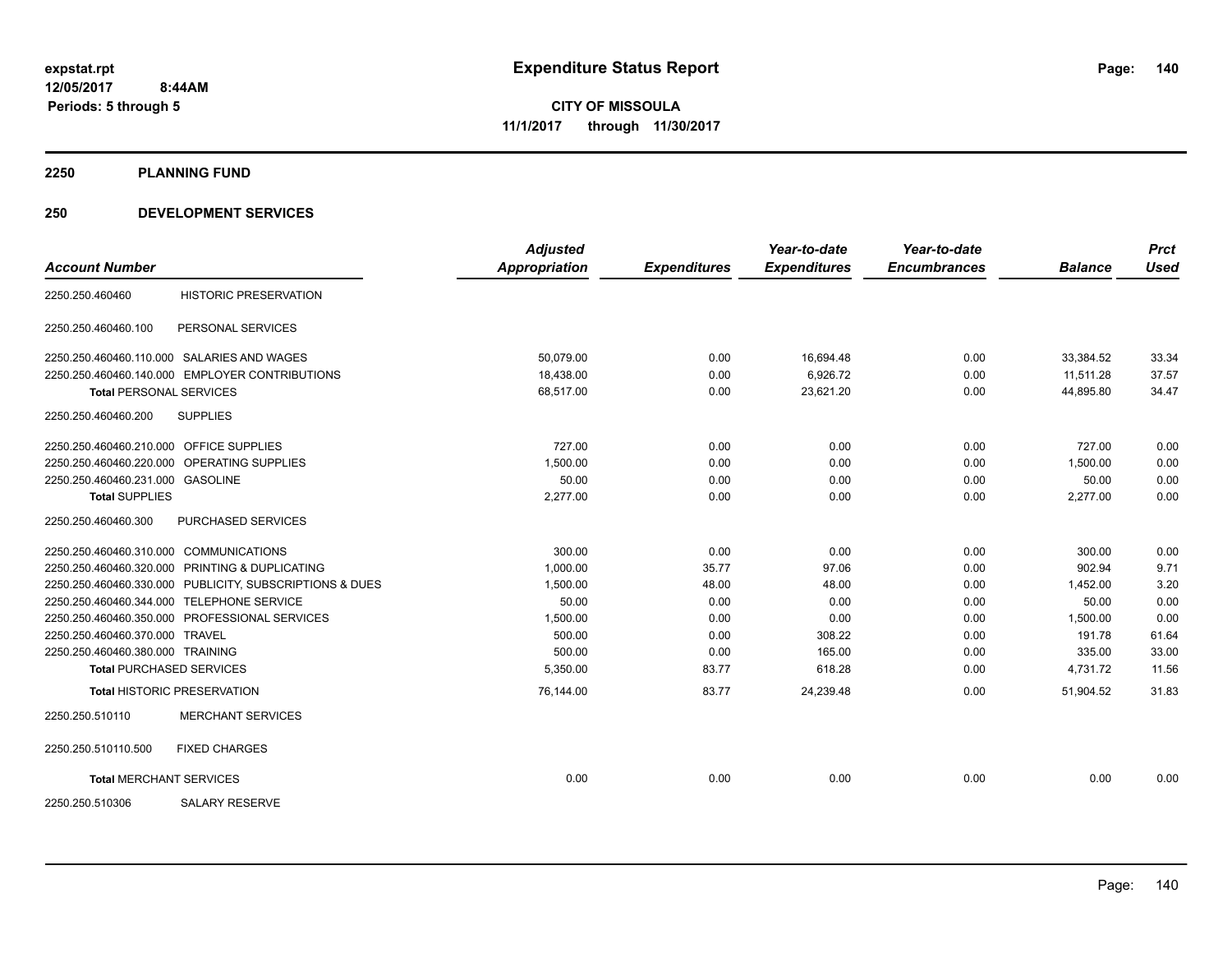**2250 PLANNING FUND**

| <b>Account Number</b>       |                                            | <b>Adjusted</b><br>Appropriation | <b>Expenditures</b> | Year-to-date<br><b>Expenditures</b> | Year-to-date<br><b>Encumbrances</b> | <b>Balance</b> | <b>Prct</b><br><b>Used</b> |
|-----------------------------|--------------------------------------------|----------------------------------|---------------------|-------------------------------------|-------------------------------------|----------------|----------------------------|
| 2250.250.510306.100         | PERSONAL SERVICES                          |                                  |                     |                                     |                                     |                |                            |
| <b>Total SALARY RESERVE</b> |                                            | 0.00                             | 0.00                | 0.00                                | 0.00                                | 0.00           | 0.00                       |
| 2250.250.521000             | INTERFUND OPERATING TRANSFERS              |                                  |                     |                                     |                                     |                |                            |
| 2250.250.521000.800         | OTHER OBJECTS                              |                                  |                     |                                     |                                     |                |                            |
|                             | <b>Total INTERFUND OPERATING TRANSFERS</b> | 0.00                             | 0.00                | 0.00                                | 0.00                                | 0.00           | 0.00                       |
| <b>Total PLANNING FUND</b>  |                                            | 541,662.00                       | 35.202.20           | 203.943.92                          | 0.00                                | 337.718.08     | 37.65                      |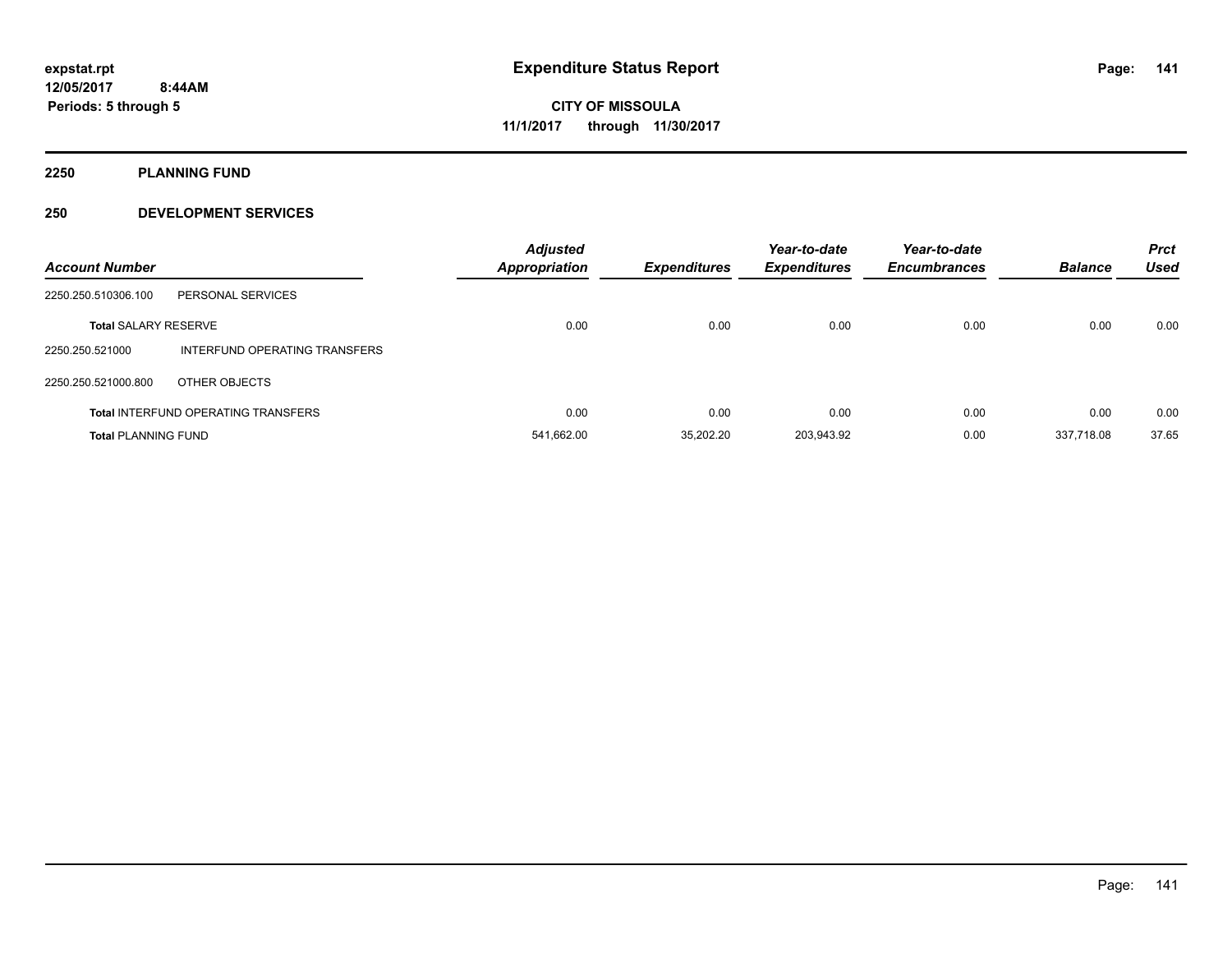#### **2310 PUBLIC SAFETY INFORMATION SYSTEMS**

#### **310 BUILDING INSPECTION**

| <b>Account Number</b>       |                                                | <b>Adjusted</b><br><b>Appropriation</b> | <b>Expenditures</b> | Year-to-date<br><b>Expenditures</b> | Year-to-date<br><b>Encumbrances</b> | <b>Balance</b> | <b>Prct</b><br><b>Used</b> |
|-----------------------------|------------------------------------------------|-----------------------------------------|---------------------|-------------------------------------|-------------------------------------|----------------|----------------------------|
| 2310.310.420510             | <b>ADMINISTRATION</b>                          |                                         |                     |                                     |                                     |                |                            |
| 2310.310.420510.200         | <b>SUPPLIES</b>                                |                                         |                     |                                     |                                     |                |                            |
| <b>Total SUPPLIES</b>       |                                                | 0.00                                    | 0.00                | 0.00                                | 0.00                                | 0.00           | 0.00                       |
| 2310.310.420510.800         | OTHER OBJECTS                                  |                                         |                     |                                     |                                     |                |                            |
| <b>Total OTHER OBJECTS</b>  |                                                | 0.00                                    | 0.00                | 0.00                                | 0.00                                | 0.00           | 0.00                       |
| 2310.310.420510.900         | <b>CAPITAL OUTLAY</b>                          |                                         |                     |                                     |                                     |                |                            |
| <b>Total ADMINISTRATION</b> |                                                | 0.00                                    | 0.00                | 0.00                                | 0.00                                | 0.00           | 0.00                       |
| 2310.310.510110             | <b>MERCHANT SERVICES</b>                       |                                         |                     |                                     |                                     |                |                            |
| 2310.310.510110.500         | <b>FIXED CHARGES</b>                           |                                         |                     |                                     |                                     |                |                            |
|                             | <b>Total PUBLIC SAFETY INFORMATION SYSTEMS</b> | 0.00                                    | 0.00                | 0.00                                | 0.00                                | 0.00           | 0.00                       |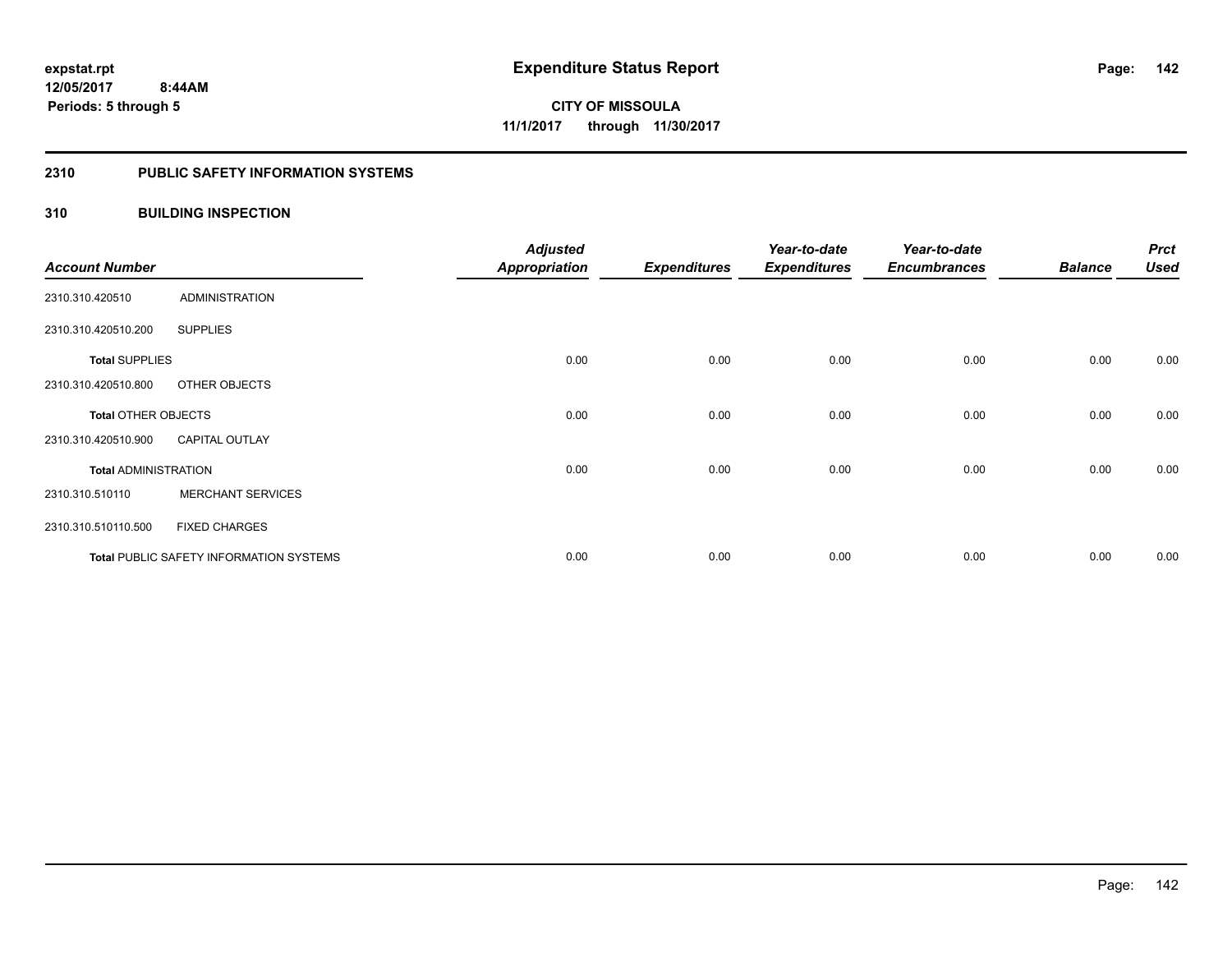#### **2321 IMPACT FEE FUND**

|                                      |                                                             | <b>Adjusted</b>      |                     | Year-to-date        | Year-to-date        |                | <b>Prct</b> |
|--------------------------------------|-------------------------------------------------------------|----------------------|---------------------|---------------------|---------------------|----------------|-------------|
| <b>Account Number</b>                |                                                             | <b>Appropriation</b> | <b>Expenditures</b> | <b>Expenditures</b> | <b>Encumbrances</b> | <b>Balance</b> | <b>Used</b> |
| 2321.390.410361                      | <b>IMPACT FEE STUDY</b>                                     |                      |                     |                     |                     |                |             |
| 2321.390.410361.300                  | PURCHASED SERVICES                                          |                      |                     |                     |                     |                |             |
|                                      | <b>Total PURCHASED SERVICES</b>                             | 0.00                 | 0.00                | 0.00                | 0.00                | 0.00           | 0.00        |
| 2321.390.410361.800                  | OTHER OBJECTS                                               |                      |                     |                     |                     |                |             |
| <b>Total IMPACT FEE STUDY</b>        |                                                             | 0.00                 | 0.00                | 0.00                | 0.00                | 0.00           | 0.00        |
| 2321.390.411240                      | CITY HALL POLICE RESTROOMS                                  |                      |                     |                     |                     |                |             |
| 2321.390.411240.900                  | CAPITAL OUTLAY                                              |                      |                     |                     |                     |                |             |
|                                      | Total CITY HALL POLICE RESTROOMS                            | 0.00                 | 0.00                | 0.00                | 0.00                | 0.00           | 0.00        |
| 2321.390.420002                      | PUBLIC SAFETY CORE HEAVY EQUIP                              |                      |                     |                     |                     |                |             |
| 2321.390.420002.900                  | <b>CAPITAL OUTLAY</b>                                       |                      |                     |                     |                     |                |             |
| 2321.390.420002.930.000 IMPROVEMENTS |                                                             | 250,000.00           | 0.00                | 0.00                | 0.00                | 250,000.00     | 0.00        |
|                                      | Total PUBLIC SAFETY CORE HEAVY EQUIP                        | 250,000.00           | 0.00                | 0.00                | 0.00                | 250,000.00     | 0.00        |
| 2321.390.420120                      | <b>FACILITIES</b>                                           |                      |                     |                     |                     |                |             |
| 2321.390.420120.900                  | <b>CAPITAL OUTLAY</b>                                       |                      |                     |                     |                     |                |             |
|                                      | 2321.390.420120.930.000 POLICE EVIDENCE STORAGE FACILITY    | 393,387.00           | 0.00                | 0.00                | 0.00                | 393,387.00     | 0.00        |
| <b>Total FACILITIES</b>              |                                                             | 393,387.00           | 0.00                | 0.00                | 0.00                | 393,387.00     | 0.00        |
| 2321.390.420400                      | FIRE PROTECTION & CONTROL                                   |                      |                     |                     |                     |                |             |
| 2321.390.420400.900                  | CAPITAL OUTLAY                                              |                      |                     |                     |                     |                |             |
|                                      | 2321.390.420400.940.000 CONFINED SPACE RESCUE TRAINING PROP | 0.00                 | 0.00                | 237.02              | 0.00                | $-237.02$      | 0.00        |
|                                      | Total FIRE PROTECTION & CONTROL                             | 0.00                 | 0.00                | 237.02              | 0.00                | $-237.02$      | 0.00        |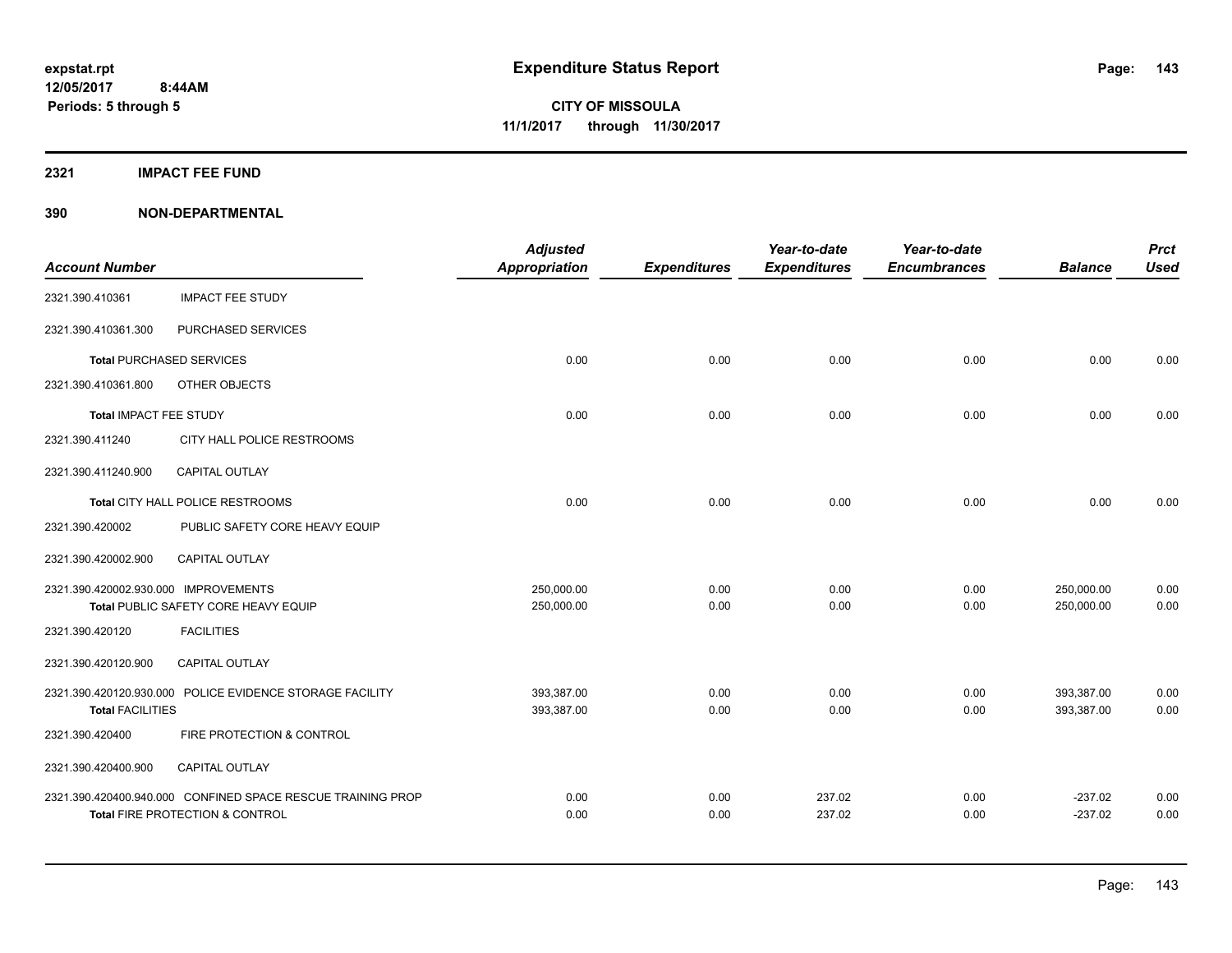**2321 IMPACT FEE FUND**

|                                                                                                                                                                            | <b>Adjusted</b><br><b>Appropriation</b> | <b>Expenditures</b>  | Year-to-date<br><b>Expenditures</b> | Year-to-date<br><b>Encumbrances</b> | <b>Balance</b>                          | <b>Prct</b><br><b>Used</b> |
|----------------------------------------------------------------------------------------------------------------------------------------------------------------------------|-----------------------------------------|----------------------|-------------------------------------|-------------------------------------|-----------------------------------------|----------------------------|
| RIGHT OF WAY ROAD CONSTRUCTION                                                                                                                                             |                                         |                      |                                     |                                     |                                         |                            |
| <b>CAPITAL OUTLAY</b>                                                                                                                                                      |                                         |                      |                                     |                                     |                                         |                            |
| 2321.390.430232.930.181 SOUTH AVE IMPROV, RESERVE-36<br>2321.390.430232.930.182 VAN BUREN ST<br>Total RIGHT OF WAY ROAD CONSTRUCTION<br><b>CLARK FORK LN IIMPROVEMENTS</b> | 950,000.00<br>82,350.00<br>1,032,350.00 | 0.00<br>0.00<br>0.00 | 0.00<br>0.00<br>0.00                | 0.00<br>0.00<br>0.00                | 950,000.00<br>82,350.00<br>1,032,350.00 | 0.00<br>0.00<br>0.00       |
| <b>CAPITAL OUTLAY</b>                                                                                                                                                      |                                         |                      |                                     |                                     |                                         |                            |
| 2321.390.430233.930.000 Clark Fork Ln & South of Pacific Ave<br><b>Total CLARK FORK LN IIMPROVEMENTS</b><br><b>BRIDGE CONSTUCTION</b>                                      | 0.00<br>0.00                            | 0.00<br>0.00         | $-22,858.40$<br>$-22,858.40$        | 0.00<br>0.00                        | 22,858.40<br>22,858.40                  | 0.00<br>0.00               |
| <b>GRANTS &amp; CONTRIBUTIONS</b>                                                                                                                                          |                                         |                      |                                     |                                     |                                         |                            |
| <b>Total BRIDGE CONSTUCTION</b>                                                                                                                                            | 0.00                                    | 0.00                 | 0.00                                | 0.00                                | 0.00                                    | 0.00                       |
| <b>CREGG LN IMPROVEMENTS</b>                                                                                                                                               |                                         |                      |                                     |                                     |                                         |                            |
| <b>CAPITAL OUTLAY</b>                                                                                                                                                      |                                         |                      |                                     |                                     |                                         |                            |
| 2321.390.430248.930.000 CREGG LN IMPROVEMENTS<br><b>Total CREGG LN IMPROVEMENTS</b>                                                                                        | 384,780.00<br>384,780.00                | 0.00<br>0.00         | 0.00<br>0.00                        | 0.00<br>0.00                        | 384,780.00<br>384,780.00                | 0.00<br>0.00               |
| <b>BIKE-PED PROGRAM &amp; TRAILS</b>                                                                                                                                       |                                         |                      |                                     |                                     |                                         |                            |
| <b>CAPITAL OUTLAY</b>                                                                                                                                                      |                                         |                      |                                     |                                     |                                         |                            |
| 2321.390.430255.930.181 BELLVUE PARK BIKE SKILLS FEATURES<br>Total BIKE-PED PROGRAM & TRAILS<br>MULLAN/GEO ELMER SIGNAL                                                    | 11,042.00<br>11,042.00                  | 0.00<br>0.00         | 0.00<br>0.00                        | 0.00<br>0.00                        | 11,042.00<br>11,042.00                  | 0.00<br>0.00               |
|                                                                                                                                                                            |                                         |                      |                                     |                                     |                                         |                            |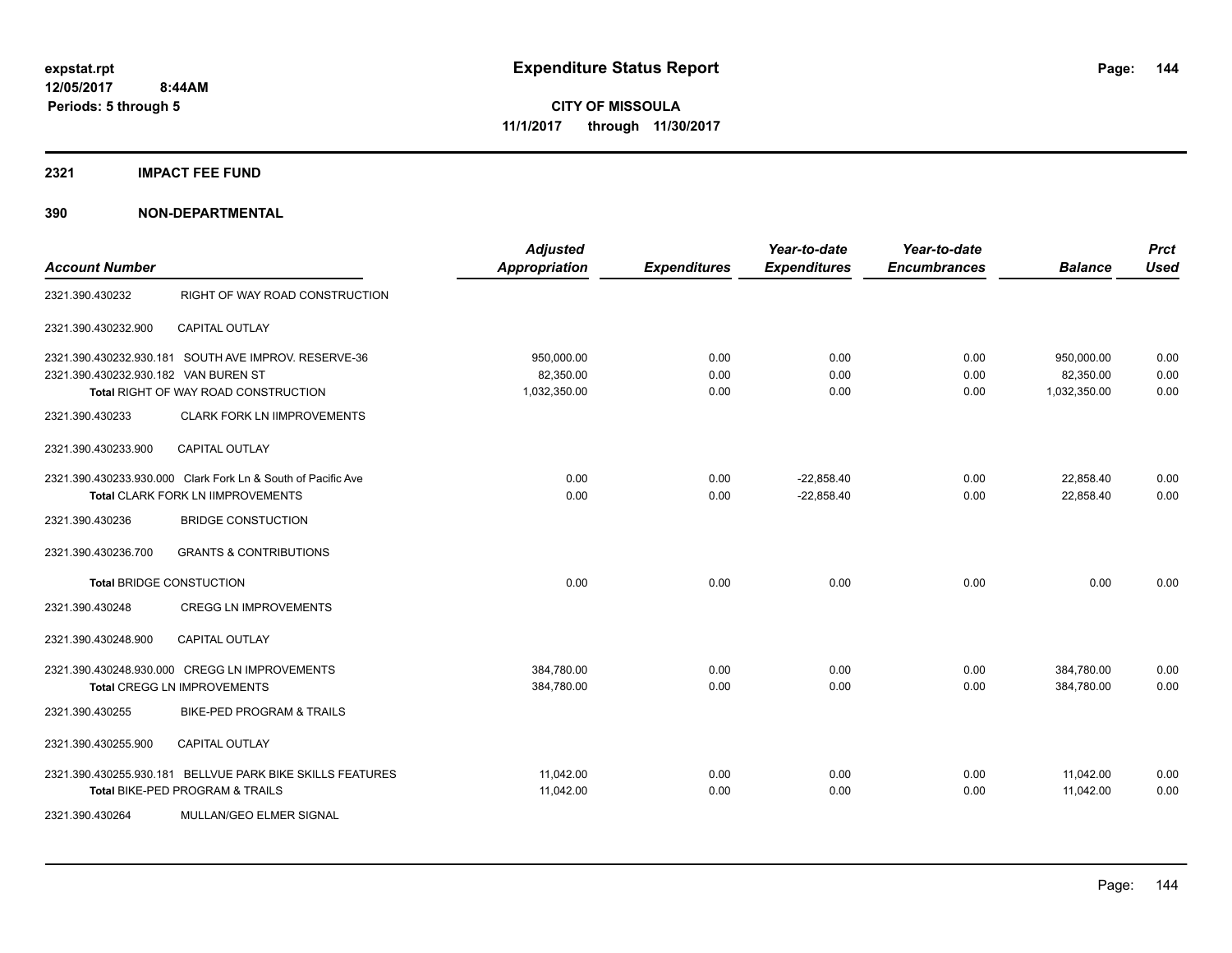# **2321 IMPACT FEE FUND**

| <b>Account Number</b>                                              |                                              | <b>Adjusted</b><br><b>Appropriation</b> | <b>Expenditures</b>  | Year-to-date<br><b>Expenditures</b> | Year-to-date<br><b>Encumbrances</b> | <b>Balance</b>                      | <b>Prct</b><br><b>Used</b> |
|--------------------------------------------------------------------|----------------------------------------------|-----------------------------------------|----------------------|-------------------------------------|-------------------------------------|-------------------------------------|----------------------------|
| 2321.390.430264.300                                                | PURCHASED SERVICES                           |                                         |                      |                                     |                                     |                                     |                            |
|                                                                    | <b>Total PURCHASED SERVICES</b>              | 0.00                                    | 0.00                 | 0.00                                | 0.00                                | 0.00                                | 0.00                       |
| 2321.390.430264.900                                                | CAPITAL OUTLAY                               |                                         |                      |                                     |                                     |                                     |                            |
|                                                                    | Total MULLAN/GEO ELMER SIGNAL                | 0.00                                    | 0.00                 | 0.00                                | 0.00                                | 0.00                                | 0.00                       |
| 2321.390.460305                                                    | <b>COMMUNITY CENTER</b>                      |                                         |                      |                                     |                                     |                                     |                            |
| 2321.390.460305.900                                                | <b>CAPITAL OUTLAY</b>                        |                                         |                      |                                     |                                     |                                     |                            |
| <b>Total COMMUNITY CENTER</b>                                      |                                              | 0.00                                    | 0.00                 | 0.00                                | 0.00                                | 0.00                                | 0.00                       |
| 2321.390.460401                                                    | CONSTRUCTION                                 |                                         |                      |                                     |                                     |                                     |                            |
| 2321.390.460401.900                                                | CAPITAL OUTLAY                               |                                         |                      |                                     |                                     |                                     |                            |
| 2321.390.460401.930.000 FORT MISSOULA<br><b>Total CONSTRUCTION</b> |                                              | 0.00<br>0.00                            | 0.00<br>0.00         | 437.52<br>437.52                    | 0.00<br>0.00                        | $-437.52$<br>$-437.52$              | 0.00<br>0.00               |
| 2321.390.460433                                                    | <b>PARK AREAS</b>                            |                                         |                      |                                     |                                     |                                     |                            |
| 2321.390.460433.900                                                | <b>CAPITAL OUTLAY</b>                        |                                         |                      |                                     |                                     |                                     |                            |
| 2321.390.460433.930.182 McCORMIC PARK<br><b>Total PARK AREAS</b>   | 2321.390.460433.930.181 JEFFREY PARK PHASE I | 189,120.00<br>55,159.00<br>244,279.00   | 0.00<br>0.00<br>0.00 | 172,200.00<br>0.00<br>172,200.00    | 0.00<br>0.00<br>0.00                | 16,920.00<br>55,159.00<br>72,079.00 | 91.05<br>0.00<br>70.49     |
| 2321.390.510000                                                    | Un-Allocated IFAC Approved Appropriation     |                                         |                      |                                     |                                     |                                     |                            |
| 2321.390.510000.800                                                | OTHER OBJECTS                                |                                         |                      |                                     |                                     |                                     |                            |
| <b>Total OTHER OBJECTS</b>                                         |                                              | 0.00                                    | 0.00                 | 0.00                                | 0.00                                | 0.00                                | 0.00                       |
| 2321.390.510000.900                                                | <b>CAPITAL OUTLAY</b>                        |                                         |                      |                                     |                                     |                                     |                            |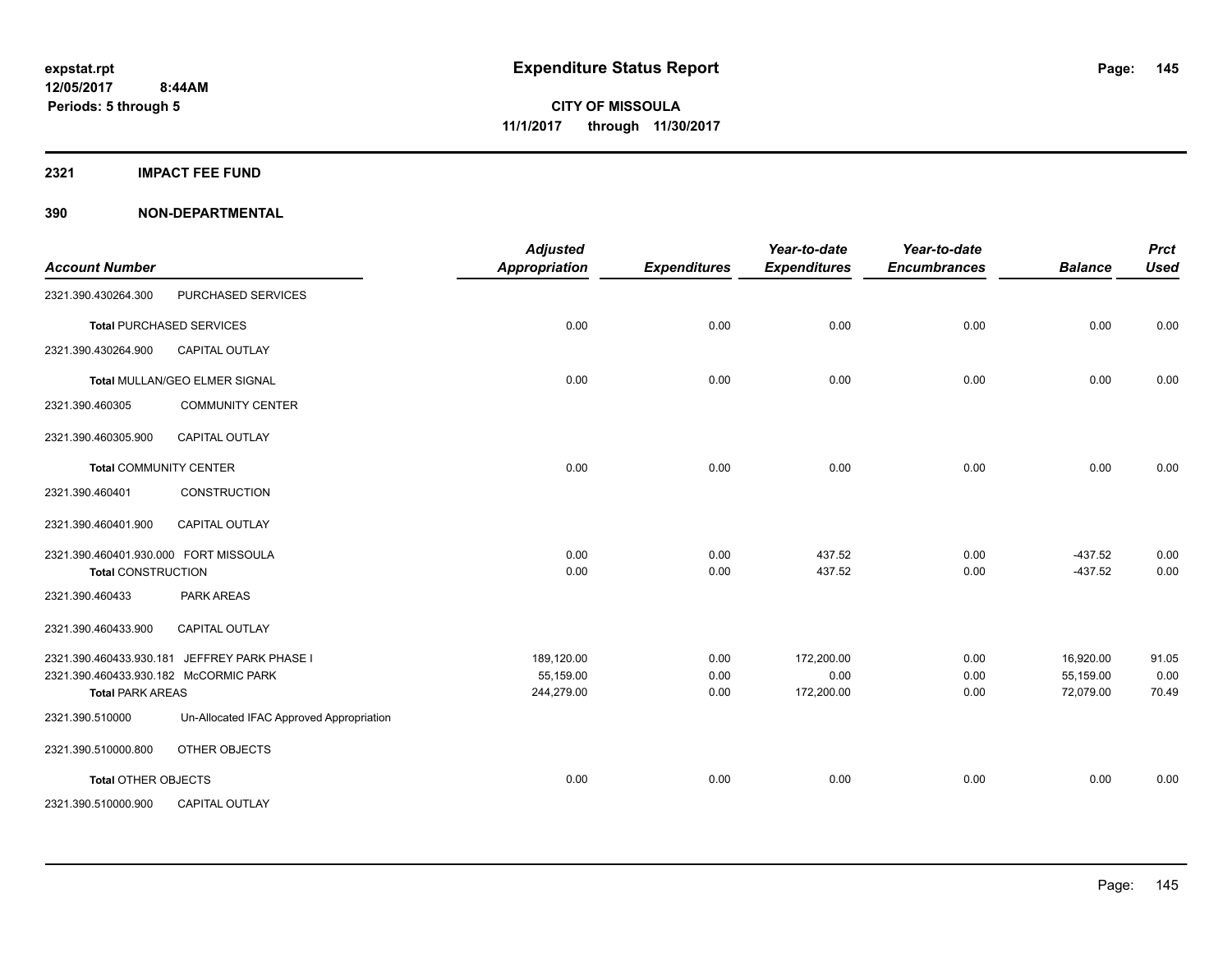# **2321 IMPACT FEE FUND**

| <b>Account Number</b>                                 |                                | <b>Adjusted</b><br>Appropriation | <b>Expenditures</b> | Year-to-date<br><b>Expenditures</b> | Year-to-date<br><b>Encumbrances</b> | <b>Balance</b> | <b>Prct</b><br>Used |
|-------------------------------------------------------|--------------------------------|----------------------------------|---------------------|-------------------------------------|-------------------------------------|----------------|---------------------|
| 2321.390.510000.930.000 IMPROVEMENTS                  |                                | 84,162.00                        | 0.00                | 0.00                                | 0.00                                | 84.162.00      | 0.00                |
| <b>Total Un-Allocated IFAC Approved Appropriation</b> |                                | 84,162.00                        | 0.00                | 0.00                                | 0.00                                | 84,162.00      | 0.00                |
| 2321.390.510110                                       | <b>MERCHANT SERVICES</b>       |                                  |                     |                                     |                                     |                |                     |
| 2321.390.510110.500                                   | <b>FIXED CHARGES</b>           |                                  |                     |                                     |                                     |                |                     |
|                                                       | <b>Total MERCHANT SERVICES</b> | 0.00                             | 0.00                | 0.00                                | 0.00                                | 0.00           | 0.00                |
| <b>Total IMPACT FEE FUND</b>                          |                                | 2,400,000.00                     | 0.00                | 150.016.14                          | 0.00                                | 2.249.983.86   | 6.25                |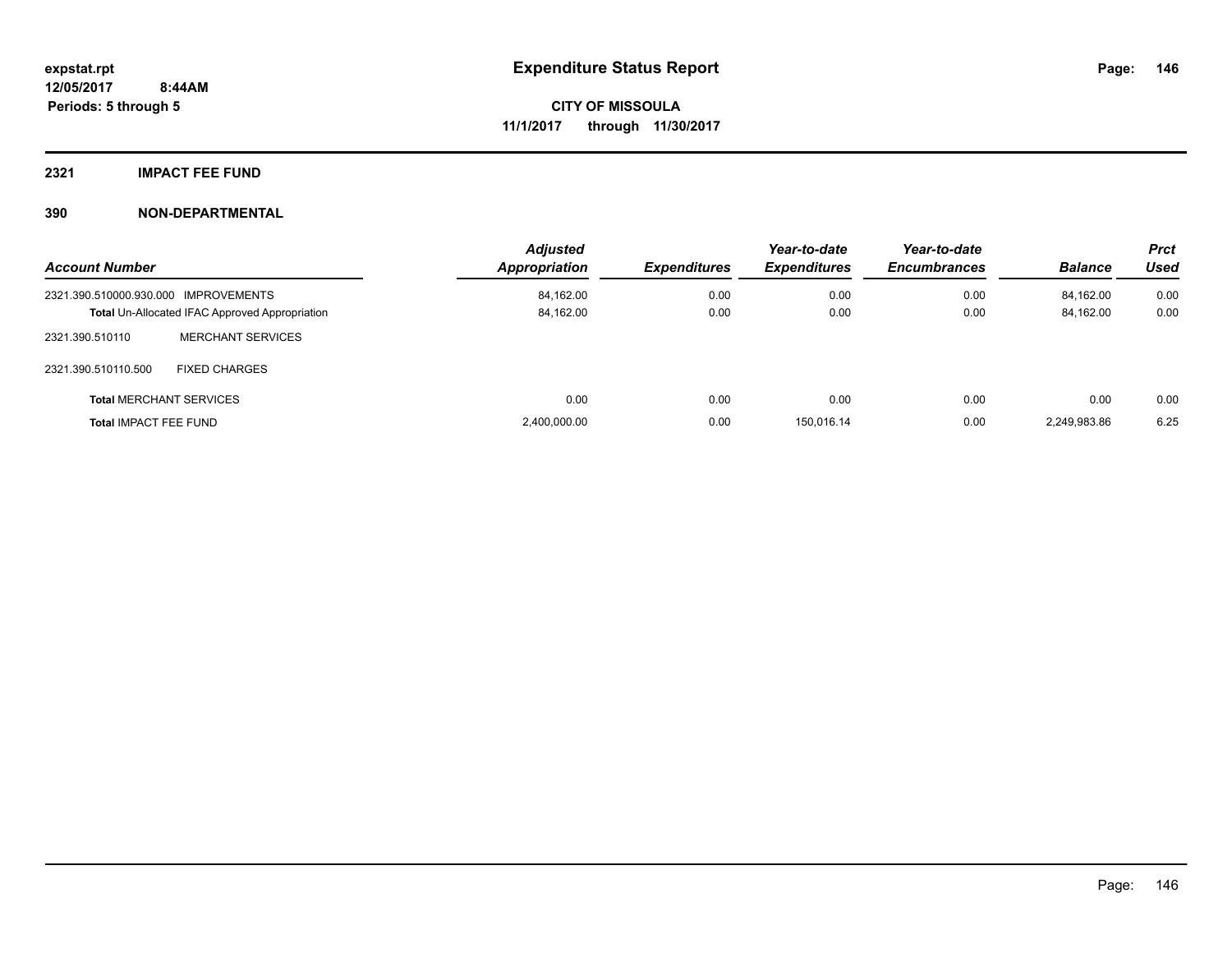# **2322 GEORGE ELMER/CATTLE DR INTERSECTION**

| <b>Account Number</b>                             |                                                                                                   | <b>Adjusted</b><br><b>Appropriation</b> | <b>Expenditures</b> | Year-to-date<br><b>Expenditures</b> | Year-to-date<br><b>Encumbrances</b> | <b>Balance</b>         | <b>Prct</b><br><b>Used</b> |
|---------------------------------------------------|---------------------------------------------------------------------------------------------------|-----------------------------------------|---------------------|-------------------------------------|-------------------------------------|------------------------|----------------------------|
| 2322.390.510100                                   | SPECIAL ASSESSMENTS                                                                               |                                         |                     |                                     |                                     |                        |                            |
| 2322.390.510100.300                               | PURCHASED SERVICES                                                                                |                                         |                     |                                     |                                     |                        |                            |
| 2322.390.510100.800                               | 2322.390.510100.350.000 PROFESSIONAL SERVICES<br><b>Total PURCHASED SERVICES</b><br>OTHER OBJECTS | 15,000.00<br>15,000.00                  | 0.00<br>0.00        | 0.00<br>0.00                        | 0.00<br>0.00                        | 15,000.00<br>15,000.00 | 0.00<br>0.00               |
| <b>Total OTHER OBJECTS</b><br>2322.390.510100.900 | <b>CAPITAL OUTLAY</b>                                                                             | 0.00                                    | 0.00                | 0.00                                | 0.00                                | 0.00                   | 0.00                       |
| <b>Total CAPITAL OUTLAY</b>                       |                                                                                                   | 0.00                                    | 0.00                | 0.00                                | 0.00                                | 0.00                   | 0.00                       |
| 2322.390.510110                                   | <b>Total SPECIAL ASSESSMENTS</b><br><b>MERCHANT SERVICES</b>                                      | 15,000.00                               | 0.00                | 0.00                                | 0.00                                | 15,000.00              | 0.00                       |
| 2322.390.510110.500                               | <b>FIXED CHARGES</b>                                                                              |                                         |                     |                                     |                                     |                        |                            |
|                                                   | <b>Total MERCHANT SERVICES</b>                                                                    | 0.00                                    | 0.00                | 0.00                                | 0.00                                | 0.00                   | 0.00                       |
|                                                   | Total GEORGE ELMER/CATTLE DR INTERSECTION                                                         | 15,000.00                               | 0.00                | 0.00                                | 0.00                                | 15,000.00              | 0.00                       |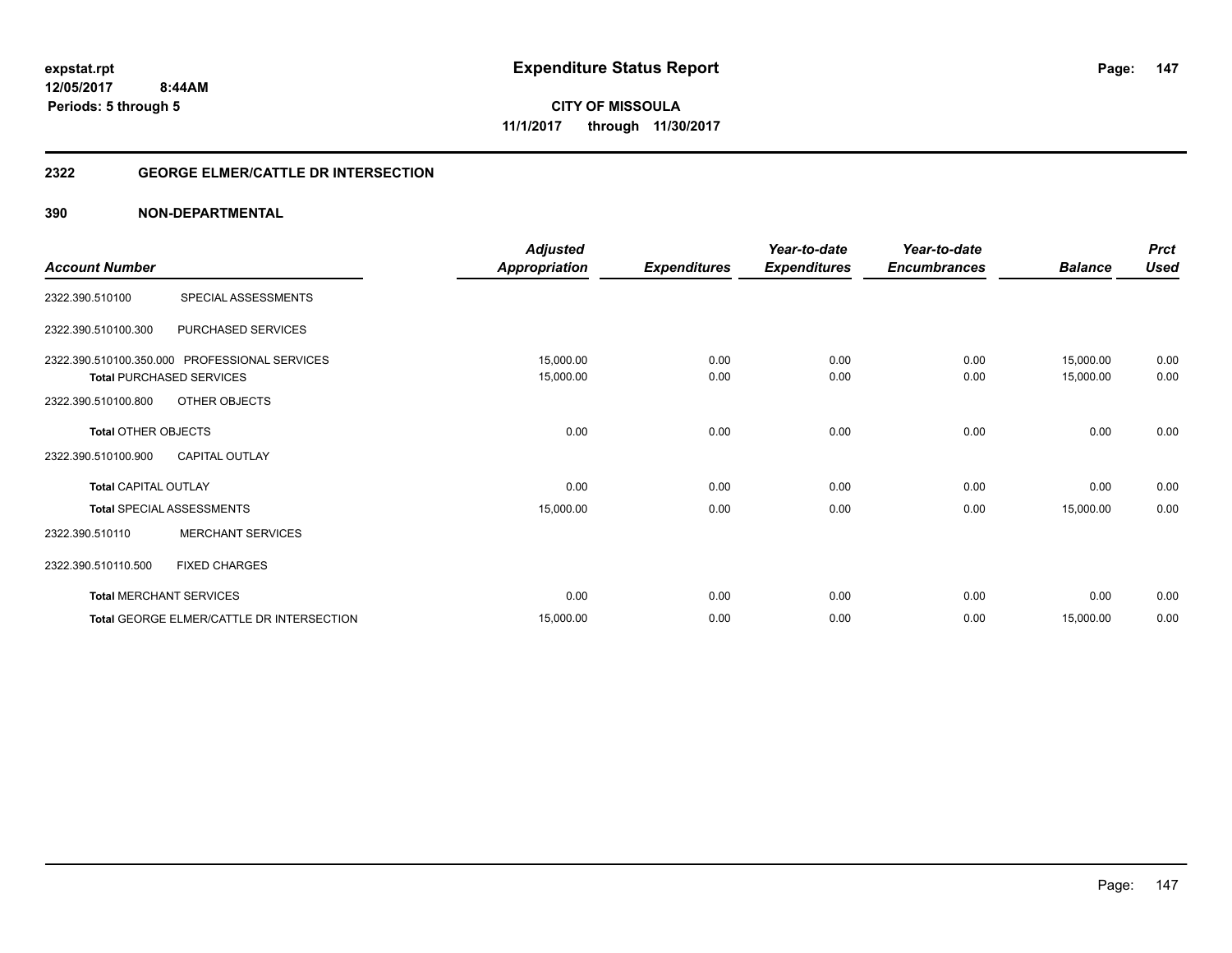**Periods: 5 through 5**

**CITY OF MISSOULA 11/1/2017 through 11/30/2017**

**2365 PUBLIC ART FUND**

**220 MAYOR**

| <b>Account Number</b>       |                                                                                     | <b>Adjusted</b><br>Appropriation | <b>Expenditures</b> | Year-to-date<br><b>Expenditures</b> | Year-to-date<br><b>Encumbrances</b> | <b>Balance</b>         | <b>Prct</b><br><b>Used</b> |
|-----------------------------|-------------------------------------------------------------------------------------|----------------------------------|---------------------|-------------------------------------|-------------------------------------|------------------------|----------------------------|
| 2365.220.460451             | <b>ADMINISTRATION</b>                                                               |                                  |                     |                                     |                                     |                        |                            |
| 2365.220.460451.300         | PURCHASED SERVICES                                                                  |                                  |                     |                                     |                                     |                        |                            |
| <b>Total ADMINISTRATION</b> | 2365.220.460451.320.000 PRINTING & DUPLICATING                                      | 3,000.00<br>3,000.00             | 0.00<br>0.00        | 30.00<br>30.00                      | 0.00<br>0.00                        | 2,970.00<br>2,970.00   | 1.00<br>1.00               |
| 2365.220.460457             | <b>PUBLIC ART</b>                                                                   |                                  |                     |                                     |                                     |                        |                            |
| 2365.220.460457.300         | PURCHASED SERVICES                                                                  |                                  |                     |                                     |                                     |                        |                            |
|                             | 2365.220.460457.390.000 OTHER PURCHASED SERVICES<br><b>Total PURCHASED SERVICES</b> | 12,943.00<br>12,943.00           | 0.00<br>0.00        | 0.00<br>0.00                        | 0.00<br>0.00                        | 12,943.00<br>12,943.00 | 0.00<br>0.00               |
| 2365.220.460457.900         | <b>CAPITAL OUTLAY</b>                                                               |                                  |                     |                                     |                                     |                        |                            |
| <b>Total CAPITAL OUTLAY</b> |                                                                                     | 0.00                             | 0.00                | 0.00                                | 0.00                                | 0.00                   | 0.00                       |
| <b>Total PUBLIC ART</b>     |                                                                                     | 12,943.00                        | 0.00                | 0.00                                | 0.00                                | 12,943.00              | 0.00                       |
| 2365.220.460459             | <b>MAINTENANCE</b>                                                                  |                                  |                     |                                     |                                     |                        |                            |
| 2365.220.460459.200         | <b>SUPPLIES</b>                                                                     |                                  |                     |                                     |                                     |                        |                            |
| <b>Total SUPPLIES</b>       |                                                                                     | 0.00                             | 0.00                | 0.00                                | 0.00                                | 0.00                   | 0.00                       |
| 2365.220.460459.300         | PURCHASED SERVICES                                                                  |                                  |                     |                                     |                                     |                        |                            |
|                             | <b>Total PURCHASED SERVICES</b>                                                     | 0.00                             | 0.00                | 0.00                                | 0.00                                | 0.00                   | 0.00                       |
| 2365.220.460459.900         | <b>CAPITAL OUTLAY</b>                                                               |                                  |                     |                                     |                                     |                        |                            |
| <b>Total MAINTENANCE</b>    |                                                                                     | 0.00                             | 0.00                | 0.00                                | 0.00                                | 0.00                   | 0.00                       |
| 2365.220.460518             | *** Title Not Found ***                                                             |                                  |                     |                                     |                                     |                        |                            |
| 2365.220.460518.300         | PURCHASED SERVICES                                                                  |                                  |                     |                                     |                                     |                        |                            |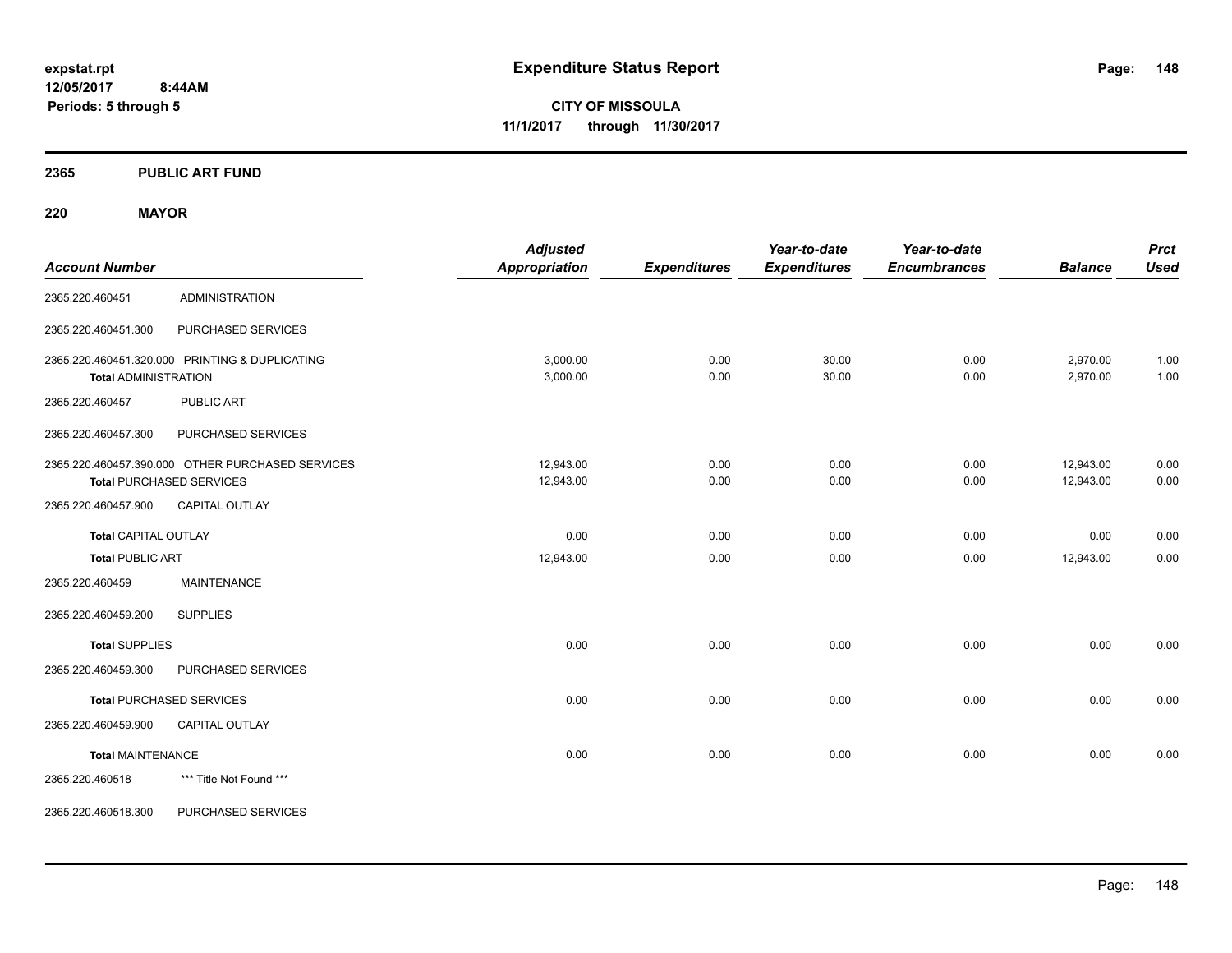**2365 PUBLIC ART FUND**

# **220 MAYOR**

| <b>Account Number</b>                         | <b>Adjusted</b><br>Appropriation | <b>Expenditures</b> | Year-to-date<br><b>Expenditures</b> | Year-to-date<br><b>Encumbrances</b> | <b>Balance</b> | <b>Prct</b><br><b>Used</b> |
|-----------------------------------------------|----------------------------------|---------------------|-------------------------------------|-------------------------------------|----------------|----------------------------|
| 2365.220.460518.350.000 PROFESSIONAL SERVICES | 0.00                             | 0.00                | 4,500.00                            | 0.00                                | $-4,500.00$    | 0.00                       |
| <b>Total PURCHASED SERVICES</b>               | 0.00                             | 0.00                | 4,500.00                            | 0.00                                | $-4,500.00$    | 0.00                       |
| OTHER OBJECTS<br>2365.220.460518.800          |                                  |                     |                                     |                                     |                |                            |
| Total OTHER OBJECTS                           | 0.00                             | 0.00                | 0.00                                | 0.00                                | 0.00           | 0.00                       |
| <b>CAPITAL OUTLAY</b><br>2365.220.460518.900  |                                  |                     |                                     |                                     |                |                            |
| <b>Total CAPITAL OUTLAY</b>                   | 0.00                             | 0.00                | 0.00                                | 0.00                                | 0.00           | 0.00                       |
| Total *** Title Not Found ***                 | 0.00                             | 0.00                | 4,500.00                            | 0.00                                | $-4,500.00$    | 0.00                       |
| <b>MERCHANT SERVICES</b><br>2365.220.510110   |                                  |                     |                                     |                                     |                |                            |
| 2365.220.510110.500<br><b>FIXED CHARGES</b>   |                                  |                     |                                     |                                     |                |                            |
| <b>Total FIXED CHARGES</b>                    | 0.00                             | 0.00                | 0.00                                | 0.00                                | 0.00           | 0.00                       |
| <b>Total MERCHANT SERVICES</b>                | 0.00                             | 0.00                | 0.00                                | 0.00                                | 0.00           | 0.00                       |
| <b>Total PUBLIC ART FUND</b>                  | 15,943.00                        | 0.00                | 4,530.00                            | 0.00                                | 11,413.00      | 28.41                      |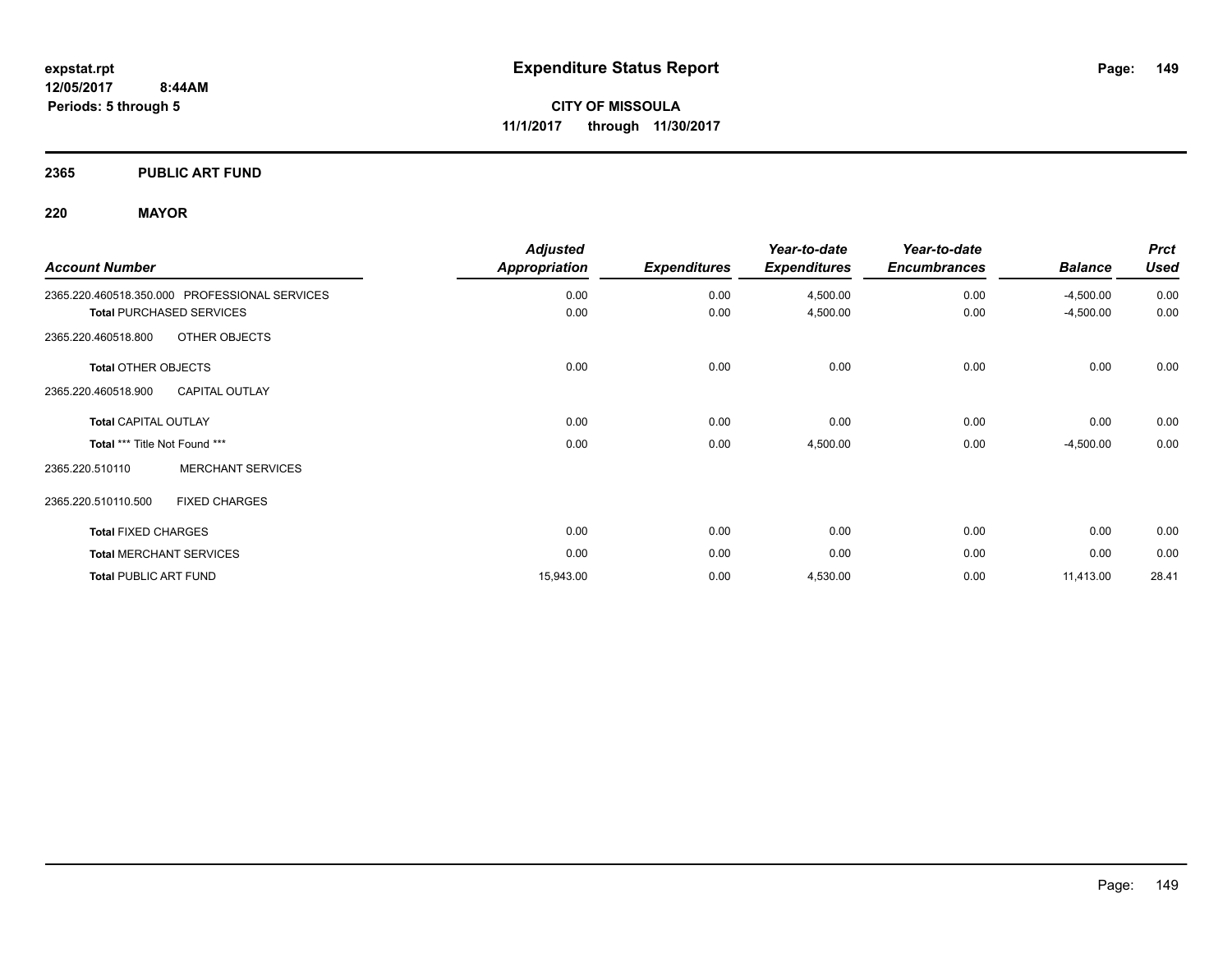**12/05/2017 8:44AM Periods: 5 through 5**

**CITY OF MISSOULA 11/1/2017 through 11/30/2017**

### **2371 EMPLOYEE HEALTH INSURANCE LEVY FUND**

| <b>Account Number</b> |                                            | <b>Adjusted</b><br><b>Appropriation</b> | <b>Expenditures</b> | Year-to-date<br><b>Expenditures</b> | Year-to-date<br><b>Encumbrances</b> | <b>Balance</b> | <b>Prct</b><br><b>Used</b> |
|-----------------------|--------------------------------------------|-----------------------------------------|---------------------|-------------------------------------|-------------------------------------|----------------|----------------------------|
| 2371.390.510110       | <b>MERCHANT SERVICES</b>                   |                                         |                     |                                     |                                     |                |                            |
| 2371.390.510110.500   | <b>FIXED CHARGES</b>                       |                                         |                     |                                     |                                     |                |                            |
|                       | <b>Total MERCHANT SERVICES</b>             | 0.00                                    | 0.00                | 0.00                                | 0.00                                | 0.00           | 0.00                       |
| 2371.390.521000       | INTERFUND OPERATING TRANSFERS              |                                         |                     |                                     |                                     |                |                            |
| 2371.390.521000.800   | OTHER OBJECTS                              |                                         |                     |                                     |                                     |                |                            |
|                       | <b>Total INTERFUND OPERATING TRANSFERS</b> | 0.00                                    | 0.00                | 0.00                                | 0.00                                | 0.00           | 0.00                       |
|                       | Total EMPLOYEE HEALTH INSURANCE LEVY FUND  | 0.00                                    | 0.00                | 0.00                                | 0.00                                | 0.00           | 0.00                       |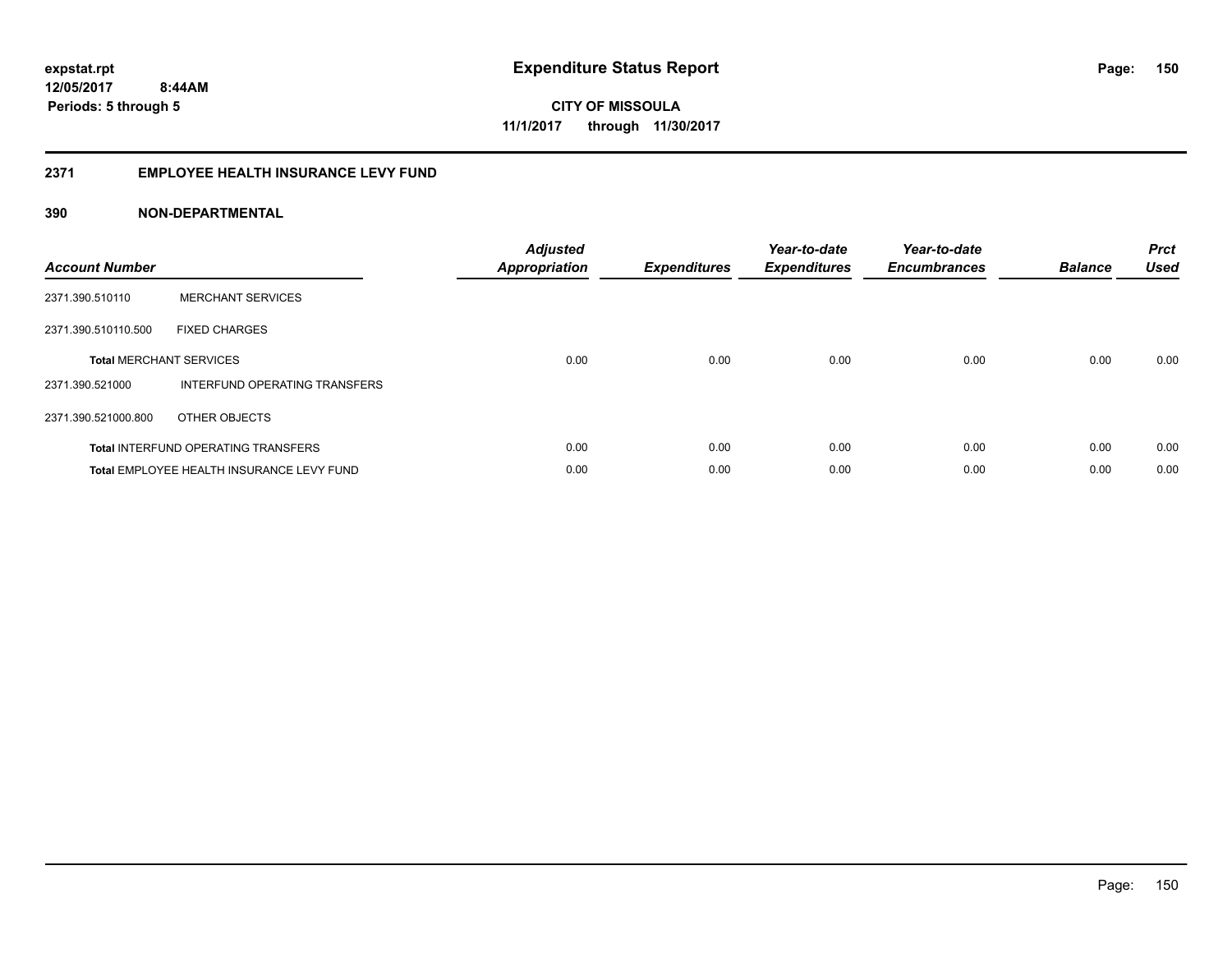#### **2372 PERMISSIVE MEDICAL LEVY**

| <b>Account Number</b>          |                                                  | <b>Adjusted</b><br><b>Appropriation</b> | <b>Expenditures</b> | Year-to-date<br><b>Expenditures</b> | Year-to-date<br><b>Encumbrances</b> | <b>Balance</b> | <b>Prct</b><br><b>Used</b> |
|--------------------------------|--------------------------------------------------|-----------------------------------------|---------------------|-------------------------------------|-------------------------------------|----------------|----------------------------|
| 2372.390.510110                | <b>MERCHANT SERVICES</b>                         |                                         |                     |                                     |                                     |                |                            |
| 2372.390.510110.500            | <b>FIXED CHARGES</b>                             |                                         |                     |                                     |                                     |                |                            |
| <b>Total MERCHANT SERVICES</b> |                                                  | 0.00                                    | 0.00                | 0.00                                | 0.00                                | 0.00           | 0.00                       |
| 2372.390.521000                | INTERFUND OPERATING TRANSFERS                    |                                         |                     |                                     |                                     |                |                            |
| 2372.390.521000.800            | OTHER OBJECTS                                    |                                         |                     |                                     |                                     |                |                            |
|                                | 2372.390.521000.820.000 TRANSFERS TO OTHER FUNDS | 5,101,004.00                            | 0.00                | 0.00                                | 0.00                                | 5,101,004.00   | 0.00                       |
|                                | <b>Total INTERFUND OPERATING TRANSFERS</b>       | 5,101,004.00                            | 0.00                | 0.00                                | 0.00                                | 5,101,004.00   | 0.00                       |
|                                | <b>Total PERMISSIVE MEDICAL LEVY</b>             | 5,101,004.00                            | 0.00                | 0.00                                | 0.00                                | 5,101,004.00   | 0.00                       |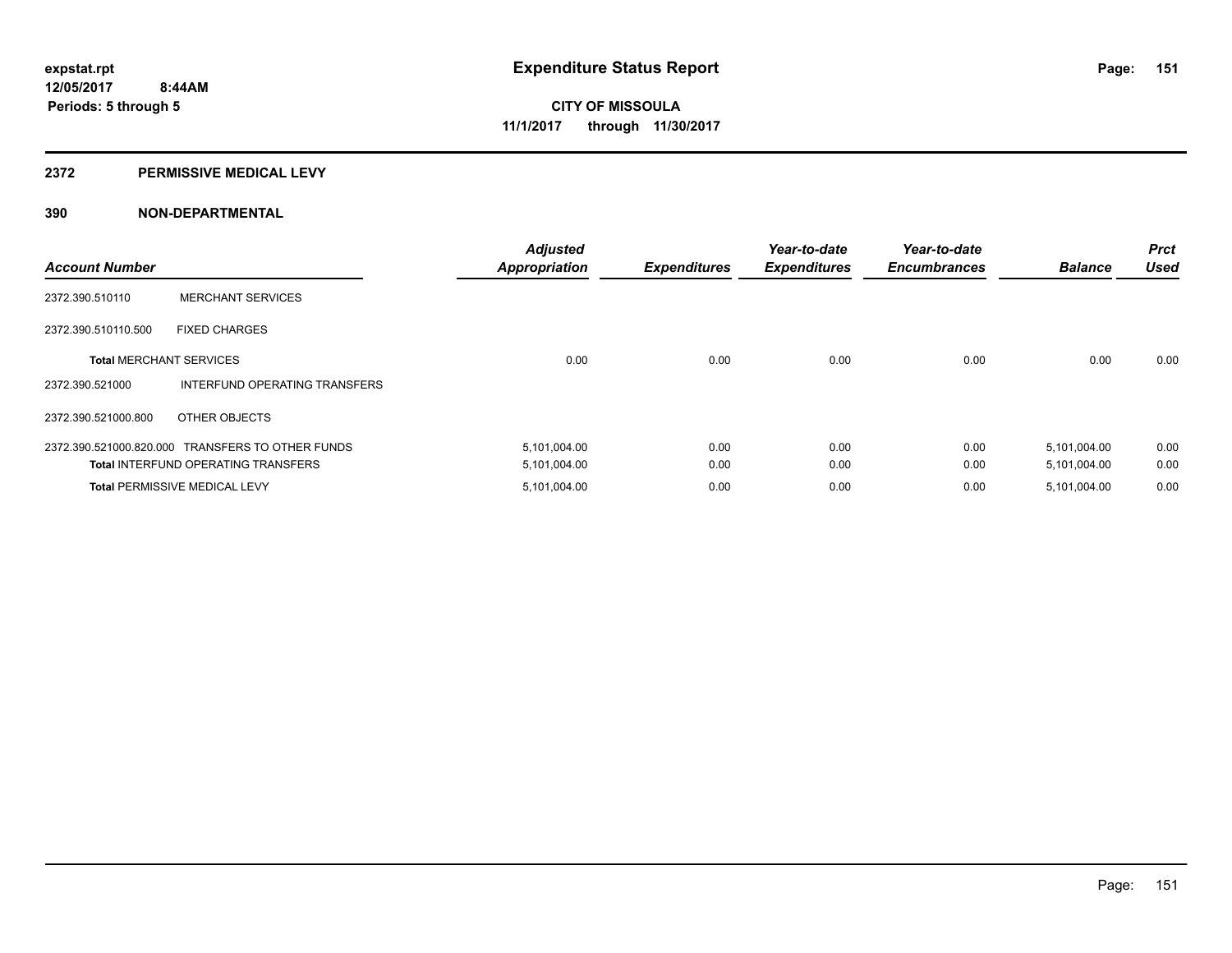**12/05/2017 8:44AM Periods: 5 through 5**

**CITY OF MISSOULA 11/1/2017 through 11/30/2017**

# **2389 CABLE TELEVISION FRANCHISE FUND**

| <b>Account Number</b>            |                                                  | <b>Adjusted</b><br>Appropriation | <b>Expenditures</b> | Year-to-date<br><b>Expenditures</b> | Year-to-date<br><b>Encumbrances</b> | <b>Balance</b> | <b>Prct</b><br><b>Used</b> |
|----------------------------------|--------------------------------------------------|----------------------------------|---------------------|-------------------------------------|-------------------------------------|----------------|----------------------------|
|                                  |                                                  |                                  |                     |                                     |                                     |                |                            |
| 2389.390.411810                  | <b>CABLE TV FRANCHISE</b>                        |                                  |                     |                                     |                                     |                |                            |
| 2389.390.411810.300              | PURCHASED SERVICES                               |                                  |                     |                                     |                                     |                |                            |
|                                  | 2389.390.411810.350.000 PROFESSIONAL SERVICES    | 20,288.00                        | 12,900.00           | 13,800.00                           | 0.00                                | 6,488.00       | 68.02                      |
| 2389.390.411810.370.000 TRAVEL   |                                                  | 1,000.00                         | 0.00                | 0.00                                | 0.00                                | 1,000.00       | 0.00                       |
| 2389.390.411810.380.000 TRAINING |                                                  | 1,000.00                         | 0.00                | 0.00                                | 0.00                                | 1,000.00       | 0.00                       |
|                                  | <b>Total PURCHASED SERVICES</b>                  | 22,288.00                        | 12,900.00           | 13,800.00                           | 0.00                                | 8,488.00       | 61.92                      |
| 2389.390.411810.700              | <b>GRANTS &amp; CONTRIBUTIONS</b>                |                                  |                     |                                     |                                     |                |                            |
|                                  | 2389.390.411810.700.000 GRANTS & CONTRIBUTIONS   | 440,000.00                       | 10,564.56           | 130,564.56                          | 0.00                                | 309,435.44     | 29.67                      |
|                                  | <b>Total GRANTS &amp; CONTRIBUTIONS</b>          | 440,000.00                       | 10,564.56           | 130,564.56                          | 0.00                                | 309,435.44     | 29.67                      |
| 2389.390.411810.800              | OTHER OBJECTS                                    |                                  |                     |                                     |                                     |                |                            |
|                                  | 2389.390.411810.820.000 TRANSFERS TO OTHER FUNDS | 221,433.00                       | 0.00                | 0.00                                | 0.00                                | 221,433.00     | 0.00                       |
| <b>Total OTHER OBJECTS</b>       |                                                  | 221,433.00                       | 0.00                | 0.00                                | 0.00                                | 221,433.00     | 0.00                       |
| 2389.390.411810.900              | <b>CAPITAL OUTLAY</b>                            |                                  |                     |                                     |                                     |                |                            |
|                                  | 2389.390.411810.940.000 MACHINERY & EQUIPMENT    | 37,567.00                        | 10,785.00           | 25,728.82                           | 0.00                                | 11,838.18      | 68.49                      |
| <b>Total CAPITAL OUTLAY</b>      |                                                  | 37.567.00                        | 10,785.00           | 25,728.82                           | 0.00                                | 11.838.18      | 68.49                      |
| <b>Total CABLE TV FRANCHISE</b>  |                                                  | 721,288.00                       | 34,249.56           | 170,093.38                          | 0.00                                | 551,194.62     | 23.58                      |
| 2389.390.510110                  | <b>MERCHANT SERVICES</b>                         |                                  |                     |                                     |                                     |                |                            |
| 2389.390.510110.500              | <b>FIXED CHARGES</b>                             |                                  |                     |                                     |                                     |                |                            |
| <b>Total MERCHANT SERVICES</b>   |                                                  | 0.00                             | 0.00                | 0.00                                | 0.00                                | 0.00           | 0.00                       |
|                                  | Total CABLE TELEVISION FRANCHISE FUND            | 721,288.00                       | 34,249.56           | 170,093.38                          | 0.00                                | 551,194.62     | 23.58                      |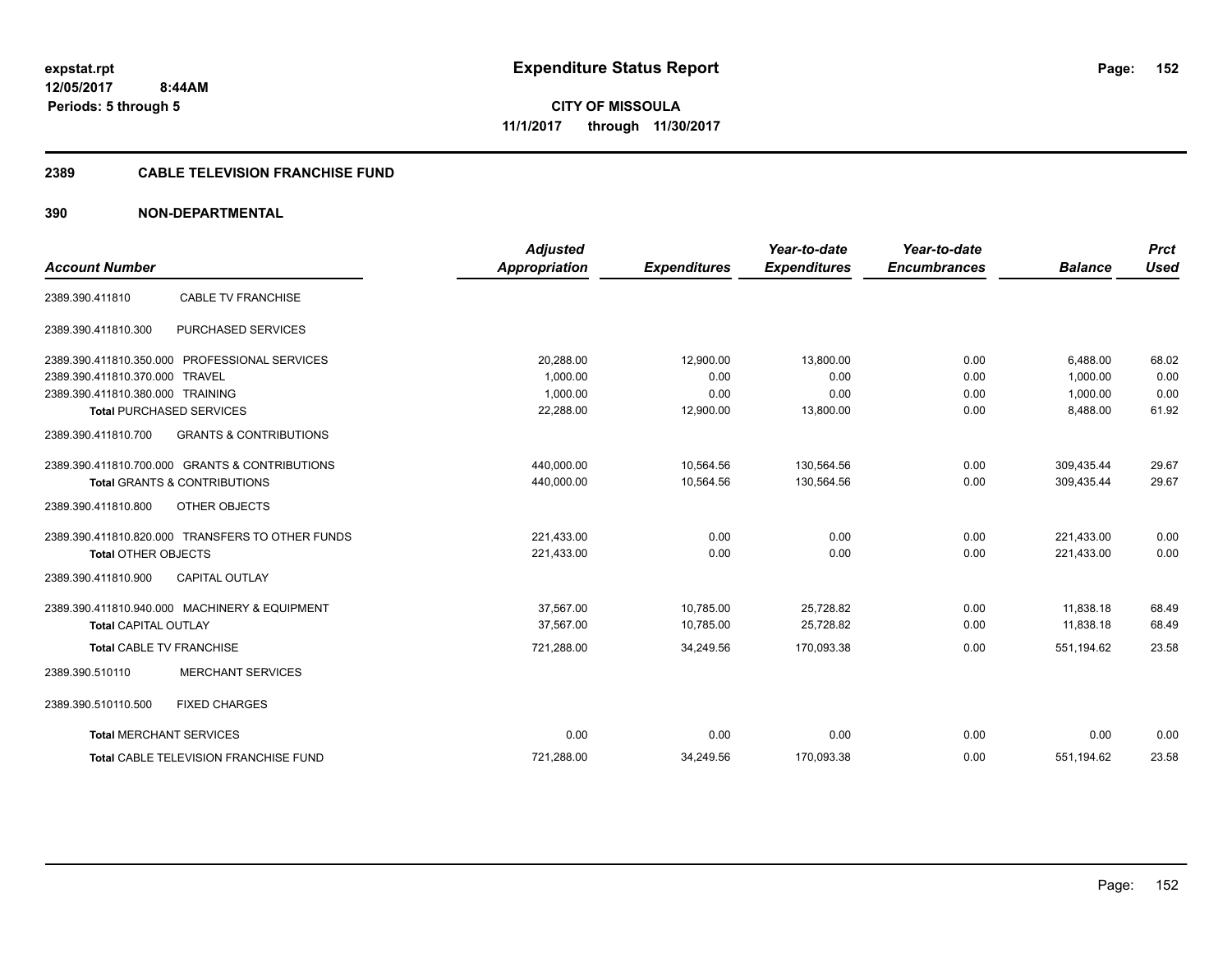**12/05/2017 8:44AM Periods: 5 through 5**

**CITY OF MISSOULA 11/1/2017 through 11/30/2017**

# **2390 DRUG FORFEITURE FUND**

# **290 POLICE**

|                                                          | <b>Adjusted</b> |                     | Year-to-date        | Year-to-date        |                | <b>Prct</b> |
|----------------------------------------------------------|-----------------|---------------------|---------------------|---------------------|----------------|-------------|
| <b>Account Number</b>                                    | Appropriation   | <b>Expenditures</b> | <b>Expenditures</b> | <b>Encumbrances</b> | <b>Balance</b> | <b>Used</b> |
| <b>NARCOTICS</b><br>2390.290.420142                      |                 |                     |                     |                     |                |             |
| PERSONAL SERVICES<br>2390.290.420142.100                 |                 |                     |                     |                     |                |             |
| <b>Total PERSONAL SERVICES</b>                           | 0.00            | 0.00                | 0.00                | 0.00                | 0.00           | 0.00        |
| 2390.290.420142.200<br><b>SUPPLIES</b>                   |                 |                     |                     |                     |                |             |
| 2390.290.420142.220.000 OPERATING SUPPLIES               | 3,000.00        | 52.99               | 669.34              | 0.00                | 2,330.66       | 22.31       |
| 2390.290.420142.230.000 REPAIR/MAINTENANCE               | 3,000.00        | 0.00                | 0.00                | 0.00                | 3,000.00       | 0.00        |
| 2390.290.420142.231.000 GASOLINE                         | 500.00          | 0.00                | 0.00                | 0.00                | 500.00         | 0.00        |
| <b>Total SUPPLIES</b>                                    | 6,500.00        | 52.99               | 669.34              | 0.00                | 5,830.66       | 10.30       |
| 2390.290.420142.300<br>PURCHASED SERVICES                |                 |                     |                     |                     |                |             |
| 2390.290.420142.310.000 COMMUNICATIONS                   | 500.00          | 0.00                | 0.00                | 0.00                | 500.00         | 0.00        |
| 2390.290.420142.320.000 PRINTING & DUPLICATING           | 300.00          | 0.00                | 0.00                | 0.00                | 300.00         | 0.00        |
| 2390.290.420142.350.000 PROFESSIONAL SERVICES            | 0.00            | 0.00                | 2,370.87            | 0.00                | $-2,370.87$    | 0.00        |
| 2390.290.420142.360.000 REPAIR & MAINTENANCE             | 500.00          | 0.00                | 0.00                | 0.00                | 500.00         | 0.00        |
| 2390.290.420142.370.000 TRAVEL                           | 2,000.00        | 0.00                | 0.00                | 0.00                | 2,000.00       | 0.00        |
| 2390.290.420142.380.000 TRAINING                         | 1,500.00        | 0.00                | 1,700.00            | 0.00                | $-200.00$      | 113.33      |
| 2390.290.420142.390.000 OTHER PURCHASED SERVICES         | 500.00          | 0.00                | 0.00                | 0.00                | 500.00         | 0.00        |
| <b>Total PURCHASED SERVICES</b>                          | 5,300.00        | 0.00                | 4,070.87            | 0.00                | 1,229.13       | 76.81       |
| 2390.290.420142.500<br><b>FIXED CHARGES</b>              |                 |                     |                     |                     |                |             |
| 2390.290.420142.500.000 FIXED CHARGES                    | 1,000.00        | 0.00                | 0.00                | 0.00                | 1,000.00       | 0.00        |
| <b>Total FIXED CHARGES</b>                               | 1,000.00        | 0.00                | 0.00                | 0.00                | 1,000.00       | 0.00        |
| 2390.290.420142.700<br><b>GRANTS &amp; CONTRIBUTIONS</b> |                 |                     |                     |                     |                |             |
| <b>Total GRANTS &amp; CONTRIBUTIONS</b>                  | 0.00            | 0.00                | 0.00                | 0.00                | 0.00           | 0.00        |
| 2390.290.420142.800<br>OTHER OBJECTS                     |                 |                     |                     |                     |                |             |
| <b>Total OTHER OBJECTS</b>                               | 0.00            | 0.00                | 0.00                | 0.00                | 0.00           | 0.00        |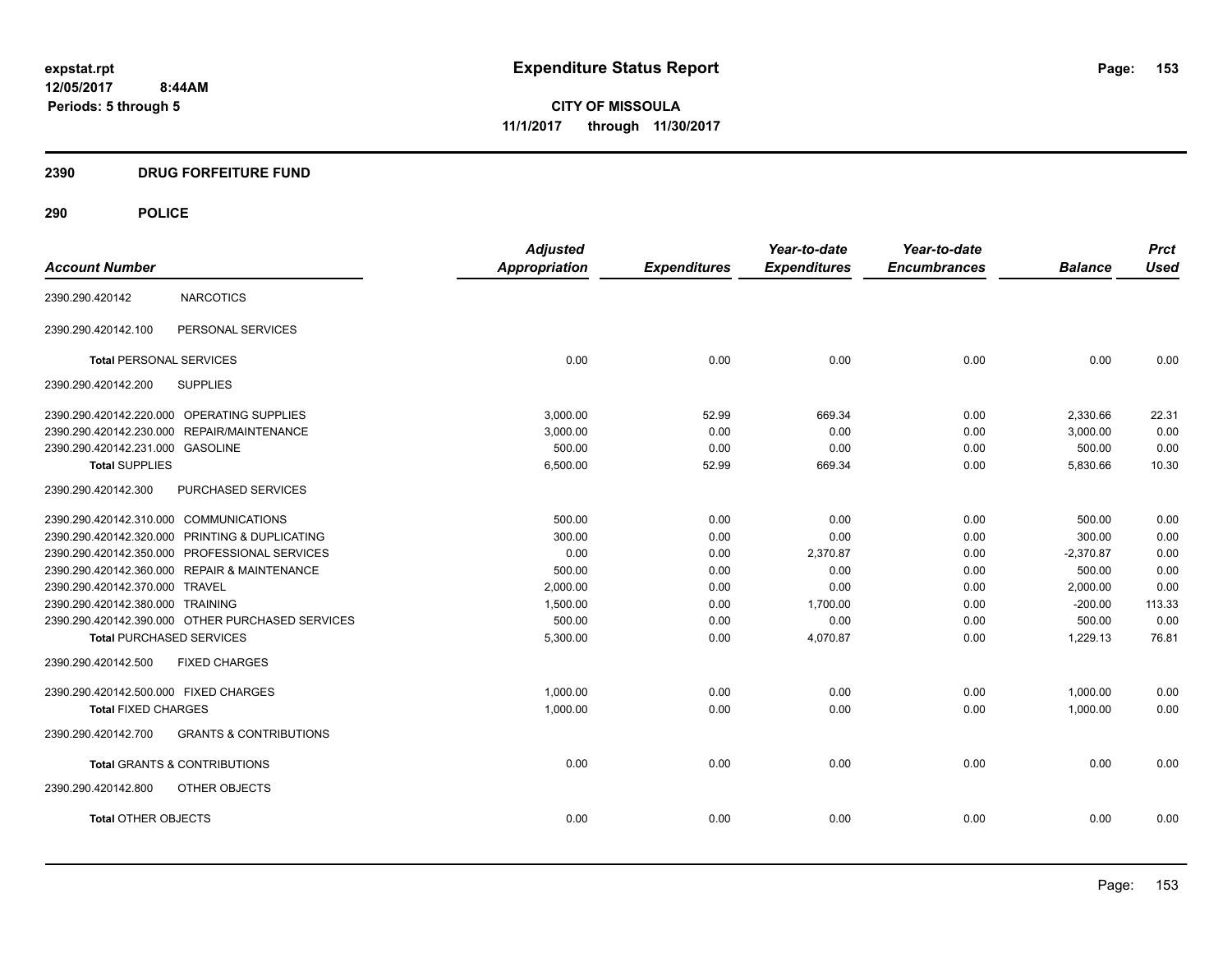# **2390 DRUG FORFEITURE FUND**

# **290 POLICE**

|                                               | <b>Adjusted</b>      |                     | Year-to-date        | Year-to-date        |                | <b>Prct</b> |
|-----------------------------------------------|----------------------|---------------------|---------------------|---------------------|----------------|-------------|
| <b>Account Number</b>                         | <b>Appropriation</b> | <b>Expenditures</b> | <b>Expenditures</b> | <b>Encumbrances</b> | <b>Balance</b> | <b>Used</b> |
| CAPITAL OUTLAY<br>2390.290.420142.900         |                      |                     |                     |                     |                |             |
| 2390.290.420142.940.000 MACHINERY & EQUIPMENT | 5,000.00             | 0.00                | 0.00                | 0.00                | 5,000.00       | 0.00        |
| <b>Total CAPITAL OUTLAY</b>                   | 5,000.00             | 0.00                | 0.00                | 0.00                | 5,000.00       | 0.00        |
| <b>Total NARCOTICS</b>                        | 17,800.00            | 52.99               | 4,740.21            | 0.00                | 13.059.79      | 26.63       |
| <b>MERCHANT SERVICES</b><br>2390.290.510110   |                      |                     |                     |                     |                |             |
| 2390.290.510110.500<br><b>FIXED CHARGES</b>   |                      |                     |                     |                     |                |             |
| <b>Total MERCHANT SERVICES</b>                | 0.00                 | 0.00                | 0.00                | 0.00                | 0.00           | 0.00        |
| <b>Total DRUG FORFEITURE FUND</b>             | 17,800.00            | 52.99               | 4,740.21            | 0.00                | 13.059.79      | 26.63       |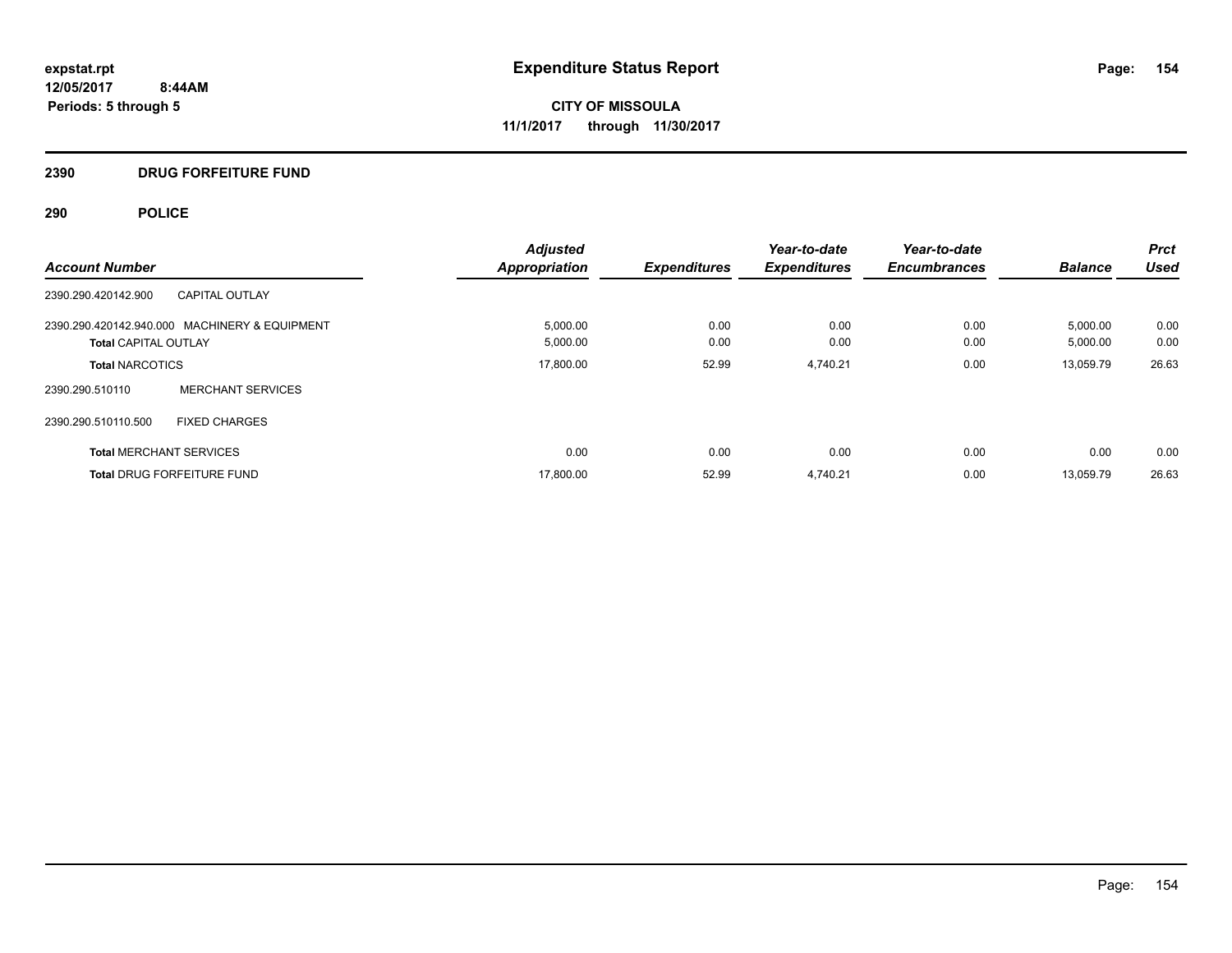#### **2394 BUILDING INSPECTION FUND**

# **310 BUILDING INSPECTION**

|                                                            |                                 | <b>Adjusted</b>      |                     | Year-to-date        | Year-to-date        |                | <b>Prct</b> |
|------------------------------------------------------------|---------------------------------|----------------------|---------------------|---------------------|---------------------|----------------|-------------|
| <b>Account Number</b>                                      |                                 | <b>Appropriation</b> | <b>Expenditures</b> | <b>Expenditures</b> | <b>Encumbrances</b> | <b>Balance</b> | <b>Used</b> |
| 2394.310.420500                                            | PROTECTIVE INSPECTIONS          |                      |                     |                     |                     |                |             |
| 2394.310.420500.100<br>PERSONAL SERVICES                   |                                 |                      |                     |                     |                     |                |             |
| 2394.310.420500.110.000 SALARIES AND WAGES                 |                                 | 811,835.00           | 43,479.98           | 266,658.80          | 0.00                | 545,176.20     | 32.85       |
| <b>OVERTIME</b><br>2394.310.420500.120.000                 |                                 | 500.00               | 0.00                | 0.00                | 0.00                | 500.00         | 0.00        |
| 2394.310.420500.140.000 EMPLOYER CONTRIBUTIONS             |                                 | 281,738.00           | 16,473.68           | 107,901.40          | 0.00                | 173,836.60     | 38.30       |
| 2394.310.420500.141.000 STATE RETIREMENT CONTRIBUTIONS     |                                 | 0.00                 | 0.00                | 333.08              | 0.00                | $-333.08$      | 0.00        |
| <b>Total PERSONAL SERVICES</b>                             |                                 | 1,094,073.00         | 59,953.66           | 374,893.28          | 0.00                | 719.179.72     | 34.27       |
| 2394.310.420500.200<br><b>SUPPLIES</b>                     |                                 |                      |                     |                     |                     |                |             |
| 2394.310.420500.210.000 OFFICE SUPPLIES                    |                                 | 2,200.00             | 151.24              | 2,414.55            | 0.00                | $-214.55$      | 109.75      |
| 2394.310.420500.220.000<br>OPERATING SUPPLIES              |                                 | 5,500.00             | 1,350.81            | 16,165.59           | 0.00                | $-10,665.59$   | 293.92      |
| 2394.310.420500.230.000 REPAIR/MAINTENANCE                 |                                 | 3,000.00             | 11.00               | 252.62              | 0.00                | 2,747.38       | 8.42        |
| 2394.310.420500.231.000 GASOLINE                           |                                 | 11,475.00            | 512.81              | 1.601.71            | 0.00                | 9.873.29       | 13.96       |
| 2394.310.420500.250.000 SUPPLIES FOR RESALE                |                                 | 500.00               | 0.00                | 0.00                | 0.00                | 500.00         | 0.00        |
| <b>Total SUPPLIES</b>                                      |                                 | 22,675.00            | 2,025.86            | 20,434.47           | 0.00                | 2,240.53       | 90.12       |
| PURCHASED SERVICES<br>2394.310.420500.300                  |                                 |                      |                     |                     |                     |                |             |
| 2394.310.420500.310.000 COMMUNICATIONS                     |                                 | 1,000.00             | 0.00                | 103.22              | 0.00                | 896.78         | 10.32       |
| 2394.310.420500.320.000 PRINTING & DUPLICATING             |                                 | 7,600.00             | 23.01               | 73.37               | 0.00                | 7,526.63       | 0.97        |
| 2394.310.420500.330.000                                    | PUBLICITY, SUBSCRIPTIONS & DUES | 2,100.00             | 231.31              | 11,596.26           | 0.00                | $-9,496.26$    | 552.20      |
| 2394.310.420500.344.000 TELEPHONE SERVICE                  |                                 | 13,548.00            | 0.21                | 2,247.16            | 0.00                | 11,300.84      | 16.59       |
| 2394.310.420500.350.000                                    | PROFESSIONAL SERVICES           | 14,600.00            | 3,008.63            | 10,656.56           | 0.00                | 3,943.44       | 72.99       |
| <b>REPAIR &amp; MAINTENANCE</b><br>2394.310.420500.360.000 |                                 | 44,378.00            | 728.82              | 1,691.24            | 0.00                | 42,686.76      | 3.81        |
| 2394.310.420500.370.000 TRAVEL                             |                                 | 5,025.00             | 0.00                | 2,247.04            | 0.00                | 2.777.96       | 44.72       |
| 2394.310.420500.380.000 TRAINING                           |                                 | 6,500.00             | 0.00                | 695.00              | 0.00                | 5,805.00       | 10.69       |
| <b>Total PURCHASED SERVICES</b>                            |                                 | 94,751.00            | 3,991.98            | 29,309.85           | 0.00                | 65,441.15      | 30.93       |
| 2394.310.420500.500<br><b>FIXED CHARGES</b>                |                                 |                      |                     |                     |                     |                |             |
| 2394.310.420500.500.000 FIXED CHARGES                      |                                 | 400,938.00           | 0.00                | 0.00                | 0.00                | 400,938.00     | 0.00        |
| <b>Total FIXED CHARGES</b>                                 |                                 | 400,938.00           | 0.00                | 0.00                | 0.00                | 400,938.00     | 0.00        |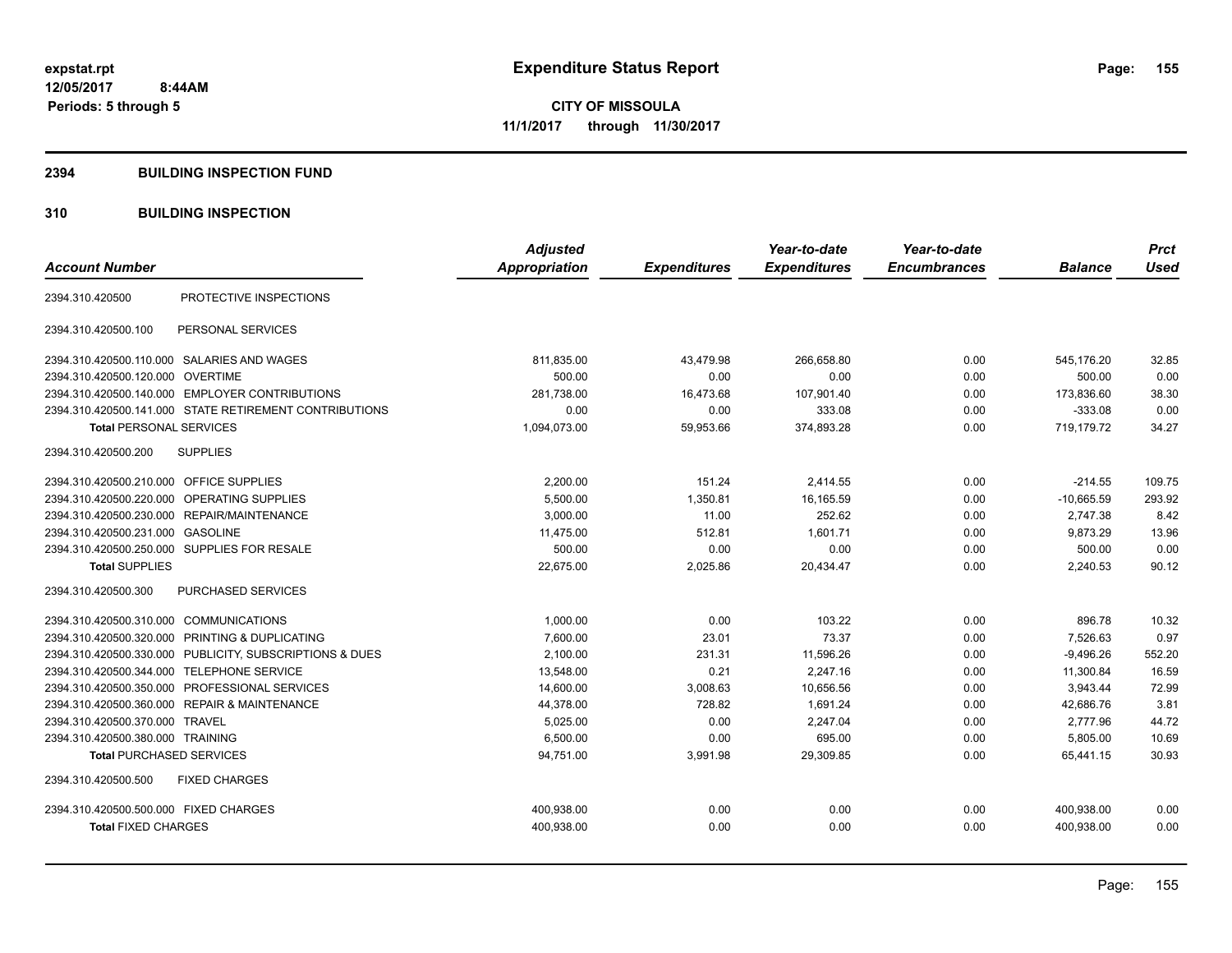# **2394 BUILDING INSPECTION FUND**

# **310 BUILDING INSPECTION**

| <b>Account Number</b>                 |                                     | <b>Adjusted</b><br><b>Appropriation</b> | <b>Expenditures</b> | Year-to-date<br><b>Expenditures</b> | Year-to-date<br><b>Encumbrances</b> | <b>Balance</b> | <b>Prct</b><br><b>Used</b> |
|---------------------------------------|-------------------------------------|-----------------------------------------|---------------------|-------------------------------------|-------------------------------------|----------------|----------------------------|
| 2394.310.420500.600                   | <b>DEBT SERVICE</b>                 |                                         |                     |                                     |                                     |                |                            |
| <b>Total DEBT SERVICE</b>             |                                     | 0.00                                    | 0.00                | 0.00                                | 0.00                                | 0.00           | 0.00                       |
| 2394.310.420500.900                   | <b>CAPITAL OUTLAY</b>               |                                         |                     |                                     |                                     |                |                            |
| <b>Total CAPITAL OUTLAY</b>           |                                     | 0.00                                    | 0.00                | 0.00                                | 0.00                                | 0.00           | 0.00                       |
|                                       | <b>Total PROTECTIVE INSPECTIONS</b> | 1,612,437.00                            | 65,971.50           | 424,637.60                          | 0.00                                | 1,187,799.40   | 26.34                      |
| 2394.310.510110                       | <b>MERCHANT SERVICES</b>            |                                         |                     |                                     |                                     |                |                            |
| 2394.310.510110.500                   | <b>FIXED CHARGES</b>                |                                         |                     |                                     |                                     |                |                            |
| 2394.310.510110.500.000 FIXED CHARGES |                                     | 15,400.00                               | 0.00                | 0.00                                | 0.00                                | 15,400.00      | 0.00                       |
|                                       | <b>Total MERCHANT SERVICES</b>      | 15,400.00                               | 0.00                | 0.00                                | 0.00                                | 15,400.00      | 0.00                       |
| 2394.310.510306                       | <b>SALARY RESERVE</b>               |                                         |                     |                                     |                                     |                |                            |
| 2394.310.510306.100                   | PERSONAL SERVICES                   |                                         |                     |                                     |                                     |                |                            |
| <b>Total SALARY RESERVE</b>           |                                     | 0.00                                    | 0.00                | 0.00                                | 0.00                                | 0.00           | 0.00                       |
|                                       | Total BUILDING INSPECTION FUND      | 1,627,837.00                            | 65,971.50           | 424,637.60                          | 0.00                                | 1,203,199.40   | 26.09                      |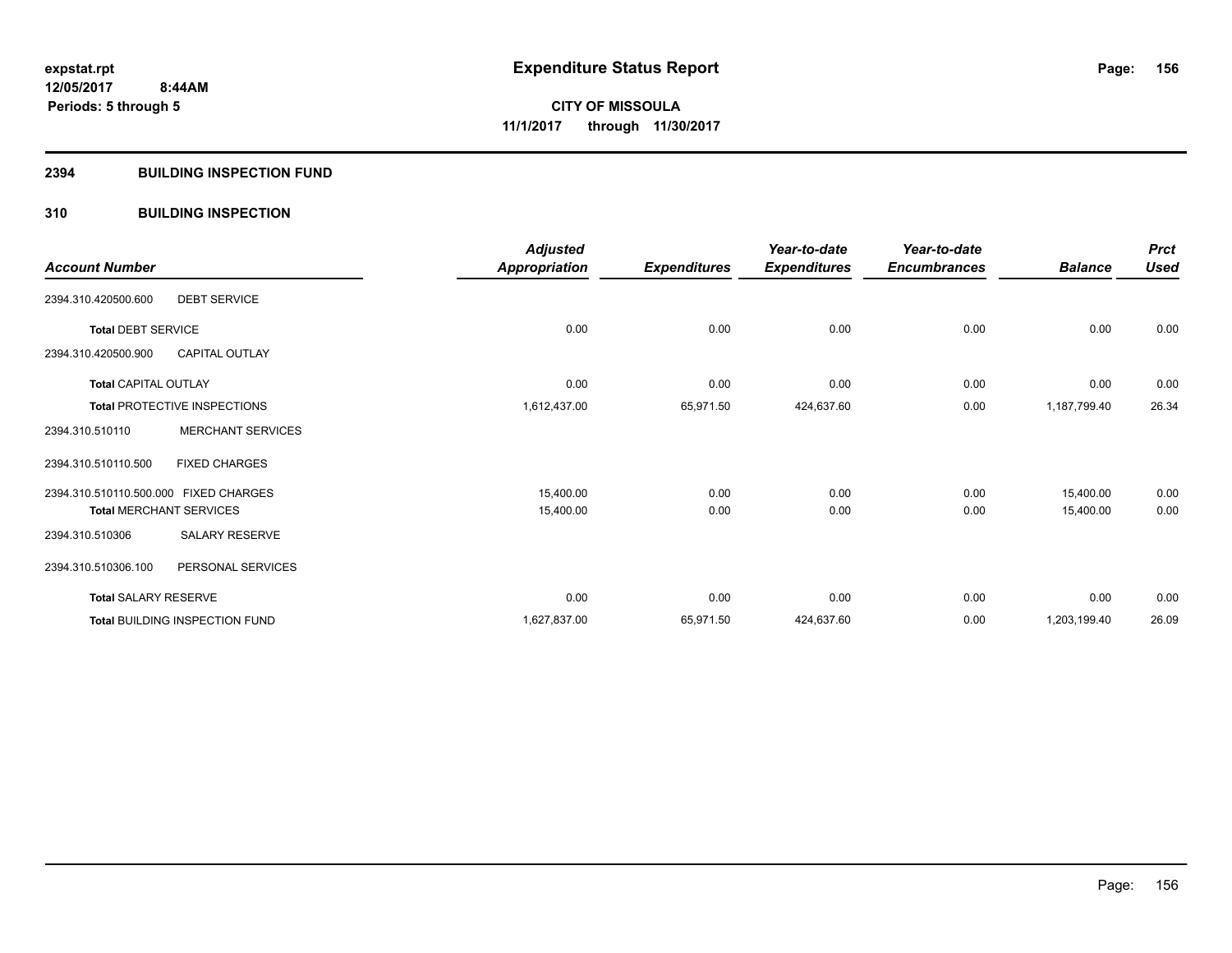**12/05/2017 8:44AM Periods: 5 through 5**

**157**

**CITY OF MISSOULA 11/1/2017 through 11/30/2017**

# **2395 CITY GRANTS & PROGRAM INCOME FUND**

|                                |                                         | <b>Adjusted</b>      |                     | Year-to-date        | Year-to-date        |                | <b>Prct</b> |
|--------------------------------|-----------------------------------------|----------------------|---------------------|---------------------|---------------------|----------------|-------------|
| <b>Account Number</b>          |                                         | <b>Appropriation</b> | <b>Expenditures</b> | <b>Expenditures</b> | <b>Encumbrances</b> | <b>Balance</b> | <b>Used</b> |
| 2395.390.470200                | <b>HOUSING REHAB</b>                    |                      |                     |                     |                     |                |             |
| 2395.390.470200.700            | <b>GRANTS &amp; CONTRIBUTIONS</b>       |                      |                     |                     |                     |                |             |
|                                | <b>Total GRANTS &amp; CONTRIBUTIONS</b> | 0.00                 | 0.00                | 0.00                | 0.00                | 0.00           | 0.00        |
| 2395.390.470200.800            | OTHER OBJECTS                           |                      |                     |                     |                     |                |             |
| <b>Total HOUSING REHAB</b>     |                                         | 0.00                 | 0.00                | 0.00                | 0.00                | 0.00           | 0.00        |
| 2395.390.470210                | <b>ADMINISTRATION</b>                   |                      |                     |                     |                     |                |             |
| 2395.390.470210.300            | PURCHASED SERVICES                      |                      |                     |                     |                     |                |             |
|                                | <b>Total PURCHASED SERVICES</b>         | 0.00                 | 0.00                | 0.00                | 0.00                | 0.00           | 0.00        |
| 2395.390.470210.800            | OTHER OBJECTS                           |                      |                     |                     |                     |                |             |
| <b>Total ADMINISTRATION</b>    |                                         | 0.00                 | 0.00                | 0.00                | 0.00                | 0.00           | 0.00        |
| 2395.390.470220                | PROPERTY ACQUISITION                    |                      |                     |                     |                     |                |             |
| 2395.390.470220.300            | PURCHASED SERVICES                      |                      |                     |                     |                     |                |             |
|                                | Total PROPERTY ACQUISITION              | 0.00                 | 0.00                | 0.00                | 0.00                | 0.00           | 0.00        |
| 2395.390.470300                | ECONOMIC DEVELOPMENT                    |                      |                     |                     |                     |                |             |
| 2395.390.470300.700            | <b>GRANTS &amp; CONTRIBUTIONS</b>       |                      |                     |                     |                     |                |             |
|                                | Total ECONOMIC DEVELOPMENT              | 0.00                 | 0.00                | 0.00                | 0.00                | 0.00           | 0.00        |
| 2395.390.510110                | MERCHANT SERVICES                       |                      |                     |                     |                     |                |             |
| 2395.390.510110.500            | <b>FIXED CHARGES</b>                    |                      |                     |                     |                     |                |             |
| <b>Total MERCHANT SERVICES</b> |                                         | 0.00                 | 0.00                | 0.00                | 0.00                | 0.00           | 0.00        |
|                                |                                         |                      |                     |                     |                     |                |             |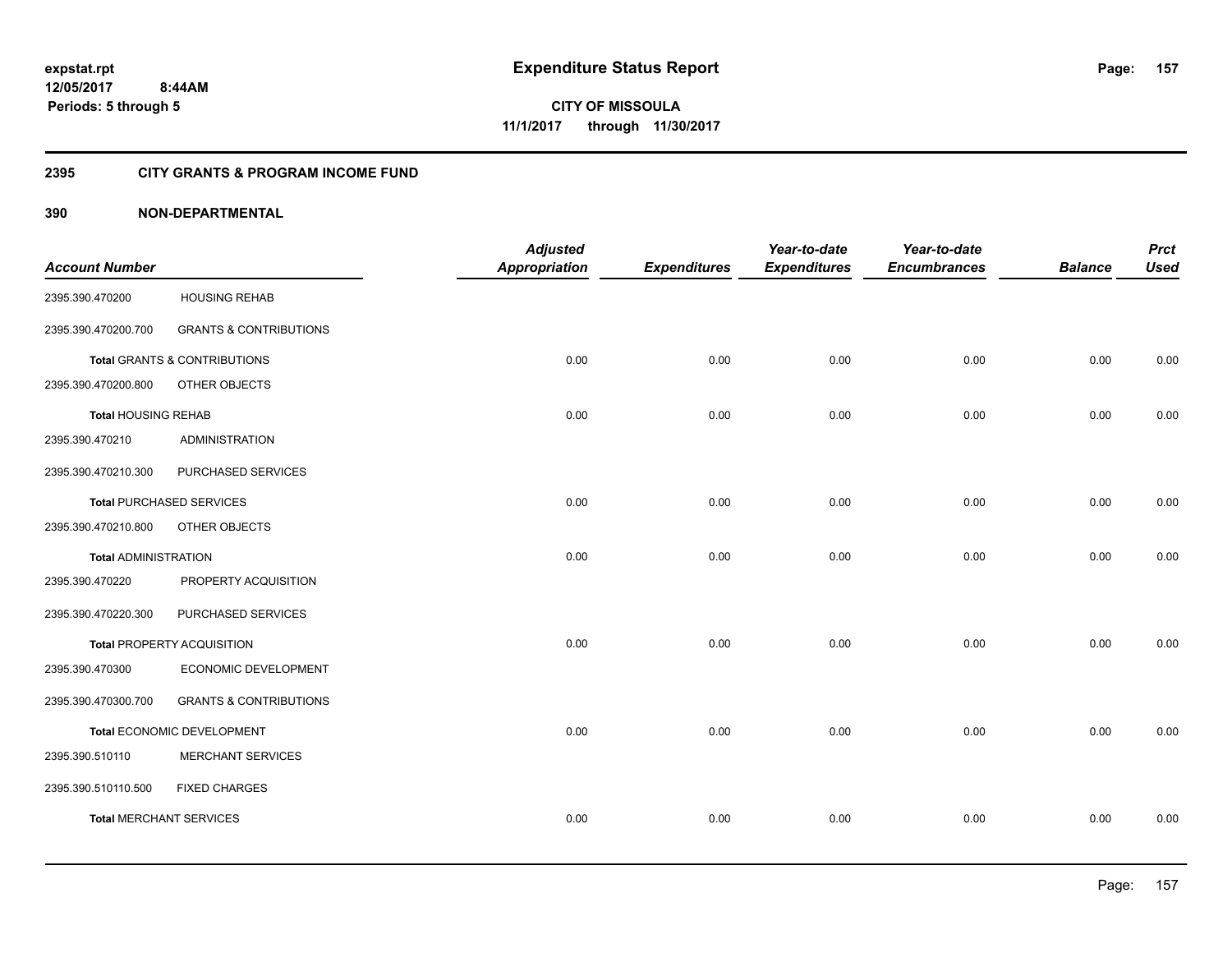| expstat.rpt                                  |                                                                                                    | <b>Expenditure Status Report</b>                |                     |                                     |                                     |                | 158<br>Page:               |
|----------------------------------------------|----------------------------------------------------------------------------------------------------|-------------------------------------------------|---------------------|-------------------------------------|-------------------------------------|----------------|----------------------------|
| 12/05/2017<br>8:44AM<br>Periods: 5 through 5 |                                                                                                    | <b>CITY OF MISSOULA</b><br>11/1/2017<br>through | 11/30/2017          |                                     |                                     |                |                            |
| 2396                                         | <b>Total CITY GRANTS &amp; PROGRAM INCOME FUND</b><br><b>ENERGY EFFICIENCY REVOLVING LOAN FUND</b> | 0.00                                            | 0.00                | 0.00                                | 0.00                                | 0.00           | 0.00                       |
| 390                                          | <b>NON-DEPARTMENTAL</b>                                                                            |                                                 |                     |                                     |                                     |                |                            |
| <b>Account Number</b>                        |                                                                                                    | <b>Adjusted</b><br><b>Appropriation</b>         | <b>Expenditures</b> | Year-to-date<br><b>Expenditures</b> | Year-to-date<br><b>Encumbrances</b> | <b>Balance</b> | <b>Prct</b><br><b>Used</b> |
| 2396.390.510001                              | EECBG REVOLVING LOAN FUND                                                                          |                                                 |                     |                                     |                                     |                |                            |
| 2396.390.510001.700                          | <b>GRANTS &amp; CONTRIBUTIONS</b>                                                                  |                                                 |                     |                                     |                                     |                |                            |
|                                              | Total ENERGY EFFICIENCY REVOLVING LOAN FUND                                                        | 0.00                                            | 0.00                | 0.00                                | 0.00                                | 0.00           | 0.00                       |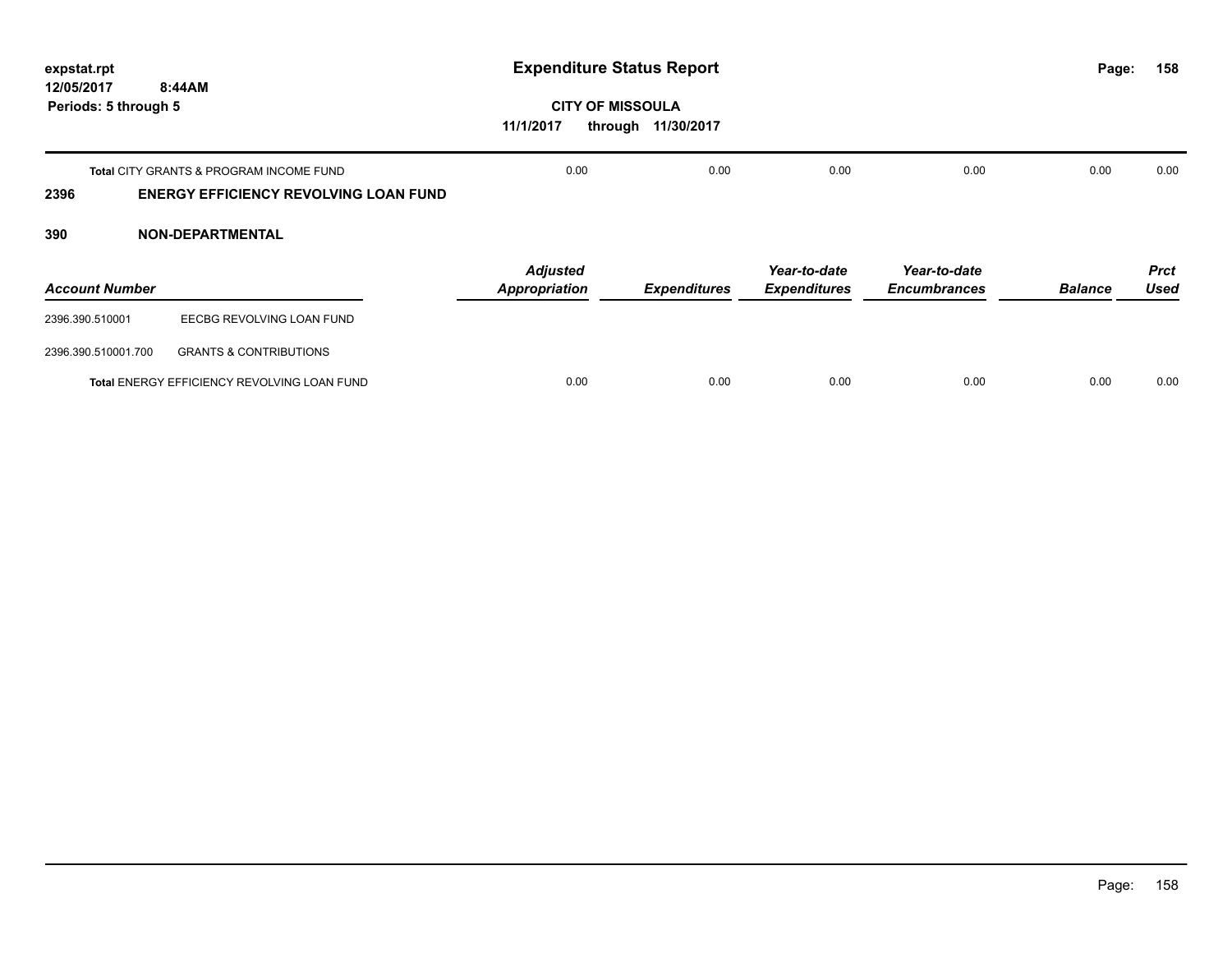**12/05/2017 8:44AM**

**Periods: 5 through 5**

**159**

**CITY OF MISSOULA 11/1/2017 through 11/30/2017**

# **2399 DANGEROUS BUILDING DEMOLITION & REPAIR F**

# **310 BUILDING INSPECTION**

| <b>Account Number</b>                                              |                                                           | <b>Adjusted</b><br><b>Appropriation</b> | <b>Expenditures</b> | Year-to-date<br><b>Expenditures</b> | Year-to-date<br><b>Encumbrances</b> | <b>Balance</b>         | Prct<br><b>Used</b> |
|--------------------------------------------------------------------|-----------------------------------------------------------|-----------------------------------------|---------------------|-------------------------------------|-------------------------------------|------------------------|---------------------|
| 2399.310.420510                                                    | ADMINISTRATION                                            |                                         |                     |                                     |                                     |                        |                     |
| 2399.310.420510.800                                                | OTHER OBJECTS                                             |                                         |                     |                                     |                                     |                        |                     |
| 2399.310.420510.845.000 CONTINGENCY<br><b>Total ADMINISTRATION</b> |                                                           | 15,000.00<br>15,000.00                  | 0.00<br>0.00        | 0.00<br>0.00                        | 0.00<br>0.00                        | 15,000.00<br>15,000.00 | 0.00<br>0.00        |
| 2399.310.510110                                                    | <b>MERCHANT SERVICES</b>                                  |                                         |                     |                                     |                                     |                        |                     |
| 2399.310.510110.500                                                | <b>FIXED CHARGES</b>                                      |                                         |                     |                                     |                                     |                        |                     |
| <b>Total MERCHANT SERVICES</b>                                     |                                                           | 0.00                                    | 0.00                | 0.00                                | 0.00                                | 0.00                   | 0.00                |
|                                                                    | <b>Total DANGEROUS BUILDING DEMOLITION &amp; REPAIR F</b> | 15,000.00                               | 0.00                | 0.00                                | 0.00                                | 15,000.00              | 0.00                |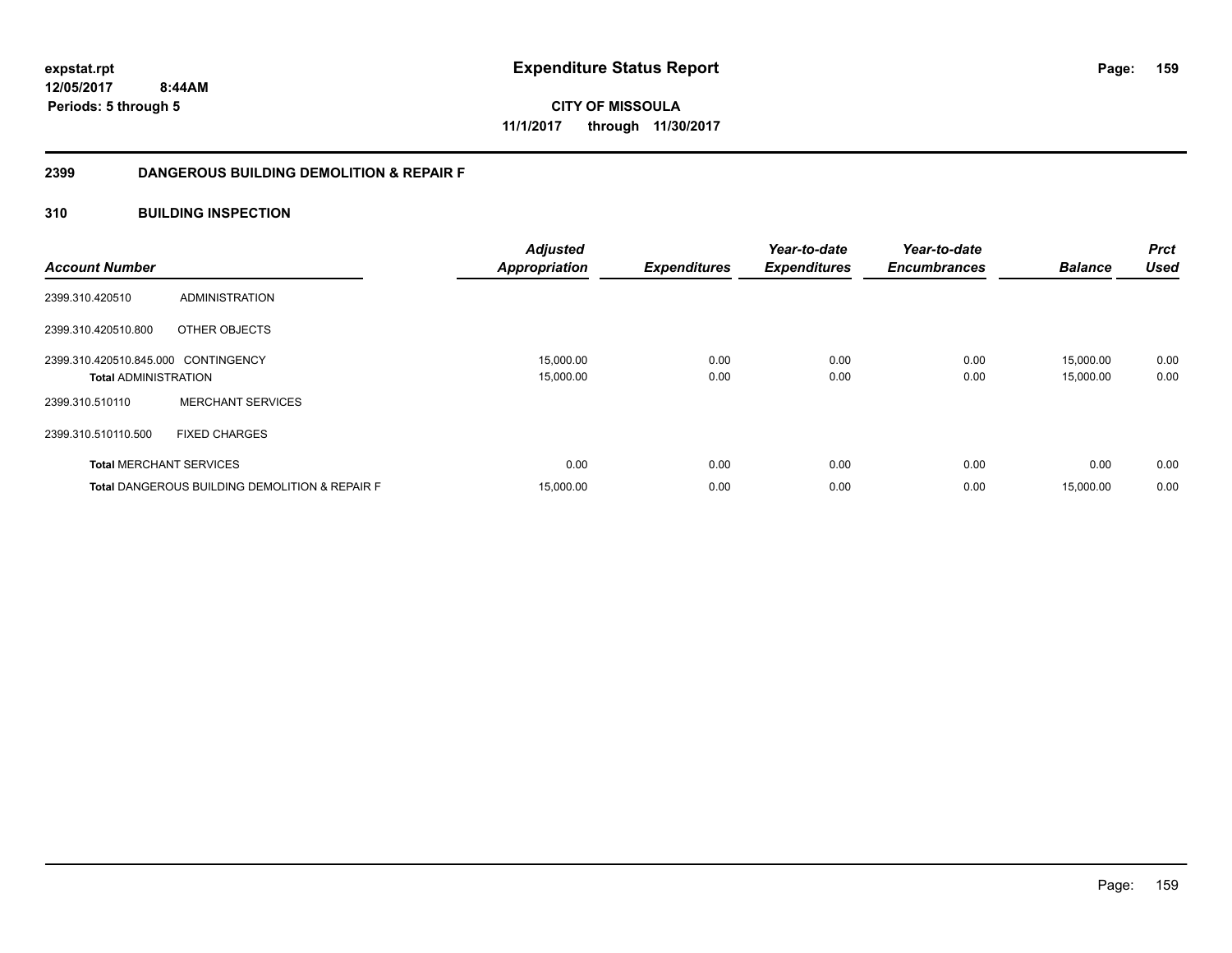**160**

**12/05/2017 8:44AM Periods: 5 through 5**

**CITY OF MISSOULA 11/1/2017 through 11/30/2017**

#### **2400 STREET LIGHTING ASSESSMENTS FUND**

# **280 PUBLIC WORKS OPERATIONS**

| <b>Account Number</b>          |                                                   | <b>Adjusted</b><br><b>Appropriation</b> | <b>Expenditures</b> | Year-to-date<br><b>Expenditures</b> | Year-to-date<br><b>Encumbrances</b> | <b>Balance</b> | <b>Prct</b><br><b>Used</b> |
|--------------------------------|---------------------------------------------------|-----------------------------------------|---------------------|-------------------------------------|-------------------------------------|----------------|----------------------------|
| 2400.280.430263                | <b>STREET LIGHTING</b>                            |                                         |                     |                                     |                                     |                |                            |
| 2400.280.430263.300            | PURCHASED SERVICES                                |                                         |                     |                                     |                                     |                |                            |
|                                | 2400.280.430263.341.000 ELECTRICITY & NATURAL GAS | 353,271.00                              | 28,144.87           | 111,972.71                          | 0.00                                | 241,298.29     | 31.70                      |
|                                | 2400.280.430263.350.000 PROFESSIONAL SERVICES     | 11,743.00                               | 0.00                | 0.00                                | 0.00                                | 11,743.00      | 0.00                       |
| <b>Total STREET LIGHTING</b>   |                                                   | 365,014.00                              | 28,144.87           | 111,972.71                          | 0.00                                | 253,041.29     | 30.68                      |
| 2400.280.510110                | <b>MERCHANT SERVICES</b>                          |                                         |                     |                                     |                                     |                |                            |
| 2400.280.510110.500            | <b>FIXED CHARGES</b>                              |                                         |                     |                                     |                                     |                |                            |
| <b>Total FIXED CHARGES</b>     |                                                   | 0.00                                    | 0.00                | 0.00                                | 0.00                                | 0.00           | 0.00                       |
| <b>Total MERCHANT SERVICES</b> |                                                   | 0.00                                    | 0.00                | 0.00                                | 0.00                                | 0.00           | 0.00                       |
|                                | <b>Total STREET LIGHTING ASSESSMENTS FUND</b>     | 365,014.00                              | 28,144.87           | 111,972.71                          | 0.00                                | 253,041.29     | 30.68                      |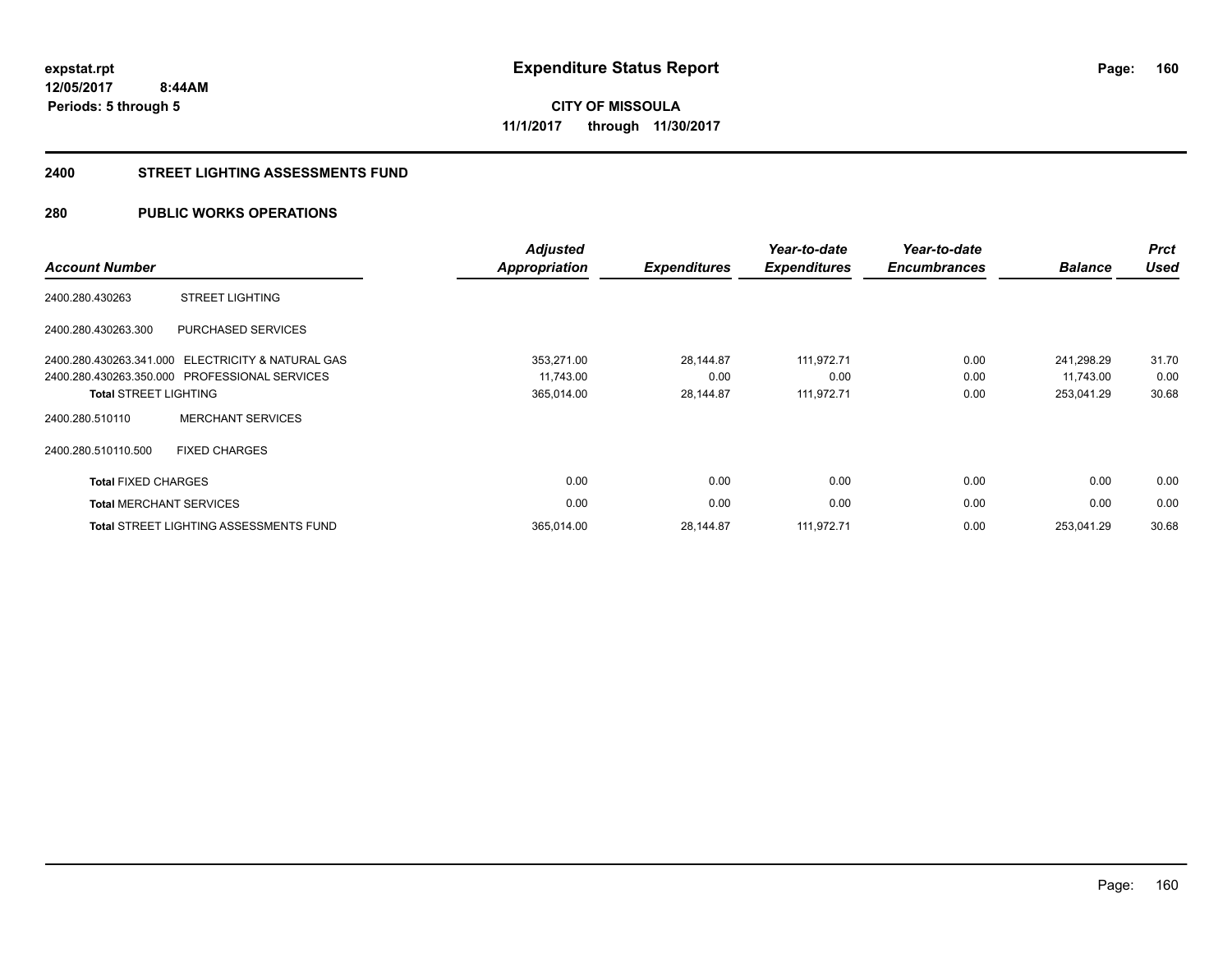**161**

**12/05/2017 8:44AM Periods: 5 through 5**

**CITY OF MISSOULA 11/1/2017 through 11/30/2017**

# **2500 STREET MAINTENANCE ASSESSMENT FUND**

| <b>Account Number</b>           |                                                  | <b>Adjusted</b><br>Appropriation | <b>Expenditures</b> | Year-to-date<br><b>Expenditures</b> | Year-to-date<br><b>Encumbrances</b> | <b>Balance</b> | <b>Prct</b><br><b>Used</b> |
|---------------------------------|--------------------------------------------------|----------------------------------|---------------------|-------------------------------------|-------------------------------------|----------------|----------------------------|
| 2500.390.510110                 | <b>MERCHANT SERVICES</b>                         |                                  |                     |                                     |                                     |                |                            |
| 2500.390.510110.500             | <b>FIXED CHARGES</b>                             |                                  |                     |                                     |                                     |                |                            |
| <b>Total MERCHANT SERVICES</b>  |                                                  | 0.00                             | 0.00                | 0.00                                | 0.00                                | 0.00           | 0.00                       |
| 2500.390.521000                 | INTERFUND OPERATING TRANSFERS                    |                                  |                     |                                     |                                     |                |                            |
| 2500.390.521000.300             | PURCHASED SERVICES                               |                                  |                     |                                     |                                     |                |                            |
| 2500.390.521000.345.000 GARBAGE |                                                  | 61,854.00                        | 5,083.33            | 22,795.09                           | 0.00                                | 39,058.91      | 36.85                      |
|                                 | <b>Total PURCHASED SERVICES</b>                  | 61,854.00                        | 5,083.33            | 22,795.09                           | 0.00                                | 39,058.91      | 36.85                      |
| 2500.390.521000.800             | OTHER OBJECTS                                    |                                  |                     |                                     |                                     |                |                            |
|                                 | 2500.390.521000.820.000 TRANSFERS TO OTHER FUNDS | 41,000.00                        | 0.00                | 0.00                                | 0.00                                | 41,000.00      | 0.00                       |
| <b>Total OTHER OBJECTS</b>      |                                                  | 41,000.00                        | 0.00                | 0.00                                | 0.00                                | 41,000.00      | 0.00                       |
|                                 | <b>Total STREET MAINTENANCE ASSESSMENT FUND</b>  | 102,854.00                       | 5,083.33            | 22,795.09                           | 0.00                                | 80,058.91      | 22.16                      |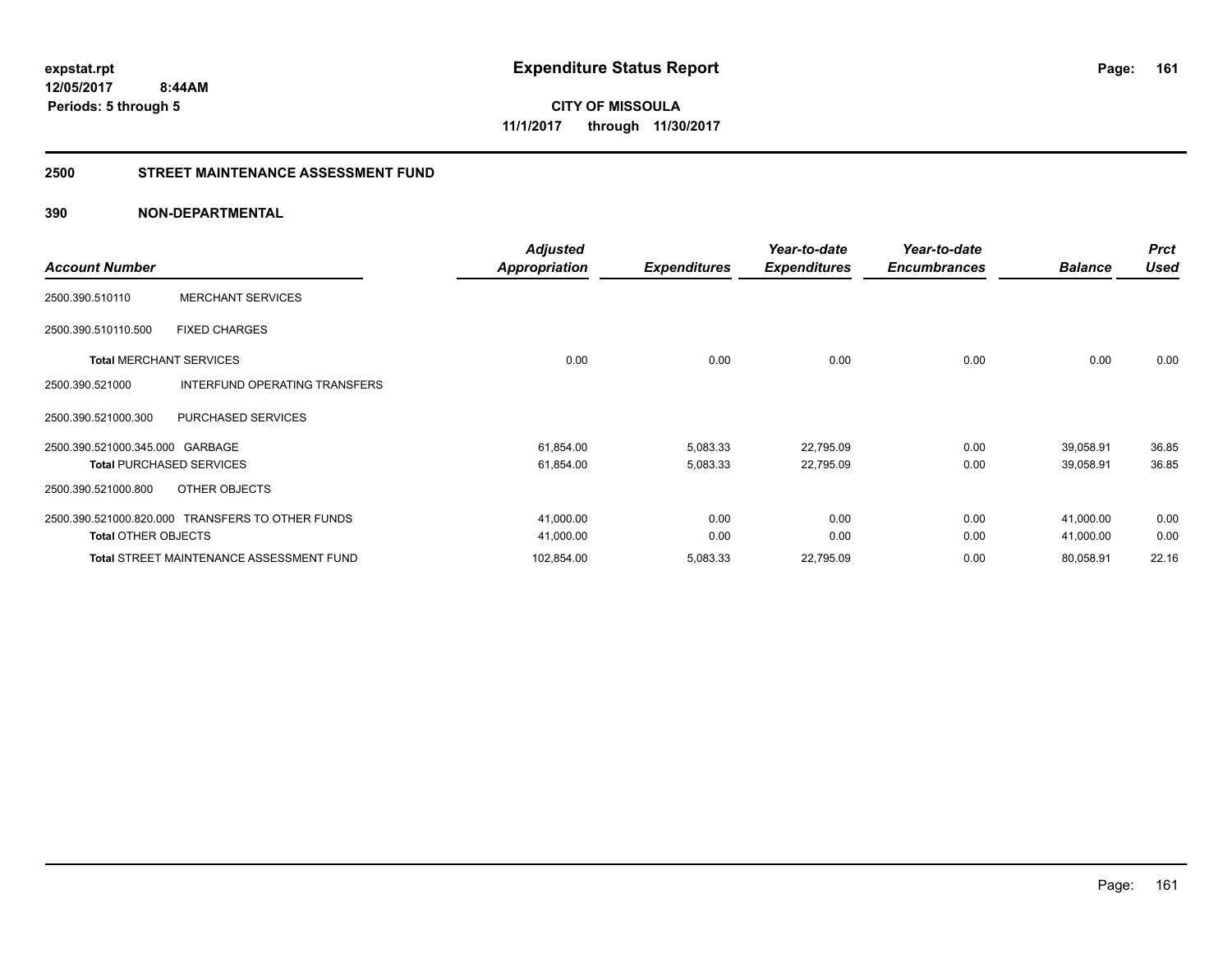# **2512 ROAD DISTRICT #1**

|                                         |                                                        | <b>Adjusted</b>      |                     | Year-to-date        | Year-to-date        |                | <b>Prct</b> |
|-----------------------------------------|--------------------------------------------------------|----------------------|---------------------|---------------------|---------------------|----------------|-------------|
| <b>Account Number</b>                   |                                                        | <b>Appropriation</b> | <b>Expenditures</b> | <b>Expenditures</b> | <b>Encumbrances</b> | <b>Balance</b> | <b>Used</b> |
| 2512.320.430100                         | PUBLIC WORKS ADMINISTRATION                            |                      |                     |                     |                     |                |             |
| 2512.320.430100.100                     | PERSONAL SERVICES                                      |                      |                     |                     |                     |                |             |
|                                         | 2512.320.430100.110.000 SALARIES AND WAGES             | 47.307.00            | 4,037.66            | 19,470.34           | 0.00                | 27,836.66      | 41.16       |
|                                         | 2512.320.430100.140.000 EMPLOYER CONTRIBUTIONS         | 15,186.00            | 695.35              | 3,349.72            | 0.00                | 11,836.28      | 22.06       |
|                                         | 2512.320.430100.141.000 STATE RETIREMENT CONTRIBUTIONS | 47.00                | 0.00                | 17.68               | 0.00                | 29.32          | 37.62       |
| <b>Total PERSONAL SERVICES</b>          |                                                        | 62,540.00            | 4,733.01            | 22,837.74           | 0.00                | 39,702.26      | 36.52       |
| 2512.320.430100.200                     | <b>SUPPLIES</b>                                        |                      |                     |                     |                     |                |             |
| 2512.320.430100.210.000 OFFICE SUPPLIES |                                                        | 6,185.00             | 1,129.18            | 1,410.72            | 0.00                | 4,774.28       | 22.81       |
| <b>Total SUPPLIES</b>                   |                                                        | 6,185.00             | 1,129.18            | 1,410.72            | 0.00                | 4,774.28       | 22.81       |
| 2512.320.430100.300                     | PURCHASED SERVICES                                     |                      |                     |                     |                     |                |             |
|                                         | 2512.320.430100.350.000 PROFESSIONAL SERVICES          | 94,500.00            | 0.00                | 0.00                | 0.00                | 94,500.00      | 0.00        |
| 2512.320.430100.370.000 TRAVEL          |                                                        | 1,450.00             | 0.00                | 0.00                | 0.00                | 1,450.00       | 0.00        |
| 2512.320.430100.380.000 TRAINING        |                                                        | 350.00               | 0.00                | 0.00                | 0.00                | 350.00         | 0.00        |
| <b>Total PURCHASED SERVICES</b>         |                                                        | 96,300.00            | 0.00                | 0.00                | 0.00                | 96,300.00      | 0.00        |
| 2512.320.430100.500                     | <b>FIXED CHARGES</b>                                   |                      |                     |                     |                     |                |             |
| <b>Total FIXED CHARGES</b>              |                                                        | 0.00                 | 0.00                | 0.00                | 0.00                | 0.00           | 0.00        |
| 2512.320.430100.800                     | <b>OTHER OBJECTS</b>                                   |                      |                     |                     |                     |                |             |
| <b>Total OTHER OBJECTS</b>              |                                                        | 0.00                 | 0.00                | 0.00                | 0.00                | 0.00           | 0.00        |
|                                         | <b>Total PUBLIC WORKS ADMINISTRATION</b>               | 165,025.00           | 5,862.19            | 24,248.46           | 0.00                | 140,776.54     | 14.69       |
| 2512.320.430220                         | <b>FACILITY</b>                                        |                      |                     |                     |                     |                |             |
| 2512.320.430220.200                     | <b>SUPPLIES</b>                                        |                      |                     |                     |                     |                |             |
|                                         | 2512.320.430220.220.000 OPERATING SUPPLIES             | 0.00                 | 0.00                | 126.41              | 0.00                | $-126.41$      | 0.00        |
| 2512.320.430220.240.000 OTHER SUPPLIES  |                                                        | 0.00                 | 0.00                | 177.07              | 0.00                | $-177.07$      | 0.00        |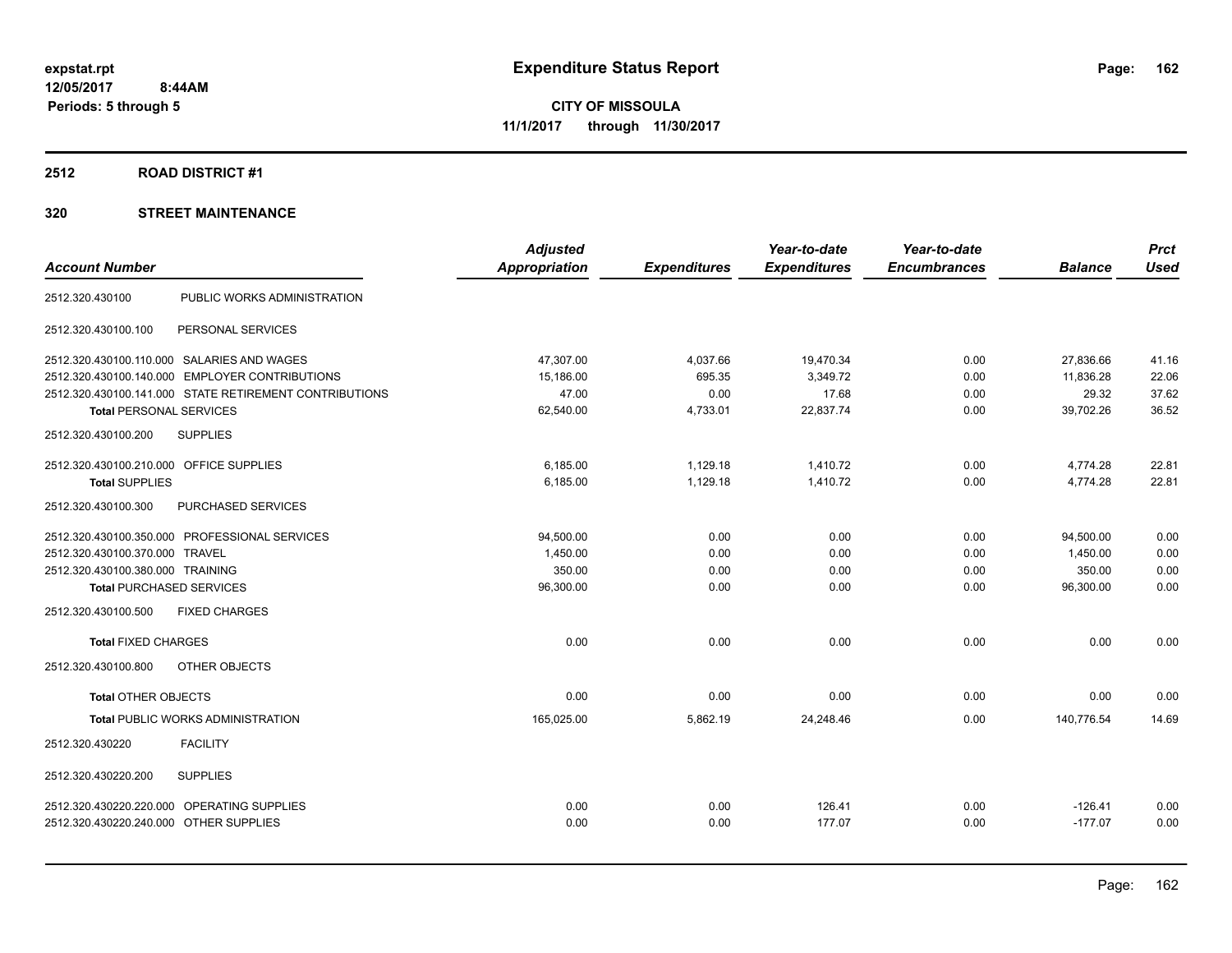#### **2512 ROAD DISTRICT #1**

| <b>Account Number</b>                 |                                                           | <b>Adjusted</b><br><b>Appropriation</b> | <b>Expenditures</b> | Year-to-date<br><b>Expenditures</b> | Year-to-date<br><b>Encumbrances</b> | <b>Balance</b> | Prct<br><b>Used</b> |
|---------------------------------------|-----------------------------------------------------------|-----------------------------------------|---------------------|-------------------------------------|-------------------------------------|----------------|---------------------|
| <b>Total FACILITY</b>                 |                                                           | 0.00                                    | 0.00                | 303.48                              | 0.00                                | $-303.48$      | 0.00                |
| 2512.320.430230                       | <b>STREET RESTORATION</b>                                 |                                         |                     |                                     |                                     |                |                     |
| 2512.320.430230.200                   | <b>SUPPLIES</b>                                           |                                         |                     |                                     |                                     |                |                     |
|                                       | 2512.320.430230.220.000 STREET RESTORATION/OPERATING SUPP | 1.401.00                                | 2,083.73            | 15,120.53                           | 0.00                                | $-13.719.53$   | 1,079.27            |
|                                       | 2512.320.430230.230.000 STREET RESTORATION/MAINT & REPAIR | 31,739.00                               | 8,804.94            | 17,557.63                           | 0.00                                | 14,181.37      | 55.32               |
| <b>Total SUPPLIES</b>                 |                                                           | 33,140.00                               | 10,888.67           | 32,678.16                           | 0.00                                | 461.84         | 98.61               |
| 2512.320.430230.400                   | <b>BUILDING MATERIALS</b>                                 |                                         |                     |                                     |                                     |                |                     |
|                                       | 2512.320.430230.400.000 BUILDING MATERIALS                | 215.418.00                              | 0.00                | 215,532.70                          | 0.00                                | $-114.70$      | 100.05              |
| <b>Total BUILDING MATERIALS</b>       |                                                           | 215,418.00                              | 0.00                | 215,532.70                          | 0.00                                | $-114.70$      | 100.05              |
| 2512.320.430230.500                   | <b>FIXED CHARGES</b>                                      |                                         |                     |                                     |                                     |                |                     |
| 2512.320.430230.500.000 FIXED CHARGES |                                                           | 0.00                                    | 0.00                | 3,023.50                            | 0.00                                | $-3,023.50$    | 0.00                |
| <b>Total FIXED CHARGES</b>            |                                                           | 0.00                                    | 0.00                | 3,023.50                            | 0.00                                | $-3,023.50$    | 0.00                |
| 2512.320.430230.800                   | OTHER OBJECTS                                             |                                         |                     |                                     |                                     |                |                     |
| <b>Total OTHER OBJECTS</b>            |                                                           | 0.00                                    | 0.00                | 0.00                                | 0.00                                | 0.00           | 0.00                |
| 2512.320.430230.900                   | <b>CAPITAL OUTLAY</b>                                     |                                         |                     |                                     |                                     |                |                     |
| <b>Total CAPITAL OUTLAY</b>           |                                                           | 0.00                                    | 0.00                | 0.00                                | 0.00                                | 0.00           | 0.00                |
|                                       | <b>Total STREET RESTORATION</b>                           | 248,558.00                              | 10,888.67           | 251,234.36                          | 0.00                                | $-2,676.36$    | 101.08              |
| 2512.320.430233                       | CLARK FORK LN IMPROVEMENTS                                |                                         |                     |                                     |                                     |                |                     |
| 2512.320.430233.900                   | <b>CAPITAL OUTLAY</b>                                     |                                         |                     |                                     |                                     |                |                     |
|                                       | <b>Total CLARK FORK LN IMPROVEMENTS</b>                   | 0.00                                    | 0.00                | 0.00                                | 0.00                                | 0.00           | 0.00                |
| 2512.320.430234                       | <b>CURB &amp; GUTTERS</b>                                 |                                         |                     |                                     |                                     |                |                     |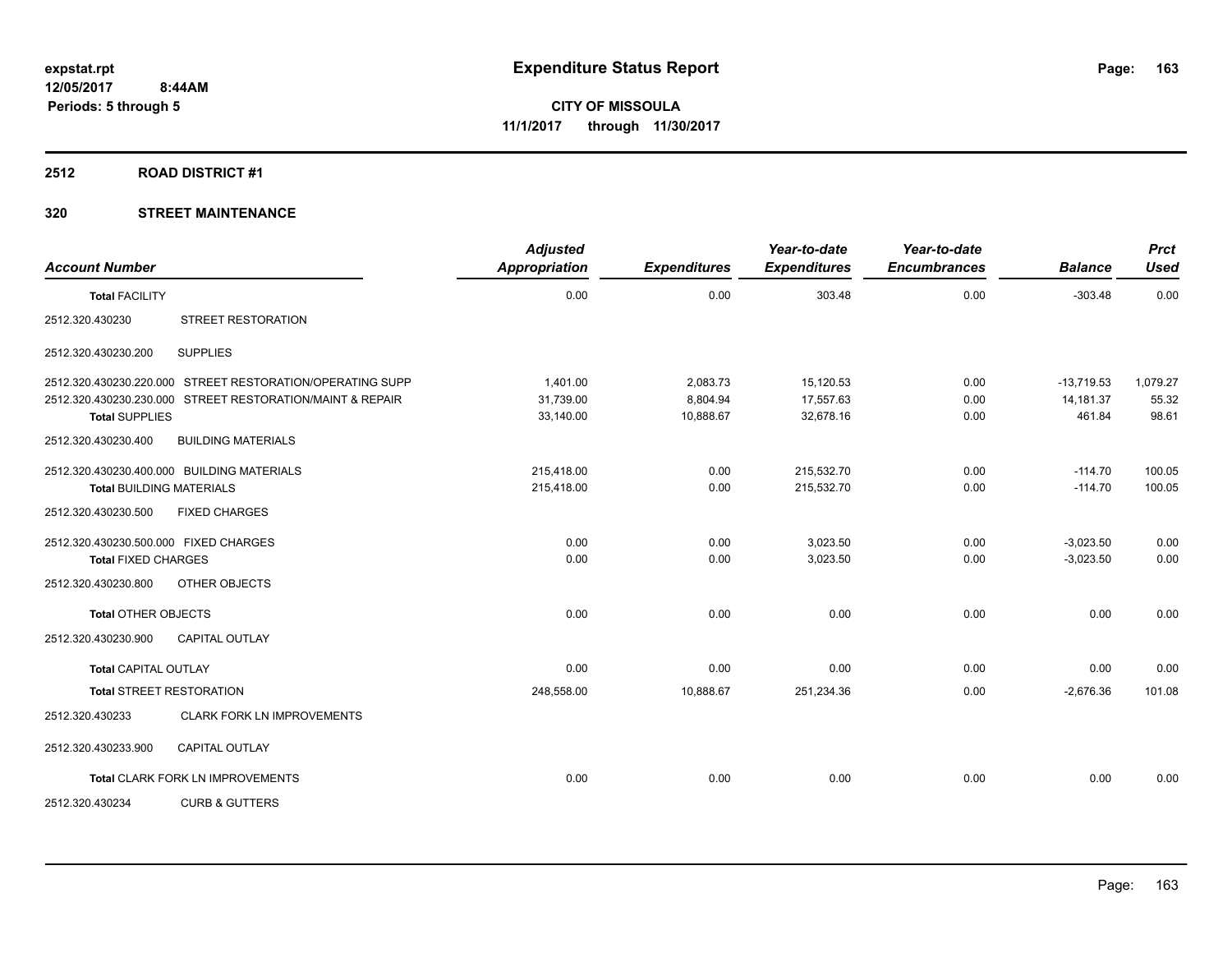# **2512 ROAD DISTRICT #1**

| <b>Appropriation</b><br><b>Account Number</b><br><b>Expenditures</b><br><b>Expenditures</b><br><b>Encumbrances</b> | <b>Balance</b> | <b>Used</b> |
|--------------------------------------------------------------------------------------------------------------------|----------------|-------------|
|                                                                                                                    |                |             |
| <b>CAPITAL OUTLAY</b><br>2512.320.430234.900                                                                       |                |             |
| 2512.320.430234.930.000 ADA SIDEWALK ASSISTANCE<br>60,000.00<br>3,271.01<br>37,650.21<br>0.00                      | 22,349.79      | 62.75       |
| <b>Total CURB &amp; GUTTERS</b><br>60,000.00<br>3,271.01<br>37,650.21<br>0.00                                      | 22,349.79      | 62.75       |
| 2512.320.430240<br><b>STREET MAINTENANCE</b>                                                                       |                |             |
| 2512.320.430240.100<br>PERSONAL SERVICES                                                                           |                |             |
| 2512.320.430240.110.000 SALARIES AND WAGES<br>69,731.00<br>0.00<br>0.00<br>0.00                                    | 69,731.00      | 0.00        |
| 2512.320.430240.140.000 EMPLOYER CONTRIBUTIONS<br>0.00<br>0.00<br>0.00<br>37,398.00                                | 37,398.00      | 0.00        |
| 2512.320.430240.141.000 STATE RETIREMENT CONTRIBUTIONS<br>69.00<br>0.00<br>0.00<br>0.00                            | 69.00          | 0.00        |
| <b>Total PERSONAL SERVICES</b><br>107,198.00<br>0.00<br>0.00<br>0.00                                               | 107,198.00     | 0.00        |
| <b>SUPPLIES</b><br>2512.320.430240.200                                                                             |                |             |
| 2512.320.430240.220.000 STREET MAINT/OPER SUPPLIES<br>1.401.00<br>303.97<br>5,560.60<br>0.00                       | $-4,159.60$    | 396.90      |
| 17,045.00<br>3,951.27<br>2512.320.430240.230.000 STREET MAINT/REPAIR & MAINT<br>25,870.53<br>0.00                  | $-8,825.53$    | 151.78      |
| 549.00<br>2512.320.430240.240.000 OTHER SUPPLIES<br>0.00<br>0.00<br>0.00                                           | 549.00         | 0.00        |
| <b>Total SUPPLIES</b><br>18,995.00<br>4,255.24<br>31,431.13<br>0.00                                                | $-12,436.13$   | 165.47      |
| 2512.320.430240.400<br><b>BUILDING MATERIALS</b>                                                                   |                |             |
| 39,281.15<br>0.00<br>2512.320.430240.400.000 BUILDING MATERIALS<br>59,783.00<br>14,688.50                          | 20,501.85      | 65.71       |
| 14,688.50<br>39,281.15<br>0.00<br>59,783.00<br><b>Total BUILDING MATERIALS</b>                                     | 20,501.85      | 65.71       |
| <b>Total STREET MAINTENANCE</b><br>0.00<br>185,976.00<br>18,943.74<br>70.712.28                                    | 115,263.72     | 38.02       |
| 2512.320.430251<br><b>ICE &amp; SNOW REMOVAL</b>                                                                   |                |             |
| 2512.320.430251.100<br>PERSONAL SERVICES                                                                           |                |             |
| 2512.320.430251.110.000 SALARIES AND WAGES<br>11,617.00<br>0.00<br>0.00<br>0.00                                    | 11,617.00      | 0.00        |
| 2512.320.430251.140.000 EMPLOYER CONTRIBUTIONS<br>4,652.00<br>0.00<br>0.00<br>0.00                                 | 4,652.00       | 0.00        |
| 2512.320.430251.141.000 STATE RETIREMENT CONTRIBUTIONS<br>12.00<br>0.00<br>0.00<br>0.00                            | 12.00          | 0.00        |
| 16,281.00<br>0.00<br><b>Total PERSONAL SERVICES</b><br>0.00<br>0.00                                                | 16,281.00      | 0.00        |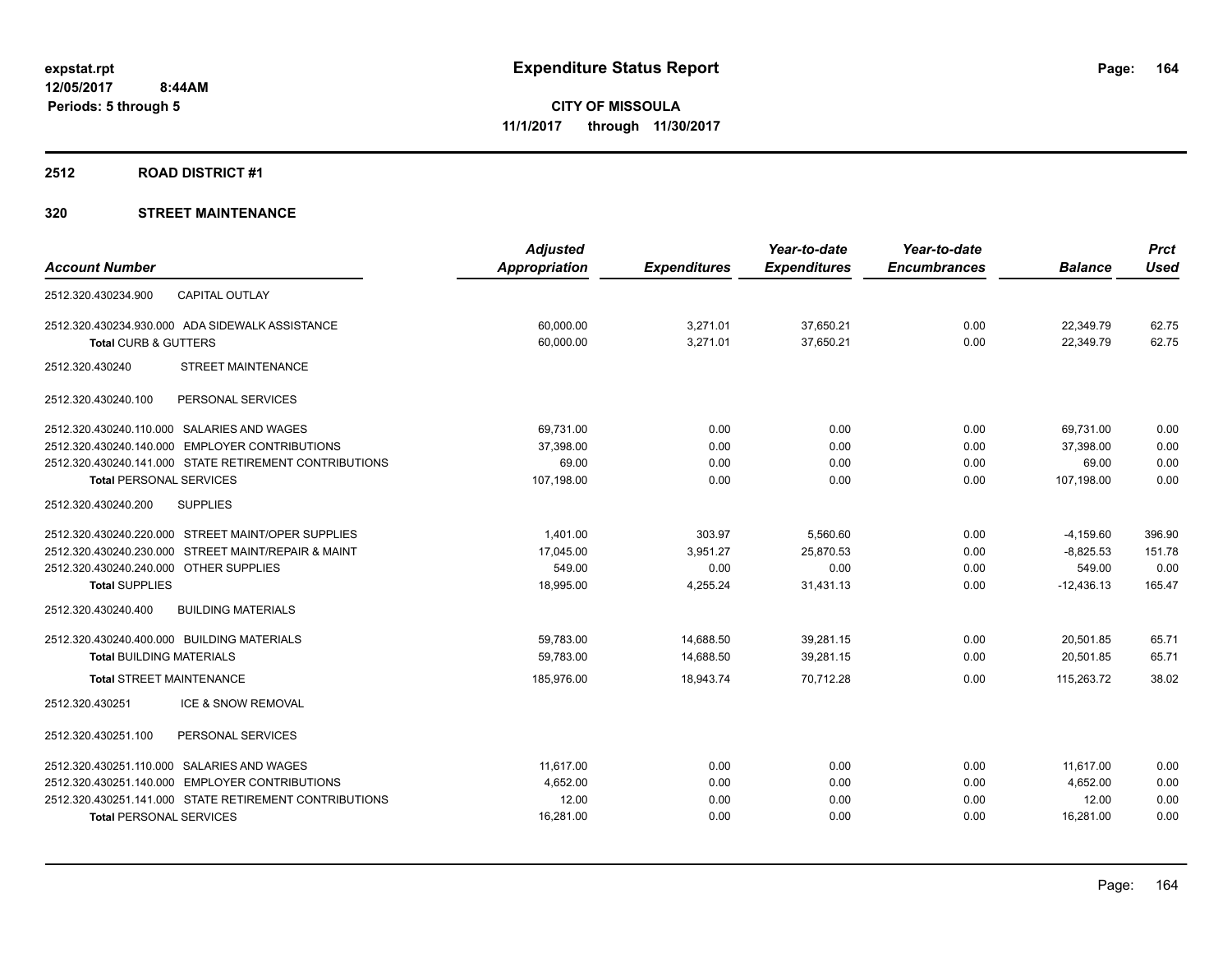#### **2512 ROAD DISTRICT #1**

|                                                               | <b>Adjusted</b>      |                     | Year-to-date        | Year-to-date        |                | <b>Prct</b> |
|---------------------------------------------------------------|----------------------|---------------------|---------------------|---------------------|----------------|-------------|
| <b>Account Number</b>                                         | <b>Appropriation</b> | <b>Expenditures</b> | <b>Expenditures</b> | <b>Encumbrances</b> | <b>Balance</b> | <b>Used</b> |
| 2512.320.430251.200<br><b>SUPPLIES</b>                        |                      |                     |                     |                     |                |             |
| 2512.320.430251.220.000 OPERATING SUPPLIES                    | 86.343.00            | 120.08              | 27.624.86           | 0.00                | 58.718.14      | 31.99       |
| 2512.320.430251.230.000 SNOW/ICE CTRL REPAIR & MAINT          | 12,544.00            | 3,505.49            | 14,137.01           | 0.00                | $-1,593.01$    | 112.70      |
| <b>Total SUPPLIES</b>                                         | 98.887.00            | 3,625.57            | 41,761.87           | 0.00                | 57,125.13      | 42.23       |
| Total ICE & SNOW REMOVAL                                      | 115,168.00           | 3.625.57            | 41,761.87           | 0.00                | 73.406.13      | 36.26       |
| 2512.320.430252<br><b>STREET CLEANING</b>                     |                      |                     |                     |                     |                |             |
| <b>SUPPLIES</b><br>2512.320.430252.200                        |                      |                     |                     |                     |                |             |
| 2512.320.430252.220.000 STREET CLEANING/OPERATING SUPPLIES    | 1,869.00             | 0.00                | 292.00              | 0.00                | 1,577.00       | 15.62       |
| 2512.320.430252.230.000 STREET CLEANING/REPAIR & MAINT        | 22,285.00            | 404.16              | 33,600.47           | 0.00                | $-11,315.47$   | 150.78      |
| <b>Total SUPPLIES</b>                                         | 24,154.00            | 404.16              | 33,892.47           | 0.00                | $-9,738.47$    | 140.32      |
| <b>FIXED CHARGES</b><br>2512.320.430252.500                   |                      |                     |                     |                     |                |             |
| 2512.320.430252.500.000 FIXED CHARGES                         | 10,000.00            | 0.00                | 0.00                | 0.00                | 10,000.00      | 0.00        |
| <b>Total FIXED CHARGES</b>                                    | 10,000.00            | 0.00                | 0.00                | 0.00                | 10,000.00      | 0.00        |
| <b>Total STREET CLEANING</b>                                  | 34,154.00            | 404.16              | 33,892.47           | 0.00                | 261.53         | 99.23       |
| 2512.320.430262<br><b>SIDEWALKS</b>                           |                      |                     |                     |                     |                |             |
| 2512.320.430262.300<br>PURCHASED SERVICES                     |                      |                     |                     |                     |                |             |
| 2512.320.430262.350.000 SIDEWALK & CURB-PROFESSIONAL SERVICES | 35,000.00            | 0.00                | 0.00                | 0.00                | 35,000.00      | 0.00        |
| <b>Total PURCHASED SERVICES</b>                               | 35,000.00            | 0.00                | 0.00                | 0.00                | 35,000.00      | 0.00        |
| <b>DEBT SERVICE</b><br>2512.320.430262.600                    |                      |                     |                     |                     |                |             |
| 2512.320.430262.610.000 PRINCIPAL                             | 51,755.00            | 0.00                | 0.00                | 0.00                | 51,755.00      | 0.00        |
| <b>Total DEBT SERVICE</b>                                     | 51,755.00            | 0.00                | 0.00                | 0.00                | 51.755.00      | 0.00        |
| 2512.320.430262.900<br><b>CAPITAL OUTLAY</b>                  |                      |                     |                     |                     |                |             |
| 2512.320.430262.930.000 SIDEWALK & CURB-MPROVEMENTS           | 370,000.00           | 0.00                | 0.00                | 0.00                | 370,000.00     | 0.00        |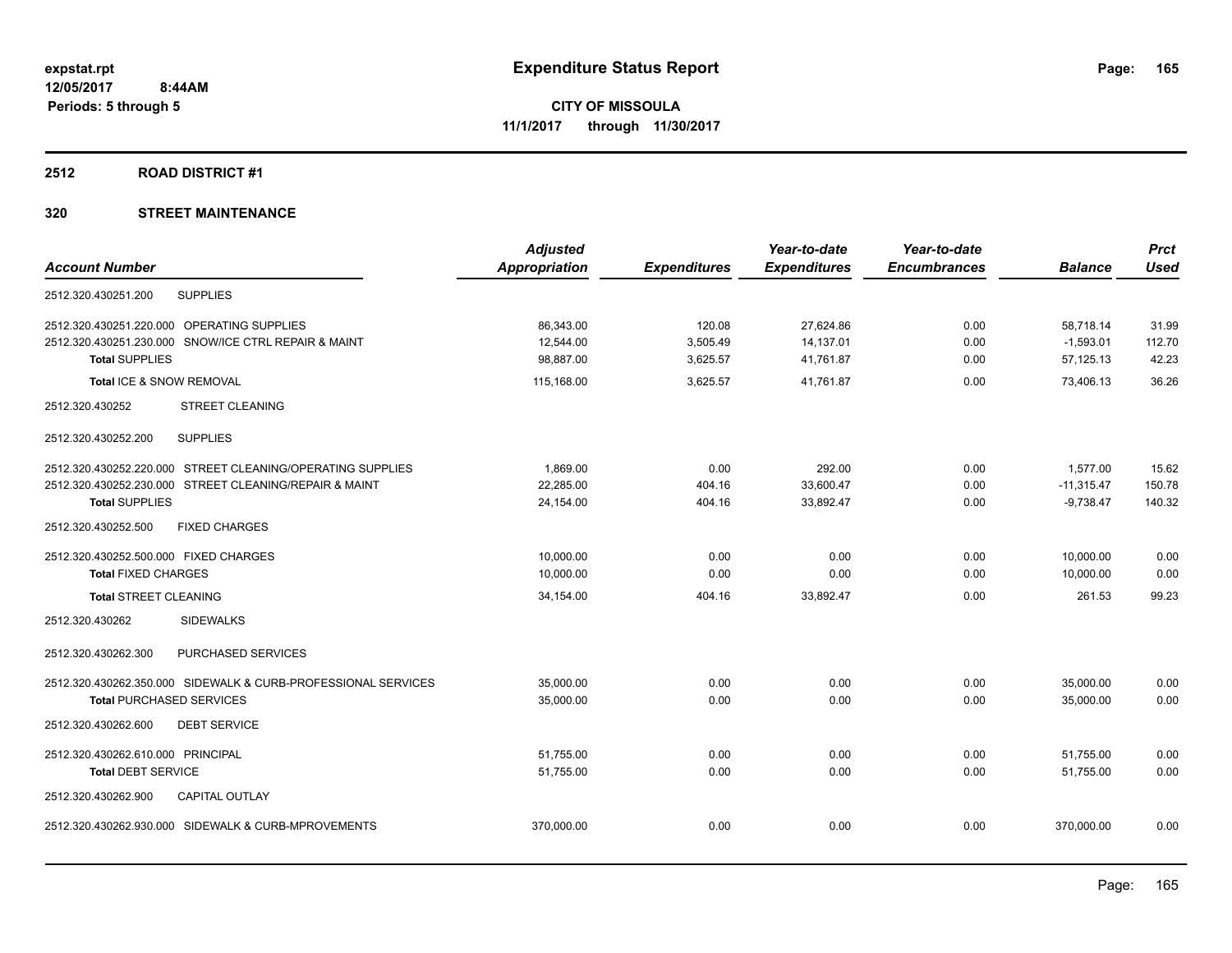#### **2512 ROAD DISTRICT #1**

| <b>Account Number</b>                |                                                               | <b>Adjusted</b><br><b>Appropriation</b> | <b>Expenditures</b> | Year-to-date<br><b>Expenditures</b> | Year-to-date<br><b>Encumbrances</b> | <b>Balance</b>             | <b>Prct</b><br><b>Used</b> |
|--------------------------------------|---------------------------------------------------------------|-----------------------------------------|---------------------|-------------------------------------|-------------------------------------|----------------------------|----------------------------|
| <b>Total CAPITAL OUTLAY</b>          |                                                               | 370,000.00                              | 0.00                | 0.00                                | 0.00                                | 370,000.00                 | 0.00                       |
| <b>Total SIDEWALKS</b>               |                                                               | 456,755.00                              | 0.00                | 0.00                                | 0.00                                | 456.755.00                 | 0.00                       |
| 2512.320.430264                      | <b>TRAFFIC SIGNAL MAINTENANCE</b>                             |                                         |                     |                                     |                                     |                            |                            |
| 2512.320.430264.700                  | <b>GRANTS &amp; CONTRIBUTIONS</b>                             |                                         |                     |                                     |                                     |                            |                            |
|                                      | <b>Total GRANTS &amp; CONTRIBUTIONS</b>                       | 0.00                                    | 0.00                | 0.00                                | 0.00                                | 0.00                       | 0.00                       |
| 2512.320.430264.900                  | <b>CAPITAL OUTLAY</b>                                         |                                         |                     |                                     |                                     |                            |                            |
| 2512.320.430264.930.000 IMPROVEMENTS | <b>Total TRAFFIC SIGNAL MAINTENANCE</b>                       | 0.00<br>0.00                            | 0.00<br>0.00        | 2,625.00<br>2,625.00                | 0.00<br>0.00                        | $-2,625.00$<br>$-2,625.00$ | 0.00<br>0.00               |
| 2512.320.430265                      | <b>SIGNING &amp; STRIPING</b>                                 |                                         |                     |                                     |                                     |                            |                            |
| 2512.320.430265.100                  | PERSONAL SERVICES                                             |                                         |                     |                                     |                                     |                            |                            |
|                                      | 2512.320.430265.110.000 SALARIES AND WAGES                    | 19,445.00                               | 0.00                | 0.00                                | 0.00                                | 19,445.00                  | 0.00                       |
|                                      | 2512.320.430265.140.000 EMPLOYER CONTRIBUTIONS                | 11,803.00<br>19.00                      | 0.00                | 0.00                                | 0.00                                | 11,803.00                  | 0.00                       |
| <b>Total PERSONAL SERVICES</b>       | 2512.320.430265.141.000 STATE RETIREMENT CONTRIBUTIONS        | 31,267.00                               | 0.00<br>0.00        | 0.00<br>0.00                        | 0.00<br>0.00                        | 19.00<br>31,267.00         | 0.00<br>0.00               |
| 2512.320.430265.200                  | <b>SUPPLIES</b>                                               |                                         |                     |                                     |                                     |                            |                            |
|                                      | 2512.320.430265.230.000 SIGNING & STRIPING-REPAIR/MAINTENANCE | 8.865.00                                | 0.00                | 0.00                                | 0.00                                | 8,865.00                   | 0.00                       |
|                                      | 2512.320.430265.231.000 SIGNING & STRIPING/GASOLINE           | 1,135.00                                | 0.00                | 1,345.06                            | 0.00                                | $-210.06$                  | 118.51                     |
| <b>Total SUPPLIES</b>                |                                                               | 10,000.00                               | 0.00                | 1,345.06                            | 0.00                                | 8,654.94                   | 13.45                      |
| <b>Total SIGNING &amp; STRIPING</b>  |                                                               | 41,267.00                               | 0.00                | 1,345.06                            | 0.00                                | 39,921.94                  | 3.26                       |
| 2512.320.431200                      | FLOOD CONTROL                                                 |                                         |                     |                                     |                                     |                            |                            |
| 2512.320.431200.100                  | PERSONAL SERVICES                                             |                                         |                     |                                     |                                     |                            |                            |
| <b>Total PERSONAL SERVICES</b>       |                                                               | 0.00                                    | 0.00                | 0.00                                | 0.00                                | 0.00                       | 0.00                       |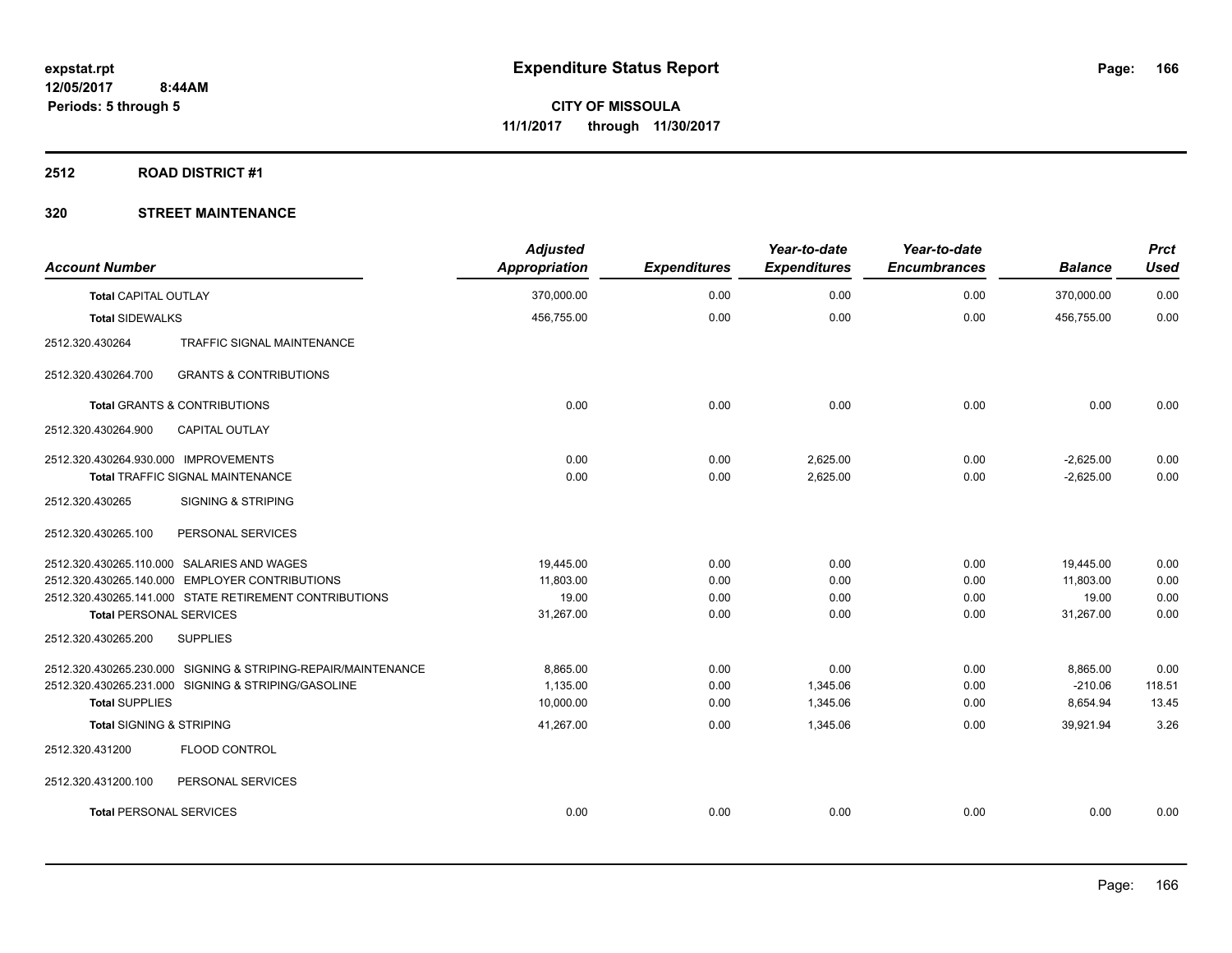#### **2512 ROAD DISTRICT #1**

|                                                         | <b>Adjusted</b>      |                     | Year-to-date        | Year-to-date        |                | <b>Prct</b> |
|---------------------------------------------------------|----------------------|---------------------|---------------------|---------------------|----------------|-------------|
| <b>Account Number</b>                                   | <b>Appropriation</b> | <b>Expenditures</b> | <b>Expenditures</b> | <b>Encumbrances</b> | <b>Balance</b> | <b>Used</b> |
| <b>SUPPLIES</b><br>2512.320.431200.200                  |                      |                     |                     |                     |                |             |
| <b>Total SUPPLIES</b>                                   | 0.00                 | 0.00                | 0.00                | 0.00                | 0.00           | 0.00        |
| 2512.320.431200.300<br>PURCHASED SERVICES               |                      |                     |                     |                     |                |             |
| 2512.320.431200.360.000 REPAIR & MAINTENANCE            | 0.00                 | 0.00                | 200.00              | 0.00                | $-200.00$      | 0.00        |
| <b>Total PURCHASED SERVICES</b>                         | 0.00                 | 0.00                | 200.00              | 0.00                | $-200.00$      | 0.00        |
| CAPITAL OUTLAY<br>2512.320.431200.900                   |                      |                     |                     |                     |                |             |
| 2512.320.431200.930.000 FLOOD CONTROL MAINT/MPROVEMENTS | 10,000.00            | 0.00                | 0.00                | 0.00                | 10,000.00      | 0.00        |
| <b>Total CAPITAL OUTLAY</b>                             | 10,000.00            | 0.00                | 0.00                | 0.00                | 10,000.00      | 0.00        |
| Total FLOOD CONTROL                                     | 10,000.00            | 0.00                | 200.00              | 0.00                | 9,800.00       | 2.00        |
| <b>GREENWAYS &amp; HORTICULTURE</b><br>2512.320.460434  |                      |                     |                     |                     |                |             |
| <b>SUPPLIES</b><br>2512.320.460434.200                  |                      |                     |                     |                     |                |             |
| 2512.320.460434.230.000 ADOPT A TRAFFIC CIRCLE          | 0.00                 | 0.00                | 76.32               | 0.00                | $-76.32$       | 0.00        |
| <b>Total SUPPLIES</b>                                   | 0.00                 | 0.00                | 76.32               | 0.00                | $-76.32$       | 0.00        |
| 2512.320.460434.300<br>PURCHASED SERVICES               |                      |                     |                     |                     |                |             |
| 2512.320.460434.360.000 REPAIR & MAINTENANCE            | 2.500.00             | 0.00                | 0.00                | 0.00                | 2,500.00       | 0.00        |
| <b>Total PURCHASED SERVICES</b>                         | 2,500.00             | 0.00                | 0.00                | 0.00                | 2,500.00       | 0.00        |
| Total GREENWAYS & HORTICULTURE                          | 2,500.00             | 0.00                | 76.32               | 0.00                | 2,423.68       | 3.05        |
| <b>DEBT SERVICE</b><br>2512.320.490504                  |                      |                     |                     |                     |                |             |
| <b>DEBT SERVICE</b><br>2512.320.490504.600              |                      |                     |                     |                     |                |             |
| 2512.320.490504.610.000 PRINCIPAL                       | 553,534.00           | 63,141.01           | 268,137.40          | 0.00                | 285,396.60     | 48.44       |
| 2512.320.490504.620.000 INTEREST / SERVICE FEES         | 46,121.00            | 4,454.14            | 24,744.08           | 0.00                | 21,376.92      | 53.65       |
| <b>Total DEBT SERVICE</b>                               | 599,655.00           | 67,595.15           | 292,881.48          | 0.00                | 306,773.52     | 48.84       |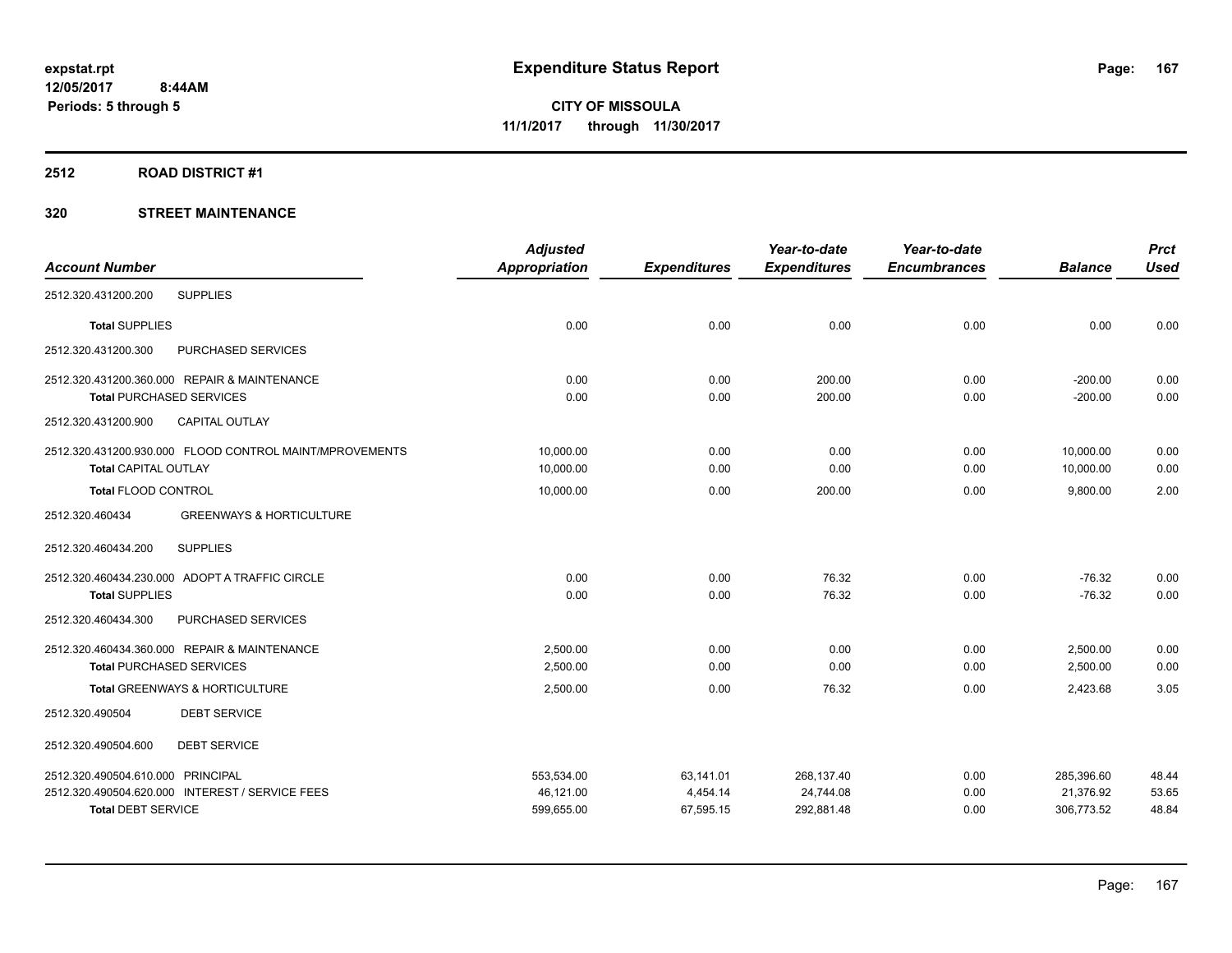### **2512 ROAD DISTRICT #1**

|                                       |                                       | <b>Adjusted</b> |                     | Year-to-date        | Year-to-date        |                | <b>Prct</b> |
|---------------------------------------|---------------------------------------|-----------------|---------------------|---------------------|---------------------|----------------|-------------|
| <b>Account Number</b>                 |                                       | Appropriation   | <b>Expenditures</b> | <b>Expenditures</b> | <b>Encumbrances</b> | <b>Balance</b> | <b>Used</b> |
| 2512.320.510110                       | <b>MERCHANT SERVICES</b>              |                 |                     |                     |                     |                |             |
| 2512.320.510110.500                   | <b>FIXED CHARGES</b>                  |                 |                     |                     |                     |                |             |
| <b>Total MERCHANT SERVICES</b>        |                                       | 0.00            | 0.00                | 0.00                | 0.00                | 0.00           | 0.00        |
| 2512.320.510200                       | <b>JUDGMENT &amp; LOSSES</b>          |                 |                     |                     |                     |                |             |
| 2512.320.510200.500                   | <b>FIXED CHARGES</b>                  |                 |                     |                     |                     |                |             |
| 2512.320.510200.500.000 FIXED CHARGES |                                       | 91,949.00       | 0.00                | 0.00                | 0.00                | 91,949.00      | 0.00        |
| Total JUDGMENT & LOSSES               |                                       | 91,949.00       | 0.00                | 0.00                | 0.00                | 91,949.00      | 0.00        |
| 2512.320.521004                       | TRANSFER TO GENERAL FUND              |                 |                     |                     |                     |                |             |
| 2512.320.521004.800                   | OTHER OBJECTS                         |                 |                     |                     |                     |                |             |
|                                       | <b>Total TRANSFER TO GENERAL FUND</b> | 0.00            | 0.00                | 0.00                | 0.00                | 0.00           | 0.00        |
| <b>Total STREET MAINTENANCE</b>       |                                       | 2,011,007.00    | 110,590.49          | 756,930.99          | 0.00                | 1,254,076.01   | 37.64       |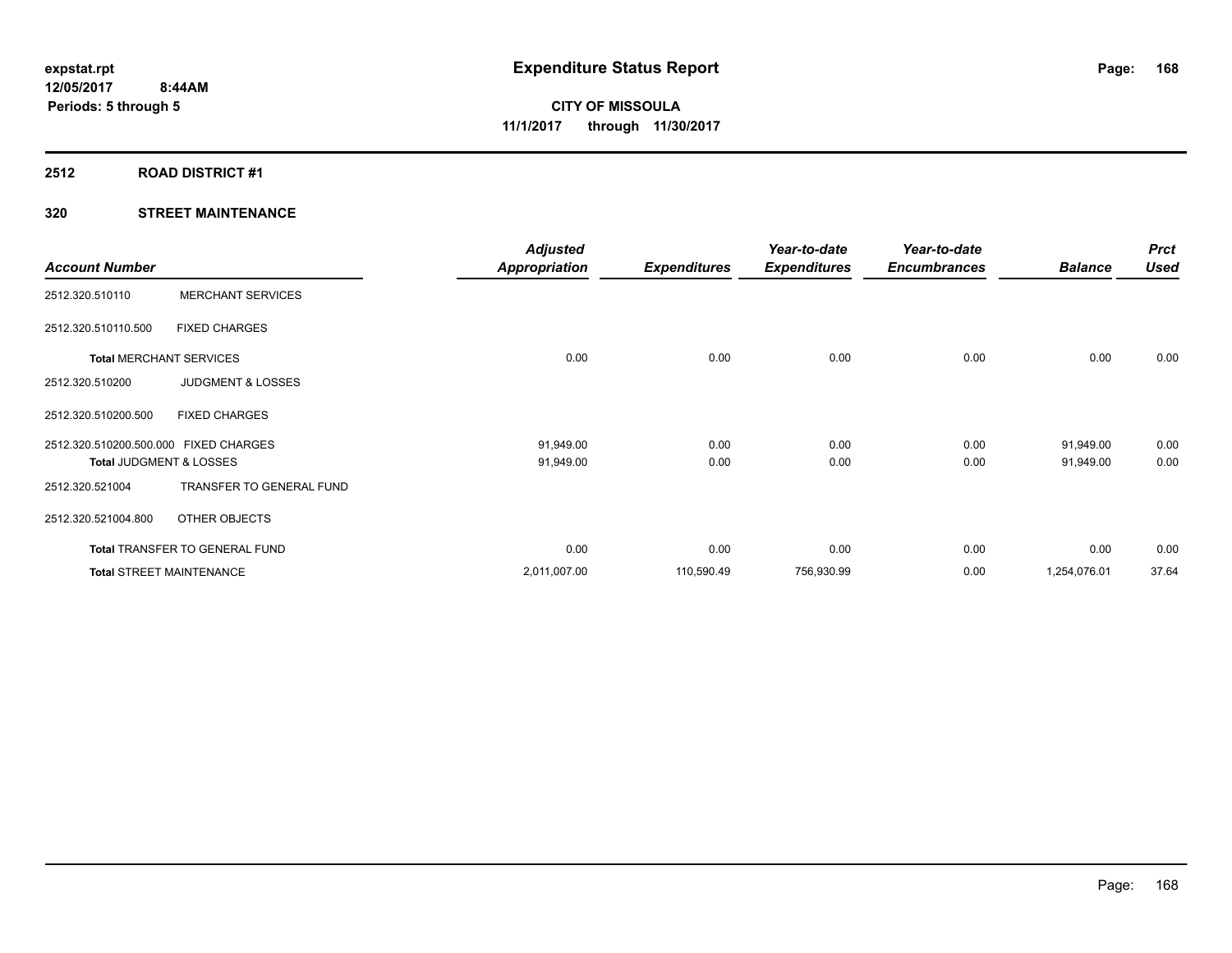# **2512 ROAD DISTRICT #1**

| <b>Account Number</b>         |                              | <b>Adjusted</b><br><b>Appropriation</b> | <b>Expenditures</b> | Year-to-date<br><b>Expenditures</b> | Year-to-date<br><b>Encumbrances</b> | <b>Balance</b> | <b>Prct</b><br><b>Used</b> |
|-------------------------------|------------------------------|-----------------------------------------|---------------------|-------------------------------------|-------------------------------------|----------------|----------------------------|
| 2512.390.510200               | <b>JUDGMENT &amp; LOSSES</b> |                                         |                     |                                     |                                     |                |                            |
| 2512.390.510200.500           | <b>FIXED CHARGES</b>         |                                         |                     |                                     |                                     |                |                            |
| <b>Total NON-DEPARTMENTAL</b> |                              | 0.00                                    | 0.00                | 0.00                                | 0.00                                | 0.00           | 0.00                       |
| <b>Total ROAD DISTRICT #1</b> |                              | 2,011,007.00                            | 110,590.49          | 756.930.99                          | 0.00                                | 1,254,076.01   | 37.64                      |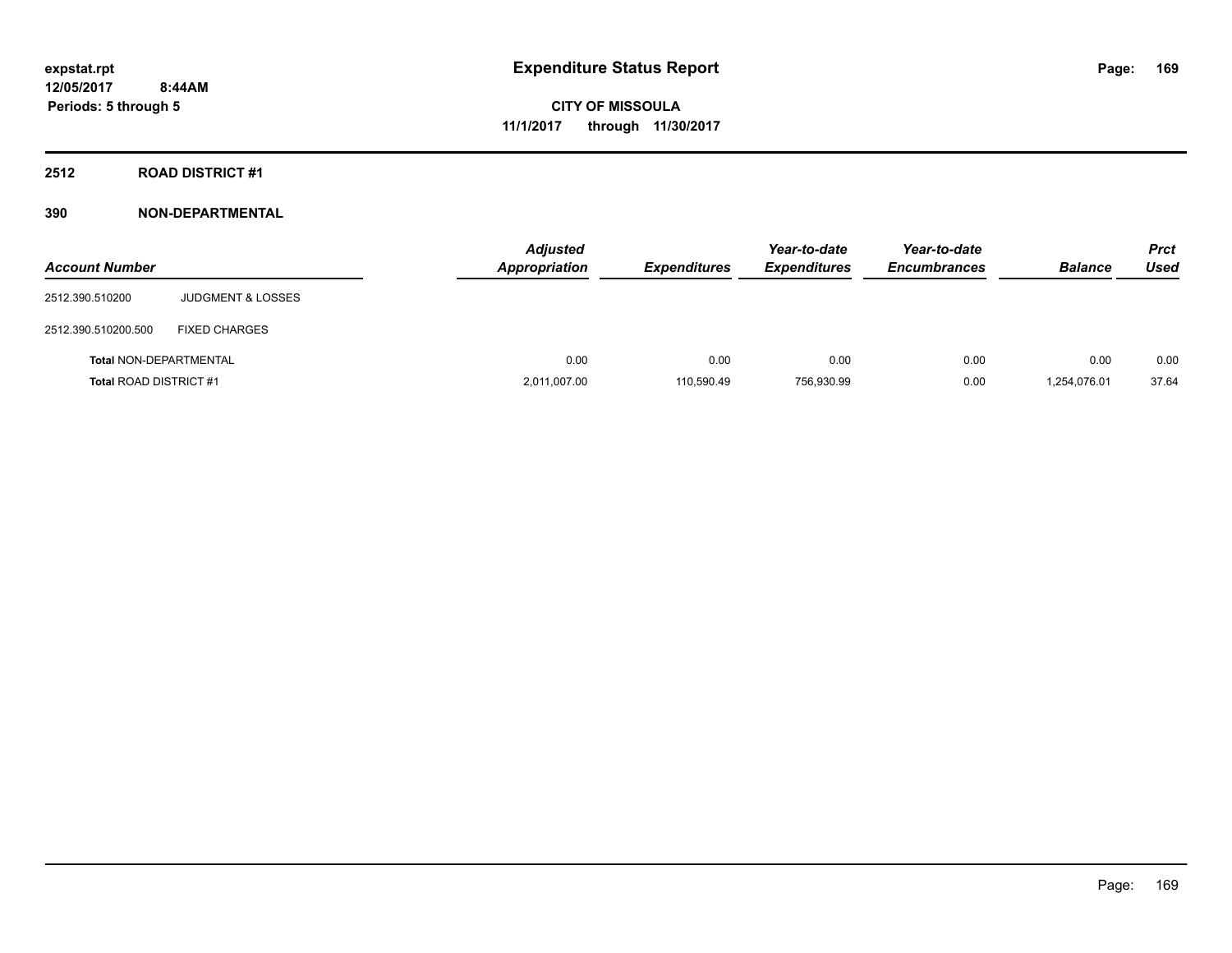#### **2513 PARK DISTRICT #1**

|                                                         | <b>Adjusted</b>      |                     | Year-to-date        | Year-to-date        |                | <b>Prct</b> |
|---------------------------------------------------------|----------------------|---------------------|---------------------|---------------------|----------------|-------------|
| <b>Account Number</b>                                   | <b>Appropriation</b> | <b>Expenditures</b> | <b>Expenditures</b> | <b>Encumbrances</b> | <b>Balance</b> | <b>Used</b> |
| PARKS ASSET MANAGEMENT<br>2513.370.460400               |                      |                     |                     |                     |                |             |
| PURCHASED SERVICES<br>2513.370.460400.300               |                      |                     |                     |                     |                |             |
| 2513.370.460400.300.000 PURCHASED SERVICES              | 0.00                 | 21,460.00           | 21,460.00           | 0.00                | $-21,460.00$   | 0.00        |
| <b>Total PURCHASED SERVICES</b>                         | 0.00                 | 21,460.00           | 21,460.00           | 0.00                | $-21,460.00$   | 0.00        |
| <b>CAPITAL OUTLAY</b><br>2513.370.460400.900            |                      |                     |                     |                     |                |             |
| 2513.370.460400.930.000 RENOVATE REPLACE IMPROVE        | 30,000.00            | 0.00                | 10,306.58           | 0.00                | 19,693.42      | 34.36       |
| 2513.370.460400.940.000 MACHINERY & EQUIPMENT           | 40,000.00            | 0.00                | 0.00                | 0.00                | 40,000.00      | 0.00        |
| <b>Total CAPITAL OUTLAY</b>                             | 70,000.00            | 0.00                | 10,306.58           | 0.00                | 59,693.42      | 14.72       |
| <b>Total PARKS ASSET MANAGEMENT</b>                     | 70,000.00            | 21,460.00           | 31,766.58           | 0.00                | 38,233.42      | 45.38       |
| 2513.370.460432<br>PARK ADMIN                           |                      |                     |                     |                     |                |             |
| 2513.370.460432.100<br>PERSONAL SERVICES                |                      |                     |                     |                     |                |             |
| 2513.370.460432.110.000 SALARIES AND WAGES              | 71,151.00            | 4,535.21            | 21,542.28           | 0.00                | 49,608.72      | 30.28       |
| 2513.370.460432.140.000 EMPLOYER CONTRIBUTIONS          | 24,891.00            | 1,800.56            | 9,510.75            | 0.00                | 15,380.25      | 38.21       |
| 2513.370.460432.141.000 STATE RETIREMENT CONTRIBUTIONS  | 71.00                | 0.00                | 120.64              | 0.00                | $-49.64$       | 169.92      |
| <b>Total PERSONAL SERVICES</b>                          | 96,113.00            | 6,335.77            | 31,173.67           | 0.00                | 64,939.33      | 32.43       |
| <b>SUPPLIES</b><br>2513.370.460432.200                  |                      |                     |                     |                     |                |             |
| 2513.370.460432.220.000 OPERATING SUPPLIES              | 1,500.00             | 0.00                | 0.00                | 0.00                | 1,500.00       | 0.00        |
| <b>Total SUPPLIES</b>                                   | 1,500.00             | 0.00                | 0.00                | 0.00                | 1,500.00       | 0.00        |
| PURCHASED SERVICES<br>2513.370.460432.300               |                      |                     |                     |                     |                |             |
| 2513.370.460432.330.000 PUBLICITY, SUBSCRIPTIONS & DUES | 3,000.00             | 0.00                | 0.00                | 0.00                | 3,000.00       | 0.00        |
| 2513.370.460432.344.000 TELEPHONE SERVICE               | 660.00               | 0.00                | 0.00                | 0.00                | 660.00         | 0.00        |
| 2513.370.460432.350.000 PROFESSIONAL SERVICES           | 14,000.00            | 845.00              | 4,568.57            | 0.00                | 9,431.43       | 32.63       |
| 2513.370.460432.360.000 REPAIR & MAINTENANCE            | 3,000.00             | 0.00                | 0.00                | 0.00                | 3,000.00       | 0.00        |
| 2513.370.460432.370.000 TRAVEL                          | 500.00               | 0.00                | 641.59              | 0.00                | $-141.59$      | 128.32      |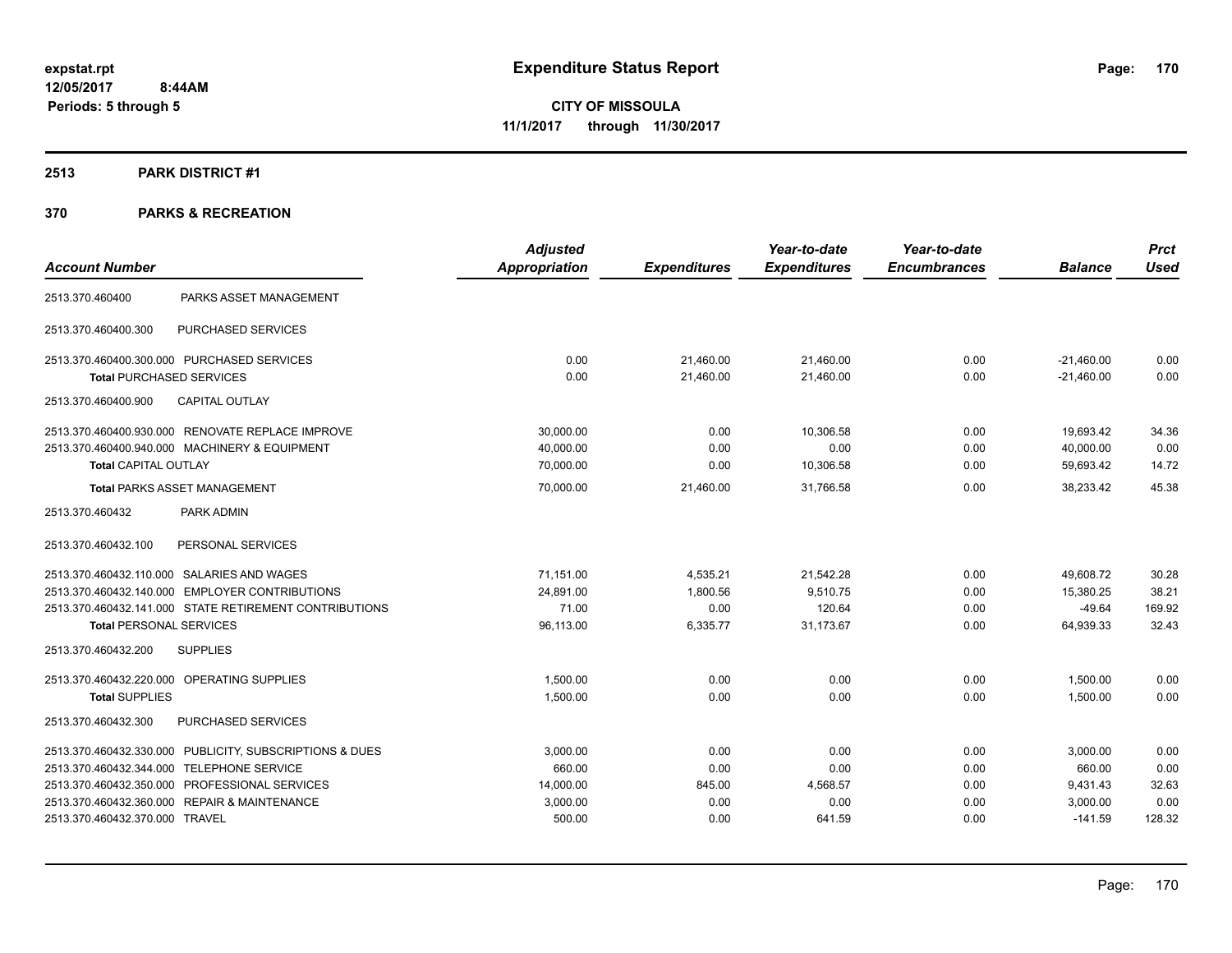# **2513 PARK DISTRICT #1**

| <b>Account Number</b>                                       | <b>Adjusted</b><br>Appropriation | <b>Expenditures</b> | Year-to-date<br><b>Expenditures</b> | Year-to-date<br><b>Encumbrances</b> | <b>Balance</b> | <b>Prct</b><br><b>Used</b> |
|-------------------------------------------------------------|----------------------------------|---------------------|-------------------------------------|-------------------------------------|----------------|----------------------------|
| 2513.370.460432.380.000 TRAINING                            | 700.00                           | 0.00                | 0.00                                | 0.00                                | 700.00         | 0.00                       |
| <b>Total PURCHASED SERVICES</b>                             | 21,860.00                        | 845.00              | 5,210.16                            | 0.00                                | 16,649.84      | 23.83                      |
| <b>DEBT SERVICE</b><br>2513.370.460432.600                  |                                  |                     |                                     |                                     |                |                            |
| <b>Total DEBT SERVICE</b>                                   | 0.00                             | 0.00                | 0.00                                | 0.00                                | 0.00           | 0.00                       |
| 2513.370.460432.700<br><b>GRANTS &amp; CONTRIBUTIONS</b>    |                                  |                     |                                     |                                     |                |                            |
| <b>Total GRANTS &amp; CONTRIBUTIONS</b>                     | 0.00                             | 0.00                | 0.00                                | 0.00                                | 0.00           | 0.00                       |
| 2513.370.460432.900<br><b>CAPITAL OUTLAY</b>                |                                  |                     |                                     |                                     |                |                            |
| <b>Total CAPITAL OUTLAY</b>                                 | 0.00                             | 0.00                | 0.00                                | 0.00                                | 0.00           | 0.00                       |
| <b>Total PARK ADMIN</b>                                     | 119,473.00                       | 7,180.77            | 36,383.83                           | 0.00                                | 83,089.17      | 30.45                      |
| 2513.370.460434<br><b>GREENWAYS &amp; HORTICULTURE</b>      |                                  |                     |                                     |                                     |                |                            |
| 2513.370.460434.100<br>PERSONAL SERVICES                    |                                  |                     |                                     |                                     |                |                            |
| 2513.370.460434.110.000 GREENWAYS & HORTCULTURE             | 26,938.00                        | 1,175.44            | 10,621.97                           | 0.00                                | 16,316.03      | 39.43                      |
| 2513.370.460434.140.000 GREENWAYS & HORTICLTURE-EMPL CONTRI | 10,497.00                        | 166.58              | 4,374.36                            | 0.00                                | 6,122.64       | 41.67                      |
| 2513.370.460434.141.000 STATE RETIREMENT CONTRIBUTIONS      | 17.00                            | 0.00                | 0.00                                | 0.00                                | 17.00          | 0.00                       |
| <b>Total PERSONAL SERVICES</b>                              | 37,452.00                        | 1,342.02            | 14,996.33                           | 0.00                                | 22,455.67      | 40.04                      |
| <b>SUPPLIES</b><br>2513.370.460434.200                      |                                  |                     |                                     |                                     |                |                            |
| 2513.370.460434.220.000 OPERATING SUPPLIES                  | 3,373.00                         | 98.16               | 1,597.80                            | 0.00                                | 1,775.20       | 47.37                      |
| 2513.370.460434.230.000 REPAIR/MAINTENANCE                  | 7,134.00                         | 40.50               | 376.52                              | 0.00                                | 6,757.48       | 5.28                       |
| 2513.370.460434.231.000 GASOLINE                            | 2,000.00                         | 0.00                | 2,793.16                            | 0.00                                | $-793.16$      | 139.66                     |
| <b>Total SUPPLIES</b>                                       | 12,507.00                        | 138.66              | 4,767.48                            | 0.00                                | 7,739.52       | 38.12                      |
| 2513.370.460434.300<br>PURCHASED SERVICES                   |                                  |                     |                                     |                                     |                |                            |
| 2513.370.460434.341.000 ELECTRICITY & NATURAL GAS           | 353.00                           | 807.17              | 3,032.55                            | 0.00                                | $-2,679.55$    | 859.08                     |
| 2513.370.460434.343.000 WATER CHARGES                       | 310.00                           | 682.92              | 5,343.13                            | 0.00                                | $-5,033.13$    | 1,723.59                   |
| 2513.370.460434.345.000 GARBAGE                             | 146.00                           | 0.00                | 110.35                              | 0.00                                | 35.65          | 75.58                      |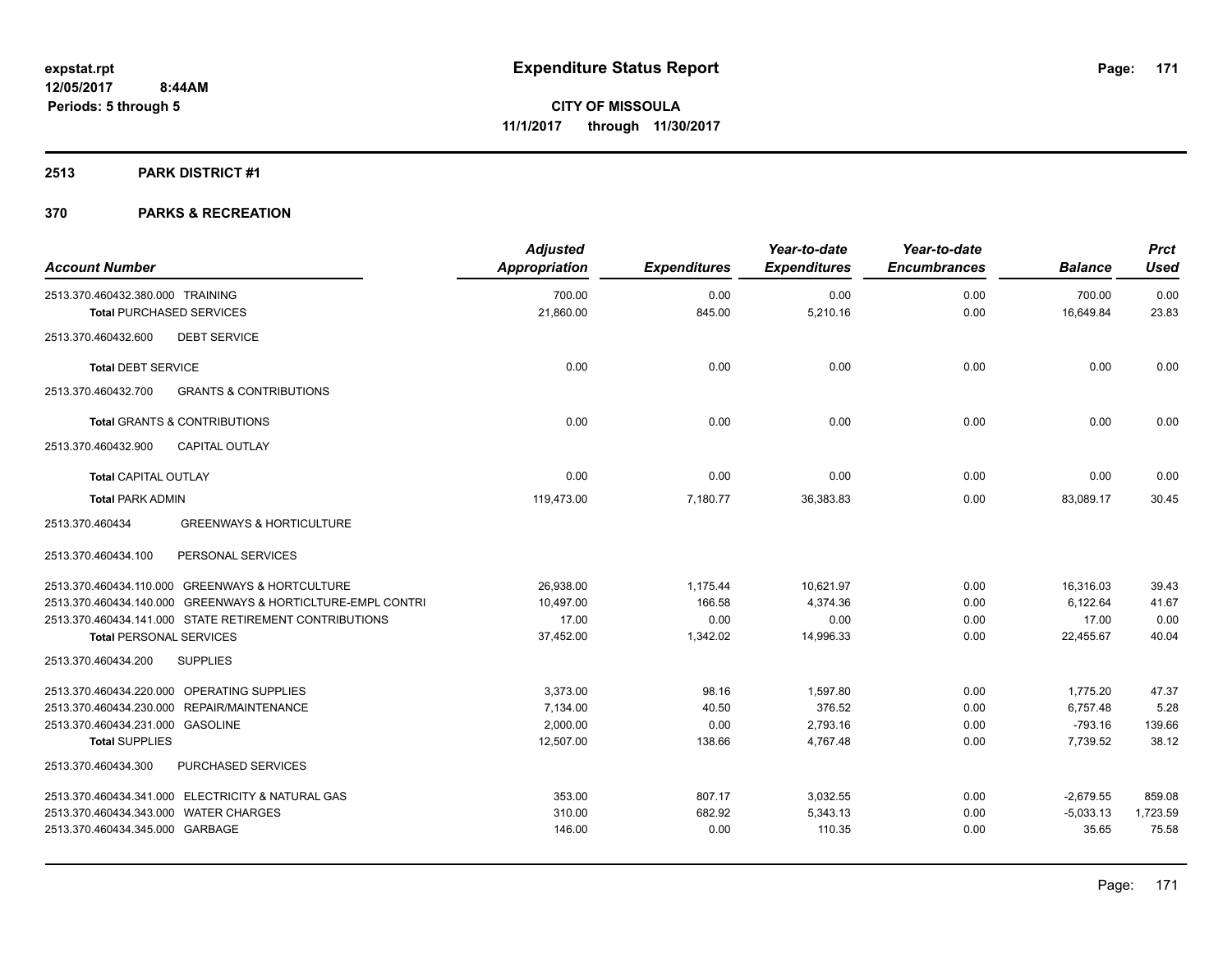# **2513 PARK DISTRICT #1**

#### **370 PARKS & RECREATION**

| <b>Account Number</b>                                  | <b>Adjusted</b><br><b>Appropriation</b> | <b>Expenditures</b> | Year-to-date<br><b>Expenditures</b> | Year-to-date<br><b>Encumbrances</b> | <b>Balance</b>        | <b>Prct</b><br><b>Used</b> |
|--------------------------------------------------------|-----------------------------------------|---------------------|-------------------------------------|-------------------------------------|-----------------------|----------------------------|
| 2513.370.460434.350.000 PROFESSIONAL SERVICES          |                                         |                     |                                     |                                     |                       |                            |
| 2513.370.460434.360.000 REPAIR & MAINTENANCE           | 11,000.00<br>2,589.00                   | 950.00<br>0.00      | 2,155.27<br>3,191.31                | 0.00<br>0.00                        | 8,844.73<br>$-602.31$ | 19.59<br>123.26            |
| 2513.370.460434.380.000 TRAINING                       | 133.00                                  | 0.00                | 41.75                               | 0.00                                | 91.25                 | 31.39                      |
| <b>Total PURCHASED SERVICES</b>                        | 14,531.00                               | 2,440.09            | 13,874.36                           | 0.00                                | 656.64                | 95.48                      |
| <b>Total GREENWAYS &amp; HORTICULTURE</b>              | 64,490.00                               | 3,920.77            | 33.638.17                           | 0.00                                | 30.851.83             | 52.16                      |
| 2513.370.460439<br><b>URBAN FORESTRY</b>               |                                         |                     |                                     |                                     |                       |                            |
| 2513.370.460439.100<br>PERSONAL SERVICES               |                                         |                     |                                     |                                     |                       |                            |
| 2513.370.460439.110.000 SALARIES AND WAGES             | 74,090.00                               | 6,323.98            | 28,198.42                           | 0.00                                | 45,891.58             | 38.06                      |
| 2513.370.460439.120.000 OVERTIME                       | 0.00                                    | 79.83               | 275.80                              | 0.00                                | $-275.80$             | 0.00                       |
| 2513.370.460439.140.000 EMPLOYER CONTRIBUTIONS         | 42,671.00                               | 3,370.51            | 17,825.83                           | 0.00                                | 24,845.17             | 41.78                      |
| 2513.370.460439.141.000 STATE RETIREMENT CONTRIBUTIONS | 80.00                                   | 0.00                | 0.00                                | 0.00                                | 80.00                 | 0.00                       |
| <b>Total PERSONAL SERVICES</b>                         | 116,841.00                              | 9,774.32            | 46,300.05                           | 0.00                                | 70,540.95             | 39.63                      |
| 2513.370.460439.200<br><b>SUPPLIES</b>                 |                                         |                     |                                     |                                     |                       |                            |
| 2513.370.460439.220.000 OPERATING SUPPLIES             | 24,552.00                               | 361.71              | 1,705.37                            | 0.00                                | 22,846.63             | 6.95                       |
| 2513.370.460439.230.000 REPAIR/MAINTENANCE             | 3.952.00                                | 0.00                | 0.00                                | 0.00                                | 3.952.00              | 0.00                       |
| <b>Total SUPPLIES</b>                                  | 28,504.00                               | 361.71              | 1,705.37                            | 0.00                                | 26,798.63             | 5.98                       |
| <b>PURCHASED SERVICES</b><br>2513.370.460439.300       |                                         |                     |                                     |                                     |                       |                            |
| 2513.370.460439.310.000 COMMUNICATIONS                 | 0.00                                    | 0.00                | 65.60                               | 0.00                                | $-65.60$              | 0.00                       |
| 2513.370.460439.344.000 TELEPHONE SERVICE              | 240.00                                  | 0.00                | 0.00                                | 0.00                                | 240.00                | 0.00                       |
| 2513.370.460439.350.000 PROFESSIONAL SERVICES          | 2,660.00                                | 313.92              | 8,739.92                            | 0.00                                | $-6,079.92$           | 328.57                     |
| 2513.370.460439.360.000 REPAIR & MAINTENANCE           | 60,000.00                               | 99.99               | 499.99                              | 0.00                                | 59,500.01             | 0.83                       |
| 2513.370.460439.380.000 TRAINING                       | 150.00                                  | 0.00                | 453.05                              | 0.00                                | $-303.05$             | 302.03                     |
| <b>Total PURCHASED SERVICES</b>                        | 63,050.00                               | 413.91              | 9,758.56                            | 0.00                                | 53,291.44             | 15.48                      |
| <b>Total URBAN FORESTRY</b>                            | 208,395.00                              | 10,549.94           | 57,763.98                           | 0.00                                | 150,631.02            | 27.72                      |
| <b>RECREATION MORE</b><br>2513.370.460470              |                                         |                     |                                     |                                     |                       |                            |

2513.370.460470.100 PERSONAL SERVICES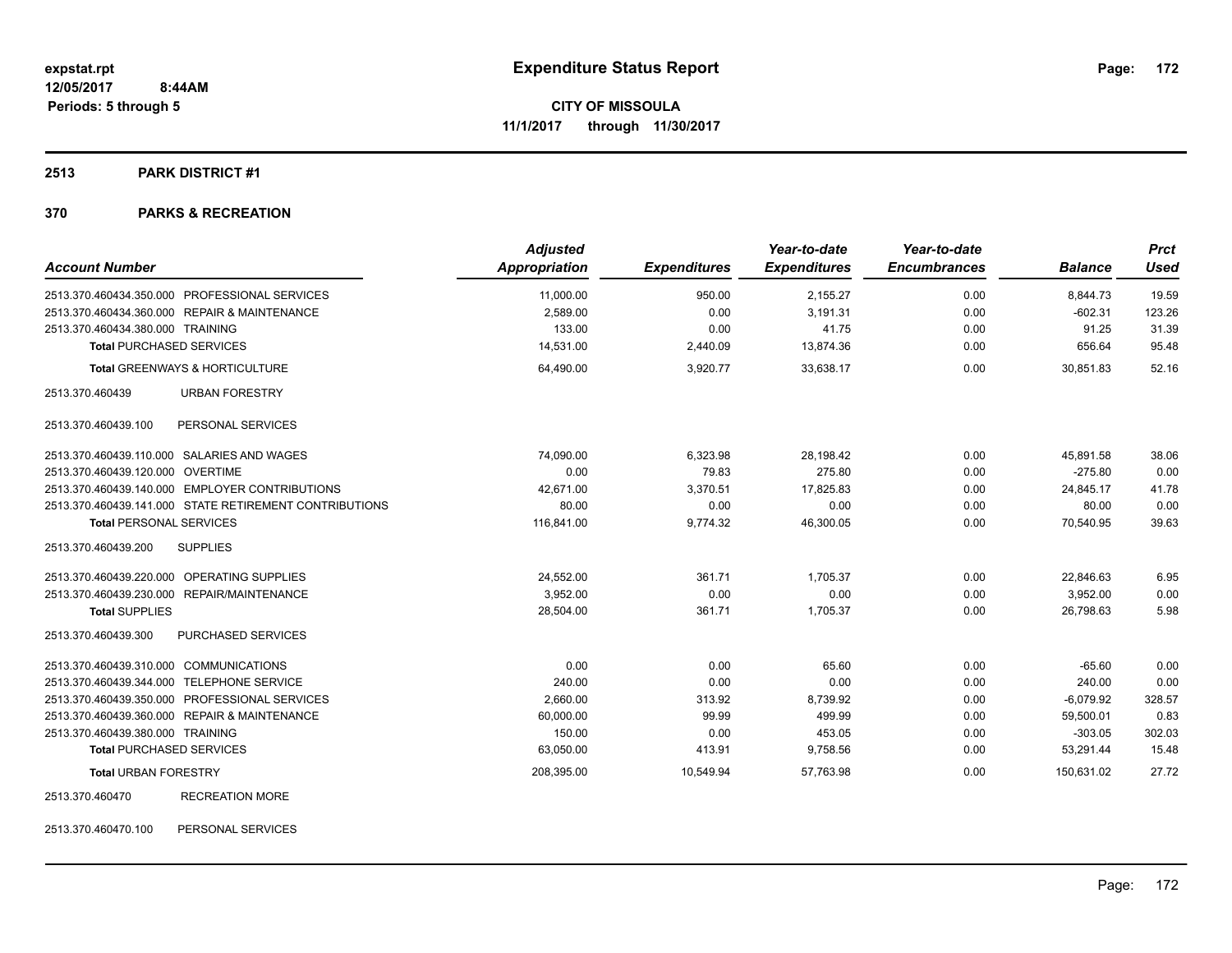#### **2513 PARK DISTRICT #1**

|                                                        | <b>Adjusted</b>      |                     | Year-to-date        | Year-to-date        |                | <b>Prct</b> |
|--------------------------------------------------------|----------------------|---------------------|---------------------|---------------------|----------------|-------------|
| <b>Account Number</b>                                  | <b>Appropriation</b> | <b>Expenditures</b> | <b>Expenditures</b> | <b>Encumbrances</b> | <b>Balance</b> | <b>Used</b> |
| 2513.370.460470.110.000 SALARIES AND WAGES             | 5,774.00             | 0.00                | 0.00                | 0.00                | 5,774.00       | 0.00        |
| 2513.370.460470.140.000 EMPLOYER CONTRIBUTIONS         | 2,247.00             | 0.00                | 0.00                | 0.00                | 2,247.00       | 0.00        |
| 2513.370.460470.141.000 STATE RETIREMENT CONTRIBUTIONS | 4.00                 | 0.00                | 0.00                | 0.00                | 4.00           | 0.00        |
| <b>Total PERSONAL SERVICES</b>                         | 8,025.00             | 0.00                | 0.00                | 0.00                | 8,025.00       | 0.00        |
| <b>SUPPLIES</b><br>2513.370.460470.200                 |                      |                     |                     |                     |                |             |
| 2513.370.460470.220.000 OPERATING SUPPLIES             | 0.00                 | 11.99               | 11.99               | 0.00                | $-11.99$       | 0.00        |
| <b>Total SUPPLIES</b>                                  | 0.00                 | 11.99               | 11.99               | 0.00                | $-11.99$       | 0.00        |
| 2513.370.460470.300<br>PURCHASED SERVICES              |                      |                     |                     |                     |                |             |
| 2513.370.460470.360.000 REPAIR & MAINTENANCE           | 3.000.00             | 0.00                | 556.95              | 0.00                | 2,443.05       | 18.57       |
| <b>Total PURCHASED SERVICES</b>                        | 3,000.00             | 0.00                | 556.95              | 0.00                | 2,443.05       | 18.57       |
| <b>Total RECREATION MORE</b>                           | 11,025.00            | 11.99               | 568.94              | 0.00                | 10,456.06      | 5.16        |
| <b>SPRAY DECKS</b><br>2513.370.460474                  |                      |                     |                     |                     |                |             |
| <b>SUPPLIES</b><br>2513.370.460474.200                 |                      |                     |                     |                     |                |             |
| 2513.370.460474.230.000 SPRAY DECKS/REPAIR/MAINTENANCE | 1,600.00             | 0.00                | 0.00                | 0.00                | 1,600.00       | 0.00        |
| <b>Total SUPPLIES</b>                                  | 1,600.00             | 0.00                | 0.00                | 0.00                | 1,600.00       | 0.00        |
| 2513.370.460474.300<br>PURCHASED SERVICES              |                      |                     |                     |                     |                |             |
| 2513.370.460474.341.000 ELECTRICITY & NATURAL GAS      | 2,391.00             | 0.00                | 0.00                | 0.00                | 2,391.00       | 0.00        |
| 2513.370.460474.360.000 REPAIR & MAINTENANCE           | 6,300.00             | 37.50               | 1,306.67            | 0.00                | 4,993.33       | 20.74       |
| Total PURCHASED SERVICES                               | 8,691.00             | 37.50               | 1,306.67            | 0.00                | 7,384.33       | 15.03       |
| <b>Total SPRAY DECKS</b>                               | 10,291.00            | 37.50               | 1,306.67            | 0.00                | 8,984.33       | 12.70       |
| <b>GRILL VAN</b><br>2513.370.460477                    |                      |                     |                     |                     |                |             |
| 2513.370.460477.200<br><b>SUPPLIES</b>                 |                      |                     |                     |                     |                |             |
| <b>Total SUPPLIES</b>                                  | 0.00                 | 0.00                | 0.00                | 0.00                | 0.00           | 0.00        |
|                                                        |                      |                     |                     |                     |                |             |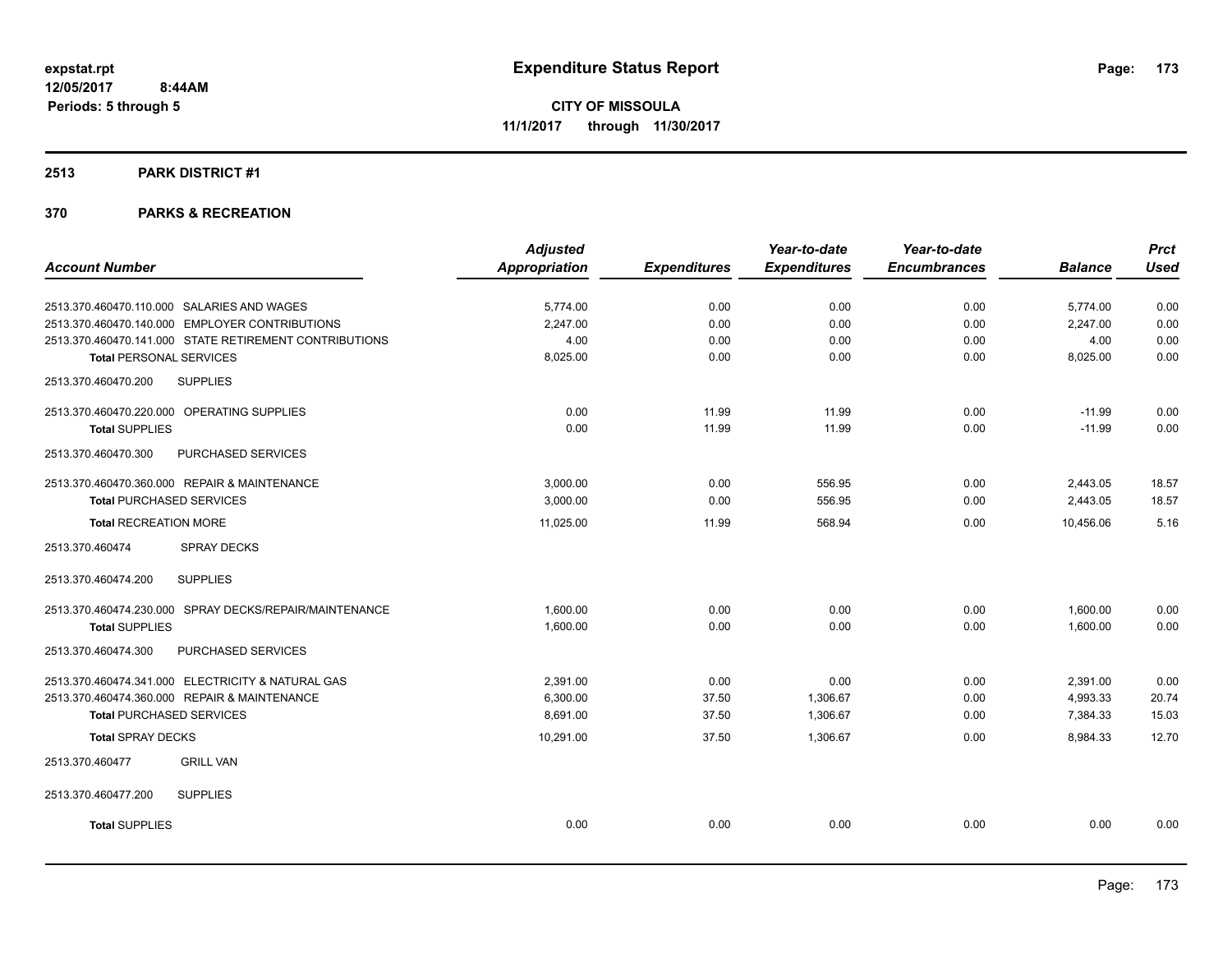#### **2513 PARK DISTRICT #1**

|                                    |                                                              | <b>Adjusted</b> |                     | Year-to-date        | Year-to-date        |                | <b>Prct</b> |
|------------------------------------|--------------------------------------------------------------|-----------------|---------------------|---------------------|---------------------|----------------|-------------|
| <b>Account Number</b>              |                                                              | Appropriation   | <b>Expenditures</b> | <b>Expenditures</b> | <b>Encumbrances</b> | <b>Balance</b> | <b>Used</b> |
| 2513.370.460477.300                | <b>PURCHASED SERVICES</b>                                    |                 |                     |                     |                     |                |             |
| <b>Total GRILL VAN</b>             |                                                              | 0.00            | 0.00                | 0.00                | 0.00                | 0.00           | 0.00        |
| 2513.370.460484                    | <b>CONSERVATION LANDS MGMT</b>                               |                 |                     |                     |                     |                |             |
| 2513.370.460484.100                | PERSONAL SERVICES                                            |                 |                     |                     |                     |                |             |
|                                    | 2513.370.460484.110.000 CONSRVTN LAND MGMT/WAGES             | 73,681.00       | 5,802.94            | 36,155.55           | 0.00                | 37,525.45      | 49.07       |
| 2513.370.460484.120.000 OVERTIME   |                                                              | 0.00            | 18.79               | 327.64              | 0.00                | $-327.64$      | 0.00        |
|                                    | 2513.370.460484.140.000 CONSRVTN LAND MGMT/EMP CONTRIBUTIONS | 30,649.00       | 2,270.07            | 12,010.17           | 0.00                | 18,638.83      | 39.19       |
|                                    | 2513.370.460484.141.000 STATE RETIREMENT CONTRIBUTIONS       | 55.00           | 0.00                | 0.00                | 0.00                | 55.00          | 0.00        |
| <b>Total PERSONAL SERVICES</b>     |                                                              | 104,385.00      | 8,091.80            | 48,493.36           | 0.00                | 55,891.64      | 46.46       |
| 2513.370.460484.200                | <b>SUPPLIES</b>                                              |                 |                     |                     |                     |                |             |
|                                    | 2513.370.460484.220.000 OPERATING SUPPLIES                   | 6,000.00        | 852.94              | 14,917.59           | 0.00                | $-8,917.59$    | 248.63      |
|                                    | 2513.370.460484.230.000 REPAIR/MAINTENANCE                   | 8,000.00        | 13.99               | 1,383.85            | 0.00                | 6,616.15       | 17.30       |
| <b>Total SUPPLIES</b>              |                                                              | 14,000.00       | 866.93              | 16,301.44           | 0.00                | $-2,301.44$    | 116.44      |
| 2513.370.460484.300                | PURCHASED SERVICES                                           |                 |                     |                     |                     |                |             |
|                                    | 2513.370.460484.350.000 PROFESSIONAL SERVICES                | 44,127.00       | 0.00                | 11,619.09           | 0.00                | 32,507.91      | 26.33       |
| <b>Total PURCHASED SERVICES</b>    |                                                              | 44,127.00       | 0.00                | 11,619.09           | 0.00                | 32,507.91      | 26.33       |
|                                    | <b>Total CONSERVATION LANDS MGMT</b>                         | 162,512.00      | 8,958.73            | 76,413.89           | 0.00                | 86,098.11      | 47.02       |
| 2513.370.460485                    | <b>SAFETY &amp; TRAINING</b>                                 |                 |                     |                     |                     |                |             |
| 2513.370.460485.100                | PERSONAL SERVICES                                            |                 |                     |                     |                     |                |             |
| <b>Total PERSONAL SERVICES</b>     |                                                              | 0.00            | 0.00                | 0.00                | 0.00                | 0.00           | 0.00        |
| 2513.370.460485.300                | PURCHASED SERVICES                                           |                 |                     |                     |                     |                |             |
| <b>Total SAFETY &amp; TRAINING</b> |                                                              | 0.00            | 0.00                | 0.00                | 0.00                | 0.00           | 0.00        |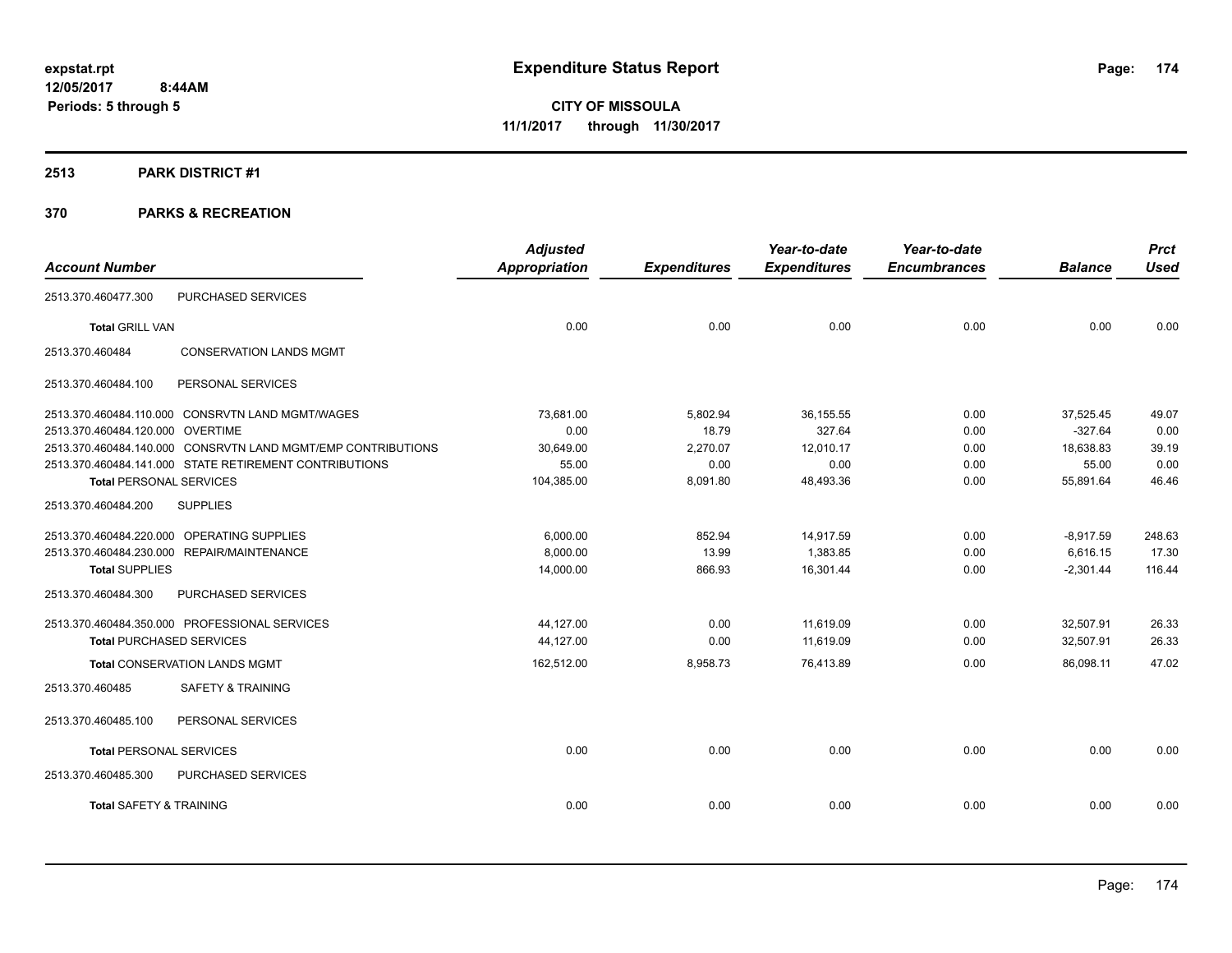# **2513 PARK DISTRICT #1**

|                                                               | <b>Adjusted</b>      |                     | Year-to-date        | Year-to-date        |                | <b>Prct</b> |
|---------------------------------------------------------------|----------------------|---------------------|---------------------|---------------------|----------------|-------------|
| <b>Account Number</b>                                         | <b>Appropriation</b> | <b>Expenditures</b> | <b>Expenditures</b> | <b>Encumbrances</b> | <b>Balance</b> | <b>Used</b> |
| PARK MAINTENANCE ROUTINE<br>2513.370.460501                   |                      |                     |                     |                     |                |             |
| 2513.370.460501.100<br>PERSONAL SERVICES                      |                      |                     |                     |                     |                |             |
| 2513.370.460501.110.000 PARK MAINT ROUTINE/SALARIES AND WAGES | 10,090.00            | 0.00                | 3,994.88            | 0.00                | 6,095.12       | 39.59       |
| 2513.370.460501.140.000 PARK MAINT ROUTINE/WAGES              | 1,420.00             | 0.00                | 565.83              | 0.00                | 854.17         | 39.85       |
| <b>Total PERSONAL SERVICES</b>                                | 11,510.00            | 0.00                | 4,560.71            | 0.00                | 6,949.29       | 39.62       |
| 2513.370.460501.200<br><b>SUPPLIES</b>                        |                      |                     |                     |                     |                |             |
| 2513.370.460501.220.000 OPERATING SUPPLIES                    | 41,491.00            | 15,944.81           | 51,530.08           | 0.00                | $-10,039.08$   | 124.20      |
| 2513.370.460501.230.000 REPAIR/MAINTENANCE                    | 77,580.00            | 4,382.66            | 11,624.38           | 0.00                | 65,955.62      | 14.98       |
| 2513.370.460501.231.000 GASOLINE                              | 8,144.00             | 0.00                | 16,144.00           | 0.00                | $-8,000.00$    | 198.23      |
| <b>Total SUPPLIES</b>                                         | 127,215.00           | 20,327.47           | 79,298.46           | 0.00                | 47,916.54      | 62.33       |
| 2513.370.460501.300<br>PURCHASED SERVICES                     |                      |                     |                     |                     |                |             |
| 2513.370.460501.341.000 ELECTRICITY & NATURAL GAS             | 45,180.00            | 5,580.80            | 36,928.20           | 0.00                | 8,251.80       | 81.74       |
| 2513.370.460501.343.000 WATER CHARGES                         | 7,375.00             | 0.00                | 7,375.00            | 0.00                | 0.00           | 100.00      |
| 2513.370.460501.345.000 GARBAGE                               | 3,164.00             | 402.75              | 859.18              | 0.00                | 2,304.82       | 27.15       |
| 2513.370.460501.350.000 PROFESSIONAL SERVICES                 | 5,557.00             | 200.05              | 12,027.60           | 0.00                | $-6,470.60$    | 216.44      |
| 2513.370.460501.360.000 REPAIR & MAINTENANCE                  | 55,751.00            | 6,860.00            | 29,296.86           | 0.00                | 26,454.14      | 52.55       |
| <b>Total PURCHASED SERVICES</b>                               | 117,027.00           | 13,043.60           | 86,486.84           | 0.00                | 30,540.16      | 73.90       |
| <b>Total PARK MAINTENANCE ROUTINE</b>                         | 255,752.00           | 33,371.07           | 170,346.01          | 0.00                | 85,405.99      | 66.61       |
| SPORTS FACILITIES MAINTENANCE<br>2513.370.460503              |                      |                     |                     |                     |                |             |
| <b>SUPPLIES</b><br>2513.370.460503.200                        |                      |                     |                     |                     |                |             |
| <b>Total SPORTS FACILITIES MAINTENANCE</b>                    | 0.00                 | 0.00                | 0.00                | 0.00                | 0.00           | 0.00        |
| 2513.370.460506<br><b>CARAS PARK IMPROVEMENTS</b>             |                      |                     |                     |                     |                |             |
| 2513.370.460506.900<br><b>CAPITAL OUTLAY</b>                  |                      |                     |                     |                     |                |             |
| <b>Total CARAS PARK IMPROVEMENTS</b>                          | 0.00                 | 0.00                | 0.00                | 0.00                | 0.00           | 0.00        |
|                                                               |                      |                     |                     |                     |                |             |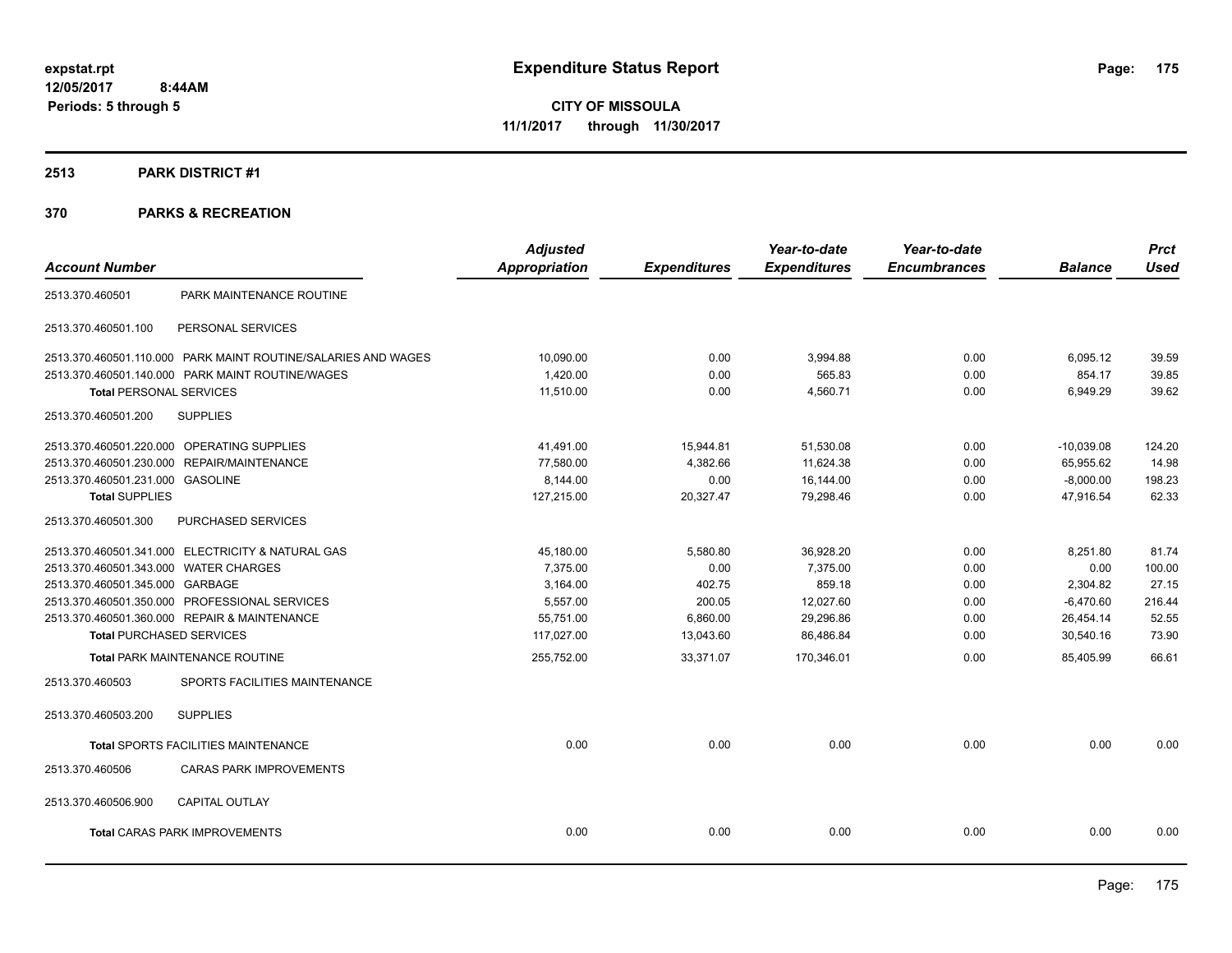### **2513 PARK DISTRICT #1**

| <b>Account Number</b>                                                                                                                                                                | <b>Adjusted</b><br><b>Appropriation</b> | <b>Expenditures</b>                | Year-to-date<br><b>Expenditures</b> | Year-to-date<br><b>Encumbrances</b> | <b>Balance</b>                       | <b>Prct</b><br><b>Used</b> |
|--------------------------------------------------------------------------------------------------------------------------------------------------------------------------------------|-----------------------------------------|------------------------------------|-------------------------------------|-------------------------------------|--------------------------------------|----------------------------|
| <b>DEBT SERVICE</b><br>2513.370.490504                                                                                                                                               |                                         |                                    |                                     |                                     |                                      |                            |
| <b>DEBT SERVICE</b><br>2513.370.490504.600                                                                                                                                           |                                         |                                    |                                     |                                     |                                      |                            |
| <b>PRINCIPAL</b><br>2513.370.490504.610.000<br>2513.370.490504.620.000<br><b>INTEREST / SERVICE FEES</b><br><b>Total DEBT SERVICE</b><br><b>MERCHANT SERVICES</b><br>2513.370.510110 | 199,023.00<br>6.711.00<br>205,734.00    | 37,074.93<br>1.562.82<br>38,637.75 | 93,476.95<br>3,404.62<br>96,881.57  | 0.00<br>0.00<br>0.00                | 105,546.05<br>3.306.38<br>108,852.43 | 46.97<br>50.73<br>47.09    |
| <b>FIXED CHARGES</b><br>2513.370.510110.500                                                                                                                                          |                                         |                                    |                                     |                                     |                                      |                            |
| <b>Total MERCHANT SERVICES</b><br>FORT MISSOULA REGIONAL PARK SUBSIDY<br>2513.370.521003                                                                                             | 0.00                                    | 0.00                               | 0.00                                | 0.00                                | 0.00                                 | 0.00                       |
| OTHER OBJECTS<br>2513.370.521003.800                                                                                                                                                 |                                         |                                    |                                     |                                     |                                      |                            |
| 2513.370.521003.820.000 TRANSFERS TO OTHER FUNDS<br>Total FORT MISSOULA REGIONAL PARK SUBSIDY                                                                                        | 333,894.00<br>333,894.00                | 0.00<br>0.00                       | 0.00<br>0.00                        | 0.00<br>0.00                        | 333.894.00<br>333,894.00             | 0.00<br>0.00               |
| 2513.370.521004<br>TRANSFER TO GENERAL FUND                                                                                                                                          |                                         |                                    |                                     |                                     |                                      |                            |
| 2513.370.521004.800<br><b>OTHER OBJECTS</b>                                                                                                                                          |                                         |                                    |                                     |                                     |                                      |                            |
| <b>Total TRANSFER TO GENERAL FUND</b>                                                                                                                                                | 0.00                                    | 0.00                               | 0.00                                | 0.00                                | 0.00                                 | 0.00                       |
| <b>Total PARK DISTRICT #1</b>                                                                                                                                                        | 1,441,566.00                            | 124,128.52                         | 505,069.64                          | 0.00                                | 936,496.36                           | 35.04                      |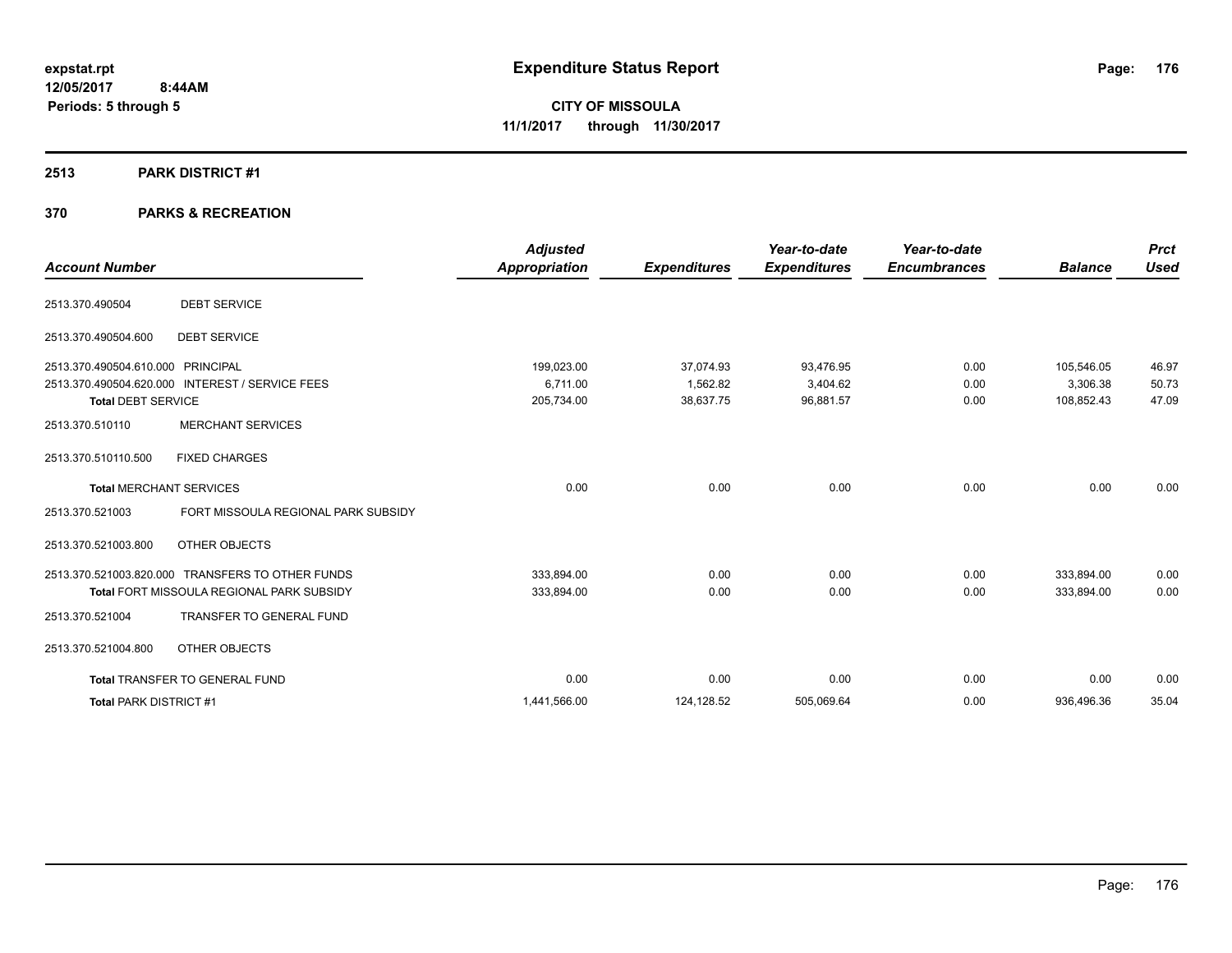# **2820 STATE GAS TAX FUND**

# **280 PUBLIC WORKS OPERATIONS**

| <b>Account Number</b>                                               |                                                  | <b>Adjusted</b><br><b>Appropriation</b> | <b>Expenditures</b>    | Year-to-date<br><b>Expenditures</b> | Year-to-date<br><b>Encumbrances</b> | <b>Balance</b>           | <b>Prct</b><br><b>Used</b> |
|---------------------------------------------------------------------|--------------------------------------------------|-----------------------------------------|------------------------|-------------------------------------|-------------------------------------|--------------------------|----------------------------|
| 2820.280.430230                                                     | <b>STREET RESTORATION</b>                        |                                         |                        |                                     |                                     |                          |                            |
| 2820.280.430230.300                                                 | PURCHASED SERVICES                               |                                         |                        |                                     |                                     |                          |                            |
|                                                                     | <b>Total PURCHASED SERVICES</b>                  | 0.00                                    | 0.00                   | 0.00                                | 0.00                                | 0.00                     | 0.00                       |
| 2820.280.430230.500                                                 | <b>FIXED CHARGES</b>                             |                                         |                        |                                     |                                     |                          |                            |
| <b>Total FIXED CHARGES</b>                                          |                                                  | 0.00                                    | 0.00                   | 0.00                                | 0.00                                | 0.00                     | 0.00                       |
| 2820.280.430230.800                                                 | OTHER OBJECTS                                    |                                         |                        |                                     |                                     |                          |                            |
| <b>Total OTHER OBJECTS</b>                                          | 2820.280.430230.820.000 TRANSFERS TO OTHER FUNDS | 564,000.00<br>564,000.00                | 0.00<br>0.00           | 0.00<br>0.00                        | 0.00<br>0.00                        | 564,000.00<br>564,000.00 | 0.00<br>0.00               |
| 2820.280.430230.900                                                 | <b>CAPITAL OUTLAY</b>                            |                                         |                        |                                     |                                     |                          |                            |
| 2820.280.430230.930.000 IMPROVEMENTS<br><b>Total CAPITAL OUTLAY</b> |                                                  | 391,200.00<br>391,200.00                | 86,922.81<br>86,922.81 | 324,567.96<br>324,567.96            | 0.00<br>0.00                        | 66,632.04<br>66,632.04   | 82.97<br>82.97             |
|                                                                     | <b>Total STREET RESTORATION</b>                  | 955,200.00                              | 86,922.81              | 324,567.96                          | 0.00                                | 630,632.04               | 33.98                      |
| 2820.280.510110                                                     | <b>MERCHANT SERVICES</b>                         |                                         |                        |                                     |                                     |                          |                            |
| 2820.280.510110.500                                                 | <b>FIXED CHARGES</b>                             |                                         |                        |                                     |                                     |                          |                            |
| <b>Total FIXED CHARGES</b>                                          |                                                  | 0.00                                    | 0.00                   | 0.00                                | 0.00                                | 0.00                     | 0.00                       |
|                                                                     | <b>Total MERCHANT SERVICES</b>                   | 0.00                                    | 0.00                   | 0.00                                | 0.00                                | 0.00                     | 0.00                       |
|                                                                     | <b>Total STATE GAS TAX FUND</b>                  | 955,200.00                              | 86,922.81              | 324,567.96                          | 0.00                                | 630,632.04               | 33.98                      |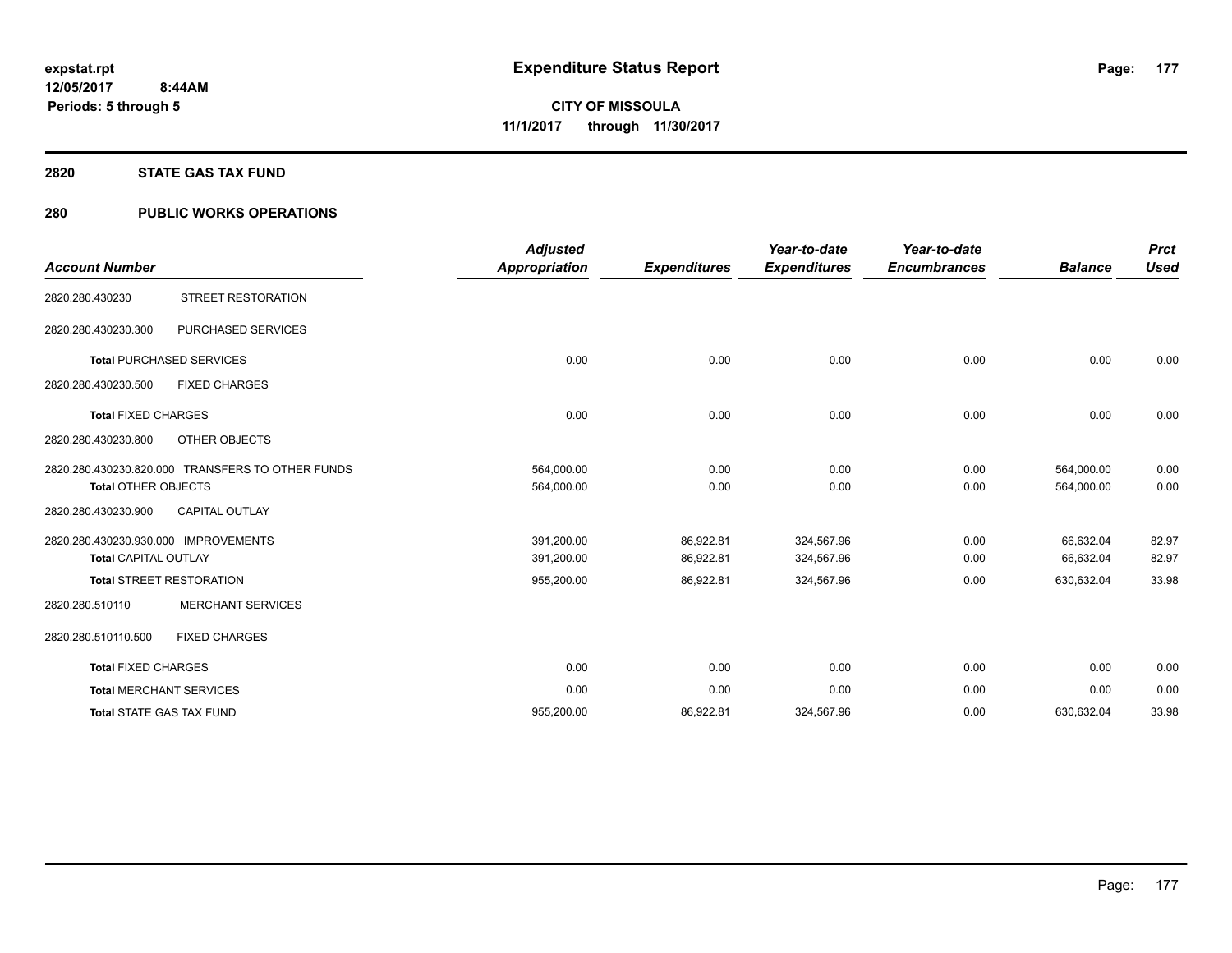# **2917 CRIME VICTIM SURCHARGE**

| <b>Account Number</b> |                                     | Adjusted<br><b>Appropriation</b> | <b>Expenditures</b> | Year-to-date<br><b>Expenditures</b> | Year-to-date<br><b>Encumbrances</b> | <b>Balance</b> | <b>Prct</b><br><b>Used</b> |
|-----------------------|-------------------------------------|----------------------------------|---------------------|-------------------------------------|-------------------------------------|----------------|----------------------------|
| 2917.390.510110       | <b>MERCHANT SERVICES</b>            |                                  |                     |                                     |                                     |                |                            |
| 2917.390.510110.500   | <b>FIXED CHARGES</b>                |                                  |                     |                                     |                                     |                |                            |
|                       | <b>Total CRIME VICTIM SURCHARGE</b> | 0.00                             | 0.00                | 0.00                                | 0.00                                | 0.00           | 0.00                       |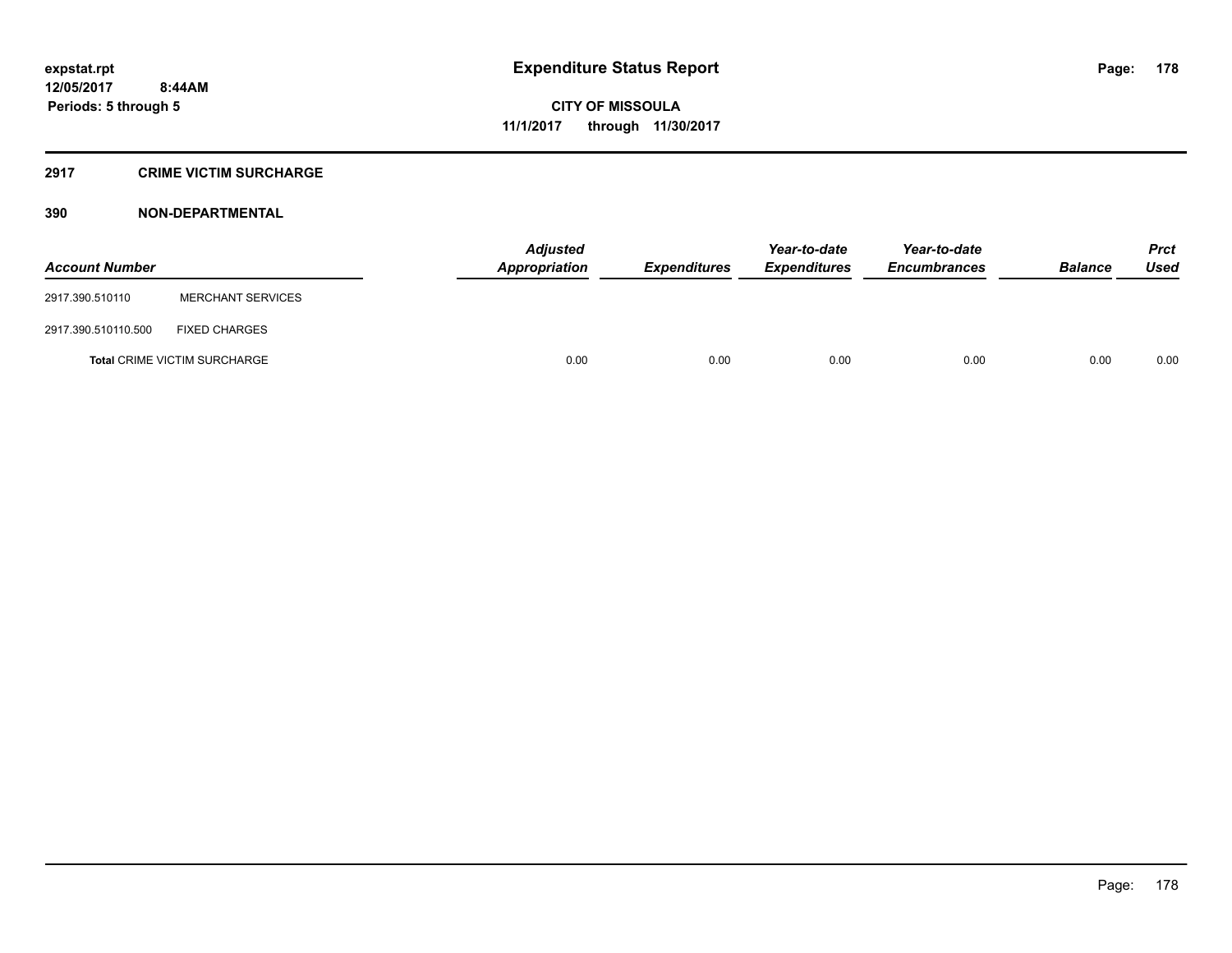**12/05/2017 8:44AM Periods: 5 through 5**

**CITY OF MISSOULA 11/1/2017 through 11/30/2017**

# **2918 LAW ENFORCEMENT BLOCK GRANT FUND**

**290 POLICE**

| <b>Account Number</b>                                    | <b>Adjusted</b><br><b>Appropriation</b> | <b>Expenditures</b> | Year-to-date<br><b>Expenditures</b> | Year-to-date<br><b>Encumbrances</b> | <b>Balance</b> | <b>Prct</b><br>Used |
|----------------------------------------------------------|-----------------------------------------|---------------------|-------------------------------------|-------------------------------------|----------------|---------------------|
| <b>JAG V GRANT</b><br>2918.290.420174                    |                                         |                     |                                     |                                     |                |                     |
| <b>SUPPLIES</b><br>2918.290.420174.200                   |                                         |                     |                                     |                                     |                |                     |
| OPERATING SUPPLIES-JAG V<br>2918.290.420174.220.000      | 43,124.00                               | 0.00                | 0.00                                | 0.00                                | 43,124.00      | 0.00                |
| <b>Total SUPPLIES</b>                                    | 43,124.00                               | 0.00                | 0.00                                | 0.00                                | 43,124.00      | 0.00                |
| PURCHASED SERVICES<br>2918.290.420174.300                |                                         |                     |                                     |                                     |                |                     |
| <b>Total PURCHASED SERVICES</b>                          | 0.00                                    | 0.00                | 0.00                                | 0.00                                | 0.00           | 0.00                |
| <b>GRANTS &amp; CONTRIBUTIONS</b><br>2918.290.420174.700 |                                         |                     |                                     |                                     |                |                     |
| 2918.290.420174.700.000 JAG V / GRANTS & CONTRIBUTIONS   | 17,249.00                               | 0.00                | 0.00                                | 0.00                                | 17,249.00      | 0.00                |
| <b>Total GRANTS &amp; CONTRIBUTIONS</b>                  | 17,249.00                               | 0.00                | 0.00                                | 0.00                                | 17,249.00      | 0.00                |
| <b>Total JAG V GRANT</b>                                 | 60,373.00                               | 0.00                | 0.00                                | 0.00                                | 60,373.00      | 0.00                |
| <b>Total LAW ENFORCEMENT BLOCK GRANT FUND</b>            | 60,373.00                               | 0.00                | 0.00                                | 0.00                                | 60,373.00      | 0.00                |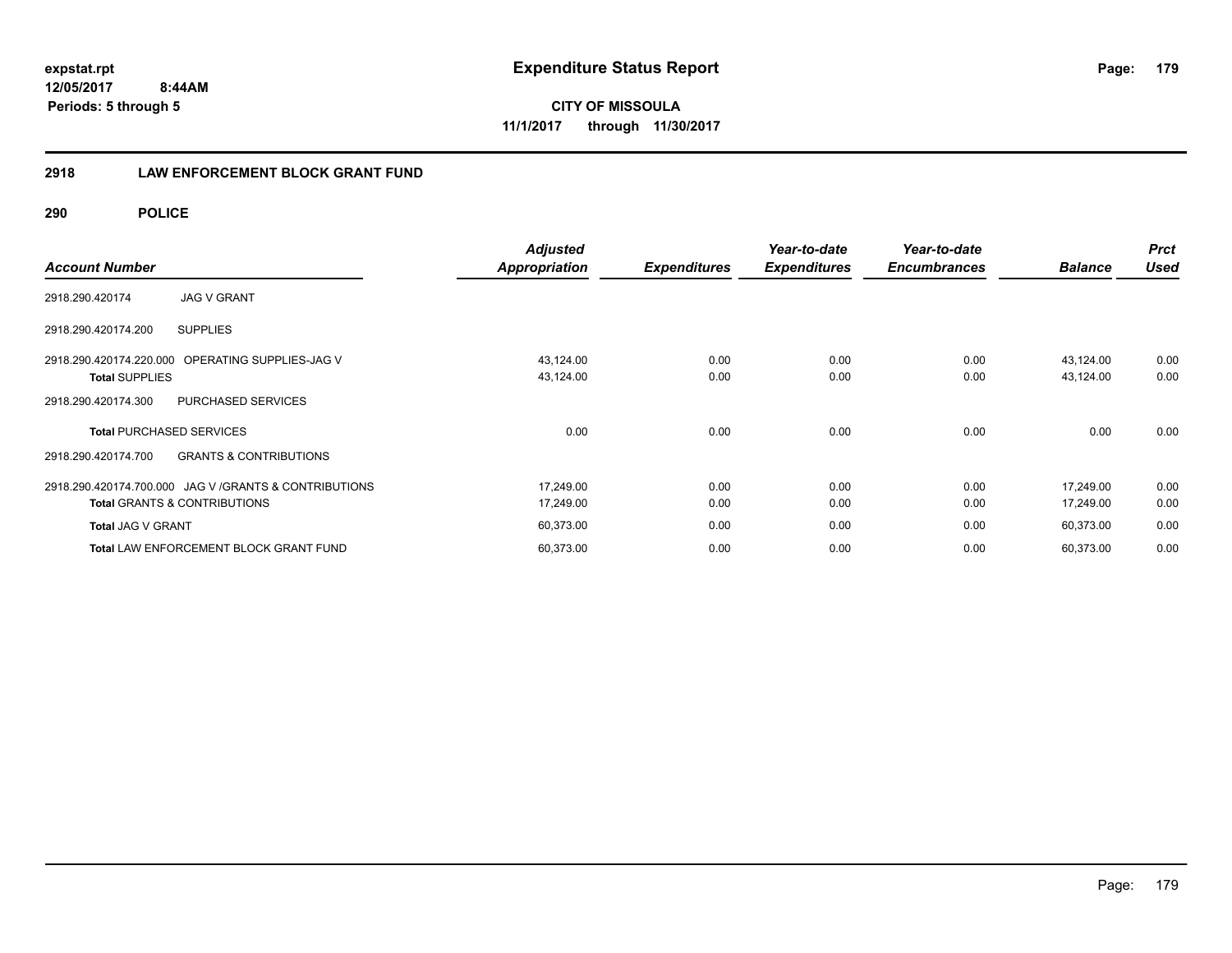**12/05/2017 8:44AM Periods: 5 through 5**

**CITY OF MISSOULA 11/1/2017 through 11/30/2017**

**2919 HIDTA FUND**

**290 POLICE**

| <b>Account Number</b>                     |                                                               | <b>Adjusted</b><br><b>Appropriation</b> | <b>Expenditures</b> | Year-to-date<br><b>Expenditures</b> | Year-to-date<br><b>Encumbrances</b> | <b>Balance</b> | <b>Prct</b><br><b>Used</b> |
|-------------------------------------------|---------------------------------------------------------------|-----------------------------------------|---------------------|-------------------------------------|-------------------------------------|----------------|----------------------------|
| 2919.290.420142                           | <b>HIDTA STATE FORFEITURES</b>                                |                                         |                     |                                     |                                     |                |                            |
| 2919.290.420142.100                       | PERSONAL SERVICES                                             |                                         |                     |                                     |                                     |                |                            |
| 2919.290.420142.120.000 OVERTIME          |                                                               | 13.321.00                               | 0.00                | 0.00                                | 0.00                                | 13.321.00      | 0.00                       |
|                                           | 2919.290.420142.140.000 EMPLOYER CONTRIBUTIONS                | 1.350.00                                | 0.00                | 0.00                                | 0.00                                | 1.350.00       | 0.00                       |
| <b>Total PERSONAL SERVICES</b>            |                                                               | 14,671.00                               | 0.00                | 0.00                                | 0.00                                | 14,671.00      | 0.00                       |
| 2919.290.420142.200                       | <b>SUPPLIES</b>                                               |                                         |                     |                                     |                                     |                |                            |
| 2919.290.420142.210.000 OFFICE SUPPLIES   |                                                               | 3,500.00                                | 0.00                | 0.00                                | 0.00                                | 3,500.00       | 0.00                       |
|                                           | 2919.290.420142.220.000 OPERATING SUPPLIES                    | 3.500.00                                | 54.71               | 150.86                              | 0.00                                | 3.349.14       | 4.31                       |
| <b>Total SUPPLIES</b>                     |                                                               | 7,000.00                                | 54.71               | 150.86                              | 0.00                                | 6,849.14       | 2.16                       |
| 2919.290.420142.300                       | PURCHASED SERVICES                                            |                                         |                     |                                     |                                     |                |                            |
|                                           | 2919.290.420142.320.000 PRINTING & DUPLICATING                | 2,400.00                                | 0.00                | 0.00                                | 0.00                                | 2,400.00       | 0.00                       |
|                                           | 2919.290.420142.341.000 ELECTRICITY & NATURAL GAS             | 5,000.00                                | 532.29              | 1,030.37                            | 0.00                                | 3,969.63       | 20.61                      |
| 2919.290.420142.344.000 TELEPHONE SERVICE |                                                               | 250.00                                  | 0.00                | 0.00                                | 0.00                                | 250.00         | 0.00                       |
|                                           | 2919.290.420142.350.000 PROFESSIONAL SERVICES                 | 6.000.00                                | 0.00                | 247.50                              | 0.00                                | 5,752.50       | 4.13                       |
|                                           | 2919.290.420142.350.011 TOWING/PROFESSIONAL SERVICES          | 0.00                                    | 0.00                | 375.00                              | 0.00                                | $-375.00$      | 0.00                       |
|                                           | 2919.290.420142.350.012 STORAGE PROJECT/PROFESSIONAL SERVICES | 0.00                                    | 169.24              | 926.08                              | 0.00                                | $-926.08$      | 0.00                       |
|                                           | 2919.290.420142.360.000 REPAIR & MAINTENANCE                  | 5,000.00                                | 0.00                | 4.280.00                            | 0.00                                | 720.00         | 85.60                      |
| 2919.290.420142.370.000 TRAVEL            |                                                               | 5,500.00                                | 675.90              | 675.90                              | 0.00                                | 4,824.10       | 12.29                      |
| 2919.290.420142.380.000 TRAINING          |                                                               | 5,500.00                                | 0.00                | 0.00                                | 0.00                                | 5,500.00       | 0.00                       |
|                                           | 2919.290.420142.390.000 OTHER PURCHASED SERVICES              | 200.00                                  | 0.00                | 0.00                                | 0.00                                | 200.00         | 0.00                       |
| <b>Total PURCHASED SERVICES</b>           |                                                               | 29,850.00                               | 1,377.43            | 7,534.85                            | 0.00                                | 22,315.15      | 25.24                      |
| 2919.290.420142.500                       | <b>FIXED CHARGES</b>                                          |                                         |                     |                                     |                                     |                |                            |
| 2919.290.420142.500.000 FIXED CHARGES     |                                                               | 24.079.00                               | 1.900.36            | 11.402.12                           | 0.00                                | 12.676.88      | 47.35                      |
| <b>Total FIXED CHARGES</b>                |                                                               | 24,079.00                               | 1,900.36            | 11,402.12                           | 0.00                                | 12,676.88      | 47.35                      |

2919.290.420142.700 GRANTS & CONTRIBUTIONS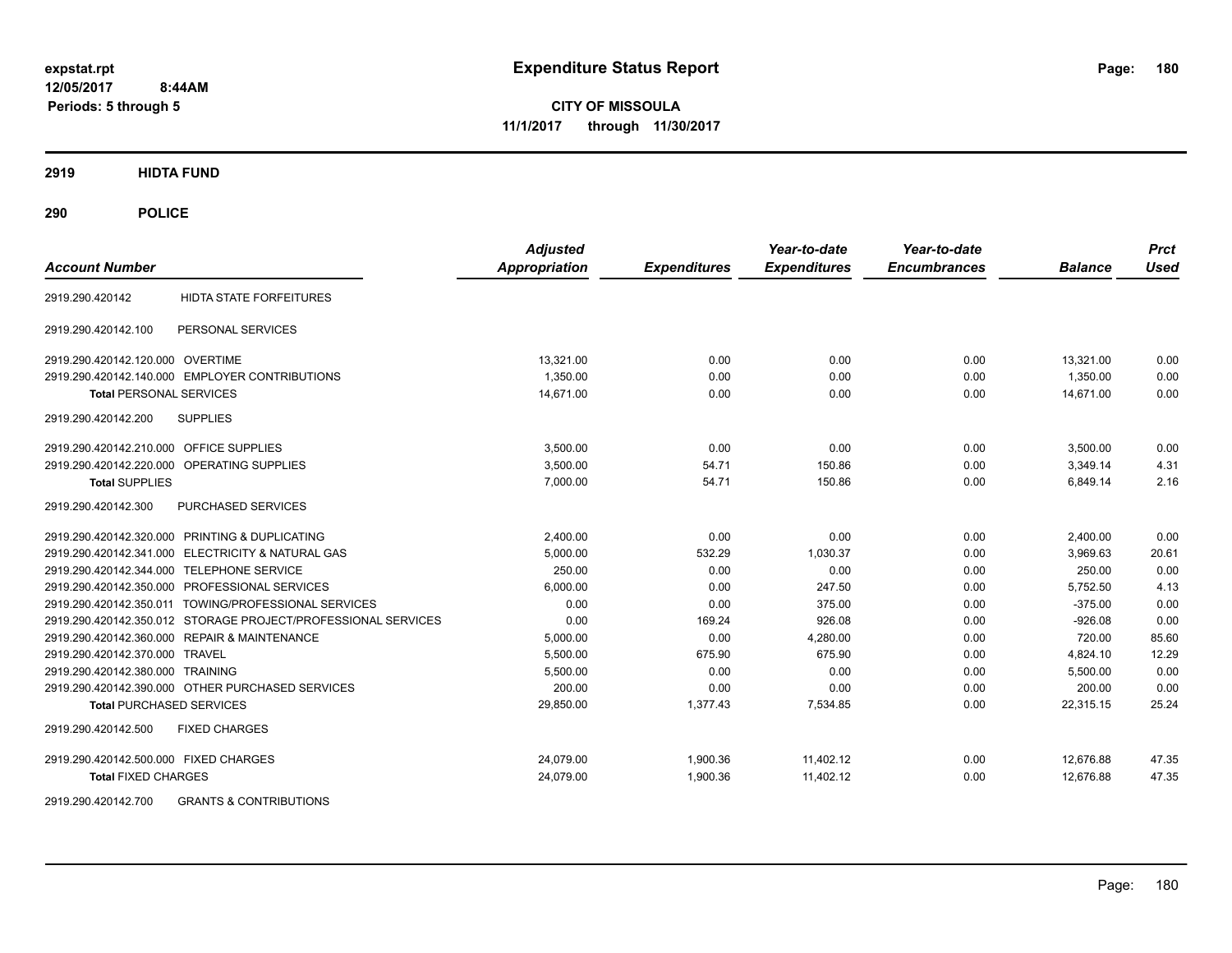**12/05/2017 8:44AM Periods: 5 through 5**

**CITY OF MISSOULA 11/1/2017 through 11/30/2017**

**2919 HIDTA FUND**

| <b>Account Number</b>          |                                                      | <b>Adjusted</b><br><b>Appropriation</b> | <b>Expenditures</b> | Year-to-date<br><b>Expenditures</b> | Year-to-date<br><b>Encumbrances</b> | <b>Balance</b> | <b>Prct</b><br><b>Used</b> |
|--------------------------------|------------------------------------------------------|-----------------------------------------|---------------------|-------------------------------------|-------------------------------------|----------------|----------------------------|
|                                | 2919.290.420142.700.002 STATE/GRANTS & CONTRIBUTIONS | 65,000.00                               | 0.00                | 0.00                                | 0.00                                | 65,000.00      | 0.00                       |
|                                | <b>Total GRANTS &amp; CONTRIBUTIONS</b>              | 65,000.00                               | 0.00                | 0.00                                | 0.00                                | 65,000.00      | 0.00                       |
| 2919.290.420142.900            | <b>CAPITAL OUTLAY</b>                                |                                         |                     |                                     |                                     |                |                            |
| <b>Total CAPITAL OUTLAY</b>    |                                                      | 0.00                                    | 0.00                | 0.00                                | 0.00                                | 0.00           | 0.00                       |
|                                | <b>Total HIDTA STATE FORFEITURES</b>                 | 140,600.00                              | 3,332.50            | 19,087.83                           | 0.00                                | 121,512.17     | 13.58                      |
| 2919.290.510110                | <b>MERCHANT SERVICES</b>                             |                                         |                     |                                     |                                     |                |                            |
| 2919.290.510110.500            | <b>FIXED CHARGES</b>                                 |                                         |                     |                                     |                                     |                |                            |
| <b>Total MERCHANT SERVICES</b> |                                                      | 0.00                                    | 0.00                | 0.00                                | 0.00                                | 0.00           | 0.00                       |
| <b>Total HIDTA FUND</b>        |                                                      | 140,600.00                              | 3.332.50            | 19,087.83                           | 0.00                                | 121.512.17     | 13.58                      |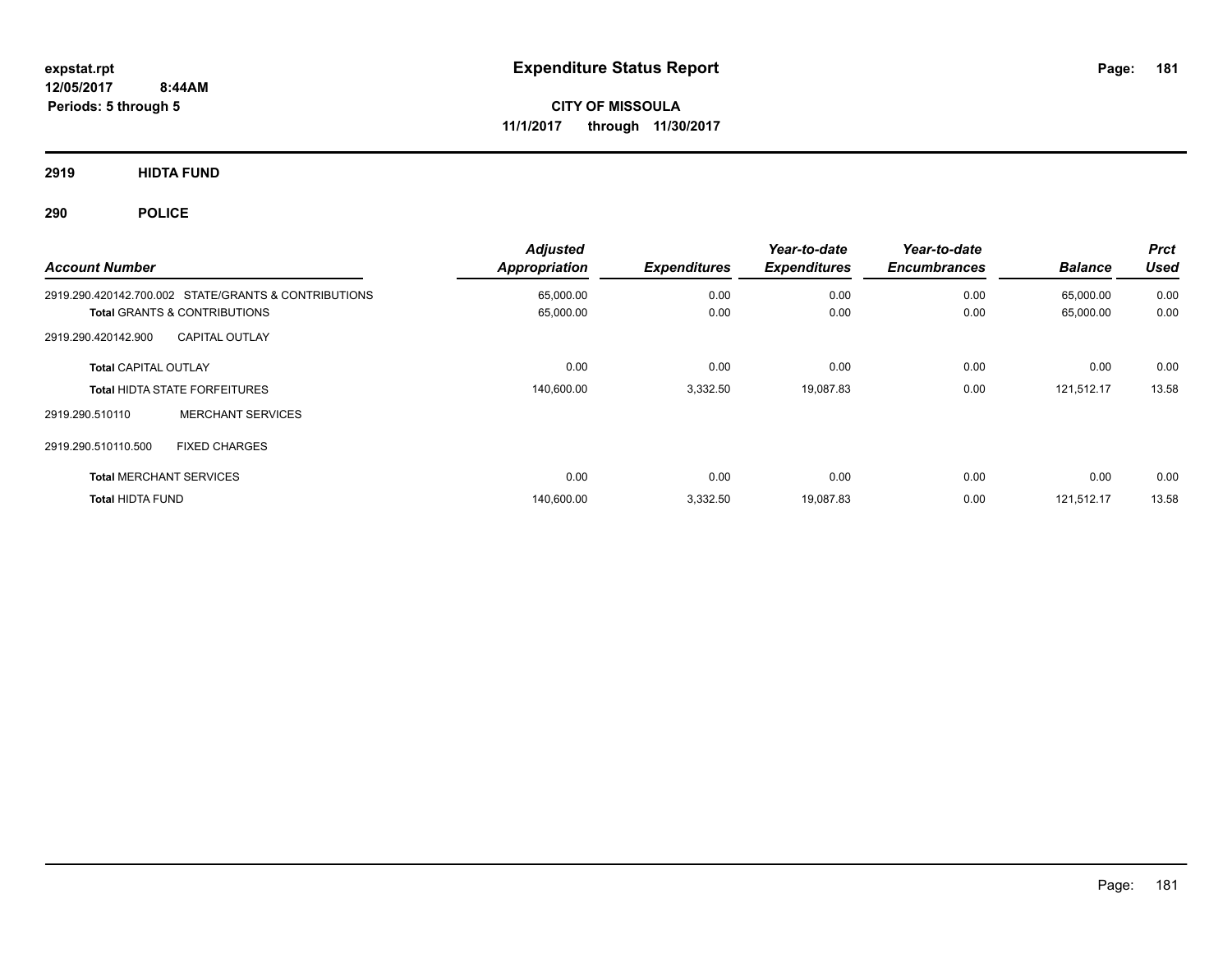#### **2939 CDBG PROGRAM INCOME ACCOUNT**

|                            |                                                 | <b>Adjusted</b> |                     | Year-to-date        | Year-to-date        |                | <b>Prct</b> |
|----------------------------|-------------------------------------------------|-----------------|---------------------|---------------------|---------------------|----------------|-------------|
| <b>Account Number</b>      |                                                 | Appropriation   | <b>Expenditures</b> | <b>Expenditures</b> | <b>Encumbrances</b> | <b>Balance</b> | <b>Used</b> |
| 2939.400.470000            | <b>HOUSING &amp; COMMUNITY DEVELOPMENT</b>      |                 |                     |                     |                     |                |             |
| 2939.400.470000.300        | PURCHASED SERVICES                              |                 |                     |                     |                     |                |             |
|                            | 2939.400.470000.350.000 PROFESSIONAL SERVICES   | 29,463.00       | 0.00                | 0.00                | 0.00                | 29,463.00      | 0.00        |
|                            | <b>Total PURCHASED SERVICES</b>                 | 29,463.00       | 0.00                | 0.00                | 0.00                | 29,463.00      | 0.00        |
| 2939.400.470000.800        | OTHER OBJECTS                                   |                 |                     |                     |                     |                |             |
| <b>Total OTHER OBJECTS</b> |                                                 | 0.00            | 0.00                | 0.00                | 0.00                | 0.00           | 0.00        |
|                            | Total HOUSING & COMMUNITY DEVELOPMENT           | 29,463.00       | 0.00                | 0.00                | 0.00                | 29,463.00      | 0.00        |
| 2939.400.470290            | PUBLIC SERVICE PROJECTS                         |                 |                     |                     |                     |                |             |
| 2939.400.470290.700        | <b>GRANTS &amp; CONTRIBUTIONS</b>               |                 |                     |                     |                     |                |             |
|                            | 2939.400.470290.700.000 PUBLIC SERVICE PROJECTS | 0.00            | 8,443.06            | 8,443.06            | 0.00                | $-8,443.06$    | 0.00        |
|                            | Total PUBLIC SERVICE PROJECTS                   | 0.00            | 8,443.06            | 8,443.06            | 0.00                | $-8,443.06$    | 0.00        |
| 2939.400.470335            | <b>GRANT &amp; COMMUNITY PROGRAMS</b>           |                 |                     |                     |                     |                |             |
| 2939.400.470335.800        | OTHER OBJECTS                                   |                 |                     |                     |                     |                |             |
|                            | Total GRANT & COMMUNITY PROGRAMS                | 0.00            | 0.00                | 0.00                | 0.00                | 0.00           | 0.00        |
| 2939.400.470450            | <b>CONSTRUCTION PROJECTS</b>                    |                 |                     |                     |                     |                |             |
| 2939.400.470450.700        | <b>GRANTS &amp; CONTRIBUTIONS</b>               |                 |                     |                     |                     |                |             |
|                            | 2939.400.470450.700.000 CONSTRUCTION/REHAB      | 0.00            | 2,640.00            | 2.640.00            | 0.00                | $-2,640.00$    | 0.00        |
|                            | <b>Total CONSTRUCTION PROJECTS</b>              | 0.00            | 2,640.00            | 2,640.00            | 0.00                | $-2,640.00$    | 0.00        |
| 2939.400.510110            | <b>MERCHANT SERVICES</b>                        |                 |                     |                     |                     |                |             |
| 2939.400.510110.500        | <b>FIXED CHARGES</b>                            |                 |                     |                     |                     |                |             |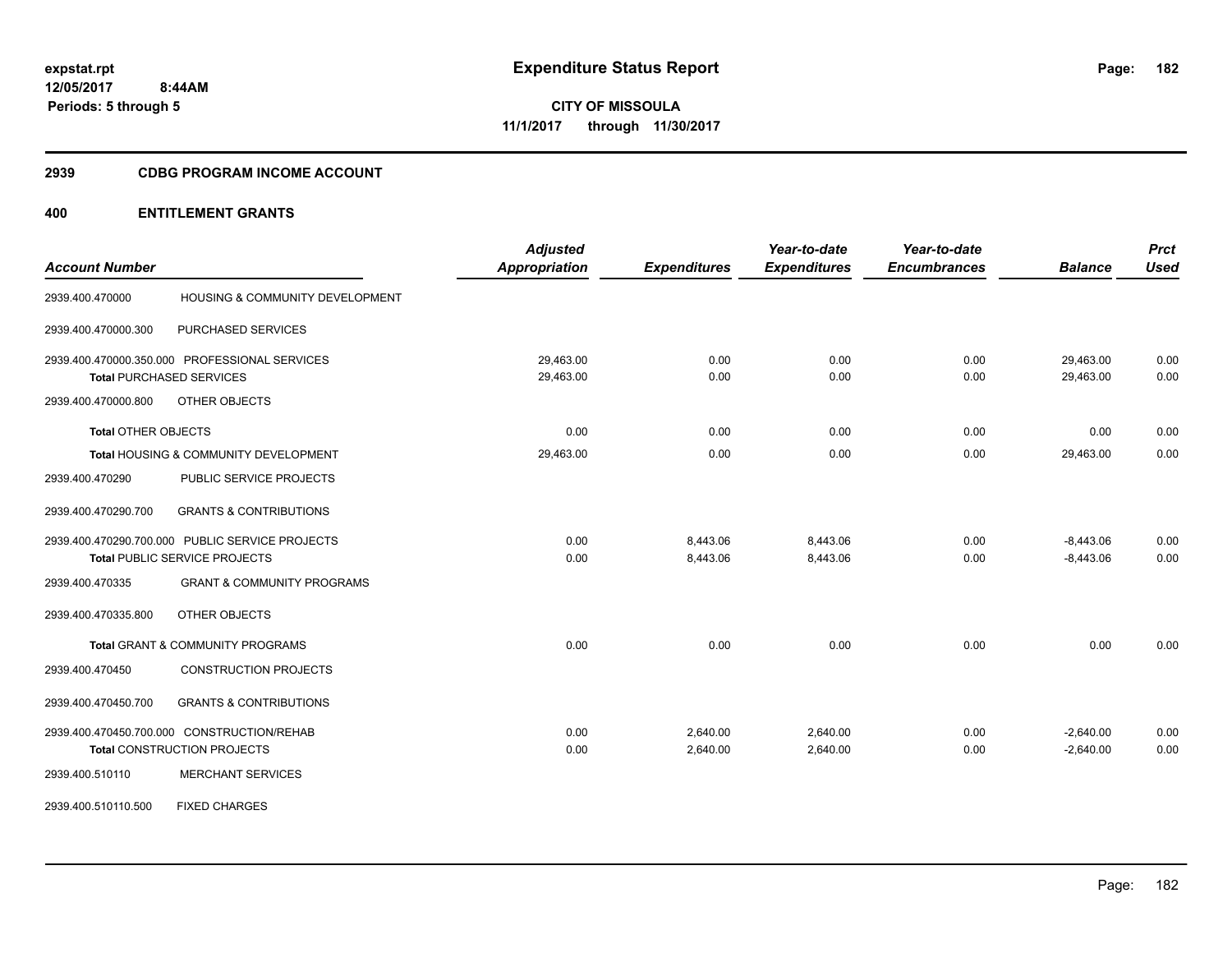# **2939 CDBG PROGRAM INCOME ACCOUNT**

| <b>Account Number</b>                    | Adiusted<br>Appropriation | <b>Expenditures</b> | Year-to-date<br><b>Expenditures</b> | Year-to-date<br><i><b>Encumbrances</b></i> | Balance   | Prct<br>Used |
|------------------------------------------|---------------------------|---------------------|-------------------------------------|--------------------------------------------|-----------|--------------|
| <b>Total MERCHANT SERVICES</b>           | 0.00                      | 0.00                | 0.00                                | 0.00                                       | 0.00      | 0.00         |
| <b>Total CDBG PROGRAM INCOME ACCOUNT</b> | 29,463.00                 | 11,083.06           | 11,083.06                           | 0.00                                       | 18.379.94 | 37.62        |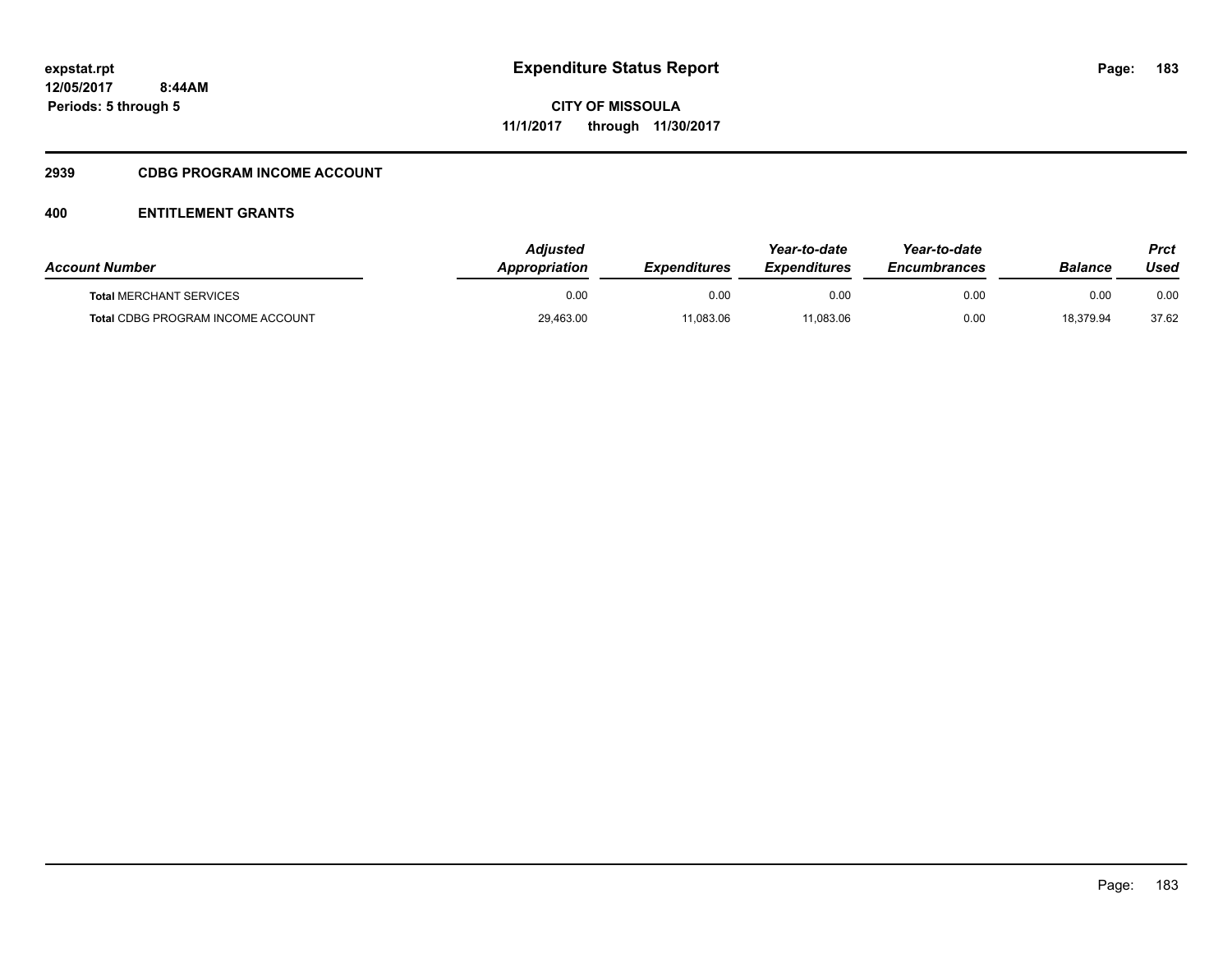**2940 CDBG FUND**

|                          |                                                  | <b>Adjusted</b>      |                     | Year-to-date        | Year-to-date        |                | <b>Prct</b> |
|--------------------------|--------------------------------------------------|----------------------|---------------------|---------------------|---------------------|----------------|-------------|
| <b>Account Number</b>    |                                                  | <b>Appropriation</b> | <b>Expenditures</b> | <b>Expenditures</b> | <b>Encumbrances</b> | <b>Balance</b> | <b>Used</b> |
| 2940.400.470000          | HOUSING & COMMUNITY DEVELOPMENT                  |                      |                     |                     |                     |                |             |
| 2940.400.470000.700      | <b>GRANTS &amp; CONTRIBUTIONS</b>                |                      |                     |                     |                     |                |             |
|                          | Total GRANTS & CONTRIBUTIONS                     | 0.00                 | 0.00                | 0.00                | 0.00                | 0.00           | 0.00        |
| 2940.400.470000.800      | OTHER OBJECTS                                    |                      |                     |                     |                     |                |             |
|                          | 2940.400.470000.820.000 TRANSFERS TO OTHER FUNDS | 104,130.00           | 0.00                | 0.00                | 0.00                | 104,130.00     | 0.00        |
|                          | Total HOUSING & COMMUNITY DEVELOPMENT            | 104,130.00           | 0.00                | 0.00                | 0.00                | 104,130.00     | 0.00        |
| 2940.400.470001          | <b>FAIR HOUSING STUDY</b>                        |                      |                     |                     |                     |                |             |
| 2940.400.470001.700      | <b>GRANTS &amp; CONTRIBUTIONS</b>                |                      |                     |                     |                     |                |             |
| Total FAIR HOUSING STUDY |                                                  | 0.00                 | 0.00                | 0.00                | 0.00                | 0.00           | 0.00        |
| 2940.400.470290          | PUBLIC SERVICE PROJECTS                          |                      |                     |                     |                     |                |             |
| 2940.400.470290.700      | <b>GRANTS &amp; CONTRIBUTIONS</b>                |                      |                     |                     |                     |                |             |
|                          | 2940.400.470290.700.000 GRANTS & CONTRIBUTIONS   | 0.00                 | 11,706.94           | 11,706.94           | 0.00                | $-11,706.94$   | 0.00        |
|                          | Total PUBLIC SERVICE PROJECTS                    | 0.00                 | 11,706.94           | 11,706.94           | 0.00                | $-11,706.94$   | 0.00        |
| 2940.400.470291          | <b>YWCA</b>                                      |                      |                     |                     |                     |                |             |
| 2940.400.470291.700      | <b>GRANTS &amp; CONTRIBUTIONS</b>                |                      |                     |                     |                     |                |             |
| <b>Total YWCA</b>        |                                                  | 0.00                 | 0.00                | 0.00                | 0.00                | 0.00           | 0.00        |
| 2940.400.470292          | FY12 homeWORD                                    |                      |                     |                     |                     |                |             |
| 2940.400.470292.700      | <b>GRANTS &amp; CONTRIBUTIONS</b>                |                      |                     |                     |                     |                |             |
| Total FY12 homeWORD      |                                                  | 0.00                 | 0.00                | 0.00                | 0.00                | 0.00           | 0.00        |
| 2940.400.470293          | MISSOULA FOOD BANK                               |                      |                     |                     |                     |                |             |
|                          |                                                  |                      |                     |                     |                     |                |             |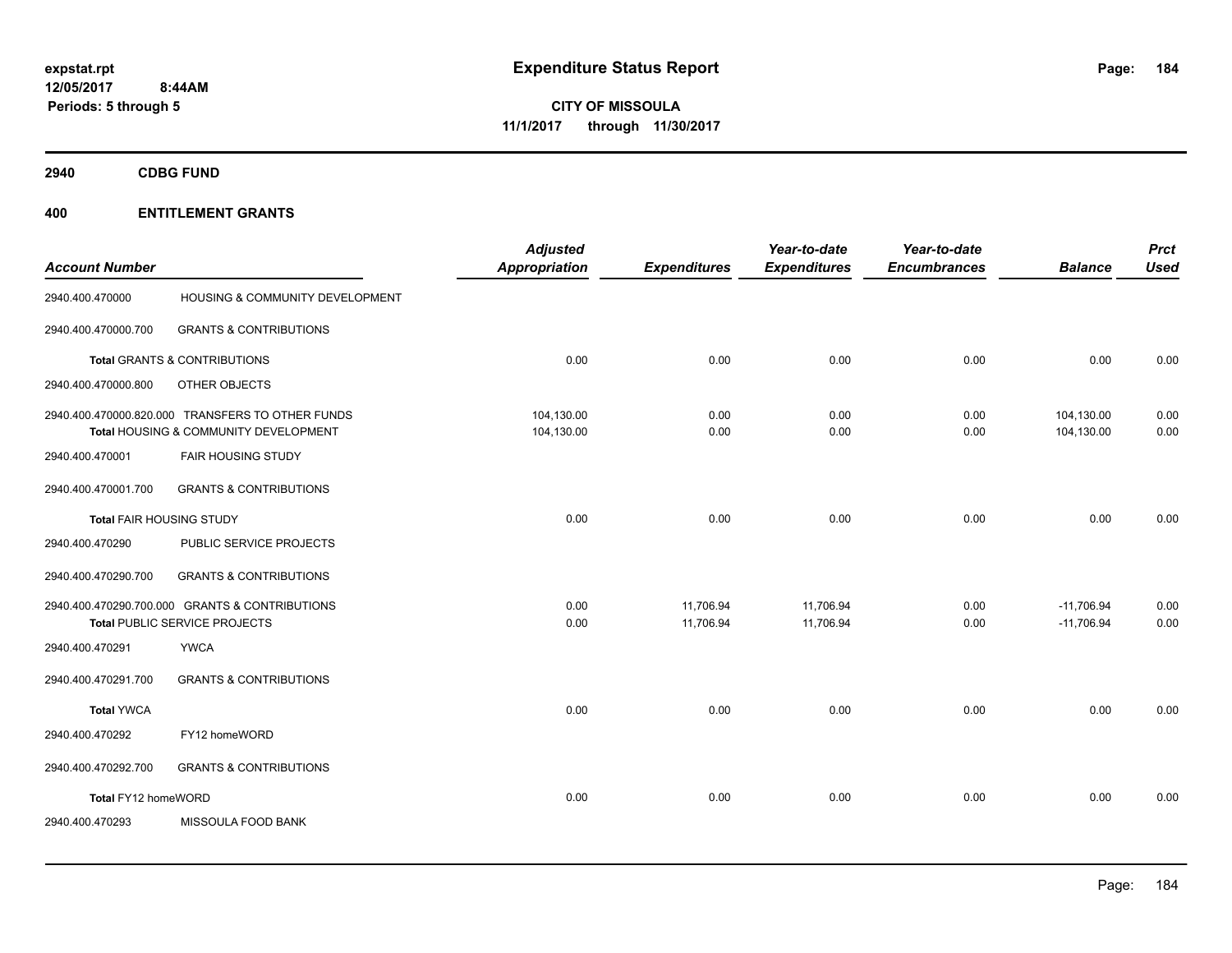**2940 CDBG FUND**

|                                   |                                         | <b>Adjusted</b>      |                     | Year-to-date        | Year-to-date        |                | <b>Prct</b> |
|-----------------------------------|-----------------------------------------|----------------------|---------------------|---------------------|---------------------|----------------|-------------|
| <b>Account Number</b>             |                                         | <b>Appropriation</b> | <b>Expenditures</b> | <b>Expenditures</b> | <b>Encumbrances</b> | <b>Balance</b> | <b>Used</b> |
| 2940.400.470293.700               | <b>GRANTS &amp; CONTRIBUTIONS</b>       |                      |                     |                     |                     |                |             |
|                                   | <b>Total MISSOULA FOOD BANK</b>         | 0.00                 | 0.00                | 0.00                | 0.00                | 0.00           | 0.00        |
| 2940.400.470294                   | FY12 WORD                               |                      |                     |                     |                     |                |             |
| 2940.400.470294.700               | <b>GRANTS &amp; CONTRIBUTIONS</b>       |                      |                     |                     |                     |                |             |
| Total FY12 WORD                   |                                         | 0.00                 | 0.00                | 0.00                | 0.00                | 0.00           | 0.00        |
| 2940.400.470296                   | MISSOULA AGING SERVICES                 |                      |                     |                     |                     |                |             |
| 2940.400.470296.700               | <b>GRANTS &amp; CONTRIBUTIONS</b>       |                      |                     |                     |                     |                |             |
|                                   | Total MISSOULA AGING SERVICES           | 0.00                 | 0.00                | 0.00                | 0.00                | 0.00           | 0.00        |
| 2940.400.470298                   | FY12 RAMP                               |                      |                     |                     |                     |                |             |
| 2940.400.470298.700               | <b>GRANTS &amp; CONTRIBUTIONS</b>       |                      |                     |                     |                     |                |             |
| 2940.400.470298.700.000 FY13 RAMP |                                         | 0.00                 | 0.00                | 3,585.63            | 0.00                | $-3,585.63$    | 0.00        |
| Total FY12 RAMP                   |                                         | 0.00                 | 0.00                | 3,585.63            | 0.00                | $-3,585.63$    | 0.00        |
| 2940.400.470315                   | MISSOULA PARKS & REC                    |                      |                     |                     |                     |                |             |
| 2940.400.470315.700               | <b>GRANTS &amp; CONTRIBUTIONS</b>       |                      |                     |                     |                     |                |             |
|                                   | <b>Total GRANTS &amp; CONTRIBUTIONS</b> | 0.00                 | 0.00                | 0.00                | 0.00                | 0.00           | 0.00        |
| 2940.400.470315.800               | OTHER OBJECTS                           |                      |                     |                     |                     |                |             |
|                                   | Total MISSOULA PARKS & REC              | 0.00                 | 0.00                | 0.00                | 0.00                | 0.00           | 0.00        |
| 2940.400.470318                   | FY12 POVERELLO FACILITY REPAIRS         |                      |                     |                     |                     |                |             |
| 2940.400.470318.700               | <b>GRANTS &amp; CONTRIBUTIONS</b>       |                      |                     |                     |                     |                |             |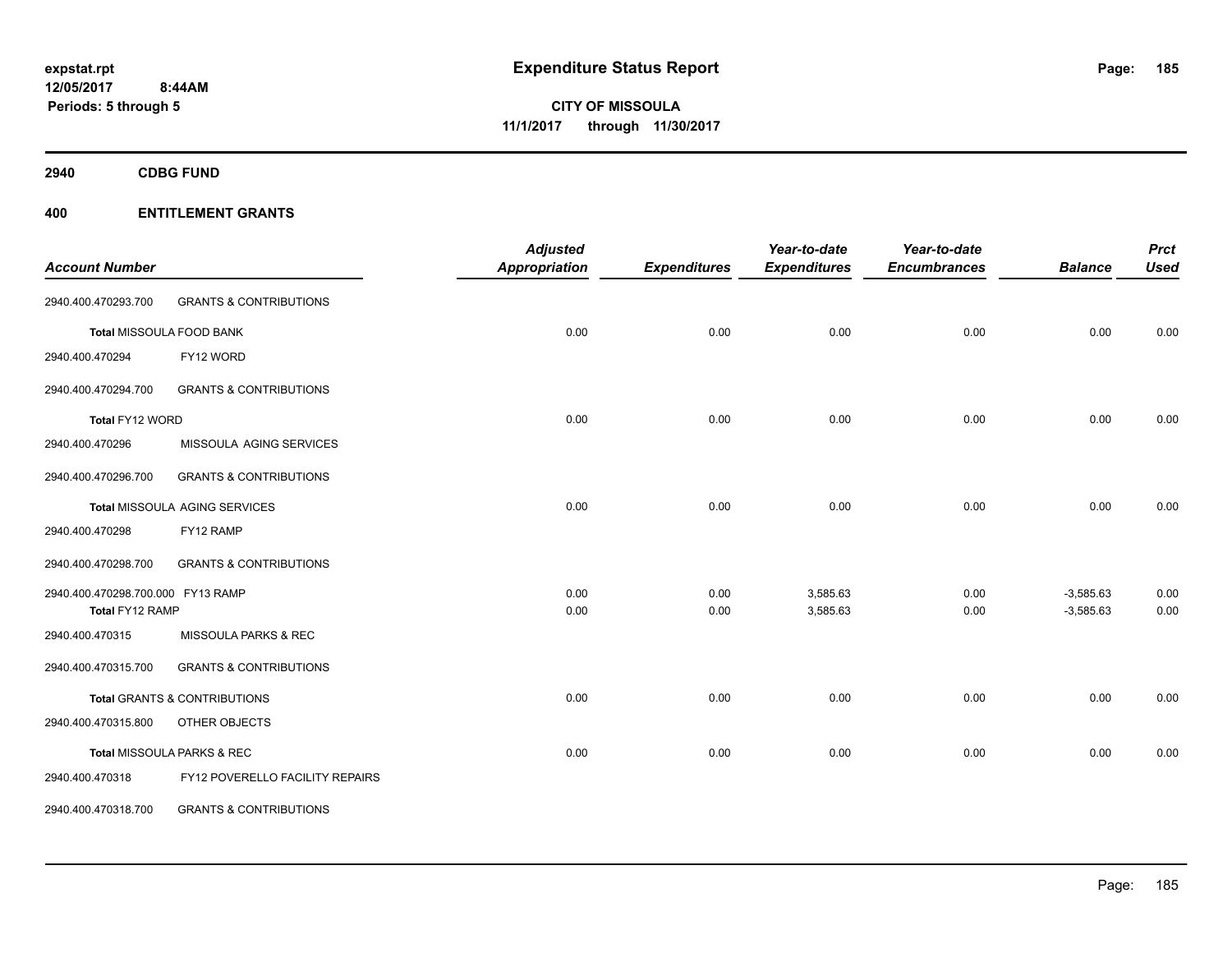**2940 CDBG FUND**

| <b>Account Number</b> |                                                                                  | <b>Adjusted</b><br><b>Appropriation</b> | <b>Expenditures</b> | Year-to-date<br><b>Expenditures</b> | Year-to-date<br><b>Encumbrances</b> | <b>Balance</b>             | Prct<br><b>Used</b> |
|-----------------------|----------------------------------------------------------------------------------|-----------------------------------------|---------------------|-------------------------------------|-------------------------------------|----------------------------|---------------------|
|                       | Total FY12 POVERELLO FACILITY REPAIRS                                            | 0.00                                    | 0.00                | 0.00                                | 0.00                                | 0.00                       | 0.00                |
| 2940.400.470335       | <b>GRANT &amp; COMMUNITY PROGRAMS</b>                                            |                                         |                     |                                     |                                     |                            |                     |
| 2940.400.470335.300   | PURCHASED SERVICES                                                               |                                         |                     |                                     |                                     |                            |                     |
|                       | 2940.400.470335.350.000 PROFESSIONAL SERVICES<br><b>Total PURCHASED SERVICES</b> | 0.00<br>0.00                            | 0.00<br>0.00        | 1,133.54<br>1,133.54                | 0.00<br>0.00                        | $-1,133.54$<br>$-1,133.54$ | 0.00<br>0.00        |
| 2940.400.470335.700   | <b>GRANTS &amp; CONTRIBUTIONS</b>                                                |                                         |                     |                                     |                                     |                            |                     |
|                       | <b>Total GRANTS &amp; CONTRIBUTIONS</b>                                          | 0.00                                    | 0.00                | 0.00                                | 0.00                                | 0.00                       | 0.00                |
|                       | <b>Total GRANT &amp; COMMUNITY PROGRAMS</b>                                      | 0.00                                    | 0.00                | 1,133.54                            | 0.00                                | $-1,133.54$                | 0.00                |
| 2940.400.470397       | FY12 GARDEN CITY HARVEST                                                         |                                         |                     |                                     |                                     |                            |                     |
| 2940.400.470397.700   | <b>GRANTS &amp; CONTRIBUTIONS</b>                                                |                                         |                     |                                     |                                     |                            |                     |
|                       | Total FY12 GARDEN CITY HARVEST                                                   | 0.00                                    | 0.00                | 0.00                                | 0.00                                | 0.00                       | 0.00                |
| 2940.400.470403       | FY12 PARKS & RECREATION GRANTS                                                   |                                         |                     |                                     |                                     |                            |                     |
| 2940.400.470403.700   | <b>GRANTS &amp; CONTRIBUTIONS</b>                                                |                                         |                     |                                     |                                     |                            |                     |
|                       | Total FY12 PARKS & RECREATION GRANTS                                             | 0.00                                    | 0.00                | 0.00                                | 0.00                                | 0.00                       | 0.00                |
| 2940.400.470439       | FY16 HOMEWORD SWEETGRASS                                                         |                                         |                     |                                     |                                     |                            |                     |
| 2940.400.470439.700   | <b>GRANTS &amp; CONTRIBUTIONS</b>                                                |                                         |                     |                                     |                                     |                            |                     |
|                       | Total FY16 HOMEWORD SWEETGRASS                                                   | 0.00                                    | 0.00                | 0.00                                | 0.00                                | 0.00                       | 0.00                |
| 2940.400.470450       | <b>CONSTRUCTION PROJECTS</b>                                                     |                                         |                     |                                     |                                     |                            |                     |
| 2940.400.470450.700   | <b>GRANTS &amp; CONTRIBUTIONS</b>                                                |                                         |                     |                                     |                                     |                            |                     |
|                       | 2940.400.470450.700.000 GRANTS & CONTRIBUTIONS                                   | 413,660.00                              | 0.00                | 44,225.91                           | 0.00                                | 369,434.09                 | 10.69               |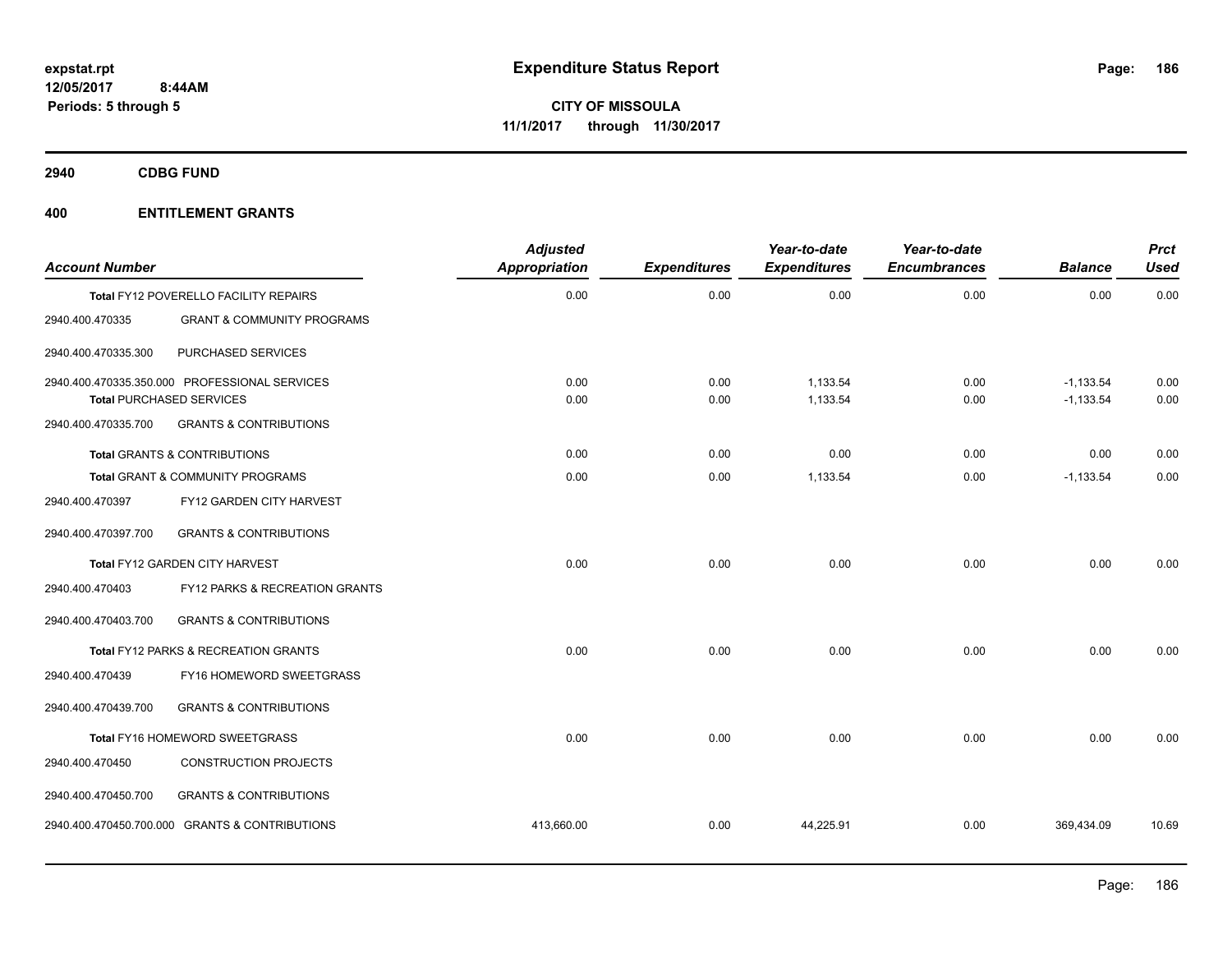**2940 CDBG FUND**

| <b>Account Number</b>          |                                            | <b>Adjusted</b><br><b>Appropriation</b> | <b>Expenditures</b> | Year-to-date<br><b>Expenditures</b> | Year-to-date<br><b>Encumbrances</b> | <b>Balance</b> | <b>Prct</b><br><b>Used</b> |
|--------------------------------|--------------------------------------------|-----------------------------------------|---------------------|-------------------------------------|-------------------------------------|----------------|----------------------------|
|                                | <b>Total CONSTRUCTION PROJECTS</b>         | 413,660.00                              | 0.00                | 44,225.91                           | 0.00                                | 369,434.09     | 10.69                      |
| 2940.400.510110                | <b>MERCHANT SERVICES</b>                   |                                         |                     |                                     |                                     |                |                            |
| 2940.400.510110.500            | <b>FIXED CHARGES</b>                       |                                         |                     |                                     |                                     |                |                            |
| <b>Total MERCHANT SERVICES</b> |                                            | 0.00                                    | 0.00                | 0.00                                | 0.00                                | 0.00           | 0.00                       |
| 2940.400.521000                | INTERFUND OPERATING TRANSFERS              |                                         |                     |                                     |                                     |                |                            |
| 2940.400.521000.800            | OTHER OBJECTS                              |                                         |                     |                                     |                                     |                |                            |
|                                | <b>Total INTERFUND OPERATING TRANSFERS</b> | 0.00                                    | 0.00                | 0.00                                | 0.00                                | 0.00           | 0.00                       |
| <b>Total CDBG FUND</b>         |                                            | 517,790.00                              | 11.706.94           | 60,652.02                           | 0.00                                | 457.137.98     | 11.71                      |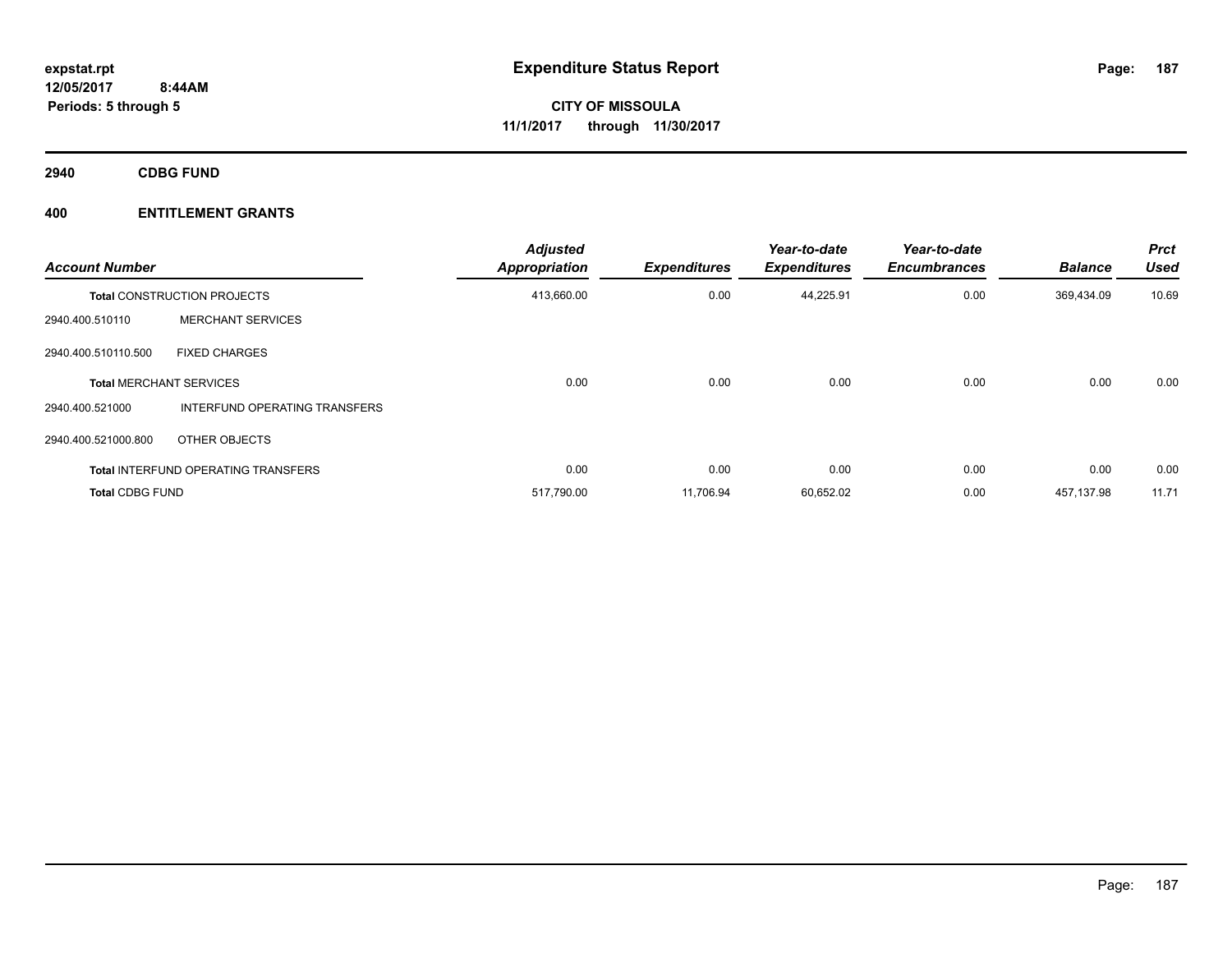**2941 HOME FUND**

| <b>Account Number</b>         |                         | <b>Adjusted</b><br>Appropriation | <b>Expenditures</b> | Year-to-date<br><b>Expenditures</b> | Year-to-date<br><b>Encumbrances</b> | <b>Balance</b> | Prct<br><b>Used</b> |
|-------------------------------|-------------------------|----------------------------------|---------------------|-------------------------------------|-------------------------------------|----------------|---------------------|
| 2941.390.330000               | *** Title Not Found *** |                                  |                     |                                     |                                     |                |                     |
| 2941.390.330000.300           | PURCHASED SERVICES      |                                  |                     |                                     |                                     |                |                     |
| <b>Total NON-DEPARTMENTAL</b> |                         | 0.00                             | 0.00                | 0.00                                | 0.00                                | 0.00           | 0.00                |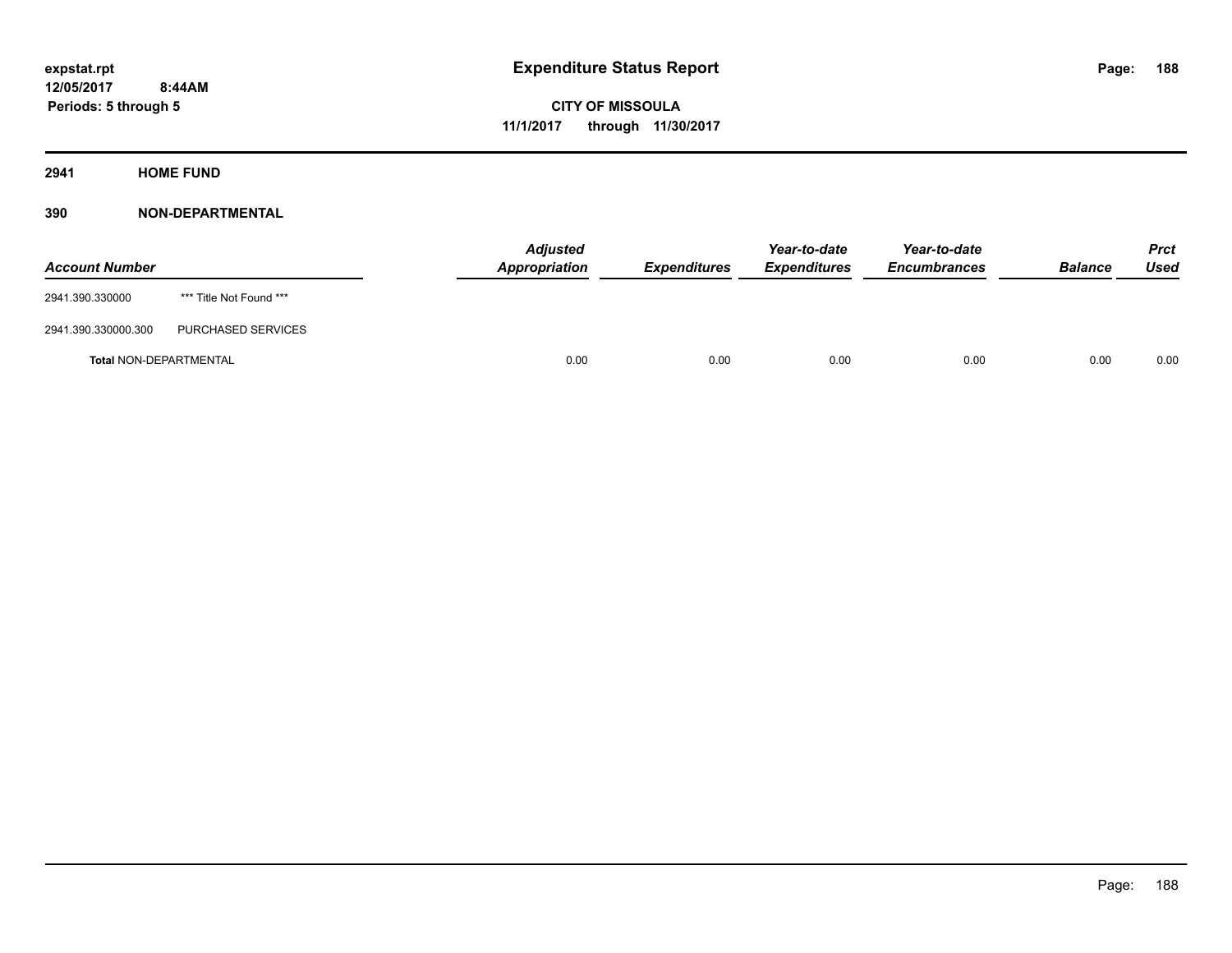### **2941 HOME FUND**

|                                    |                                                   | <b>Adjusted</b>      |                     | Year-to-date        | Year-to-date        |                | <b>Prct</b> |
|------------------------------------|---------------------------------------------------|----------------------|---------------------|---------------------|---------------------|----------------|-------------|
| <b>Account Number</b>              |                                                   | <b>Appropriation</b> | <b>Expenditures</b> | <b>Expenditures</b> | <b>Encumbrances</b> | <b>Balance</b> | <b>Used</b> |
| 2941.400.470235                    | *** Title Not Found ***                           |                      |                     |                     |                     |                |             |
| 2941.400.470235.800                | OTHER OBJECTS                                     |                      |                     |                     |                     |                |             |
| Total *** Title Not Found ***      |                                                   | 0.00                 | 0.00                | 0.00                | 0.00                | 0.00           | 0.00        |
| 2941.400.470290                    | PUBLIC SERVICE PROJECTS                           |                      |                     |                     |                     |                |             |
| 2941.400.470290.700                | <b>GRANTS &amp; CONTRIBUTIONS</b>                 |                      |                     |                     |                     |                |             |
|                                    | Total PUBLIC SERVICE PROJECTS                     | 0.00                 | 0.00                | 0.00                | 0.00                | 0.00           | 0.00        |
| 2941.400.470335                    | <b>GRANT &amp; COMMUNITY PROGRAMS</b>             |                      |                     |                     |                     |                |             |
| 2941.400.470335.300                | PURCHASED SERVICES                                |                      |                     |                     |                     |                |             |
| 2941.400.470335.350.000 ADMIN FEES |                                                   | 0.00                 | 0.00                | 283.38              | 0.00                | $-283.38$      | 0.00        |
|                                    | <b>Total PURCHASED SERVICES</b>                   | 0.00                 | 0.00                | 283.38              | 0.00                | $-283.38$      | 0.00        |
| 2941.400.470335.800                | OTHER OBJECTS                                     |                      |                     |                     |                     |                |             |
| <b>Total OTHER OBJECTS</b>         |                                                   | 0.00                 | 0.00                | 0.00                | 0.00                | 0.00           | 0.00        |
|                                    | Total GRANT & COMMUNITY PROGRAMS                  | 0.00                 | 0.00                | 283.38              | 0.00                | $-283.38$      | 0.00        |
| 2941.400.470385                    | FY16 DISTRICT XI HRC TBRA                         |                      |                     |                     |                     |                |             |
| 2941.400.470385.700                | <b>GRANTS &amp; CONTRIBUTIONS</b>                 |                      |                     |                     |                     |                |             |
|                                    | 2941.400.470385.700.000 FY16 DISTRICT XI HRC TBRA | 0.00                 | 5,275.70            | 10,208.61           | 0.00                | $-10,208.61$   | 0.00        |
|                                    | Total FY16 DISTRICT XI HRC TBRA                   | 0.00                 | 5,275.70            | 10,208.61           | 0.00                | $-10,208.61$   | 0.00        |
| 2941.400.470405                    | HOME PROGRAM INCOME                               |                      |                     |                     |                     |                |             |
| 2941.400.470405.700                | <b>GRANTS &amp; CONTRIBUTIONS</b>                 |                      |                     |                     |                     |                |             |
|                                    | <b>Total GRANTS &amp; CONTRIBUTIONS</b>           | 0.00                 | 0.00                | 0.00                | 0.00                | 0.00           | 0.00        |
|                                    |                                                   |                      |                     |                     |                     |                |             |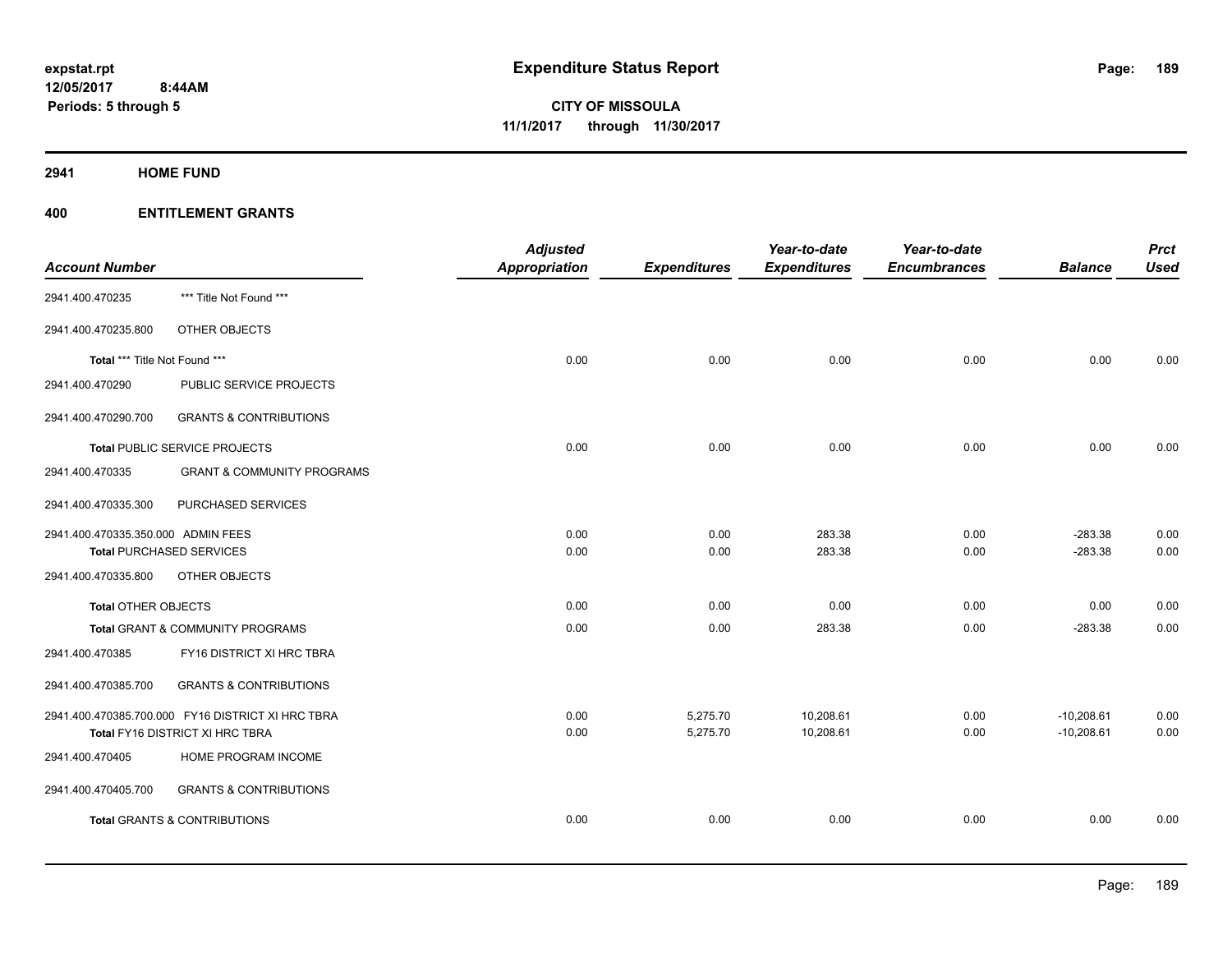**2941 HOME FUND**

| <b>Account Number</b>                       |                                                                               | <b>Adjusted</b><br>Appropriation | <b>Expenditures</b> | Year-to-date<br><b>Expenditures</b> | Year-to-date<br><b>Encumbrances</b> | <b>Balance</b>           | <b>Prct</b><br><b>Used</b> |
|---------------------------------------------|-------------------------------------------------------------------------------|----------------------------------|---------------------|-------------------------------------|-------------------------------------|--------------------------|----------------------------|
| 2941.400.470405.800                         | OTHER OBJECTS                                                                 |                                  |                     |                                     |                                     |                          |                            |
|                                             |                                                                               |                                  |                     |                                     |                                     |                          |                            |
|                                             | 2941.400.470405.820.000 TRANSFERS TO OTHER FUNDS<br>Total HOME PROGRAM INCOME | 32,000.00<br>32,000.00           | 0.00<br>0.00        | 0.00<br>0.00                        | 0.00<br>0.00                        | 32,000.00<br>32,000.00   | 0.00<br>0.00               |
| 2941.400.470407                             | FY12 DIST XI HRC                                                              |                                  |                     |                                     |                                     |                          |                            |
| 2941.400.470407.700                         | <b>GRANTS &amp; CONTRIBUTIONS</b>                                             |                                  |                     |                                     |                                     |                          |                            |
| Total FY12 DIST XI HRC                      |                                                                               | 0.00                             | 0.00                | 0.00                                | 0.00                                | 0.00                     | 0.00                       |
| 2941.400.470439                             | HOMEWORD SWEETGRASS                                                           |                                  |                     |                                     |                                     |                          |                            |
| 2941.400.470439.700                         | <b>GRANTS &amp; CONTRIBUTIONS</b>                                             |                                  |                     |                                     |                                     |                          |                            |
|                                             | Total HOMEWORD SWEETGRASS                                                     | 0.00                             | 0.00                | 0.00                                | 0.00                                | 0.00                     | 0.00                       |
| 2941.400.470450                             | <b>CONSTRUCTION PROJECTS</b>                                                  |                                  |                     |                                     |                                     |                          |                            |
| 2941.400.470450.700                         | <b>GRANTS &amp; CONTRIBUTIONS</b>                                             |                                  |                     |                                     |                                     |                          |                            |
|                                             | Total CONSTRUCTION PROJECTS                                                   | 0.00                             | 0.00                | 0.00                                | 0.00                                | 0.00                     | 0.00                       |
| 2941.400.470500                             | <b>HOME GRANTS</b>                                                            |                                  |                     |                                     |                                     |                          |                            |
| 2941.400.470500.700                         | <b>GRANTS &amp; CONTRIBUTIONS</b>                                             |                                  |                     |                                     |                                     |                          |                            |
|                                             | 2941.400.470500.700.000 TBD-GRANTS & CONTRIBUTIONS                            | 288,000.00<br>288,000.00         | 0.00                | 0.00<br>0.00                        | 0.00<br>0.00                        | 288,000.00<br>288,000.00 | 0.00<br>0.00               |
| <b>Total HOME GRANTS</b><br>2941.400.470520 | FY16 WORD TBRA                                                                |                                  | 0.00                |                                     |                                     |                          |                            |
|                                             |                                                                               |                                  |                     |                                     |                                     |                          |                            |
| 2941.400.470520.700                         | <b>GRANTS &amp; CONTRIBUTIONS</b>                                             |                                  |                     |                                     |                                     |                          |                            |
| Total FY16 WORD TBRA                        |                                                                               | 0.00                             | 0.00                | 0.00                                | 0.00                                | 0.00                     | 0.00                       |
| 2941.400.510110                             | <b>MERCHANT SERVICES</b>                                                      |                                  |                     |                                     |                                     |                          |                            |
|                                             |                                                                               |                                  |                     |                                     |                                     |                          |                            |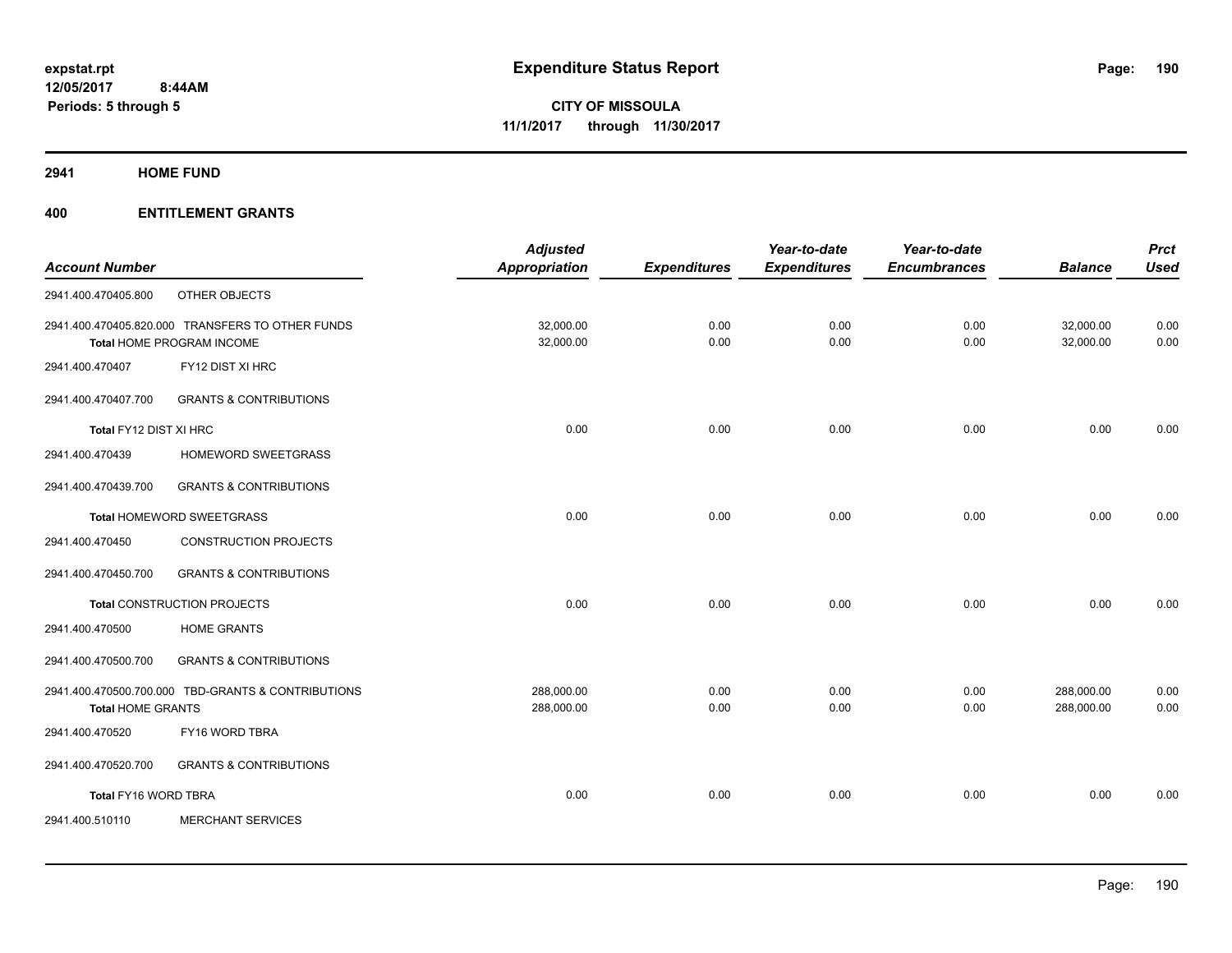**2941 HOME FUND**

| <b>Account Number</b>          |                                            | <b>Adjusted</b><br><b>Appropriation</b> | <b>Expenditures</b> | Year-to-date<br><b>Expenditures</b> | Year-to-date<br><b>Encumbrances</b> | <b>Balance</b> | <b>Prct</b><br><b>Used</b> |
|--------------------------------|--------------------------------------------|-----------------------------------------|---------------------|-------------------------------------|-------------------------------------|----------------|----------------------------|
| 2941.400.510110.500            | <b>FIXED CHARGES</b>                       |                                         |                     |                                     |                                     |                |                            |
| <b>Total MERCHANT SERVICES</b> |                                            | 0.00                                    | 0.00                | 0.00                                | 0.00                                | 0.00           | 0.00                       |
| 2941.400.521000                | INTERFUND OPERATING TRANSFERS              |                                         |                     |                                     |                                     |                |                            |
| 2941.400.521000.800            | OTHER OBJECTS                              |                                         |                     |                                     |                                     |                |                            |
|                                | <b>Total INTERFUND OPERATING TRANSFERS</b> | 0.00                                    | 0.00                | 0.00                                | 0.00                                | 0.00           | 0.00                       |
| <b>Total HOME FUND</b>         |                                            | 320,000.00                              | 5.275.70            | 10,491.99                           | 0.00                                | 309.508.01     | 3.28                       |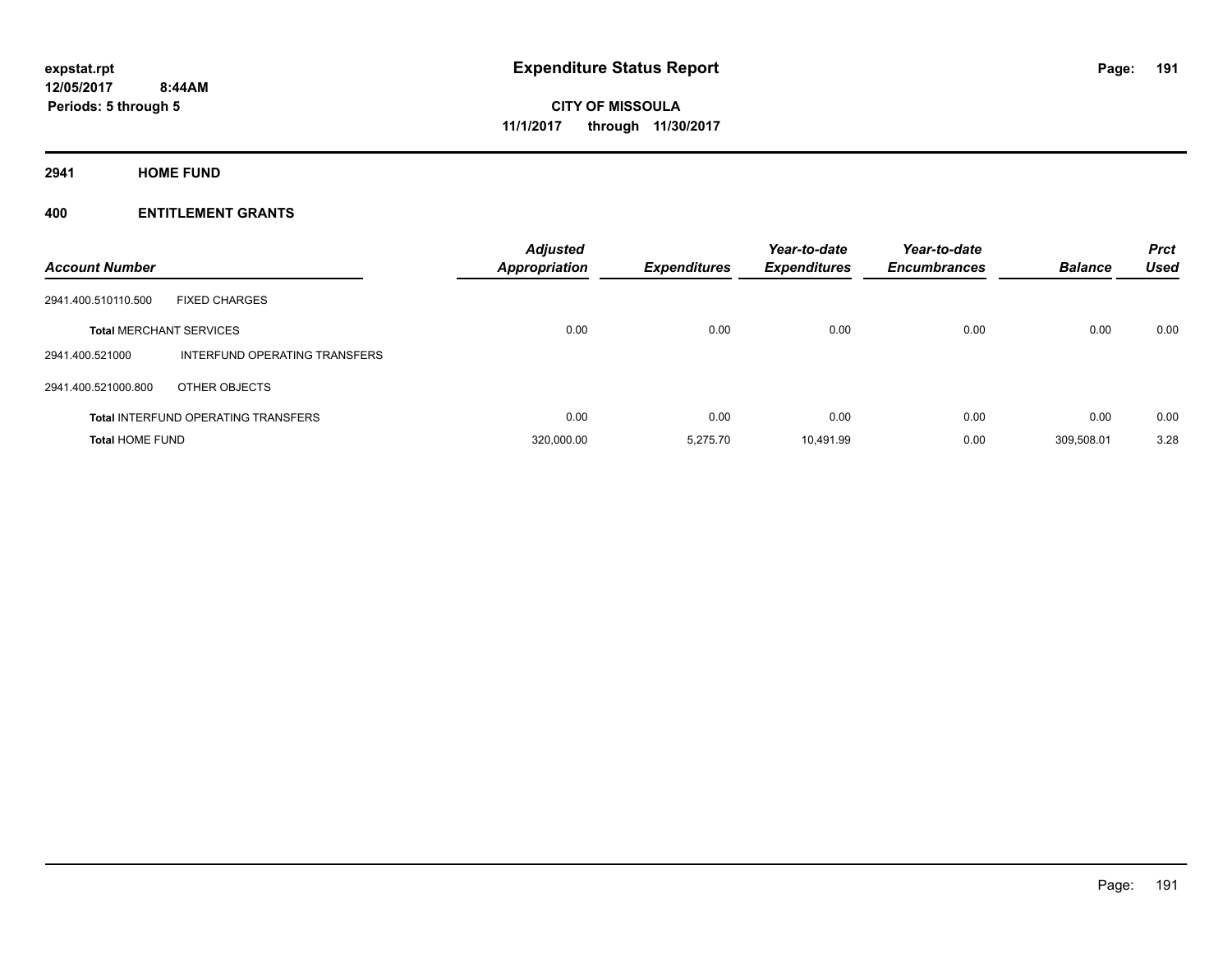#### **2943 CITY HOME PROGRAM INCOME**

| <b>Account Number</b>         |                                               | <b>Adjusted</b><br><b>Appropriation</b> | <b>Expenditures</b> | Year-to-date<br><b>Expenditures</b> | Year-to-date<br><b>Encumbrances</b> | <b>Balance</b> | <b>Prct</b><br><b>Used</b> |
|-------------------------------|-----------------------------------------------|-----------------------------------------|---------------------|-------------------------------------|-------------------------------------|----------------|----------------------------|
| 2943.400.470290               | PUBLIC SERVICE PROJECTS                       |                                         |                     |                                     |                                     |                |                            |
| 2943.400.470290.700           | <b>GRANTS &amp; CONTRIBUTIONS</b>             |                                         |                     |                                     |                                     |                |                            |
|                               | Total PUBLIC SERVICE PROJECTS                 | 0.00                                    | 0.00                | 0.00                                | 0.00                                | 0.00           | 0.00                       |
| 2943.400.470335               | <b>GRANT &amp; COMMUNITY PROGRAMS</b>         |                                         |                     |                                     |                                     |                |                            |
| 2943.400.470335.800           | OTHER OBJECTS                                 |                                         |                     |                                     |                                     |                |                            |
|                               | Total GRANT & COMMUNITY PROGRAMS              | 0.00                                    | 0.00                | 0.00                                | 0.00                                | 0.00           | 0.00                       |
| 2943.400.470405               | *** Title Not Found ***                       |                                         |                     |                                     |                                     |                |                            |
| 2943.400.470405.300           | PURCHASED SERVICES                            |                                         |                     |                                     |                                     |                |                            |
|                               | 2943.400.470405.350.000 PROFESSIONAL SERVICES | 25,000.00                               | 0.00                | 0.00                                | 0.00                                | 25,000.00      | 0.00                       |
|                               | <b>Total PURCHASED SERVICES</b>               | 25,000.00                               | 0.00                | 0.00                                | 0.00                                | 25,000.00      | 0.00                       |
| 2943.400.470405.700           | <b>GRANTS &amp; CONTRIBUTIONS</b>             |                                         |                     |                                     |                                     |                |                            |
|                               | <b>Total GRANTS &amp; CONTRIBUTIONS</b>       | 0.00                                    | 0.00                | 0.00                                | 0.00                                | 0.00           | 0.00                       |
| Total *** Title Not Found *** |                                               | 25,000.00                               | 0.00                | 0.00                                | 0.00                                | 25,000.00      | 0.00                       |
| 2943.400.470450               | <b>CONSTRUCTION PROJECTS</b>                  |                                         |                     |                                     |                                     |                |                            |
| 2943.400.470450.700           | <b>GRANTS &amp; CONTRIBUTIONS</b>             |                                         |                     |                                     |                                     |                |                            |
|                               | Total CONSTRUCTION PROJECTS                   | 0.00                                    | 0.00                | 0.00                                | 0.00                                | 0.00           | 0.00                       |
|                               | <b>Total CITY HOME PROGRAM INCOME</b>         | 25,000.00                               | 0.00                | 0.00                                | 0.00                                | 25,000.00      | 0.00                       |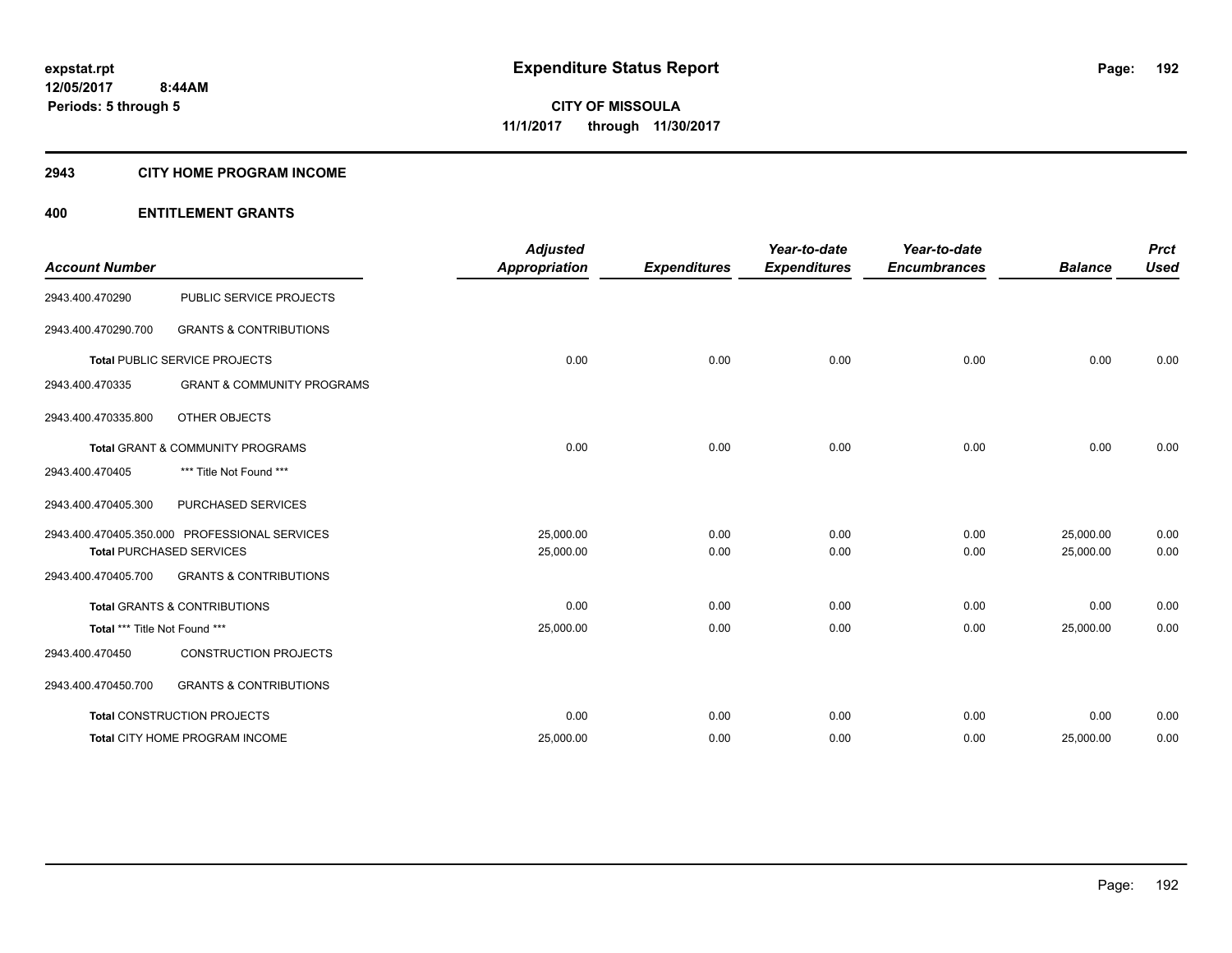#### **2955 TRANSPORTATION**

|                                                         |                             | <b>Adjusted</b> |                     | Year-to-date        | Year-to-date        |                | <b>Prct</b> |
|---------------------------------------------------------|-----------------------------|-----------------|---------------------|---------------------|---------------------|----------------|-------------|
| <b>Account Number</b>                                   |                             | Appropriation   | <b>Expenditures</b> | <b>Expenditures</b> | <b>Encumbrances</b> | <b>Balance</b> | <b>Used</b> |
| 2955.250.410554                                         | RESERVE FOR SALARY INCREASE |                 |                     |                     |                     |                |             |
| 2955.250.410554.100<br>PERSONAL SERVICES                |                             |                 |                     |                     |                     |                |             |
| 2955.250.410554.110.000 SALARIES AND WAGES              |                             | 2,996.00        | 0.00                | 0.00                | 0.00                | 2,996.00       | 0.00        |
| 2955.250.410554.140.000 EMPLOYER CONTRIBUTIONS          |                             | 1.111.00        | 0.00                | 0.00                | 0.00                | 1,111.00       | 0.00        |
| <b>Total RESERVE FOR SALARY INCREASE</b>                |                             | 4,107.00        | 0.00                | 0.00                | 0.00                | 4,107.00       | 0.00        |
| 2955.250.411070<br><b>TRANSPORTATION</b>                |                             |                 |                     |                     |                     |                |             |
| PERSONAL SERVICES<br>2955.250.411070.100                |                             |                 |                     |                     |                     |                |             |
| 2955.250.411070.110.000 SALARIES AND WAGES              |                             | 242,961.00      | 17,566.25           | 86,660.77           | 0.00                | 156,300.23     | 35.67       |
| 2955.250.411070.140.000 EMPLOYER CONTRIBUTIONS          |                             | 83,631.00       | 6,233.12            | 33,146.95           | 0.00                | 50,484.05      | 39.63       |
| 2955.250.411070.141.000 STATE RETIREMENT CONTRIBUTIONS  |                             | 0.00            | 0.00                | 182.05              | 0.00                | $-182.05$      | 0.00        |
| <b>Total PERSONAL SERVICES</b>                          |                             | 326,592.00      | 23,799.37           | 119,989.77          | 0.00                | 206,602.23     | 36.74       |
| 2955.250.411070.200<br><b>SUPPLIES</b>                  |                             |                 |                     |                     |                     |                |             |
| 2955.250.411070.210.000 OFFICE SUPPLIES                 |                             | 6,000.00        | 970.43              | 2,666.33            | 0.00                | 3,333.67       | 44.44       |
| 2955.250.411070.220.000 OPERATING SUPPLIES              |                             | 1,300.00        | 71.42               | 239.41              | 0.00                | 1,060.59       | 18.42       |
| 2955.250.411070.240.000 OTHER SUPPLIES                  |                             | 360.00          | 0.00                | 0.00                | 0.00                | 360.00         | 0.00        |
| <b>Total SUPPLIES</b>                                   |                             | 7,660.00        | 1,041.85            | 2,905.74            | 0.00                | 4,754.26       | 37.93       |
| <b>PURCHASED SERVICES</b><br>2955.250.411070.300        |                             |                 |                     |                     |                     |                |             |
| 2955.250.411070.310.000 COMMUNICATIONS                  |                             | 500.00          | 45.00               | 94.28               | 0.00                | 405.72         | 18.86       |
| 2955.250.411070.320.000 PRINTING & DUPLICATING          |                             | 2,000.00        | 26.19               | 113.16              | 0.00                | 1,886.84       | 5.66        |
| 2955.250.411070.330.000 PUBLICITY, SUBSCRIPTIONS & DUES |                             | 5,000.00        | 519.00              | 780.00              | 0.00                | 4,220.00       | 15.60       |
| 2955.250.411070.344.000 TELEPHONE SERVICE               |                             | 500.00          | 0.00                | 7.56                | 0.00                | 492.44         | 1.51        |
| 2955.250.411070.350.000 PROFESSIONAL SERVICES           |                             | 25,000.00       | 372.15              | 372.15              | 0.00                | 24.627.85      | 1.49        |
| 2955.250.411070.360.000 REPAIR & MAINTENANCE            |                             | 8,900.00        | 114.16              | 453.18              | 0.00                | 8,446.82       | 5.09        |
| 2955.250.411070.370.000 TRAVEL                          |                             | 9,000.00        | 427.72              | 2,118.74            | 0.00                | 6,881.26       | 23.54       |
| 2955.250.411070.380.000 TRAINING                        |                             | 5,500.00        | 0.00                | 614.99              | 0.00                | 4,885.01       | 11.18       |
| <b>Total PURCHASED SERVICES</b>                         |                             | 56,400.00       | 1,504.22            | 4,554.06            | 0.00                | 51,845.94      | 8.07        |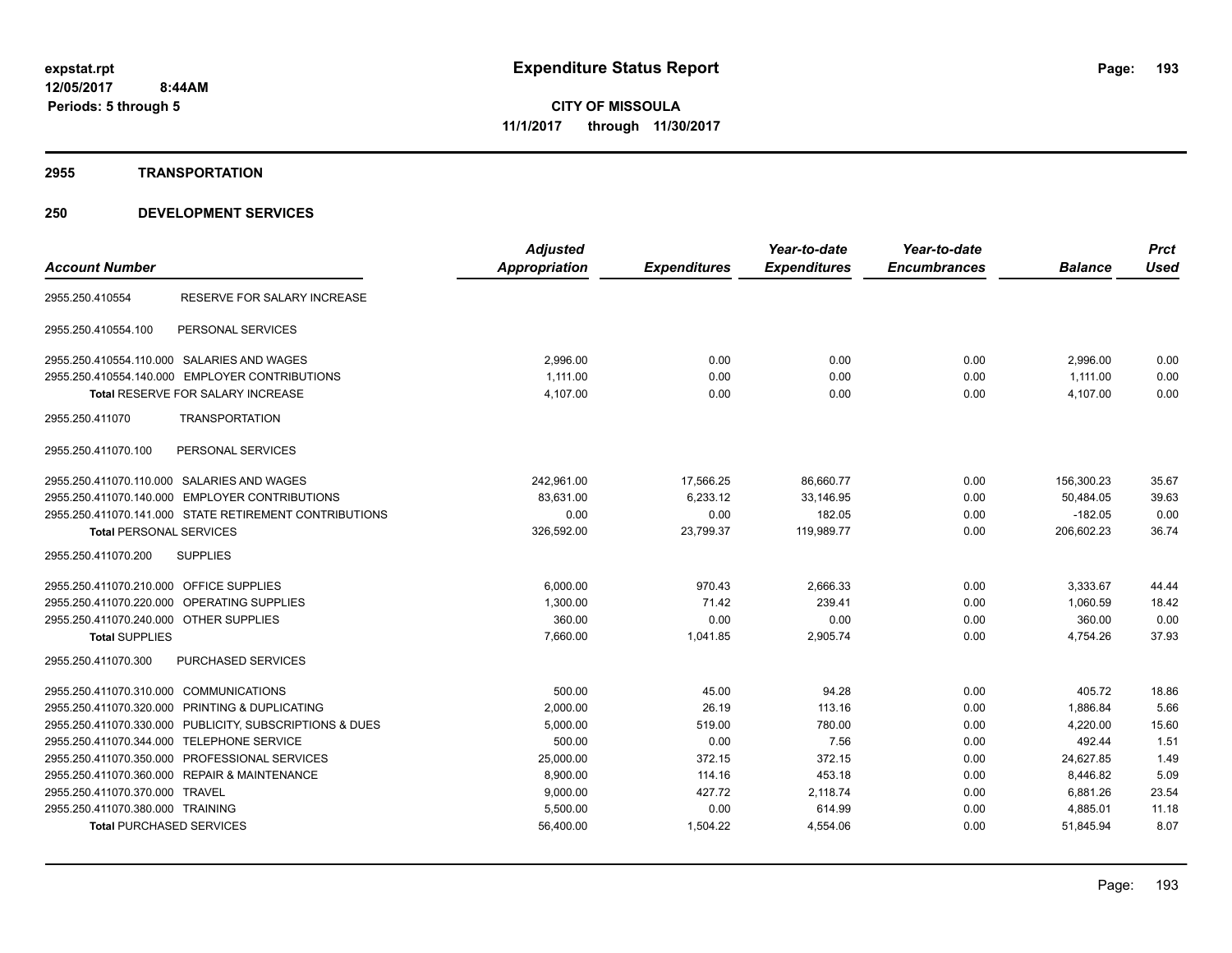#### **2955 TRANSPORTATION**

|                                                          | <b>Adjusted</b>      |                     | Year-to-date        | Year-to-date        |                | <b>Prct</b> |
|----------------------------------------------------------|----------------------|---------------------|---------------------|---------------------|----------------|-------------|
| <b>Account Number</b>                                    | <b>Appropriation</b> | <b>Expenditures</b> | <b>Expenditures</b> | <b>Encumbrances</b> | <b>Balance</b> | <b>Used</b> |
| <b>FIXED CHARGES</b><br>2955.250.411070.500              |                      |                     |                     |                     |                |             |
| 2955.250.411070.500.000 FIXED CHARGES                    | 28,947.00            | 0.00                | 0.00                | 0.00                | 28,947.00      | 0.00        |
| <b>Total FIXED CHARGES</b>                               | 28,947.00            | 0.00                | 0.00                | 0.00                | 28.947.00      | 0.00        |
| <b>GRANTS &amp; CONTRIBUTIONS</b><br>2955.250.411070.700 |                      |                     |                     |                     |                |             |
| 2955.250.411070.700.000 GRANTS & CONTRIBUTIONS           | 145,633.00           | 0.00                | 20,000.00           | 0.00                | 125,633.00     | 13.73       |
| <b>Total GRANTS &amp; CONTRIBUTIONS</b>                  | 145,633.00           | 0.00                | 20,000.00           | 0.00                | 125,633.00     | 13.73       |
| <b>OTHER OBJECTS</b><br>2955.250.411070.800              |                      |                     |                     |                     |                |             |
| 2955.250.411070.820.000 TRANSFERS TO OTHER FUNDS         | 20,000.00            | 0.00                | 0.00                | 0.00                | 20,000.00      | 0.00        |
| 2955.250.411070.845.000 CONTINGENCY                      | 290,230.00           | 0.00                | 0.00                | 0.00                | 290,230.00     | 0.00        |
| <b>Total OTHER OBJECTS</b>                               | 310,230.00           | 0.00                | 0.00                | 0.00                | 310,230.00     | 0.00        |
| <b>Total TRANSPORTATION</b>                              | 875,462.00           | 26,345.44           | 147,449.57          | 0.00                | 728,012.43     | 16.84       |
| 2955.250.411079<br><b>BIKE/PED MDT</b>                   |                      |                     |                     |                     |                |             |
| 2955.250.411079.100<br>PERSONAL SERVICES                 |                      |                     |                     |                     |                |             |
| 2955.250.411079.110.000 SALARIES AND WAGES               | 13,092.00            | 0.00                | 0.00                | 0.00                | 13,092.00      | 0.00        |
| 2955.250.411079.140.000 EMPLOYER CONTRIBUTIONS           | 7.367.00             | 0.00                | 0.00                | 0.00                | 7,367.00       | 0.00        |
| <b>Total PERSONAL SERVICES</b>                           | 20,459.00            | 0.00                | 0.00                | 0.00                | 20,459.00      | 0.00        |
| 2955.250.411079.200<br><b>SUPPLIES</b>                   |                      |                     |                     |                     |                |             |
| 2955.250.411079.220.000 OPERATING SUPPLIES               | 500.00               | 8,462.00            | 10,926.72           | 0.00                | $-10,426.72$   | 2,185.34    |
| <b>Total SUPPLIES</b>                                    | 500.00               | 8,462.00            | 10,926.72           | 0.00                | $-10,426.72$   | 2,185.34    |
| PURCHASED SERVICES<br>2955.250.411079.300                |                      |                     |                     |                     |                |             |
| 2955.250.411079.320.000 PRINTING & DUPLICATING           | 1,500.00             | 0.00                | 0.00                | 0.00                | 1,500.00       | 0.00        |
| 2955.250.411079.330.000 PUBLICITY, SUBSCRIPTIONS & DUES  | 12,330.00            | 0.00                | 2,998.00            | 0.00                | 9,332.00       | 24.31       |
| 2955.250.411079.350.000 PROFESSIONAL SERVICES            | 10,000.00            | 0.00                | 1,600.00            | 0.00                | 8,400.00       | 16.00       |
| 2955.250.411079.390.000 OTHER PURCHASED SERVICES         | 600.00               | 0.00                | 0.00                | 0.00                | 600.00         | 0.00        |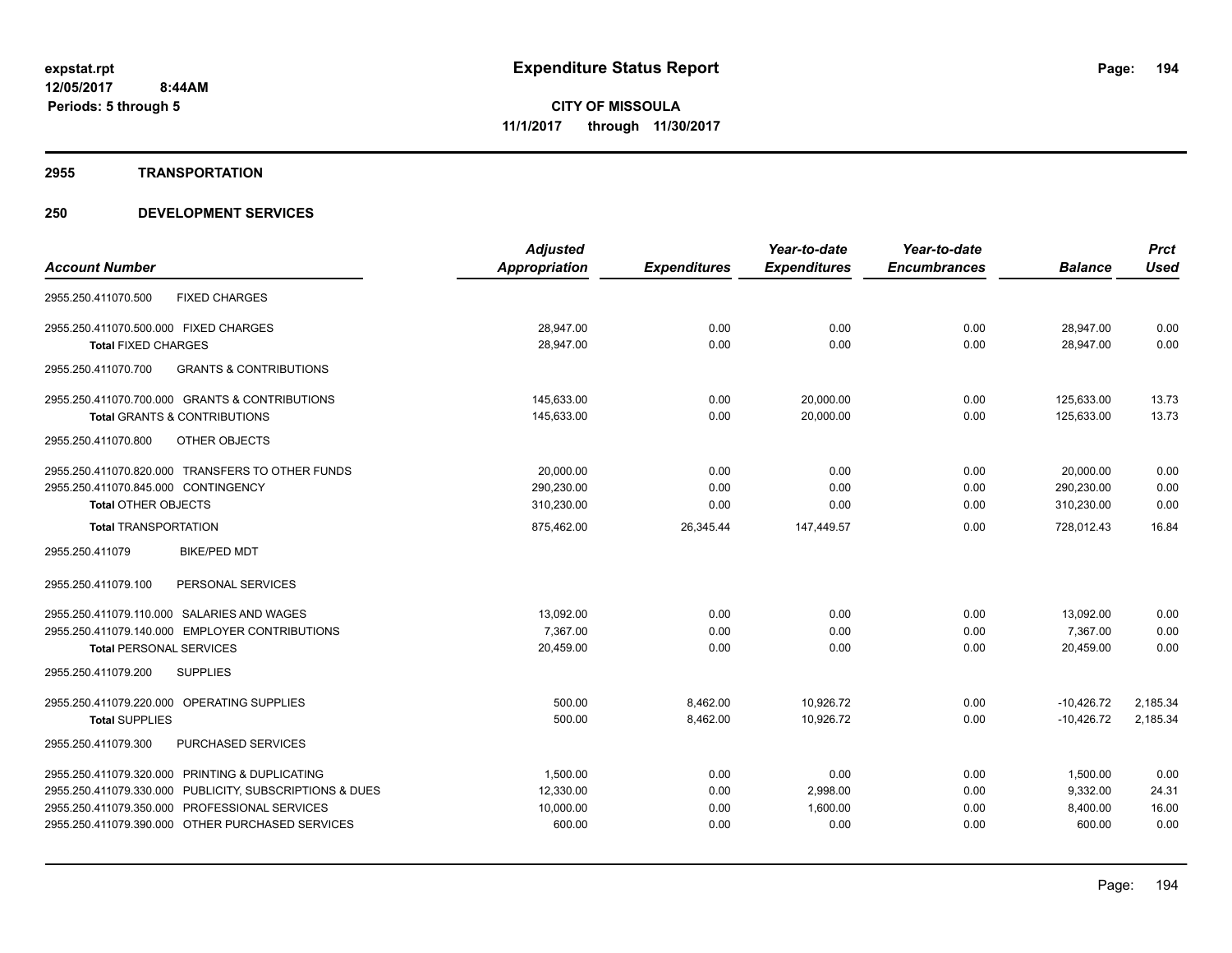#### **2955 TRANSPORTATION**

| <b>Account Number</b>                                    | <b>Adjusted</b><br><b>Appropriation</b> | <b>Expenditures</b> | Year-to-date<br><b>Expenditures</b> | Year-to-date<br><b>Encumbrances</b> | <b>Balance</b> | <b>Prct</b><br><b>Used</b> |
|----------------------------------------------------------|-----------------------------------------|---------------------|-------------------------------------|-------------------------------------|----------------|----------------------------|
| <b>Total PURCHASED SERVICES</b>                          | 24,430.00                               | 0.00                | 4,598.00                            | 0.00                                | 19,832.00      | 18.82                      |
| <b>Total BIKE/PED MDT</b>                                | 45,389.00                               | 8,462.00            | 15,524.72                           | 0.00                                | 29,864.28      | 34.20                      |
| 2955.250.411080<br><b>MIM MDT</b>                        |                                         |                     |                                     |                                     |                |                            |
| 2955.250.411080.100<br>PERSONAL SERVICES                 |                                         |                     |                                     |                                     |                |                            |
| 2955.250.411080.110.000 CMAQ/MIM-SALARIES AND WAGES      | 156,417.00                              | 6,395.25            | 43,937.25                           | 0.00                                | 112.479.75     | 28.09                      |
| 2955.250.411080.120.000 OVERTIME                         | 0.00                                    | 0.00                | 33.00                               | 0.00                                | $-33.00$       | 0.00                       |
| 2955.250.411080.140.000 EMPLOYER CONTRIBUTIONS           | 62,279.00                               | 2,086.30            | 16,288.71                           | 0.00                                | 45,990.29      | 26.15                      |
| <b>Total PERSONAL SERVICES</b>                           | 218,696.00                              | 8,481.55            | 60,258.96                           | 0.00                                | 158,437.04     | 27.55                      |
| 2955.250.411080.200<br><b>SUPPLIES</b>                   |                                         |                     |                                     |                                     |                |                            |
| 2955.250.411080.210.000 OFFICE SUPPLIES                  | 1,500.00                                | 318.44              | 464.89                              | 0.00                                | 1,035.11       | 30.99                      |
| 2955.250.411080.220.000 OPERATING SUPPLIES               | 25,000.00                               | 370.99              | 13,126.65                           | 0.00                                | 11,873.35      | 52.51                      |
| <b>Total SUPPLIES</b>                                    | 26,500.00                               | 689.43              | 13,591.54                           | 0.00                                | 12,908.46      | 51.29                      |
| <b>PURCHASED SERVICES</b><br>2955.250.411080.300         |                                         |                     |                                     |                                     |                |                            |
| 2955.250.411080.310.000 COMMUNICATIONS                   | 2,500.00                                | 4.99                | 822.19                              | 0.00                                | 1,677.81       | 32.89                      |
| 2955.250.411080.320.000 PRINTING & DUPLICATING           | 3,500.00                                | 133.45              | 3,590.28                            | 0.00                                | $-90.28$       | 102.58                     |
| 2955.250.411080.330.000 PUBLICITY, SUBSCRIPTIONS & DUES  | 20,000.00                               | 1,602.91            | 8,508.58                            | 0.00                                | 11,491.42      | 42.54                      |
| 2955.250.411080.344.000 TELEPHONE SERVICE                | 50.00                                   | 0.00                | 4.52                                | 0.00                                | 45.48          | 9.04                       |
| 2955.250.411080.350.000 PROFESSIONAL SERVICES            | 16,000.00                               | 2,747.59            | 2,973.44                            | 0.00                                | 13,026.56      | 18.58                      |
| 2955.250.411080.370.000 TRAVEL                           | 3,000.00                                | 0.00                | 97.96                               | 0.00                                | 2,902.04       | 3.27                       |
| 2955.250.411080.380.000 TRAINING                         | 5,000.00                                | 299.00              | $-331.00$                           | 0.00                                | 5,331.00       | 6.62                       |
| 2955.250.411080.390.000 OTHER PURCHASED SERVICES         | 10,950.00                               | 897.50              | 1,795.00                            | 0.00                                | 9,155.00       | 16.39                      |
| <b>Total PURCHASED SERVICES</b>                          | 61,000.00                               | 5,685.44            | 17.460.97                           | 0.00                                | 43,539.03      | 28.62                      |
| <b>FIXED CHARGES</b><br>2955.250.411080.500              |                                         |                     |                                     |                                     |                |                            |
| 2955.250.411080.500.000 FIXED CHARGES                    | 5,053.00                                | 0.00                | 0.00                                | 0.00                                | 5,053.00       | 0.00                       |
| <b>Total FIXED CHARGES</b>                               | 5,053.00                                | 0.00                | 0.00                                | 0.00                                | 5,053.00       | 0.00                       |
| <b>GRANTS &amp; CONTRIBUTIONS</b><br>2955.250.411080.700 |                                         |                     |                                     |                                     |                |                            |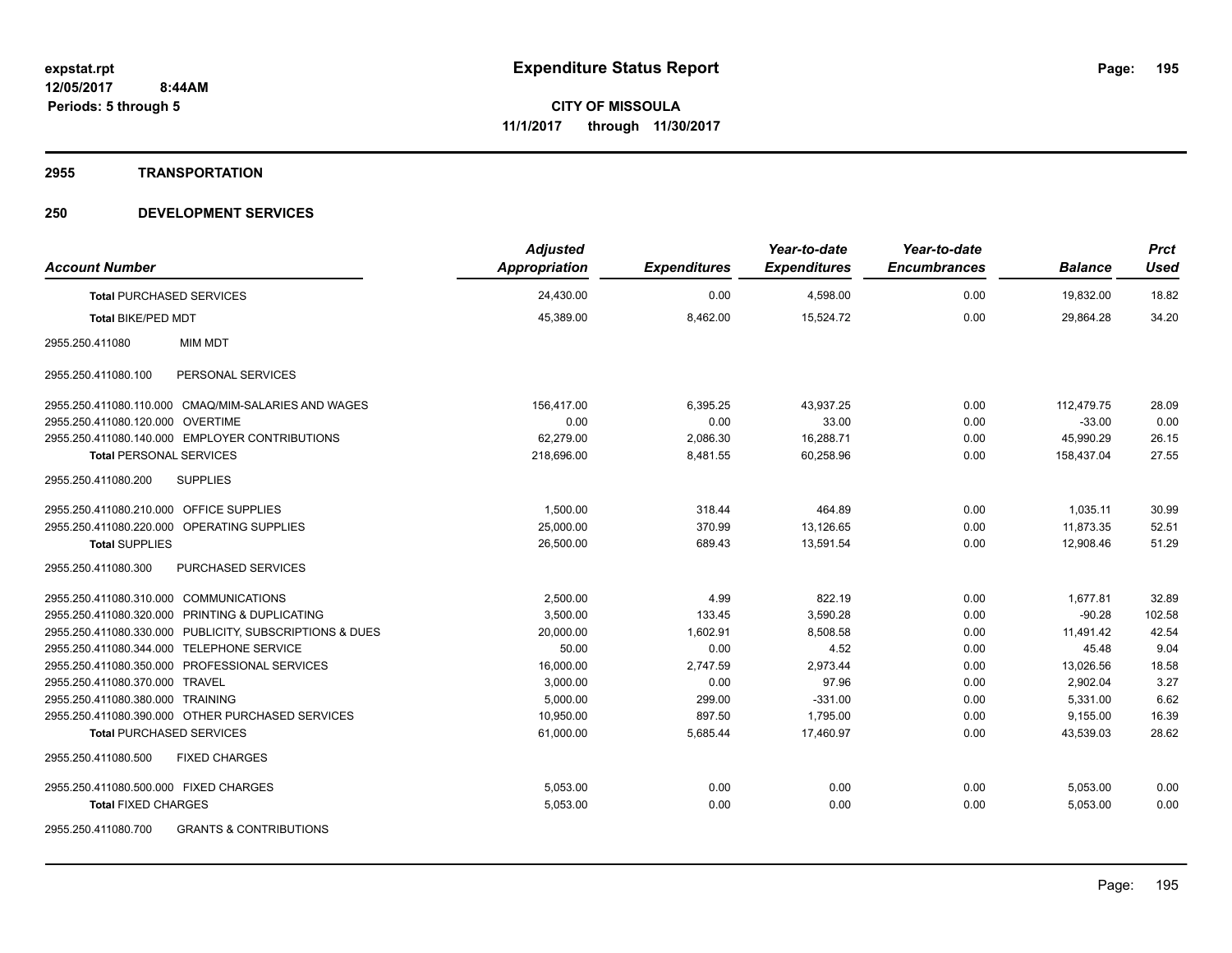#### **2955 TRANSPORTATION**

| <b>Account Number</b>                                   | <b>Adjusted</b>      |                     | Year-to-date<br><b>Expenditures</b> | Year-to-date<br><b>Encumbrances</b> | <b>Balance</b> | <b>Prct</b><br><b>Used</b> |
|---------------------------------------------------------|----------------------|---------------------|-------------------------------------|-------------------------------------|----------------|----------------------------|
|                                                         | <b>Appropriation</b> | <b>Expenditures</b> |                                     |                                     |                |                            |
| 2955.250.411080.700.000 GRANTS & CONTRIBUTIONS          | 2,500.00             | 0.00                | 4,750.00                            | 0.00                                | $-2,250.00$    | 190.00                     |
| <b>Total GRANTS &amp; CONTRIBUTIONS</b>                 | 2,500.00             | 0.00                | 4,750.00                            | 0.00                                | $-2,250.00$    | 190.00                     |
| <b>OTHER OBJECTS</b><br>2955.250.411080.800             |                      |                     |                                     |                                     |                |                            |
| <b>Total OTHER OBJECTS</b>                              | 0.00                 | 0.00                | 0.00                                | 0.00                                | 0.00           | 0.00                       |
| <b>Total MIM MDT</b>                                    | 313,749.00           | 14,856.42           | 96,061.47                           | 0.00                                | 217,687.53     | 30.62                      |
| <b>BIKE-PED PROGRAM &amp; TRAILS</b><br>2955.250.430255 |                      |                     |                                     |                                     |                |                            |
| PERSONAL SERVICES<br>2955.250.430255.100                |                      |                     |                                     |                                     |                |                            |
| 2955.250.430255.110.000 SALARIES AND WAGES              | 51,552.00            | 3,950.28            | 18,757.36                           | 0.00                                | 32,794.64      | 36.39                      |
| 2955.250.430255.140.000 EMPLOYER CONTRIBUTIONS          | 18.687.00            | 1.496.92            | 8,065.96                            | 0.00                                | 10.621.04      | 43.16                      |
| <b>Total PERSONAL SERVICES</b>                          | 70,239.00            | 5,447.20            | 26,823.32                           | 0.00                                | 43,415.68      | 38.19                      |
| 2955.250.430255.200<br><b>SUPPLIES</b>                  |                      |                     |                                     |                                     |                |                            |
| 2955.250.430255.210.000 OFFICE SUPPLIES                 | 1.000.00             | 581.95              | 581.95                              | 0.00                                | 418.05         | 58.20                      |
| <b>Total SUPPLIES</b>                                   | 1,000.00             | 581.95              | 581.95                              | 0.00                                | 418.05         | 58.20                      |
| <b>PURCHASED SERVICES</b><br>2955.250.430255.300        |                      |                     |                                     |                                     |                |                            |
| 2955.250.430255.310.000 COMMUNICATIONS                  | 100.00               | 0.00                | 64.11                               | 0.00                                | 35.89          | 64.11                      |
| 2955.250.430255.320.000 PRINTING & DUPLICATING          | 125.00               | 3.19                | 14.37                               | 0.00                                | 110.63         | 11.50                      |
| 2955.250.430255.330.000 PUBLICITY, SUBSCRIPTIONS & DUES | 395.00               | 0.00                | 0.00                                | 0.00                                | 395.00         | 0.00                       |
| 2955.250.430255.344.000 TELEPHONE SERVICE               | 29.00                | 0.00                | 8.67                                | 0.00                                | 20.33          | 29.90                      |
| 2955.250.430255.350.000 PROFESSIONAL SERVICES           | 4,004.00             | 0.00                | 91.55                               | 0.00                                | 3.912.45       | 2.29                       |
| 2955.250.430255.370.000 TRAVEL                          | 1,500.00             | 0.00                | 0.00                                | 0.00                                | 1,500.00       | 0.00                       |
| 2955.250.430255.380.000 TRAINING                        | 800.00               | 0.00                | 0.00                                | 0.00                                | 800.00         | 0.00                       |
| 2955.250.430255.390.000 OTHER PURCHASED SERVICES        | 4,500.00             | 0.00                | 0.00                                | 0.00                                | 4,500.00       | 0.00                       |
| <b>Total PURCHASED SERVICES</b>                         | 11,453.00            | 3.19                | 178.70                              | 0.00                                | 11,274.30      | 1.56                       |
| <b>FIXED CHARGES</b><br>2955.250.430255.500             |                      |                     |                                     |                                     |                |                            |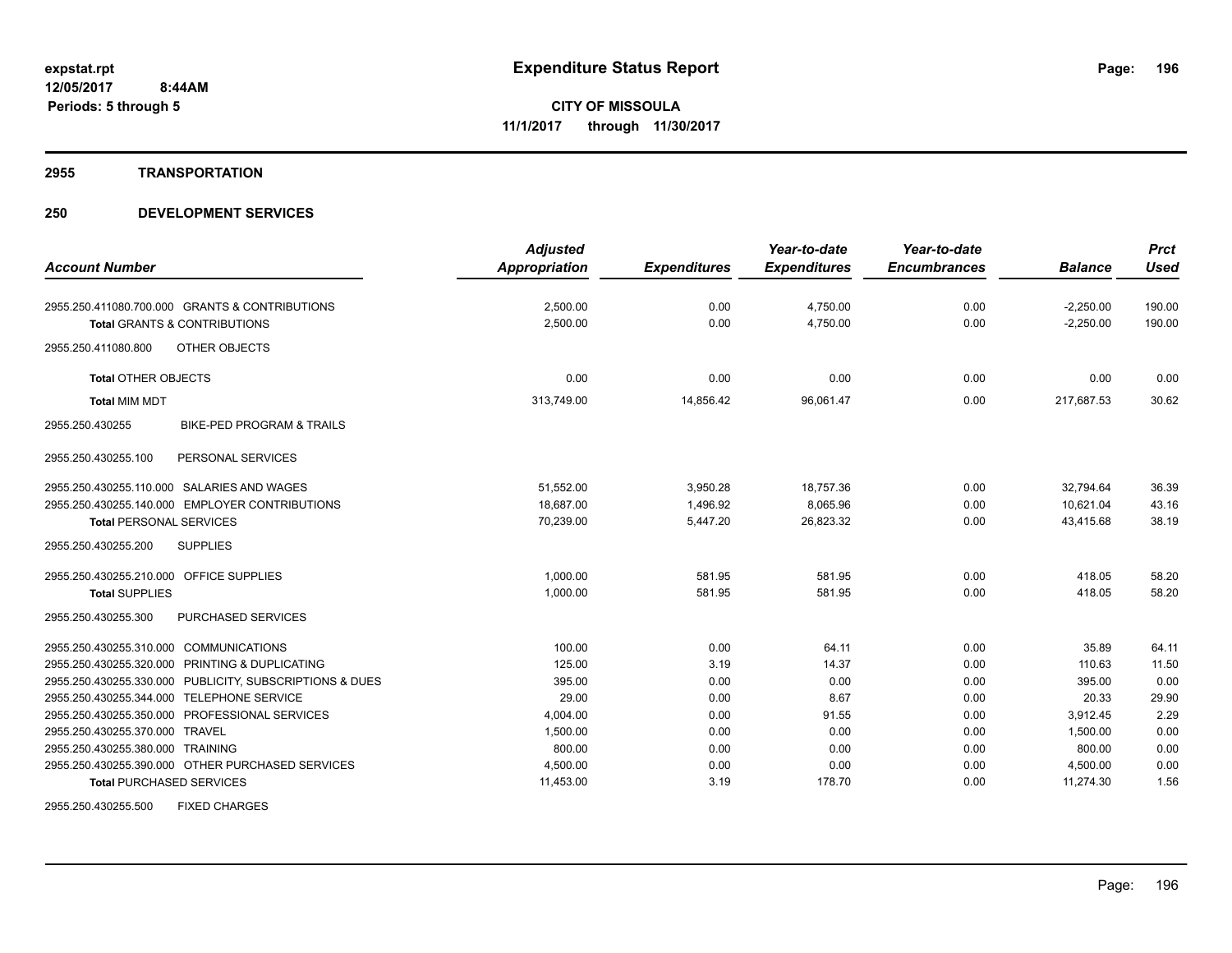#### **2955 TRANSPORTATION**

| <b>Account Number</b>                                               |                                           | <b>Adjusted</b><br><b>Appropriation</b> | <b>Expenditures</b> | Year-to-date<br><b>Expenditures</b> | Year-to-date<br><b>Encumbrances</b> | <b>Balance</b>       | <b>Prct</b><br><b>Used</b> |
|---------------------------------------------------------------------|-------------------------------------------|-----------------------------------------|---------------------|-------------------------------------|-------------------------------------|----------------------|----------------------------|
| 2955.250.430255.500.000 FIXED CHARGES<br><b>Total FIXED CHARGES</b> |                                           | 4,592.00<br>4,592.00                    | 0.00<br>0.00        | 1,277.07<br>1,277.07                | 0.00<br>0.00                        | 3,314.93<br>3,314.93 | 27.81<br>27.81             |
| 2955.250.430255.700                                                 | <b>GRANTS &amp; CONTRIBUTIONS</b>         |                                         |                     |                                     |                                     |                      |                            |
|                                                                     | <b>Total GRANTS &amp; CONTRIBUTIONS</b>   | 0.00                                    | 0.00                | 0.00                                | 0.00                                | 0.00                 | 0.00                       |
| 2955.250.430255.800                                                 | OTHER OBJECTS                             |                                         |                     |                                     |                                     |                      |                            |
| <b>Total OTHER OBJECTS</b>                                          |                                           | 0.00                                    | 0.00                | 0.00                                | 0.00                                | 0.00                 | 0.00                       |
| 2955.250.430255.900                                                 | <b>CAPITAL OUTLAY</b>                     |                                         |                     |                                     |                                     |                      |                            |
| <b>Total CAPITAL OUTLAY</b>                                         |                                           | 0.00                                    | 0.00                | 0.00                                | 0.00                                | 0.00                 | 0.00                       |
|                                                                     | Total BIKE-PED PROGRAM & TRAILS           | 87,284.00                               | 6,032.34            | 28,861.04                           | 0.00                                | 58,422.96            | 33.07                      |
| 2955.250.430257                                                     | Missoula Active Transportation Plan       |                                         |                     |                                     |                                     |                      |                            |
| 2955.250.430257.200                                                 | <b>SUPPLIES</b>                           |                                         |                     |                                     |                                     |                      |                            |
| <b>Total SUPPLIES</b>                                               |                                           | 0.00                                    | 0.00                | 0.00                                | 0.00                                | 0.00                 | 0.00                       |
| 2955.250.430257.300                                                 | PURCHASED SERVICES                        |                                         |                     |                                     |                                     |                      |                            |
|                                                                     | <b>Total PURCHASED SERVICES</b>           | 0.00                                    | 0.00                | 0.00                                | 0.00                                | 0.00                 | 0.00                       |
| 2955.250.430257.900                                                 | CAPITAL OUTLAY                            |                                         |                     |                                     |                                     |                      |                            |
|                                                                     | Total Missoula Active Transportation Plan | 0.00                                    | 0.00                | 0.00                                | 0.00                                | 0.00                 | 0.00                       |
| 2955.250.430267                                                     | <b>CMAQ GRANT</b>                         |                                         |                     |                                     |                                     |                      |                            |
| 2955.250.430267.200                                                 | <b>SUPPLIES</b>                           |                                         |                     |                                     |                                     |                      |                            |
| <b>Total CMAQ GRANT</b>                                             |                                           | 0.00                                    | 0.00                | 0.00                                | 0.00                                | 0.00                 | 0.00                       |
| 2955.250.510110                                                     | <b>MERCHANT SERVICES</b>                  |                                         |                     |                                     |                                     |                      |                            |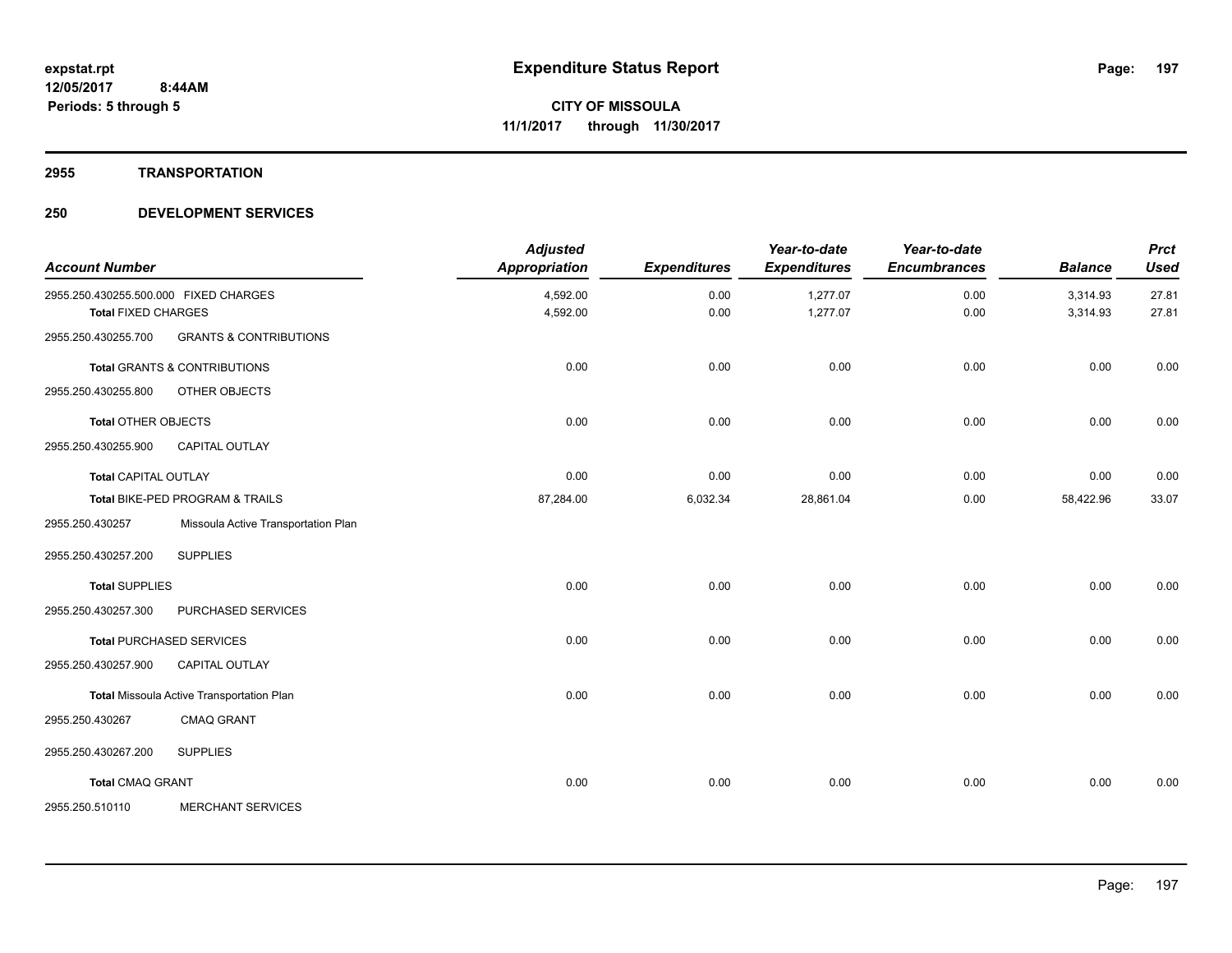**2955 TRANSPORTATION**

| <b>Account Number</b>       |                                            | <b>Adjusted</b><br><b>Appropriation</b> | <b>Expenditures</b> | Year-to-date<br><b>Expenditures</b> | Year-to-date<br><b>Encumbrances</b> | <b>Balance</b> | <b>Prct</b><br><b>Used</b> |
|-----------------------------|--------------------------------------------|-----------------------------------------|---------------------|-------------------------------------|-------------------------------------|----------------|----------------------------|
| 2955.250.510110.500         | <b>FIXED CHARGES</b>                       |                                         |                     |                                     |                                     |                |                            |
|                             | <b>Total MERCHANT SERVICES</b>             | 0.00                                    | 0.00                | 0.00                                | 0.00                                | 0.00           | 0.00                       |
| 2955.250.510306             | <b>SALARY RESERVE</b>                      |                                         |                     |                                     |                                     |                |                            |
| 2955.250.510306.100         | PERSONAL SERVICES                          |                                         |                     |                                     |                                     |                |                            |
| <b>Total SALARY RESERVE</b> |                                            | 0.00                                    | 0.00                | 0.00                                | 0.00                                | 0.00           | 0.00                       |
| 2955.250.521000             | INTERFUND OPERATING TRANSFERS              |                                         |                     |                                     |                                     |                |                            |
| 2955.250.521000.800         | OTHER OBJECTS                              |                                         |                     |                                     |                                     |                |                            |
|                             | <b>Total INTERFUND OPERATING TRANSFERS</b> | 0.00                                    | 0.00                | 0.00                                | 0.00                                | 0.00           | 0.00                       |
| <b>Total TRANSPORTATION</b> |                                            | 1,325,991.00                            | 55,696.20           | 287,896.80                          | 0.00                                | 1,038,094.20   | 21.71                      |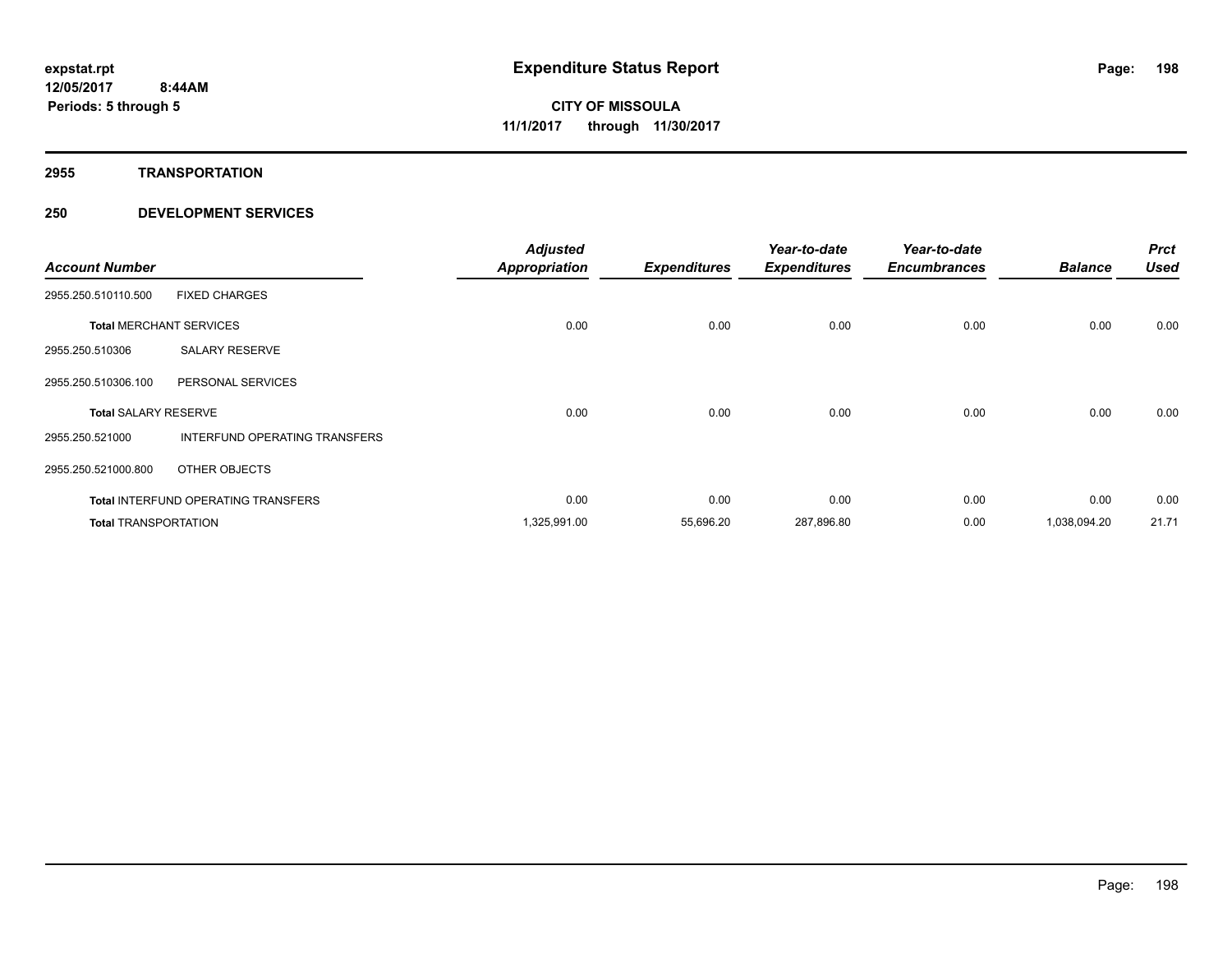# **2987 FEDERAL TRANSPORTATION FUND**

|                                 |                                                              | <b>Adjusted</b>      |                     | Year-to-date        | Year-to-date        |                | <b>Prct</b> |
|---------------------------------|--------------------------------------------------------------|----------------------|---------------------|---------------------|---------------------|----------------|-------------|
| <b>Account Number</b>           |                                                              | <b>Appropriation</b> | <b>Expenditures</b> | <b>Expenditures</b> | <b>Encumbrances</b> | <b>Balance</b> | <b>Used</b> |
| 2987.390.430255                 | <b>Bitterroot Bike Trail Safe Crossings</b>                  |                      |                     |                     |                     |                |             |
| 2987.390.430255.900             | <b>CAPITAL OUTLAY</b>                                        |                      |                     |                     |                     |                |             |
|                                 | 2987.390.430255.930.000 Bitterroot Bike Trail Safe Crossings | 0.00                 | 81,761.49           | 167,103.02          | 0.00                | $-167,103.02$  | 0.00        |
|                                 | <b>Total Bitterroot Bike Trail Safe Crossings</b>            | 0.00                 | 81,761.49           | 167,103.02          | 0.00                | $-167.103.02$  | 0.00        |
| 2987.390.430257                 | <b>BICYCLE COMMUTER NETWORK</b>                              |                      |                     |                     |                     |                |             |
| 2987.390.430257.900             | <b>CAPITAL OUTLAY</b>                                        |                      |                     |                     |                     |                |             |
|                                 | Total BICYCLE COMMUTER NETWORK                               | 0.00                 | 0.00                | 0.00                | 0.00                | 0.00           | 0.00        |
| 2987.390.460509                 | <b>KIM WILLIAMS TRAIL</b>                                    |                      |                     |                     |                     |                |             |
| 2987.390.460509.900             | <b>CAPITAL OUTLAY</b>                                        |                      |                     |                     |                     |                |             |
|                                 | 2987.390.460509.930.076 IMPROVEMENTS-RTP/STATE GRANTS        | 208,379.00           | 0.00                | 0.00                | 0.00                | 208.379.00     | 0.00        |
| <b>Total KIM WILLIAMS TRAIL</b> |                                                              | 208,379.00           | 0.00                | 0.00                | 0.00                | 208,379.00     | 0.00        |
| 2987.390.510000                 | <b>MISCELLANEOUS</b>                                         |                      |                     |                     |                     |                |             |
| 2987.390.510000.800             | <b>OTHER OBJECTS</b>                                         |                      |                     |                     |                     |                |             |
| <b>Total MISCELLANEOUS</b>      |                                                              | 0.00                 | 0.00                | 0.00                | 0.00                | 0.00           | 0.00        |
|                                 | <b>Total FEDERAL TRANSPORTATION FUND</b>                     | 208,379.00           | 81,761.49           | 167,103.02          | 0.00                | 41,275.98      | 80.19       |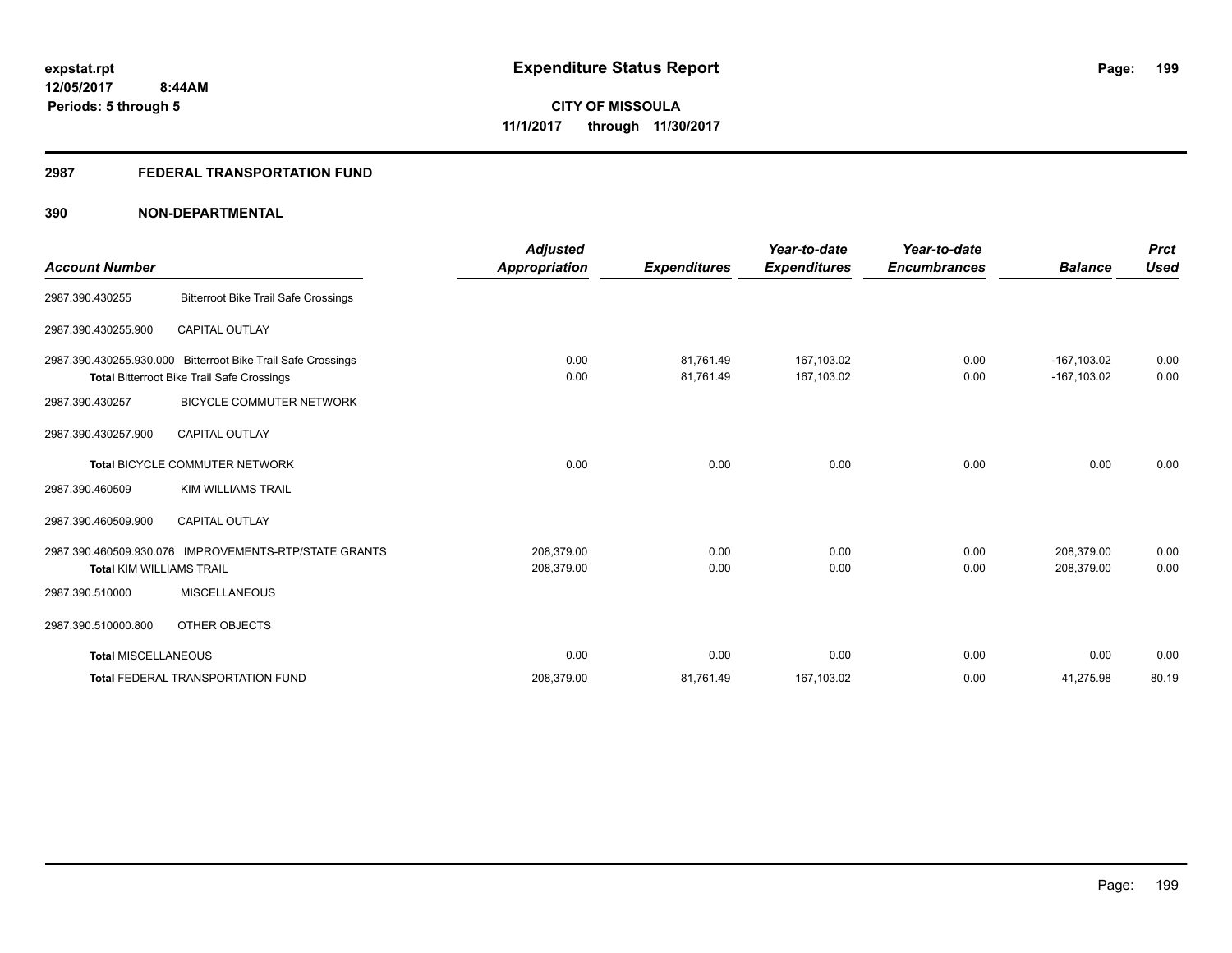# **2988 GRANTS & DONATIONS FUND**

# **223 CITY CLERK**

| <b>Account Number</b>   |                          | <b>Adjusted</b><br>Appropriation | <b>Expenditures</b> | Year-to-date<br><b>Expenditures</b> | Year-to-date<br><b>Encumbrances</b> | <b>Balance</b> | Prct<br><b>Used</b> |
|-------------------------|--------------------------|----------------------------------|---------------------|-------------------------------------|-------------------------------------|----------------|---------------------|
| 2988.223.510110         | <b>MERCHANT SERVICES</b> |                                  |                     |                                     |                                     |                |                     |
| 2988.223.510110.500     | <b>FIXED CHARGES</b>     |                                  |                     |                                     |                                     |                |                     |
| <b>Total CITY CLERK</b> |                          | 0.00                             | 0.00                | 0.00                                | 0.00                                | 0.00           | 0.00                |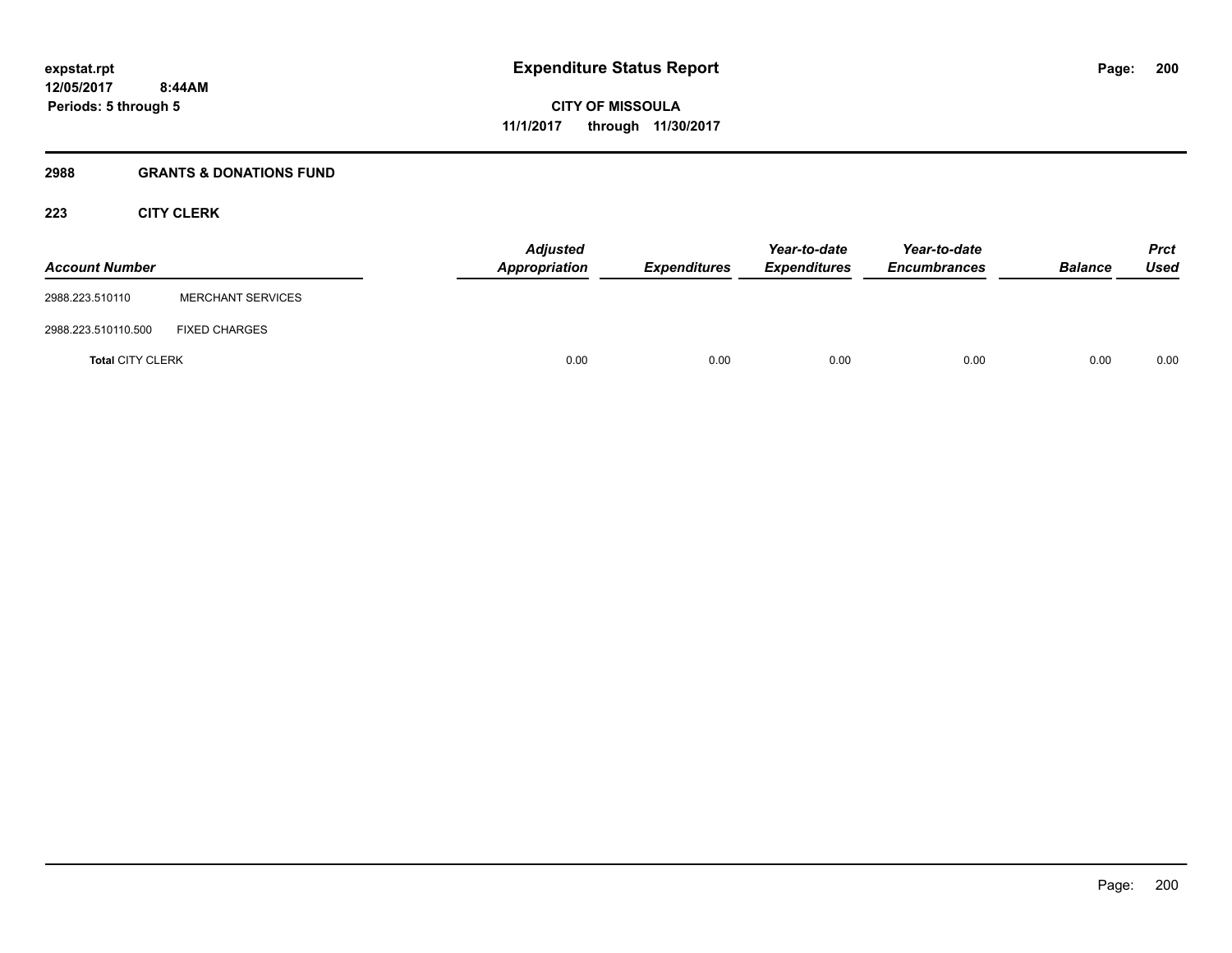**12/05/2017 8:44AM Periods: 5 through 5**

**CITY OF MISSOULA 11/1/2017 through 11/30/2017**

### **2988 GRANTS & DONATIONS FUND**

**300 FIRE**

| <b>Account Number</b> |                                                 | Adjusted<br><b>Appropriation</b> | <b>Expenditures</b> | Year-to-date<br><b>Expenditures</b> | Year-to-date<br><b>Encumbrances</b> | <b>Balance</b>               | <b>Prct</b><br><b>Used</b> |
|-----------------------|-------------------------------------------------|----------------------------------|---------------------|-------------------------------------|-------------------------------------|------------------------------|----------------------------|
| 2988.300.420731       | AFG GRANT                                       |                                  |                     |                                     |                                     |                              |                            |
| 2988.300.420731.900   | <b>CAPITAL OUTLAY</b>                           |                                  |                     |                                     |                                     |                              |                            |
| <b>Total FIRE</b>     | 2988.300.420731.940.000 AFG GRANT-LARYNGOSCOPES | 0.00<br>0.00                     | 0.00<br>0.00        | 90,000.00<br>90,000.00              | 0.00<br>0.00                        | $-90.000.00$<br>$-90,000.00$ | 0.00<br>0.00               |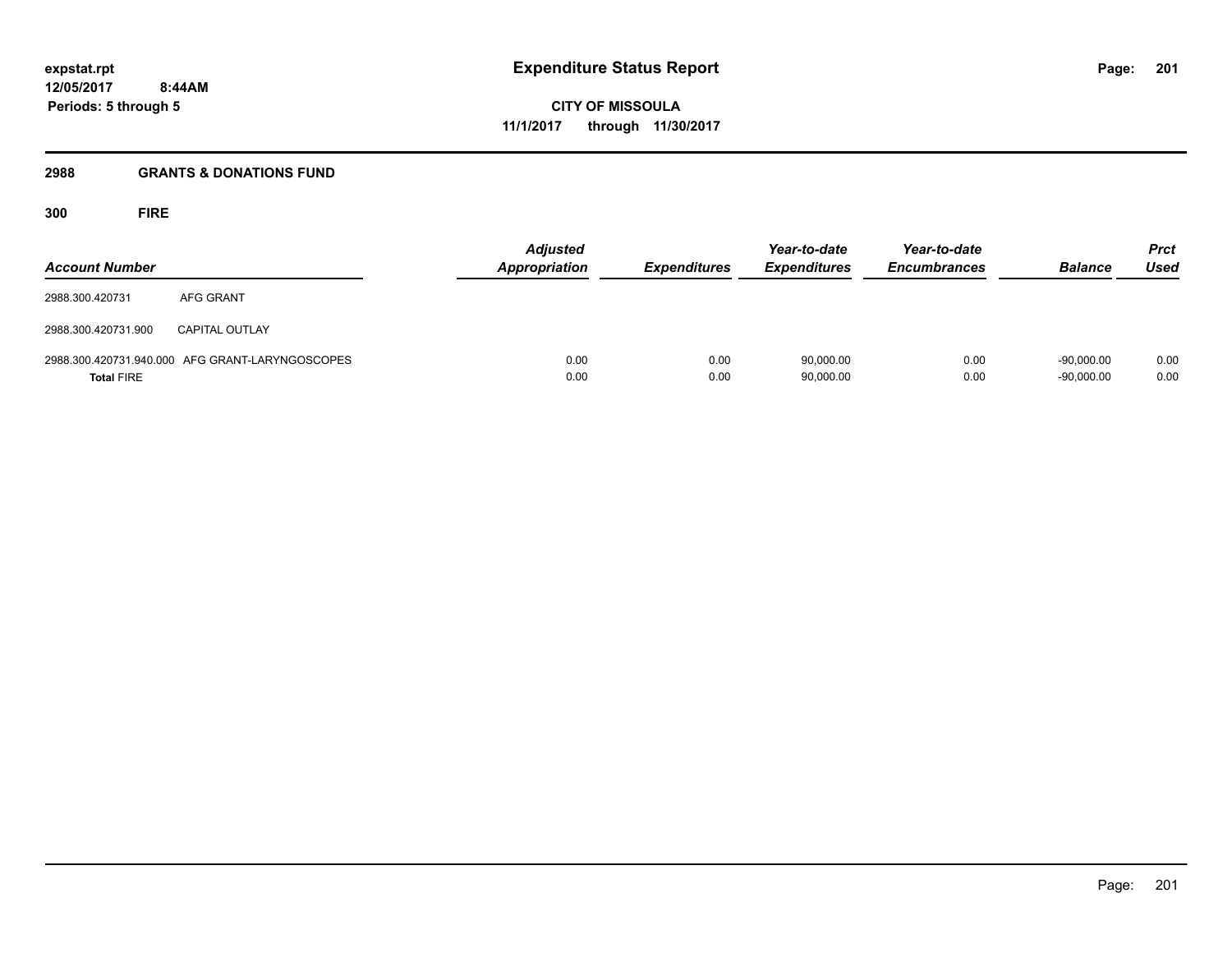#### **2988 GRANTS & DONATIONS FUND**

|                               |                                                               | <b>Adjusted</b>      |                     | Year-to-date        | Year-to-date        |                | <b>Prct</b> |
|-------------------------------|---------------------------------------------------------------|----------------------|---------------------|---------------------|---------------------|----------------|-------------|
| <b>Account Number</b>         |                                                               | <b>Appropriation</b> | <b>Expenditures</b> | <b>Expenditures</b> | <b>Encumbrances</b> | <b>Balance</b> | <b>Used</b> |
| 2988.390.420000               | <b>MISC GRANTS</b>                                            |                      |                     |                     |                     |                |             |
| 2988.390.420000.700           | <b>GRANTS &amp; CONTRIBUTIONS</b>                             |                      |                     |                     |                     |                |             |
|                               | 2988.390.420000.700.000 GRANTS & CONTRIBUTIONS                | 90,260.00            | 0.00                | 0.00                | 0.00                | 90,260.00      | 0.00        |
|                               | <b>Total GRANTS &amp; CONTRIBUTIONS</b>                       | 90,260.00            | 0.00                | 0.00                | 0.00                | 90,260.00      | 0.00        |
| 2988.390.420000.800           | OTHER OBJECTS                                                 |                      |                     |                     |                     |                |             |
| <b>Total OTHER OBJECTS</b>    |                                                               | 0.00                 | 0.00                | 0.00                | 0.00                | 0.00           | 0.00        |
| <b>Total MISC GRANTS</b>      |                                                               | 90,260.00            | 0.00                | 0.00                | 0.00                | 90,260.00      | 0.00        |
| 2988.390.420432               | <b>FIRE EXPLORERS</b>                                         |                      |                     |                     |                     |                |             |
| 2988.390.420432.700           | <b>GRANTS &amp; CONTRIBUTIONS</b>                             |                      |                     |                     |                     |                |             |
|                               | 2988.390.420432.700.000 FIRE EXPLORERS/GRANTS & CONTRIBUTIONS | 1,650.00             | 0.00                | 0.00                | 0.00                | 1,650.00       | 0.00        |
| <b>Total FIRE EXPLORERS</b>   |                                                               | 1,650.00             | 0.00                | 0.00                | 0.00                | 1,650.00       | 0.00        |
| 2988.390.420433               | <b>COMBAT CHALLENGE</b>                                       |                      |                     |                     |                     |                |             |
| 2988.390.420433.200           | <b>SUPPLIES</b>                                               |                      |                     |                     |                     |                |             |
| <b>Total SUPPLIES</b>         |                                                               | 0.00                 | 0.00                | 0.00                | 0.00                | 0.00           | 0.00        |
| 2988.390.420433.300           | PURCHASED SERVICES                                            |                      |                     |                     |                     |                |             |
|                               | <b>Total PURCHASED SERVICES</b>                               | 0.00                 | 0.00                | 0.00                | 0.00                | 0.00           | 0.00        |
| 2988.390.420433.700           | <b>GRANTS &amp; CONTRIBUTIONS</b>                             |                      |                     |                     |                     |                |             |
| <b>Total COMBAT CHALLENGE</b> |                                                               | 0.00                 | 0.00                | 0.00                | 0.00                | 0.00           | 0.00        |
| 2988.390.430100               | <b>GREEN BLOCKS PILOT PROJECT</b>                             |                      |                     |                     |                     |                |             |
| 2988.390.430100.300           | PURCHASED SERVICES                                            |                      |                     |                     |                     |                |             |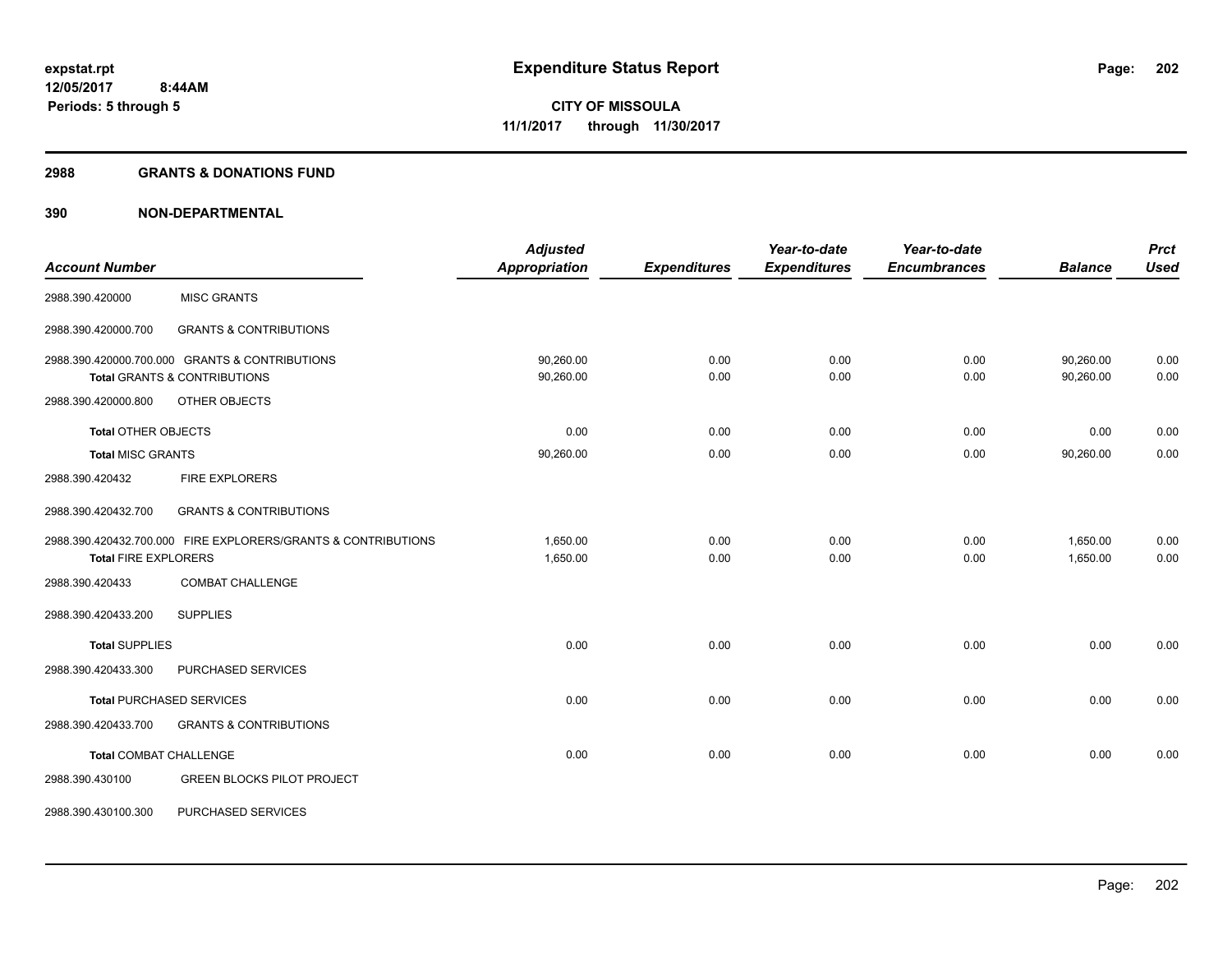### **2988 GRANTS & DONATIONS FUND**

| <b>Account Number</b>                |                                                  | <b>Adjusted</b><br>Appropriation | <b>Expenditures</b> | Year-to-date<br><b>Expenditures</b> | Year-to-date<br><b>Encumbrances</b> | <b>Balance</b> | <b>Prct</b><br><b>Used</b> |
|--------------------------------------|--------------------------------------------------|----------------------------------|---------------------|-------------------------------------|-------------------------------------|----------------|----------------------------|
| <b>Total PURCHASED SERVICES</b>      |                                                  | 0.00                             | 0.00                | 0.00                                | 0.00                                | 0.00           | 0.00                       |
| 2988.390.430100.700                  | <b>GRANTS &amp; CONTRIBUTIONS</b>                |                                  |                     |                                     |                                     |                |                            |
|                                      | Total GREEN BLOCKS PILOT PROJECT                 | 0.00                             | 0.00                | 0.00                                | 0.00                                | 0.00           | 0.00                       |
| 2988.390.430230                      | STREET RESTORATION                               |                                  |                     |                                     |                                     |                |                            |
| 2988.390.430230.900                  | <b>CAPITAL OUTLAY</b>                            |                                  |                     |                                     |                                     |                |                            |
| 2988.390.430230.930.000 IMPROVEMENTS |                                                  | 24,822.00                        | 0.00                | 0.00                                | 0.00                                | 24,822.00      | 0.00                       |
| <b>Total STREET RESTORATION</b>      |                                                  | 24,822.00                        | 0.00                | 0.00                                | 0.00                                | 24,822.00      | 0.00                       |
| 2988.390.470404                      | <b>BROWNFIELDS CLEANUP RLF</b>                   |                                  |                     |                                     |                                     |                |                            |
| 2988.390.470404.300                  | PURCHASED SERVICES                               |                                  |                     |                                     |                                     |                |                            |
|                                      | 2988.390.470404.350.000 PROFESSIONAL SERVICES    | 0.00                             | 0.00                | 1,296.20                            | 0.00                                | $-1.296.20$    | 0.00                       |
| <b>Total PURCHASED SERVICES</b>      |                                                  | 0.00                             | 0.00                | 1,296.20                            | 0.00                                | $-1,296.20$    | 0.00                       |
| 2988.390.470404.700                  | <b>GRANTS &amp; CONTRIBUTIONS</b>                |                                  |                     |                                     |                                     |                |                            |
|                                      | 2988.390.470404.700.000 BROWNSFIELD RLF CLEANUP  | 269,728.00                       | 1,904.30            | 3,974.30                            | 0.00                                | 265,753.70     | 1.47                       |
|                                      | <b>Total GRANTS &amp; CONTRIBUTIONS</b>          | 269,728.00                       | 1,904.30            | 3,974.30                            | 0.00                                | 265,753.70     | 1.47                       |
| 2988.390.470404.800                  | OTHER OBJECTS                                    |                                  |                     |                                     |                                     |                |                            |
|                                      | 2988.390.470404.820.000 TRANSFERS TO OTHER FUNDS | 29,639.00                        | 0.00                | 0.00                                | 0.00                                | 29,639.00      | 0.00                       |
| <b>Total OTHER OBJECTS</b>           |                                                  | 29,639.00                        | 0.00                | 0.00                                | 0.00                                | 29,639.00      | 0.00                       |
|                                      | Total BROWNFIELDS CLEANUP RLF                    | 299,367.00                       | 1,904.30            | 5,270.50                            | 0.00                                | 294,096.50     | 1.76                       |
| 2988.390.470405                      | <b>BROWNFIELDS ASSESSMENT</b>                    |                                  |                     |                                     |                                     |                |                            |
| 2988.390.470405.300                  | PURCHASED SERVICES                               |                                  |                     |                                     |                                     |                |                            |
| <b>Total PURCHASED SERVICES</b>      |                                                  | 0.00                             | 0.00                | 0.00                                | 0.00                                | 0.00           | 0.00                       |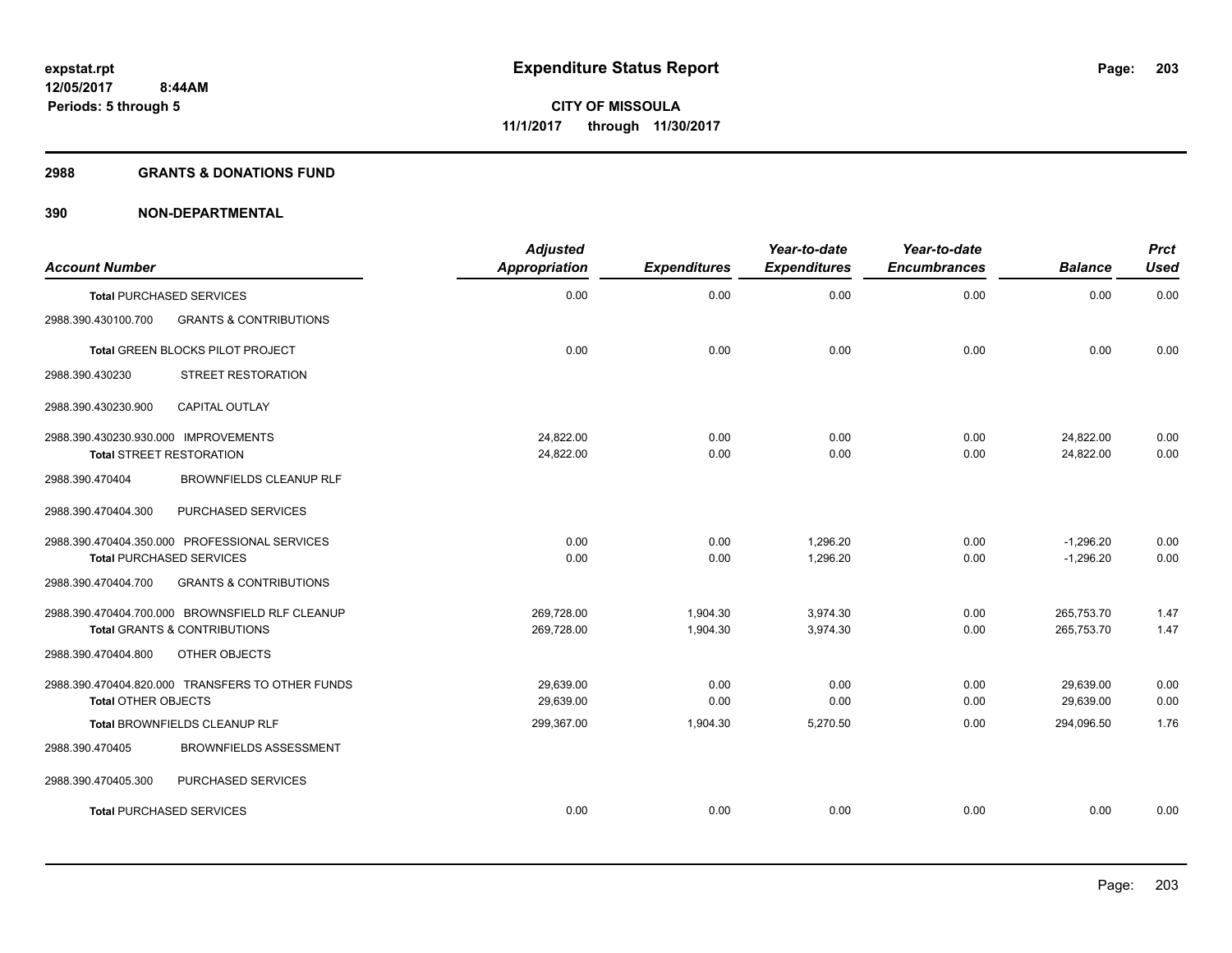#### **2988 GRANTS & DONATIONS FUND**

|                                                              | <b>Adjusted</b> |                     | Year-to-date        | Year-to-date        |                | <b>Prct</b> |
|--------------------------------------------------------------|-----------------|---------------------|---------------------|---------------------|----------------|-------------|
| <b>Account Number</b>                                        | Appropriation   | <b>Expenditures</b> | <b>Expenditures</b> | <b>Encumbrances</b> | <b>Balance</b> | Used        |
| <b>GRANTS &amp; CONTRIBUTIONS</b><br>2988.390.470405.700     |                 |                     |                     |                     |                |             |
| 2988.390.470405.700.000 BROWNFIELDS AREA WIDE PLANNING GRANT | 300,000.00      | 4,526.64            | 10.736.29           | 0.00                | 289.263.71     | 3.58        |
| <b>Total GRANTS &amp; CONTRIBUTIONS</b>                      | 300,000.00      | 4,526.64            | 10,736.29           | 0.00                | 289,263.71     | 3.58        |
| OTHER OBJECTS<br>2988.390.470405.800                         |                 |                     |                     |                     |                |             |
| <b>Total OTHER OBJECTS</b>                                   | 0.00            | 0.00                | 0.00                | 0.00                | 0.00           | 0.00        |
| <b>Total BROWNFIELDS ASSESSMENT</b>                          | 300,000.00      | 4,526.64            | 10,736.29           | 0.00                | 289,263.71     | 3.58        |
| <b>Total NON-DEPARTMENTAL</b>                                | 716,099.00      | 6.430.94            | 16,006.79           | 0.00                | 700.092.21     | 2.24        |
| <b>Total GRANTS &amp; DONATIONS FUND</b>                     | 716,099.00      | 6,430.94            | 106.006.79          | 0.00                | 610.092.21     | 14.80       |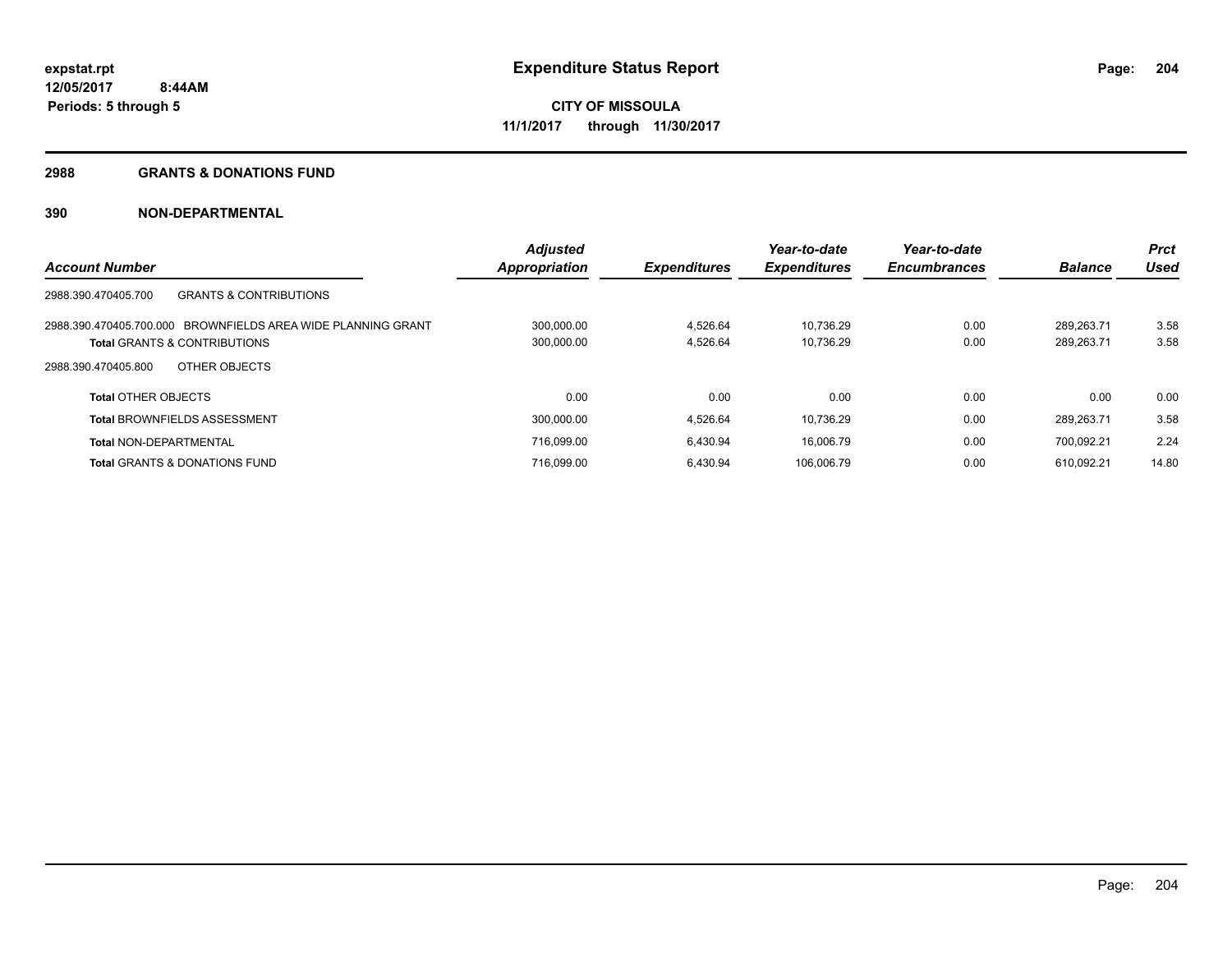#### **2989 POLICE GRANTS & DONATIONS**

|                                         |                                                | <b>Adjusted</b>      |                     | Year-to-date        | Year-to-date        |                | <b>Prct</b> |
|-----------------------------------------|------------------------------------------------|----------------------|---------------------|---------------------|---------------------|----------------|-------------|
| <b>Account Number</b>                   |                                                | <b>Appropriation</b> | <b>Expenditures</b> | <b>Expenditures</b> | <b>Encumbrances</b> | <b>Balance</b> | <b>Used</b> |
| 2989.290.420000                         | <b>PUBLIC SAFETY</b>                           |                      |                     |                     |                     |                |             |
| 2989.290.420000.700                     | <b>GRANTS &amp; CONTRIBUTIONS</b>              |                      |                     |                     |                     |                |             |
|                                         | 2989.290.420000.700.000 GRANTS & CONTRIBUTIONS | 20,000.00            | 0.00                | 0.00                | 0.00                | 20,000.00      | 0.00        |
| <b>Total PUBLIC SAFETY</b>              |                                                | 20,000.00            | 0.00                | 0.00                | 0.00                | 20,000.00      | 0.00        |
| 2989.290.420143                         | <b>ANTI-GRAFFITI</b>                           |                      |                     |                     |                     |                |             |
| 2989.290.420143.200                     | <b>SUPPLIES</b>                                |                      |                     |                     |                     |                |             |
| 2989.290.420143.210.000 OFFICE SUPPLIES |                                                | 5.000.00             | 0.00                | 0.00                | 0.00                | 5,000.00       | 0.00        |
|                                         | 2989.290.420143.220.000 OPERATING SUPPLIES     | 0.00                 | 0.00                | 281.96              | 0.00                | $-281.96$      | 0.00        |
| <b>Total ANTI-GRAFFITI</b>              |                                                | 5,000.00             | 0.00                | 281.96              | 0.00                | 4.718.04       | 5.64        |
| 2989.290.420144                         | <b>BIAS CRIME CAMPAIGN</b>                     |                      |                     |                     |                     |                |             |
| 2989.290.420144.300                     | PURCHASED SERVICES                             |                      |                     |                     |                     |                |             |
|                                         | 2989.290.420144.350.000 PROFESSIONAL SERVICES  | 10,903.00            | 0.00                | 0.00                | 0.00                | 10,903.00      | 0.00        |
| <b>Total BIAS CRIME CAMPAIGN</b>        |                                                | 10,903.00            | 0.00                | 0.00                | 0.00                | 10,903.00      | 0.00        |
| 2989.290.420150                         | STATE EQUIPMENT GRANT                          |                      |                     |                     |                     |                |             |
| 2989.290.420150.200                     | <b>SUPPLIES</b>                                |                      |                     |                     |                     |                |             |
|                                         | 2989.290.420150.220.000 OPERATING SUPPLIES     | 44,100.00            | 0.00                | 0.00                | 0.00                | 44,100.00      | 0.00        |
|                                         | Total STATE EQUIPMENT GRANT                    | 44,100.00            | 0.00                | 0.00                | 0.00                | 44,100.00      | 0.00        |
| 2989.290.420160                         | <b>ICAC</b>                                    |                      |                     |                     |                     |                |             |
| 2989.290.420160.100                     | PERSONAL SERVICES                              |                      |                     |                     |                     |                |             |
|                                         | 2989.290.420160.110.000 SALARIES AND WAGES     | 60,418.00            | 0.00                | 0.00                | 0.00                | 60,418.00      | 0.00        |
| 2989.290.420160.120.000 OVERTIME        |                                                | 8,000.00             | 1,428.88            | 3,596.31            | 0.00                | 4,403.69       | 44.95       |
|                                         | 2989.290.420160.140.000 EMPLOYER CONTRIBUTIONS | 28,061.00            | 95.71               | 236.75              | 0.00                | 27,824.25      | 0.84        |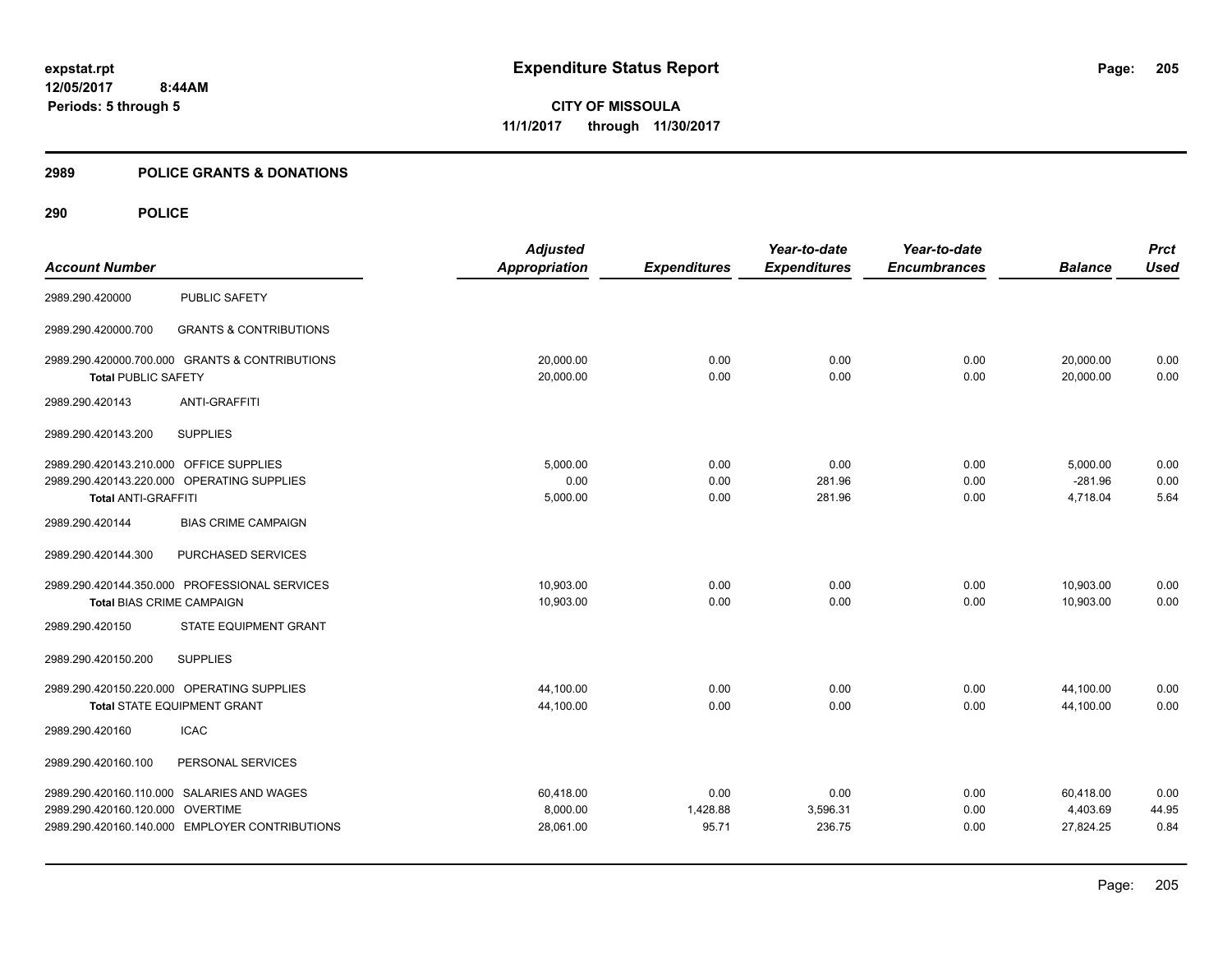### **2989 POLICE GRANTS & DONATIONS**

# **290 POLICE**

| <b>Account Number</b>                                     | <b>Adjusted</b><br>Appropriation | <b>Expenditures</b> | Year-to-date<br><b>Expenditures</b> | Year-to-date<br><b>Encumbrances</b> | <b>Balance</b> | <b>Prct</b><br><b>Used</b> |
|-----------------------------------------------------------|----------------------------------|---------------------|-------------------------------------|-------------------------------------|----------------|----------------------------|
| <b>Total PERSONAL SERVICES</b>                            | 96,479.00                        | 1,524.59            | 3,833.06                            | 0.00                                | 92,645.94      | 3.97                       |
| <b>SUPPLIES</b><br>2989.290.420160.200                    |                                  |                     |                                     |                                     |                |                            |
| 2989.290.420160.220.000 OPERATING SUPPLIES                | 0.00                             | 6.89                | 6.89                                | 0.00                                | $-6.89$        | 0.00                       |
| <b>Total SUPPLIES</b>                                     | 0.00                             | 6.89                | 6.89                                | 0.00                                | $-6.89$        | 0.00                       |
| PURCHASED SERVICES<br>2989.290.420160.300                 |                                  |                     |                                     |                                     |                |                            |
| 2989.290.420160.350.000 PROFESSIONAL SERVICES             | 540.00                           | 134.97              | 674.85                              | 0.00                                | $-134.85$      | 124.97                     |
| 2989.290.420160.370.000 TRAVEL                            | 5,000.00                         | 1,151.94            | 1,644.94                            | 0.00                                | 3,355.06       | 32.90                      |
| <b>Total PURCHASED SERVICES</b>                           | 5,540.00                         | 1,286.91            | 2,319.79                            | 0.00                                | 3,220.21       | 41.87                      |
| <b>Total ICAC</b>                                         | 102,019.00                       | 2,818.39            | 6,159.74                            | 0.00                                | 95,859.26      | 6.04                       |
| <b>ICAC GOOGLE</b><br>2989.290.420161                     |                                  |                     |                                     |                                     |                |                            |
| PERSONAL SERVICES<br>2989.290.420161.100                  |                                  |                     |                                     |                                     |                |                            |
| 2989.290.420161.110.000 SALARIES AND WAGES                | 0.00                             | 5,807.41            | 26,873.69                           | 0.00                                | $-26,873.69$   | 0.00                       |
| 2989.290.420161.115.000 SALARIES/HEALTH INSURANCE BENEFIT | 0.00                             | 768.00              | 3.648.00                            | 0.00                                | $-3,648.00$    | 0.00                       |
| 2989.290.420161.130.000 OTHER                             | 0.00                             | 0.00                | 700.00                              | 0.00                                | $-700.00$      | 0.00                       |
| 2989.290.420161.133.000 EDUCATION COMPENSATION            | 0.00                             | 20.00               | 95.00                               | 0.00                                | $-95.00$       | 0.00                       |
| 2989.290.420161.140.000 EMPLOYER CONTRIBUTIONS            | 0.00                             | 1,408.80            | 6,737.06                            | 0.00                                | $-6,737.06$    | 0.00                       |
| Total ICAC GOOGLE                                         | 0.00                             | 8,004.21            | 38,053.75                           | 0.00                                | $-38,053.75$   | 0.00                       |
| <b>BULLETPROOF VEST PROGRAM</b><br>2989.290.420180        |                                  |                     |                                     |                                     |                |                            |
| 2989.290.420180.200<br><b>SUPPLIES</b>                    |                                  |                     |                                     |                                     |                |                            |
| 2989.290.420180.220.000 OPERATING SUPPLIES                | 28,000.00                        | 0.00                | 653.00                              | 0.00                                | 27,347.00      | 2.33                       |
| <b>Total BULLETPROOF VEST PROGRAM</b>                     | 28,000.00                        | 0.00                | 653.00                              | 0.00                                | 27,347.00      | 2.33                       |
| 2989.290.420181<br>2016 HIDTA                             |                                  |                     |                                     |                                     |                |                            |
|                                                           |                                  |                     |                                     |                                     |                |                            |

2989.290.420181.100 PERSONAL SERVICES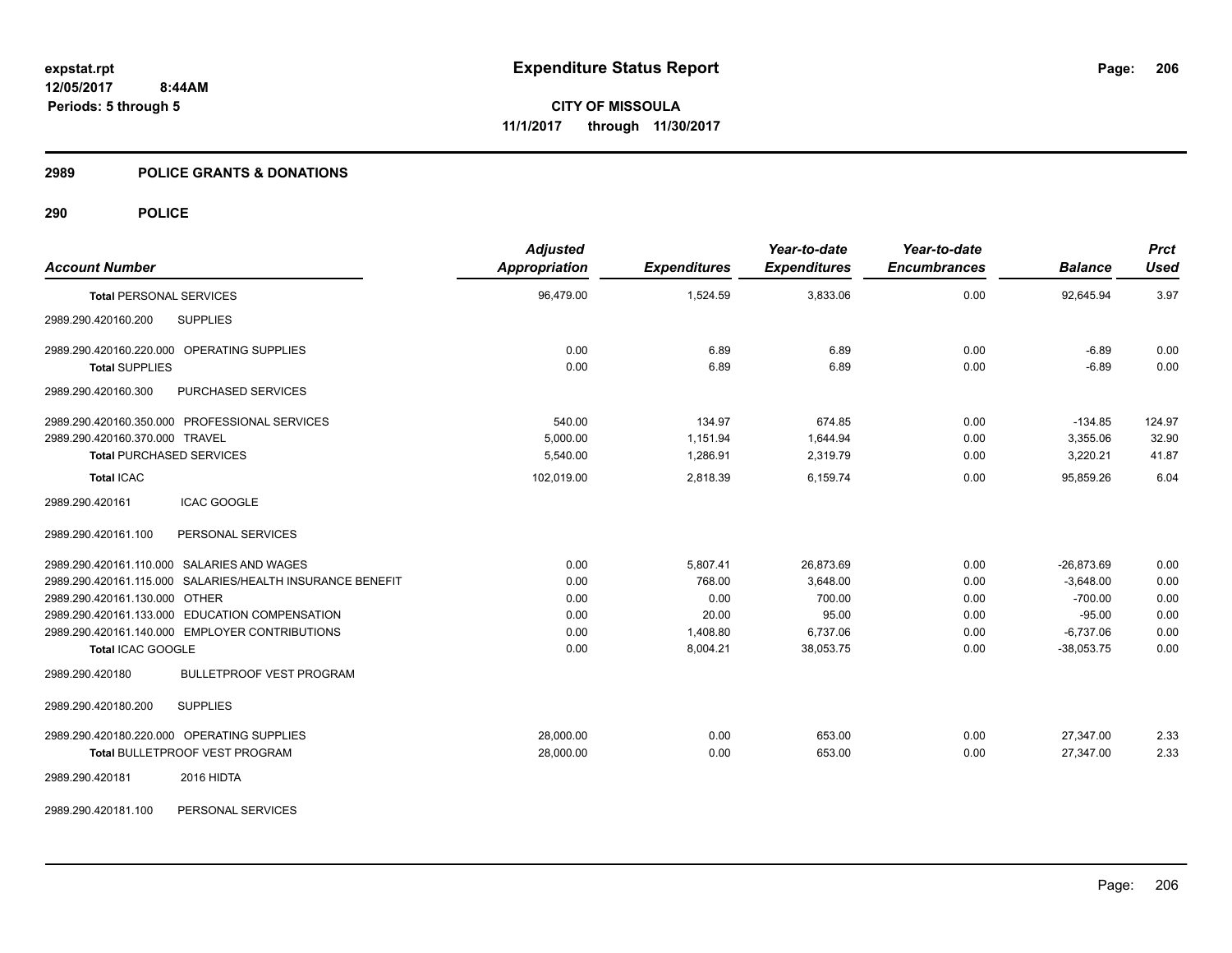#### **2989 POLICE GRANTS & DONATIONS**

| <b>Account Number</b>            |                                                | <b>Adjusted</b><br><b>Appropriation</b> | <b>Expenditures</b> | Year-to-date<br><b>Expenditures</b> | Year-to-date<br><b>Encumbrances</b> | <b>Balance</b> | <b>Prct</b><br><b>Used</b> |
|----------------------------------|------------------------------------------------|-----------------------------------------|---------------------|-------------------------------------|-------------------------------------|----------------|----------------------------|
| <b>Total PERSONAL SERVICES</b>   |                                                | 0.00                                    | 0.00                | 0.00                                | 0.00                                | 0.00           | 0.00                       |
| 2989.290.420181.200              | <b>SUPPLIES</b>                                |                                         |                     |                                     |                                     |                |                            |
| <b>Total SUPPLIES</b>            |                                                | 0.00                                    | 0.00                | 0.00                                | 0.00                                | 0.00           | 0.00                       |
| 2989.290.420181.300              | PURCHASED SERVICES                             |                                         |                     |                                     |                                     |                |                            |
|                                  | <b>Total PURCHASED SERVICES</b>                | 0.00                                    | 0.00                | 0.00                                | 0.00                                | 0.00           | 0.00                       |
| 2989.290.420181.500              | <b>FIXED CHARGES</b>                           |                                         |                     |                                     |                                     |                |                            |
| Total 2016 HIDTA                 |                                                | 0.00                                    | 0.00                | 0.00                                | 0.00                                | 0.00           | 0.00                       |
| 2989.290.420184                  | <b>DUI TASK FORCES</b>                         |                                         |                     |                                     |                                     |                |                            |
| 2989.290.420184.100              | PERSONAL SERVICES                              |                                         |                     |                                     |                                     |                |                            |
| 2989.290.420184.120.000 OVERTIME |                                                | 4,300.00                                | 0.00                | 0.00                                | 0.00                                | 4,300.00       | 0.00                       |
|                                  | 2989.290.420184.140.000 EMPLOYER CONTRIBUTIONS | 700.00                                  | 0.00                | 0.00                                | 0.00                                | 700.00         | 0.00                       |
| <b>Total DUI TASK FORCES</b>     |                                                | 5,000.00                                | 0.00                | 0.00                                | 0.00                                | 5,000.00       | 0.00                       |
| 2989.290.420190                  | STATE OT SEAT BELT GRANT                       |                                         |                     |                                     |                                     |                |                            |
| 2989.290.420190.100              | PERSONAL SERVICES                              |                                         |                     |                                     |                                     |                |                            |
|                                  | 2989.290.420190.110.000 SALARIES AND WAGES     | 5,000.00                                | 0.00                | 0.00                                | 0.00                                | 5,000.00       | 0.00                       |
| 2989.290.420190.120.000 OVERTIME |                                                | 45,400.00                               | 2,129.29            | 20,171.27                           | 0.00                                | 25,228.73      | 44.43                      |
|                                  | 2989.290.420190.140.000 EMPLOYER CONTRIBUTIONS | 3,200.00                                | 141.80              | 1,323.60                            | 0.00                                | 1,876.40       | 41.36                      |
| <b>Total PERSONAL SERVICES</b>   |                                                | 53,600.00                               | 2,271.09            | 21,494.87                           | 0.00                                | 32,105.13      | 40.10                      |
| 2989.290.420190.300              | PURCHASED SERVICES                             |                                         |                     |                                     |                                     |                |                            |
|                                  | <b>Total PURCHASED SERVICES</b>                | 0.00                                    | 0.00                | 0.00                                | 0.00                                | 0.00           | 0.00                       |
|                                  | Total STATE OT SEAT BELT GRANT                 | 53,600.00                               | 2,271.09            | 21,494.87                           | 0.00                                | 32,105.13      | 40.10                      |
| 2989.290.420191                  | SELECTIVE TRAFFIC ENF PROG (STEP) GRANT        |                                         |                     |                                     |                                     |                |                            |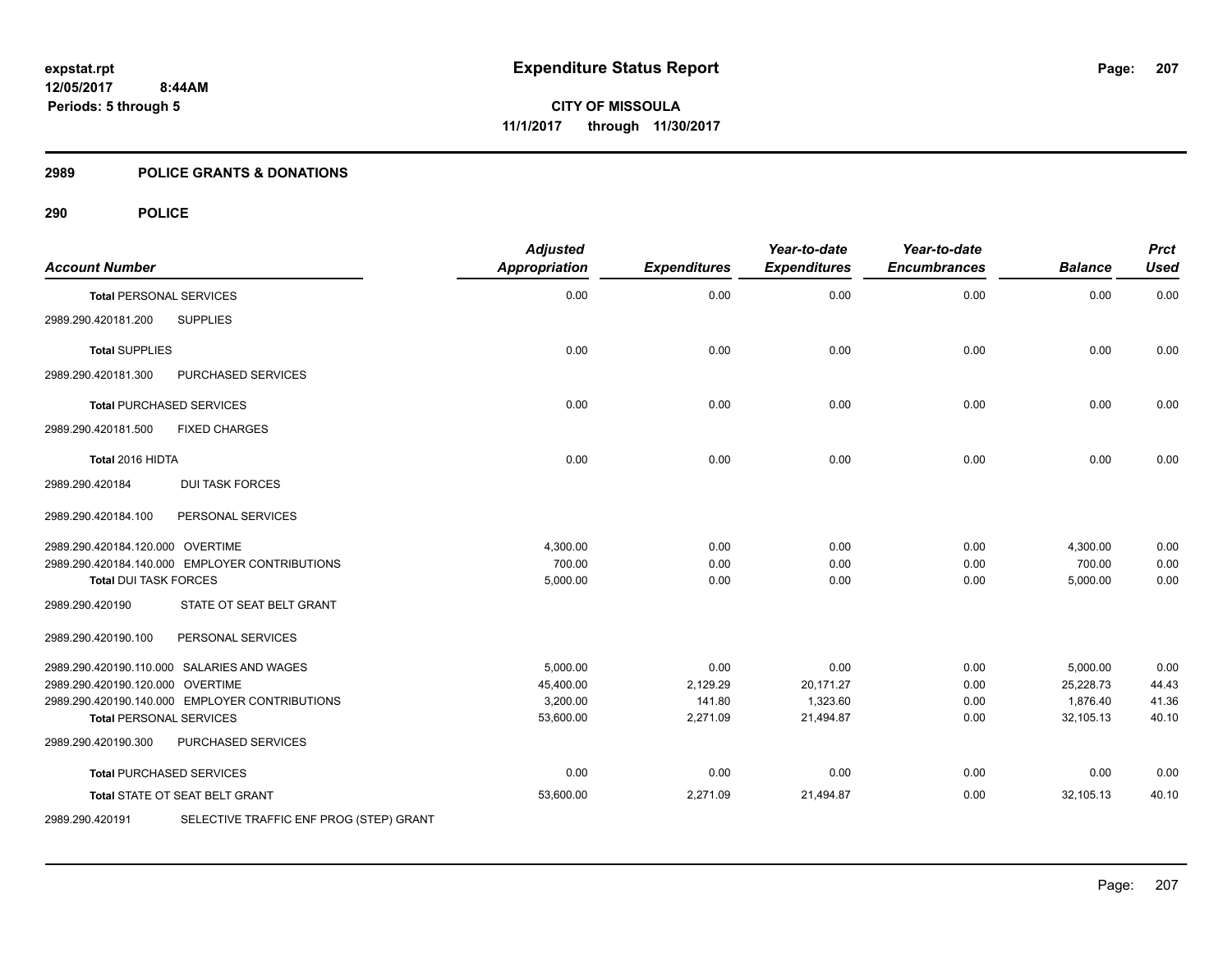#### **2989 POLICE GRANTS & DONATIONS**

|                                                | <b>Adjusted</b> |                     | Year-to-date        | Year-to-date        |                | <b>Prct</b> |
|------------------------------------------------|-----------------|---------------------|---------------------|---------------------|----------------|-------------|
| <b>Account Number</b>                          | Appropriation   | <b>Expenditures</b> | <b>Expenditures</b> | <b>Encumbrances</b> | <b>Balance</b> | <b>Used</b> |
| PERSONAL SERVICES<br>2989.290.420191.100       |                 |                     |                     |                     |                |             |
| 2989.290.420191.110.000 SALARIES AND WAGES     | 0.00            | 0.00                | 1.526.59            | 0.00                | $-1.526.59$    | 0.00        |
| 2989.290.420191.120.000 OVERTIME               | 0.00            | 0.00                | 64.67               | 0.00                | $-64.67$       | 0.00        |
| 2989.290.420191.140.000 EMPLOYER CONTRIBUTIONS | 0.00            | 0.00                | 105.84              | 0.00                | $-105.84$      | 0.00        |
| <b>Total PERSONAL SERVICES</b>                 | 0.00            | 0.00                | 1,697.10            | 0.00                | $-1,697.10$    | 0.00        |
| 2989.290.420191.300<br>PURCHASED SERVICES      |                 |                     |                     |                     |                |             |
| 2989.290.420191.370.000 TRAVEL                 | 0.00            | 0.00                | 202.93              | 0.00                | $-202.93$      | 0.00        |
| <b>Total PURCHASED SERVICES</b>                | 0.00            | 0.00                | 202.93              | 0.00                | $-202.93$      | 0.00        |
| Total SELECTIVE TRAFFIC ENF PROG (STEP) GRANT  | 0.00            | 0.00                | 1.900.03            | 0.00                | $-1.900.03$    | 0.00        |
| 2017 HIDTA<br>2989.290.420195                  |                 |                     |                     |                     |                |             |
| PERSONAL SERVICES<br>2989.290.420195.100       |                 |                     |                     |                     |                |             |
| 2989.290.420195.120.000 OVERTIME               | 7,500.00        | 1,019.40            | 9,272.66            | 0.00                | $-1,772.66$    | 123.64      |
| 2989.290.420195.140.000 EMPLOYER CONTRIBUTIONS | 1,000.00        | 69.20               | 603.64              | 0.00                | 396.36         | 60.36       |
| <b>Total PERSONAL SERVICES</b>                 | 8,500.00        | 1,088.60            | 9,876.30            | 0.00                | $-1,376.30$    | 116.19      |
| <b>SUPPLIES</b><br>2989.290.420195.200         |                 |                     |                     |                     |                |             |
| 2989.290.420195.210.000 OFFICE SUPPLIES        | 688.00          | 0.00                | 299.89              | 0.00                | 388.11         | 43.59       |
| 2989.290.420195.220.000 OPERATING SUPPLIES     | 2,678.00        | 0.00                | 683.80              | 0.00                | 1,994.20       | 25.53       |
| 2989.290.420195.220.032 OPERATING SUPPLIES     | 0.00            | 275.00              | 13,218.00           | 0.00                | $-13,218.00$   | 0.00        |
| <b>Total SUPPLIES</b>                          | 3,366.00        | 275.00              | 14,201.69           | 0.00                | $-10,835.69$   | 421.92      |
| PURCHASED SERVICES<br>2989.290.420195.300      |                 |                     |                     |                     |                |             |
| 2989.290.420195.344.000 TELEPHONE SERVICE      | 5,006.00        | 44.18               | 1,155.72            | 0.00                | 3,850.28       | 23.09       |
| 2989.290.420195.350.000 PROFESSIONAL SERVICES  | 35,000.00       | 0.00                | 0.00                | 0.00                | 35,000.00      | 0.00        |
| 2989.290.420195.350.039 PROFESSIONAL SERVICES  | 0.00            | 39,784.22           | 39,784.22           | 0.00                | $-39,784.22$   | 0.00        |
| 2989.290.420195.350.040 SO OVERTIME            | 0.00            | 0.00                | 2,143.71            | 0.00                | $-2,143.71$    | 0.00        |
| 2989.290.420195.360.000 REPAIR & MAINTENANCE   | 2,399.00        | 0.00                | 0.00                | 0.00                | 2,399.00       | 0.00        |
|                                                |                 |                     |                     |                     |                |             |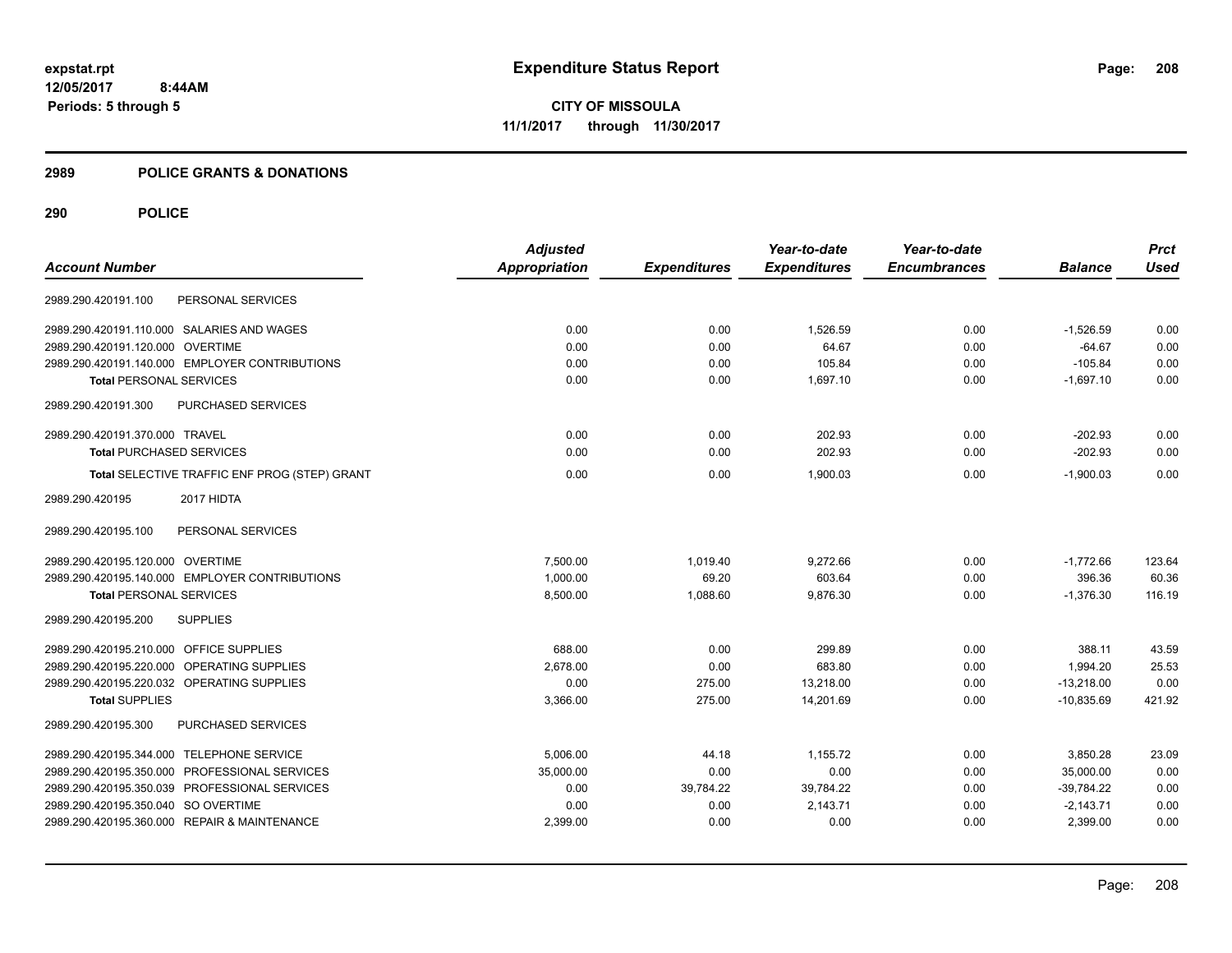#### **2989 POLICE GRANTS & DONATIONS**

| <b>Account Number</b>                          | <b>Adjusted</b><br>Appropriation | <b>Expenditures</b> | Year-to-date<br><b>Expenditures</b> | Year-to-date<br><b>Encumbrances</b> | <b>Balance</b> | <b>Prct</b><br><b>Used</b> |
|------------------------------------------------|----------------------------------|---------------------|-------------------------------------|-------------------------------------|----------------|----------------------------|
| 2989.290.420195.370.000 TRAVEL                 | 2,286.00                         | 211.88              | 403.88                              | 0.00                                | 1,882.12       | 17.67                      |
| <b>Total PURCHASED SERVICES</b>                | 44,691.00                        | 40,040.28           | 43,487.53                           | 0.00                                | 1,203.47       | 97.31                      |
| <b>FIXED CHARGES</b><br>2989.290.420195.500    |                                  |                     |                                     |                                     |                |                            |
| 2989.290.420195.500.000 FIXED CHARGES          | 42,419.00                        | 6,657.64            | 39,748.88                           | 0.00                                | 2,670.12       | 93.71                      |
| <b>Total FIXED CHARGES</b>                     | 42,419.00                        | 6,657.64            | 39,748.88                           | 0.00                                | 2,670.12       | 93.71                      |
| Total 2017 HIDTA                               | 98,976.00                        | 48,061.52           | 107,314.40                          | 0.00                                | $-8,338.40$    | 108.42                     |
| <b>HIDTA 2018</b><br>2989.290.420196           |                                  |                     |                                     |                                     |                |                            |
| 2989.290.420196.100<br>PERSONAL SERVICES       |                                  |                     |                                     |                                     |                |                            |
| 2989.290.420196.120.000 OVERTIME               | 7,500.00                         | 0.00                | 0.00                                | 0.00                                | 7,500.00       | 0.00                       |
| 2989.290.420196.140.000 EMPLOYER CONTRIBUTIONS | 1.000.00                         | 0.00                | 0.00                                | 0.00                                | 1,000.00       | 0.00                       |
| <b>Total PERSONAL SERVICES</b>                 | 8,500.00                         | 0.00                | 0.00                                | 0.00                                | 8,500.00       | 0.00                       |
| <b>SUPPLIES</b><br>2989.290.420196.200         |                                  |                     |                                     |                                     |                |                            |
| 2989.290.420196.210.000 OFFICE SUPPLIES        | 688.00                           | 0.00                | 0.00                                | 0.00                                | 688.00         | 0.00                       |
| 2989.290.420196.220.000 OPERATING SUPPLIES     | 2,678.00                         | 0.00                | 0.00                                | 0.00                                | 2,678.00       | 0.00                       |
| <b>Total SUPPLIES</b>                          | 3,366.00                         | 0.00                | 0.00                                | 0.00                                | 3,366.00       | 0.00                       |
| PURCHASED SERVICES<br>2989.290.420196.300      |                                  |                     |                                     |                                     |                |                            |
| 2989.290.420196.344.000 TELEPHONE SERVICE      | 5,006.00                         | 0.00                | 0.00                                | 0.00                                | 5,006.00       | 0.00                       |
| 2989.290.420196.350.000 PROFESSIONAL SERVICES  | 35,000.00                        | 0.00                | 0.00                                | 0.00                                | 35,000.00      | 0.00                       |
| 2989.290.420196.360.000 REPAIR & MAINTENANCE   | 2,399.00                         | 0.00                | 0.00                                | 0.00                                | 2,399.00       | 0.00                       |
| 2989.290.420196.370.000 TRAVEL                 | 2.286.00                         | 0.00                | 0.00                                | 0.00                                | 2,286.00       | 0.00                       |
| <b>Total PURCHASED SERVICES</b>                | 44,691.00                        | 0.00                | 0.00                                | 0.00                                | 44,691.00      | 0.00                       |
| <b>FIXED CHARGES</b><br>2989.290.420196.500    |                                  |                     |                                     |                                     |                |                            |
| 2989.290.420196.500.000 FIXED CHARGES          | 72,593.00                        | 0.00                | 0.00                                | 0.00                                | 72,593.00      | 0.00                       |
| <b>Total FIXED CHARGES</b>                     | 72,593.00                        | 0.00                | 0.00                                | 0.00                                | 72,593.00      | 0.00                       |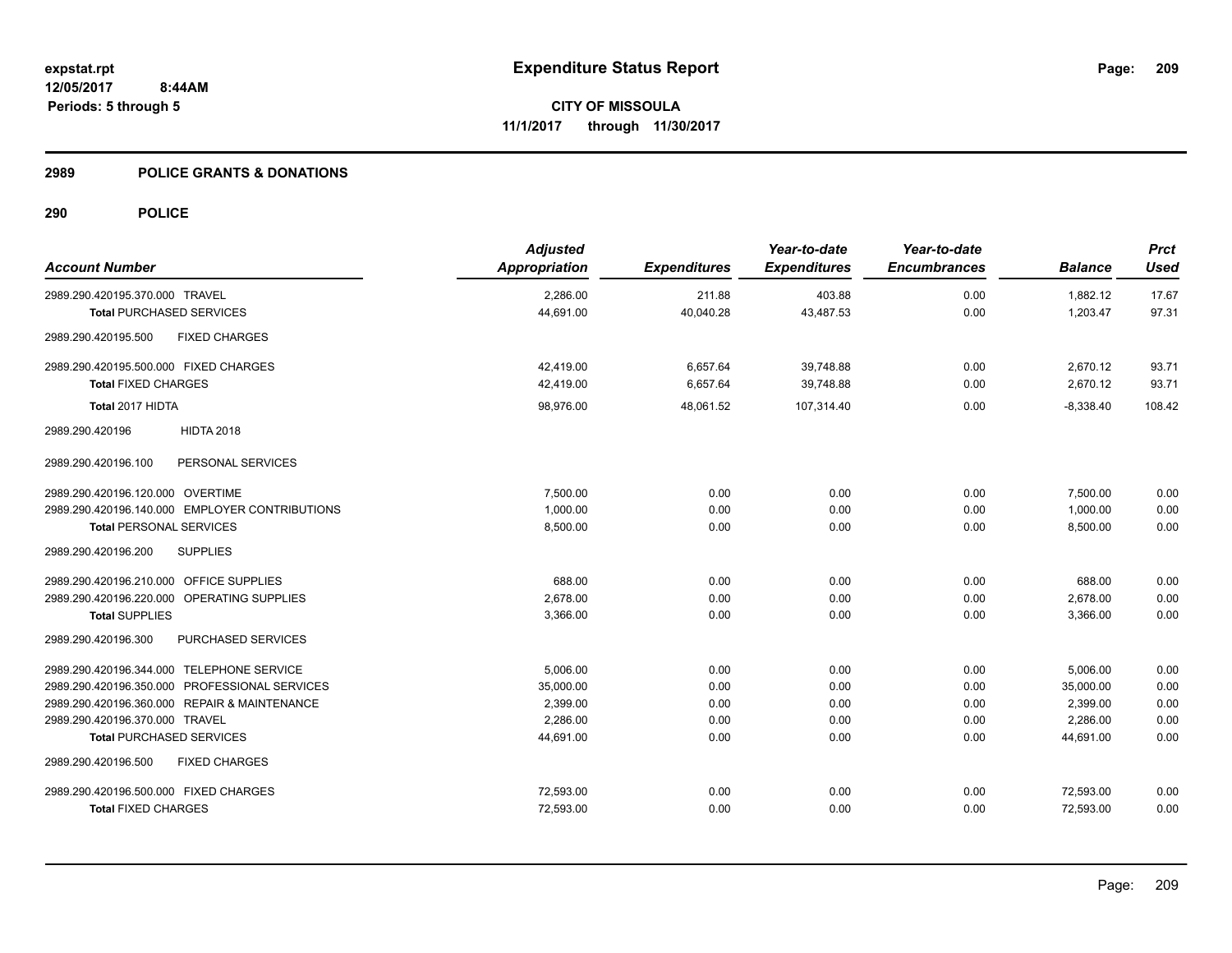# **2989 POLICE GRANTS & DONATIONS**

| <b>Account Number</b>                                    | <b>Adjusted</b><br>Appropriation | <b>Expenditures</b> | Year-to-date<br><b>Expenditures</b> | Year-to-date<br><b>Encumbrances</b> | <b>Balance</b> | <b>Prct</b><br>Used |
|----------------------------------------------------------|----------------------------------|---------------------|-------------------------------------|-------------------------------------|----------------|---------------------|
| <b>GRANTS &amp; CONTRIBUTIONS</b><br>2989.290.420196.700 |                                  |                     |                                     |                                     |                |                     |
| <b>Total GRANTS &amp; CONTRIBUTIONS</b>                  | 0.00                             | 0.00                | 0.00                                | 0.00                                | 0.00           | 0.00                |
| Total HIDTA 2018                                         | 129,150.00                       | 0.00                | 0.00                                | 0.00                                | 129.150.00     | 0.00                |
| <b>Total POLICE GRANTS &amp; DONATIONS</b>               | 496,748.00                       | 61.155.21           | 175.857.75                          | 0.00                                | 320.890.25     | 35.40               |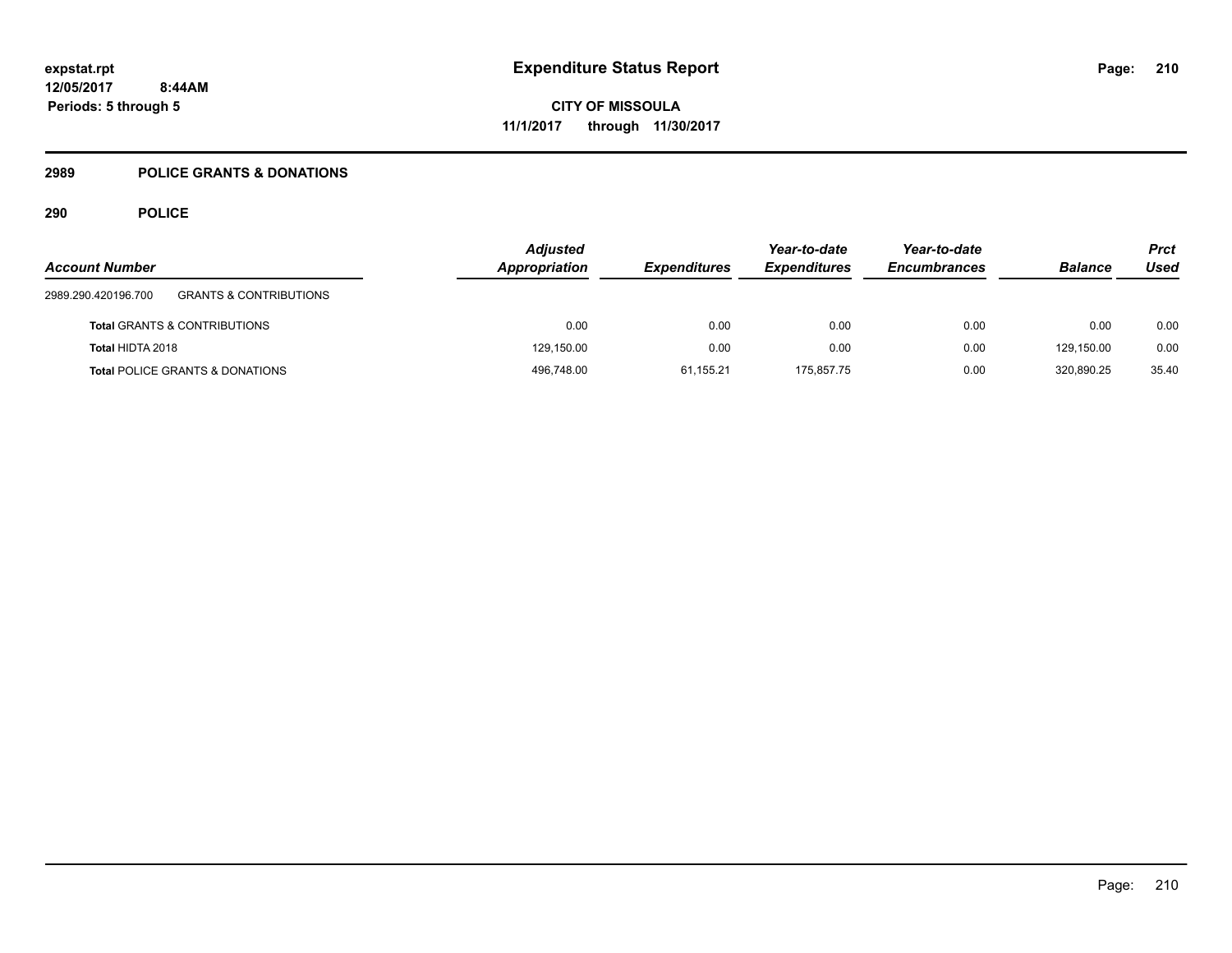**2991 BROWNFIELDS**

| <b>Account Number</b>        |                                         | <b>Adjusted</b><br><b>Appropriation</b> | <b>Expenditures</b> | Year-to-date<br><b>Expenditures</b> | Year-to-date<br><b>Encumbrances</b> | <b>Balance</b> | <b>Prct</b><br><b>Used</b> |
|------------------------------|-----------------------------------------|-----------------------------------------|---------------------|-------------------------------------|-------------------------------------|----------------|----------------------------|
| 2991.400.470710              | <b>BROWNFIELDS ASSESSMENT</b>           |                                         |                     |                                     |                                     |                |                            |
| 2991.400.470710.700          | <b>GRANTS &amp; CONTRIBUTIONS</b>       |                                         |                     |                                     |                                     |                |                            |
|                              | <b>Total GRANTS &amp; CONTRIBUTIONS</b> | 0.00                                    | 0.00                | 0.00                                | 0.00                                | 0.00           | 0.00                       |
| 2991.400.470710.800          | OTHER OBJECTS                           |                                         |                     |                                     |                                     |                |                            |
|                              | Total BROWNFIELDS ASSESSMENT            | 0.00                                    | 0.00                | 0.00                                | 0.00                                | 0.00           | 0.00                       |
| 2991.400.470715              | <b>PROJECTS</b>                         |                                         |                     |                                     |                                     |                |                            |
| 2991.400.470715.700          | <b>GRANTS &amp; CONTRIBUTIONS</b>       |                                         |                     |                                     |                                     |                |                            |
| <b>Total PROJECTS</b>        |                                         | 0.00                                    | 0.00                | 0.00                                | 0.00                                | 0.00           | 0.00                       |
| 2991.400.470720              | <b>BROWNFIELDS RLF</b>                  |                                         |                     |                                     |                                     |                |                            |
| 2991.400.470720.700          | <b>GRANTS &amp; CONTRIBUTIONS</b>       |                                         |                     |                                     |                                     |                |                            |
| <b>Total BROWNFIELDS RLF</b> |                                         | 0.00                                    | 0.00                | 0.00                                | 0.00                                | 0.00           | 0.00                       |
| 2991.400.470725              | <b>PROJECTS</b>                         |                                         |                     |                                     |                                     |                |                            |
| 2991.400.470725.700          | <b>GRANTS &amp; CONTRIBUTIONS</b>       |                                         |                     |                                     |                                     |                |                            |
| <b>Total BROWNFIELDS</b>     |                                         | 0.00                                    | 0.00                | 0.00                                | 0.00                                | 0.00           | 0.00                       |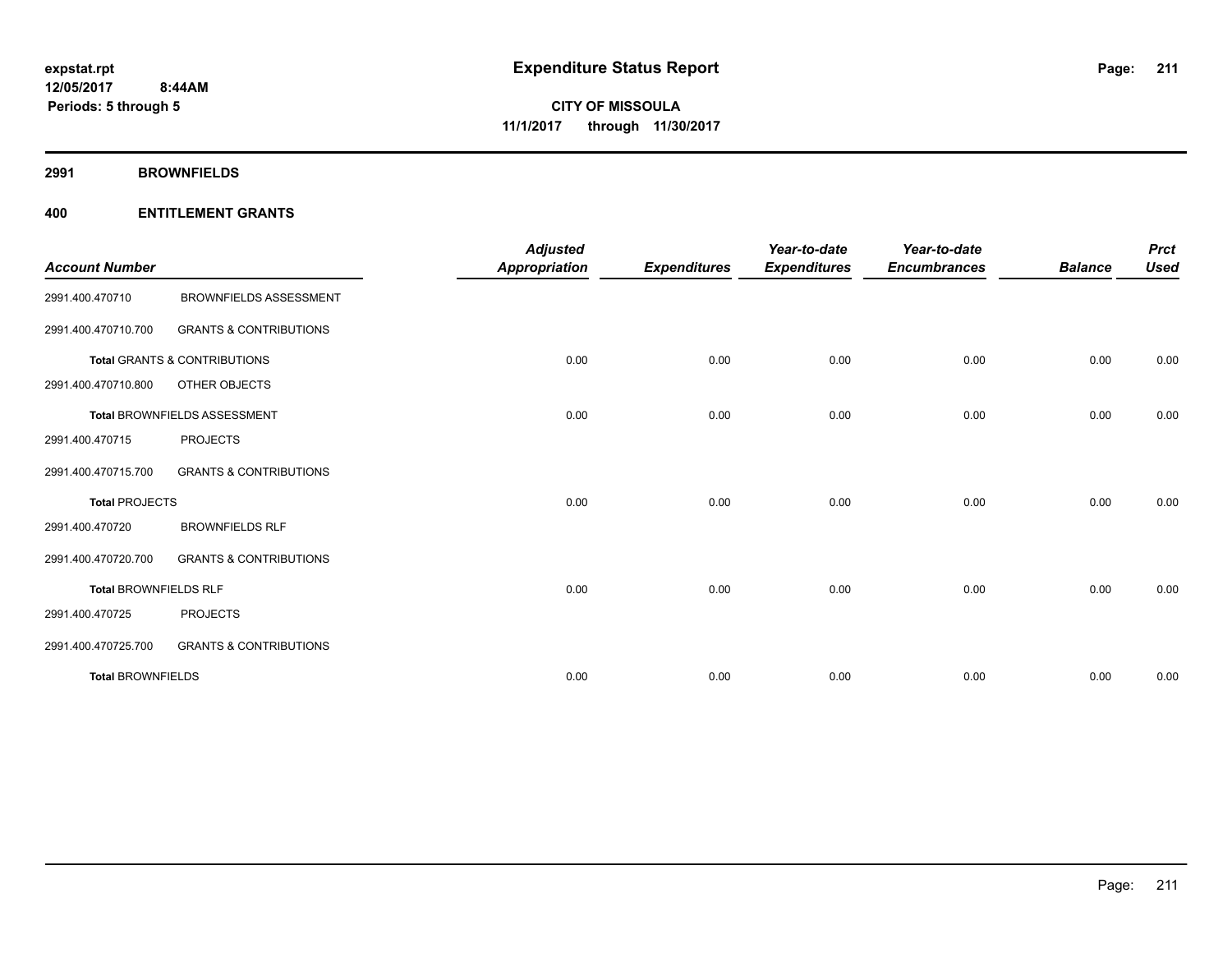#### **3000 SID REVOLVING FUND**

| <b>Account Number</b>           |                                            | <b>Adjusted</b><br><b>Appropriation</b> | <b>Expenditures</b> | Year-to-date<br><b>Expenditures</b> | Year-to-date<br><b>Encumbrances</b> | <b>Balance</b> | <b>Prct</b><br><b>Used</b> |
|---------------------------------|--------------------------------------------|-----------------------------------------|---------------------|-------------------------------------|-------------------------------------|----------------|----------------------------|
| 3000.390.510110                 | <b>MERCHANT SERVICES</b>                   |                                         |                     |                                     |                                     |                |                            |
| 3000.390.510110.500             | <b>FIXED CHARGES</b>                       |                                         |                     |                                     |                                     |                |                            |
| <b>Total MERCHANT SERVICES</b>  |                                            | 0.00                                    | 0.00                | 0.00                                | 0.00                                | 0.00           | 0.00                       |
| 3000.390.521000                 | INTERFUND OPERATING TRANSFERS              |                                         |                     |                                     |                                     |                |                            |
| 3000.390.521000.800             | OTHER OBJECTS                              |                                         |                     |                                     |                                     |                |                            |
| 3000.390.521000.820.000         | <b>TRANSFERS TO OTHER FUNDS</b>            | 100,000.00                              | 0.00                | 0.00                                | 0.00                                | 100.000.00     | 0.00                       |
|                                 | <b>Total INTERFUND OPERATING TRANSFERS</b> | 100,000.00                              | 0.00                | 0.00                                | 0.00                                | 100,000.00     | 0.00                       |
| <b>Total SID REVOLVING FUND</b> |                                            | 100,000.00                              | 0.00                | 0.00                                | 0.00                                | 100.000.00     | 0.00                       |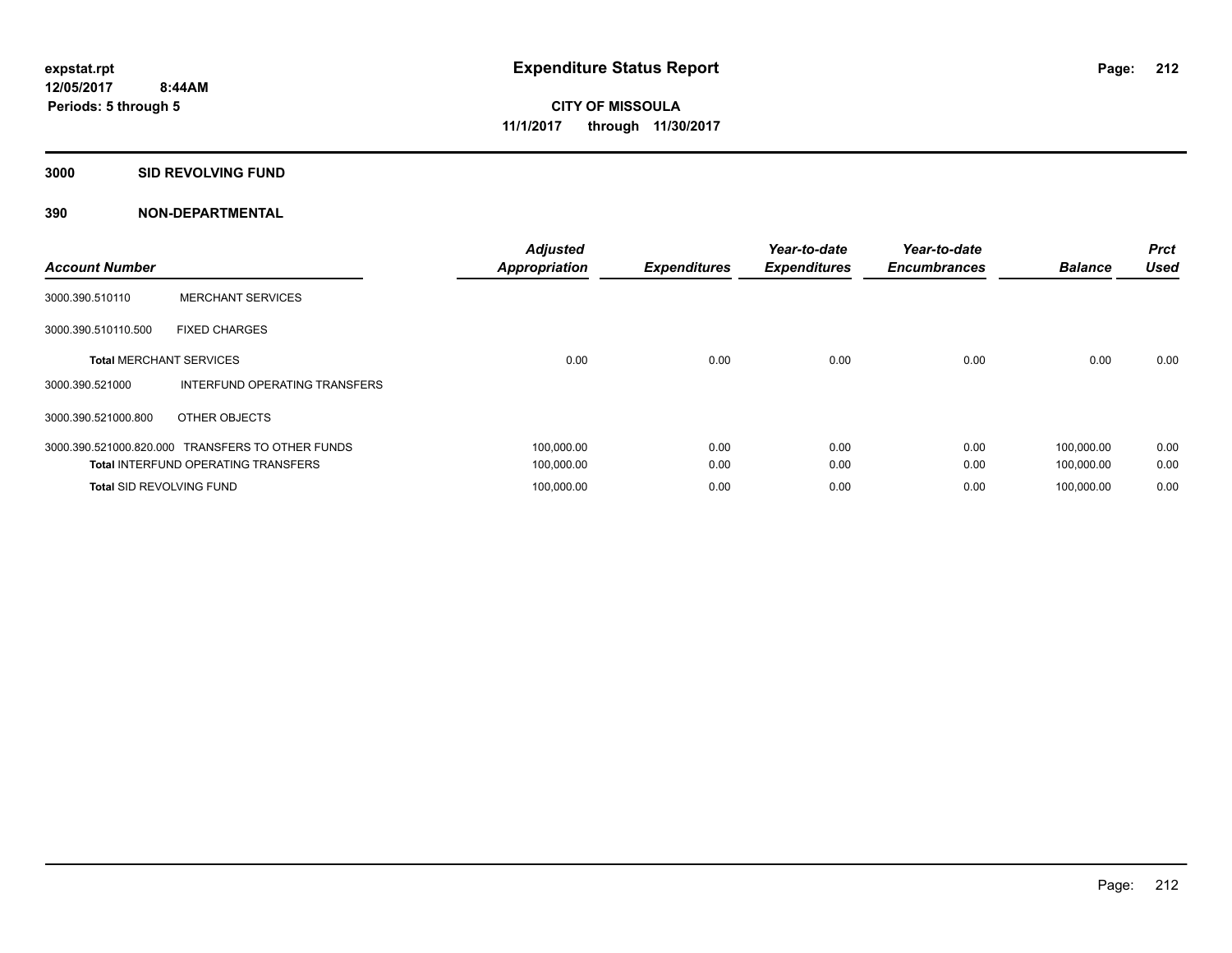**3005 SID REBATES**

| <b>Account Number</b>    |                          | <b>Adjusted</b><br>Appropriation | <b>Expenditures</b> | Year-to-date<br><b>Expenditures</b> | Year-to-date<br><b>Encumbrances</b> | <b>Balance</b> | Prct<br><b>Used</b> |
|--------------------------|--------------------------|----------------------------------|---------------------|-------------------------------------|-------------------------------------|----------------|---------------------|
| 3005.390.510110          | <b>MERCHANT SERVICES</b> |                                  |                     |                                     |                                     |                |                     |
| 3005.390.510110.500      | <b>FIXED CHARGES</b>     |                                  |                     |                                     |                                     |                |                     |
| <b>Total SID REBATES</b> |                          | 0.00                             | 0.00                | 0.00                                | 0.00                                | 0.00           | 0.00                |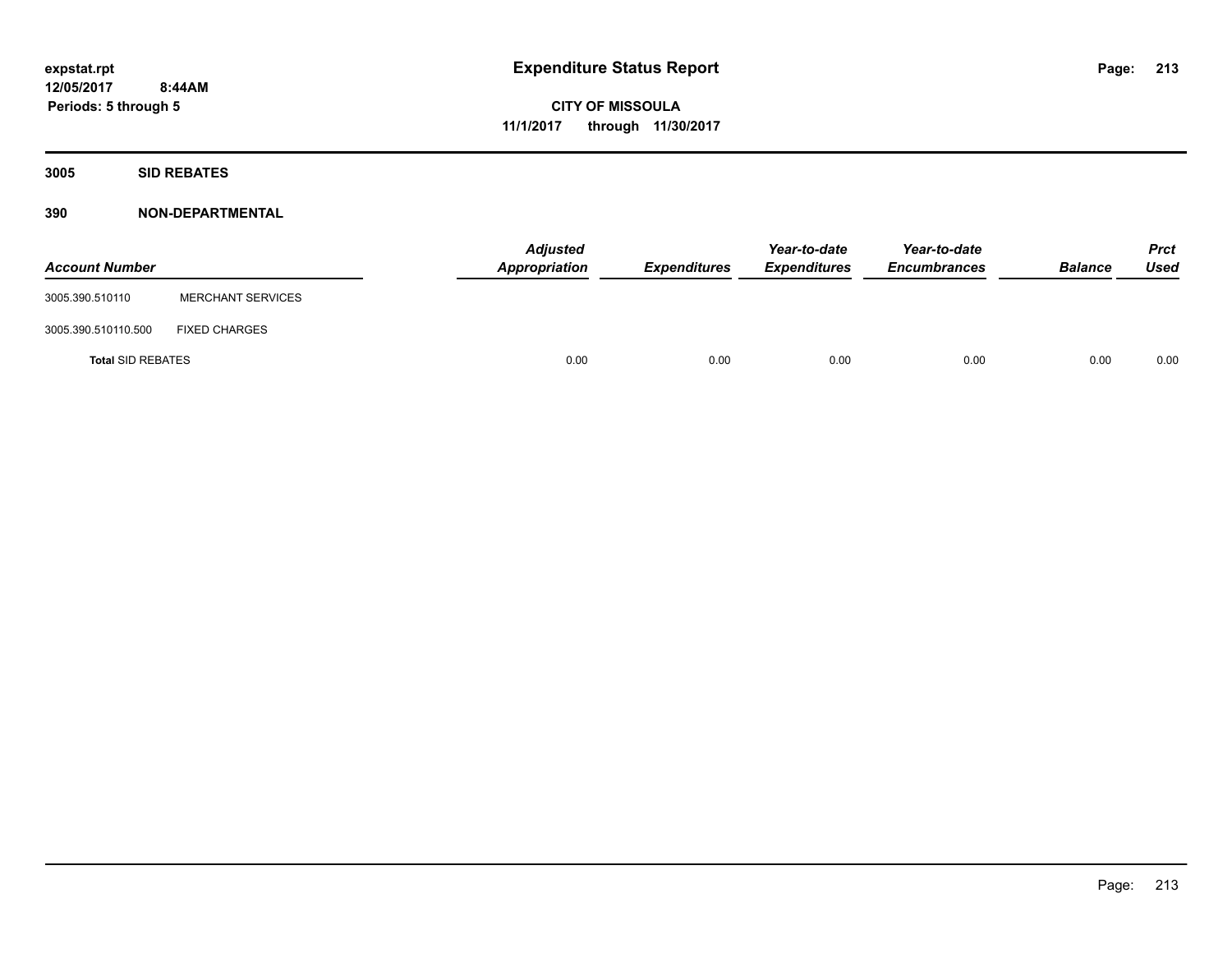# **12/05/2017 8:44AM Periods: 5 through 5**

**CITY OF MISSOULA 11/1/2017 through 11/30/2017**

# **3065 1998 PUBLIC SAFETY G O BONDS FUND**

**000 \*\*\* Title Not Found \*\*\***

| <b>Account Number</b>         |                         | <b>Adjusted</b><br>Appropriation | <b>Expenditures</b> | Year-to-date<br><b>Expenditures</b> | Year-to-date<br><b>Encumbrances</b> | <b>Balance</b> | <b>Prct</b><br>Used |
|-------------------------------|-------------------------|----------------------------------|---------------------|-------------------------------------|-------------------------------------|----------------|---------------------|
| 3065.000.520100               | *** Title Not Found *** |                                  |                     |                                     |                                     |                |                     |
| 3065.000.520100.800           | OTHER OBJECTS           |                                  |                     |                                     |                                     |                |                     |
| Total *** Title Not Found *** |                         | 0.00                             | 0.00                | 0.00                                | 0.00                                | 0.00           | 0.00                |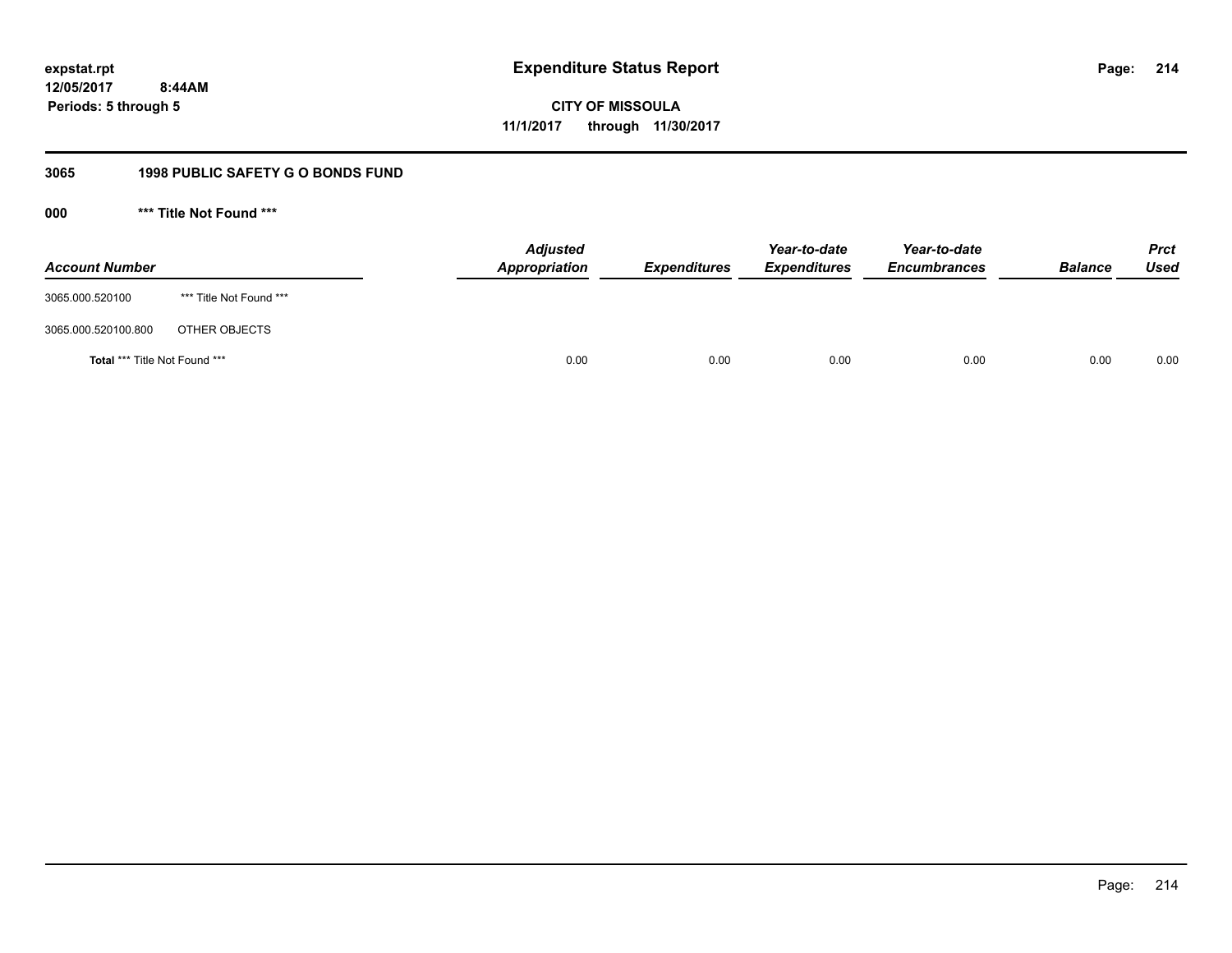# **12/05/2017 8:44AM Periods: 5 through 5**

**CITY OF MISSOULA 11/1/2017 through 11/30/2017**

# **3065 1998 PUBLIC SAFETY G O BONDS FUND**

| <b>Account Number</b> |                                         | <b>Adjusted</b><br><b>Appropriation</b> | <b>Expenditures</b> | Year-to-date<br><b>Expenditures</b> | Year-to-date<br><b>Encumbrances</b> | <b>Balance</b> | <b>Prct</b><br>Used |
|-----------------------|-----------------------------------------|-----------------------------------------|---------------------|-------------------------------------|-------------------------------------|----------------|---------------------|
| 3065.390.510110       | <b>MERCHANT SERVICES</b>                |                                         |                     |                                     |                                     |                |                     |
| 3065.390.510110.500   | <b>FIXED CHARGES</b>                    |                                         |                     |                                     |                                     |                |                     |
|                       | <b>Total MERCHANT SERVICES</b>          | 0.00                                    | 0.00                | 0.00                                | 0.00                                | 0.00           | 0.00                |
|                       | Total 1998 PUBLIC SAFETY G O BONDS FUND | 0.00                                    | 0.00                | 0.00                                | 0.00                                | 0.00           | 0.00                |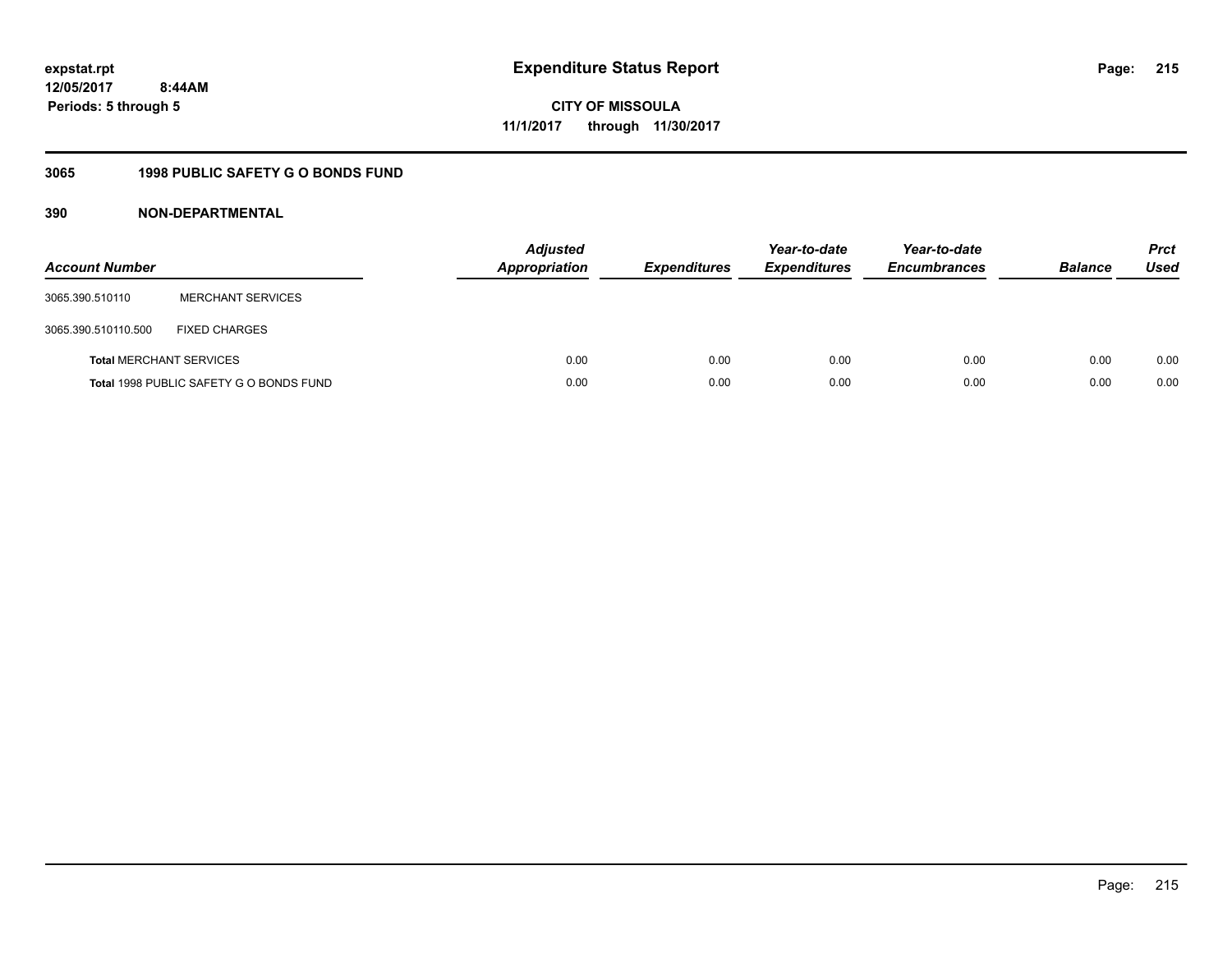### **3070 1996 OPEN SPACE GO BONDS**

| <b>Account Number</b>          |                                       | <b>Adjusted</b><br><b>Appropriation</b> | <b>Expenditures</b> | Year-to-date<br><b>Expenditures</b> | Year-to-date<br><b>Encumbrances</b> | <b>Balance</b> | <b>Prct</b><br><b>Used</b> |
|--------------------------------|---------------------------------------|-----------------------------------------|---------------------|-------------------------------------|-------------------------------------|----------------|----------------------------|
| 3070.390.490100                | <b>GO BONDS</b>                       |                                         |                     |                                     |                                     |                |                            |
| 3070.390.490100.800            | OTHER OBJECTS                         |                                         |                     |                                     |                                     |                |                            |
| <b>Total GO BONDS</b>          |                                       | 0.00                                    | 0.00                | 0.00                                | 0.00                                | 0.00           | 0.00                       |
| 3070.390.510110                | <b>MERCHANT SERVICES</b>              |                                         |                     |                                     |                                     |                |                            |
| 3070.390.510110.500            | <b>FIXED CHARGES</b>                  |                                         |                     |                                     |                                     |                |                            |
| <b>Total MERCHANT SERVICES</b> |                                       | 0.00                                    | 0.00                | 0.00                                | 0.00                                | 0.00           | 0.00                       |
|                                | <b>Total 1996 OPEN SPACE GO BONDS</b> | 0.00                                    | 0.00                | 0.00                                | 0.00                                | 0.00           | 0.00                       |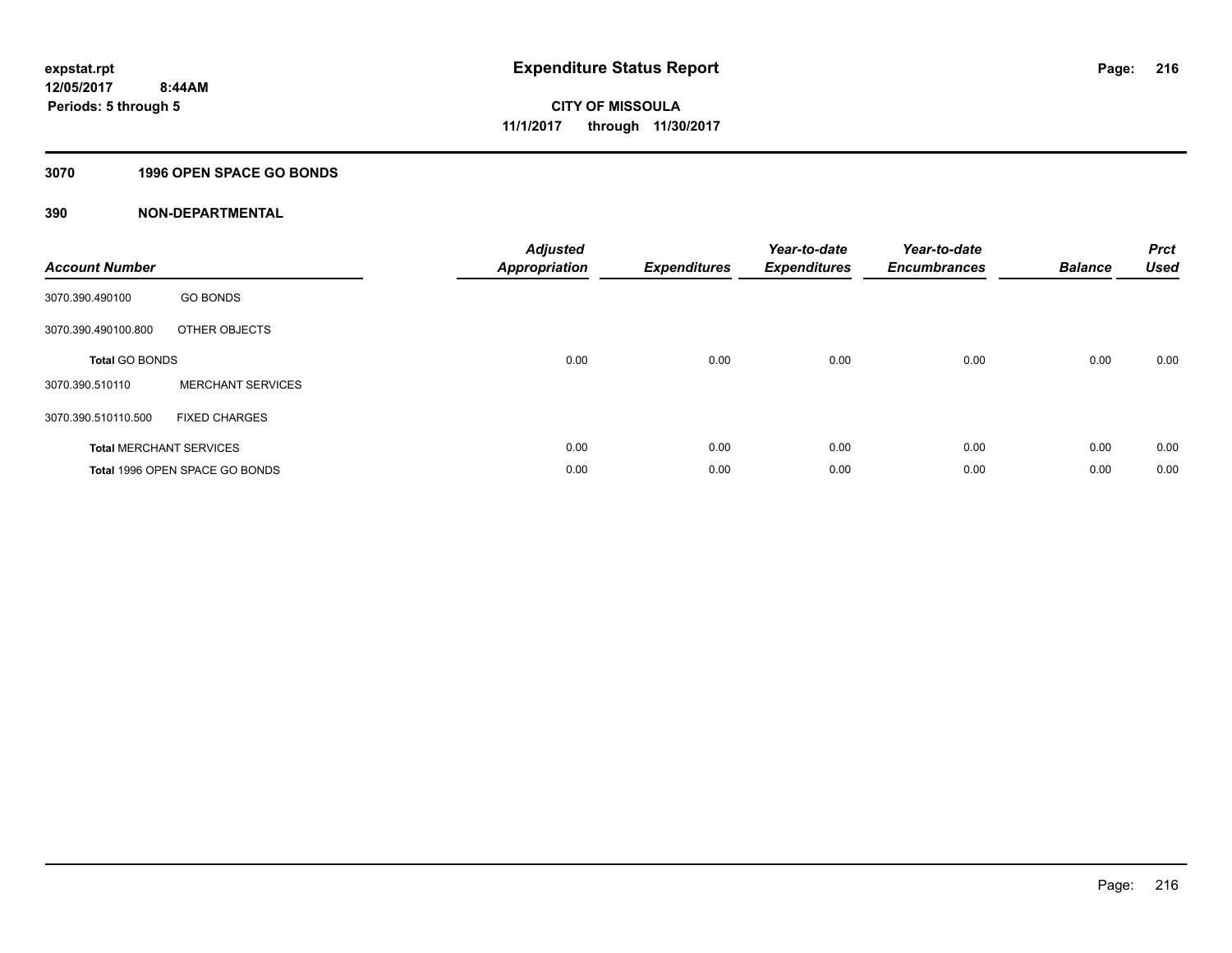### **3075 1997 OPEN SPACE G O BOND FUND**

| <b>Account Number</b> |                                     | <b>Adjusted</b><br>Appropriation | <b>Expenditures</b> | Year-to-date<br><b>Expenditures</b> | Year-to-date<br><b>Encumbrances</b> | <b>Balance</b> | <b>Prct</b><br><b>Used</b> |
|-----------------------|-------------------------------------|----------------------------------|---------------------|-------------------------------------|-------------------------------------|----------------|----------------------------|
| 3075.390.490100       | <b>GO BONDS</b>                     |                                  |                     |                                     |                                     |                |                            |
| 3075.390.490100.800   | OTHER OBJECTS                       |                                  |                     |                                     |                                     |                |                            |
| <b>Total GO BONDS</b> |                                     | 0.00                             | 0.00                | 0.00                                | 0.00                                | 0.00           | 0.00                       |
| 3075.390.510110       | <b>MERCHANT SERVICES</b>            |                                  |                     |                                     |                                     |                |                            |
| 3075.390.510110.500   | <b>FIXED CHARGES</b>                |                                  |                     |                                     |                                     |                |                            |
|                       | <b>Total MERCHANT SERVICES</b>      | 0.00                             | 0.00                | 0.00                                | 0.00                                | 0.00           | 0.00                       |
|                       | Total 1997 OPEN SPACE G O BOND FUND | 0.00                             | 0.00                | 0.00                                | 0.00                                | 0.00           | 0.00                       |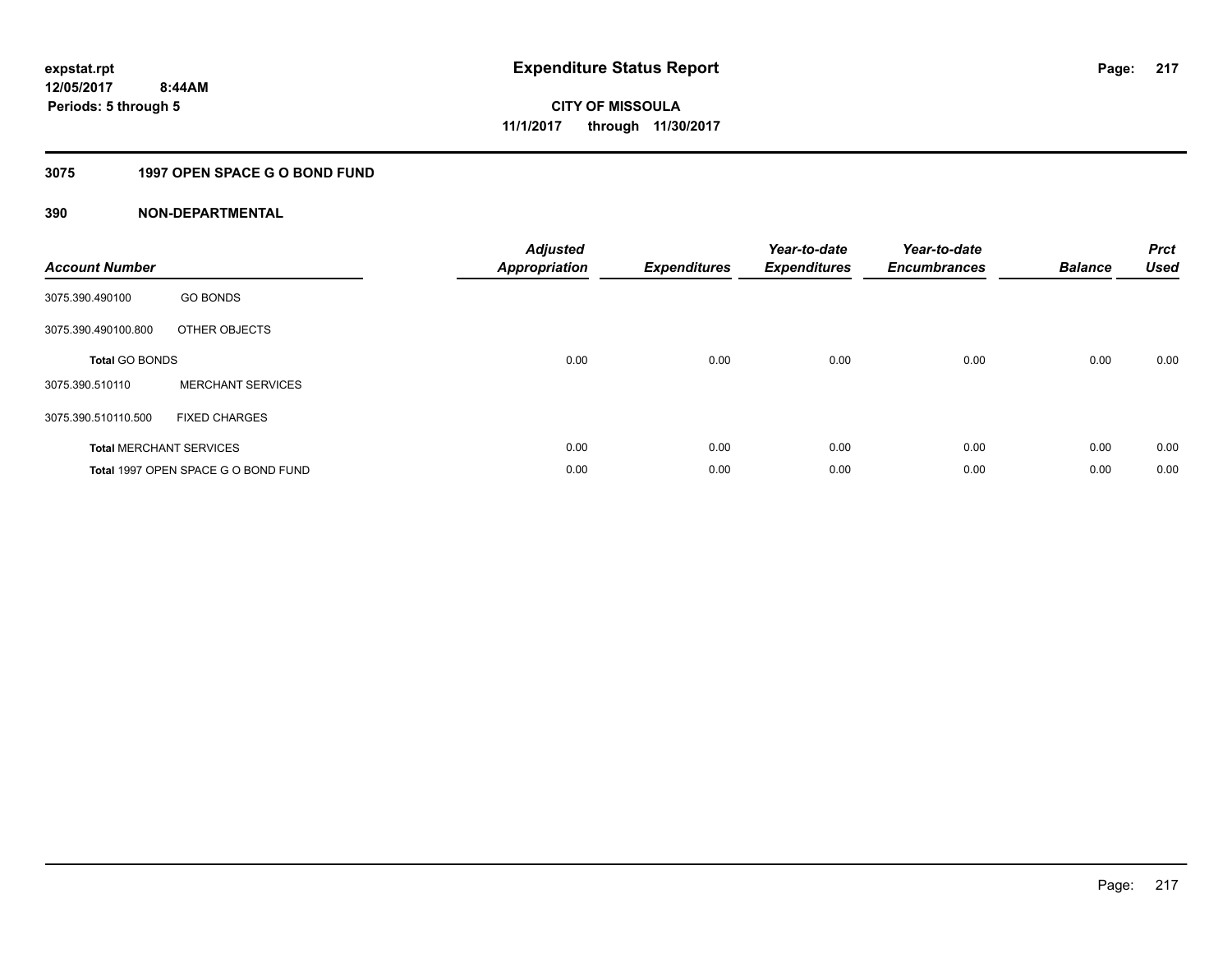**CITY OF MISSOULA 11/1/2017 through 11/30/2017**

#### **3080 1994 FIRE EQUIP/CITY HALLS REFUND BOND F**

| <b>Account Number</b>     |                                                | <b>Adjusted</b><br><b>Appropriation</b> | <b>Expenditures</b> | Year-to-date<br><b>Expenditures</b> | Year-to-date<br><b>Encumbrances</b> | <b>Balance</b> | <b>Prct</b><br><b>Used</b> |
|---------------------------|------------------------------------------------|-----------------------------------------|---------------------|-------------------------------------|-------------------------------------|----------------|----------------------------|
| 3080.390.490100           | <b>GO BONDS</b>                                |                                         |                     |                                     |                                     |                |                            |
| 3080.390.490100.600       | <b>DEBT SERVICE</b>                            |                                         |                     |                                     |                                     |                |                            |
| <b>Total DEBT SERVICE</b> |                                                | 0.00                                    | 0.00                | 0.00                                | 0.00                                | 0.00           | 0.00                       |
| 3080.390.490100.800       | OTHER OBJECTS                                  |                                         |                     |                                     |                                     |                |                            |
| <b>Total GO BONDS</b>     |                                                | 0.00                                    | 0.00                | 0.00                                | 0.00                                | 0.00           | 0.00                       |
| 3080.390.510110           | <b>MERCHANT SERVICES</b>                       |                                         |                     |                                     |                                     |                |                            |
| 3080.390.510110.500       | <b>FIXED CHARGES</b>                           |                                         |                     |                                     |                                     |                |                            |
|                           | <b>Total MERCHANT SERVICES</b>                 | 0.00                                    | 0.00                | 0.00                                | 0.00                                | 0.00           | 0.00                       |
|                           | Total 1994 FIRE EQUIP/CITY HALLS REFUND BOND F | 0.00                                    | 0.00                | 0.00                                | 0.00                                | 0.00           | 0.00                       |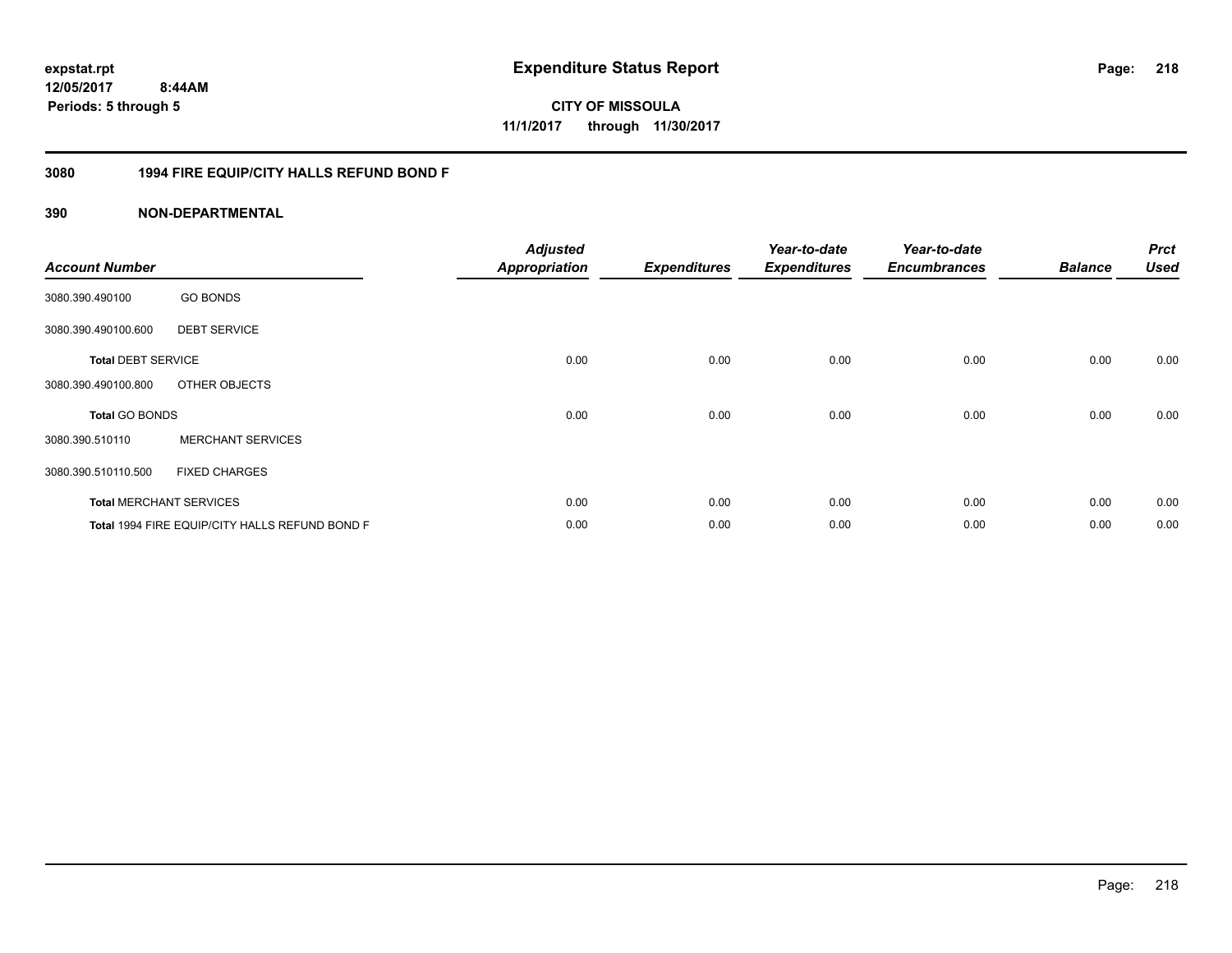#### **3085 1993 FIRE STATION G O BOND FUND**

| <b>Account Number</b> |                                       | <b>Adjusted</b><br>Appropriation | <b>Expenditures</b> | Year-to-date<br><b>Expenditures</b> | Year-to-date<br><b>Encumbrances</b> | <b>Balance</b> | <b>Prct</b><br><b>Used</b> |
|-----------------------|---------------------------------------|----------------------------------|---------------------|-------------------------------------|-------------------------------------|----------------|----------------------------|
| 3085.390.490100       | <b>GO BONDS</b>                       |                                  |                     |                                     |                                     |                |                            |
| 3085.390.490100.800   | OTHER OBJECTS                         |                                  |                     |                                     |                                     |                |                            |
| <b>Total GO BONDS</b> |                                       | 0.00                             | 0.00                | 0.00                                | 0.00                                | 0.00           | 0.00                       |
| 3085.390.510110       | <b>MERCHANT SERVICES</b>              |                                  |                     |                                     |                                     |                |                            |
| 3085.390.510110.500   | <b>FIXED CHARGES</b>                  |                                  |                     |                                     |                                     |                |                            |
|                       | <b>Total MERCHANT SERVICES</b>        | 0.00                             | 0.00                | 0.00                                | 0.00                                | 0.00           | 0.00                       |
|                       | Total 1993 FIRE STATION G O BOND FUND | 0.00                             | 0.00                | 0.00                                | 0.00                                | 0.00           | 0.00                       |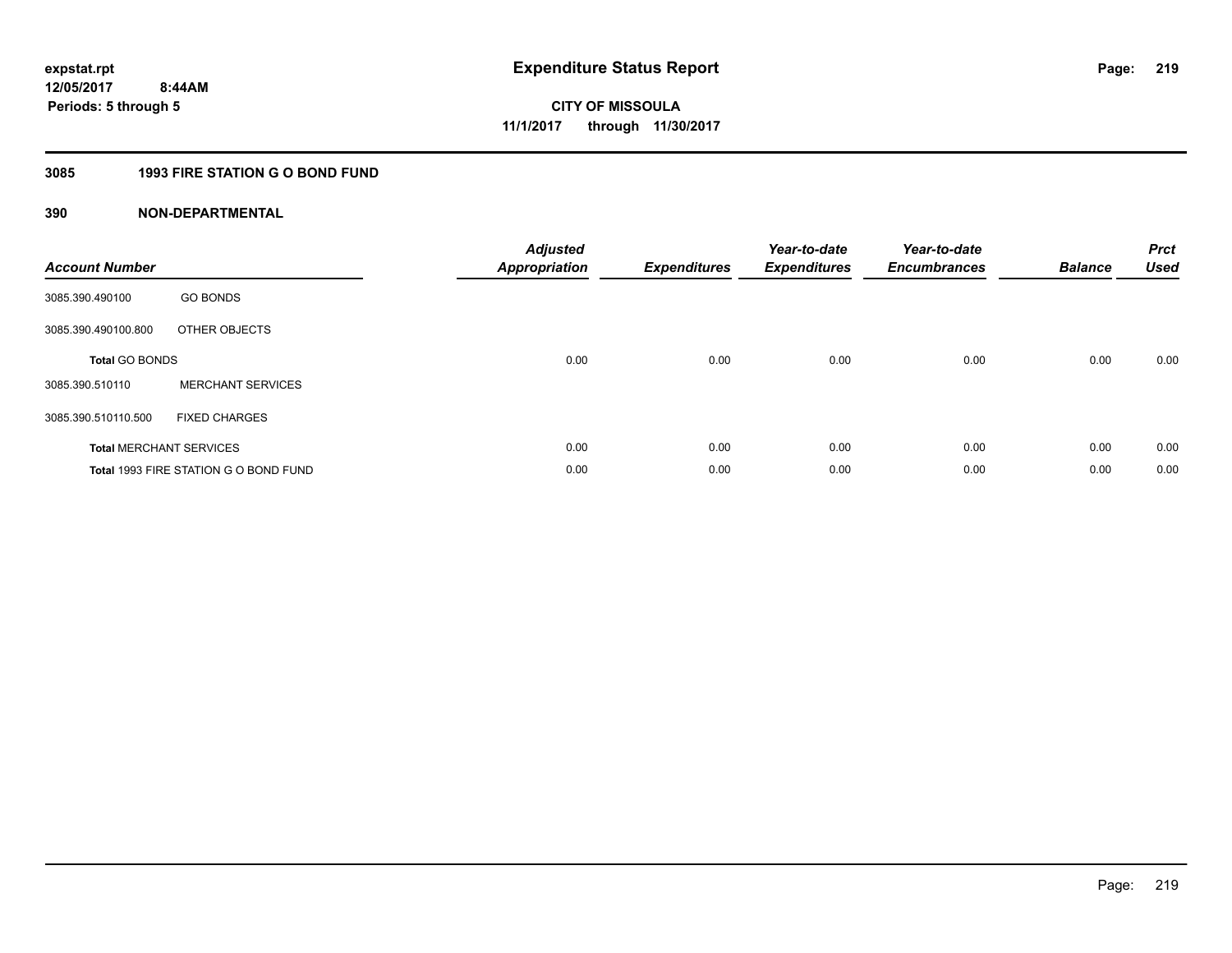#### **3090 2004 AQUATICS BOND**

| <b>Account Number</b>          |                          | <b>Adjusted</b><br><b>Appropriation</b> | <b>Expenditures</b> | Year-to-date<br><b>Expenditures</b> | Year-to-date<br><b>Encumbrances</b> | <b>Balance</b> | <b>Prct</b><br><b>Used</b> |
|--------------------------------|--------------------------|-----------------------------------------|---------------------|-------------------------------------|-------------------------------------|----------------|----------------------------|
| 3090.390.490100                | <b>GO BONDS</b>          |                                         |                     |                                     |                                     |                |                            |
| 3090.390.490100.600            | <b>DEBT SERVICE</b>      |                                         |                     |                                     |                                     |                |                            |
| <b>Total DEBT SERVICE</b>      |                          | 0.00                                    | 0.00                | 0.00                                | 0.00                                | 0.00           | 0.00                       |
| 3090.390.490100.800            | OTHER OBJECTS            |                                         |                     |                                     |                                     |                |                            |
| <b>Total GO BONDS</b>          |                          | 0.00                                    | 0.00                | 0.00                                | 0.00                                | 0.00           | 0.00                       |
| 3090.390.510110                | <b>MERCHANT SERVICES</b> |                                         |                     |                                     |                                     |                |                            |
| 3090.390.510110.500            | <b>FIXED CHARGES</b>     |                                         |                     |                                     |                                     |                |                            |
| <b>Total MERCHANT SERVICES</b> |                          | 0.00                                    | 0.00                | 0.00                                | 0.00                                | 0.00           | 0.00                       |
| Total 2004 AQUATICS BOND       |                          | 0.00                                    | 0.00                | 0.00                                | 0.00                                | 0.00           | 0.00                       |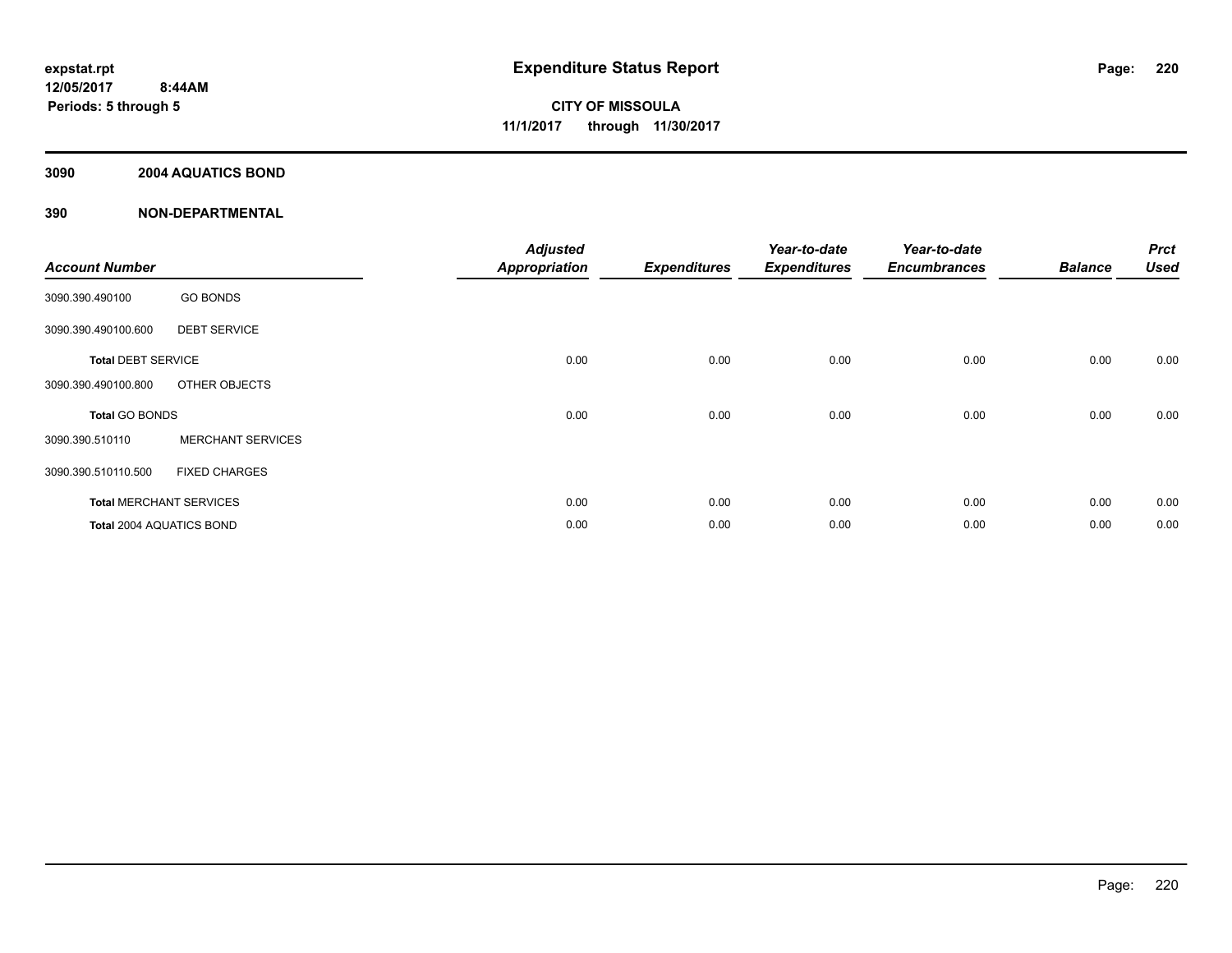# **12/05/2017**

**221**

 **8:44AM Periods: 5 through 5**

**CITY OF MISSOULA 11/1/2017 through 11/30/2017**

#### **3091 SERIES 2012A AQUATICS REFUNDING BOND**

|                                   |                                                 | <b>Adjusted</b>      |                     | Year-to-date        | Year-to-date        |                | <b>Prct</b> |
|-----------------------------------|-------------------------------------------------|----------------------|---------------------|---------------------|---------------------|----------------|-------------|
| <b>Account Number</b>             |                                                 | <b>Appropriation</b> | <b>Expenditures</b> | <b>Expenditures</b> | <b>Encumbrances</b> | <b>Balance</b> | <b>Used</b> |
| 3091.390.490100                   | <b>GO BONDS</b>                                 |                      |                     |                     |                     |                |             |
| 3091.390.490100.600               | <b>DEBT SERVICE</b>                             |                      |                     |                     |                     |                |             |
| 3091.390.490100.610.000 PRINCIPAL |                                                 | 525,000.00           | 0.00                | 0.00                | 0.00                | 525,000.00     | 0.00        |
|                                   | 3091.390.490100.620.000 INTEREST / SERVICE FEES | 66,848.00            | 0.00                | 350.00              | 0.00                | 66,498.00      | 0.52        |
| <b>Total DEBT SERVICE</b>         |                                                 | 591,848.00           | 0.00                | 350.00              | 0.00                | 591,498.00     | 0.06        |
| 3091.390.490100.800               | OTHER OBJECTS                                   |                      |                     |                     |                     |                |             |
| <b>Total OTHER OBJECTS</b>        |                                                 | 0.00                 | 0.00                | 0.00                | 0.00                | 0.00           | 0.00        |
| <b>Total GO BONDS</b>             |                                                 | 591,848.00           | 0.00                | 350.00              | 0.00                | 591,498.00     | 0.06        |
| 3091.390.510110                   | <b>MERCHANT SERVICES</b>                        |                      |                     |                     |                     |                |             |
| 3091.390.510110.500               | <b>FIXED CHARGES</b>                            |                      |                     |                     |                     |                |             |
|                                   | <b>Total MERCHANT SERVICES</b>                  | 0.00                 | 0.00                | 0.00                | 0.00                | 0.00           | 0.00        |
|                                   | Total SERIES 2012A AQUATICS REFUNDING BOND      | 591,848.00           | 0.00                | 350.00              | 0.00                | 591,498.00     | 0.06        |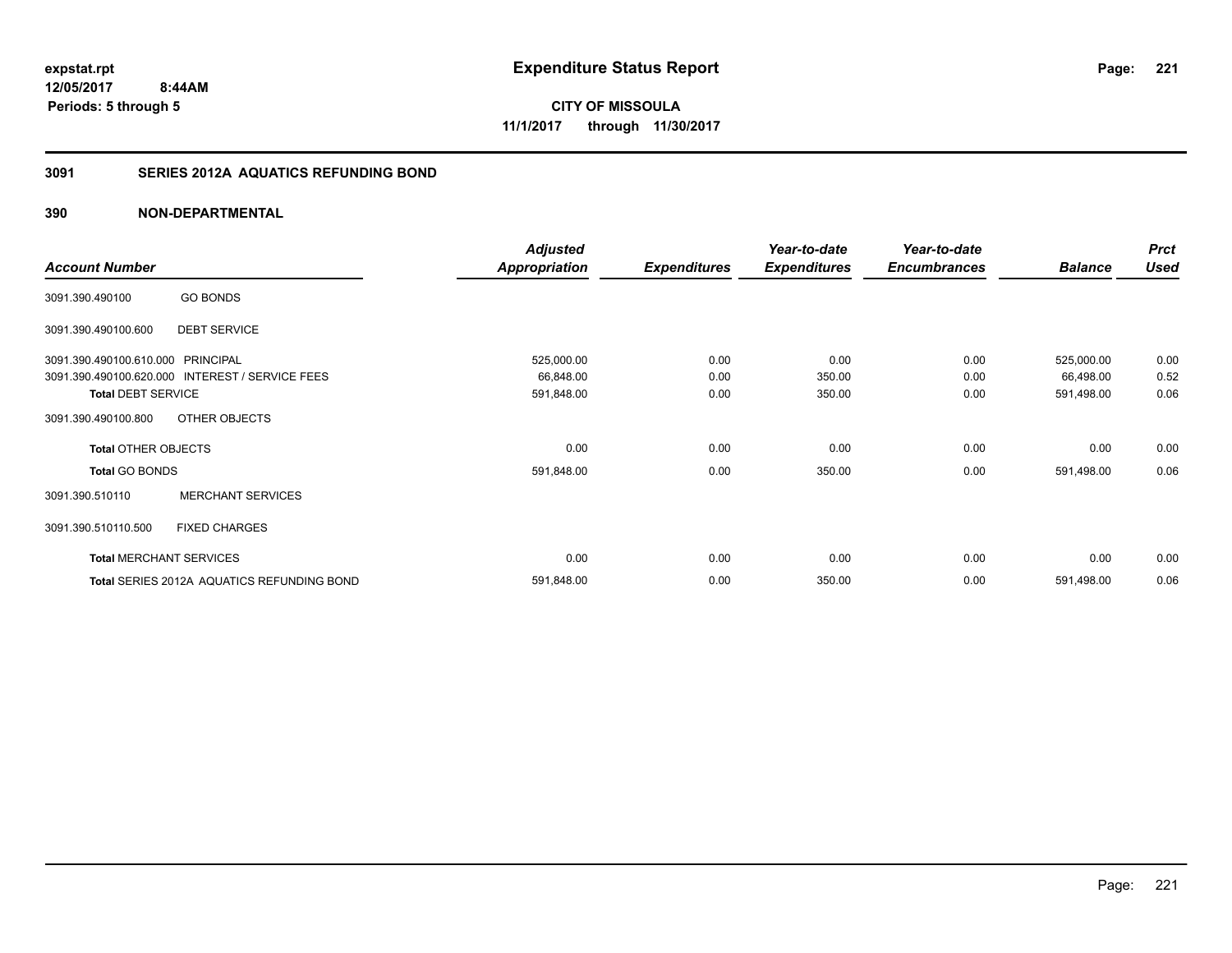### **3092 Series 2013A GO REFUNDING BONDS**

|                                   |                                            | <b>Adjusted</b> |                     | Year-to-date        | Year-to-date        |                | <b>Prct</b> |
|-----------------------------------|--------------------------------------------|-----------------|---------------------|---------------------|---------------------|----------------|-------------|
| <b>Account Number</b>             |                                            | Appropriation   | <b>Expenditures</b> | <b>Expenditures</b> | <b>Encumbrances</b> | <b>Balance</b> | <b>Used</b> |
| 3092.390.490100                   | <b>GO BONDS</b>                            |                 |                     |                     |                     |                |             |
| 3092.390.490100.600               | <b>DEBT SERVICE</b>                        |                 |                     |                     |                     |                |             |
| 3092.390.490100.610.000 PRINCIPAL |                                            | 465,000.00      | 0.00                | 0.00                | 0.00                | 465,000.00     | 0.00        |
| 3092.390.490100.620.000           | INTEREST / SERVICE FEES                    | 81,780.00       | 0.00                | 0.00                | 0.00                | 81,780.00      | 0.00        |
| <b>Total GO BONDS</b>             |                                            | 546,780.00      | 0.00                | 0.00                | 0.00                | 546,780.00     | 0.00        |
| 3092.390.510110                   | <b>MERCHANT SERVICES</b>                   |                 |                     |                     |                     |                |             |
| 3092.390.510110.500               | <b>FIXED CHARGES</b>                       |                 |                     |                     |                     |                |             |
| <b>Total MERCHANT SERVICES</b>    |                                            | 0.00            | 0.00                | 0.00                | 0.00                | 0.00           | 0.00        |
| 3092.390.521000                   | INTERFUND OPERATING TRANSFERS              |                 |                     |                     |                     |                |             |
| 3092.390.521000.800               | OTHER OBJECTS                              |                 |                     |                     |                     |                |             |
|                                   | <b>Total INTERFUND OPERATING TRANSFERS</b> | 0.00            | 0.00                | 0.00                | 0.00                | 0.00           | 0.00        |
|                                   | Total Series 2013A GO REFUNDING BONDS      | 546,780.00      | 0.00                | 0.00                | 0.00                | 546,780.00     | 0.00        |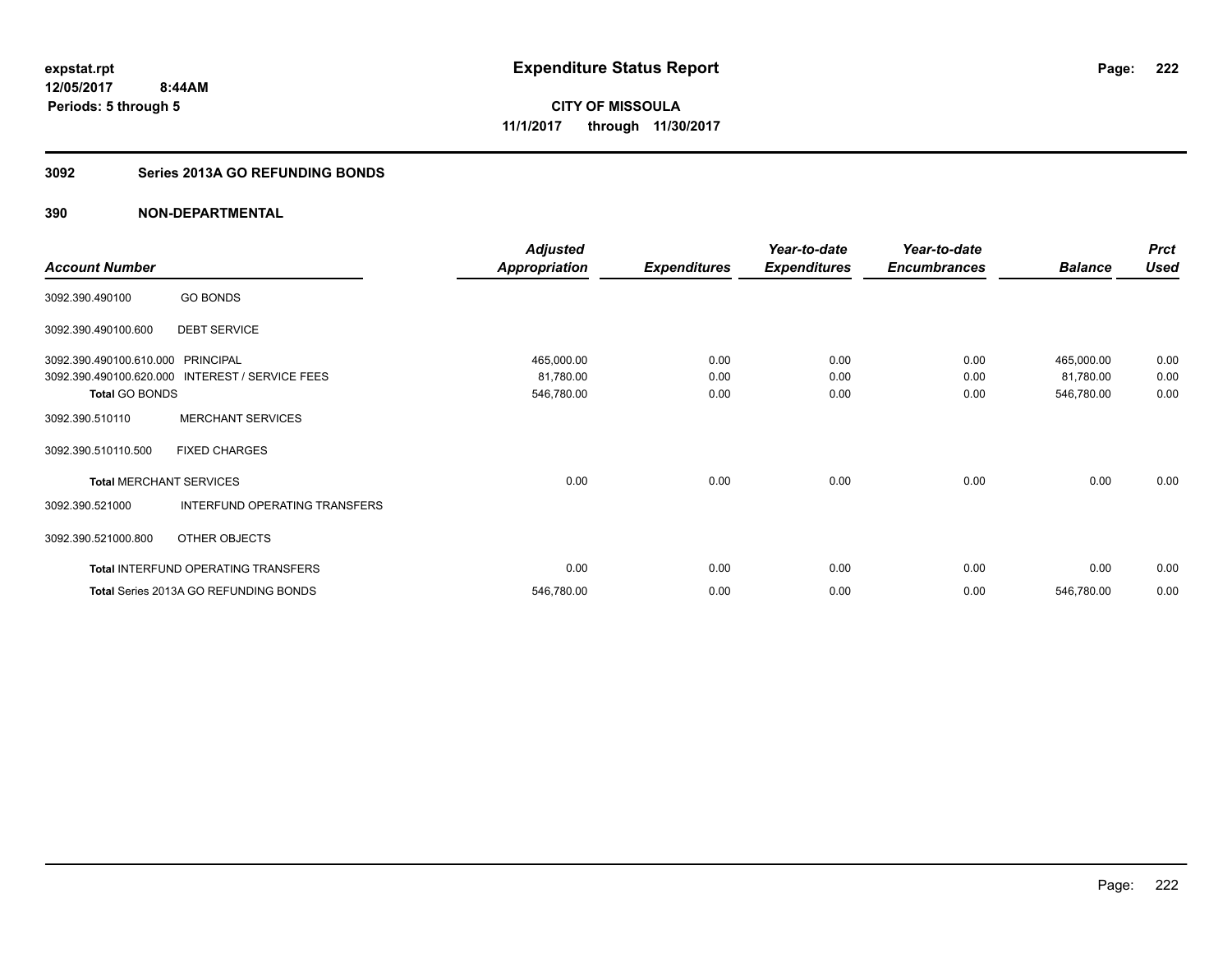**CITY OF MISSOULA 11/1/2017 through 11/30/2017**

#### **3095 2004 REFUNDING BONDS DEBT SERVICE**

| <b>Account Number</b> |                                                | <b>Adjusted</b><br>Appropriation | <b>Expenditures</b> | Year-to-date<br><b>Expenditures</b> | Year-to-date<br><b>Encumbrances</b> | <b>Balance</b> | <b>Prct</b><br><b>Used</b> |
|-----------------------|------------------------------------------------|----------------------------------|---------------------|-------------------------------------|-------------------------------------|----------------|----------------------------|
| 3095.390.490100       | <b>GO BONDS</b>                                |                                  |                     |                                     |                                     |                |                            |
| 3095.390.490100.600   | <b>DEBT SERVICE</b>                            |                                  |                     |                                     |                                     |                |                            |
| <b>Total GO BONDS</b> |                                                | 0.00                             | 0.00                | 0.00                                | 0.00                                | 0.00           | 0.00                       |
| 3095.390.510110       | <b>MERCHANT SERVICES</b>                       |                                  |                     |                                     |                                     |                |                            |
| 3095.390.510110.500   | <b>FIXED CHARGES</b>                           |                                  |                     |                                     |                                     |                |                            |
|                       | <b>Total MERCHANT SERVICES</b>                 | 0.00                             | 0.00                | 0.00                                | 0.00                                | 0.00           | 0.00                       |
|                       | <b>Total 2004 REFUNDING BONDS DEBT SERVICE</b> | 0.00                             | 0.00                | 0.00                                | 0.00                                | 0.00           | 0.00                       |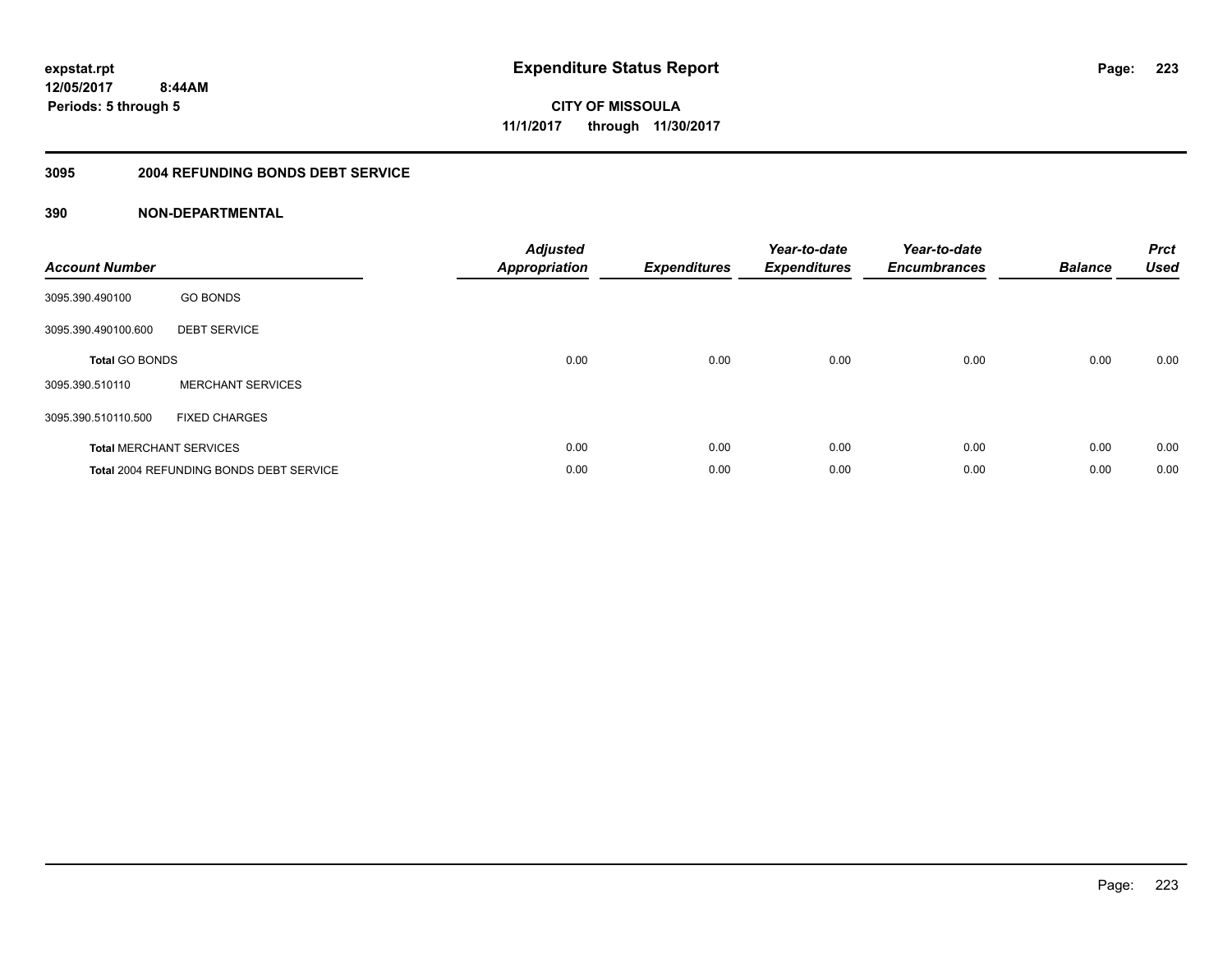#### **3096 NEW FIRE STATION GO BOND**

| <b>Account Number</b>          |                                       | <b>Adjusted</b><br><b>Appropriation</b> | <b>Expenditures</b> | Year-to-date<br><b>Expenditures</b> | Year-to-date<br><b>Encumbrances</b> | <b>Balance</b> | <b>Prct</b><br><b>Used</b> |
|--------------------------------|---------------------------------------|-----------------------------------------|---------------------|-------------------------------------|-------------------------------------|----------------|----------------------------|
|                                |                                       |                                         |                     |                                     |                                     |                |                            |
| 3096.390.490100                | <b>GO BONDS</b>                       |                                         |                     |                                     |                                     |                |                            |
| 3096.390.490100.600            | <b>DEBT SERVICE</b>                   |                                         |                     |                                     |                                     |                |                            |
| <b>Total DEBT SERVICE</b>      |                                       | 0.00                                    | 0.00                | 0.00                                | 0.00                                | 0.00           | 0.00                       |
| 3096.390.490100.800            | OTHER OBJECTS                         |                                         |                     |                                     |                                     |                |                            |
| <b>Total GO BONDS</b>          |                                       | 0.00                                    | 0.00                | 0.00                                | 0.00                                | 0.00           | 0.00                       |
| 3096.390.510110                | <b>MERCHANT SERVICES</b>              |                                         |                     |                                     |                                     |                |                            |
| 3096.390.510110.500            | <b>FIXED CHARGES</b>                  |                                         |                     |                                     |                                     |                |                            |
| <b>Total MERCHANT SERVICES</b> |                                       | 0.00                                    | 0.00                | 0.00                                | 0.00                                | 0.00           | 0.00                       |
|                                | <b>Total NEW FIRE STATION GO BOND</b> | 0.00                                    | 0.00                | 0.00                                | 0.00                                | 0.00           | 0.00                       |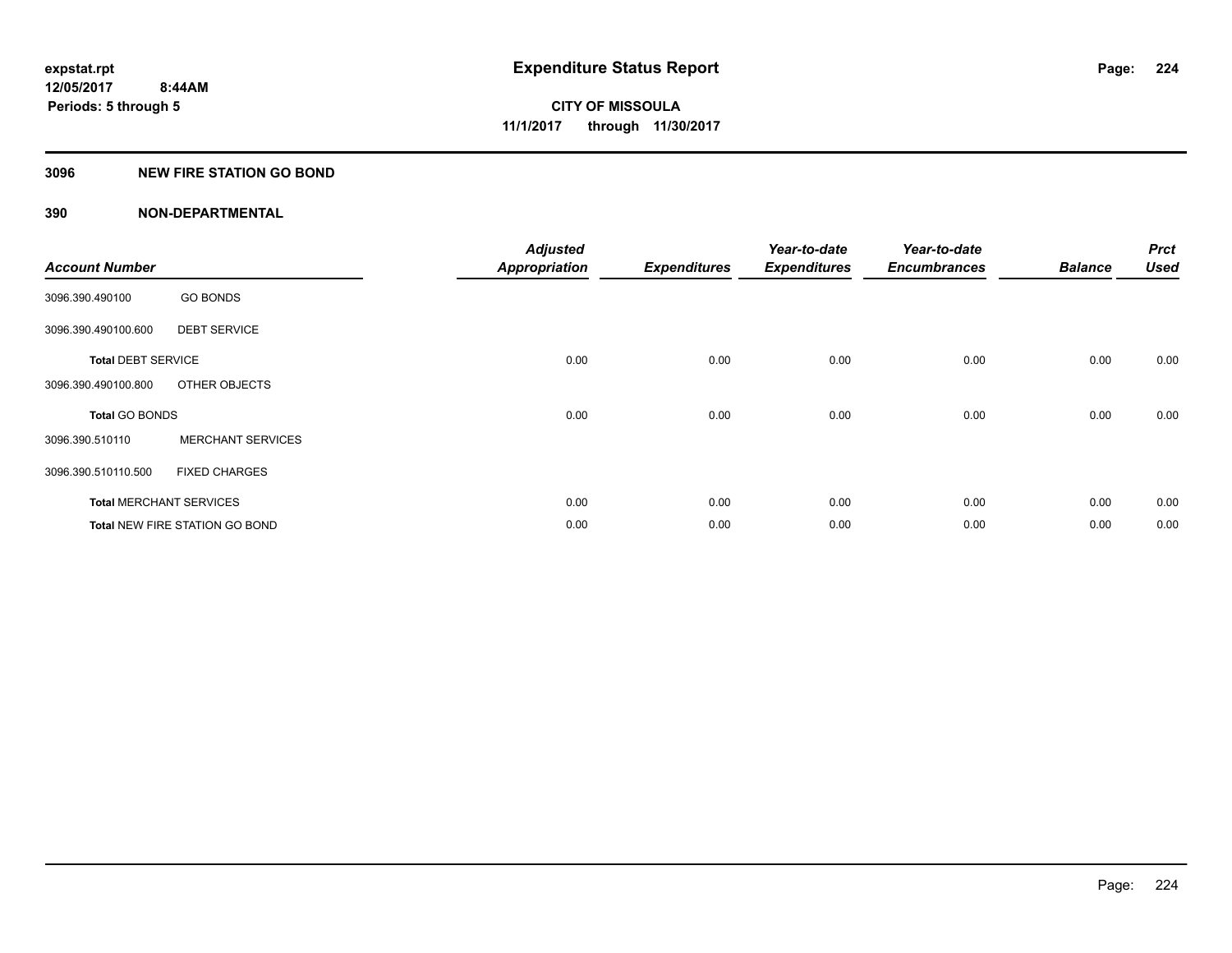#### **3097 2007 REFUNDING BONDS**

| <b>Account Number</b>      |                                | <b>Adjusted</b><br><b>Appropriation</b> | <b>Expenditures</b> | Year-to-date<br><b>Expenditures</b> | Year-to-date<br><b>Encumbrances</b> | <b>Balance</b> | <b>Prct</b><br><b>Used</b> |
|----------------------------|--------------------------------|-----------------------------------------|---------------------|-------------------------------------|-------------------------------------|----------------|----------------------------|
| 3097.390.490100            | <b>GO BONDS</b>                |                                         |                     |                                     |                                     |                |                            |
| 3097.390.490100.600        | <b>DEBT SERVICE</b>            |                                         |                     |                                     |                                     |                |                            |
| <b>Total GO BONDS</b>      |                                | 0.00                                    | 0.00                | 0.00                                | 0.00                                | 0.00           | 0.00                       |
| 3097.390.490500            | <b>DEBT PAYMENTS</b>           |                                         |                     |                                     |                                     |                |                            |
| 3097.390.490500.500        | <b>FIXED CHARGES</b>           |                                         |                     |                                     |                                     |                |                            |
| <b>Total DEBT PAYMENTS</b> |                                | 0.00                                    | 0.00                | 0.00                                | 0.00                                | 0.00           | 0.00                       |
| 3097.390.510110            | <b>MERCHANT SERVICES</b>       |                                         |                     |                                     |                                     |                |                            |
| 3097.390.510110.500        | <b>FIXED CHARGES</b>           |                                         |                     |                                     |                                     |                |                            |
|                            | <b>Total MERCHANT SERVICES</b> | 0.00                                    | 0.00                | 0.00                                | 0.00                                | 0.00           | 0.00                       |
|                            | Total 2007 REFUNDING BONDS     | 0.00                                    | 0.00                | 0.00                                | 0.00                                | 0.00           | 0.00                       |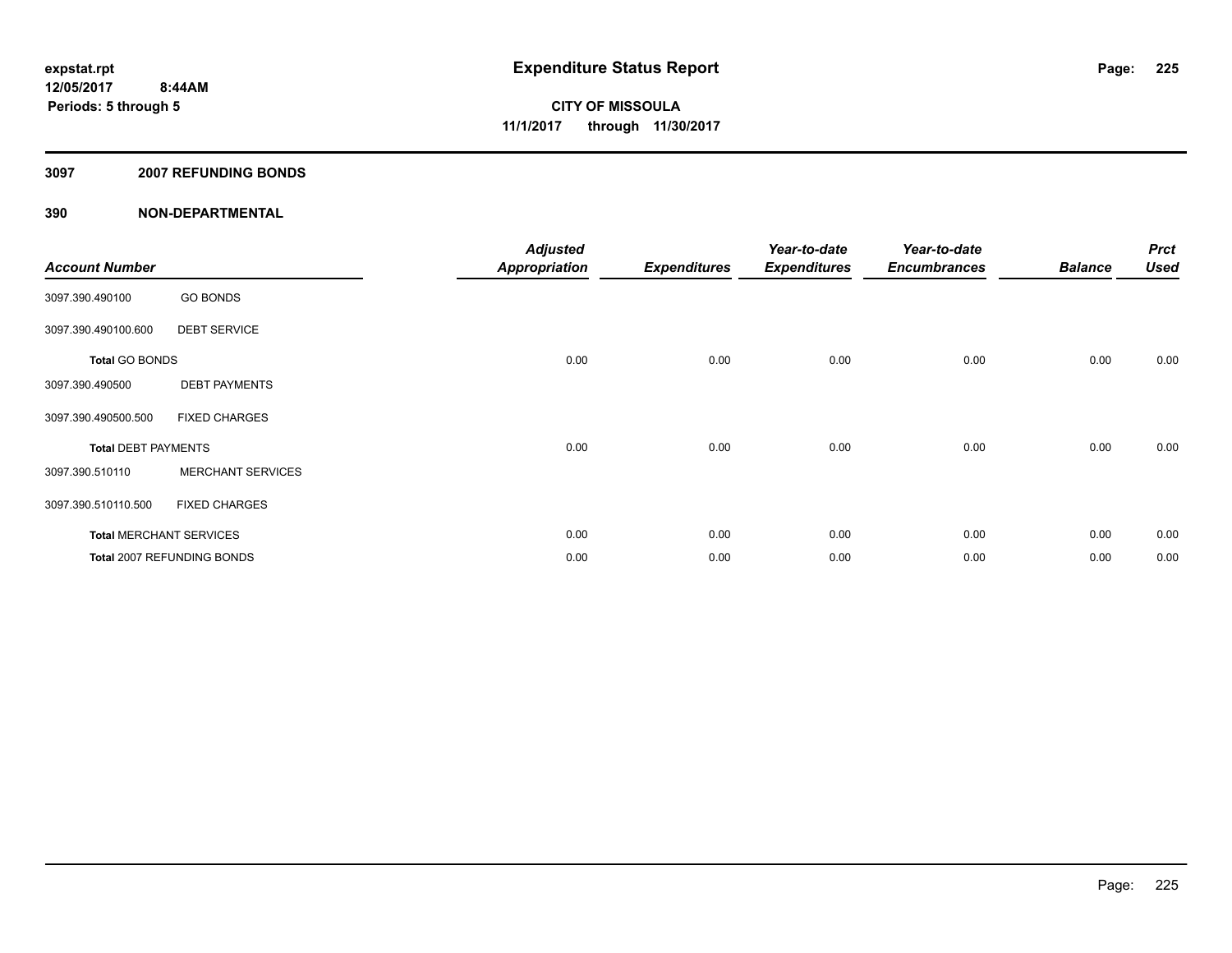#### **3100 SIDEWALK & CURB WARRANTS FUND**

| <b>Account Number</b>          |                                                | <b>Adjusted</b><br><b>Appropriation</b> | <b>Expenditures</b> | Year-to-date<br><b>Expenditures</b> | Year-to-date<br><b>Encumbrances</b> | <b>Balance</b> | <b>Prct</b><br><b>Used</b> |
|--------------------------------|------------------------------------------------|-----------------------------------------|---------------------|-------------------------------------|-------------------------------------|----------------|----------------------------|
| 3100.390.490300                | SPECIAL IMPROVEMENTS BONDS                     |                                         |                     |                                     |                                     |                |                            |
| 3100.390.490300.600            | <b>DEBT SERVICE</b>                            |                                         |                     |                                     |                                     |                |                            |
|                                | <b>Total SPECIAL IMPROVEMENTS BONDS</b>        | 0.00                                    | 0.00                | 0.00                                | 0.00                                | 0.00           | 0.00                       |
| 3100.390.510110                | <b>MERCHANT SERVICES</b>                       |                                         |                     |                                     |                                     |                |                            |
| 3100.390.510110.500            | <b>FIXED CHARGES</b>                           |                                         |                     |                                     |                                     |                |                            |
| <b>Total MERCHANT SERVICES</b> |                                                | 0.00                                    | 0.00                | 0.00                                | 0.00                                | 0.00           | 0.00                       |
| 3100.390.521000                | INTERFUND OPERATING TRANSFERS                  |                                         |                     |                                     |                                     |                |                            |
| 3100.390.521000.800            | OTHER OBJECTS                                  |                                         |                     |                                     |                                     |                |                            |
|                                | <b>Total INTERFUND OPERATING TRANSFERS</b>     | 0.00                                    | 0.00                | 0.00                                | 0.00                                | 0.00           | 0.00                       |
|                                | <b>Total SIDEWALK &amp; CURB WARRANTS FUND</b> | 0.00                                    | 0.00                | 0.00                                | 0.00                                | 0.00           | 0.00                       |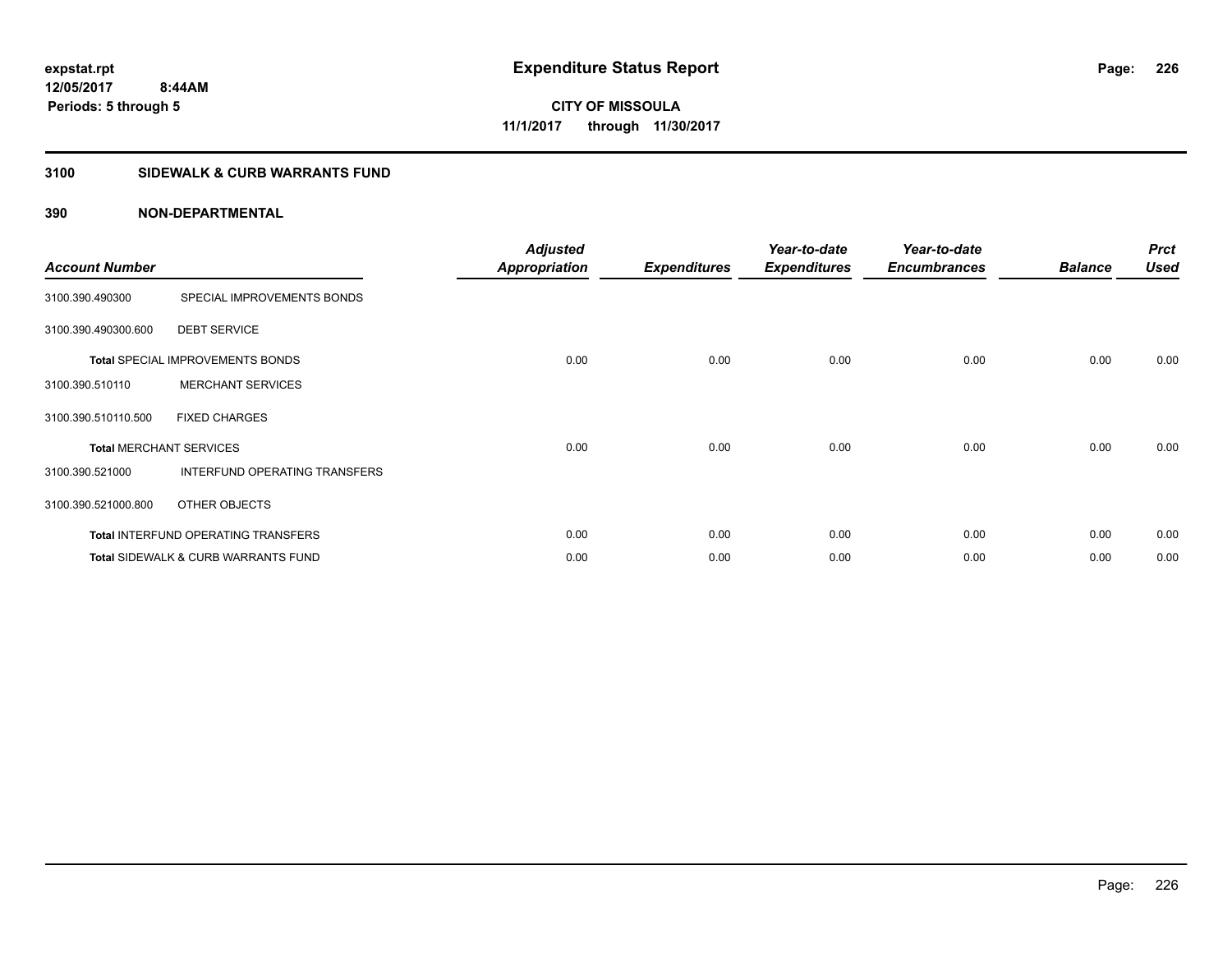**227**

**12/05/2017 8:44AM Periods: 5 through 5**

**CITY OF MISSOULA 11/1/2017 through 11/30/2017**

#### **3200 FY99 SIDEWALK & CURB DEBT SERVICE FUND**

| <b>Account Number</b>     |                                              | <b>Adjusted</b><br><b>Appropriation</b> | <b>Expenditures</b> | Year-to-date<br><b>Expenditures</b> | Year-to-date<br><b>Encumbrances</b> | <b>Balance</b> | <b>Prct</b><br><b>Used</b> |
|---------------------------|----------------------------------------------|-----------------------------------------|---------------------|-------------------------------------|-------------------------------------|----------------|----------------------------|
| 3200.390.490300           | SPECIAL IMPROVEMENTS BONDS                   |                                         |                     |                                     |                                     |                |                            |
| 3200.390.490300.600       | <b>DEBT SERVICE</b>                          |                                         |                     |                                     |                                     |                |                            |
|                           | <b>Total SPECIAL IMPROVEMENTS BONDS</b>      | 0.00                                    | 0.00                | 0.00                                | 0.00                                | 0.00           | 0.00                       |
| 3200.390.510100           | SPECIAL ASSESSMENTS                          |                                         |                     |                                     |                                     |                |                            |
| 3200.390.510100.600       | <b>DEBT SERVICE</b>                          |                                         |                     |                                     |                                     |                |                            |
| <b>Total DEBT SERVICE</b> |                                              | 0.00                                    | 0.00                | 0.00                                | 0.00                                | 0.00           | 0.00                       |
| 3200.390.510100.800       | OTHER OBJECTS                                |                                         |                     |                                     |                                     |                |                            |
|                           | <b>Total SPECIAL ASSESSMENTS</b>             | 0.00                                    | 0.00                | 0.00                                | 0.00                                | 0.00           | 0.00                       |
| 3200.390.510110           | <b>MERCHANT SERVICES</b>                     |                                         |                     |                                     |                                     |                |                            |
| 3200.390.510110.500       | <b>FIXED CHARGES</b>                         |                                         |                     |                                     |                                     |                |                            |
|                           | <b>Total MERCHANT SERVICES</b>               | 0.00                                    | 0.00                | 0.00                                | 0.00                                | 0.00           | 0.00                       |
|                           | Total FY99 SIDEWALK & CURB DEBT SERVICE FUND | 0.00                                    | 0.00                | 0.00                                | 0.00                                | 0.00           | 0.00                       |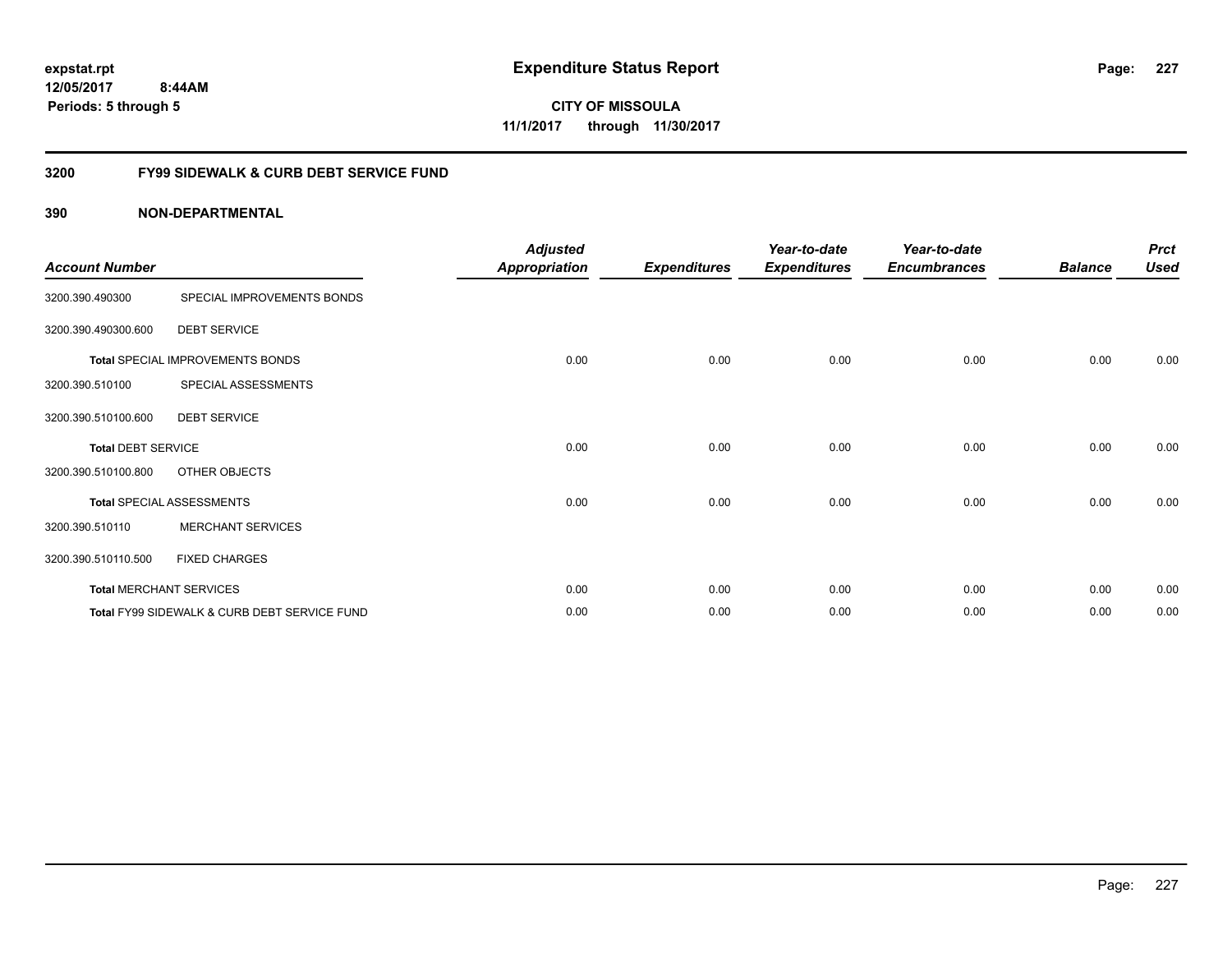**228**

**12/05/2017 8:44AM Periods: 5 through 5**

**CITY OF MISSOULA 11/1/2017 through 11/30/2017**

#### **3300 FY00 SIDEWALK & CURB DEBT SERVICE FUND**

| <b>Account Number</b> |                                              | <b>Adjusted</b><br><b>Appropriation</b> | <b>Expenditures</b> | Year-to-date<br><b>Expenditures</b> | Year-to-date<br><b>Encumbrances</b> | <b>Balance</b> | <b>Prct</b><br><b>Used</b> |
|-----------------------|----------------------------------------------|-----------------------------------------|---------------------|-------------------------------------|-------------------------------------|----------------|----------------------------|
| 3300.390.510100       | SPECIAL ASSESSMENTS                          |                                         |                     |                                     |                                     |                |                            |
| 3300.390.510100.600   | <b>DEBT SERVICE</b>                          |                                         |                     |                                     |                                     |                |                            |
|                       | <b>Total SPECIAL ASSESSMENTS</b>             | 0.00                                    | 0.00                | 0.00                                | 0.00                                | 0.00           | 0.00                       |
| 3300.390.510110       | <b>MERCHANT SERVICES</b>                     |                                         |                     |                                     |                                     |                |                            |
| 3300.390.510110.500   | <b>FIXED CHARGES</b>                         |                                         |                     |                                     |                                     |                |                            |
|                       | <b>Total MERCHANT SERVICES</b>               | 0.00                                    | 0.00                | 0.00                                | 0.00                                | 0.00           | 0.00                       |
|                       | Total FY00 SIDEWALK & CURB DEBT SERVICE FUND | 0.00                                    | 0.00                | 0.00                                | 0.00                                | 0.00           | 0.00                       |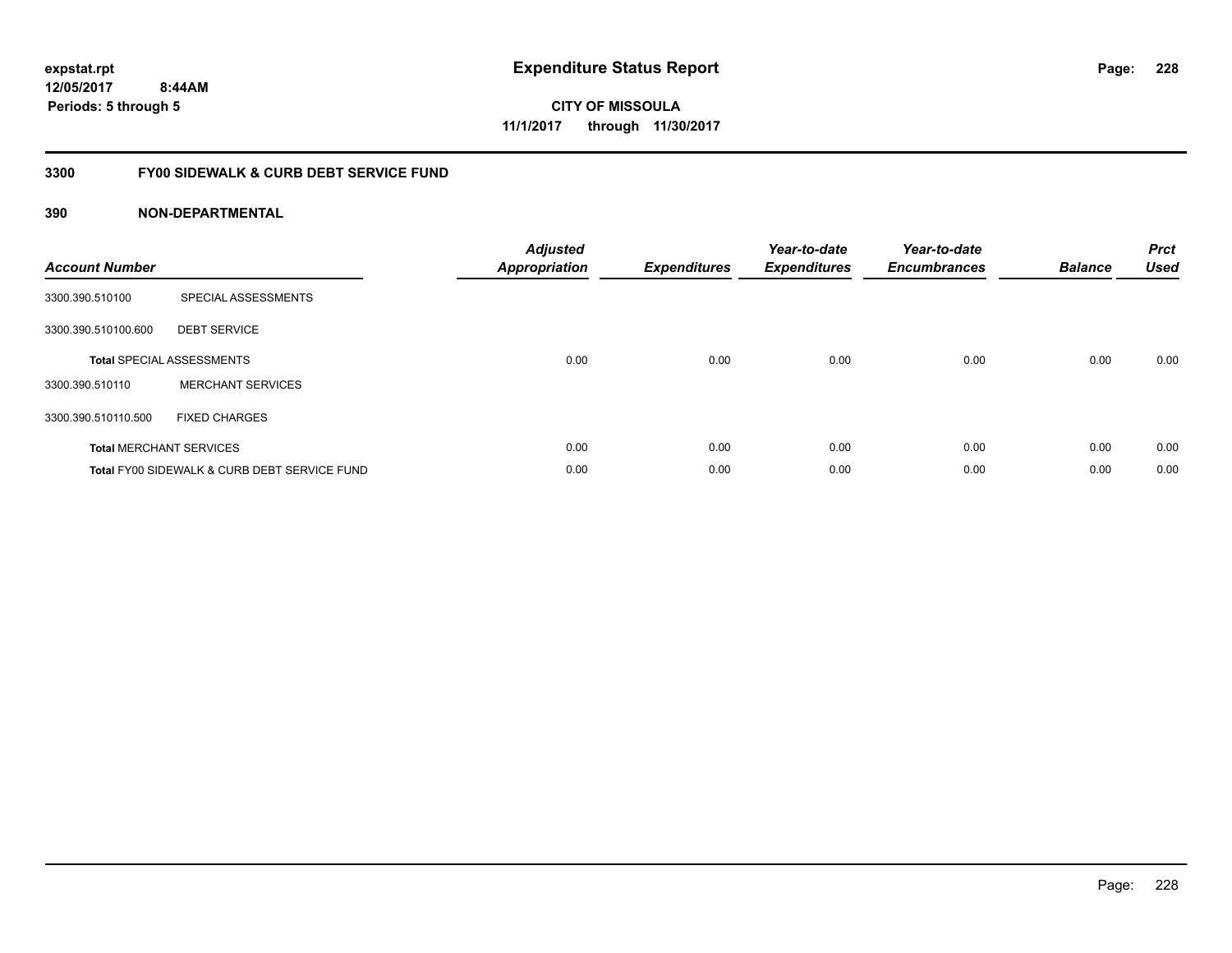**3305 JUDGMENT LEVIES**

| <b>Account Number</b>        |                     | <b>Adjusted</b><br><b>Appropriation</b> | <b>Expenditures</b> | Year-to-date<br><b>Expenditures</b> | Year-to-date<br><b>Encumbrances</b> | <b>Balance</b> | <b>Prct</b><br><b>Used</b> |
|------------------------------|---------------------|-----------------------------------------|---------------------|-------------------------------------|-------------------------------------|----------------|----------------------------|
| 3305.390.490550              | JUDGMENT LEVY DEBT  |                                         |                     |                                     |                                     |                |                            |
| 3305.390.490550.600          | <b>DEBT SERVICE</b> |                                         |                     |                                     |                                     |                |                            |
| <b>Total DEBT SERVICE</b>    |                     | 0.00                                    | 0.00                | 0.00                                | 0.00                                | 0.00           | 0.00                       |
| 3305.390.490550.800          | OTHER OBJECTS       |                                         |                     |                                     |                                     |                |                            |
| <b>Total JUDGMENT LEVIES</b> |                     | 0.00                                    | 0.00                | 0.00                                | 0.00                                | 0.00           | 0.00                       |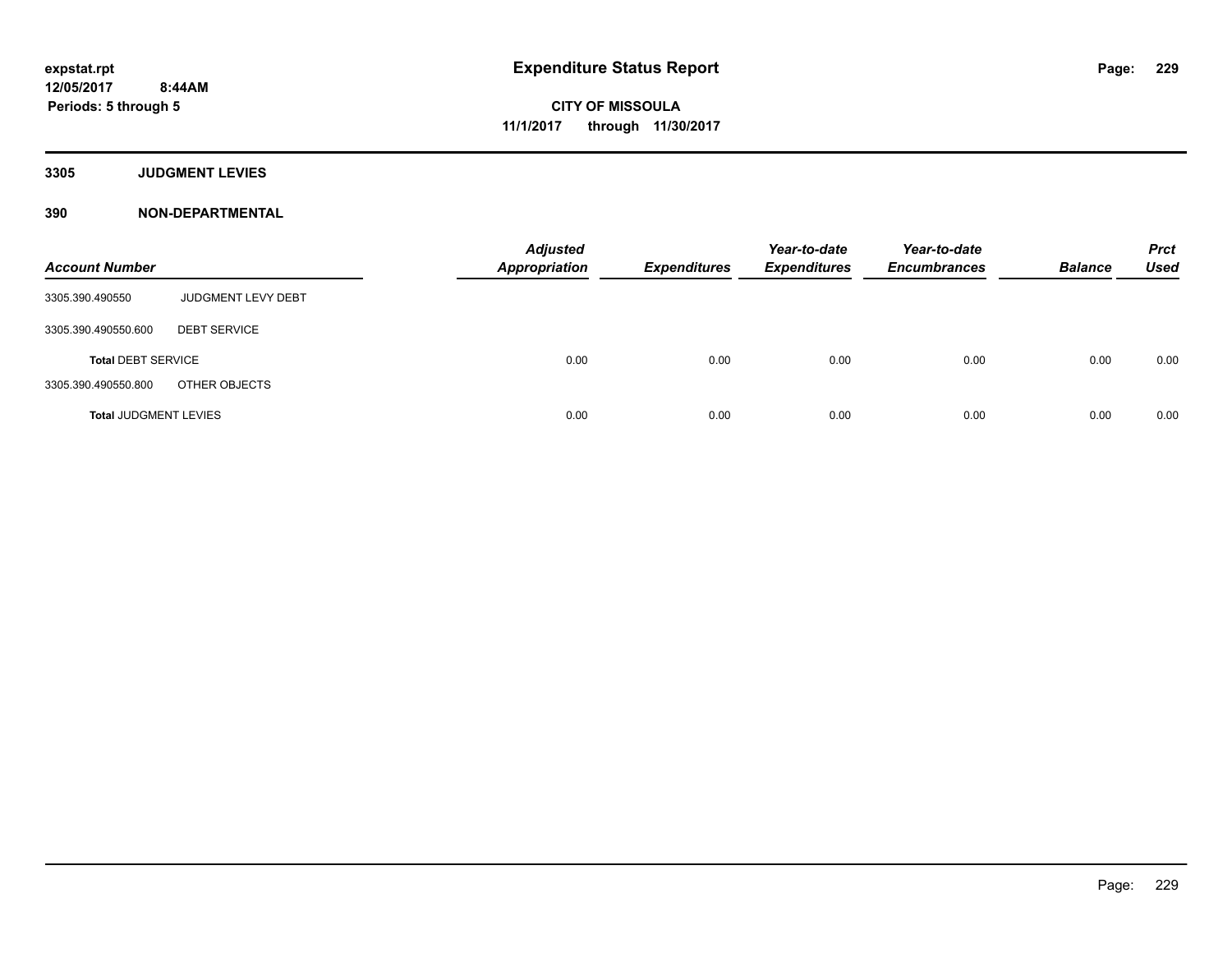**CITY OF MISSOULA 11/1/2017 through 11/30/2017**

#### **3400 FY01 SIDEWALK & CURB DEBT SERVICE FUND**

**000 \*\*\* Title Not Found \*\*\***

| <b>Account Number</b>                |                         | <b>Adjusted</b><br>Appropriation | <b>Expenditures</b> | Year-to-date<br><b>Expenditures</b> | Year-to-date<br><b>Encumbrances</b> | <b>Balance</b> | <b>Prct</b><br><b>Used</b> |
|--------------------------------------|-------------------------|----------------------------------|---------------------|-------------------------------------|-------------------------------------|----------------|----------------------------|
| 3400.000.520100                      | *** Title Not Found *** |                                  |                     |                                     |                                     |                |                            |
| 3400.000.520100.800                  | OTHER OBJECTS           |                                  |                     |                                     |                                     |                |                            |
| <b>Total *** Title Not Found ***</b> |                         |                                  | 0.00<br>0.00        | 0.00                                | 0.00                                | 0.00           | 0.00                       |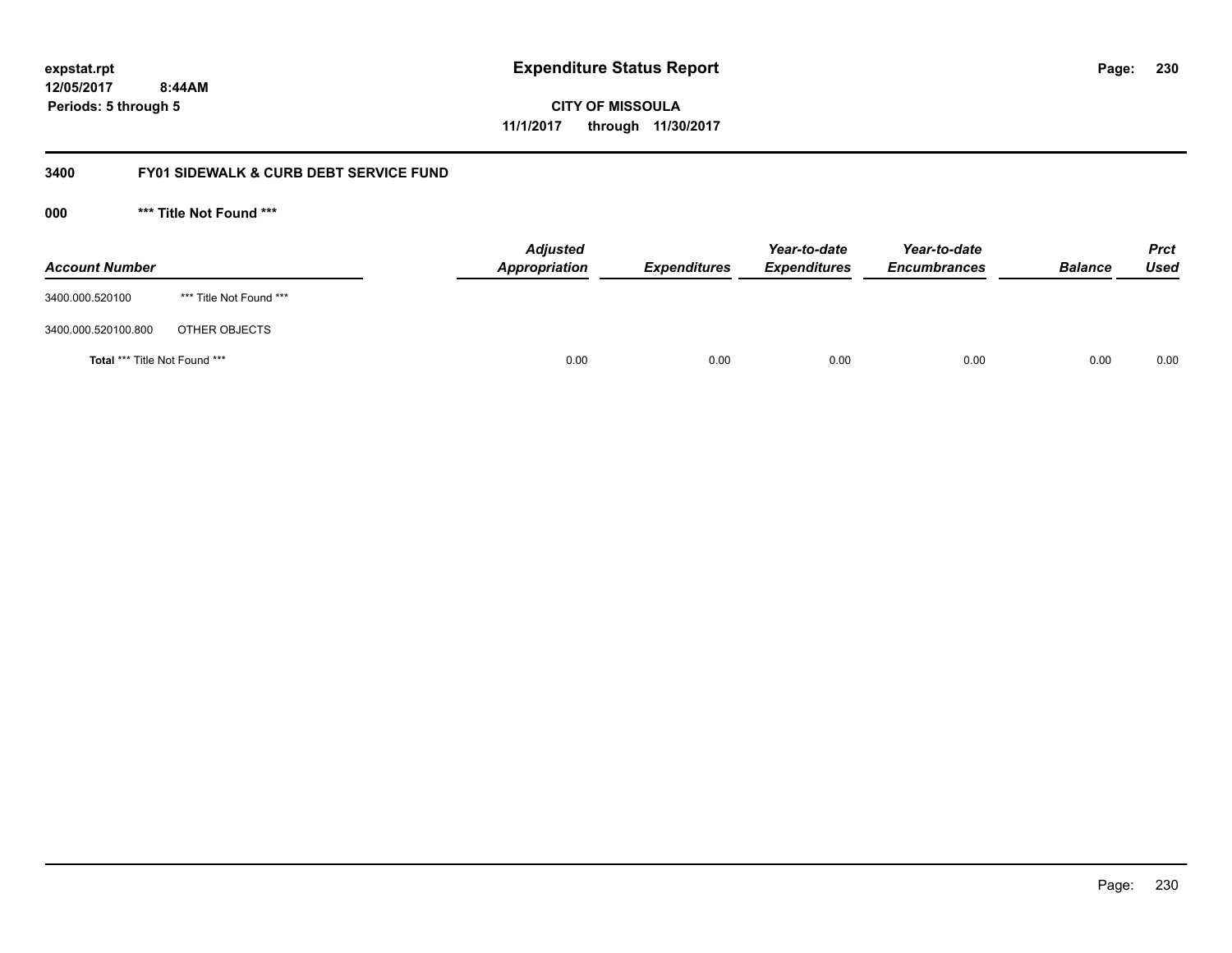**CITY OF MISSOULA 11/1/2017 through 11/30/2017**

#### **3400 FY01 SIDEWALK & CURB DEBT SERVICE FUND**

| <b>Account Number</b>     |                                              | <b>Adjusted</b><br><b>Appropriation</b> | <b>Expenditures</b> | Year-to-date<br><b>Expenditures</b> | Year-to-date<br><b>Encumbrances</b> | <b>Balance</b> | <b>Prct</b><br><b>Used</b> |
|---------------------------|----------------------------------------------|-----------------------------------------|---------------------|-------------------------------------|-------------------------------------|----------------|----------------------------|
|                           |                                              |                                         |                     |                                     |                                     |                |                            |
| 3400.390.510100           | SPECIAL ASSESSMENTS                          |                                         |                     |                                     |                                     |                |                            |
| 3400.390.510100.600       | <b>DEBT SERVICE</b>                          |                                         |                     |                                     |                                     |                |                            |
| <b>Total DEBT SERVICE</b> |                                              | 0.00                                    | 0.00                | 0.00                                | 0.00                                | 0.00           | 0.00                       |
| 3400.390.510100.800       | OTHER OBJECTS                                |                                         |                     |                                     |                                     |                |                            |
|                           | <b>Total SPECIAL ASSESSMENTS</b>             | 0.00                                    | 0.00                | 0.00                                | 0.00                                | 0.00           | 0.00                       |
| 3400.390.510110           | <b>MERCHANT SERVICES</b>                     |                                         |                     |                                     |                                     |                |                            |
| 3400.390.510110.500       | <b>FIXED CHARGES</b>                         |                                         |                     |                                     |                                     |                |                            |
|                           | Total FY01 SIDEWALK & CURB DEBT SERVICE FUND | 0.00                                    | 0.00                | 0.00                                | 0.00                                | 0.00           | 0.00                       |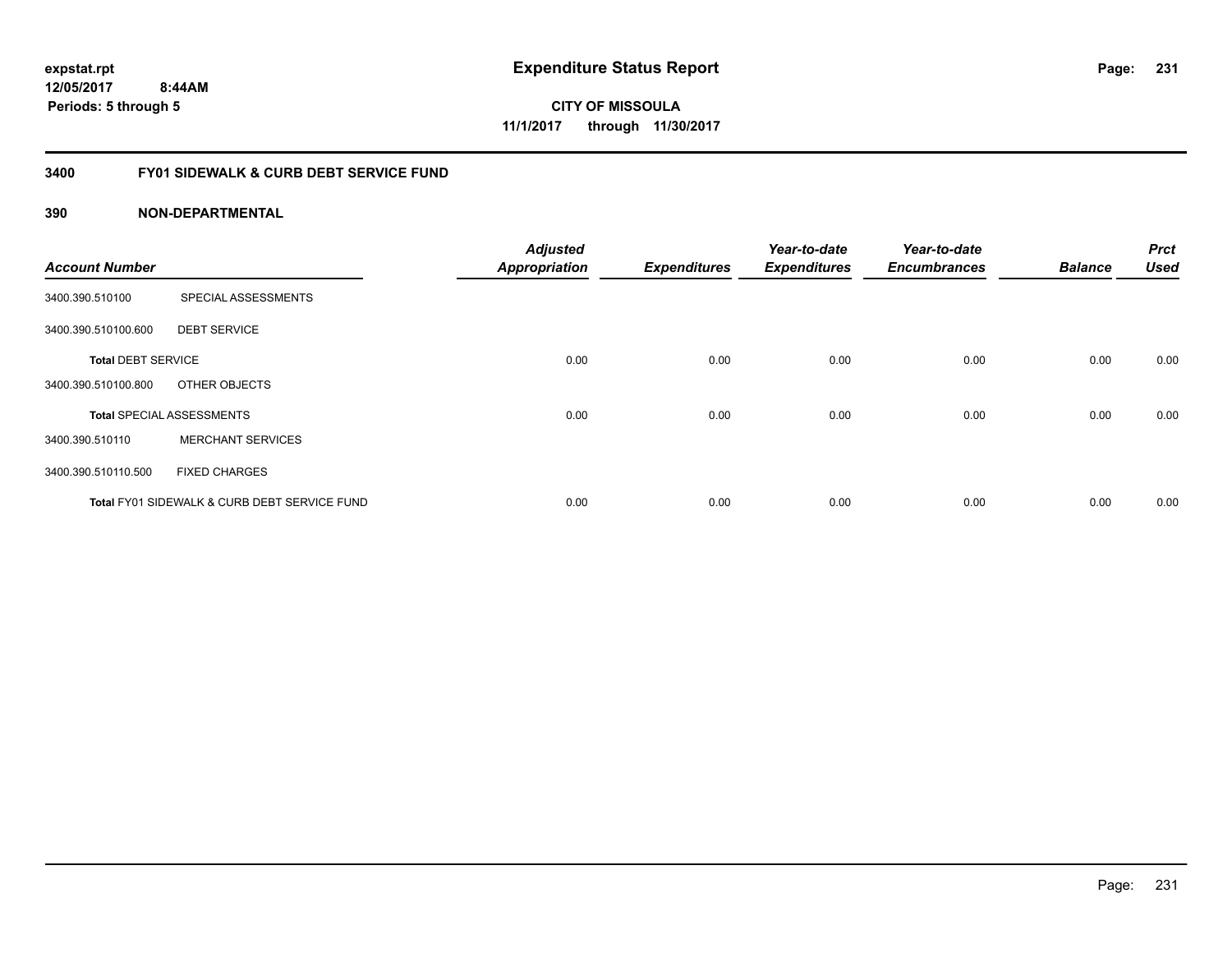**CITY OF MISSOULA 11/1/2017 through 11/30/2017**

#### **3410 FY02 SIDEWALK & CURB DEBT SERVICE FUND**

**000 \*\*\* Title Not Found \*\*\***

| <b>Account Number</b>                |                         | <b>Adjusted</b><br>Appropriation | <b>Expenditures</b> | Year-to-date<br><b>Expenditures</b> | Year-to-date<br><b>Encumbrances</b> | <b>Balance</b> | <b>Prct</b><br><b>Used</b> |
|--------------------------------------|-------------------------|----------------------------------|---------------------|-------------------------------------|-------------------------------------|----------------|----------------------------|
| 3410.000.520100                      | *** Title Not Found *** |                                  |                     |                                     |                                     |                |                            |
| 3410.000.520100.800                  | OTHER OBJECTS           |                                  |                     |                                     |                                     |                |                            |
| <b>Total *** Title Not Found ***</b> |                         | 0.00                             | 0.00                | 0.00                                | 0.00                                | 0.00           | 0.00                       |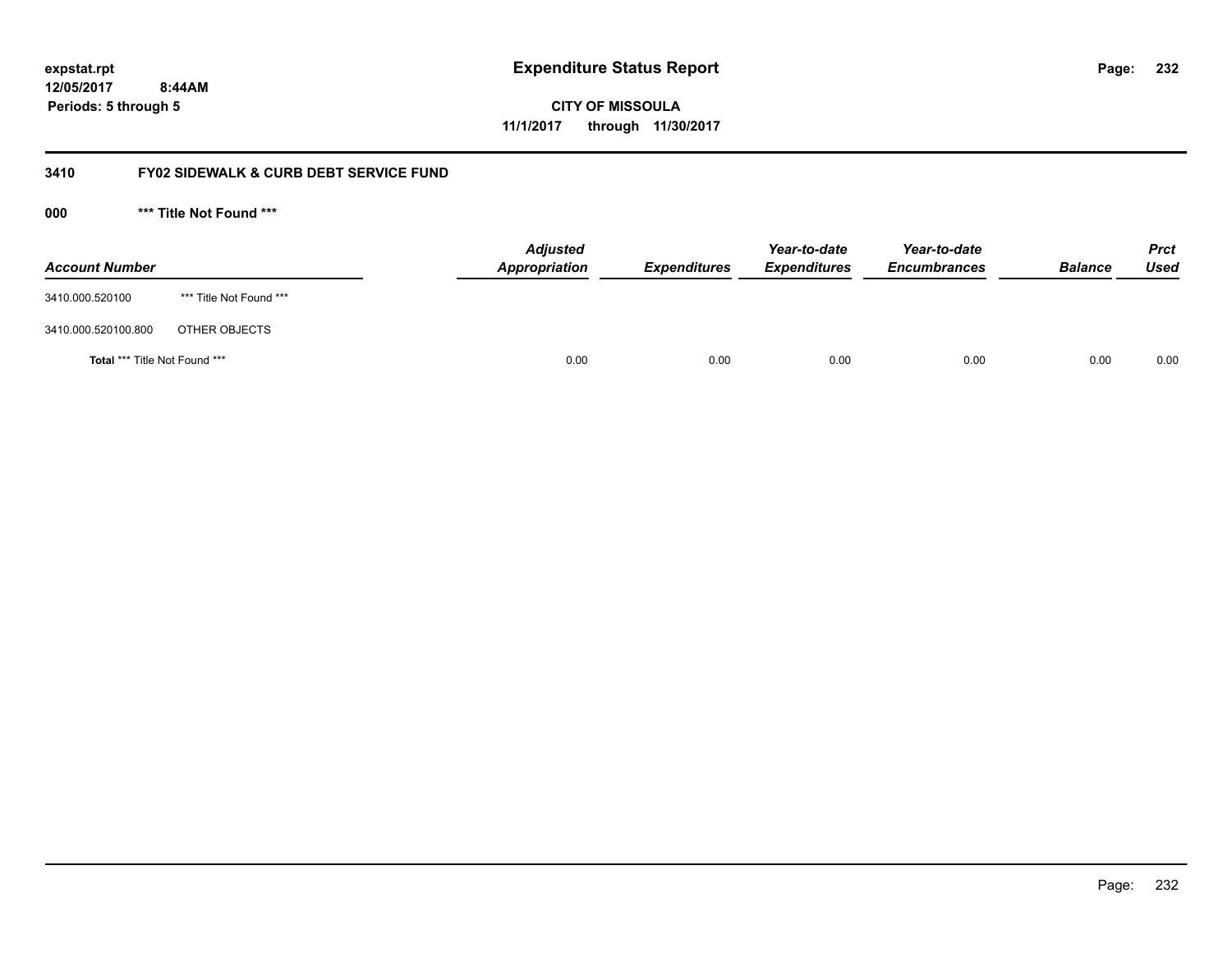**233**

**CITY OF MISSOULA 11/1/2017 through 11/30/2017**

#### **3410 FY02 SIDEWALK & CURB DEBT SERVICE FUND**

| <b>Account Number</b> |                                              | <b>Adjusted</b><br>Appropriation | <b>Expenditures</b> | Year-to-date<br><b>Expenditures</b> | Year-to-date<br><b>Encumbrances</b> | <b>Balance</b> | <b>Prct</b><br><b>Used</b> |
|-----------------------|----------------------------------------------|----------------------------------|---------------------|-------------------------------------|-------------------------------------|----------------|----------------------------|
| 3410.390.510100       | SPECIAL ASSESSMENTS                          |                                  |                     |                                     |                                     |                |                            |
| 3410.390.510100.600   | <b>DEBT SERVICE</b>                          |                                  |                     |                                     |                                     |                |                            |
|                       | <b>Total SPECIAL ASSESSMENTS</b>             | 0.00                             | 0.00                | 0.00                                | 0.00                                | 0.00           | 0.00                       |
| 3410.390.510110       | <b>MERCHANT SERVICES</b>                     |                                  |                     |                                     |                                     |                |                            |
| 3410.390.510110.500   | <b>FIXED CHARGES</b>                         |                                  |                     |                                     |                                     |                |                            |
|                       | <b>Total MERCHANT SERVICES</b>               | 0.00                             | 0.00                | 0.00                                | 0.00                                | 0.00           | 0.00                       |
|                       | Total FY02 SIDEWALK & CURB DEBT SERVICE FUND | 0.00                             | 0.00                | 0.00                                | 0.00                                | 0.00           | 0.00                       |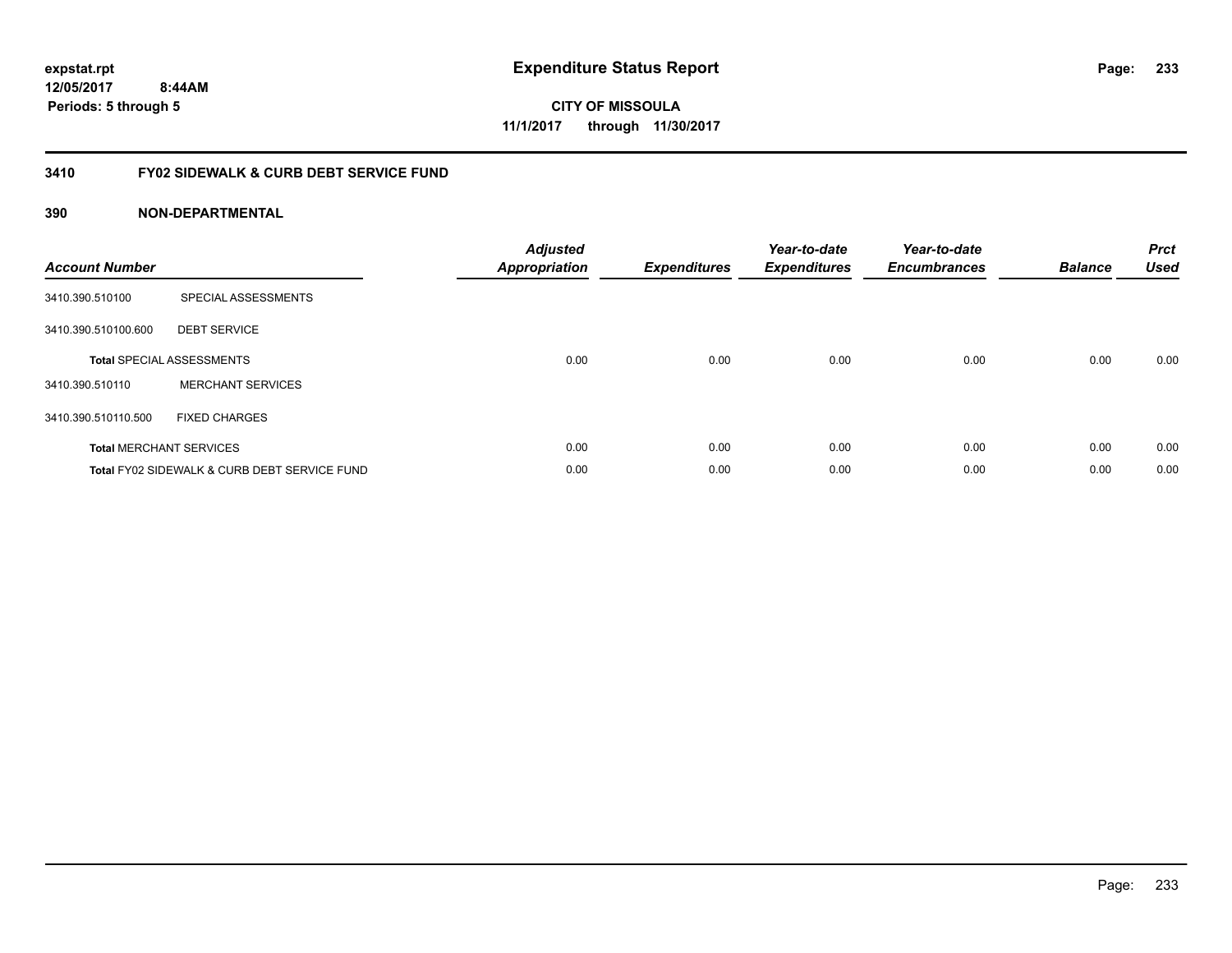# **CITY OF MISSOULA 11/1/2017 through 11/30/2017**

#### **3420 FY03 SIDEWALK & CURB DEBT SERVICE**

| <b>Account Number</b> |                                                    | <b>Adjusted</b><br>Appropriation | <b>Expenditures</b> | Year-to-date<br><b>Expenditures</b> | Year-to-date<br><b>Encumbrances</b> | <b>Balance</b> | <b>Prct</b><br><b>Used</b> |
|-----------------------|----------------------------------------------------|----------------------------------|---------------------|-------------------------------------|-------------------------------------|----------------|----------------------------|
| 3420.390.510100       | SPECIAL ASSESSMENTS                                |                                  |                     |                                     |                                     |                |                            |
| 3420.390.510100.600   | <b>DEBT SERVICE</b>                                |                                  |                     |                                     |                                     |                |                            |
|                       | <b>Total SPECIAL ASSESSMENTS</b>                   | 0.00                             | 0.00                | 0.00                                | 0.00                                | 0.00           | 0.00                       |
| 3420.390.510110       | <b>MERCHANT SERVICES</b>                           |                                  |                     |                                     |                                     |                |                            |
| 3420.390.510110.500   | <b>FIXED CHARGES</b>                               |                                  |                     |                                     |                                     |                |                            |
|                       | <b>Total MERCHANT SERVICES</b>                     | 0.00                             | 0.00                | 0.00                                | 0.00                                | 0.00           | 0.00                       |
|                       | <b>Total FY03 SIDEWALK &amp; CURB DEBT SERVICE</b> | 0.00                             | 0.00                | 0.00                                | 0.00                                | 0.00           | 0.00                       |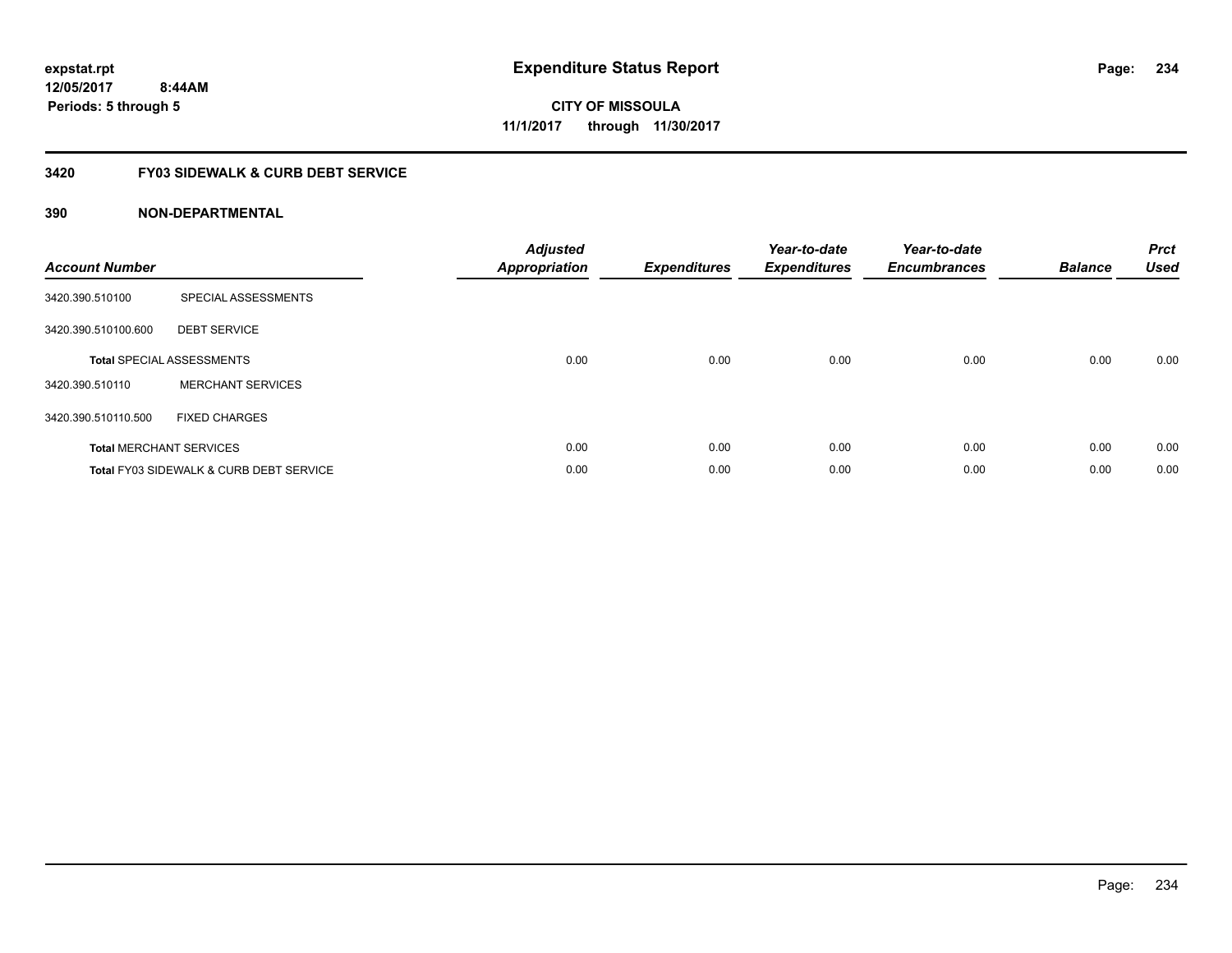#### **3430 FY04 SIDEWALK CURB DEBT SERVICE**

| <b>Account Number</b> |                                       | <b>Adjusted</b><br><b>Appropriation</b> | <b>Expenditures</b> | Year-to-date<br><b>Expenditures</b> | Year-to-date<br><b>Encumbrances</b> | <b>Balance</b> | <b>Prct</b><br><b>Used</b> |
|-----------------------|---------------------------------------|-----------------------------------------|---------------------|-------------------------------------|-------------------------------------|----------------|----------------------------|
| 3430.390.510100       | SPECIAL ASSESSMENTS                   |                                         |                     |                                     |                                     |                |                            |
| 3430.390.510100.600   | <b>DEBT SERVICE</b>                   |                                         |                     |                                     |                                     |                |                            |
|                       | <b>Total SPECIAL ASSESSMENTS</b>      | 0.00                                    | 0.00                | 0.00                                | 0.00                                | 0.00           | 0.00                       |
| 3430.390.510110       | <b>MERCHANT SERVICES</b>              |                                         |                     |                                     |                                     |                |                            |
| 3430.390.510110.500   | <b>FIXED CHARGES</b>                  |                                         |                     |                                     |                                     |                |                            |
|                       | <b>Total MERCHANT SERVICES</b>        | 0.00                                    | 0.00                | 0.00                                | 0.00                                | 0.00           | 0.00                       |
|                       | Total FY04 SIDEWALK CURB DEBT SERVICE | 0.00                                    | 0.00                | 0.00                                | 0.00                                | 0.00           | 0.00                       |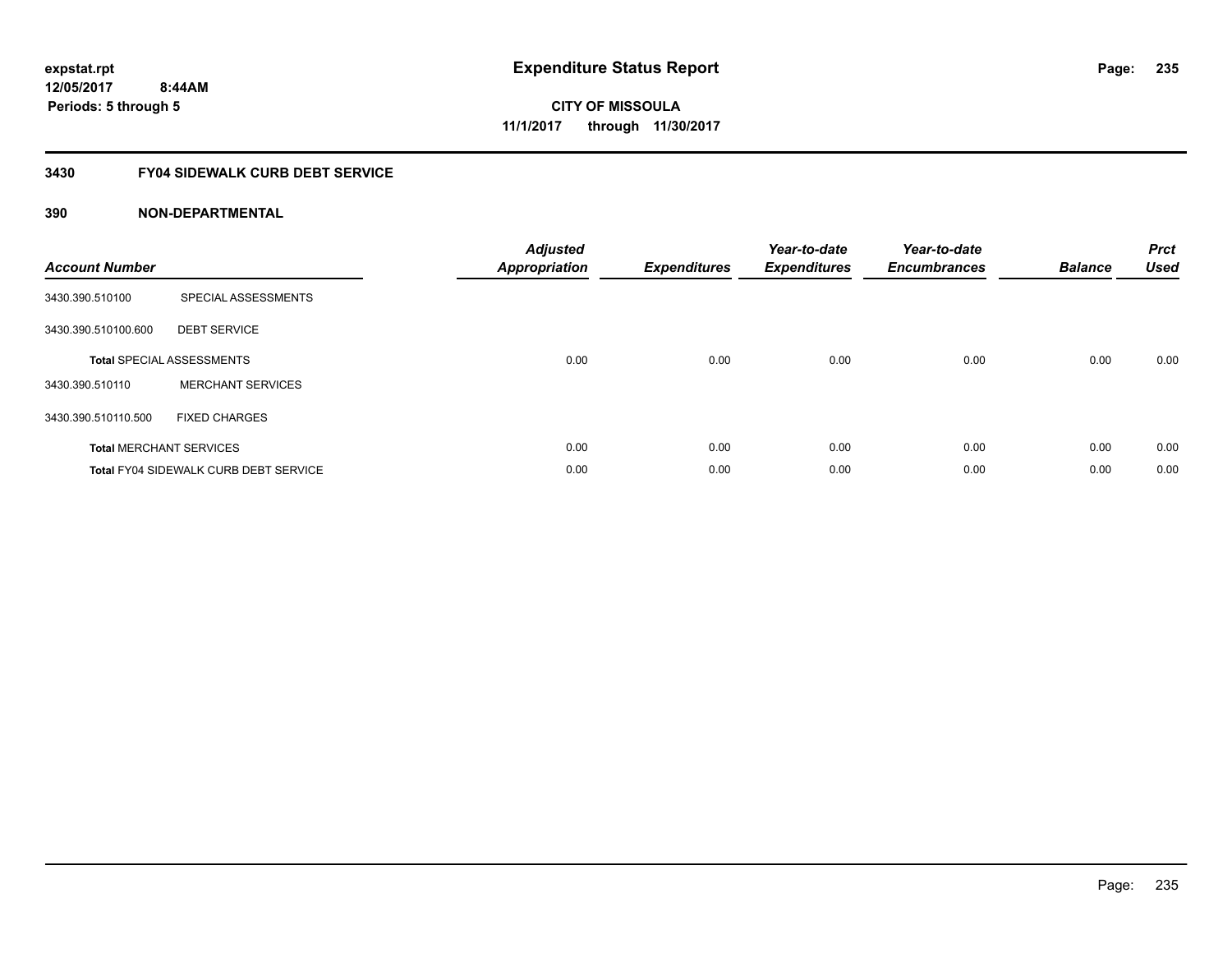#### **3440 FY05 SIDEWALK AND CURB**

| <b>Account Number</b> |                                     | <b>Adjusted</b><br>Appropriation | <b>Expenditures</b> | Year-to-date<br><b>Expenditures</b> | Year-to-date<br><b>Encumbrances</b> | <b>Balance</b> | <b>Prct</b><br><b>Used</b> |
|-----------------------|-------------------------------------|----------------------------------|---------------------|-------------------------------------|-------------------------------------|----------------|----------------------------|
| 3440.390.510100       | SPECIAL ASSESSMENTS                 |                                  |                     |                                     |                                     |                |                            |
| 3440.390.510100.600   | <b>DEBT SERVICE</b>                 |                                  |                     |                                     |                                     |                |                            |
|                       | <b>Total SPECIAL ASSESSMENTS</b>    | 0.00                             | 0.00                | 0.00                                | 0.00                                | 0.00           | 0.00                       |
| 3440.390.510110       | <b>MERCHANT SERVICES</b>            |                                  |                     |                                     |                                     |                |                            |
| 3440.390.510110.500   | <b>FIXED CHARGES</b>                |                                  |                     |                                     |                                     |                |                            |
|                       | <b>Total MERCHANT SERVICES</b>      | 0.00                             | 0.00                | 0.00                                | 0.00                                | 0.00           | 0.00                       |
|                       | <b>Total FY05 SIDEWALK AND CURB</b> | 0.00                             | 0.00                | 0.00                                | 0.00                                | 0.00           | 0.00                       |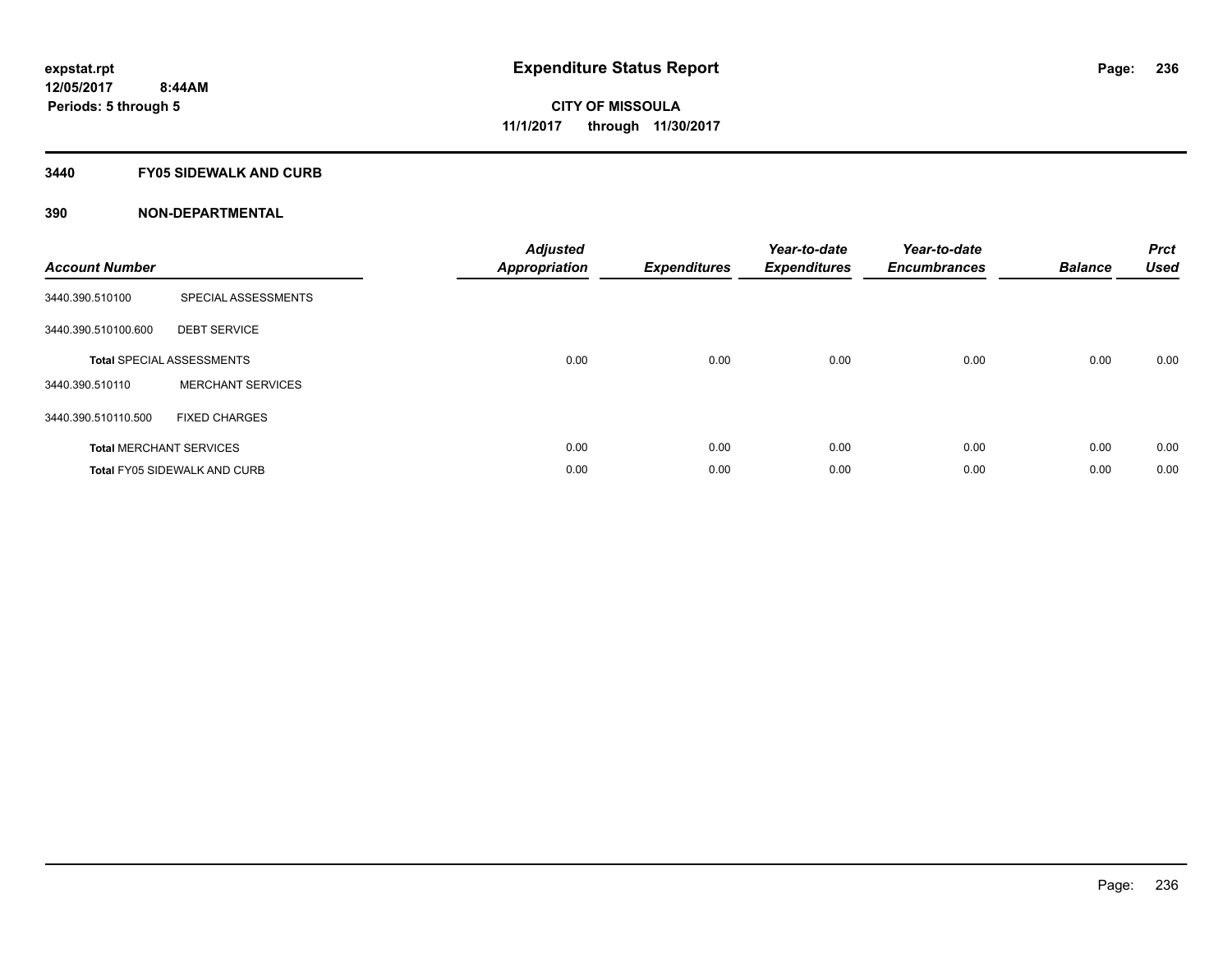#### **3450 FY06 SIDEWALK AND CURB**

|                                   |                                                 | <b>Adjusted</b> |                     | Year-to-date        | Year-to-date        |                | <b>Prct</b> |
|-----------------------------------|-------------------------------------------------|-----------------|---------------------|---------------------|---------------------|----------------|-------------|
| <b>Account Number</b>             |                                                 | Appropriation   | <b>Expenditures</b> | <b>Expenditures</b> | <b>Encumbrances</b> | <b>Balance</b> | <b>Used</b> |
| 3450.390.510100                   | SPECIAL ASSESSMENTS                             |                 |                     |                     |                     |                |             |
| 3450.390.510100.600               | <b>DEBT SERVICE</b>                             |                 |                     |                     |                     |                |             |
| 3450.390.510100.610.000 PRINCIPAL |                                                 | 25,000.00       | 0.00                | 0.00                | 0.00                | 25,000.00      | 0.00        |
|                                   | 3450.390.510100.620.000 INTEREST / SERVICE FEES | 1,063.00        | 0.00                | 0.00                | 0.00                | 1,063.00       | 0.00        |
| <b>Total SPECIAL ASSESSMENTS</b>  |                                                 | 26,063.00       | 0.00                | 0.00                | 0.00                | 26,063.00      | 0.00        |
| 3450.390.510110                   | <b>MERCHANT SERVICES</b>                        |                 |                     |                     |                     |                |             |
| 3450.390.510110.500               | <b>FIXED CHARGES</b>                            |                 |                     |                     |                     |                |             |
| 3450.390.510110.550.000           | MERCHANT SERVICE FEES                           | 350.00          | 0.00                | 0.00                | 0.00                | 350.00         | 0.00        |
| <b>Total MERCHANT SERVICES</b>    |                                                 | 350.00          | 0.00                | 0.00                | 0.00                | 350.00         | 0.00        |
|                                   | <b>Total FY06 SIDEWALK AND CURB</b>             | 26,413.00       | 0.00                | 0.00                | 0.00                | 26,413.00      | 0.00        |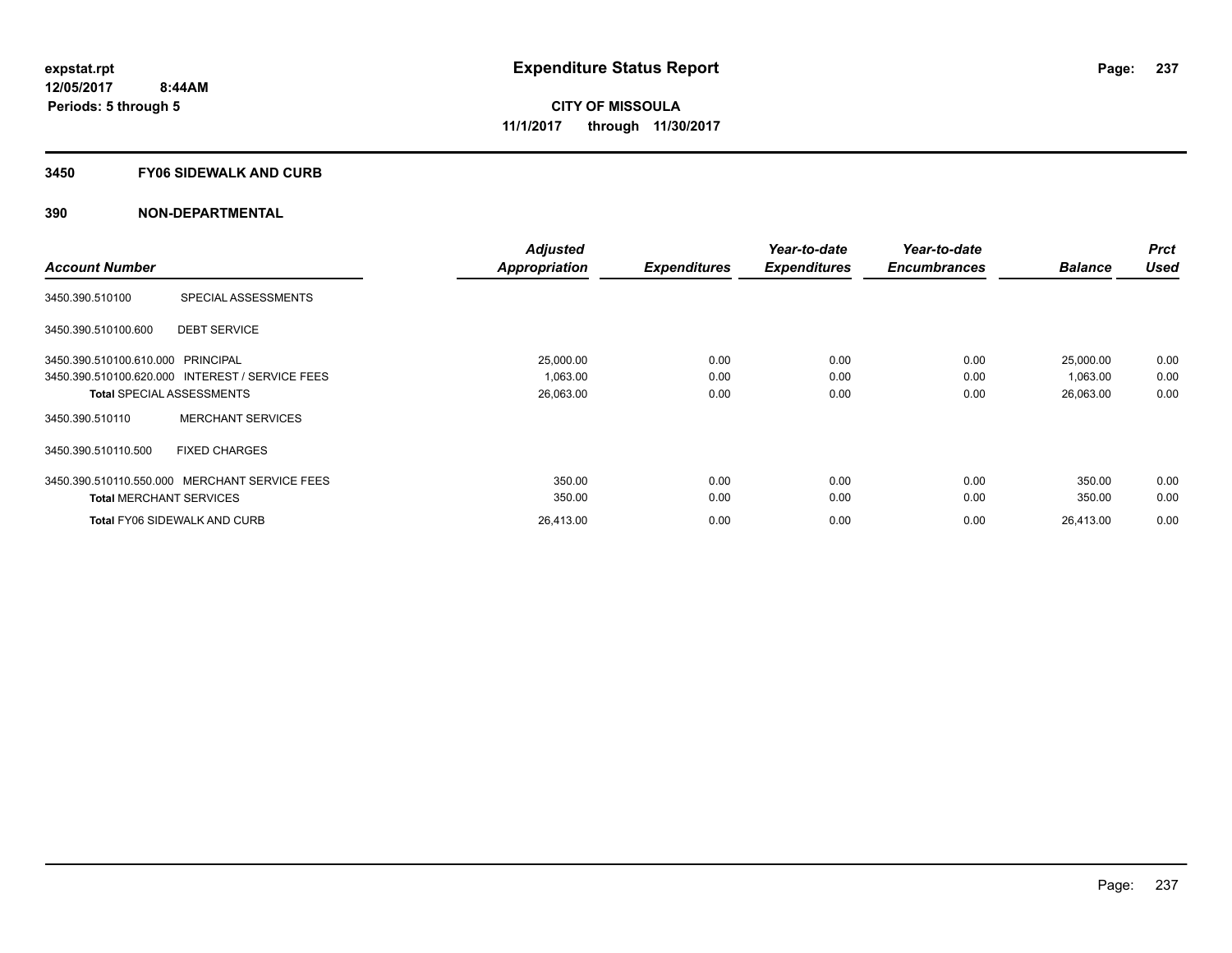#### **3460 FY07 SIDEWALK AND CURB DEBT**

|                                   |                                                 | <b>Adjusted</b>      |                     | Year-to-date        | Year-to-date        |                | <b>Prct</b> |
|-----------------------------------|-------------------------------------------------|----------------------|---------------------|---------------------|---------------------|----------------|-------------|
| <b>Account Number</b>             |                                                 | <b>Appropriation</b> | <b>Expenditures</b> | <b>Expenditures</b> | <b>Encumbrances</b> | <b>Balance</b> | <b>Used</b> |
| 3460.390.510100                   | SPECIAL ASSESSMENTS                             |                      |                     |                     |                     |                |             |
| 3460.390.510100.600               | <b>DEBT SERVICE</b>                             |                      |                     |                     |                     |                |             |
| 3460.390.510100.610.000 PRINCIPAL |                                                 | 40,000.00            | 0.00                | 0.00                | 0.00                | 40,000.00      | 0.00        |
|                                   | 3460.390.510100.620.000 INTEREST / SERVICE FEES | 9,500.00             | 0.00                | 350.00              | 0.00                | 9,150.00       | 3.68        |
|                                   | <b>Total SPECIAL ASSESSMENTS</b>                | 49,500.00            | 0.00                | 350.00              | 0.00                | 49,150.00      | 0.71        |
| 3460.390.510110                   | <b>MERCHANT SERVICES</b>                        |                      |                     |                     |                     |                |             |
| 3460.390.510110.500               | <b>FIXED CHARGES</b>                            |                      |                     |                     |                     |                |             |
|                                   | 3460.390.510110.550.000 MERCHANT SERVICE FEES   | 350.00               | 0.00                | 0.00                | 0.00                | 350.00         | 0.00        |
| <b>Total FIXED CHARGES</b>        |                                                 | 350.00               | 0.00                | 0.00                | 0.00                | 350.00         | 0.00        |
| <b>Total MERCHANT SERVICES</b>    |                                                 | 350.00               | 0.00                | 0.00                | 0.00                | 350.00         | 0.00        |
|                                   | <b>Total FY07 SIDEWALK AND CURB DEBT</b>        | 49,850.00            | 0.00                | 350.00              | 0.00                | 49,500.00      | 0.70        |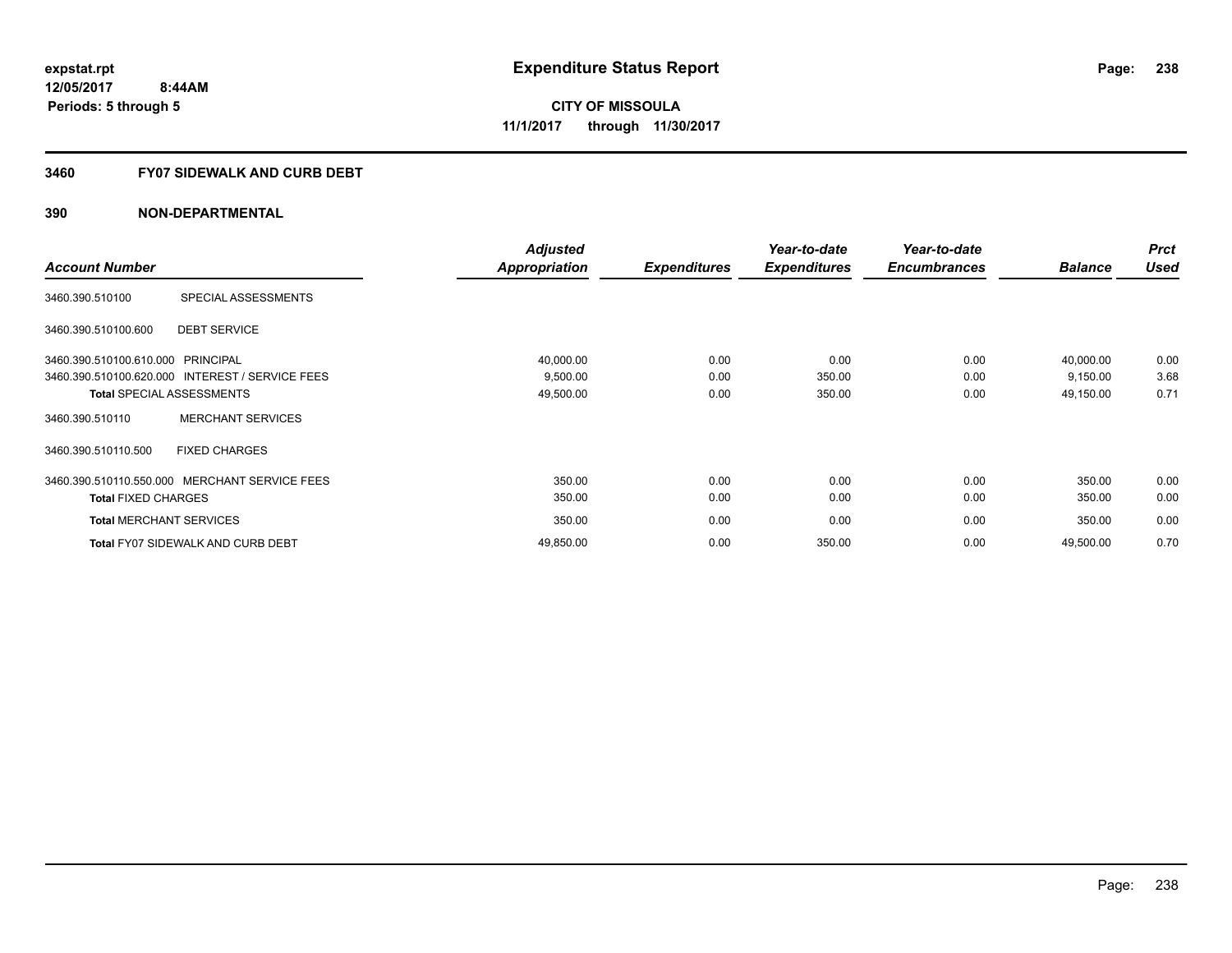**CITY OF MISSOULA 11/1/2017 through 11/30/2017**

#### **3461 SERIES 2008A SIDEWALK AND CURB**

#### **280 PUBLIC WORKS OPERATIONS**

| <b>Account Number</b>          |                                      | <b>Adjusted</b><br><b>Appropriation</b> | <b>Expenditures</b> | Year-to-date<br><b>Expenditures</b> | Year-to-date<br><b>Encumbrances</b> | <b>Balance</b> | <b>Prct</b><br><b>Used</b> |
|--------------------------------|--------------------------------------|-----------------------------------------|---------------------|-------------------------------------|-------------------------------------|----------------|----------------------------|
| 3461.280.510110                | <b>MERCHANT SERVICES</b>             |                                         |                     |                                     |                                     |                |                            |
| 3461.280.510110.500            | <b>FIXED CHARGES</b>                 |                                         |                     |                                     |                                     |                |                            |
| <b>Total MERCHANT SERVICES</b> |                                      | 0.00                                    | 0.00                | 0.00                                | 0.00                                | 0.00           | 0.00                       |
| 3461.280.521000                | INTERFUND OPERATING TRANSFERS        |                                         |                     |                                     |                                     |                |                            |
| 3461.280.521000.800            | OTHER OBJECTS                        |                                         |                     |                                     |                                     |                |                            |
|                                | <b>Total PUBLIC WORKS OPERATIONS</b> | 0.00                                    | 0.00                | 0.00                                | 0.00                                | 0.00           | 0.00                       |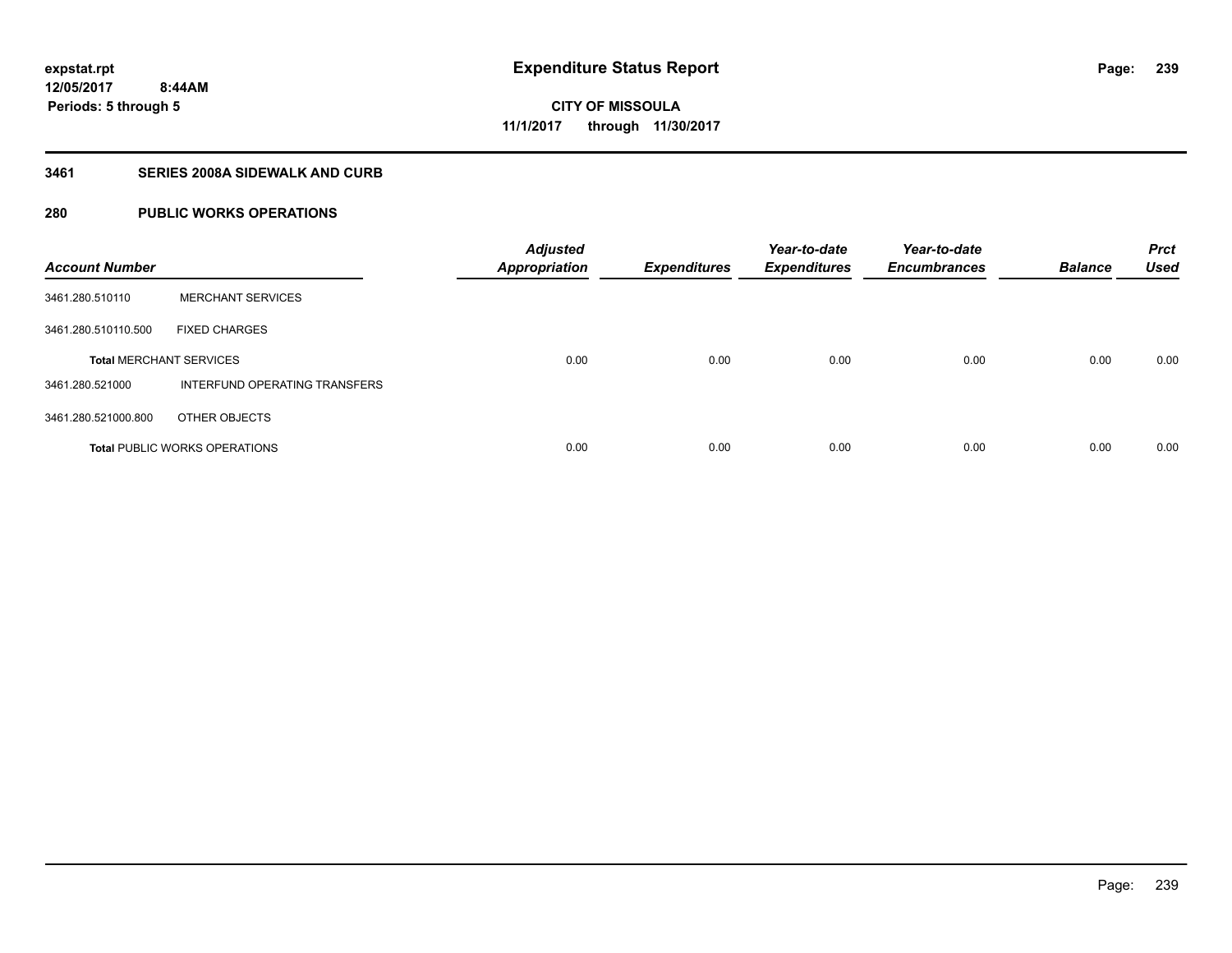#### **3461 SERIES 2008A SIDEWALK AND CURB**

|                                   |                                                 | <b>Adjusted</b>      |                     | Year-to-date        | Year-to-date        |                | <b>Prct</b> |
|-----------------------------------|-------------------------------------------------|----------------------|---------------------|---------------------|---------------------|----------------|-------------|
| <b>Account Number</b>             |                                                 | <b>Appropriation</b> | <b>Expenditures</b> | <b>Expenditures</b> | <b>Encumbrances</b> | <b>Balance</b> | <b>Used</b> |
| 3461.390.510100                   | SPECIAL ASSESSMENTS                             |                      |                     |                     |                     |                |             |
| 3461.390.510100.600               | <b>DEBT SERVICE</b>                             |                      |                     |                     |                     |                |             |
| 3461.390.510100.610.000 PRINCIPAL |                                                 | 20,000.00            | 0.00                | 0.00                | 0.00                | 20,000.00      | 0.00        |
|                                   | 3461.390.510100.620.000 INTEREST / SERVICE FEES | 6,538.00             | 0.00                | 0.00                | 0.00                | 6,538.00       | 0.00        |
|                                   | Total SPECIAL ASSESSMENTS                       | 26,538.00            | 0.00                | 0.00                | 0.00                | 26,538.00      | 0.00        |
| 3461.390.510110                   | <b>MERCHANT SERVICES</b>                        |                      |                     |                     |                     |                |             |
| 3461.390.510110.500               | <b>FIXED CHARGES</b>                            |                      |                     |                     |                     |                |             |
|                                   | 3461.390.510110.550.000 MERCHANT SERVICE FEES   | 350.00               | 0.00                | 0.00                | 0.00                | 350.00         | 0.00        |
| <b>Total MERCHANT SERVICES</b>    |                                                 | 350.00               | 0.00                | 0.00                | 0.00                | 350.00         | 0.00        |
| 3461.390.521000                   | INTERFUND OPERATING TRANSFERS                   |                      |                     |                     |                     |                |             |
| 3461.390.521000.800               | OTHER OBJECTS                                   |                      |                     |                     |                     |                |             |
|                                   | Total INTERFUND OPERATING TRANSFERS             | 0.00                 | 0.00                | 0.00                | 0.00                | 0.00           | 0.00        |
|                                   | Total SERIES 2008A SIDEWALK AND CURB            | 26,888.00            | 0.00                | 0.00                | 0.00                | 26,888.00      | 0.00        |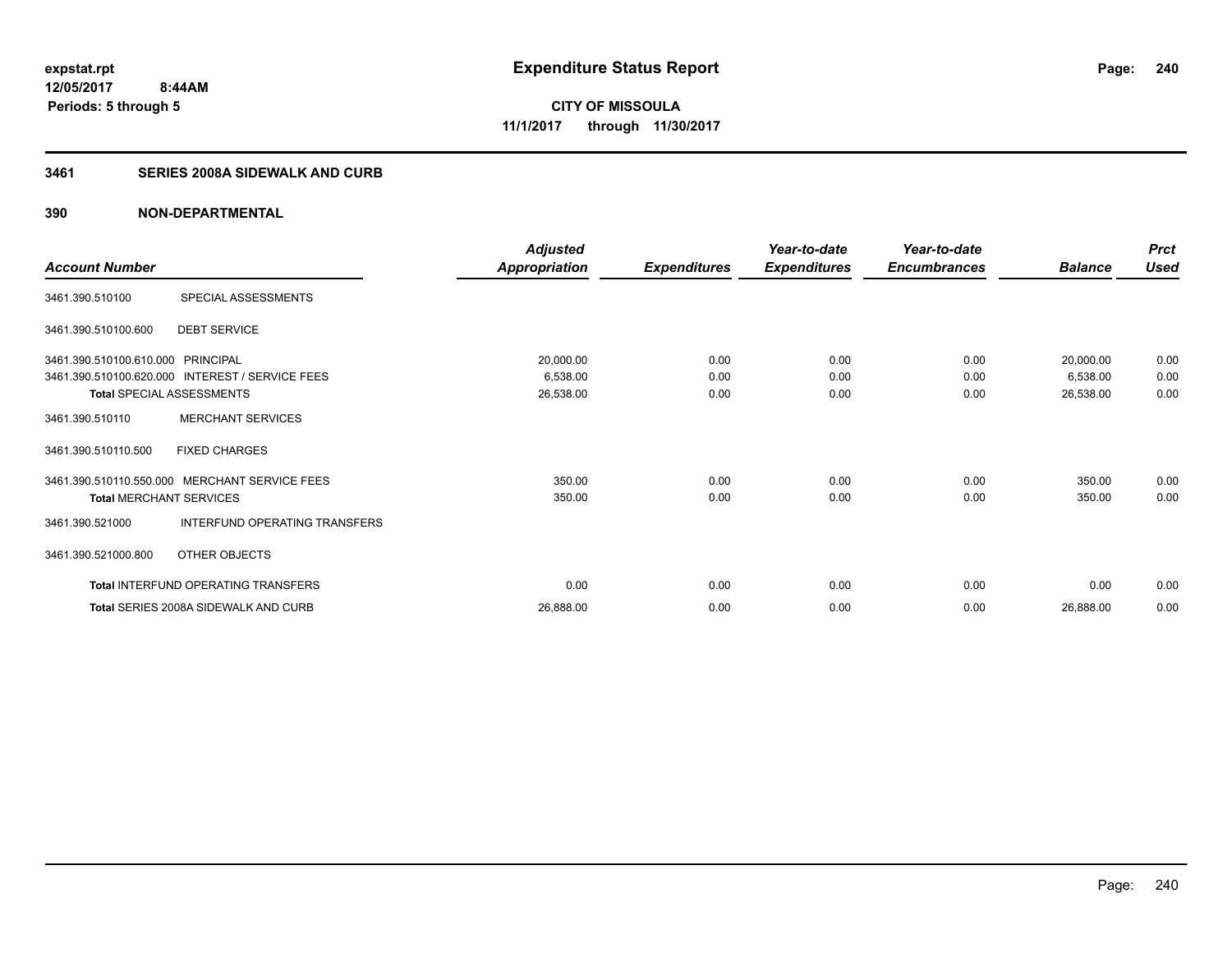#### **3462 SERIES 2009 SIDEWALK AND CURB**

|                                   |                                                 | <b>Adjusted</b>      |                     | Year-to-date        | Year-to-date        |                | <b>Prct</b> |
|-----------------------------------|-------------------------------------------------|----------------------|---------------------|---------------------|---------------------|----------------|-------------|
| <b>Account Number</b>             |                                                 | <b>Appropriation</b> | <b>Expenditures</b> | <b>Expenditures</b> | <b>Encumbrances</b> | <b>Balance</b> | <b>Used</b> |
| 3462.390.510100                   | SPECIAL ASSESSMENTS                             |                      |                     |                     |                     |                |             |
| 3462.390.510100.600               | <b>DEBT SERVICE</b>                             |                      |                     |                     |                     |                |             |
| 3462.390.510100.610.000 PRINCIPAL |                                                 | 25,000.00            | 0.00                | 0.00                | 0.00                | 25,000.00      | 0.00        |
|                                   | 3462.390.510100.620.000 INTEREST / SERVICE FEES | 11,018.00            | 0.00                | 300.00              | 0.00                | 10,718.00      | 2.72        |
| <b>Total SPECIAL ASSESSMENTS</b>  |                                                 | 36,018.00            | 0.00                | 300.00              | 0.00                | 35,718.00      | 0.83        |
| 3462.390.510110                   | <b>MERCHANT SERVICES</b>                        |                      |                     |                     |                     |                |             |
| 3462.390.510110.500               | <b>FIXED CHARGES</b>                            |                      |                     |                     |                     |                |             |
| <b>Total MERCHANT SERVICES</b>    |                                                 | 0.00                 | 0.00                | 0.00                | 0.00                | 0.00           | 0.00        |
| 3462.390.521000                   | INTERFUND OPERATING TRANSFERS                   |                      |                     |                     |                     |                |             |
| 3462.390.521000.800               | OTHER OBJECTS                                   |                      |                     |                     |                     |                |             |
|                                   | Total INTERFUND OPERATING TRANSFERS             | 0.00                 | 0.00                | 0.00                | 0.00                | 0.00           | 0.00        |
|                                   | <b>Total SERIES 2009 SIDEWALK AND CURB</b>      | 36,018.00            | 0.00                | 300.00              | 0.00                | 35,718.00      | 0.83        |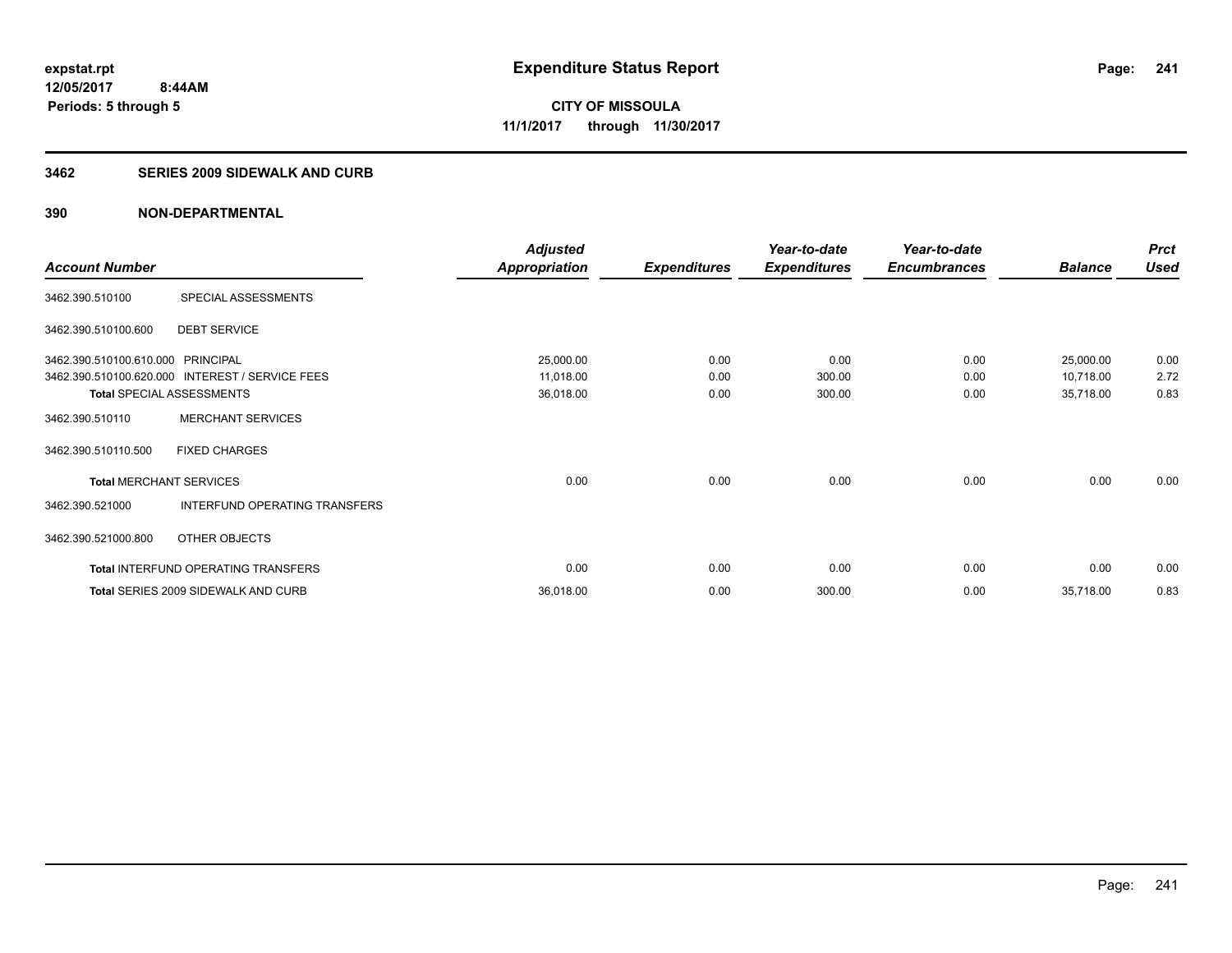#### **3463 SERIES 2010 SIDEWALK AND CURB**

|                                   |                                                 | <b>Adjusted</b>      |                     | Year-to-date        | Year-to-date        |                | <b>Prct</b> |
|-----------------------------------|-------------------------------------------------|----------------------|---------------------|---------------------|---------------------|----------------|-------------|
| <b>Account Number</b>             |                                                 | <b>Appropriation</b> | <b>Expenditures</b> | <b>Expenditures</b> | <b>Encumbrances</b> | <b>Balance</b> | <b>Used</b> |
| 3463.390.510100                   | SPECIAL ASSESSMENTS                             |                      |                     |                     |                     |                |             |
| 3463.390.510100.600               | <b>DEBT SERVICE</b>                             |                      |                     |                     |                     |                |             |
| 3463.390.510100.610.000 PRINCIPAL |                                                 | 75,000.00            | 0.00                | 0.00                | 0.00                | 75,000.00      | 0.00        |
|                                   | 3463.390.510100.620.000 INTEREST / SERVICE FEES | 17,938.00            | 0.00                | 350.00              | 0.00                | 17,588.00      | 1.95        |
| <b>Total SPECIAL ASSESSMENTS</b>  |                                                 | 92,938.00            | 0.00                | 350.00              | 0.00                | 92,588.00      | 0.38        |
| 3463.390.510110                   | <b>MERCHANT SERVICES</b>                        |                      |                     |                     |                     |                |             |
| 3463.390.510110.500               | <b>FIXED CHARGES</b>                            |                      |                     |                     |                     |                |             |
| <b>Total MERCHANT SERVICES</b>    |                                                 | 0.00                 | 0.00                | 0.00                | 0.00                | 0.00           | 0.00        |
|                                   | <b>Total SERIES 2010 SIDEWALK AND CURB</b>      | 92,938.00            | 0.00                | 350.00              | 0.00                | 92,588.00      | 0.38        |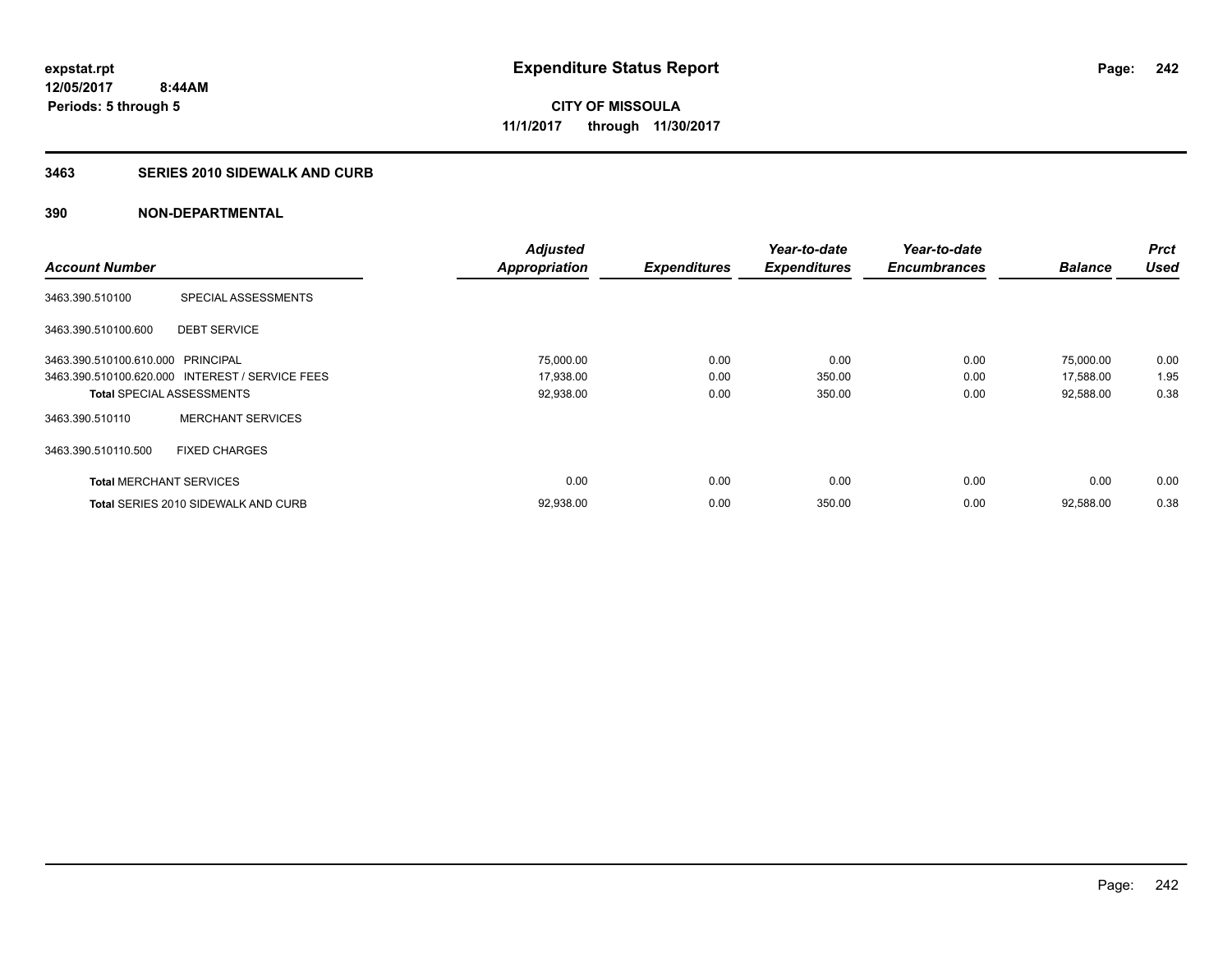#### **3464 FY12 S/C DEBT SERVICE**

|                                   |                                                 | <b>Adjusted</b>      |                     | Year-to-date        | Year-to-date        |                | <b>Prct</b> |
|-----------------------------------|-------------------------------------------------|----------------------|---------------------|---------------------|---------------------|----------------|-------------|
| <b>Account Number</b>             |                                                 | <b>Appropriation</b> | <b>Expenditures</b> | <b>Expenditures</b> | <b>Encumbrances</b> | <b>Balance</b> | <b>Used</b> |
| 3464.390.510100                   | SPECIAL ASSESSMENTS                             |                      |                     |                     |                     |                |             |
| 3464.390.510100.600               | <b>DEBT SERVICE</b>                             |                      |                     |                     |                     |                |             |
| 3464.390.510100.610.000 PRINCIPAL |                                                 | 45,000.00            | 0.00                | 0.00                | 0.00                | 45,000.00      | 0.00        |
|                                   | 3464.390.510100.620.000 INTEREST / SERVICE FEES | 19,560.00            | 0.00                | 350.00              | 0.00                | 19,210.00      | 1.79        |
| <b>Total SPECIAL ASSESSMENTS</b>  |                                                 | 64,560.00            | 0.00                | 350.00              | 0.00                | 64,210.00      | 0.54        |
| 3464.390.510110                   | <b>MERCHANT SERVICES</b>                        |                      |                     |                     |                     |                |             |
| 3464.390.510110.500               | <b>FIXED CHARGES</b>                            |                      |                     |                     |                     |                |             |
| <b>Total MERCHANT SERVICES</b>    |                                                 | 0.00                 | 0.00                | 0.00                | 0.00                | 0.00           | 0.00        |
|                                   | Total FY12 S/C DEBT SERVICE                     | 64,560.00            | 0.00                | 350.00              | 0.00                | 64.210.00      | 0.54        |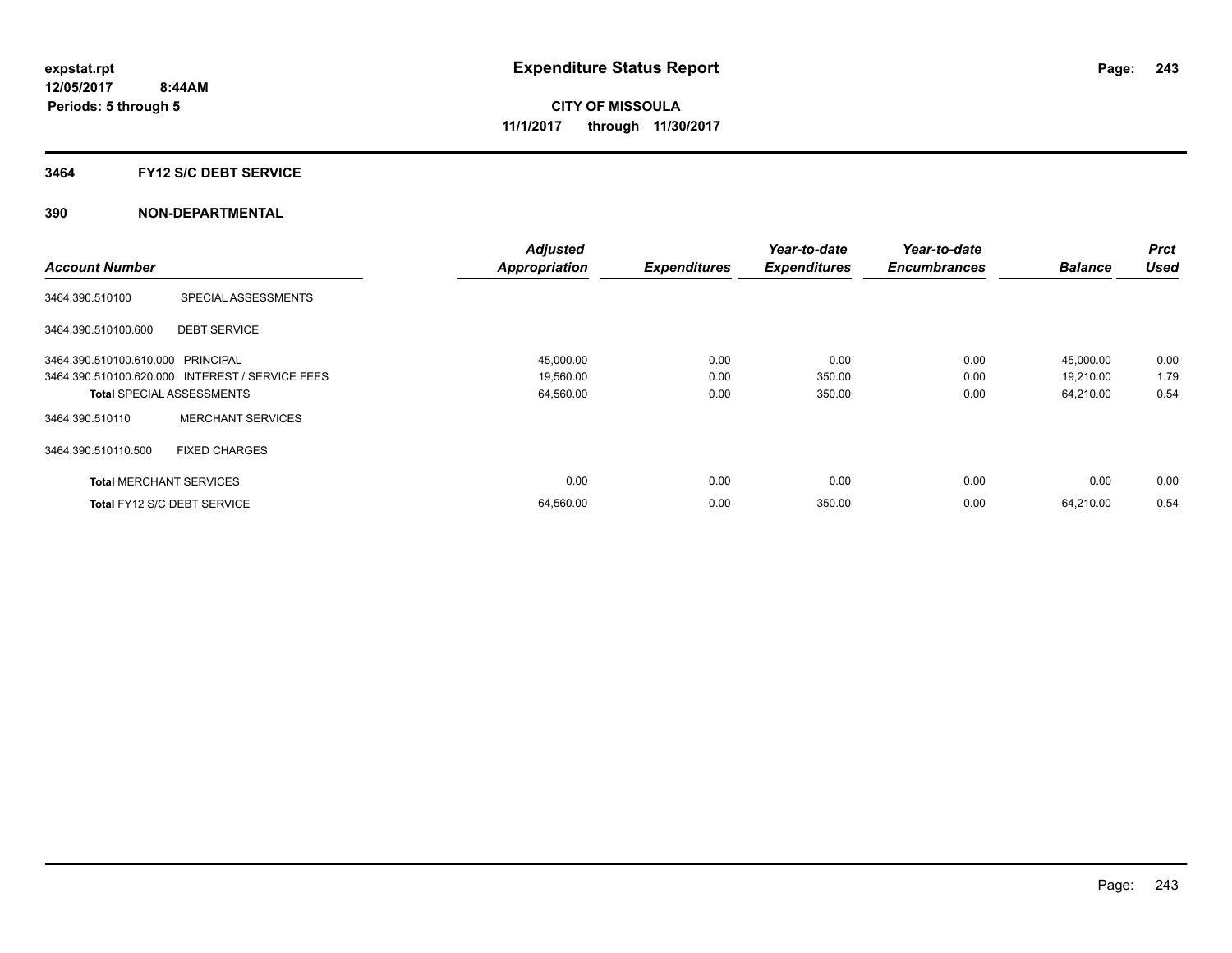**CITY OF MISSOULA 11/1/2017 through 11/30/2017**

#### **3465 FY13 SIDEWALK/CURB DEBT SERVICE**

|                                   |                                                 | <b>Adjusted</b>      |                     | Year-to-date        | Year-to-date        |                | <b>Prct</b> |
|-----------------------------------|-------------------------------------------------|----------------------|---------------------|---------------------|---------------------|----------------|-------------|
| <b>Account Number</b>             |                                                 | <b>Appropriation</b> | <b>Expenditures</b> | <b>Expenditures</b> | <b>Encumbrances</b> | <b>Balance</b> | <b>Used</b> |
| 3465.390.510100                   | SPECIAL ASSESSMENTS                             |                      |                     |                     |                     |                |             |
| 3465.390.510100.600               | <b>DEBT SERVICE</b>                             |                      |                     |                     |                     |                |             |
| 3465.390.510100.610.000 PRINCIPAL |                                                 | 29,000.00            | 0.00                | 0.00                | 0.00                | 29,000.00      | 0.00        |
|                                   | 3465.390.510100.620.000 INTEREST / SERVICE FEES | 9,113.00             | 0.00                | 0.00                | 0.00                | 9,113.00       | 0.00        |
| <b>Total SPECIAL ASSESSMENTS</b>  |                                                 | 38,113.00            | 0.00                | 0.00                | 0.00                | 38,113.00      | 0.00        |
| 3465.390.510110                   | <b>MERCHANT SERVICES</b>                        |                      |                     |                     |                     |                |             |
| 3465.390.510110.500               | <b>FIXED CHARGES</b>                            |                      |                     |                     |                     |                |             |
| <b>Total MERCHANT SERVICES</b>    |                                                 | 0.00                 | 0.00                | 0.00                | 0.00                | 0.00           | 0.00        |
|                                   | <b>Total FY13 SIDEWALK/CURB DEBT SERVICE</b>    | 38,113.00            | 0.00                | 0.00                | 0.00                | 38.113.00      | 0.00        |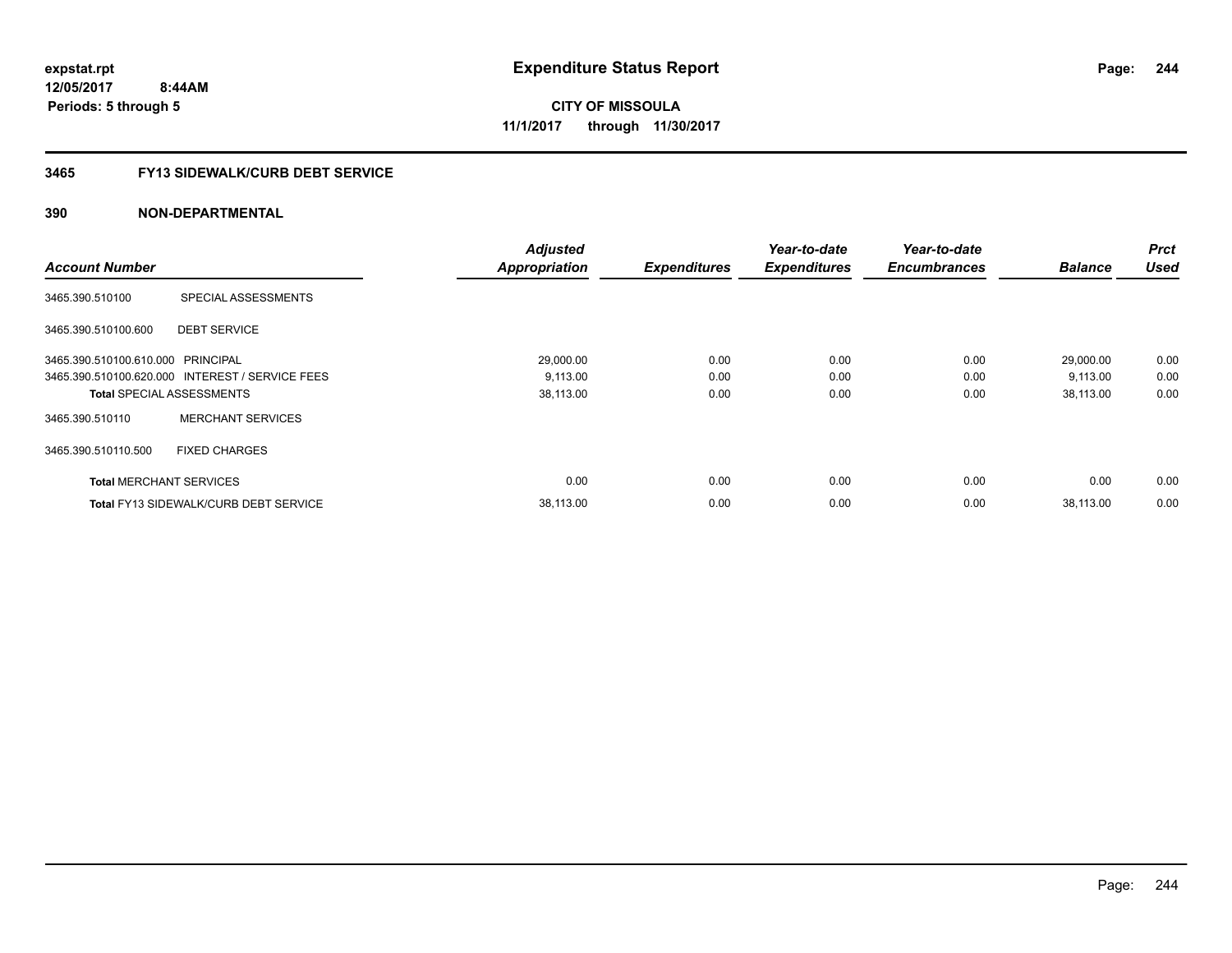#### **3466 FY15 SIDEWALK/CURB DEBT SERVICE**

|                                                 | <b>Adjusted</b>      |                     | Year-to-date        | Year-to-date        |                | <b>Prct</b> |
|-------------------------------------------------|----------------------|---------------------|---------------------|---------------------|----------------|-------------|
| <b>Account Number</b>                           | <b>Appropriation</b> | <b>Expenditures</b> | <b>Expenditures</b> | <b>Encumbrances</b> | <b>Balance</b> | <b>Used</b> |
| SPECIAL ASSESSMENTS<br>3466.390.510100          |                      |                     |                     |                     |                |             |
| 3466.390.510100.300<br>PURCHASED SERVICES       |                      |                     |                     |                     |                |             |
| <b>Total PURCHASED SERVICES</b>                 | 0.00                 | 0.00                | 0.00                | 0.00                | 0.00           | 0.00        |
| <b>DEBT SERVICE</b><br>3466.390.510100.600      |                      |                     |                     |                     |                |             |
| 3466.390.510100.610.000 PRINCIPAL               | 65,721.00            | 0.00                | 0.00                | 0.00                | 65,721.00      | 0.00        |
| 3466.390.510100.620.000 INTEREST / SERVICE FEES | 23,075.00            | 0.00                | 0.00                | 0.00                | 23,075.00      | 0.00        |
| <b>Total SPECIAL ASSESSMENTS</b>                | 88,796.00            | 0.00                | 0.00                | 0.00                | 88,796.00      | 0.00        |
| <b>MERCHANT SERVICES</b><br>3466.390.510110     |                      |                     |                     |                     |                |             |
| <b>FIXED CHARGES</b><br>3466.390.510110.500     |                      |                     |                     |                     |                |             |
| 3466.390.510110.550.000 MERCHANT SERVICE FEES   | 350.00               | 0.00                | 0.00                | 0.00                | 350.00         | 0.00        |
| <b>Total MERCHANT SERVICES</b>                  | 350.00               | 0.00                | 0.00                | 0.00                | 350.00         | 0.00        |
| <b>Total FY15 SIDEWALK/CURB DEBT SERVICE</b>    | 89,146.00            | 0.00                | 0.00                | 0.00                | 89,146.00      | 0.00        |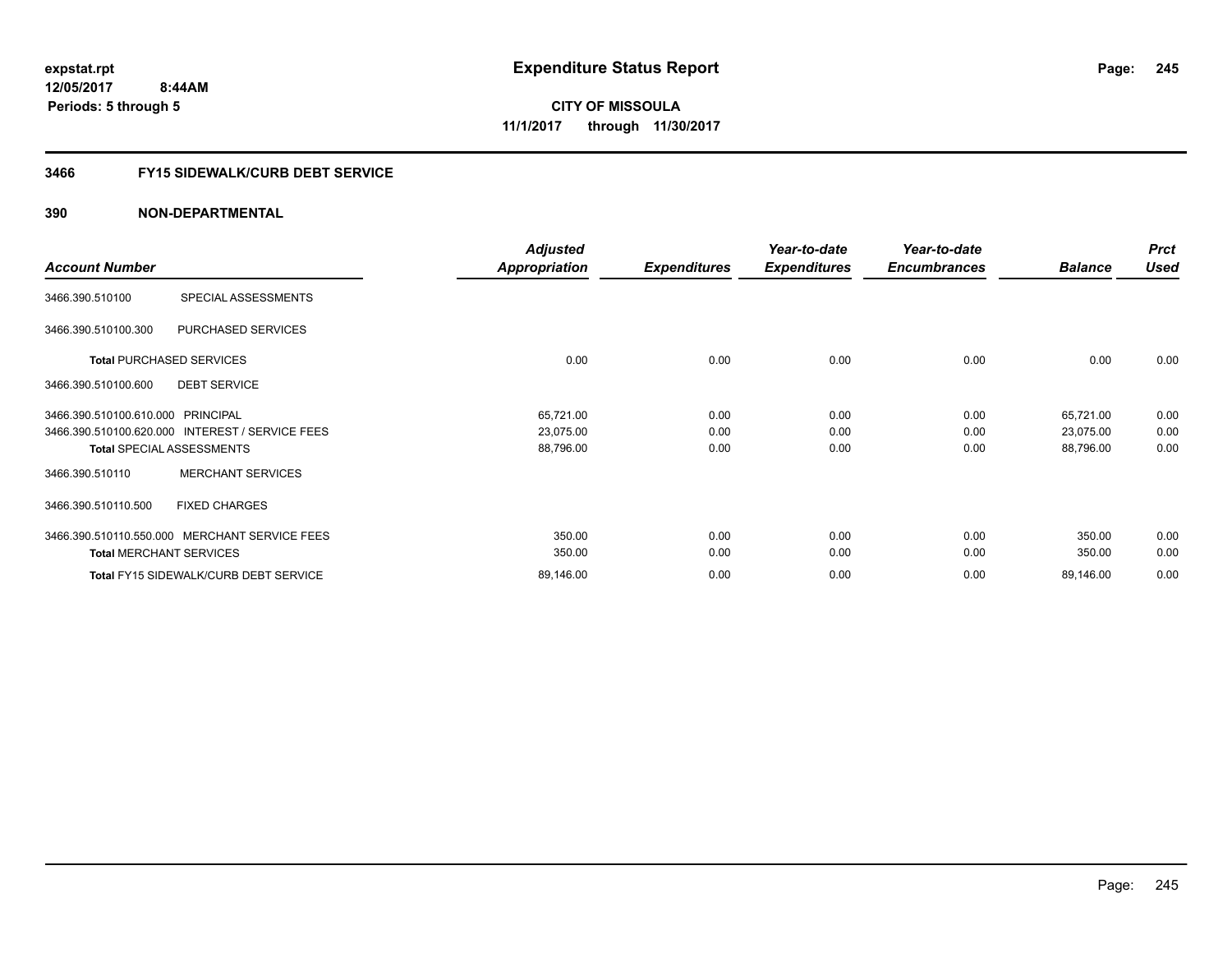#### **3467 FY16 SIDEWALK/CURB DEBT SERVICE**

| <b>Account Number</b>                                                                                                    | <b>Adjusted</b><br><b>Appropriation</b> | <b>Expenditures</b>  | Year-to-date<br><b>Expenditures</b> | Year-to-date<br><b>Encumbrances</b> | <b>Balance</b>                      | <b>Prct</b><br><b>Used</b> |
|--------------------------------------------------------------------------------------------------------------------------|-----------------------------------------|----------------------|-------------------------------------|-------------------------------------|-------------------------------------|----------------------------|
| <b>MISCELLANEOUS</b><br>3467.390.510000                                                                                  |                                         |                      |                                     |                                     |                                     |                            |
| <b>DEBT SERVICE</b><br>3467.390.510000.600                                                                               |                                         |                      |                                     |                                     |                                     |                            |
| <b>Total MISCELLANEOUS</b>                                                                                               | 0.00                                    | 0.00                 | 0.00                                | 0.00                                | 0.00                                | 0.00                       |
| SPECIAL ASSESSMENTS<br>3467.390.510100                                                                                   |                                         |                      |                                     |                                     |                                     |                            |
| 3467.390.510100.300<br>PURCHASED SERVICES                                                                                |                                         |                      |                                     |                                     |                                     |                            |
| <b>Total PURCHASED SERVICES</b>                                                                                          | 0.00                                    | 0.00                 | 0.00                                | 0.00                                | 0.00                                | 0.00                       |
| 3467.390.510100.600<br><b>DEBT SERVICE</b>                                                                               |                                         |                      |                                     |                                     |                                     |                            |
| 3467.390.510100.610.000 PRINCIPAL<br>3467.390.510100.620.000 INTEREST / SERVICE FEES<br><b>Total SPECIAL ASSESSMENTS</b> | 21,872.00<br>10,748.00<br>32,620.00     | 0.00<br>0.00<br>0.00 | 0.00<br>0.00<br>0.00                | 0.00<br>0.00<br>0.00                | 21,872.00<br>10,748.00<br>32,620.00 | 0.00<br>0.00<br>0.00       |
| <b>MERCHANT SERVICES</b><br>3467.390.510110                                                                              |                                         |                      |                                     |                                     |                                     |                            |
| <b>FIXED CHARGES</b><br>3467.390.510110.500                                                                              |                                         |                      |                                     |                                     |                                     |                            |
| 3467.390.510110.550.000 MERCHANT SERVICE FEES<br><b>Total MERCHANT SERVICES</b>                                          | 350.00<br>350.00                        | 0.00<br>0.00         | 0.00<br>0.00                        | 0.00<br>0.00                        | 350.00<br>350.00                    | 0.00<br>0.00               |
| Total FY16 SIDEWALK/CURB DEBT SERVICE                                                                                    | 32,970.00                               | 0.00                 | 0.00                                | 0.00                                | 32,970.00                           | 0.00                       |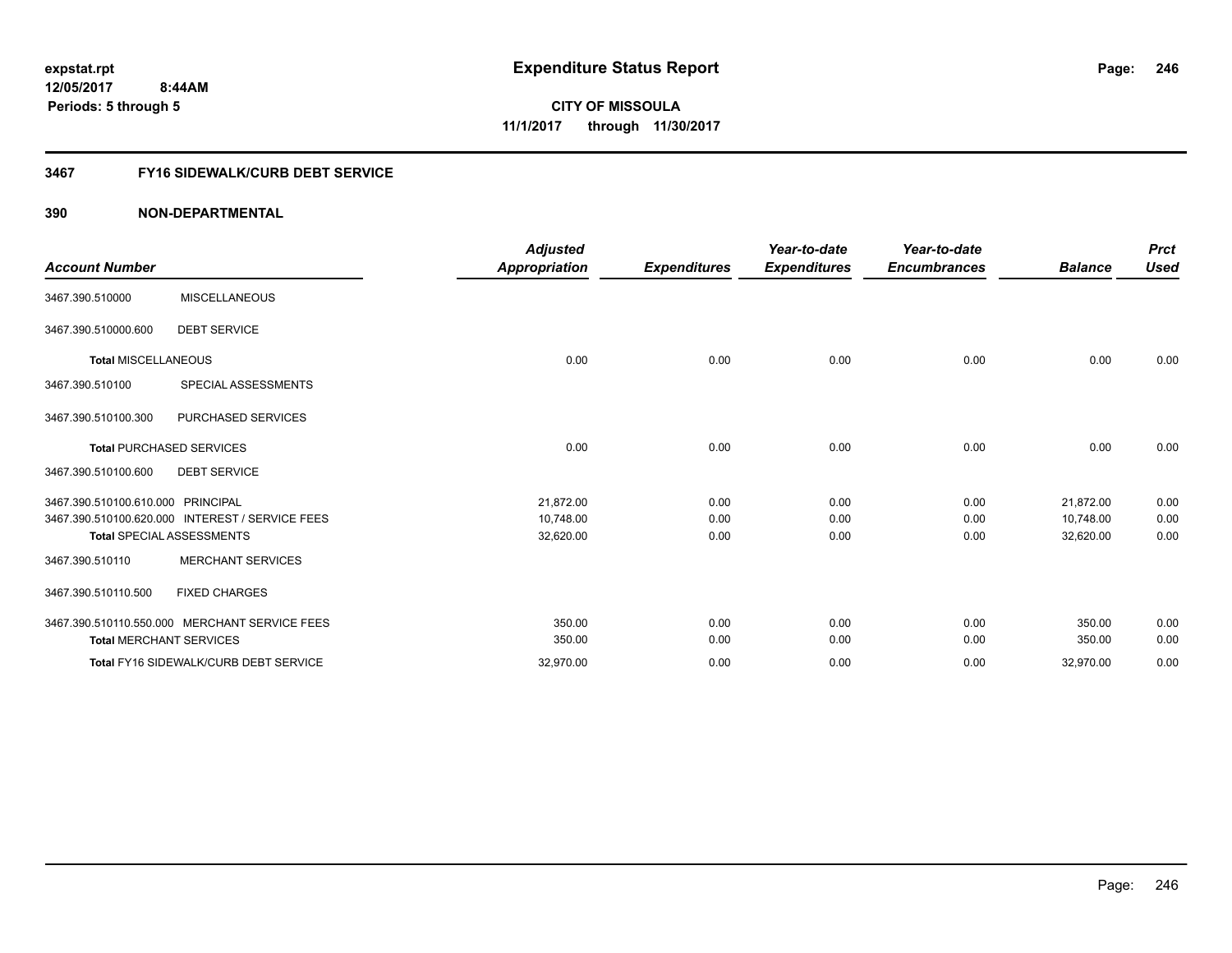#### **3468 FY17 SIDEWALK/CURB DEBT SERVICE**

| <b>Account Number</b>      |                                                 | <b>Adjusted</b><br>Appropriation | <b>Expenditures</b>  | Year-to-date<br><b>Expenditures</b> | Year-to-date<br><b>Encumbrances</b> | <b>Balance</b>             | <b>Prct</b><br><b>Used</b> |
|----------------------------|-------------------------------------------------|----------------------------------|----------------------|-------------------------------------|-------------------------------------|----------------------------|----------------------------|
| 3468.390.510000            | <b>MISCELLANEOUS</b>                            |                                  |                      |                                     |                                     |                            |                            |
| 3468.390.510000.600        | <b>DEBT SERVICE</b>                             |                                  |                      |                                     |                                     |                            |                            |
| <b>Total MISCELLANEOUS</b> | 3468.390.510000.620.000 INTEREST / SERVICE FEES | 0.00<br>0.00                     | 9,350.00<br>9,350.00 | 9,350.00<br>9,350.00                | 0.00<br>0.00                        | $-9,350.00$<br>$-9,350.00$ | 0.00<br>0.00               |
| 3468.390.510100            | SPECIAL ASSESSMENTS                             |                                  |                      |                                     |                                     |                            |                            |
| 3468.390.510100.300        | <b>PURCHASED SERVICES</b>                       |                                  |                      |                                     |                                     |                            |                            |
|                            | <b>Total PURCHASED SERVICES</b>                 | 0.00                             | 0.00                 | 0.00                                | 0.00                                | 0.00                       | 0.00                       |
| 3468.390.510100.600        | <b>DEBT SERVICE</b>                             |                                  |                      |                                     |                                     |                            |                            |
|                            | <b>Total SPECIAL ASSESSMENTS</b>                | 0.00                             | 0.00                 | 0.00                                | 0.00                                | 0.00                       | 0.00                       |
| 3468.390.510110            | <b>MERCHANT SERVICES</b>                        |                                  |                      |                                     |                                     |                            |                            |
| 3468.390.510110.500        | <b>FIXED CHARGES</b>                            |                                  |                      |                                     |                                     |                            |                            |
|                            | <b>Total MERCHANT SERVICES</b>                  | 0.00                             | 0.00                 | 0.00                                | 0.00                                | 0.00                       | 0.00                       |
|                            | <b>Total FY17 SIDEWALK/CURB DEBT SERVICE</b>    | 0.00                             | 9,350.00             | 9,350.00                            | 0.00                                | $-9,350.00$                | 0.00                       |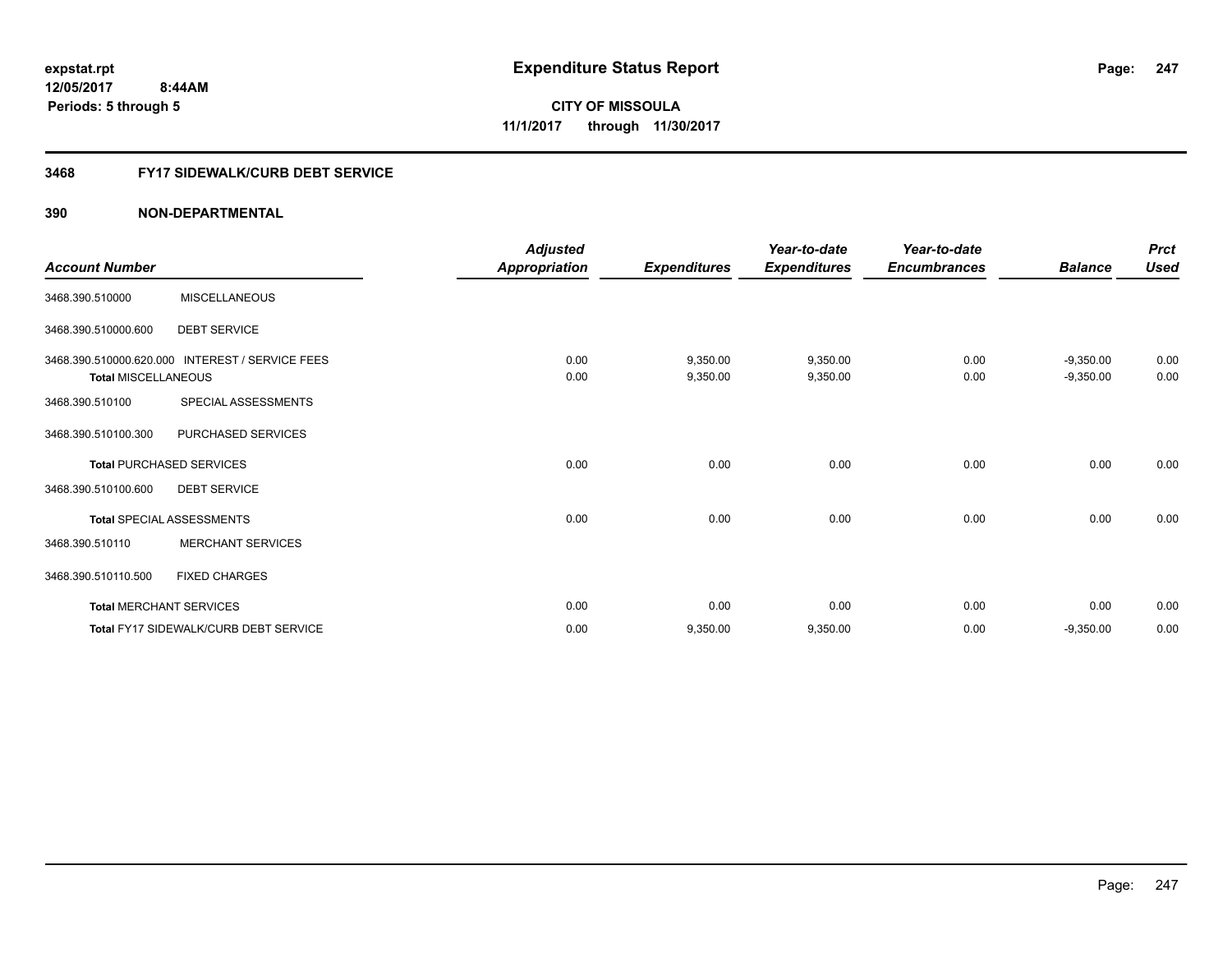#### **3491 SID 491 DEBT SERVICE FUND**

| <b>Account Number</b> |                                 | <b>Adjusted</b><br>Appropriation | <b>Expenditures</b> | Year-to-date<br><b>Expenditures</b> | Year-to-date<br><b>Encumbrances</b> | <b>Balance</b> | <b>Prct</b><br><b>Used</b> |
|-----------------------|---------------------------------|----------------------------------|---------------------|-------------------------------------|-------------------------------------|----------------|----------------------------|
| 3491.390.510100       | SPECIAL ASSESSMENTS             |                                  |                     |                                     |                                     |                |                            |
| 3491.390.510100.600   | <b>DEBT SERVICE</b>             |                                  |                     |                                     |                                     |                |                            |
|                       | Total SID 491 DEBT SERVICE FUND | 0.00                             | 0.00                | 0.00                                | 0.00                                | 0.00           | 0.00                       |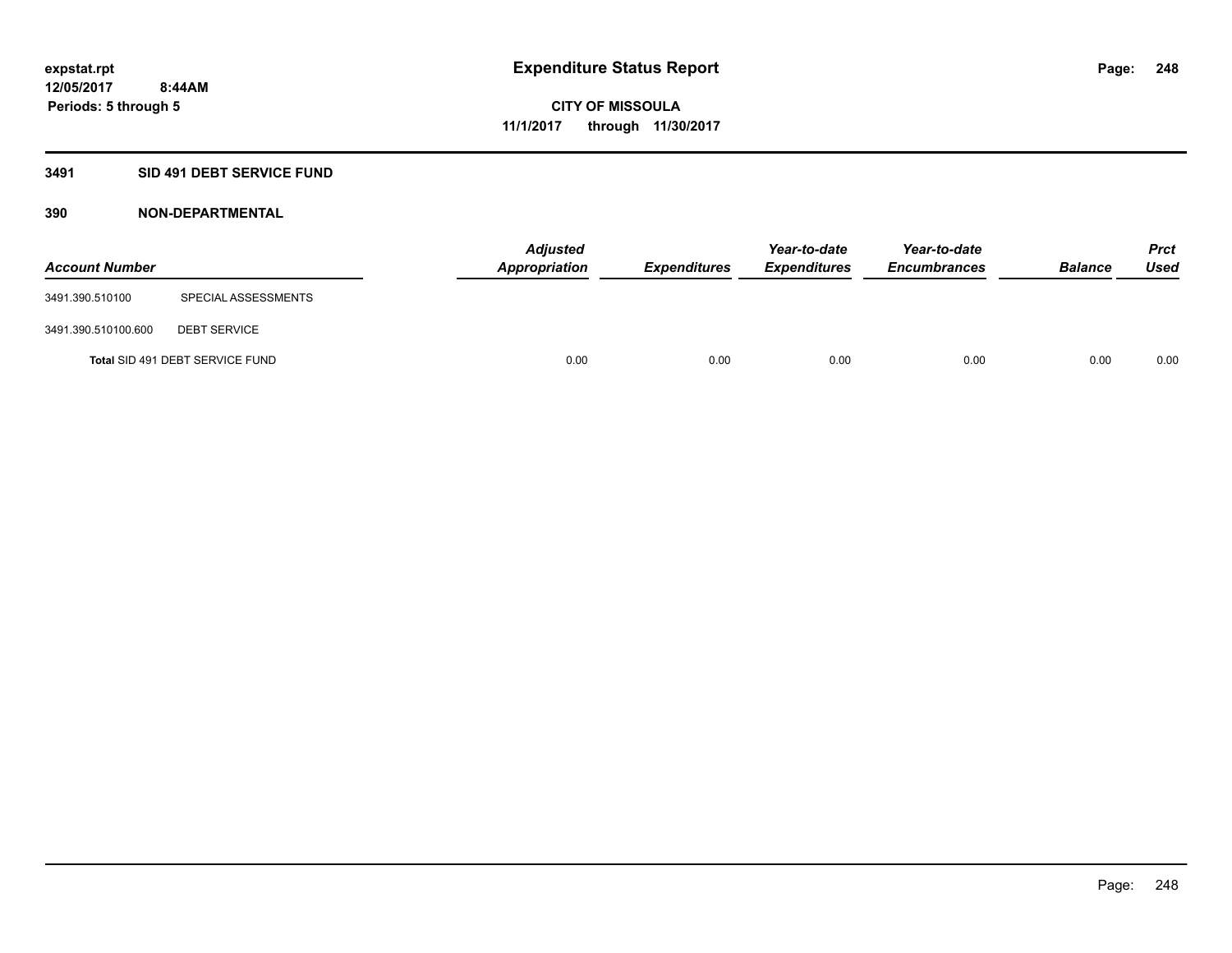#### **3495 SID 495 DEBT SERVICE FUND**

**000 \*\*\* Title Not Found \*\*\***

| <b>Account Number</b>                |                         | <b>Adjusted</b><br><b>Appropriation</b> | <b>Expenditures</b> | Year-to-date<br><b>Expenditures</b> | Year-to-date<br><b>Encumbrances</b> | <b>Balance</b> | <b>Prct</b><br><b>Used</b> |
|--------------------------------------|-------------------------|-----------------------------------------|---------------------|-------------------------------------|-------------------------------------|----------------|----------------------------|
| 3495.000.520100                      | *** Title Not Found *** |                                         |                     |                                     |                                     |                |                            |
| 3495.000.520100.800                  | OTHER OBJECTS           |                                         |                     |                                     |                                     |                |                            |
| <b>Total *** Title Not Found ***</b> |                         | 0.00                                    | 0.00                | 0.00                                | 0.00                                | 0.00           | 0.00                       |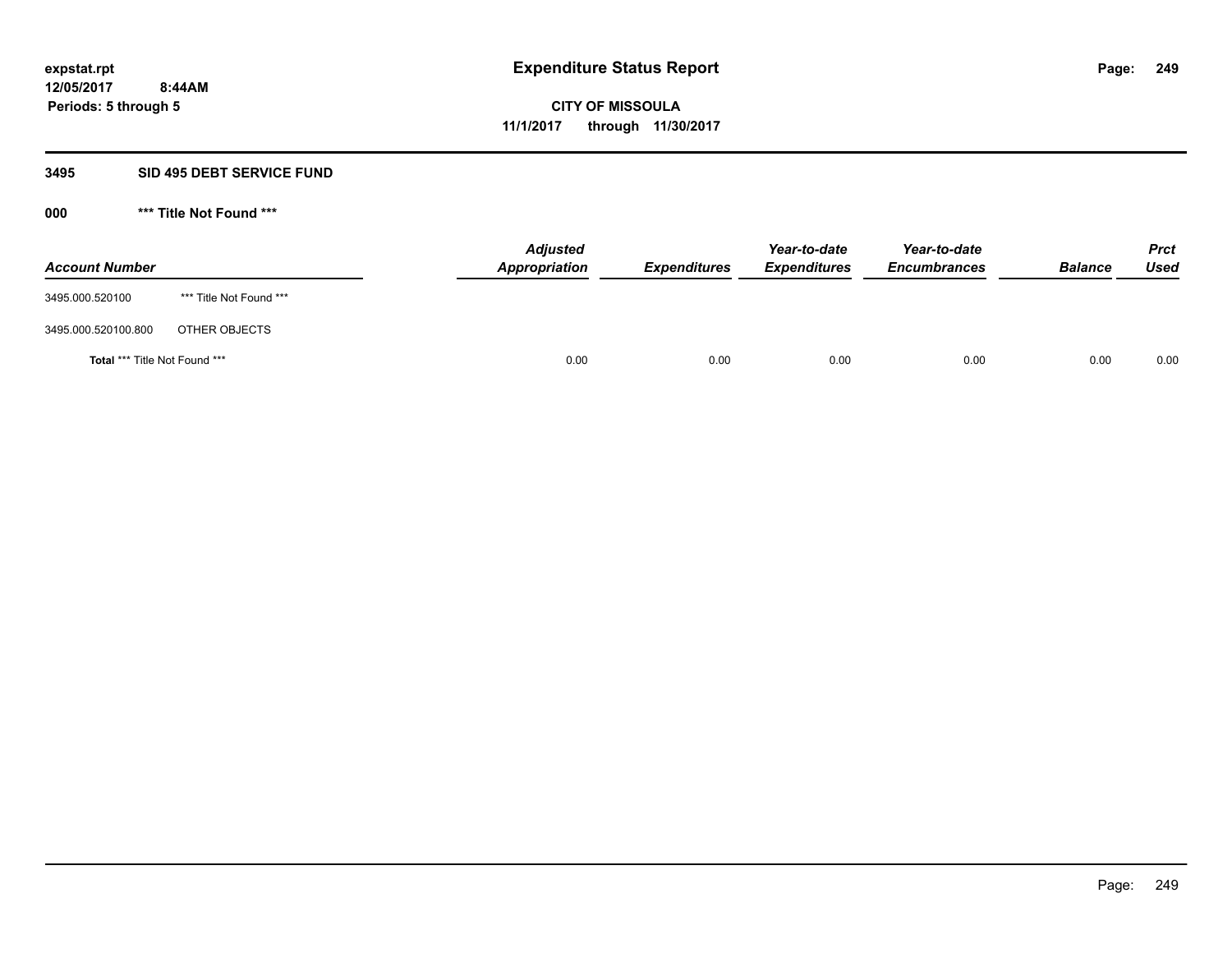#### **3495 SID 495 DEBT SERVICE FUND**

| <b>Account Number</b> |                                  | <b>Adjusted</b><br>Appropriation | <b>Expenditures</b> | Year-to-date<br><b>Expenditures</b> | Year-to-date<br><b>Encumbrances</b> | <b>Balance</b> | <b>Prct</b><br><b>Used</b> |
|-----------------------|----------------------------------|----------------------------------|---------------------|-------------------------------------|-------------------------------------|----------------|----------------------------|
| 3495.390.510100       | SPECIAL ASSESSMENTS              |                                  |                     |                                     |                                     |                |                            |
| 3495.390.510100.800   | OTHER OBJECTS                    |                                  |                     |                                     |                                     |                |                            |
|                       | <b>Total SPECIAL ASSESSMENTS</b> | 0.00                             | 0.00                | 0.00                                | 0.00                                | 0.00           | 0.00                       |
| 3495.390.510110       | <b>MERCHANT SERVICES</b>         |                                  |                     |                                     |                                     |                |                            |
| 3495.390.510110.500   | <b>FIXED CHARGES</b>             |                                  |                     |                                     |                                     |                |                            |
|                       | Total SID 495 DEBT SERVICE FUND  | 0.00                             | 0.00                | 0.00                                | 0.00                                | 0.00           | 0.00                       |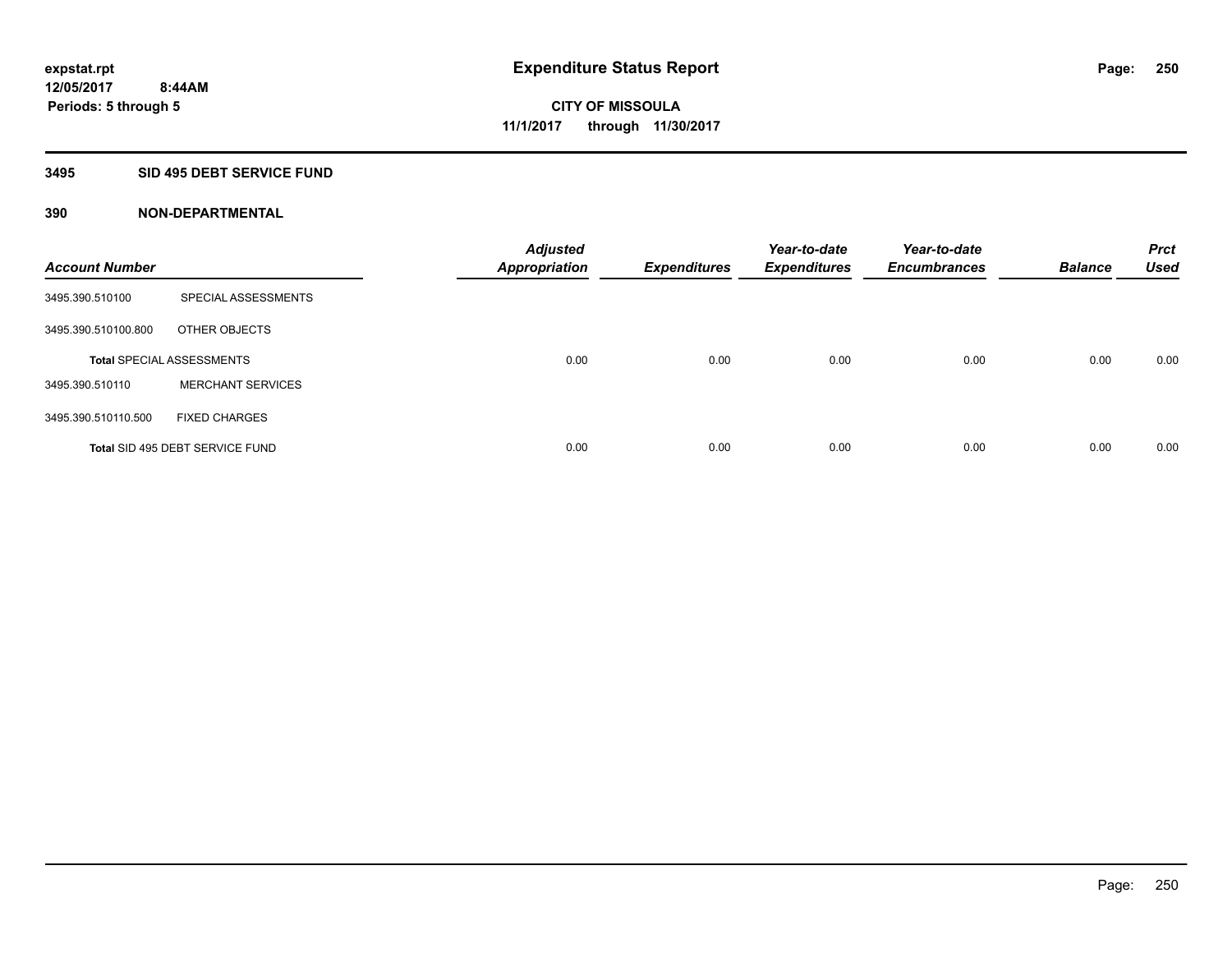#### **3497 SID 497 DEBT SERVICE FUND**

**000 \*\*\* Title Not Found \*\*\***

| <b>Account Number</b>                |                         | <b>Adjusted</b><br>Appropriation | <b>Expenditures</b> | Year-to-date<br><b>Expenditures</b> | Year-to-date<br><b>Encumbrances</b> | <b>Balance</b> | <b>Prct</b><br>Used |
|--------------------------------------|-------------------------|----------------------------------|---------------------|-------------------------------------|-------------------------------------|----------------|---------------------|
| 3497.000.520100                      | *** Title Not Found *** |                                  |                     |                                     |                                     |                |                     |
| 3497.000.520100.800                  | OTHER OBJECTS           |                                  |                     |                                     |                                     |                |                     |
| <b>Total *** Title Not Found ***</b> |                         | 0.00                             | 0.00                | 0.00                                | 0.00                                | 0.00           | 0.00                |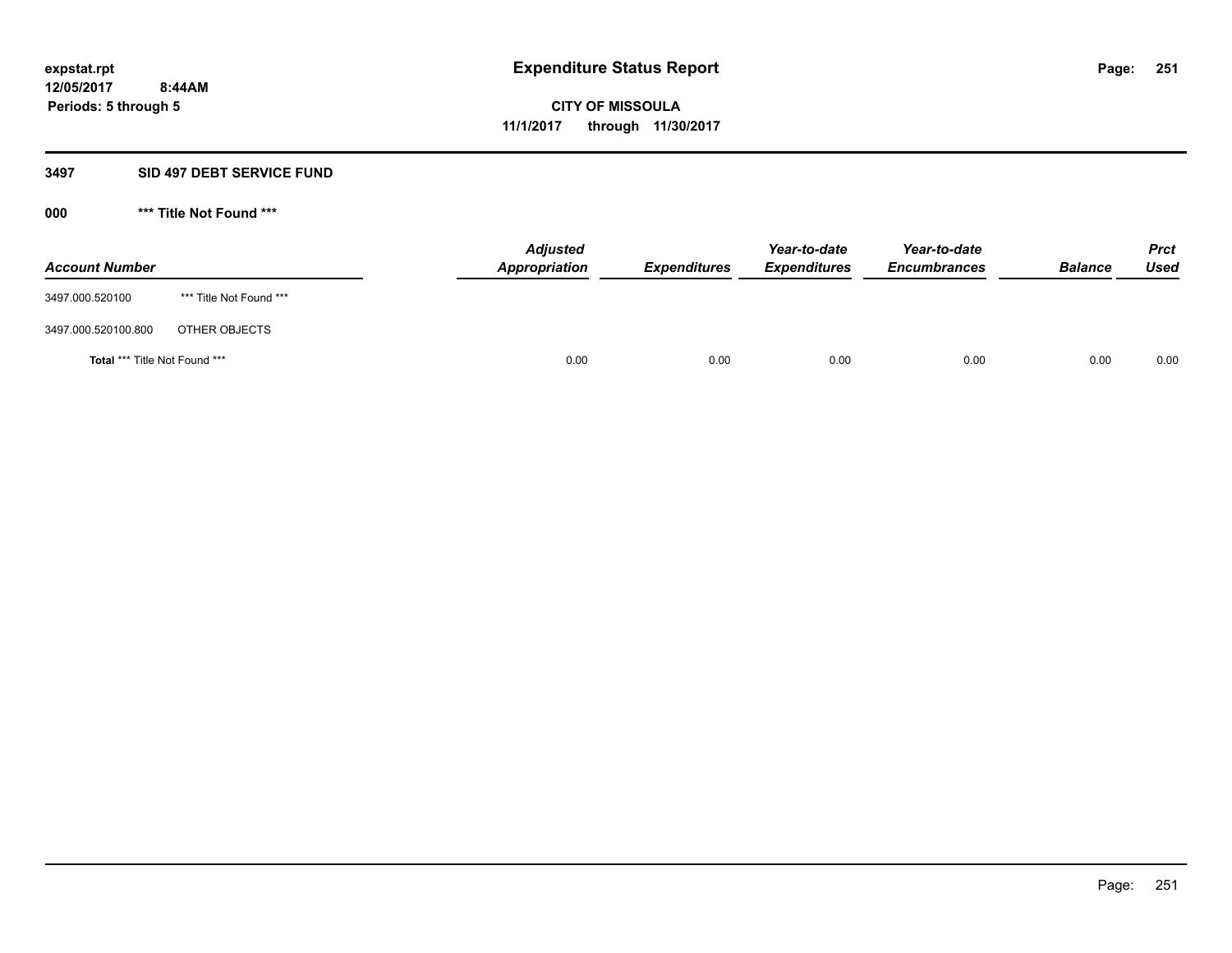#### **3497 SID 497 DEBT SERVICE FUND**

|                            |                                  | <b>Adjusted</b> |                     | Year-to-date        | Year-to-date        |                | <b>Prct</b> |
|----------------------------|----------------------------------|-----------------|---------------------|---------------------|---------------------|----------------|-------------|
| <b>Account Number</b>      |                                  | Appropriation   | <b>Expenditures</b> | <b>Expenditures</b> | <b>Encumbrances</b> | <b>Balance</b> | <b>Used</b> |
| 3497.390.510000            | <b>MISCELLANEOUS</b>             |                 |                     |                     |                     |                |             |
| 3497.390.510000.800        | OTHER OBJECTS                    |                 |                     |                     |                     |                |             |
| <b>Total MISCELLANEOUS</b> |                                  | 0.00            | 0.00                | 0.00                | 0.00                | 0.00           | 0.00        |
| 3497.390.510100            | SPECIAL ASSESSMENTS              |                 |                     |                     |                     |                |             |
| 3497.390.510100.600        | <b>DEBT SERVICE</b>              |                 |                     |                     |                     |                |             |
| <b>Total DEBT SERVICE</b>  |                                  | 0.00            | 0.00                | 0.00                | 0.00                | 0.00           | 0.00        |
| 3497.390.510100.800        | OTHER OBJECTS                    |                 |                     |                     |                     |                |             |
|                            | <b>Total SPECIAL ASSESSMENTS</b> | 0.00            | 0.00                | 0.00                | 0.00                | 0.00           | 0.00        |
| 3497.390.510110            | <b>MERCHANT SERVICES</b>         |                 |                     |                     |                     |                |             |
| 3497.390.510110.500        | <b>FIXED CHARGES</b>             |                 |                     |                     |                     |                |             |
|                            | Total SID 497 DEBT SERVICE FUND  | 0.00            | 0.00                | 0.00                | 0.00                | 0.00           | 0.00        |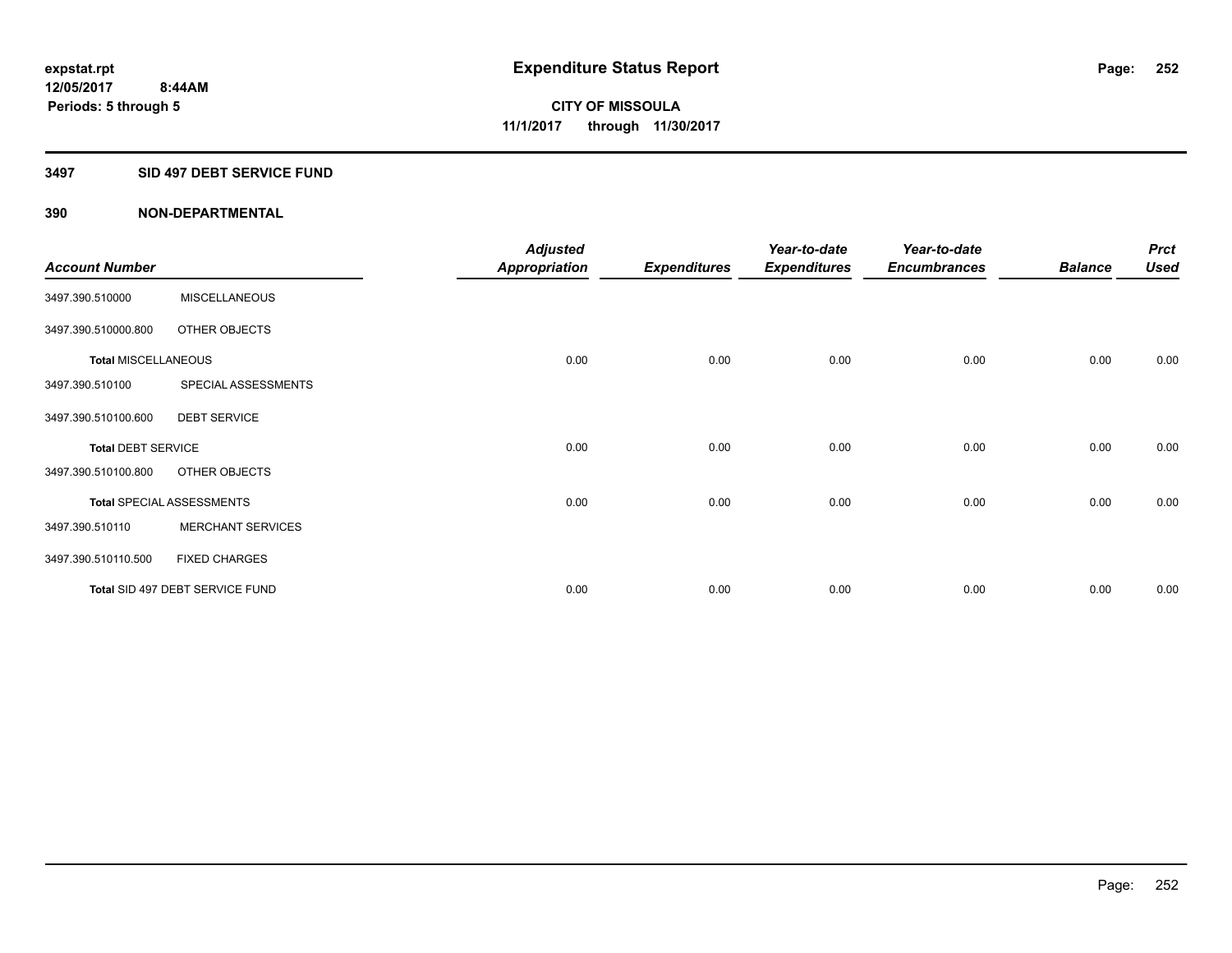#### **3498 SID 498 DEBT SERVICE FUND**

| <b>Account Number</b>         |                         | <b>Adjusted</b><br>Appropriation | <b>Expenditures</b> | Year-to-date<br><b>Expenditures</b> | Year-to-date<br><b>Encumbrances</b> | <b>Balance</b> | <b>Prct</b><br>Used |
|-------------------------------|-------------------------|----------------------------------|---------------------|-------------------------------------|-------------------------------------|----------------|---------------------|
| 3498.000.520100               | *** Title Not Found *** |                                  |                     |                                     |                                     |                |                     |
| 3498.000.520100.800           | OTHER OBJECTS           |                                  |                     |                                     |                                     |                |                     |
| Total *** Title Not Found *** |                         | 0.00                             | 0.00                | 0.00                                | 0.00                                | 0.00           | 0.00                |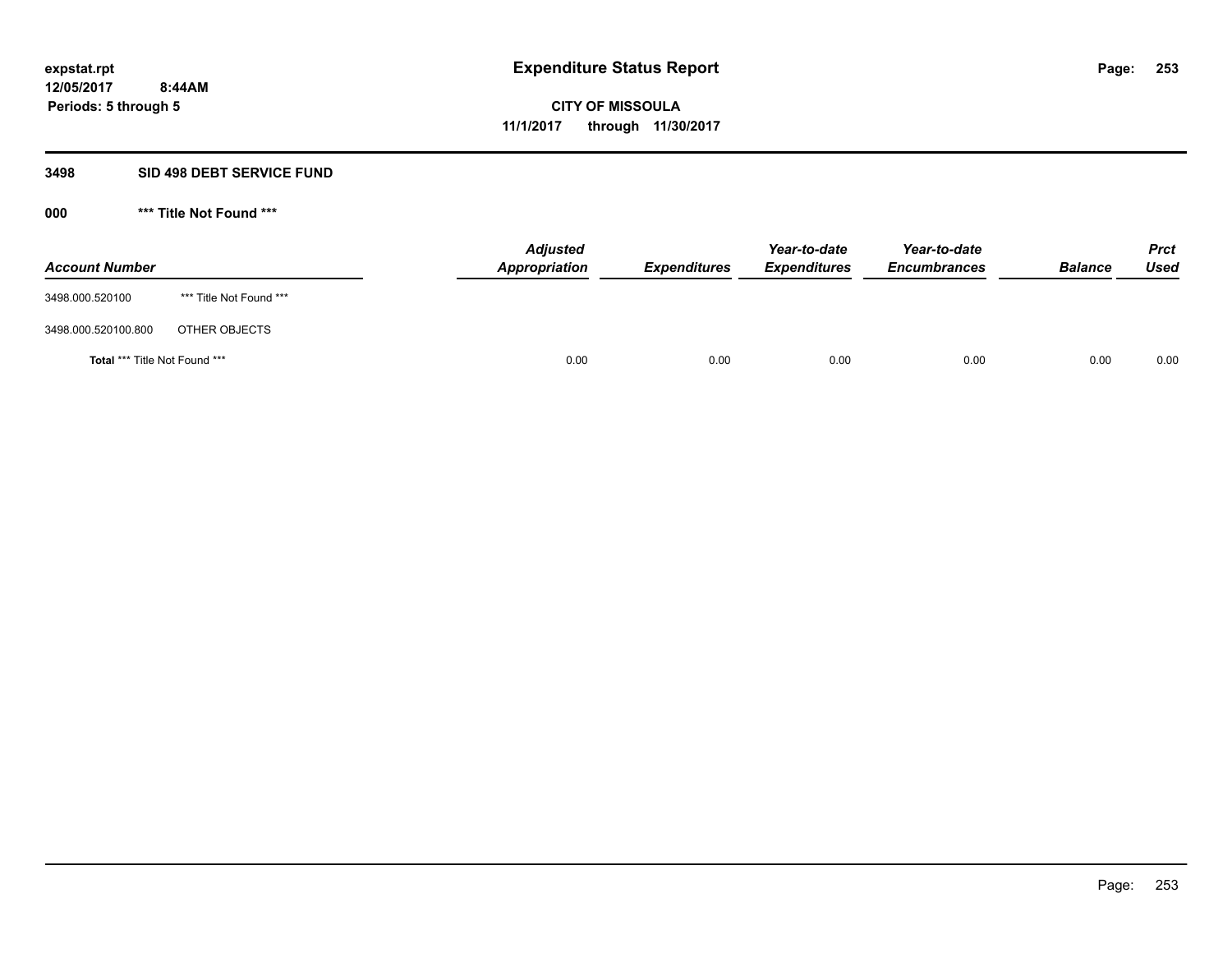#### **3498 SID 498 DEBT SERVICE FUND**

| <b>Account Number</b> |                                  | <b>Adjusted</b><br>Appropriation | <b>Expenditures</b> | Year-to-date<br><b>Expenditures</b> | Year-to-date<br><b>Encumbrances</b> | <b>Balance</b> | <b>Prct</b><br><b>Used</b> |
|-----------------------|----------------------------------|----------------------------------|---------------------|-------------------------------------|-------------------------------------|----------------|----------------------------|
| 3498.390.510100       | SPECIAL ASSESSMENTS              |                                  |                     |                                     |                                     |                |                            |
| 3498.390.510100.600   | <b>DEBT SERVICE</b>              |                                  |                     |                                     |                                     |                |                            |
|                       | <b>Total SPECIAL ASSESSMENTS</b> | 0.00                             | 0.00                | 0.00                                | 0.00                                | 0.00           | 0.00                       |
| 3498.390.510110       | <b>MERCHANT SERVICES</b>         |                                  |                     |                                     |                                     |                |                            |
| 3498.390.510110.500   | <b>FIXED CHARGES</b>             |                                  |                     |                                     |                                     |                |                            |
|                       | <b>Total MERCHANT SERVICES</b>   | 0.00                             | 0.00                | 0.00                                | 0.00                                | 0.00           | 0.00                       |
|                       | Total SID 498 DEBT SERVICE FUND  | 0.00                             | 0.00                | 0.00                                | 0.00                                | 0.00           | 0.00                       |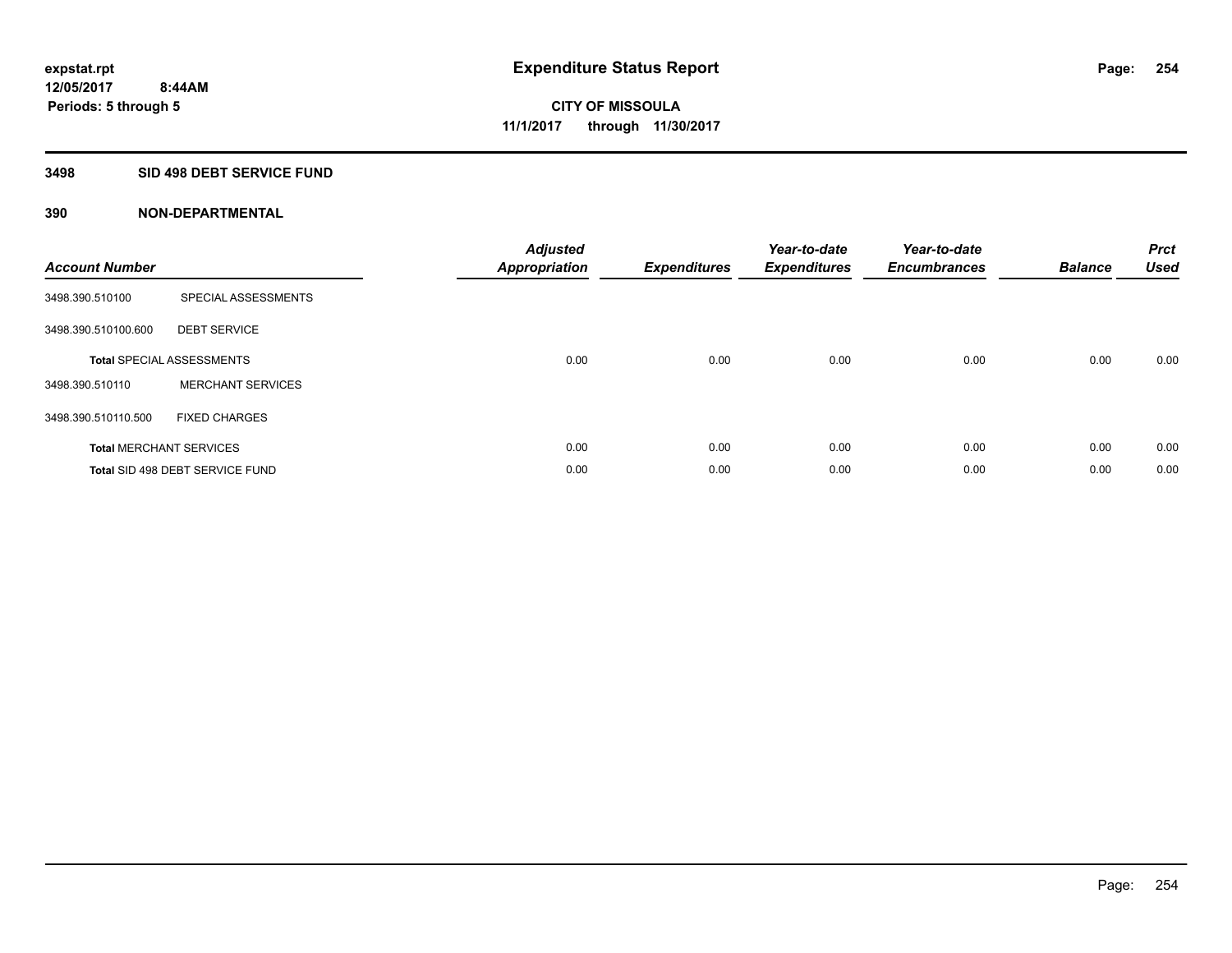### **3500 SID 500 DEBT SERVICE FUND**

| <b>Account Number</b>     |                                 | <b>Adjusted</b><br><b>Appropriation</b> | <b>Expenditures</b> | Year-to-date<br><b>Expenditures</b> | Year-to-date<br><b>Encumbrances</b> | <b>Balance</b> | <b>Prct</b><br>Used |
|---------------------------|---------------------------------|-----------------------------------------|---------------------|-------------------------------------|-------------------------------------|----------------|---------------------|
| 3500.390.510100           | SPECIAL ASSESSMENTS             |                                         |                     |                                     |                                     |                |                     |
| 3500.390.510100.600       | <b>DEBT SERVICE</b>             |                                         |                     |                                     |                                     |                |                     |
| <b>Total DEBT SERVICE</b> |                                 | 0.00                                    | 0.00                | 0.00                                | 0.00                                | 0.00           | 0.00                |
| 3500.390.510100.800       | OTHER OBJECTS                   |                                         |                     |                                     |                                     |                |                     |
|                           | Total SID 500 DEBT SERVICE FUND | 0.00                                    | 0.00                | 0.00                                | 0.00                                | 0.00           | 0.00                |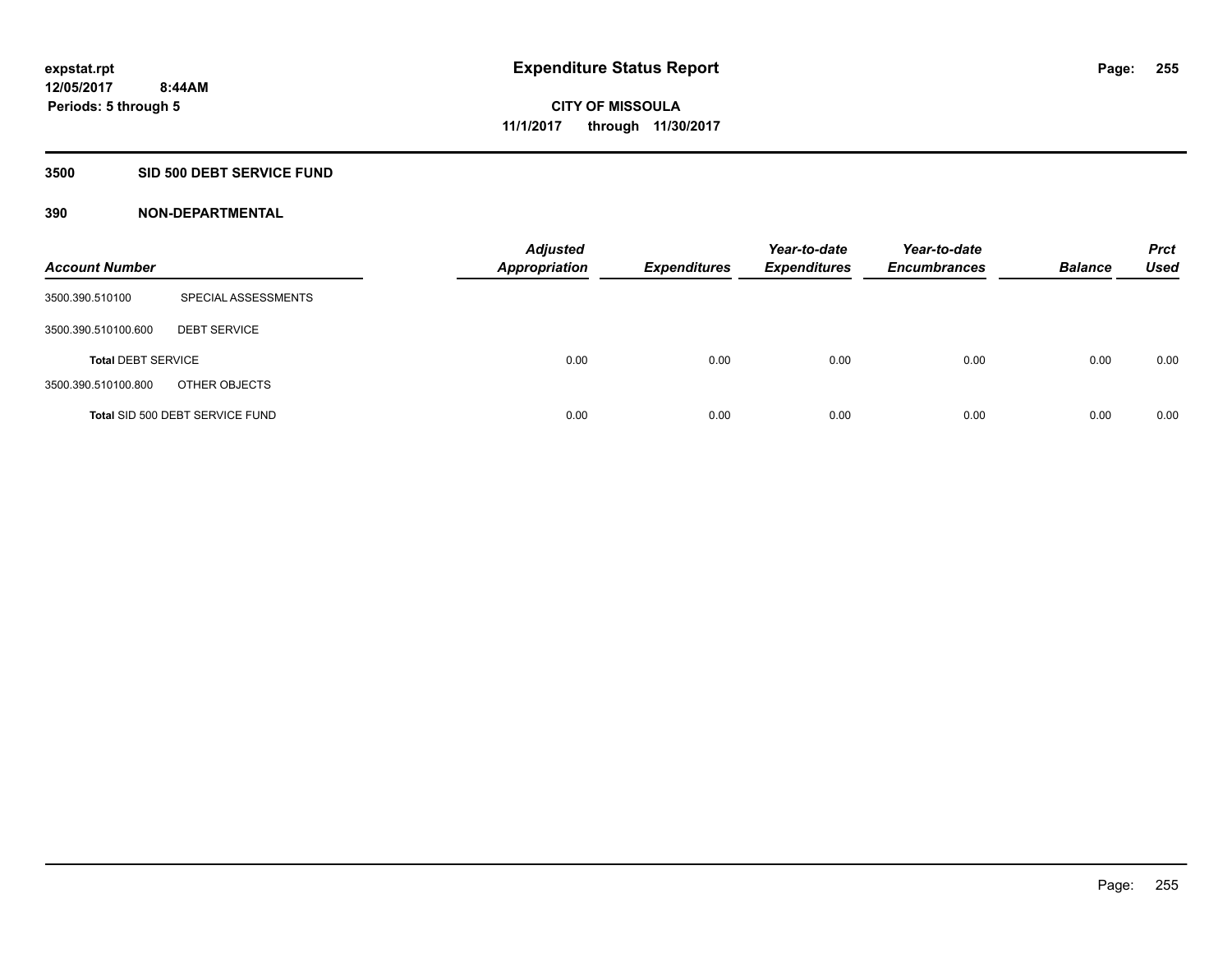#### **3501 SID 501 DEBT SERVICE FUND**

| <b>Account Number</b>                |                         | <b>Adjusted</b><br>Appropriation | <b>Expenditures</b> | Year-to-date<br><b>Expenditures</b> | Year-to-date<br><b>Encumbrances</b> | <b>Balance</b> | <b>Prct</b><br>Used |
|--------------------------------------|-------------------------|----------------------------------|---------------------|-------------------------------------|-------------------------------------|----------------|---------------------|
| 3501.000.520100                      | *** Title Not Found *** |                                  |                     |                                     |                                     |                |                     |
| 3501.000.520100.800                  | OTHER OBJECTS           |                                  |                     |                                     |                                     |                |                     |
| <b>Total *** Title Not Found ***</b> |                         | 0.00                             | 0.00                | 0.00                                | 0.00                                | 0.00           | 0.00                |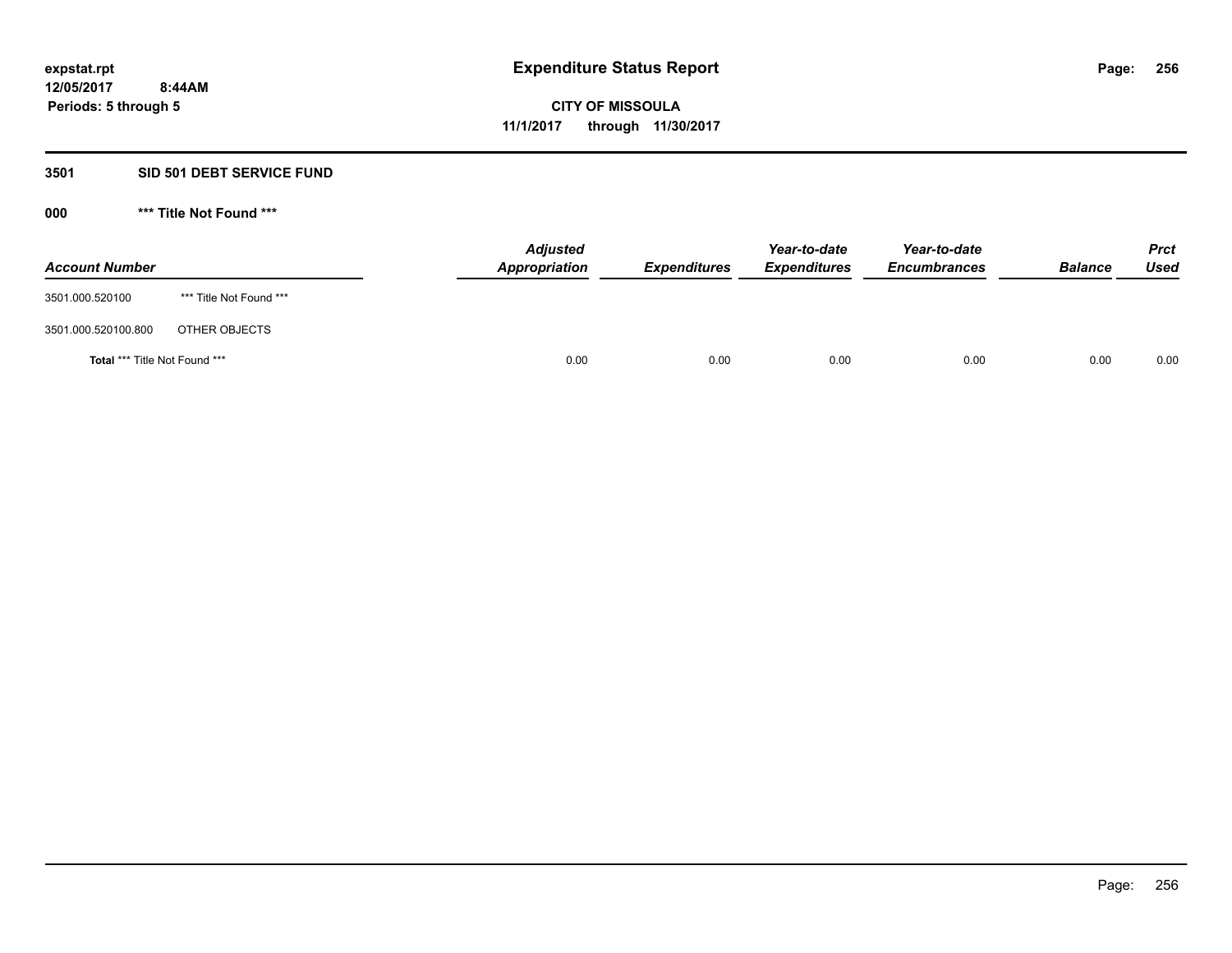### **3501 SID 501 DEBT SERVICE FUND**

| <b>Account Number</b> |                                  | <b>Adjusted</b><br>Appropriation | <b>Expenditures</b> | Year-to-date<br><b>Expenditures</b> | Year-to-date<br><b>Encumbrances</b> | <b>Balance</b> | <b>Prct</b><br><b>Used</b> |
|-----------------------|----------------------------------|----------------------------------|---------------------|-------------------------------------|-------------------------------------|----------------|----------------------------|
| 3501.390.510100       | SPECIAL ASSESSMENTS              |                                  |                     |                                     |                                     |                |                            |
| 3501.390.510100.600   | <b>DEBT SERVICE</b>              |                                  |                     |                                     |                                     |                |                            |
|                       | <b>Total SPECIAL ASSESSMENTS</b> | 0.00                             | 0.00                | 0.00                                | 0.00                                | 0.00           | 0.00                       |
| 3501.390.510110       | <b>MERCHANT SERVICES</b>         |                                  |                     |                                     |                                     |                |                            |
| 3501.390.510110.500   | <b>FIXED CHARGES</b>             |                                  |                     |                                     |                                     |                |                            |
|                       | Total SID 501 DEBT SERVICE FUND  | 0.00                             | 0.00                | 0.00                                | 0.00                                | 0.00           | 0.00                       |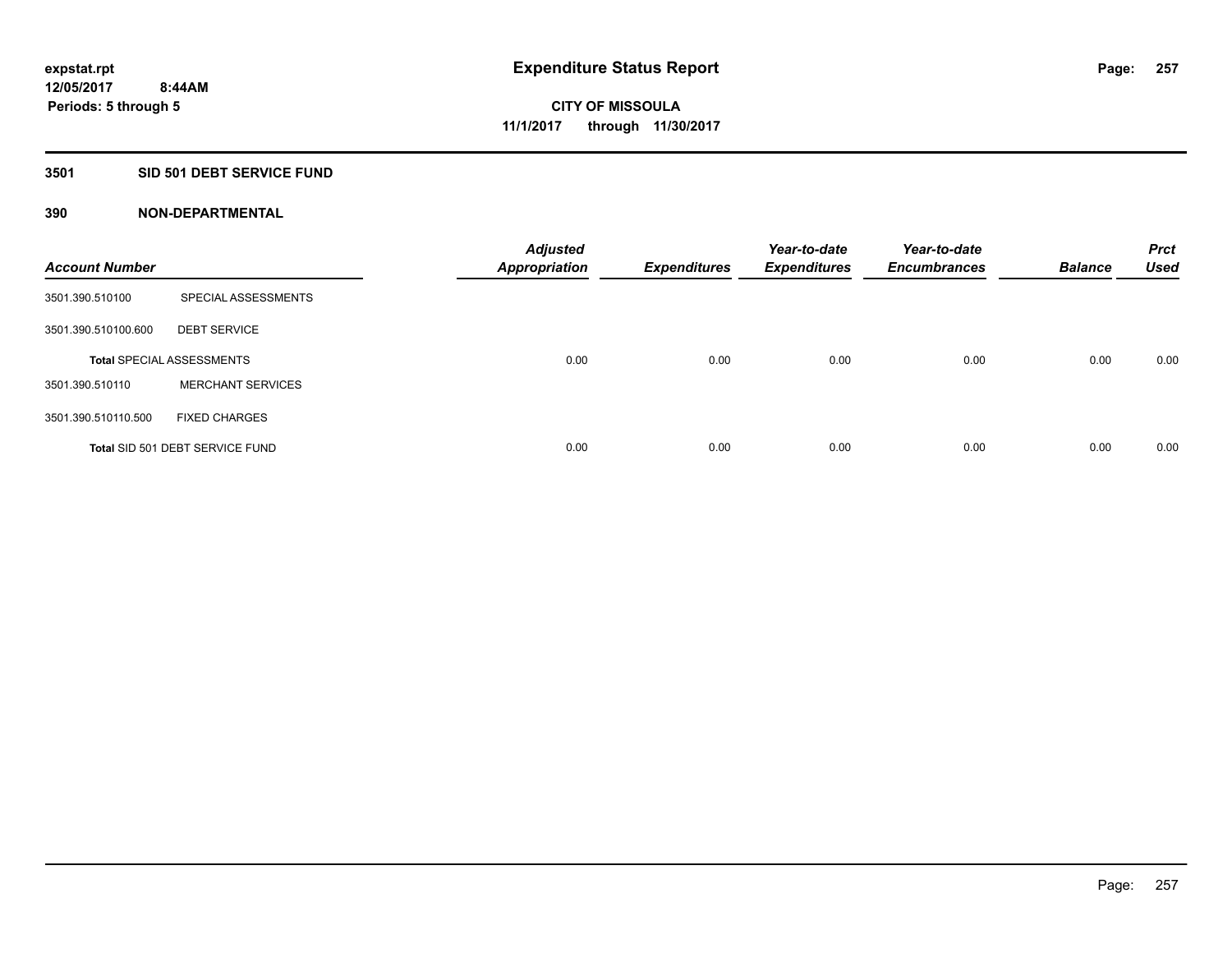#### **3503 SID 503 DEBT SERVICE FUND**

| <b>Account Number</b>                |                         | <b>Adjusted</b><br>Appropriation | <b>Expenditures</b> | Year-to-date<br><b>Expenditures</b> | Year-to-date<br><b>Encumbrances</b> | <b>Balance</b> | <b>Prct</b><br>Used |
|--------------------------------------|-------------------------|----------------------------------|---------------------|-------------------------------------|-------------------------------------|----------------|---------------------|
| 3503.000.520100                      | *** Title Not Found *** |                                  |                     |                                     |                                     |                |                     |
| 3503.000.520100.800                  | OTHER OBJECTS           |                                  |                     |                                     |                                     |                |                     |
| <b>Total *** Title Not Found ***</b> |                         |                                  | 0.00<br>0.00        | 0.00                                | 0.00                                | 0.00           | 0.00                |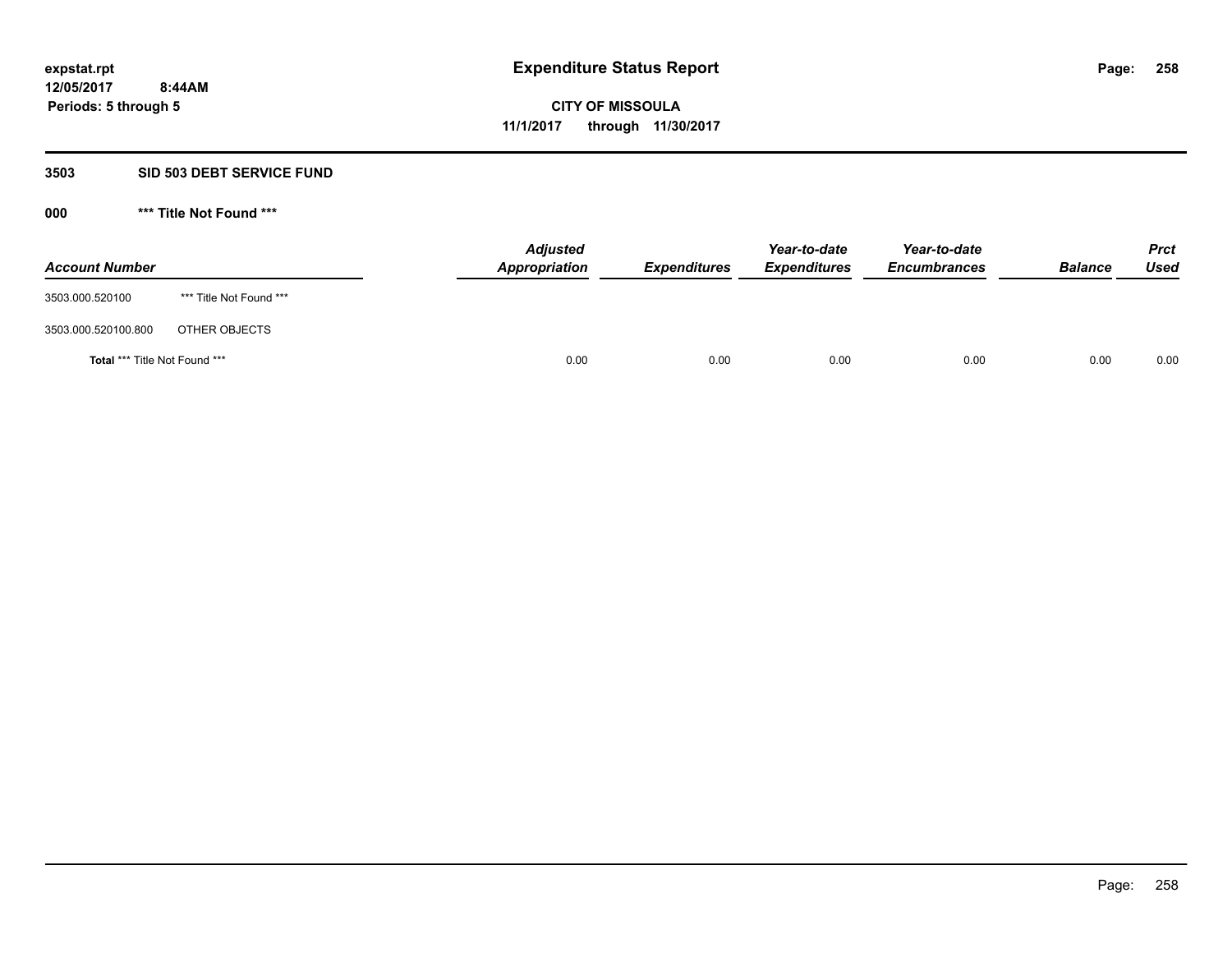#### **3503 SID 503 DEBT SERVICE FUND**

| <b>Account Number</b> |                                  | <b>Adjusted</b><br><b>Appropriation</b> | <b>Expenditures</b> | Year-to-date<br><b>Expenditures</b> | Year-to-date<br><b>Encumbrances</b> | <b>Balance</b> | <b>Prct</b><br><b>Used</b> |
|-----------------------|----------------------------------|-----------------------------------------|---------------------|-------------------------------------|-------------------------------------|----------------|----------------------------|
| 3503.390.510100       | SPECIAL ASSESSMENTS              |                                         |                     |                                     |                                     |                |                            |
| 3503.390.510100.600   | <b>DEBT SERVICE</b>              |                                         |                     |                                     |                                     |                |                            |
|                       | <b>Total SPECIAL ASSESSMENTS</b> | 0.00                                    | 0.00                | 0.00                                | 0.00                                | 0.00           | 0.00                       |
| 3503.390.510110       | <b>MERCHANT SERVICES</b>         |                                         |                     |                                     |                                     |                |                            |
| 3503.390.510110.500   | <b>FIXED CHARGES</b>             |                                         |                     |                                     |                                     |                |                            |
|                       | Total SID 503 DEBT SERVICE FUND  | 0.00                                    | 0.00                | 0.00                                | 0.00                                | 0.00           | 0.00                       |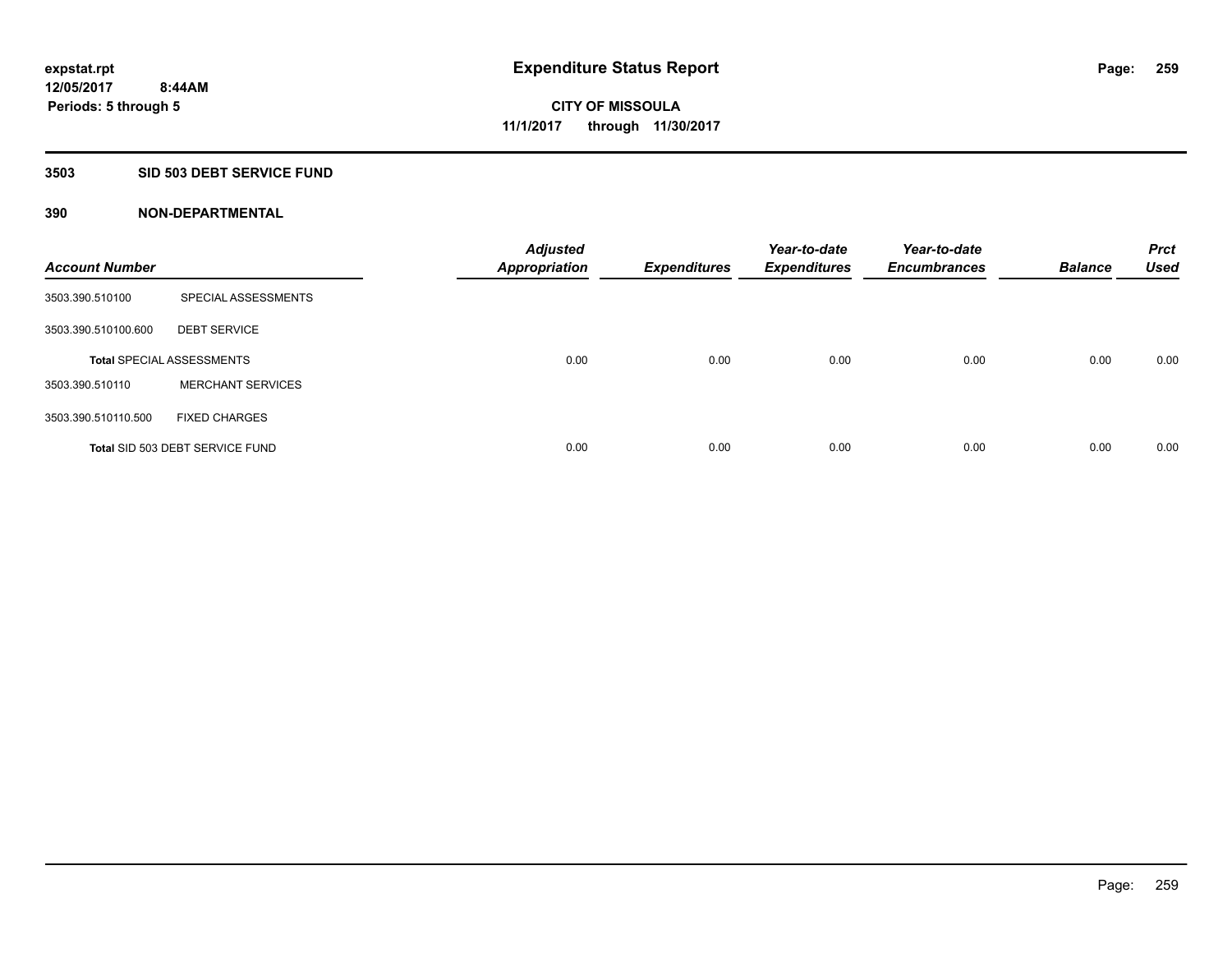#### **3505 SID 505 DEBT SERVICE FUND**

| <b>Account Number</b>                |                         | <b>Adjusted</b><br>Appropriation | <b>Expenditures</b> | Year-to-date<br><b>Expenditures</b> | Year-to-date<br><b>Encumbrances</b> | <b>Balance</b> | <b>Prct</b><br>Used |
|--------------------------------------|-------------------------|----------------------------------|---------------------|-------------------------------------|-------------------------------------|----------------|---------------------|
| 3505.000.520100                      | *** Title Not Found *** |                                  |                     |                                     |                                     |                |                     |
| 3505.000.520100.800                  | OTHER OBJECTS           |                                  |                     |                                     |                                     |                |                     |
| <b>Total *** Title Not Found ***</b> |                         | 0.00                             | 0.00                | 0.00                                | 0.00                                | 0.00           | 0.00                |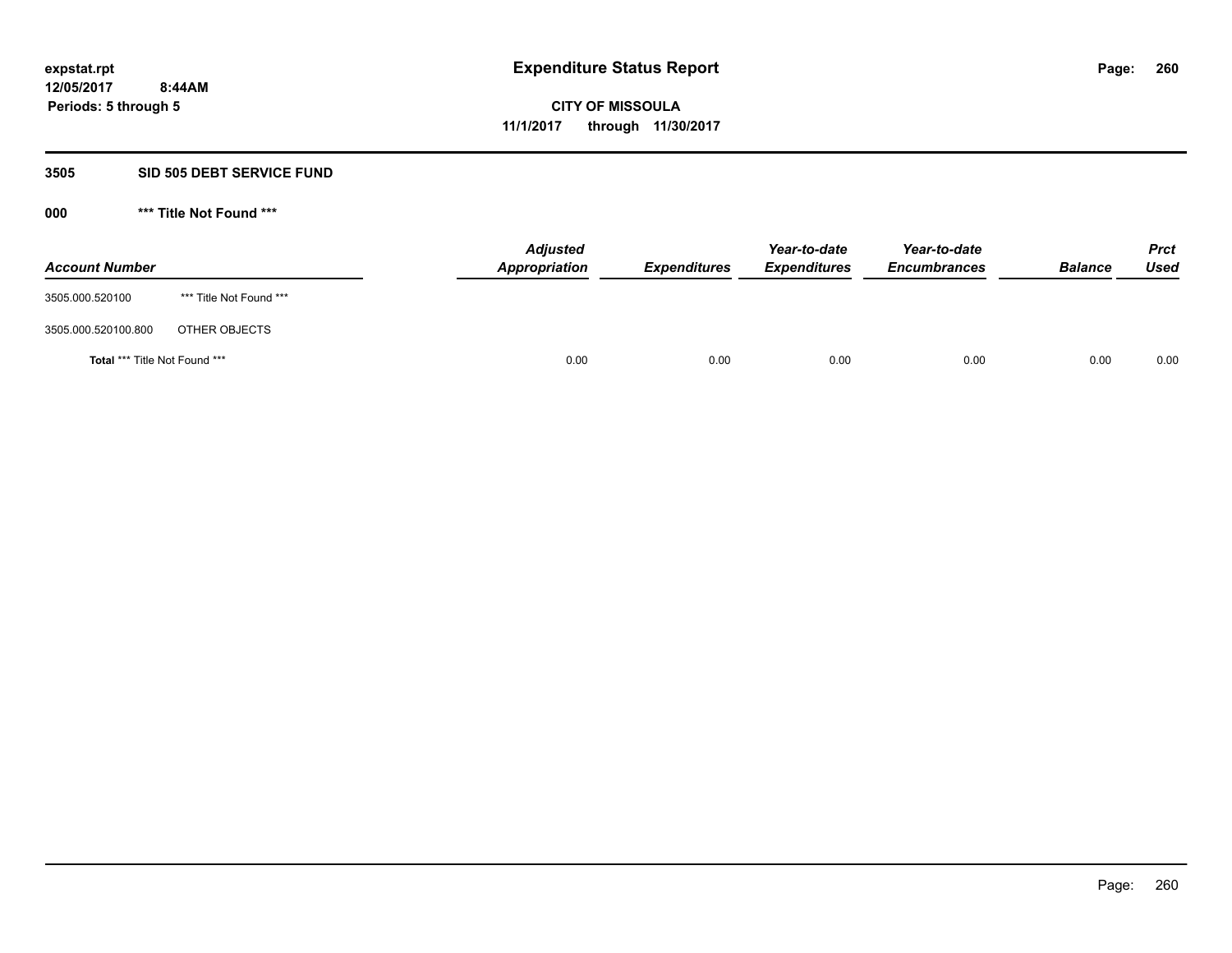#### **3505 SID 505 DEBT SERVICE FUND**

| <b>Account Number</b> |                                  | <b>Adjusted</b><br><b>Appropriation</b> | <b>Expenditures</b> | Year-to-date<br><b>Expenditures</b> | Year-to-date<br><b>Encumbrances</b> | <b>Balance</b> | <b>Prct</b><br><b>Used</b> |
|-----------------------|----------------------------------|-----------------------------------------|---------------------|-------------------------------------|-------------------------------------|----------------|----------------------------|
| 3505.390.510100       | SPECIAL ASSESSMENTS              |                                         |                     |                                     |                                     |                |                            |
| 3505.390.510100.600   | <b>DEBT SERVICE</b>              |                                         |                     |                                     |                                     |                |                            |
|                       | <b>Total SPECIAL ASSESSMENTS</b> | 0.00                                    | 0.00                | 0.00                                | 0.00                                | 0.00           | 0.00                       |
| 3505.390.510110       | <b>MERCHANT SERVICES</b>         |                                         |                     |                                     |                                     |                |                            |
| 3505.390.510110.500   | <b>FIXED CHARGES</b>             |                                         |                     |                                     |                                     |                |                            |
|                       | Total SID 505 DEBT SERVICE FUND  | 0.00                                    | 0.00                | 0.00                                | 0.00                                | 0.00           | 0.00                       |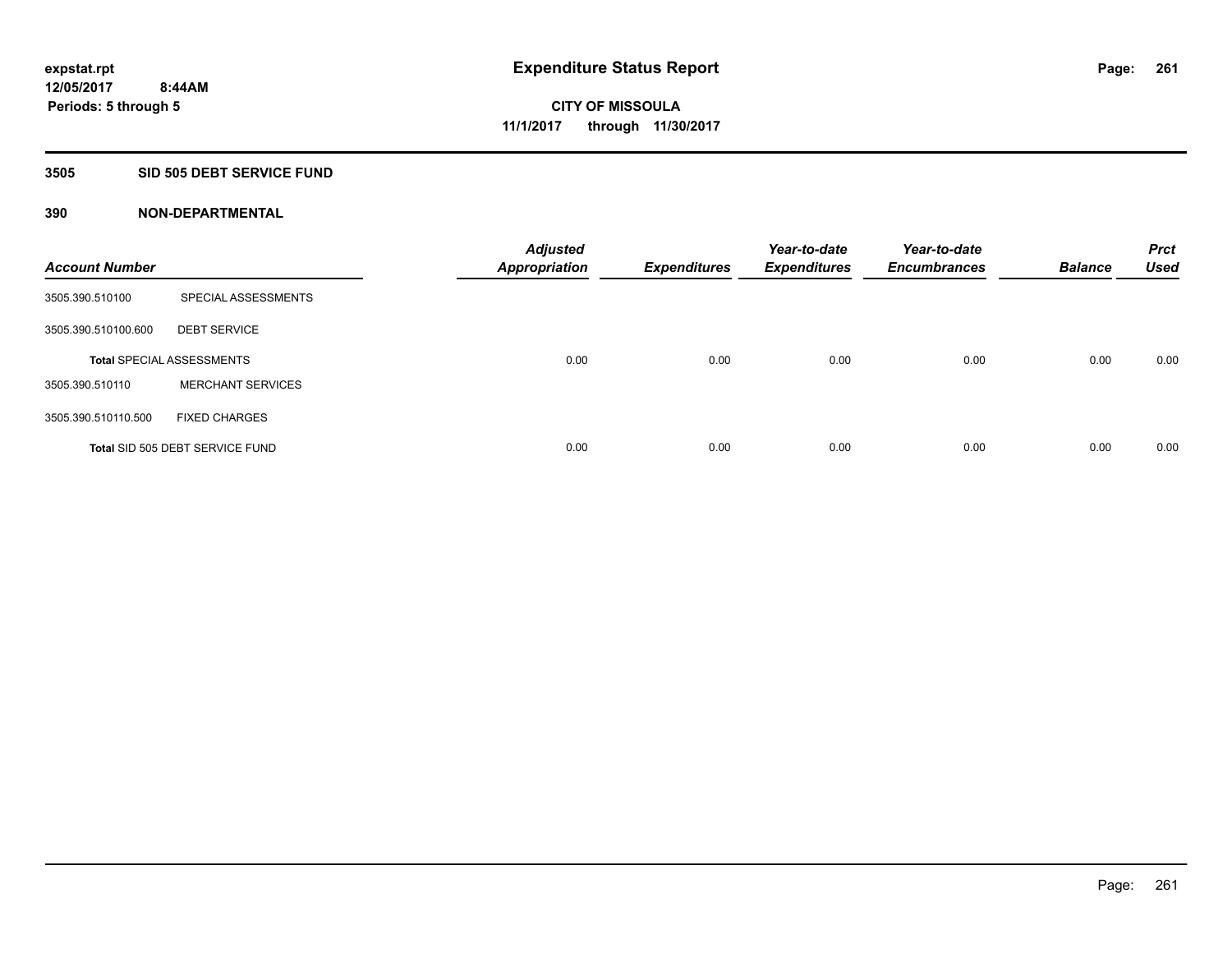#### **3506 SID 506 DEBT SERVICE FUND**

| <b>Account Number</b>                |                         | <b>Adjusted</b><br>Appropriation | <b>Expenditures</b> | Year-to-date<br><b>Expenditures</b> | Year-to-date<br><b>Encumbrances</b> | <b>Balance</b> | <b>Prct</b><br><b>Used</b> |
|--------------------------------------|-------------------------|----------------------------------|---------------------|-------------------------------------|-------------------------------------|----------------|----------------------------|
| 3506.000.520100                      | *** Title Not Found *** |                                  |                     |                                     |                                     |                |                            |
| 3506.000.520100.800                  | OTHER OBJECTS           |                                  |                     |                                     |                                     |                |                            |
| <b>Total *** Title Not Found ***</b> |                         | 0.00                             | 0.00                | 0.00                                | 0.00                                | 0.00           | 0.00                       |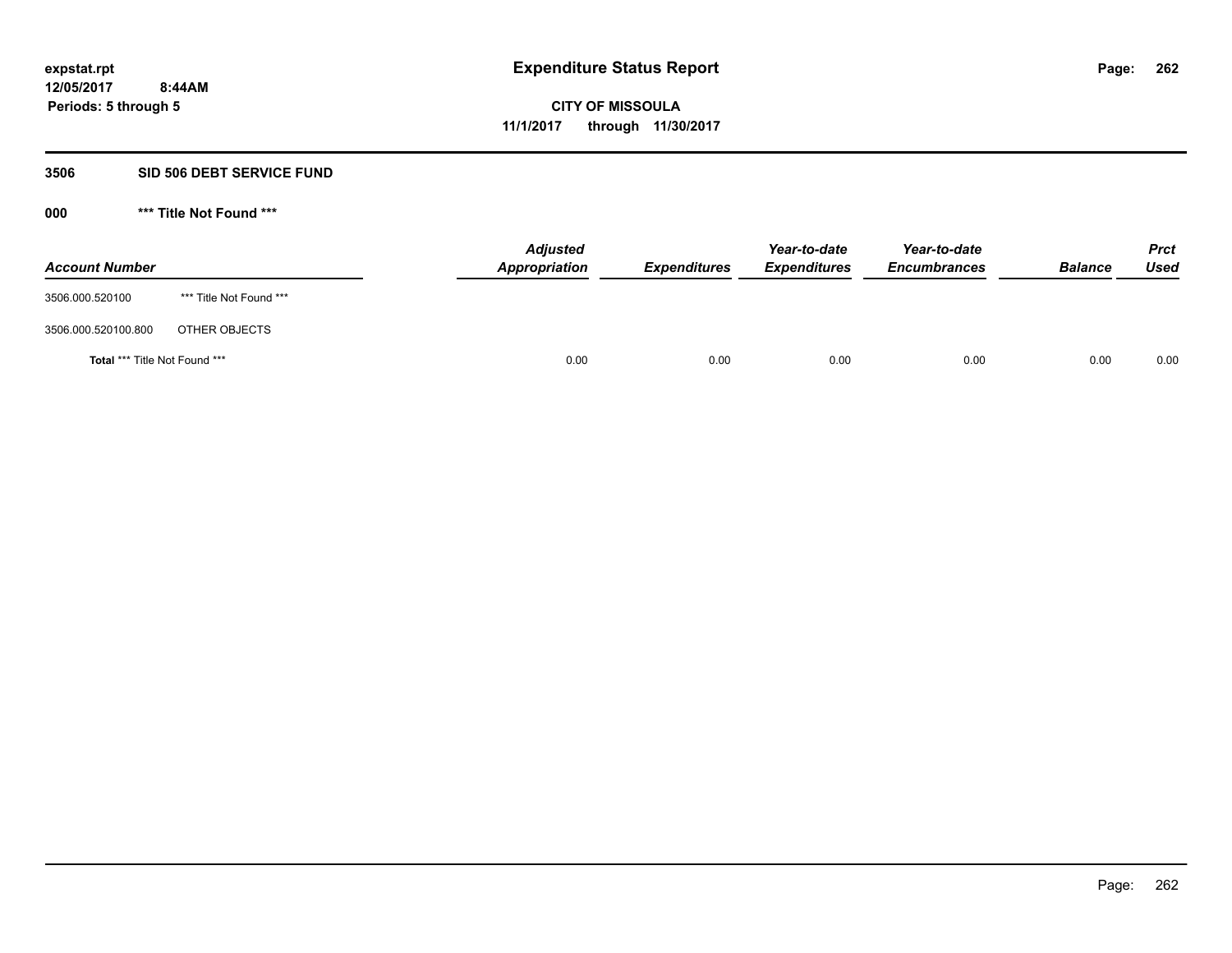### **3506 SID 506 DEBT SERVICE FUND**

| <b>Account Number</b> |                                  | <b>Adjusted</b><br><b>Appropriation</b> | <b>Expenditures</b> | Year-to-date<br><b>Expenditures</b> | Year-to-date<br><b>Encumbrances</b> | <b>Balance</b> | <b>Prct</b><br><b>Used</b> |
|-----------------------|----------------------------------|-----------------------------------------|---------------------|-------------------------------------|-------------------------------------|----------------|----------------------------|
| 3506.390.510100       | SPECIAL ASSESSMENTS              |                                         |                     |                                     |                                     |                |                            |
| 3506.390.510100.600   | <b>DEBT SERVICE</b>              |                                         |                     |                                     |                                     |                |                            |
|                       | <b>Total SPECIAL ASSESSMENTS</b> | 0.00                                    | 0.00                | 0.00                                | 0.00                                | 0.00           | 0.00                       |
| 3506.390.510110       | <b>MERCHANT SERVICES</b>         |                                         |                     |                                     |                                     |                |                            |
| 3506.390.510110.500   | <b>FIXED CHARGES</b>             |                                         |                     |                                     |                                     |                |                            |
|                       | Total SID 506 DEBT SERVICE FUND  | 0.00                                    | 0.00                | 0.00                                | 0.00                                | 0.00           | 0.00                       |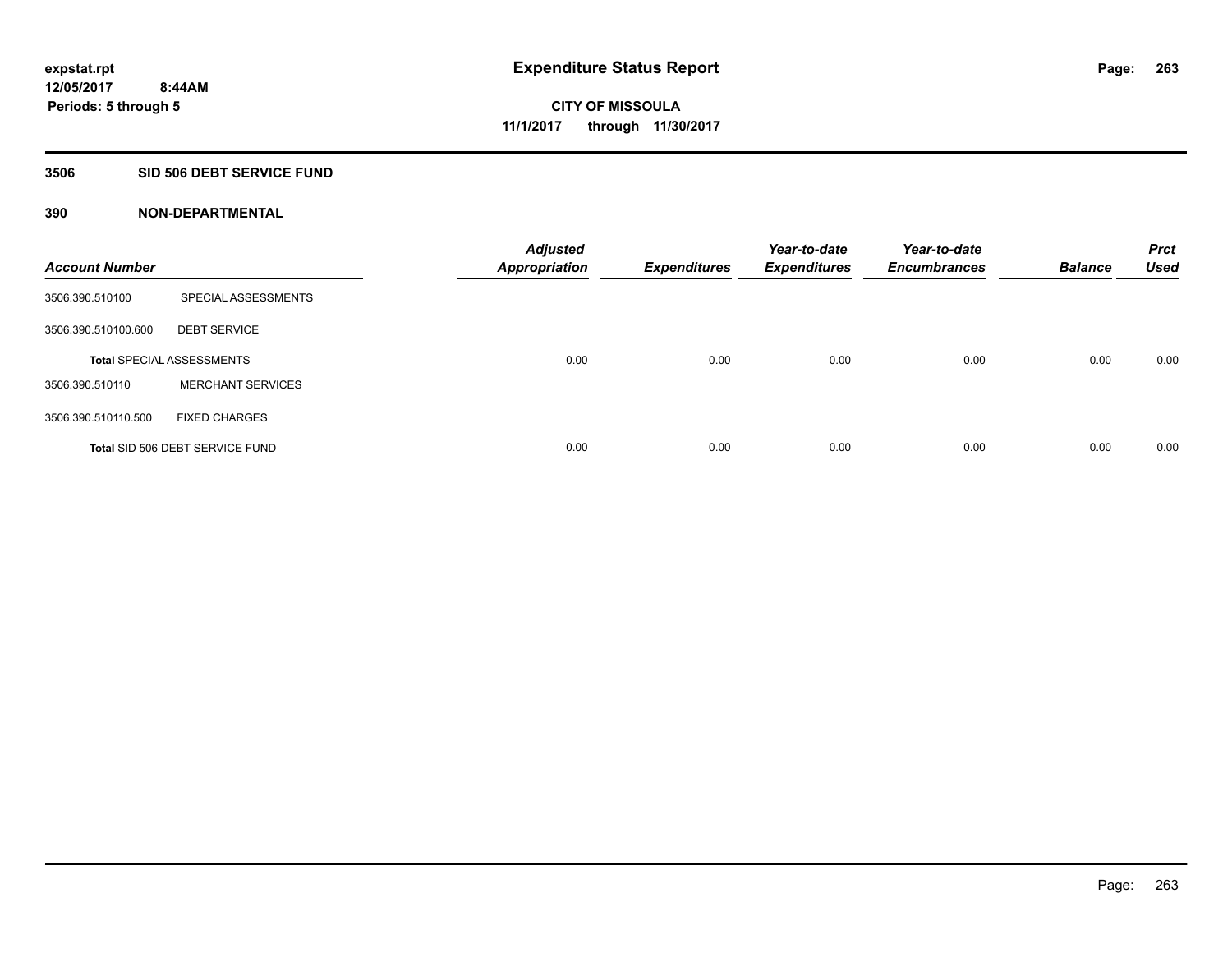#### **3507 SID 507 DEBT SERVICE FUND**

| <b>Account Number</b>         |                         | <b>Adjusted</b><br>Appropriation | <b>Expenditures</b> | Year-to-date<br><b>Expenditures</b> | Year-to-date<br><b>Encumbrances</b> | <b>Balance</b> | <b>Prct</b><br>Used |
|-------------------------------|-------------------------|----------------------------------|---------------------|-------------------------------------|-------------------------------------|----------------|---------------------|
| 3507.000.520100               | *** Title Not Found *** |                                  |                     |                                     |                                     |                |                     |
| 3507.000.520100.800           | OTHER OBJECTS           |                                  |                     |                                     |                                     |                |                     |
| Total *** Title Not Found *** |                         | 0.00                             | 0.00                | 0.00                                | 0.00                                | 0.00           | 0.00                |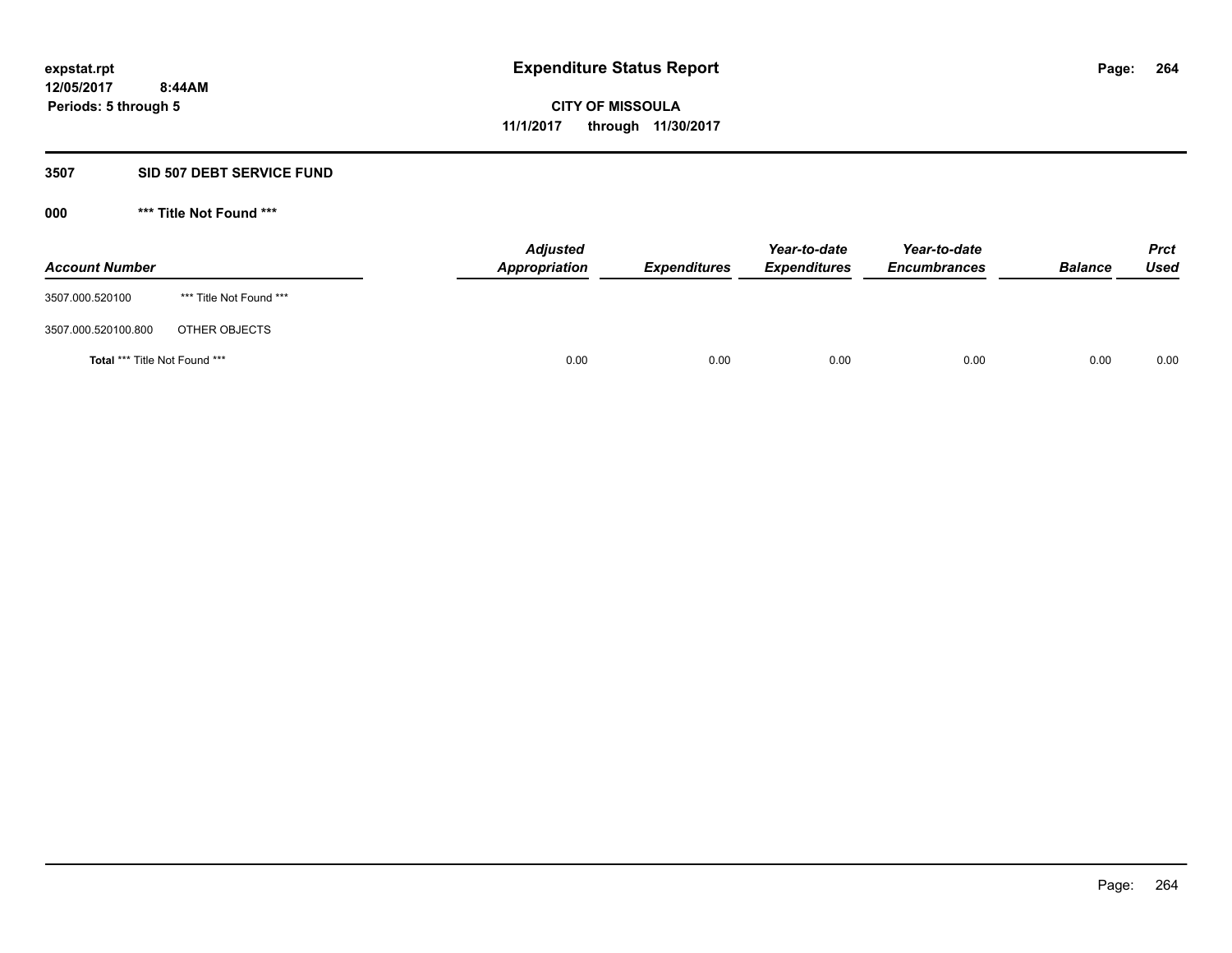### **3507 SID 507 DEBT SERVICE FUND**

| <b>Account Number</b> |                                 | <b>Adjusted</b><br>Appropriation | <b>Expenditures</b> | Year-to-date<br><b>Expenditures</b> | Year-to-date<br><b>Encumbrances</b> | <b>Balance</b> | <b>Prct</b><br><b>Used</b> |
|-----------------------|---------------------------------|----------------------------------|---------------------|-------------------------------------|-------------------------------------|----------------|----------------------------|
| 3507.390.510110       | <b>MERCHANT SERVICES</b>        |                                  |                     |                                     |                                     |                |                            |
| 3507.390.510110.500   | <b>FIXED CHARGES</b>            |                                  |                     |                                     |                                     |                |                            |
|                       | Total SID 507 DEBT SERVICE FUND | 0.00                             | 0.00                | 0.00                                | 0.00                                | 0.00           | 0.00                       |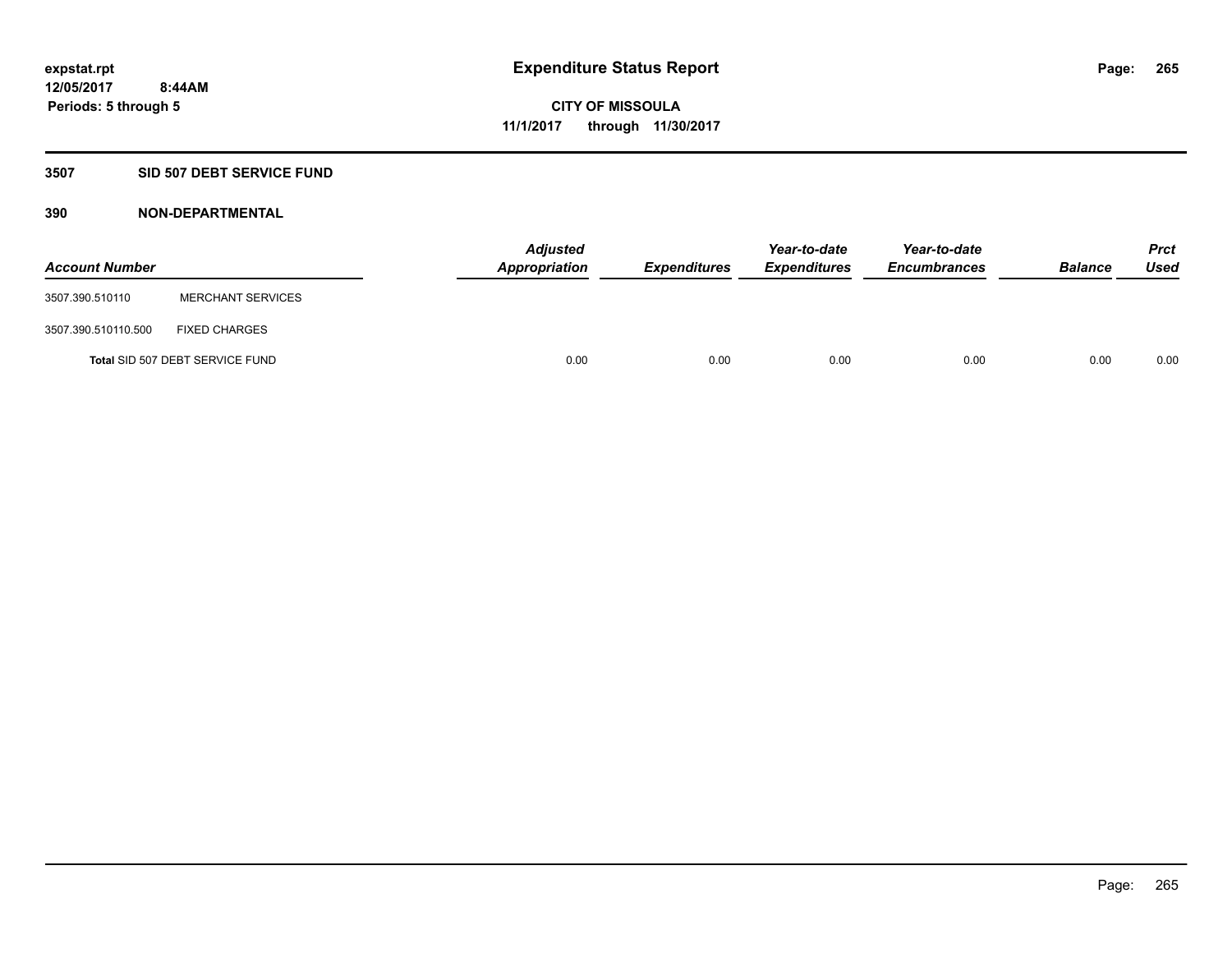#### **3508 SID 508 DEBT SERVICE FUND**

| <b>Account Number</b>                |                         | <b>Adjusted</b><br>Appropriation | <b>Expenditures</b> | Year-to-date<br><b>Expenditures</b> | Year-to-date<br><b>Encumbrances</b> | <b>Balance</b> | <b>Prct</b><br>Used |
|--------------------------------------|-------------------------|----------------------------------|---------------------|-------------------------------------|-------------------------------------|----------------|---------------------|
| 3508.000.520100                      | *** Title Not Found *** |                                  |                     |                                     |                                     |                |                     |
| 3508.000.520100.800                  | OTHER OBJECTS           |                                  |                     |                                     |                                     |                |                     |
| <b>Total *** Title Not Found ***</b> |                         |                                  | 0.00<br>0.00        | 0.00                                | 0.00                                | 0.00           | 0.00                |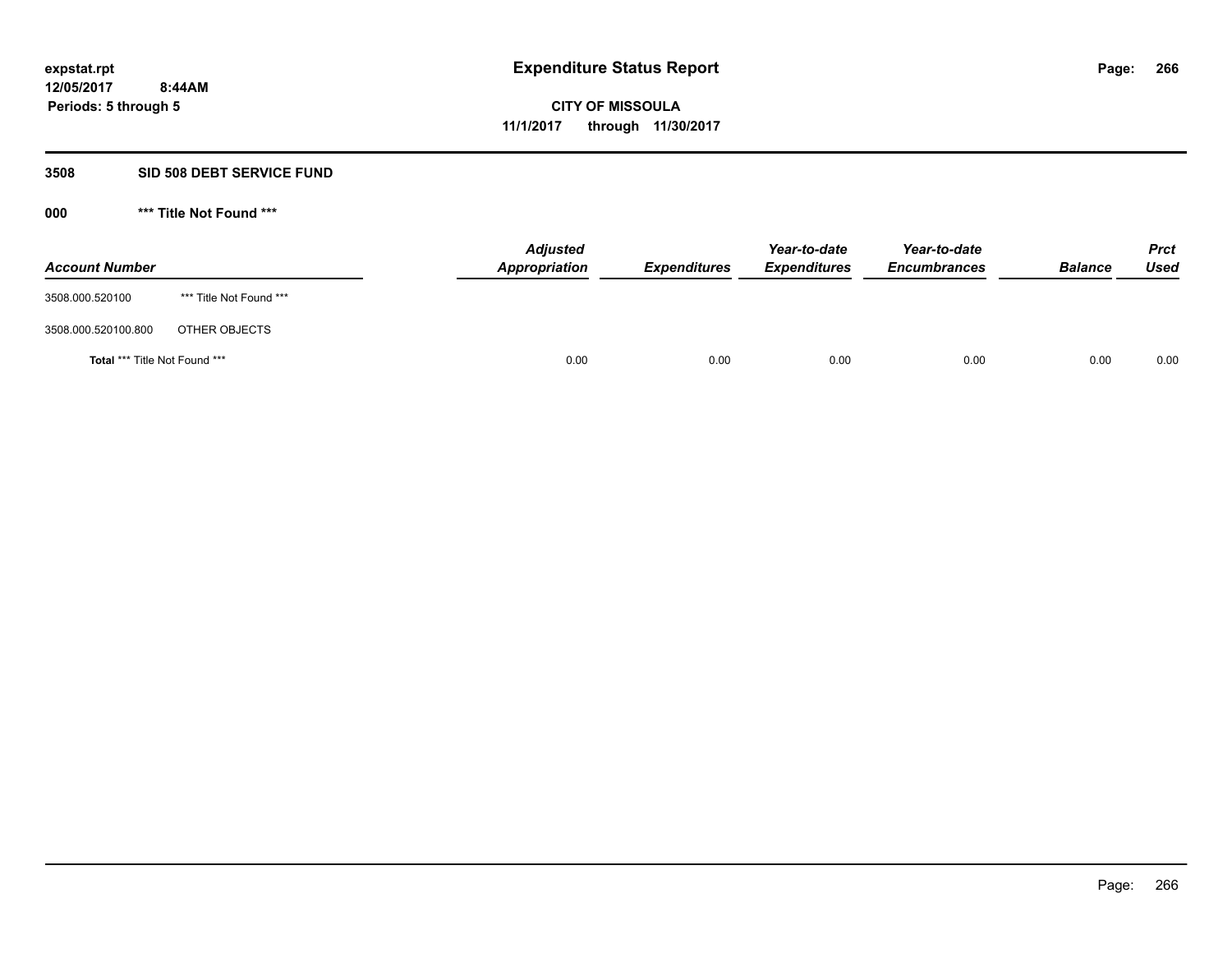## **3508 SID 508 DEBT SERVICE FUND**

| <b>Account Number</b> |                                 | <b>Adjusted</b><br>Appropriation | <b>Expenditures</b> | Year-to-date<br><b>Expenditures</b> | Year-to-date<br><b>Encumbrances</b> | <b>Balance</b> | <b>Prct</b><br><b>Used</b> |
|-----------------------|---------------------------------|----------------------------------|---------------------|-------------------------------------|-------------------------------------|----------------|----------------------------|
| 3508.390.510110       | <b>MERCHANT SERVICES</b>        |                                  |                     |                                     |                                     |                |                            |
| 3508.390.510110.500   | <b>FIXED CHARGES</b>            |                                  |                     |                                     |                                     |                |                            |
|                       | Total SID 508 DEBT SERVICE FUND | 0.00                             | 0.00                | 0.00                                | 0.00                                | 0.00           | 0.00                       |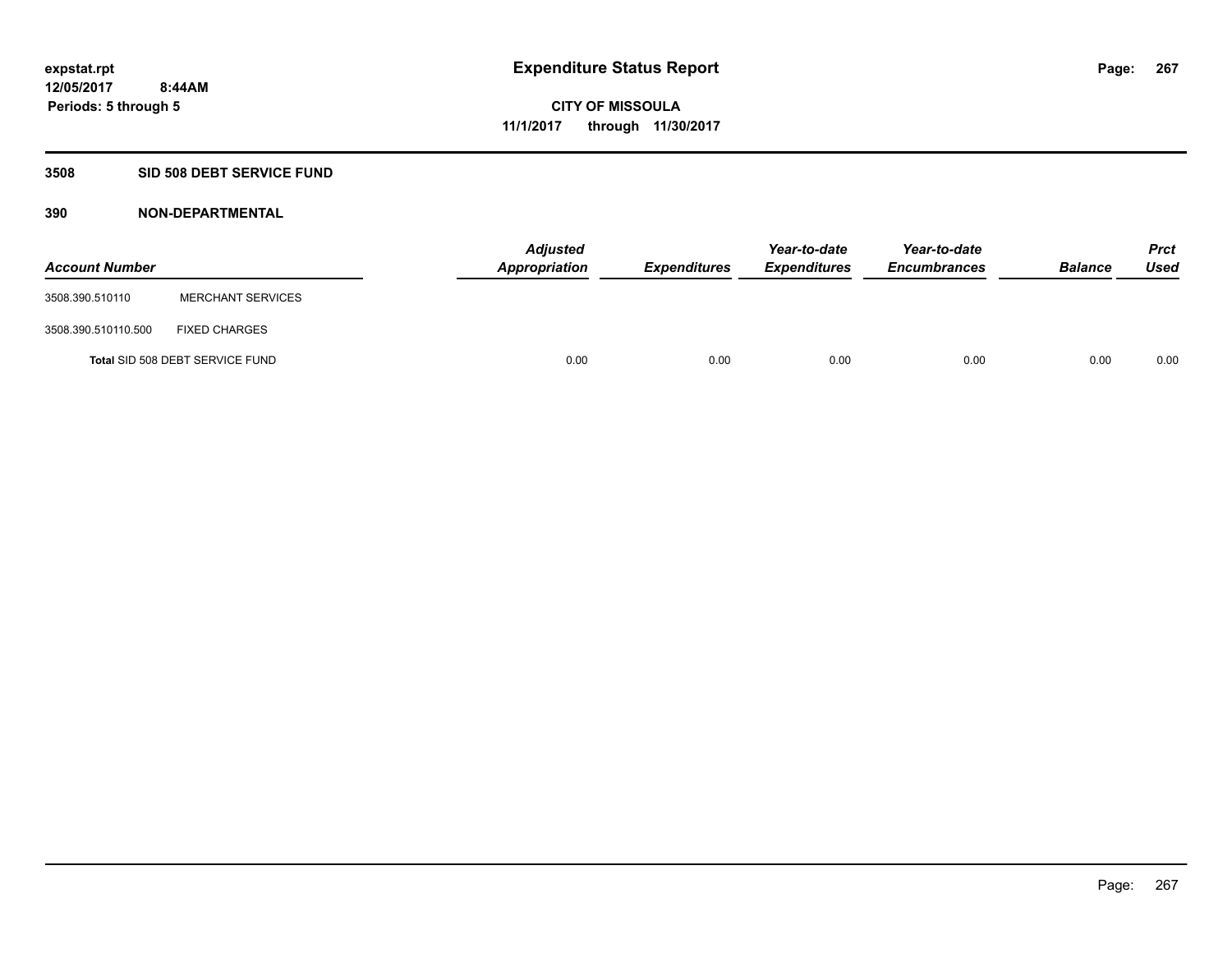#### **3510 SID 510 DEBT SERVICE FUND**

| <b>Account Number</b>                |                         | <b>Adjusted</b><br>Appropriation | <b>Expenditures</b> | Year-to-date<br><b>Expenditures</b> | Year-to-date<br><b>Encumbrances</b> | <b>Balance</b> | <b>Prct</b><br>Used |
|--------------------------------------|-------------------------|----------------------------------|---------------------|-------------------------------------|-------------------------------------|----------------|---------------------|
| 3510.000.520100                      | *** Title Not Found *** |                                  |                     |                                     |                                     |                |                     |
| 3510.000.520100.800                  | OTHER OBJECTS           |                                  |                     |                                     |                                     |                |                     |
| <b>Total *** Title Not Found ***</b> |                         | 0.00                             | 0.00                | 0.00                                | 0.00                                | 0.00           | 0.00                |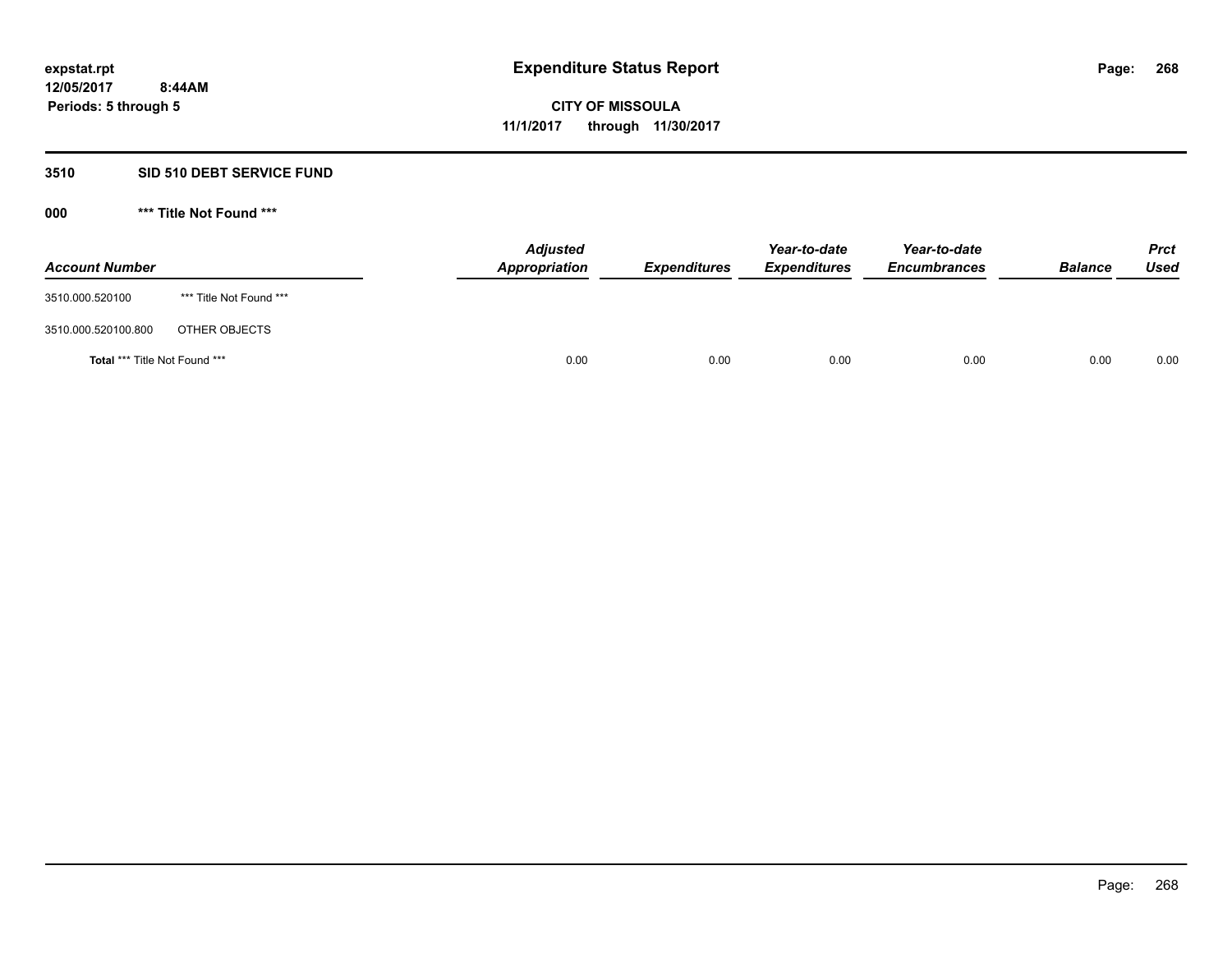### **3510 SID 510 DEBT SERVICE FUND**

| <b>Account Number</b> |                                  | <b>Adjusted</b><br><b>Appropriation</b> | <b>Expenditures</b> | Year-to-date<br><b>Expenditures</b> | Year-to-date<br><b>Encumbrances</b> | <b>Balance</b> | <b>Prct</b><br><b>Used</b> |
|-----------------------|----------------------------------|-----------------------------------------|---------------------|-------------------------------------|-------------------------------------|----------------|----------------------------|
| 3510.390.510100       | SPECIAL ASSESSMENTS              |                                         |                     |                                     |                                     |                |                            |
| 3510.390.510100.600   | <b>DEBT SERVICE</b>              |                                         |                     |                                     |                                     |                |                            |
|                       | <b>Total SPECIAL ASSESSMENTS</b> | 0.00                                    | 0.00                | 0.00                                | 0.00                                | 0.00           | 0.00                       |
| 3510.390.510110       | <b>MERCHANT SERVICES</b>         |                                         |                     |                                     |                                     |                |                            |
| 3510.390.510110.500   | <b>FIXED CHARGES</b>             |                                         |                     |                                     |                                     |                |                            |
|                       | Total SID 510 DEBT SERVICE FUND  | 0.00                                    | 0.00                | 0.00                                | 0.00                                | 0.00           | 0.00                       |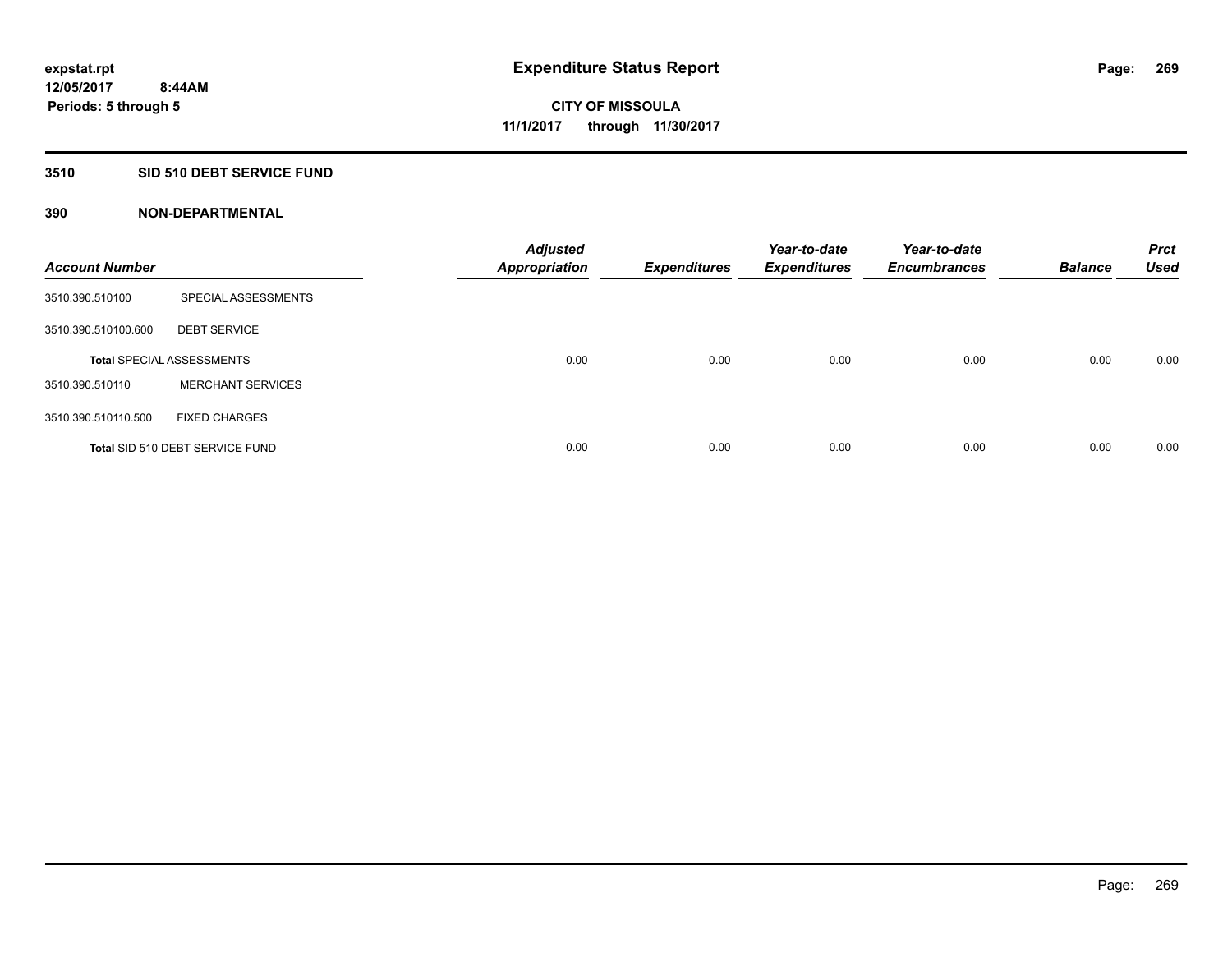### **3511 SID 511 DEBT SERVICE FUND**

| <b>Account Number</b>                |                         | <b>Adjusted</b><br>Appropriation | <b>Expenditures</b> | Year-to-date<br><b>Expenditures</b> | Year-to-date<br><b>Encumbrances</b> | <b>Balance</b> | <b>Prct</b><br>Used |
|--------------------------------------|-------------------------|----------------------------------|---------------------|-------------------------------------|-------------------------------------|----------------|---------------------|
| 3511.000.520100                      | *** Title Not Found *** |                                  |                     |                                     |                                     |                |                     |
| 3511.000.520100.800                  | OTHER OBJECTS           |                                  |                     |                                     |                                     |                |                     |
| <b>Total *** Title Not Found ***</b> |                         | 0.00                             | 0.00                | 0.00                                | 0.00                                | 0.00           | 0.00                |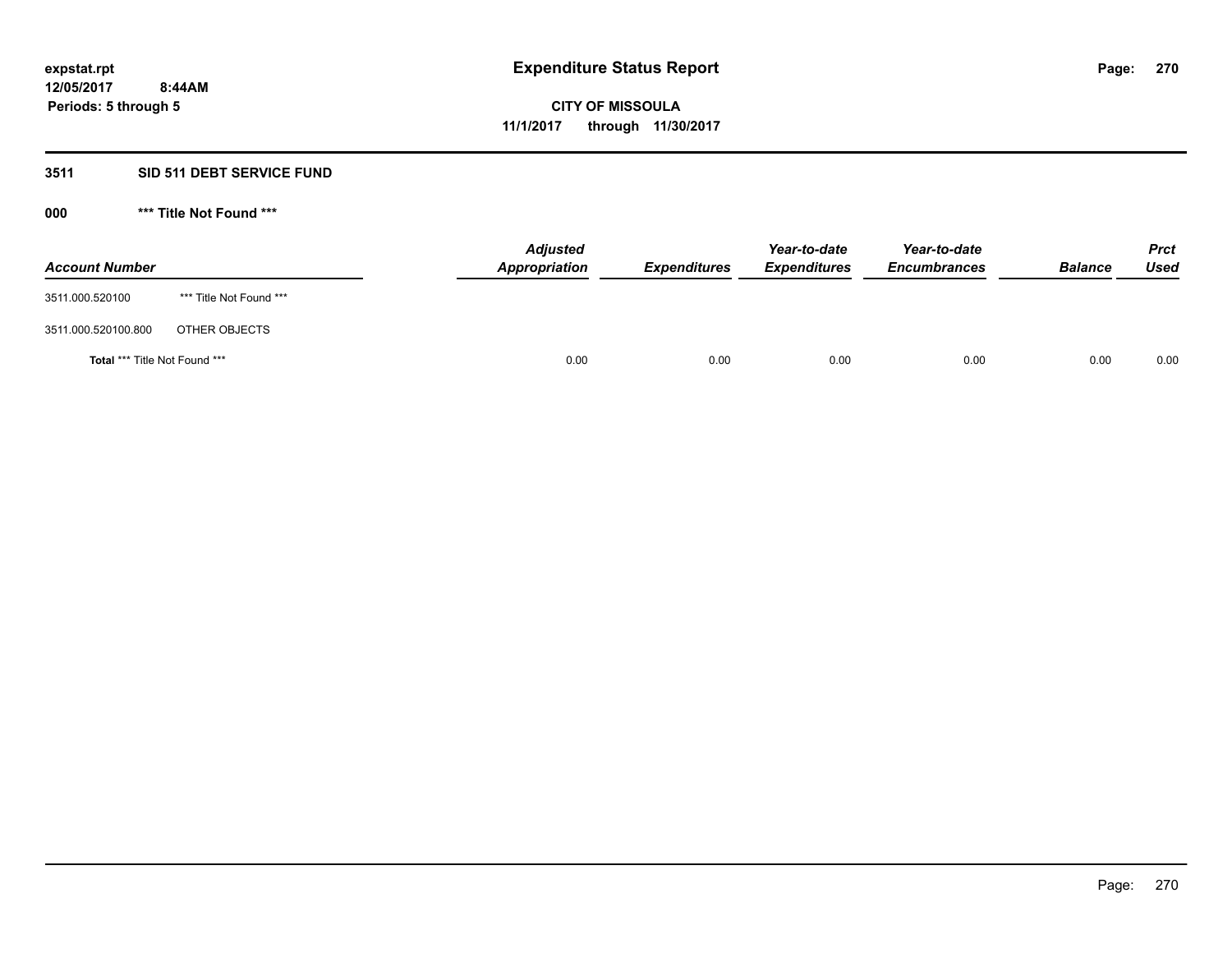### **3511 SID 511 DEBT SERVICE FUND**

| <b>Account Number</b> |                                  | <b>Adjusted</b><br>Appropriation | <b>Expenditures</b> | Year-to-date<br><b>Expenditures</b> | Year-to-date<br><b>Encumbrances</b> | <b>Balance</b> | <b>Prct</b><br><b>Used</b> |
|-----------------------|----------------------------------|----------------------------------|---------------------|-------------------------------------|-------------------------------------|----------------|----------------------------|
| 3511.390.510100       | SPECIAL ASSESSMENTS              |                                  |                     |                                     |                                     |                |                            |
| 3511.390.510100.600   | <b>DEBT SERVICE</b>              |                                  |                     |                                     |                                     |                |                            |
|                       | <b>Total SPECIAL ASSESSMENTS</b> | 0.00                             | 0.00                | 0.00                                | 0.00                                | 0.00           | 0.00                       |
| 3511.390.510110       | <b>MERCHANT SERVICES</b>         |                                  |                     |                                     |                                     |                |                            |
| 3511.390.510110.500   | <b>FIXED CHARGES</b>             |                                  |                     |                                     |                                     |                |                            |
|                       | <b>Total MERCHANT SERVICES</b>   | 0.00                             | 0.00                | 0.00                                | 0.00                                | 0.00           | 0.00                       |
|                       | Total SID 511 DEBT SERVICE FUND  | 0.00                             | 0.00                | 0.00                                | 0.00                                | 0.00           | 0.00                       |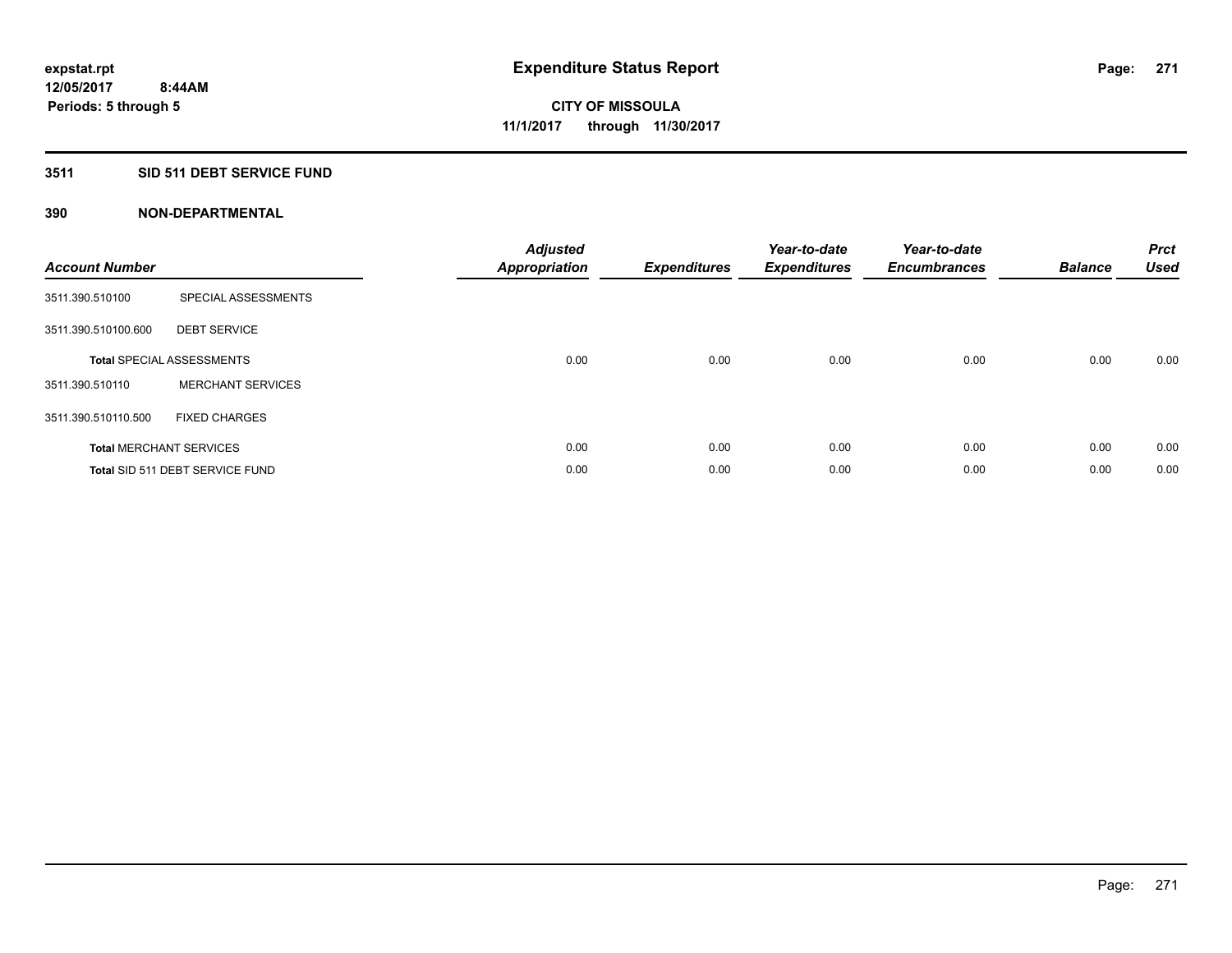#### **3512 SID 512 DEBT SERVICE FUND**

| <b>Account Number</b>          |                                                 | <b>Adjusted</b><br>Appropriation | <b>Expenditures</b> | Year-to-date<br><b>Expenditures</b> | Year-to-date<br><b>Encumbrances</b> | <b>Balance</b> | <b>Prct</b><br><b>Used</b> |
|--------------------------------|-------------------------------------------------|----------------------------------|---------------------|-------------------------------------|-------------------------------------|----------------|----------------------------|
| 3512.390.510100                | SPECIAL ASSESSMENTS                             |                                  |                     |                                     |                                     |                |                            |
| 3512.390.510100.600            | <b>DEBT SERVICE</b>                             |                                  |                     |                                     |                                     |                |                            |
| 3512.390.510100.610.000        | <b>PRINCIPAL</b>                                | 14,835.00                        | 0.00                | 0.00                                | 0.00                                | 14,835.00      | 0.00                       |
|                                | 3512.390.510100.620.000 INTEREST / SERVICE FEES | 779.00                           | 0.00                | 346.15                              | 0.00                                | 432.85         | 44.44                      |
|                                | <b>Total SPECIAL ASSESSMENTS</b>                | 15,614.00                        | 0.00                | 346.15                              | 0.00                                | 15,267.85      | 2.22                       |
| 3512.390.510110                | <b>MERCHANT SERVICES</b>                        |                                  |                     |                                     |                                     |                |                            |
| 3512.390.510110.500            | <b>FIXED CHARGES</b>                            |                                  |                     |                                     |                                     |                |                            |
| <b>Total FIXED CHARGES</b>     |                                                 | 0.00                             | 0.00                | 0.00                                | 0.00                                | 0.00           | 0.00                       |
| <b>Total MERCHANT SERVICES</b> |                                                 | 0.00                             | 0.00                | 0.00                                | 0.00                                | 0.00           | 0.00                       |
|                                | Total SID 512 DEBT SERVICE FUND                 | 15.614.00                        | 0.00                | 346.15                              | 0.00                                | 15,267.85      | 2.22                       |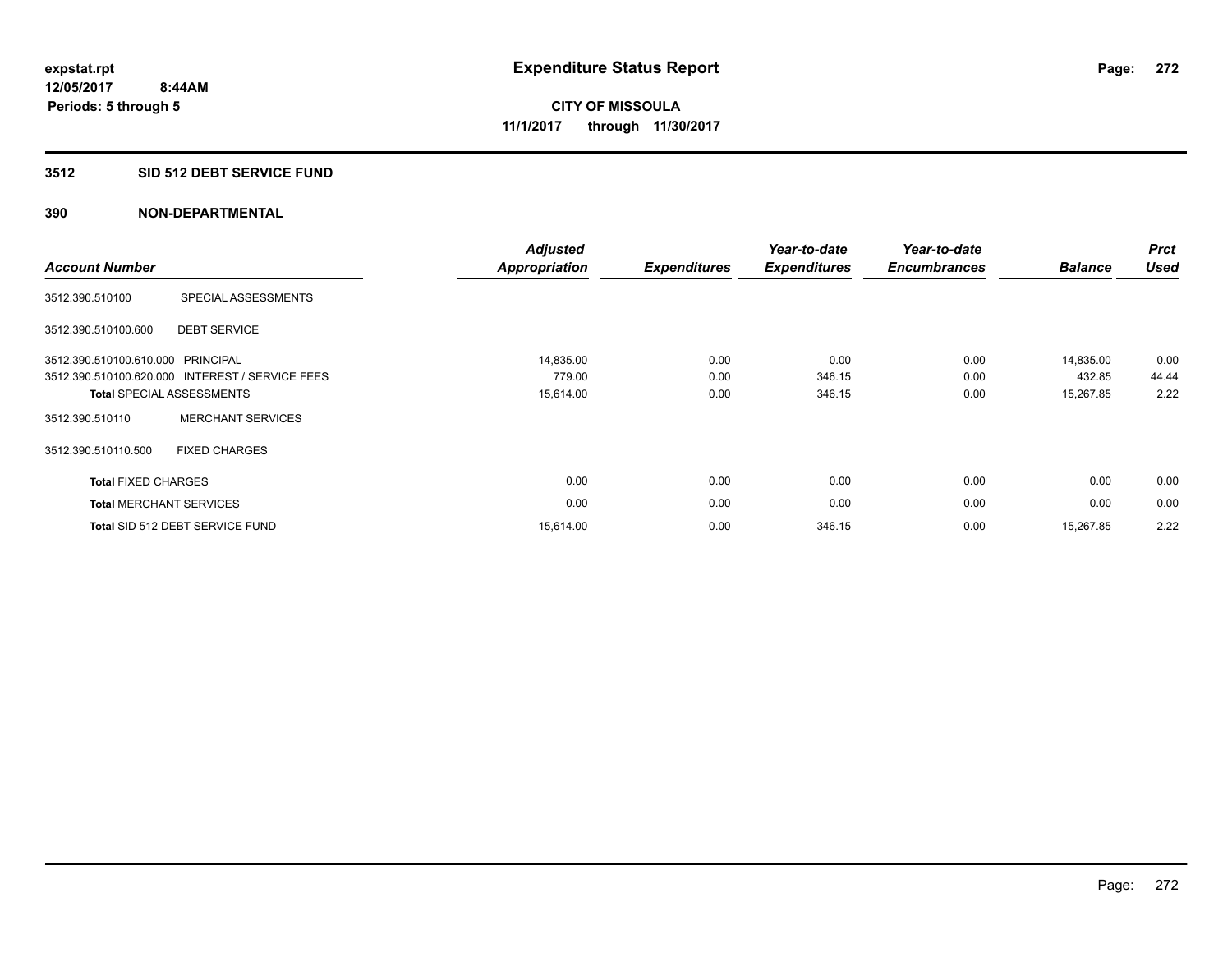### **3513 SID 513 DEBT SERVICE FUND**

## **280 PUBLIC WORKS OPERATIONS**

| <b>Account Number</b>          |                                      | <b>Adjusted</b><br><b>Appropriation</b> | <b>Expenditures</b> | Year-to-date<br><b>Expenditures</b> | Year-to-date<br><b>Encumbrances</b> | <b>Balance</b> | <b>Prct</b><br><b>Used</b> |
|--------------------------------|--------------------------------------|-----------------------------------------|---------------------|-------------------------------------|-------------------------------------|----------------|----------------------------|
| 3513.280.510110                | <b>MERCHANT SERVICES</b>             |                                         |                     |                                     |                                     |                |                            |
| 3513.280.510110.500            | <b>FIXED CHARGES</b>                 |                                         |                     |                                     |                                     |                |                            |
| <b>Total MERCHANT SERVICES</b> |                                      | 0.00                                    | 0.00                | 0.00                                | 0.00                                | 0.00           | 0.00                       |
| 3513.280.521000                | INTERFUND OPERATING TRANSFERS        |                                         |                     |                                     |                                     |                |                            |
| 3513.280.521000.800            | OTHER OBJECTS                        |                                         |                     |                                     |                                     |                |                            |
|                                | <b>Total PUBLIC WORKS OPERATIONS</b> | 0.00                                    | 0.00                | 0.00                                | 0.00                                | 0.00           | 0.00                       |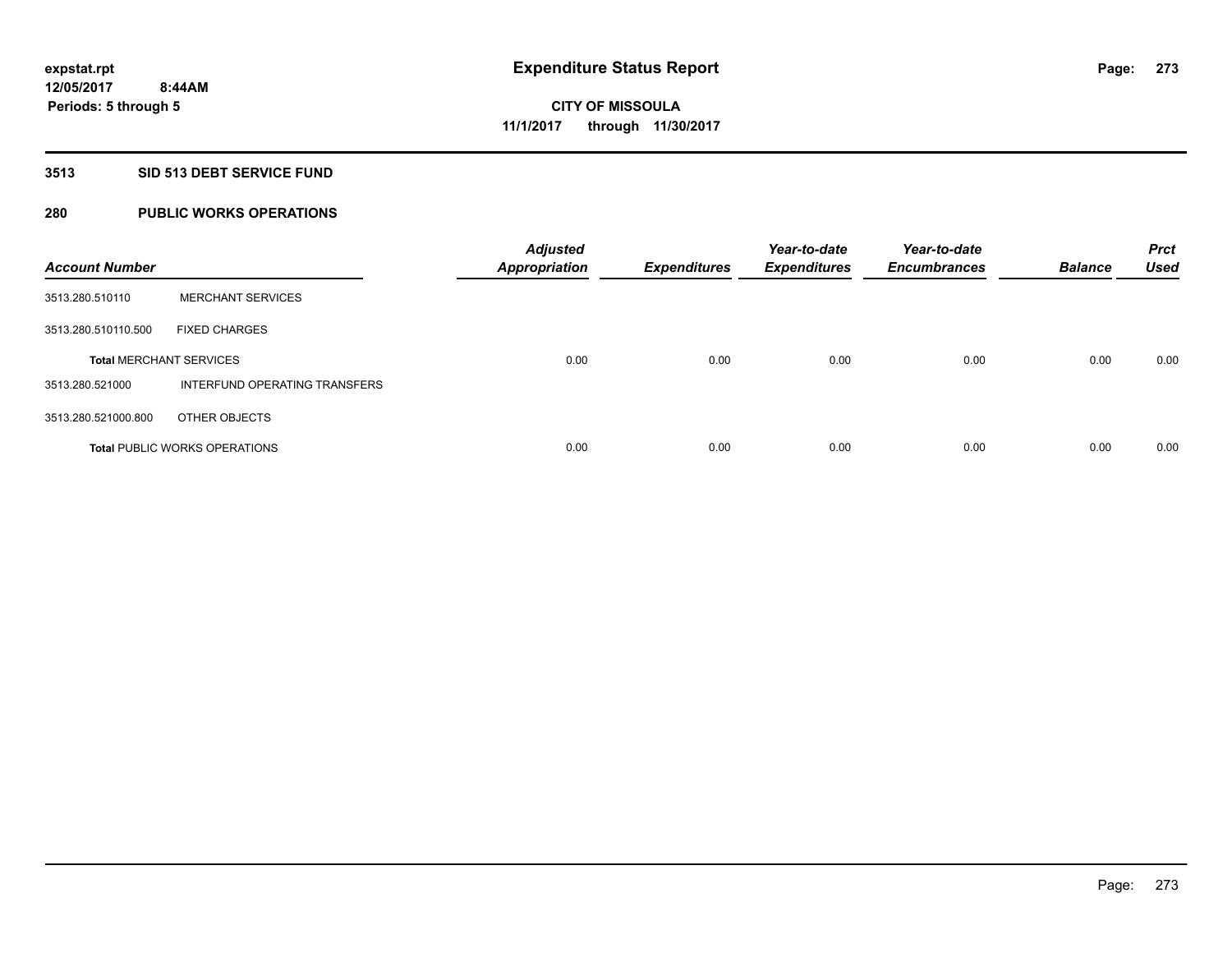### **3513 SID 513 DEBT SERVICE FUND**

|                                |                                 | <b>Adjusted</b>      |                     | Year-to-date        | Year-to-date        |                | <b>Prct</b> |
|--------------------------------|---------------------------------|----------------------|---------------------|---------------------|---------------------|----------------|-------------|
| <b>Account Number</b>          |                                 | <b>Appropriation</b> | <b>Expenditures</b> | <b>Expenditures</b> | <b>Encumbrances</b> | <b>Balance</b> | <b>Used</b> |
| 3513.390.510100                | SPECIAL ASSESSMENTS             |                      |                     |                     |                     |                |             |
| 3513.390.510100.600            | <b>DEBT SERVICE</b>             |                      |                     |                     |                     |                |             |
| <b>Total DEBT SERVICE</b>      |                                 | 0.00                 | 0.00                | 0.00                | 0.00                | 0.00           | 0.00        |
| 3513.390.510100.800            | OTHER OBJECTS                   |                      |                     |                     |                     |                |             |
|                                | Total SPECIAL ASSESSMENTS       | 0.00                 | 0.00                | 0.00                | 0.00                | 0.00           | 0.00        |
| 3513.390.510110                | <b>MERCHANT SERVICES</b>        |                      |                     |                     |                     |                |             |
| 3513.390.510110.500            | <b>FIXED CHARGES</b>            |                      |                     |                     |                     |                |             |
| <b>Total MERCHANT SERVICES</b> |                                 | 0.00                 | 0.00                | 0.00                | 0.00                | 0.00           | 0.00        |
| 3513.390.521000                | INTERFUND OPERATING TRANSFERS   |                      |                     |                     |                     |                |             |
| 3513.390.521000.800            | OTHER OBJECTS                   |                      |                     |                     |                     |                |             |
|                                | Total SID 513 DEBT SERVICE FUND | 0.00                 | 0.00                | 0.00                | 0.00                | 0.00           | 0.00        |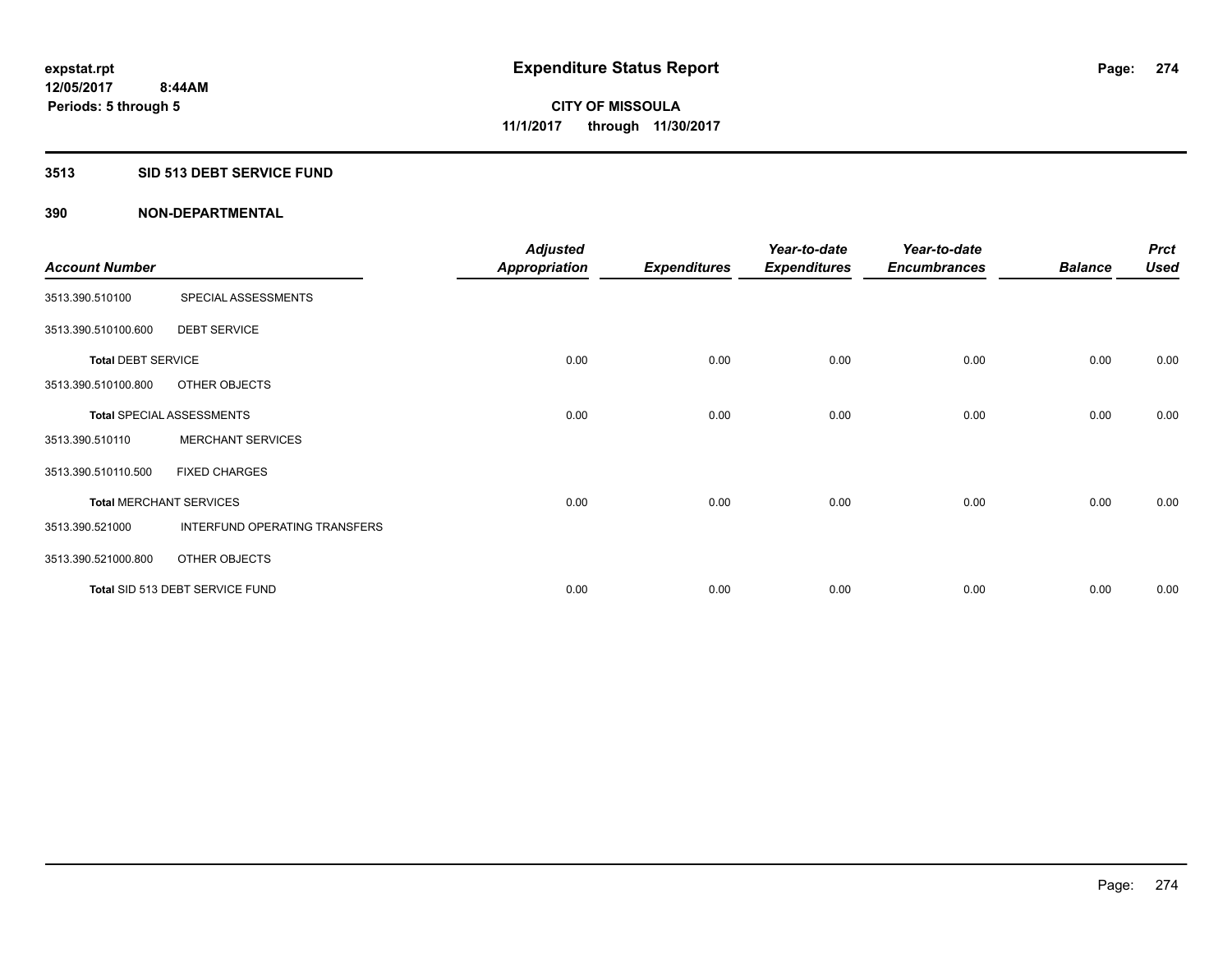#### **3514 SID 514 DEBT SERVICE FUND**

| <b>Account Number</b>                |                         | <b>Adjusted</b><br><b>Appropriation</b> | <b>Expenditures</b> | Year-to-date<br><b>Expenditures</b> | Year-to-date<br><b>Encumbrances</b> | <b>Balance</b> | <b>Prct</b><br><b>Used</b> |
|--------------------------------------|-------------------------|-----------------------------------------|---------------------|-------------------------------------|-------------------------------------|----------------|----------------------------|
| 3514.000.520100                      | *** Title Not Found *** |                                         |                     |                                     |                                     |                |                            |
| 3514.000.520100.800                  | OTHER OBJECTS           |                                         |                     |                                     |                                     |                |                            |
| <b>Total *** Title Not Found ***</b> |                         | 0.00                                    | 0.00                | 0.00                                | 0.00                                | 0.00           | 0.00                       |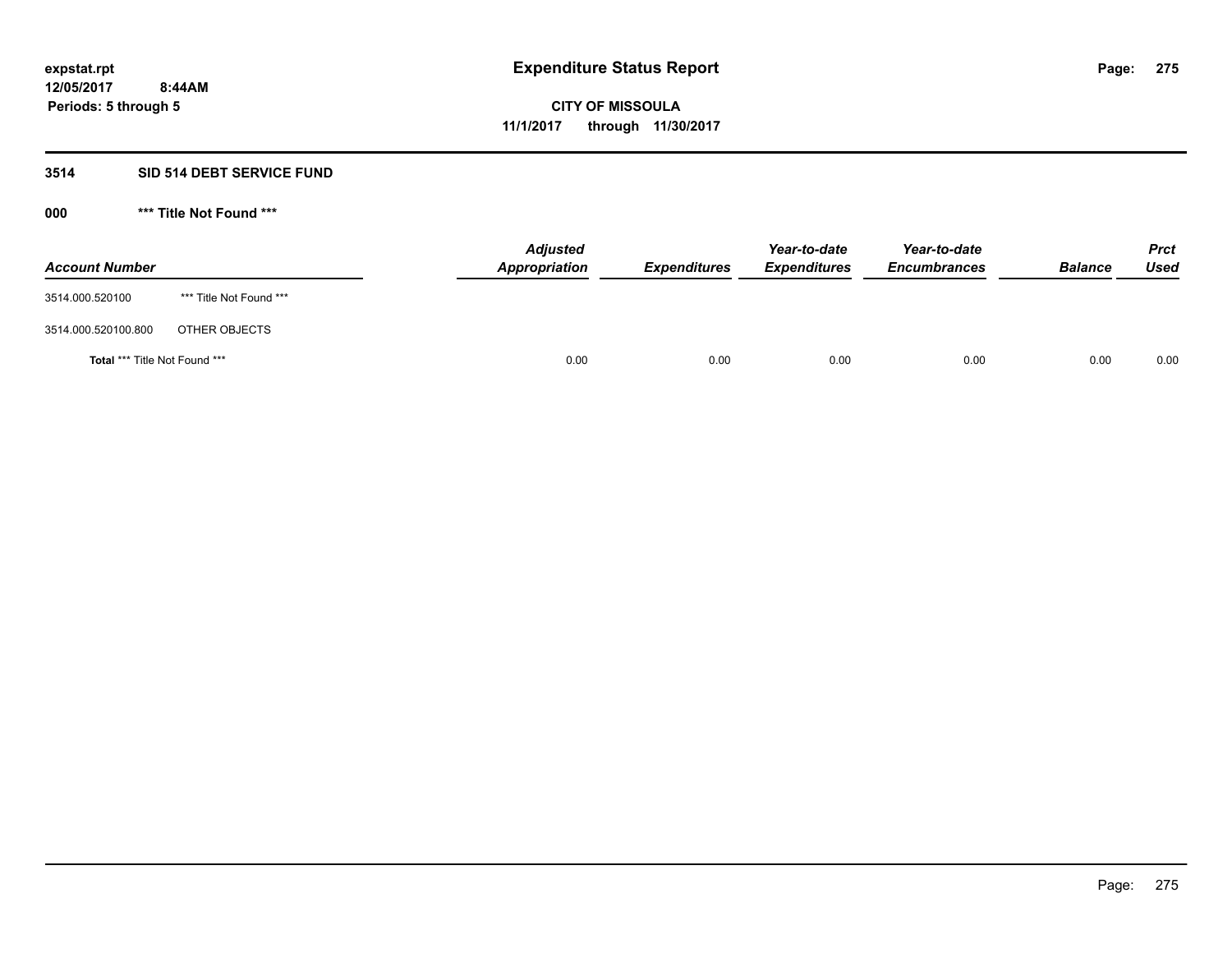### **3514 SID 514 DEBT SERVICE FUND**

| <b>Account Number</b> |                                  | <b>Adjusted</b><br>Appropriation | <b>Expenditures</b> | Year-to-date<br><b>Expenditures</b> | Year-to-date<br><b>Encumbrances</b> | <b>Balance</b> | <b>Prct</b><br><b>Used</b> |
|-----------------------|----------------------------------|----------------------------------|---------------------|-------------------------------------|-------------------------------------|----------------|----------------------------|
| 3514.390.510100       | SPECIAL ASSESSMENTS              |                                  |                     |                                     |                                     |                |                            |
| 3514.390.510100.600   | <b>DEBT SERVICE</b>              |                                  |                     |                                     |                                     |                |                            |
|                       | <b>Total SPECIAL ASSESSMENTS</b> | 0.00                             | 0.00                | 0.00                                | 0.00                                | 0.00           | 0.00                       |
| 3514.390.510110       | <b>MERCHANT SERVICES</b>         |                                  |                     |                                     |                                     |                |                            |
| 3514.390.510110.500   | <b>FIXED CHARGES</b>             |                                  |                     |                                     |                                     |                |                            |
|                       | <b>Total MERCHANT SERVICES</b>   | 0.00                             | 0.00                | 0.00                                | 0.00                                | 0.00           | 0.00                       |
|                       | Total SID 514 DEBT SERVICE FUND  | 0.00                             | 0.00                | 0.00                                | 0.00                                | 0.00           | 0.00                       |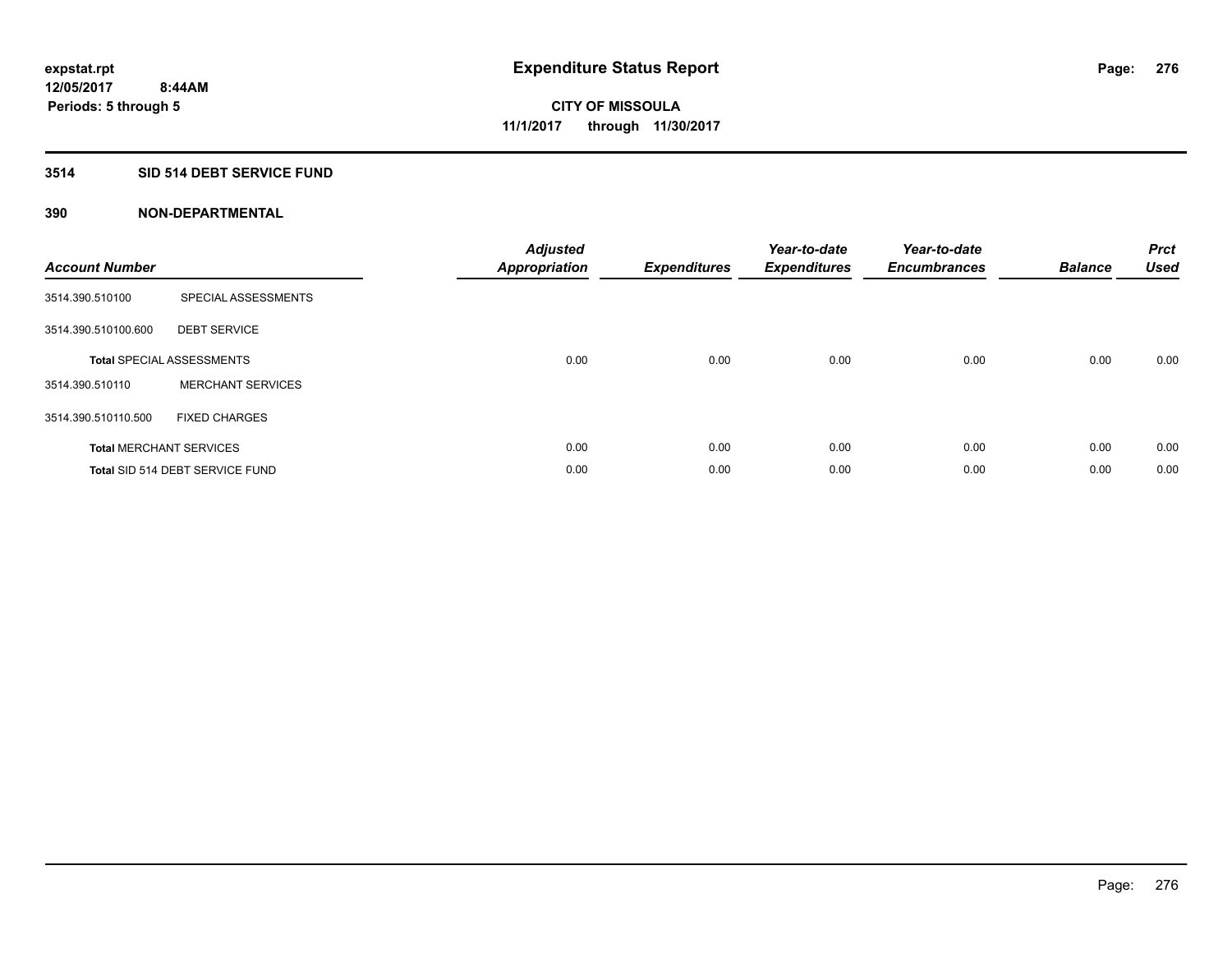### **3515 SID 515 DEBT SERVICE FUND**

|                           |                                  | <b>Adjusted</b>      |                     | Year-to-date        | Year-to-date        |                | <b>Prct</b> |
|---------------------------|----------------------------------|----------------------|---------------------|---------------------|---------------------|----------------|-------------|
| <b>Account Number</b>     |                                  | <b>Appropriation</b> | <b>Expenditures</b> | <b>Expenditures</b> | <b>Encumbrances</b> | <b>Balance</b> | <b>Used</b> |
| 3515.390.510100           | SPECIAL ASSESSMENTS              |                      |                     |                     |                     |                |             |
| 3515.390.510100.600       | <b>DEBT SERVICE</b>              |                      |                     |                     |                     |                |             |
| <b>Total DEBT SERVICE</b> |                                  | 0.00                 | 0.00                | 0.00                | 0.00                | 0.00           | 0.00        |
| 3515.390.510100.800       | OTHER OBJECTS                    |                      |                     |                     |                     |                |             |
|                           | <b>Total SPECIAL ASSESSMENTS</b> | 0.00                 | 0.00                | 0.00                | 0.00                | 0.00           | 0.00        |
| 3515.390.510110           | <b>MERCHANT SERVICES</b>         |                      |                     |                     |                     |                |             |
| 3515.390.510110.500       | <b>FIXED CHARGES</b>             |                      |                     |                     |                     |                |             |
|                           | Total SID 515 DEBT SERVICE FUND  | 0.00                 | 0.00                | 0.00                | 0.00                | 0.00           | 0.00        |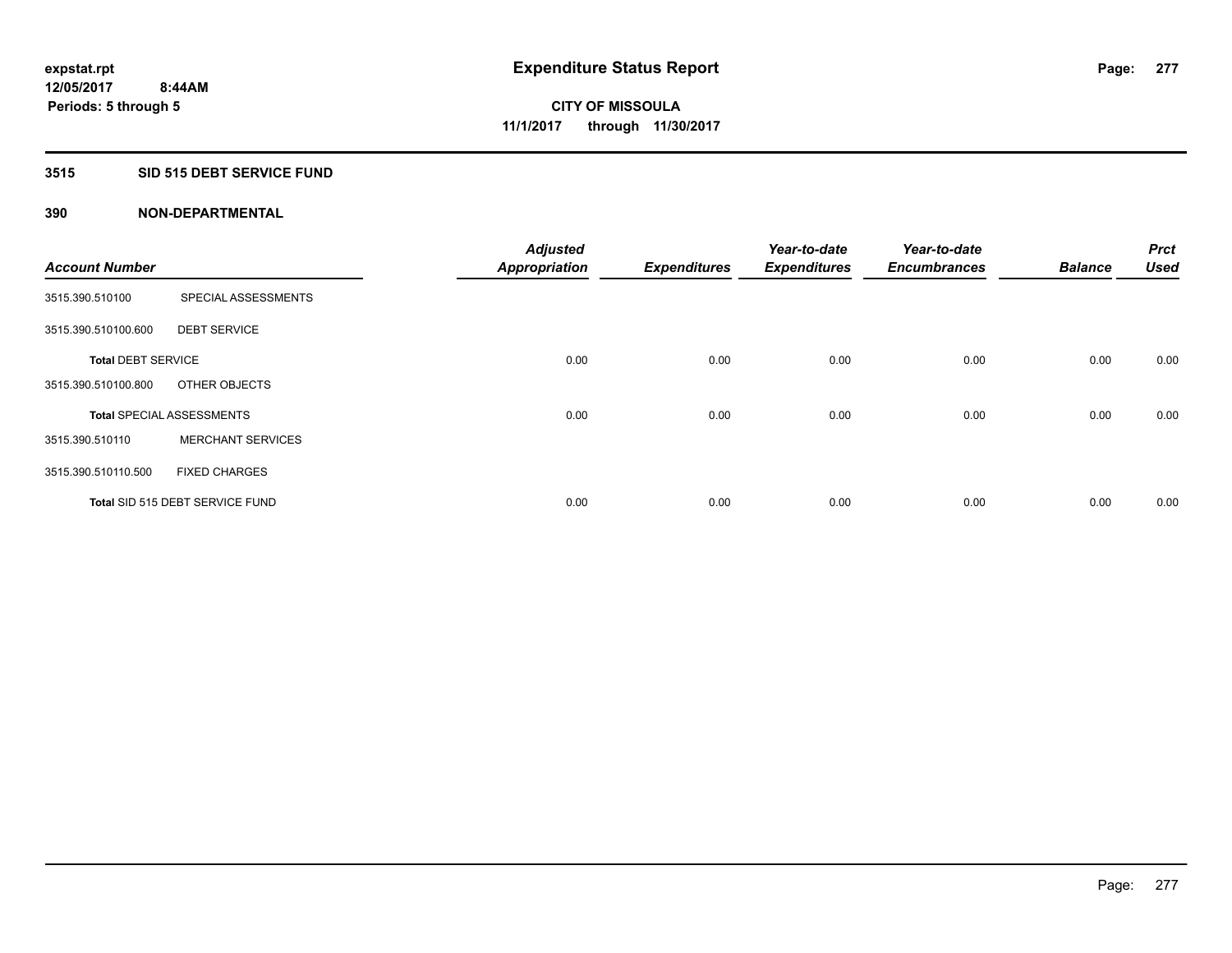#### **3517 SID 517 DEBT SERVICE FUND**

| <b>Account Number</b>                |                         | <b>Adjusted</b><br><b>Appropriation</b> | <b>Expenditures</b> | Year-to-date<br><b>Expenditures</b> | Year-to-date<br><b>Encumbrances</b> | <b>Balance</b> | <b>Prct</b><br><b>Used</b> |
|--------------------------------------|-------------------------|-----------------------------------------|---------------------|-------------------------------------|-------------------------------------|----------------|----------------------------|
| 3517.000.520100                      | *** Title Not Found *** |                                         |                     |                                     |                                     |                |                            |
| 3517.000.520100.800                  | OTHER OBJECTS           |                                         |                     |                                     |                                     |                |                            |
| <b>Total *** Title Not Found ***</b> |                         | 0.00                                    | 0.00                | 0.00                                | 0.00                                | 0.00           | 0.00                       |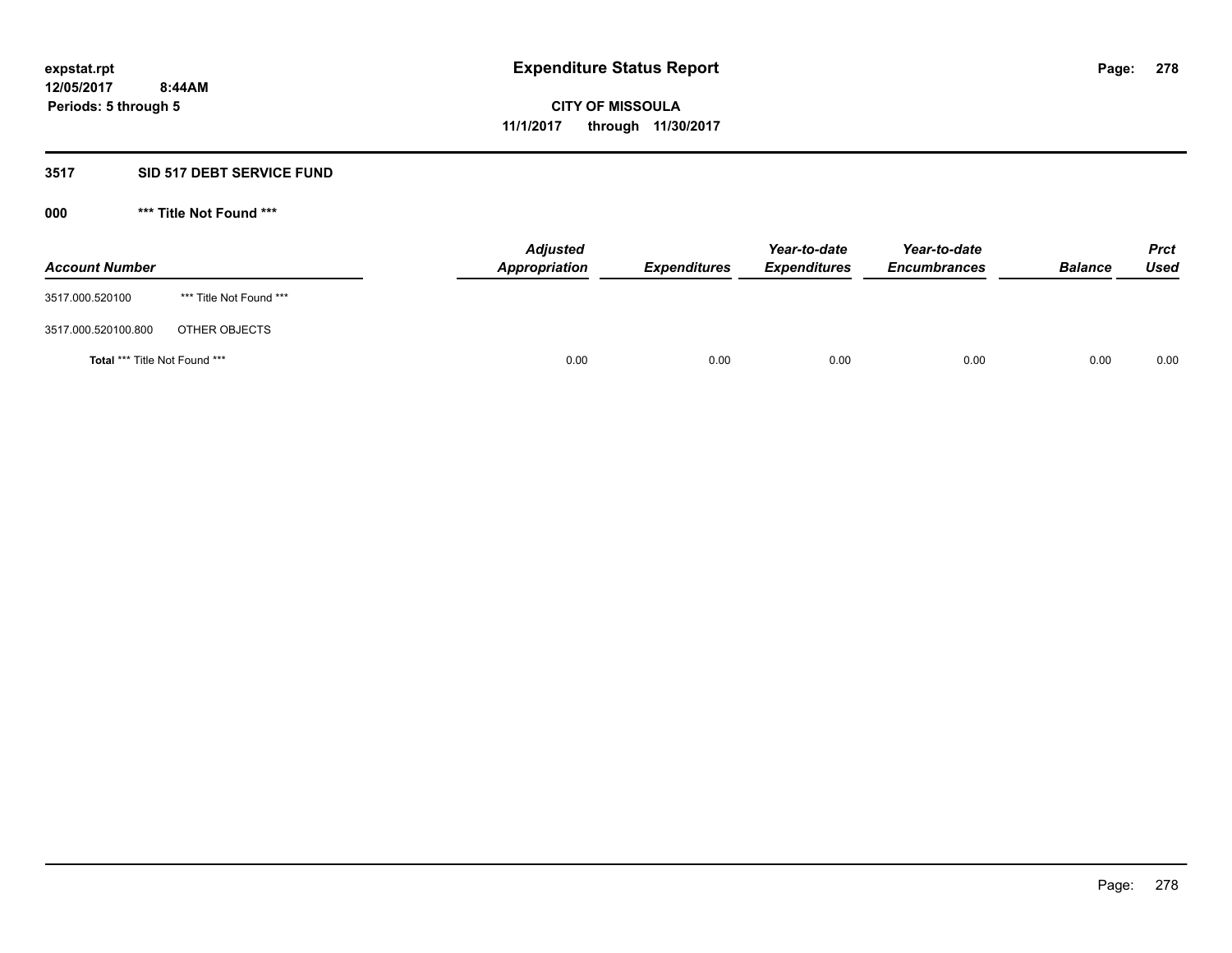### **3517 SID 517 DEBT SERVICE FUND**

| <b>Account Number</b> |                                  | <b>Adjusted</b><br><b>Appropriation</b> | <b>Expenditures</b> | Year-to-date<br><b>Expenditures</b> | Year-to-date<br><b>Encumbrances</b> | <b>Balance</b> | <b>Prct</b><br>Used |
|-----------------------|----------------------------------|-----------------------------------------|---------------------|-------------------------------------|-------------------------------------|----------------|---------------------|
| 3517.390.510100       | SPECIAL ASSESSMENTS              |                                         |                     |                                     |                                     |                |                     |
| 3517.390.510100.600   | <b>DEBT SERVICE</b>              |                                         |                     |                                     |                                     |                |                     |
|                       | <b>Total SPECIAL ASSESSMENTS</b> | 0.00                                    | 0.00                | 0.00                                | 0.00                                | 0.00           | 0.00                |
| 3517.390.510110       | <b>MERCHANT SERVICES</b>         |                                         |                     |                                     |                                     |                |                     |
| 3517.390.510110.500   | <b>FIXED CHARGES</b>             |                                         |                     |                                     |                                     |                |                     |
|                       | Total SID 517 DEBT SERVICE FUND  | 0.00                                    | 0.00                | 0.00                                | 0.00                                | 0.00           | 0.00                |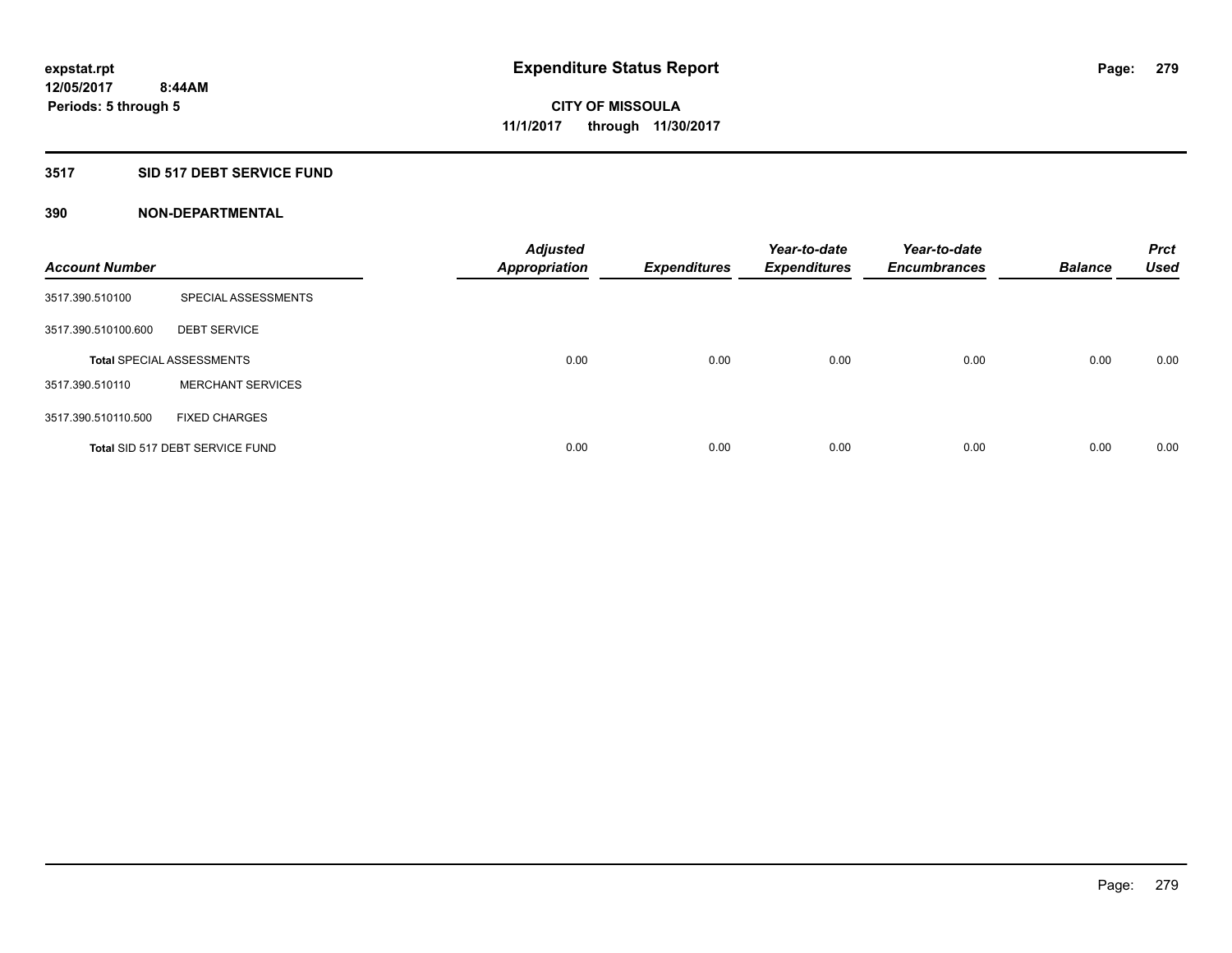#### **3518 SID 518 DEBT SERVICE FUND**

| <b>Account Number</b>                |                         | <b>Adjusted</b><br><b>Appropriation</b> | <b>Expenditures</b> | Year-to-date<br><b>Expenditures</b> | Year-to-date<br><b>Encumbrances</b> | <b>Balance</b> | <b>Prct</b><br><b>Used</b> |
|--------------------------------------|-------------------------|-----------------------------------------|---------------------|-------------------------------------|-------------------------------------|----------------|----------------------------|
| 3518.000.520100                      | *** Title Not Found *** |                                         |                     |                                     |                                     |                |                            |
| 3518.000.520100.800                  | OTHER OBJECTS           |                                         |                     |                                     |                                     |                |                            |
| <b>Total *** Title Not Found ***</b> |                         | 0.00                                    | 0.00                | 0.00                                | 0.00                                | 0.00           | 0.00                       |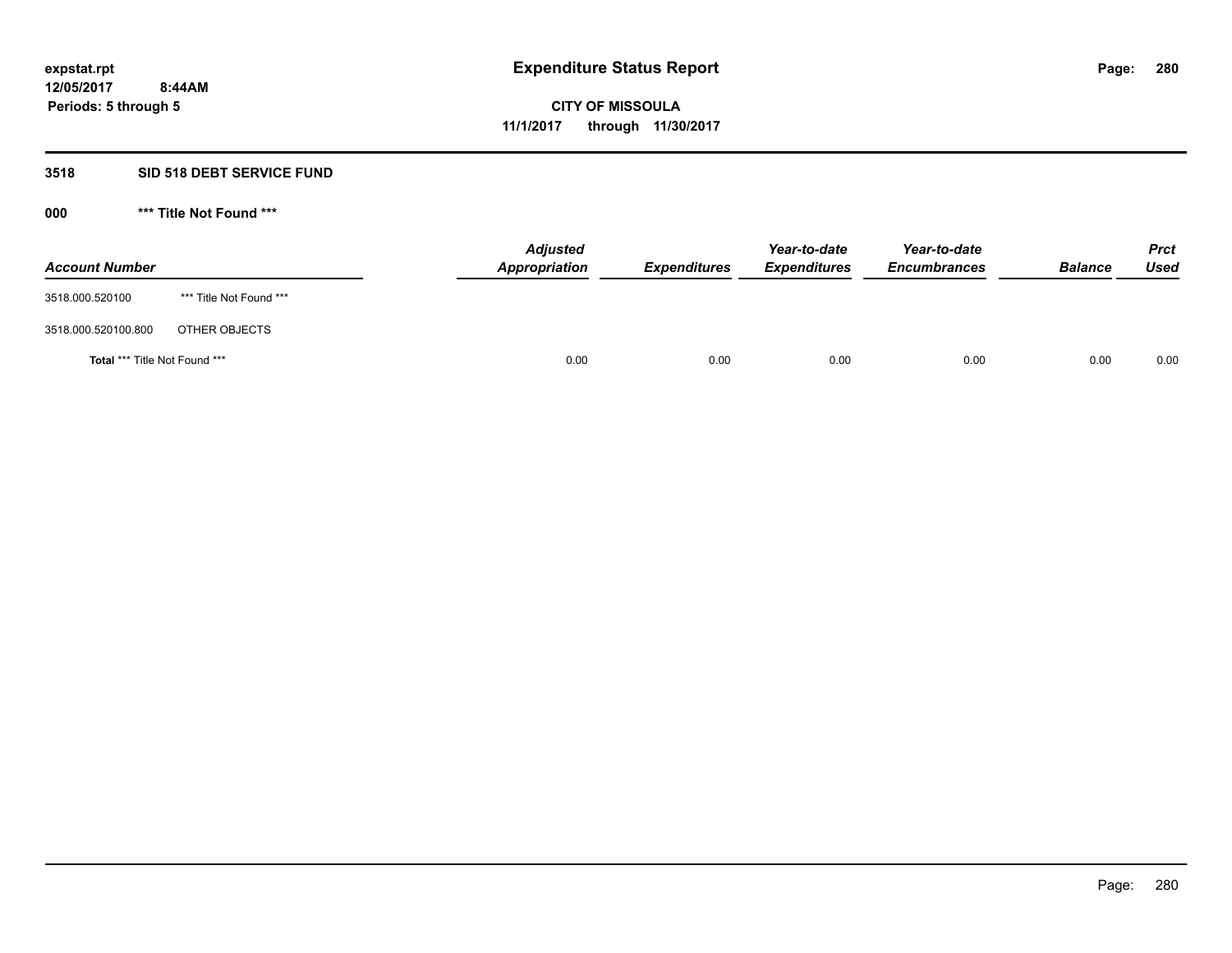### **3518 SID 518 DEBT SERVICE FUND**

| <b>Account Number</b> |                                            | <b>Adjusted</b><br><b>Appropriation</b> | <b>Expenditures</b> | Year-to-date<br><b>Expenditures</b> | Year-to-date<br><b>Encumbrances</b> | <b>Balance</b> | <b>Prct</b><br><b>Used</b> |
|-----------------------|--------------------------------------------|-----------------------------------------|---------------------|-------------------------------------|-------------------------------------|----------------|----------------------------|
| 3518.390.510100       | SPECIAL ASSESSMENTS                        |                                         |                     |                                     |                                     |                |                            |
| 3518.390.510100.600   | <b>DEBT SERVICE</b>                        |                                         |                     |                                     |                                     |                |                            |
|                       | <b>Total SPECIAL ASSESSMENTS</b>           | 0.00                                    | 0.00                | 0.00                                | 0.00                                | 0.00           | 0.00                       |
| 3518.390.510110       | <b>MERCHANT SERVICES</b>                   |                                         |                     |                                     |                                     |                |                            |
| 3518.390.510110.500   | <b>FIXED CHARGES</b>                       |                                         |                     |                                     |                                     |                |                            |
|                       | <b>Total MERCHANT SERVICES</b>             | 0.00                                    | 0.00                | 0.00                                | 0.00                                | 0.00           | 0.00                       |
| 3518.390.521000       | <b>INTERFUND OPERATING TRANSFERS</b>       |                                         |                     |                                     |                                     |                |                            |
| 3518.390.521000.800   | OTHER OBJECTS                              |                                         |                     |                                     |                                     |                |                            |
|                       | <b>Total INTERFUND OPERATING TRANSFERS</b> | 0.00                                    | 0.00                | 0.00                                | 0.00                                | 0.00           | 0.00                       |
|                       | Total SID 518 DEBT SERVICE FUND            | 0.00                                    | 0.00                | 0.00                                | 0.00                                | 0.00           | 0.00                       |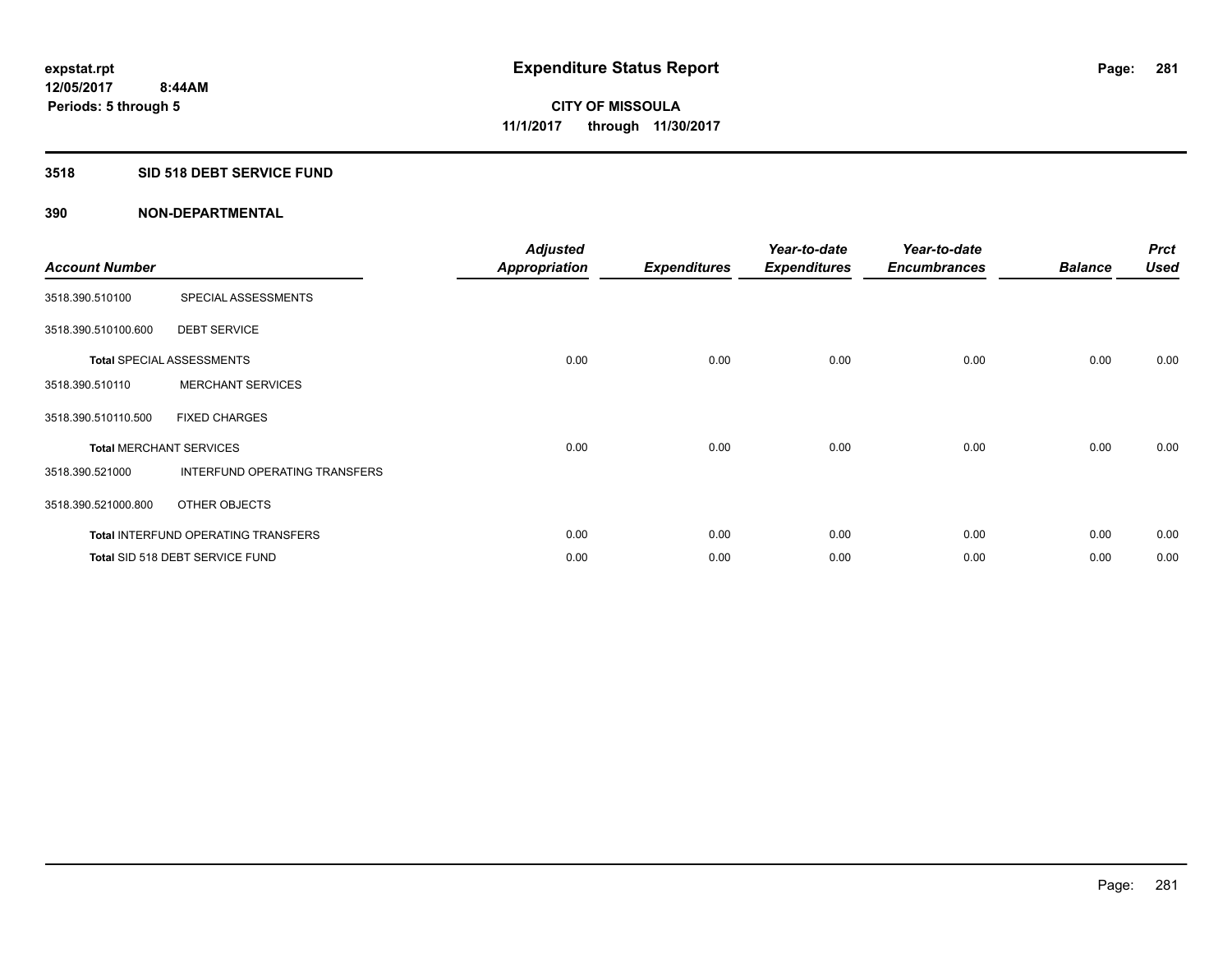### **3519 SID 519 DEBT SERVICE FUND**

| <b>Account Number</b>          |                                            | <b>Adjusted</b><br><b>Appropriation</b> | <b>Expenditures</b> | Year-to-date<br><b>Expenditures</b> | Year-to-date<br><b>Encumbrances</b> | <b>Balance</b> | <b>Prct</b><br><b>Used</b> |
|--------------------------------|--------------------------------------------|-----------------------------------------|---------------------|-------------------------------------|-------------------------------------|----------------|----------------------------|
| 3519.390.510100                | SPECIAL ASSESSMENTS                        |                                         |                     |                                     |                                     |                |                            |
| 3519.390.510100.600            | <b>DEBT SERVICE</b>                        |                                         |                     |                                     |                                     |                |                            |
|                                | <b>Total SPECIAL ASSESSMENTS</b>           | 0.00                                    | 0.00                | 0.00                                | 0.00                                | 0.00           | 0.00                       |
| 3519.390.510110                | <b>MERCHANT SERVICES</b>                   |                                         |                     |                                     |                                     |                |                            |
| 3519.390.510110.500            | <b>FIXED CHARGES</b>                       |                                         |                     |                                     |                                     |                |                            |
| <b>Total MERCHANT SERVICES</b> |                                            | 0.00                                    | 0.00                | 0.00                                | 0.00                                | 0.00           | 0.00                       |
| 3519.390.521000                | INTERFUND OPERATING TRANSFERS              |                                         |                     |                                     |                                     |                |                            |
| 3519.390.521000.800            | OTHER OBJECTS                              |                                         |                     |                                     |                                     |                |                            |
|                                | <b>Total INTERFUND OPERATING TRANSFERS</b> | 0.00                                    | 0.00                | 0.00                                | 0.00                                | 0.00           | 0.00                       |
|                                | Total SID 519 DEBT SERVICE FUND            | 0.00                                    | 0.00                | 0.00                                | 0.00                                | 0.00           | 0.00                       |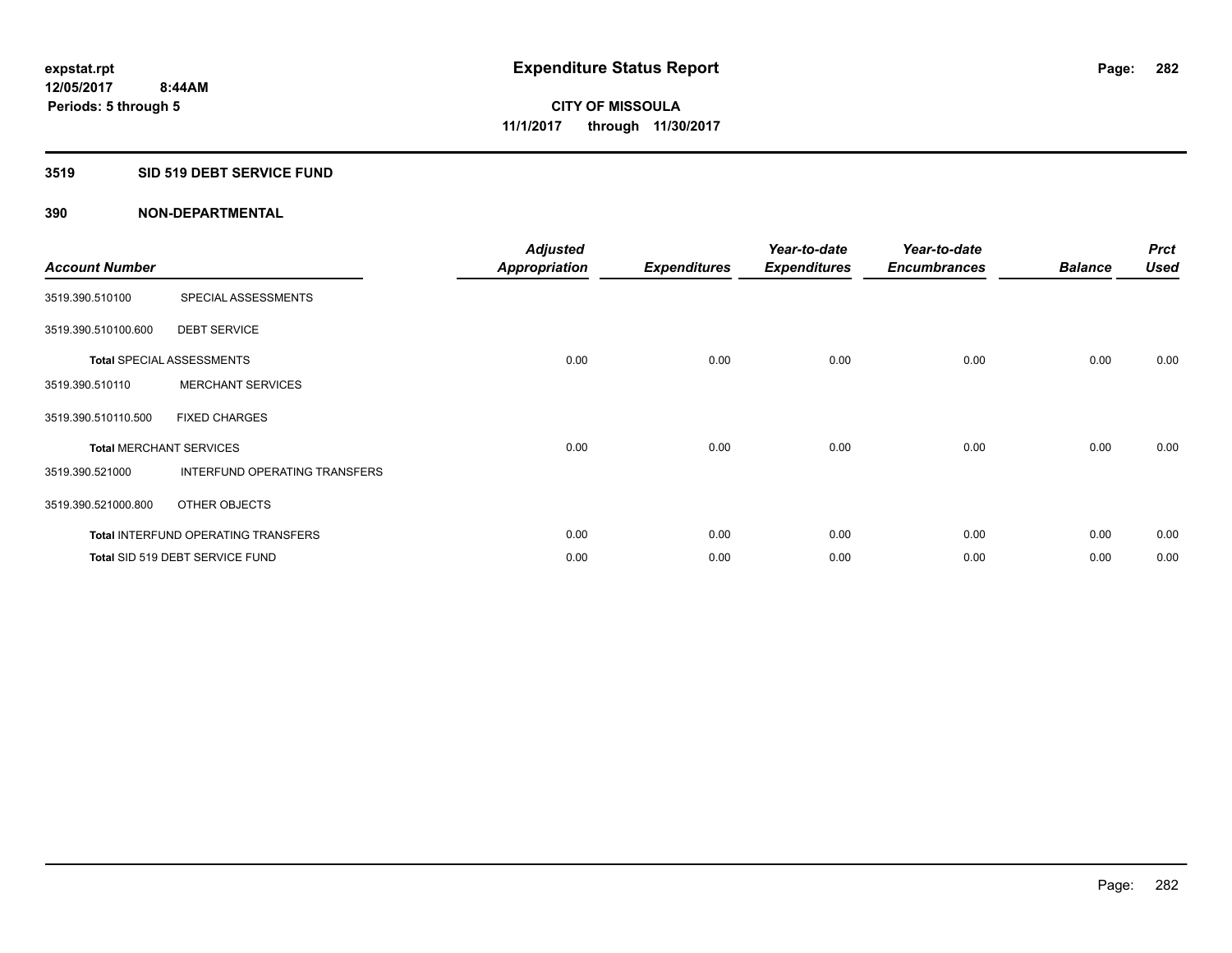### **3520 SID 520 DEBT SERVICE FUND**

|                                   |                                                 | <b>Adjusted</b>      |                     | Year-to-date        | Year-to-date        |                | <b>Prct</b> |
|-----------------------------------|-------------------------------------------------|----------------------|---------------------|---------------------|---------------------|----------------|-------------|
| <b>Account Number</b>             |                                                 | <b>Appropriation</b> | <b>Expenditures</b> | <b>Expenditures</b> | <b>Encumbrances</b> | <b>Balance</b> | <b>Used</b> |
| 3520.390.510100                   | SPECIAL ASSESSMENTS                             |                      |                     |                     |                     |                |             |
| 3520.390.510100.600               | <b>DEBT SERVICE</b>                             |                      |                     |                     |                     |                |             |
| 3520.390.510100.610.000 PRINCIPAL |                                                 | 149,000.00           | 0.00                | 0.00                | 0.00                | 149,000.00     | 0.00        |
|                                   | 3520.390.510100.620.000 INTEREST / SERVICE FEES | 10,560.00            | 0.00                | 1.56                | 0.00                | 10,558.44      | 0.01        |
| <b>Total SPECIAL ASSESSMENTS</b>  |                                                 | 159,560.00           | 0.00                | 1.56                | 0.00                | 159,558.44     | 0.00        |
| 3520.390.510110                   | <b>MERCHANT SERVICES</b>                        |                      |                     |                     |                     |                |             |
| 3520.390.510110.500               | <b>FIXED CHARGES</b>                            |                      |                     |                     |                     |                |             |
| <b>Total MERCHANT SERVICES</b>    |                                                 | 0.00                 | 0.00                | 0.00                | 0.00                | 0.00           | 0.00        |
|                                   | Total SID 520 DEBT SERVICE FUND                 | 159,560.00           | 0.00                | 1.56                | 0.00                | 159,558.44     | 0.00        |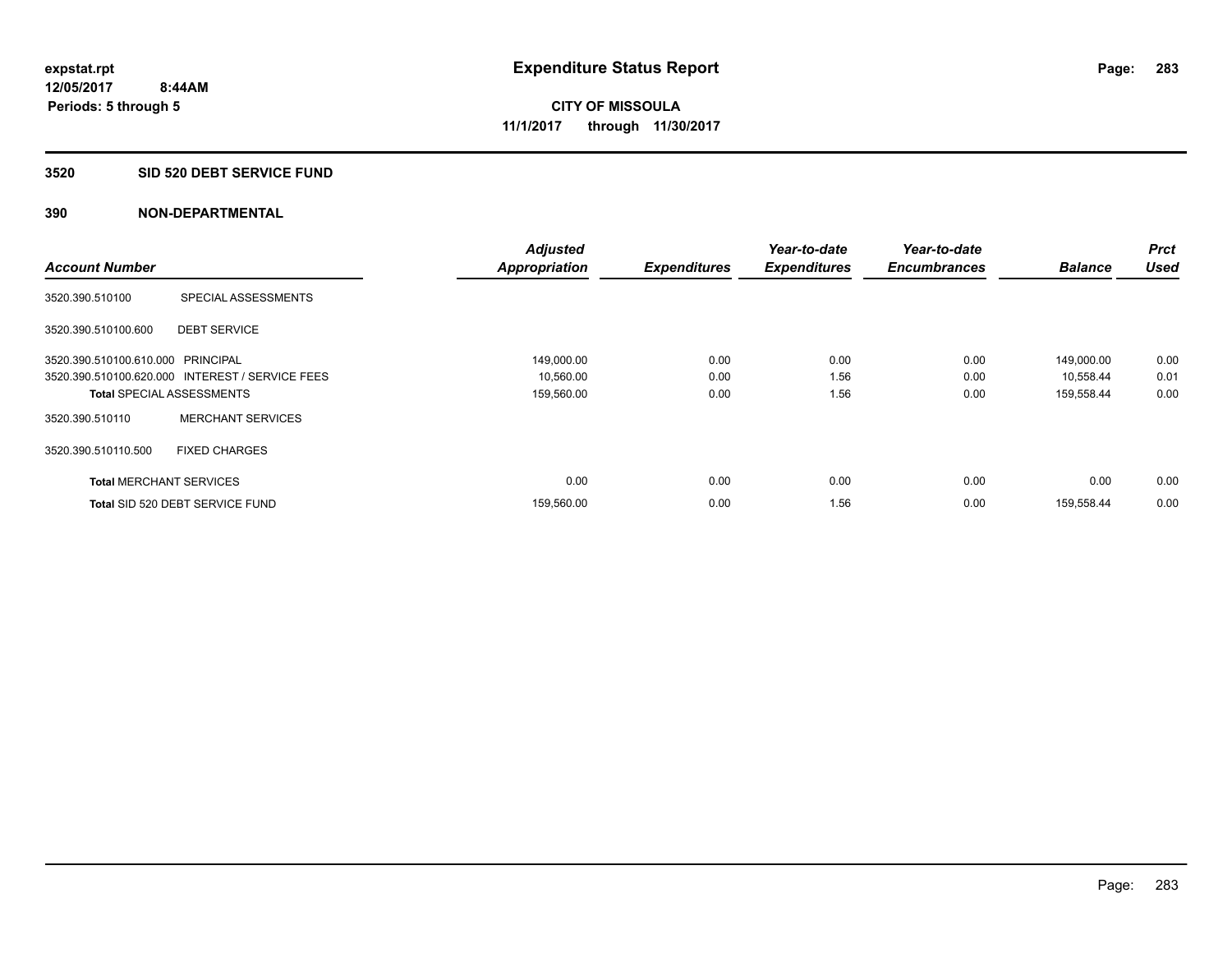### **3521 SID 521 DEBT SERVICE FUND**

| <b>Account Number</b>             |                                                 | <b>Adjusted</b><br><b>Appropriation</b> | <b>Expenditures</b> | Year-to-date<br><b>Expenditures</b> | Year-to-date<br><b>Encumbrances</b> | <b>Balance</b> | <b>Prct</b><br><b>Used</b> |
|-----------------------------------|-------------------------------------------------|-----------------------------------------|---------------------|-------------------------------------|-------------------------------------|----------------|----------------------------|
|                                   |                                                 |                                         |                     |                                     |                                     |                |                            |
| 3521.390.510100                   | SPECIAL ASSESSMENTS                             |                                         |                     |                                     |                                     |                |                            |
| 3521.390.510100.600               | <b>DEBT SERVICE</b>                             |                                         |                     |                                     |                                     |                |                            |
| 3521.390.510100.610.000 PRINCIPAL |                                                 | 68.00                                   | 0.00                | 0.00                                | 0.00                                | 68.00          | 0.00                       |
|                                   | 3521.390.510100.620.000 INTEREST / SERVICE FEES | 3.00                                    | 0.00                | 0.00                                | 0.00                                | 3.00           | 0.00                       |
| <b>Total SPECIAL ASSESSMENTS</b>  |                                                 | 71.00                                   | 0.00                | 0.00                                | 0.00                                | 71.00          | 0.00                       |
| 3521.390.510110                   | <b>MERCHANT SERVICES</b>                        |                                         |                     |                                     |                                     |                |                            |
| 3521.390.510110.500               | <b>FIXED CHARGES</b>                            |                                         |                     |                                     |                                     |                |                            |
| <b>Total MERCHANT SERVICES</b>    |                                                 | 0.00                                    | 0.00                | 0.00                                | 0.00                                | 0.00           | 0.00                       |
|                                   | Total SID 521 DEBT SERVICE FUND                 | 71.00                                   | 0.00                | 0.00                                | 0.00                                | 71.00          | 0.00                       |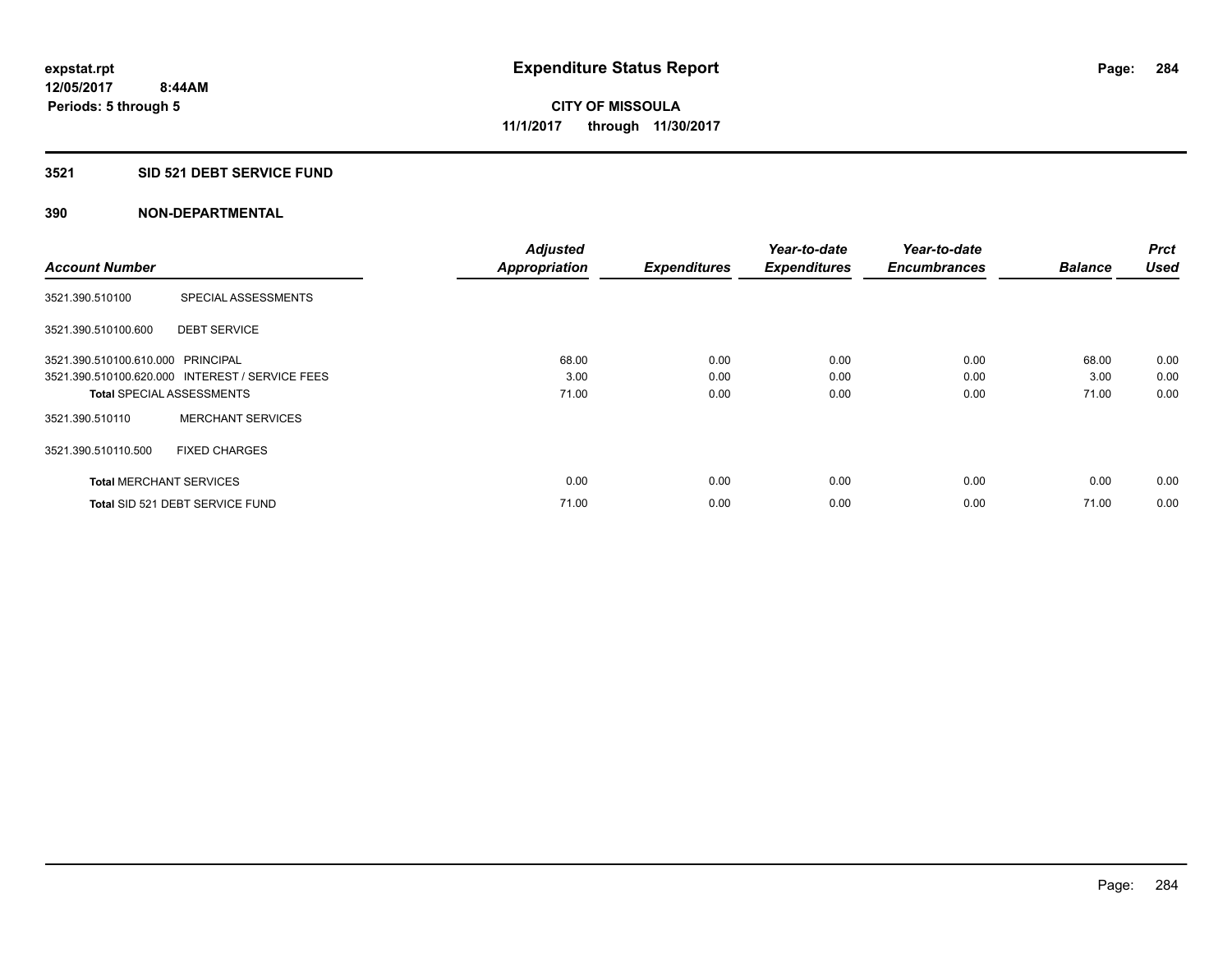### **3522 SID 522 DEBT SERVICE FUND**

| <b>Account Number</b>             |                                                 | <b>Adjusted</b>      |                     | Year-to-date        | Year-to-date<br><b>Encumbrances</b> | <b>Balance</b> | <b>Prct</b><br><b>Used</b> |
|-----------------------------------|-------------------------------------------------|----------------------|---------------------|---------------------|-------------------------------------|----------------|----------------------------|
|                                   |                                                 | <b>Appropriation</b> | <b>Expenditures</b> | <b>Expenditures</b> |                                     |                |                            |
| 3522.390.510100                   | SPECIAL ASSESSMENTS                             |                      |                     |                     |                                     |                |                            |
| 3522.390.510100.600               | <b>DEBT SERVICE</b>                             |                      |                     |                     |                                     |                |                            |
| 3522.390.510100.610.000 PRINCIPAL |                                                 | 98.00                | 0.00                | 0.00                | 0.00                                | 98.00          | 0.00                       |
|                                   | 3522.390.510100.620.000 INTEREST / SERVICE FEES | 5.00                 | 0.00                | 2.29                | 0.00                                | 2.71           | 45.80                      |
| <b>Total SPECIAL ASSESSMENTS</b>  |                                                 | 103.00               | 0.00                | 2.29                | 0.00                                | 100.71         | 2.22                       |
| 3522.390.510110                   | <b>MERCHANT SERVICES</b>                        |                      |                     |                     |                                     |                |                            |
| 3522.390.510110.500               | <b>FIXED CHARGES</b>                            |                      |                     |                     |                                     |                |                            |
| <b>Total MERCHANT SERVICES</b>    |                                                 | 0.00                 | 0.00                | 0.00                | 0.00                                | 0.00           | 0.00                       |
|                                   | Total SID 522 DEBT SERVICE FUND                 | 103.00               | 0.00                | 2.29                | 0.00                                | 100.71         | 2.22                       |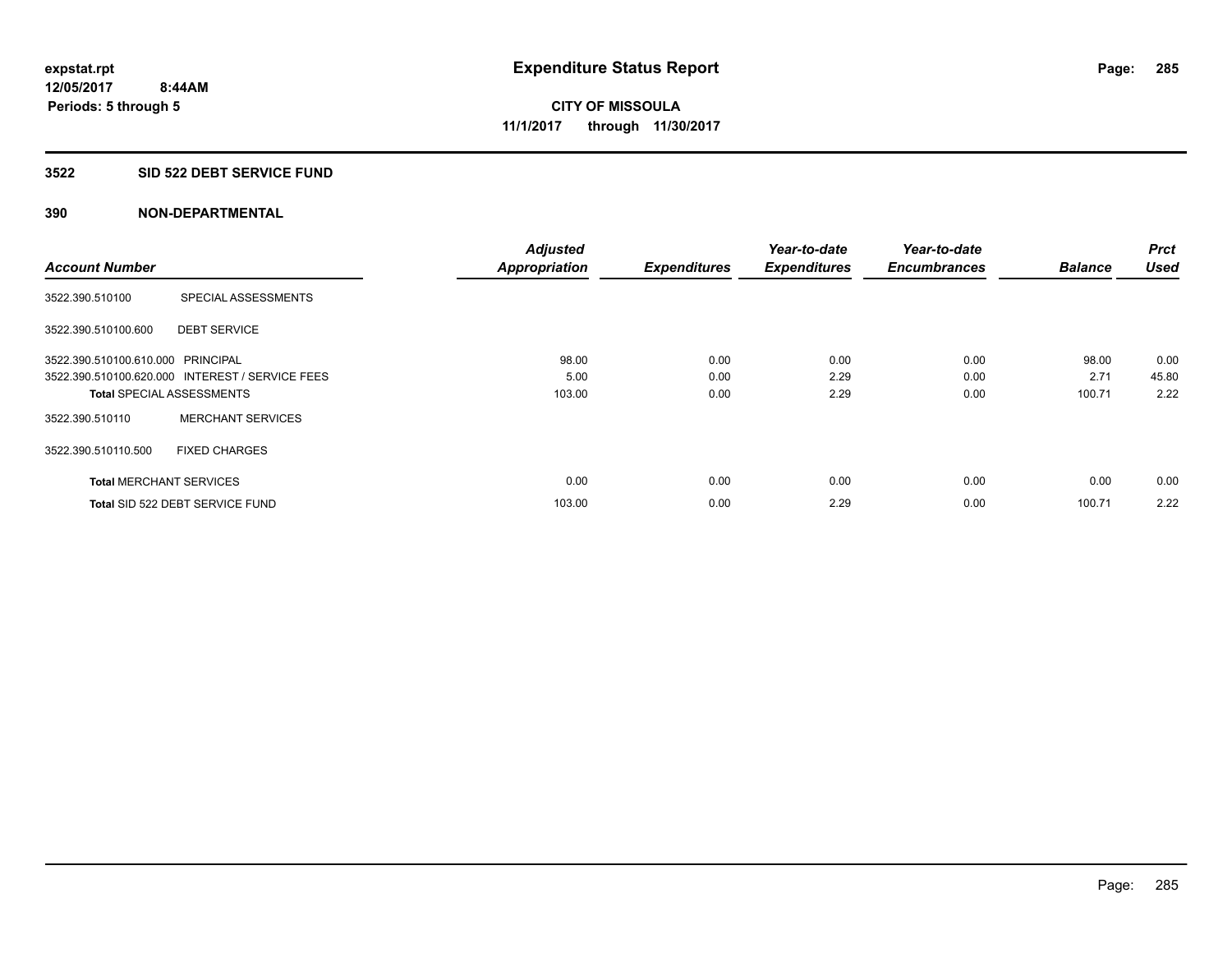### **3524 SID 524 DEBT SERVICE FUND**

|                                   |                                                 | <b>Adjusted</b>      |                     | Year-to-date        | Year-to-date        |                | <b>Prct</b> |
|-----------------------------------|-------------------------------------------------|----------------------|---------------------|---------------------|---------------------|----------------|-------------|
| <b>Account Number</b>             |                                                 | <b>Appropriation</b> | <b>Expenditures</b> | <b>Expenditures</b> | <b>Encumbrances</b> | <b>Balance</b> | <b>Used</b> |
| 3524.390.510100                   | SPECIAL ASSESSMENTS                             |                      |                     |                     |                     |                |             |
| 3524.390.510100.600               | <b>DEBT SERVICE</b>                             |                      |                     |                     |                     |                |             |
| 3524.390.510100.610.000 PRINCIPAL |                                                 | 243,000.00           | 0.00                | 0.00                | 0.00                | 243,000.00     | 0.00        |
|                                   | 3524.390.510100.620.000 INTEREST / SERVICE FEES | 62,160.00            | 0.00                | 0.00                | 0.00                | 62,160.00      | 0.00        |
| <b>Total SPECIAL ASSESSMENTS</b>  |                                                 | 305,160.00           | 0.00                | 0.00                | 0.00                | 305,160.00     | 0.00        |
| 3524.390.510110                   | <b>MERCHANT SERVICES</b>                        |                      |                     |                     |                     |                |             |
| 3524.390.510110.500               | <b>FIXED CHARGES</b>                            |                      |                     |                     |                     |                |             |
| <b>Total MERCHANT SERVICES</b>    |                                                 | 0.00                 | 0.00                | 0.00                | 0.00                | 0.00           | 0.00        |
|                                   | Total SID 524 DEBT SERVICE FUND                 | 305,160.00           | 0.00                | 0.00                | 0.00                | 305.160.00     | 0.00        |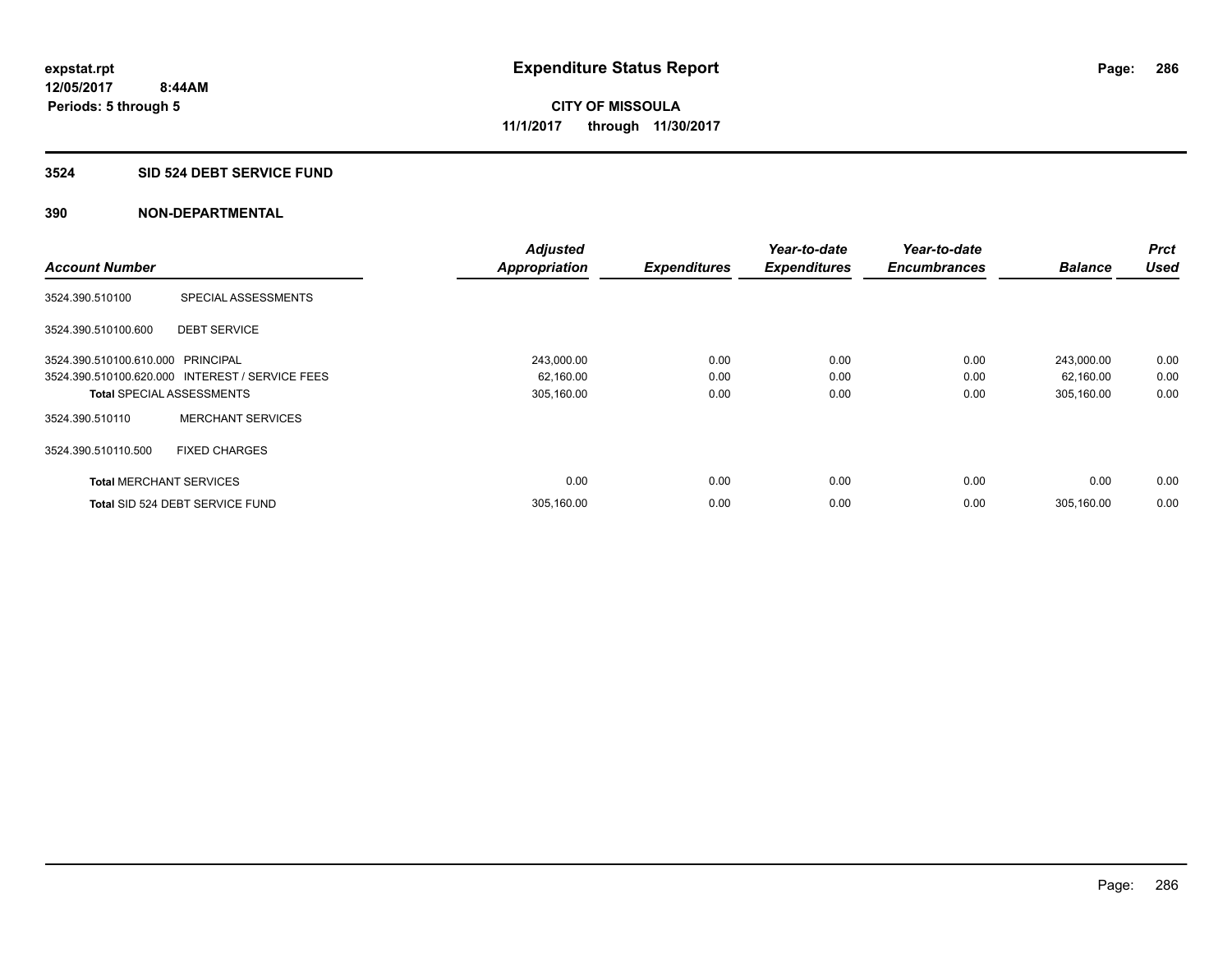#### **3525 SID 525 DEBT SERVICE FUND**

| <b>Account Number</b>             |                                                 | <b>Adjusted</b>      | <b>Expenditures</b> | Year-to-date<br><b>Expenditures</b> | Year-to-date<br><b>Encumbrances</b> | <b>Balance</b> | <b>Prct</b><br><b>Used</b> |
|-----------------------------------|-------------------------------------------------|----------------------|---------------------|-------------------------------------|-------------------------------------|----------------|----------------------------|
|                                   |                                                 | <b>Appropriation</b> |                     |                                     |                                     |                |                            |
| 3525.390.510100                   | SPECIAL ASSESSMENTS                             |                      |                     |                                     |                                     |                |                            |
| 3525.390.510100.600               | <b>DEBT SERVICE</b>                             |                      |                     |                                     |                                     |                |                            |
| 3525.390.510100.610.000 PRINCIPAL |                                                 | 30,000.00            | 0.00                | 0.00                                | 0.00                                | 30,000.00      | 0.00                       |
|                                   | 3525.390.510100.620.000 INTEREST / SERVICE FEES | 3,300.00             | 0.00                | 0.00                                | 0.00                                | 3,300.00       | 0.00                       |
| <b>Total SPECIAL ASSESSMENTS</b>  |                                                 | 33,300.00            | 0.00                | 0.00                                | 0.00                                | 33,300.00      | 0.00                       |
| 3525.390.510110                   | <b>MERCHANT SERVICES</b>                        |                      |                     |                                     |                                     |                |                            |
| 3525.390.510110.500               | <b>FIXED CHARGES</b>                            |                      |                     |                                     |                                     |                |                            |
| <b>Total MERCHANT SERVICES</b>    |                                                 | 0.00                 | 0.00                | 0.00                                | 0.00                                | 0.00           | 0.00                       |
|                                   | Total SID 525 DEBT SERVICE FUND                 | 33,300.00            | 0.00                | 0.00                                | 0.00                                | 33,300.00      | 0.00                       |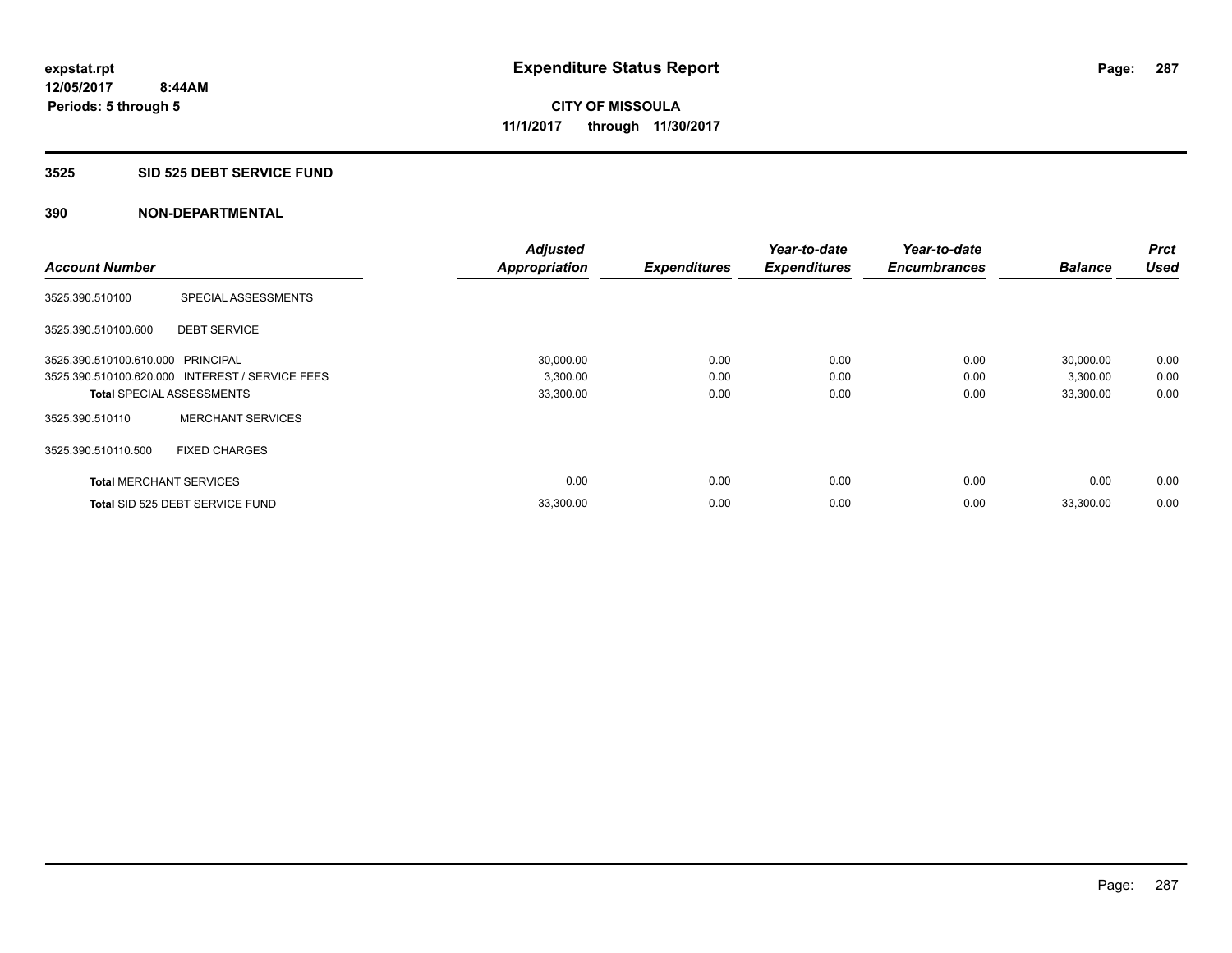#### **3526 SID 526 DEBT SERVICE FUND**

|                                   |                                                 | <b>Adjusted</b>      |                     | Year-to-date        | Year-to-date        |                | <b>Prct</b> |
|-----------------------------------|-------------------------------------------------|----------------------|---------------------|---------------------|---------------------|----------------|-------------|
| <b>Account Number</b>             |                                                 | <b>Appropriation</b> | <b>Expenditures</b> | <b>Expenditures</b> | <b>Encumbrances</b> | <b>Balance</b> | <b>Used</b> |
| 3526.390.510100                   | SPECIAL ASSESSMENTS                             |                      |                     |                     |                     |                |             |
| 3526.390.510100.600               | <b>DEBT SERVICE</b>                             |                      |                     |                     |                     |                |             |
| 3526.390.510100.610.000 PRINCIPAL |                                                 | 166,000.00           | 0.00                | 0.00                | 0.00                | 166,000.00     | 0.00        |
|                                   | 3526.390.510100.620.000 INTEREST / SERVICE FEES | 26,640.00            | 0.00                | 0.00                | 0.00                | 26,640.00      | 0.00        |
| <b>Total SPECIAL ASSESSMENTS</b>  |                                                 | 192,640.00           | 0.00                | 0.00                | 0.00                | 192,640.00     | 0.00        |
| 3526.390.510110                   | <b>MERCHANT SERVICES</b>                        |                      |                     |                     |                     |                |             |
| 3526.390.510110.500               | <b>FIXED CHARGES</b>                            |                      |                     |                     |                     |                |             |
| <b>Total MERCHANT SERVICES</b>    |                                                 | 0.00                 | 0.00                | 0.00                | 0.00                | 0.00           | 0.00        |
|                                   | Total SID 526 DEBT SERVICE FUND                 | 192,640.00           | 0.00                | 0.00                | 0.00                | 192.640.00     | 0.00        |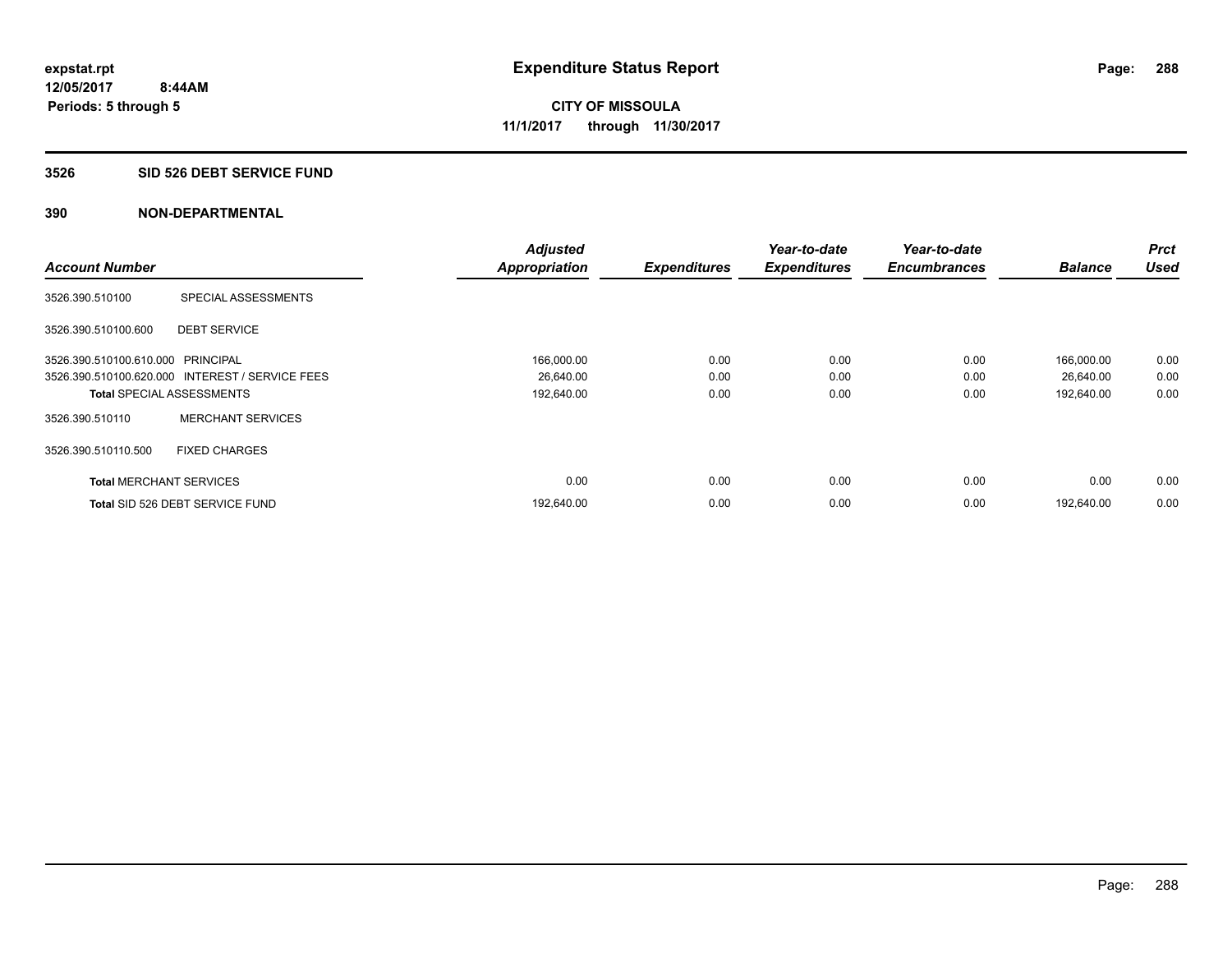### **3527 SID 527 DEBT SERVICE FUND**

**000 \*\*\* Title Not Found \*\*\***

| <b>Account Number</b>                |                         | <b>Adjusted</b><br>Appropriation | <b>Expenditures</b> | Year-to-date<br><b>Expenditures</b> | Year-to-date<br><b>Encumbrances</b> | <b>Balance</b> | <b>Prct</b><br>Used |
|--------------------------------------|-------------------------|----------------------------------|---------------------|-------------------------------------|-------------------------------------|----------------|---------------------|
| 3527.000.520100                      | *** Title Not Found *** |                                  |                     |                                     |                                     |                |                     |
| 3527.000.520100.800                  | OTHER OBJECTS           |                                  |                     |                                     |                                     |                |                     |
| <b>Total *** Title Not Found ***</b> |                         |                                  | 0.00<br>0.00        | 0.00                                | 0.00                                | 0.00           | 0.00                |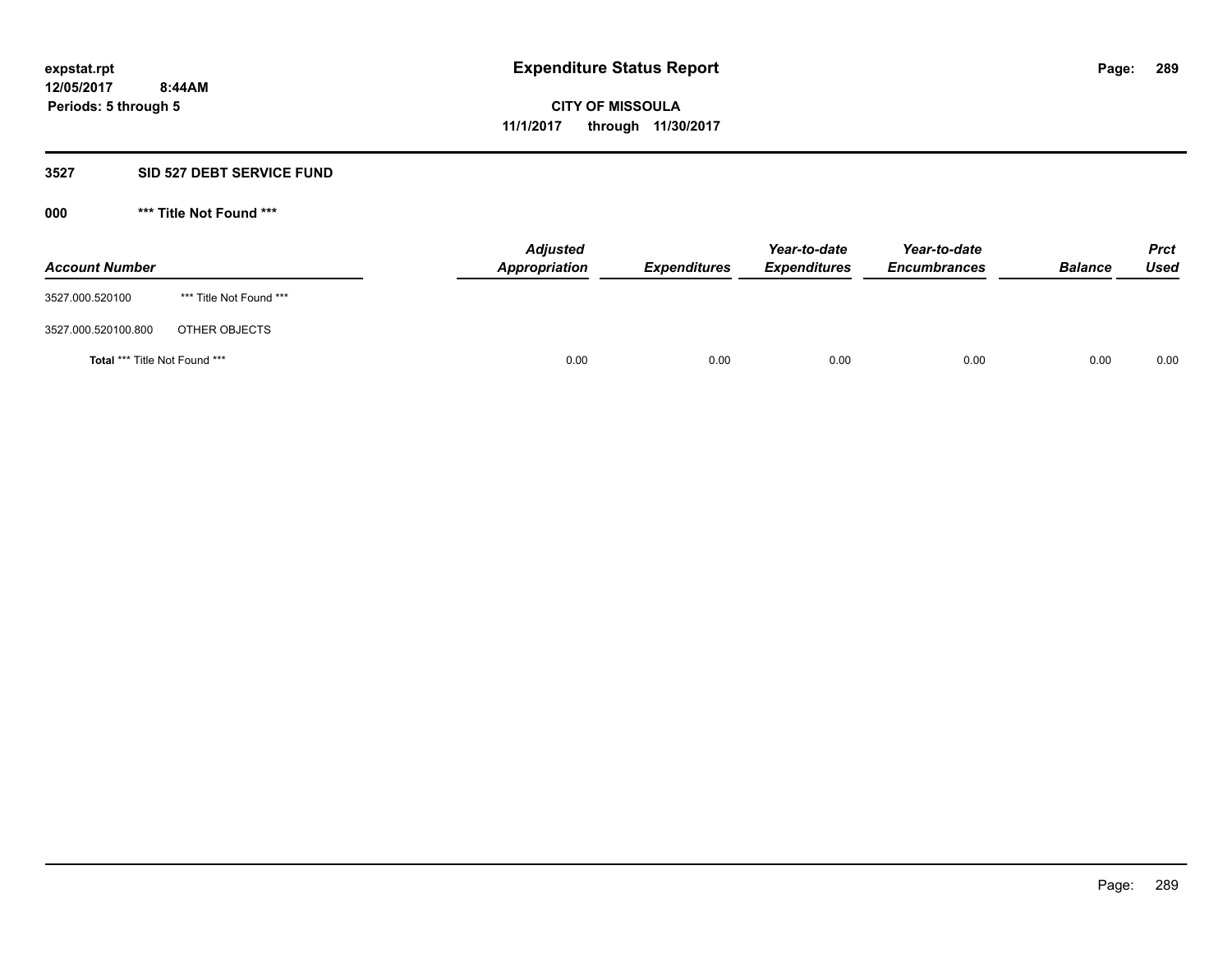## **3527 SID 527 DEBT SERVICE FUND**

| <b>Account Number</b> |                                  | <b>Adjusted</b><br>Appropriation | <b>Expenditures</b> | Year-to-date<br><b>Expenditures</b> | Year-to-date<br><b>Encumbrances</b> | <b>Balance</b> | <b>Prct</b><br><b>Used</b> |
|-----------------------|----------------------------------|----------------------------------|---------------------|-------------------------------------|-------------------------------------|----------------|----------------------------|
| 3527.390.510100       | SPECIAL ASSESSMENTS              |                                  |                     |                                     |                                     |                |                            |
| 3527.390.510100.600   | <b>DEBT SERVICE</b>              |                                  |                     |                                     |                                     |                |                            |
|                       | <b>Total SPECIAL ASSESSMENTS</b> | 0.00                             | 0.00                | 0.00                                | 0.00                                | 0.00           | 0.00                       |
| 3527.390.510110       | <b>MERCHANT SERVICES</b>         |                                  |                     |                                     |                                     |                |                            |
| 3527.390.510110.500   | <b>FIXED CHARGES</b>             |                                  |                     |                                     |                                     |                |                            |
|                       | <b>Total MERCHANT SERVICES</b>   | 0.00                             | 0.00                | 0.00                                | 0.00                                | 0.00           | 0.00                       |
|                       | Total SID 527 DEBT SERVICE FUND  | 0.00                             | 0.00                | 0.00                                | 0.00                                | 0.00           | 0.00                       |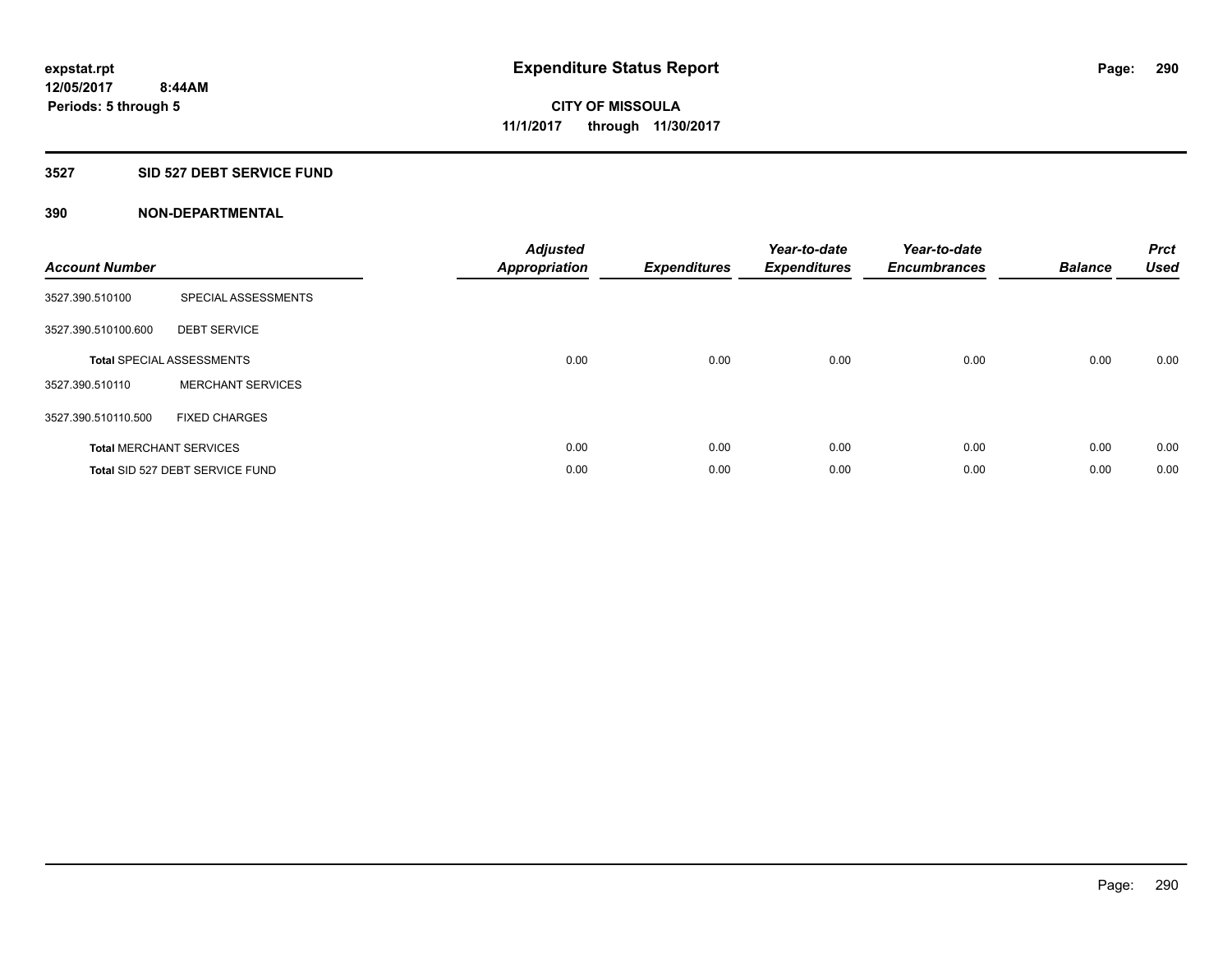## **3530 SID 530 DEBT SERVICE FUND**

| <b>Account Number</b> |                                            | <b>Adjusted</b><br><b>Appropriation</b> | <b>Expenditures</b> | Year-to-date<br><b>Expenditures</b> | Year-to-date<br><b>Encumbrances</b> | <b>Balance</b> | <b>Prct</b><br><b>Used</b> |
|-----------------------|--------------------------------------------|-----------------------------------------|---------------------|-------------------------------------|-------------------------------------|----------------|----------------------------|
| 3530.390.510100       | SPECIAL ASSESSMENTS                        |                                         |                     |                                     |                                     |                |                            |
| 3530.390.510100.600   | <b>DEBT SERVICE</b>                        |                                         |                     |                                     |                                     |                |                            |
|                       | <b>Total SPECIAL ASSESSMENTS</b>           | 0.00                                    | 0.00                | 0.00                                | 0.00                                | 0.00           | 0.00                       |
| 3530.390.510110       | <b>MERCHANT SERVICES</b>                   |                                         |                     |                                     |                                     |                |                            |
| 3530.390.510110.500   | <b>FIXED CHARGES</b>                       |                                         |                     |                                     |                                     |                |                            |
|                       | <b>Total MERCHANT SERVICES</b>             | 0.00                                    | 0.00                | 0.00                                | 0.00                                | 0.00           | 0.00                       |
| 3530.390.521000       | INTERFUND OPERATING TRANSFERS              |                                         |                     |                                     |                                     |                |                            |
| 3530.390.521000.800   | OTHER OBJECTS                              |                                         |                     |                                     |                                     |                |                            |
|                       | <b>Total INTERFUND OPERATING TRANSFERS</b> | 0.00                                    | 0.00                | 0.00                                | 0.00                                | 0.00           | 0.00                       |
|                       | Total SID 530 DEBT SERVICE FUND            | 0.00                                    | 0.00                | 0.00                                | 0.00                                | 0.00           | 0.00                       |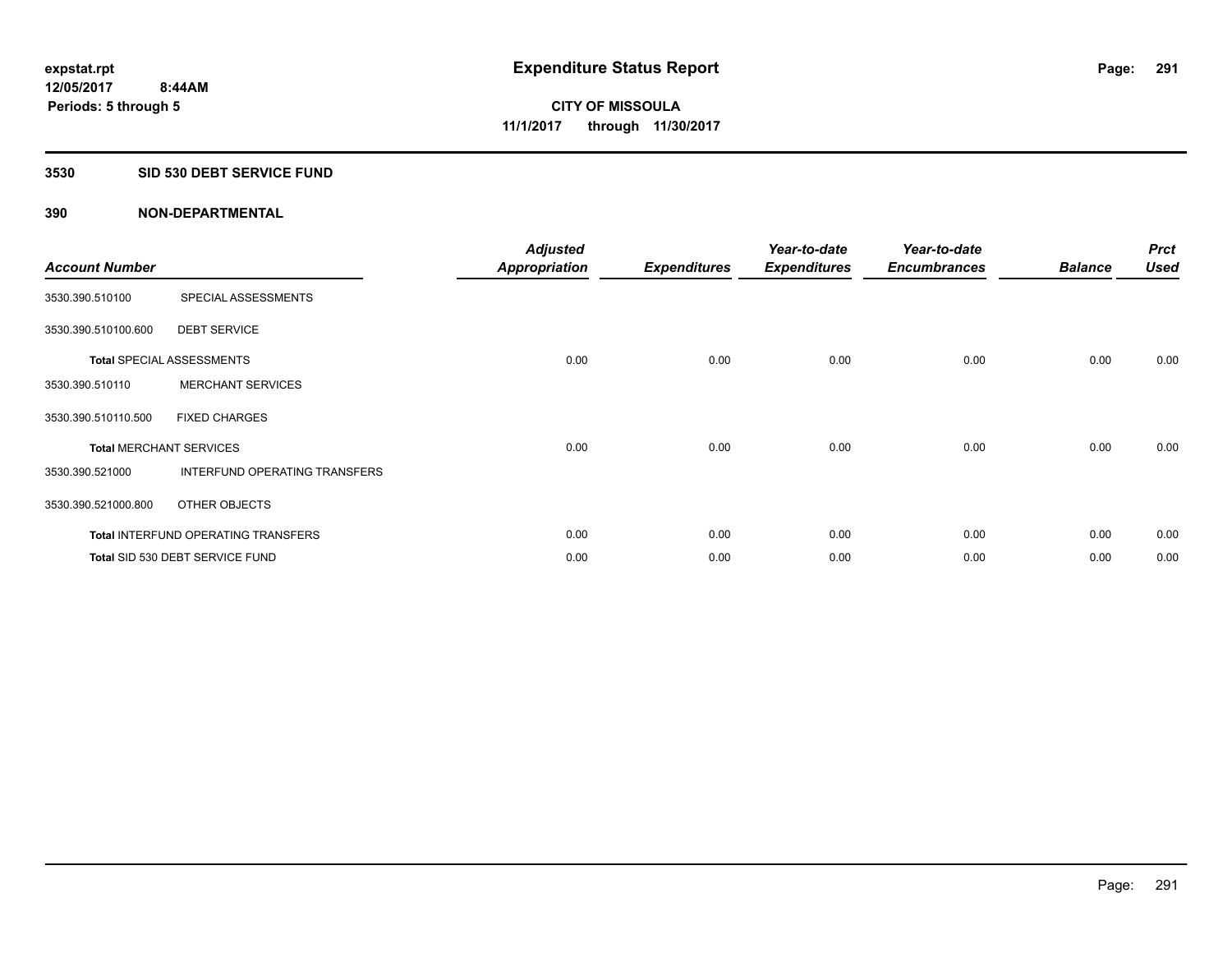## **3531 SID 531 HICKORY ST CALMING**

| <b>Account Number</b> |                                            | <b>Adjusted</b><br>Appropriation | <b>Expenditures</b> | Year-to-date<br><b>Expenditures</b> | Year-to-date<br><b>Encumbrances</b> | <b>Balance</b> | <b>Prct</b><br><b>Used</b> |
|-----------------------|--------------------------------------------|----------------------------------|---------------------|-------------------------------------|-------------------------------------|----------------|----------------------------|
| 3531.390.510110       | <b>MERCHANT SERVICES</b>                   |                                  |                     |                                     |                                     |                |                            |
| 3531.390.510110.500   | <b>FIXED CHARGES</b>                       |                                  |                     |                                     |                                     |                |                            |
|                       | <b>Total MERCHANT SERVICES</b>             | 0.00                             | 0.00                | 0.00                                | 0.00                                | 0.00           | 0.00                       |
| 3531.390.521000       | INTERFUND OPERATING TRANSFERS              |                                  |                     |                                     |                                     |                |                            |
| 3531.390.521000.800   | OTHER OBJECTS                              |                                  |                     |                                     |                                     |                |                            |
|                       | <b>Total INTERFUND OPERATING TRANSFERS</b> | 0.00                             | 0.00                | 0.00                                | 0.00                                | 0.00           | 0.00                       |
|                       | <b>Total SID 531 HICKORY ST CALMING</b>    | 0.00                             | 0.00                | 0.00                                | 0.00                                | 0.00           | 0.00                       |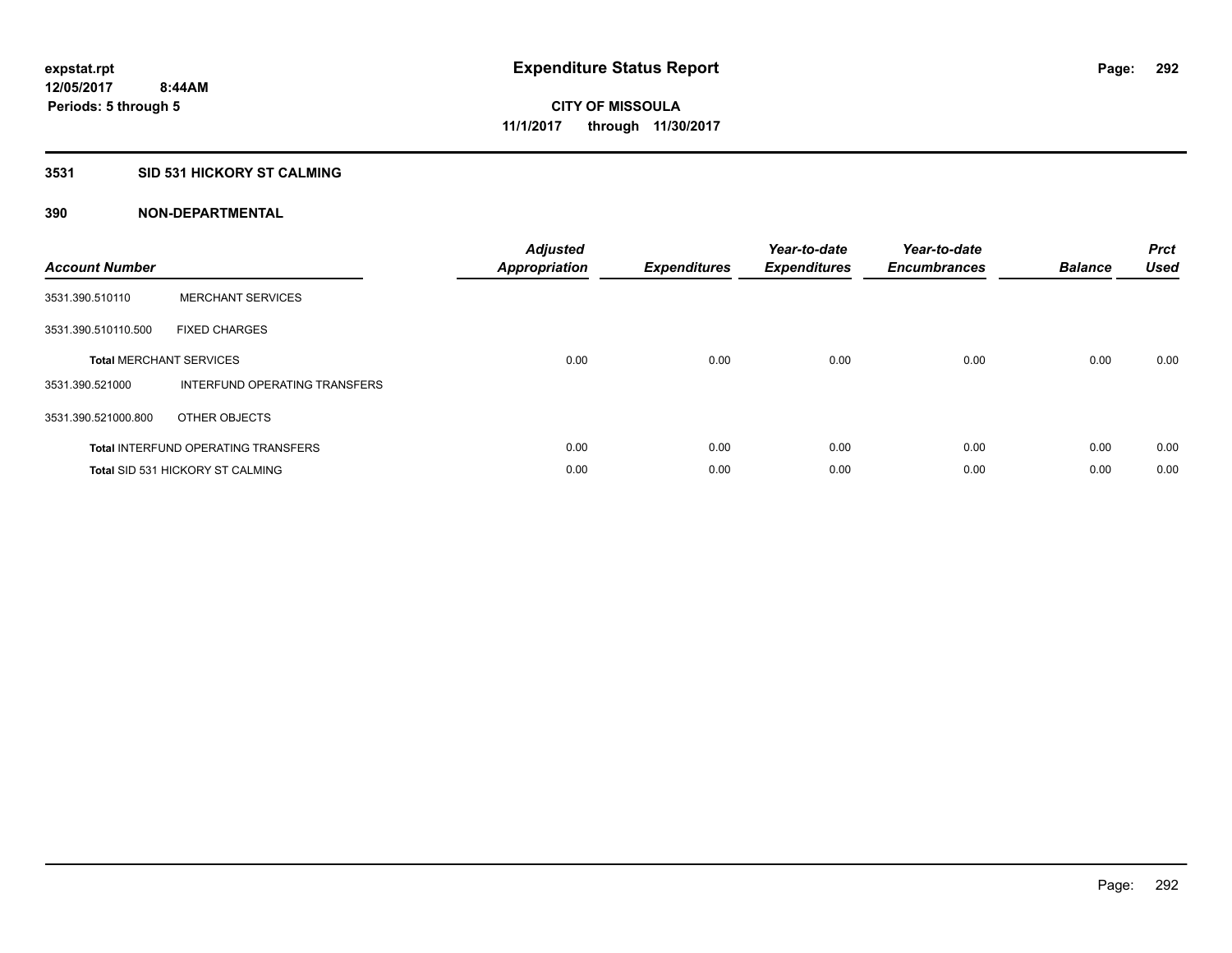#### **3532 SID 532 DEBT SERVICE FUND**

| <b>Account Number</b>          |                                                 | <b>Adjusted</b><br><b>Appropriation</b> | <b>Expenditures</b> | Year-to-date<br><b>Expenditures</b> | Year-to-date<br><b>Encumbrances</b> | <b>Balance</b> | <b>Prct</b><br><b>Used</b> |
|--------------------------------|-------------------------------------------------|-----------------------------------------|---------------------|-------------------------------------|-------------------------------------|----------------|----------------------------|
| 3532.390.510100                | SPECIAL ASSESSMENTS                             |                                         |                     |                                     |                                     |                |                            |
| 3532.390.510100.600            | <b>DEBT SERVICE</b>                             |                                         |                     |                                     |                                     |                |                            |
| 3532.390.510100.610.000        | PRINCIPAL                                       | 30,000.00                               | 0.00                | 0.00                                | 0.00                                | 30,000.00      | 0.00                       |
|                                | 3532.390.510100.620.000 INTEREST / SERVICE FEES | 9,238.00                                | 0.00                | 350.00                              | 0.00                                | 8,888.00       | 3.79                       |
|                                | <b>Total SPECIAL ASSESSMENTS</b>                | 39,238.00                               | 0.00                | 350.00                              | 0.00                                | 38,888.00      | 0.89                       |
| 3532.390.510110                | <b>MERCHANT SERVICES</b>                        |                                         |                     |                                     |                                     |                |                            |
| 3532.390.510110.500            | <b>FIXED CHARGES</b>                            |                                         |                     |                                     |                                     |                |                            |
| <b>Total FIXED CHARGES</b>     |                                                 | 0.00                                    | 0.00                | 0.00                                | 0.00                                | 0.00           | 0.00                       |
| <b>Total MERCHANT SERVICES</b> |                                                 | 0.00                                    | 0.00                | 0.00                                | 0.00                                | 0.00           | 0.00                       |
|                                | Total SID 532 DEBT SERVICE FUND                 | 39,238.00                               | 0.00                | 350.00                              | 0.00                                | 38,888.00      | 0.89                       |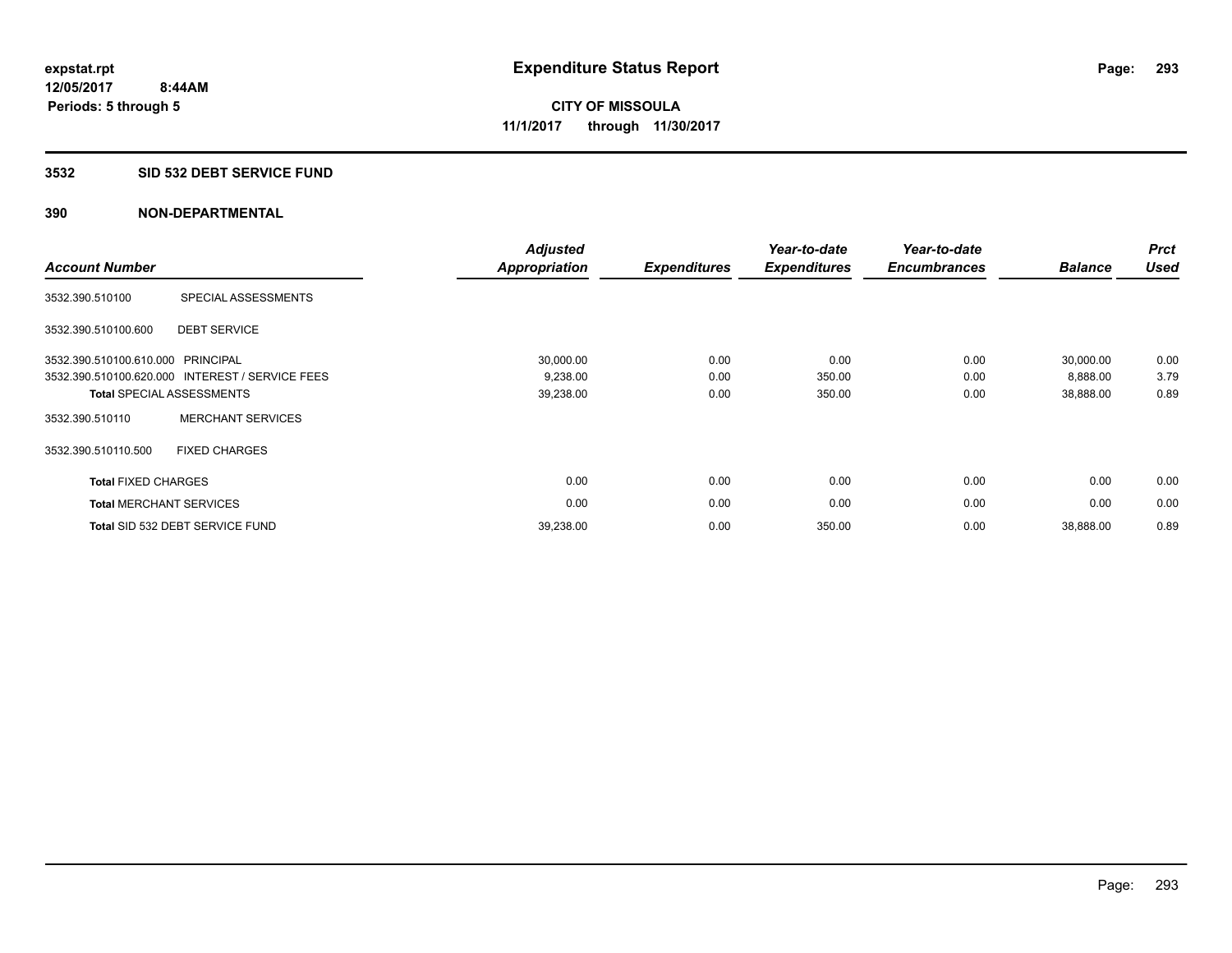**CITY OF MISSOULA 11/1/2017 through 11/30/2017**

## **3533 GILBERT ST SEWER SID DEBT FUND**

## **330 WASTEWATER**

| <b>Account Number</b>   |                          | <b>Adjusted</b><br>Appropriation | Expenditures | Year-to-date<br><b>Expenditures</b> | Year-to-date<br><b>Encumbrances</b> | <b>Balance</b> | <b>Prct</b><br>Used |
|-------------------------|--------------------------|----------------------------------|--------------|-------------------------------------|-------------------------------------|----------------|---------------------|
| 3533.330.510110         | <b>MERCHANT SERVICES</b> |                                  |              |                                     |                                     |                |                     |
| 3533.330.510110.500     | <b>FIXED CHARGES</b>     |                                  |              |                                     |                                     |                |                     |
| <b>Total WASTEWATER</b> |                          | 0.00                             | 0.00         | 0.00                                | 0.00                                | 0.00           | 0.00                |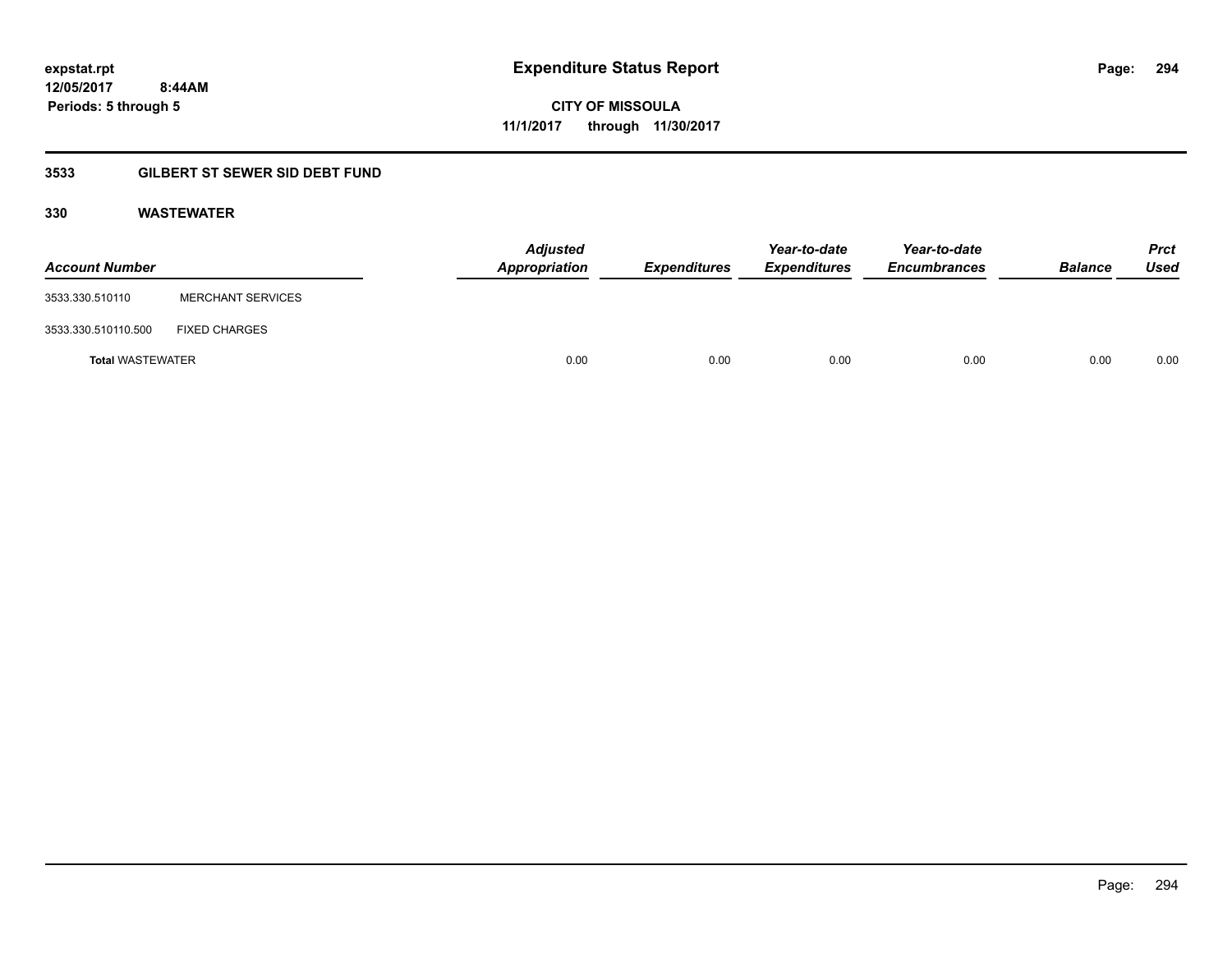## **3533 GILBERT ST SEWER SID DEBT FUND**

| <b>Account Number</b>             |                                                 | <b>Adjusted</b><br>Appropriation | <b>Expenditures</b> | Year-to-date<br><b>Expenditures</b> | Year-to-date<br><b>Encumbrances</b> | <b>Balance</b> | <b>Prct</b><br><b>Used</b> |
|-----------------------------------|-------------------------------------------------|----------------------------------|---------------------|-------------------------------------|-------------------------------------|----------------|----------------------------|
| 3533.390.510100                   | SPECIAL ASSESSMENTS                             |                                  |                     |                                     |                                     |                |                            |
| 3533.390.510100.500               | <b>FIXED CHARGES</b>                            |                                  |                     |                                     |                                     |                |                            |
| <b>Total FIXED CHARGES</b>        |                                                 | 0.00                             | 0.00                | 0.00                                | 0.00                                | 0.00           | 0.00                       |
| 3533.390.510100.600               | <b>DEBT SERVICE</b>                             |                                  |                     |                                     |                                     |                |                            |
| 3533.390.510100.610.000 PRINCIPAL |                                                 | 13,000.00                        | 0.00                | 0.00                                | 0.00                                | 13,000.00      | 0.00                       |
|                                   | 3533.390.510100.620.000 INTEREST / SERVICE FEES | 4,425.00                         | 0.00                | 0.00                                | 0.00                                | 4,425.00       | 0.00                       |
|                                   | <b>Total SPECIAL ASSESSMENTS</b>                | 17,425.00                        | 0.00                | 0.00                                | 0.00                                | 17,425.00      | 0.00                       |
| 3533.390.510110                   | <b>MERCHANT SERVICES</b>                        |                                  |                     |                                     |                                     |                |                            |
| 3533.390.510110.500               | <b>FIXED CHARGES</b>                            |                                  |                     |                                     |                                     |                |                            |
| <b>Total MERCHANT SERVICES</b>    |                                                 | 0.00                             | 0.00                | 0.00                                | 0.00                                | 0.00           | 0.00                       |
| 3533.390.521000                   | <b>INTERFUND OPERATING TRANSFERS</b>            |                                  |                     |                                     |                                     |                |                            |
| 3533.390.521000.800               | OTHER OBJECTS                                   |                                  |                     |                                     |                                     |                |                            |
|                                   | <b>Total INTERFUND OPERATING TRANSFERS</b>      | 0.00                             | 0.00                | 0.00                                | 0.00                                | 0.00           | 0.00                       |
|                                   | <b>Total GILBERT ST SEWER SID DEBT FUND</b>     | 17,425.00                        | 0.00                | 0.00                                | 0.00                                | 17,425.00      | 0.00                       |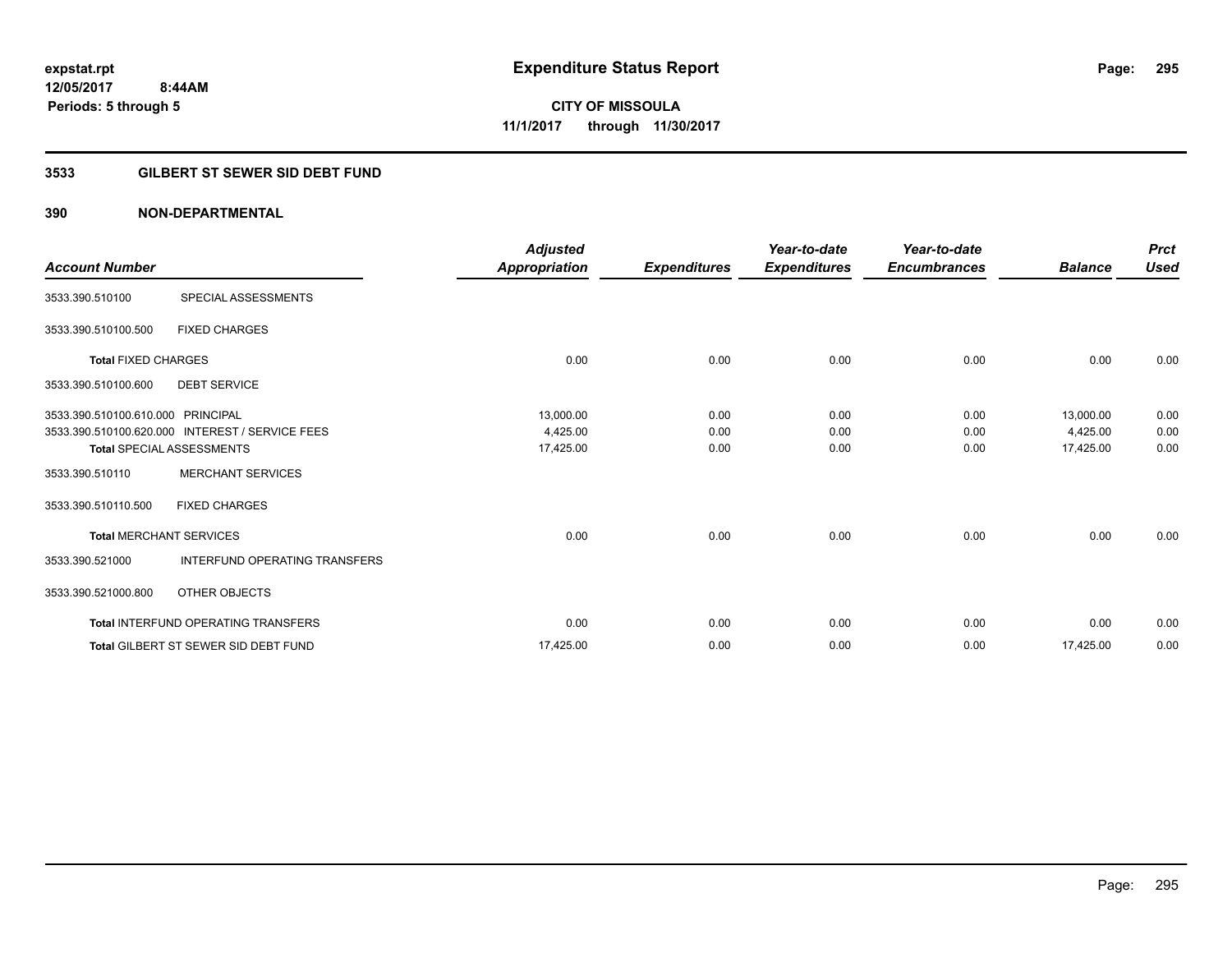## **3534 LINCOLNWOOD SEWER PHASE I**

| <b>Account Number</b>      |                                                 | <b>Adjusted</b><br><b>Appropriation</b> | <b>Expenditures</b> | Year-to-date<br><b>Expenditures</b> | Year-to-date<br><b>Encumbrances</b> | <b>Balance</b> | <b>Prct</b><br><b>Used</b> |
|----------------------------|-------------------------------------------------|-----------------------------------------|---------------------|-------------------------------------|-------------------------------------|----------------|----------------------------|
| 3534.390.510100            | SPECIAL ASSESSMENTS                             |                                         |                     |                                     |                                     |                |                            |
| 3534.390.510100.600        | <b>DEBT SERVICE</b>                             |                                         |                     |                                     |                                     |                |                            |
| 3534.390.510100.610.000    | PRINCIPAL                                       | 14,000.00                               | 0.00                | 0.00                                | 0.00                                | 14,000.00      | 0.00                       |
|                            | 3534.390.510100.620.000 INTEREST / SERVICE FEES | 5,044.00                                | 0.00                | 0.00                                | 0.00                                | 5,044.00       | 0.00                       |
|                            | <b>Total SPECIAL ASSESSMENTS</b>                | 19,044.00                               | 0.00                | 0.00                                | 0.00                                | 19,044.00      | 0.00                       |
| 3534.390.510110            | <b>MERCHANT SERVICES</b>                        |                                         |                     |                                     |                                     |                |                            |
| 3534.390.510110.500        | <b>FIXED CHARGES</b>                            |                                         |                     |                                     |                                     |                |                            |
| <b>Total FIXED CHARGES</b> |                                                 | 0.00                                    | 0.00                | 0.00                                | 0.00                                | 0.00           | 0.00                       |
|                            | <b>Total MERCHANT SERVICES</b>                  | 0.00                                    | 0.00                | 0.00                                | 0.00                                | 0.00           | 0.00                       |
|                            | <b>Total LINCOLNWOOD SEWER PHASE I</b>          | 19.044.00                               | 0.00                | 0.00                                | 0.00                                | 19.044.00      | 0.00                       |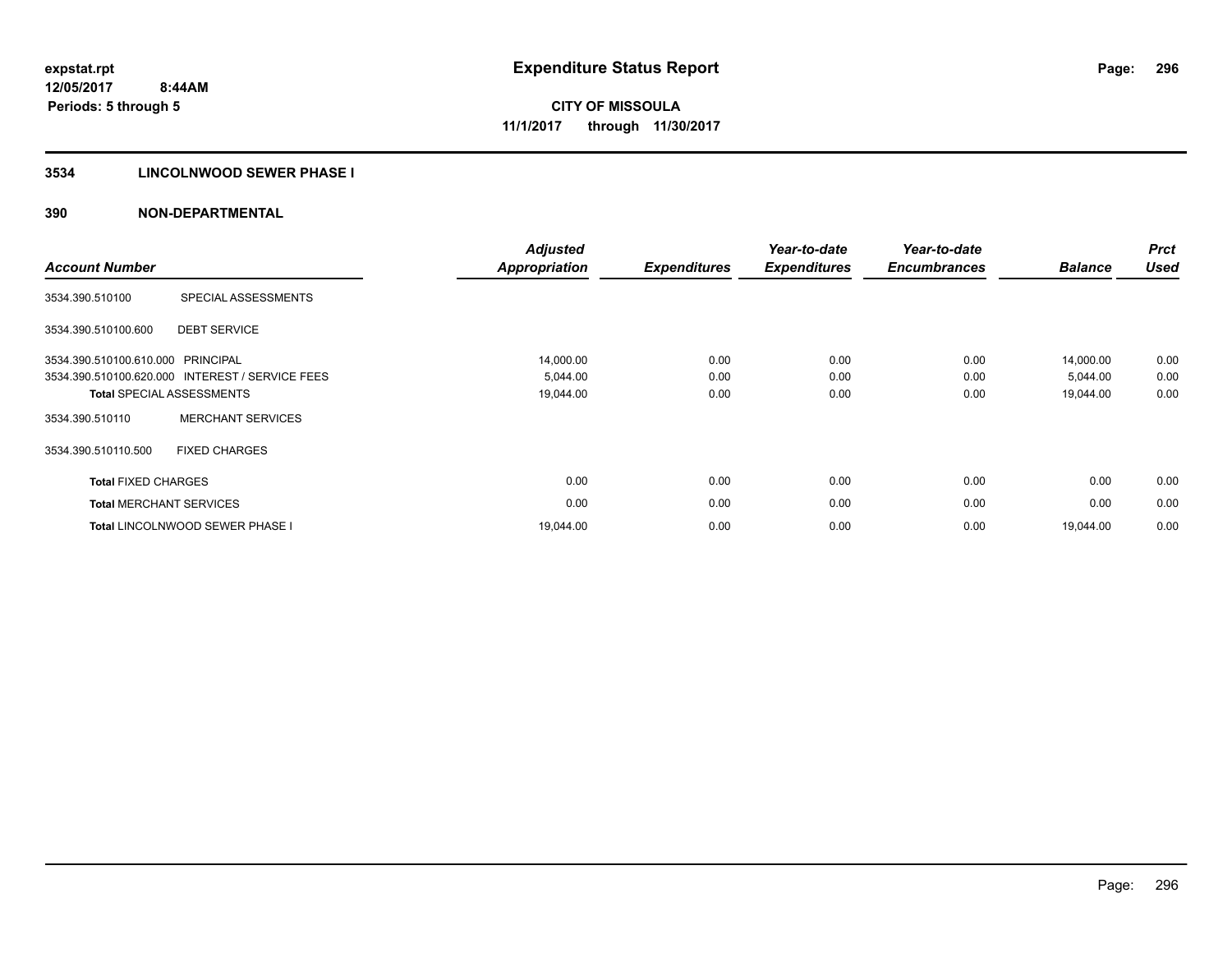## **3535 SLANT STREET TRAFFIC CALMING**

| <b>Account Number</b> |                                            | <b>Adjusted</b><br>Appropriation | <b>Expenditures</b> | Year-to-date<br><b>Expenditures</b> | Year-to-date<br><b>Encumbrances</b> | <b>Balance</b> | <b>Prct</b><br><b>Used</b> |
|-----------------------|--------------------------------------------|----------------------------------|---------------------|-------------------------------------|-------------------------------------|----------------|----------------------------|
| 3535.390.510110       | <b>MERCHANT SERVICES</b>                   |                                  |                     |                                     |                                     |                |                            |
| 3535.390.510110.500   | <b>FIXED CHARGES</b>                       |                                  |                     |                                     |                                     |                |                            |
|                       | <b>Total MERCHANT SERVICES</b>             | 0.00                             | 0.00                | 0.00                                | 0.00                                | 0.00           | 0.00                       |
| 3535.390.521000       | INTERFUND OPERATING TRANSFERS              |                                  |                     |                                     |                                     |                |                            |
| 3535.390.521000.800   | OTHER OBJECTS                              |                                  |                     |                                     |                                     |                |                            |
|                       | <b>Total INTERFUND OPERATING TRANSFERS</b> | 0.00                             | 0.00                | 0.00                                | 0.00                                | 0.00           | 0.00                       |
|                       | <b>Total SLANT STREET TRAFFIC CALMING</b>  | 0.00                             | 0.00                | 0.00                                | 0.00                                | 0.00           | 0.00                       |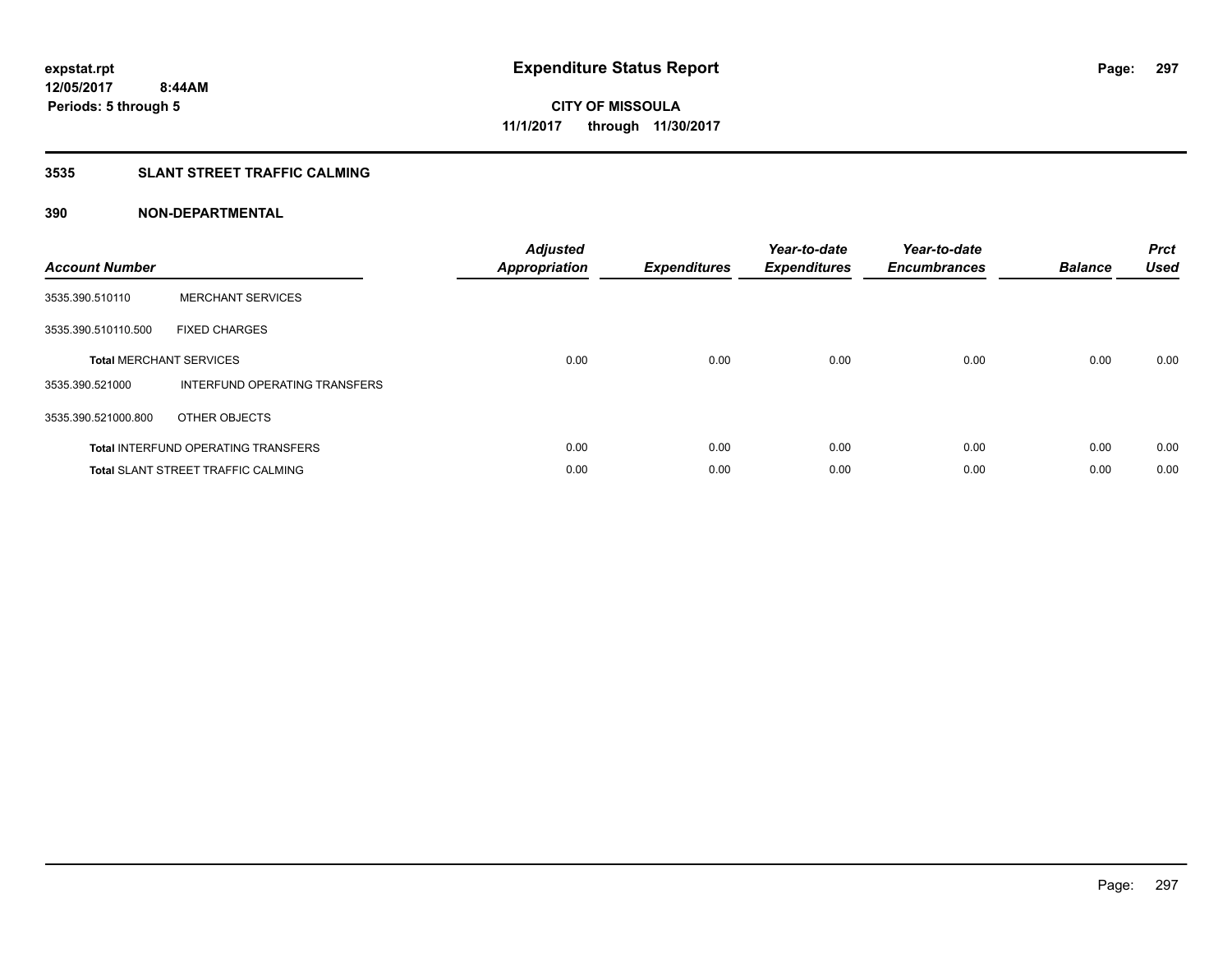## **3536 LINCOLNWOOD SEWER PHASE II**

| <b>Account Number</b>          |                                                 | <b>Adjusted</b><br>Appropriation | <b>Expenditures</b> | Year-to-date<br><b>Expenditures</b> | Year-to-date<br><b>Encumbrances</b> | <b>Balance</b> | <b>Prct</b><br><b>Used</b> |
|--------------------------------|-------------------------------------------------|----------------------------------|---------------------|-------------------------------------|-------------------------------------|----------------|----------------------------|
| 3536.390.510100                | SPECIAL ASSESSMENTS                             |                                  |                     |                                     |                                     |                |                            |
| 3536.390.510100.600            | <b>DEBT SERVICE</b>                             |                                  |                     |                                     |                                     |                |                            |
| 3536.390.510100.610.000        | PRINCIPAL                                       | 22,000.00                        | 0.00                | 0.00                                | 0.00                                | 22,000.00      | 0.00                       |
|                                | 3536.390.510100.620.000 INTEREST / SERVICE FEES | 8,719.00                         | 0.00                | 0.00                                | 0.00                                | 8,719.00       | 0.00                       |
|                                | <b>Total SPECIAL ASSESSMENTS</b>                | 30,719.00                        | 0.00                | 0.00                                | 0.00                                | 30,719.00      | 0.00                       |
| 3536.390.510110                | <b>MERCHANT SERVICES</b>                        |                                  |                     |                                     |                                     |                |                            |
| 3536.390.510110.500            | <b>FIXED CHARGES</b>                            |                                  |                     |                                     |                                     |                |                            |
| <b>Total FIXED CHARGES</b>     |                                                 | 0.00                             | 0.00                | 0.00                                | 0.00                                | 0.00           | 0.00                       |
| <b>Total MERCHANT SERVICES</b> |                                                 | 0.00                             | 0.00                | 0.00                                | 0.00                                | 0.00           | 0.00                       |
|                                | <b>Total LINCOLNWOOD SEWER PHASE II</b>         | 30,719.00                        | 0.00                | 0.00                                | 0.00                                | 30,719.00      | 0.00                       |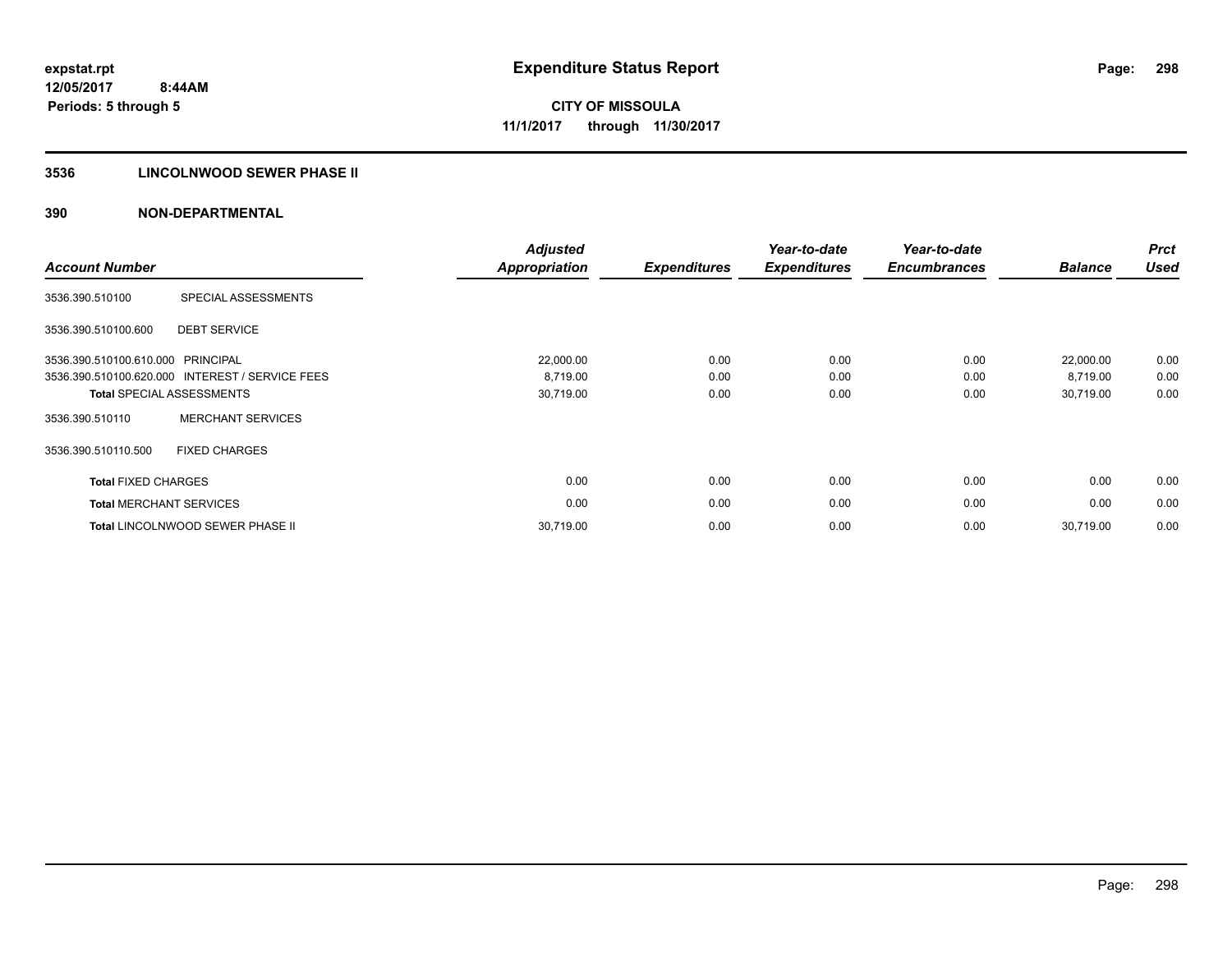## **3539 SOUTH 4TH STREET W TRAFFIC**

| <b>Account Number</b> |                                            | <b>Adjusted</b><br>Appropriation | <b>Expenditures</b> | Year-to-date<br><b>Expenditures</b> | Year-to-date<br><b>Encumbrances</b> | <b>Balance</b> | <b>Prct</b><br><b>Used</b> |
|-----------------------|--------------------------------------------|----------------------------------|---------------------|-------------------------------------|-------------------------------------|----------------|----------------------------|
| 3539.390.510110       | <b>MERCHANT SERVICES</b>                   |                                  |                     |                                     |                                     |                |                            |
| 3539.390.510110.500   | <b>FIXED CHARGES</b>                       |                                  |                     |                                     |                                     |                |                            |
|                       | <b>Total MERCHANT SERVICES</b>             | 0.00                             | 0.00                | 0.00                                | 0.00                                | 0.00           | 0.00                       |
| 3539.390.521000       | INTERFUND OPERATING TRANSFERS              |                                  |                     |                                     |                                     |                |                            |
| 3539.390.521000.800   | OTHER OBJECTS                              |                                  |                     |                                     |                                     |                |                            |
|                       | <b>Total INTERFUND OPERATING TRANSFERS</b> | 0.00                             | 0.00                | 0.00                                | 0.00                                | 0.00           | 0.00                       |
|                       | <b>Total SOUTH 4TH STREET W TRAFFIC</b>    | 0.00                             | 0.00                | 0.00                                | 0.00                                | 0.00           | 0.00                       |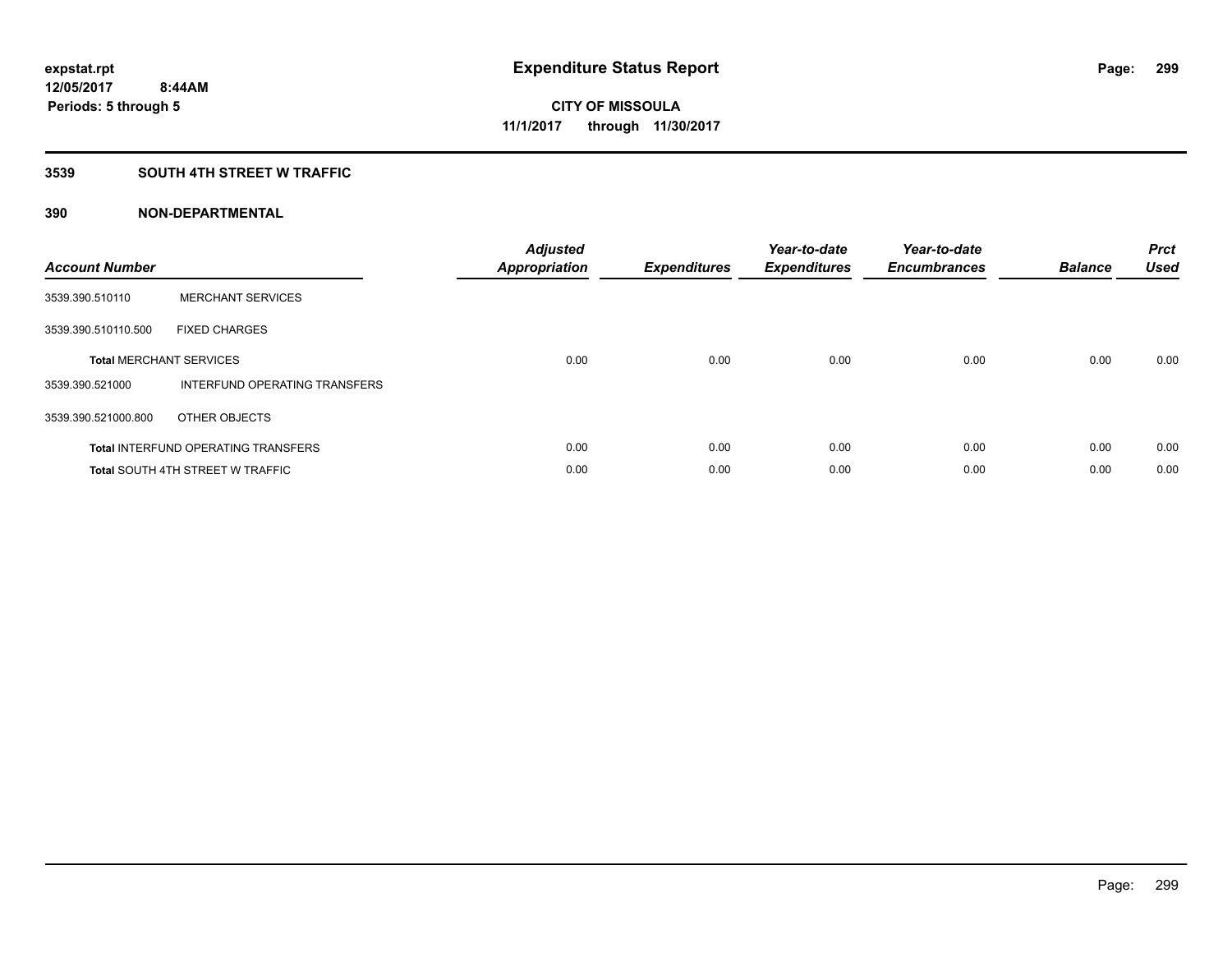### **3540 SID 540 DEBT SERVICE FUND**

|                                   |                                                 | <b>Adjusted</b>      |                     | Year-to-date        | Year-to-date        |                | <b>Prct</b> |
|-----------------------------------|-------------------------------------------------|----------------------|---------------------|---------------------|---------------------|----------------|-------------|
| <b>Account Number</b>             |                                                 | <b>Appropriation</b> | <b>Expenditures</b> | <b>Expenditures</b> | <b>Encumbrances</b> | <b>Balance</b> | <b>Used</b> |
| 3540.390.510100                   | SPECIAL ASSESSMENTS                             |                      |                     |                     |                     |                |             |
| 3540.390.510100.300               | PURCHASED SERVICES                              |                      |                     |                     |                     |                |             |
|                                   | <b>Total PURCHASED SERVICES</b>                 | 0.00                 | 0.00                | 0.00                | 0.00                | 0.00           | 0.00        |
| 3540.390.510100.600               | <b>DEBT SERVICE</b>                             |                      |                     |                     |                     |                |             |
| 3540.390.510100.610.000 PRINCIPAL |                                                 | 77,902.00            | 0.00                | 0.00                | 0.00                | 77,902.00      | 0.00        |
|                                   | 3540.390.510100.620.000 INTEREST / SERVICE FEES | 40,163.00            | 0.00                | 0.00                | 0.00                | 40,163.00      | 0.00        |
|                                   | <b>Total SPECIAL ASSESSMENTS</b>                | 118,065.00           | 0.00                | 0.00                | 0.00                | 118,065.00     | 0.00        |
| 3540.390.510110                   | <b>MERCHANT SERVICES</b>                        |                      |                     |                     |                     |                |             |
| 3540.390.510110.500               | <b>FIXED CHARGES</b>                            |                      |                     |                     |                     |                |             |
|                                   | <b>Total MERCHANT SERVICES</b>                  | 0.00                 | 0.00                | 0.00                | 0.00                | 0.00           | 0.00        |
|                                   | Total SID 540 DEBT SERVICE FUND                 | 118,065.00           | 0.00                | 0.00                | 0.00                | 118,065.00     | 0.00        |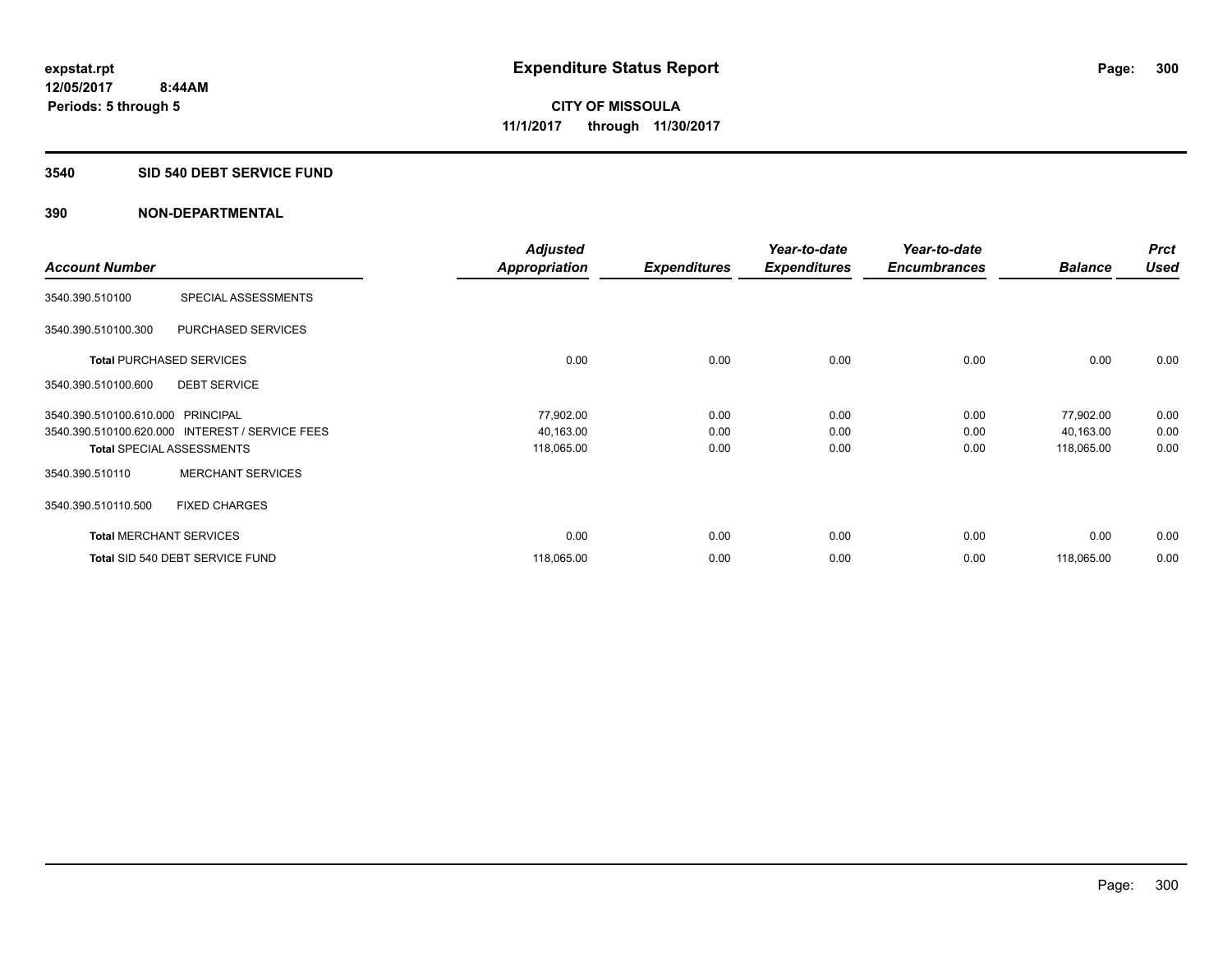## **3541 SID 541 DEBT SERVICE**

| <b>Account Number</b>             |                                               | <b>Adjusted</b><br><b>Appropriation</b> | <b>Expenditures</b> | Year-to-date<br><b>Expenditures</b> | Year-to-date<br><b>Encumbrances</b> | <b>Balance</b> | <b>Prct</b><br><b>Used</b> |
|-----------------------------------|-----------------------------------------------|-----------------------------------------|---------------------|-------------------------------------|-------------------------------------|----------------|----------------------------|
| 3541.390.510100                   | SPECIAL ASSESSMENTS                           |                                         |                     |                                     |                                     |                |                            |
| 3541.390.510100.600               | <b>DEBT SERVICE</b>                           |                                         |                     |                                     |                                     |                |                            |
| 3541.390.510100.610.000 PRINCIPAL |                                               | 35,000.00                               | 0.00                | 0.00                                | 0.00                                | 35,000.00      | 0.00                       |
|                                   | 3541.390.510100.620.000 PINEVIEW PARK/INT     | 26,568.00                               | 0.00                | 300.00                              | 0.00                                | 26,268.00      | 1.13                       |
|                                   | <b>Total SPECIAL ASSESSMENTS</b>              | 61,568.00                               | 0.00                | 300.00                              | 0.00                                | 61,268.00      | 0.49                       |
| 3541.390.510110                   | <b>MERCHANT SERVICES</b>                      |                                         |                     |                                     |                                     |                |                            |
| 3541.390.510110.500               | <b>FIXED CHARGES</b>                          |                                         |                     |                                     |                                     |                |                            |
|                                   | 3541.390.510110.550.000 MERCHANT SERVICE FEES | 350.00                                  | 0.00                | 0.00                                | 0.00                                | 350.00         | 0.00                       |
| <b>Total MERCHANT SERVICES</b>    |                                               | 350.00                                  | 0.00                | 0.00                                | 0.00                                | 350.00         | 0.00                       |
| Total SID 541 DEBT SERVICE        |                                               | 61,918.00                               | 0.00                | 300.00                              | 0.00                                | 61,618.00      | 0.48                       |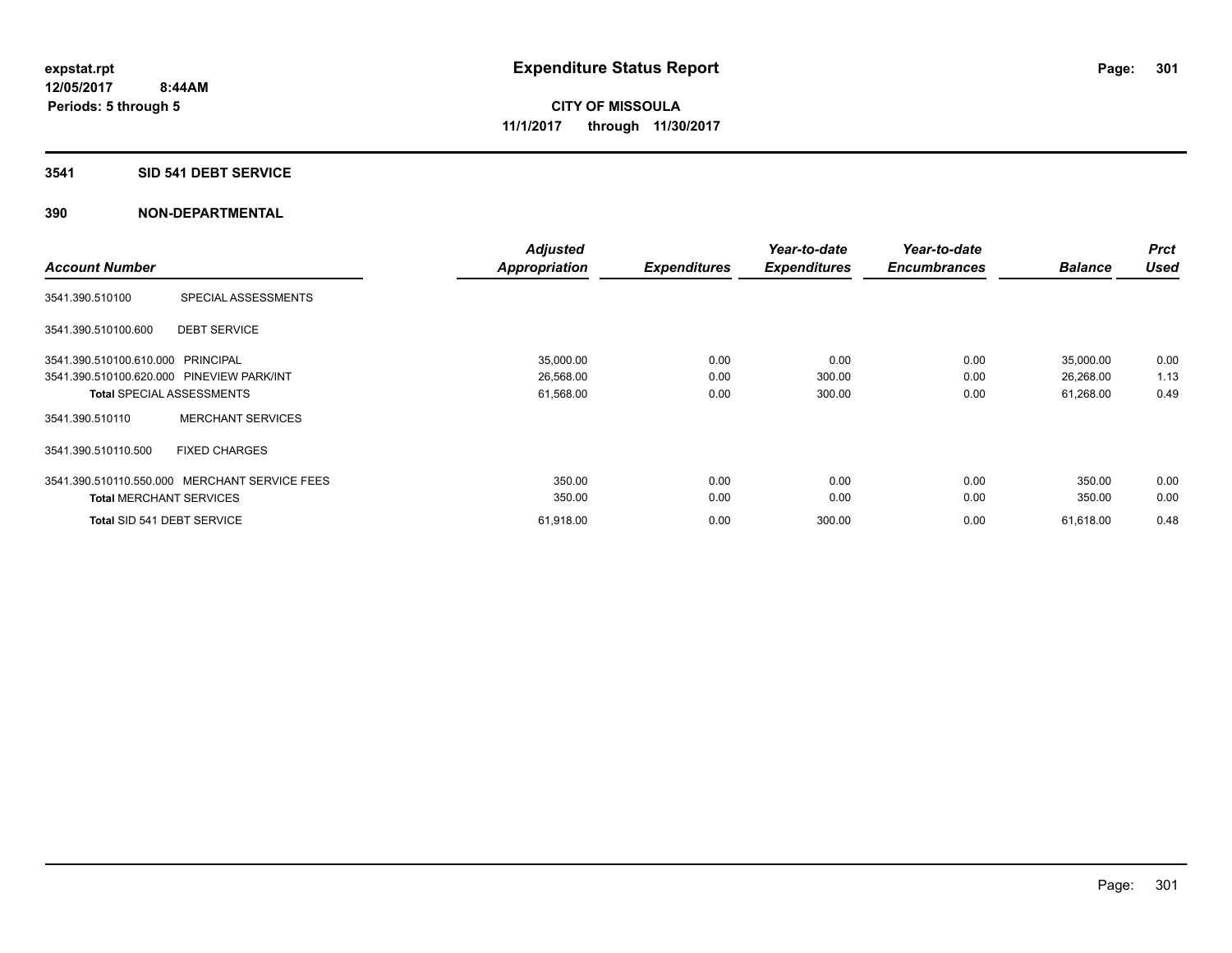#### **3543 SID 543 DEBT SERVICE**

| <b>Account Number</b>      |                                     | <b>Adjusted</b><br><b>Appropriation</b> | <b>Expenditures</b> | Year-to-date<br><b>Expenditures</b> | Year-to-date<br><b>Encumbrances</b> | <b>Balance</b> | <b>Prct</b><br><b>Used</b> |
|----------------------------|-------------------------------------|-----------------------------------------|---------------------|-------------------------------------|-------------------------------------|----------------|----------------------------|
| 3543.390.510000            | <b>MISCELLANEOUS</b>                |                                         |                     |                                     |                                     |                |                            |
| 3543.390.510000.800        | OTHER OBJECTS                       |                                         |                     |                                     |                                     |                |                            |
| <b>Total MISCELLANEOUS</b> |                                     | 0.00                                    | 0.00                | 0.00                                | 0.00                                | 0.00           | 0.00                       |
| 3543.390.510100            | SPECIAL ASSESSMENTS                 |                                         |                     |                                     |                                     |                |                            |
| 3543.390.510100.600        | <b>DEBT SERVICE</b>                 |                                         |                     |                                     |                                     |                |                            |
|                            | <b>Total SPECIAL ASSESSMENTS</b>    | 0.00                                    | 0.00                | 0.00                                | 0.00                                | 0.00           | 0.00                       |
| 3543.390.510110            | <b>MERCHANT SERVICES</b>            |                                         |                     |                                     |                                     |                |                            |
| 3543.390.510110.500        | <b>FIXED CHARGES</b>                |                                         |                     |                                     |                                     |                |                            |
|                            | <b>Total MERCHANT SERVICES</b>      | 0.00                                    | 0.00                | 0.00                                | 0.00                                | 0.00           | 0.00                       |
| 3543.390.521000            | INTERFUND OPERATING TRANSFERS       |                                         |                     |                                     |                                     |                |                            |
| 3543.390.521000.800        | OTHER OBJECTS                       |                                         |                     |                                     |                                     |                |                            |
|                            | Total INTERFUND OPERATING TRANSFERS | 0.00                                    | 0.00                | 0.00                                | 0.00                                | 0.00           | 0.00                       |
|                            | Total SID 543 DEBT SERVICE          | 0.00                                    | 0.00                | 0.00                                | 0.00                                | 0.00           | 0.00                       |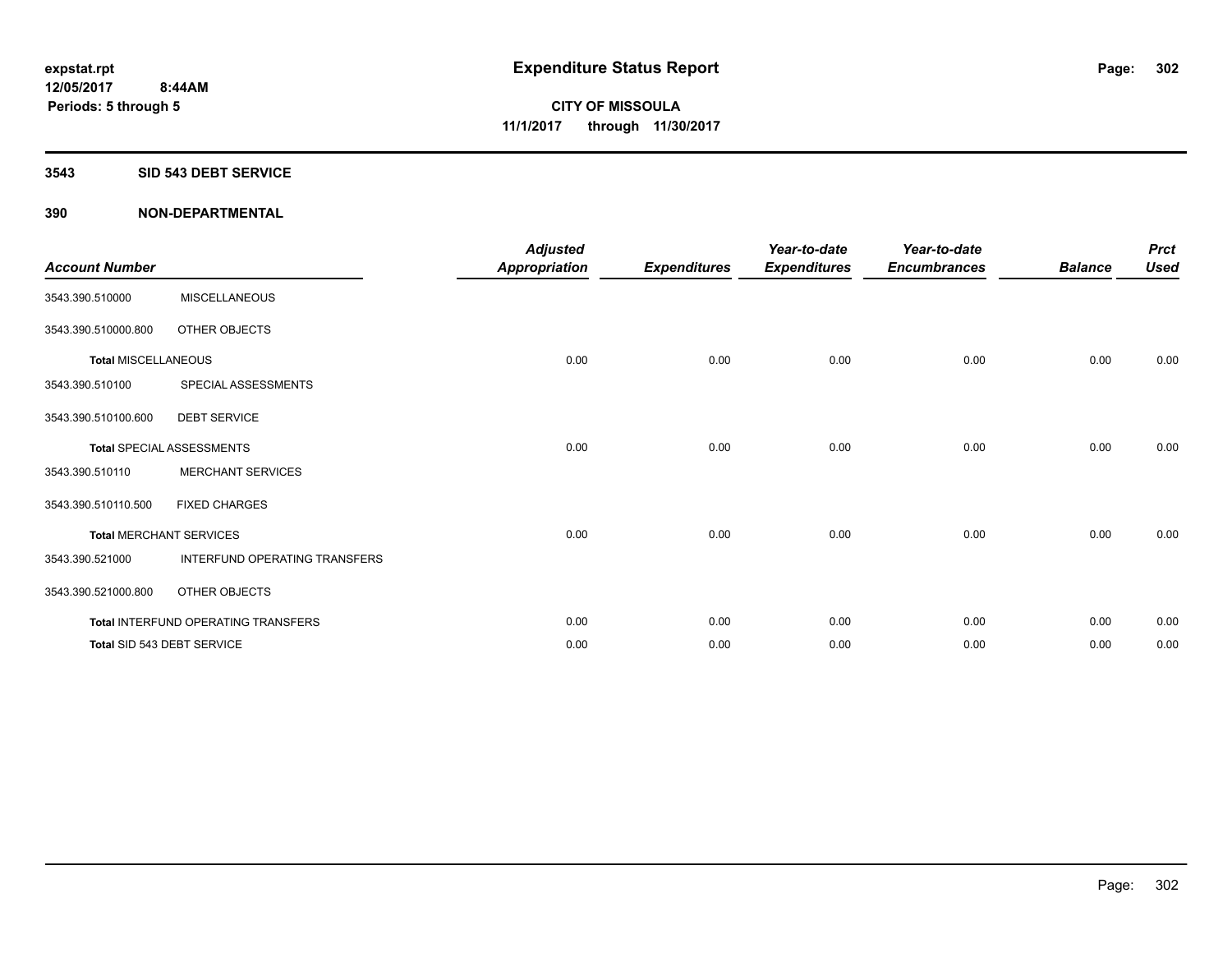**CITY OF MISSOULA 11/1/2017 through 11/30/2017**

### **3544 SID 544 RATTLESNAKE DEBT SERVICE**

| <b>Account Number</b>                      |                                                 | <b>Adjusted</b><br>Appropriation | <b>Expenditures</b> | Year-to-date<br><b>Expenditures</b> | Year-to-date<br><b>Encumbrances</b> | <b>Balance</b> | <b>Prct</b><br>Used |
|--------------------------------------------|-------------------------------------------------|----------------------------------|---------------------|-------------------------------------|-------------------------------------|----------------|---------------------|
| 3544.390.510100                            | SPECIAL ASSESSMENTS                             |                                  |                     |                                     |                                     |                |                     |
| 3544.390.510100.600                        | <b>DEBT SERVICE</b>                             |                                  |                     |                                     |                                     |                |                     |
| 3544.390.510100.610.000 SID 544C/PRINCIPAL |                                                 | 92.500.00                        | 0.00                | 0.00                                | 0.00                                | 92.500.00      | 0.00                |
|                                            | 3544.390.510100.620.000 INTEREST / SERVICE FEES | 49,008.00                        | 0.00                | 0.00                                | 0.00                                | 49.008.00      | 0.00                |
| <b>Total DEBT SERVICE</b>                  |                                                 | 141,508.00                       | 0.00                | 0.00                                | 0.00                                | 141.508.00     | 0.00                |
| <b>Total NON-DEPARTMENTAL</b>              |                                                 | 141.508.00                       | 0.00                | 0.00                                | 0.00                                | 141.508.00     | 0.00                |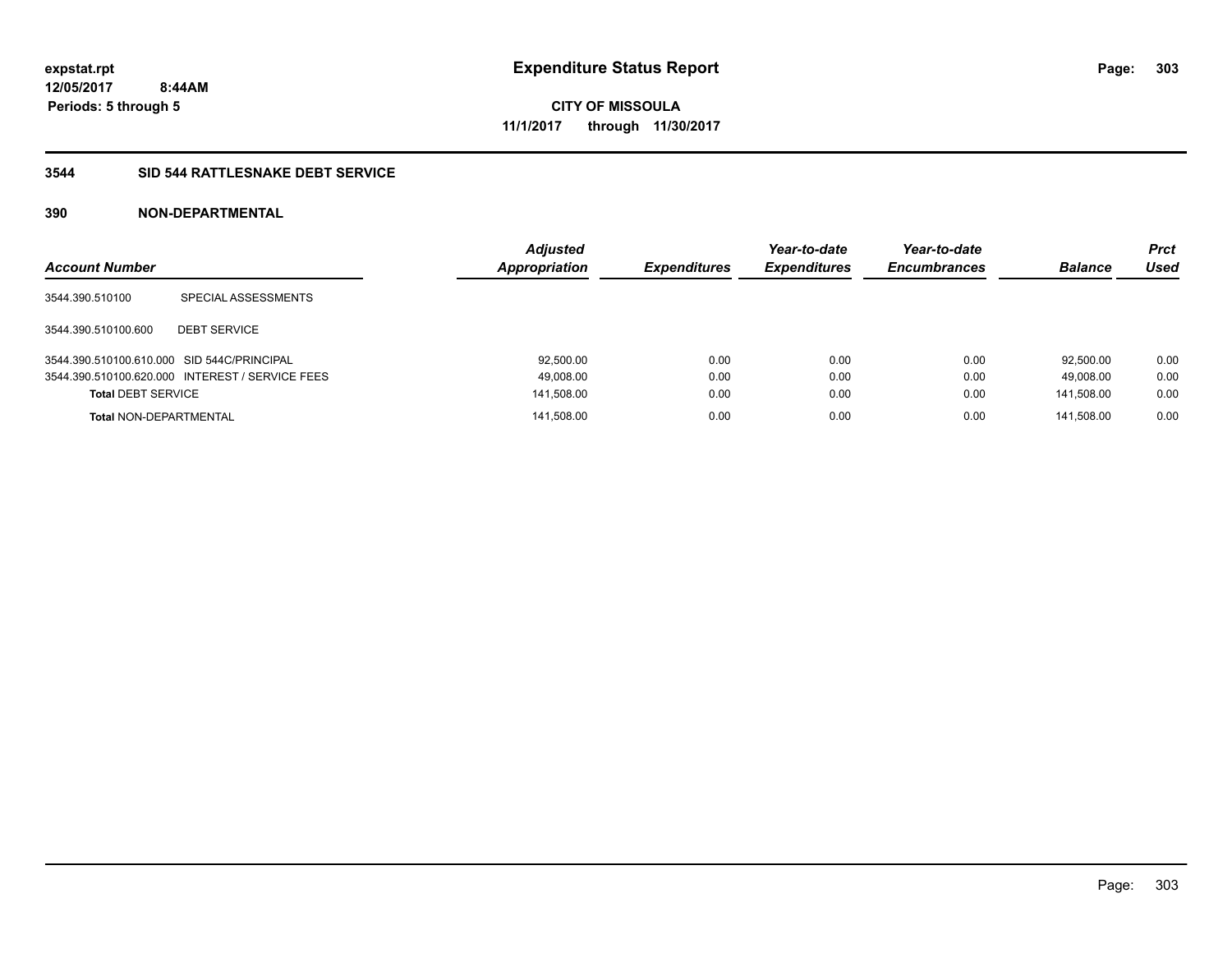**304**

**CITY OF MISSOULA 11/1/2017 through 11/30/2017**

## **3544 SID 544 RATTLESNAKE DEBT SERVICE**

## **550 SID 544 PROJECT**

| <b>Account Number</b>        |                     | <b>Adjusted</b><br><b>Appropriation</b> | <b>Expenditures</b> | Year-to-date<br><b>Expenditures</b> | Year-to-date<br><b>Encumbrances</b> | <b>Balance</b> | <b>Prct</b><br><b>Used</b> |
|------------------------------|---------------------|-----------------------------------------|---------------------|-------------------------------------|-------------------------------------|----------------|----------------------------|
| 3544.550.510100              | SPECIAL ASSESSMENTS |                                         |                     |                                     |                                     |                |                            |
| 3544.550.510100.600          | <b>DEBT SERVICE</b> |                                         |                     |                                     |                                     |                |                            |
| <b>Total DEBT SERVICE</b>    |                     | 0.00                                    | 0.00                | 0.00                                | 0.00                                | 0.00           | 0.00                       |
| <b>Total SID 544 PROJECT</b> |                     | 0.00                                    | 0.00                | 0.00                                | 0.00                                | 0.00           | 0.00                       |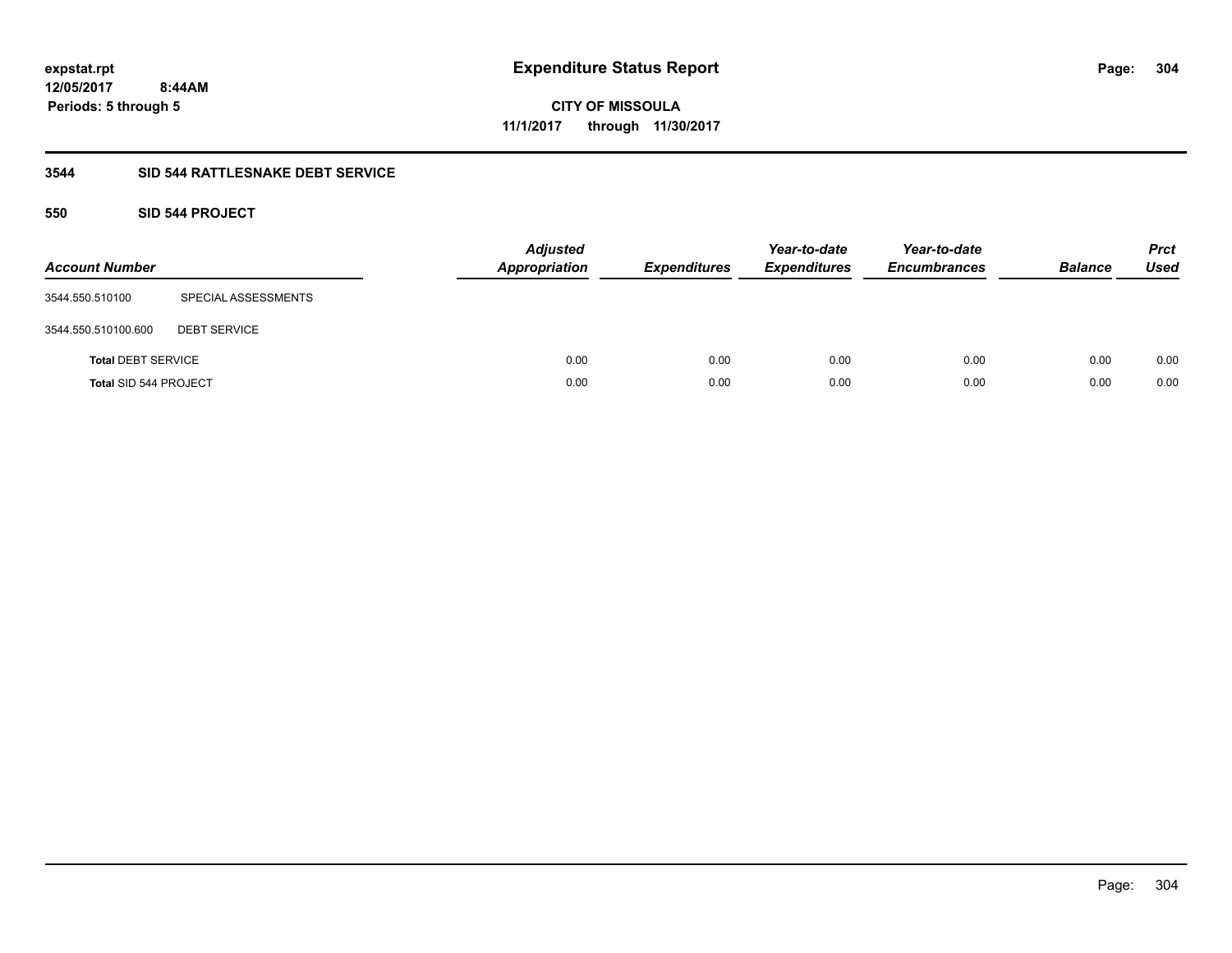## **3544 SID 544 RATTLESNAKE DEBT SERVICE**

## **555 LOLO STREET PROJECT**

| <b>Account Number</b> |                                        | <b>Adjusted</b><br><b>Appropriation</b> | <b>Expenditures</b> | Year-to-date<br><b>Expenditures</b> | Year-to-date<br><b>Encumbrances</b> | <b>Balance</b> | <b>Prct</b><br><b>Used</b> |
|-----------------------|----------------------------------------|-----------------------------------------|---------------------|-------------------------------------|-------------------------------------|----------------|----------------------------|
| 3544.555.510100       | SPECIAL ASSESSMENTS                    |                                         |                     |                                     |                                     |                |                            |
| 3544.555.510100.600   | <b>DEBT SERVICE</b>                    |                                         |                     |                                     |                                     |                |                            |
|                       | <b>Total SPECIAL ASSESSMENTS</b>       | 0.00                                    | 0.00                | 0.00                                | 0.00                                | 0.00           | 0.00                       |
| 3544.555.510110       | <b>MERCHANT SERVICES</b>               |                                         |                     |                                     |                                     |                |                            |
| 3544.555.510110.500   | <b>FIXED CHARGES</b>                   |                                         |                     |                                     |                                     |                |                            |
|                       | <b>Total LOLO STREET PROJECT</b>       | 0.00                                    | 0.00                | 0.00                                | 0.00                                | 0.00           | 0.00                       |
|                       | Total SID 544 RATTLESNAKE DEBT SERVICE | 141,508.00                              | 0.00                | 0.00                                | 0.00                                | 141,508.00     | 0.00                       |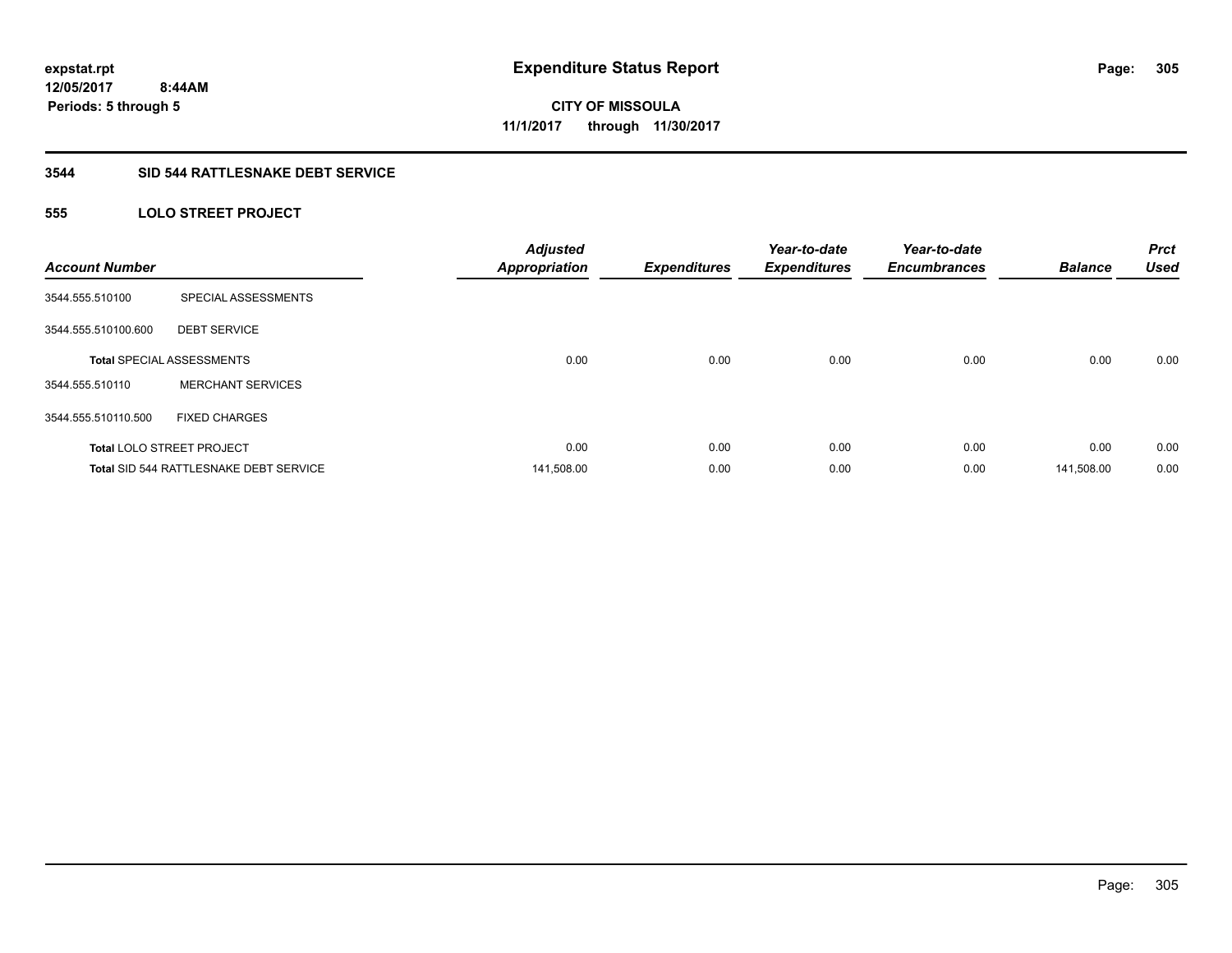#### **3545 SID 545 DEBT SERVICE**

| <b>Account Number</b> |                                     | <b>Adjusted</b><br>Appropriation | <b>Expenditures</b> | Year-to-date<br><b>Expenditures</b> | Year-to-date<br><b>Encumbrances</b> | <b>Balance</b> | <b>Prct</b><br><b>Used</b> |
|-----------------------|-------------------------------------|----------------------------------|---------------------|-------------------------------------|-------------------------------------|----------------|----------------------------|
| 3545.390.510100       | SPECIAL ASSESSMENTS                 |                                  |                     |                                     |                                     |                |                            |
| 3545.390.510100.600   | <b>DEBT SERVICE</b>                 |                                  |                     |                                     |                                     |                |                            |
|                       | <b>Total SPECIAL ASSESSMENTS</b>    | 0.00                             | 0.00                | 0.00                                | 0.00                                | 0.00           | 0.00                       |
| 3545.390.510110       | <b>MERCHANT SERVICES</b>            |                                  |                     |                                     |                                     |                |                            |
| 3545.390.510110.500   | <b>FIXED CHARGES</b>                |                                  |                     |                                     |                                     |                |                            |
|                       | <b>Total MERCHANT SERVICES</b>      | 0.00                             | 0.00                | 0.00                                | 0.00                                | 0.00           | 0.00                       |
| 3545.390.521000       | INTERFUND OPERATING TRANSFERS       |                                  |                     |                                     |                                     |                |                            |
| 3545.390.521000.800   | OTHER OBJECTS                       |                                  |                     |                                     |                                     |                |                            |
|                       | Total INTERFUND OPERATING TRANSFERS | 0.00                             | 0.00                | 0.00                                | 0.00                                | 0.00           | 0.00                       |
|                       | Total SID 545 DEBT SERVICE          | 0.00                             | 0.00                | 0.00                                | 0.00                                | 0.00           | 0.00                       |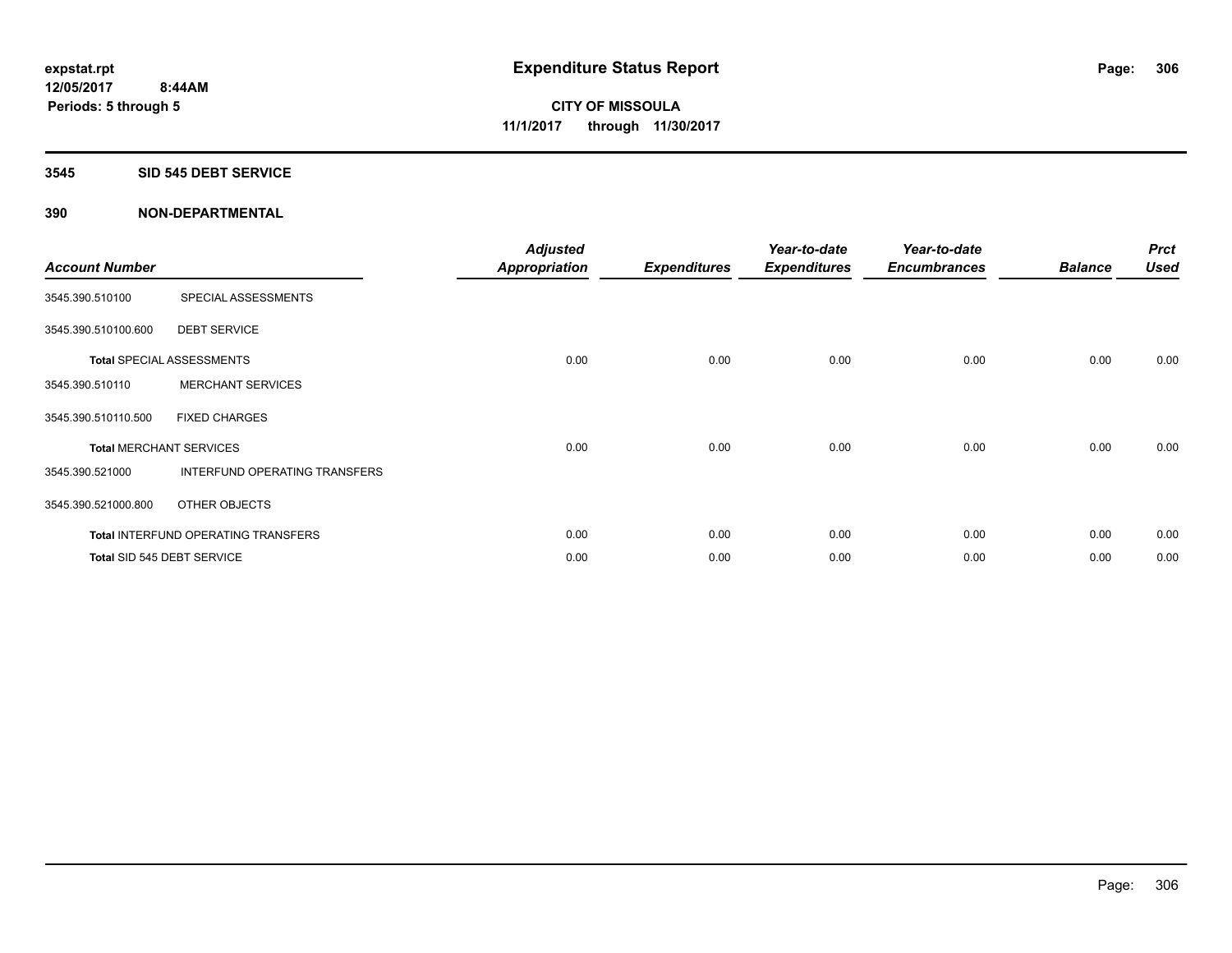#### **3546 SID 546 DEBT SERVICE**

| <b>Account Number</b> |                                     | <b>Adjusted</b><br><b>Appropriation</b> | <b>Expenditures</b> | Year-to-date<br><b>Expenditures</b> | Year-to-date<br><b>Encumbrances</b> | <b>Balance</b> | <b>Prct</b><br><b>Used</b> |
|-----------------------|-------------------------------------|-----------------------------------------|---------------------|-------------------------------------|-------------------------------------|----------------|----------------------------|
| 3546.390.510100       | SPECIAL ASSESSMENTS                 |                                         |                     |                                     |                                     |                |                            |
| 3546.390.510100.600   | <b>DEBT SERVICE</b>                 |                                         |                     |                                     |                                     |                |                            |
|                       | Total SPECIAL ASSESSMENTS           | 0.00                                    | 0.00                | 0.00                                | 0.00                                | 0.00           | 0.00                       |
| 3546.390.510110       | <b>MERCHANT SERVICES</b>            |                                         |                     |                                     |                                     |                |                            |
| 3546.390.510110.500   | <b>FIXED CHARGES</b>                |                                         |                     |                                     |                                     |                |                            |
|                       | <b>Total MERCHANT SERVICES</b>      | 0.00                                    | 0.00                | 0.00                                | 0.00                                | 0.00           | 0.00                       |
| 3546.390.521000       | INTERFUND OPERATING TRANSFERS       |                                         |                     |                                     |                                     |                |                            |
| 3546.390.521000.800   | OTHER OBJECTS                       |                                         |                     |                                     |                                     |                |                            |
|                       | Total INTERFUND OPERATING TRANSFERS | 0.00                                    | 0.00                | 0.00                                | 0.00                                | 0.00           | 0.00                       |
|                       | Total SID 546 DEBT SERVICE          | 0.00                                    | 0.00                | 0.00                                | 0.00                                | 0.00           | 0.00                       |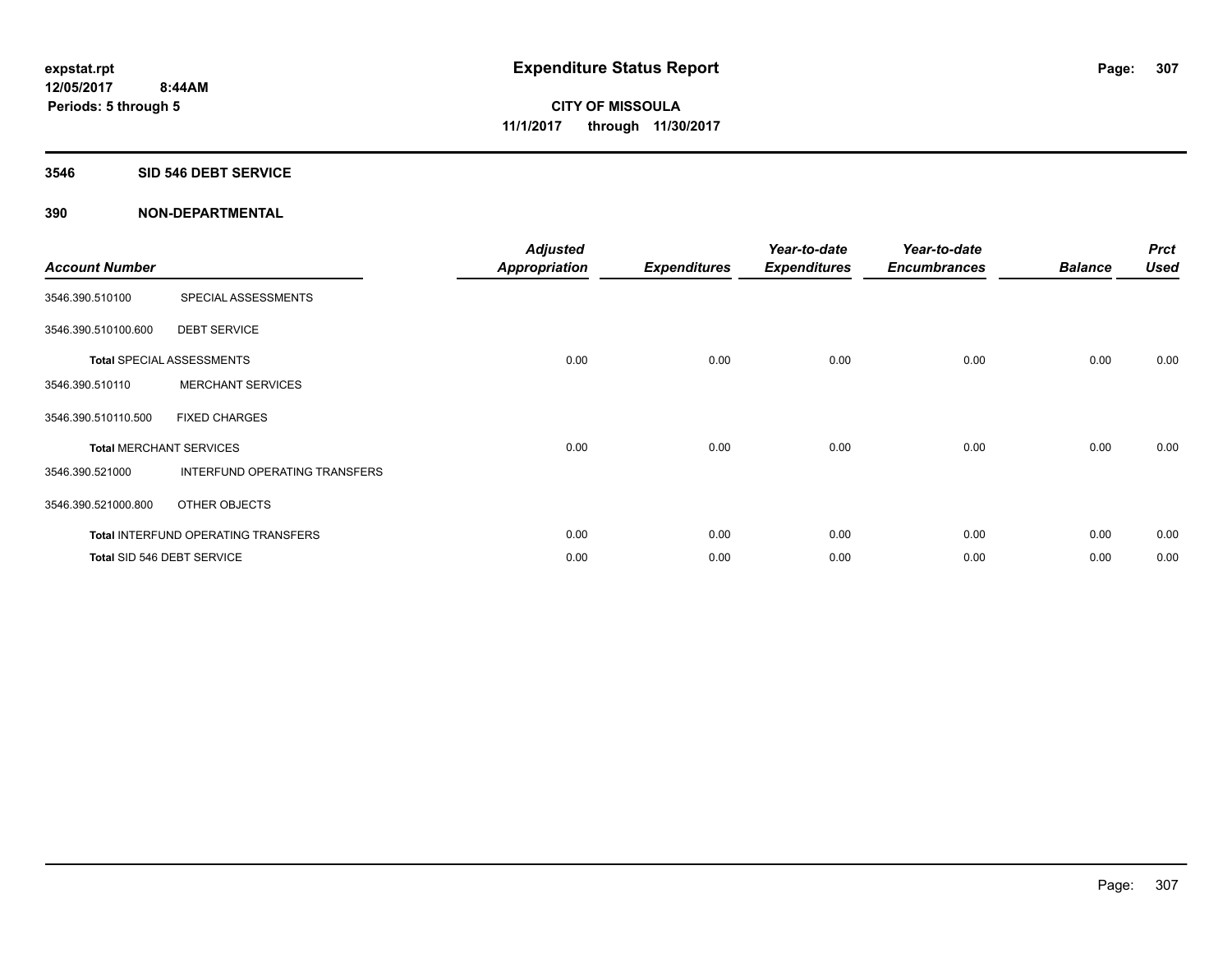## **3548 SID 548-5TH, 6TH & ARTHUR**

|                                            |                                                 | <b>Adjusted</b>      |                     | Year-to-date        | Year-to-date        |                | <b>Prct</b> |
|--------------------------------------------|-------------------------------------------------|----------------------|---------------------|---------------------|---------------------|----------------|-------------|
| <b>Account Number</b>                      |                                                 | <b>Appropriation</b> | <b>Expenditures</b> | <b>Expenditures</b> | <b>Encumbrances</b> | <b>Balance</b> | <b>Used</b> |
| 3548.390.510100                            | SPECIAL ASSESSMENTS                             |                      |                     |                     |                     |                |             |
| 3548.390.510100.600                        | <b>DEBT SERVICE</b>                             |                      |                     |                     |                     |                |             |
| 3548.390.510100.610.000 SID 544C/PRINCIPAL |                                                 | 68,625.00            | 0.00                | 0.00                | 0.00                | 68,625.00      | 0.00        |
|                                            | 3548.390.510100.620.000 INTEREST / SERVICE FEES | 41,625.00            | 0.00                | 350.00              | 0.00                | 41,275.00      | 0.84        |
| <b>Total SPECIAL ASSESSMENTS</b>           |                                                 | 110,250.00           | 0.00                | 350.00              | 0.00                | 109,900.00     | 0.32        |
| 3548.390.510110                            | <b>MERCHANT SERVICES</b>                        |                      |                     |                     |                     |                |             |
| 3548.390.510110.500                        | <b>FIXED CHARGES</b>                            |                      |                     |                     |                     |                |             |
| <b>Total MERCHANT SERVICES</b>             |                                                 | 0.00                 | 0.00                | 0.00                | 0.00                | 0.00           | 0.00        |
|                                            | Total SID 548-5TH, 6TH & ARTHUR                 | 110,250.00           | 0.00                | 350.00              | 0.00                | 109.900.00     | 0.32        |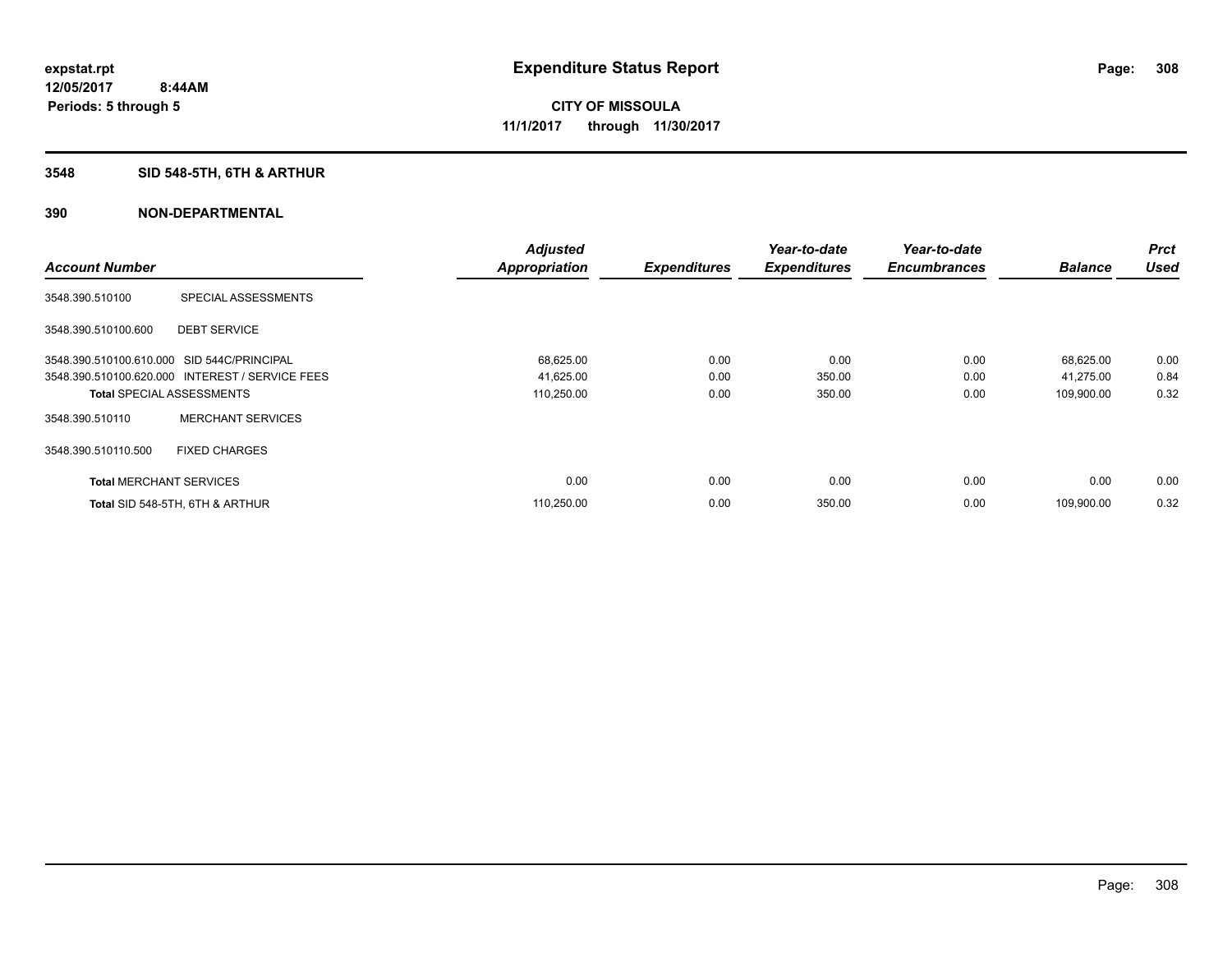#### **3549 SID 549 HILLVIEW WAY**

|                                |                                                 | <b>Adjusted</b> |                     | Year-to-date        | Year-to-date        |                | <b>Prct</b> |
|--------------------------------|-------------------------------------------------|-----------------|---------------------|---------------------|---------------------|----------------|-------------|
| <b>Account Number</b>          |                                                 | Appropriation   | <b>Expenditures</b> | <b>Expenditures</b> | <b>Encumbrances</b> | <b>Balance</b> | <b>Used</b> |
| 3549.390.510100                | SPECIAL ASSESSMENTS                             |                 |                     |                     |                     |                |             |
| 3549.390.510100.600            | <b>DEBT SERVICE</b>                             |                 |                     |                     |                     |                |             |
|                                | 3549.390.510100.610.000 SID 544C/PRINCIPAL      | 105,000.00      | 0.00                | 0.00                | 0.00                | 105,000.00     | 0.00        |
|                                | 3549.390.510100.620.000 INTEREST / SERVICE FEES | 67,475.00       | 0.00                | 350.00              | 0.00                | 67,125.00      | 0.52        |
|                                | <b>Total SPECIAL ASSESSMENTS</b>                | 172,475.00      | 0.00                | 350.00              | 0.00                | 172,125.00     | 0.20        |
| 3549.390.510110                | <b>MERCHANT SERVICES</b>                        |                 |                     |                     |                     |                |             |
| 3549.390.510110.500            | <b>FIXED CHARGES</b>                            |                 |                     |                     |                     |                |             |
|                                | 3549.390.510110.550.000 MERCHANT SERVICE FEES   | 350.00          | 0.00                | 0.00                | 0.00                | 350.00         | 0.00        |
| <b>Total MERCHANT SERVICES</b> |                                                 | 350.00          | 0.00                | 0.00                | 0.00                | 350.00         | 0.00        |
| Total SID 549 HILLVIEW WAY     |                                                 | 172,825.00      | 0.00                | 350.00              | 0.00                | 172.475.00     | 0.20        |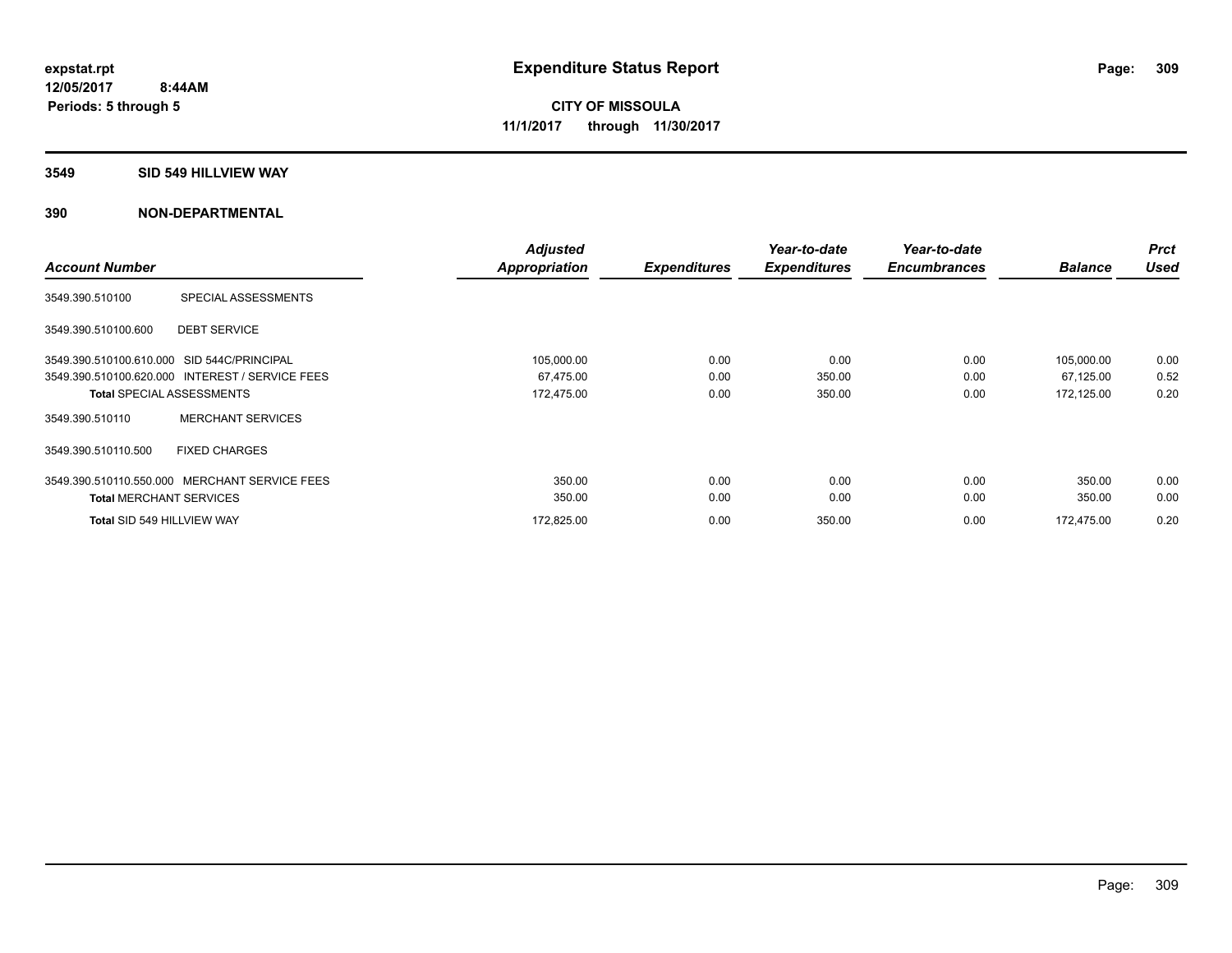**CITY OF MISSOULA 11/1/2017 through 11/30/2017**

#### **4060 CAPITAL IMPROVEMENT PROGRAM FUND**

|                           |                                                                                                | <b>Adjusted</b> |                      | Year-to-date           | Year-to-date        |                              | <b>Prct</b>  |
|---------------------------|------------------------------------------------------------------------------------------------|-----------------|----------------------|------------------------|---------------------|------------------------------|--------------|
| <b>Account Number</b>     |                                                                                                | Appropriation   | <b>Expenditures</b>  | <b>Expenditures</b>    | <b>Encumbrances</b> | <b>Balance</b>               | <b>Used</b>  |
| 4060.390.410000           | <b>GENERAL GOVERNMENT</b>                                                                      |                 |                      |                        |                     |                              |              |
| 4060.390.410000.600       | <b>DEBT SERVICE</b>                                                                            |                 |                      |                        |                     |                              |              |
|                           | <b>Total GENERAL GOVERNMENT</b>                                                                | 0.00            | 0.00                 | 0.00                   | 0.00                | 0.00                         | 0.00         |
| 4060.390.410001           | SELF HOSTING ACCELA AUTOMATION                                                                 |                 |                      |                        |                     |                              |              |
| 4060.390.410001.900       | <b>CAPITAL OUTLAY</b>                                                                          |                 |                      |                        |                     |                              |              |
|                           | 4060.390.410001.940.000 SELF HOSTING ACCELA AUTOMATION<br>Total SELF HOSTING ACCELA AUTOMATION | 0.00<br>0.00    | 6,500.00<br>6,500.00 | 51,316.51<br>51,316.51 | 0.00<br>0.00        | $-51,316.51$<br>$-51,316.51$ | 0.00<br>0.00 |
|                           |                                                                                                |                 |                      |                        |                     |                              |              |
| 4060.390.410211           | MAYORS NEIGHBORHOOD OFFICE REMODEL                                                             |                 |                      |                        |                     |                              |              |
| 4060.390.410211.900       | <b>CAPITAL OUTLAY</b>                                                                          |                 |                      |                        |                     |                              |              |
|                           | 4060.390.410211.930.000 MAYORS NEIGHBORHOOD OFFICE REMODEL                                     | 2.500.00        | 0.00                 | 0.00                   | 0.00                | 2,500.00                     | 0.00         |
|                           | Total MAYORS NEIGHBORHOOD OFFICE REMODEL                                                       | 2,500.00        | 0.00                 | 0.00                   | 0.00                | 2,500.00                     | 0.00         |
| 4060.390.410360           | <b>CITY HALL EXPANSION</b>                                                                     |                 |                      |                        |                     |                              |              |
| 4060.390.410360.800       | OTHER OBJECTS                                                                                  |                 |                      |                        |                     |                              |              |
| Total CITY HALL EXPANSION |                                                                                                | 0.00            | 0.00                 | 0.00                   | 0.00                | 0.00                         | 0.00         |
| 4060.390.410368           | MUNI COURT EXPANSION DEBT SERVICE                                                              |                 |                      |                        |                     |                              |              |
| 4060.390.410368.600       | <b>DEBT SERVICE</b>                                                                            |                 |                      |                        |                     |                              |              |
|                           | Total MUNI COURT EXPANSION DEBT SERVICE                                                        | 0.00            | 0.00                 | 0.00                   | 0.00                | 0.00                         | 0.00         |
| 4060.390.410560           | COPIERS/COMPUTER EQUIP                                                                         |                 |                      |                        |                     |                              |              |
| 4060.390.410560.900       | CAPITAL OUTLAY                                                                                 |                 |                      |                        |                     |                              |              |
|                           | 4060.390.410560.940.000 COPIERS/COMPUTER EQUIP                                                 | 0.00            | 14,306.00            | 44,889.97              | 0.00                | -44,889.97                   | 0.00         |
|                           |                                                                                                |                 |                      |                        |                     |                              |              |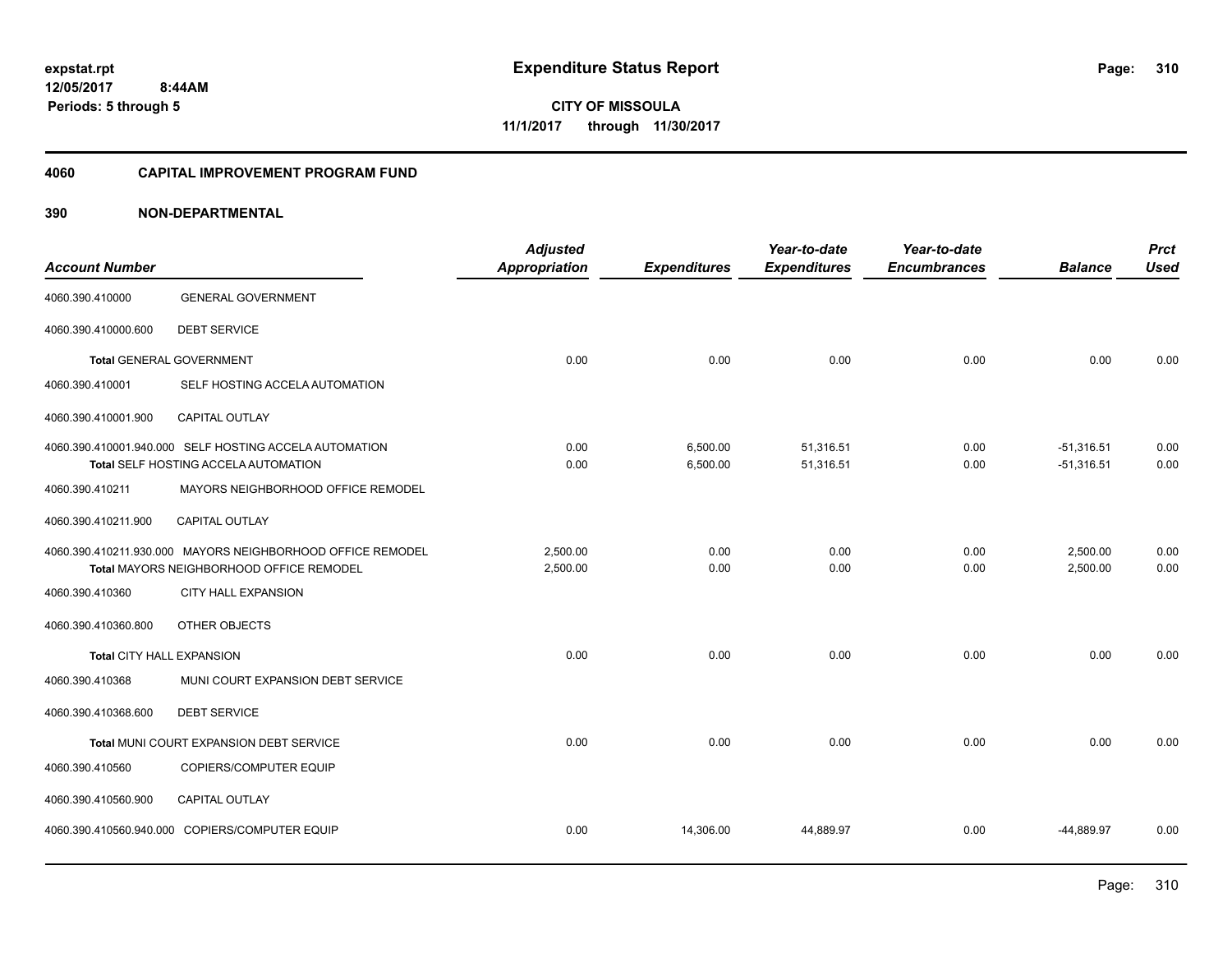#### **4060 CAPITAL IMPROVEMENT PROGRAM FUND**

| <b>Account Number</b>     |                                                                                                                | <b>Adjusted</b><br><b>Appropriation</b> | <b>Expenditures</b>  | Year-to-date<br><b>Expenditures</b> | Year-to-date<br><b>Encumbrances</b> | <b>Balance</b>                        | <b>Prct</b><br><b>Used</b> |
|---------------------------|----------------------------------------------------------------------------------------------------------------|-----------------------------------------|----------------------|-------------------------------------|-------------------------------------|---------------------------------------|----------------------------|
|                           | Total COPIERS/COMPUTER EQUIP                                                                                   | 0.00                                    | 14,306.00            | 44,889.97                           | 0.00                                | -44,889.97                            | 0.00                       |
| 4060.390.410587           | <b>CUSTOMER SERVICE REQUEST MODULE</b>                                                                         |                                         |                      |                                     |                                     |                                       |                            |
| 4060.390.410587.900       | CAPITAL OUTLAY                                                                                                 |                                         |                      |                                     |                                     |                                       |                            |
|                           | Total CUSTOMER SERVICE REQUEST MODULE                                                                          | 0.00                                    | 0.00                 | 0.00                                | 0.00                                | 0.00                                  | 0.00                       |
| 4060.390.411011           | <b>CAFR BUILDER</b>                                                                                            |                                         |                      |                                     |                                     |                                       |                            |
| 4060.390.411011.900       | <b>CAPITAL OUTLAY</b>                                                                                          |                                         |                      |                                     |                                     |                                       |                            |
| <b>Total CAFR BUILDER</b> |                                                                                                                | 0.00                                    | 0.00                 | 0.00                                | 0.00                                | 0.00                                  | 0.00                       |
| 4060.390.411241           | <b>ENERGY CONSERVATION CLIMATE ACTION</b>                                                                      |                                         |                      |                                     |                                     |                                       |                            |
| 4060.390.411241.900       | CAPITAL OUTLAY                                                                                                 |                                         |                      |                                     |                                     |                                       |                            |
|                           | Total ENERGY CONSERVATION CLIMATE ACTION                                                                       | 0.00                                    | 0.00                 | 0.00                                | 0.00                                | 0.00                                  | 0.00                       |
| 4060.390.411242           | COUNCIL CHAMBERS HVAC                                                                                          |                                         |                      |                                     |                                     |                                       |                            |
| 4060.390.411242.900       | <b>CAPITAL OUTLAY</b>                                                                                          |                                         |                      |                                     |                                     |                                       |                            |
|                           | Total COUNCIL CHAMBERS HVAC                                                                                    | 0.00                                    | 0.00                 | 0.00                                | 0.00                                | 0.00                                  | 0.00                       |
| 4060.390.411300           | <b>INTERNAL FINANCED EQUIPMENT</b>                                                                             |                                         |                      |                                     |                                     |                                       |                            |
| 4060.390.411300.300       | PURCHASED SERVICES                                                                                             |                                         |                      |                                     |                                     |                                       |                            |
|                           | <b>Total PURCHASED SERVICES</b>                                                                                | 0.00                                    | 0.00                 | 0.00                                | 0.00                                | 0.00                                  | 0.00                       |
| 4060.390.411300.600       | <b>DEBT SERVICE</b>                                                                                            |                                         |                      |                                     |                                     |                                       |                            |
| <b>Total DEBT SERVICE</b> | 4060.390.411300.610.000 INTERNALLY FINANCED EQUIP/PRINCIPAL<br>4060.390.411300.620.000 INTEREST / SERVICE FEES | 148,493.00<br>11,183.00<br>159,676.00   | 0.00<br>0.00<br>0.00 | 0.00<br>0.00<br>0.00                | 0.00<br>0.00<br>0.00                | 148,493.00<br>11,183.00<br>159,676.00 | 0.00<br>0.00<br>0.00       |
|                           |                                                                                                                |                                         |                      |                                     |                                     |                                       |                            |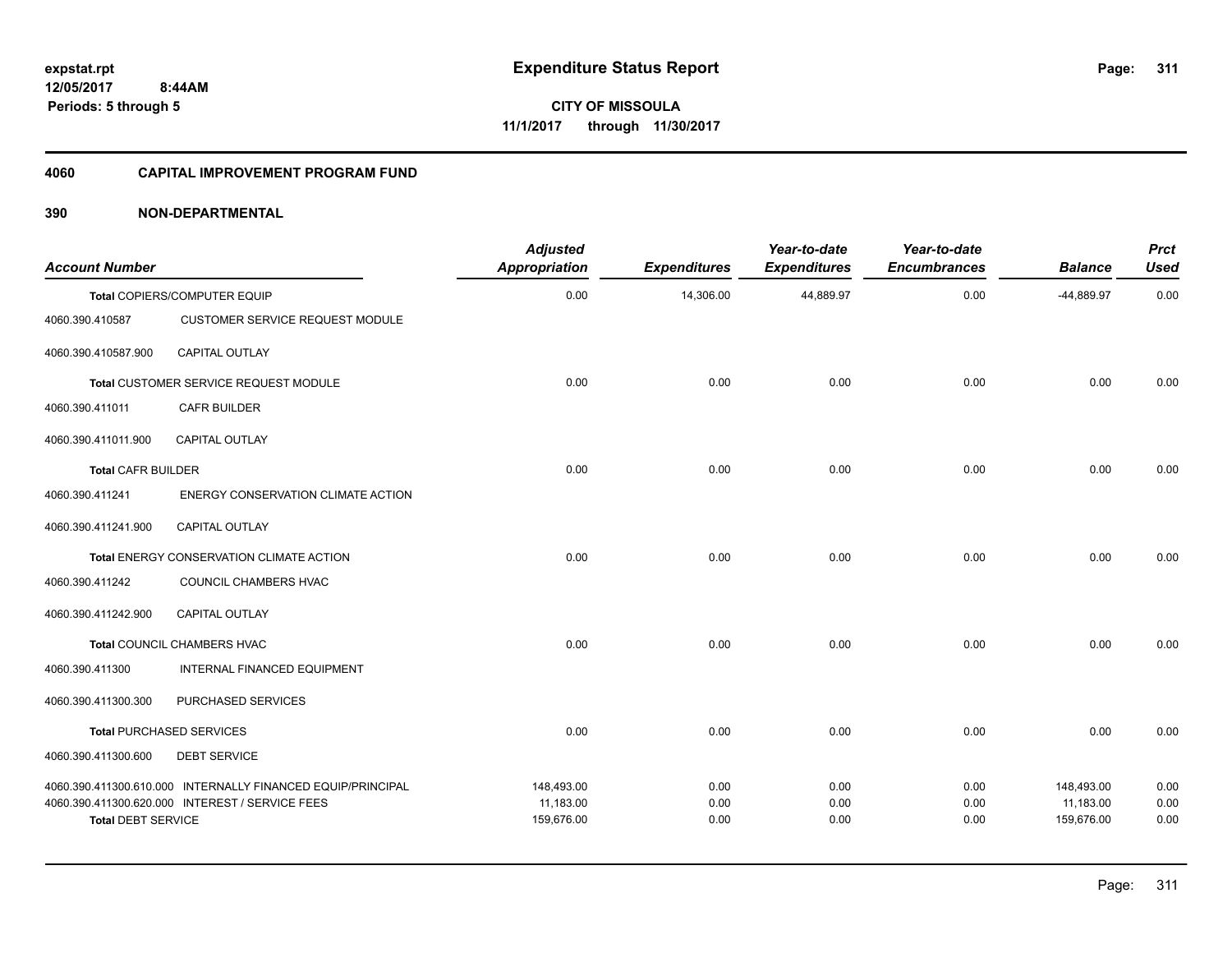#### **4060 CAPITAL IMPROVEMENT PROGRAM FUND**

| <b>Account Number</b>                                                                                    | <b>Adjusted</b><br><b>Appropriation</b> | <b>Expenditures</b>    | Year-to-date<br><b>Expenditures</b> | Year-to-date<br><b>Encumbrances</b> | <b>Balance</b>               | <b>Prct</b><br><b>Used</b> |
|----------------------------------------------------------------------------------------------------------|-----------------------------------------|------------------------|-------------------------------------|-------------------------------------|------------------------------|----------------------------|
| CAPITAL OUTLAY<br>4060.390.411300.900                                                                    |                                         |                        |                                     |                                     |                              |                            |
| 4060.390.411300.940.000 MACHINERY & EQUIPMENT<br><b>Total CAPITAL OUTLAY</b>                             | 0.00<br>0.00                            | 19,425.85<br>19,425.85 | 20,233.05<br>20,233.05              | 0.00<br>0.00                        | $-20,233.05$<br>$-20,233.05$ | 0.00<br>0.00               |
| Total INTERNAL FINANCED EQUIPMENT                                                                        | 159,676.00                              | 19,425.85              | 20,233.05                           | 0.00                                | 139,442.95                   | 12.67                      |
| 4060.390.411302<br>VOIP/DATA/GIS/STORAGE UPGRADE                                                         |                                         |                        |                                     |                                     |                              |                            |
| 4060.390.411302.900<br><b>CAPITAL OUTLAY</b>                                                             |                                         |                        |                                     |                                     |                              |                            |
| Total VOIP/DATA/GIS/STORAGE UPGRADE                                                                      | 0.00                                    | 0.00                   | 0.00                                | 0.00                                | 0.00                         | 0.00                       |
| <b>CIP SOFTWARE</b><br>4060.390.411400                                                                   |                                         |                        |                                     |                                     |                              |                            |
| 4060.390.411400.900<br><b>CAPITAL OUTLAY</b>                                                             |                                         |                        |                                     |                                     |                              |                            |
| <b>Total CIP SOFTWARE</b>                                                                                | 0.00                                    | 0.00                   | 0.00                                | 0.00                                | 0.00                         | 0.00                       |
| 4060.390.420001<br>PUBLIC SAFETY OPERATING/LIGHT VEHICLES                                                |                                         |                        |                                     |                                     |                              |                            |
| CAPITAL OUTLAY<br>4060.390.420001.900                                                                    |                                         |                        |                                     |                                     |                              |                            |
| 4060.390.420001.940.000 PS CORE OPERATING LIGHT VEHICLES<br>Total PUBLIC SAFETY OPERATING/LIGHT VEHICLES | 0.00<br>0.00                            | 4,784.51<br>4,784.51   | 37,688.02<br>37,688.02              | 0.00<br>0.00                        | $-37,688.02$<br>$-37,688.02$ | 0.00<br>0.00               |
| PUBLIC SAFETY CORE HEAVY EQUIP<br>4060.390.420002                                                        |                                         |                        |                                     |                                     |                              |                            |
| 4060.390.420002.900<br><b>CAPITAL OUTLAY</b>                                                             |                                         |                        |                                     |                                     |                              |                            |
| 4060.390.420002.940.000 PS CORE HEAVY EQUIPMENT<br>Total PUBLIC SAFETY CORE HEAVY EQUIP                  | 0.00<br>0.00                            | 18,925.90<br>18,925.90 | 74,804.94<br>74,804.94              | 0.00<br>0.00                        | $-74,804.94$<br>$-74,804.94$ | 0.00<br>0.00               |
| <b>FACILITIES</b><br>4060.390.420120                                                                     |                                         |                        |                                     |                                     |                              |                            |
| 4060.390.420120.300<br>PURCHASED SERVICES                                                                |                                         |                        |                                     |                                     |                              |                            |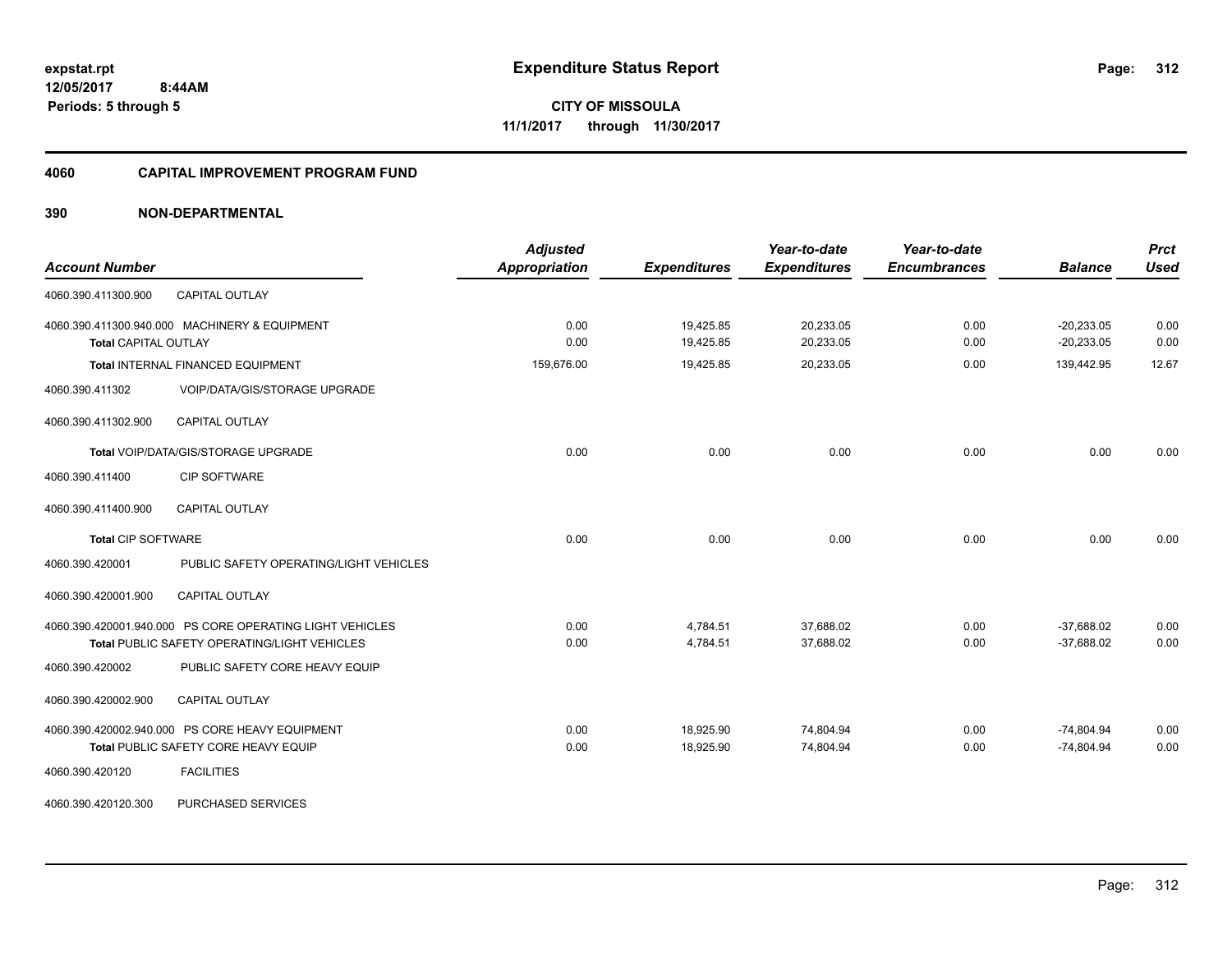**313**

**CITY OF MISSOULA 11/1/2017 through 11/30/2017**

#### **4060 CAPITAL IMPROVEMENT PROGRAM FUND**

| <b>Account Number</b>                                        |                                                                                                  | <b>Adjusted</b><br><b>Appropriation</b> | <b>Expenditures</b>  | Year-to-date<br><b>Expenditures</b> | Year-to-date<br><b>Encumbrances</b> | <b>Balance</b>                 | <b>Prct</b><br><b>Used</b> |
|--------------------------------------------------------------|--------------------------------------------------------------------------------------------------|-----------------------------------------|----------------------|-------------------------------------|-------------------------------------|--------------------------------|----------------------------|
|                                                              | 4060.390.420120.350.000 POLICE EVIDENCE STORAGE BLDG/PROF SVS<br><b>Total PURCHASED SERVICES</b> | 0.00<br>0.00                            | 0.00<br>0.00         | 1,356.00<br>1,356.00                | 0.00<br>0.00                        | $-1,356.00$<br>$-1,356.00$     | 0.00<br>0.00               |
| 4060.390.420120.900                                          | CAPITAL OUTLAY                                                                                   |                                         |                      |                                     |                                     |                                |                            |
| 4060.390.420120.930.000 IMPROVEMENTS<br>Total CAPITAL OUTLAY |                                                                                                  | 0.00<br>0.00                            | 8,177.68<br>8,177.68 | 112,237.44<br>112,237.44            | 0.00<br>0.00                        | $-112,237.44$<br>$-112,237.44$ | 0.00<br>0.00               |
| <b>Total FACILITIES</b>                                      |                                                                                                  | 0.00                                    | 8,177.68             | 113,593.44                          | 0.00                                | $-113,593.44$                  | 0.00                       |
| 4060.390.420421                                              | FIRE STATION IMPROVEMENTS                                                                        |                                         |                      |                                     |                                     |                                |                            |
| 4060.390.420421.900                                          | CAPITAL OUTLAY                                                                                   |                                         |                      |                                     |                                     |                                |                            |
|                                                              | <b>Total FIRE STATION IMPROVEMENTS</b>                                                           | 0.00                                    | 0.00                 | 0.00                                | 0.00                                | 0.00                           | 0.00                       |
| 4060.390.420470                                              | <b>SEARCH &amp; RESCUE</b>                                                                       |                                         |                      |                                     |                                     |                                |                            |
| 4060.390.420470.900                                          | <b>CAPITAL OUTLAY</b>                                                                            |                                         |                      |                                     |                                     |                                |                            |
| Total SEARCH & RESCUE                                        |                                                                                                  | 0.00                                    | 0.00                 | 0.00                                | 0.00                                | 0.00                           | 0.00                       |
| 4060.390.420471                                              | <b>BOAT RAMP IMPROVEMENTS</b>                                                                    |                                         |                      |                                     |                                     |                                |                            |
| 4060.390.420471.300                                          | PURCHASED SERVICES                                                                               |                                         |                      |                                     |                                     |                                |                            |
|                                                              | <b>Total PURCHASED SERVICES</b>                                                                  | 0.00                                    | 0.00                 | 0.00                                | 0.00                                | 0.00                           | 0.00                       |
| 4060.390.420471.900                                          | <b>CAPITAL OUTLAY</b>                                                                            |                                         |                      |                                     |                                     |                                |                            |
|                                                              | <b>Total BOAT RAMP IMPROVEMENTS</b>                                                              | 0.00                                    | 0.00                 | 0.00                                | 0.00                                | 0.00                           | 0.00                       |
| 4060.390.420640                                              | <b>SCBA EQUPMENT</b>                                                                             |                                         |                      |                                     |                                     |                                |                            |
| 4060.390.420640.900                                          | CAPITAL OUTLAY                                                                                   |                                         |                      |                                     |                                     |                                |                            |
| <b>Total SCBA EQUPMENT</b>                                   |                                                                                                  | 0.00                                    | 0.00                 | 0.00                                | 0.00                                | 0.00                           | 0.00                       |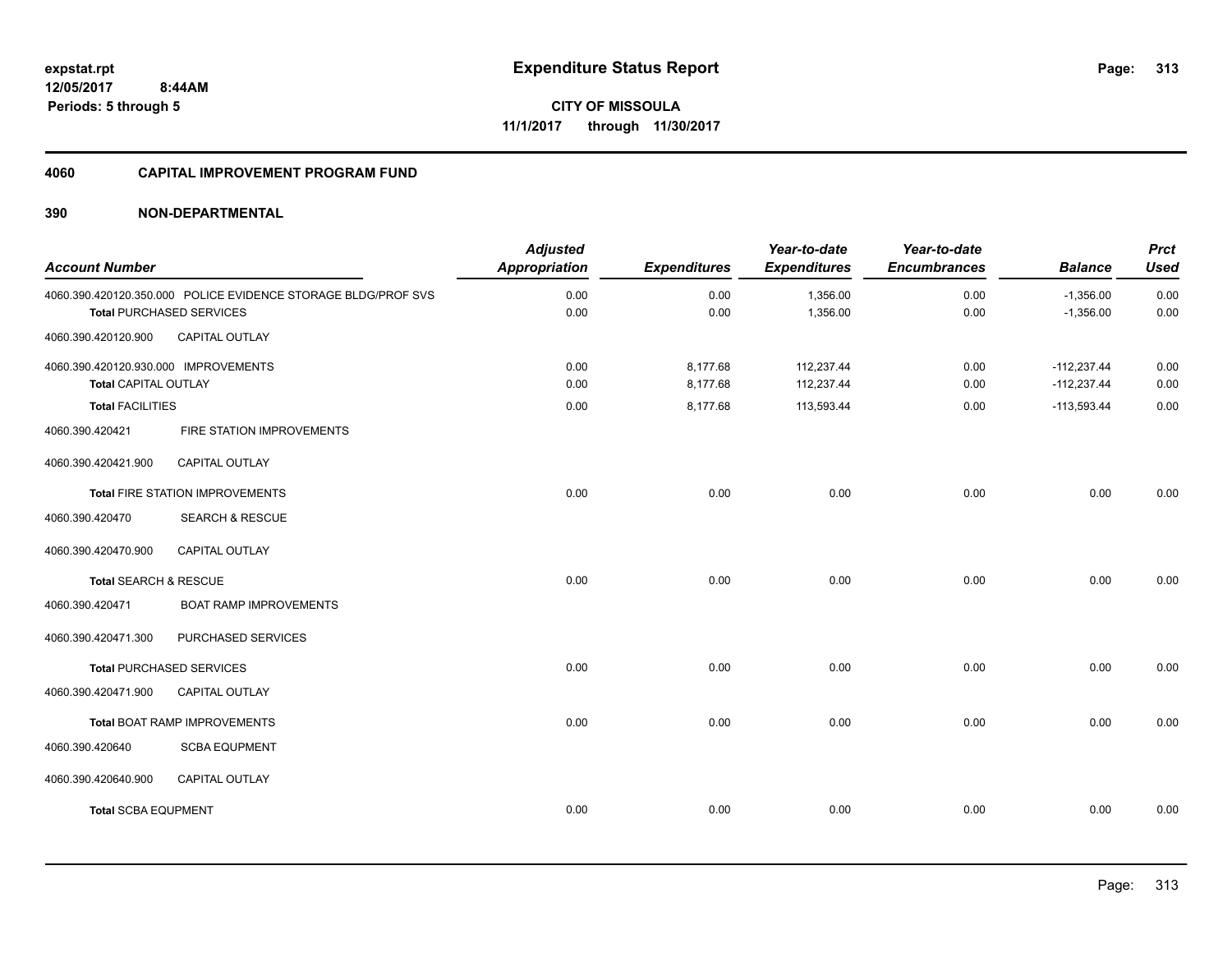#### **4060 CAPITAL IMPROVEMENT PROGRAM FUND**

| <b>Account Number</b>           |                                                                                                    | <b>Adjusted</b><br>Appropriation | <b>Expenditures</b>    | Year-to-date<br><b>Expenditures</b> | Year-to-date<br><b>Encumbrances</b> | <b>Balance</b>               | <b>Prct</b><br><b>Used</b> |
|---------------------------------|----------------------------------------------------------------------------------------------------|----------------------------------|------------------------|-------------------------------------|-------------------------------------|------------------------------|----------------------------|
| 4060.390.430000                 | <b>CITY HALL REMODELS</b>                                                                          |                                  |                        |                                     |                                     |                              |                            |
| 4060.390.430000.900             | <b>CAPITAL OUTLAY</b>                                                                              |                                  |                        |                                     |                                     |                              |                            |
| <b>Total CITY HALL REMODELS</b> |                                                                                                    | 0.00                             | 0.00                   | 0.00                                | 0.00                                | 0.00                         | 0.00                       |
| 4060.390.430001                 | PW CORE OPERATING LIGHT VEHICLES                                                                   |                                  |                        |                                     |                                     |                              |                            |
| 4060.390.430001.900             | <b>CAPITAL OUTLAY</b>                                                                              |                                  |                        |                                     |                                     |                              |                            |
|                                 | 4060.390.430001.940.000 PW CORE OPERATING LIGHT VEHICLES<br>Total PW CORE OPERATING LIGHT VEHICLES | 0.00<br>0.00                     | 12,807.00<br>12,807.00 | 17,328.89<br>17,328.89              | 0.00<br>0.00                        | $-17,328.89$<br>$-17,328.89$ | 0.00<br>0.00               |
| 4060.390.430002                 | PW CORE HEAVY EQUIPMENT                                                                            |                                  |                        |                                     |                                     |                              |                            |
| 4060.390.430002.900             | <b>CAPITAL OUTLAY</b>                                                                              |                                  |                        |                                     |                                     |                              |                            |
|                                 | 4060.390.430002.940.000 PW CORE HEAVY EQUIPMENT<br>Total PW CORE HEAVY EQUIPMENT                   | 0.00<br>0.00                     | 24.00<br>24.00         | 45.24<br>45.24                      | 0.00<br>0.00                        | $-45.24$<br>$-45.24$         | 0.00<br>0.00               |
| 4060.390.430004                 | TRAFFIC SIGNAL LED CONVERSION                                                                      |                                  |                        |                                     |                                     |                              |                            |
| 4060.390.430004.900             | CAPITAL OUTLAY                                                                                     |                                  |                        |                                     |                                     |                              |                            |
|                                 | Total TRAFFIC SIGNAL LED CONVERSION                                                                | 0.00                             | 0.00                   | 0.00                                | 0.00                                | 0.00                         | 0.00                       |
| 4060.390.430013                 | MAINTENANCE MANAGEMENT SYSTEM                                                                      |                                  |                        |                                     |                                     |                              |                            |
| 4060.390.430013.900             | CAPITAL OUTLAY                                                                                     |                                  |                        |                                     |                                     |                              |                            |
|                                 | Total MAINTENANCE MANAGEMENT SYSTEM                                                                | 0.00                             | 0.00                   | 0.00                                | 0.00                                | 0.00                         | 0.00                       |
| 4060.390.430221                 | CENTRALIZED MAINT, TOOLS & FENCE                                                                   |                                  |                        |                                     |                                     |                              |                            |
| 4060.390.430221.900             | <b>CAPITAL OUTLAY</b>                                                                              |                                  |                        |                                     |                                     |                              |                            |
|                                 | 4060.390.430221.930.000 CENTRALIZED MAINT, TOOLS & FENCE                                           | 0.00                             | 0.00                   | 1,785.55                            | 0.00                                | $-1,785.55$                  | 0.00                       |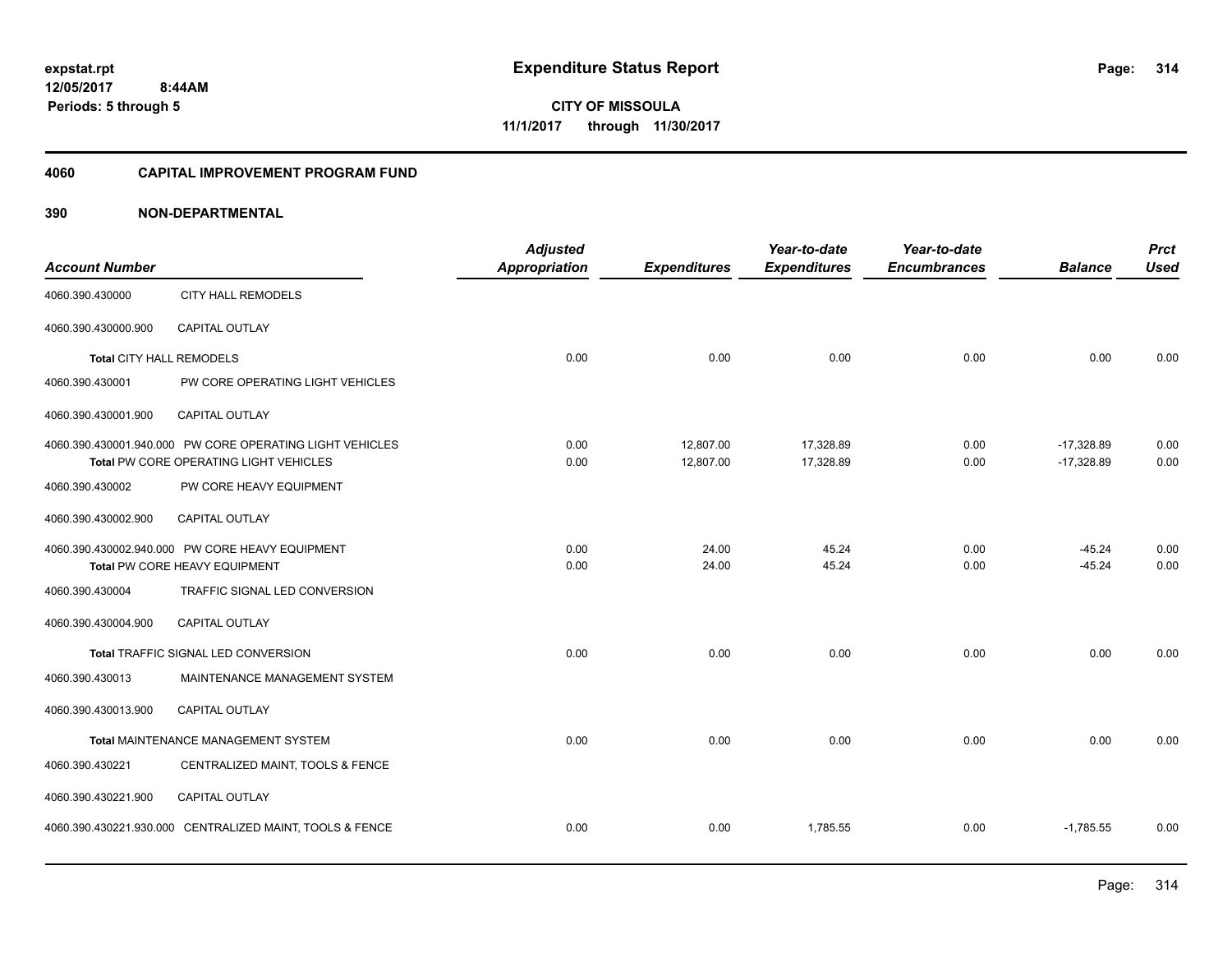#### **4060 CAPITAL IMPROVEMENT PROGRAM FUND**

| <b>Account Number</b>        |                                                                 | <b>Adjusted</b><br><b>Appropriation</b> | <b>Expenditures</b> | Year-to-date<br><b>Expenditures</b> | Year-to-date<br><b>Encumbrances</b> | <b>Balance</b> | <b>Prct</b><br><b>Used</b> |
|------------------------------|-----------------------------------------------------------------|-----------------------------------------|---------------------|-------------------------------------|-------------------------------------|----------------|----------------------------|
|                              | Total CENTRALIZED MAINT, TOOLS & FENCE                          | 0.00                                    | 0.00                | 1,785.55                            | 0.00                                | $-1,785.55$    | 0.00                       |
| 4060.390.430232              | RIGHT OF WAY ROAD CONSTRUCTION                                  |                                         |                     |                                     |                                     |                |                            |
| 4060.390.430232.900          | CAPITAL OUTLAY                                                  |                                         |                     |                                     |                                     |                |                            |
|                              | Total RIGHT OF WAY ROAD CONSTRUCTION                            | 0.00                                    | 0.00                | 0.00                                | 0.00                                | 0.00           | 0.00                       |
| 4060.390.430266              | <b>TRAFFIC CALMING</b>                                          |                                         |                     |                                     |                                     |                |                            |
| 4060.390.430266.900          | <b>CAPITAL OUTLAY</b>                                           |                                         |                     |                                     |                                     |                |                            |
| <b>Total TRAFFIC CALMING</b> |                                                                 | 0.00                                    | 0.00                | 0.00                                | 0.00                                | 0.00           | 0.00                       |
| 4060.390.431401              | GIS-AERIAL PHOTOGRAPHY                                          |                                         |                     |                                     |                                     |                |                            |
| 4060.390.431401.300          | PURCHASED SERVICES                                              |                                         |                     |                                     |                                     |                |                            |
|                              | Total GIS-AERIAL PHOTOGRAPHY                                    | 0.00                                    | 0.00                | 0.00                                | 0.00                                | 0.00           | 0.00                       |
| 4060.390.440620              | ANIMAL CONTROL FACILITIES                                       |                                         |                     |                                     |                                     |                |                            |
| 4060.390.440620.900          | <b>CAPITAL OUTLAY</b>                                           |                                         |                     |                                     |                                     |                |                            |
|                              | Total ANIMAL CONTROL FACILITIES                                 | 0.00                                    | 0.00                | 0.00                                | 0.00                                | 0.00           | 0.00                       |
| 4060.390.460001              | PARKS CORE EQUIPMENT                                            |                                         |                     |                                     |                                     |                |                            |
| 4060.390.460001.900          | CAPITAL OUTLAY                                                  |                                         |                     |                                     |                                     |                |                            |
|                              | 4060.390.460001.940.000 PARKS CORE EQUIPMENT                    | 0.00                                    | 32.00               | 32.00                               | 0.00                                | $-32.00$       | 0.00                       |
| 4060.390.460002              | <b>Total PARKS CORE EQUIPMENT</b><br>PARKS CORE HEAVY EQUIPMENT | 0.00                                    | 32.00               | 32.00                               | 0.00                                | $-32.00$       | 0.00                       |
|                              |                                                                 |                                         |                     |                                     |                                     |                |                            |
| 4060.390.460002.900          | <b>CAPITAL OUTLAY</b>                                           |                                         |                     |                                     |                                     |                |                            |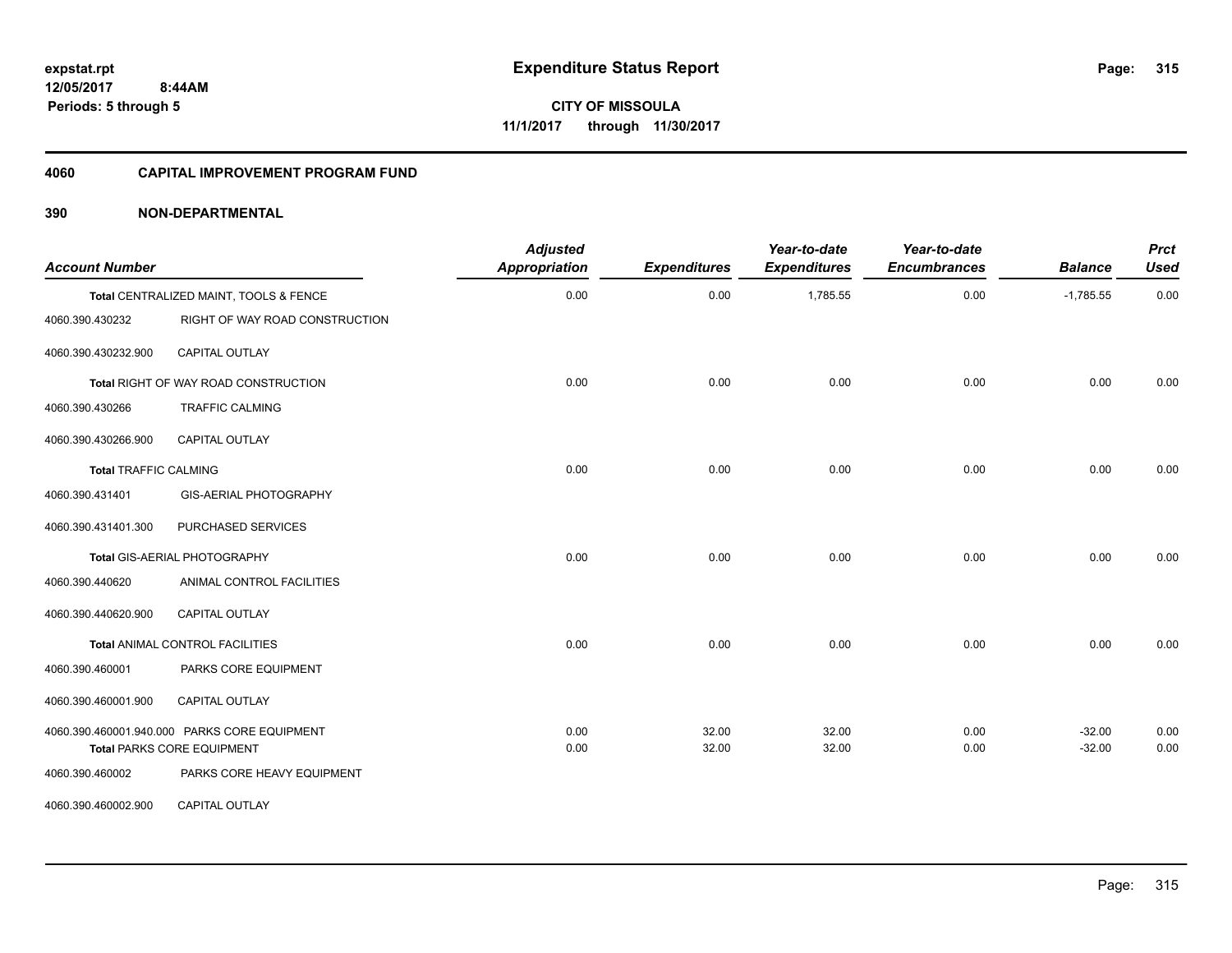## **4060 CAPITAL IMPROVEMENT PROGRAM FUND**

| <b>Account Number</b>                |                                                                                   | <b>Adjusted</b><br><b>Appropriation</b> | <b>Expenditures</b> | Year-to-date<br><b>Expenditures</b> | Year-to-date<br><b>Encumbrances</b> | <b>Balance</b>               | <b>Prct</b><br><b>Used</b> |
|--------------------------------------|-----------------------------------------------------------------------------------|-----------------------------------------|---------------------|-------------------------------------|-------------------------------------|------------------------------|----------------------------|
|                                      | 4060.390.460002.940.000 MACHINERY & EQUIPMENT<br>Total PARKS CORE HEAVY EQUIPMENT | 0.00<br>0.00                            | 8.00<br>8.00        | 79,219.00<br>79,219.00              | 0.00<br>0.00                        | $-79,219.00$<br>$-79,219.00$ | 0.00<br>0.00               |
| 4060.390.460400                      | PARK MAINTENANCE & IMPROVEMENTS                                                   |                                         |                     |                                     |                                     |                              |                            |
| 4060.390.460400.100                  | PERSONAL SERVICES                                                                 |                                         |                     |                                     |                                     |                              |                            |
| <b>Total PERSONAL SERVICES</b>       |                                                                                   | 0.00                                    | 0.00                | 0.00                                | 0.00                                | 0.00                         | 0.00                       |
| 4060.390.460400.900                  | <b>CAPITAL OUTLAY</b>                                                             |                                         |                     |                                     |                                     |                              |                            |
|                                      | Total PARK MAINTENANCE & IMPROVEMENTS                                             | 0.00                                    | 0.00                | 0.00                                | 0.00                                | 0.00                         | 0.00                       |
| 4060.390.460439                      | <b>EXISTING PARK EXPANSION</b>                                                    |                                         |                     |                                     |                                     |                              |                            |
| 4060.390.460439.900                  | CAPITAL OUTLAY                                                                    |                                         |                     |                                     |                                     |                              |                            |
|                                      | <b>Total EXISTING PARK EXPANSION</b>                                              | 0.00                                    | 0.00                | 0.00                                | 0.00                                | 0.00                         | 0.00                       |
| 4060.390.460452                      | <b>ART MUSEUM</b>                                                                 |                                         |                     |                                     |                                     |                              |                            |
| 4060.390.460452.900                  | <b>CAPITAL OUTLAY</b>                                                             |                                         |                     |                                     |                                     |                              |                            |
| 4060.390.460452.930.000 MAM ART PARK |                                                                                   | 0.00                                    | 0.00                | 4,205.00                            | 0.00                                | $-4,205.00$                  | 0.00                       |
| <b>Total ART MUSEUM</b>              |                                                                                   | 0.00                                    | 0.00                | 4,205.00                            | 0.00                                | $-4,205.00$                  | 0.00                       |
| 4060.390.490100                      | AQUATICS GEN FUND DEBT SERVICE                                                    |                                         |                     |                                     |                                     |                              |                            |
| 4060.390.490100.600                  | <b>DEBT SERVICE</b>                                                               |                                         |                     |                                     |                                     |                              |                            |
|                                      | Total AQUATICS GEN FUND DEBT SERVICE                                              | 0.00                                    | 0.00                | 0.00                                | 0.00                                | 0.00                         | 0.00                       |
| 4060.390.490101                      | 50 METER POOL DEBT SERVICE                                                        |                                         |                     |                                     |                                     |                              |                            |
| 4060.390.490101.300                  | PURCHASED SERVICES                                                                |                                         |                     |                                     |                                     |                              |                            |
|                                      | <b>Total PURCHASED SERVICES</b>                                                   | 0.00                                    | 0.00                | 0.00                                | 0.00                                | 0.00                         | 0.00                       |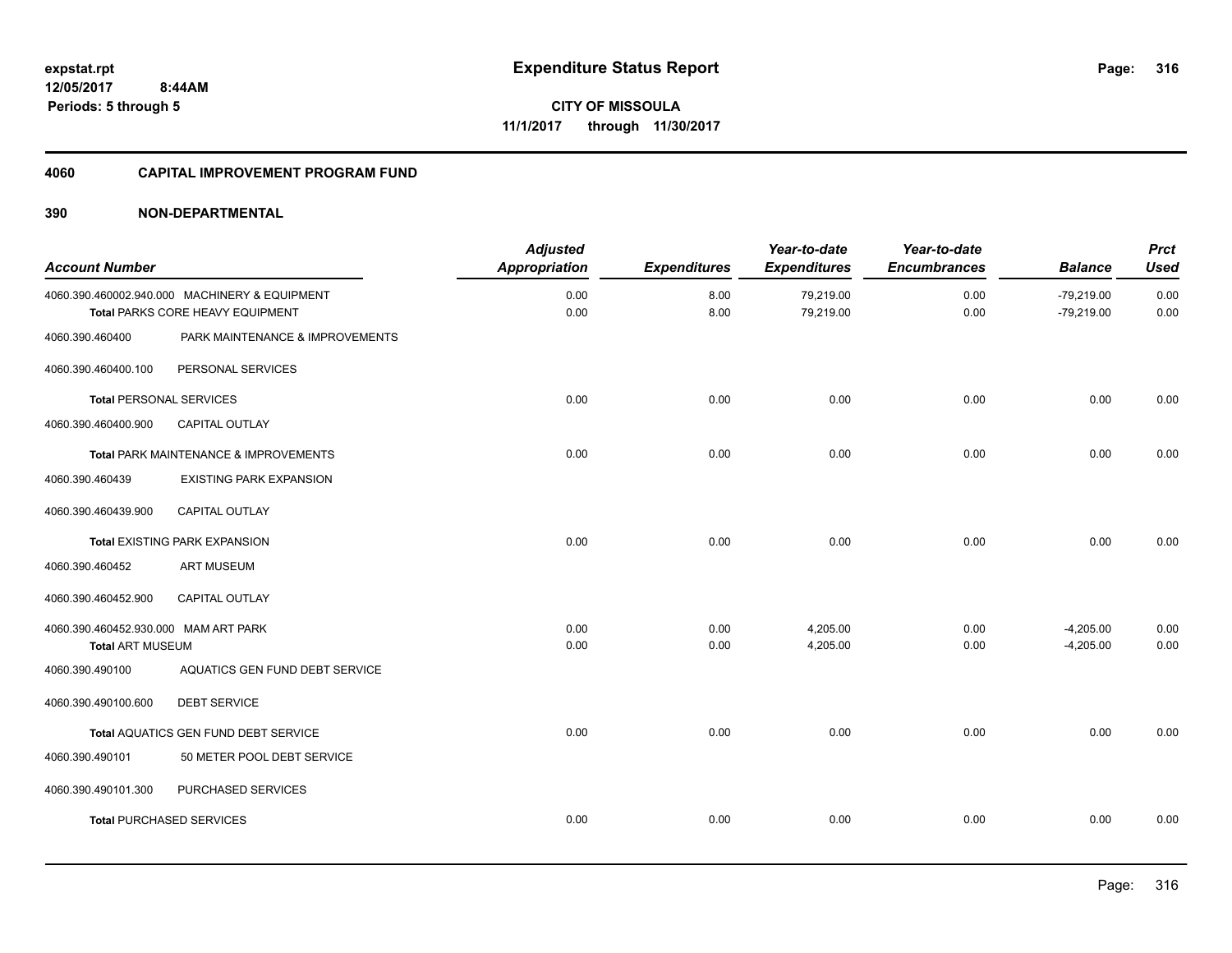#### **4060 CAPITAL IMPROVEMENT PROGRAM FUND**

|                                   |                                                               | <b>Adjusted</b> |                     | Year-to-date        | Year-to-date        |                | <b>Prct</b> |
|-----------------------------------|---------------------------------------------------------------|-----------------|---------------------|---------------------|---------------------|----------------|-------------|
| <b>Account Number</b>             |                                                               | Appropriation   | <b>Expenditures</b> | <b>Expenditures</b> | <b>Encumbrances</b> | <b>Balance</b> | <b>Used</b> |
| 4060.390.490101.600               | <b>DEBT SERVICE</b>                                           |                 |                     |                     |                     |                |             |
|                                   | Total 50 METER POOL DEBT SERVICE                              | 0.00            | 0.00                | 0.00                | 0.00                | 0.00           | 0.00        |
| 4060.390.490102                   | 2010C ENERGY BONDS DEBT SERVICE                               |                 |                     |                     |                     |                |             |
| 4060.390.490102.300               | PURCHASED SERVICES                                            |                 |                     |                     |                     |                |             |
| <b>Total PURCHASED SERVICES</b>   |                                                               | 0.00            | 0.00                | 0.00                | 0.00                | 0.00           | 0.00        |
| 4060.390.490102.600               | <b>DEBT SERVICE</b>                                           |                 |                     |                     |                     |                |             |
|                                   | 4060.390.490102.610.000 PRINCIPAL-2010C BONDS                 | 65,000.00       | 0.00                | 0.00                | 0.00                | 65,000.00      | 0.00        |
|                                   | 4060.390.490102.620.000 INTEREST / SERVICE FEES-2010C BONDS   | 19.950.00       | 0.00                | 0.00                | 0.00                | 19,950.00      | 0.00        |
|                                   | Total 2010C ENERGY BONDS DEBT SERVICE                         | 84,950.00       | 0.00                | 0.00                | 0.00                | 84,950.00      | 0.00        |
| 4060.390.490103                   | 2010A REFUNDING DEBT SERVICE                                  |                 |                     |                     |                     |                |             |
| 4060.390.490103.300               | PURCHASED SERVICES                                            |                 |                     |                     |                     |                |             |
| <b>Total PURCHASED SERVICES</b>   |                                                               | 0.00            | 0.00                | 0.00                | 0.00                | 0.00           | 0.00        |
| 4060.390.490103.600               | <b>DEBT SERVICE</b>                                           |                 |                     |                     |                     |                |             |
| 4060.390.490103.610.000 PRINCIPAL |                                                               | 115,000.00      | 0.00                | 0.00                | 0.00                | 115,000.00     | 0.00        |
|                                   | 4060.390.490103.620.000 INTEREST / SERVICE FEES               | 12,775.00       | 0.00                | 0.00                | 0.00                | 12,775.00      | 0.00        |
|                                   | Total 2010A REFUNDING DEBT SERVICE                            | 127,775.00      | 0.00                | 0.00                | 0.00                | 127,775.00     | 0.00        |
| 4060.390.490104                   | FY16A REFUNDING BOND DEBT SERVICE                             |                 |                     |                     |                     |                |             |
| 4060.390.490104.300               | PURCHASED SERVICES                                            |                 |                     |                     |                     |                |             |
| <b>Total PURCHASED SERVICES</b>   |                                                               | 0.00            | 0.00                | 0.00                | 0.00                | 0.00           | 0.00        |
| 4060.390.490104.600               | <b>DEBT SERVICE</b>                                           |                 |                     |                     |                     |                |             |
|                                   | 4060.390.490104.610.000 FY16A LIMITED OBLG REFUNDING DEBT SVS | 285,000.00      | 0.00                | 0.00                | 0.00                | 285,000.00     | 0.00        |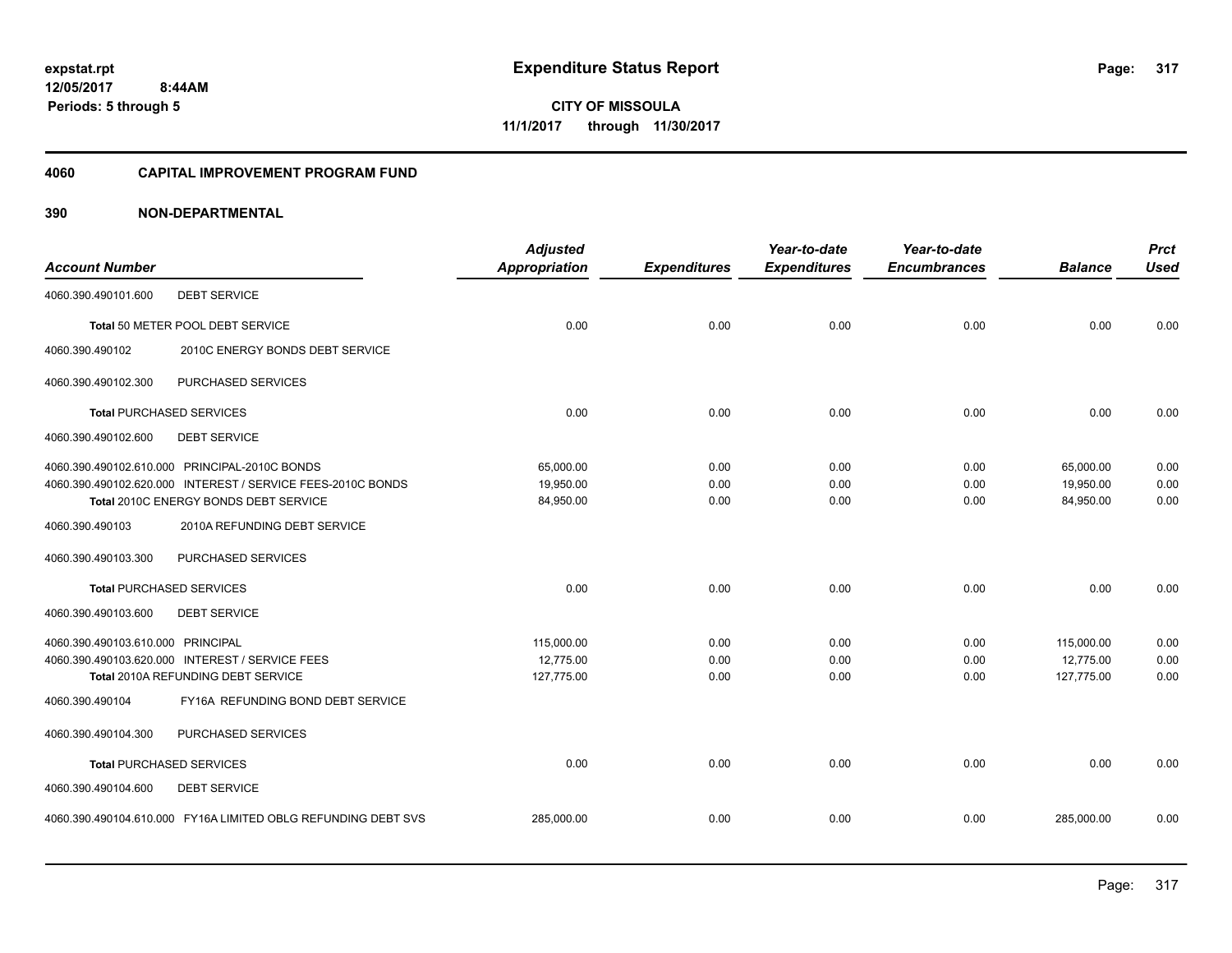**318**

**CITY OF MISSOULA 11/1/2017 through 11/30/2017**

#### **4060 CAPITAL IMPROVEMENT PROGRAM FUND**

| <b>Account Number</b>          |                                                                                                                                                               | <b>Adjusted</b><br><b>Appropriation</b> | <b>Expenditures</b>                | Year-to-date<br><b>Expenditures</b>   | Year-to-date<br><b>Encumbrances</b> | <b>Balance</b>                        | <b>Prct</b><br><b>Used</b> |
|--------------------------------|---------------------------------------------------------------------------------------------------------------------------------------------------------------|-----------------------------------------|------------------------------------|---------------------------------------|-------------------------------------|---------------------------------------|----------------------------|
|                                | 4060.390.490104.620.000 INTEREST / SERVICE FEES<br>Total FY16A REFUNDING BOND DEBT SERVICE                                                                    | 119,550.00<br>404,550.00                | 0.00<br>0.00                       | 350.00<br>350.00                      | 0.00<br>0.00                        | 119,200.00<br>404,200.00              | 0.29<br>0.09               |
| 4060.390.490429                | 07 FIRE BOND DEBT SVS \$680,000                                                                                                                               |                                         |                                    |                                       |                                     |                                       |                            |
| 4060.390.490429.300            | PURCHASED SERVICES                                                                                                                                            |                                         |                                    |                                       |                                     |                                       |                            |
|                                | <b>Total PURCHASED SERVICES</b>                                                                                                                               | 0.00                                    | 0.00                               | 0.00                                  | 0.00                                | 0.00                                  | 0.00                       |
| 4060.390.490429.600            | <b>DEBT SERVICE</b>                                                                                                                                           |                                         |                                    |                                       |                                     |                                       |                            |
|                                | Total 07 FIRE BOND DEBT SVS \$680,000                                                                                                                         | 0.00                                    | 0.00                               | 0.00                                  | 0.00                                | 0.00                                  | 0.00                       |
| 4060.390.490504                | FY09 FINANCED CORE EQUIPMENT                                                                                                                                  |                                         |                                    |                                       |                                     |                                       |                            |
| 4060.390.490504.600            | <b>DEBT SERVICE</b>                                                                                                                                           |                                         |                                    |                                       |                                     |                                       |                            |
|                                | 4060.390.490504.610.000 FY09 CORE FINANCED EQUIP-PRINCIPAL<br>4060.390.490504.620.000 FY09 FINANCED CORE EQUIP-INTEREST<br>Total FY09 FINANCED CORE EQUIPMENT | 563.919.00<br>60,633.00<br>624,552.00   | 68,754.55<br>1,579.22<br>70,333.77 | 252,572.00<br>21,734.80<br>274,306.80 | 0.00<br>0.00<br>0.00                | 311,347.00<br>38,898.20<br>350,245.20 | 44.79<br>35.85<br>43.92    |
| 4060.390.490506                | CORE FINANCED EQUIPMENT                                                                                                                                       |                                         |                                    |                                       |                                     |                                       |                            |
| 4060.390.490506.600            | <b>DEBT SERVICE</b>                                                                                                                                           |                                         |                                    |                                       |                                     |                                       |                            |
|                                | Total CORE FINANCED EQUIPMENT                                                                                                                                 | 0.00                                    | 0.00                               | 0.00                                  | 0.00                                | 0.00                                  | 0.00                       |
| 4060.390.510110                | <b>MERCHANT SERVICES</b>                                                                                                                                      |                                         |                                    |                                       |                                     |                                       |                            |
| 4060.390.510110.500            | <b>FIXED CHARGES</b>                                                                                                                                          |                                         |                                    |                                       |                                     |                                       |                            |
| <b>Total MERCHANT SERVICES</b> |                                                                                                                                                               | 0.00                                    | 0.00                               | 0.00                                  | 0.00                                | 0.00                                  | 0.00                       |
| 4060.390.521001                | <b>TRANSFER TO CIP</b>                                                                                                                                        |                                         |                                    |                                       |                                     |                                       |                            |
| 4060.390.521001.800            | OTHER OBJECTS                                                                                                                                                 |                                         |                                    |                                       |                                     |                                       |                            |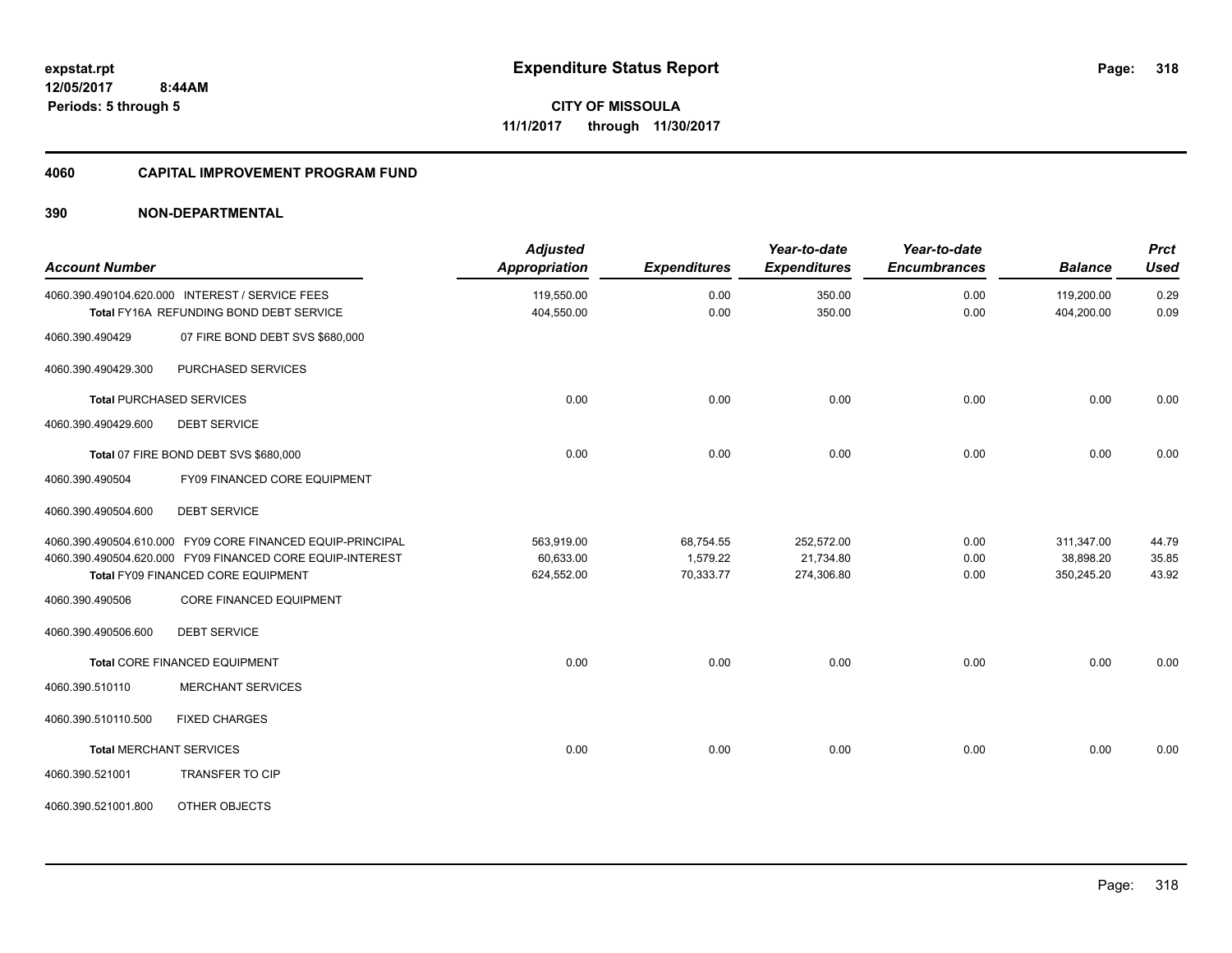**CITY OF MISSOULA 11/1/2017 through 11/30/2017**

## **4060 CAPITAL IMPROVEMENT PROGRAM FUND**

| <b>Account Number</b>                         | Adiusted<br><i><b>Appropriation</b></i> | <b>Expenditures</b> | Year-to-date<br><i><b>Expenditures</b></i> | Year-to-date<br><b>Encumbrances</b> | Balance    | Prct<br>Used |
|-----------------------------------------------|-----------------------------------------|---------------------|--------------------------------------------|-------------------------------------|------------|--------------|
| <b>Total TRANSFER TO CIP</b>                  | 0.00                                    | 0.00                | 0.00                                       | 0.00                                | 0.00       | 0.00         |
| <b>Total CAPITAL IMPROVEMENT PROGRAM FUND</b> | ,404,003.00                             | 155,324.71          | 719,798.41                                 | 0.00                                | 684.204.59 | 51.27        |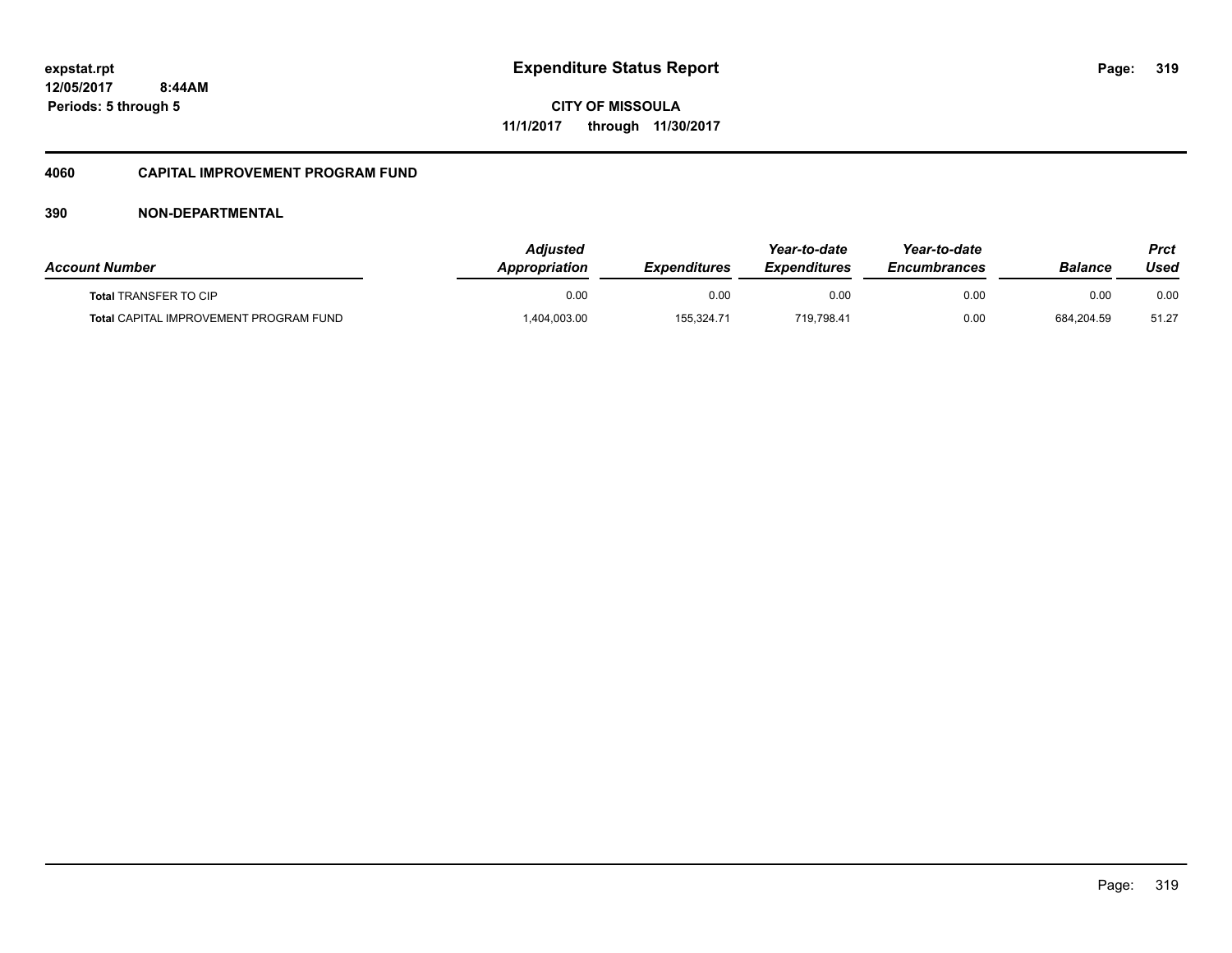**320**

**CITY OF MISSOULA 11/1/2017 through 11/30/2017**

## **4130 1997 G O BOND OPEN SPACE PURCHASE FUND**

| <b>Account Number</b>      |                                              | <b>Adjusted</b><br><b>Appropriation</b> | <b>Expenditures</b> | Year-to-date<br><b>Expenditures</b> | Year-to-date<br><b>Encumbrances</b> | <b>Balance</b> | <b>Prct</b><br><b>Used</b> |
|----------------------------|----------------------------------------------|-----------------------------------------|---------------------|-------------------------------------|-------------------------------------|----------------|----------------------------|
| 4130.390.460480            | VANDALISM                                    |                                         |                     |                                     |                                     |                |                            |
| 4130.390.460480.800        | OTHER OBJECTS                                |                                         |                     |                                     |                                     |                |                            |
| <b>Total OTHER OBJECTS</b> |                                              | 0.00                                    | 0.00                | 0.00                                | 0.00                                | 0.00           | 0.00                       |
| 4130.390.460480.900        | <b>CAPITAL OUTLAY</b>                        |                                         |                     |                                     |                                     |                |                            |
| <b>Total VANDALISM</b>     |                                              | 0.00                                    | 0.00                | 0.00                                | 0.00                                | 0.00           | 0.00                       |
| 4130.390.510110            | <b>MERCHANT SERVICES</b>                     |                                         |                     |                                     |                                     |                |                            |
| 4130.390.510110.500        | <b>FIXED CHARGES</b>                         |                                         |                     |                                     |                                     |                |                            |
|                            | Total 1997 G O BOND OPEN SPACE PURCHASE FUND | 0.00                                    | 0.00                | 0.00                                | 0.00                                | 0.00           | 0.00                       |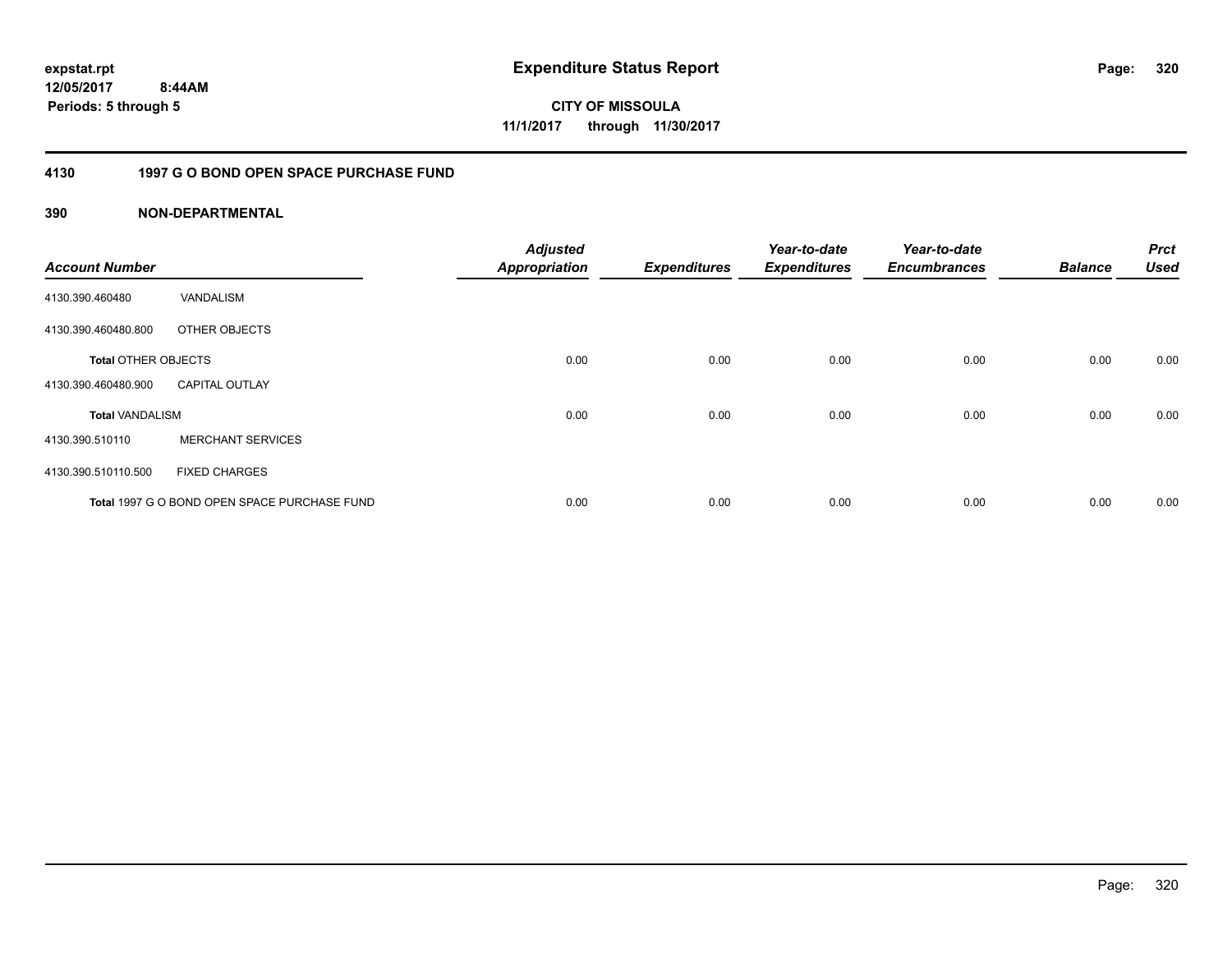## **4196 NEW FIRE STATION GO BOND**

## **300 FIRE**

| <b>Account Number</b>      |                                       | <b>Adjusted</b><br><b>Appropriation</b> | <b>Expenditures</b> | Year-to-date<br><b>Expenditures</b> | Year-to-date<br><b>Encumbrances</b> | <b>Balance</b> | <b>Prct</b><br><b>Used</b> |
|----------------------------|---------------------------------------|-----------------------------------------|---------------------|-------------------------------------|-------------------------------------|----------------|----------------------------|
| 4196.300.420420            | <b>FACILITY</b>                       |                                         |                     |                                     |                                     |                |                            |
| 4196.300.420420.800        | OTHER OBJECTS                         |                                         |                     |                                     |                                     |                |                            |
| <b>Total OTHER OBJECTS</b> |                                       | 0.00                                    | 0.00                | 0.00                                | 0.00                                | 0.00           | 0.00                       |
| 4196.300.420420.900        | <b>CAPITAL OUTLAY</b>                 |                                         |                     |                                     |                                     |                |                            |
| <b>Total FACILITY</b>      |                                       | 0.00                                    | 0.00                | 0.00                                | 0.00                                | 0.00           | 0.00                       |
| 4196.300.510110            | <b>MERCHANT SERVICES</b>              |                                         |                     |                                     |                                     |                |                            |
| 4196.300.510110.500        | <b>FIXED CHARGES</b>                  |                                         |                     |                                     |                                     |                |                            |
| <b>Total FIXED CHARGES</b> |                                       | 0.00                                    | 0.00                | 0.00                                | 0.00                                | 0.00           | 0.00                       |
|                            | <b>Total NEW FIRE STATION GO BOND</b> | 0.00                                    | 0.00                | 0.00                                | 0.00                                | 0.00           | 0.00                       |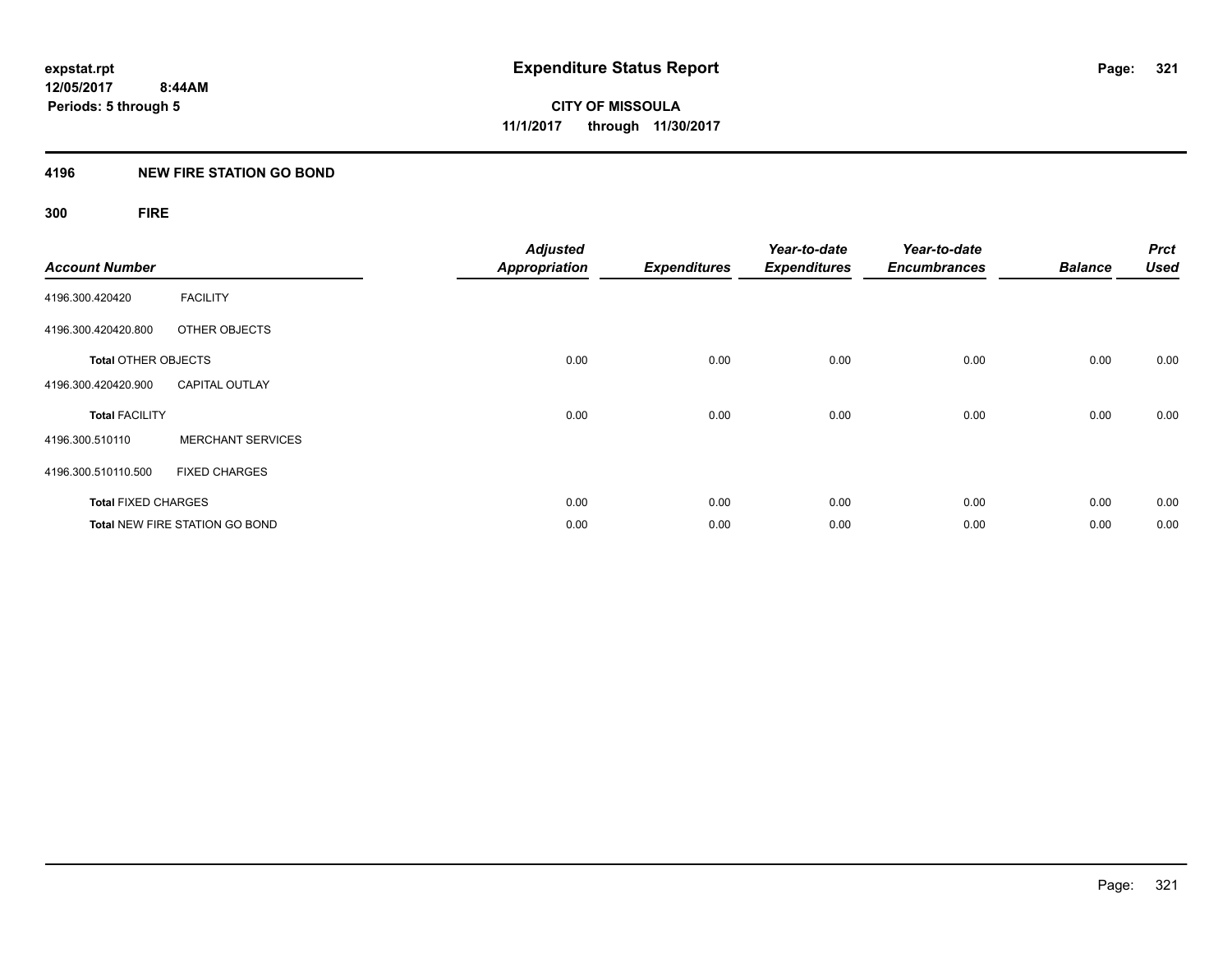## **4450 S/C CONSTRUCTION FUND FOR FY06**

## **280 PUBLIC WORKS OPERATIONS**

| <b>Account Number</b> |                                             | <b>Adjusted</b><br>Appropriation | <b>Expenditures</b> | Year-to-date<br><b>Expenditures</b> | Year-to-date<br><b>Encumbrances</b> | <b>Balance</b> | <b>Prct</b><br><b>Used</b> |
|-----------------------|---------------------------------------------|----------------------------------|---------------------|-------------------------------------|-------------------------------------|----------------|----------------------------|
| 4450.280.510110       | <b>MERCHANT SERVICES</b>                    |                                  |                     |                                     |                                     |                |                            |
| 4450.280.510110.500   | <b>FIXED CHARGES</b>                        |                                  |                     |                                     |                                     |                |                            |
|                       | <b>Total MERCHANT SERVICES</b>              | 0.00                             | 0.00                | 0.00                                | 0.00                                | 0.00           | 0.00                       |
| 4450.280.521000       | INTERFUND OPERATING TRANSFERS               |                                  |                     |                                     |                                     |                |                            |
| 4450.280.521000.800   | OTHER OBJECTS                               |                                  |                     |                                     |                                     |                |                            |
|                       | <b>Total INTERFUND OPERATING TRANSFERS</b>  | 0.00                             | 0.00                | 0.00                                | 0.00                                | 0.00           | 0.00                       |
|                       | <b>Total S/C CONSTRUCTION FUND FOR FY06</b> | 0.00                             | 0.00                | 0.00                                | 0.00                                | 0.00           | 0.00                       |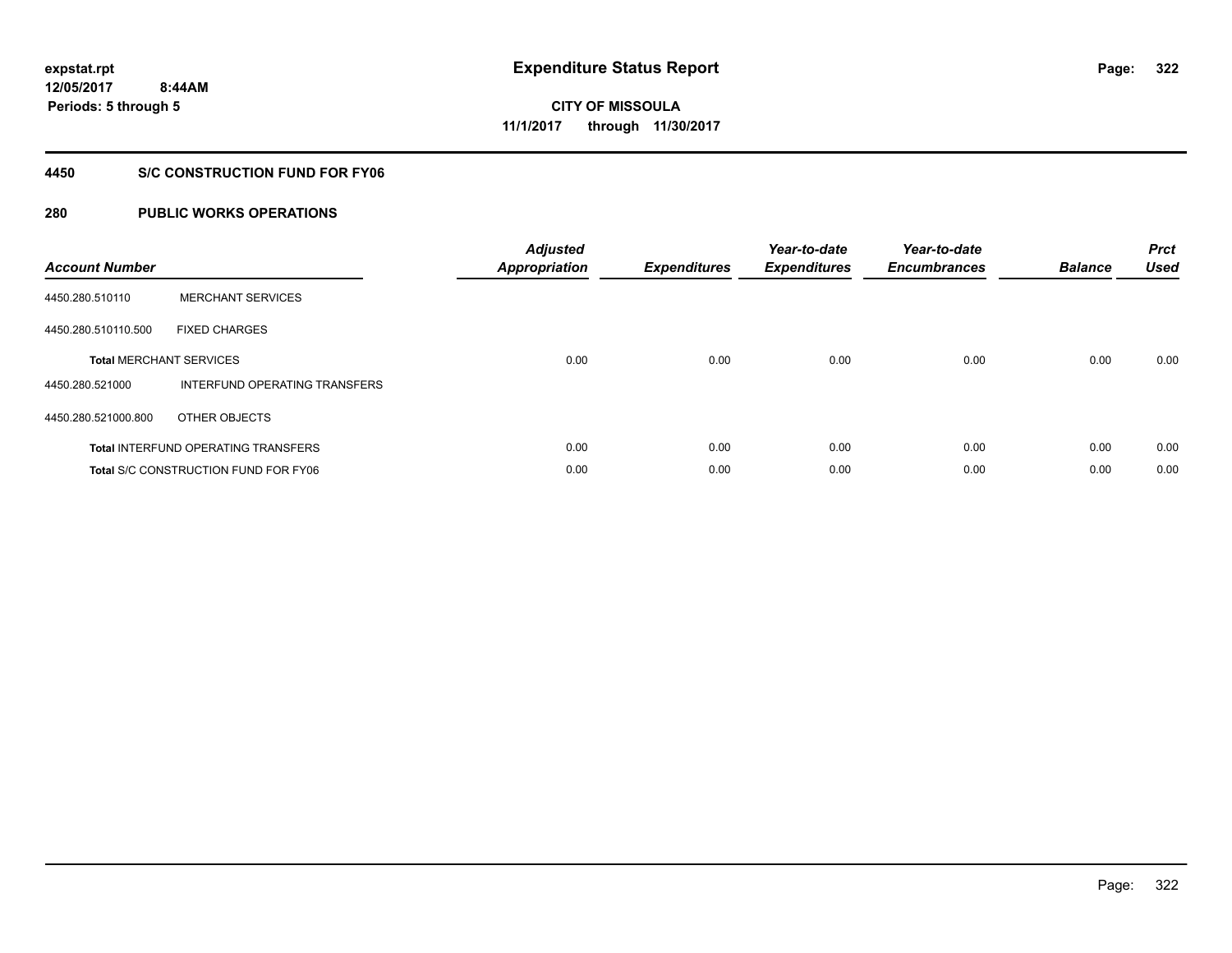## **4451 FY07 S/C BOND FUND**

## **280 PUBLIC WORKS OPERATIONS**

| <b>Account Number</b>           |                                            | <b>Adjusted</b><br>Appropriation | <b>Expenditures</b> | Year-to-date<br><b>Expenditures</b> | Year-to-date<br><b>Encumbrances</b> | <b>Balance</b> | <b>Prct</b><br><b>Used</b> |
|---------------------------------|--------------------------------------------|----------------------------------|---------------------|-------------------------------------|-------------------------------------|----------------|----------------------------|
| 4451.280.510110                 | <b>MERCHANT SERVICES</b>                   |                                  |                     |                                     |                                     |                |                            |
| 4451.280.510110.500             | <b>FIXED CHARGES</b>                       |                                  |                     |                                     |                                     |                |                            |
|                                 | <b>Total MERCHANT SERVICES</b>             | 0.00                             | 0.00                | 0.00                                | 0.00                                | 0.00           | 0.00                       |
| 4451.280.521000                 | INTERFUND OPERATING TRANSFERS              |                                  |                     |                                     |                                     |                |                            |
| 4451.280.521000.800             | OTHER OBJECTS                              |                                  |                     |                                     |                                     |                |                            |
|                                 | <b>Total INTERFUND OPERATING TRANSFERS</b> | 0.00                             | 0.00                | 0.00                                | 0.00                                | 0.00           | 0.00                       |
| <b>Total FY07 S/C BOND FUND</b> |                                            | 0.00                             | 0.00                | 0.00                                | 0.00                                | 0.00           | 0.00                       |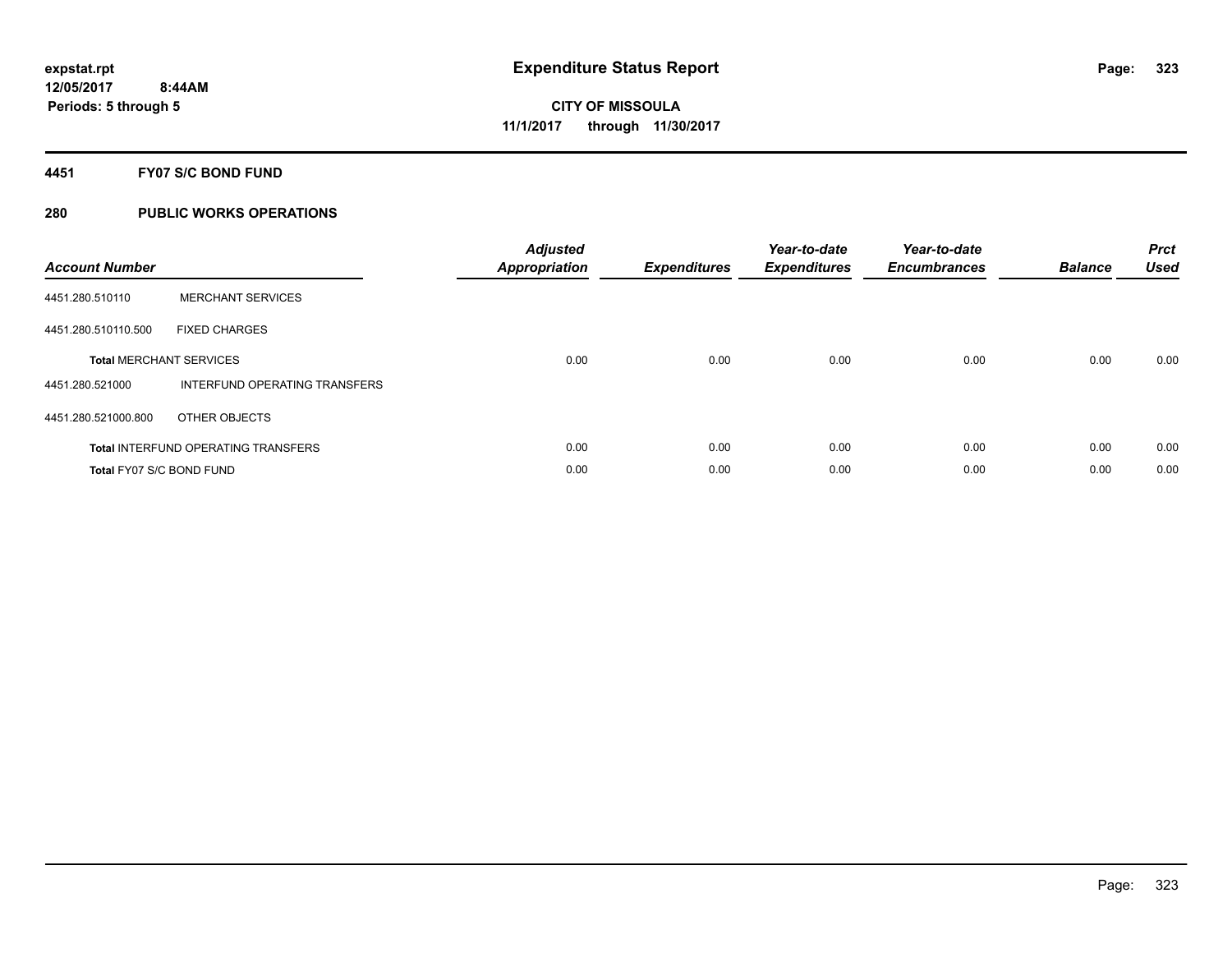**12/05/2017 8:44AM**

**Periods: 5 through 5**

**324**

**CITY OF MISSOULA 11/1/2017 through 11/30/2017**

## **4452 S/C CONSTRUCTION FUND FOR FY 08 BOND SAL**

## **280 PUBLIC WORKS OPERATIONS**

| <b>Account Number</b>  |                                                       | <b>Adjusted</b><br><b>Appropriation</b> | <b>Expenditures</b> | Year-to-date<br><b>Expenditures</b> | Year-to-date<br><b>Encumbrances</b> | <b>Balance</b> | <b>Prct</b><br><b>Used</b> |
|------------------------|-------------------------------------------------------|-----------------------------------------|---------------------|-------------------------------------|-------------------------------------|----------------|----------------------------|
| 4452.280.430262        | <b>SIDEWALKS</b>                                      |                                         |                     |                                     |                                     |                |                            |
| 4452.280.430262.900    | <b>CAPITAL OUTLAY</b>                                 |                                         |                     |                                     |                                     |                |                            |
| <b>Total SIDEWALKS</b> |                                                       | 0.00                                    | 0.00                | 0.00                                | 0.00                                | 0.00           | 0.00                       |
| 4452.280.510110        | <b>MERCHANT SERVICES</b>                              |                                         |                     |                                     |                                     |                |                            |
| 4452.280.510110.500    | <b>FIXED CHARGES</b>                                  |                                         |                     |                                     |                                     |                |                            |
|                        | <b>Total MERCHANT SERVICES</b>                        | 0.00                                    | 0.00                | 0.00                                | 0.00                                | 0.00           | 0.00                       |
|                        | <b>Total S/C CONSTRUCTION FUND FOR FY 08 BOND SAL</b> | 0.00                                    | 0.00                | 0.00                                | 0.00                                | 0.00           | 0.00                       |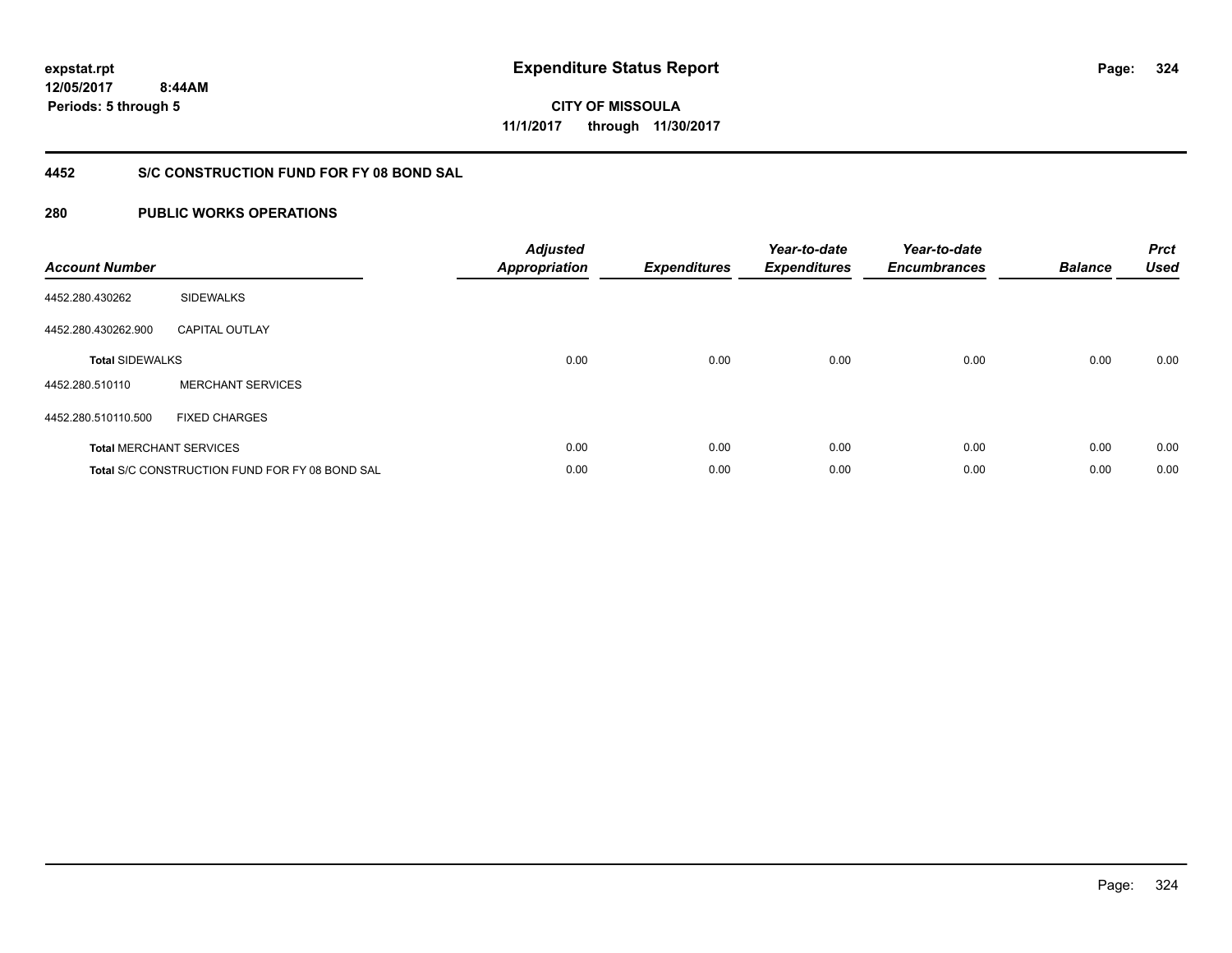### **4453 S/C CONSTRUCTION FUND FY09 BOND**

| <b>Account Number</b>  |                                | <b>Adjusted</b><br><b>Appropriation</b> | <b>Expenditures</b> | Year-to-date<br><b>Expenditures</b> | Year-to-date<br><b>Encumbrances</b> | <b>Balance</b> | <b>Prct</b><br><b>Used</b> |
|------------------------|--------------------------------|-----------------------------------------|---------------------|-------------------------------------|-------------------------------------|----------------|----------------------------|
| 4453.280.430262        | <b>SIDEWALKS</b>               |                                         |                     |                                     |                                     |                |                            |
| 4453.280.430262.900    | <b>CAPITAL OUTLAY</b>          |                                         |                     |                                     |                                     |                |                            |
| <b>Total SIDEWALKS</b> |                                | 0.00                                    | 0.00                | 0.00                                | 0.00                                | 0.00           | 0.00                       |
| 4453.280.510110        | <b>MERCHANT SERVICES</b>       |                                         |                     |                                     |                                     |                |                            |
| 4453.280.510110.500    | <b>FIXED CHARGES</b>           |                                         |                     |                                     |                                     |                |                            |
|                        | <b>Total MERCHANT SERVICES</b> | 0.00                                    | 0.00                | 0.00                                | 0.00                                | 0.00           | 0.00                       |
| 4453.280.521000        | INTERFUND OPERATING TRANSFERS  |                                         |                     |                                     |                                     |                |                            |
| 4453.280.521000.800    | OTHER OBJECTS                  |                                         |                     |                                     |                                     |                |                            |
|                        | Total PUBLIC WORKS OPERATIONS  | 0.00                                    | 0.00                | 0.00                                | 0.00                                | 0.00           | 0.00                       |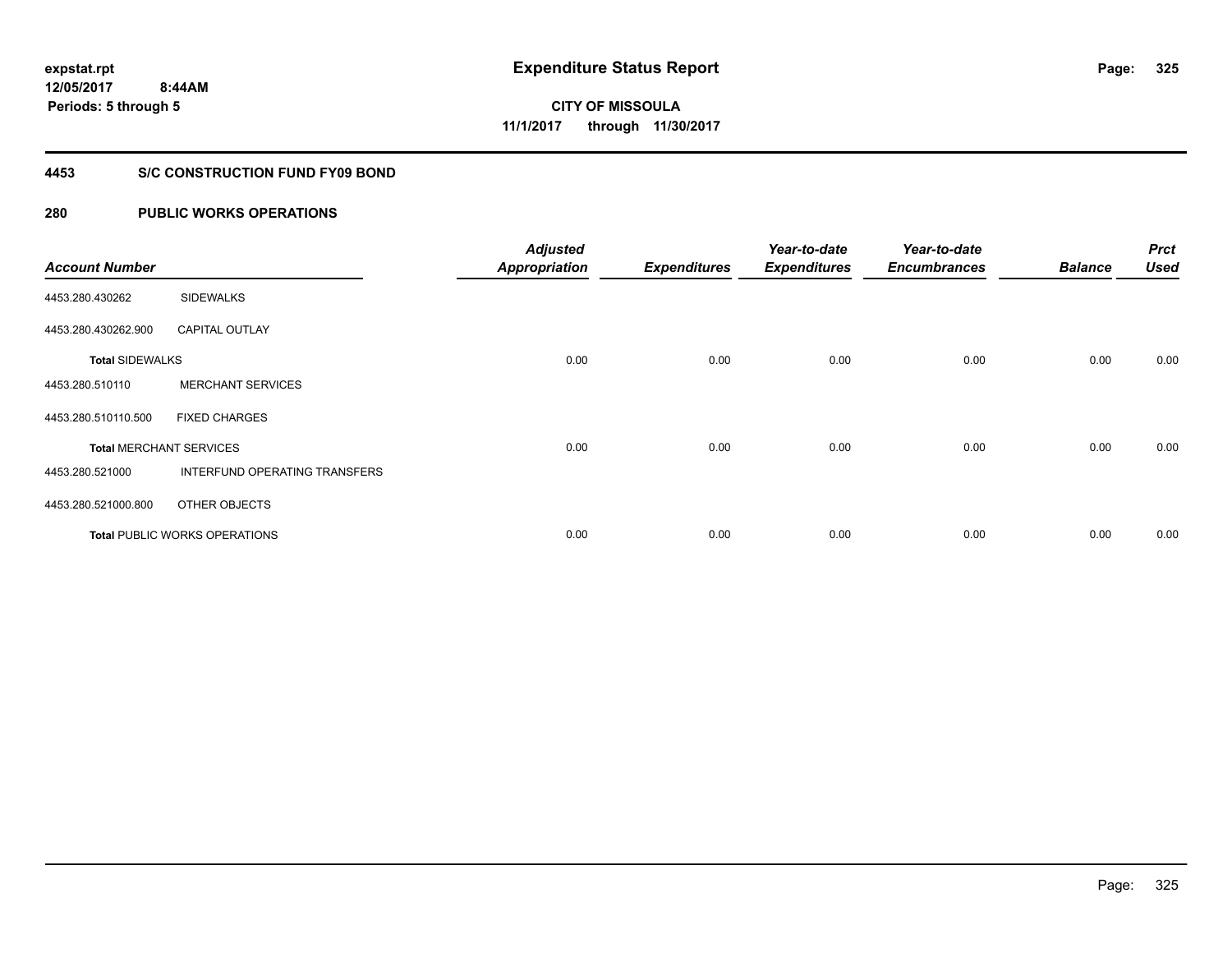### **4453 S/C CONSTRUCTION FUND FY09 BOND**

| <b>Account Number</b>         |                                              | <b>Adjusted</b><br><b>Appropriation</b> | <b>Expenditures</b> | Year-to-date<br><b>Expenditures</b> | Year-to-date<br><b>Encumbrances</b> | <b>Balance</b> | <b>Prct</b><br><b>Used</b> |
|-------------------------------|----------------------------------------------|-----------------------------------------|---------------------|-------------------------------------|-------------------------------------|----------------|----------------------------|
| 4453.390.410710               | *** Title Not Found ***                      |                                         |                     |                                     |                                     |                |                            |
| 4453.390.410710.500           | <b>FIXED CHARGES</b>                         |                                         |                     |                                     |                                     |                |                            |
| Total *** Title Not Found *** |                                              | 0.00                                    | 0.00                | 0.00                                | 0.00                                | 0.00           | 0.00                       |
| 4453.390.510110               | <b>MERCHANT SERVICES</b>                     |                                         |                     |                                     |                                     |                |                            |
| 4453.390.510110.500           | <b>FIXED CHARGES</b>                         |                                         |                     |                                     |                                     |                |                            |
|                               | <b>Total S/C CONSTRUCTION FUND FY09 BOND</b> | 0.00                                    | 0.00                | 0.00                                | 0.00                                | 0.00           | 0.00                       |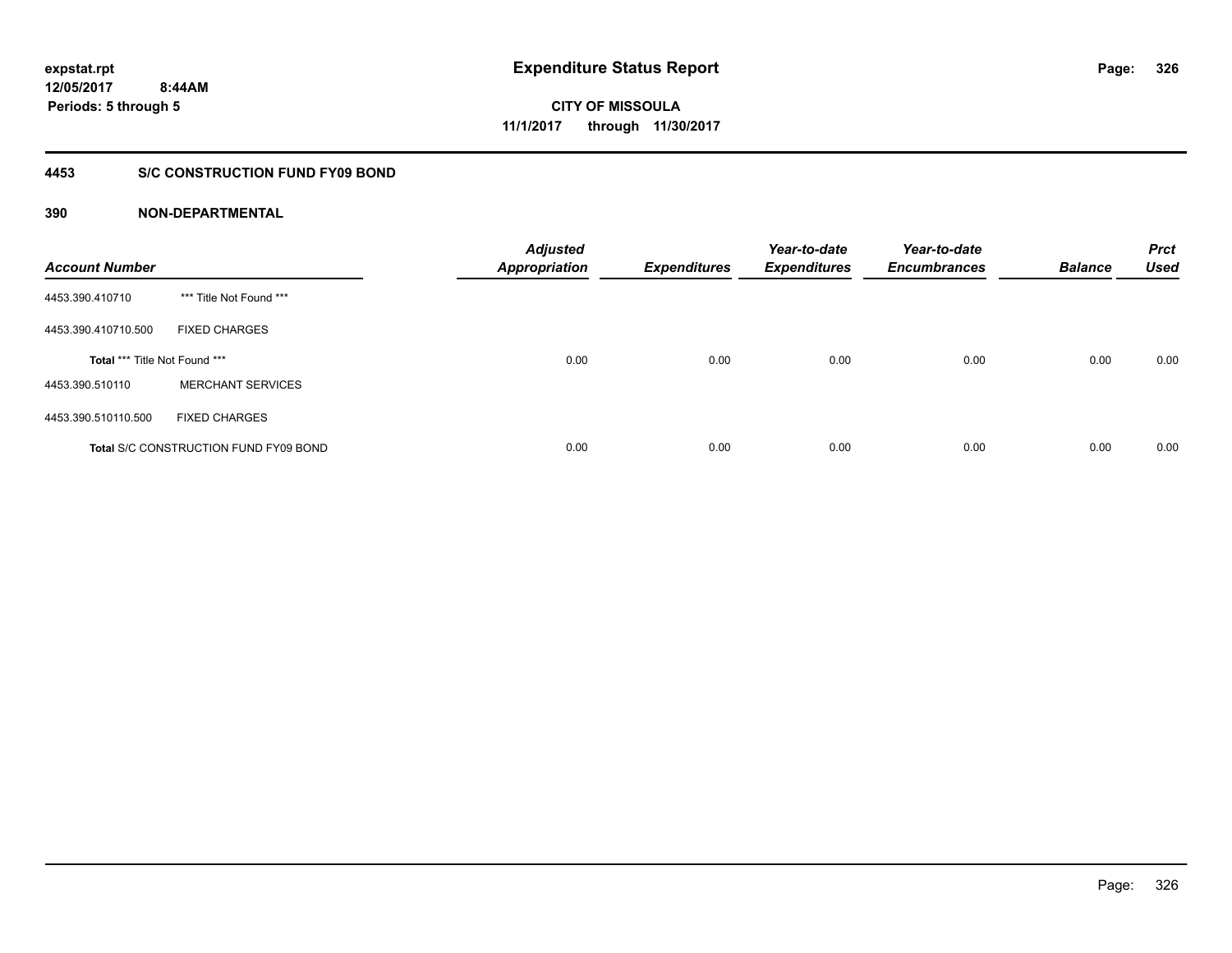### **4454 S/C CONSTRUCTION FUND FOR FY10**

| <b>Account Number</b>  |                                             | <b>Adjusted</b><br>Appropriation | <b>Expenditures</b> | Year-to-date<br><b>Expenditures</b> | Year-to-date<br><b>Encumbrances</b> | <b>Balance</b> | <b>Prct</b><br><b>Used</b> |
|------------------------|---------------------------------------------|----------------------------------|---------------------|-------------------------------------|-------------------------------------|----------------|----------------------------|
| 4454.280.430262        | <b>SIDEWALKS</b>                            |                                  |                     |                                     |                                     |                |                            |
| 4454.280.430262.900    | <b>CAPITAL OUTLAY</b>                       |                                  |                     |                                     |                                     |                |                            |
| <b>Total SIDEWALKS</b> |                                             | 0.00                             | 0.00                | 0.00                                | 0.00                                | 0.00           | 0.00                       |
| 4454.280.510110        | <b>MERCHANT SERVICES</b>                    |                                  |                     |                                     |                                     |                |                            |
| 4454.280.510110.500    | <b>FIXED CHARGES</b>                        |                                  |                     |                                     |                                     |                |                            |
|                        | <b>Total MERCHANT SERVICES</b>              | 0.00                             | 0.00                | 0.00                                | 0.00                                | 0.00           | 0.00                       |
|                        | <b>Total S/C CONSTRUCTION FUND FOR FY10</b> | 0.00                             | 0.00                | 0.00                                | 0.00                                | 0.00           | 0.00                       |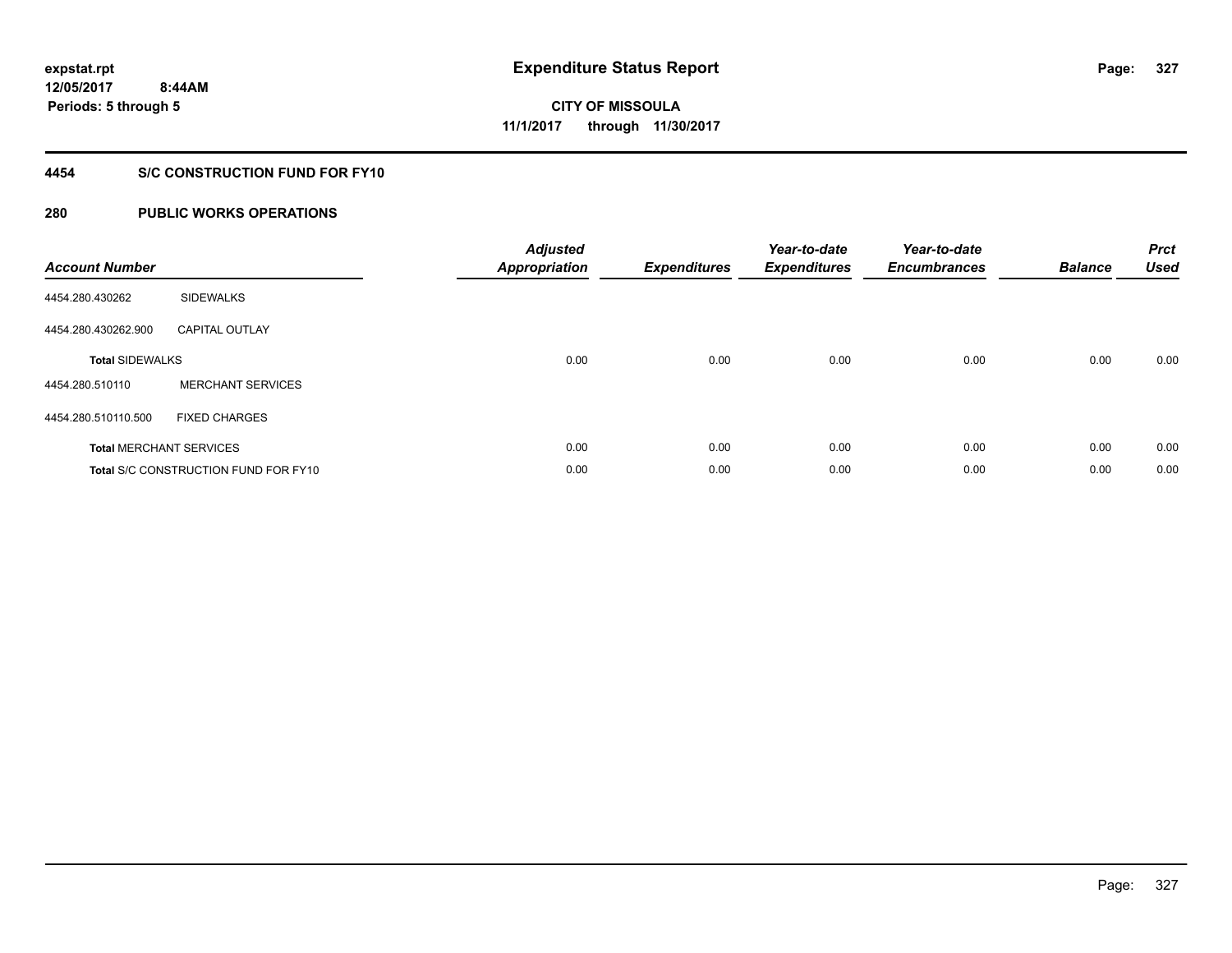### **4455 FY11 S/C CONSTRUCTION FUND**

| <b>Account Number</b>          |                                         | <b>Adjusted</b><br><b>Appropriation</b> | <b>Expenditures</b> | Year-to-date<br><b>Expenditures</b> | Year-to-date<br><b>Encumbrances</b> | <b>Balance</b> | <b>Prct</b><br><b>Used</b> |
|--------------------------------|-----------------------------------------|-----------------------------------------|---------------------|-------------------------------------|-------------------------------------|----------------|----------------------------|
| 4455.280.430262                | <b>SIDEWALKS</b>                        |                                         |                     |                                     |                                     |                |                            |
| 4455.280.430262.900            | <b>CAPITAL OUTLAY</b>                   |                                         |                     |                                     |                                     |                |                            |
| <b>Total SIDEWALKS</b>         |                                         | 0.00                                    | 0.00                | 0.00                                | 0.00                                | 0.00           | 0.00                       |
| 4455.280.510110                | <b>MERCHANT SERVICES</b>                |                                         |                     |                                     |                                     |                |                            |
| 4455.280.510110.500            | <b>FIXED CHARGES</b>                    |                                         |                     |                                     |                                     |                |                            |
| <b>Total MERCHANT SERVICES</b> |                                         | 0.00                                    | 0.00                | 0.00                                | 0.00                                | 0.00           | 0.00                       |
|                                | <b>Total FY11 S/C CONSTRUCTION FUND</b> | 0.00                                    | 0.00                | 0.00                                | 0.00                                | 0.00           | 0.00                       |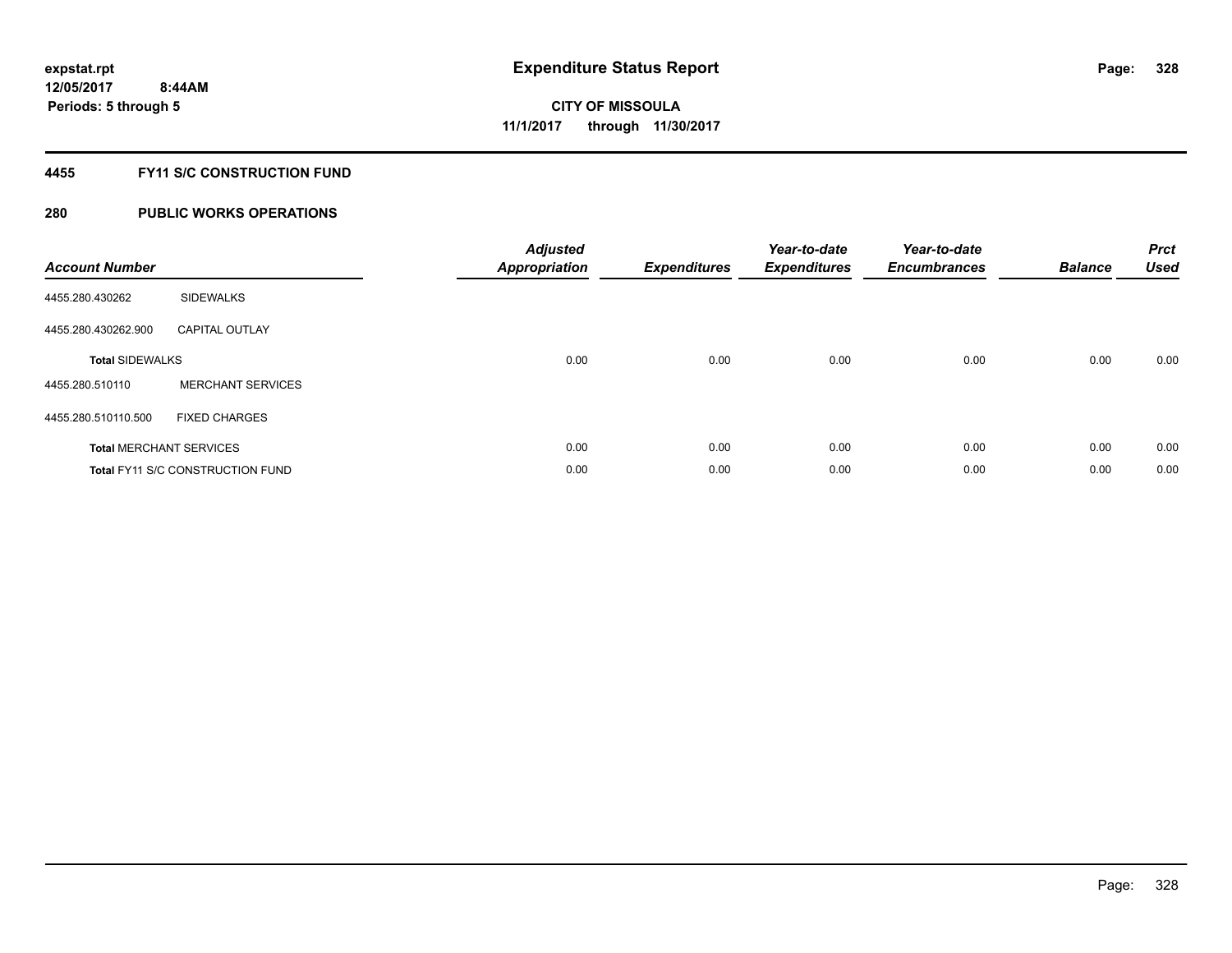### **4456 FY12 S/C CONSTRUCTION FUND**

| <b>Account Number</b>          |                                            | <b>Adjusted</b><br><b>Appropriation</b> | <b>Expenditures</b> | Year-to-date<br><b>Expenditures</b> | Year-to-date<br><b>Encumbrances</b> | <b>Balance</b> | <b>Prct</b><br><b>Used</b> |
|--------------------------------|--------------------------------------------|-----------------------------------------|---------------------|-------------------------------------|-------------------------------------|----------------|----------------------------|
| 4456.280.430262                | <b>SIDEWALKS</b>                           |                                         |                     |                                     |                                     |                |                            |
| 4456.280.430262.900            | <b>CAPITAL OUTLAY</b>                      |                                         |                     |                                     |                                     |                |                            |
| <b>Total SIDEWALKS</b>         |                                            | 0.00                                    | 0.00                | 0.00                                | 0.00                                | 0.00           | 0.00                       |
| 4456.280.510110                | <b>MERCHANT SERVICES</b>                   |                                         |                     |                                     |                                     |                |                            |
| 4456.280.510110.500            | <b>FIXED CHARGES</b>                       |                                         |                     |                                     |                                     |                |                            |
| <b>Total MERCHANT SERVICES</b> |                                            | 0.00                                    | 0.00                | 0.00                                | 0.00                                | 0.00           | 0.00                       |
| 4456.280.521000                | INTERFUND OPERATING TRANSFERS              |                                         |                     |                                     |                                     |                |                            |
| 4456.280.521000.800            | OTHER OBJECTS                              |                                         |                     |                                     |                                     |                |                            |
|                                | <b>Total INTERFUND OPERATING TRANSFERS</b> | 0.00                                    | 0.00                | 0.00                                | 0.00                                | 0.00           | 0.00                       |
|                                | Total FY12 S/C CONSTRUCTION FUND           | 0.00                                    | 0.00                | 0.00                                | 0.00                                | 0.00           | 0.00                       |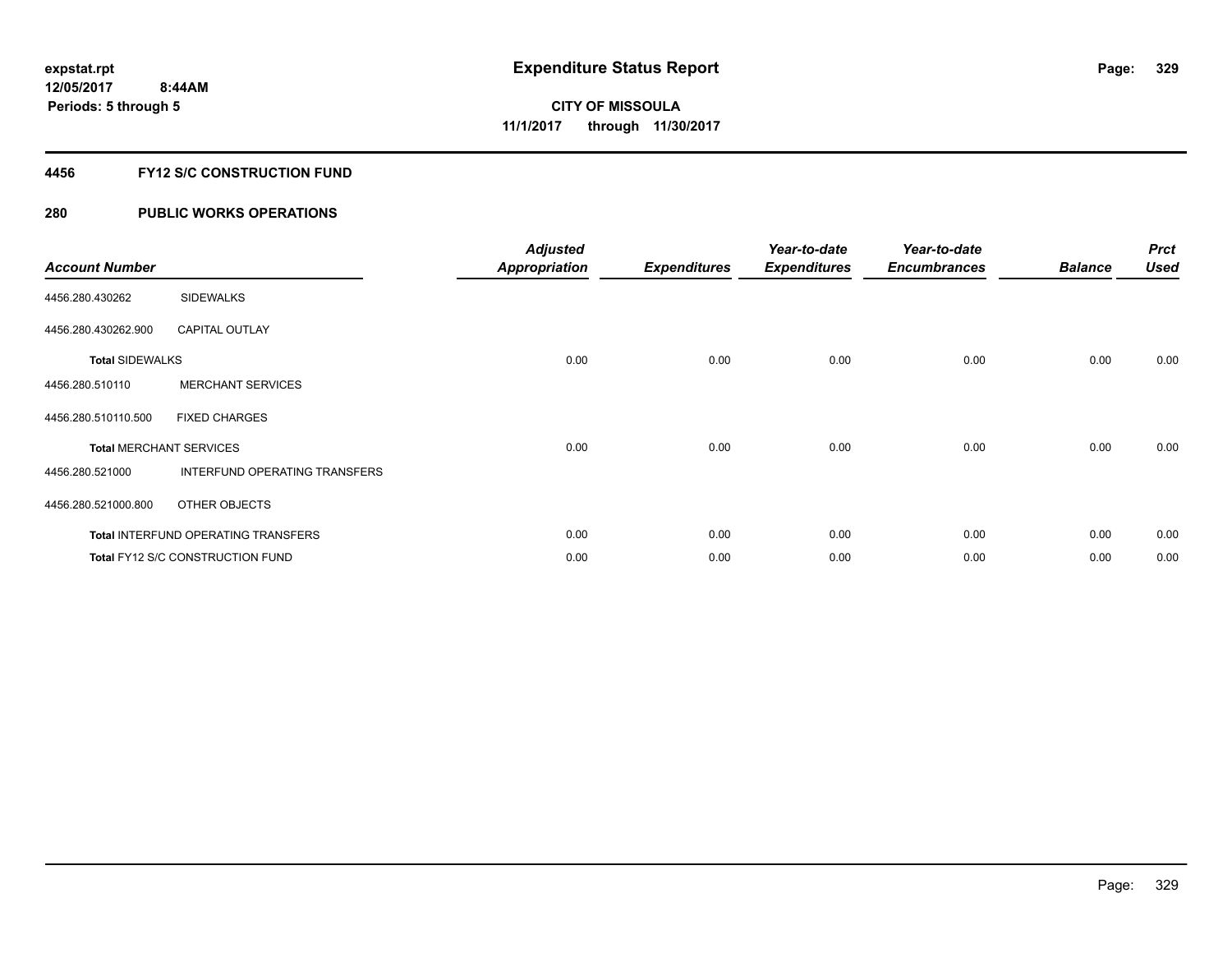#### **4457 FY13 SIDEWALK/CURB CONSTRUCTION**

| <b>Account Number</b>  |                                       | <b>Adjusted</b><br><b>Appropriation</b> | <b>Expenditures</b> | Year-to-date<br><b>Expenditures</b> | Year-to-date<br><b>Encumbrances</b> | <b>Balance</b> | <b>Prct</b><br><b>Used</b> |
|------------------------|---------------------------------------|-----------------------------------------|---------------------|-------------------------------------|-------------------------------------|----------------|----------------------------|
| 4457.280.430262        | <b>SIDEWALKS</b>                      |                                         |                     |                                     |                                     |                |                            |
| 4457.280.430262.300    | PURCHASED SERVICES                    |                                         |                     |                                     |                                     |                |                            |
|                        | <b>Total PURCHASED SERVICES</b>       | 0.00                                    | 0.00                | 0.00                                | 0.00                                | 0.00           | 0.00                       |
| 4457.280.430262.900    | <b>CAPITAL OUTLAY</b>                 |                                         |                     |                                     |                                     |                |                            |
| <b>Total SIDEWALKS</b> |                                       | 0.00                                    | 0.00                | 0.00                                | 0.00                                | 0.00           | 0.00                       |
| 4457.280.510110        | <b>MERCHANT SERVICES</b>              |                                         |                     |                                     |                                     |                |                            |
| 4457.280.510110.500    | <b>FIXED CHARGES</b>                  |                                         |                     |                                     |                                     |                |                            |
|                        | <b>Total MERCHANT SERVICES</b>        | 0.00                                    | 0.00                | 0.00                                | 0.00                                | 0.00           | 0.00                       |
| 4457.280.521000        | INTERFUND OPERATING TRANSFERS         |                                         |                     |                                     |                                     |                |                            |
| 4457.280.521000.800    | OTHER OBJECTS                         |                                         |                     |                                     |                                     |                |                            |
|                        | Total INTERFUND OPERATING TRANSFERS   | 0.00                                    | 0.00                | 0.00                                | 0.00                                | 0.00           | 0.00                       |
|                        | Total FY13 SIDEWALK/CURB CONSTRUCTION | 0.00                                    | 0.00                | 0.00                                | 0.00                                | 0.00           | 0.00                       |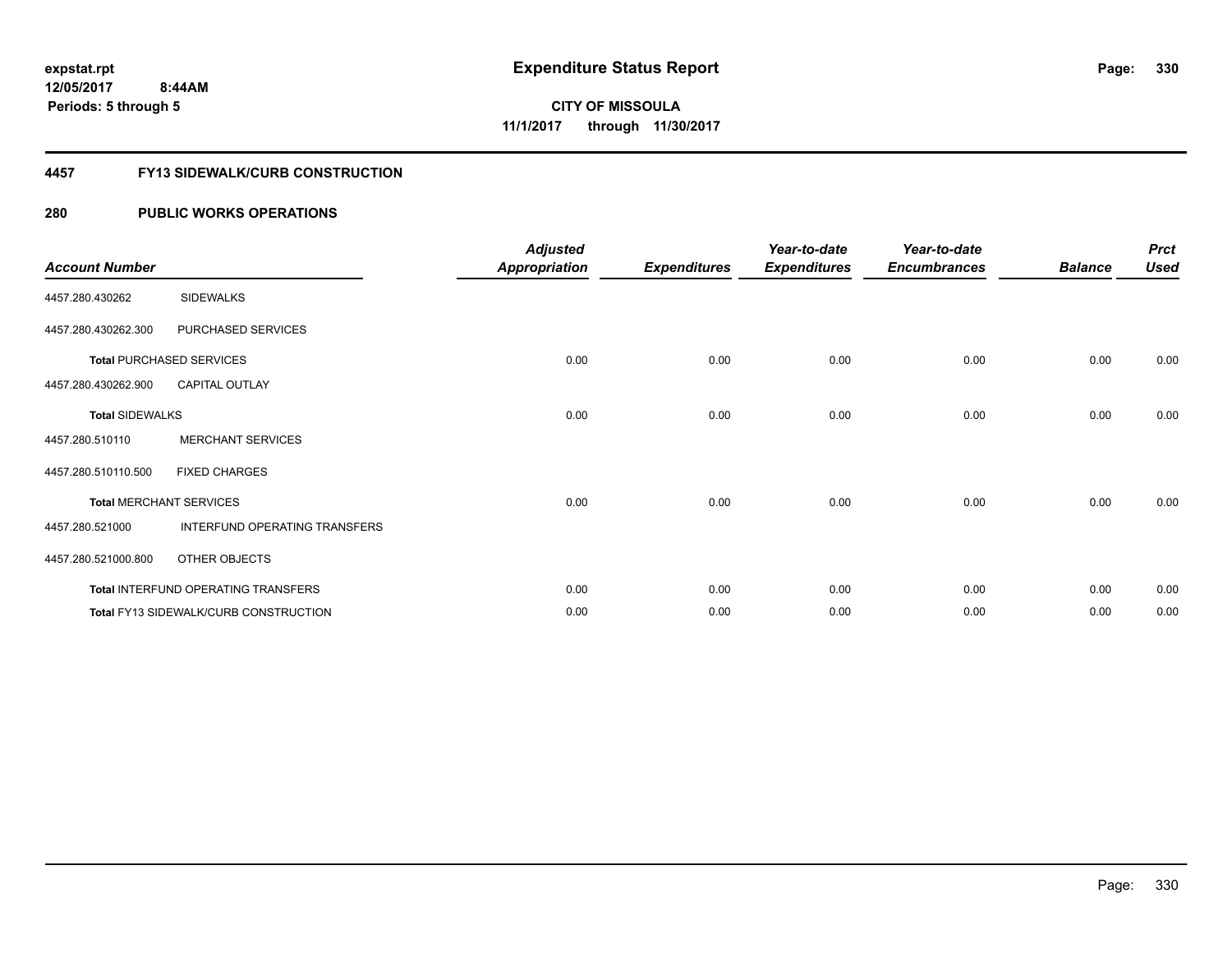### **4458 FY14 SIDEWALK & CURB CONSTRUCTION**

| <b>Account Number</b>  |                                                    | <b>Adjusted</b><br><b>Appropriation</b> | <b>Expenditures</b> | Year-to-date<br><b>Expenditures</b> | Year-to-date<br><b>Encumbrances</b> | <b>Balance</b> | <b>Prct</b><br><b>Used</b> |
|------------------------|----------------------------------------------------|-----------------------------------------|---------------------|-------------------------------------|-------------------------------------|----------------|----------------------------|
| 4458.280.430262        | <b>SIDEWALKS</b>                                   |                                         |                     |                                     |                                     |                |                            |
| 4458.280.430262.900    | <b>CAPITAL OUTLAY</b>                              |                                         |                     |                                     |                                     |                |                            |
| <b>Total SIDEWALKS</b> |                                                    | 0.00                                    | 0.00                | 0.00                                | 0.00                                | 0.00           | 0.00                       |
| 4458.280.510110        | <b>MERCHANT SERVICES</b>                           |                                         |                     |                                     |                                     |                |                            |
| 4458.280.510110.500    | <b>FIXED CHARGES</b>                               |                                         |                     |                                     |                                     |                |                            |
|                        | <b>Total MERCHANT SERVICES</b>                     | 0.00                                    | 0.00                | 0.00                                | 0.00                                | 0.00           | 0.00                       |
| 4458.280.521000        | INTERFUND OPERATING TRANSFERS                      |                                         |                     |                                     |                                     |                |                            |
| 4458.280.521000.800    | OTHER OBJECTS                                      |                                         |                     |                                     |                                     |                |                            |
|                        | Total INTERFUND OPERATING TRANSFERS                | 0.00                                    | 0.00                | 0.00                                | 0.00                                | 0.00           | 0.00                       |
|                        | <b>Total FY14 SIDEWALK &amp; CURB CONSTRUCTION</b> | 0.00                                    | 0.00                | 0.00                                | 0.00                                | 0.00           | 0.00                       |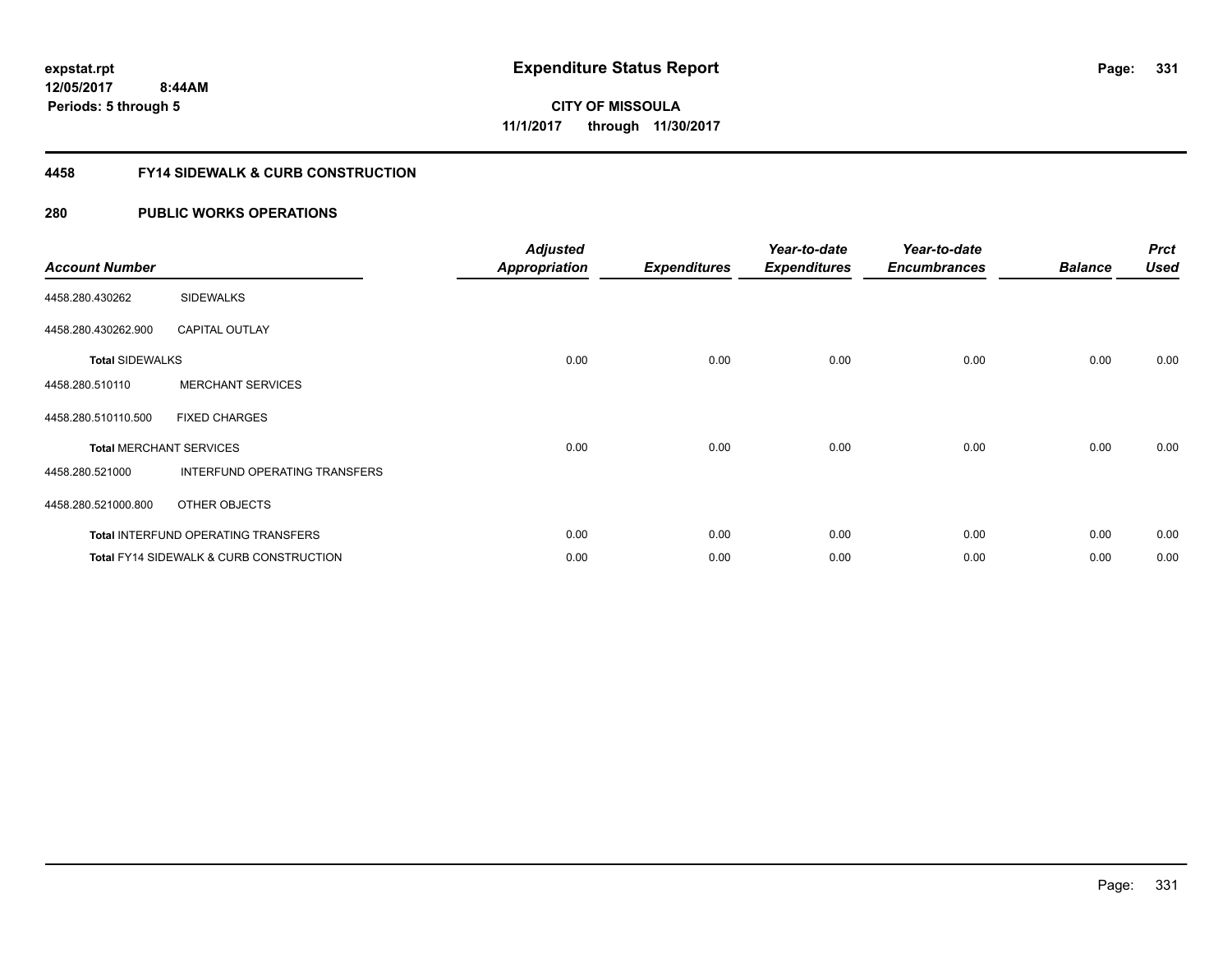#### **4459 FY15 SIDEWALK/CURB CONSTRUCTION**

| <b>Account Number</b>      |                                       | <b>Adjusted</b><br><b>Appropriation</b> | <b>Expenditures</b> | Year-to-date<br><b>Expenditures</b> | Year-to-date<br><b>Encumbrances</b> | <b>Balance</b> | <b>Prct</b><br><b>Used</b> |
|----------------------------|---------------------------------------|-----------------------------------------|---------------------|-------------------------------------|-------------------------------------|----------------|----------------------------|
| 4459.280.430262            | <b>SIDEWALKS</b>                      |                                         |                     |                                     |                                     |                |                            |
| 4459.280.430262.800        | OTHER OBJECTS                         |                                         |                     |                                     |                                     |                |                            |
| <b>Total OTHER OBJECTS</b> |                                       | 0.00                                    | 0.00                | 0.00                                | 0.00                                | 0.00           | 0.00                       |
| 4459.280.430262.900        | <b>CAPITAL OUTLAY</b>                 |                                         |                     |                                     |                                     |                |                            |
| <b>Total SIDEWALKS</b>     |                                       | 0.00                                    | 0.00                | 0.00                                | 0.00                                | 0.00           | 0.00                       |
| 4459.280.510110            | <b>MERCHANT SERVICES</b>              |                                         |                     |                                     |                                     |                |                            |
| 4459.280.510110.500        | <b>FIXED CHARGES</b>                  |                                         |                     |                                     |                                     |                |                            |
|                            | <b>Total MERCHANT SERVICES</b>        | 0.00                                    | 0.00                | 0.00                                | 0.00                                | 0.00           | 0.00                       |
|                            | Total FY15 SIDEWALK/CURB CONSTRUCTION | 0.00                                    | 0.00                | 0.00                                | 0.00                                | 0.00           | 0.00                       |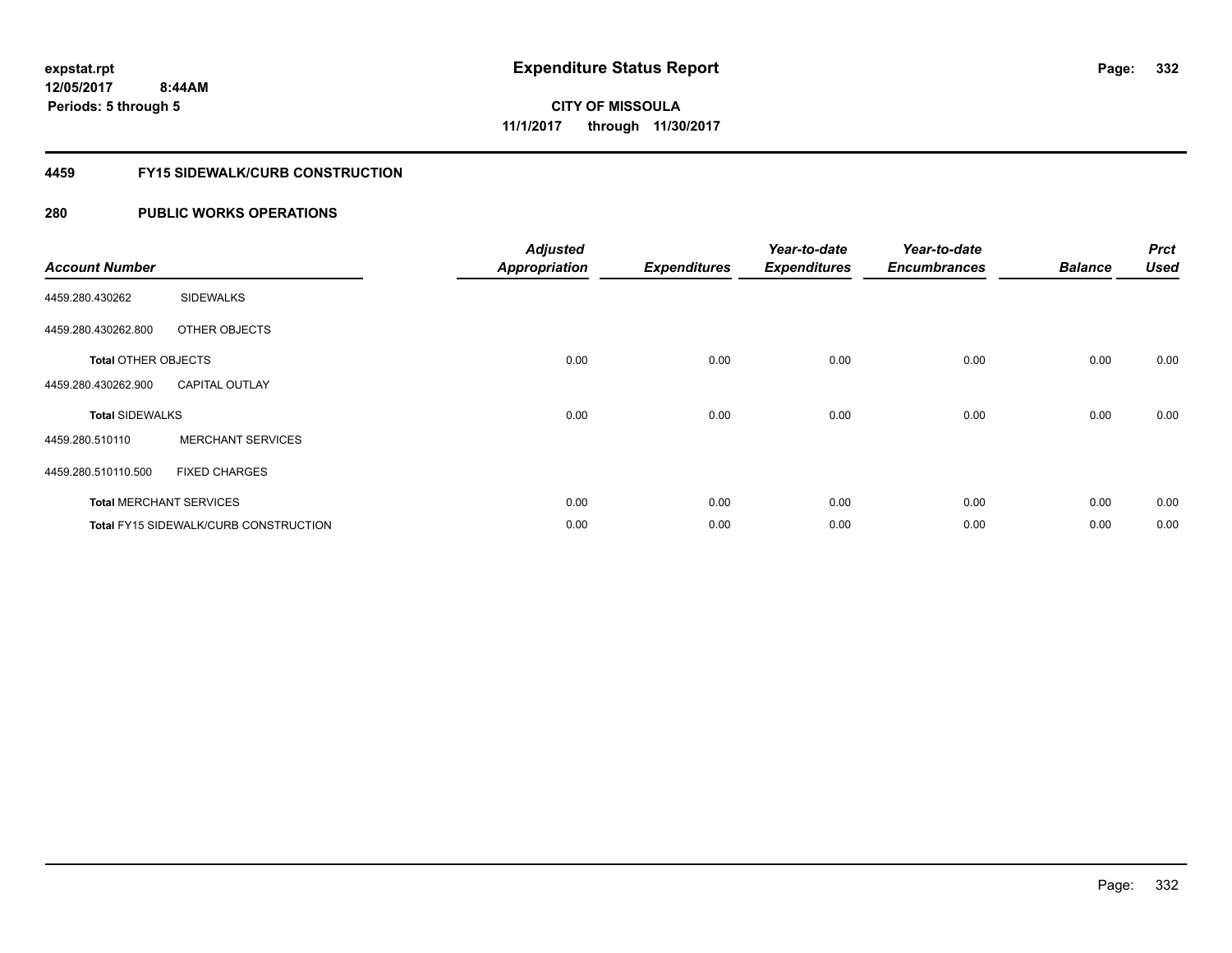#### **4460 FY16 SIDEWALK/CURB CONSTRUCTION**

| <b>Account Number</b>      |                                       | <b>Adjusted</b><br><b>Appropriation</b> | <b>Expenditures</b> | Year-to-date<br><b>Expenditures</b> | Year-to-date<br><b>Encumbrances</b> | <b>Balance</b> | <b>Prct</b><br><b>Used</b> |
|----------------------------|---------------------------------------|-----------------------------------------|---------------------|-------------------------------------|-------------------------------------|----------------|----------------------------|
| 4460.280.430262            | <b>SIDEWALKS</b>                      |                                         |                     |                                     |                                     |                |                            |
| 4460.280.430262.800        | OTHER OBJECTS                         |                                         |                     |                                     |                                     |                |                            |
| <b>Total OTHER OBJECTS</b> |                                       | 0.00                                    | 0.00                | 0.00                                | 0.00                                | 0.00           | 0.00                       |
| 4460.280.430262.900        | <b>CAPITAL OUTLAY</b>                 |                                         |                     |                                     |                                     |                |                            |
| <b>Total SIDEWALKS</b>     |                                       | 0.00                                    | 0.00                | 0.00                                | 0.00                                | 0.00           | 0.00                       |
| 4460.280.510110            | <b>MERCHANT SERVICES</b>              |                                         |                     |                                     |                                     |                |                            |
| 4460.280.510110.500        | <b>FIXED CHARGES</b>                  |                                         |                     |                                     |                                     |                |                            |
|                            | <b>Total MERCHANT SERVICES</b>        | 0.00                                    | 0.00                | 0.00                                | 0.00                                | 0.00           | 0.00                       |
|                            | Total FY16 SIDEWALK/CURB CONSTRUCTION | 0.00                                    | 0.00                | 0.00                                | 0.00                                | 0.00           | 0.00                       |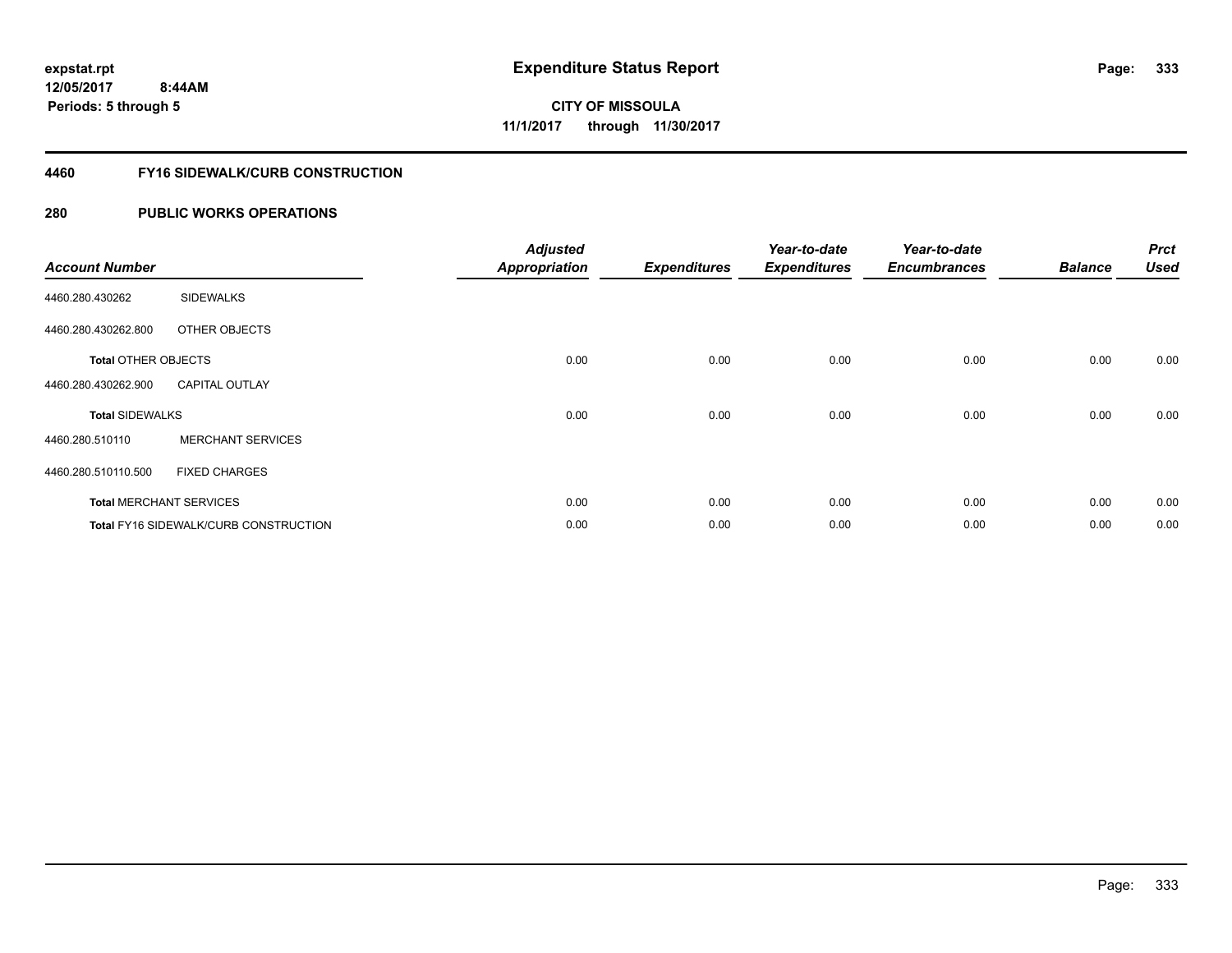# **CITY OF MISSOULA 11/1/2017 through 11/30/2017**

#### **4461 FY17 SIDEWALK/CURB CONSTRUCTION**

| <b>Account Number</b>  |                                              | <b>Adjusted</b><br>Appropriation | <b>Expenditures</b> | Year-to-date<br><b>Expenditures</b> | Year-to-date<br><b>Encumbrances</b> | <b>Balance</b> | <b>Prct</b><br><b>Used</b> |
|------------------------|----------------------------------------------|----------------------------------|---------------------|-------------------------------------|-------------------------------------|----------------|----------------------------|
| 4461.280.430262        | <b>SIDEWALKS</b>                             |                                  |                     |                                     |                                     |                |                            |
| 4461.280.430262.900    | <b>CAPITAL OUTLAY</b>                        |                                  |                     |                                     |                                     |                |                            |
| <b>Total SIDEWALKS</b> |                                              | 0.00                             | 0.00                | 0.00                                | 0.00                                | 0.00           | 0.00                       |
| 4461.280.510110        | <b>MERCHANT SERVICES</b>                     |                                  |                     |                                     |                                     |                |                            |
| 4461.280.510110.500    | <b>FIXED CHARGES</b>                         |                                  |                     |                                     |                                     |                |                            |
|                        | <b>Total MERCHANT SERVICES</b>               | 0.00                             | 0.00                | 0.00                                | 0.00                                | 0.00           | 0.00                       |
|                        | <b>Total FY17 SIDEWALK/CURB CONSTRUCTION</b> | 0.00                             | 0.00                | 0.00                                | 0.00                                | 0.00           | 0.00                       |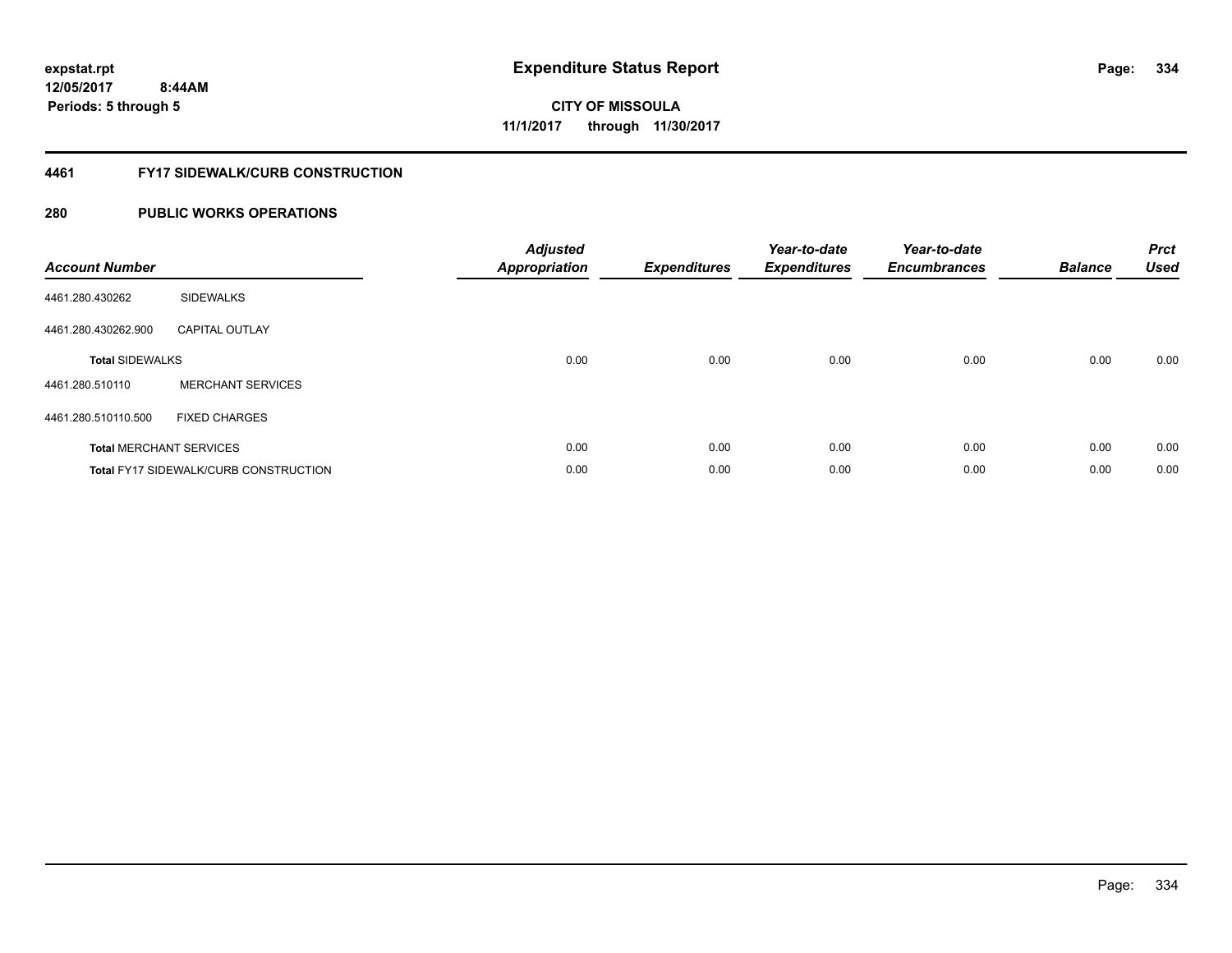#### **4462 FY18 SIDEWALK/CURB CONSTRUCTION**

| <b>Account Number</b>                |                                       | <b>Adjusted</b><br><b>Appropriation</b> | <b>Expenditures</b> | Year-to-date<br><b>Expenditures</b> | Year-to-date<br><b>Encumbrances</b> | <b>Balance</b> | <b>Prct</b><br><b>Used</b> |
|--------------------------------------|---------------------------------------|-----------------------------------------|---------------------|-------------------------------------|-------------------------------------|----------------|----------------------------|
| 4462.280.430262                      | <b>SIDEWALKS</b>                      |                                         |                     |                                     |                                     |                |                            |
| 4462.280.430262.900                  | <b>CAPITAL OUTLAY</b>                 |                                         |                     |                                     |                                     |                |                            |
| 4462.280.430262.930.000 IMPROVEMENTS |                                       | 0.00                                    | 123,753.45          | 679,504.02                          | 0.00                                | -679.504.02    | 0.00                       |
| <b>Total SIDEWALKS</b>               |                                       | 0.00                                    | 123.753.45          | 679,504.02                          | 0.00                                | -679.504.02    | 0.00                       |
| 4462.280.510110                      | <b>MERCHANT SERVICES</b>              |                                         |                     |                                     |                                     |                |                            |
| 4462.280.510110.500                  | <b>FIXED CHARGES</b>                  |                                         |                     |                                     |                                     |                |                            |
|                                      | <b>Total MERCHANT SERVICES</b>        | 0.00                                    | 0.00                | 0.00                                | 0.00                                | 0.00           | 0.00                       |
|                                      | Total FY18 SIDEWALK/CURB CONSTRUCTION | 0.00                                    | 123,753.45          | 679,504.02                          | 0.00                                | -679,504.02    | 0.00                       |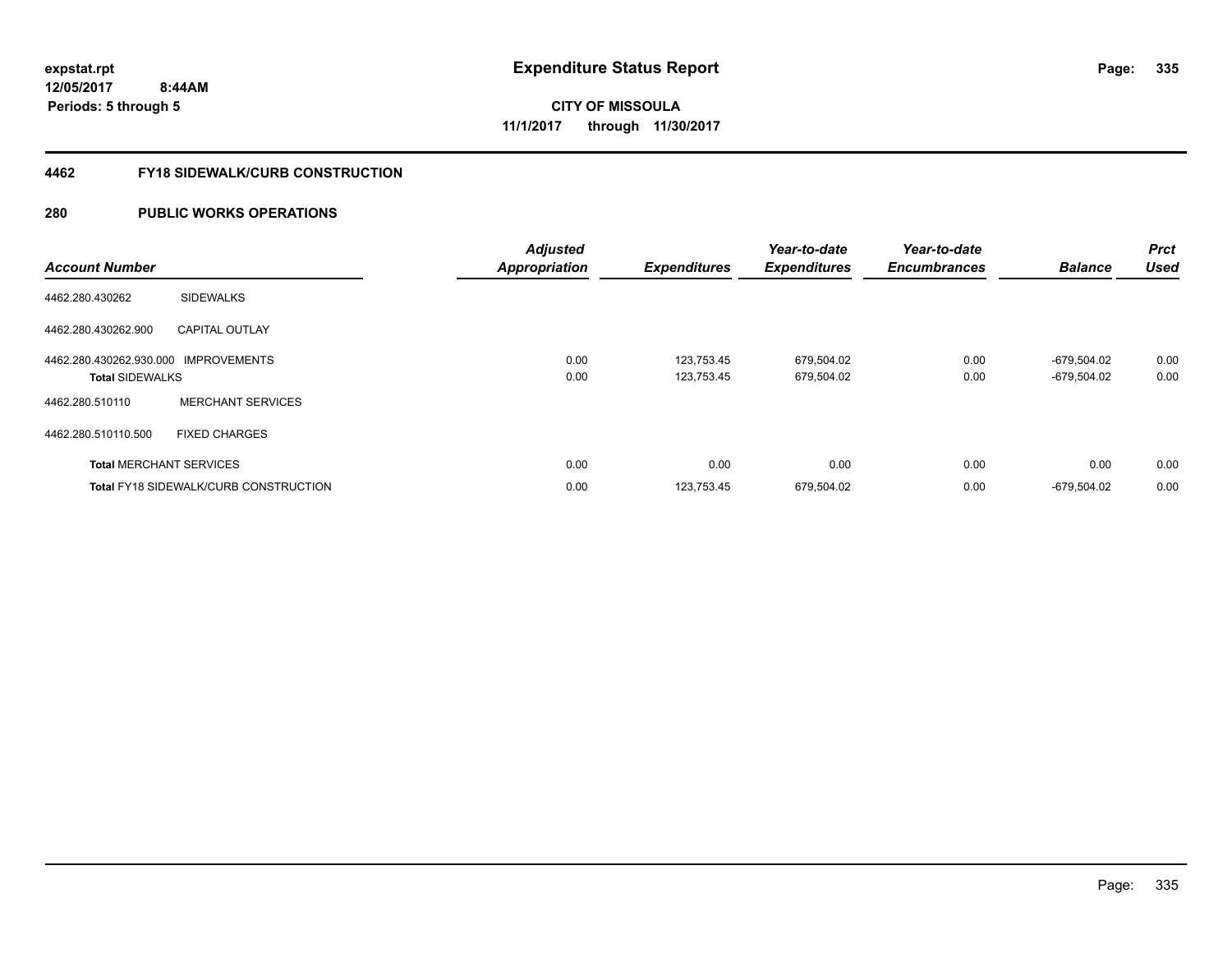### **4531 SID 531 TRAFFIC CALMING**

| <b>Account Number</b> |                                      | <b>Adjusted</b><br>Appropriation | <b>Expenditures</b> | Year-to-date<br><b>Expenditures</b> | Year-to-date<br><b>Encumbrances</b> | <b>Balance</b> | <b>Prct</b><br><b>Used</b> |
|-----------------------|--------------------------------------|----------------------------------|---------------------|-------------------------------------|-------------------------------------|----------------|----------------------------|
| 4531.390.510100       | SPECIAL ASSESSMENTS                  |                                  |                     |                                     |                                     |                |                            |
| 4531.390.510100.900   | <b>CAPITAL OUTLAY</b>                |                                  |                     |                                     |                                     |                |                            |
|                       | <b>Total SPECIAL ASSESSMENTS</b>     | 0.00                             | 0.00                | 0.00                                | 0.00                                | 0.00           | 0.00                       |
| 4531.390.510110       | <b>MERCHANT SERVICES</b>             |                                  |                     |                                     |                                     |                |                            |
| 4531.390.510110.500   | <b>FIXED CHARGES</b>                 |                                  |                     |                                     |                                     |                |                            |
|                       | <b>Total MERCHANT SERVICES</b>       | 0.00                             | 0.00                | 0.00                                | 0.00                                | 0.00           | 0.00                       |
|                       | <b>Total SID 531 TRAFFIC CALMING</b> | 0.00                             | 0.00                | 0.00                                | 0.00                                | 0.00           | 0.00                       |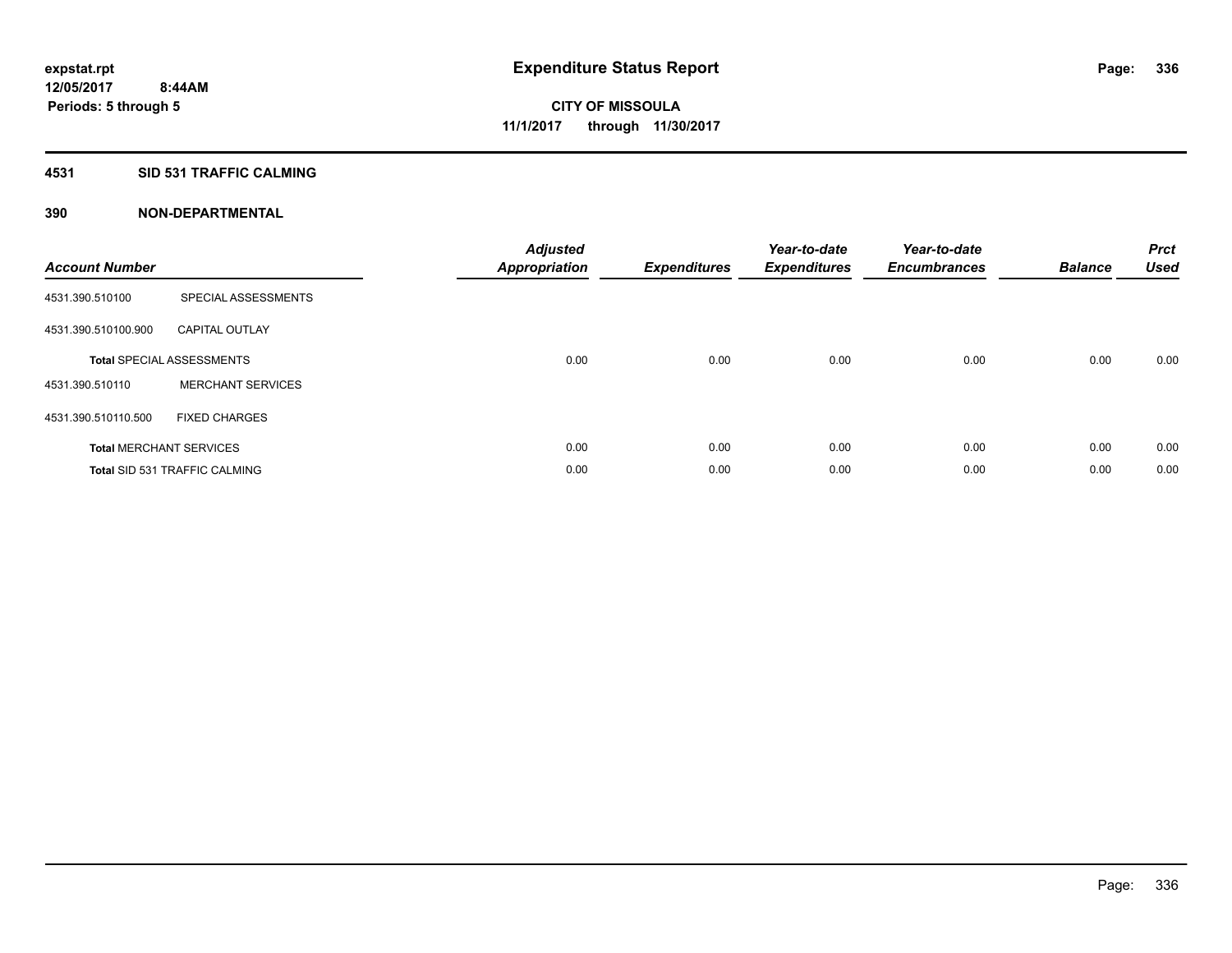### **4532 MALONEY RANCH SID**

| <b>Account Number</b>          |                                  | <b>Adjusted</b><br><b>Appropriation</b> | <b>Expenditures</b> | Year-to-date<br><b>Expenditures</b> | Year-to-date<br><b>Encumbrances</b> | <b>Balance</b> | <b>Prct</b><br><b>Used</b> |
|--------------------------------|----------------------------------|-----------------------------------------|---------------------|-------------------------------------|-------------------------------------|----------------|----------------------------|
| 4532.390.510100                | SPECIAL ASSESSMENTS              |                                         |                     |                                     |                                     |                |                            |
| 4532.390.510100.900            | <b>CAPITAL OUTLAY</b>            |                                         |                     |                                     |                                     |                |                            |
|                                | <b>Total SPECIAL ASSESSMENTS</b> | 0.00                                    | 0.00                | 0.00                                | 0.00                                | 0.00           | 0.00                       |
| 4532.390.510110                | <b>MERCHANT SERVICES</b>         |                                         |                     |                                     |                                     |                |                            |
| 4532.390.510110.500            | <b>FIXED CHARGES</b>             |                                         |                     |                                     |                                     |                |                            |
| <b>Total FIXED CHARGES</b>     |                                  | 0.00                                    | 0.00                | 0.00                                | 0.00                                | 0.00           | 0.00                       |
|                                | <b>Total MERCHANT SERVICES</b>   | 0.00                                    | 0.00                | 0.00                                | 0.00                                | 0.00           | 0.00                       |
| <b>Total MALONEY RANCH SID</b> |                                  | 0.00                                    | 0.00                | 0.00                                | 0.00                                | 0.00           | 0.00                       |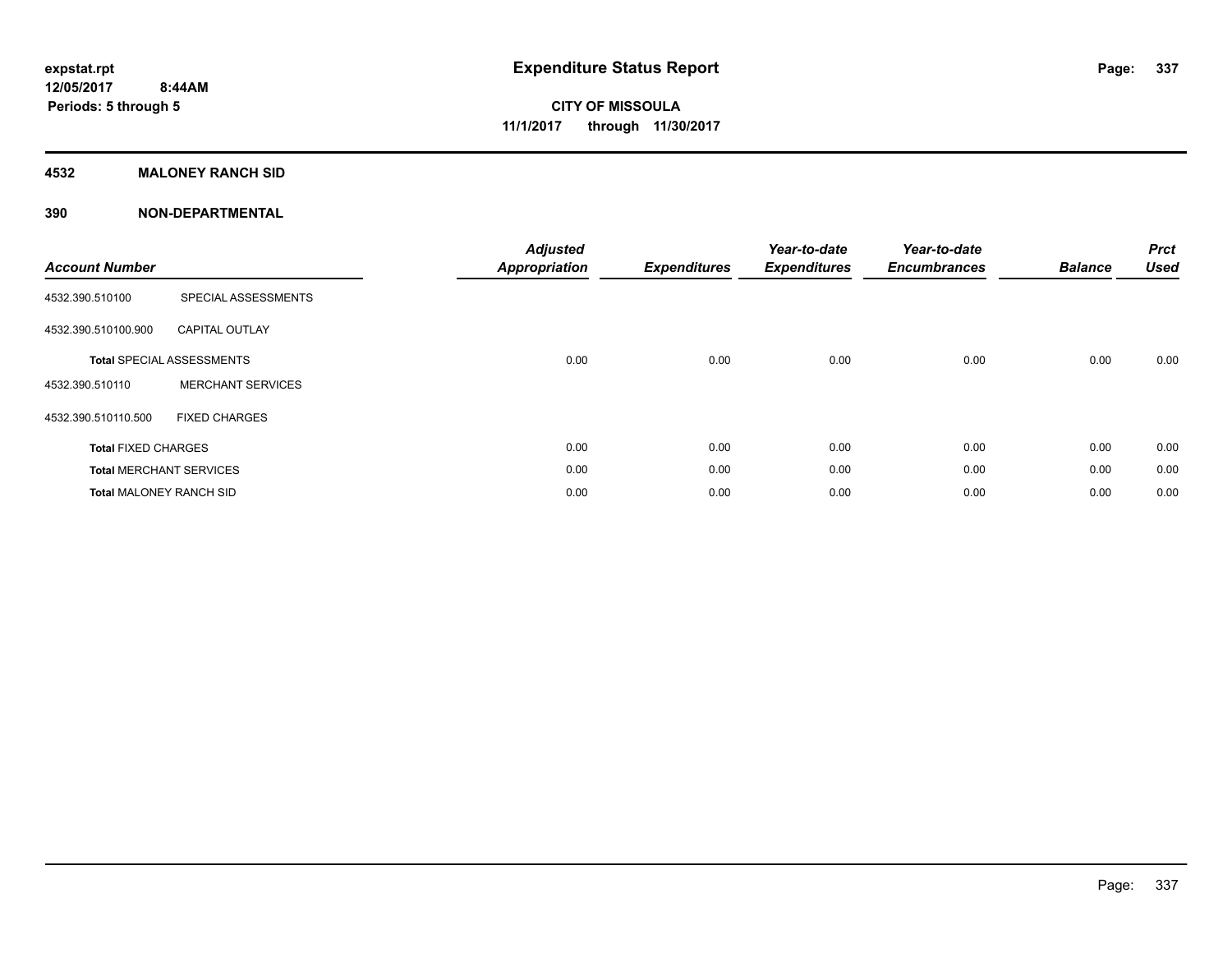### **4533 RATTLESNAKE SEWER SID**

| <b>Account Number</b>          |                             | <b>Adjusted</b><br><b>Appropriation</b> | <b>Expenditures</b> | Year-to-date<br><b>Expenditures</b> | Year-to-date<br><b>Encumbrances</b> | <b>Balance</b> | <b>Prct</b><br>Used |
|--------------------------------|-----------------------------|-----------------------------------------|---------------------|-------------------------------------|-------------------------------------|----------------|---------------------|
| 4533.390.510110                | <b>MERCHANT SERVICES</b>    |                                         |                     |                                     |                                     |                |                     |
| 4533.390.510110.500            | <b>FIXED CHARGES</b>        |                                         |                     |                                     |                                     |                |                     |
| <b>Total FIXED CHARGES</b>     |                             | 0.00                                    | 0.00                | 0.00                                | 0.00                                | 0.00           | 0.00                |
| <b>Total MERCHANT SERVICES</b> |                             | 0.00                                    | 0.00                | 0.00                                | 0.00                                | 0.00           | 0.00                |
|                                | Total RATTLESNAKE SEWER SID | 0.00                                    | 0.00                | 0.00                                | 0.00                                | 0.00           | 0.00                |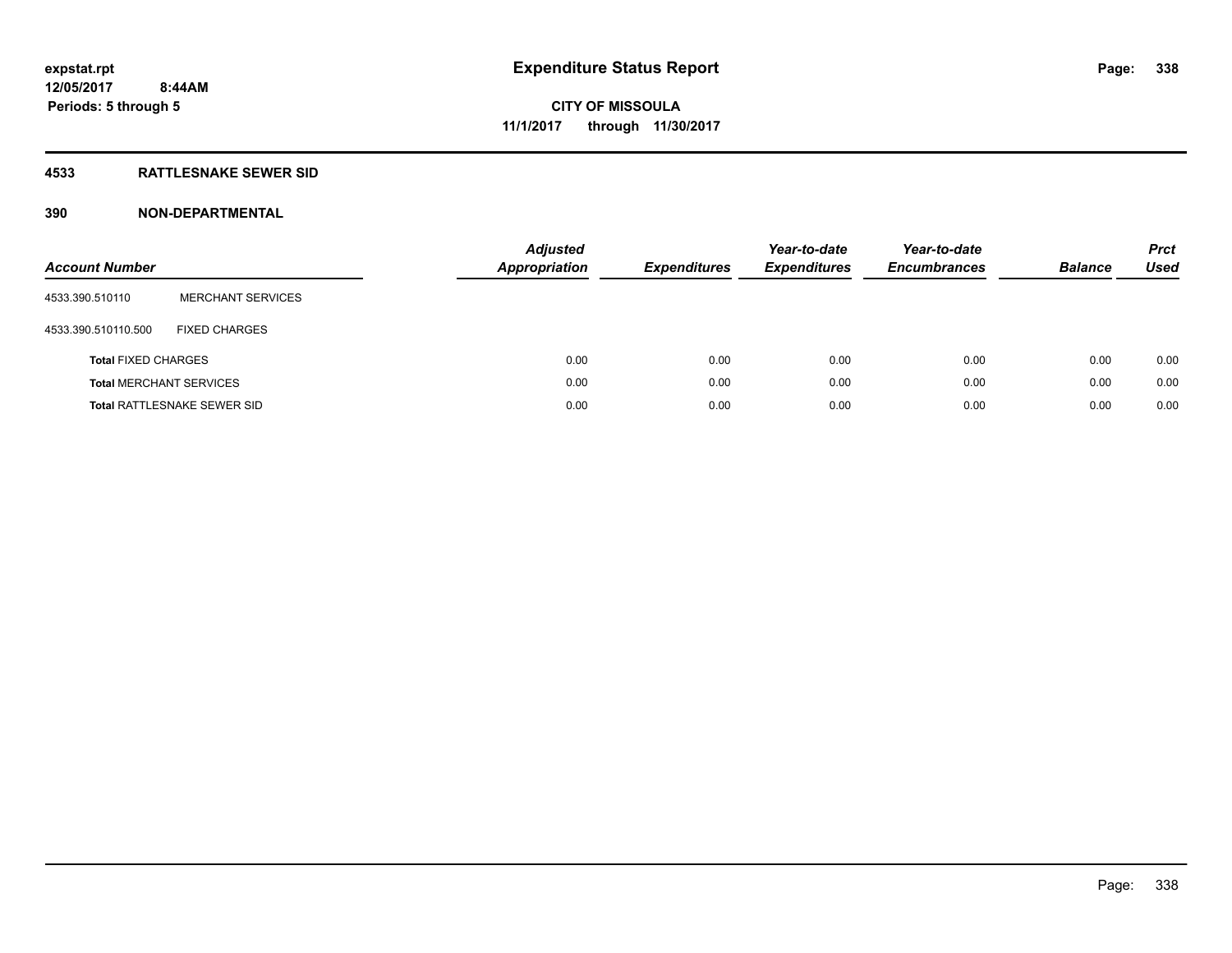#### **4534 SID 534 LINCOLNWOOD**

| <b>Account Number</b> |                                            | <b>Adjusted</b><br>Appropriation | <b>Expenditures</b> | Year-to-date<br><b>Expenditures</b> | Year-to-date<br><b>Encumbrances</b> | <b>Balance</b> | <b>Prct</b><br><b>Used</b> |
|-----------------------|--------------------------------------------|----------------------------------|---------------------|-------------------------------------|-------------------------------------|----------------|----------------------------|
| 4534.390.510110       | <b>MERCHANT SERVICES</b>                   |                                  |                     |                                     |                                     |                |                            |
| 4534.390.510110.500   | <b>FIXED CHARGES</b>                       |                                  |                     |                                     |                                     |                |                            |
|                       | <b>Total MERCHANT SERVICES</b>             | 0.00                             | 0.00                | 0.00                                | 0.00                                | 0.00           | 0.00                       |
| 4534.390.521000       | INTERFUND OPERATING TRANSFERS              |                                  |                     |                                     |                                     |                |                            |
| 4534.390.521000.800   | OTHER OBJECTS                              |                                  |                     |                                     |                                     |                |                            |
|                       | <b>Total INTERFUND OPERATING TRANSFERS</b> | 0.00                             | 0.00                | 0.00                                | 0.00                                | 0.00           | 0.00                       |
|                       | <b>Total SID 534 LINCOLNWOOD</b>           | 0.00                             | 0.00                | 0.00                                | 0.00                                | 0.00           | 0.00                       |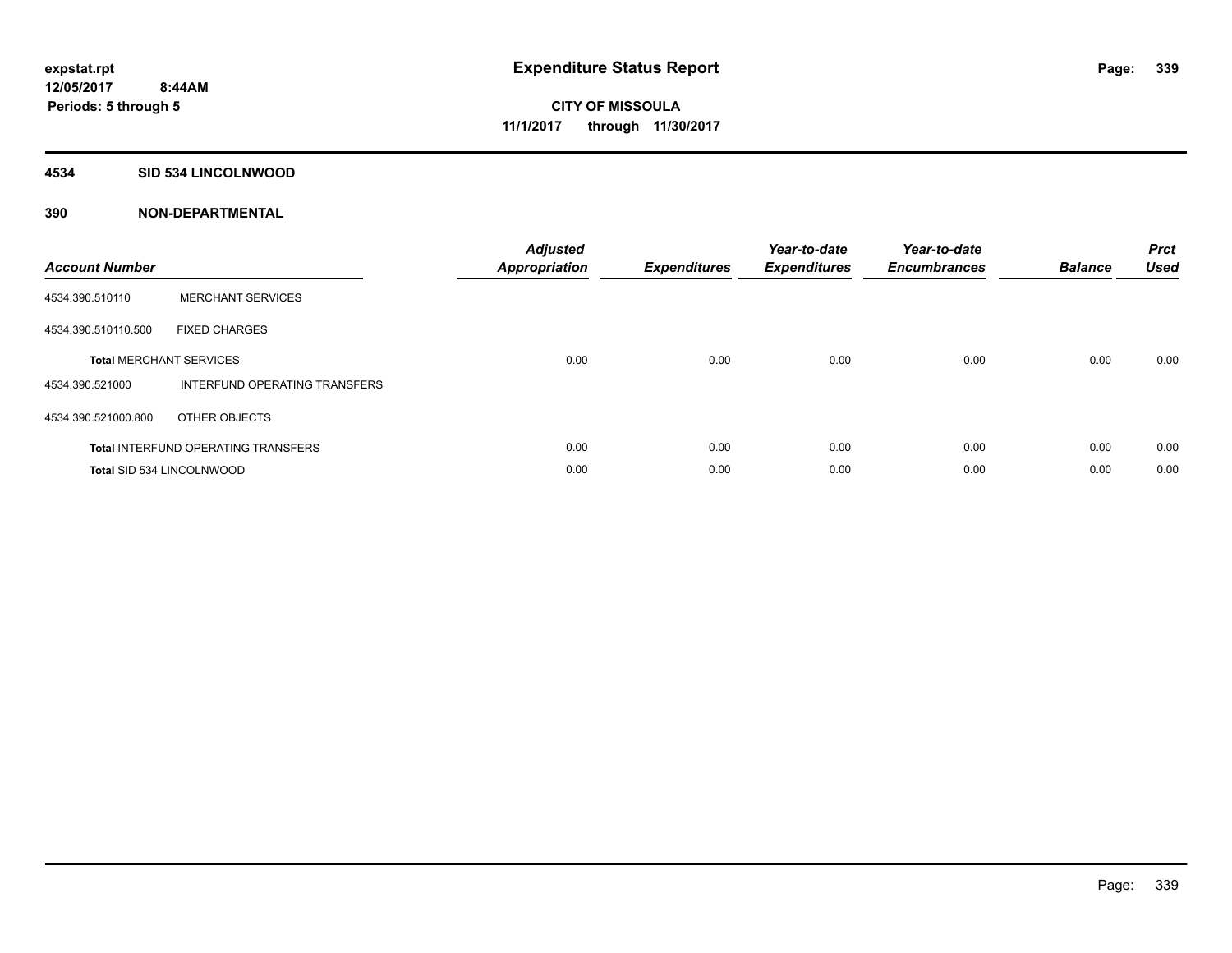### **4536 SID536 LINCOLNWOOD SWR PH2**

| <b>Account Number</b>          |                                  | <b>Adjusted</b><br><b>Appropriation</b> | <b>Expenditures</b> | Year-to-date<br><b>Expenditures</b> | Year-to-date<br><b>Encumbrances</b> | <b>Balance</b> | <b>Prct</b><br>Used |
|--------------------------------|----------------------------------|-----------------------------------------|---------------------|-------------------------------------|-------------------------------------|----------------|---------------------|
| 4536.390.510110                | <b>MERCHANT SERVICES</b>         |                                         |                     |                                     |                                     |                |                     |
| 4536.390.510110.500            | <b>FIXED CHARGES</b>             |                                         |                     |                                     |                                     |                |                     |
| <b>Total MERCHANT SERVICES</b> |                                  | 0.00                                    | 0.00                | 0.00                                | 0.00                                | 0.00           | 0.00                |
|                                | Total SID536 LINCOLNWOOD SWR PH2 | 0.00                                    | 0.00                | 0.00                                | 0.00                                | 0.00           | 0.00                |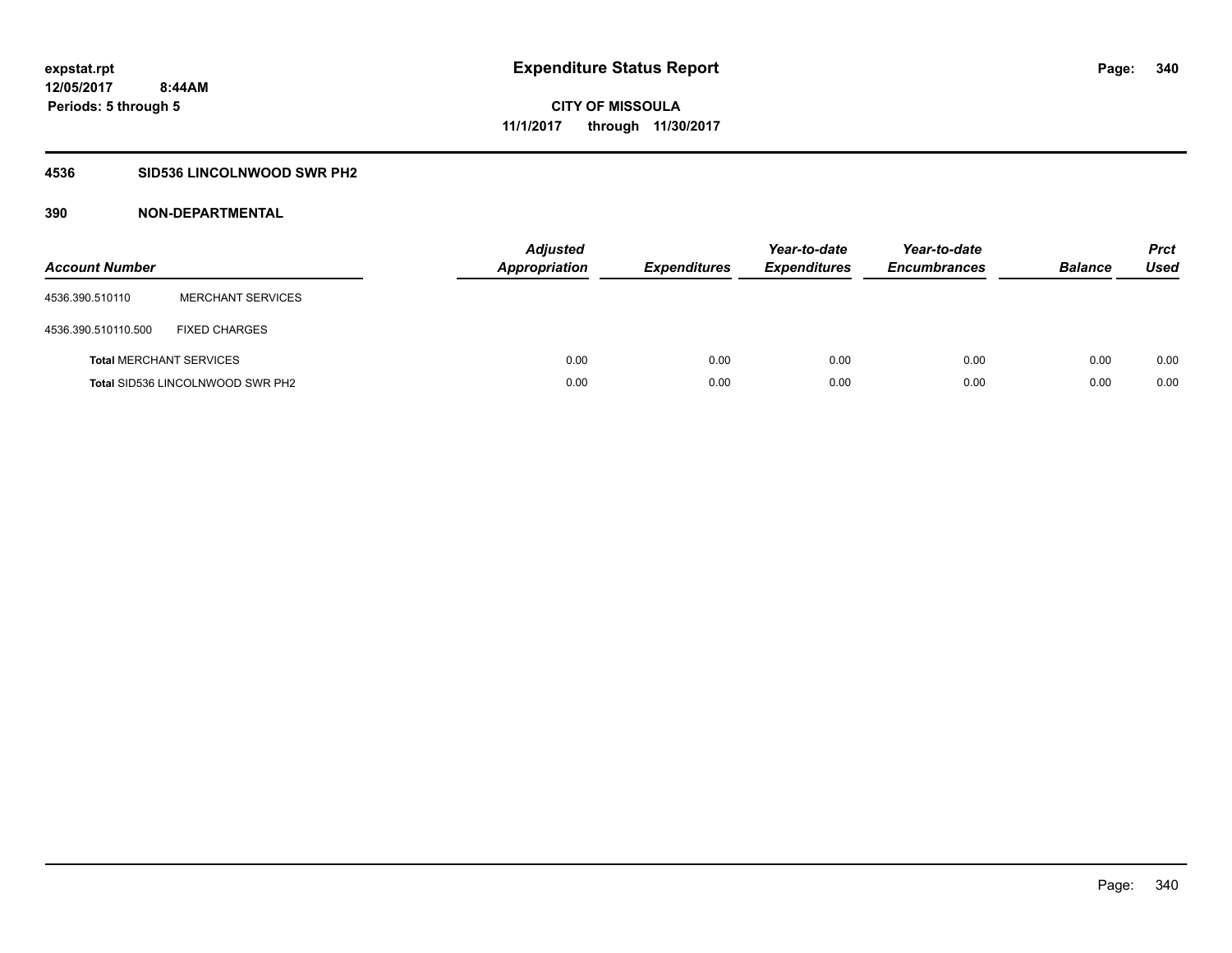#### **4540 SID 540 ENGLAND BLVD**

| <b>Account Number</b>       |                                                                                  | <b>Adjusted</b><br><b>Appropriation</b> | <b>Expenditures</b> | Year-to-date<br><b>Expenditures</b> | Year-to-date<br><b>Encumbrances</b> | <b>Balance</b>             | <b>Prct</b><br><b>Used</b> |
|-----------------------------|----------------------------------------------------------------------------------|-----------------------------------------|---------------------|-------------------------------------|-------------------------------------|----------------------------|----------------------------|
| 4540.390.510100             | SPECIAL ASSESSMENTS                                                              |                                         |                     |                                     |                                     |                            |                            |
| 4540.390.510100.300         | <b>PURCHASED SERVICES</b>                                                        |                                         |                     |                                     |                                     |                            |                            |
|                             | 4540.390.510100.350.000 PROFESSIONAL SERVICES<br><b>Total PURCHASED SERVICES</b> | 0.00<br>0.00                            | 0.00<br>0.00        | 2.819.00<br>2,819.00                | 0.00<br>0.00                        | $-2,819.00$<br>$-2,819.00$ | 0.00<br>0.00               |
| 4540.390.510100.900         | <b>CAPITAL OUTLAY</b>                                                            |                                         |                     |                                     |                                     |                            |                            |
| <b>Total CAPITAL OUTLAY</b> |                                                                                  | 0.00                                    | 0.00                | 0.00                                | 0.00                                | 0.00                       | 0.00                       |
|                             | <b>Total SPECIAL ASSESSMENTS</b>                                                 | 0.00                                    | 0.00                | 2,819.00                            | 0.00                                | $-2,819.00$                | 0.00                       |
| 4540.390.510110             | <b>MERCHANT SERVICES</b>                                                         |                                         |                     |                                     |                                     |                            |                            |
| 4540.390.510110.500         | <b>FIXED CHARGES</b>                                                             |                                         |                     |                                     |                                     |                            |                            |
|                             | <b>Total MERCHANT SERVICES</b>                                                   | 0.00                                    | 0.00                | 0.00                                | 0.00                                | 0.00                       | 0.00                       |
| 4540.390.521000             | <b>INTERFUND OPERATING TRANSFERS</b>                                             |                                         |                     |                                     |                                     |                            |                            |
| 4540.390.521000.800         | OTHER OBJECTS                                                                    |                                         |                     |                                     |                                     |                            |                            |
|                             | <b>Total INTERFUND OPERATING TRANSFERS</b>                                       | 0.00                                    | 0.00                | 0.00                                | 0.00                                | 0.00                       | 0.00                       |
|                             | Total SID 540 ENGLAND BLVD                                                       | 0.00                                    | 0.00                | 2,819.00                            | 0.00                                | $-2,819.00$                | 0.00                       |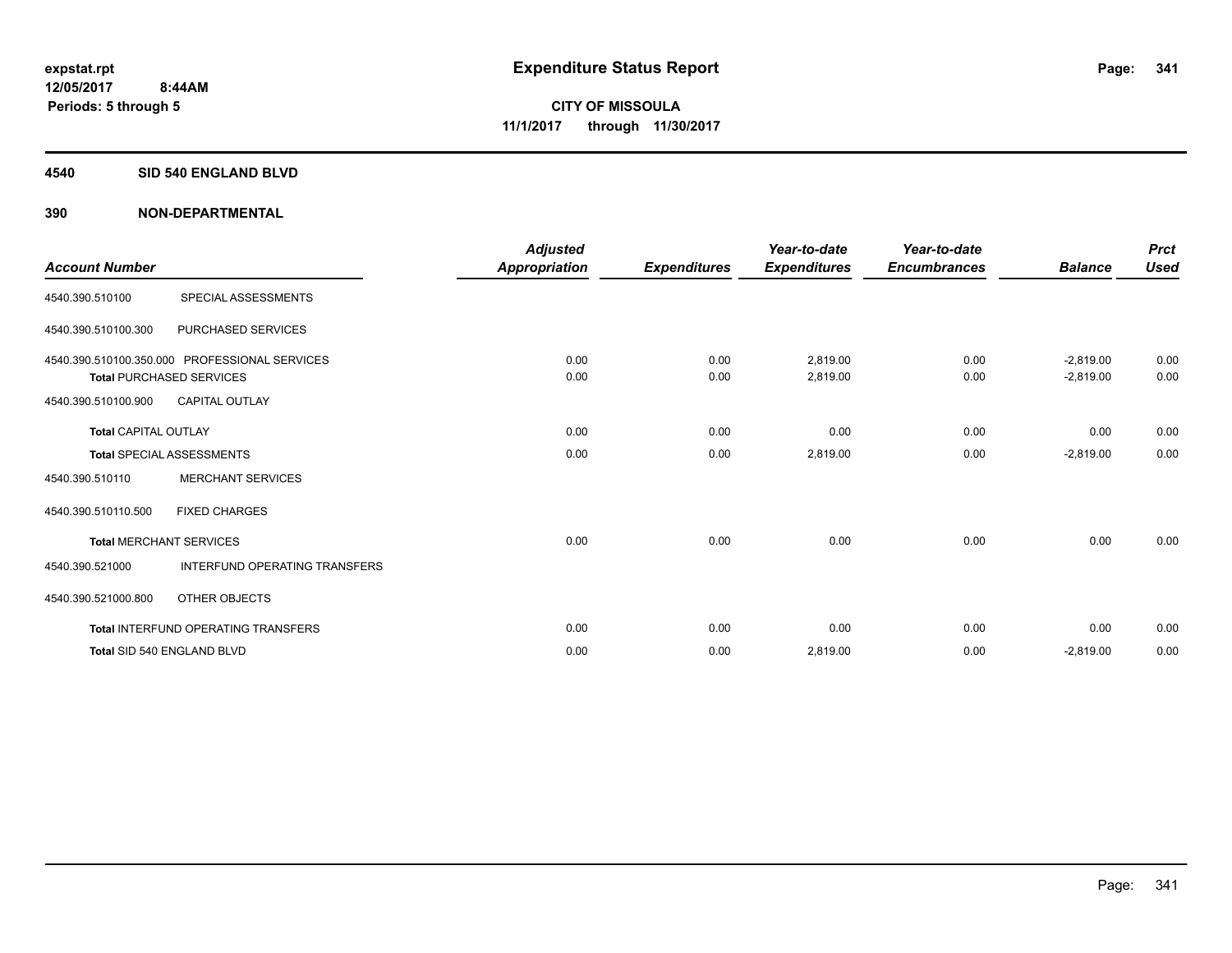### **4541 SID 541 PINEVIEW PARK**

| <b>Account Number</b>         |                                  | <b>Adjusted</b><br><b>Appropriation</b> | <b>Expenditures</b> | Year-to-date<br><b>Expenditures</b> | Year-to-date<br><b>Encumbrances</b> | <b>Balance</b> | <b>Prct</b><br><b>Used</b> |
|-------------------------------|----------------------------------|-----------------------------------------|---------------------|-------------------------------------|-------------------------------------|----------------|----------------------------|
| 4541.390.410710               | *** Title Not Found ***          |                                         |                     |                                     |                                     |                |                            |
| 4541.390.410710.500           | <b>FIXED CHARGES</b>             |                                         |                     |                                     |                                     |                |                            |
| Total *** Title Not Found *** |                                  | 0.00                                    | 0.00                | 0.00                                | 0.00                                | 0.00           | 0.00                       |
| 4541.390.510100               | SPECIAL ASSESSMENTS              |                                         |                     |                                     |                                     |                |                            |
| 4541.390.510100.900           | <b>CAPITAL OUTLAY</b>            |                                         |                     |                                     |                                     |                |                            |
|                               | <b>Total SPECIAL ASSESSMENTS</b> | 0.00                                    | 0.00                | 0.00                                | 0.00                                | 0.00           | 0.00                       |
| 4541.390.510110               | <b>MERCHANT SERVICES</b>         |                                         |                     |                                     |                                     |                |                            |
| 4541.390.510110.500           | <b>FIXED CHARGES</b>             |                                         |                     |                                     |                                     |                |                            |
|                               | <b>Total MERCHANT SERVICES</b>   | 0.00                                    | 0.00                | 0.00                                | 0.00                                | 0.00           | 0.00                       |
|                               | Total SID 541 PINEVIEW PARK      | 0.00                                    | 0.00                | 0.00                                | 0.00                                | 0.00           | 0.00                       |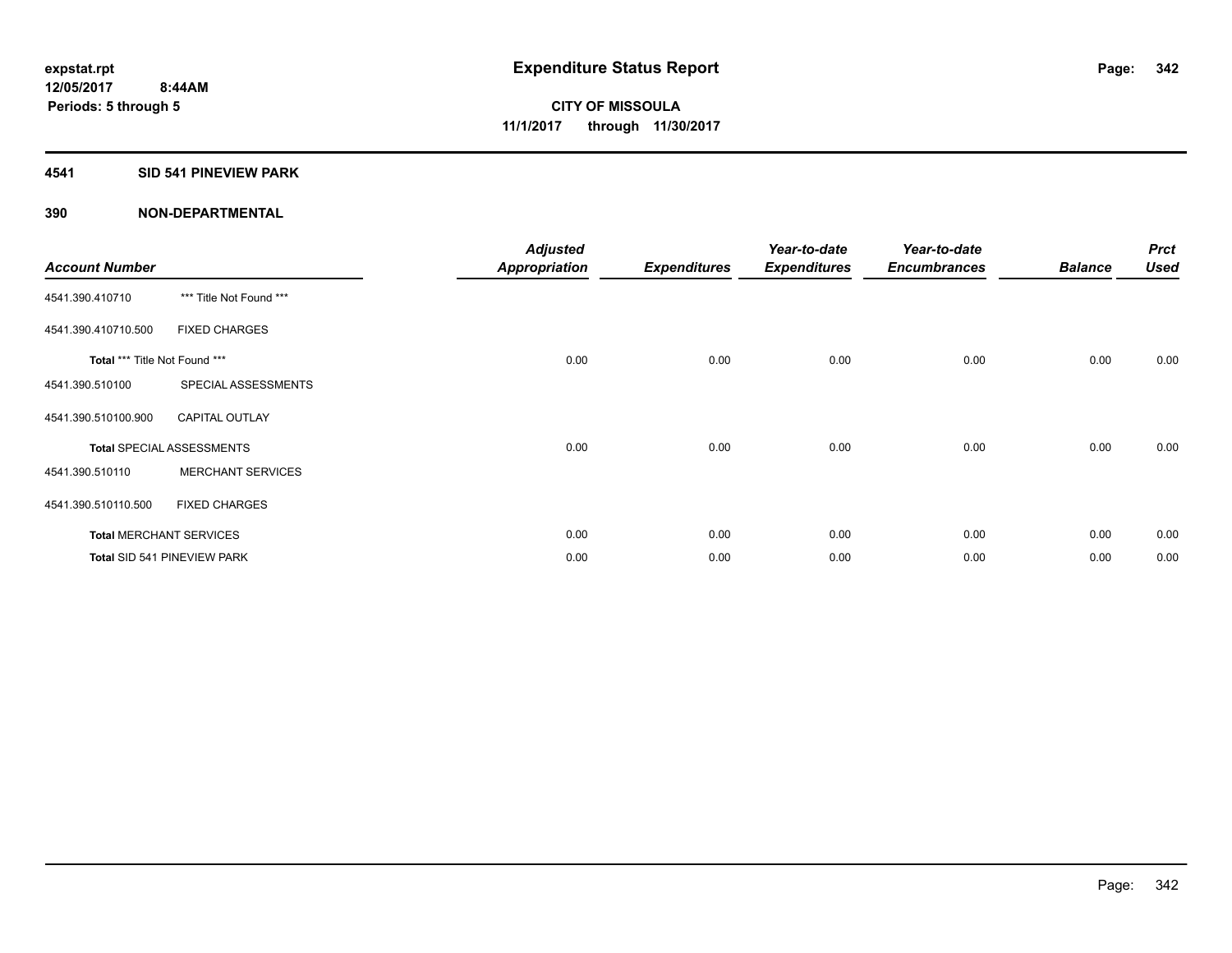### **4542 SID 542 HILLVIEW WAY**

| <b>Account Number</b> |                                  | <b>Adjusted</b><br>Appropriation | <b>Expenditures</b> | Year-to-date<br><b>Expenditures</b> | Year-to-date<br><b>Encumbrances</b> | <b>Balance</b> | <b>Prct</b><br><b>Used</b> |
|-----------------------|----------------------------------|----------------------------------|---------------------|-------------------------------------|-------------------------------------|----------------|----------------------------|
| 4542.390.510100       | SPECIAL ASSESSMENTS              |                                  |                     |                                     |                                     |                |                            |
| 4542.390.510100.300   | PURCHASED SERVICES               |                                  |                     |                                     |                                     |                |                            |
|                       | <b>Total SPECIAL ASSESSMENTS</b> | 0.00                             | 0.00                | 0.00                                | 0.00                                | 0.00           | 0.00                       |
| 4542.390.510110       | <b>MERCHANT SERVICES</b>         |                                  |                     |                                     |                                     |                |                            |
| 4542.390.510110.500   | <b>FIXED CHARGES</b>             |                                  |                     |                                     |                                     |                |                            |
|                       | <b>Total MERCHANT SERVICES</b>   | 0.00                             | 0.00                | 0.00                                | 0.00                                | 0.00           | 0.00                       |
|                       | Total SID 542 HILLVIEW WAY       | 0.00                             | 0.00                | 0.00                                | 0.00                                | 0.00           | 0.00                       |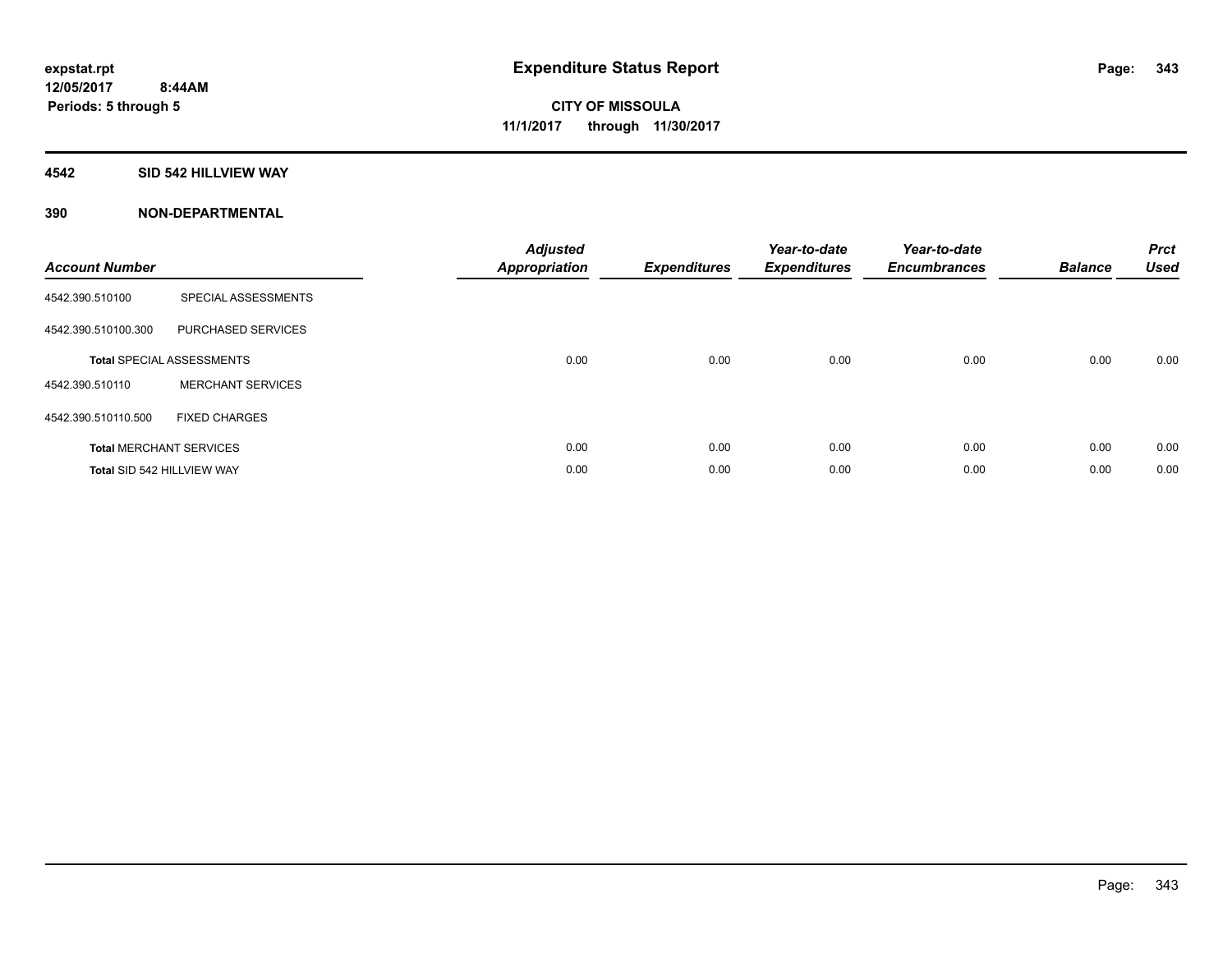#### **4543 SID 543 TRAFFIC CALMING**

|                       |                                      | <b>Adjusted</b>      |                     | Year-to-date        | Year-to-date        |                | <b>Prct</b> |
|-----------------------|--------------------------------------|----------------------|---------------------|---------------------|---------------------|----------------|-------------|
| <b>Account Number</b> |                                      | <b>Appropriation</b> | <b>Expenditures</b> | <b>Expenditures</b> | <b>Encumbrances</b> | <b>Balance</b> | <b>Used</b> |
| 4543.390.510100       | SPECIAL ASSESSMENTS                  |                      |                     |                     |                     |                |             |
| 4543.390.510100.300   | PURCHASED SERVICES                   |                      |                     |                     |                     |                |             |
|                       | <b>Total PURCHASED SERVICES</b>      | 0.00                 | 0.00                | 0.00                | 0.00                | 0.00           | 0.00        |
| 4543.390.510100.900   | <b>CAPITAL OUTLAY</b>                |                      |                     |                     |                     |                |             |
|                       | <b>Total SPECIAL ASSESSMENTS</b>     | 0.00                 | 0.00                | 0.00                | 0.00                | 0.00           | 0.00        |
| 4543.390.510110       | <b>MERCHANT SERVICES</b>             |                      |                     |                     |                     |                |             |
| 4543.390.510110.500   | <b>FIXED CHARGES</b>                 |                      |                     |                     |                     |                |             |
|                       | <b>Total MERCHANT SERVICES</b>       | 0.00                 | 0.00                | 0.00                | 0.00                | 0.00           | 0.00        |
|                       | <b>Total SID 543 TRAFFIC CALMING</b> | 0.00                 | 0.00                | 0.00                | 0.00                | 0.00           | 0.00        |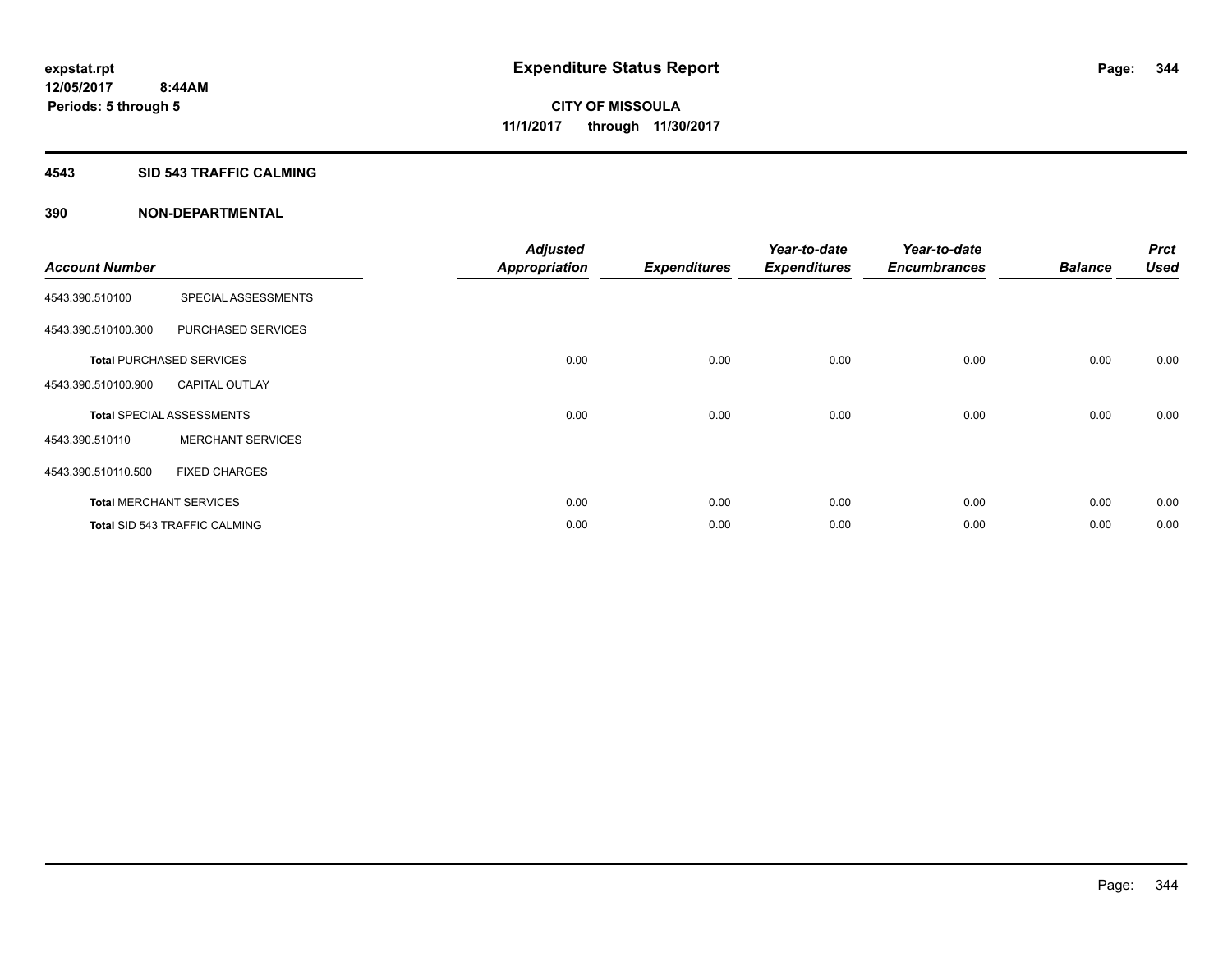### **4544 MILLER CREEK MITIGATION FUND**

| <b>Account Number</b> |                                           | <b>Adjusted</b><br><b>Appropriation</b> | <b>Expenditures</b> | Year-to-date<br><b>Expenditures</b> | Year-to-date<br><b>Encumbrances</b> | <b>Balance</b> | <b>Prct</b><br><b>Used</b> |
|-----------------------|-------------------------------------------|-----------------------------------------|---------------------|-------------------------------------|-------------------------------------|----------------|----------------------------|
| 4544.390.510100       | SPECIAL ASSESSMENTS                       |                                         |                     |                                     |                                     |                |                            |
| 4544.390.510100.900   | <b>CAPITAL OUTLAY</b>                     |                                         |                     |                                     |                                     |                |                            |
|                       | <b>Total SPECIAL ASSESSMENTS</b>          | 0.00                                    | 0.00                | 0.00                                | 0.00                                | 0.00           | 0.00                       |
| 4544.390.510110       | <b>MERCHANT SERVICES</b>                  |                                         |                     |                                     |                                     |                |                            |
| 4544.390.510110.500   | <b>FIXED CHARGES</b>                      |                                         |                     |                                     |                                     |                |                            |
|                       | <b>Total MERCHANT SERVICES</b>            | 0.00                                    | 0.00                | 0.00                                | 0.00                                | 0.00           | 0.00                       |
|                       | <b>Total MILLER CREEK MITIGATION FUND</b> | 0.00                                    | 0.00                | 0.00                                | 0.00                                | 0.00           | 0.00                       |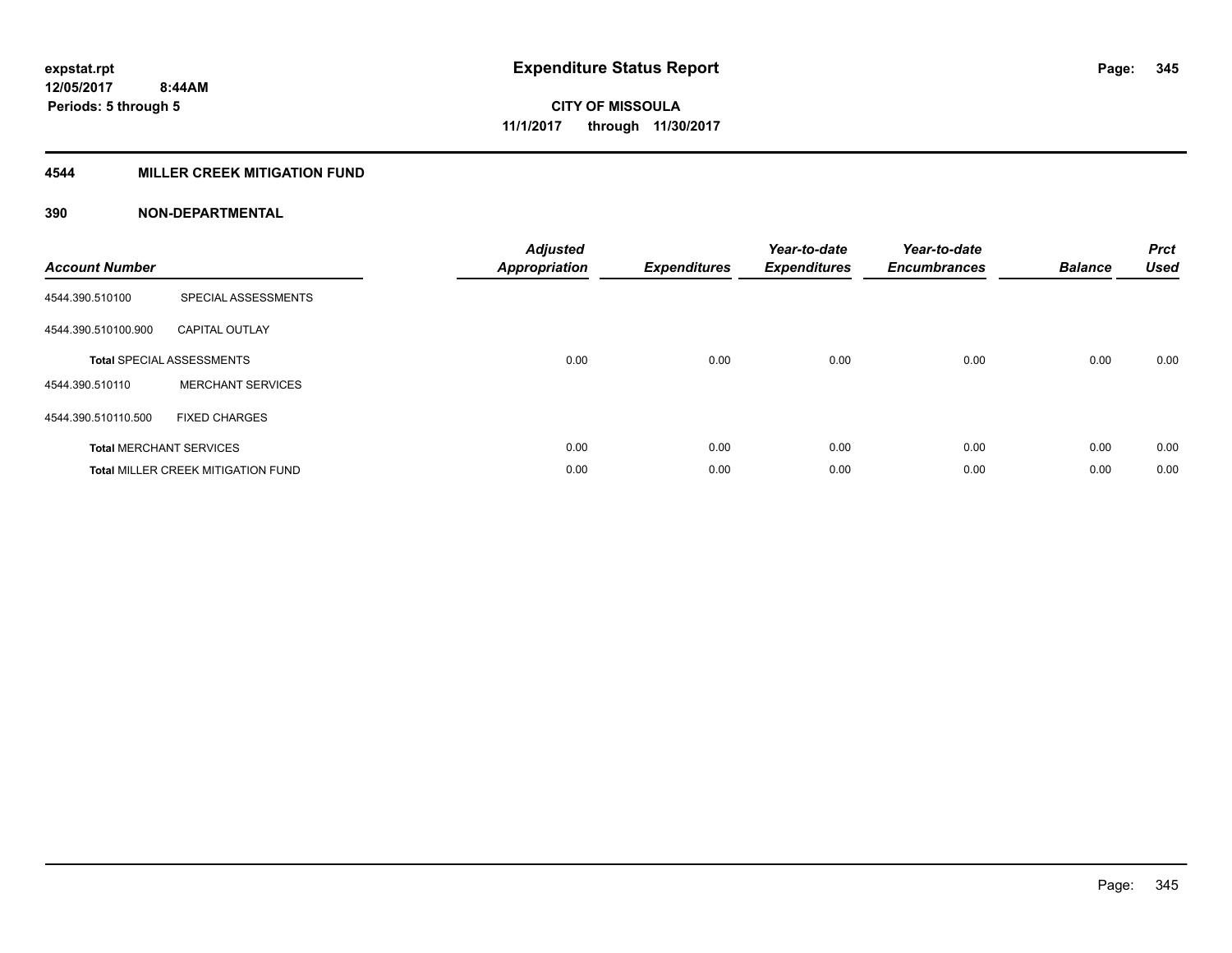### **4545 MILLER CREEK TWITE CONSTRUCTION**

| <b>Account Number</b> |                                              | <b>Adjusted</b><br><b>Appropriation</b> | <b>Expenditures</b> | Year-to-date<br><b>Expenditures</b> | Year-to-date<br><b>Encumbrances</b> | <b>Balance</b> | <b>Prct</b><br><b>Used</b> |
|-----------------------|----------------------------------------------|-----------------------------------------|---------------------|-------------------------------------|-------------------------------------|----------------|----------------------------|
| 4545.390.510100       | SPECIAL ASSESSMENTS                          |                                         |                     |                                     |                                     |                |                            |
| 4545.390.510100.300   | PURCHASED SERVICES                           |                                         |                     |                                     |                                     |                |                            |
|                       | <b>Total PURCHASED SERVICES</b>              | 0.00                                    | 0.00                | 0.00                                | 0.00                                | 0.00           | 0.00                       |
| 4545.390.510100.900   | <b>CAPITAL OUTLAY</b>                        |                                         |                     |                                     |                                     |                |                            |
|                       | <b>Total SPECIAL ASSESSMENTS</b>             | 0.00                                    | 0.00                | 0.00                                | 0.00                                | 0.00           | 0.00                       |
| 4545.390.510110       | <b>MERCHANT SERVICES</b>                     |                                         |                     |                                     |                                     |                |                            |
| 4545.390.510110.500   | <b>FIXED CHARGES</b>                         |                                         |                     |                                     |                                     |                |                            |
|                       | <b>Total MERCHANT SERVICES</b>               | 0.00                                    | 0.00                | 0.00                                | 0.00                                | 0.00           | 0.00                       |
|                       | <b>Total MILLER CREEK TWITE CONSTRUCTION</b> | 0.00                                    | 0.00                | 0.00                                | 0.00                                | 0.00           | 0.00                       |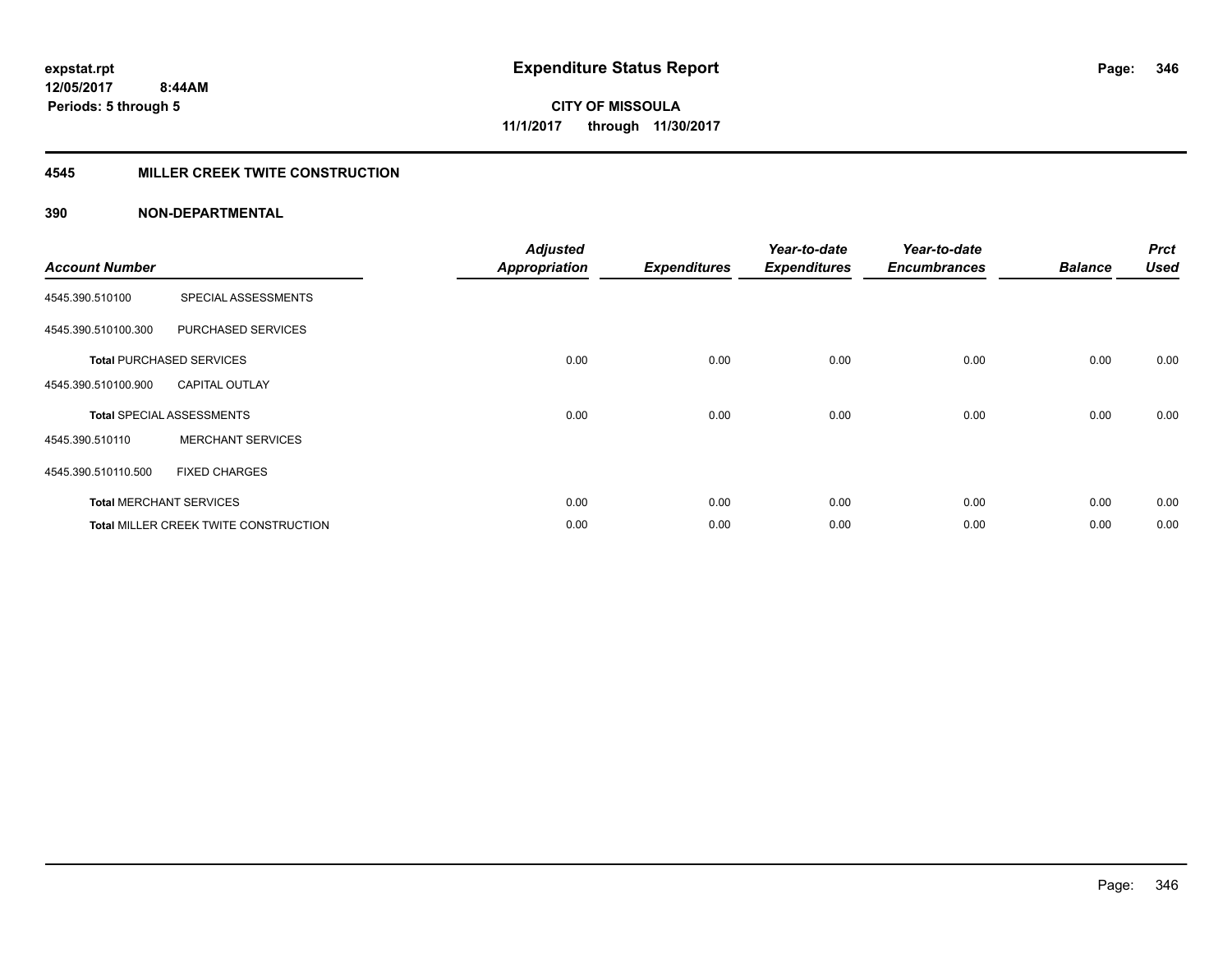**CITY OF MISSOULA 11/1/2017 through 11/30/2017**

#### **4546 MILLER CREEK MALOHNEY CONSTRUCTION**

| <b>Account Number</b> |                                          | <b>Adjusted</b><br><b>Appropriation</b> | <b>Expenditures</b> | Year-to-date<br><b>Expenditures</b> | Year-to-date<br><b>Encumbrances</b> | <b>Balance</b> | <b>Prct</b><br><b>Used</b> |
|-----------------------|------------------------------------------|-----------------------------------------|---------------------|-------------------------------------|-------------------------------------|----------------|----------------------------|
| 4546.390.510100       | SPECIAL ASSESSMENTS                      |                                         |                     |                                     |                                     |                |                            |
| 4546.390.510100.300   | PURCHASED SERVICES                       |                                         |                     |                                     |                                     |                |                            |
|                       | <b>Total PURCHASED SERVICES</b>          | 0.00                                    | 0.00                | 0.00                                | 0.00                                | 0.00           | 0.00                       |
| 4546.390.510100.900   | <b>CAPITAL OUTLAY</b>                    |                                         |                     |                                     |                                     |                |                            |
|                       | <b>Total SPECIAL ASSESSMENTS</b>         | 0.00                                    | 0.00                | 0.00                                | 0.00                                | 0.00           | 0.00                       |
| 4546.390.510110       | <b>MERCHANT SERVICES</b>                 |                                         |                     |                                     |                                     |                |                            |
| 4546.390.510110.500   | <b>FIXED CHARGES</b>                     |                                         |                     |                                     |                                     |                |                            |
|                       | <b>Total MERCHANT SERVICES</b>           | 0.00                                    | 0.00                | 0.00                                | 0.00                                | 0.00           | 0.00                       |
|                       | Total MILLER CREEK MALOHNEY CONSTRUCTION | 0.00                                    | 0.00                | 0.00                                | 0.00                                | 0.00           | 0.00                       |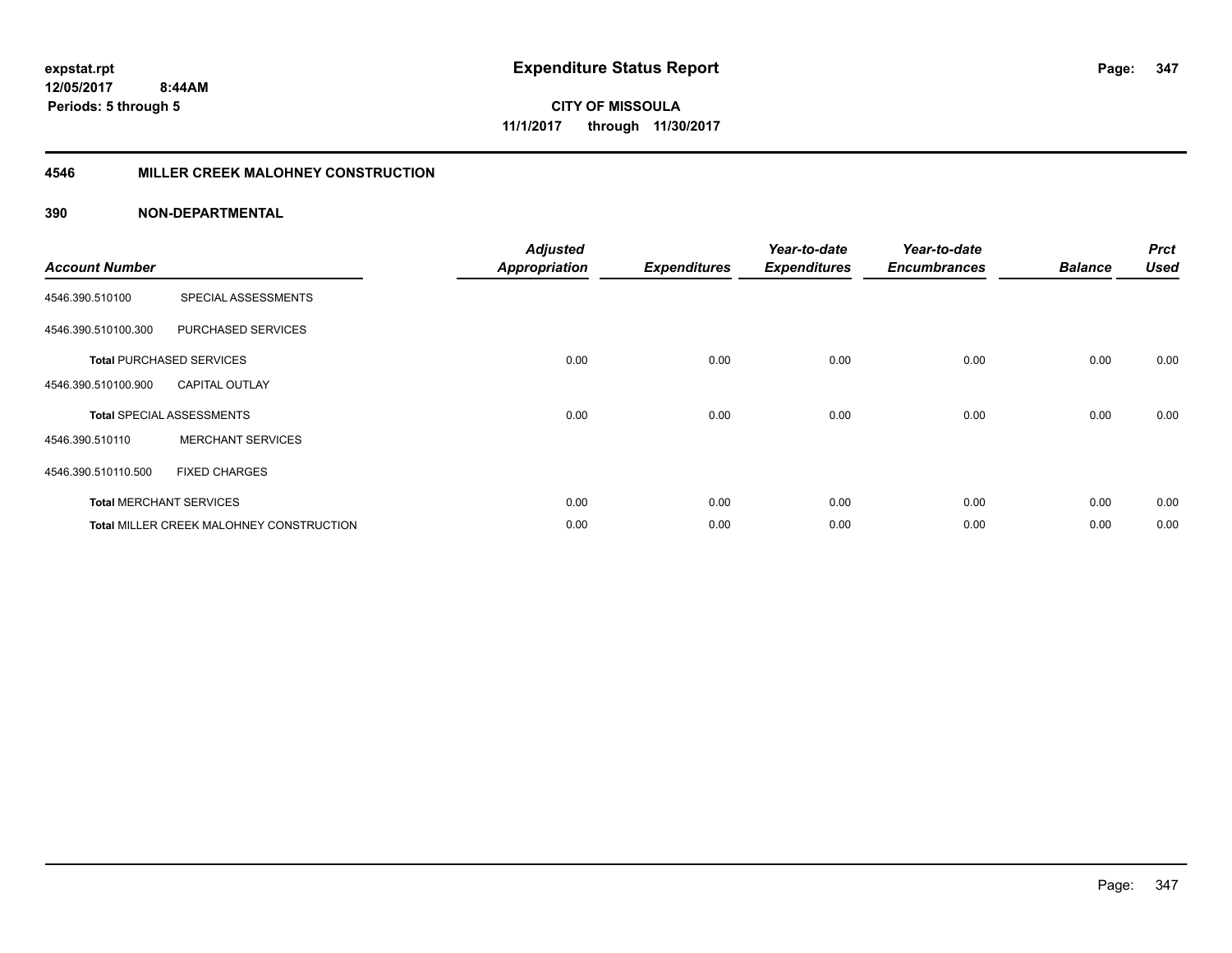**CITY OF MISSOULA 11/1/2017 through 11/30/2017**

#### **4547 MILLER CREEK MCCARTHY CONSTRUCTION**

| <b>Account Number</b> |                                                 | <b>Adjusted</b><br><b>Appropriation</b> | <b>Expenditures</b> | Year-to-date<br><b>Expenditures</b> | Year-to-date<br><b>Encumbrances</b> | <b>Balance</b> | <b>Prct</b><br><b>Used</b> |
|-----------------------|-------------------------------------------------|-----------------------------------------|---------------------|-------------------------------------|-------------------------------------|----------------|----------------------------|
| 4547.390.510100       | SPECIAL ASSESSMENTS                             |                                         |                     |                                     |                                     |                |                            |
| 4547.390.510100.300   | PURCHASED SERVICES                              |                                         |                     |                                     |                                     |                |                            |
|                       | <b>Total PURCHASED SERVICES</b>                 | 0.00                                    | 0.00                | 0.00                                | 0.00                                | 0.00           | 0.00                       |
| 4547.390.510100.900   | <b>CAPITAL OUTLAY</b>                           |                                         |                     |                                     |                                     |                |                            |
|                       | <b>Total SPECIAL ASSESSMENTS</b>                | 0.00                                    | 0.00                | 0.00                                | 0.00                                | 0.00           | 0.00                       |
| 4547.390.510110       | <b>MERCHANT SERVICES</b>                        |                                         |                     |                                     |                                     |                |                            |
| 4547.390.510110.500   | <b>FIXED CHARGES</b>                            |                                         |                     |                                     |                                     |                |                            |
|                       | <b>Total MERCHANT SERVICES</b>                  | 0.00                                    | 0.00                | 0.00                                | 0.00                                | 0.00           | 0.00                       |
|                       | <b>Total MILLER CREEK MCCARTHY CONSTRUCTION</b> | 0.00                                    | 0.00                | 0.00                                | 0.00                                | 0.00           | 0.00                       |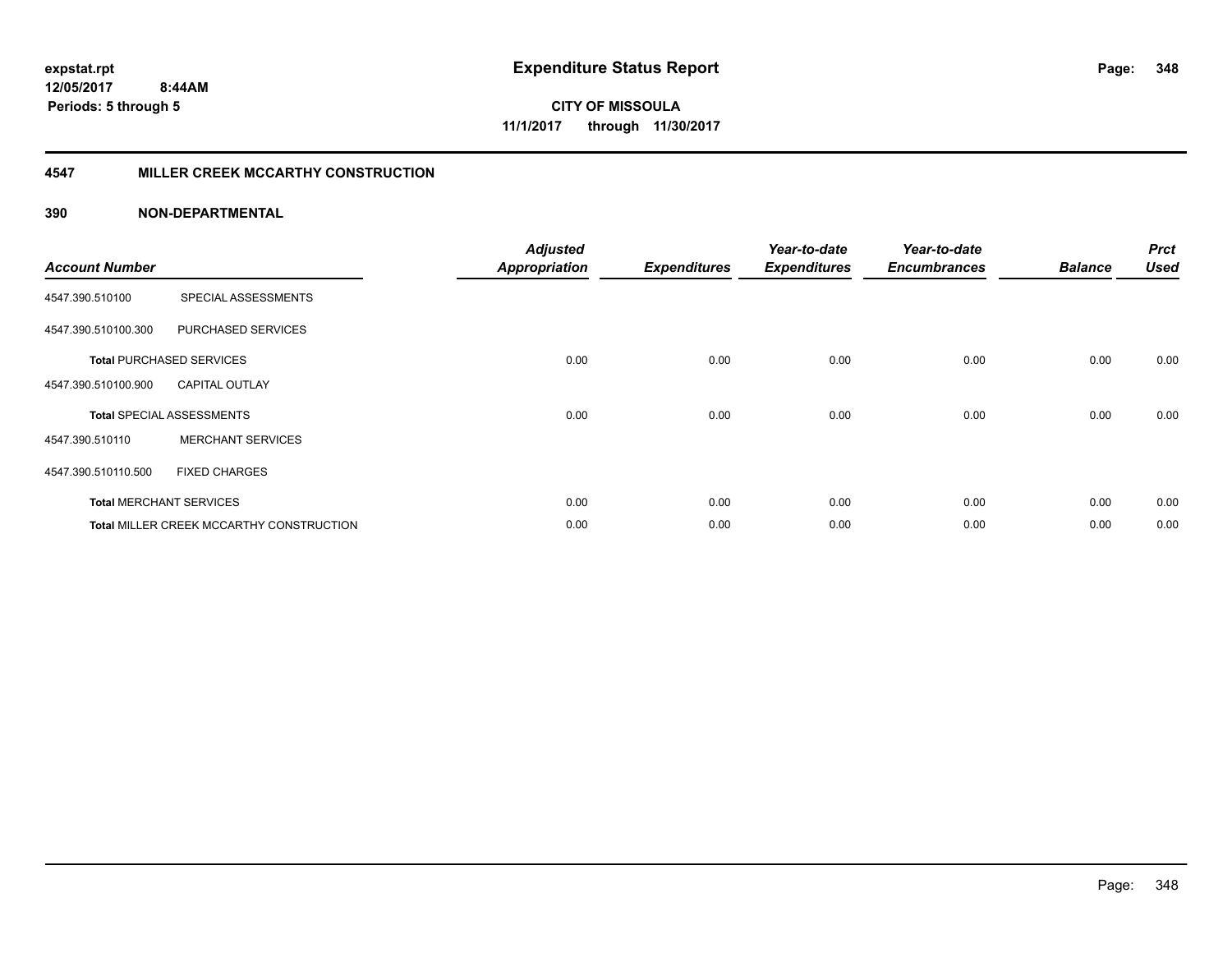## **4548 5TH,6TH & ARTHUR ROAD IMPROVEMENTS**

| <b>Account Number</b> |                                                     | <b>Adjusted</b><br><b>Appropriation</b> | <b>Expenditures</b> | Year-to-date<br><b>Expenditures</b> | Year-to-date<br><b>Encumbrances</b> | <b>Balance</b> | <b>Prct</b><br><b>Used</b> |
|-----------------------|-----------------------------------------------------|-----------------------------------------|---------------------|-------------------------------------|-------------------------------------|----------------|----------------------------|
| 4548.390.510100       | SPECIAL ASSESSMENTS                                 |                                         |                     |                                     |                                     |                |                            |
| 4548.390.510100.300   | PURCHASED SERVICES                                  |                                         |                     |                                     |                                     |                |                            |
|                       | <b>Total PURCHASED SERVICES</b>                     | 0.00                                    | 0.00                | 0.00                                | 0.00                                | 0.00           | 0.00                       |
| 4548.390.510100.900   | <b>CAPITAL OUTLAY</b>                               |                                         |                     |                                     |                                     |                |                            |
|                       | <b>Total SPECIAL ASSESSMENTS</b>                    | 0.00                                    | 0.00                | 0.00                                | 0.00                                | 0.00           | 0.00                       |
| 4548.390.510110       | <b>MERCHANT SERVICES</b>                            |                                         |                     |                                     |                                     |                |                            |
| 4548.390.510110.500   | <b>FIXED CHARGES</b>                                |                                         |                     |                                     |                                     |                |                            |
|                       | <b>Total MERCHANT SERVICES</b>                      | 0.00                                    | 0.00                | 0.00                                | 0.00                                | 0.00           | 0.00                       |
| 4548.390.521000       | INTERFUND OPERATING TRANSFERS                       |                                         |                     |                                     |                                     |                |                            |
| 4548.390.521000.800   | OTHER OBJECTS                                       |                                         |                     |                                     |                                     |                |                            |
|                       | Total INTERFUND OPERATING TRANSFERS                 | 0.00                                    | 0.00                | 0.00                                | 0.00                                | 0.00           | 0.00                       |
|                       | <b>Total 5TH.6TH &amp; ARTHUR ROAD IMPROVEMENTS</b> | 0.00                                    | 0.00                | 0.00                                | 0.00                                | 0.00           | 0.00                       |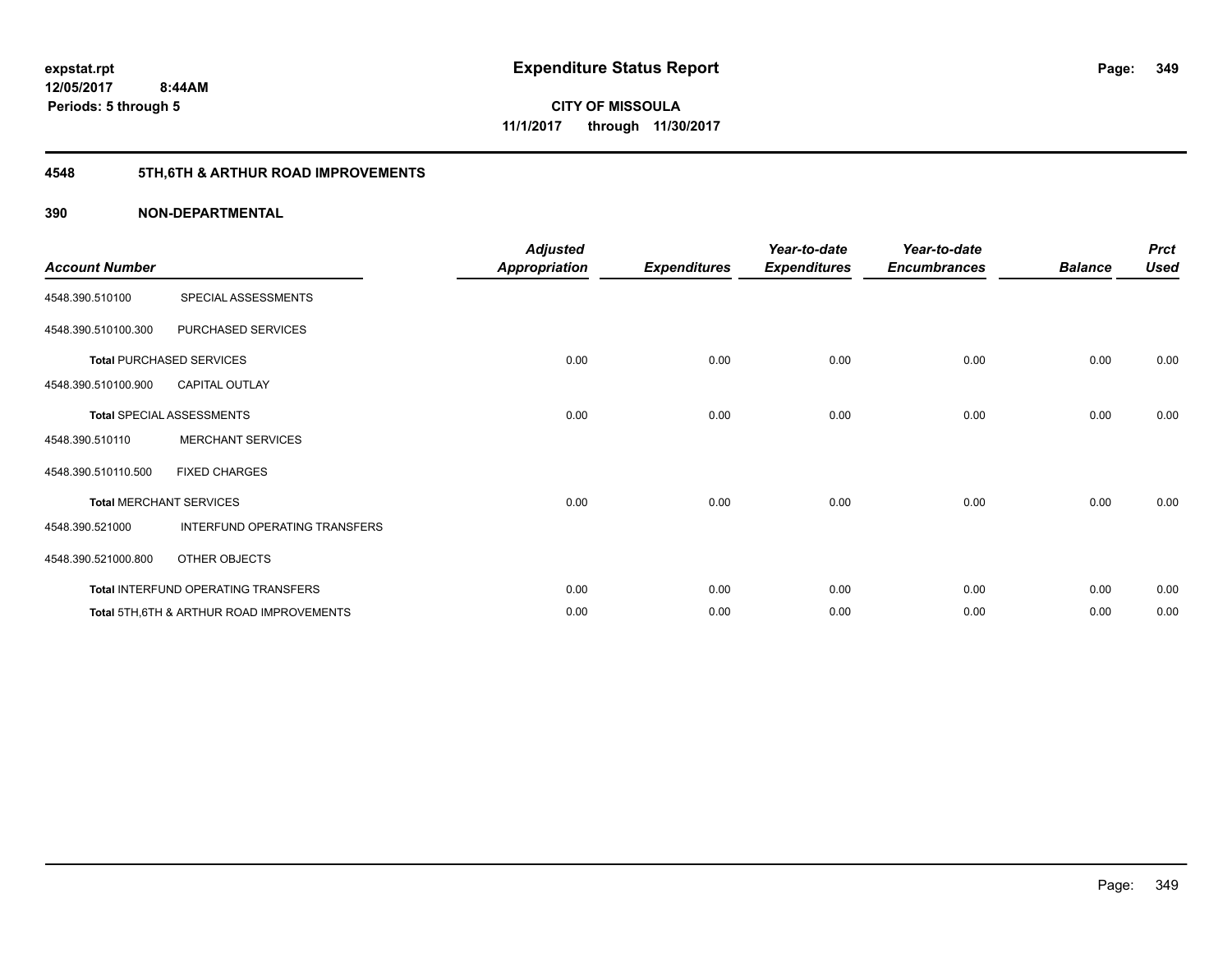#### **4549 SID 549 HILLVIEW WAY**

| <b>Account Number</b>     |                                            | <b>Adjusted</b><br><b>Appropriation</b> | <b>Expenditures</b> | Year-to-date<br><b>Expenditures</b> | Year-to-date<br><b>Encumbrances</b> | <b>Balance</b> | <b>Prct</b><br><b>Used</b> |
|---------------------------|--------------------------------------------|-----------------------------------------|---------------------|-------------------------------------|-------------------------------------|----------------|----------------------------|
| 4549.390.510100           | SPECIAL ASSESSMENTS                        |                                         |                     |                                     |                                     |                |                            |
| 4549.390.510100.300       | PURCHASED SERVICES                         |                                         |                     |                                     |                                     |                |                            |
|                           | <b>Total PURCHASED SERVICES</b>            | 0.00                                    | 0.00                | 0.00                                | 0.00                                | 0.00           | 0.00                       |
| 4549.390.510100.600       | <b>DEBT SERVICE</b>                        |                                         |                     |                                     |                                     |                |                            |
| <b>Total DEBT SERVICE</b> |                                            | 0.00                                    | 0.00                | 0.00                                | 0.00                                | 0.00           | 0.00                       |
| 4549.390.510100.900       | <b>CAPITAL OUTLAY</b>                      |                                         |                     |                                     |                                     |                |                            |
|                           | <b>Total SPECIAL ASSESSMENTS</b>           | 0.00                                    | 0.00                | 0.00                                | 0.00                                | 0.00           | 0.00                       |
| 4549.390.510110           | <b>MERCHANT SERVICES</b>                   |                                         |                     |                                     |                                     |                |                            |
| 4549.390.510110.500       | <b>FIXED CHARGES</b>                       |                                         |                     |                                     |                                     |                |                            |
|                           | <b>Total MERCHANT SERVICES</b>             | 0.00                                    | 0.00                | 0.00                                | 0.00                                | 0.00           | 0.00                       |
| 4549.390.521000           | <b>INTERFUND OPERATING TRANSFERS</b>       |                                         |                     |                                     |                                     |                |                            |
| 4549.390.521000.800       | OTHER OBJECTS                              |                                         |                     |                                     |                                     |                |                            |
|                           | <b>Total INTERFUND OPERATING TRANSFERS</b> | 0.00                                    | 0.00                | 0.00                                | 0.00                                | 0.00           | 0.00                       |
|                           | Total SID 549 HILLVIEW WAY                 | 0.00                                    | 0.00                | 0.00                                | 0.00                                | 0.00           | 0.00                       |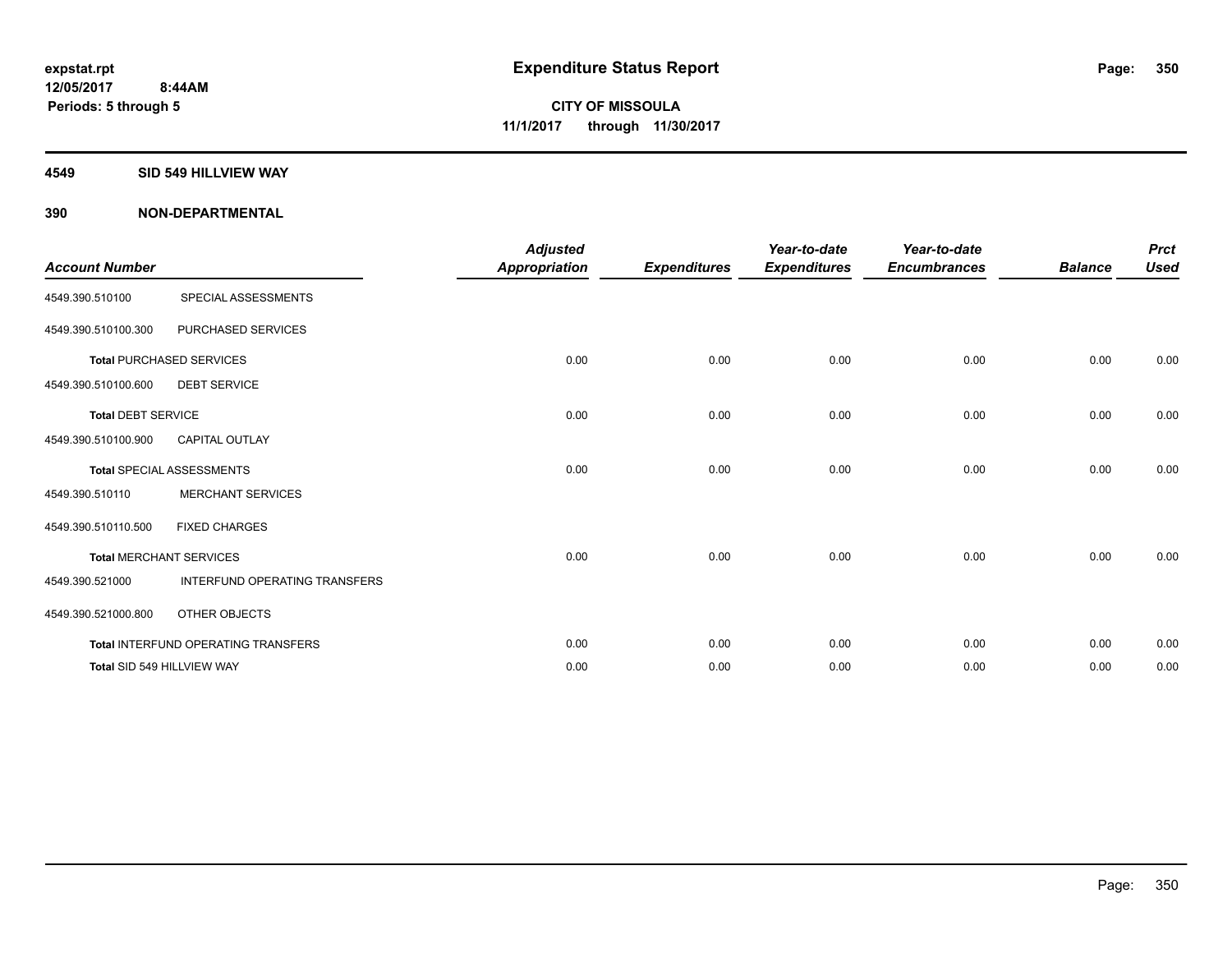**351**

**CITY OF MISSOULA 11/1/2017 through 11/30/2017**

### **4745 MALONEY/TWITE MILLER CR \$1.2M CONTRIB**

| <b>Account Number</b>      |                                              | <b>Adjusted</b><br><b>Appropriation</b> | <b>Expenditures</b> | Year-to-date<br><b>Expenditures</b> | Year-to-date<br><b>Encumbrances</b> | <b>Balance</b> | <b>Prct</b><br><b>Used</b> |
|----------------------------|----------------------------------------------|-----------------------------------------|---------------------|-------------------------------------|-------------------------------------|----------------|----------------------------|
|                            |                                              |                                         |                     |                                     |                                     |                |                            |
| 4745.390.510100            | SPECIAL ASSESSMENTS                          |                                         |                     |                                     |                                     |                |                            |
| 4745.390.510100.300        | PURCHASED SERVICES                           |                                         |                     |                                     |                                     |                |                            |
|                            | <b>Total PURCHASED SERVICES</b>              | 0.00                                    | 0.00                | 0.00                                | 0.00                                | 0.00           | 0.00                       |
| 4745.390.510100.800        | OTHER OBJECTS                                |                                         |                     |                                     |                                     |                |                            |
| <b>Total OTHER OBJECTS</b> |                                              | 0.00                                    | 0.00                | 0.00                                | 0.00                                | 0.00           | 0.00                       |
| 4745.390.510100.900        | <b>CAPITAL OUTLAY</b>                        |                                         |                     |                                     |                                     |                |                            |
|                            | <b>Total SPECIAL ASSESSMENTS</b>             | 0.00                                    | 0.00                | 0.00                                | 0.00                                | 0.00           | 0.00                       |
| 4745.390.510110            | <b>MERCHANT SERVICES</b>                     |                                         |                     |                                     |                                     |                |                            |
| 4745.390.510110.500        | <b>FIXED CHARGES</b>                         |                                         |                     |                                     |                                     |                |                            |
|                            | Total MALONEY/TWITE MILLER CR \$1.2M CONTRIB | 0.00                                    | 0.00                | 0.00                                | 0.00                                | 0.00           | 0.00                       |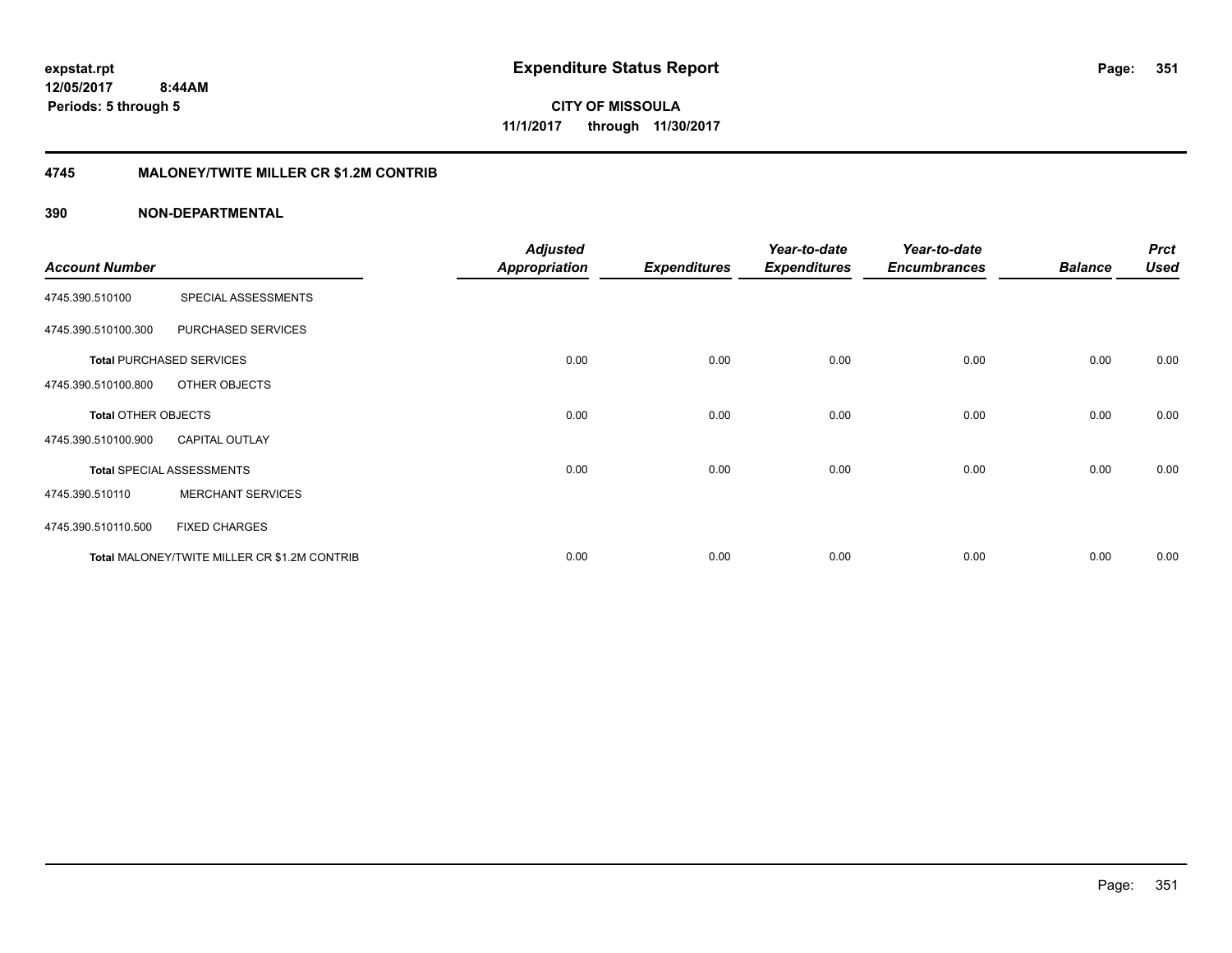### **4941 HILLVIEW WAY CONSTRUCTION**

| <b>Account Number</b>                                               |                                                                                  | <b>Adjusted</b><br><b>Appropriation</b> | <b>Expenditures</b> | Year-to-date<br><b>Expenditures</b> | Year-to-date<br><b>Encumbrances</b> | <b>Balance</b>               | <b>Prct</b><br><b>Used</b> |
|---------------------------------------------------------------------|----------------------------------------------------------------------------------|-----------------------------------------|---------------------|-------------------------------------|-------------------------------------|------------------------------|----------------------------|
| 4941.280.430034                                                     | <b>CONSTRUCTION</b>                                                              |                                         |                     |                                     |                                     |                              |                            |
| 4941.280.430034.200                                                 | <b>SUPPLIES</b>                                                                  |                                         |                     |                                     |                                     |                              |                            |
| <b>Total SUPPLIES</b>                                               |                                                                                  | 0.00                                    | 0.00                | 0.00                                | 0.00                                | 0.00                         | 0.00                       |
| 4941.280.430034.300                                                 | PURCHASED SERVICES                                                               |                                         |                     |                                     |                                     |                              |                            |
|                                                                     | 4941.280.430034.350.000 PROFESSIONAL SERVICES<br><b>Total PURCHASED SERVICES</b> | 0.00<br>0.00                            | 0.00<br>0.00        | 21,540.17<br>21,540.17              | 0.00<br>0.00                        | $-21,540.17$<br>$-21,540.17$ | 0.00<br>0.00               |
| 4941.280.430034.900                                                 | <b>CAPITAL OUTLAY</b>                                                            |                                         |                     |                                     |                                     |                              |                            |
| 4941.280.430034.930.000 IMPROVEMENTS<br><b>Total CAPITAL OUTLAY</b> |                                                                                  | 0.00<br>0.00                            | 0.00<br>0.00        | 50,254.14<br>50,254.14              | 0.00<br>0.00                        | $-50,254.14$<br>$-50,254.14$ | 0.00<br>0.00               |
| <b>Total CONSTRUCTION</b>                                           |                                                                                  | 0.00                                    | 0.00                | 71,794.31                           | 0.00                                | $-71,794.31$                 | 0.00                       |
| 4941.280.430262                                                     | <b>SIDEWALKS</b>                                                                 |                                         |                     |                                     |                                     |                              |                            |
| 4941.280.430262.800                                                 | OTHER OBJECTS                                                                    |                                         |                     |                                     |                                     |                              |                            |
| <b>Total SIDEWALKS</b>                                              |                                                                                  | 0.00                                    | 0.00                | 0.00                                | 0.00                                | 0.00                         | 0.00                       |
| 4941.280.510110                                                     | <b>MERCHANT SERVICES</b>                                                         |                                         |                     |                                     |                                     |                              |                            |
| 4941.280.510110.500                                                 | <b>FIXED CHARGES</b>                                                             |                                         |                     |                                     |                                     |                              |                            |
| <b>Total FIXED CHARGES</b>                                          |                                                                                  | 0.00                                    | 0.00                | 0.00                                | 0.00                                | 0.00                         | 0.00                       |
|                                                                     | <b>Total MERCHANT SERVICES</b>                                                   | 0.00                                    | 0.00                | 0.00                                | 0.00                                | 0.00                         | 0.00                       |
|                                                                     | Total HILLVIEW WAY CONSTRUCTION                                                  | 0.00                                    | 0.00                | 71,794.31                           | 0.00                                | $-71,794.31$                 | 0.00                       |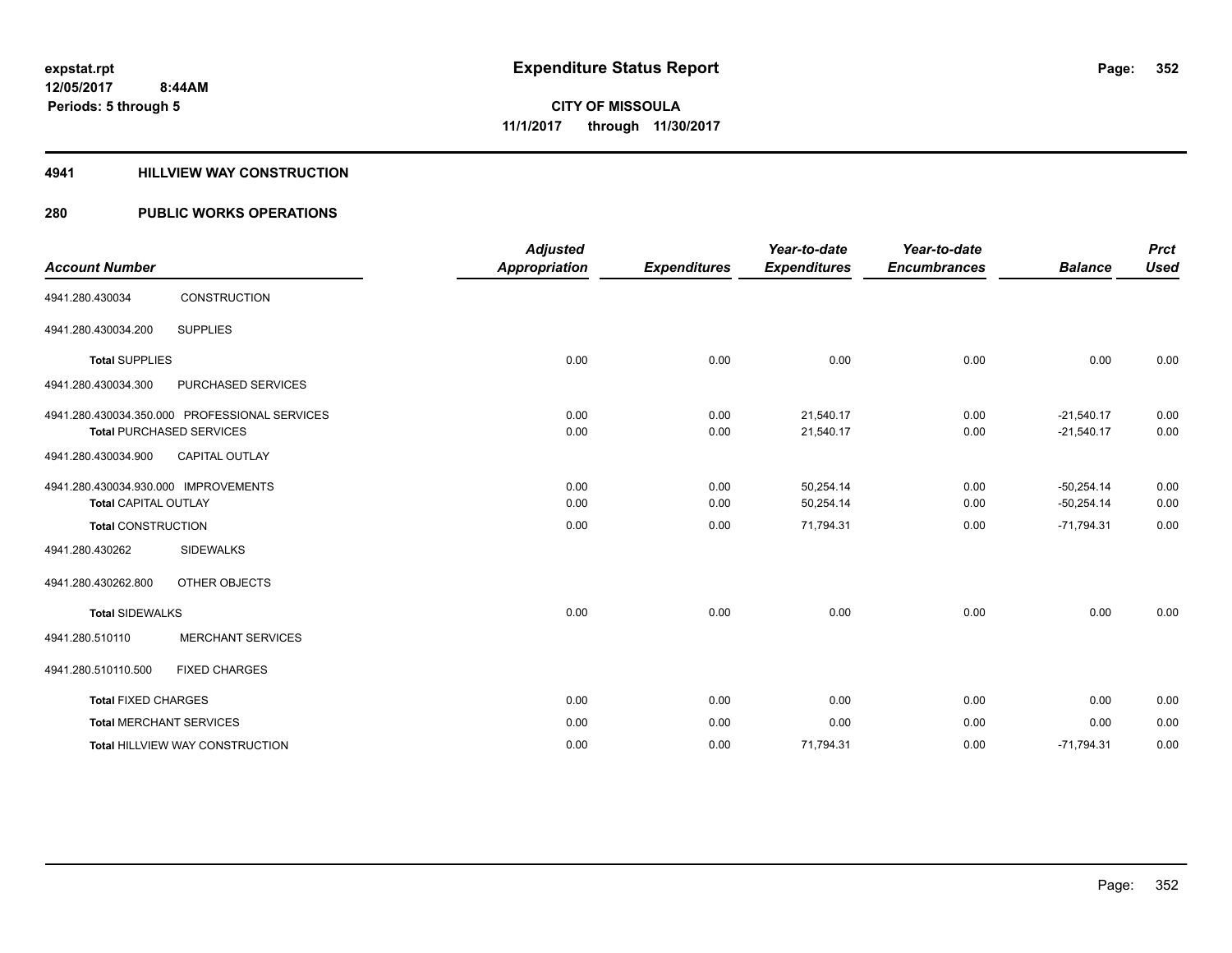**CITY OF MISSOULA 11/1/2017 through 11/30/2017**

## **4944 RATTLESNAKE SEWER COLLECTION (544)**

**000 \*\*\* Title Not Found \*\*\***

| <b>Account Number</b>                |                          | <b>Adjusted</b><br>Appropriation | <b>Expenditures</b> | Year-to-date<br><b>Expenditures</b> | Year-to-date<br><b>Encumbrances</b> | <b>Balance</b> | <b>Prct</b><br><b>Used</b> |
|--------------------------------------|--------------------------|----------------------------------|---------------------|-------------------------------------|-------------------------------------|----------------|----------------------------|
| 4944.000.510110                      | <b>MERCHANT SERVICES</b> |                                  |                     |                                     |                                     |                |                            |
| 4944.000.510110.500                  | <b>FIXED CHARGES</b>     |                                  |                     |                                     |                                     |                |                            |
| <b>Total *** Title Not Found ***</b> |                          | 0.00                             | 0.00                | 0.00                                | 0.00                                | 0.00           | 0.00                       |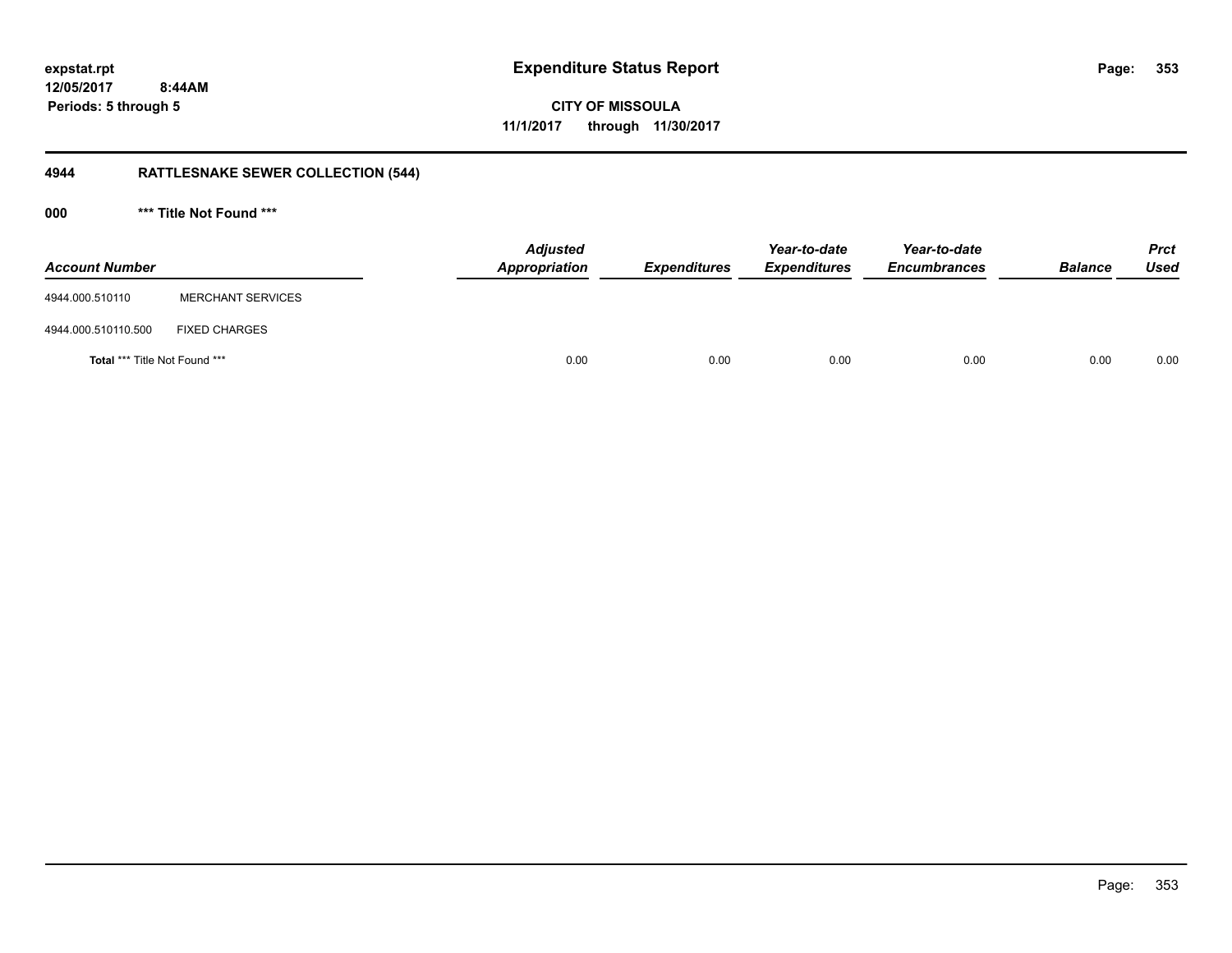## **4944 RATTLESNAKE SEWER COLLECTION (544)**

|                               |                                  | <b>Adjusted</b>      |                     | Year-to-date        | Year-to-date        |                | <b>Prct</b> |
|-------------------------------|----------------------------------|----------------------|---------------------|---------------------|---------------------|----------------|-------------|
| <b>Account Number</b>         |                                  | <b>Appropriation</b> | <b>Expenditures</b> | <b>Expenditures</b> | <b>Encumbrances</b> | <b>Balance</b> | <b>Used</b> |
| 4944.390.510100               | SPECIAL ASSESSMENTS              |                      |                     |                     |                     |                |             |
| 4944.390.510100.300           | PURCHASED SERVICES               |                      |                     |                     |                     |                |             |
|                               | <b>Total PURCHASED SERVICES</b>  | 0.00                 | 0.00                | 0.00                | 0.00                | 0.00           | 0.00        |
| 4944.390.510100.600           | <b>DEBT SERVICE</b>              |                      |                     |                     |                     |                |             |
| <b>Total DEBT SERVICE</b>     |                                  | 0.00                 | 0.00                | 0.00                | 0.00                | 0.00           | 0.00        |
| 4944.390.510100.900           | <b>CAPITAL OUTLAY</b>            |                      |                     |                     |                     |                |             |
|                               | <b>Total SPECIAL ASSESSMENTS</b> | 0.00                 | 0.00                | 0.00                | 0.00                | 0.00           | 0.00        |
| 4944.390.510110               | <b>MERCHANT SERVICES</b>         |                      |                     |                     |                     |                |             |
| 4944.390.510110.500           | <b>FIXED CHARGES</b>             |                      |                     |                     |                     |                |             |
| <b>Total NON-DEPARTMENTAL</b> |                                  | 0.00                 | 0.00                | 0.00                | 0.00                | 0.00           | 0.00        |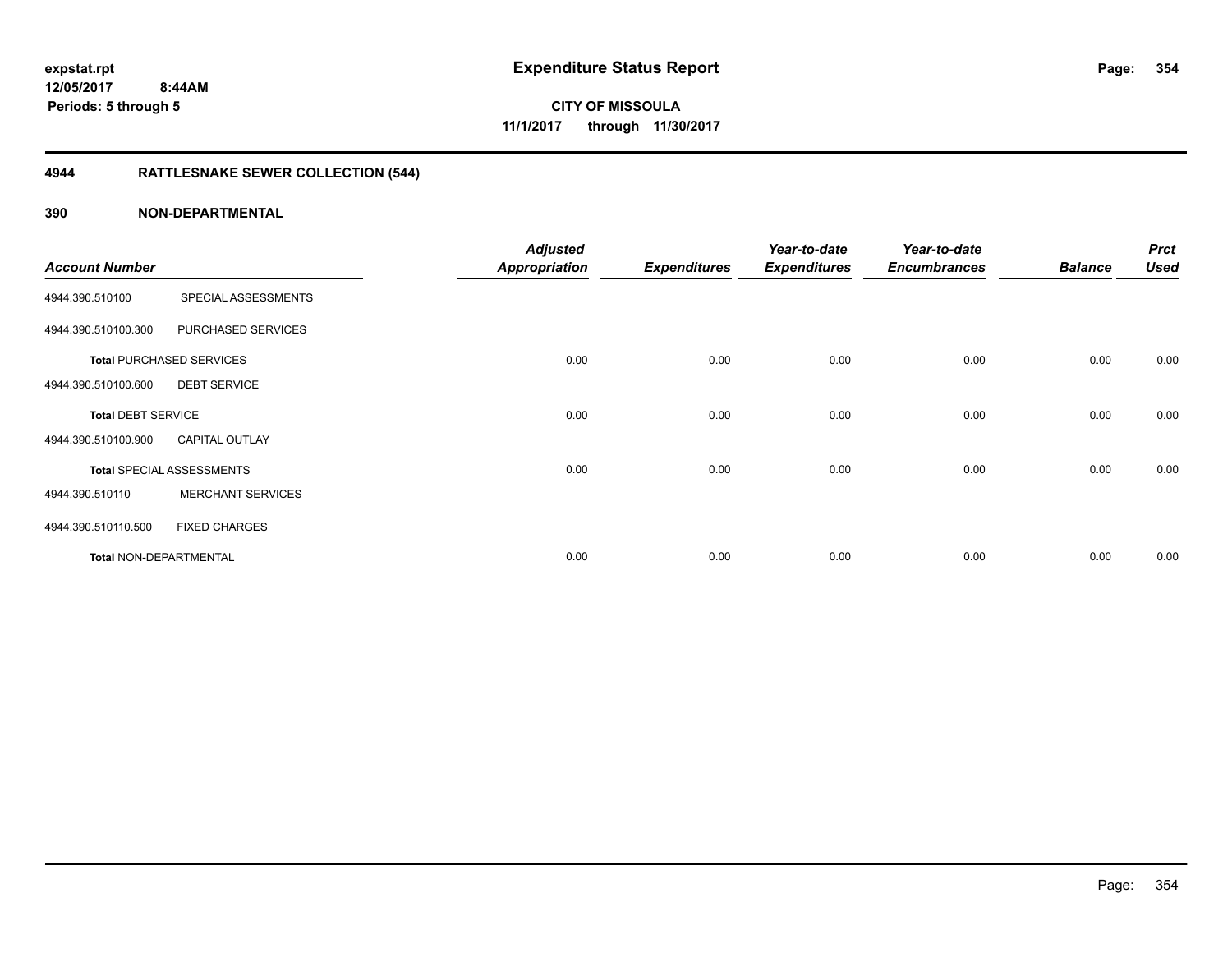**355**

**CITY OF MISSOULA 11/1/2017 through 11/30/2017**

## **4944 RATTLESNAKE SEWER COLLECTION (544)**

**550 SID 544 PROJECT**

| <b>Account Number</b>     |                                 | <b>Adjusted</b><br><b>Appropriation</b> | <b>Expenditures</b> | Year-to-date<br><b>Expenditures</b> | Year-to-date<br><b>Encumbrances</b> | <b>Balance</b> | <b>Prct</b><br><b>Used</b> |
|---------------------------|---------------------------------|-----------------------------------------|---------------------|-------------------------------------|-------------------------------------|----------------|----------------------------|
| 4944.550.430680           | ARRA GRANT                      |                                         |                     |                                     |                                     |                |                            |
| 4944.550.430680.900       | CAPITAL OUTLAY                  |                                         |                     |                                     |                                     |                |                            |
| <b>Total ARRA GRANT</b>   |                                 | 0.00                                    | 0.00                | 0.00                                | 0.00                                | 0.00           | 0.00                       |
| 4944.550.430681           | ARRA LOAN                       |                                         |                     |                                     |                                     |                |                            |
| 4944.550.430681.900       | CAPITAL OUTLAY                  |                                         |                     |                                     |                                     |                |                            |
| <b>Total ARRA LOAN</b>    |                                 | 0.00                                    | 0.00                | 0.00                                | 0.00                                | 0.00           | 0.00                       |
| 4944.550.430682           | <b>TSEP GRANT</b>               |                                         |                     |                                     |                                     |                |                            |
| 4944.550.430682.900       | CAPITAL OUTLAY                  |                                         |                     |                                     |                                     |                |                            |
| <b>Total TSEP GRANT</b>   |                                 | 0.00                                    | 0.00                | 0.00                                | 0.00                                | 0.00           | 0.00                       |
| 4944.550.430685           | SRF SID                         |                                         |                     |                                     |                                     |                |                            |
| 4944.550.430685.900       | CAPITAL OUTLAY                  |                                         |                     |                                     |                                     |                |                            |
| <b>Total SRF SID</b>      |                                 | 0.00                                    | 0.00                | 0.00                                | 0.00                                | 0.00           | 0.00                       |
| 4944.550.430686           | SRF REV BOND                    |                                         |                     |                                     |                                     |                |                            |
| 4944.550.430686.300       | PURCHASED SERVICES              |                                         |                     |                                     |                                     |                |                            |
|                           | <b>Total PURCHASED SERVICES</b> | 0.00                                    | 0.00                | 0.00                                | 0.00                                | 0.00           | 0.00                       |
| 4944.550.430686.900       | CAPITAL OUTLAY                  |                                         |                     |                                     |                                     |                |                            |
| <b>Total SRF REV BOND</b> |                                 | 0.00                                    | 0.00                | 0.00                                | 0.00                                | 0.00           | 0.00                       |
| 4944.550.430687           | ARRA LOAN SID                   |                                         |                     |                                     |                                     |                |                            |
| 4944.550.430687.900       | CAPITAL OUTLAY                  |                                         |                     |                                     |                                     |                |                            |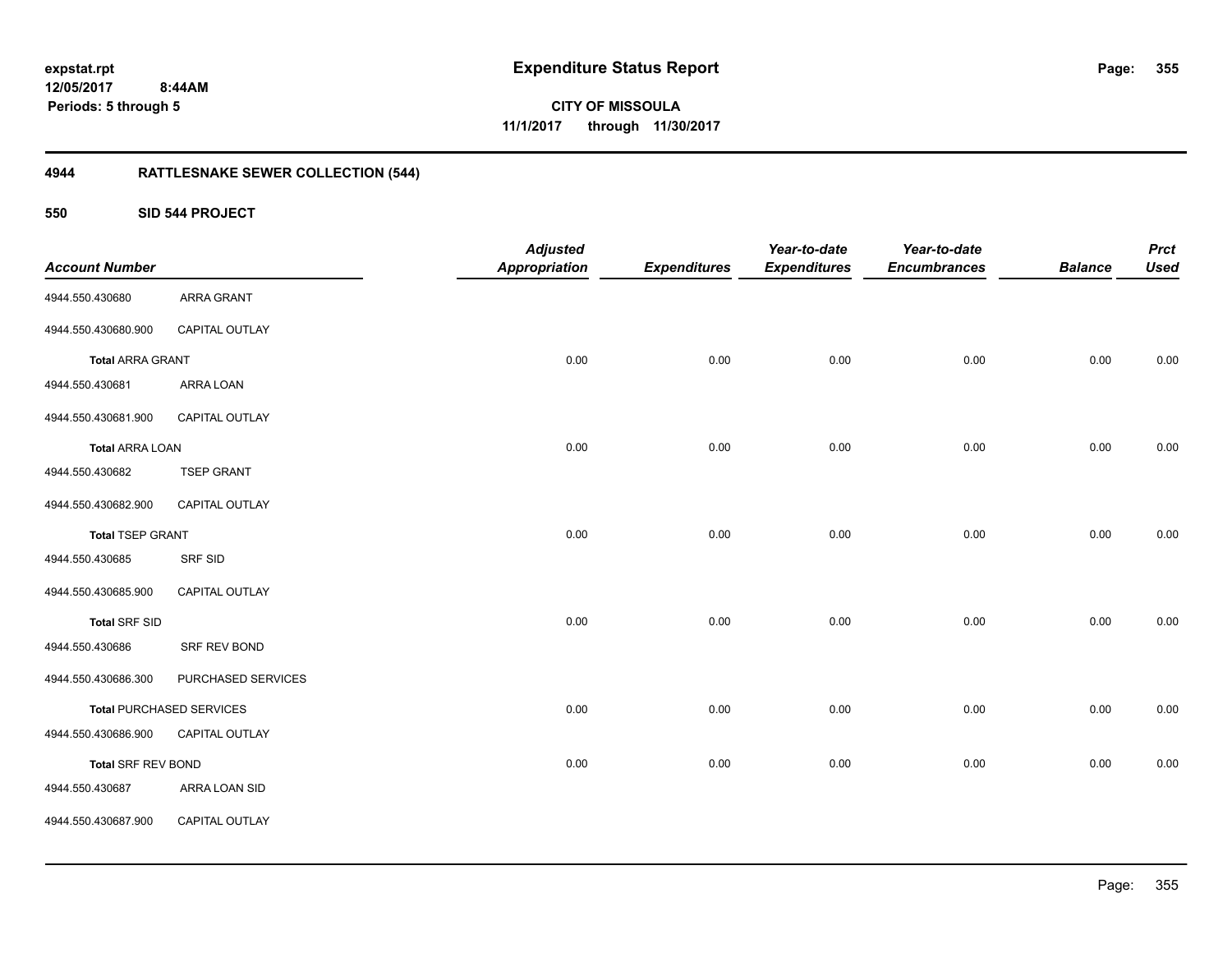**CITY OF MISSOULA 11/1/2017 through 11/30/2017**

## **4944 RATTLESNAKE SEWER COLLECTION (544)**

### **550 SID 544 PROJECT**

| <b>Account Number</b>      |                          | <b>Adjusted</b><br><b>Appropriation</b> | <b>Expenditures</b> | Year-to-date<br><b>Expenditures</b> | Year-to-date<br><b>Encumbrances</b> | <b>Balance</b> | <b>Prct</b><br><b>Used</b> |
|----------------------------|--------------------------|-----------------------------------------|---------------------|-------------------------------------|-------------------------------------|----------------|----------------------------|
| <b>Total ARRA LOAN SID</b> |                          | 0.00                                    | 0.00                | 0.00                                | 0.00                                | 0.00           | 0.00                       |
| 4944.550.510110            | <b>MERCHANT SERVICES</b> |                                         |                     |                                     |                                     |                |                            |
| 4944.550.510110.500        | <b>FIXED CHARGES</b>     |                                         |                     |                                     |                                     |                |                            |
| Total SID 544 PROJECT      |                          | 0.00                                    | 0.00                | 0.00                                | 0.00                                | 0.00           | 0.00                       |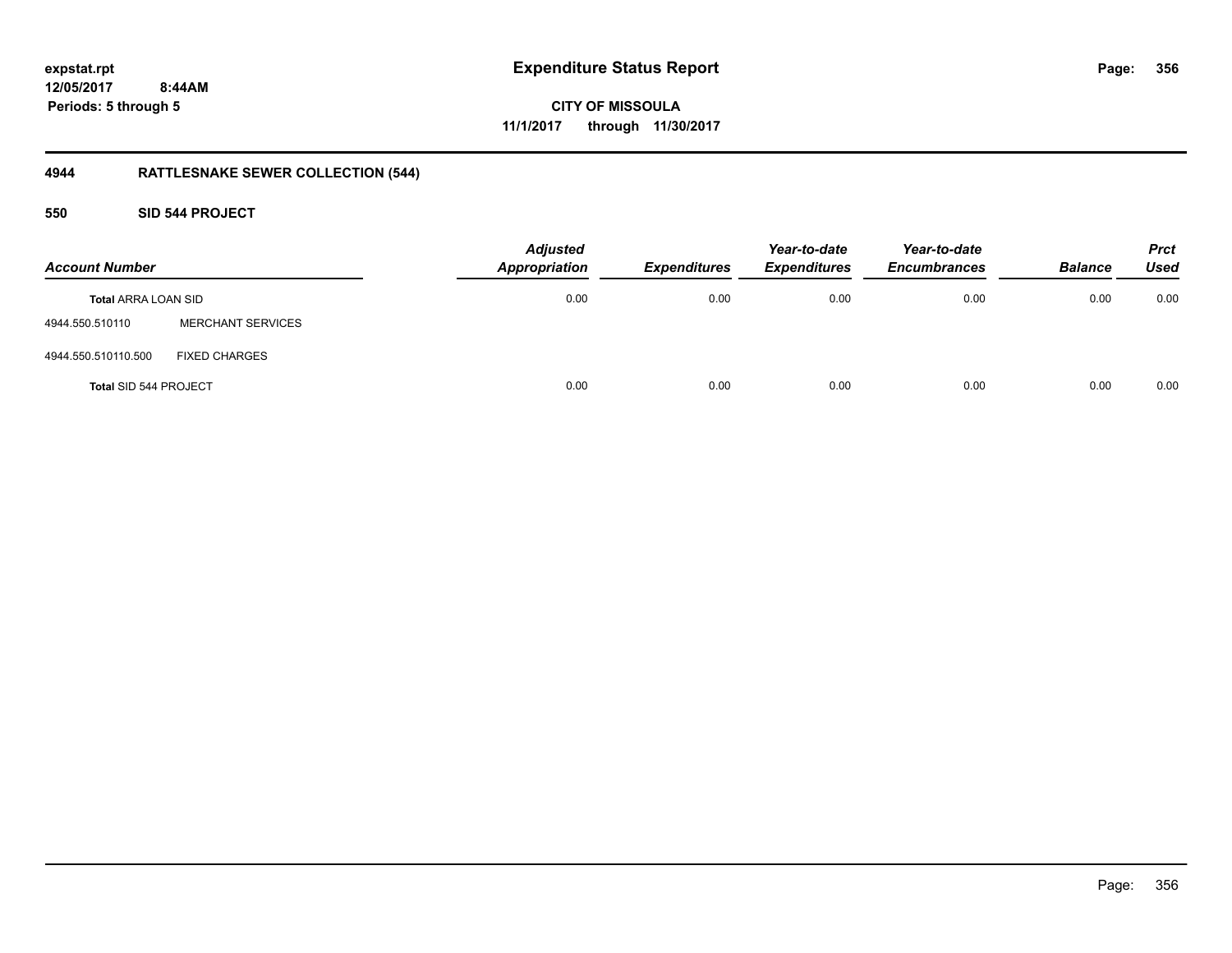## **4944 RATTLESNAKE SEWER COLLECTION (544)**

### **555 LOLO STREET PROJECT**

| <b>Account Number</b>     |                                          | <b>Adjusted</b><br><b>Appropriation</b> | <b>Expenditures</b> | Year-to-date<br><b>Expenditures</b> | Year-to-date<br><b>Encumbrances</b> | <b>Balance</b> | <b>Prct</b><br><b>Used</b> |
|---------------------------|------------------------------------------|-----------------------------------------|---------------------|-------------------------------------|-------------------------------------|----------------|----------------------------|
| 4944.555.430680           | ARRA GRANT                               |                                         |                     |                                     |                                     |                |                            |
| 4944.555.430680.900       | <b>CAPITAL OUTLAY</b>                    |                                         |                     |                                     |                                     |                |                            |
| <b>Total ARRA GRANT</b>   |                                          | 0.00                                    | 0.00                | 0.00                                | 0.00                                | 0.00           | 0.00                       |
| 4944.555.430685           | SRF SID                                  |                                         |                     |                                     |                                     |                |                            |
| 4944.555.430685.900       | <b>CAPITAL OUTLAY</b>                    |                                         |                     |                                     |                                     |                |                            |
| <b>Total SRF SID</b>      |                                          | 0.00                                    | 0.00                | 0.00                                | 0.00                                | 0.00           | 0.00                       |
| 4944.555.430686           | SRF REV BOND                             |                                         |                     |                                     |                                     |                |                            |
| 4944.555.430686.900       | <b>CAPITAL OUTLAY</b>                    |                                         |                     |                                     |                                     |                |                            |
| <b>Total SRF REV BOND</b> |                                          | 0.00                                    | 0.00                | 0.00                                | 0.00                                | 0.00           | 0.00                       |
| 4944.555.510110           | <b>MERCHANT SERVICES</b>                 |                                         |                     |                                     |                                     |                |                            |
| 4944.555.510110.500       | <b>FIXED CHARGES</b>                     |                                         |                     |                                     |                                     |                |                            |
|                           | Total RATTLESNAKE SEWER COLLECTION (544) | 0.00                                    | 0.00                | 0.00                                | 0.00                                | 0.00           | 0.00                       |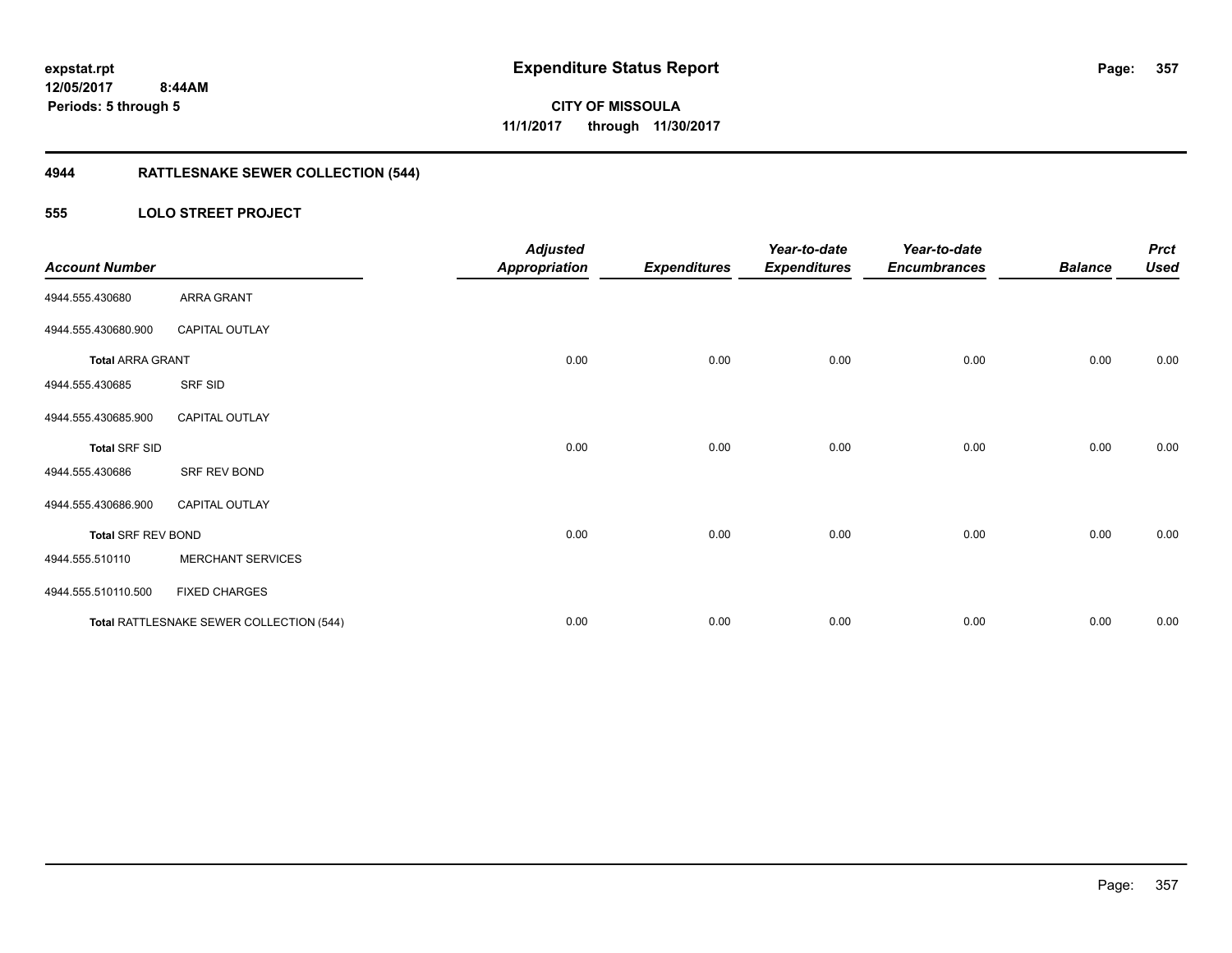### **4945 PHILLIPS ST TRAFFIC CALMING**

## **000 \*\*\* Title Not Found \*\*\***

| <b>Account Number</b> |                                          | <b>Adjusted</b><br><b>Appropriation</b> | <b>Expenditures</b> | Year-to-date<br><b>Expenditures</b> | Year-to-date<br><b>Encumbrances</b> | <b>Balance</b> | <b>Prct</b><br><b>Used</b> |
|-----------------------|------------------------------------------|-----------------------------------------|---------------------|-------------------------------------|-------------------------------------|----------------|----------------------------|
| 4945.000.410000       | <b>GENERAL GOVERNMENT</b>                |                                         |                     |                                     |                                     |                |                            |
| 4945.000.410000.600   | <b>DEBT SERVICE</b>                      |                                         |                     |                                     |                                     |                |                            |
|                       | <b>Total GENERAL GOVERNMENT</b>          | 0.00                                    | 0.00                | 0.00                                | 0.00                                | 0.00           | 0.00                       |
| 4945.000.510110       | <b>MERCHANT SERVICES</b>                 |                                         |                     |                                     |                                     |                |                            |
| 4945.000.510110.500   | <b>FIXED CHARGES</b>                     |                                         |                     |                                     |                                     |                |                            |
|                       | <b>Total MERCHANT SERVICES</b>           | 0.00                                    | 0.00                | 0.00                                | 0.00                                | 0.00           | 0.00                       |
|                       | <b>Total PHILLIPS ST TRAFFIC CALMING</b> | 0.00                                    | 0.00                | 0.00                                | 0.00                                | 0.00           | 0.00                       |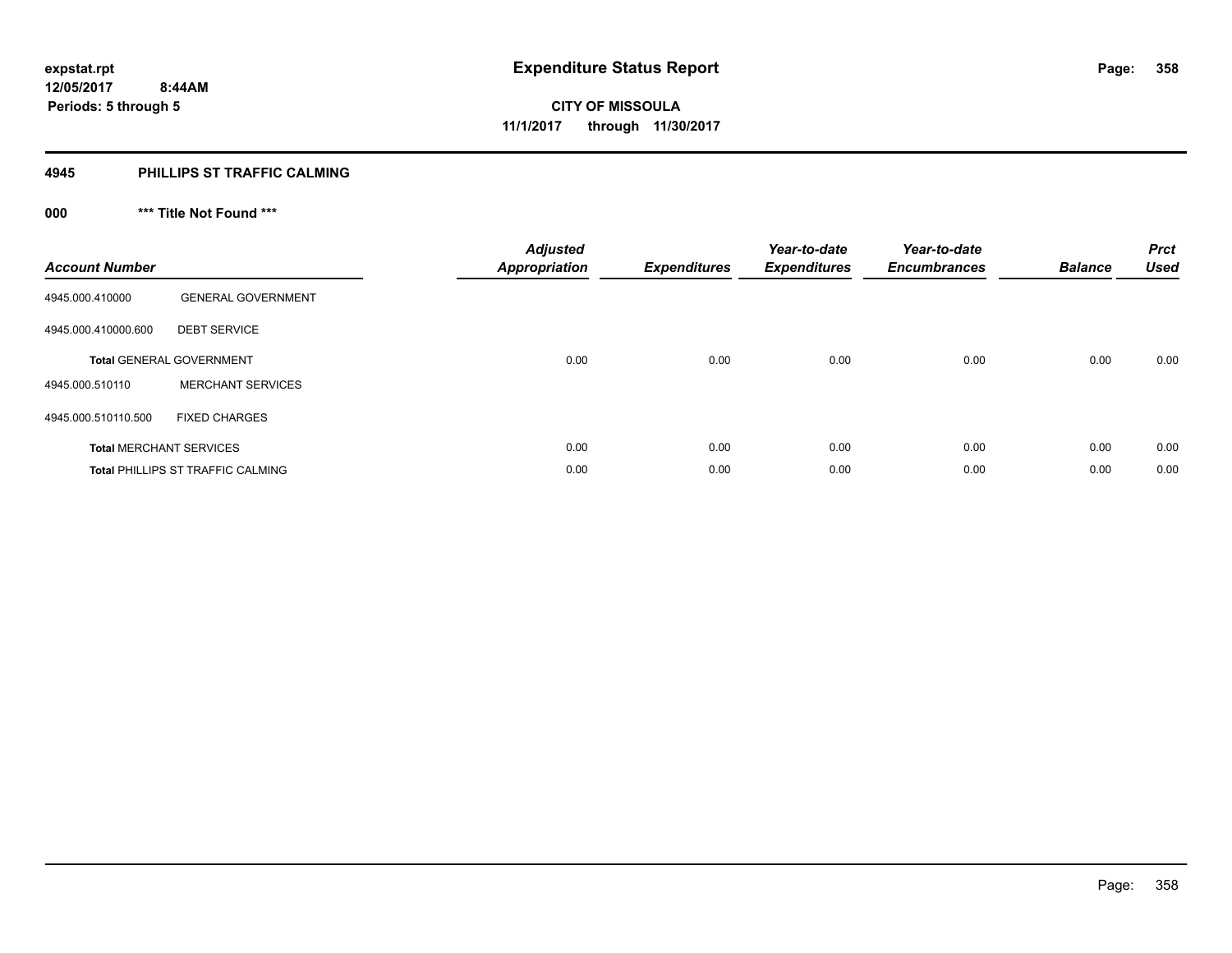**CITY OF MISSOULA 11/1/2017 through 11/30/2017**

### **4946 PATTEE CREEK DR. TRAFFIC CALMING**

**000 \*\*\* Title Not Found \*\*\***

| <b>Account Number</b>                |                                 | <b>Adjusted</b><br><b>Appropriation</b> | <b>Expenditures</b> | Year-to-date<br><b>Expenditures</b> | Year-to-date<br><b>Encumbrances</b> | <b>Balance</b> | <b>Prct</b><br><b>Used</b> |
|--------------------------------------|---------------------------------|-----------------------------------------|---------------------|-------------------------------------|-------------------------------------|----------------|----------------------------|
| 4946.000.410000                      | <b>GENERAL GOVERNMENT</b>       |                                         |                     |                                     |                                     |                |                            |
| 4946.000.410000.600                  | <b>DEBT SERVICE</b>             |                                         |                     |                                     |                                     |                |                            |
|                                      | <b>Total GENERAL GOVERNMENT</b> | 0.00                                    | 0.00                | 0.00                                | 0.00                                | 0.00           | 0.00                       |
| 4946.000.510110                      | <b>MERCHANT SERVICES</b>        |                                         |                     |                                     |                                     |                |                            |
| 4946.000.510110.500                  | <b>FIXED CHARGES</b>            |                                         |                     |                                     |                                     |                |                            |
| <b>Total *** Title Not Found ***</b> |                                 | 0.00                                    | 0.00                | 0.00                                | 0.00                                | 0.00           | 0.00                       |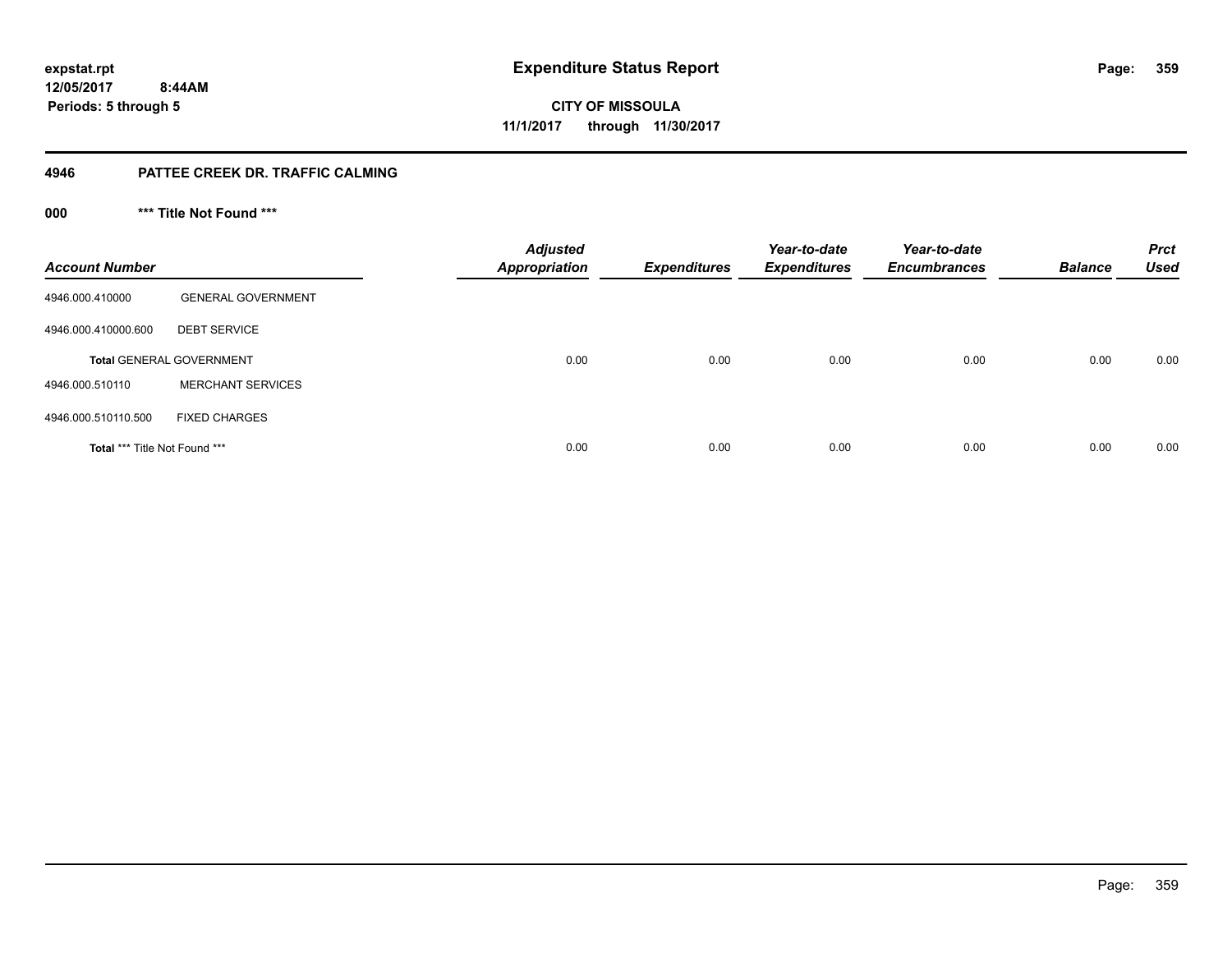### **4946 PATTEE CREEK DR. TRAFFIC CALMING**

| <b>Account Number</b> |                                               | <b>Adjusted</b><br><b>Appropriation</b> | <b>Expenditures</b> | Year-to-date<br><b>Expenditures</b> | Year-to-date<br><b>Encumbrances</b> | <b>Balance</b> | <b>Prct</b><br><b>Used</b> |
|-----------------------|-----------------------------------------------|-----------------------------------------|---------------------|-------------------------------------|-------------------------------------|----------------|----------------------------|
| 4946.390.510100       | SPECIAL ASSESSMENTS                           |                                         |                     |                                     |                                     |                |                            |
| 4946.390.510100.300   | PURCHASED SERVICES                            |                                         |                     |                                     |                                     |                |                            |
|                       | <b>Total PURCHASED SERVICES</b>               | 0.00                                    | 0.00                | 0.00                                | 0.00                                | 0.00           | 0.00                       |
| 4946.390.510100.900   | <b>CAPITAL OUTLAY</b>                         |                                         |                     |                                     |                                     |                |                            |
|                       | <b>Total SPECIAL ASSESSMENTS</b>              | 0.00                                    | 0.00                | 0.00                                | 0.00                                | 0.00           | 0.00                       |
| 4946.390.510110       | <b>MERCHANT SERVICES</b>                      |                                         |                     |                                     |                                     |                |                            |
| 4946.390.510110.500   | <b>FIXED CHARGES</b>                          |                                         |                     |                                     |                                     |                |                            |
|                       | <b>Total MERCHANT SERVICES</b>                | 0.00                                    | 0.00                | 0.00                                | 0.00                                | 0.00           | 0.00                       |
|                       | <b>Total PATTEE CREEK DR. TRAFFIC CALMING</b> | 0.00                                    | 0.00                | 0.00                                | 0.00                                | 0.00           | 0.00                       |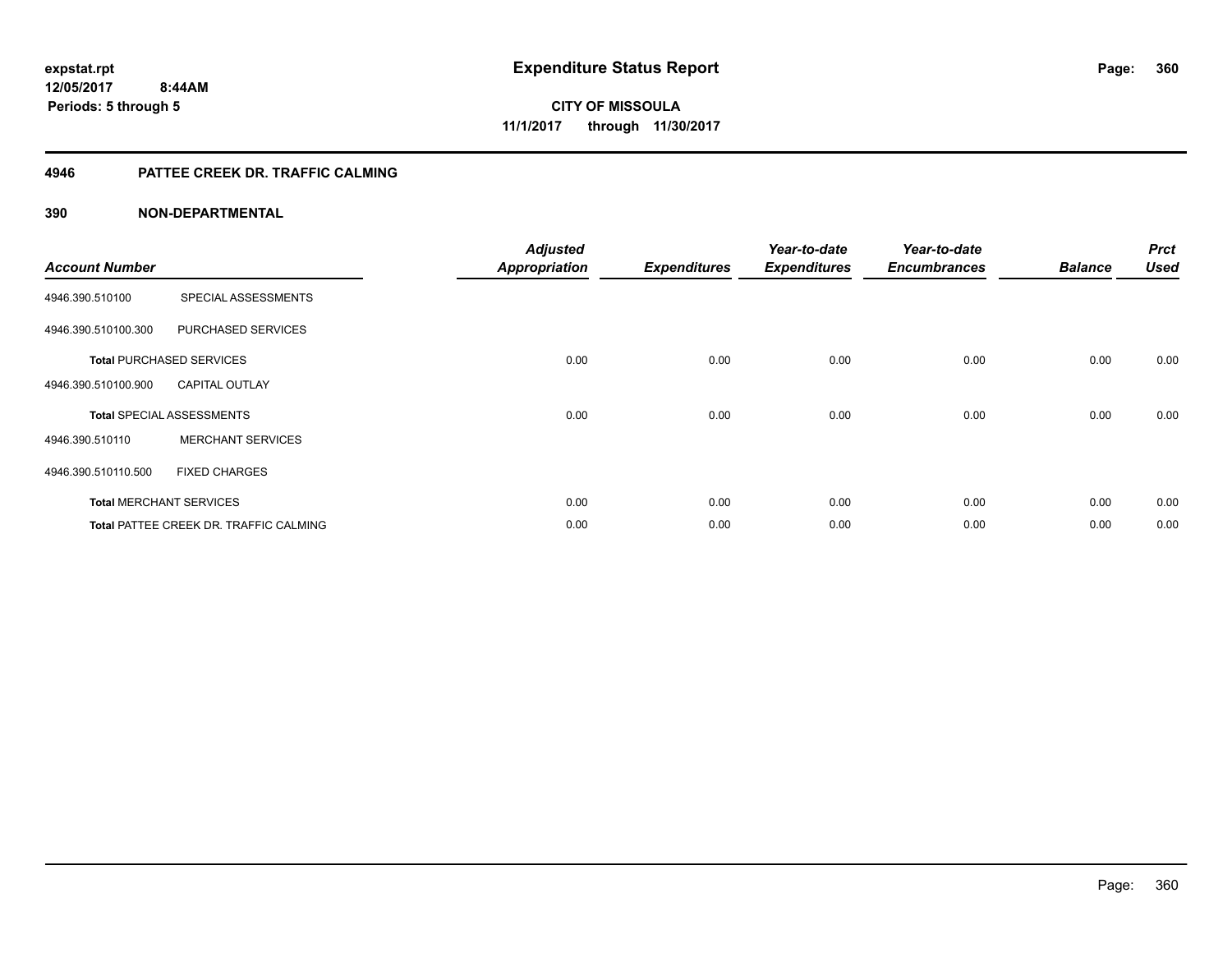#### **4948 STORMWATER OUTFALL RETROFITS**

#### **390 NON-DEPARTMENTAL**

| <b>Account Number</b>          |                                                                                         | <b>Adjusted</b><br>Appropriation | <b>Expenditures</b> | Year-to-date<br><b>Expenditures</b> | Year-to-date<br><b>Encumbrances</b> | <b>Balance</b>             | <b>Prct</b><br><b>Used</b> |
|--------------------------------|-----------------------------------------------------------------------------------------|----------------------------------|---------------------|-------------------------------------|-------------------------------------|----------------------------|----------------------------|
| 4948.390.431210                | CARAS PARK STORM WATER RETROFITS                                                        |                                  |                     |                                     |                                     |                            |                            |
| 4948.390.431210.300            | <b>PURCHASED SERVICES</b>                                                               |                                  |                     |                                     |                                     |                            |                            |
|                                | 4948.390.431210.350.000 CARAS PARK OUTFALL RETROFITS<br><b>Total PURCHASED SERVICES</b> | 0.00<br>0.00                     | 0.00<br>0.00        | 1.136.49<br>1,136.49                | 0.00<br>0.00                        | $-1.136.49$<br>$-1,136.49$ | 0.00<br>0.00               |
| 4948.390.431210.900            | <b>CAPITAL OUTLAY</b>                                                                   |                                  |                     |                                     |                                     |                            |                            |
| <b>Total CAPITAL OUTLAY</b>    |                                                                                         | 0.00                             | 0.00                | 0.00                                | 0.00                                | 0.00                       | 0.00                       |
|                                | <b>Total CARAS PARK STORM WATER RETROFITS</b>                                           | 0.00                             | 0.00                | 1,136.49                            | 0.00                                | $-1,136.49$                | 0.00                       |
| 4948.390.431212                | <b>BUCKHOUSE BRIDGE STORM WATER RETROFIT</b>                                            |                                  |                     |                                     |                                     |                            |                            |
| 4948.390.431212.300            | PURCHASED SERVICES                                                                      |                                  |                     |                                     |                                     |                            |                            |
|                                | <b>Total BUCKHOUSE BRIDGE STORM WATER RETROFIT</b>                                      | 0.00                             | 0.00                | 0.00                                | 0.00                                | 0.00                       | 0.00                       |
| 4948.390.510110                | <b>MERCHANT SERVICES</b>                                                                |                                  |                     |                                     |                                     |                            |                            |
| 4948.390.510110.500            | <b>FIXED CHARGES</b>                                                                    |                                  |                     |                                     |                                     |                            |                            |
| <b>Total MERCHANT SERVICES</b> |                                                                                         | 0.00                             | 0.00                | 0.00                                | 0.00                                | 0.00                       | 0.00                       |
|                                | <b>Total STORMWATER OUTFALL RETROFITS</b>                                               | 0.00                             | 0.00                | 1,136.49                            | 0.00                                | $-1,136.49$                | 0.00                       |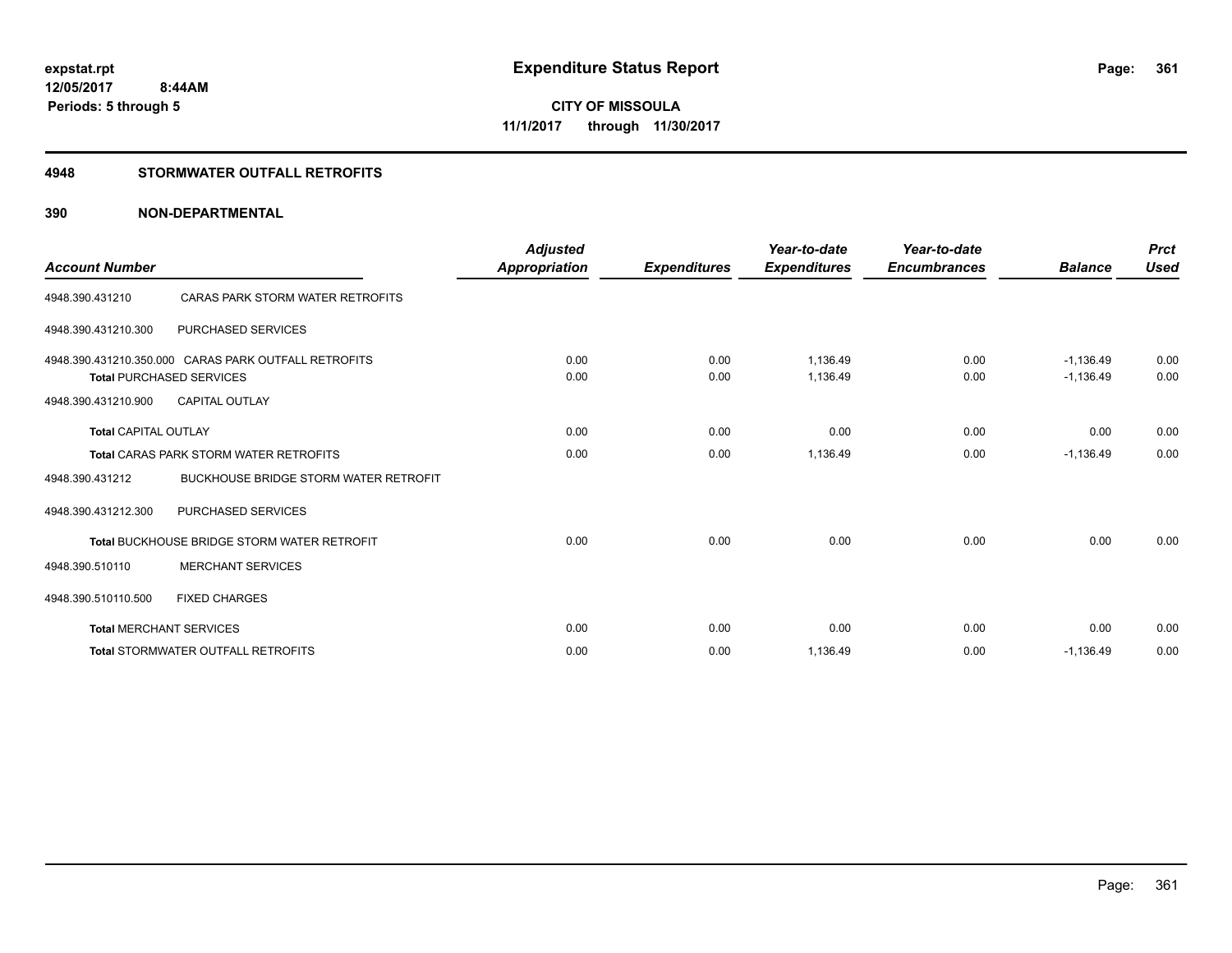#### **4949 WAYFINDING PROJECT**

#### **390 NON-DEPARTMENTAL**

| <b>Account Number</b>          |                                                  | <b>Adjusted</b><br><b>Appropriation</b> | <b>Expenditures</b> | Year-to-date<br><b>Expenditures</b> | Year-to-date<br><b>Encumbrances</b> | <b>Balance</b> | <b>Prct</b><br><b>Used</b> |
|--------------------------------|--------------------------------------------------|-----------------------------------------|---------------------|-------------------------------------|-------------------------------------|----------------|----------------------------|
| 4949.390.430268                | *** Title Not Found ***                          |                                         |                     |                                     |                                     |                |                            |
| 4949.390.430268.100            | PERSONAL SERVICES                                |                                         |                     |                                     |                                     |                |                            |
| <b>Total PERSONAL SERVICES</b> |                                                  | 0.00                                    | 0.00                | 0.00                                | 0.00                                | 0.00           | 0.00                       |
| 4949.390.430268.200            | <b>SUPPLIES</b>                                  |                                         |                     |                                     |                                     |                |                            |
| <b>Total SUPPLIES</b>          |                                                  | 0.00                                    | 0.00                | 0.00                                | 0.00                                | 0.00           | 0.00                       |
| 4949.390.430268.300            | PURCHASED SERVICES                               |                                         |                     |                                     |                                     |                |                            |
|                                | 4949.390.430268.350.000 PROFESSIONAL SERVICES    | 0.00                                    | 1,130.40            | 1,695.06                            | 0.00                                | $-1,695.06$    | 0.00                       |
|                                | 4949.390.430268.390.000 OTHER PURCHASED SERVICES | 0.00                                    | 0.00                | 1,315.00                            | 0.00                                | $-1,315.00$    | 0.00                       |
|                                | <b>Total PURCHASED SERVICES</b>                  | 0.00                                    | 1,130.40            | 3,010.06                            | 0.00                                | $-3,010.06$    | 0.00                       |
| 4949.390.430268.900            | <b>CAPITAL OUTLAY</b>                            |                                         |                     |                                     |                                     |                |                            |
| <b>Total CAPITAL OUTLAY</b>    |                                                  | 0.00                                    | 0.00                | 0.00                                | 0.00                                | 0.00           | 0.00                       |
| Total *** Title Not Found ***  |                                                  | 0.00                                    | 1,130.40            | 3,010.06                            | 0.00                                | $-3,010.06$    | 0.00                       |
| 4949.390.510110                | <b>MERCHANT SERVICES</b>                         |                                         |                     |                                     |                                     |                |                            |
| 4949.390.510110.500            | <b>FIXED CHARGES</b>                             |                                         |                     |                                     |                                     |                |                            |
|                                | <b>Total MERCHANT SERVICES</b>                   | 0.00                                    | 0.00                | 0.00                                | 0.00                                | 0.00           | 0.00                       |
|                                | <b>Total WAYFINDING PROJECT</b>                  | 0.00                                    | 1,130.40            | 3,010.06                            | 0.00                                | $-3,010.06$    | 0.00                       |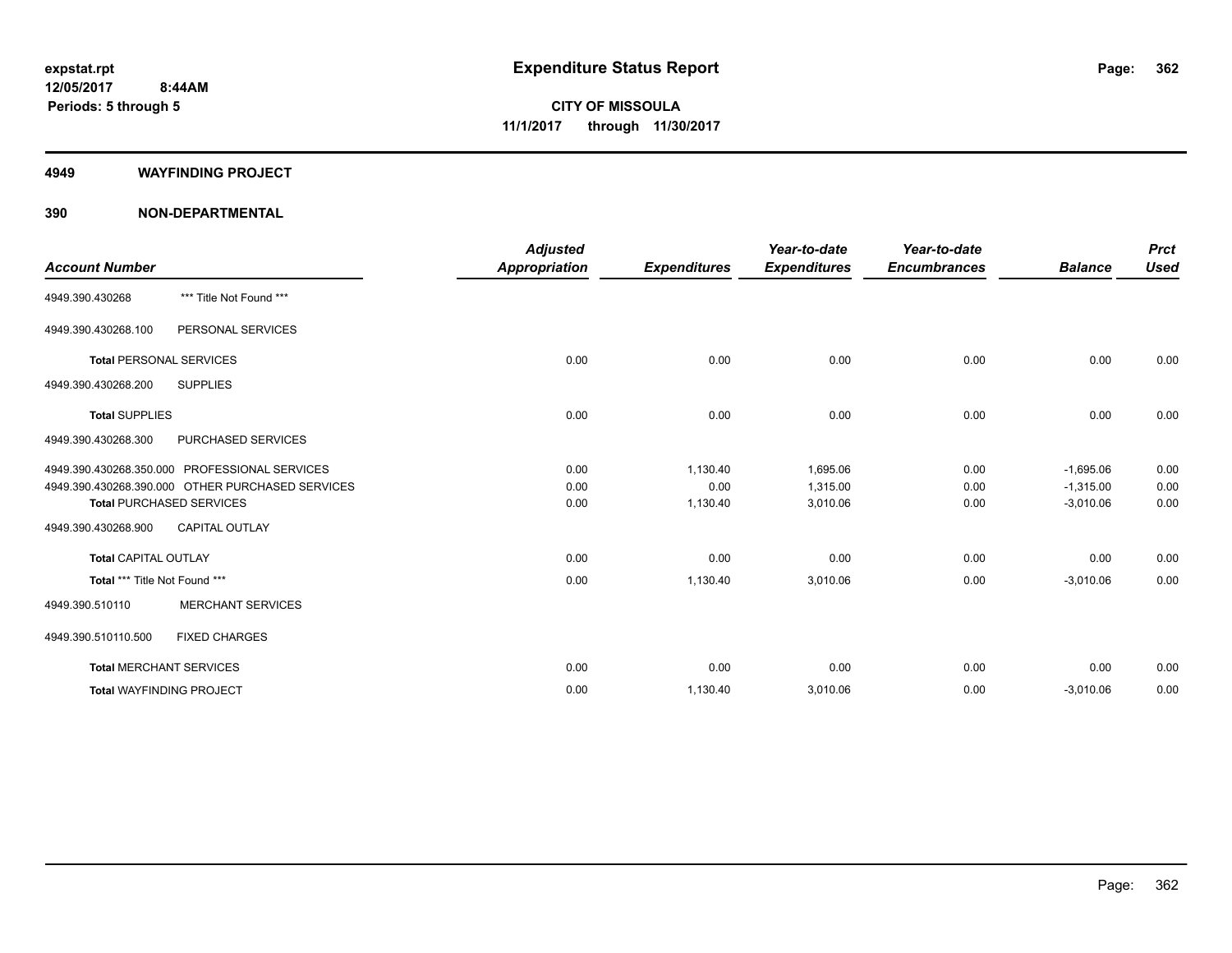#### **4990 ARRA ENHANCEMENTS**

#### **500 N HIGGINS STREETSCAPE**

| <b>Account Number</b> |                                         | <b>Adjusted</b><br><b>Appropriation</b> | <b>Expenditures</b> | Year-to-date<br><b>Expenditures</b> | Year-to-date<br><b>Encumbrances</b> | <b>Balance</b> | <b>Prct</b><br><b>Used</b> |
|-----------------------|-----------------------------------------|-----------------------------------------|---------------------|-------------------------------------|-------------------------------------|----------------|----------------------------|
| 4990.500.430030       | PRELIMINARY ENGINEERING                 |                                         |                     |                                     |                                     |                |                            |
| 4990.500.430030.900   | <b>CAPITAL OUTLAY</b>                   |                                         |                     |                                     |                                     |                |                            |
|                       | <b>Total PRELIMINARY ENGINEERING</b>    | 0.00                                    | 0.00                | 0.00                                | 0.00                                | 0.00           | 0.00                       |
| 4990.500.430031       | <b>CONTRUCTION ENGINEERING</b>          |                                         |                     |                                     |                                     |                |                            |
| 4990.500.430031.900   | <b>CAPITAL OUTLAY</b>                   |                                         |                     |                                     |                                     |                |                            |
|                       | <b>Total CONTRUCTION ENGINEERING</b>    | 0.00                                    | 0.00                | 0.00                                | 0.00                                | 0.00           | 0.00                       |
| 4990.500.430032       | CONTRACTOR PAYMENTS-CONTSTRUCTION       |                                         |                     |                                     |                                     |                |                            |
| 4990.500.430032.900   | <b>CAPITAL OUTLAY</b>                   |                                         |                     |                                     |                                     |                |                            |
|                       | Total CONTRACTOR PAYMENTS-CONTSTRUCTION | 0.00                                    | 0.00                | 0.00                                | 0.00                                | 0.00           | 0.00                       |
| 4990.500.510110       | <b>MERCHANT SERVICES</b>                |                                         |                     |                                     |                                     |                |                            |
| 4990.500.510110.500   | <b>FIXED CHARGES</b>                    |                                         |                     |                                     |                                     |                |                            |
|                       | Total N HIGGINS STREETSCAPE             | 0.00                                    | 0.00                | 0.00                                | 0.00                                | 0.00           | 0.00                       |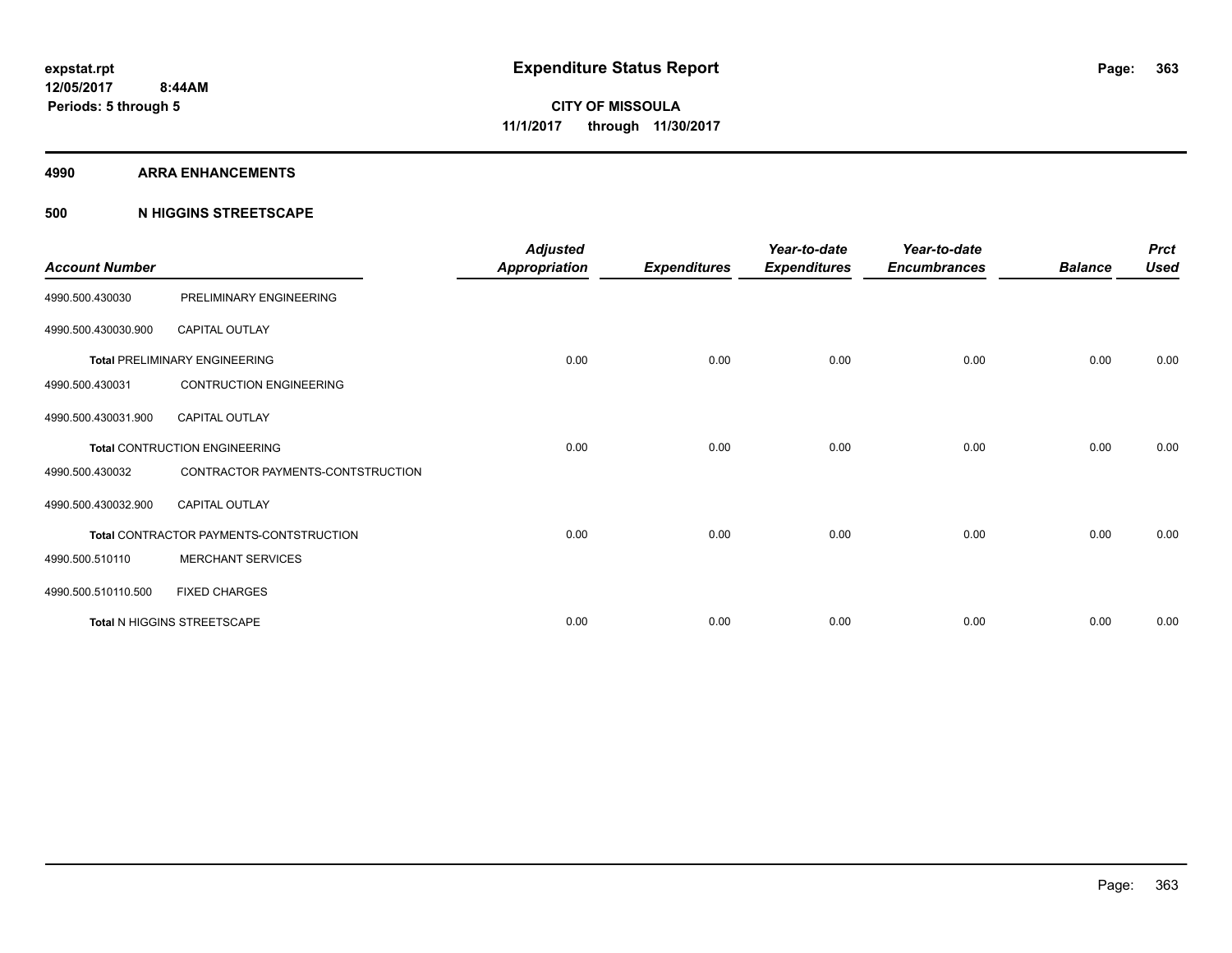**4990 ARRA ENHANCEMENTS**

**510 CURB RAMPS**

| <b>Account Number</b>   |                                                | <b>Adjusted</b><br><b>Appropriation</b> | <b>Expenditures</b> | Year-to-date<br><b>Expenditures</b> | Year-to-date<br><b>Encumbrances</b> | <b>Balance</b> | <b>Prct</b><br><b>Used</b> |
|-------------------------|------------------------------------------------|-----------------------------------------|---------------------|-------------------------------------|-------------------------------------|----------------|----------------------------|
| 4990.510.430032         | CONTRACTOR PAYMENTS-CONTSTRUCTION              |                                         |                     |                                     |                                     |                |                            |
| 4990.510.430032.900     | <b>CAPITAL OUTLAY</b>                          |                                         |                     |                                     |                                     |                |                            |
|                         | <b>Total CONTRACTOR PAYMENTS-CONTSTRUCTION</b> | 0.00                                    | 0.00                | 0.00                                | 0.00                                | 0.00           | 0.00                       |
| 4990.510.510110         | <b>MERCHANT SERVICES</b>                       |                                         |                     |                                     |                                     |                |                            |
| 4990.510.510110.500     | <b>FIXED CHARGES</b>                           |                                         |                     |                                     |                                     |                |                            |
| <b>Total CURB RAMPS</b> |                                                | 0.00                                    | 0.00                | 0.00                                | 0.00                                | 0.00           | 0.00                       |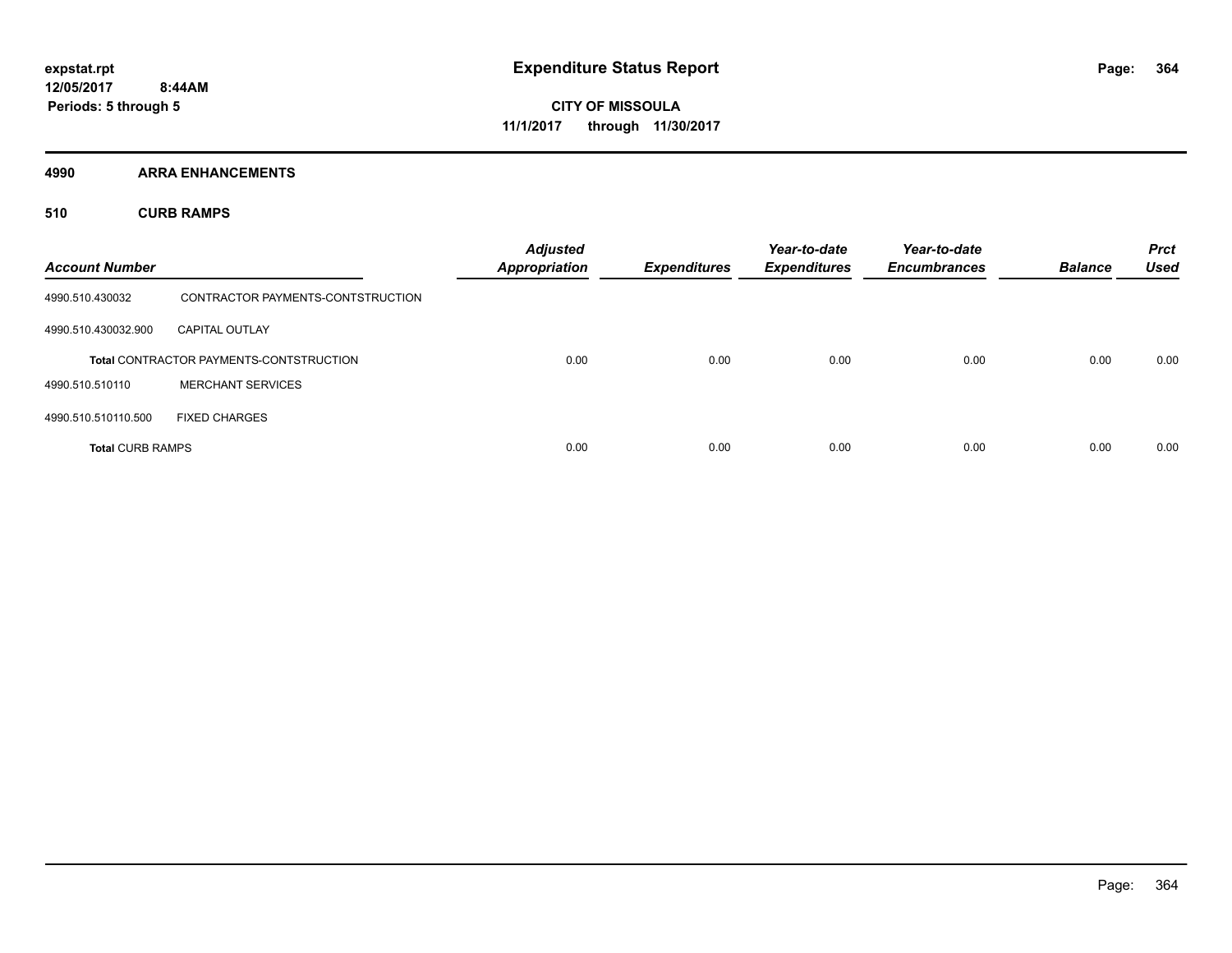#### **4990 ARRA ENHANCEMENTS**

### **515 RSNAKE GATEWAY GREENOUGH DRIVE**

| <b>Account Number</b> |                                         | <b>Adjusted</b><br><b>Appropriation</b> | <b>Expenditures</b> | Year-to-date<br><b>Expenditures</b> | Year-to-date<br><b>Encumbrances</b> | <b>Balance</b> | <b>Prct</b><br><b>Used</b> |
|-----------------------|-----------------------------------------|-----------------------------------------|---------------------|-------------------------------------|-------------------------------------|----------------|----------------------------|
| 4990.515.430030       | PRELIMINARY ENGINEERING                 |                                         |                     |                                     |                                     |                |                            |
| 4990.515.430030.900   | CAPITAL OUTLAY                          |                                         |                     |                                     |                                     |                |                            |
|                       | <b>Total PRELIMINARY ENGINEERING</b>    | 0.00                                    | 0.00                | 0.00                                | 0.00                                | 0.00           | 0.00                       |
| 4990.515.430031       | <b>CONTRUCTION ENGINEERING</b>          |                                         |                     |                                     |                                     |                |                            |
| 4990.515.430031.900   | <b>CAPITAL OUTLAY</b>                   |                                         |                     |                                     |                                     |                |                            |
|                       | <b>Total CONTRUCTION ENGINEERING</b>    | 0.00                                    | 0.00                | 0.00                                | 0.00                                | 0.00           | 0.00                       |
| 4990.515.430032       | CONTRACTOR PAYMENTS-CONTSTRUCTION       |                                         |                     |                                     |                                     |                |                            |
| 4990.515.430032.900   | <b>CAPITAL OUTLAY</b>                   |                                         |                     |                                     |                                     |                |                            |
|                       | Total CONTRACTOR PAYMENTS-CONTSTRUCTION | 0.00                                    | 0.00                | 0.00                                | 0.00                                | 0.00           | 0.00                       |
| 4990.515.510110       | <b>MERCHANT SERVICES</b>                |                                         |                     |                                     |                                     |                |                            |
| 4990.515.510110.500   | <b>FIXED CHARGES</b>                    |                                         |                     |                                     |                                     |                |                            |
|                       | <b>Total ARRA ENHANCEMENTS</b>          | 0.00                                    | 0.00                | 0.00                                | 0.00                                | 0.00           | 0.00                       |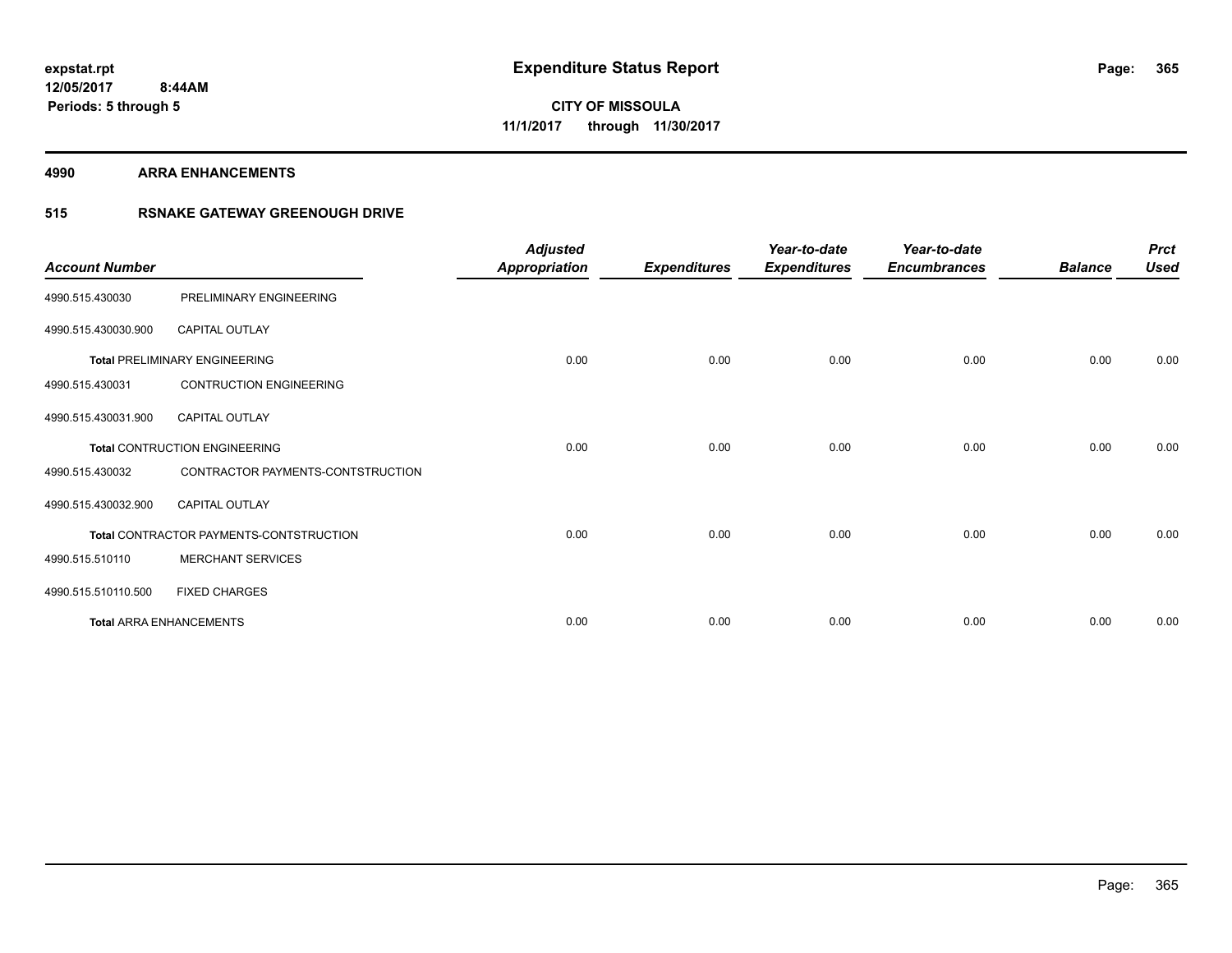**4991 ARRA HB645**

#### **500 N HIGGINS STREETSCAPE**

| <b>Account Number</b> |                                    | <b>Adjusted</b><br><b>Appropriation</b> | <b>Expenditures</b> | Year-to-date<br><b>Expenditures</b> | Year-to-date<br><b>Encumbrances</b> | <b>Balance</b> | <b>Prct</b><br><b>Used</b> |
|-----------------------|------------------------------------|-----------------------------------------|---------------------|-------------------------------------|-------------------------------------|----------------|----------------------------|
| 4991.500.430033       | N.HIGGINS/MTN WATER                |                                         |                     |                                     |                                     |                |                            |
| 4991.500.430033.900   | <b>CAPITAL OUTLAY</b>              |                                         |                     |                                     |                                     |                |                            |
|                       | <b>Total N.HIGGINS/MTN WATER</b>   | 0.00                                    | 0.00                | 0.00                                | 0.00                                | 0.00           | 0.00                       |
| 4991.500.510110       | <b>MERCHANT SERVICES</b>           |                                         |                     |                                     |                                     |                |                            |
| 4991.500.510110.500   | <b>FIXED CHARGES</b>               |                                         |                     |                                     |                                     |                |                            |
|                       | <b>Total N HIGGINS STREETSCAPE</b> | 0.00                                    | 0.00                | 0.00                                | 0.00                                | 0.00           | 0.00                       |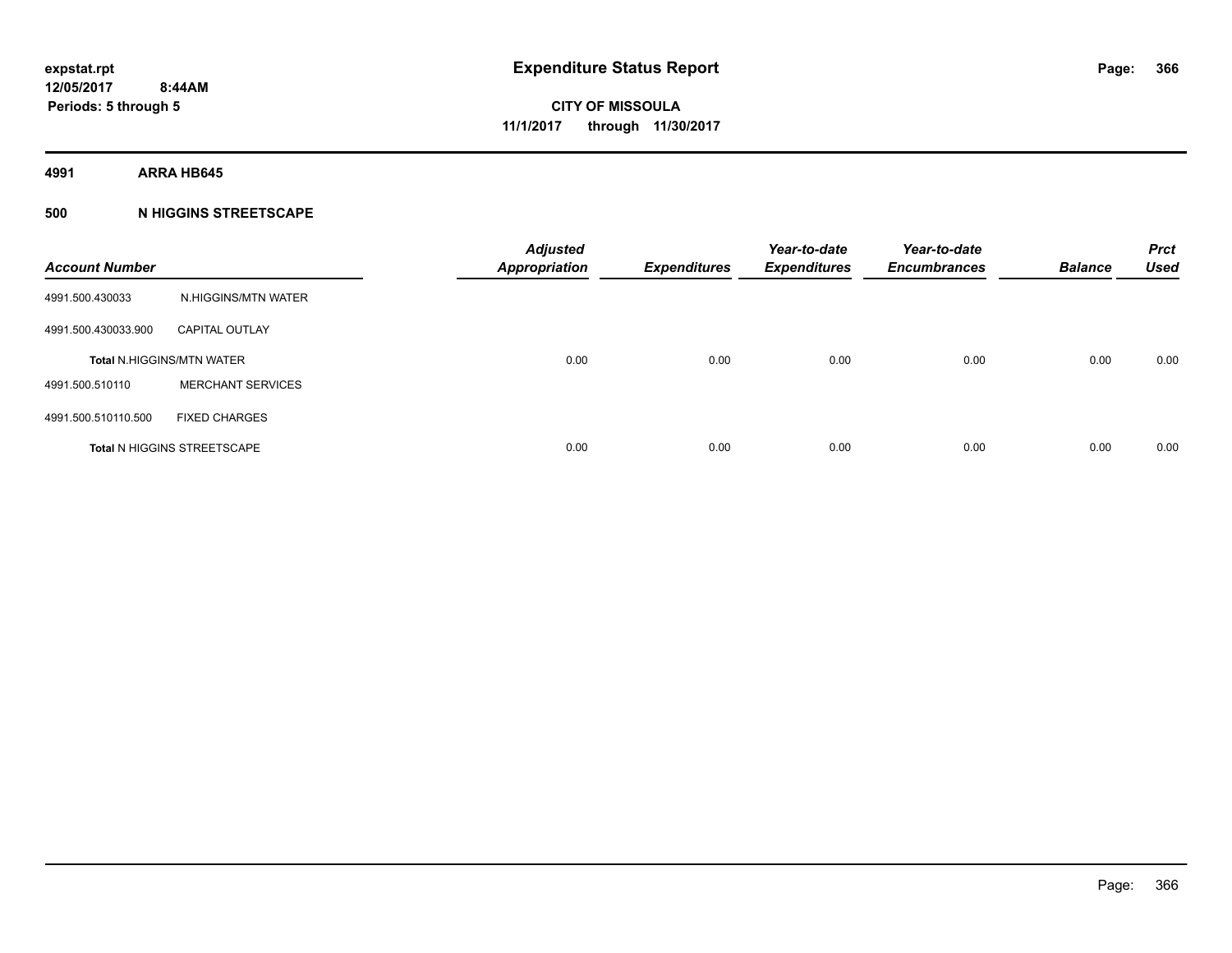**4991 ARRA HB645**

**520 N HIGGINS PAVING**

| <b>Account Number</b>         |                                         | <b>Adjusted</b><br><b>Appropriation</b> | <b>Expenditures</b> | Year-to-date<br><b>Expenditures</b> | Year-to-date<br><b>Encumbrances</b> | <b>Balance</b> | <b>Prct</b><br><b>Used</b> |
|-------------------------------|-----------------------------------------|-----------------------------------------|---------------------|-------------------------------------|-------------------------------------|----------------|----------------------------|
| 4991.520.430030               | PRELIMINARY ENGINEERING                 |                                         |                     |                                     |                                     |                |                            |
| 4991.520.430030.900           | <b>CAPITAL OUTLAY</b>                   |                                         |                     |                                     |                                     |                |                            |
|                               | <b>Total PRELIMINARY ENGINEERING</b>    | 0.00                                    | 0.00                | 0.00                                | 0.00                                | 0.00           | 0.00                       |
| 4991.520.430031               | <b>CONTRUCTION ENGINEERING</b>          |                                         |                     |                                     |                                     |                |                            |
| 4991.520.430031.900           | <b>CAPITAL OUTLAY</b>                   |                                         |                     |                                     |                                     |                |                            |
|                               | <b>Total CONTRUCTION ENGINEERING</b>    | 0.00                                    | 0.00                | 0.00                                | 0.00                                | 0.00           | 0.00                       |
| 4991.520.430032               | CONTRACTOR PAYMENTS-CONTSTRUCTION       |                                         |                     |                                     |                                     |                |                            |
| 4991.520.430032.900           | <b>CAPITAL OUTLAY</b>                   |                                         |                     |                                     |                                     |                |                            |
|                               | Total CONTRACTOR PAYMENTS-CONTSTRUCTION | 0.00                                    | 0.00                | 0.00                                | 0.00                                | 0.00           | 0.00                       |
| 4991.520.510110               | <b>MERCHANT SERVICES</b>                |                                         |                     |                                     |                                     |                |                            |
| 4991.520.510110.500           | <b>FIXED CHARGES</b>                    |                                         |                     |                                     |                                     |                |                            |
| <b>Total N HIGGINS PAVING</b> |                                         | 0.00                                    | 0.00                | 0.00                                | 0.00                                | 0.00           | 0.00                       |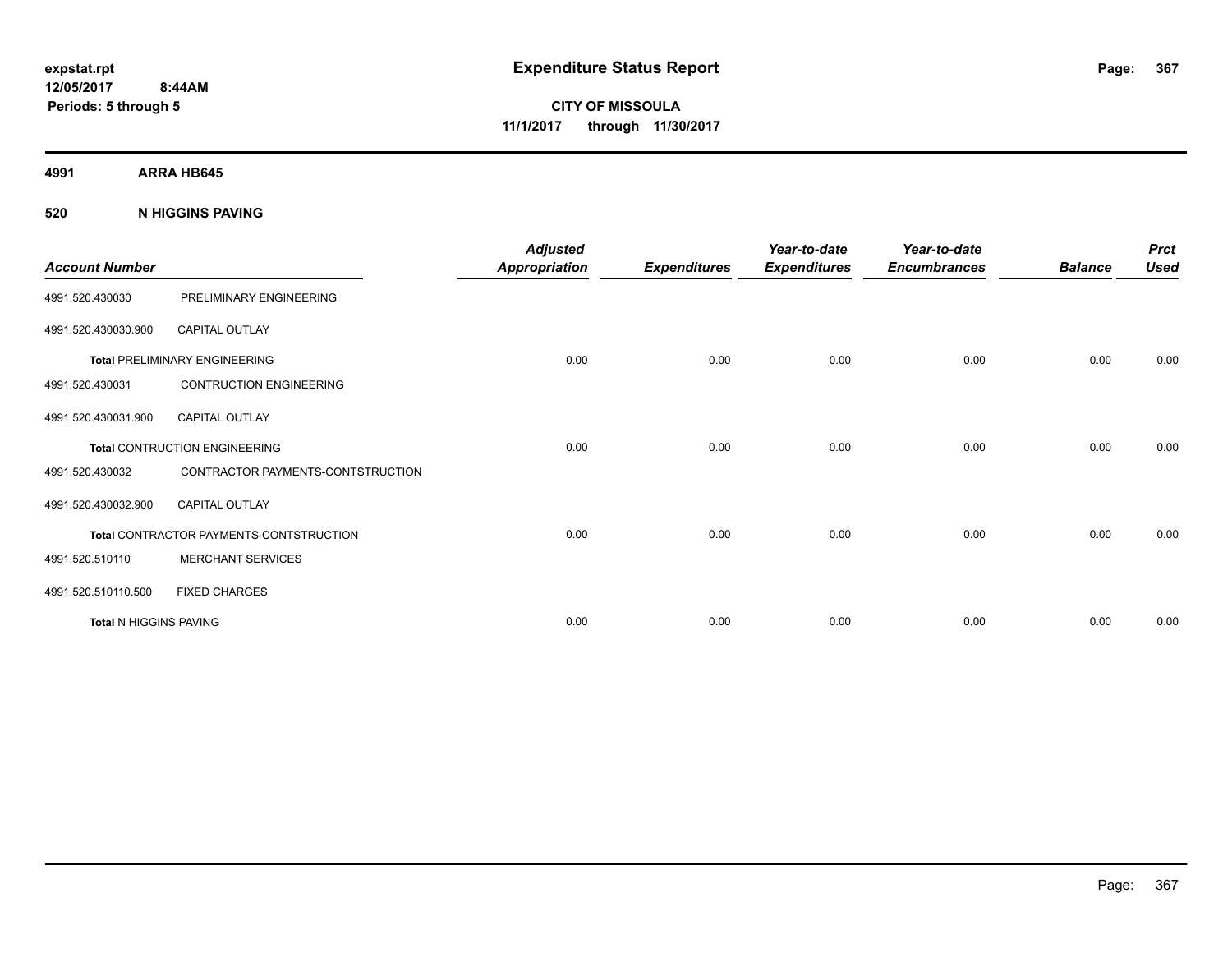**4991 ARRA HB645**

### **525 BROOKS ST CURB & SW IMPROVEMENTS**

| <b>Account Number</b> |                                         | <b>Adjusted</b><br><b>Appropriation</b> | <b>Expenditures</b> | Year-to-date<br><b>Expenditures</b> | Year-to-date<br><b>Encumbrances</b> | <b>Balance</b> | <b>Prct</b><br><b>Used</b> |
|-----------------------|-----------------------------------------|-----------------------------------------|---------------------|-------------------------------------|-------------------------------------|----------------|----------------------------|
| 4991.525.430030       | PRELIMINARY ENGINEERING                 |                                         |                     |                                     |                                     |                |                            |
| 4991.525.430030.900   | <b>CAPITAL OUTLAY</b>                   |                                         |                     |                                     |                                     |                |                            |
|                       | <b>Total PRELIMINARY ENGINEERING</b>    | 0.00                                    | 0.00                | 0.00                                | 0.00                                | 0.00           | 0.00                       |
| 4991.525.430031       | <b>CONTRUCTION ENGINEERING</b>          |                                         |                     |                                     |                                     |                |                            |
| 4991.525.430031.900   | <b>CAPITAL OUTLAY</b>                   |                                         |                     |                                     |                                     |                |                            |
|                       | <b>Total CONTRUCTION ENGINEERING</b>    | 0.00                                    | 0.00                | 0.00                                | 0.00                                | 0.00           | 0.00                       |
| 4991.525.430032       | CONTRACTOR PAYMENTS-CONTSTRUCTION       |                                         |                     |                                     |                                     |                |                            |
| 4991.525.430032.900   | <b>CAPITAL OUTLAY</b>                   |                                         |                     |                                     |                                     |                |                            |
|                       | Total CONTRACTOR PAYMENTS-CONTSTRUCTION | 0.00                                    | 0.00                | 0.00                                | 0.00                                | 0.00           | 0.00                       |
| 4991.525.510110       | <b>MERCHANT SERVICES</b>                |                                         |                     |                                     |                                     |                |                            |
| 4991.525.510110.500   | <b>FIXED CHARGES</b>                    |                                         |                     |                                     |                                     |                |                            |
|                       | Total BROOKS ST CURB & SW IMPROVEMENTS  | 0.00                                    | 0.00                | 0.00                                | 0.00                                | 0.00           | 0.00                       |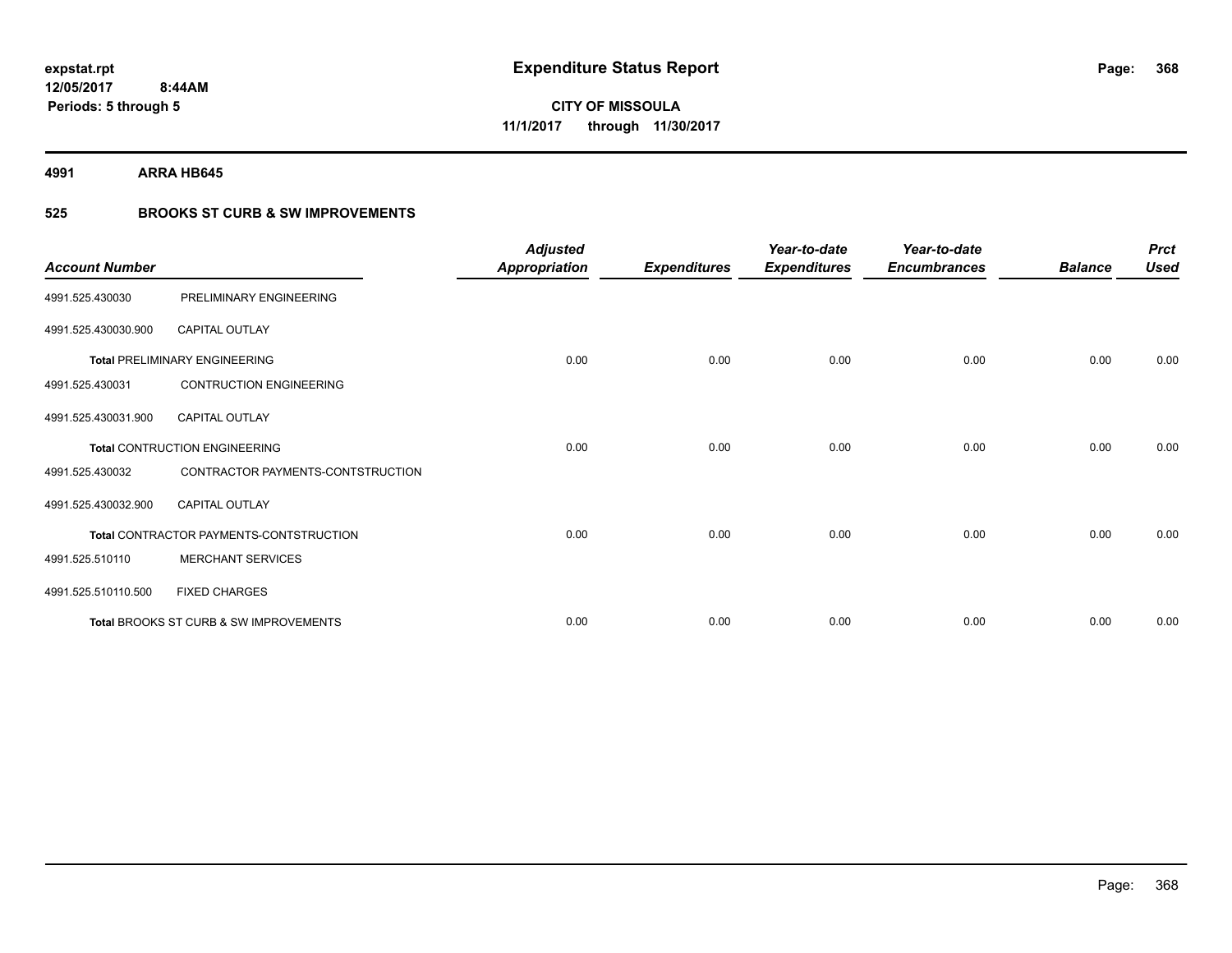**CITY OF MISSOULA 11/1/2017 through 11/30/2017**

**4991 ARRA HB645**

**530 CURB RAMPS**

| <b>Account Number</b>          |                                         | <b>Adjusted</b><br><b>Appropriation</b> | <b>Expenditures</b> | Year-to-date<br><b>Expenditures</b> | Year-to-date<br><b>Encumbrances</b> | <b>Balance</b> | <b>Prct</b><br><b>Used</b> |
|--------------------------------|-----------------------------------------|-----------------------------------------|---------------------|-------------------------------------|-------------------------------------|----------------|----------------------------|
| 4991.530.430030                | PRELIMINARY ENGINEERING                 |                                         |                     |                                     |                                     |                |                            |
| 4991.530.430030.100            | PERSONAL SERVICES                       |                                         |                     |                                     |                                     |                |                            |
| <b>Total PERSONAL SERVICES</b> |                                         | 0.00                                    | 0.00                | 0.00                                | 0.00                                | 0.00           | 0.00                       |
| 4991.530.430030.900            | <b>CAPITAL OUTLAY</b>                   |                                         |                     |                                     |                                     |                |                            |
|                                | <b>Total PRELIMINARY ENGINEERING</b>    | 0.00                                    | 0.00                | 0.00                                | 0.00                                | 0.00           | 0.00                       |
| 4991.530.430031                | <b>CONTRUCTION ENGINEERING</b>          |                                         |                     |                                     |                                     |                |                            |
| 4991.530.430031.900            | <b>CAPITAL OUTLAY</b>                   |                                         |                     |                                     |                                     |                |                            |
|                                | <b>Total CONTRUCTION ENGINEERING</b>    | 0.00                                    | 0.00                | 0.00                                | 0.00                                | 0.00           | 0.00                       |
| 4991.530.430032                | CONTRACTOR PAYMENTS-CONTSTRUCTION       |                                         |                     |                                     |                                     |                |                            |
| 4991.530.430032.900            | <b>CAPITAL OUTLAY</b>                   |                                         |                     |                                     |                                     |                |                            |
|                                | Total CONTRACTOR PAYMENTS-CONTSTRUCTION | 0.00                                    | 0.00                | 0.00                                | 0.00                                | 0.00           | 0.00                       |
| 4991.530.510110                | <b>MERCHANT SERVICES</b>                |                                         |                     |                                     |                                     |                |                            |
| 4991.530.510110.500            | <b>FIXED CHARGES</b>                    |                                         |                     |                                     |                                     |                |                            |
| <b>Total CURB RAMPS</b>        |                                         | 0.00                                    | 0.00                | 0.00                                | 0.00                                | 0.00           | 0.00                       |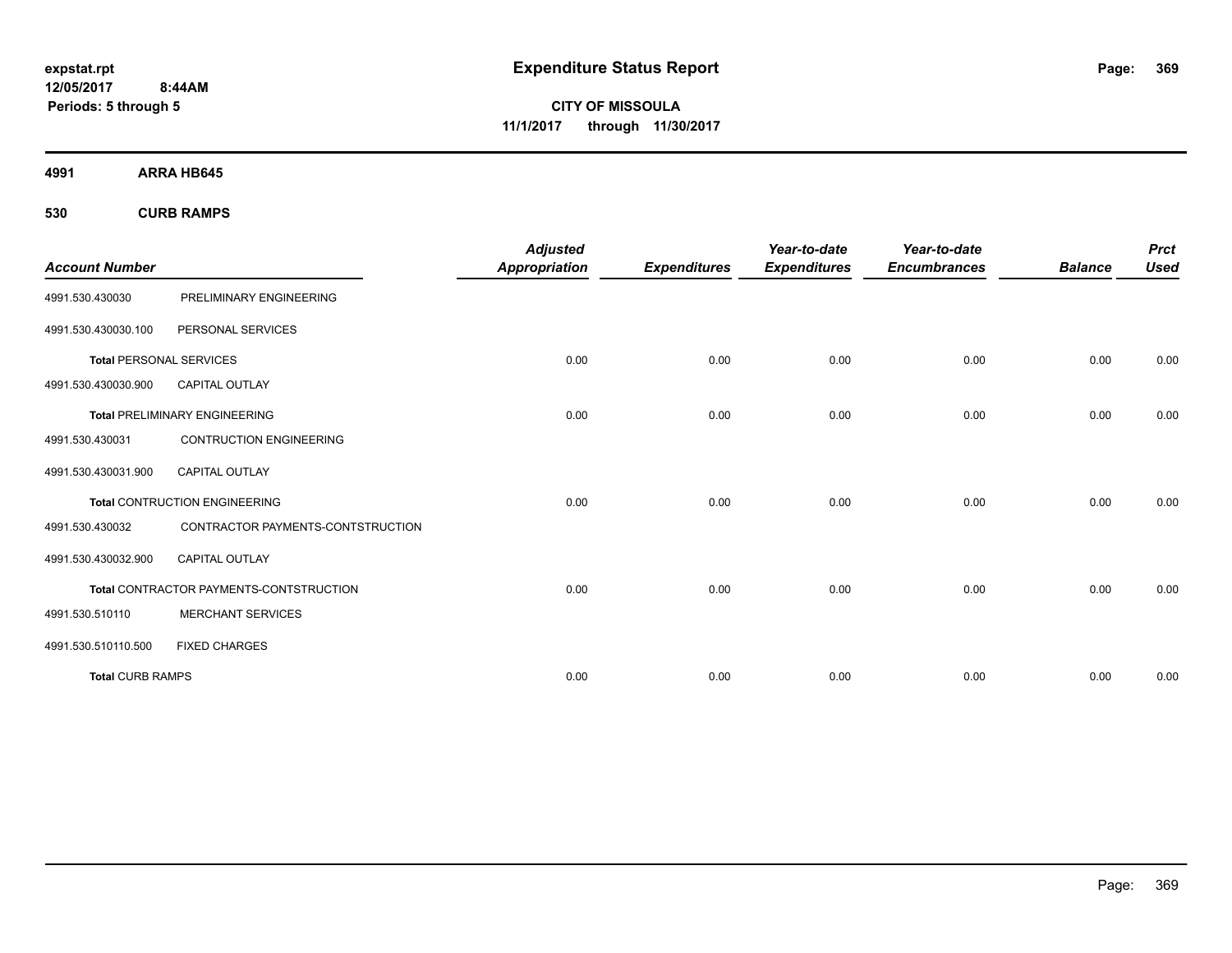**4991 ARRA HB645**

### **535 PARKS PLAYGROUND INSTALLS**

| <b>Account Number</b>          |                                         | <b>Adjusted</b><br><b>Appropriation</b> | <b>Expenditures</b> | Year-to-date<br><b>Expenditures</b> | Year-to-date<br><b>Encumbrances</b> | <b>Balance</b> | <b>Prct</b><br><b>Used</b> |
|--------------------------------|-----------------------------------------|-----------------------------------------|---------------------|-------------------------------------|-------------------------------------|----------------|----------------------------|
| 4991.535.430030                | PRELIMINARY ENGINEERING                 |                                         |                     |                                     |                                     |                |                            |
| 4991.535.430030.100            | PERSONAL SERVICES                       |                                         |                     |                                     |                                     |                |                            |
| <b>Total PERSONAL SERVICES</b> |                                         | 0.00                                    | 0.00                | 0.00                                | 0.00                                | 0.00           | 0.00                       |
| 4991.535.430030.900            | <b>CAPITAL OUTLAY</b>                   |                                         |                     |                                     |                                     |                |                            |
|                                | <b>Total PRELIMINARY ENGINEERING</b>    | 0.00                                    | 0.00                | 0.00                                | 0.00                                | 0.00           | 0.00                       |
| 4991.535.430031                | <b>CONTRUCTION ENGINEERING</b>          |                                         |                     |                                     |                                     |                |                            |
| 4991.535.430031.900            | <b>CAPITAL OUTLAY</b>                   |                                         |                     |                                     |                                     |                |                            |
|                                | <b>Total CONTRUCTION ENGINEERING</b>    | 0.00                                    | 0.00                | 0.00                                | 0.00                                | 0.00           | 0.00                       |
| 4991.535.430032                | CONTRACTOR PAYMENTS-CONTSTRUCTION       |                                         |                     |                                     |                                     |                |                            |
| 4991.535.430032.900            | <b>CAPITAL OUTLAY</b>                   |                                         |                     |                                     |                                     |                |                            |
|                                | Total CONTRACTOR PAYMENTS-CONTSTRUCTION | 0.00                                    | 0.00                | 0.00                                | 0.00                                | 0.00           | 0.00                       |
| 4991.535.510110                | <b>MERCHANT SERVICES</b>                |                                         |                     |                                     |                                     |                |                            |
| 4991.535.510110.500            | <b>FIXED CHARGES</b>                    |                                         |                     |                                     |                                     |                |                            |
|                                | <b>Total PARKS PLAYGROUND INSTALLS</b>  | 0.00                                    | 0.00                | 0.00                                | 0.00                                | 0.00           | 0.00                       |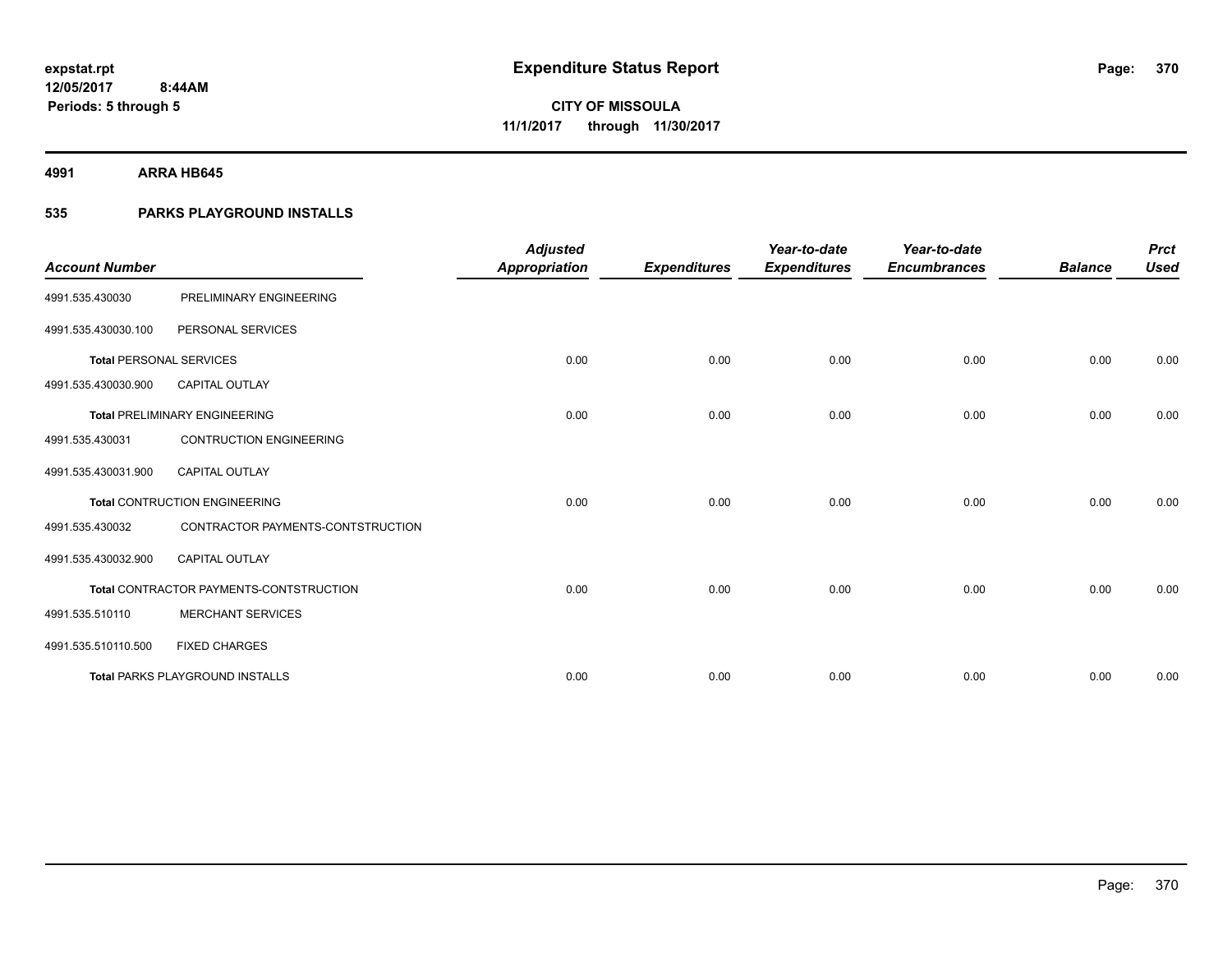**4991 ARRA HB645**

#### **540 GREENOUGH PARK BRIDGE**

|                                |                                         | <b>Adjusted</b>      |                     | Year-to-date        | Year-to-date        |                | <b>Prct</b> |
|--------------------------------|-----------------------------------------|----------------------|---------------------|---------------------|---------------------|----------------|-------------|
| <b>Account Number</b>          |                                         | <b>Appropriation</b> | <b>Expenditures</b> | <b>Expenditures</b> | <b>Encumbrances</b> | <b>Balance</b> | <b>Used</b> |
| 4991.540.430030                | PRELIMINARY ENGINEERING                 |                      |                     |                     |                     |                |             |
| 4991.540.430030.900            | <b>CAPITAL OUTLAY</b>                   |                      |                     |                     |                     |                |             |
|                                | <b>Total PRELIMINARY ENGINEERING</b>    | 0.00                 | 0.00                | 0.00                | 0.00                | 0.00           | 0.00        |
| 4991.540.430031                | <b>CONTRUCTION ENGINEERING</b>          |                      |                     |                     |                     |                |             |
| 4991.540.430031.900            | CAPITAL OUTLAY                          |                      |                     |                     |                     |                |             |
|                                | <b>Total CONTRUCTION ENGINEERING</b>    | 0.00                 | 0.00                | 0.00                | 0.00                | 0.00           | 0.00        |
| 4991.540.430032                | CONTRACTOR PAYMENTS-CONTSTRUCTION       |                      |                     |                     |                     |                |             |
| 4991.540.430032.100            | PERSONAL SERVICES                       |                      |                     |                     |                     |                |             |
| <b>Total PERSONAL SERVICES</b> |                                         | 0.00                 | 0.00                | 0.00                | 0.00                | 0.00           | 0.00        |
| 4991.540.430032.900            | <b>CAPITAL OUTLAY</b>                   |                      |                     |                     |                     |                |             |
|                                | Total CONTRACTOR PAYMENTS-CONTSTRUCTION | 0.00                 | 0.00                | 0.00                | 0.00                | 0.00           | 0.00        |
| 4991.540.510110                | <b>MERCHANT SERVICES</b>                |                      |                     |                     |                     |                |             |
| 4991.540.510110.500            | <b>FIXED CHARGES</b>                    |                      |                     |                     |                     |                |             |
| Total ARRA HB645               |                                         | 0.00                 | 0.00                | 0.00                | 0.00                | 0.00           | 0.00        |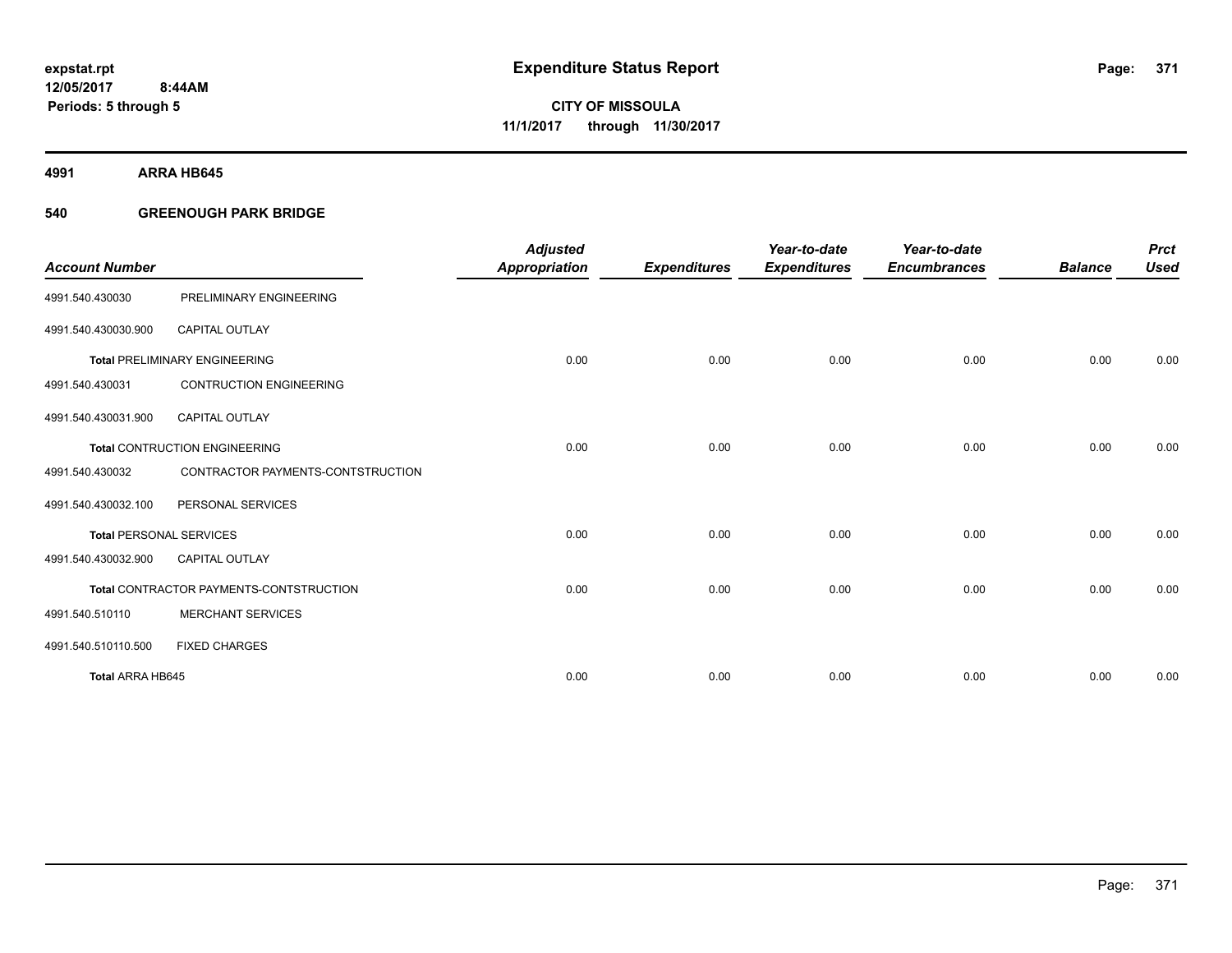#### **4992 WFL MILLER CREEK ROAD**

#### **390 NON-DEPARTMENTAL**

| <b>Account Number</b> |                                    | <b>Adjusted</b><br><b>Appropriation</b> | <b>Expenditures</b> | Year-to-date<br><b>Expenditures</b> | Year-to-date<br><b>Encumbrances</b> | <b>Balance</b> | <b>Prct</b><br><b>Used</b> |
|-----------------------|------------------------------------|-----------------------------------------|---------------------|-------------------------------------|-------------------------------------|----------------|----------------------------|
| 4992.390.430230       | <b>STREET RESTORATION</b>          |                                         |                     |                                     |                                     |                |                            |
| 4992.390.430230.900   | <b>CAPITAL OUTLAY</b>              |                                         |                     |                                     |                                     |                |                            |
|                       | <b>Total STREET RESTORATION</b>    | 0.00                                    | 0.00                | 0.00                                | 0.00                                | 0.00           | 0.00                       |
| 4992.390.510110       | <b>MERCHANT SERVICES</b>           |                                         |                     |                                     |                                     |                |                            |
| 4992.390.510110.500   | <b>FIXED CHARGES</b>               |                                         |                     |                                     |                                     |                |                            |
|                       | <b>Total WFL MILLER CREEK ROAD</b> | 0.00                                    | 0.00                | 0.00                                | 0.00                                | 0.00           | 0.00                       |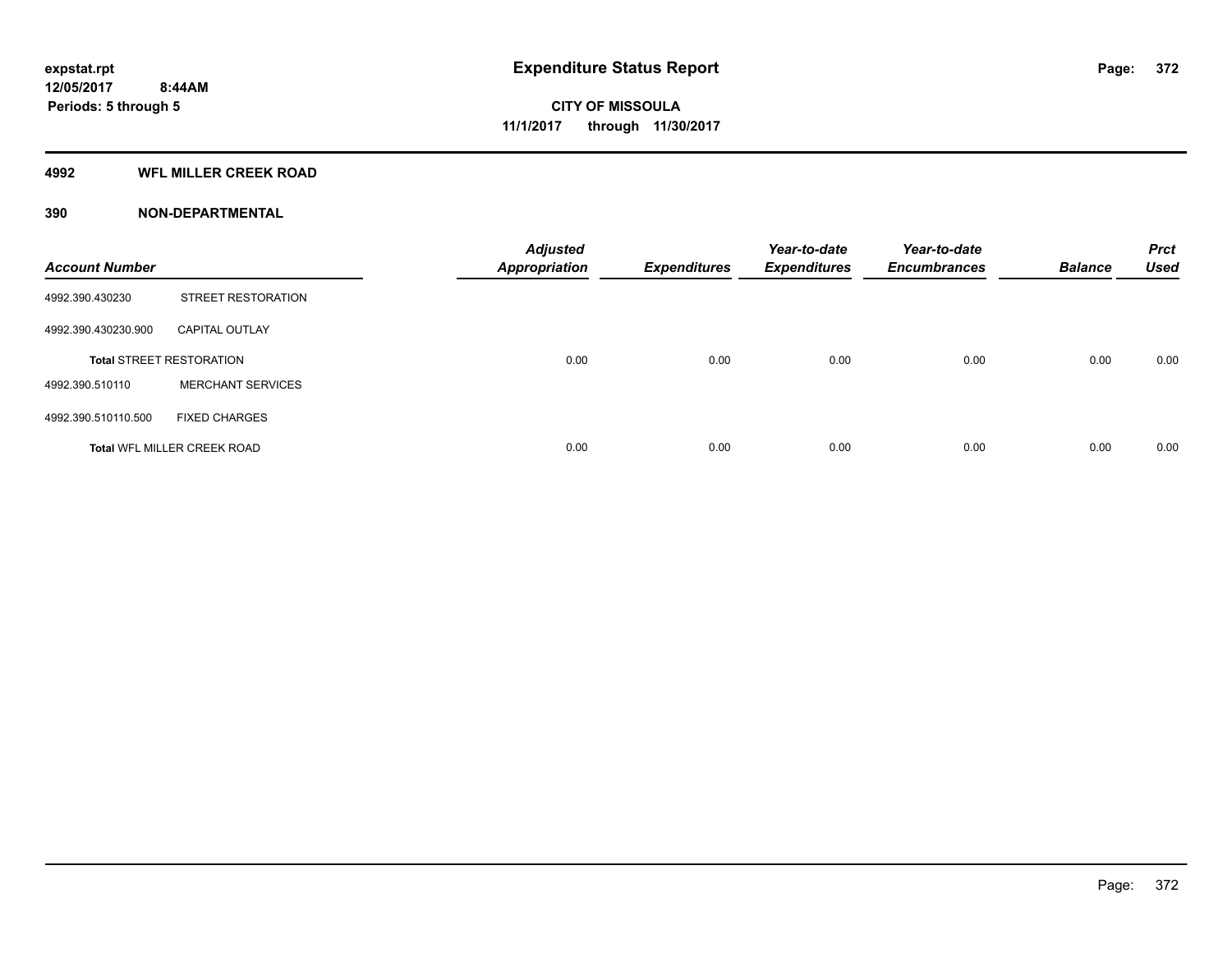#### **4993 WESTERN FEDERAL LANDS**

### **280 PUBLIC WORKS OPERATIONS**

| <b>Account Number</b> |                                          | <b>Adjusted</b><br><b>Appropriation</b> | <b>Expenditures</b> | Year-to-date<br><b>Expenditures</b> | Year-to-date<br><b>Encumbrances</b> | <b>Balance</b> | <b>Prct</b><br><b>Used</b> |
|-----------------------|------------------------------------------|-----------------------------------------|---------------------|-------------------------------------|-------------------------------------|----------------|----------------------------|
| 4993.280.430022       | RATTLESNAKE UNIVERSITY CROSSING          |                                         |                     |                                     |                                     |                |                            |
| 4993.280.430022.300   | PURCHASED SERVICES                       |                                         |                     |                                     |                                     |                |                            |
|                       | <b>Total PURCHASED SERVICES</b>          | 0.00                                    | 0.00                | 0.00                                | 0.00                                | 0.00           | 0.00                       |
| 4993.280.430022.900   | <b>CAPITAL OUTLAY</b>                    |                                         |                     |                                     |                                     |                |                            |
|                       | Total RATTLESNAKE UNIVERSITY CROSSING    | 0.00                                    | 0.00                | 0.00                                | 0.00                                | 0.00           | 0.00                       |
| 4993.280.430024       | RUX PH 11/PROJ 2010-022(B)               |                                         |                     |                                     |                                     |                |                            |
| 4993.280.430024.100   | PERSONAL SERVICES                        |                                         |                     |                                     |                                     |                |                            |
|                       | <b>Total PERSONAL SERVICES</b>           | 0.00                                    | 0.00                | 0.00                                | 0.00                                | 0.00           | 0.00                       |
| 4993.280.430024.900   | <b>CAPITAL OUTLAY</b>                    |                                         |                     |                                     |                                     |                |                            |
|                       | Total RUX PH 11/PROJ 2010-022(B)         | 0.00                                    | 0.00                | 0.00                                | 0.00                                | 0.00           | 0.00                       |
| 4993.280.430223       | FACILITY MAINT ENERGY CONSERVATION       |                                         |                     |                                     |                                     |                |                            |
| 4993.280.430223.900   | <b>CAPITAL OUTLAY</b>                    |                                         |                     |                                     |                                     |                |                            |
|                       | Total FACILITY MAINT ENERGY CONSERVATION | 0.00                                    | 0.00                | 0.00                                | 0.00                                | 0.00           | 0.00                       |
| 4993.280.510110       | <b>MERCHANT SERVICES</b>                 |                                         |                     |                                     |                                     |                |                            |
| 4993.280.510110.500   | <b>FIXED CHARGES</b>                     |                                         |                     |                                     |                                     |                |                            |
|                       | <b>Total WESTERN FEDERAL LANDS</b>       | 0.00                                    | 0.00                | 0.00                                | 0.00                                | 0.00           | 0.00                       |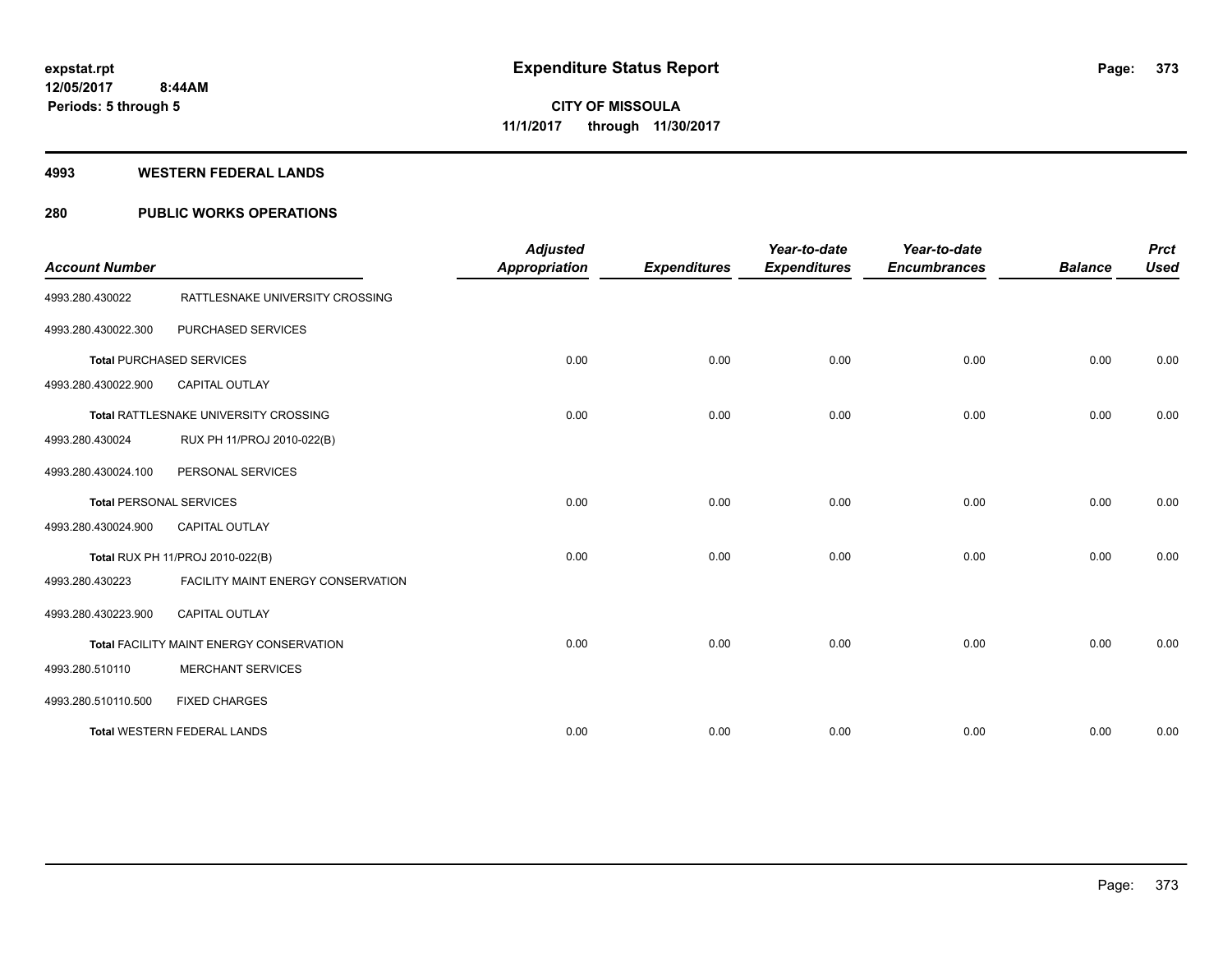**5020 CIVIC STADIUM**

#### **395 PARKING COMMISSION**

|                                                 |                      |                     |                     | Year-to-date        |                | <b>Prct</b> |
|-------------------------------------------------|----------------------|---------------------|---------------------|---------------------|----------------|-------------|
|                                                 | <b>Appropriation</b> | <b>Expenditures</b> | <b>Expenditures</b> | <b>Encumbrances</b> | <b>Balance</b> | <b>Used</b> |
| <b>CULTURE &amp; RECREATION</b>                 |                      |                     |                     |                     |                |             |
| <b>FIXED CHARGES</b>                            |                      |                     |                     |                     |                |             |
| Total CULTURE & RECREATION                      | 0.00                 | 0.00                | 0.00                | 0.00                | 0.00           | 0.00        |
| *** Title Not Found ***                         |                      |                     |                     |                     |                |             |
| <b>FIXED CHARGES</b>                            |                      |                     |                     |                     |                |             |
| <b>Total FIXED CHARGES</b>                      | 0.00                 | 0.00                | 0.00                | 0.00                | 0.00           | 0.00        |
| OTHER OBJECTS                                   |                      |                     |                     |                     |                |             |
| 5020.395.460451.845.000 CONTINGENCY             | 3,484.00             | 0.00                | 0.00                | 0.00                | 3,484.00       | 0.00        |
| Total *** Title Not Found ***                   | 3,484.00             | 0.00                |                     |                     |                | 0.00        |
| REVENUE BOND DEBT SERVICE                       |                      |                     |                     |                     |                |             |
| <b>DEBT SERVICE</b>                             |                      |                     |                     |                     |                |             |
| 5020.395.490200.610.000 PRINCIPAL               | 41,510.00            | 0.00                | 0.00                | 0.00                | 41,510.00      | 0.00        |
| 5020.395.490200.620.000 INTEREST / SERVICE FEES | 75,006.00            | 0.00                | 0.00                | 0.00                | 75,006.00      | 0.00        |
| Total REVENUE BOND DEBT SERVICE                 | 116,516.00           | 0.00                | 0.00                | 0.00                | 116,516.00     | 0.00        |
| <b>MISCELLANEOUS</b>                            |                      |                     |                     |                     |                |             |
| OTHER OBJECTS                                   |                      |                     |                     |                     |                |             |
| <b>Total MISCELLANEOUS</b>                      | 0.00                 | 0.00                | 0.00                | 0.00                | 0.00           | 0.00        |
| <b>MERCHANT SERVICES</b>                        |                      |                     |                     |                     |                |             |
| <b>FIXED CHARGES</b>                            |                      |                     |                     |                     |                |             |
| <b>Total MERCHANT SERVICES</b>                  | 0.00                 | 0.00                | 0.00                | 0.00                | 0.00           | 0.00        |
|                                                 |                      |                     |                     | 0.00                | 0.00           | 3,484.00    |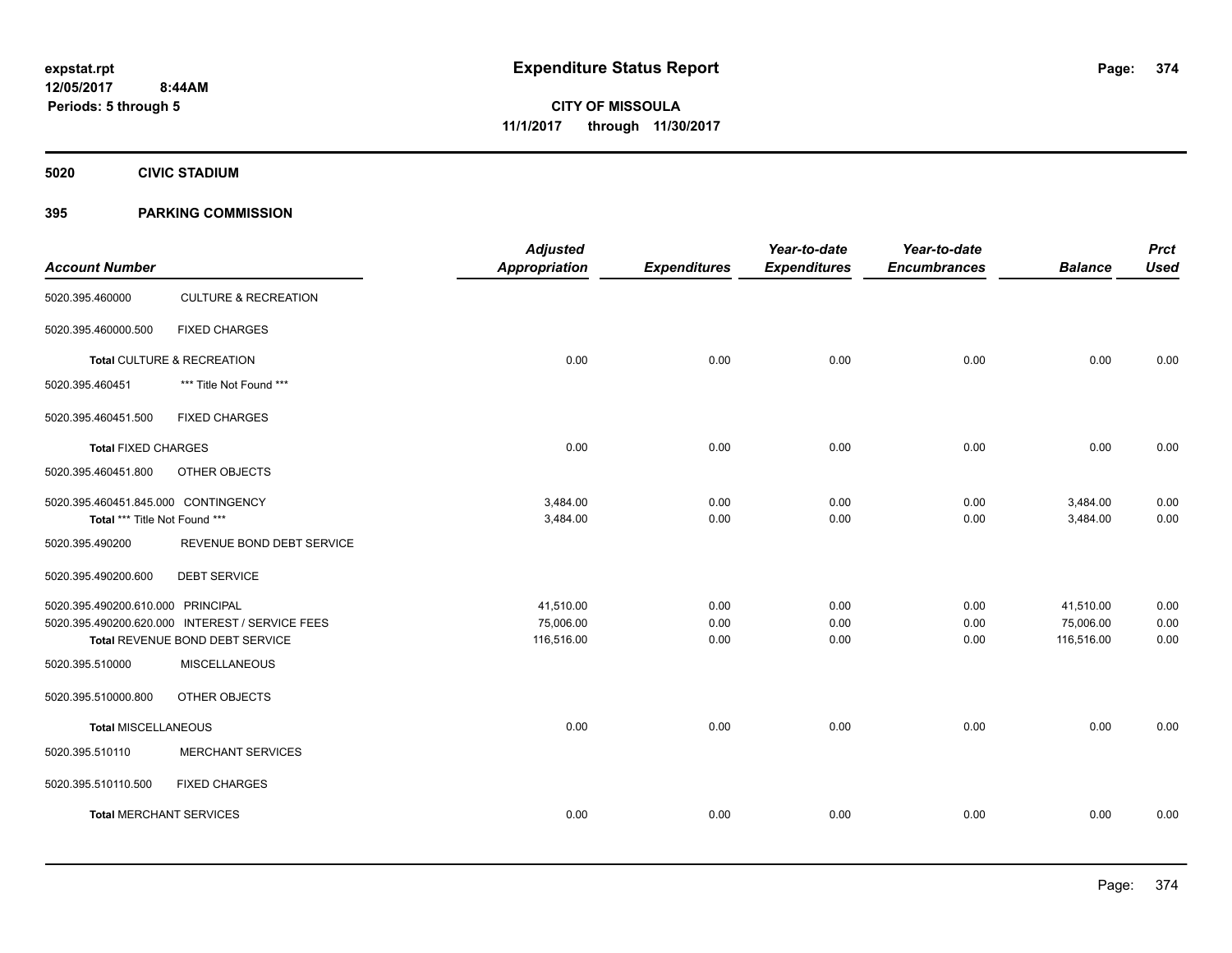**375**

# **CITY OF MISSOULA 11/1/2017 through 11/30/2017**

|      | <b>Total CIVIC STADIUM</b> | 120,000.00 | 0.00 | 0.00 | 0.00 | 120,000.00 | 0.00 |
|------|----------------------------|------------|------|------|------|------------|------|
| 5210 | <b>WATER</b>               |            |      |      |      |            |      |
|      |                            |            |      |      |      |            |      |

|                                                        | <b>Adjusted</b>      |                     | Year-to-date        | Year-to-date        |                | <b>Prct</b> |
|--------------------------------------------------------|----------------------|---------------------|---------------------|---------------------|----------------|-------------|
| <b>Account Number</b>                                  | <b>Appropriation</b> | <b>Expenditures</b> | <b>Expenditures</b> | <b>Encumbrances</b> | <b>Balance</b> | <b>Used</b> |
| <b>ADMINISTRATION</b><br>5210.335.430210               |                      |                     |                     |                     |                |             |
| 5210.335.430210.100<br>PERSONAL SERVICES               |                      |                     |                     |                     |                |             |
| 5210.335.430210.140.000 EMPLOYER CONTRIBUTIONS         | 0.00                 | 0.00                | 1.580.02            | 0.00                | $-1,580.02$    | 0.00        |
| 5210.335.430210.141.000 STATE RETIREMENT CONTRIBUTIONS | 0.00                 | 0.00                | 175.50              | 0.00                | $-175.50$      | 0.00        |
| <b>Total PERSONAL SERVICES</b>                         | 0.00                 | 0.00                | 1,755.52            | 0.00                | $-1,755.52$    | 0.00        |
| 5210.335.430210.300<br>PURCHASED SERVICES              |                      |                     |                     |                     |                |             |
| 5210.335.430210.350.000 PROFESSIONAL SERVICES          | 0.00                 | 0.00                | 350.00              | 0.00                | $-350.00$      | 0.00        |
| <b>Total PURCHASED SERVICES</b>                        | 0.00                 | 0.00                | 350.00              | 0.00                | $-350.00$      | 0.00        |
| 5210.335.430210.500<br><b>FIXED CHARGES</b>            |                      |                     |                     |                     |                |             |
| <b>Total FIXED CHARGES</b>                             | 0.00                 | 0.00                | 0.00                | 0.00                | 0.00           | 0.00        |
| 5210.335.430210.900<br><b>CAPITAL OUTLAY</b>           |                      |                     |                     |                     |                |             |
| 5210.335.430210.940.000 MACHINERY & EQUIPMENT          | 0.00                 | 0.00                | 70,071.97           | 0.00                | $-70.071.97$   | 0.00        |
| <b>Total CAPITAL OUTLAY</b>                            | 0.00                 | 0.00                | 70,071.97           | 0.00                | $-70,071.97$   | 0.00        |
| <b>Total ADMINISTRATION</b>                            | 0.00                 | 0.00                | 72,177.49           | 0.00                | $-72,177.49$   | 0.00        |
| 5210.335.430510<br><b>WATER ADMINISTRATION</b>         |                      |                     |                     |                     |                |             |
| PERSONAL SERVICES<br>5210.335.430510.100               |                      |                     |                     |                     |                |             |
| 5210.335.430510.110.000 SALARIES AND WAGES             | 802,215.00           | 80,093.66           | 405,846.31          | 0.00                | 396,368.69     | 50.59       |
| 5210.335.430510.140.000 EMPLOYER CONTRIBUTIONS         | 486,623.00           | 24,011.29           | 174,098.03          | 0.00                | 312,524.97     | 35.78       |
| 5210.335.430510.141.000 STATE RETIREMENT CONTRIBUTIONS | 803.00               | 0.00                | 795.18              | 0.00                | 7.82           | 99.03       |
| <b>Total PERSONAL SERVICES</b>                         | 1,289,641.00         | 104.104.95          | 580,739.52          | 0.00                | 708,901.48     | 45.03       |
| 5210.335.430510.200<br><b>SUPPLIES</b>                 |                      |                     |                     |                     |                |             |
| 5210.335.430510.210.000 OFFICE SUPPLIES                | 22,000.00            | 903.26              | 9,891.03            | 0.00                | 12,108.97      | 44.96       |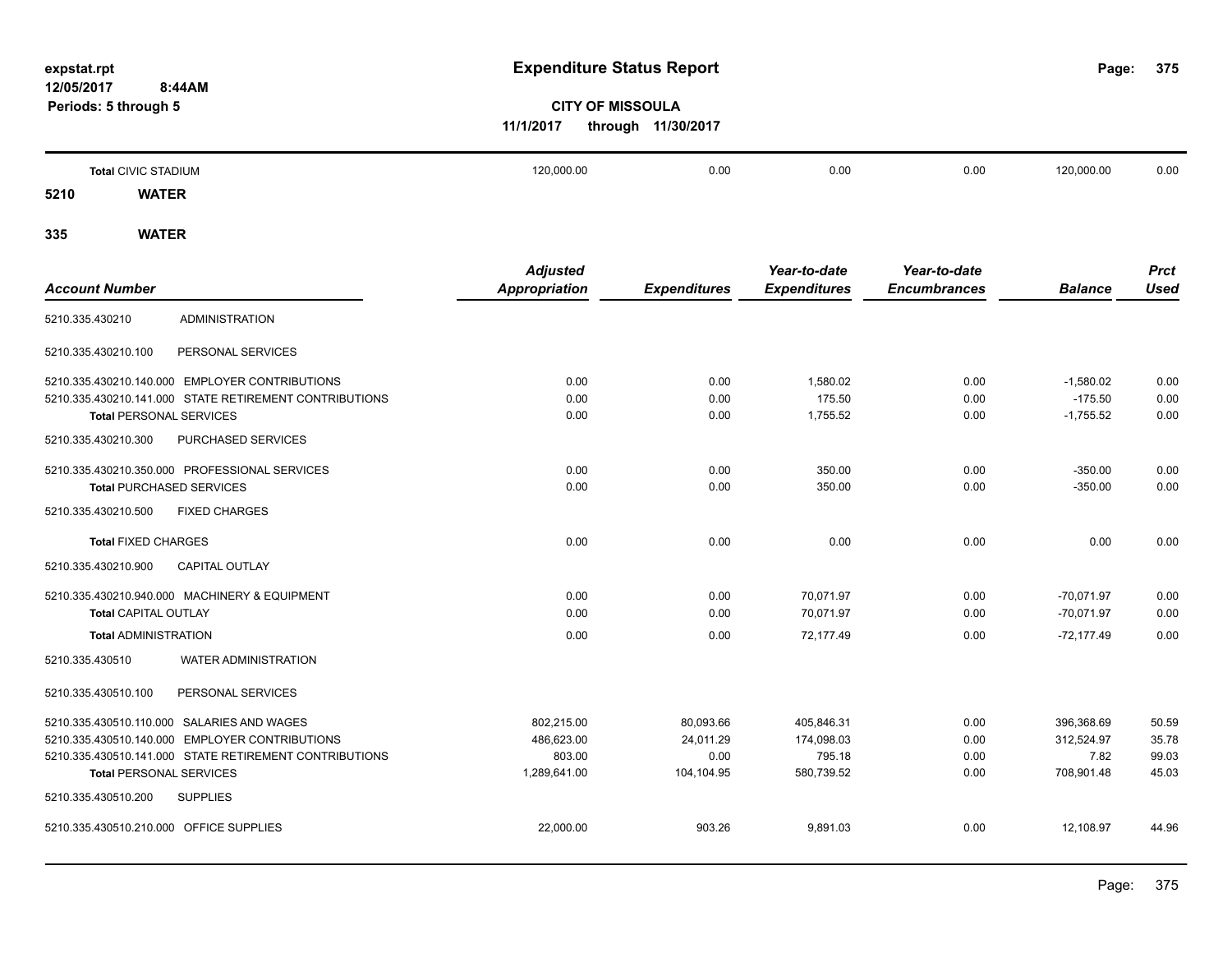**CITY OF MISSOULA 11/1/2017 through 11/30/2017**

**5210 WATER**

| <b>Account Number</b>                                   | <b>Adjusted</b><br><b>Appropriation</b> | <b>Expenditures</b> | Year-to-date<br><b>Expenditures</b> | Year-to-date<br><b>Encumbrances</b> | <b>Balance</b> | <b>Prct</b><br><b>Used</b> |
|---------------------------------------------------------|-----------------------------------------|---------------------|-------------------------------------|-------------------------------------|----------------|----------------------------|
| 5210.335.430510.220.000 OPERATING SUPPLIES              | 0.00                                    | 0.00                | 935.00                              | 0.00                                | $-935.00$      | 0.00                       |
| <b>Total SUPPLIES</b>                                   | 22,000.00                               | 903.26              | 10,826.03                           | 0.00                                | 11,173.97      | 49.21                      |
| PURCHASED SERVICES<br>5210.335.430510.300               |                                         |                     |                                     |                                     |                |                            |
| 5210.335.430510.310.000 COMMUNICATIONS                  | 130,000.00                              | 4,346.58            | 45,193.76                           | 0.00                                | 84,806.24      | 34.76                      |
| 5210.335.430510.330.000 PUBLICITY, SUBSCRIPTIONS & DUES | 20,000.00                               | 5,440.67            | 23,994.64                           | 0.00                                | $-3,994.64$    | 119.97                     |
| 5210.335.430510.341.000 ELECTRICITY & NATURAL GAS       | 42,000.00                               | 133,886.26          | 138,802.24                          | 0.00                                | $-96,802.24$   | 330.48                     |
| 5210.335.430510.344.000 TELEPHONE SERVICE               | 55,000.00                               | 1,401.75            | 7,105.08                            | 0.00                                | 47,894.92      | 12.92                      |
| 5210.335.430510.345.000 GARBAGE                         | 2,500.00                                | 603.65              | 860.26                              | 0.00                                | 1,639.74       | 34.41                      |
| 5210.335.430510.350.000 PROFESSIONAL SERVICES           | 0.00                                    | 12,136.14           | 36,436.85                           | 0.00                                | $-36,436.85$   | 0.00                       |
| 5210.335.430510.360.000 REPAIR & MAINTENANCE            | 0.00                                    | 49,025.47           | 51,866.91                           | 0.00                                | $-51,866.91$   | 0.00                       |
| 5210.335.430510.370.000 TRAVEL                          | 6,000.00                                | 1,864.48            | 1,929.48                            | 0.00                                | 4,070.52       | 32.16                      |
| 5210.335.430510.380.000 TRAINING                        | 3,000.00                                | 0.00                | 4,553.66                            | 0.00                                | $-1,553.66$    | 151.79                     |
| <b>Total PURCHASED SERVICES</b>                         | 258,500.00                              | 208,705.00          | 310,742.88                          | 0.00                                | $-52,242.88$   | 120.21                     |
| 5210.335.430510.500<br><b>FIXED CHARGES</b>             |                                         |                     |                                     |                                     |                |                            |
| 5210.335.430510.590.000 PAYMENT IN LIEU OF TAXES        | 1,342,474.00                            | 0.00                | 0.00                                | 0.00                                | 1,342,474.00   | 0.00                       |
| <b>Total FIXED CHARGES</b>                              | 1,342,474.00                            | 0.00                | 0.00                                | 0.00                                | 1,342,474.00   | 0.00                       |
| 5210.335.430510.900<br><b>CAPITAL OUTLAY</b>            |                                         |                     |                                     |                                     |                |                            |
| 5210.335.430510.940.000 MACHINERY & EQUIPMENT           | 1,203,301.00                            | 9,327.95            | 175,827.17                          | 0.00                                | 1,027,473.83   | 14.61                      |
| <b>Total CAPITAL OUTLAY</b>                             | 1.203.301.00                            | 9.327.95            | 175.827.17                          | 0.00                                | 1.027.473.83   | 14.61                      |
| <b>Total WATER ADMINISTRATION</b>                       | 4,115,916.00                            | 323,041.16          | 1,078,135.60                        | 0.00                                | 3,037,780.40   | 26.19                      |
| 5210.335.430511<br>UTILITY RATE STUDY/CONSULTATION      |                                         |                     |                                     |                                     |                |                            |
| 5210.335.430511.900<br><b>CAPITAL OUTLAY</b>            |                                         |                     |                                     |                                     |                |                            |
| 5210.335.430511.930.182 UTILITY RATE STUDY - WATER      | 0.00                                    | 0.00                | 13,150.25                           | 0.00                                | $-13,150.25$   | 0.00                       |
| <b>Total UTILITY RATE STUDY/CONSULTATION</b>            | 0.00                                    | 0.00                | 13,150.25                           | 0.00                                | $-13,150.25$   | 0.00                       |
| <b>WATER FACILITIES</b><br>5210.335.430520              |                                         |                     |                                     |                                     |                |                            |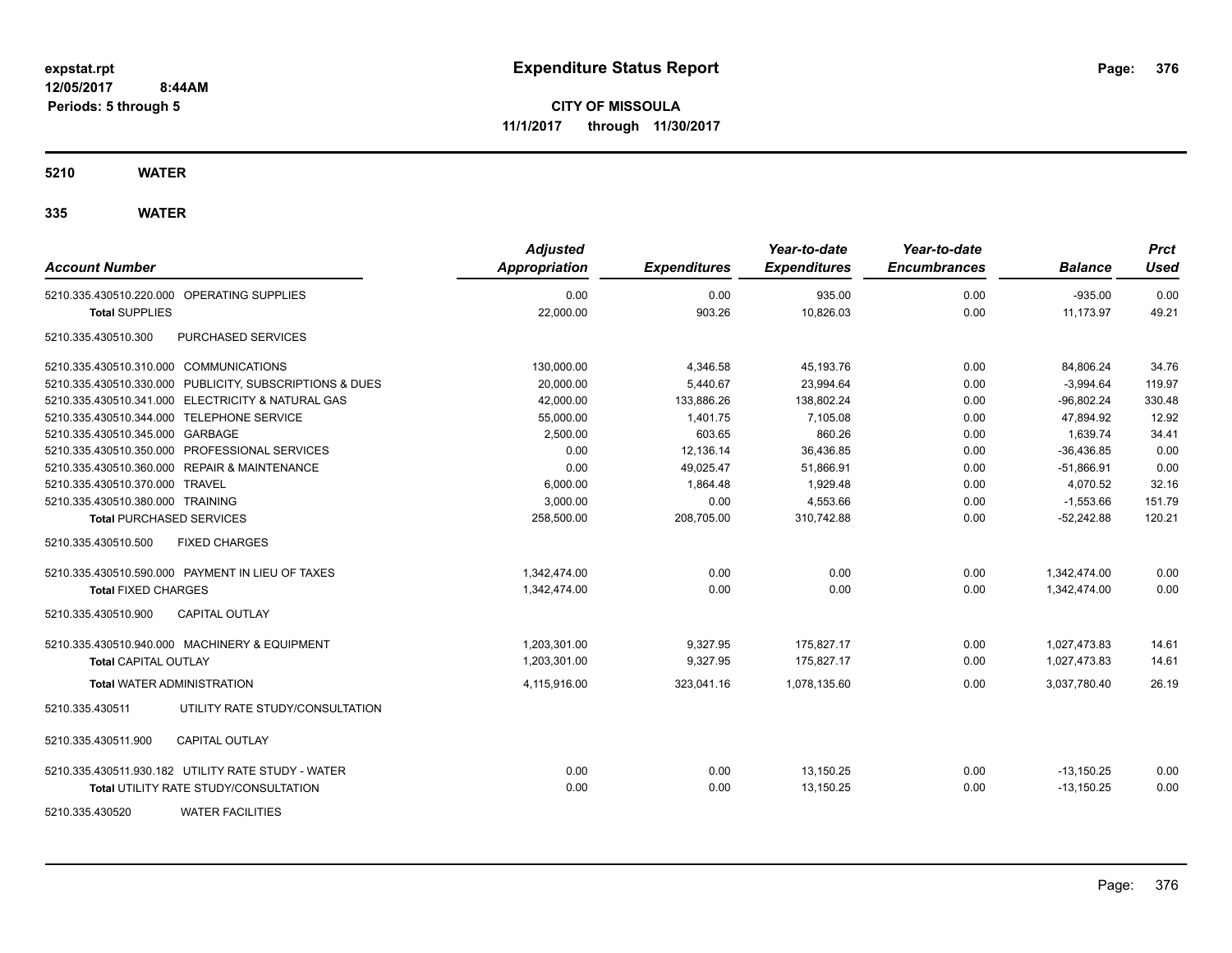**CITY OF MISSOULA 11/1/2017 through 11/30/2017**

**5210 WATER**

| <b>Account Number</b>                                  | <b>Adjusted</b><br>Appropriation | <b>Expenditures</b> | Year-to-date<br><b>Expenditures</b> | Year-to-date<br><b>Encumbrances</b> | <b>Balance</b> | <b>Prct</b><br><b>Used</b> |
|--------------------------------------------------------|----------------------------------|---------------------|-------------------------------------|-------------------------------------|----------------|----------------------------|
| 5210.335.430520.100<br>PERSONAL SERVICES               |                                  |                     |                                     |                                     |                |                            |
| 5210.335.430520.110.000 SALARIES AND WAGES             | 383,267.00                       | 25,159.92           | 122,876.84                          | 0.00                                | 260,390.16     | 32.06                      |
| 5210.335.430520.140.000 EMPLOYER CONTRIBUTIONS         | 233,165.00                       | 8,421.21            | 72,886.29                           | 0.00                                | 160,278.71     | 31.26                      |
| 5210.335.430520.141.000 STATE RETIREMENT CONTRIBUTIONS | 383.00                           | 0.00                | 0.00                                | 0.00                                | 383.00         | 0.00                       |
| <b>Total PERSONAL SERVICES</b>                         | 616,815.00                       | 33,581.13           | 195,763.13                          | 0.00                                | 421,051.87     | 31.74                      |
| <b>SUPPLIES</b><br>5210.335.430520.200                 |                                  |                     |                                     |                                     |                |                            |
| 5210.335.430520.230.000 REPAIR/MAINTENANCE             | 15,000.00                        | 1,334.88            | 22,547.56                           | 0.00                                | $-7,547.56$    | 150.32                     |
| 5210.335.430520.231.000 GASOLINE                       | 32,760.00                        | 2,884.24            | 12,036.20                           | 0.00                                | 20,723.80      | 36.74                      |
| <b>Total SUPPLIES</b>                                  | 47,760.00                        | 4,219.12            | 34,583.76                           | 0.00                                | 13,176.24      | 72.41                      |
| PURCHASED SERVICES<br>5210.335.430520.300              |                                  |                     |                                     |                                     |                |                            |
| 5210.335.430520.340.000 SEWER                          | 500.00                           | 0.00                | 170.78                              | 0.00                                | 329.22         | 34.16                      |
| 5210.335.430520.342.000 STORM WATER                    | 140.00                           | 0.00                | 0.00                                | 0.00                                | 140.00         | 0.00                       |
| 5210.335.430520.343.000 WATER CHARGES                  | 7,000.00                         | 0.00                | 0.00                                | 0.00                                | 7,000.00       | 0.00                       |
| 5210.335.430520.360.000 REPAIR & MAINTENANCE           | 88,275.00                        | 12,255.50           | 45,739.19                           | 0.00                                | 42,535.81      | 51.81                      |
| <b>Total PURCHASED SERVICES</b>                        | 95,915.00                        | 12,255.50           | 45,909.97                           | 0.00                                | 50,005.03      | 47.87                      |
| OTHER OBJECTS<br>5210.335.430520.800                   |                                  |                     |                                     |                                     |                |                            |
| 5210.335.430520.845.000 CONTINGENCY                    | 400,000.00                       | 0.00                | 0.00                                | 0.00                                | 400,000.00     | 0.00                       |
| <b>Total OTHER OBJECTS</b>                             | 400,000.00                       | 0.00                | 0.00                                | 0.00                                | 400,000.00     | 0.00                       |
| <b>CAPITAL OUTLAY</b><br>5210.335.430520.900           |                                  |                     |                                     |                                     |                |                            |
| <b>Total CAPITAL OUTLAY</b>                            | 0.00                             | 0.00                | 0.00                                | 0.00                                | 0.00           | 0.00                       |
| <b>Total WATER FACILITIES</b>                          | 1,160,490.00                     | 50,055.75           | 276,256.86                          | 0.00                                | 884,233.14     | 23.81                      |
| SOURCE OF SUPPLY & PUMPING<br>5210.335.430530          |                                  |                     |                                     |                                     |                |                            |
| PERSONAL SERVICES<br>5210.335.430530.100               |                                  |                     |                                     |                                     |                |                            |
| 5210.335.430530.110.000 SALARIES AND WAGES             | 541,946.00                       | 34,382.74           | 168,720.79                          | 0.00                                | 373,225.21     | 31.13                      |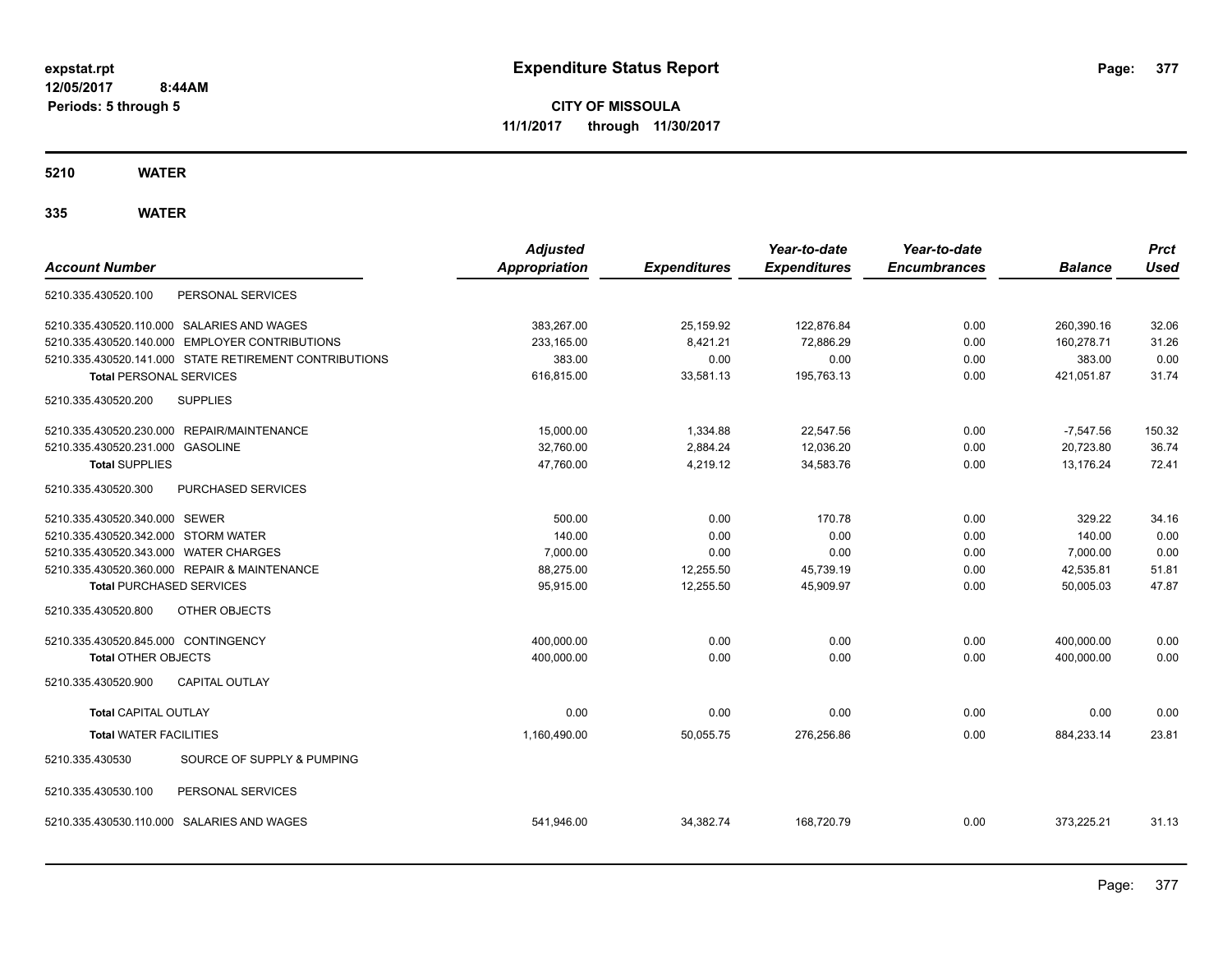**CITY OF MISSOULA 11/1/2017 through 11/30/2017**

**5210 WATER**

| <b>Account Number</b>                                     | <b>Adjusted</b><br>Appropriation | <b>Expenditures</b> | Year-to-date<br><b>Expenditures</b> | Year-to-date<br><b>Encumbrances</b> | <b>Balance</b> | <b>Prct</b><br><b>Used</b> |
|-----------------------------------------------------------|----------------------------------|---------------------|-------------------------------------|-------------------------------------|----------------|----------------------------|
| 5210.335.430530.120.000 OVERTIME                          | 0.00                             | 0.00                | 1,002.28                            | 0.00                                | $-1,002.28$    | 0.00                       |
| 5210.335.430530.140.000 EMPLOYER CONTRIBUTIONS            | 299.285.00                       | 14,425.35           | 103.167.11                          | 0.00                                | 196.117.89     | 34.47                      |
| 5210.335.430530.141.000 STATE RETIREMENT CONTRIBUTIONS    | 542.00                           | 0.00                | 0.00                                | 0.00                                | 542.00         | 0.00                       |
| <b>Total PERSONAL SERVICES</b>                            | 841,773.00                       | 48,808.09           | 272,890.18                          | 0.00                                | 568,882.82     | 32.42                      |
| <b>SUPPLIES</b><br>5210.335.430530.200                    |                                  |                     |                                     |                                     |                |                            |
| 5210.335.430530.220.000 OPERATING SUPPLIES                | 157,000.00                       | 9.297.98            | 99,568.38                           | 0.00                                | 57.431.62      | 63.42                      |
| 5210.335.430530.230.000 REPAIR/MAINTENANCE                | 40,000.00                        | $-1,375.50$         | 2.000.37                            | 0.00                                | 37,999.63      | 5.00                       |
| <b>Total SUPPLIES</b>                                     | 197,000.00                       | 7,922.48            | 101,568.75                          | 0.00                                | 95,431.25      | 51.56                      |
| 5210.335.430530.300<br>PURCHASED SERVICES                 |                                  |                     |                                     |                                     |                |                            |
| 5210.335.430530.310.000 COMMUNICATIONS                    | 40,000.00                        | 0.00                | 0.00                                | 0.00                                | 40,000.00      | 0.00                       |
| 5210.335.430530.341.000 ELECTRICITY & NATURAL GAS         | 1,603,000.00                     | 0.00                | 543,820.87                          | 0.00                                | 1.059.179.13   | 33.93                      |
| 5210.335.430530.350.000 PROFESSIONAL SERVICES             | 0.00                             | 11,130.00           | 11.475.50                           | 0.00                                | $-11.475.50$   | 0.00                       |
| 5210.335.430530.360.000 REPAIR & MAINTENANCE              | 70,000.00                        | 21,630.00           | 32,919.75                           | 0.00                                | 37,080.25      | 47.03                      |
| <b>Total PURCHASED SERVICES</b>                           | 1,713,000.00                     | 32,760.00           | 588,216.12                          | 0.00                                | 1,124,783.88   | 34.34                      |
| Total SOURCE OF SUPPLY & PUMPING                          | 2,751,773.00                     | 89,490.57           | 962,675.05                          | 0.00                                | 1,789,097.95   | 34.98                      |
| 5210.335.430550<br><b>TRANSMISSION &amp; DISTRIBUTION</b> |                                  |                     |                                     |                                     |                |                            |
| PERSONAL SERVICES<br>5210.335.430550.100                  |                                  |                     |                                     |                                     |                |                            |
| 5210.335.430550.110.000 SALARIES AND WAGES                | 811,107.00                       | 50,754.99           | 288,137.91                          | 0.00                                | 522,969.09     | 35.52                      |
| 5210.335.430550.120.000 OVERTIME                          | 0.00                             | 1,722.33            | 8,701.51                            | 0.00                                | $-8,701.51$    | 0.00                       |
| 5210.335.430550.140.000 EMPLOYER CONTRIBUTIONS            | 442,454.00                       | 23.166.98           | 168.128.79                          | 0.00                                | 274,325.21     | 38.00                      |
| 5210.335.430550.141.000 STATE RETIREMENT CONTRIBUTIONS    | 811.00                           | 0.00                | 0.00                                | 0.00                                | 811.00         | 0.00                       |
| <b>Total PERSONAL SERVICES</b>                            | 1,254,372.00                     | 75,644.30           | 464,968.21                          | 0.00                                | 789,403.79     | 37.07                      |
| 5210.335.430550.200<br><b>SUPPLIES</b>                    |                                  |                     |                                     |                                     |                |                            |
| 5210.335.430550.220.000 OPERATING SUPPLIES                | 75,000.00                        | 1,495.13            | 8,994.03                            | 0.00                                | 66,005.97      | 11.99                      |
| REPAIR/MAINTENANCE<br>5210.335.430550.230.000             | 0.00                             | 16,925.70           | 67,310.62                           | 0.00                                | $-67,310.62$   | 0.00                       |
| <b>Total SUPPLIES</b>                                     | 75,000.00                        | 18,420.83           | 76,304.65                           | 0.00                                | $-1,304.65$    | 101.74                     |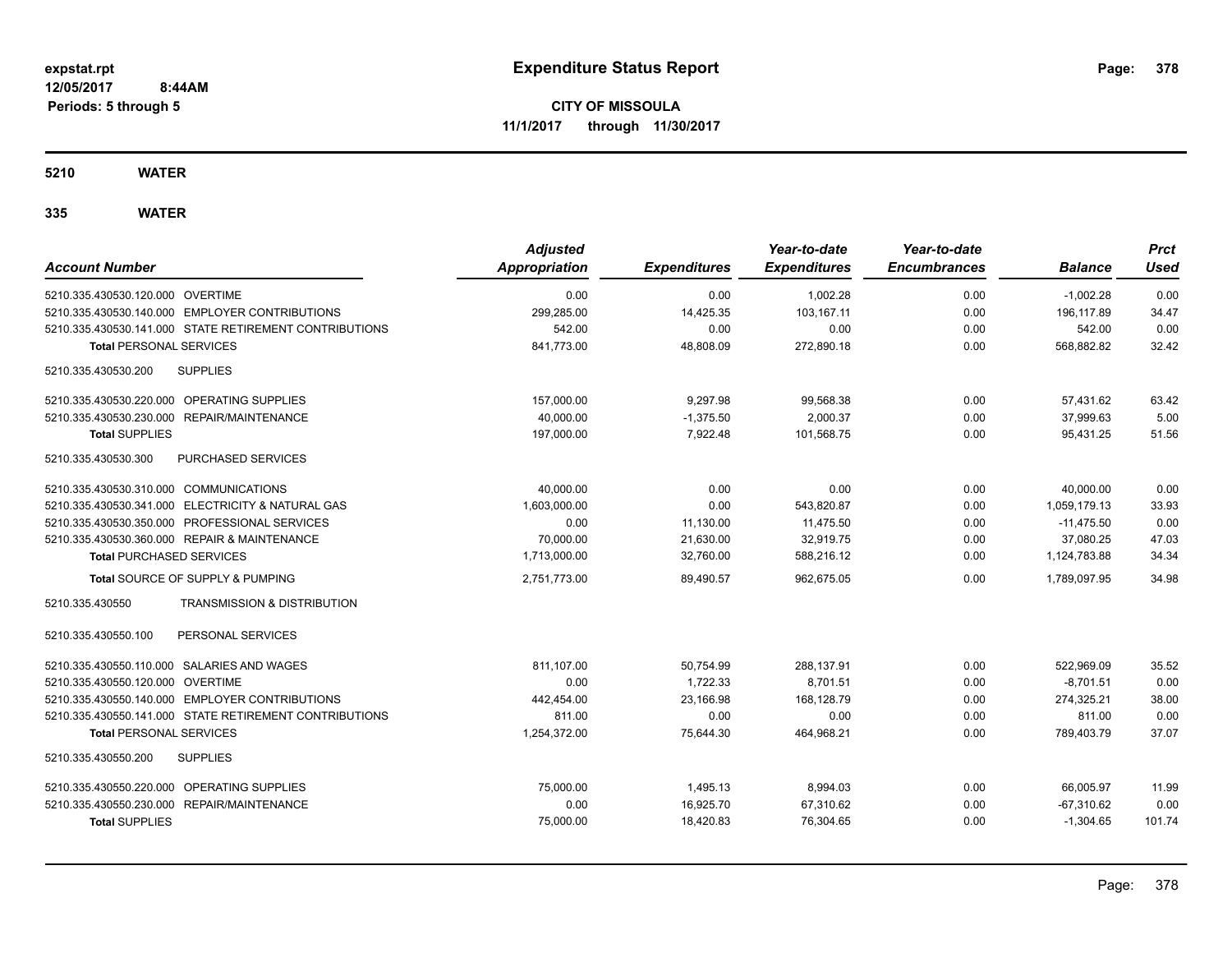**CITY OF MISSOULA 11/1/2017 through 11/30/2017**

**5210 WATER**

| <b>Account Number</b>                                               |                                                                                                | <b>Adjusted</b><br><b>Appropriation</b> | <b>Expenditures</b>    | Year-to-date<br><b>Expenditures</b> | Year-to-date<br><b>Encumbrances</b> | <b>Balance</b>                 | <b>Prct</b><br><b>Used</b> |
|---------------------------------------------------------------------|------------------------------------------------------------------------------------------------|-----------------------------------------|------------------------|-------------------------------------|-------------------------------------|--------------------------------|----------------------------|
| 5210.335.430550.300                                                 | PURCHASED SERVICES                                                                             |                                         |                        |                                     |                                     |                                |                            |
| <b>Total PURCHASED SERVICES</b>                                     | 5210.335.430550.360.000 REPAIR & MAINTENANCE                                                   | 275,000.00<br>275,000.00                | 33,843.13<br>33,843.13 | 74,920.73<br>74,920.73              | 0.00<br>0.00                        | 200,079.27<br>200,079.27       | 27.24<br>27.24             |
| 5210.335.430550.500                                                 | <b>FIXED CHARGES</b>                                                                           |                                         |                        |                                     |                                     |                                |                            |
| 5210.335.430550.500.000 FIXED CHARGES<br><b>Total FIXED CHARGES</b> |                                                                                                | 0.00<br>0.00                            | 15,597.04<br>15,597.04 | 15,597.04<br>15,597.04              | 0.00<br>0.00                        | $-15,597.04$<br>$-15.597.04$   | 0.00<br>0.00               |
| 5210.335.430550.900                                                 | <b>CAPITAL OUTLAY</b>                                                                          |                                         |                        |                                     |                                     |                                |                            |
| 5210.335.430550.930.000 IMPROVEMENTS<br><b>Total CAPITAL OUTLAY</b> |                                                                                                | 5,381,699.00<br>5,381,699.00            | 79,449.54<br>79,449.54 | 321,984.76<br>321,984.76            | 0.00<br>0.00                        | 5,059,714.24<br>5,059,714.24   | 5.98<br>5.98               |
|                                                                     | <b>Total TRANSMISSION &amp; DISTRIBUTION</b>                                                   | 6,986,071.00                            | 222,954.84             | 953,775.39                          | 0.00                                | 6,032,295.61                   | 13.65                      |
| 5210.335.430551                                                     | WATER MAIN REPLACEMENT                                                                         |                                         |                        |                                     |                                     |                                |                            |
| 5210.335.430551.900                                                 | CAPITAL OUTLAY                                                                                 |                                         |                        |                                     |                                     |                                |                            |
|                                                                     | 5210.335.430551.930.181 RUSSELL ST MAIN RE-ROUTE<br>Total WATER MAIN REPLACEMENT               | 0.00<br>0.00                            | 0.00<br>0.00           | 515,762.01<br>515,762.01            | 0.00<br>0.00                        | $-515.762.01$<br>$-515,762.01$ | 0.00<br>0.00               |
| 5210.335.430555                                                     | WATER LINE EXTENSIONS                                                                          |                                         |                        |                                     |                                     |                                |                            |
| 5210.335.430555.900                                                 | <b>CAPITAL OUTLAY</b>                                                                          |                                         |                        |                                     |                                     |                                |                            |
|                                                                     | 5210.335.430555.930.171 WATERLINE EXTENSION - RUSSELL ST<br><b>Total WATER LINE EXTENSIONS</b> | 0.00<br>0.00                            | 1,105.00<br>1,105.00   | 3,353.35<br>3,353.35                | 0.00<br>0.00                        | $-3,353.35$<br>$-3,353.35$     | 0.00<br>0.00               |
| 5210.335.430557                                                     | MISC. WATER LINE IMPROVEMENTS                                                                  |                                         |                        |                                     |                                     |                                |                            |
| 5210.335.430557.900                                                 | CAPITAL OUTLAY                                                                                 |                                         |                        |                                     |                                     |                                |                            |
|                                                                     | Total MISC. WATER LINE IMPROVEMENTS                                                            | 0.00                                    | 0.00                   | 0.00                                | 0.00                                | 0.00                           | 0.00                       |
| 5210.335.430590                                                     | OTHER ACTIVITIES                                                                               |                                         |                        |                                     |                                     |                                |                            |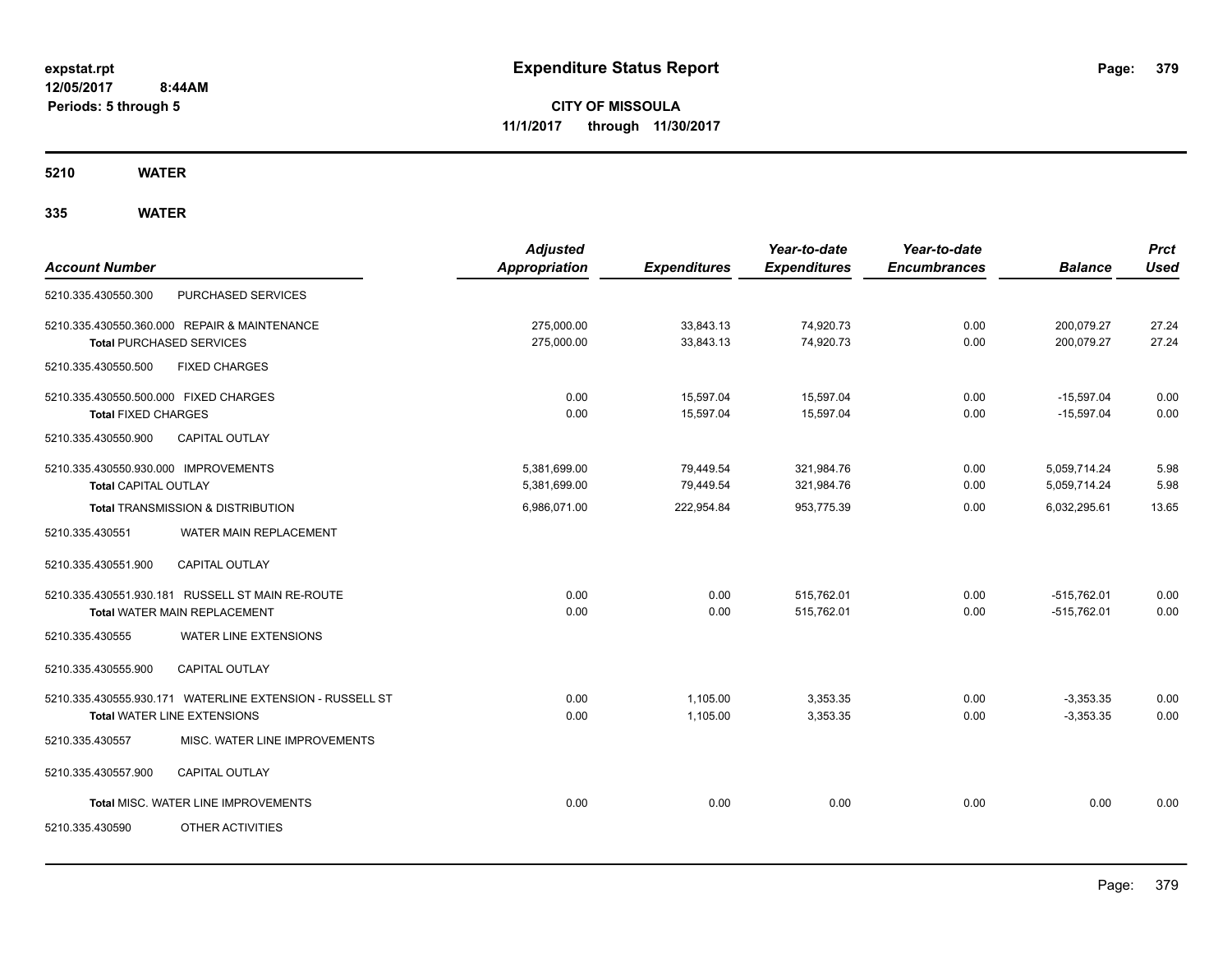# **CITY OF MISSOULA 11/1/2017 through 11/30/2017**

#### **5210 WATER**

|                                                           | <b>Adjusted</b>      |                     | Year-to-date        | Year-to-date        |                 | <b>Prct</b> |
|-----------------------------------------------------------|----------------------|---------------------|---------------------|---------------------|-----------------|-------------|
| <b>Account Number</b>                                     | <b>Appropriation</b> | <b>Expenditures</b> | <b>Expenditures</b> | <b>Encumbrances</b> | <b>Balance</b>  | <b>Used</b> |
| <b>SUPPLIES</b><br>5210.335.430590.200                    |                      |                     |                     |                     |                 |             |
| <b>Total SUPPLIES</b>                                     | 0.00                 | 0.00                | 0.00                | 0.00                | 0.00            | 0.00        |
| 5210.335.430590.300<br>PURCHASED SERVICES                 |                      |                     |                     |                     |                 |             |
| 5210.335.430590.330.000 PUBLICITY, SUBSCRIPTIONS & DUES   | 0.00                 | 0.00                | 66.00               | 0.00                | $-66.00$        | 0.00        |
| 5210.335.430590.344.000 TELEPHONE SERVICE                 | 0.00                 | $-36.46$            | 277.20              | 0.00                | $-277.20$       | 0.00        |
| 5210.335.430590.350.000 ACQUISITION/PROFESSIONAL SERVICES | 0.00                 | 63,195.49           | 1,643,378.80        | 0.00                | $-1,643,378.80$ | 0.00        |
| <b>Total PURCHASED SERVICES</b>                           | 0.00                 | 63,159.03           | 1,643,722.00        | 0.00                | $-1,643,722.00$ | 0.00        |
| CAPITAL OUTLAY<br>5210.335.430590.900                     |                      |                     |                     |                     |                 |             |
| 5210.335.430590.930.000 ACQUISITION/IMPROVEMENTS          | 0.00                 | 0.00                | 14,703.50           | 0.00                | $-14,703.50$    | 0.00        |
| <b>Total CAPITAL OUTLAY</b>                               | 0.00                 | 0.00                | 14,703.50           | 0.00                | $-14,703.50$    | 0.00        |
| <b>Total OTHER ACTIVITIES</b>                             | 0.00                 | 63,159.03           | 1,658,425.50        | 0.00                | $-1,658,425.50$ | 0.00        |
| REVENUE BOND DEBT SERVICE<br>5210.335.490200              |                      |                     |                     |                     |                 |             |
| 5210.335.490200.600<br><b>DEBT SERVICE</b>                |                      |                     |                     |                     |                 |             |
| 5210.335.490200.620.000 INTEREST / SERVICE FEES           | 4,481,960.00         | 317,068.78          | 1,648,165.74        | 0.00                | 2,833,794.26    | 36.77       |
| Total REVENUE BOND DEBT SERVICE                           | 4,481,960.00         | 317,068.78          | 1,648,165.74        | 0.00                | 2,833,794.26    | 36.77       |
| <b>MERCHANT SERVICES</b><br>5210.335.510110               |                      |                     |                     |                     |                 |             |
| <b>FIXED CHARGES</b><br>5210.335.510110.500               |                      |                     |                     |                     |                 |             |
| 5210.335.510110.550.000 MERCHANT SERVICE FEES             | 15,000.00            | 0.00                | 4,997.30            | 0.00                | 10.002.70       | 33.32       |
| <b>Total MERCHANT SERVICES</b>                            | 15,000.00            | 0.00                | 4,997.30            | 0.00                | 10,002.70       | 33.32       |
| 5210.335.510400<br><b>DEPRECIATION</b>                    |                      |                     |                     |                     |                 |             |
| 5210.335.510400.800<br>OTHER OBJECTS                      |                      |                     |                     |                     |                 |             |
| <b>Total DEPRECIATION</b>                                 | 0.00                 | 0.00                | 0.00                | 0.00                | 0.00            | 0.00        |
|                                                           |                      |                     |                     |                     |                 |             |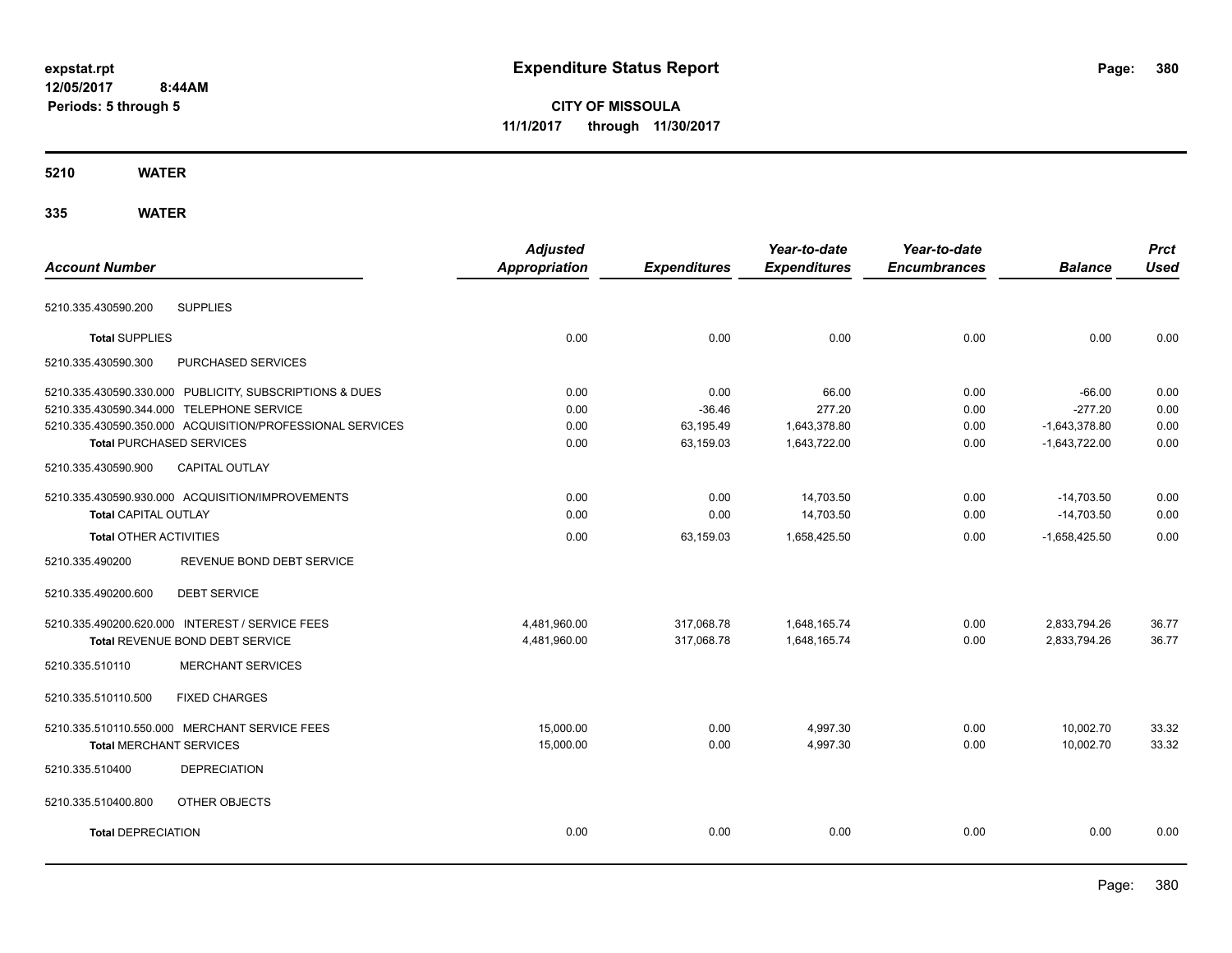**CITY OF MISSOULA 11/1/2017 through 11/30/2017**

**5210 WATER**

| <b>Account Number</b> | <b>Adjusted</b><br><b>Appropriation</b> | Expenditures | Year-to-date<br><b>Expenditures</b> | Year-to-date<br><b>Encumbrances</b> | Balance       | Prct<br>Used |
|-----------------------|-----------------------------------------|--------------|-------------------------------------|-------------------------------------|---------------|--------------|
| <b>Total WATER</b>    | 19,511,210.00                           | 066,875.13   | 7,186,874.54                        | 0.00                                | 12,324,335.46 | 36.83        |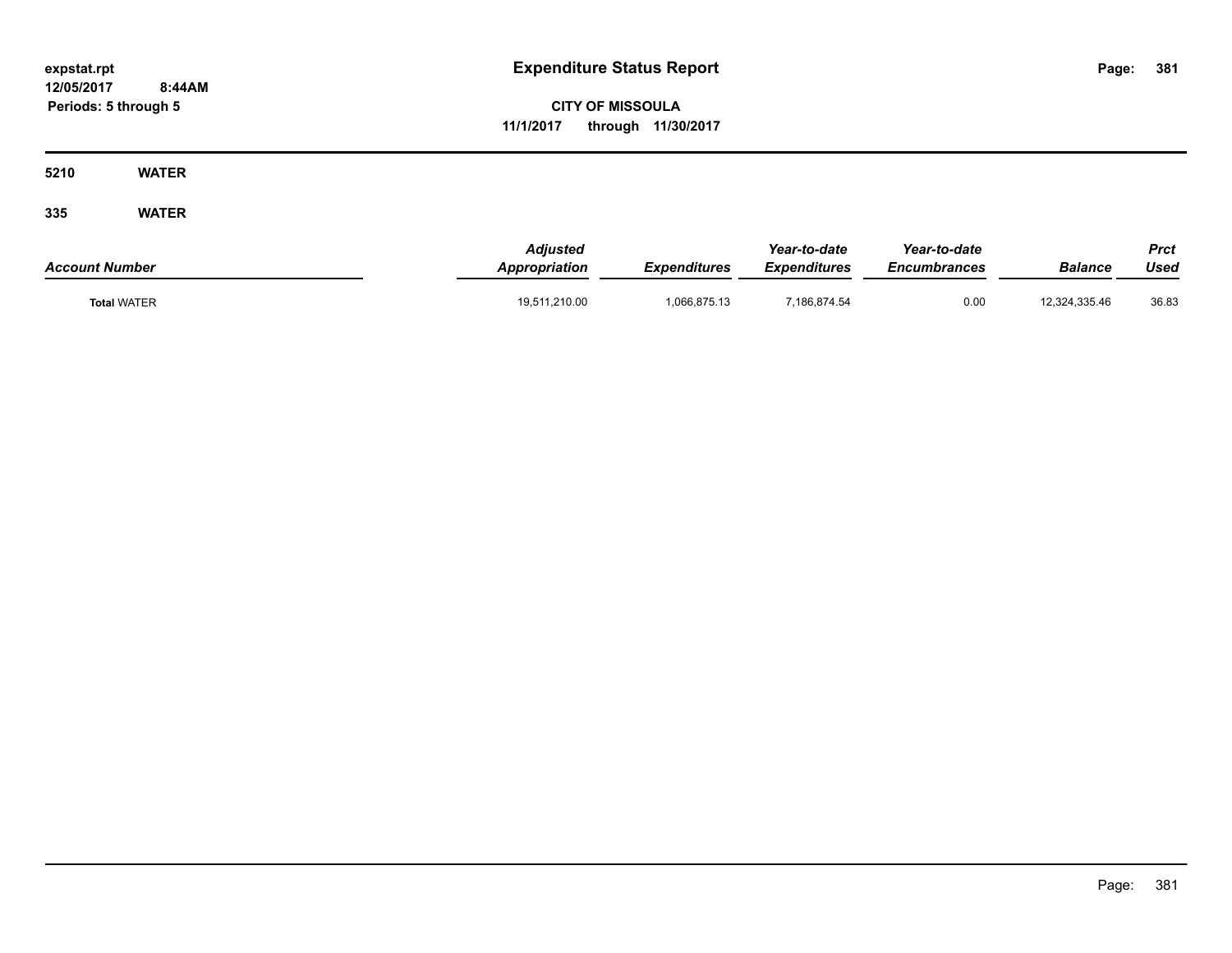**5215 WATER LOAN FUND**

| <b>Account Number</b>        |                                            | <b>Adjusted</b><br><b>Appropriation</b> | <b>Expenditures</b> | Year-to-date<br><b>Expenditures</b> | Year-to-date<br><b>Encumbrances</b> | <b>Balance</b> | <b>Prct</b><br><b>Used</b> |
|------------------------------|--------------------------------------------|-----------------------------------------|---------------------|-------------------------------------|-------------------------------------|----------------|----------------------------|
| 5215.335.510110              | <b>MERCHANT SERVICES</b>                   |                                         |                     |                                     |                                     |                |                            |
| 5215.335.510110.500          | <b>FIXED CHARGES</b>                       |                                         |                     |                                     |                                     |                |                            |
|                              | <b>Total MERCHANT SERVICES</b>             | 0.00                                    | 0.00                | 0.00                                | 0.00                                | 0.00           | 0.00                       |
| 5215.335.521000              | INTERFUND OPERATING TRANSFERS              |                                         |                     |                                     |                                     |                |                            |
| 5215.335.521000.800          | OTHER OBJECTS                              |                                         |                     |                                     |                                     |                |                            |
|                              | <b>Total INTERFUND OPERATING TRANSFERS</b> | 0.00                                    | 0.00                | 0.00                                | 0.00                                | 0.00           | 0.00                       |
| <b>Total WATER LOAN FUND</b> |                                            | 0.00                                    | 0.00                | 0.00                                | 0.00                                | 0.00           | 0.00                       |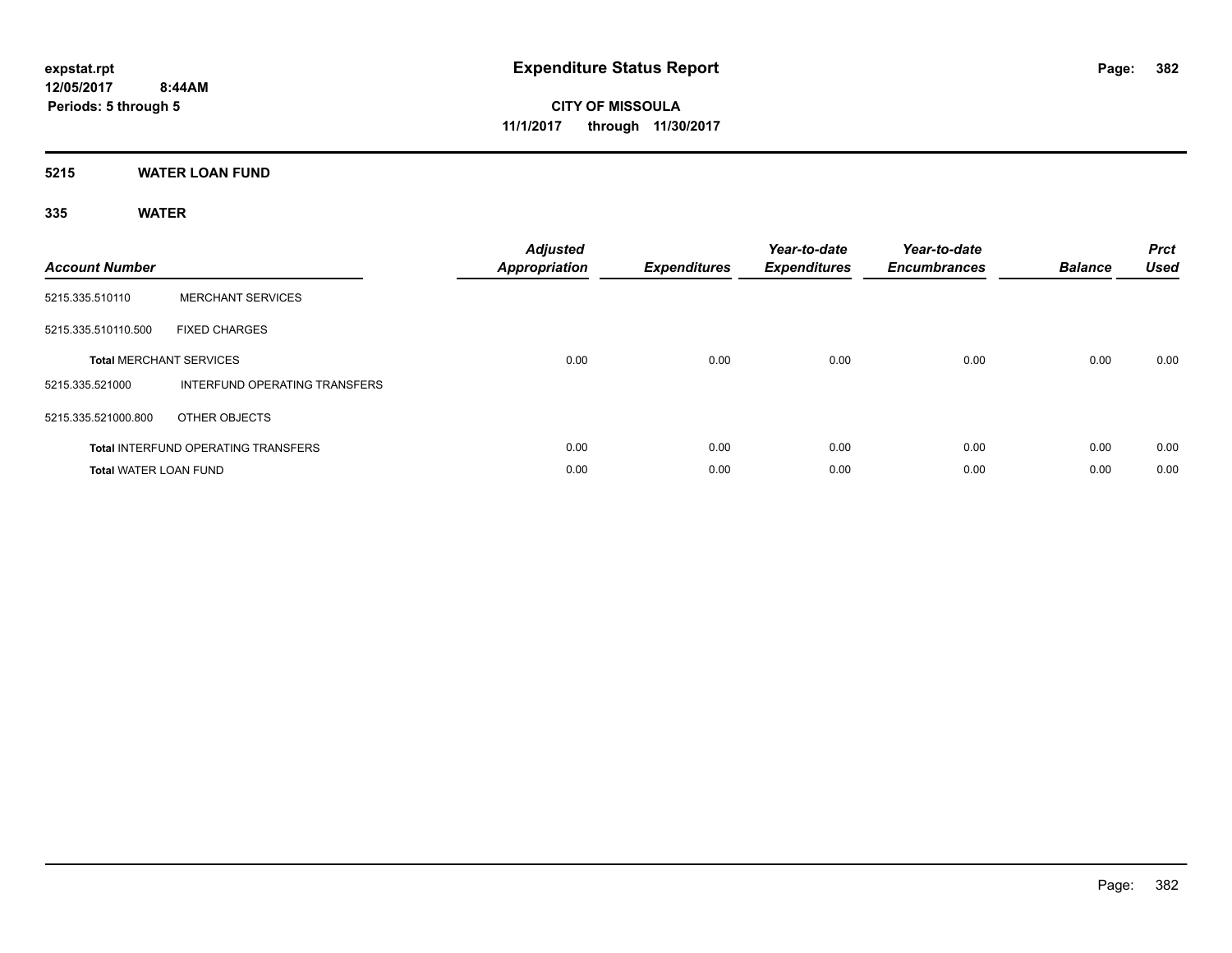**5220 WATER R&D FUND**

 **8:44AM**

**335 WATER**

**Periods: 5 through 5**

| <b>Account Number</b>           |                                     | <b>Adjusted</b><br><b>Appropriation</b> | <b>Expenditures</b> | Year-to-date<br><b>Expenditures</b> | Year-to-date<br><b>Encumbrances</b> | <b>Balance</b> | <b>Prct</b><br><b>Used</b> |
|---------------------------------|-------------------------------------|-----------------------------------------|---------------------|-------------------------------------|-------------------------------------|----------------|----------------------------|
| 5220.335.430510                 | *** Title Not Found ***             |                                         |                     |                                     |                                     |                |                            |
| 5220.335.430510.200             | <b>SUPPLIES</b>                     |                                         |                     |                                     |                                     |                |                            |
| Total *** Title Not Found ***   |                                     | 0.00                                    | 0.00                | 0.00                                | 0.00                                | 0.00           | 0.00                       |
| 5220.335.490220                 | *** Title Not Found ***             |                                         |                     |                                     |                                     |                |                            |
| 5220.335.490220.600             | <b>DEBT SERVICE</b>                 |                                         |                     |                                     |                                     |                |                            |
| Total *** Title Not Found ***   |                                     | 0.00                                    | 0.00                | 0.00                                | 0.00                                | 0.00           | 0.00                       |
| 5220.335.490506                 | CORE FINANCED EQUIPMENT             |                                         |                     |                                     |                                     |                |                            |
| 5220.335.490506.600             | <b>DEBT SERVICE</b>                 |                                         |                     |                                     |                                     |                |                            |
|                                 | Total CORE FINANCED EQUIPMENT       | 0.00                                    | 0.00                | 0.00                                | 0.00                                | 0.00           | 0.00                       |
| 5220.335.510110                 | <b>MERCHANT SERVICES</b>            |                                         |                     |                                     |                                     |                |                            |
| 5220.335.510110.500             | <b>FIXED CHARGES</b>                |                                         |                     |                                     |                                     |                |                            |
|                                 | <b>Total MERCHANT SERVICES</b>      | 0.00                                    | 0.00                | 0.00                                | 0.00                                | 0.00           | 0.00                       |
| 5220.335.521000                 | INTERFUND OPERATING TRANSFERS       |                                         |                     |                                     |                                     |                |                            |
| 5220.335.521000.800             | OTHER OBJECTS                       |                                         |                     |                                     |                                     |                |                            |
|                                 | Total INTERFUND OPERATING TRANSFERS | 0.00                                    | 0.00                | 0.00                                | 0.00                                | 0.00           | 0.00                       |
| <b>Total WATER R&amp;D FUND</b> |                                     | 0.00                                    | 0.00                | 0.00                                | 0.00                                | 0.00           | 0.00                       |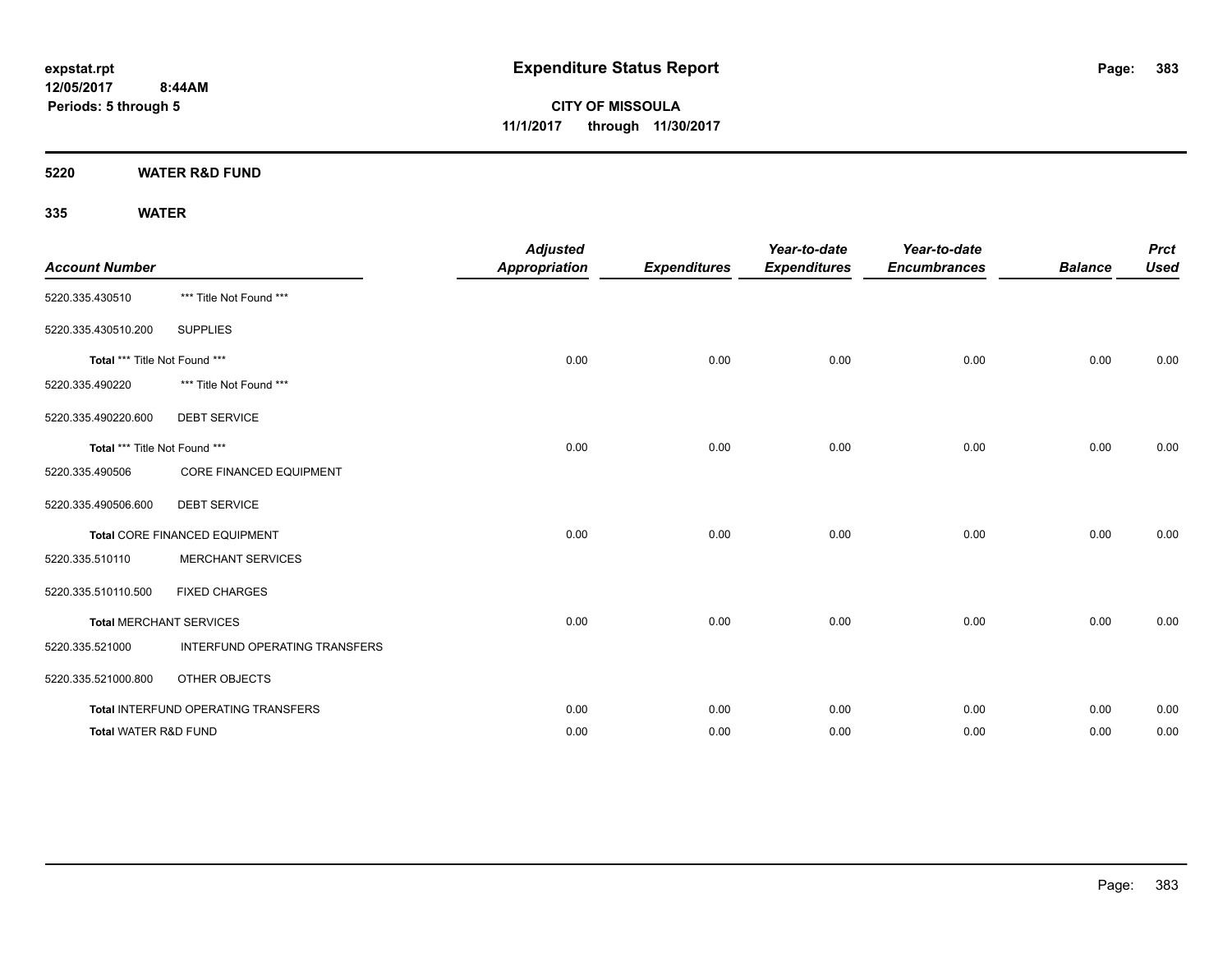#### **5240 WATER CONSTRUCTION FUND**

| <b>Account Number</b> |                                      | <b>Adjusted</b><br><b>Appropriation</b> | <b>Expenditures</b> | Year-to-date<br><b>Expenditures</b> | Year-to-date<br><b>Encumbrances</b> | <b>Balance</b> | <b>Prct</b><br>Used |
|-----------------------|--------------------------------------|-----------------------------------------|---------------------|-------------------------------------|-------------------------------------|----------------|---------------------|
| 5240.335.510110       | <b>MERCHANT SERVICES</b>             |                                         |                     |                                     |                                     |                |                     |
| 5240.335.510110.500   | <b>FIXED CHARGES</b>                 |                                         |                     |                                     |                                     |                |                     |
|                       | <b>Total WATER CONSTRUCTION FUND</b> | 0.00                                    | 0.00                | 0.00                                | 0.00                                | 0.00           | 0.00                |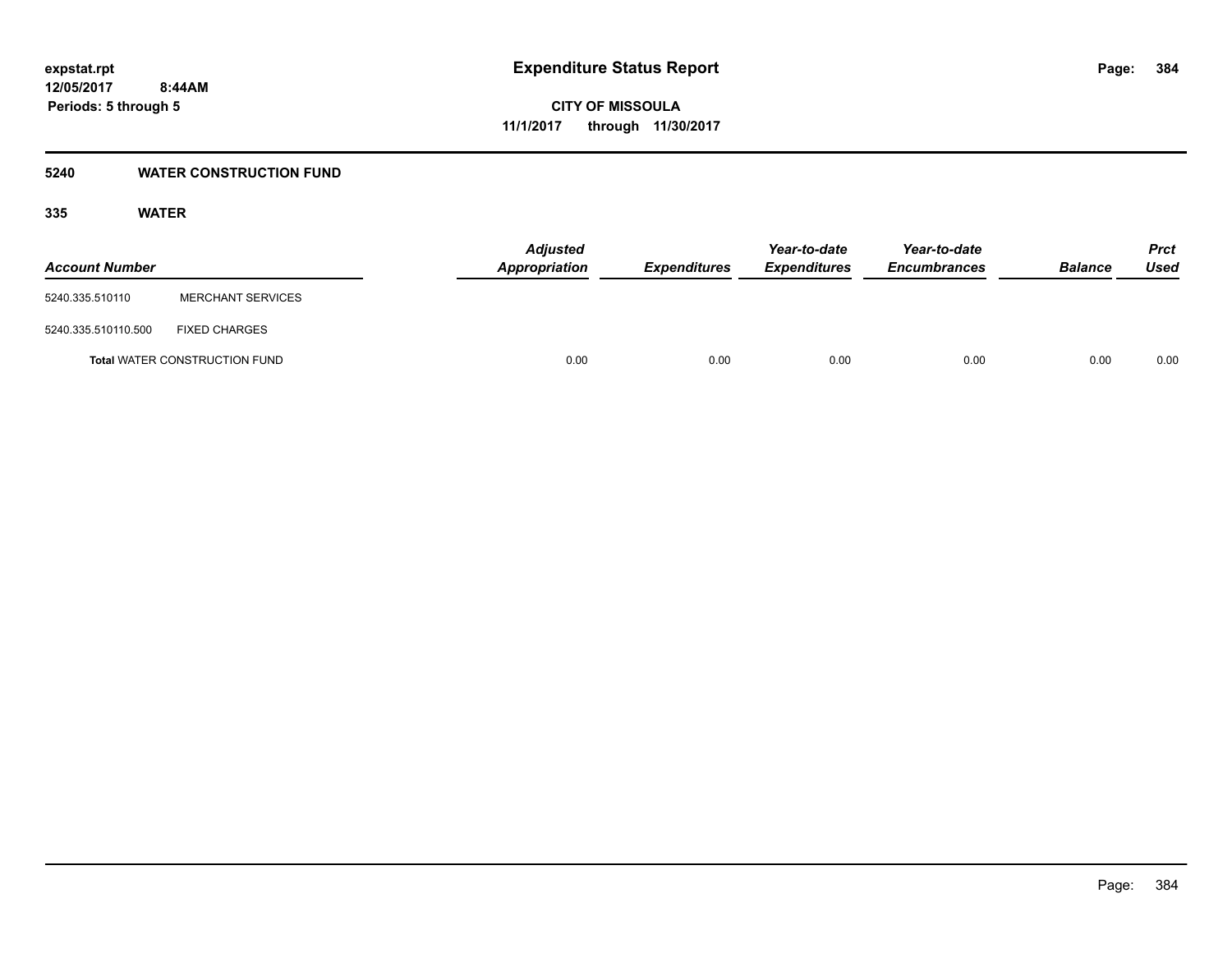#### **5250 WATER PURCHASE LOAN**

| <b>Account Number</b> |                                  | <b>Adjusted</b><br>Appropriation | <b>Expenditures</b> | Year-to-date<br><b>Expenditures</b> | Year-to-date<br><b>Encumbrances</b> | <b>Balance</b> | <b>Prct</b><br><b>Used</b> |
|-----------------------|----------------------------------|----------------------------------|---------------------|-------------------------------------|-------------------------------------|----------------|----------------------------|
| 5250.330.490200       | REVENUE BOND DEBT SERVICE        |                                  |                     |                                     |                                     |                |                            |
| 5250.330.490200.600   | <b>DEBT SERVICE</b>              |                                  |                     |                                     |                                     |                |                            |
|                       | Total REVENUE BOND DEBT SERVICE  | 0.00                             | 0.00                | 0.00                                | 0.00                                | 0.00           | 0.00                       |
| 5250.330.510110       | <b>MERCHANT SERVICES</b>         |                                  |                     |                                     |                                     |                |                            |
| 5250.330.510110.500   | <b>FIXED CHARGES</b>             |                                  |                     |                                     |                                     |                |                            |
|                       | <b>Total MERCHANT SERVICES</b>   | 0.00                             | 0.00                | 0.00                                | 0.00                                | 0.00           | 0.00                       |
|                       | <b>Total WATER PURCHASE LOAN</b> | 0.00                             | 0.00                | 0.00                                | 0.00                                | 0.00           | 0.00                       |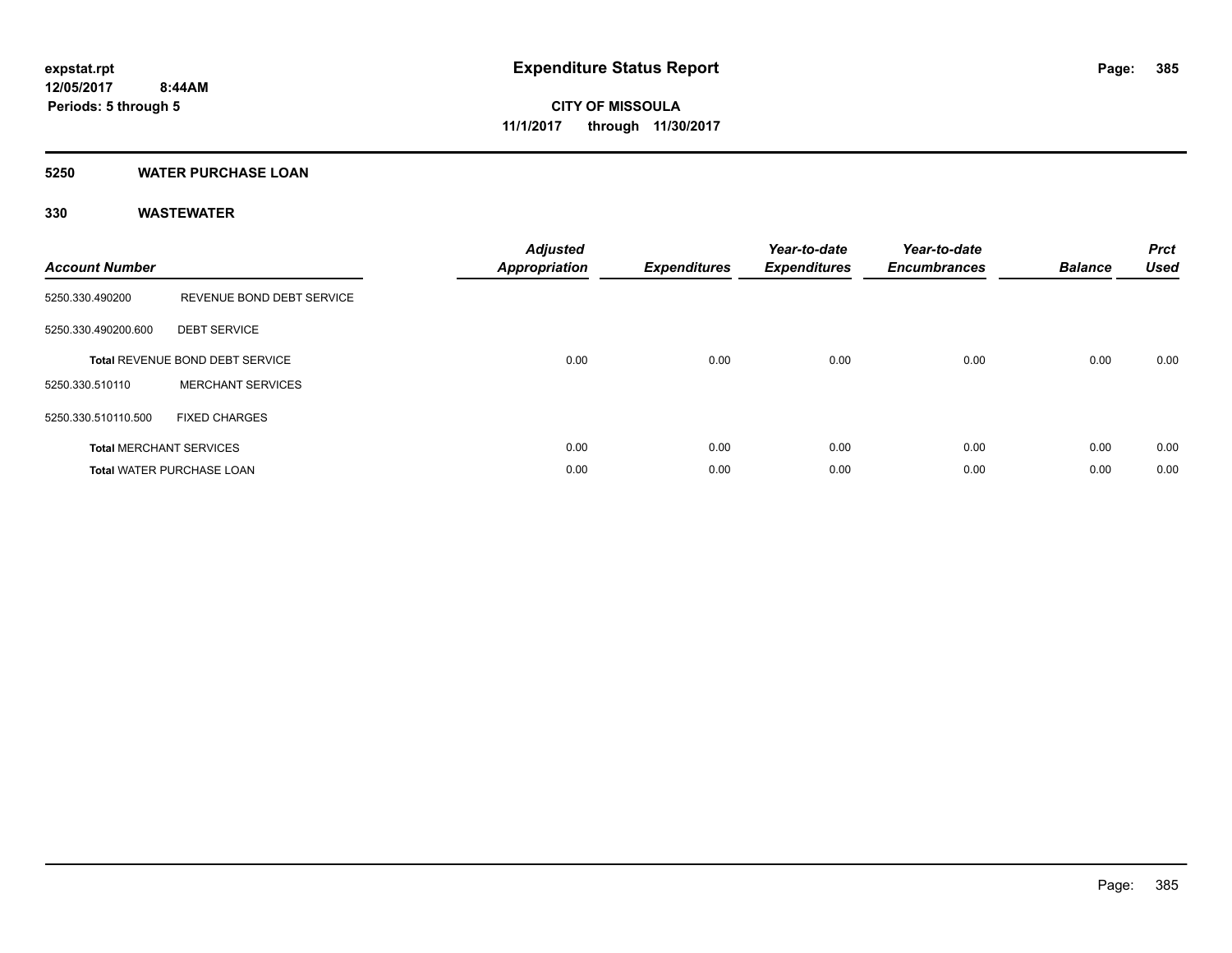### **5310 SEWER OPERATING BUDGET FUND**

| <b>Account Number</b>                   |                                                         | <b>Adjusted</b><br><b>Appropriation</b> | <b>Expenditures</b> | Year-to-date<br><b>Expenditures</b> | Year-to-date<br><b>Encumbrances</b> | <b>Balance</b> | <b>Prct</b><br><b>Used</b> |
|-----------------------------------------|---------------------------------------------------------|-----------------------------------------|---------------------|-------------------------------------|-------------------------------------|----------------|----------------------------|
| 5310.330.410400                         | <b>DEPRECIATION</b>                                     |                                         |                     |                                     |                                     |                |                            |
| 5310.330.410400.800                     | OTHER OBJECTS                                           |                                         |                     |                                     |                                     |                |                            |
| <b>Total DEPRECIATION</b>               |                                                         | 0.00                                    | 0.00                | 0.00                                | 0.00                                | 0.00           | 0.00                       |
| 5310.330.430610                         | <b>ADMINISTRATION</b>                                   |                                         |                     |                                     |                                     |                |                            |
| 5310.330.430610.100                     | PERSONAL SERVICES                                       |                                         |                     |                                     |                                     |                |                            |
|                                         | 5310.330.430610.110.000 SALARIES AND WAGES              | 0.00                                    | 0.00                | 1,624.82                            | 0.00                                | $-1,624.82$    | 0.00                       |
|                                         | 5310.330.430610.140.000 EMPLOYER CONTRIBUTIONS          | 0.00                                    | 0.00                | 5,027.17                            | 0.00                                | $-5,027.17$    | 0.00                       |
| <b>Total PERSONAL SERVICES</b>          |                                                         | 0.00                                    | 0.00                | 6,651.99                            | 0.00                                | $-6,651.99$    | 0.00                       |
| 5310.330.430610.200                     | <b>SUPPLIES</b>                                         |                                         |                     |                                     |                                     |                |                            |
| 5310.330.430610.210.000 OFFICE SUPPLIES |                                                         | 0.00                                    | 79.99               | 1,037.81                            | 0.00                                | $-1,037.81$    | 0.00                       |
|                                         | 5310.330.430610.220.000 OPERATING SUPPLIES              | 0.00                                    | 0.00                | 338.36                              | 0.00                                | $-338.36$      | 0.00                       |
|                                         | 5310.330.430610.230.000 REPAIR/MAINTENANCE              | 0.00                                    | 0.00                | 25.30                               | 0.00                                | $-25.30$       | 0.00                       |
| 5310.330.430610.231.000 GASOLINE        |                                                         | 0.00                                    | 2,995.00            | 13,207.46                           | 0.00                                | $-13,207.46$   | 0.00                       |
| <b>Total SUPPLIES</b>                   |                                                         | 0.00                                    | 3,074.99            | 14,608.93                           | 0.00                                | $-14,608.93$   | 0.00                       |
| 5310.330.430610.300                     | PURCHASED SERVICES                                      |                                         |                     |                                     |                                     |                |                            |
| 5310.330.430610.310.000 COMMUNICATIONS  |                                                         | 0.00                                    | 0.00                | 120.43                              | 0.00                                | $-120.43$      | 0.00                       |
|                                         | 5310.330.430610.320.000 PRINTING & DUPLICATING          | 0.00                                    | 0.00                | 301.43                              | 0.00                                | $-301.43$      | 0.00                       |
|                                         | 5310.330.430610.330.000 PUBLICITY, SUBSCRIPTIONS & DUES | 0.00                                    | 4,905.60            | 14,356.55                           | 0.00                                | $-14,356.55$   | 0.00                       |
|                                         | 5310.330.430610.344.000 TELEPHONE SERVICE               | 0.00                                    | 1.911.41            | 11,326.14                           | 0.00                                | $-11,326.14$   | 0.00                       |
|                                         | 5310.330.430610.350.000 PROFESSIONAL SERVICES           | 0.00                                    | 1,301.53            | 5,341.45                            | 0.00                                | $-5,341.45$    | 0.00                       |
|                                         | 5310.330.430610.360.000 REPAIR & MAINTENANCE            | 0.00                                    | 703.12              | 3,387.95                            | 0.00                                | $-3,387.95$    | 0.00                       |
| 5310.330.430610.380.000 TRAINING        |                                                         | 0.00                                    | 0.00                | 873.40                              | 0.00                                | $-873.40$      | 0.00                       |
| <b>Total PURCHASED SERVICES</b>         |                                                         | 0.00                                    | 8,821.66            | 35,707.35                           | 0.00                                | $-35,707.35$   | 0.00                       |
| 5310.330.430610.500                     | <b>FIXED CHARGES</b>                                    |                                         |                     |                                     |                                     |                |                            |
| 5310.330.430610.500.000 FIXED CHARGES   |                                                         | 0.00                                    | 214.01              | 1,114.01                            | 0.00                                | $-1,114.01$    | 0.00                       |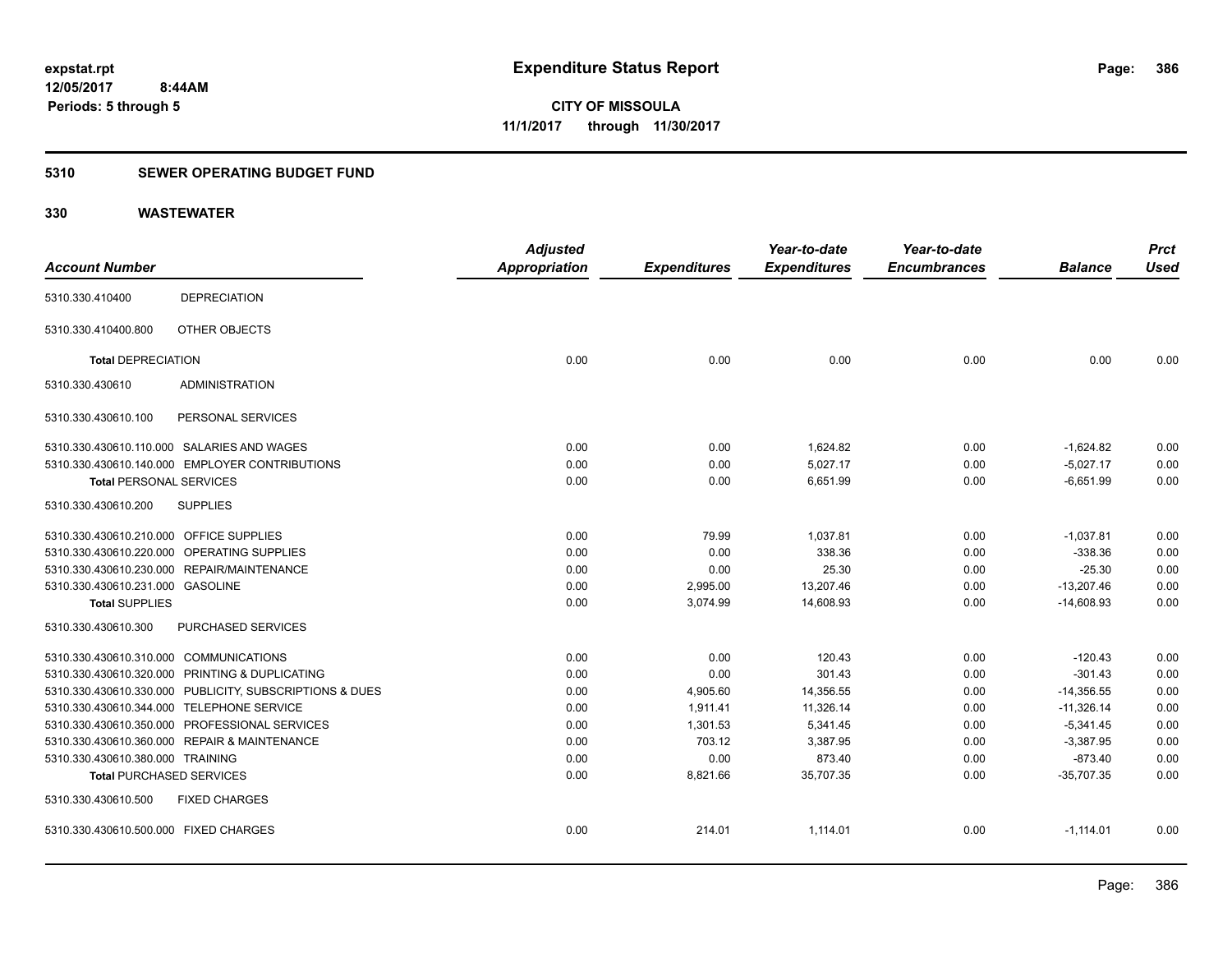### **5310 SEWER OPERATING BUDGET FUND**

| <b>Account Number</b>                  |                                                        | <b>Adjusted</b><br><b>Appropriation</b> | <b>Expenditures</b> | Year-to-date<br><b>Expenditures</b> | Year-to-date<br><b>Encumbrances</b> | <b>Balance</b> | <b>Prct</b><br><b>Used</b> |
|----------------------------------------|--------------------------------------------------------|-----------------------------------------|---------------------|-------------------------------------|-------------------------------------|----------------|----------------------------|
| <b>Total FIXED CHARGES</b>             |                                                        | 0.00                                    | 214.01              | 1,114.01                            | 0.00                                | $-1,114.01$    | 0.00                       |
| 5310.330.430610.700                    | <b>GRANTS &amp; CONTRIBUTIONS</b>                      |                                         |                     |                                     |                                     |                |                            |
|                                        | <b>Total GRANTS &amp; CONTRIBUTIONS</b>                | 0.00                                    | 0.00                | 0.00                                | 0.00                                | 0.00           | 0.00                       |
| 5310.330.430610.800                    | OTHER OBJECTS                                          |                                         |                     |                                     |                                     |                |                            |
| <b>Total OTHER OBJECTS</b>             |                                                        | 0.00                                    | 0.00                | 0.00                                | 0.00                                | 0.00           | 0.00                       |
| 5310.330.430610.900                    | <b>CAPITAL OUTLAY</b>                                  |                                         |                     |                                     |                                     |                |                            |
| <b>Total CAPITAL OUTLAY</b>            |                                                        | 0.00                                    | 0.00                | 0.00                                | 0.00                                | 0.00           | 0.00                       |
| <b>Total ADMINISTRATION</b>            |                                                        | 0.00                                    | 12,110.66           | 58,082.28                           | 0.00                                | $-58,082.28$   | 0.00                       |
| 5310.330.430630                        | <b>COLLECTIONS &amp; TRANSMISSIONS</b>                 |                                         |                     |                                     |                                     |                |                            |
| 5310.330.430630.100                    | PERSONAL SERVICES                                      |                                         |                     |                                     |                                     |                |                            |
| 5310.330.430630.120.000 OVERTIME       |                                                        | 0.00                                    | 1,102.53            | 3,074.58                            | 0.00                                | $-3,074.58$    | 0.00                       |
|                                        | 5310.330.430630.140.000 EMPLOYER CONTRIBUTIONS         | 0.00                                    | 194.04              | 7,775.02                            | 0.00                                | $-7,775.02$    | 0.00                       |
|                                        | 5310.330.430630.141.000 STATE RETIREMENT CONTRIBUTIONS | 0.00                                    | 0.00                | 211.07                              | 0.00                                | $-211.07$      | 0.00                       |
| <b>Total PERSONAL SERVICES</b>         |                                                        | 0.00                                    | 1,296.57            | 11,060.67                           | 0.00                                | $-11,060.67$   | 0.00                       |
| 5310.330.430630.200                    | <b>SUPPLIES</b>                                        |                                         |                     |                                     |                                     |                |                            |
|                                        | 5310.330.430630.220.000 OPERATING SUPPLIES             | 0.00                                    | 986.18              | 7,121.23                            | 0.00                                | $-7,121.23$    | 0.00                       |
|                                        | 5310.330.430630.230.000 REPAIR/MAINTENANCE             | 0.00                                    | 8,754.15            | 36,998.95                           | 0.00                                | $-36,998.95$   | 0.00                       |
| 5310.330.430630.240.000 OTHER SUPPLIES |                                                        | 0.00                                    | 66.96               | 738.49                              | 0.00                                | $-738.49$      | 0.00                       |
| <b>Total SUPPLIES</b>                  |                                                        | 0.00                                    | 9.807.29            | 44.858.67                           | 0.00                                | $-44.858.67$   | 0.00                       |
| 5310.330.430630.300                    | PURCHASED SERVICES                                     |                                         |                     |                                     |                                     |                |                            |
|                                        | 5310.330.430630.341.000 ELECTRICITY & NATURAL GAS      | 0.00                                    | 6,319.89            | 36,341.28                           | 0.00                                | $-36,341.28$   | 0.00                       |
| 5310.330.430630.343.000 WATER CHARGES  |                                                        | 0.00                                    | 240.45              | 1,062.33                            | 0.00                                | $-1,062.33$    | 0.00                       |
|                                        | 5310.330.430630.350.000 PROFESSIONAL SERVICES          | 0.00                                    | 7.00                | 187.00                              | 0.00                                | $-187.00$      | 0.00                       |
|                                        | 5310.330.430630.360.000 REPAIR & MAINTENANCE           | 0.00                                    | 25,791.45           | 43,522.51                           | 0.00                                | $-43,522.51$   | 0.00                       |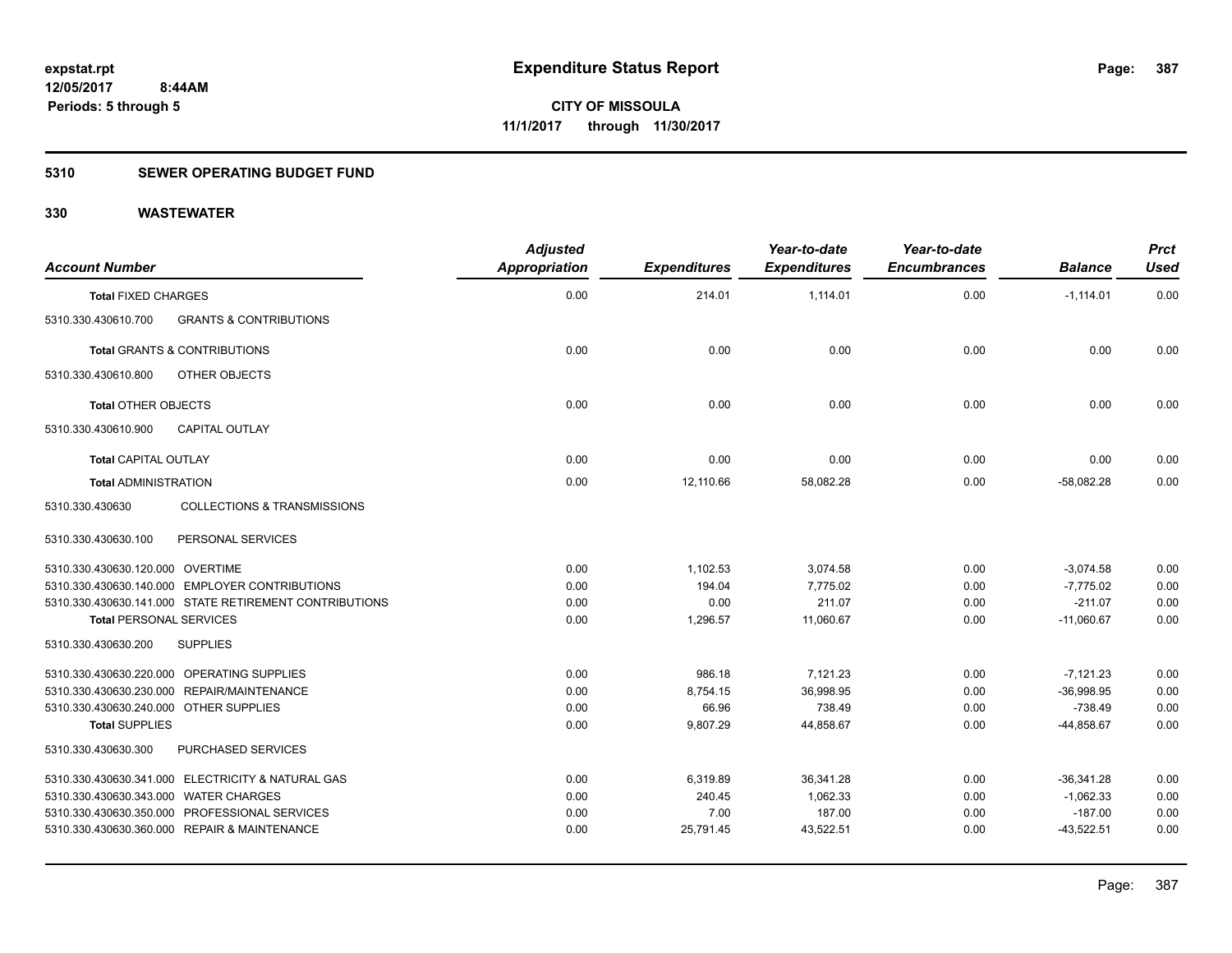### **5310 SEWER OPERATING BUDGET FUND**

| <b>Account Number</b>                             | <b>Adjusted</b><br>Appropriation | <b>Expenditures</b> | Year-to-date<br><b>Expenditures</b> | Year-to-date<br><b>Encumbrances</b> | <b>Balance</b> | <b>Prct</b><br><b>Used</b> |
|---------------------------------------------------|----------------------------------|---------------------|-------------------------------------|-------------------------------------|----------------|----------------------------|
| <b>Total PURCHASED SERVICES</b>                   | 0.00                             | 32,358.79           | 81,113.12                           | 0.00                                | $-81,113.12$   | 0.00                       |
| 5310.330.430630.500<br><b>FIXED CHARGES</b>       |                                  |                     |                                     |                                     |                |                            |
| <b>Total FIXED CHARGES</b>                        | 0.00                             | 0.00                | 0.00                                | 0.00                                | 0.00           | 0.00                       |
| 5310.330.430630.900<br><b>CAPITAL OUTLAY</b>      |                                  |                     |                                     |                                     |                |                            |
| <b>Total CAPITAL OUTLAY</b>                       | 0.00                             | 0.00                | 0.00                                | 0.00                                | 0.00           | 0.00                       |
| Total COLLECTIONS & TRANSMISSIONS                 | 0.00                             | 43,462.65           | 137,032.46                          | 0.00                                | $-137,032.46$  | 0.00                       |
| 5310.330.430640<br>TREATMENT AND DISPOSAL         |                                  |                     |                                     |                                     |                |                            |
| PERSONAL SERVICES<br>5310.330.430640.100          |                                  |                     |                                     |                                     |                |                            |
| 5310.330.430640.110.000 SALARIES AND WAGES        | 0.00                             | 0.00                | $-112.63$                           | 0.00                                | 112.63         | 0.00                       |
| 5310.330.430640.140.000 EMPLOYER CONTRIBUTIONS    | 0.00                             | 0.00                | 5,530.07                            | 0.00                                | $-5,530.07$    | 0.00                       |
| <b>Total PERSONAL SERVICES</b>                    | 0.00                             | 0.00                | 5,417.44                            | 0.00                                | $-5,417.44$    | 0.00                       |
| 5310.330.430640.200<br><b>SUPPLIES</b>            |                                  |                     |                                     |                                     |                |                            |
| 5310.330.430640.220.000 OPERATING SUPPLIES        | 0.00                             | 8,285.19            | 39,122.51                           | 0.00                                | $-39,122.51$   | 0.00                       |
| 5310.330.430640.230.000 REPAIR/MAINTENANCE        | 0.00                             | 11,763.03           | 37,782.73                           | 0.00                                | $-37,782.73$   | 0.00                       |
| 5310.330.430640.240.000 OTHER SUPPLIES            | 0.00                             | 0.00                | 684.58                              | 0.00                                | $-684.58$      | 0.00                       |
| <b>Total SUPPLIES</b>                             | 0.00                             | 20,048.22           | 77,589.82                           | 0.00                                | $-77,589.82$   | 0.00                       |
| 5310.330.430640.300<br>PURCHASED SERVICES         |                                  |                     |                                     |                                     |                |                            |
| 5310.330.430640.310.000 COMMUNICATIONS            | 0.00                             | 0.00                | 11.32                               | 0.00                                | $-11.32$       | 0.00                       |
| 5310.330.430640.320.000 PRINTING & DUPLICATING    | 0.00                             | 0.00                | 94.93                               | 0.00                                | $-94.93$       | 0.00                       |
| 5310.330.430640.341.000 ELECTRICITY & NATURAL GAS | 0.00                             | 46,141.43           | 169,613.06                          | 0.00                                | $-169,613.06$  | 0.00                       |
| 5310.330.430640.343.000 WATER CHARGES             | 0.00                             | 446.22              | 1,624.96                            | 0.00                                | $-1,624.96$    | 0.00                       |
| 5310.330.430640.345.000 GARBAGE                   | 0.00                             | 2,016.28            | 10,993.29                           | 0.00                                | $-10,993.29$   | 0.00                       |
| 5310.330.430640.350.000 PROFESSIONAL SERVICES     | 0.00                             | 0.00                | 90.00                               | 0.00                                | $-90.00$       | 0.00                       |
| 5310.330.430640.360.000 REPAIR & MAINTENANCE      | 0.00                             | 15,681.86           | 131,180.76                          | 0.00                                | $-131,180.76$  | 0.00                       |
| 5310.330.430640.370.000 TRAVEL                    | 0.00                             | 1,520.07            | 3,798.12                            | 0.00                                | $-3,798.12$    | 0.00                       |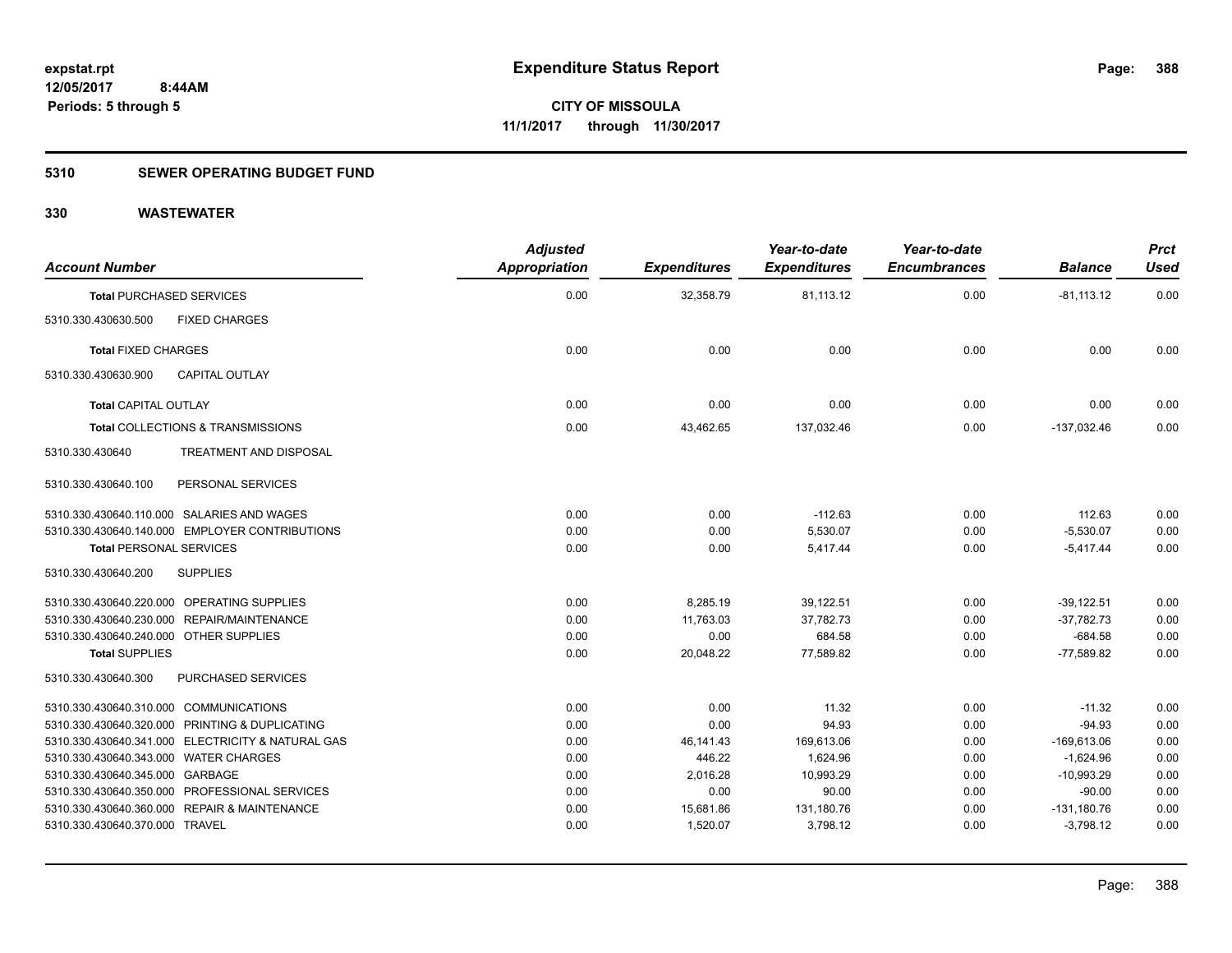#### **5310 SEWER OPERATING BUDGET FUND**

#### **330 WASTEWATER**

| <b>Account Number</b>                                               |                                                | <b>Adjusted</b><br><b>Appropriation</b> | <b>Expenditures</b> | Year-to-date<br><b>Expenditures</b> | Year-to-date<br><b>Encumbrances</b> | <b>Balance</b>               | <b>Prct</b><br><b>Used</b> |
|---------------------------------------------------------------------|------------------------------------------------|-----------------------------------------|---------------------|-------------------------------------|-------------------------------------|------------------------------|----------------------------|
| 5310.330.430640.380.000 TRAINING<br><b>Total PURCHASED SERVICES</b> |                                                | 0.00<br>0.00                            | 0.00<br>65,805.86   | 2,110.00<br>319,516.44              | 0.00<br>0.00                        | $-2,110.00$<br>$-319,516.44$ | 0.00<br>0.00               |
|                                                                     |                                                |                                         |                     |                                     |                                     |                              |                            |
| 5310.330.430640.900                                                 | <b>CAPITAL OUTLAY</b>                          |                                         |                     |                                     |                                     |                              |                            |
| <b>Total CAPITAL OUTLAY</b>                                         |                                                | 0.00                                    | 0.00                | 0.00                                | 0.00                                | 0.00                         | 0.00                       |
|                                                                     | <b>Total TREATMENT AND DISPOSAL</b>            | 0.00                                    | 85,854.08           | 402,523.70                          | 0.00                                | $-402,523.70$                | 0.00                       |
| 5310.330.430650                                                     | <b>LAB &amp; TESTING</b>                       |                                         |                     |                                     |                                     |                              |                            |
| 5310.330.430650.100                                                 | PERSONAL SERVICES                              |                                         |                     |                                     |                                     |                              |                            |
|                                                                     | 5310.330.430650.140.000 EMPLOYER CONTRIBUTIONS | 0.00                                    | 0.00                | 2,370.03                            | 0.00                                | $-2,370.03$                  | 0.00                       |
| <b>Total PERSONAL SERVICES</b>                                      |                                                | 0.00                                    | 0.00                | 2,370.03                            | 0.00                                | $-2,370.03$                  | 0.00                       |
| 5310.330.430650.200                                                 | <b>SUPPLIES</b>                                |                                         |                     |                                     |                                     |                              |                            |
|                                                                     | 5310.330.430650.220.000 OPERATING SUPPLIES     | 0.00                                    | 2,374.26            | 11,966.08                           | 0.00                                | $-11,966.08$                 | 0.00                       |
|                                                                     | 5310.330.430650.230.000 REPAIR/MAINTENANCE     | 0.00                                    | 0.00                | 1,327.42                            | 0.00                                | $-1,327.42$                  | 0.00                       |
| <b>Total SUPPLIES</b>                                               |                                                | 0.00                                    | 2,374.26            | 13,293.50                           | 0.00                                | $-13,293.50$                 | 0.00                       |
| 5310.330.430650.300                                                 | PURCHASED SERVICES                             |                                         |                     |                                     |                                     |                              |                            |
| 5310.330.430650.310.000 COMMUNICATIONS                              |                                                | 0.00                                    | 23.07               | 191.73                              | 0.00                                | $-191.73$                    | 0.00                       |
|                                                                     | 5310.330.430650.350.000 PROFESSIONAL SERVICES  | 0.00                                    | 1,104.00            | 13,169.78                           | 0.00                                | $-13,169.78$                 | 0.00                       |
|                                                                     | 5310.330.430650.360.000 REPAIR & MAINTENANCE   | 0.00                                    | 248.64              | 1,777.04                            | 0.00                                | $-1,777.04$                  | 0.00                       |
| <b>Total PURCHASED SERVICES</b>                                     |                                                | 0.00                                    | 1,375.71            | 15,138.55                           | 0.00                                | $-15, 138.55$                | 0.00                       |
| 5310.330.430650.900                                                 | CAPITAL OUTLAY                                 |                                         |                     |                                     |                                     |                              |                            |
| <b>Total CAPITAL OUTLAY</b>                                         |                                                | 0.00                                    | 0.00                | 0.00                                | 0.00                                | 0.00                         | 0.00                       |
| <b>Total LAB &amp; TESTING</b>                                      |                                                | 0.00                                    | 3,749.97            | 30,802.08                           | 0.00                                | $-30,802.08$                 | 0.00                       |
| 5310.330.430660                                                     | <b>COMPOST</b>                                 |                                         |                     |                                     |                                     |                              |                            |

5310.330.430660.100 PERSONAL SERVICES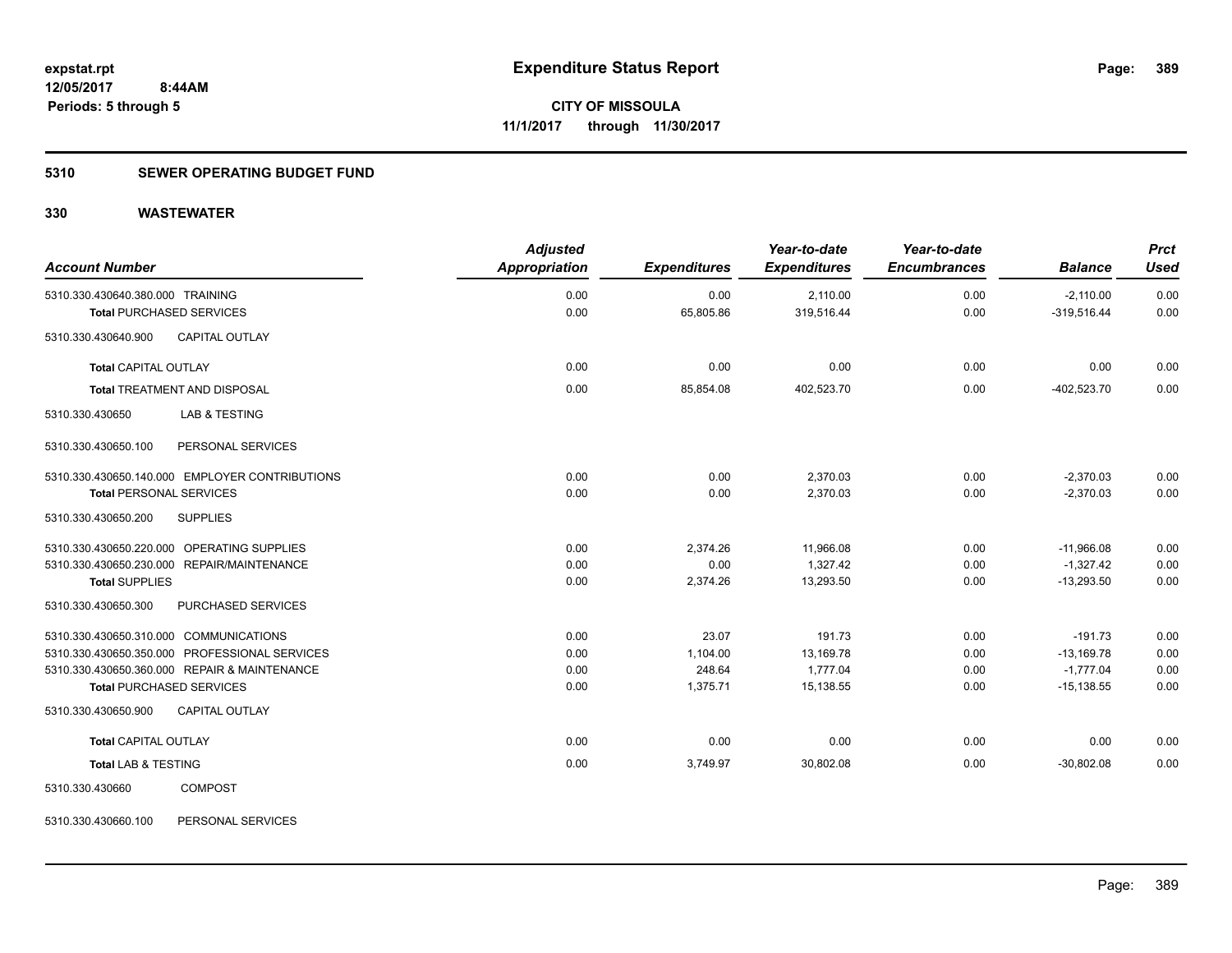#### **5310 SEWER OPERATING BUDGET FUND**

| <b>Account Number</b>                                   | <b>Adjusted</b><br>Appropriation | <b>Expenditures</b> | Year-to-date<br><b>Expenditures</b> | Year-to-date<br><b>Encumbrances</b> | <b>Balance</b> | <b>Prct</b><br><b>Used</b> |
|---------------------------------------------------------|----------------------------------|---------------------|-------------------------------------|-------------------------------------|----------------|----------------------------|
| 5310.330.430660.140.000 EMPLOYER CONTRIBUTIONS          | 0.00                             | 0.00                | 3,160.04                            | 0.00                                | $-3,160.04$    | 0.00                       |
| <b>Total PERSONAL SERVICES</b>                          | 0.00                             | 0.00                | 3,160.04                            | 0.00                                | $-3,160.04$    | 0.00                       |
| 5310.330.430660.200<br><b>SUPPLIES</b>                  |                                  |                     |                                     |                                     |                |                            |
| 5310.330.430660.220.000 OPERATING SUPPLIES              | 0.00                             | 7,708.43            | 43,351.29                           | 0.00                                | $-43,351.29$   | 0.00                       |
| 5310.330.430660.230.000 REPAIR/MAINTENANCE              | 0.00                             | 24,933.67           | 67,599.61                           | 0.00                                | $-67,599.61$   | 0.00                       |
| 5310.330.430660.231.000 GASOLINE                        | 0.00                             | 58.24               | 140.81                              | 0.00                                | $-140.81$      | 0.00                       |
| 5310.330.430660.240.000 OTHER SUPPLIES                  | 0.00                             | 106.77              | 354.62                              | 0.00                                | $-354.62$      | 0.00                       |
| <b>Total SUPPLIES</b>                                   | 0.00                             | 32,807.11           | 111,446.33                          | 0.00                                | $-111,446.33$  | 0.00                       |
| 5310.330.430660.300<br>PURCHASED SERVICES               |                                  |                     |                                     |                                     |                |                            |
| 5310.330.430660.310.000 COMMUNICATIONS                  | 0.00                             | 40.95               | 60.95                               | 0.00                                | $-60.95$       | 0.00                       |
| 5310.330.430660.320.000 PRINTING & DUPLICATING          | 0.00                             | 0.00                | 381.29                              | 0.00                                | $-381.29$      | 0.00                       |
| 5310.330.430660.330.000 PUBLICITY, SUBSCRIPTIONS & DUES | 0.00                             | 1,374.64            | 1,579.06                            | 0.00                                | $-1,579.06$    | 0.00                       |
| 5310.330.430660.341.000 ELECTRICITY & NATURAL GAS       | 0.00                             | 407.53              | 1,452.83                            | 0.00                                | $-1,452.83$    | 0.00                       |
| 5310.330.430660.344.000 TELEPHONE SERVICE               | 0.00                             | 52.31               | 223.00                              | 0.00                                | $-223.00$      | 0.00                       |
| 5310.330.430660.345.000 GARBAGE                         | 0.00                             | 110.00              | 2,012.42                            | 0.00                                | $-2,012.42$    | 0.00                       |
| 5310.330.430660.350.000 PROFESSIONAL SERVICES           | 0.00                             | 3,291.42            | 8,249.67                            | 0.00                                | $-8,249.67$    | 0.00                       |
| 5310.330.430660.360.000 REPAIR & MAINTENANCE            | 0.00                             | 20,331.98           | 50,483.40                           | 0.00                                | $-50,483.40$   | 0.00                       |
| 5310.330.430660.370.000 COMPOST TRAVEL                  | 0.00                             | 0.00                | 583.00                              | 0.00                                | $-583.00$      | 0.00                       |
| <b>Total PURCHASED SERVICES</b>                         | 0.00                             | 25,608.83           | 65,025.62                           | 0.00                                | $-65,025.62$   | 0.00                       |
| <b>FIXED CHARGES</b><br>5310.330.430660.500             |                                  |                     |                                     |                                     |                |                            |
| 5310.330.430660.500.000 FIXED CHARGES                   | 0.00                             | 0.00                | 1,800.00                            | 0.00                                | $-1,800.00$    | 0.00                       |
| <b>Total FIXED CHARGES</b>                              | 0.00                             | 0.00                | 1,800.00                            | 0.00                                | $-1,800.00$    | 0.00                       |
| 5310.330.430660.600<br><b>DEBT SERVICE</b>              |                                  |                     |                                     |                                     |                |                            |
| 5310.330.430660.620.000 INTEREST / SERVICE FEES         | 0.00                             | 0.00                | $-4.27$                             | 0.00                                | 4.27           | 0.00                       |
| <b>Total DEBT SERVICE</b>                               | 0.00                             | 0.00                | $-4.27$                             | 0.00                                | 4.27           | 0.00                       |
| 5310.330.430660.900<br>CAPITAL OUTLAY                   |                                  |                     |                                     |                                     |                |                            |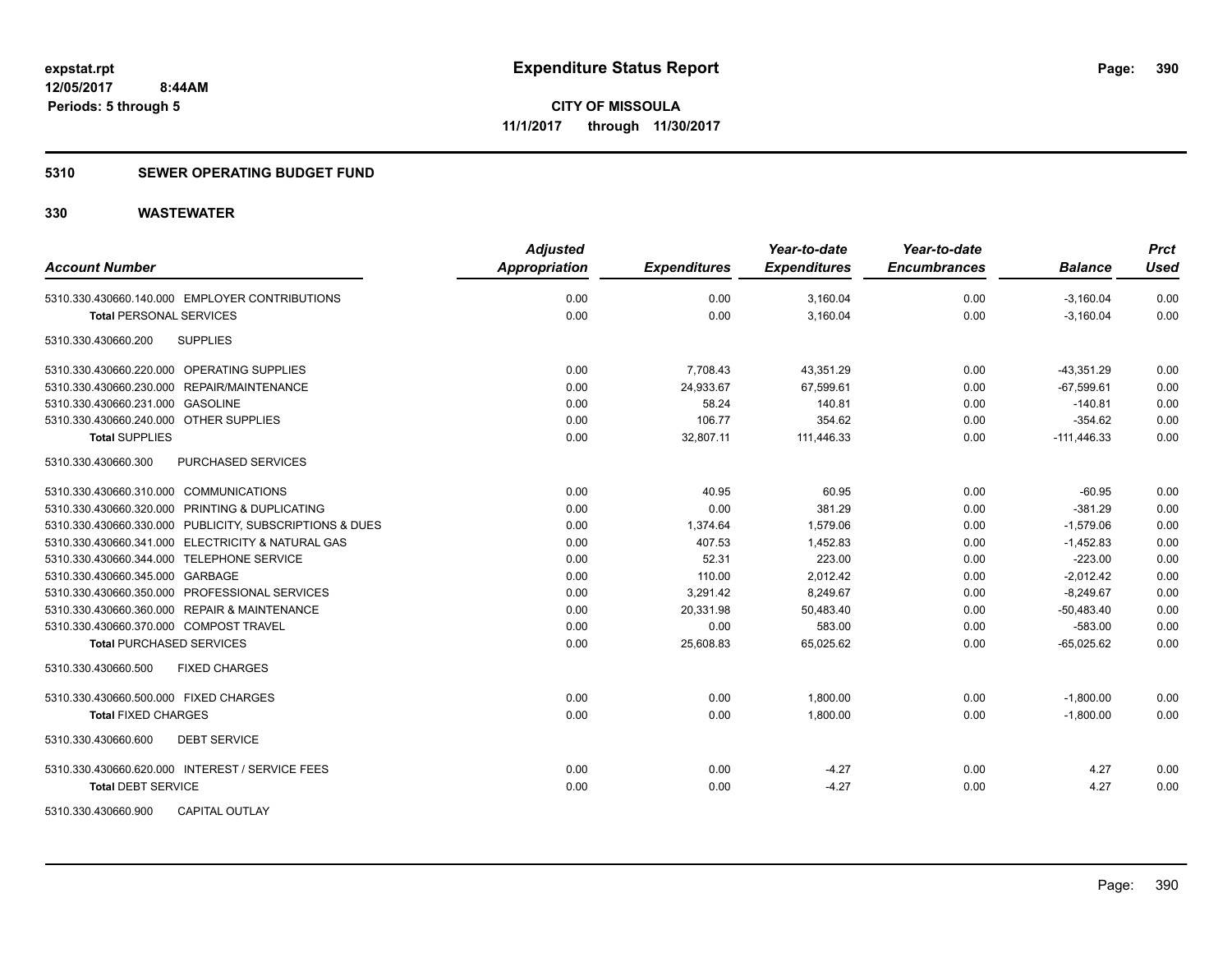#### **5310 SEWER OPERATING BUDGET FUND**

| <b>Account Number</b>                |                                               | <b>Adjusted</b><br><b>Appropriation</b> | <b>Expenditures</b> | Year-to-date<br><b>Expenditures</b> | Year-to-date<br><b>Encumbrances</b> | <b>Balance</b> | <b>Prct</b><br><b>Used</b> |
|--------------------------------------|-----------------------------------------------|-----------------------------------------|---------------------|-------------------------------------|-------------------------------------|----------------|----------------------------|
| 5310.330.430660.910.000 LAND         |                                               | 0.00                                    | 999.60              | 999.60                              | 0.00                                | $-999.60$      | 0.00                       |
| 5310.330.430660.920.000 BUILDINGS    |                                               | 0.00                                    | 0.00                | 14,565.41                           | 0.00                                | $-14,565.41$   | 0.00                       |
| 5310.330.430660.930.000 IMPROVEMENTS |                                               | 0.00                                    | 27,665.28           | 27,665.28                           | 0.00                                | $-27,665.28$   | 0.00                       |
|                                      | 5310.330.430660.940.000 MACHINERY & EQUIPMENT | 0.00                                    | 31,542.76           | 42,477.33                           | 0.00                                | $-42,477.33$   | 0.00                       |
| <b>Total CAPITAL OUTLAY</b>          |                                               | 0.00                                    | 60,207.64           | 85,707.62                           | 0.00                                | $-85,707.62$   | 0.00                       |
| <b>Total COMPOST</b>                 |                                               | 0.00                                    | 118,623.58          | 267,135.34                          | 0.00                                | $-267, 135.34$ | 0.00                       |
| 5310.330.490504                      | <b>DEBT SERVICE</b>                           |                                         |                     |                                     |                                     |                |                            |
| 5310.330.490504.600                  | <b>DEBT SERVICE</b>                           |                                         |                     |                                     |                                     |                |                            |
| <b>Total DEBT SERVICE</b>            |                                               | 0.00                                    | 0.00                | 0.00                                | 0.00                                | 0.00           | 0.00                       |
| 5310.330.499999                      | <b>NEW REQUESTS</b>                           |                                         |                     |                                     |                                     |                |                            |
| 5310.330.499999.100                  | PERSONAL SERVICES                             |                                         |                     |                                     |                                     |                |                            |
| <b>Total PERSONAL SERVICES</b>       |                                               | 0.00                                    | 0.00                | 0.00                                | 0.00                                | 0.00           | 0.00                       |
| 5310.330.499999.900                  | CAPITAL OUTLAY                                |                                         |                     |                                     |                                     |                |                            |
| <b>Total NEW REQUESTS</b>            |                                               | 0.00                                    | 0.00                | 0.00                                | 0.00                                | 0.00           | 0.00                       |
| 5310.330.510110                      | <b>MERCHANT SERVICES</b>                      |                                         |                     |                                     |                                     |                |                            |
| 5310.330.510110.500                  | <b>FIXED CHARGES</b>                          |                                         |                     |                                     |                                     |                |                            |
| <b>Total MERCHANT SERVICES</b>       |                                               | 0.00                                    | 0.00                | 0.00                                | 0.00                                | 0.00           | 0.00                       |
| 5310.330.510306                      | <b>SALARY RESERVE</b>                         |                                         |                     |                                     |                                     |                |                            |
| 5310.330.510306.100                  | PERSONAL SERVICES                             |                                         |                     |                                     |                                     |                |                            |
| <b>Total SALARY RESERVE</b>          |                                               | 0.00                                    | 0.00                | 0.00                                | 0.00                                | 0.00           | 0.00                       |
| 5310.330.521000                      | INTERFUND OPERATING TRANSFERS                 |                                         |                     |                                     |                                     |                |                            |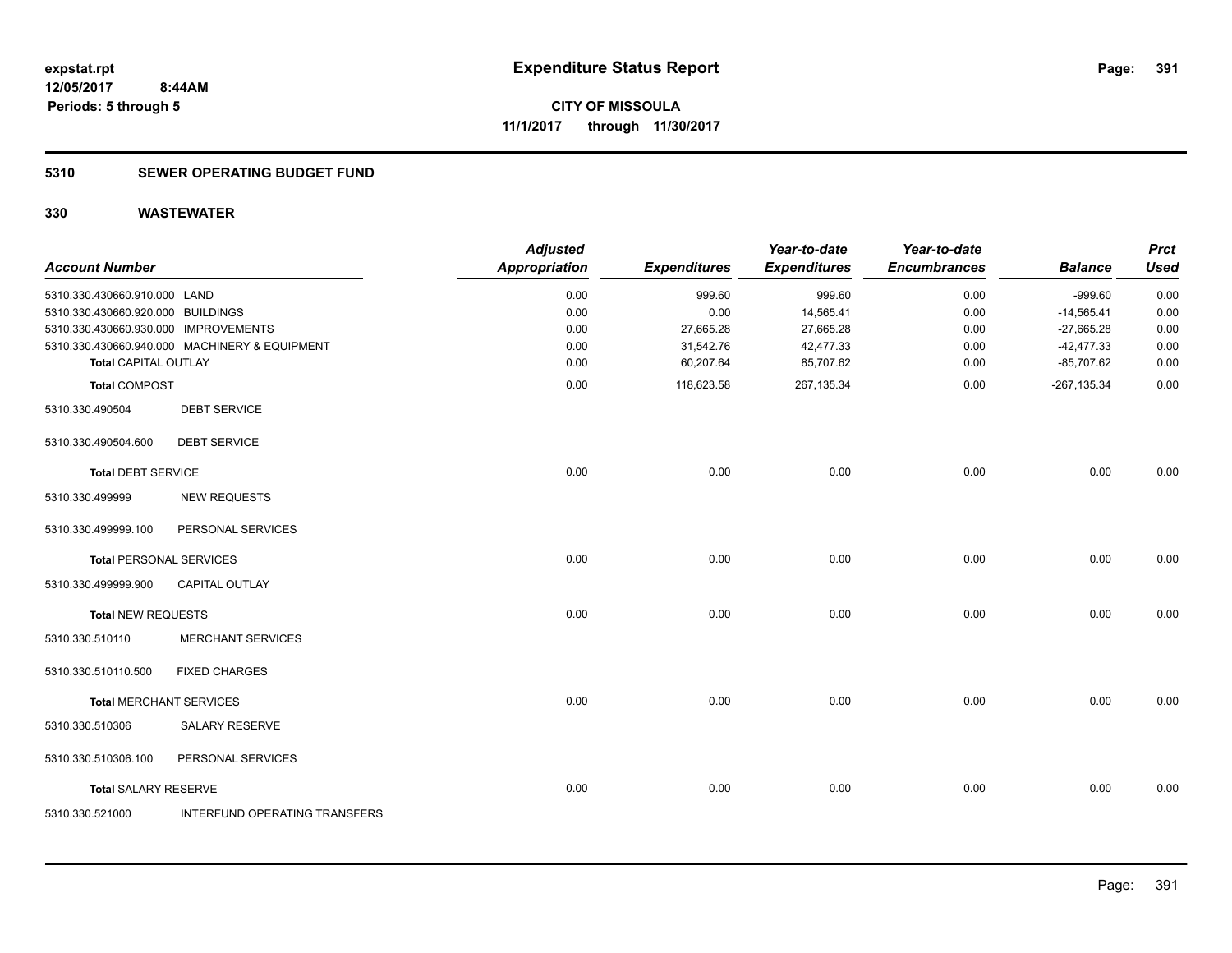### **5310 SEWER OPERATING BUDGET FUND**

| <b>Account Number</b>                      | <b>Adjusted</b><br>Appropriation | <b>Expenditures</b> | Year-to-date<br><i><b>Expenditures</b></i> | Year-to-date<br><b>Encumbrances</b> | <b>Balance</b> | Prct<br>Used |
|--------------------------------------------|----------------------------------|---------------------|--------------------------------------------|-------------------------------------|----------------|--------------|
| 5310.330.521000.800<br>OTHER OBJECTS       |                                  |                     |                                            |                                     |                |              |
| <b>Total INTERFUND OPERATING TRANSFERS</b> | 0.00                             | 0.00                | 0.00                                       | 0.00                                | 0.00           | 0.00         |
| <b>Total WASTEWATER</b>                    | 0.00                             | 263,800.94          | 895.575.86                                 | 0.00                                | $-895.575.86$  | 0.00         |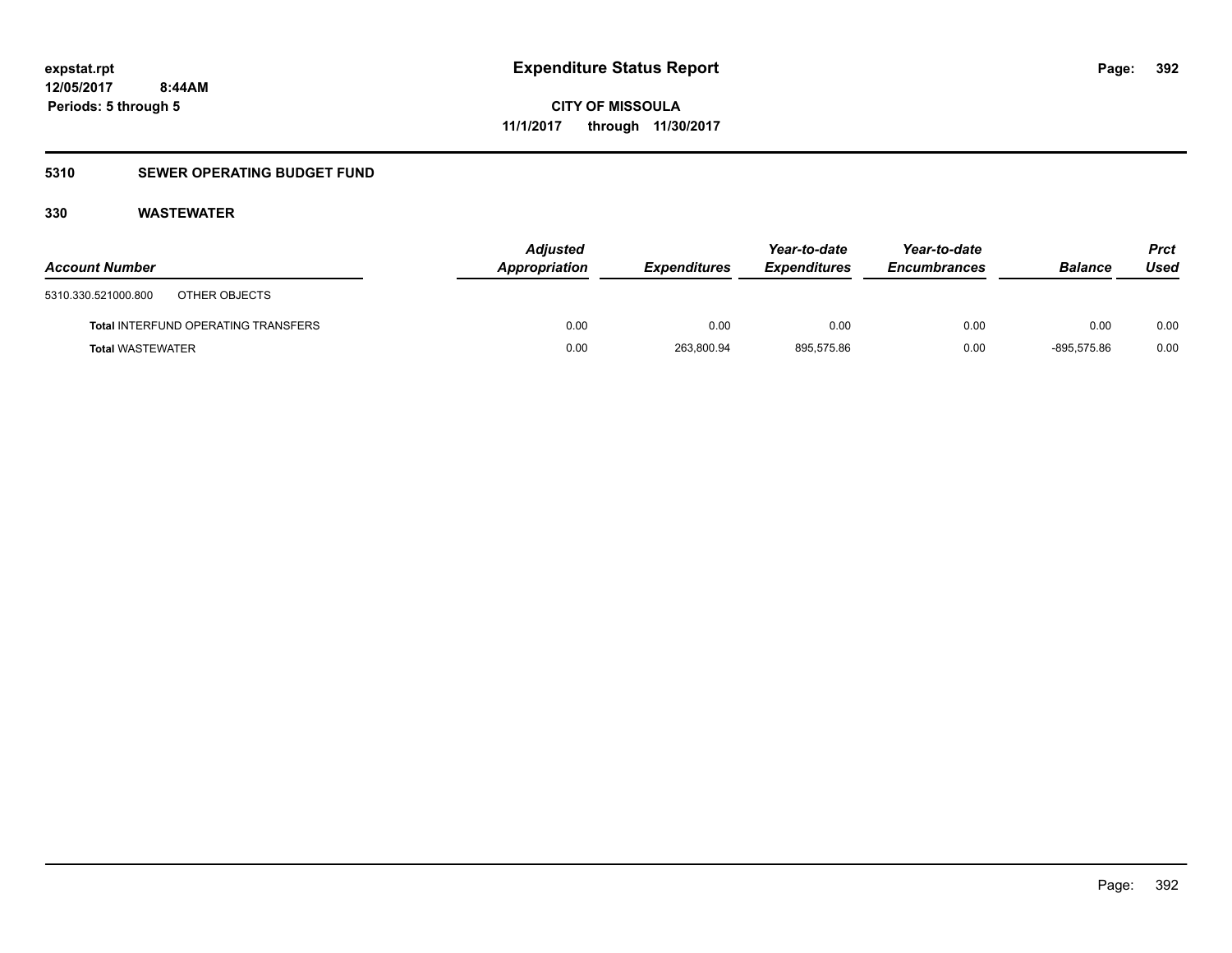### **5310 SEWER OPERATING BUDGET FUND**

| <b>Account Number</b>       |                                          | <b>Adjusted</b><br><b>Appropriation</b> | <b>Expenditures</b> | Year-to-date<br><b>Expenditures</b> | Year-to-date<br><b>Encumbrances</b> | <b>Balance</b> | <b>Prct</b><br><b>Used</b> |
|-----------------------------|------------------------------------------|-----------------------------------------|---------------------|-------------------------------------|-------------------------------------|----------------|----------------------------|
| 5310.335.430210             | <b>ADMINISTRATION</b>                    |                                         |                     |                                     |                                     |                |                            |
| 5310.335.430210.300         | PURCHASED SERVICES                       |                                         |                     |                                     |                                     |                |                            |
| <b>Total ADMINISTRATION</b> |                                          | 0.00                                    | 0.00                | 0.00                                | 0.00                                | 0.00           | 0.00                       |
| 5310.335.430590             | OTHER ACTIVITIES                         |                                         |                     |                                     |                                     |                |                            |
| 5310.335.430590.300         | PURCHASED SERVICES                       |                                         |                     |                                     |                                     |                |                            |
| <b>Total WATER</b>          |                                          | 0.00                                    | 0.00                | 0.00                                | 0.00                                | 0.00           | 0.00                       |
|                             | <b>Total SEWER OPERATING BUDGET FUND</b> | 0.00                                    | 263,800.94          | 895,575.86                          | 0.00                                | -895.575.86    | 0.00                       |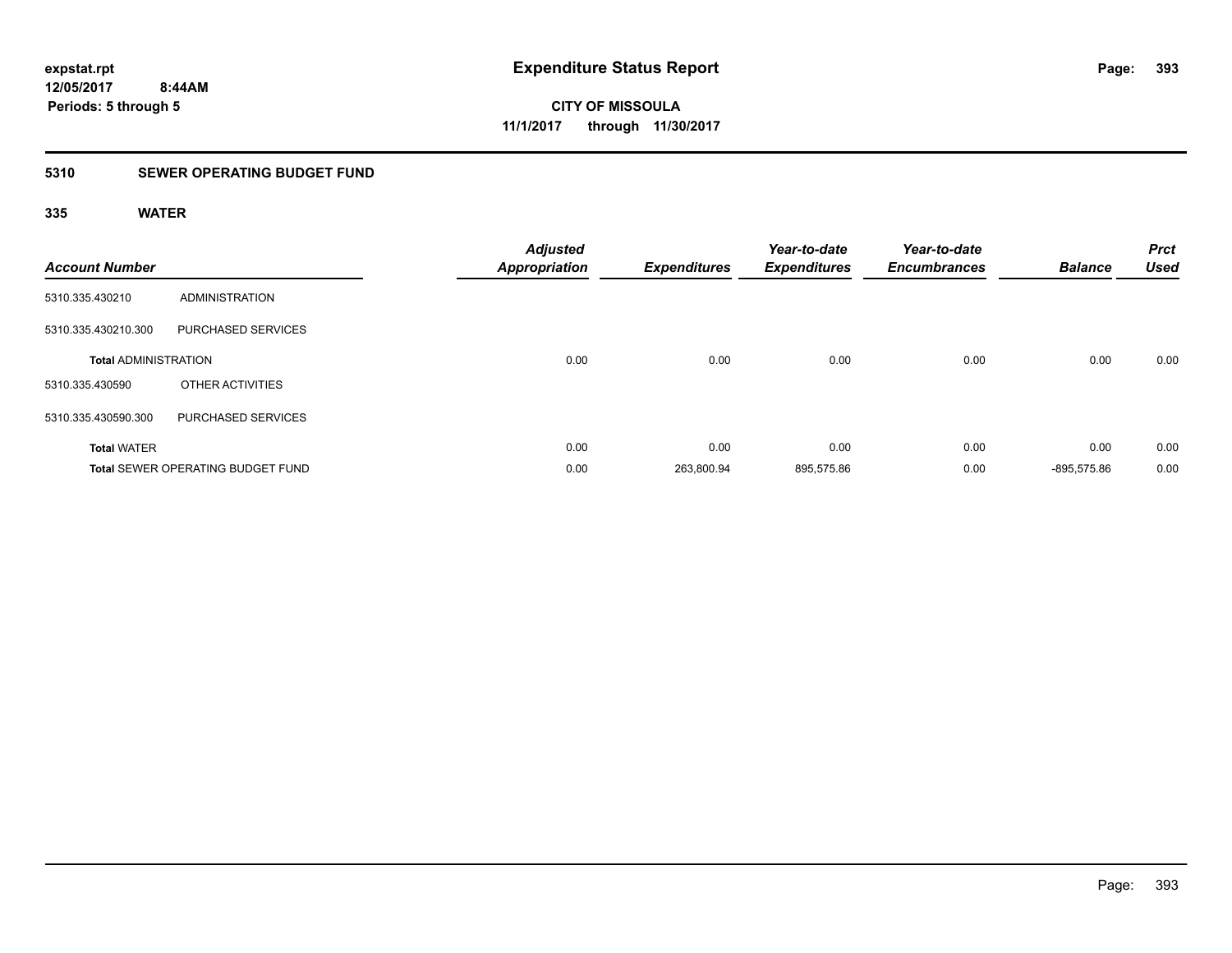**CITY OF MISSOULA 11/1/2017 through 11/30/2017**

#### **5311 SEWER REVENUE COLLECTION & CLEARING FUND**

#### **330 WASTEWATER**

|                                         |                                                         | <b>Adjusted</b> |                     | Year-to-date        | Year-to-date        |                | <b>Prct</b> |
|-----------------------------------------|---------------------------------------------------------|-----------------|---------------------|---------------------|---------------------|----------------|-------------|
| <b>Account Number</b>                   |                                                         | Appropriation   | <b>Expenditures</b> | <b>Expenditures</b> | <b>Encumbrances</b> | <b>Balance</b> | <b>Used</b> |
| 5311.330.430610                         | <b>ADMINISTRATION</b>                                   |                 |                     |                     |                     |                |             |
| 5311.330.430610.100                     | PERSONAL SERVICES                                       |                 |                     |                     |                     |                |             |
|                                         | 5311.330.430610.110.000 SALARIES AND WAGES              | 196,197.00      | 16,735.55           | 80,421.16           | 0.00                | 115,775.84     | 40.99       |
| 5311.330.430610.120.000                 | <b>OVERTIME</b>                                         | 0.00            | 0.00                | 185.15              | 0.00                | $-185.15$      | 0.00        |
|                                         | 5311.330.430610.140.000 EMPLOYER CONTRIBUTIONS          | 68,307.00       | 4,441.03            | 24,895.58           | 0.00                | 43,411.42      | 36.45       |
|                                         | 5311.330.430610.141.000 STATE RETIREMENT CONTRIBUTIONS  | 180.00          | 0.00                | 0.00                | 0.00                | 180.00         | 0.00        |
| <b>Total PERSONAL SERVICES</b>          |                                                         | 264,684.00      | 21,176.58           | 105,501.89          | 0.00                | 159,182.11     | 39.86       |
| 5311.330.430610.200                     | <b>SUPPLIES</b>                                         |                 |                     |                     |                     |                |             |
| 5311.330.430610.210.000 OFFICE SUPPLIES |                                                         | 3,400.00        | 0.00                | 0.00                | 0.00                | 3,400.00       | 0.00        |
|                                         | 5311.330.430610.220.000 OPERATING SUPPLIES              | 1,000.00        | 0.00                | 0.00                | 0.00                | 1.000.00       | 0.00        |
| 5311.330.430610.231.000 GASOLINE        |                                                         | 60,000.00       | 0.00                | 0.00                | 0.00                | 60,000.00      | 0.00        |
| <b>Total SUPPLIES</b>                   |                                                         | 64,400.00       | 0.00                | 0.00                | 0.00                | 64,400.00      | 0.00        |
| 5311.330.430610.300                     | PURCHASED SERVICES                                      |                 |                     |                     |                     |                |             |
| 5311.330.430610.310.000 COMMUNICATIONS  |                                                         | 200.00          | 0.00                | 0.00                | 0.00                | 200.00         | 0.00        |
|                                         | 5311.330.430610.320.000 PRINTING & DUPLICATING          | 8,000.00        | 0.00                | 0.00                | 0.00                | 8,000.00       | 0.00        |
|                                         | 5311.330.430610.330.000 PUBLICITY, SUBSCRIPTIONS & DUES | 3,000.00        | 0.00                | 0.00                | 0.00                | 3.000.00       | 0.00        |
| 5311.330.430610.344.000                 | <b>TELEPHONE SERVICE</b>                                | 19,604.00       | 0.00                | 0.00                | 0.00                | 19,604.00      | 0.00        |
|                                         | 5311.330.430610.350.000 PROFESSIONAL SERVICES           | 318,000.00      | 0.00                | 0.00                | 0.00                | 318,000.00     | 0.00        |
|                                         | 5311.330.430610.360.000 REPAIR & MAINTENANCE            | 6,952.00        | 0.00                | 0.00                | 0.00                | 6,952.00       | 0.00        |
| 5311.330.430610.370.000 TRAVEL          |                                                         | 1,500.00        | 0.00                | 0.00                | 0.00                | 1,500.00       | 0.00        |
| 5311.330.430610.380.000 TRAINING        |                                                         | 1,100.00        | 0.00                | 0.00                | 0.00                | 1,100.00       | 0.00        |
| <b>Total PURCHASED SERVICES</b>         |                                                         | 358,356.00      | 0.00                | 0.00                | 0.00                | 358,356.00     | 0.00        |
| 5311.330.430610.500                     | <b>FIXED CHARGES</b>                                    |                 |                     |                     |                     |                |             |
| 5311.330.430610.500.000 FIXED CHARGES   |                                                         | 1,355,940.00    | 0.00                | 0.00                | 0.00                | 1,355,940.00   | 0.00        |
| <b>Total FIXED CHARGES</b>              |                                                         | 1,355,940.00    | 0.00                | 0.00                | 0.00                | 1.355.940.00   | 0.00        |
| $= 211, 222, 1222, 125, 222$            | 0.011170.0.0011701011710110                             |                 |                     |                     |                     |                |             |

5311.330.430610.700 GRANTS & CONTRIBUTIONS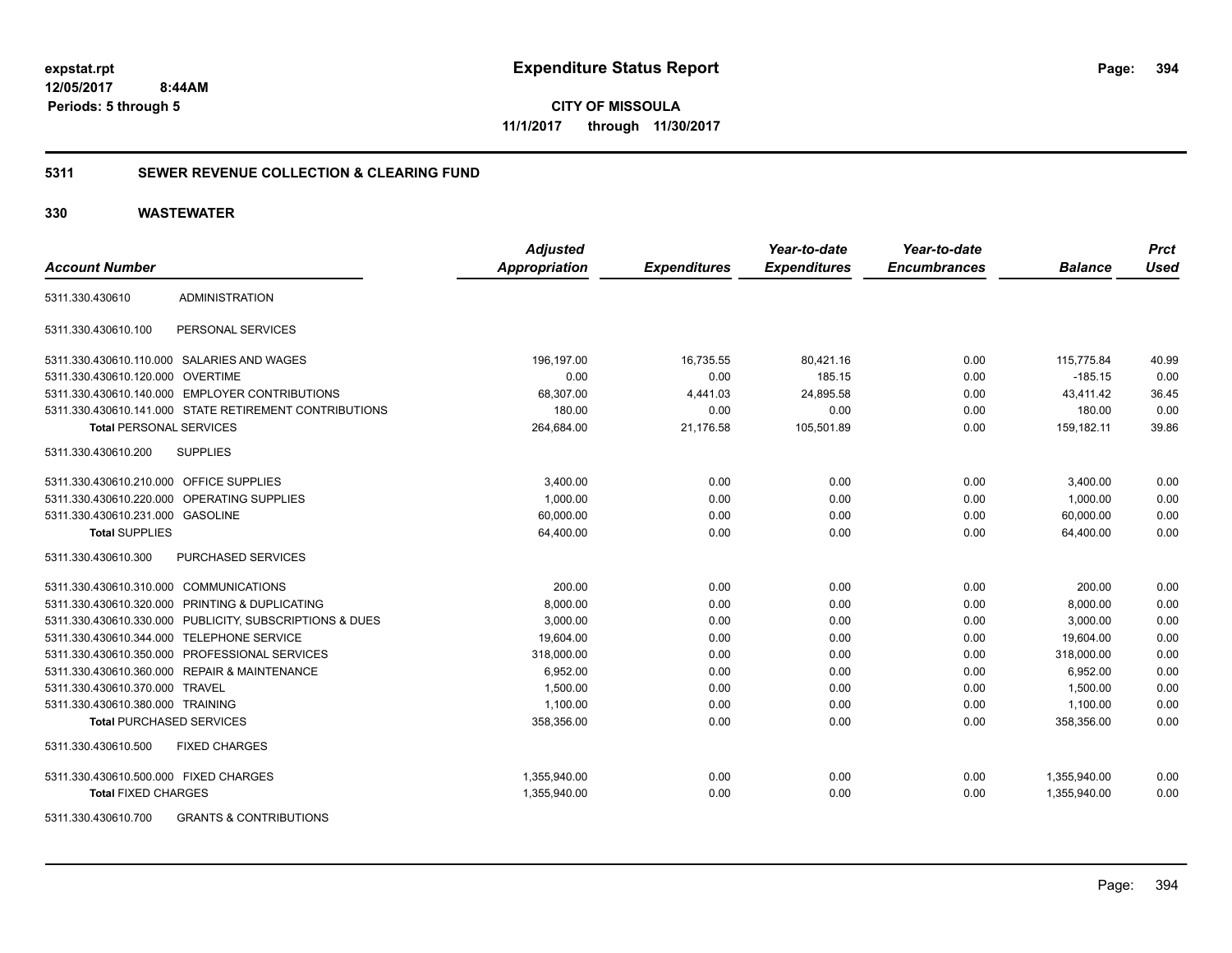**395**

**CITY OF MISSOULA 11/1/2017 through 11/30/2017**

#### **5311 SEWER REVENUE COLLECTION & CLEARING FUND**

| <b>Account Number</b>                  |                                                                                           | <b>Adjusted</b><br>Appropriation | <b>Expenditures</b> | Year-to-date<br><b>Expenditures</b> | Year-to-date<br><b>Encumbrances</b> | <b>Balance</b>       | <b>Prct</b><br><b>Used</b> |
|----------------------------------------|-------------------------------------------------------------------------------------------|----------------------------------|---------------------|-------------------------------------|-------------------------------------|----------------------|----------------------------|
|                                        | 5311.330.430610.700.000 GRANTS & CONTRIBUTIONS<br><b>Total GRANTS &amp; CONTRIBUTIONS</b> | 1,500.00<br>1,500.00             | 0.00<br>0.00        | 0.00<br>0.00                        | 0.00<br>0.00                        | 1,500.00<br>1,500.00 | 0.00<br>0.00               |
| <b>Total ADMINISTRATION</b>            |                                                                                           | 2,044,880.00                     | 21,176.58           | 105,501.89                          | 0.00                                | 1,939,378.11         | 5.16                       |
| 5311.330.430611                        | UTILITY RATE STUDY/CONSULTATION                                                           |                                  |                     |                                     |                                     |                      |                            |
| 5311.330.430611.900                    | <b>CAPITAL OUTLAY</b>                                                                     |                                  |                     |                                     |                                     |                      |                            |
|                                        | 5311.330.430611.930.182 UTILITY RATE STUDY - SEWER                                        | 0.00                             | 0.00                | 11,589.79                           | 0.00                                | $-11,589.79$         | 0.00                       |
|                                        | Total UTILITY RATE STUDY/CONSULTATION                                                     | 0.00                             | 0.00                | 11,589.79                           | 0.00                                | $-11,589.79$         | 0.00                       |
| 5311.330.430630                        | <b>COLLECTIONS &amp; TRANSMISSIONS</b>                                                    |                                  |                     |                                     |                                     |                      |                            |
| 5311.330.430630.100                    | PERSONAL SERVICES                                                                         |                                  |                     |                                     |                                     |                      |                            |
|                                        | 5311.330.430630.110.000 SALARIES AND WAGES                                                | 466,369.00                       | 33,951.12           | 170,664.73                          | 0.00                                | 295,704.27           | 36.59                      |
| 5311.330.430630.120.000 OVERTIME       |                                                                                           | 12,000.00                        | 176.87              | 228.89                              | 0.00                                | 11,771.11            | 1.91                       |
| 5311.330.430630.130.000 OTHER          |                                                                                           | 19,224.00                        | 0.00                | 0.00                                | 0.00                                | 19,224.00            | 0.00                       |
|                                        | 5311.330.430630.140.000 EMPLOYER CONTRIBUTIONS                                            | 234,533.00                       | 18,114.79           | 90,434.73                           | 0.00                                | 144,098.27           | 38.56                      |
|                                        | 5311.330.430630.141.000 STATE RETIREMENT CONTRIBUTIONS                                    | 497.00                           | 0.00                | 469.73                              | 0.00                                | 27.27                | 94.51                      |
| <b>Total PERSONAL SERVICES</b>         |                                                                                           | 732,623.00                       | 52,242.78           | 261,798.08                          | 0.00                                | 470,824.92           | 35.73                      |
| 5311.330.430630.200                    | <b>SUPPLIES</b>                                                                           |                                  |                     |                                     |                                     |                      |                            |
|                                        | 5311.330.430630.220.000 OPERATING SUPPLIES                                                | 22,050.00                        | 0.00                | 0.00                                | 0.00                                | 22,050.00            | 0.00                       |
|                                        | 5311.330.430630.230.000 REPAIR/MAINTENANCE                                                | 150,000.00                       | 0.00                | 0.00                                | 0.00                                | 150,000.00           | 0.00                       |
| 5311.330.430630.240.000 OTHER SUPPLIES |                                                                                           | 2.000.00                         | 0.00                | 0.00                                | 0.00                                | 2,000.00             | 0.00                       |
| <b>Total SUPPLIES</b>                  |                                                                                           | 174,050.00                       | 0.00                | 0.00                                | 0.00                                | 174,050.00           | 0.00                       |
| 5311.330.430630.300                    | PURCHASED SERVICES                                                                        |                                  |                     |                                     |                                     |                      |                            |
| 5311.330.430630.310.000 COMMUNICATIONS |                                                                                           | 984.00                           | 0.00                | 0.00                                | 0.00                                | 984.00               | 0.00                       |
|                                        | 5311.330.430630.341.000 ELECTRICITY & NATURAL GAS                                         | 82,753.00                        | 0.00                | 0.00                                | 0.00                                | 82,753.00            | 0.00                       |
| 5311.330.430630.343.000 WATER CHARGES  |                                                                                           | 6,468.00                         | 0.00                | 0.00                                | 0.00                                | 6,468.00             | 0.00                       |
|                                        | 5311.330.430630.350.000 PROFESSIONAL SERVICES                                             | 2,000.00                         | 0.00                | 0.00                                | 0.00                                | 2,000.00             | 0.00                       |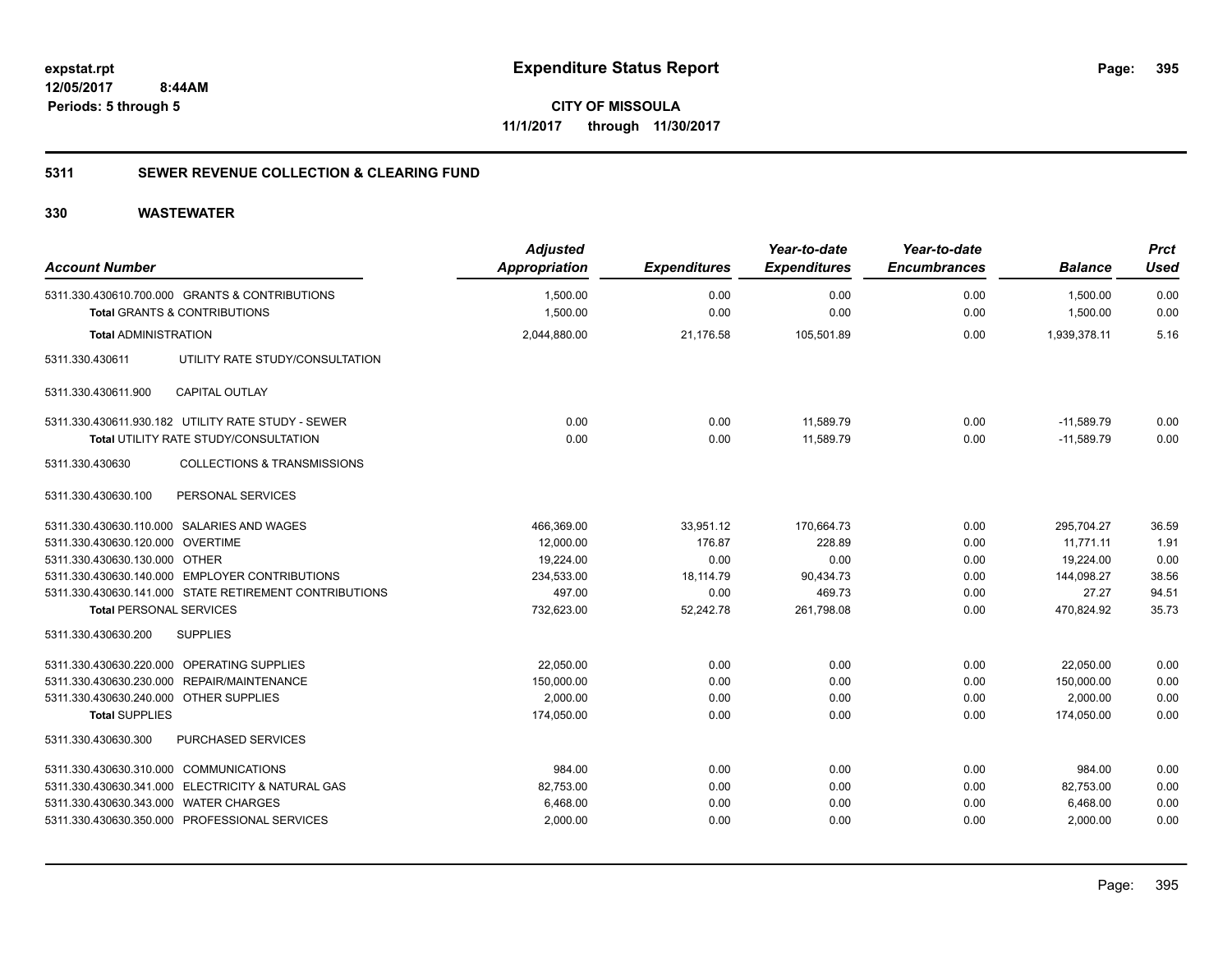**396**

**CITY OF MISSOULA 11/1/2017 through 11/30/2017**

#### **5311 SEWER REVENUE COLLECTION & CLEARING FUND**

| <b>Account Number</b>                                | <b>Adjusted</b> |                     | Year-to-date        | Year-to-date        |                | <b>Prct</b> |
|------------------------------------------------------|-----------------|---------------------|---------------------|---------------------|----------------|-------------|
|                                                      | Appropriation   | <b>Expenditures</b> | <b>Expenditures</b> | <b>Encumbrances</b> | <b>Balance</b> | <b>Used</b> |
| 5311.330.430630.360.000 REPAIR & MAINTENANCE         | 104,360.00      | 0.00                | 0.00                | 0.00                | 104,360.00     | 0.00        |
| 5311.330.430630.370.000 TRAVEL                       | 3,000.00        | 0.00                | 0.00                | 0.00                | 3,000.00       | 0.00        |
| 5311.330.430630.380.000 TRAINING                     | 2,500.00        | 0.00                | 0.00                | 0.00                | 2,500.00       | 0.00        |
| <b>Total PURCHASED SERVICES</b>                      | 202,065.00      | 0.00                | 0.00                | 0.00                | 202,065.00     | 0.00        |
| <b>FIXED CHARGES</b><br>5311.330.430630.500          |                 |                     |                     |                     |                |             |
| 5311.330.430630.500.000 FIXED CHARGES                | 60,000.00       | 0.00                | 0.00                | 0.00                | 60,000.00      | 0.00        |
| <b>Total FIXED CHARGES</b>                           | 60,000.00       | 0.00                | 0.00                | 0.00                | 60,000.00      | 0.00        |
| Total COLLECTIONS & TRANSMISSIONS                    | 1,168,738.00    | 52,242.78           | 261,798.08          | 0.00                | 906,939.92     | 22.40       |
| SEWER MAIN REPLACE/UPGRADE<br>5311.330.430631        |                 |                     |                     |                     |                |             |
| <b>CAPITAL OUTLAY</b><br>5311.330.430631.900         |                 |                     |                     |                     |                |             |
| 5311.330.430631.930.181 RUSSELL ST RE-ROUTE          | 0.00            | 0.00                | 112,218.19          | 0.00                | $-112,218.19$  | 0.00        |
| Total SEWER MAIN REPLACE/UPGRADE                     | 0.00            | 0.00                | 112,218.19          | 0.00                | $-112,218.19$  | 0.00        |
| 5311.330.430633<br>SEWER MAIN EXTENSIONS             |                 |                     |                     |                     |                |             |
| PURCHASED SERVICES<br>5311.330.430633.300            |                 |                     |                     |                     |                |             |
| 5311.330.430633.360.000 REPAIR & MAINTENANCE         | 10,000.00       | 0.00                | 0.00                | 0.00                | 10,000.00      | 0.00        |
| Total SEWER MAIN EXTENSIONS                          | 10,000.00       | 0.00                | 0.00                | 0.00                | 10,000.00      | 0.00        |
| SEWAGE LIFT STATION UPGRADE/REHAB<br>5311.330.430637 |                 |                     |                     |                     |                |             |
| <b>CAPITAL OUTLAY</b><br>5311.330.430637.900         |                 |                     |                     |                     |                |             |
| Total SEWAGE LIFT STATION UPGRADE/REHAB              | 0.00            | 0.00                | 0.00                | 0.00                | 0.00           | 0.00        |
| <b>TREATMENT AND DISPOSAL</b><br>5311.330.430640     |                 |                     |                     |                     |                |             |
| PERSONAL SERVICES<br>5311.330.430640.100             |                 |                     |                     |                     |                |             |
| 5311.330.430640.110.000 SALARIES AND WAGES           | 425,971.00      | 36,931.26           | 174,920.81          | 0.00                | 251,050.19     | 41.06       |
|                                                      |                 |                     |                     |                     |                |             |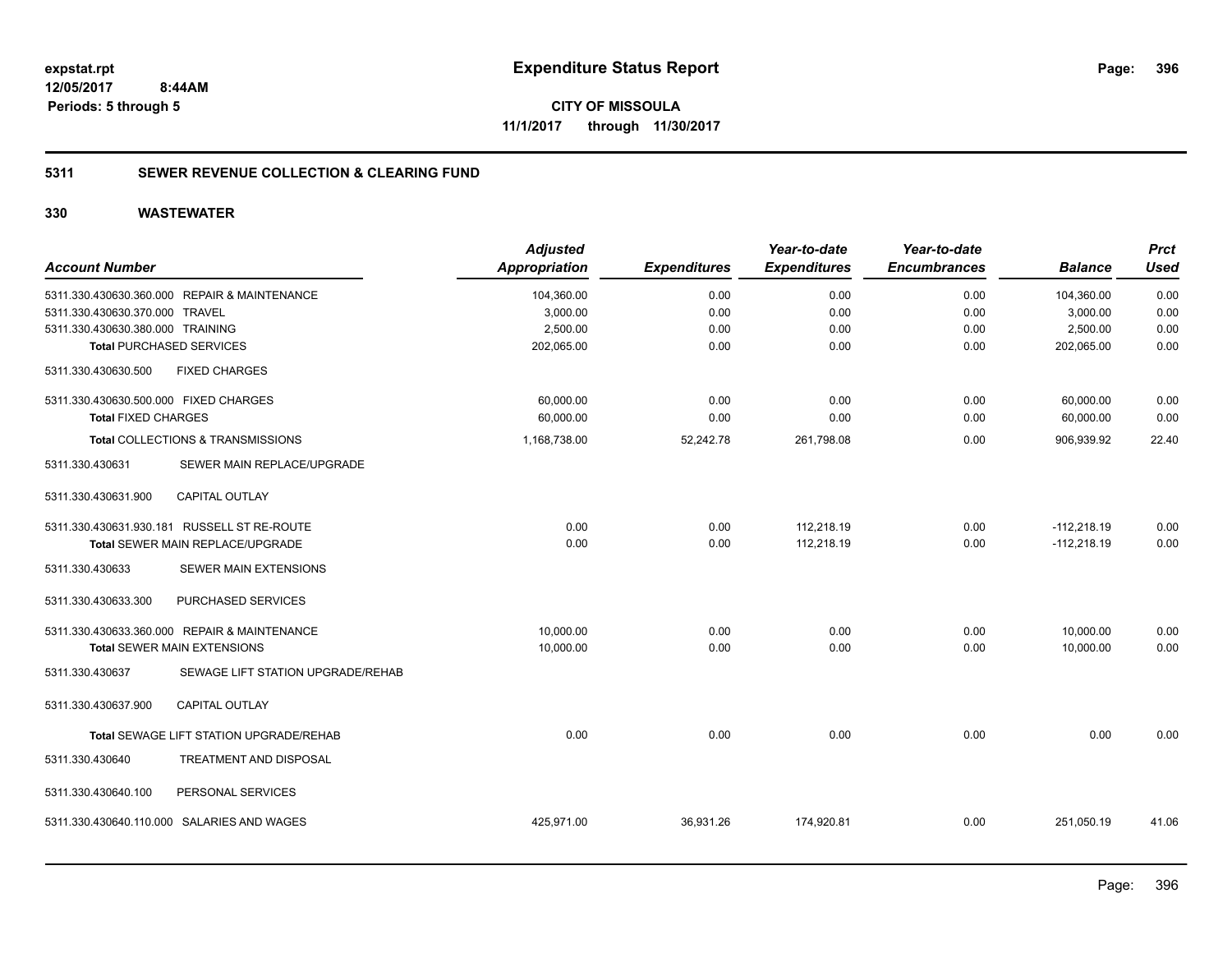**CITY OF MISSOULA 11/1/2017 through 11/30/2017**

### **5311 SEWER REVENUE COLLECTION & CLEARING FUND**

| <b>Account Number</b>                                         | <b>Adjusted</b><br><b>Appropriation</b> | <b>Expenditures</b> | Year-to-date<br><b>Expenditures</b> | Year-to-date<br><b>Encumbrances</b> | <b>Balance</b> | <b>Prct</b><br>Used |
|---------------------------------------------------------------|-----------------------------------------|---------------------|-------------------------------------|-------------------------------------|----------------|---------------------|
| 5311.330.430640.120.000 OVERTIME                              | 7.000.00                                | 1,540.37            | 5.731.78                            | 0.00                                | 1.268.22       | 81.88               |
| 5311.330.430640.130.000 OTHER                                 | 32,733.00                               | 0.00                | 0.00                                | 0.00                                | 32,733.00      | 0.00                |
| 5311.330.430640.140.000 EMPLOYER CONTRIBUTIONS                | 209,214.00                              | 15,229.14           | 73,188.46                           | 0.00                                | 136,025.54     | 34.98               |
| 5311.330.430640.141.000 STATE RETIREMENT CONTRIBUTIONS        | 465.00                                  | 0.00                | 0.00                                | 0.00                                | 465.00         | 0.00                |
| <b>Total PERSONAL SERVICES</b>                                | 675,383.00                              | 53,700.77           | 253,841.05                          | 0.00                                | 421,541.95     | 37.58               |
| 5311.330.430640.200<br><b>SUPPLIES</b>                        |                                         |                     |                                     |                                     |                |                     |
| 5311.330.430640.220.000 OPERATING SUPPLIES                    | 270,170.00                              | 0.00                | 0.00                                | 0.00                                | 270.170.00     | 0.00                |
| 5311.330.430640.230.000 REPAIR/MAINTENANCE                    | 100,000.00                              | 0.00                | 0.00                                | 0.00                                | 100,000.00     | 0.00                |
| 5311.330.430640.240.000 OTHER SUPPLIES                        | 2.000.00                                | 0.00                | 0.00                                | 0.00                                | 2.000.00       | 0.00                |
| <b>Total SUPPLIES</b>                                         | 372,170.00                              | 0.00                | 0.00                                | 0.00                                | 372,170.00     | 0.00                |
| 5311.330.430640.300<br><b>PURCHASED SERVICES</b>              |                                         |                     |                                     |                                     |                |                     |
| 5311.330.430640.310.000 COMMUNICATIONS                        | 1,500.00                                | 0.00                | 0.00                                | 0.00                                | 1,500.00       | 0.00                |
| 5311.330.430640.341.000 ELECTRICITY & NATURAL GAS             | 560,283.00                              | 0.00                | 0.00                                | 0.00                                | 560,283.00     | 0.00                |
| 5311.330.430640.343.000 WATER CHARGES                         | 3,780.00                                | 0.00                | 0.00                                | 0.00                                | 3,780.00       | 0.00                |
| 5311.330.430640.345.000 GARBAGE                               | 22,285.00                               | 0.00                | 0.00                                | 0.00                                | 22,285.00      | 0.00                |
| 5311.330.430640.350.000 PROFESSIONAL SERVICES                 | 1,000.00                                | 0.00                | 0.00                                | 0.00                                | 1,000.00       | 0.00                |
| 5311.330.430640.360.000 REPAIR & MAINTENANCE                  | 225.000.00                              | 0.00                | 0.00                                | 0.00                                | 225.000.00     | 0.00                |
| 5311.330.430640.370.000 TRAVEL                                | 6,000.00                                | 0.00                | 0.00                                | 0.00                                | 6,000.00       | 0.00                |
| 5311.330.430640.380.000 TRAINING                              | 6,000.00                                | 0.00                | 0.00                                | 0.00                                | 6,000.00       | 0.00                |
| 5311.330.430640.390.000 OTHER PURCHASED SERVICES              | 445,887.00                              | 0.00                | 0.00                                | 0.00                                | 445,887.00     | 0.00                |
| <b>Total PURCHASED SERVICES</b>                               | 1,271,735.00                            | 0.00                | 0.00                                | 0.00                                | 1,271,735.00   | 0.00                |
| <b>Total TREATMENT AND DISPOSAL</b>                           | 2,319,288.00                            | 53.700.77           | 253,841.05                          | 0.00                                | 2,065,446.95   | 10.94               |
| 5311.330.430645<br>NEW TREATMENT/EXPANSION                    |                                         |                     |                                     |                                     |                |                     |
| <b>CAPITAL OUTLAY</b><br>5311.330.430645.900                  |                                         |                     |                                     |                                     |                |                     |
| 5311.330.430645.930.171 BIOGAS (COGENERATION) ELEC GENERATION | 1,245,000.00                            | 49,151.04           | 348,287.34                          | 0.00                                | 896,712.66     | 27.97               |
| <b>Total NEW TREATMENT/EXPANSION</b>                          | 1,245,000.00                            | 49,151.04           | 348,287.34                          | 0.00                                | 896,712.66     | 27.97               |
| LAB & TESTING<br>5311.330.430650                              |                                         |                     |                                     |                                     |                |                     |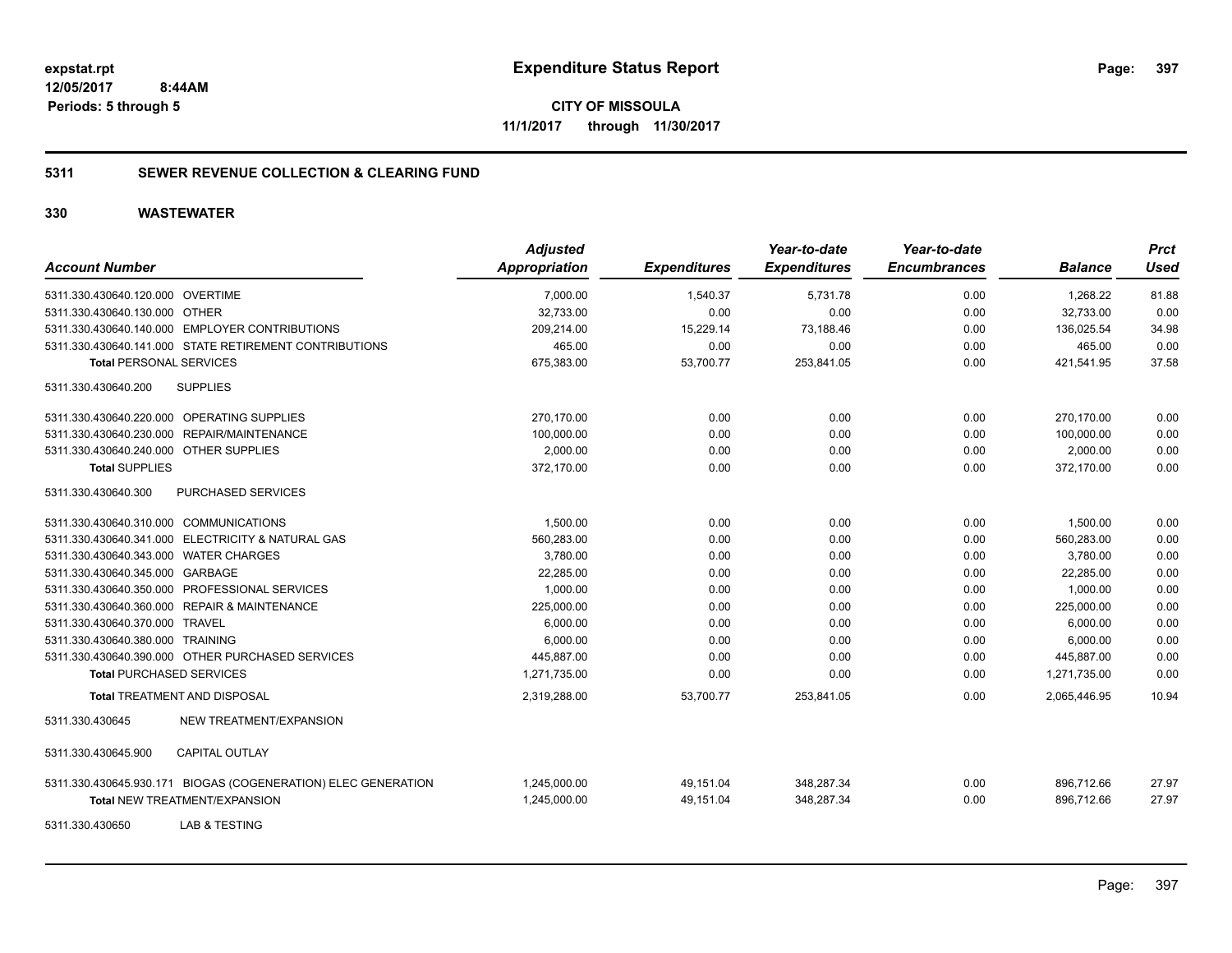### **5311 SEWER REVENUE COLLECTION & CLEARING FUND**

### **330 WASTEWATER**

| <b>Account Number</b>                                  | <b>Adjusted</b><br><b>Appropriation</b> | <b>Expenditures</b> | Year-to-date<br><b>Expenditures</b> | Year-to-date<br><b>Encumbrances</b> | <b>Balance</b> | <b>Prct</b><br><b>Used</b> |
|--------------------------------------------------------|-----------------------------------------|---------------------|-------------------------------------|-------------------------------------|----------------|----------------------------|
|                                                        |                                         |                     |                                     |                                     |                |                            |
| PERSONAL SERVICES<br>5311.330.430650.100               |                                         |                     |                                     |                                     |                |                            |
| 5311.330.430650.110.000 SALARIES AND WAGES             | 181,408.00                              | 14,130.81           | 67,092.08                           | 0.00                                | 114,315.92     | 36.98                      |
| 5311.330.430650.140.000 EMPLOYER CONTRIBUTIONS         | 70.771.00                               | 5,627.83            | 27.226.16                           | 0.00                                | 43,544.84      | 38.47                      |
| 5311.330.430650.141.000 STATE RETIREMENT CONTRIBUTIONS | 181.00                                  | 0.00                | 0.00                                | 0.00                                | 181.00         | 0.00                       |
| <b>Total PERSONAL SERVICES</b>                         | 252,360.00                              | 19,758.64           | 94,318.24                           | 0.00                                | 158,041.76     | 37.37                      |
| 5311.330.430650.200<br><b>SUPPLIES</b>                 |                                         |                     |                                     |                                     |                |                            |
| 5311.330.430650.220.000 OPERATING SUPPLIES             | 25,000.00                               | 0.00                | 0.00                                | 0.00                                | 25,000.00      | 0.00                       |
| 5311.330.430650.230.000 REPAIR/MAINTENANCE             | 3,000.00                                | 0.00                | 0.00                                | 0.00                                | 3,000.00       | 0.00                       |
| <b>Total SUPPLIES</b>                                  | 28,000.00                               | 0.00                | 0.00                                | 0.00                                | 28,000.00      | 0.00                       |
| 5311.330.430650.300<br><b>PURCHASED SERVICES</b>       |                                         |                     |                                     |                                     |                |                            |
| 5311.330.430650.310.000 COMMUNICATIONS                 | 1.000.00                                | 0.00                | 0.00                                | 0.00                                | 1,000.00       | 0.00                       |
| 5311.330.430650.350.000 PROFESSIONAL SERVICES          | 37,700.00                               | 0.00                | 0.00                                | 0.00                                | 37,700.00      | 0.00                       |
| 5311.330.430650.360.000 REPAIR & MAINTENANCE           | 4,000.00                                | 0.00                | 0.00                                | 0.00                                | 4,000.00       | 0.00                       |
| 5311.330.430650.370.000 TRAVEL                         | 2,000.00                                | 0.00                | 0.00                                | 0.00                                | 2,000.00       | 0.00                       |
| 5311.330.430650.380.000 TRAINING                       | 1,000.00                                | 0.00                | 0.00                                | 0.00                                | 1,000.00       | 0.00                       |
| <b>Total PURCHASED SERVICES</b>                        | 45,700.00                               | 0.00                | 0.00                                | 0.00                                | 45,700.00      | 0.00                       |
| <b>Total LAB &amp; TESTING</b>                         | 326,060.00                              | 19,758.64           | 94,318.24                           | 0.00                                | 231,741.76     | 28.93                      |
| <b>COMPOST</b><br>5311.330.430660                      |                                         |                     |                                     |                                     |                |                            |
| PERSONAL SERVICES<br>5311.330.430660.100               |                                         |                     |                                     |                                     |                |                            |
| 5311.330.430660.110.000 SALARIES AND WAGES             | 235,675.00                              | 20,399.97           | 98,778.99                           | 0.00                                | 136,896.01     | 41.91                      |
| 5311.330.430660.120.000 OVERTIME                       | 0.00                                    | 1,033.49            | 4,771.53                            | 0.00                                | $-4,771.53$    | 0.00                       |
| 5311.330.430660.140.000 EMPLOYER CONTRIBUTIONS         | 134,049.00                              | 9,797.61            | 47,128.39                           | 0.00                                | 86,920.61      | 35.16                      |
| 5311.330.430660.141.000 STATE RETIREMENT CONTRIBUTIONS | 235.00                                  | 0.00                | 0.00                                | 0.00                                | 235.00         | 0.00                       |
| <b>Total PERSONAL SERVICES</b>                         | 369,959.00                              | 31,231.07           | 150,678.91                          | 0.00                                | 219,280.09     | 40.73                      |
| <b>SUPPLIES</b><br>5311.330.430660.200                 |                                         |                     |                                     |                                     |                |                            |

Page: 398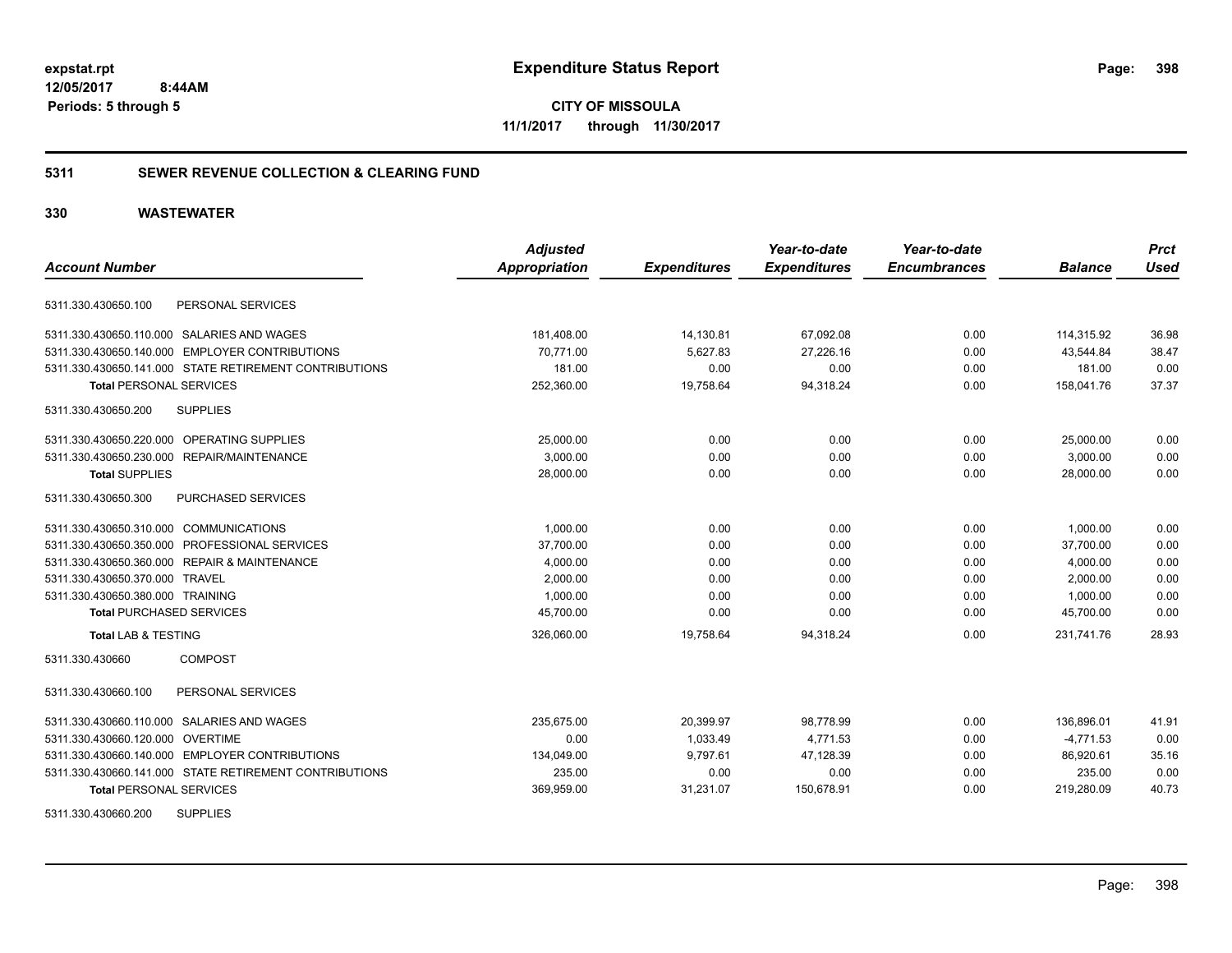**399**

**CITY OF MISSOULA 11/1/2017 through 11/30/2017**

### **5311 SEWER REVENUE COLLECTION & CLEARING FUND**

|                                                                | <b>Adjusted</b> |                     | Year-to-date        | Year-to-date        |                | <b>Prct</b> |
|----------------------------------------------------------------|-----------------|---------------------|---------------------|---------------------|----------------|-------------|
| <b>Account Number</b>                                          | Appropriation   | <b>Expenditures</b> | <b>Expenditures</b> | <b>Encumbrances</b> | <b>Balance</b> | <b>Used</b> |
| 5311.330.430660.220.000 OPERATING SUPPLIES                     | 25,000.00       | 0.00                | 0.00                | 0.00                | 25,000.00      | 0.00        |
| 5311.330.430660.230.000 REPAIR/MAINTENANCE                     | 169,000.00      | 0.00                | 0.00                | 0.00                | 169,000.00     | 0.00        |
| 5311.330.430660.231.000 GASOLINE                               | 70,000.00       | 0.00                | 0.00                | 0.00                | 70,000.00      | 0.00        |
| <b>Total SUPPLIES</b>                                          | 264,000.00      | 0.00                | 0.00                | 0.00                | 264,000.00     | 0.00        |
| 5311.330.430660.300<br>PURCHASED SERVICES                      |                 |                     |                     |                     |                |             |
| 5311.330.430660.341.000 ELECTRICITY & NATURAL GAS              | 15,000.00       | 0.00                | 0.00                | 0.00                | 15,000.00      | 0.00        |
| 5311.330.430660.360.000 REPAIR & MAINTENANCE                   | 45,400.00       | 0.00                | 0.00                | 0.00                | 45,400.00      | 0.00        |
| 5311.330.430660.370.000 TRAVEL                                 | 2,000.00        | 0.00                | 0.00                | 0.00                | 2,000.00       | 0.00        |
| <b>Total PURCHASED SERVICES</b>                                | 62,400.00       | 0.00                | 0.00                | 0.00                | 62,400.00      | 0.00        |
| 5311.330.430660.900<br><b>CAPITAL OUTLAY</b>                   |                 |                     |                     |                     |                |             |
| 5311.330.430660.930.000 IMPROVEMENTS                           | 400,452.00      | 0.00                | 0.00                | 0.00                | 400,452.00     | 0.00        |
| <b>Total CAPITAL OUTLAY</b>                                    | 400,452.00      | 0.00                | 0.00                | 0.00                | 400,452.00     | 0.00        |
| <b>Total COMPOST</b>                                           | 1,096,811.00    | 31,231.07           | 150,678.91          | 0.00                | 946,132.09     | 13.74       |
| 5311.330.430670<br><b>CUSTOMER ACCOUNTING &amp; COLLECTION</b> |                 |                     |                     |                     |                |             |
| 5311.330.430670.800<br>OTHER OBJECTS                           |                 |                     |                     |                     |                |             |
| Total CUSTOMER ACCOUNTING & COLLECTION                         | 0.00            | 0.00                | 0.00                | 0.00                | 0.00           | 0.00        |
| R&D MISC. SEWER REPAIRS<br>5311.330.430691                     |                 |                     |                     |                     |                |             |
| PURCHASED SERVICES<br>5311.330.430691.300                      |                 |                     |                     |                     |                |             |
| 5311.330.430691.360.000 REPAIR & MAINTENANCE                   | 200,000.00      | 0.00                | 4,104.37            | 0.00                | 195,895.63     | 2.05        |
| <b>Total PURCHASED SERVICES</b>                                | 200,000.00      | 0.00                | 4.104.37            | 0.00                | 195.895.63     | 2.05        |
| <b>CAPITAL OUTLAY</b><br>5311.330.430691.900                   |                 |                     |                     |                     |                |             |
| 5311.330.430691.930.000 MISC. SEWER REPARIS R&D                | 0.00            | 2,892.00            | 84,875.18           | 0.00                | $-84,875.18$   | 0.00        |
| <b>Total CAPITAL OUTLAY</b>                                    | 0.00            | 2,892.00            | 84,875.18           | 0.00                | $-84,875.18$   | 0.00        |
| Total R&D MISC. SEWER REPAIRS                                  | 200,000.00      | 2,892.00            | 88,979.55           | 0.00                | 111,020.45     | 44.49       |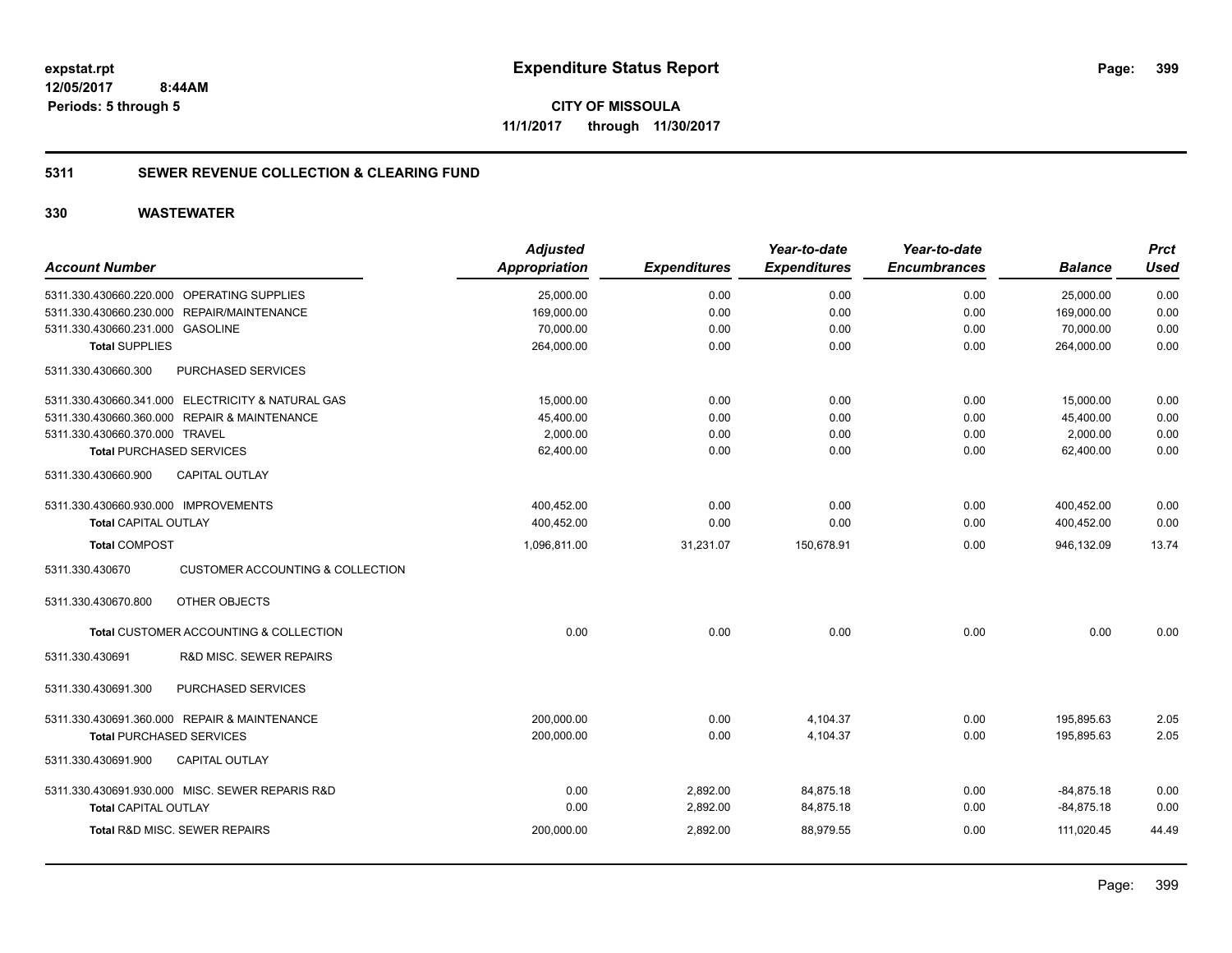**CITY OF MISSOULA 11/1/2017 through 11/30/2017**

### **5311 SEWER REVENUE COLLECTION & CLEARING FUND**

|                                              |                                                 | <b>Adjusted</b>      |                     | Year-to-date        | Year-to-date        |                | <b>Prct</b> |
|----------------------------------------------|-------------------------------------------------|----------------------|---------------------|---------------------|---------------------|----------------|-------------|
| <b>Account Number</b>                        |                                                 | <b>Appropriation</b> | <b>Expenditures</b> | <b>Expenditures</b> | <b>Encumbrances</b> | <b>Balance</b> | <b>Used</b> |
| 5311.330.430693                              | MISC. PLANT REPAIRS - R&D                       |                      |                     |                     |                     |                |             |
| 5311.330.430693.300                          | PURCHASED SERVICES                              |                      |                     |                     |                     |                |             |
| 5311.330.430693.360.000 REPAIR & MAINTENANCE |                                                 | 200,000.00           | 0.00                | 0.00                | 0.00                | 200,000.00     | 0.00        |
| <b>Total PURCHASED SERVICES</b>              |                                                 | 200,000.00           | 0.00                | 0.00                | 0.00                | 200,000.00     | 0.00        |
| 5311.330.430693.900                          | <b>CAPITAL OUTLAY</b>                           |                      |                     |                     |                     |                |             |
| 5311.330.430693.930.000 IMPROVEMENTS         |                                                 | 0.00                 | 7,900.00            | 16,245.48           | 0.00                | $-16,245.48$   | 0.00        |
| <b>Total CAPITAL OUTLAY</b>                  |                                                 | 0.00                 | 7,900.00            | 16,245.48           | 0.00                | $-16,245.48$   | 0.00        |
| Total MISC. PLANT REPAIRS - R&D              |                                                 | 200,000.00           | 7,900.00            | 16,245.48           | 0.00                | 183,754.52     | 8.12        |
| 5311.330.430706                              | <b>RUSSELL ST INTERCEPTOR</b>                   |                      |                     |                     |                     |                |             |
| 5311.330.430706.300                          | PURCHASED SERVICES                              |                      |                     |                     |                     |                |             |
| 5311.330.430706.360.000 REPAIR & MAINTENANCE |                                                 | 31,500.00            | 5,918.64            | 5,918.64            | 0.00                | 25,581.36      | 18.79       |
| Total RUSSELL ST INTERCEPTOR                 |                                                 | 31,500.00            | 5,918.64            | 5,918.64            | 0.00                | 25,581.36      | 18.79       |
| 5311.330.460391                              | *** Title Not Found ***                         |                      |                     |                     |                     |                |             |
| 5311.330.460391.300                          | PURCHASED SERVICES                              |                      |                     |                     |                     |                |             |
| 5311.330.460391.360.000 REPAIR & MAINTENANCE |                                                 | 0.00                 | 0.00                | 2,541.09            | 0.00                | $-2,541.09$    | 0.00        |
| Total *** Title Not Found ***                |                                                 | 0.00                 | 0.00                | 2,541.09            | 0.00                | $-2,541.09$    | 0.00        |
| 5311.330.490200                              | REVENUE BOND DEBT SERVICE                       |                      |                     |                     |                     |                |             |
| 5311.330.490200.600                          | <b>DEBT SERVICE</b>                             |                      |                     |                     |                     |                |             |
| 5311.330.490200.610.000 PRINCIPAL            |                                                 | 1,352,000.00         | 0.00                | 0.00                | 0.00                | 1,352,000.00   | 0.00        |
|                                              | 5311.330.490200.620.000 INTEREST / SERVICE FEES | 767,790.00           | 0.00                | 0.00                | 0.00                | 767,790.00     | 0.00        |
|                                              | Total REVENUE BOND DEBT SERVICE                 | 2,119,790.00         | 0.00                | 0.00                | 0.00                | 2,119,790.00   | 0.00        |
| 5311.330.490502                              | CAPITAL LEASE DEBT SERVICE                      |                      |                     |                     |                     |                |             |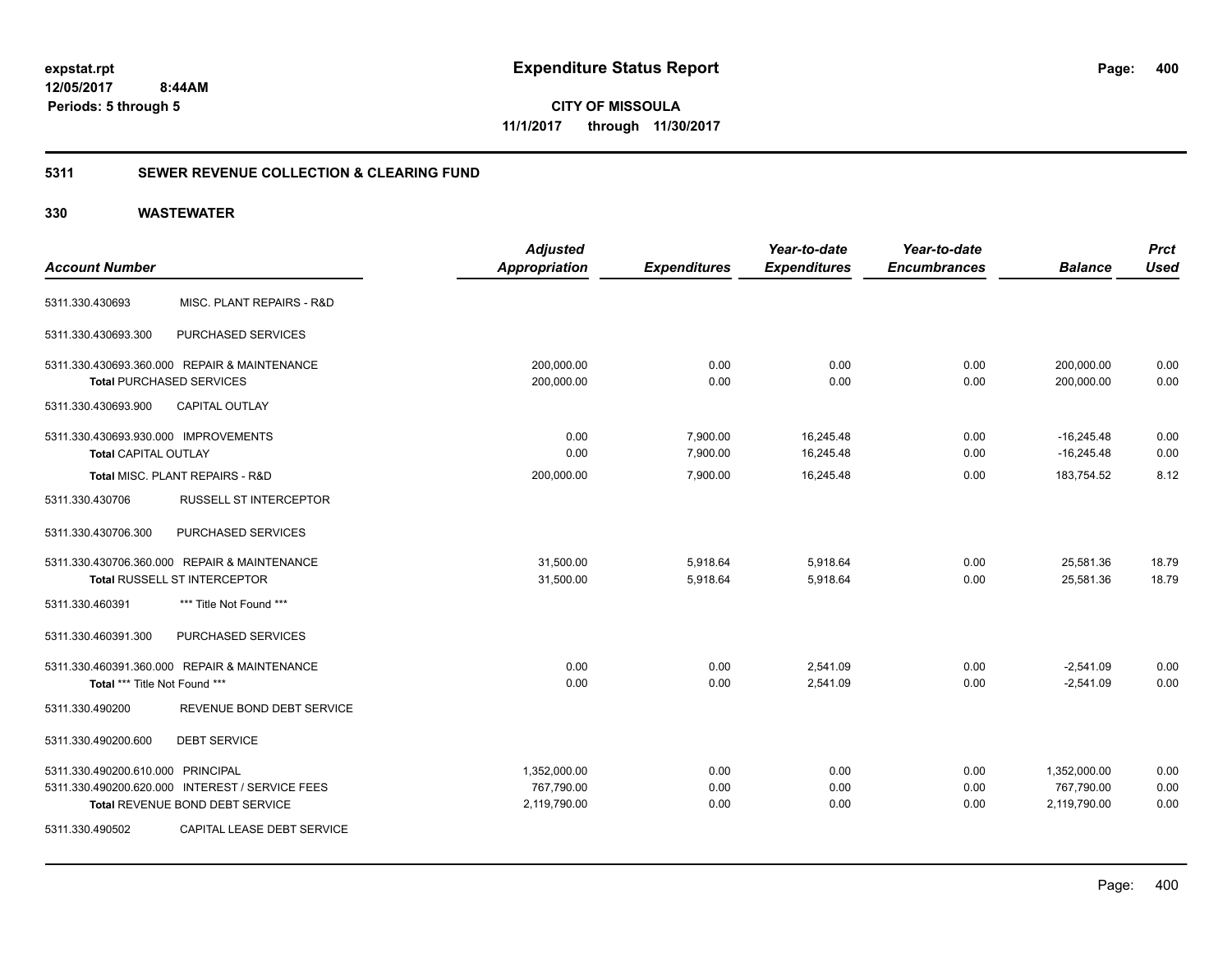**CITY OF MISSOULA 11/1/2017 through 11/30/2017**

### **5311 SEWER REVENUE COLLECTION & CLEARING FUND**

| <b>Account Number</b>                 |                                                 | <b>Adjusted</b><br><b>Appropriation</b> | <b>Expenditures</b> | Year-to-date<br><b>Expenditures</b> | Year-to-date<br><b>Encumbrances</b> | <b>Balance</b> | <b>Prct</b><br><b>Used</b> |
|---------------------------------------|-------------------------------------------------|-----------------------------------------|---------------------|-------------------------------------|-------------------------------------|----------------|----------------------------|
|                                       |                                                 |                                         |                     |                                     |                                     |                |                            |
| 5311.330.490502.600                   | <b>DEBT SERVICE</b>                             |                                         |                     |                                     |                                     |                |                            |
| 5311.330.490502.610.000 PRINCIPAL     |                                                 | 108,458.00                              | 0.00                | 0.00                                | 0.00                                | 108,458.00     | 0.00                       |
|                                       | 5311.330.490502.620.000 INTEREST / SERVICE FEES | 6,541.00                                | 0.00                | 0.00                                | 0.00                                | 6,541.00       | 0.00                       |
|                                       | Total CAPITAL LEASE DEBT SERVICE                | 114,999.00                              | 0.00                | 0.00                                | 0.00                                | 114,999.00     | 0.00                       |
| 5311.330.490508                       | EKO COMPOST PURCHASE                            |                                         |                     |                                     |                                     |                |                            |
| 5311.330.490508.600                   | <b>DEBT SERVICE</b>                             |                                         |                     |                                     |                                     |                |                            |
| 5311.330.490508.610.000 PRINCIPAL     |                                                 | 214,184.00                              | 0.00                | 0.00                                | 0.00                                | 214,184.00     | 0.00                       |
|                                       | 5311.330.490508.620.000 INTEREST / SERVICE FEES | 62,002.00                               | 0.00                | 0.00                                | 0.00                                | 62.002.00      | 0.00                       |
|                                       | Total EKO COMPOST PURCHASE                      | 276,186.00                              | 0.00                | 0.00                                | 0.00                                | 276,186.00     | 0.00                       |
| 5311.330.490509                       | COMPOSTING & GREEN WASTE DEBT SRVS              |                                         |                     |                                     |                                     |                |                            |
| 5311.330.490509.600                   | <b>DEBT SERVICE</b>                             |                                         |                     |                                     |                                     |                |                            |
| 5311.330.490509.610.000 PRINCIPAL     |                                                 | 193,465.00                              | 0.00                | 0.00                                | 0.00                                | 193,465.00     | 0.00                       |
|                                       | 5311.330.490509.620.000 INTEREST / SERVICE FEES | 39,869.00                               | 0.00                | 0.00                                | 0.00                                | 39,869.00      | 0.00                       |
|                                       | Total COMPOSTING & GREEN WASTE DEBT SRVS        | 233,334.00                              | 0.00                | 0.00                                | 0.00                                | 233,334.00     | 0.00                       |
| 5311.330.510000                       | MISCELLANEOUS                                   |                                         |                     |                                     |                                     |                |                            |
| 5311.330.510000.800                   | OTHER OBJECTS                                   |                                         |                     |                                     |                                     |                |                            |
| <b>Total MISCELLANEOUS</b>            |                                                 | 0.00                                    | 0.00                | 0.00                                | 0.00                                | 0.00           | 0.00                       |
| 5311.330.510110                       | <b>MERCHANT SERVICES</b>                        |                                         |                     |                                     |                                     |                |                            |
| 5311.330.510110.500                   | <b>FIXED CHARGES</b>                            |                                         |                     |                                     |                                     |                |                            |
| 5311.330.510110.500.000 FIXED CHARGES |                                                 | 45,000.00                               | 0.00                | 0.00                                | 0.00                                | 45,000.00      | 0.00                       |
| <b>Total MERCHANT SERVICES</b>        |                                                 | 45,000.00                               | 0.00                | 0.00                                | 0.00                                | 45,000.00      | 0.00                       |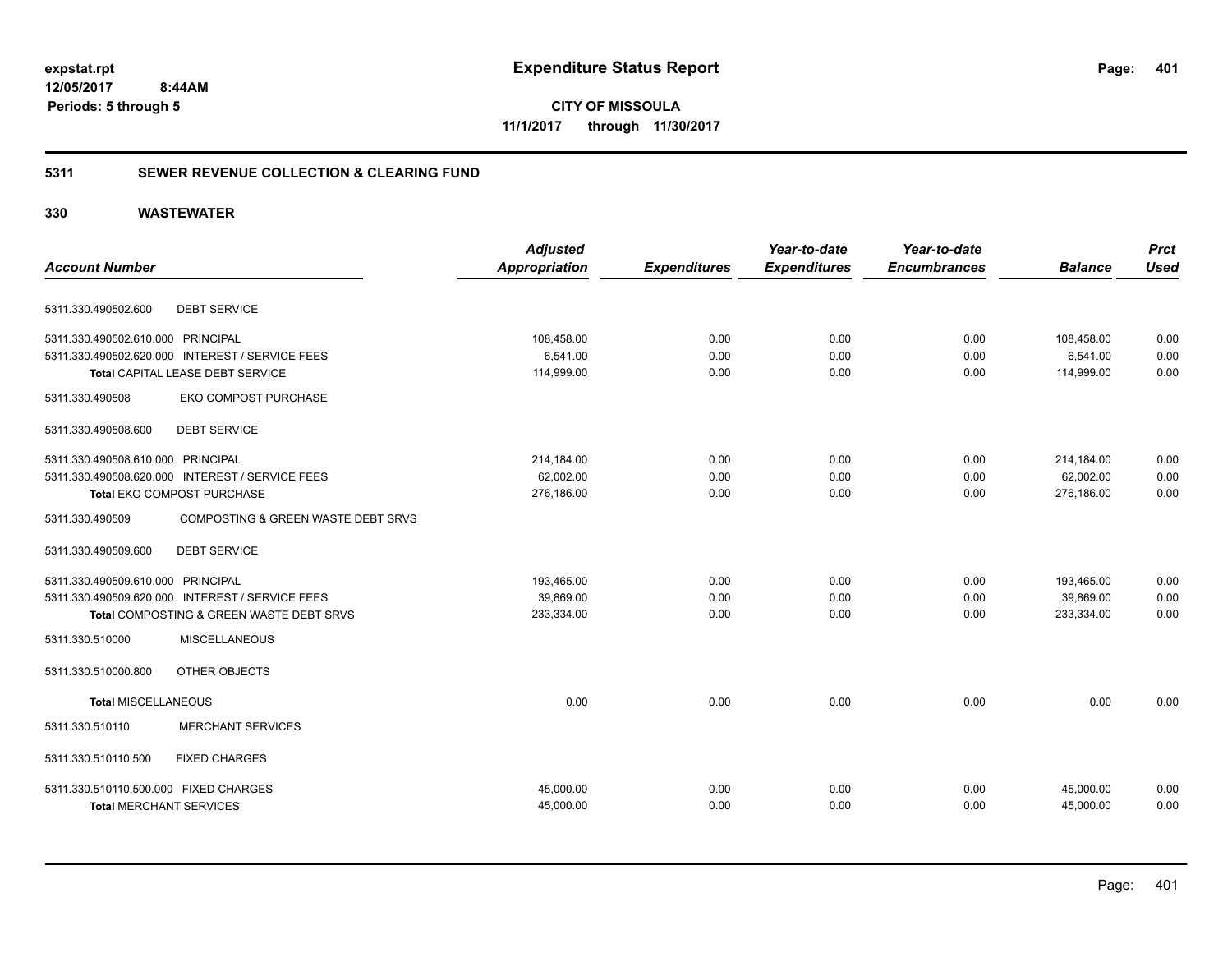# **12/05/2017**

**402**

 **8:44AM Periods: 5 through 5**

**CITY OF MISSOULA 11/1/2017 through 11/30/2017**

### **5311 SEWER REVENUE COLLECTION & CLEARING FUND**

| <b>Account Number</b>      |                                                           | <b>Adjusted</b><br><b>Appropriation</b> | <b>Expenditures</b> | Year-to-date<br><b>Expenditures</b> | Year-to-date<br><b>Encumbrances</b> | <b>Balance</b> | <b>Prct</b><br><b>Used</b> |
|----------------------------|-----------------------------------------------------------|-----------------------------------------|---------------------|-------------------------------------|-------------------------------------|----------------|----------------------------|
| 5311.330.521000            | SEWER REVENUE CLEARING                                    |                                         |                     |                                     |                                     |                |                            |
| 5311.330.521000.500        | <b>FIXED CHARGES</b>                                      |                                         |                     |                                     |                                     |                |                            |
| <b>Total FIXED CHARGES</b> |                                                           | 0.00                                    | 0.00                | 0.00                                | 0.00                                | 0.00           | 0.00                       |
| 5311.330.521000.800        | OTHER OBJECTS                                             |                                         |                     |                                     |                                     |                |                            |
|                            | <b>Total SEWER REVENUE CLEARING</b>                       | 0.00                                    | 0.00                | 0.00                                | 0.00                                | 0.00           | 0.00                       |
|                            | <b>Total SEWER REVENUE COLLECTION &amp; CLEARING FUND</b> | 11.431.586.00                           | 243.971.52          | 1.451.918.25                        | 0.00                                | 9.979.667.75   | 12.70                      |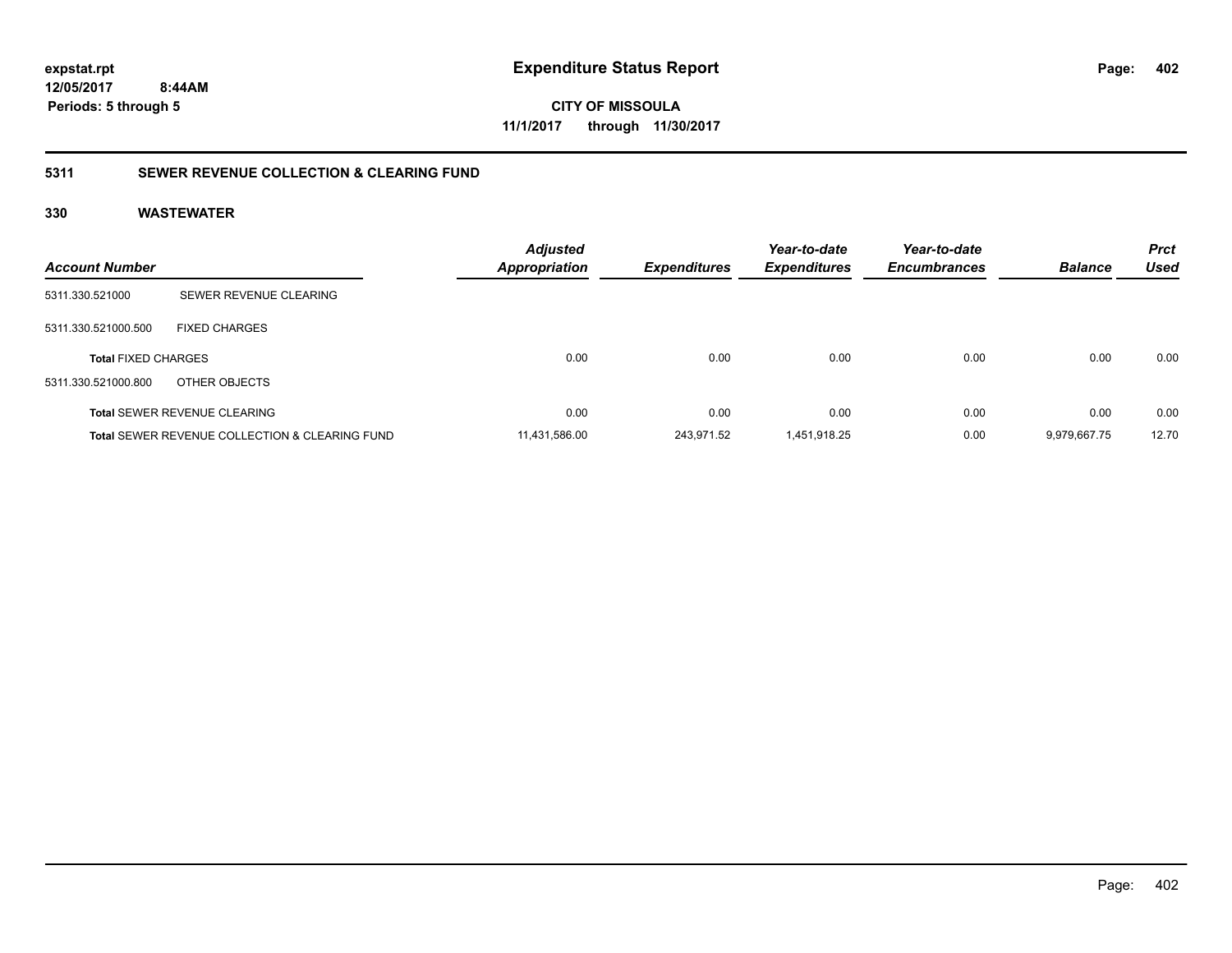#### **5315 SEWER LOAN FUND**

| <b>Account Number</b>         |                                                   | <b>Adjusted</b><br>Appropriation | <b>Expenditures</b> | Year-to-date<br><b>Expenditures</b> | Year-to-date<br><b>Encumbrances</b> | <b>Balance</b>               | <b>Prct</b><br><b>Used</b> |
|-------------------------------|---------------------------------------------------|----------------------------------|---------------------|-------------------------------------|-------------------------------------|------------------------------|----------------------------|
| 5315.330.430607               | *** Title Not Found ***                           |                                  |                     |                                     |                                     |                              |                            |
| 5315.330.430607.300           | PURCHASED SERVICES                                |                                  |                     |                                     |                                     |                              |                            |
| Total *** Title Not Found *** | 5315.330.430607.390.000 OTHER PURCHASED SERVICES  | 0.00<br>0.00                     | 0.00<br>0.00        | 18,285.37<br>18,285.37              | 0.00<br>0.00                        | $-18,285.37$<br>$-18,285.37$ | 0.00<br>0.00               |
| 5315.330.430670               | <b>CUSTOMER ACCOUNTING &amp; COLLECTION</b>       |                                  |                     |                                     |                                     |                              |                            |
| 5315.330.430670.300           | <b>PURCHASED SERVICES</b>                         |                                  |                     |                                     |                                     |                              |                            |
|                               | <b>Total PURCHASED SERVICES</b>                   | 0.00                             | 0.00                | 0.00                                | 0.00                                | 0.00                         | 0.00                       |
| 5315.330.430670.800           | OTHER OBJECTS                                     |                                  |                     |                                     |                                     |                              |                            |
|                               | <b>Total CUSTOMER ACCOUNTING &amp; COLLECTION</b> | 0.00                             | 0.00                | 0.00                                | 0.00                                | 0.00                         | 0.00                       |
| <b>Total SEWER LOAN FUND</b>  |                                                   | 0.00                             | 0.00                | 18,285.37                           | 0.00                                | $-18,285.37$                 | 0.00                       |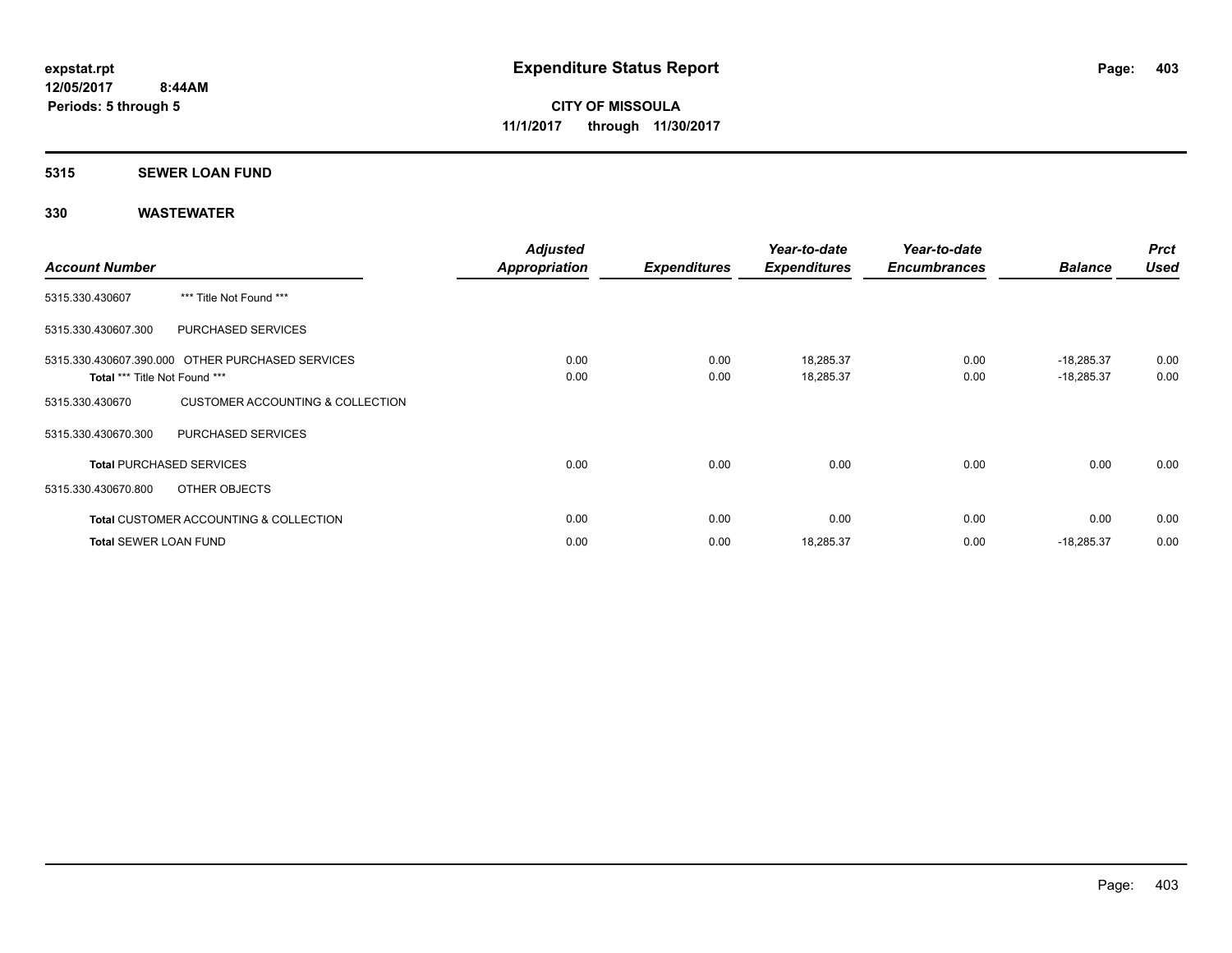**CITY OF MISSOULA 11/1/2017 through 11/30/2017**

### **5320 SEWER REPLACEMENT & DEPRECIATION FUND**

|                               |                                        | <b>Adjusted</b>      |                     | Year-to-date        | Year-to-date        |                | <b>Prct</b> |
|-------------------------------|----------------------------------------|----------------------|---------------------|---------------------|---------------------|----------------|-------------|
| <b>Account Number</b>         |                                        | <b>Appropriation</b> | <b>Expenditures</b> | <b>Expenditures</b> | <b>Encumbrances</b> | <b>Balance</b> | <b>Used</b> |
| 5320.330.410400               | <b>DEPRECIATION</b>                    |                      |                     |                     |                     |                |             |
| 5320.330.410400.800           | OTHER OBJECTS                          |                      |                     |                     |                     |                |             |
| <b>Total DEPRECIATION</b>     |                                        | 0.00                 | 0.00                | 0.00                | 0.00                | 0.00           | 0.00        |
| 5320.330.410551               | *** Title Not Found ***                |                      |                     |                     |                     |                |             |
| 5320.330.410551.800           | OTHER OBJECTS                          |                      |                     |                     |                     |                |             |
| Total *** Title Not Found *** |                                        | 0.00                 | 0.00                | 0.00                | 0.00                | 0.00           | 0.00        |
| 5320.330.430613               | SOFTWARE REPLACE/UPGRADE               |                      |                     |                     |                     |                |             |
| 5320.330.430613.900           | <b>CAPITAL OUTLAY</b>                  |                      |                     |                     |                     |                |             |
|                               | Total SOFTWARE REPLACE/UPGRADE         | 0.00                 | 0.00                | 0.00                | 0.00                | 0.00           | 0.00        |
| 5320.330.430614               | *** Title Not Found ***                |                      |                     |                     |                     |                |             |
| 5320.330.430614.300           | PURCHASED SERVICES                     |                      |                     |                     |                     |                |             |
| Total *** Title Not Found *** |                                        | 0.00                 | 0.00                | 0.00                | 0.00                | 0.00           | 0.00        |
| 5320.330.430615               | *** Title Not Found ***                |                      |                     |                     |                     |                |             |
| 5320.330.430615.300           | PURCHASED SERVICES                     |                      |                     |                     |                     |                |             |
| Total *** Title Not Found *** |                                        | 0.00                 | 0.00                | 0.00                | 0.00                | 0.00           | 0.00        |
| 5320.330.430622               | TREATMENT PLANT SOFTWARE UPGRADE       |                      |                     |                     |                     |                |             |
| 5320.330.430622.900           | CAPITAL OUTLAY                         |                      |                     |                     |                     |                |             |
|                               | Total TREATMENT PLANT SOFTWARE UPGRADE | 0.00                 | 0.00                | 0.00                | 0.00                | 0.00           | 0.00        |
| 5320.330.430623               | <b>LATERAL SWR MAIN EXT</b>            |                      |                     |                     |                     |                |             |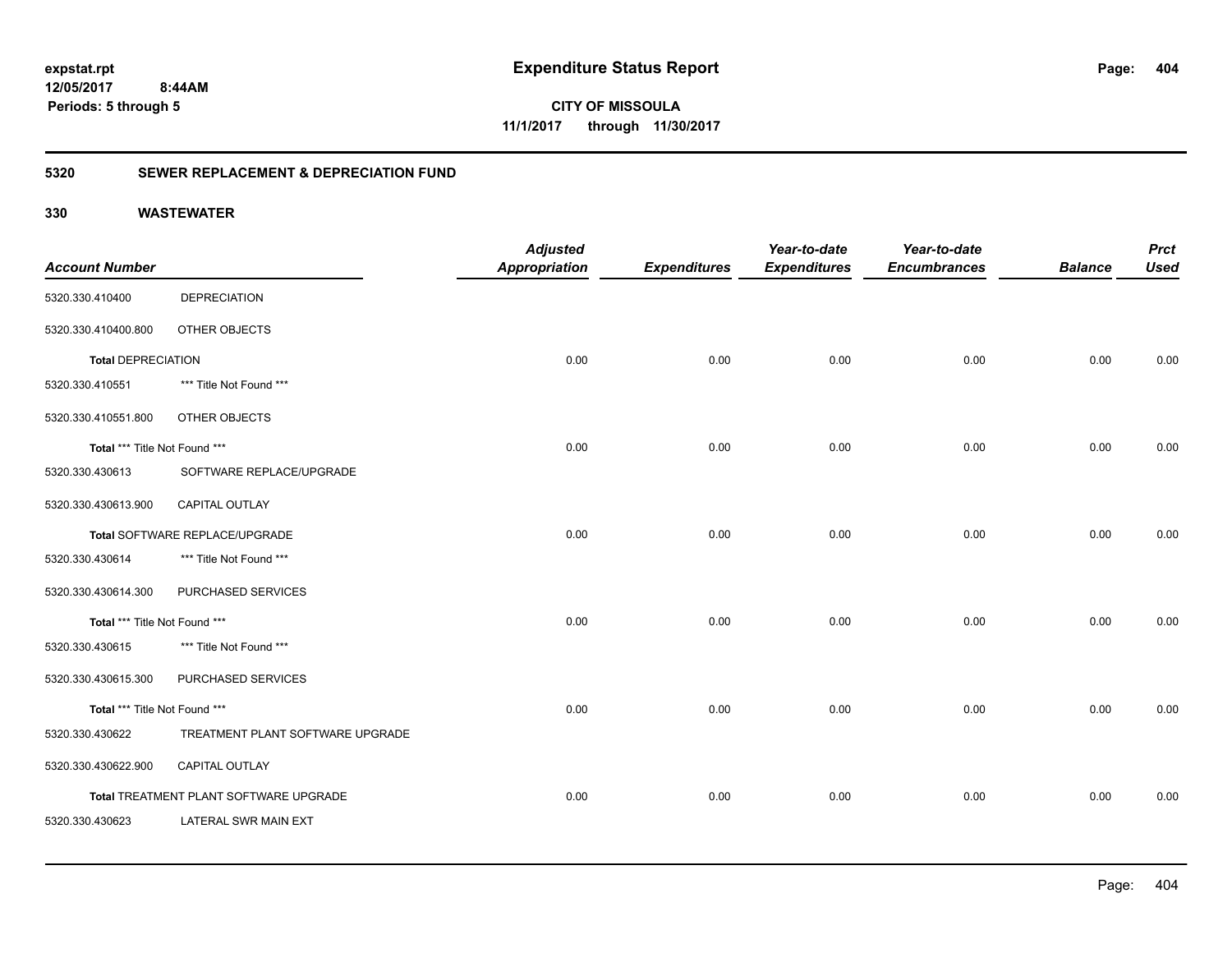**CITY OF MISSOULA 11/1/2017 through 11/30/2017**

### **5320 SEWER REPLACEMENT & DEPRECIATION FUND**

| <b>Account Number</b>         |                                        | <b>Adjusted</b><br>Appropriation | <b>Expenditures</b> | Year-to-date<br><b>Expenditures</b> | Year-to-date<br><b>Encumbrances</b> | <b>Balance</b> | <b>Prct</b><br><b>Used</b> |
|-------------------------------|----------------------------------------|----------------------------------|---------------------|-------------------------------------|-------------------------------------|----------------|----------------------------|
| 5320.330.430623.300           | PURCHASED SERVICES                     |                                  |                     |                                     |                                     |                |                            |
|                               | <b>Total PURCHASED SERVICES</b>        | 0.00                             | 0.00                | 0.00                                | 0.00                                | 0.00           | 0.00                       |
| 5320.330.430623.900           | <b>CAPITAL OUTLAY</b>                  |                                  |                     |                                     |                                     |                |                            |
|                               | <b>Total LATERAL SWR MAIN EXT</b>      | 0.00                             | 0.00                | 0.00                                | 0.00                                | 0.00           | 0.00                       |
| 5320.330.430624               | <b>SEWER LINE REHAB</b>                |                                  |                     |                                     |                                     |                |                            |
| 5320.330.430624.300           | PURCHASED SERVICES                     |                                  |                     |                                     |                                     |                |                            |
| <b>Total SEWER LINE REHAB</b> |                                        | 0.00                             | 0.00                | 0.00                                | 0.00                                | 0.00           | 0.00                       |
| 5320.330.430625               | SWR MAIN MASTER PLANS                  |                                  |                     |                                     |                                     |                |                            |
| 5320.330.430625.300           | PURCHASED SERVICES                     |                                  |                     |                                     |                                     |                |                            |
|                               | <b>Total SWR MAIN MASTER PLANS</b>     | 0.00                             | 0.00                | 0.00                                | 0.00                                | 0.00           | 0.00                       |
| 5320.330.430630               | <b>COLLECTIONS &amp; TRANSMISSIONS</b> |                                  |                     |                                     |                                     |                |                            |
| 5320.330.430630.300           | PURCHASED SERVICES                     |                                  |                     |                                     |                                     |                |                            |
|                               | <b>Total PURCHASED SERVICES</b>        | 0.00                             | 0.00                | 0.00                                | 0.00                                | 0.00           | 0.00                       |
| 5320.330.430630.900           | <b>CAPITAL OUTLAY</b>                  |                                  |                     |                                     |                                     |                |                            |
|                               | Total COLLECTIONS & TRANSMISSIONS      | 0.00                             | 0.00                | 0.00                                | 0.00                                | 0.00           | 0.00                       |
| 5320.330.430631               | SEWER MAIN REPLACE/UPGRADE             |                                  |                     |                                     |                                     |                |                            |
| 5320.330.430631.300           | PURCHASED SERVICES                     |                                  |                     |                                     |                                     |                |                            |
|                               | Total SEWER MAIN REPLACE/UPGRADE       | 0.00                             | 0.00                | 0.00                                | 0.00                                | 0.00           | 0.00                       |
| 5320.330.430632               | *** Title Not Found ***                |                                  |                     |                                     |                                     |                |                            |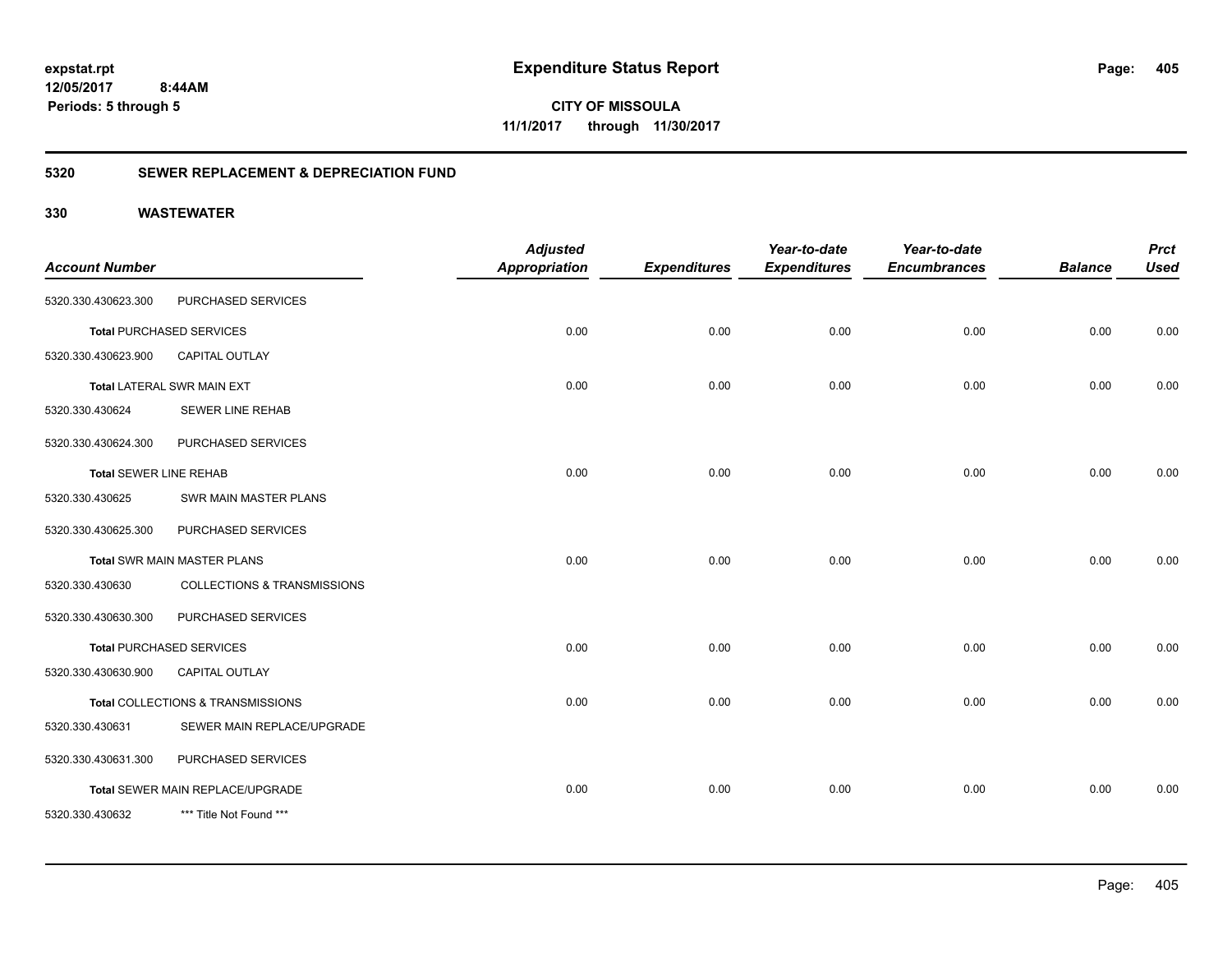**CITY OF MISSOULA 11/1/2017 through 11/30/2017**

### **5320 SEWER REPLACEMENT & DEPRECIATION FUND**

| <b>Account Number</b>         |                                          | <b>Adjusted</b><br><b>Appropriation</b> | <b>Expenditures</b> | Year-to-date<br><b>Expenditures</b> | Year-to-date<br><b>Encumbrances</b> | <b>Balance</b> | <b>Prct</b><br><b>Used</b> |
|-------------------------------|------------------------------------------|-----------------------------------------|---------------------|-------------------------------------|-------------------------------------|----------------|----------------------------|
| 5320.330.430632.800           | OTHER OBJECTS                            |                                         |                     |                                     |                                     |                |                            |
| <b>Total OTHER OBJECTS</b>    |                                          | 0.00                                    | 0.00                | 0.00                                | 0.00                                | 0.00           | 0.00                       |
| 5320.330.430632.900           | CAPITAL OUTLAY                           |                                         |                     |                                     |                                     |                |                            |
| Total *** Title Not Found *** |                                          | 0.00                                    | 0.00                | 0.00                                | 0.00                                | 0.00           | 0.00                       |
| 5320.330.430635               | SEWER INTERCEPTOR UPGRADES/REHAB         |                                         |                     |                                     |                                     |                |                            |
| 5320.330.430635.300           | PURCHASED SERVICES                       |                                         |                     |                                     |                                     |                |                            |
|                               | <b>Total PURCHASED SERVICES</b>          | 0.00                                    | 0.00                | 0.00                                | 0.00                                | 0.00           | 0.00                       |
| 5320.330.430635.900           | <b>CAPITAL OUTLAY</b>                    |                                         |                     |                                     |                                     |                |                            |
|                               | Total SEWER INTERCEPTOR UPGRADES/REHAB   | 0.00                                    | 0.00                | 0.00                                | 0.00                                | 0.00           | 0.00                       |
| 5320.330.430637               | SEWAGE LIFT STATION UPGRADE/REHAB        |                                         |                     |                                     |                                     |                |                            |
| 5320.330.430637.300           | PURCHASED SERVICES                       |                                         |                     |                                     |                                     |                |                            |
|                               | Total SEWAGE LIFT STATION UPGRADE/REHAB  | 0.00                                    | 0.00                | 0.00                                | 0.00                                | 0.00           | 0.00                       |
| 5320.330.430643               | EQUIPMENT IMPROVEMENTS/REPLACEMENT       |                                         |                     |                                     |                                     |                |                            |
| 5320.330.430643.300           | PURCHASED SERVICES                       |                                         |                     |                                     |                                     |                |                            |
|                               | <b>Total PURCHASED SERVICES</b>          | 0.00                                    | 0.00                | 0.00                                | 0.00                                | 0.00           | 0.00                       |
| 5320.330.430643.900           | CAPITAL OUTLAY                           |                                         |                     |                                     |                                     |                |                            |
|                               | Total EQUIPMENT IMPROVEMENTS/REPLACEMENT | 0.00                                    | 0.00                | 0.00                                | 0.00                                | 0.00           | 0.00                       |
| 5320.330.430650               | LAB & TESTING                            |                                         |                     |                                     |                                     |                |                            |
| 5320.330.430650.300           | PURCHASED SERVICES                       |                                         |                     |                                     |                                     |                |                            |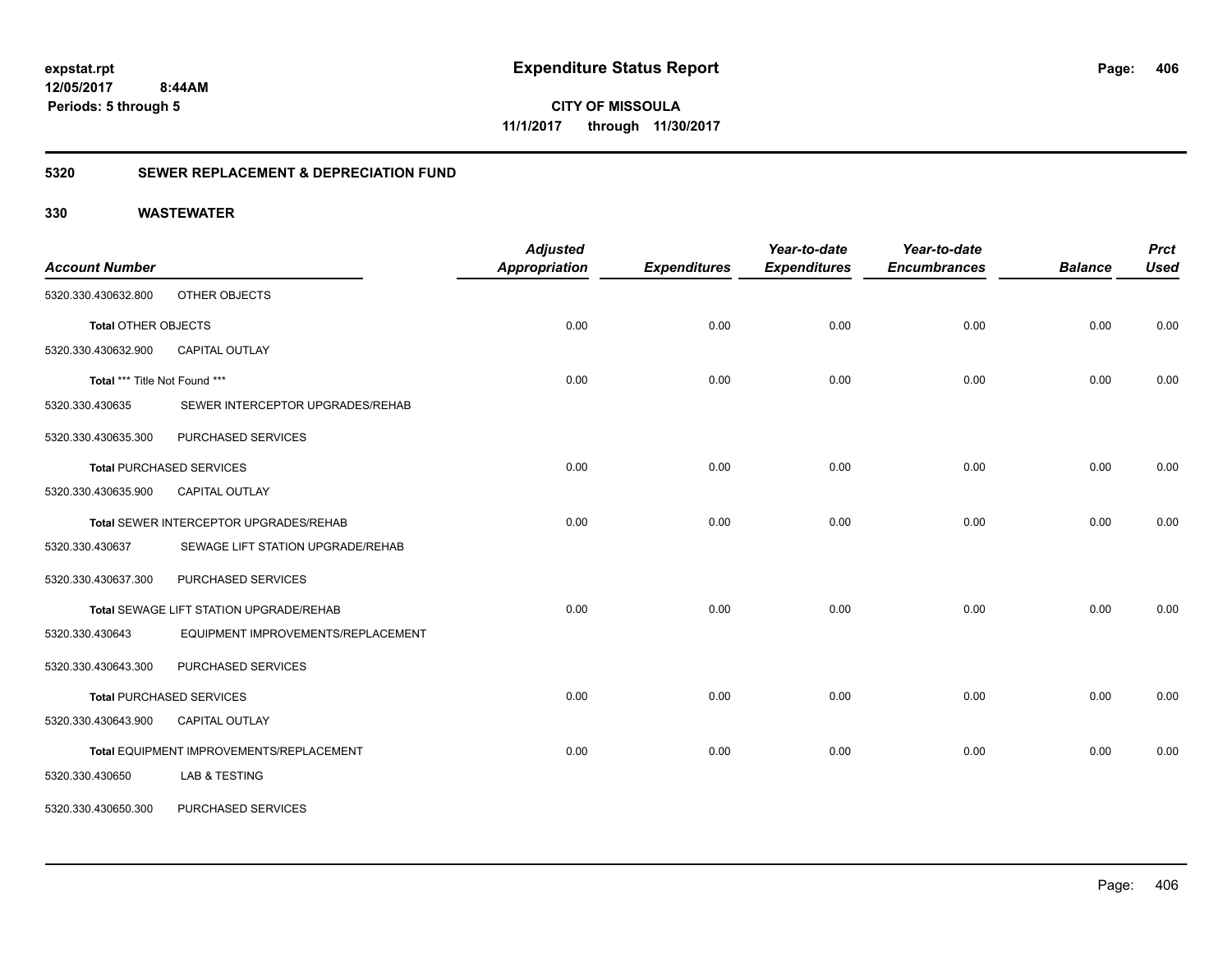# **12/05/2017**

**407**

 **8:44AM Periods: 5 through 5**

**CITY OF MISSOULA 11/1/2017 through 11/30/2017**

### **5320 SEWER REPLACEMENT & DEPRECIATION FUND**

| <b>Account Number</b>          |                                            | <b>Adjusted</b><br><b>Appropriation</b> | <b>Expenditures</b> | Year-to-date<br><b>Expenditures</b> | Year-to-date<br><b>Encumbrances</b> | <b>Balance</b> | <b>Prct</b><br><b>Used</b> |
|--------------------------------|--------------------------------------------|-----------------------------------------|---------------------|-------------------------------------|-------------------------------------|----------------|----------------------------|
|                                | <b>Total PURCHASED SERVICES</b>            | 0.00                                    | 0.00                | 0.00                                | 0.00                                | 0.00           | 0.00                       |
| 5320.330.430650.900            | CAPITAL OUTLAY                             |                                         |                     |                                     |                                     |                |                            |
| <b>Total LAB &amp; TESTING</b> |                                            | 0.00                                    | 0.00                | 0.00                                | 0.00                                | 0.00           | 0.00                       |
| 5320.330.430651                | *** Title Not Found ***                    |                                         |                     |                                     |                                     |                |                            |
| 5320.330.430651.800            | OTHER OBJECTS                              |                                         |                     |                                     |                                     |                |                            |
| Total *** Title Not Found ***  |                                            | 0.00                                    | 0.00                | 0.00                                | 0.00                                | 0.00           | 0.00                       |
| 5320.330.430660                | <b>COMPOST</b>                             |                                         |                     |                                     |                                     |                |                            |
| 5320.330.430660.900            | CAPITAL OUTLAY                             |                                         |                     |                                     |                                     |                |                            |
| <b>Total COMPOST</b>           |                                            | 0.00                                    | 0.00                | 0.00                                | 0.00                                | 0.00           | 0.00                       |
| 5320.330.430684                | MILLER CREEK SEWER INTERCEPTOR             |                                         |                     |                                     |                                     |                |                            |
| 5320.330.430684.300            | PURCHASED SERVICES                         |                                         |                     |                                     |                                     |                |                            |
|                                | <b>Total PURCHASED SERVICES</b>            | 0.00                                    | 0.00                | 0.00                                | 0.00                                | 0.00           | 0.00                       |
| 5320.330.430684.800            | OTHER OBJECTS                              |                                         |                     |                                     |                                     |                |                            |
|                                | Total MILLER CREEK SEWER INTERCEPTOR       | 0.00                                    | 0.00                | 0.00                                | 0.00                                | 0.00           | 0.00                       |
| 5320.330.430689                | FY11 \$1.29M Sewer Bond Construction       |                                         |                     |                                     |                                     |                |                            |
| 5320.330.430689.800            | OTHER OBJECTS                              |                                         |                     |                                     |                                     |                |                            |
|                                | Total FY11 \$1.29M Sewer Bond Construction | 0.00                                    | 0.00                | 0.00                                | 0.00                                | 0.00           | 0.00                       |
| 5320.330.430691                | R&D MISC. SEWER REPAIRS                    |                                         |                     |                                     |                                     |                |                            |
| 5320.330.430691.900            | <b>CAPITAL OUTLAY</b>                      |                                         |                     |                                     |                                     |                |                            |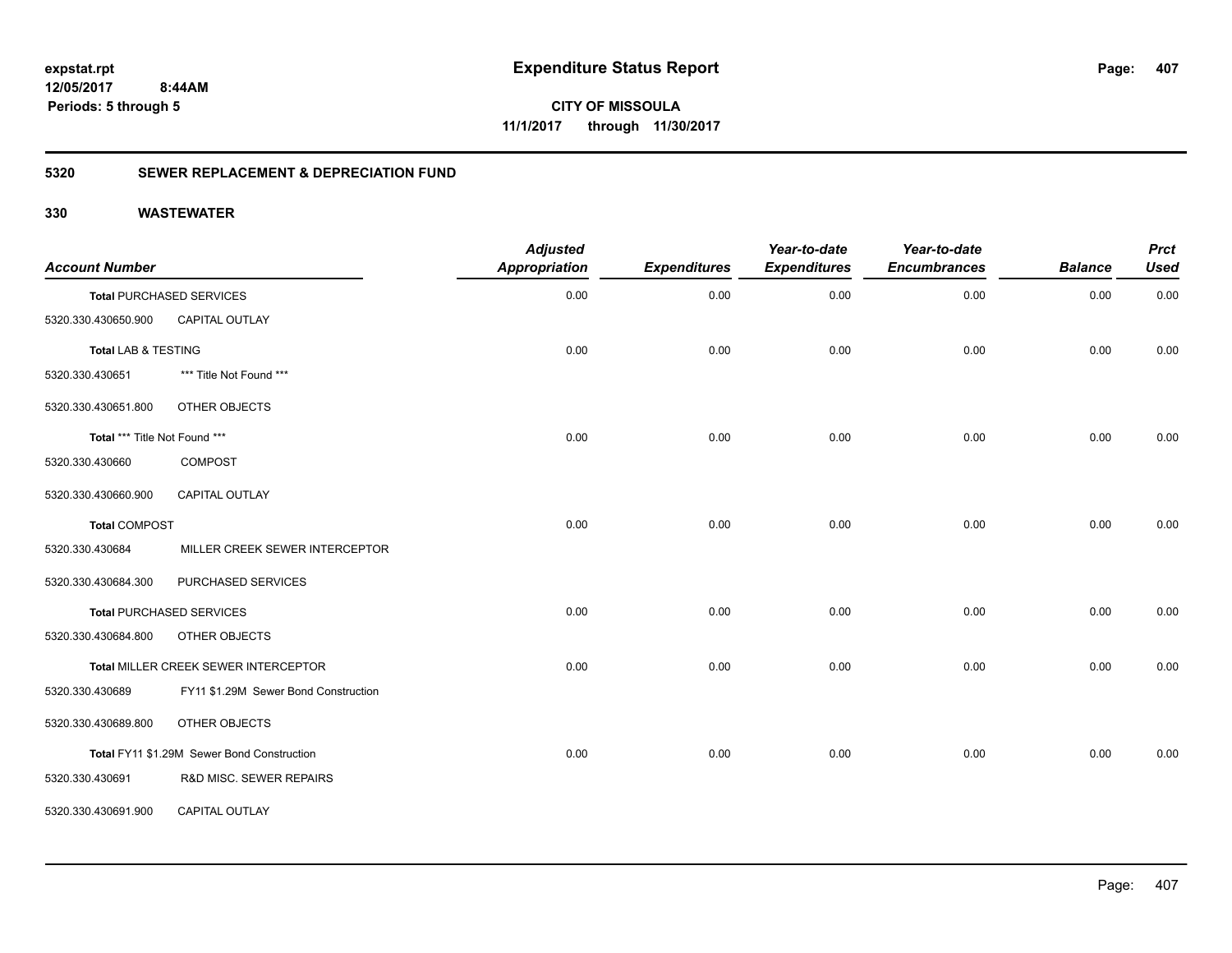**CITY OF MISSOULA 11/1/2017 through 11/30/2017**

### **5320 SEWER REPLACEMENT & DEPRECIATION FUND**

| <b>Account Number</b>            |                                            | <b>Adjusted</b><br><b>Appropriation</b> | <b>Expenditures</b> | Year-to-date<br><b>Expenditures</b> | Year-to-date<br><b>Encumbrances</b> | <b>Balance</b> | <b>Prct</b><br><b>Used</b> |
|----------------------------------|--------------------------------------------|-----------------------------------------|---------------------|-------------------------------------|-------------------------------------|----------------|----------------------------|
|                                  | Total R&D MISC. SEWER REPAIRS              | 0.00                                    | 0.00                | 0.00                                | 0.00                                | 0.00           | 0.00                       |
| 5320.330.430702                  | COUNTY RSID WYE SEWER PROJECT              |                                         |                     |                                     |                                     |                |                            |
| 5320.330.430702.300              | PURCHASED SERVICES                         |                                         |                     |                                     |                                     |                |                            |
|                                  | <b>Total COUNTY RSID WYE SEWER PROJECT</b> | 0.00                                    | 0.00                | 0.00                                | 0.00                                | 0.00           | 0.00                       |
| 5320.330.430703                  | Russell St Re-Route                        |                                         |                     |                                     |                                     |                |                            |
| 5320.330.430703.300              | PURCHASED SERVICES                         |                                         |                     |                                     |                                     |                |                            |
| <b>Total Russell St Re-Route</b> |                                            | 0.00                                    | 0.00                | 0.00                                | 0.00                                | 0.00           | 0.00                       |
| 5320.330.430706                  | RUSSELL ST INTERCEPTOR                     |                                         |                     |                                     |                                     |                |                            |
| 5320.330.430706.300              | PURCHASED SERVICES                         |                                         |                     |                                     |                                     |                |                            |
|                                  | Total RUSSELL ST INTERCEPTOR               | 0.00                                    | 0.00                | 0.00                                | 0.00                                | 0.00           | 0.00                       |
| 5320.330.430707                  | RUSSELL ST RE-ROUTE                        |                                         |                     |                                     |                                     |                |                            |
| 5320.330.430707.300              | PURCHASED SERVICES                         |                                         |                     |                                     |                                     |                |                            |
|                                  | Total RUSSELL ST RE-ROUTE                  | 0.00                                    | 0.00                | 0.00                                | 0.00                                | 0.00           | 0.00                       |
| 5320.330.470230                  | PW FACILITY                                |                                         |                     |                                     |                                     |                |                            |
| 5320.330.470230.300              | PURCHASED SERVICES                         |                                         |                     |                                     |                                     |                |                            |
|                                  | <b>Total PURCHASED SERVICES</b>            | 0.00                                    | 0.00                | 0.00                                | 0.00                                | 0.00           | 0.00                       |
| 5320.330.470230.900              | <b>CAPITAL OUTLAY</b>                      |                                         |                     |                                     |                                     |                |                            |
| <b>Total PW FACILITY</b>         |                                            | 0.00                                    | 0.00                | 0.00                                | 0.00                                | 0.00           | 0.00                       |
| 5320.330.490505                  | ACCELA LOAN DEBT SERVICE                   |                                         |                     |                                     |                                     |                |                            |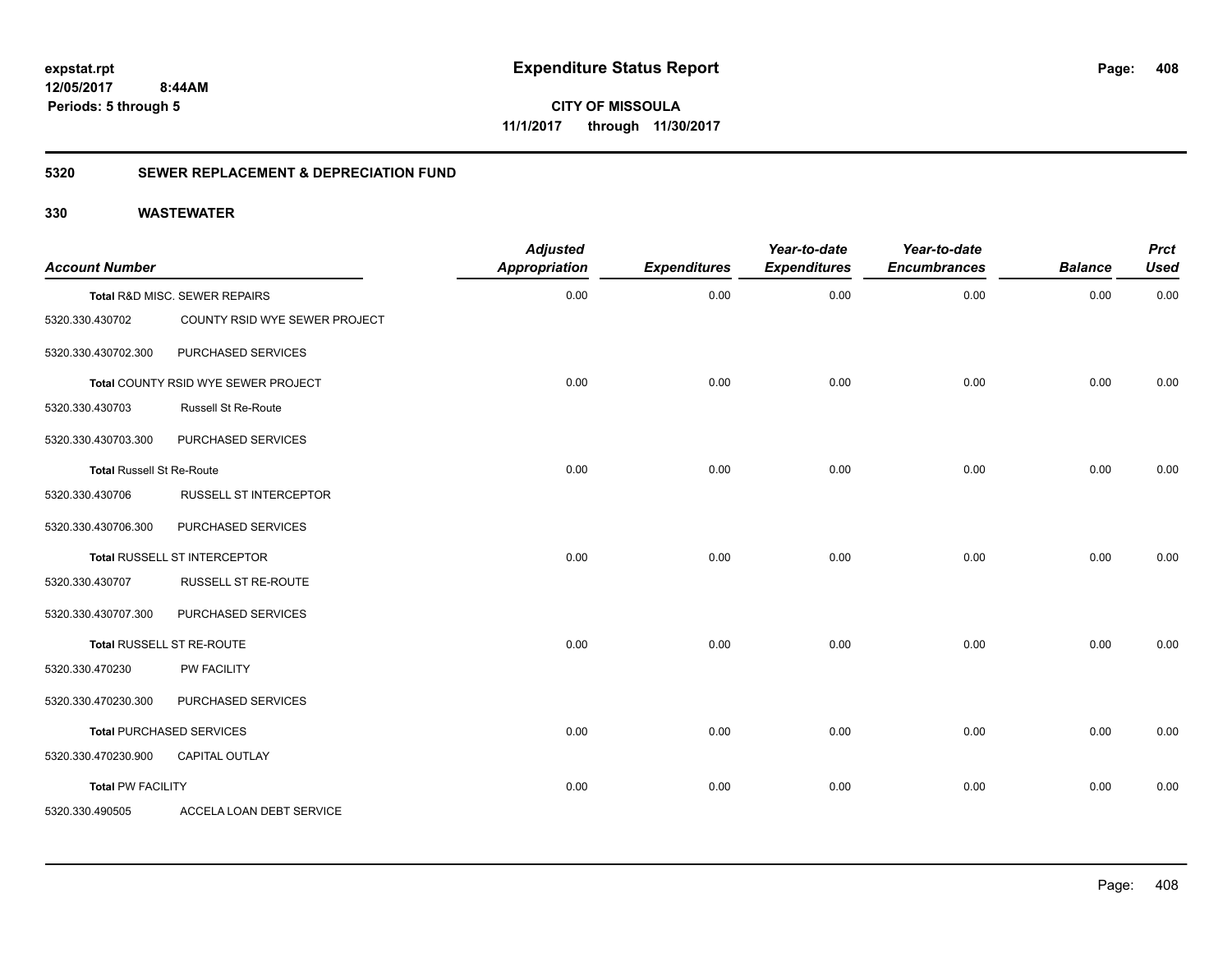**CITY OF MISSOULA 11/1/2017 through 11/30/2017**

### **5320 SEWER REPLACEMENT & DEPRECIATION FUND**

| <b>Account Number</b>   |                                                        | <b>Adjusted</b><br>Appropriation | <b>Expenditures</b> | Year-to-date<br><b>Expenditures</b> | Year-to-date<br><b>Encumbrances</b> | <b>Balance</b> | <b>Prct</b><br><b>Used</b> |
|-------------------------|--------------------------------------------------------|----------------------------------|---------------------|-------------------------------------|-------------------------------------|----------------|----------------------------|
| 5320.330.490505.800     | OTHER OBJECTS                                          |                                  |                     |                                     |                                     |                |                            |
|                         | Total ACCELA LOAN DEBT SERVICE                         | 0.00                             | 0.00                | 0.00                                | 0.00                                | 0.00           | 0.00                       |
| 5320.330.490506         | <b>CORE FINANCED EQUIPMENT</b>                         |                                  |                     |                                     |                                     |                |                            |
| 5320.330.490506.600     | <b>DEBT SERVICE</b>                                    |                                  |                     |                                     |                                     |                |                            |
|                         | 5320.330.490506.610.000 FINANCED EQUIPMENT/PRINCIPAL   | 0.00                             | 10.577.62           | 54,003.22                           | 0.00                                | $-54,003.22$   | 0.00                       |
| 5320.330.490506.620.000 | <b>INTEREST / SERVICE FEES</b>                         | 0.00                             | 242.96              | 3,496.28                            | 0.00                                | $-3,496.28$    | 0.00                       |
|                         | <b>Total CORE FINANCED EQUIPMENT</b>                   | 0.00                             | 10,820.58           | 57,499.50                           | 0.00                                | $-57,499.50$   | 0.00                       |
| 5320.330.490508         | <b>EKO COMPOST PURCHASE</b>                            |                                  |                     |                                     |                                     |                |                            |
| 5320.330.490508.600     | <b>DEBT SERVICE</b>                                    |                                  |                     |                                     |                                     |                |                            |
|                         | <b>Total EKO COMPOST PURCHASE</b>                      | 0.00                             | 0.00                | 0.00                                | 0.00                                | 0.00           | 0.00                       |
| 5320.330.521000         | INTERFUND OPERATING TRANSFERS                          |                                  |                     |                                     |                                     |                |                            |
| 5320.330.521000.800     | OTHER OBJECTS                                          |                                  |                     |                                     |                                     |                |                            |
|                         | <b>Total INTERFUND OPERATING TRANSFERS</b>             | 0.00                             | 0.00                | 0.00                                | 0.00                                | 0.00           | 0.00                       |
|                         | <b>Total SEWER REPLACEMENT &amp; DEPRECIATION FUND</b> | 0.00                             | 10,820.58           | 57,499.50                           | 0.00                                | $-57,499.50$   | 0.00                       |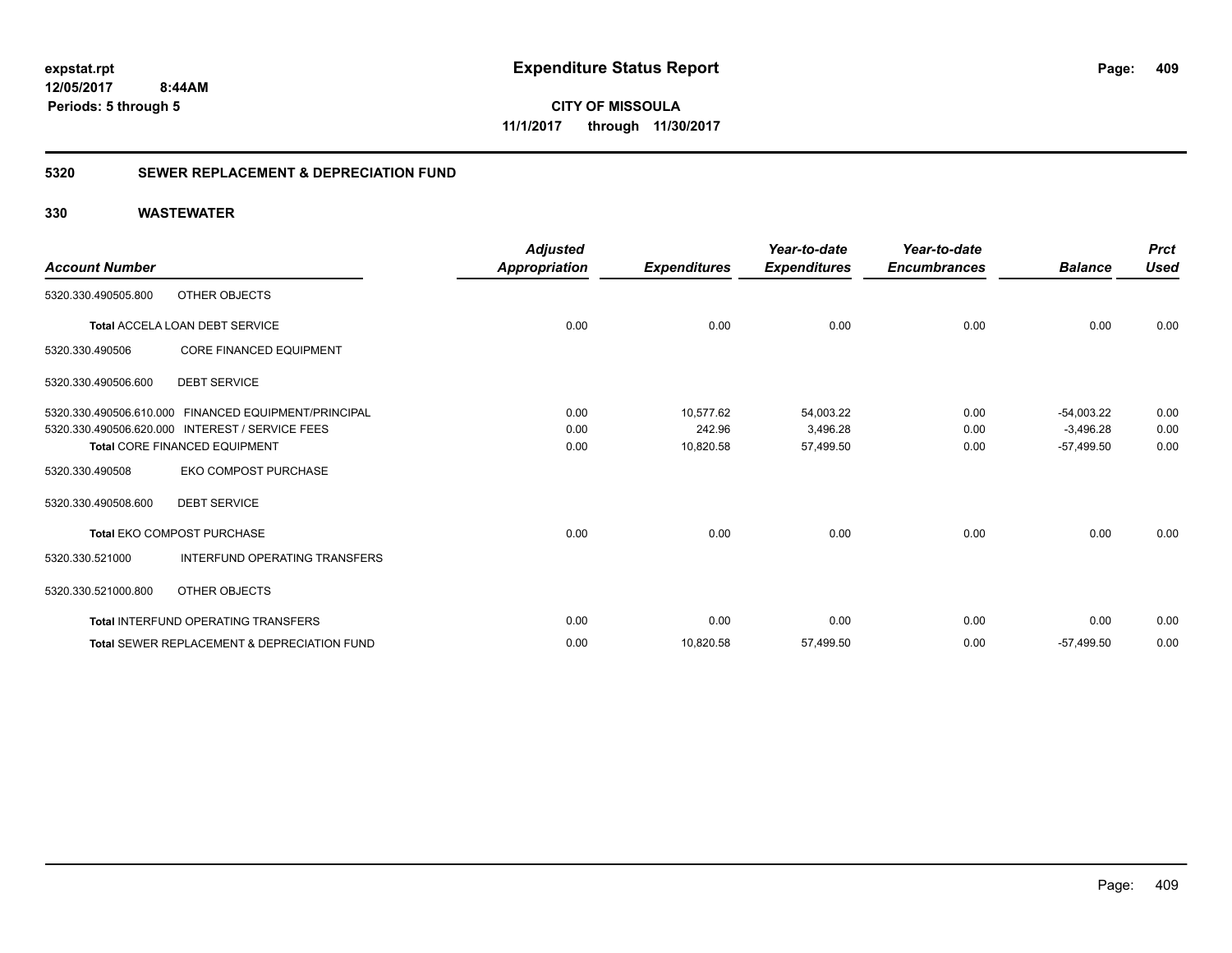### **5325 SEWER DEVELOPMENT FEE FUND**

| <b>Account Number</b>                |                                                                                           | <b>Adjusted</b><br><b>Appropriation</b> | <b>Expenditures</b>  | Year-to-date<br><b>Expenditures</b> | Year-to-date<br><b>Encumbrances</b> | <b>Balance</b>               | <b>Prct</b><br><b>Used</b> |
|--------------------------------------|-------------------------------------------------------------------------------------------|-----------------------------------------|----------------------|-------------------------------------|-------------------------------------|------------------------------|----------------------------|
| 5325.330.430630                      | <b>COLLECTIONS &amp; TRANSMISSIONS</b>                                                    |                                         |                      |                                     |                                     |                              |                            |
| 5325.330.430630.900                  | <b>CAPITAL OUTLAY</b>                                                                     |                                         |                      |                                     |                                     |                              |                            |
|                                      | 5325.330.430630.930.000 OLD HYW 93 SEWER INTERCEPTOR<br>Total COLLECTIONS & TRANSMISSIONS | 0.00<br>0.00                            | 0.00<br>0.00         | 12,219.83<br>12,219.83              | 0.00<br>0.00                        | $-12,219.83$<br>$-12,219.83$ | 0.00<br>0.00               |
| 5325.330.430632                      | *** Title Not Found ***                                                                   |                                         |                      |                                     |                                     |                              |                            |
| 5325.330.430632.300                  | PURCHASED SERVICES                                                                        |                                         |                      |                                     |                                     |                              |                            |
|                                      | <b>Total PURCHASED SERVICES</b>                                                           | 0.00                                    | 0.00                 | 0.00                                | 0.00                                | 0.00                         | 0.00                       |
| 5325.330.430632.900                  | <b>CAPITAL OUTLAY</b>                                                                     |                                         |                      |                                     |                                     |                              |                            |
| Total *** Title Not Found ***        |                                                                                           | 0.00                                    | 0.00                 | 0.00                                | 0.00                                | 0.00                         | 0.00                       |
| 5325.330.430636                      | *** Title Not Found ***                                                                   |                                         |                      |                                     |                                     |                              |                            |
| 5325.330.430636.900                  | CAPITAL OUTLAY                                                                            |                                         |                      |                                     |                                     |                              |                            |
| Total *** Title Not Found ***        |                                                                                           | 0.00                                    | 0.00                 | 0.00                                | 0.00                                | 0.00                         | 0.00                       |
| 5325.330.430637                      | SEWAGE LIFT STATION UPGRADE/REHAB                                                         |                                         |                      |                                     |                                     |                              |                            |
| 5325.330.430637.300                  | PURCHASED SERVICES                                                                        |                                         |                      |                                     |                                     |                              |                            |
|                                      | <b>Total PURCHASED SERVICES</b>                                                           | 0.00                                    | 0.00                 | 0.00                                | 0.00                                | 0.00                         | 0.00                       |
| 5325.330.430637.900                  | <b>CAPITAL OUTLAY</b>                                                                     |                                         |                      |                                     |                                     |                              |                            |
| 5325.330.430637.930.181 IMPROVEMENTS | Total SEWAGE LIFT STATION UPGRADE/REHAB                                                   | 0.00<br>0.00                            | 3,985.11<br>3,985.11 | 16,328.95<br>16,328.95              | 0.00<br>0.00                        | $-16,328.95$<br>$-16,328.95$ | 0.00<br>0.00               |
| 5325.330.430660                      | <b>COMPOST</b>                                                                            |                                         |                      |                                     |                                     |                              |                            |
| 5325.330.430660.300                  | PURCHASED SERVICES                                                                        |                                         |                      |                                     |                                     |                              |                            |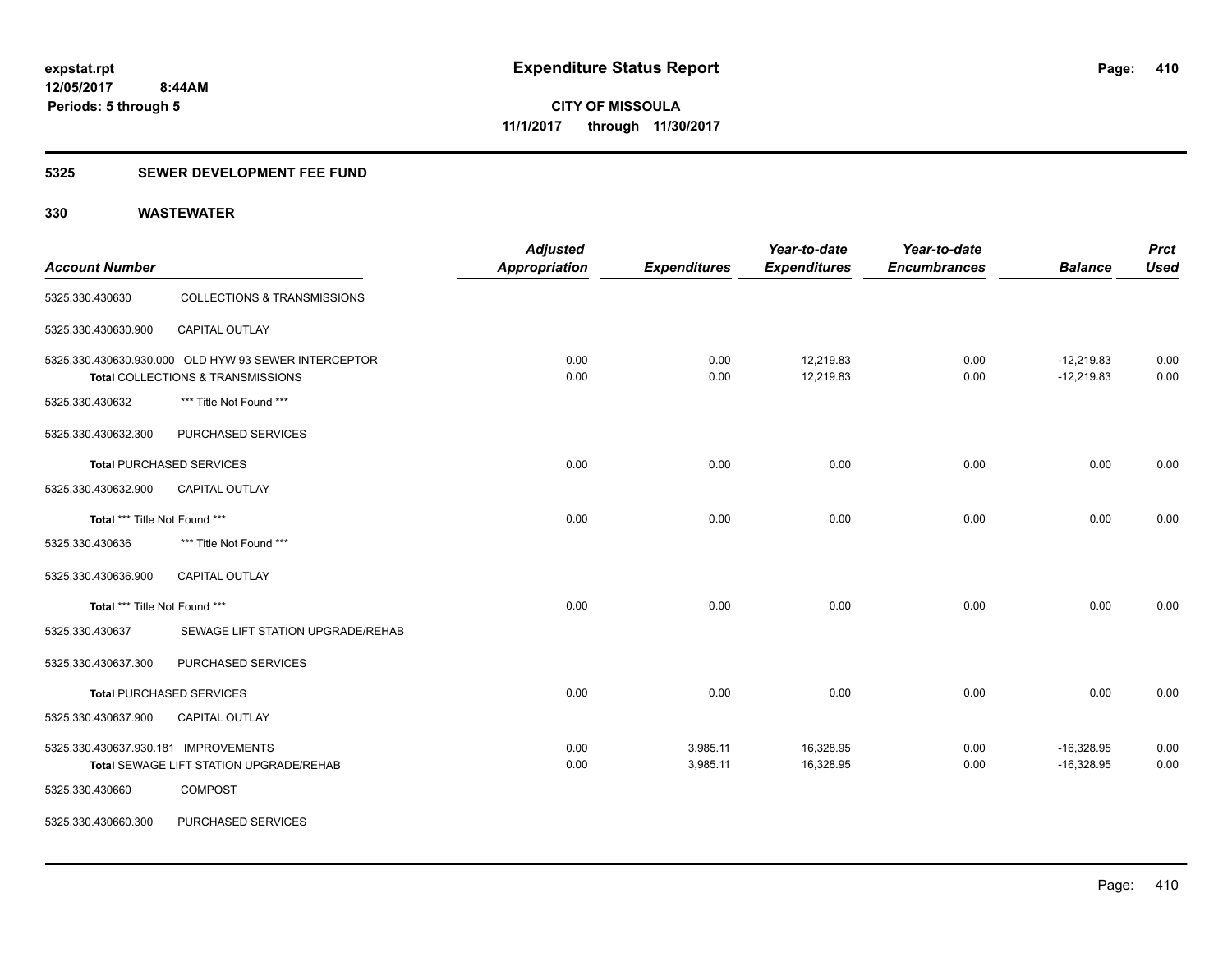### **5325 SEWER DEVELOPMENT FEE FUND**

| <b>Account Number</b>           |                                 | <b>Adjusted</b><br><b>Appropriation</b> | <b>Expenditures</b> | Year-to-date<br><b>Expenditures</b> | Year-to-date<br><b>Encumbrances</b> | <b>Balance</b> | <b>Prct</b><br><b>Used</b> |
|---------------------------------|---------------------------------|-----------------------------------------|---------------------|-------------------------------------|-------------------------------------|----------------|----------------------------|
| <b>Total COMPOST</b>            |                                 | 0.00                                    | 0.00                | 0.00                                | 0.00                                | 0.00           | 0.00                       |
| 5325.330.430663                 | AIRPORT INTECEPTOR              |                                         |                     |                                     |                                     |                |                            |
| 5325.330.430663.300             | PURCHASED SERVICES              |                                         |                     |                                     |                                     |                |                            |
|                                 | <b>Total PURCHASED SERVICES</b> | 0.00                                    | 0.00                | 0.00                                | 0.00                                | 0.00           | 0.00                       |
| 5325.330.430663.900             | <b>CAPITAL OUTLAY</b>           |                                         |                     |                                     |                                     |                |                            |
|                                 | <b>Total AIRPORT INTECEPTOR</b> | 0.00                                    | 0.00                | 0.00                                | 0.00                                | 0.00           | 0.00                       |
| 5325.330.430683                 | <b>TWITE PUMP STATION</b>       |                                         |                     |                                     |                                     |                |                            |
| 5325.330.430683.300             | PURCHASED SERVICES              |                                         |                     |                                     |                                     |                |                            |
|                                 | <b>Total PURCHASED SERVICES</b> | 0.00                                    | 0.00                | 0.00                                | 0.00                                | 0.00           | 0.00                       |
| 5325.330.430683.900             | CAPITAL OUTLAY                  |                                         |                     |                                     |                                     |                |                            |
| <b>Total TWITE PUMP STATION</b> |                                 | 0.00                                    | 0.00                | 0.00                                | 0.00                                | 0.00           | 0.00                       |
| 5325.330.430684                 | MILLER CREEK INTERCEPTOR        |                                         |                     |                                     |                                     |                |                            |
| 5325.330.430684.900             | CAPITAL OUTLAY                  |                                         |                     |                                     |                                     |                |                            |
|                                 | Total MILLER CREEK INTERCEPTOR  | 0.00                                    | 0.00                | 0.00                                | 0.00                                | 0.00           | 0.00                       |
| 5325.330.430690                 | R&D MISC. REPAIRS & PROJECTS    |                                         |                     |                                     |                                     |                |                            |
| 5325.330.430690.300             | PURCHASED SERVICES              |                                         |                     |                                     |                                     |                |                            |
|                                 | <b>Total PURCHASED SERVICES</b> | 0.00                                    | 0.00                | 0.00                                | 0.00                                | 0.00           | 0.00                       |
| 5325.330.430690.800             | OTHER OBJECTS                   |                                         |                     |                                     |                                     |                |                            |
| Total OTHER OBJECTS             |                                 | 0.00                                    | 0.00                | 0.00                                | 0.00                                | 0.00           | 0.00                       |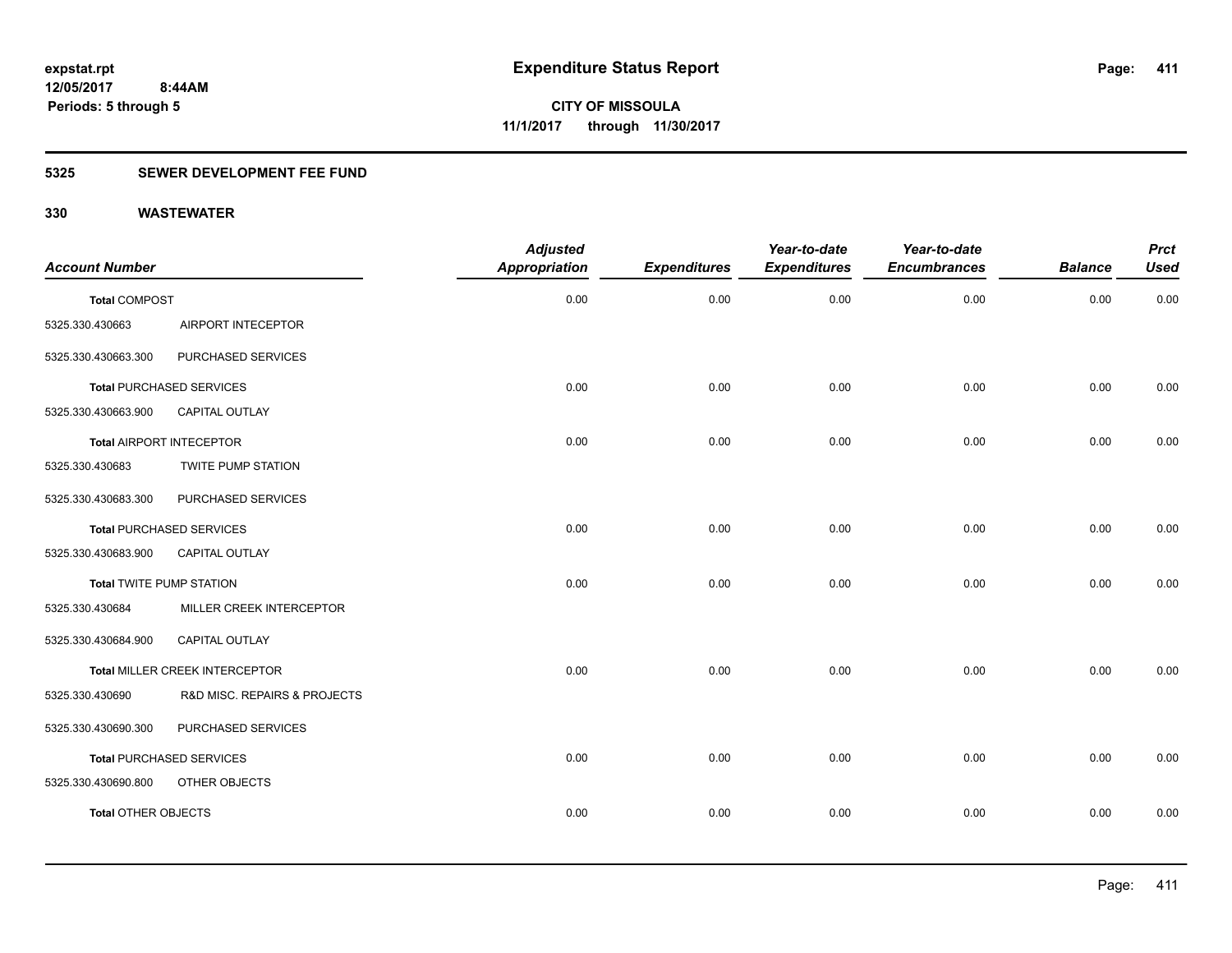### **5325 SEWER DEVELOPMENT FEE FUND**

| <b>Account Number</b>         |                                    | <b>Adjusted</b><br><b>Appropriation</b> | <b>Expenditures</b> | Year-to-date<br><b>Expenditures</b> | Year-to-date<br><b>Encumbrances</b> | <b>Balance</b> | <b>Prct</b><br><b>Used</b> |
|-------------------------------|------------------------------------|-----------------------------------------|---------------------|-------------------------------------|-------------------------------------|----------------|----------------------------|
| 5325.330.430690.900           | <b>CAPITAL OUTLAY</b>              |                                         |                     |                                     |                                     |                |                            |
|                               | Total R&D MISC. REPAIRS & PROJECTS | 0.00                                    | 0.00                | 0.00                                | 0.00                                | 0.00           | 0.00                       |
| 5325.330.430697               | *** Title Not Found ***            |                                         |                     |                                     |                                     |                |                            |
| 5325.330.430697.900           | CAPITAL OUTLAY                     |                                         |                     |                                     |                                     |                |                            |
| Total *** Title Not Found *** |                                    | 0.00                                    | 0.00                | 0.00                                | 0.00                                | 0.00           | 0.00                       |
| 5325.330.430706               | <b>RUSSELL ST INTERCEPTOR</b>      |                                         |                     |                                     |                                     |                |                            |
| 5325.330.430706.300           | PURCHASED SERVICES                 |                                         |                     |                                     |                                     |                |                            |
|                               | Total RUSSELL ST INTERCEPTOR       | 0.00                                    | 0.00                | 0.00                                | 0.00                                | 0.00           | 0.00                       |
| 5325.330.430711               | *** Title Not Found ***            |                                         |                     |                                     |                                     |                |                            |
| 5325.330.430711.900           | <b>CAPITAL OUTLAY</b>              |                                         |                     |                                     |                                     |                |                            |
| Total *** Title Not Found *** |                                    | 0.00                                    | 0.00                | 0.00                                | 0.00                                | 0.00           | 0.00                       |
| 5325.330.490508               | EKO COMPOST PURCHASE               |                                         |                     |                                     |                                     |                |                            |
| 5325.330.490508.300           | PURCHASED SERVICES                 |                                         |                     |                                     |                                     |                |                            |
|                               | <b>Total PURCHASED SERVICES</b>    | 0.00                                    | 0.00                | 0.00                                | 0.00                                | 0.00           | 0.00                       |
| 5325.330.490508.600           | <b>DEBT SERVICE</b>                |                                         |                     |                                     |                                     |                |                            |
| <b>Total DEBT SERVICE</b>     |                                    | 0.00                                    | 0.00                | 0.00                                | 0.00                                | 0.00           | 0.00                       |
| 5325.330.490508.900           | CAPITAL OUTLAY                     |                                         |                     |                                     |                                     |                |                            |
|                               | Total EKO COMPOST PURCHASE         | 0.00                                    | 0.00                | 0.00                                | 0.00                                | 0.00           | 0.00                       |
| 5325.330.499999               | <b>NEW REQUESTS</b>                |                                         |                     |                                     |                                     |                |                            |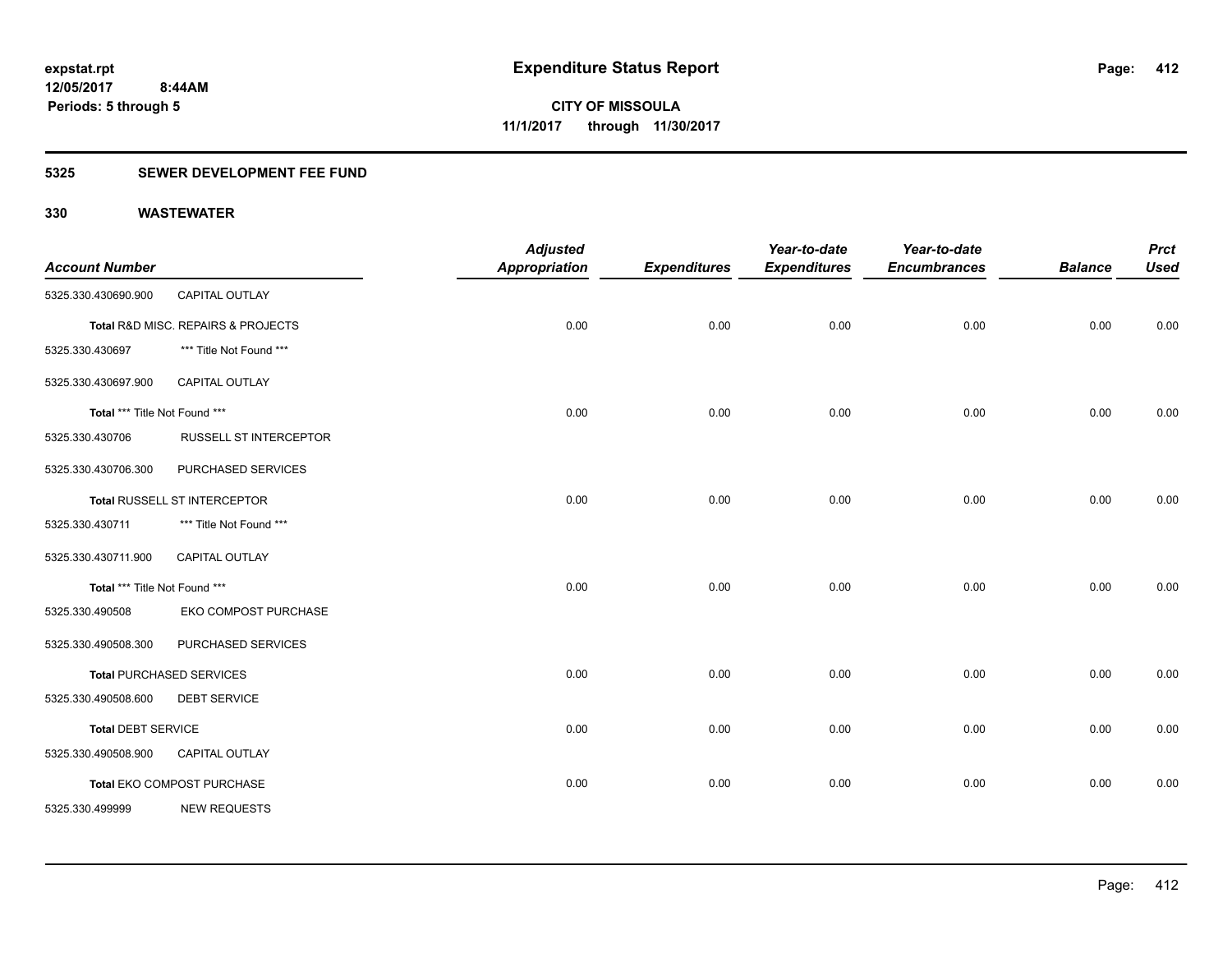### **5325 SEWER DEVELOPMENT FEE FUND**

| <b>Account Number</b>     |                                         | <b>Adjusted</b><br><b>Appropriation</b> | Expenditures | Year-to-date<br><b>Expenditures</b> | Year-to-date<br><b>Encumbrances</b> | <b>Balance</b> | <b>Prct</b><br><b>Used</b> |
|---------------------------|-----------------------------------------|-----------------------------------------|--------------|-------------------------------------|-------------------------------------|----------------|----------------------------|
| 5325.330.499999.900       | <b>CAPITAL OUTLAY</b>                   |                                         |              |                                     |                                     |                |                            |
| <b>Total NEW REQUESTS</b> |                                         | 0.00                                    | 0.00         | 0.00                                | 0.00                                | 0.00           | 0.00                       |
| 5325.330.510110           | <b>MERCHANT SERVICES</b>                |                                         |              |                                     |                                     |                |                            |
| 5325.330.510110.500       | <b>FIXED CHARGES</b>                    |                                         |              |                                     |                                     |                |                            |
|                           | <b>Total MERCHANT SERVICES</b>          | 0.00                                    | 0.00         | 0.00                                | 0.00                                | 0.00           | 0.00                       |
|                           | <b>Total SEWER DEVELOPMENT FEE FUND</b> | 0.00                                    | 3.985.11     | 28,548.78                           | 0.00                                | $-28.548.78$   | 0.00                       |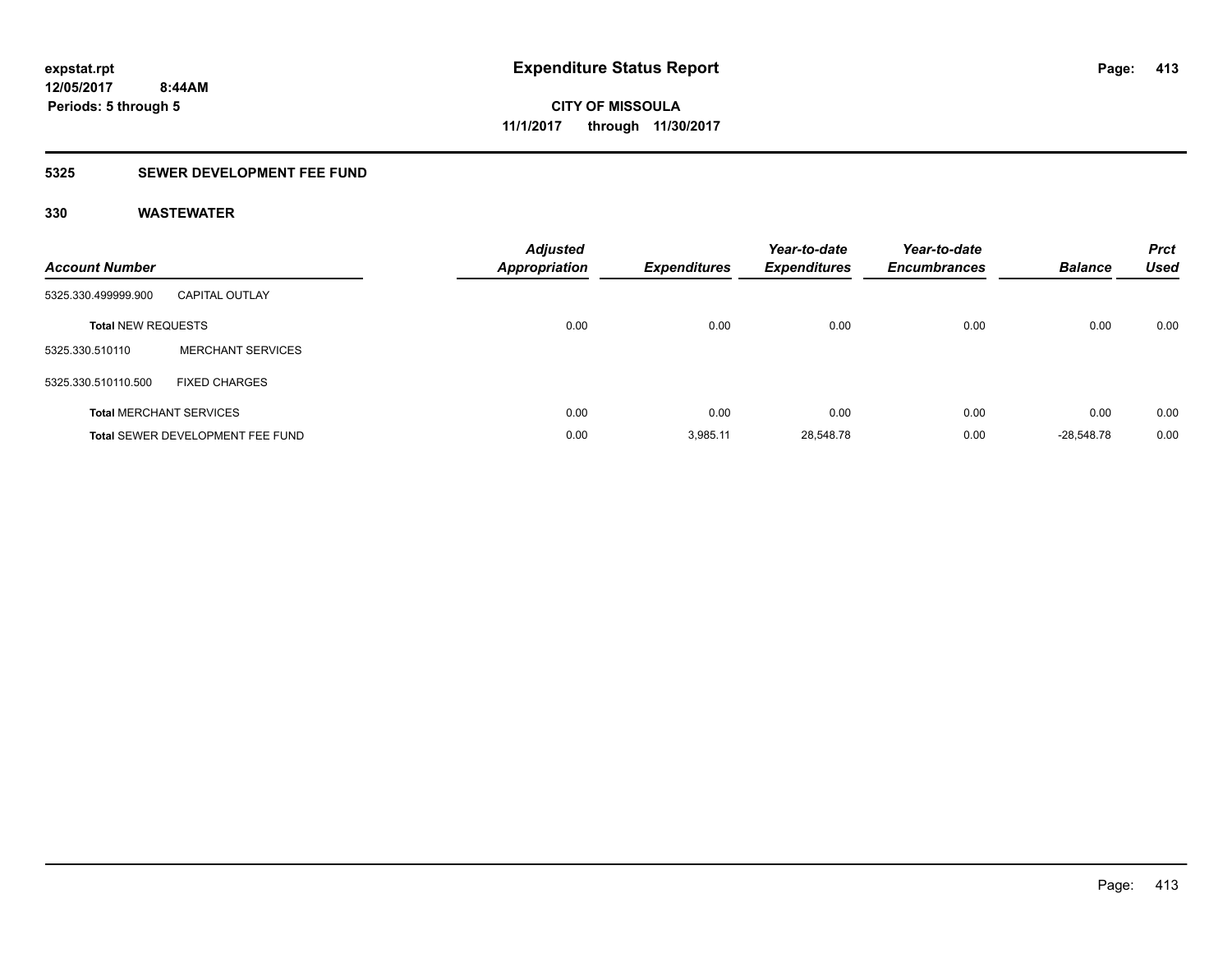### **5340 SEWER CONSTRUCTION FUND**

|                               |                                  | <b>Adjusted</b>      |                     | Year-to-date        | Year-to-date        |                | <b>Prct</b> |
|-------------------------------|----------------------------------|----------------------|---------------------|---------------------|---------------------|----------------|-------------|
| <b>Account Number</b>         |                                  | <b>Appropriation</b> | <b>Expenditures</b> | <b>Expenditures</b> | <b>Encumbrances</b> | <b>Balance</b> | <b>Used</b> |
| 5340.330.430620               | <b>FACILITIES</b>                |                      |                     |                     |                     |                |             |
| 5340.330.430620.900           | CAPITAL OUTLAY                   |                      |                     |                     |                     |                |             |
| <b>Total FACILITIES</b>       |                                  | 0.00                 | 0.00                | 0.00                | 0.00                | 0.00           | 0.00        |
| 5340.330.430631               | SEWER MAIN REPLACE/UPGRADE       |                      |                     |                     |                     |                |             |
| 5340.330.430631.300           | PURCHASED SERVICES               |                      |                     |                     |                     |                |             |
|                               | Total SEWER MAIN REPLACE/UPGRADE | 0.00                 | 0.00                | 0.00                | 0.00                | 0.00           | 0.00        |
| 5340.330.430632               | *** Title Not Found ***          |                      |                     |                     |                     |                |             |
| 5340.330.430632.800           | OTHER OBJECTS                    |                      |                     |                     |                     |                |             |
| <b>Total OTHER OBJECTS</b>    |                                  | 0.00                 | 0.00                | 0.00                | 0.00                | 0.00           | 0.00        |
| 5340.330.430632.900           | <b>CAPITAL OUTLAY</b>            |                      |                     |                     |                     |                |             |
| Total *** Title Not Found *** |                                  | 0.00                 | 0.00                | 0.00                | 0.00                | 0.00           | 0.00        |
| 5340.330.430682               | RESERVE ST LIFT STATION          |                      |                     |                     |                     |                |             |
| 5340.330.430682.900           | CAPITAL OUTLAY                   |                      |                     |                     |                     |                |             |
|                               | Total RESERVE ST LIFT STATION    | 0.00                 | 0.00                | 0.00                | 0.00                | 0.00           | 0.00        |
| 5340.330.430697               | *** Title Not Found ***          |                      |                     |                     |                     |                |             |
| 5340.330.430697.300           | PURCHASED SERVICES               |                      |                     |                     |                     |                |             |
| Total *** Title Not Found *** |                                  | 0.00                 | 0.00                | 0.00                | 0.00                | 0.00           | 0.00        |
| 5340.330.430700               | <b>LINDA VISTA BLVD</b>          |                      |                     |                     |                     |                |             |
| 5340.330.430700.900           | CAPITAL OUTLAY                   |                      |                     |                     |                     |                |             |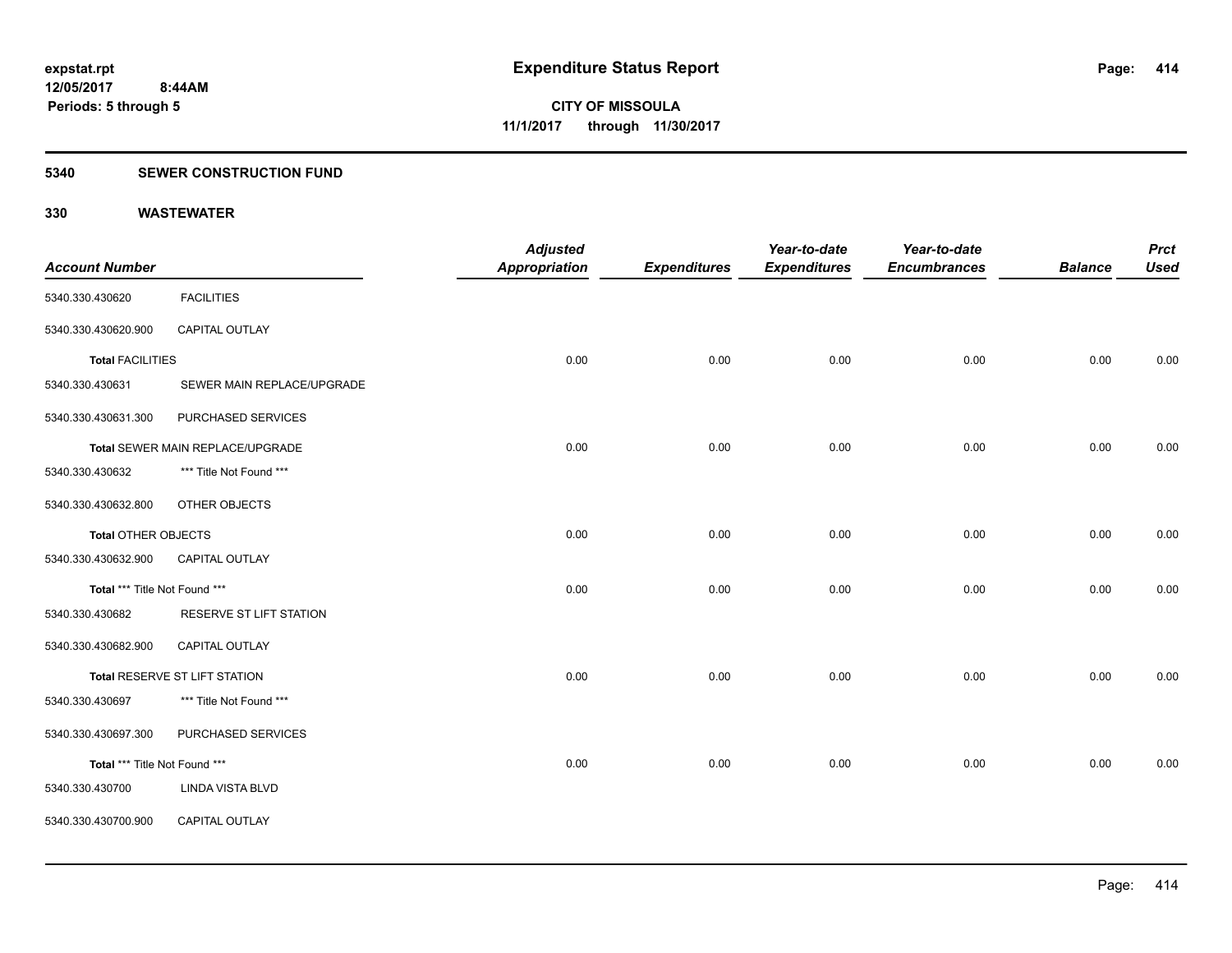#### **5340 SEWER CONSTRUCTION FUND**

| <b>Account Number</b>         |                              | <b>Adjusted</b><br><b>Appropriation</b> | <b>Expenditures</b> | Year-to-date<br><b>Expenditures</b> | Year-to-date<br><b>Encumbrances</b> | <b>Balance</b> | <b>Prct</b><br><b>Used</b> |
|-------------------------------|------------------------------|-----------------------------------------|---------------------|-------------------------------------|-------------------------------------|----------------|----------------------------|
| <b>Total LINDA VISTA BLVD</b> |                              | 0.00                                    | 0.00                | 0.00                                | 0.00                                | 0.00           | 0.00                       |
| 5340.330.430701               | E RESERVE ST COLLECTOR       |                                         |                     |                                     |                                     |                |                            |
| 5340.330.430701.800           | OTHER OBJECTS                |                                         |                     |                                     |                                     |                |                            |
| <b>Total OTHER OBJECTS</b>    |                              | 0.00                                    | 0.00                | 0.00                                | 0.00                                | 0.00           | 0.00                       |
| 5340.330.430701.900           | <b>CAPITAL OUTLAY</b>        |                                         |                     |                                     |                                     |                |                            |
|                               | Total E RESERVE ST COLLECTOR | 0.00                                    | 0.00                | 0.00                                | 0.00                                | 0.00           | 0.00                       |
| 5340.330.510110               | <b>MERCHANT SERVICES</b>     |                                         |                     |                                     |                                     |                |                            |
| 5340.330.510110.500           | <b>FIXED CHARGES</b>         |                                         |                     |                                     |                                     |                |                            |
| <b>Total WASTEWATER</b>       |                              | 0.00                                    | 0.00                | 0.00                                | 0.00                                | 0.00           | 0.00                       |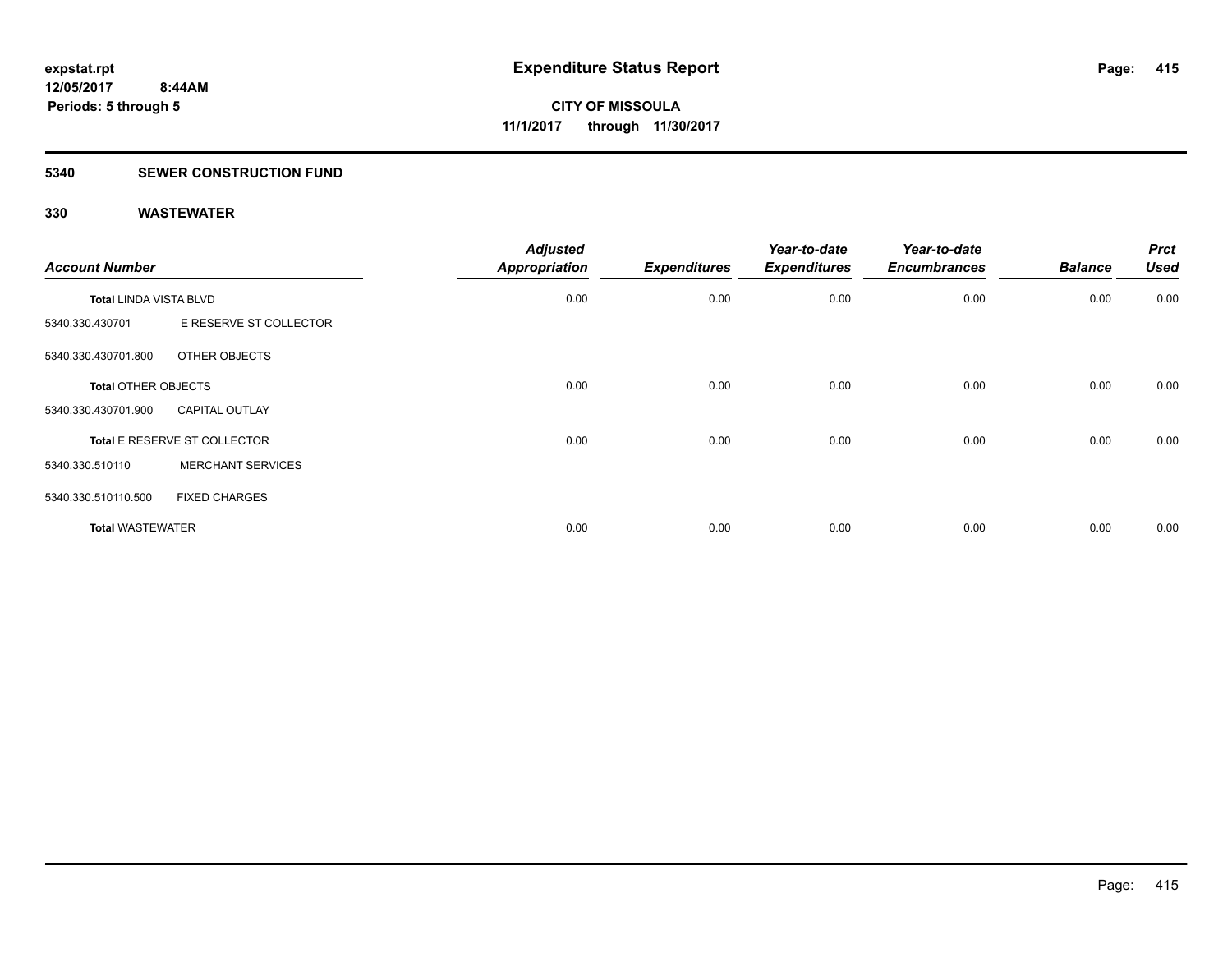### **5340 SEWER CONSTRUCTION FUND**

### **390 NON-DEPARTMENTAL**

| <b>Account Number</b> |                                      | <b>Adjusted</b><br>Appropriation | <b>Expenditures</b> | Year-to-date<br><b>Expenditures</b> | Year-to-date<br><b>Encumbrances</b> | <b>Balance</b> | <b>Prct</b><br>Used |
|-----------------------|--------------------------------------|----------------------------------|---------------------|-------------------------------------|-------------------------------------|----------------|---------------------|
| 5340.390.430963       | <b>BIOGAS ELECTRICAL GENERATION</b>  |                                  |                     |                                     |                                     |                |                     |
| 5340.390.430963.900   | <b>CAPITAL OUTLAY</b>                |                                  |                     |                                     |                                     |                |                     |
|                       | <b>Total SEWER CONSTRUCTION FUND</b> | 0.00                             | 0.00                | 0.00                                | 0.00                                | 0.00           | 0.00                |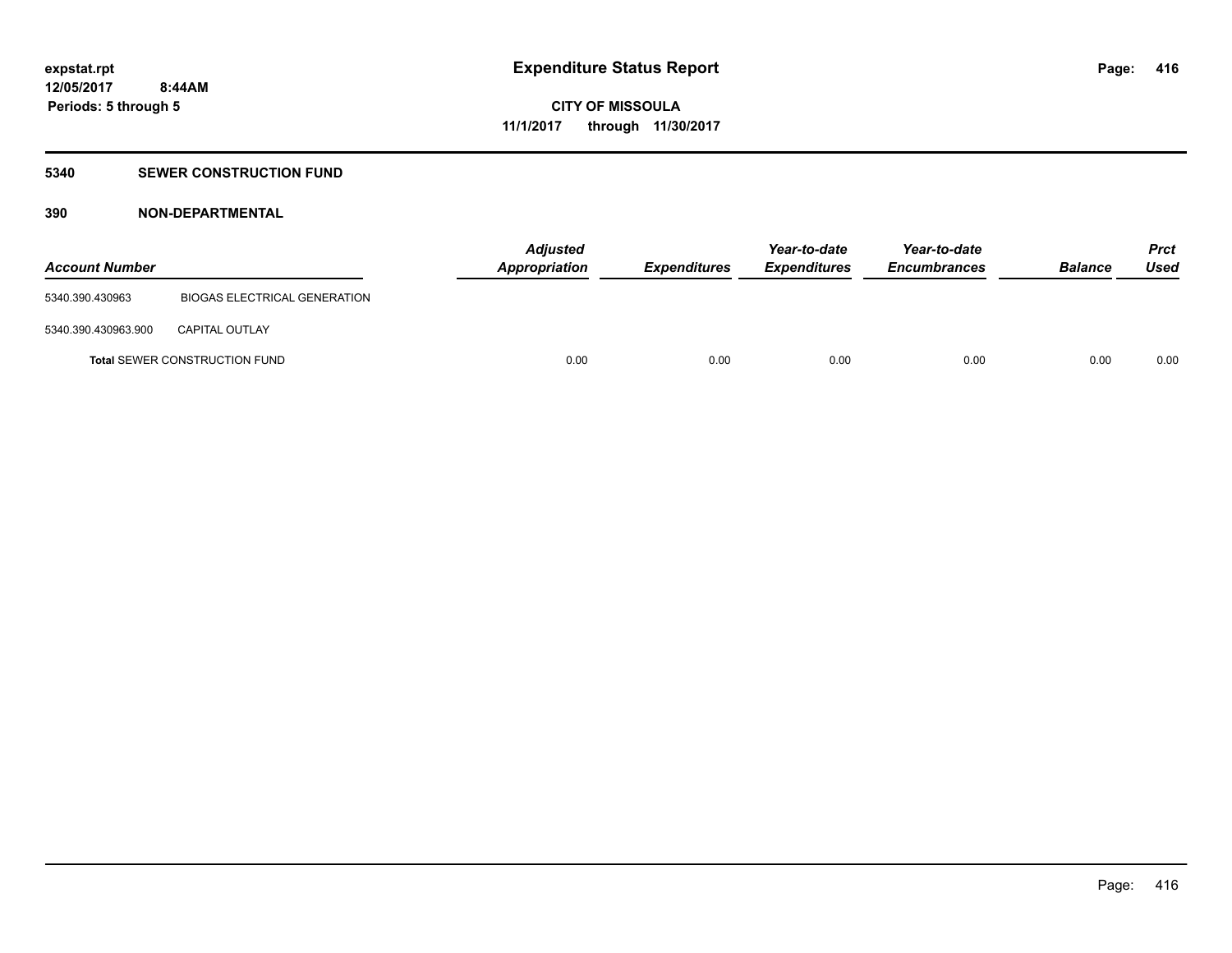**CITY OF MISSOULA 11/1/2017 through 11/30/2017**

### **5360 UNASSIGNED WASTEWATER DEBT SERVICE**

| <b>Account Number</b>     |                                                 | <b>Adjusted</b><br>Appropriation | <b>Expenditures</b> | Year-to-date<br><b>Expenditures</b> | Year-to-date<br><b>Encumbrances</b> | <b>Balance</b> | <b>Prct</b><br><b>Used</b> |
|---------------------------|-------------------------------------------------|----------------------------------|---------------------|-------------------------------------|-------------------------------------|----------------|----------------------------|
| 5360.330.490200           | REVENUE BOND DEBT SERVICE                       |                                  |                     |                                     |                                     |                |                            |
| 5360.330.490200.600       | <b>DEBT SERVICE</b>                             |                                  |                     |                                     |                                     |                |                            |
| <b>Total DEBT SERVICE</b> |                                                 | 0.00                             | 0.00                | 0.00                                | 0.00                                | 0.00           | 0.00                       |
|                           | Total REVENUE BOND DEBT SERVICE                 | 0.00                             | 0.00                | 0.00                                | 0.00                                | 0.00           | 0.00                       |
|                           | <b>Total UNASSIGNED WASTEWATER DEBT SERVICE</b> | 0.00                             | 0.00                | 0.00                                | 0.00                                | 0.00           | 0.00                       |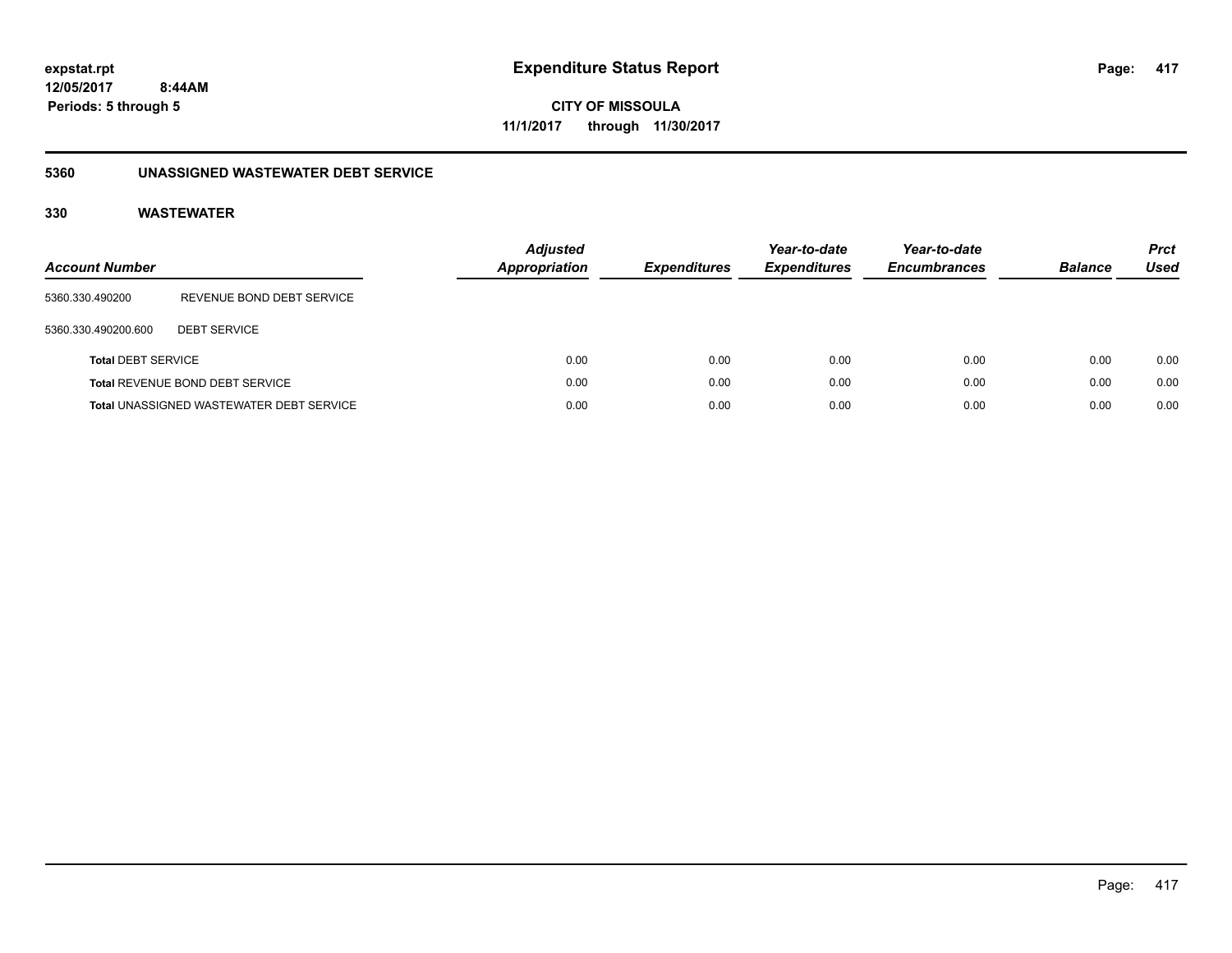**CITY OF MISSOULA 11/1/2017 through 11/30/2017**

### **5361 2001 SEWER REVENUE BONDS-DEBT SERVICE**

| <b>Account Number</b> |                                                    | <b>Adjusted</b><br>Appropriation | <b>Expenditures</b> | Year-to-date<br><b>Expenditures</b> | Year-to-date<br><b>Encumbrances</b> | <b>Balance</b> | <b>Prct</b><br><b>Used</b> |
|-----------------------|----------------------------------------------------|----------------------------------|---------------------|-------------------------------------|-------------------------------------|----------------|----------------------------|
| 5361.330.490200       | REVENUE BOND DEBT SERVICE                          |                                  |                     |                                     |                                     |                |                            |
| 5361.330.490200.600   | <b>DEBT SERVICE</b>                                |                                  |                     |                                     |                                     |                |                            |
|                       | <b>Total REVENUE BOND DEBT SERVICE</b>             | 0.00                             | 0.00                | 0.00                                | 0.00                                | 0.00           | 0.00                       |
| 5361.330.510110       | <b>MERCHANT SERVICES</b>                           |                                  |                     |                                     |                                     |                |                            |
| 5361.330.510110.500   | <b>FIXED CHARGES</b>                               |                                  |                     |                                     |                                     |                |                            |
|                       | <b>Total MERCHANT SERVICES</b>                     | 0.00                             | 0.00                | 0.00                                | 0.00                                | 0.00           | 0.00                       |
|                       | <b>Total 2001 SEWER REVENUE BONDS-DEBT SERVICE</b> | 0.00                             | 0.00                | 0.00                                | 0.00                                | 0.00           | 0.00                       |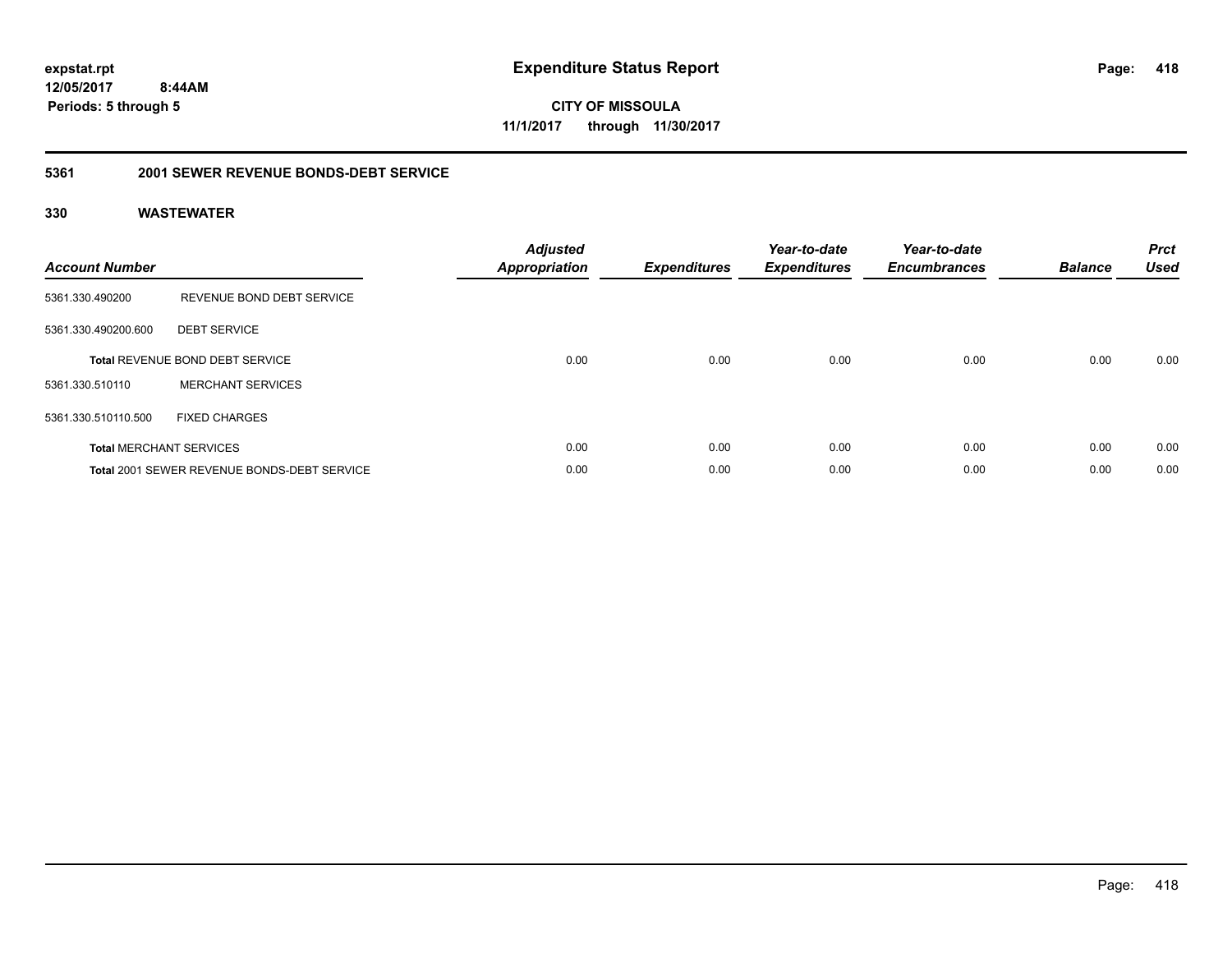**CITY OF MISSOULA 11/1/2017 through 11/30/2017**

### **5362 00 SEWER REVENUE BOND - SERIES B DEBT SE**

| <b>Account Number</b>     |                                                | <b>Adjusted</b><br><b>Appropriation</b> | <b>Expenditures</b> | Year-to-date<br><b>Expenditures</b> | Year-to-date<br><b>Encumbrances</b> | <b>Balance</b> | <b>Prct</b><br><b>Used</b> |
|---------------------------|------------------------------------------------|-----------------------------------------|---------------------|-------------------------------------|-------------------------------------|----------------|----------------------------|
| 5362.330.490200           | REVENUE BOND DEBT SERVICE                      |                                         |                     |                                     |                                     |                |                            |
| 5362.330.490200.600       | <b>DEBT SERVICE</b>                            |                                         |                     |                                     |                                     |                |                            |
| <b>Total DEBT SERVICE</b> |                                                | 0.00                                    | 0.00                | 0.00                                | 0.00                                | 0.00           | 0.00                       |
| 5362.330.490200.800       | OTHER OBJECTS                                  |                                         |                     |                                     |                                     |                |                            |
|                           | <b>Total REVENUE BOND DEBT SERVICE</b>         | 0.00                                    | 0.00                | 0.00                                | 0.00                                | 0.00           | 0.00                       |
| 5362.330.510110           | <b>MERCHANT SERVICES</b>                       |                                         |                     |                                     |                                     |                |                            |
| 5362.330.510110.500       | <b>FIXED CHARGES</b>                           |                                         |                     |                                     |                                     |                |                            |
|                           | <b>Total MERCHANT SERVICES</b>                 | 0.00                                    | 0.00                | 0.00                                | 0.00                                | 0.00           | 0.00                       |
|                           | Total 00 SEWER REVENUE BOND - SERIES B DEBT SE | 0.00                                    | 0.00                | 0.00                                | 0.00                                | 0.00           | 0.00                       |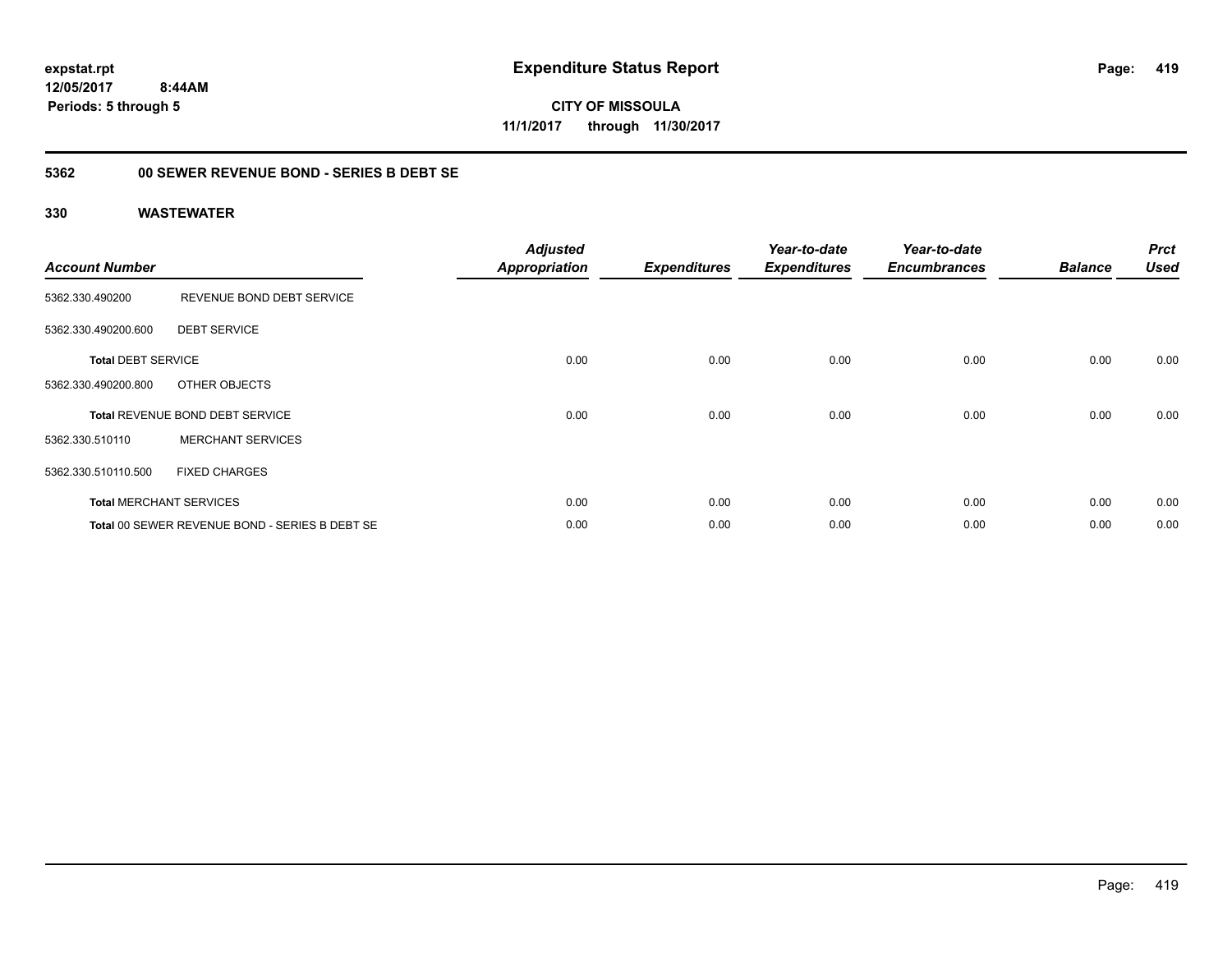**CITY OF MISSOULA 11/1/2017 through 11/30/2017**

### **5363 92 SEWER REVENUE BOND SERIES A DEBT SERV**

| <b>Account Number</b> |                                                       | <b>Adjusted</b><br>Appropriation | <b>Expenditures</b> | Year-to-date<br><b>Expenditures</b> | Year-to-date<br><b>Encumbrances</b> | <b>Balance</b> | <b>Prct</b><br><b>Used</b> |
|-----------------------|-------------------------------------------------------|----------------------------------|---------------------|-------------------------------------|-------------------------------------|----------------|----------------------------|
| 5363.330.490200       | REVENUE BOND DEBT SERVICE                             |                                  |                     |                                     |                                     |                |                            |
| 5363.330.490200.600   | <b>DEBT SERVICE</b>                                   |                                  |                     |                                     |                                     |                |                            |
|                       | Total REVENUE BOND DEBT SERVICE                       | 0.00                             | 0.00                | 0.00                                | 0.00                                | 0.00           | 0.00                       |
| 5363.330.510110       | <b>MERCHANT SERVICES</b>                              |                                  |                     |                                     |                                     |                |                            |
| 5363.330.510110.500   | <b>FIXED CHARGES</b>                                  |                                  |                     |                                     |                                     |                |                            |
|                       | <b>Total MERCHANT SERVICES</b>                        | 0.00                             | 0.00                | 0.00                                | 0.00                                | 0.00           | 0.00                       |
|                       | <b>Total 92 SEWER REVENUE BOND SERIES A DEBT SERV</b> | 0.00                             | 0.00                | 0.00                                | 0.00                                | 0.00           | 0.00                       |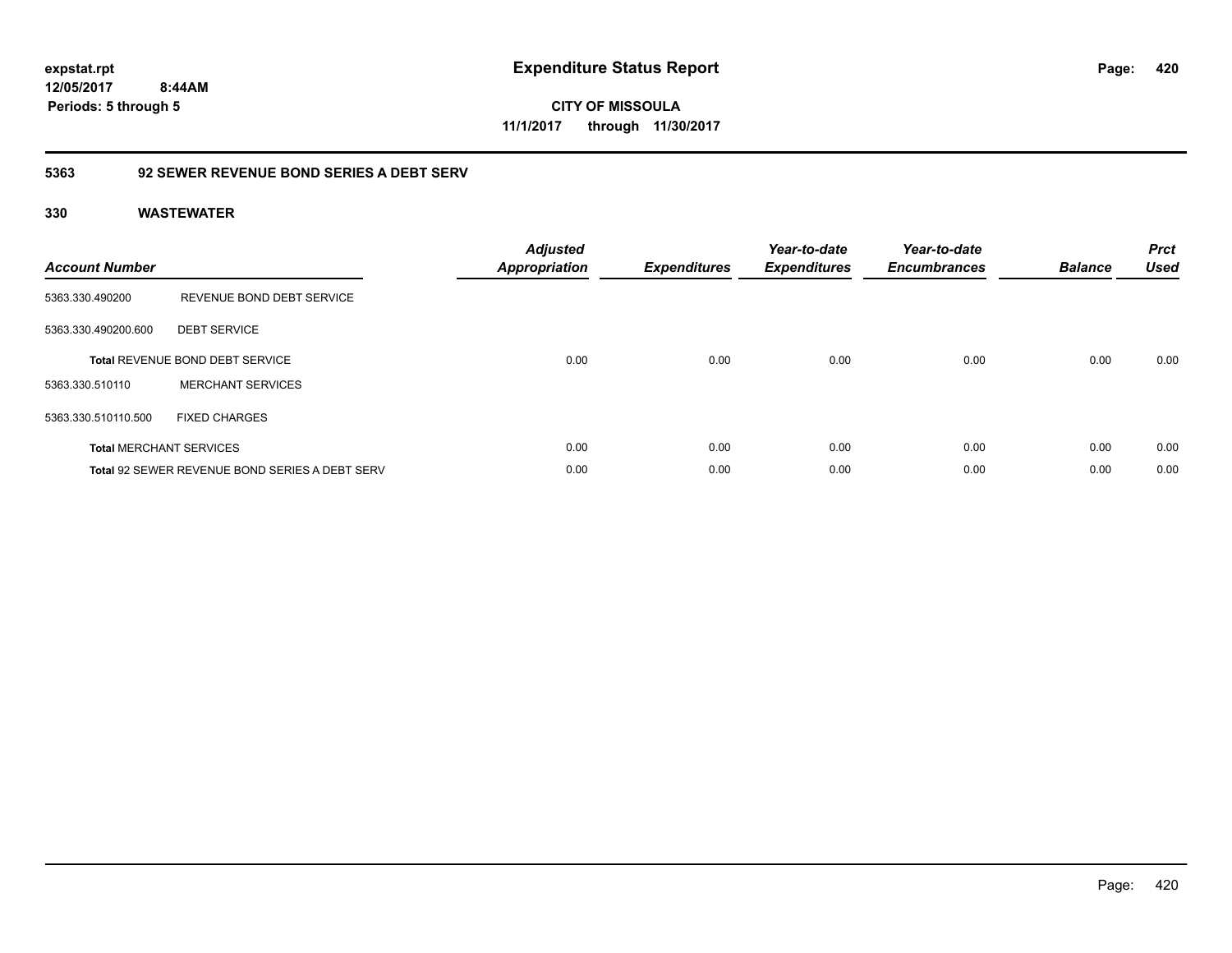**CITY OF MISSOULA 11/1/2017 through 11/30/2017**

### **5364 92 SEWER REVENUE BOND - SERIES B DEBT S**

| <b>Account Number</b> |                                               | <b>Adjusted</b><br>Appropriation | <b>Expenditures</b> | Year-to-date<br><b>Expenditures</b> | Year-to-date<br><b>Encumbrances</b> | <b>Balance</b> | <b>Prct</b><br><b>Used</b> |
|-----------------------|-----------------------------------------------|----------------------------------|---------------------|-------------------------------------|-------------------------------------|----------------|----------------------------|
| 5364.330.490200       | REVENUE BOND DEBT SERVICE                     |                                  |                     |                                     |                                     |                |                            |
| 5364.330.490200.600   | <b>DEBT SERVICE</b>                           |                                  |                     |                                     |                                     |                |                            |
|                       | <b>Total REVENUE BOND DEBT SERVICE</b>        | 0.00                             | 0.00                | 0.00                                | 0.00                                | 0.00           | 0.00                       |
| 5364.330.510110       | <b>MERCHANT SERVICES</b>                      |                                  |                     |                                     |                                     |                |                            |
| 5364.330.510110.500   | <b>FIXED CHARGES</b>                          |                                  |                     |                                     |                                     |                |                            |
|                       | <b>Total MERCHANT SERVICES</b>                | 0.00                             | 0.00                | 0.00                                | 0.00                                | 0.00           | 0.00                       |
|                       | Total 92 SEWER REVENUE BOND - SERIES B DEBT S | 0.00                             | 0.00                | 0.00                                | 0.00                                | 0.00           | 0.00                       |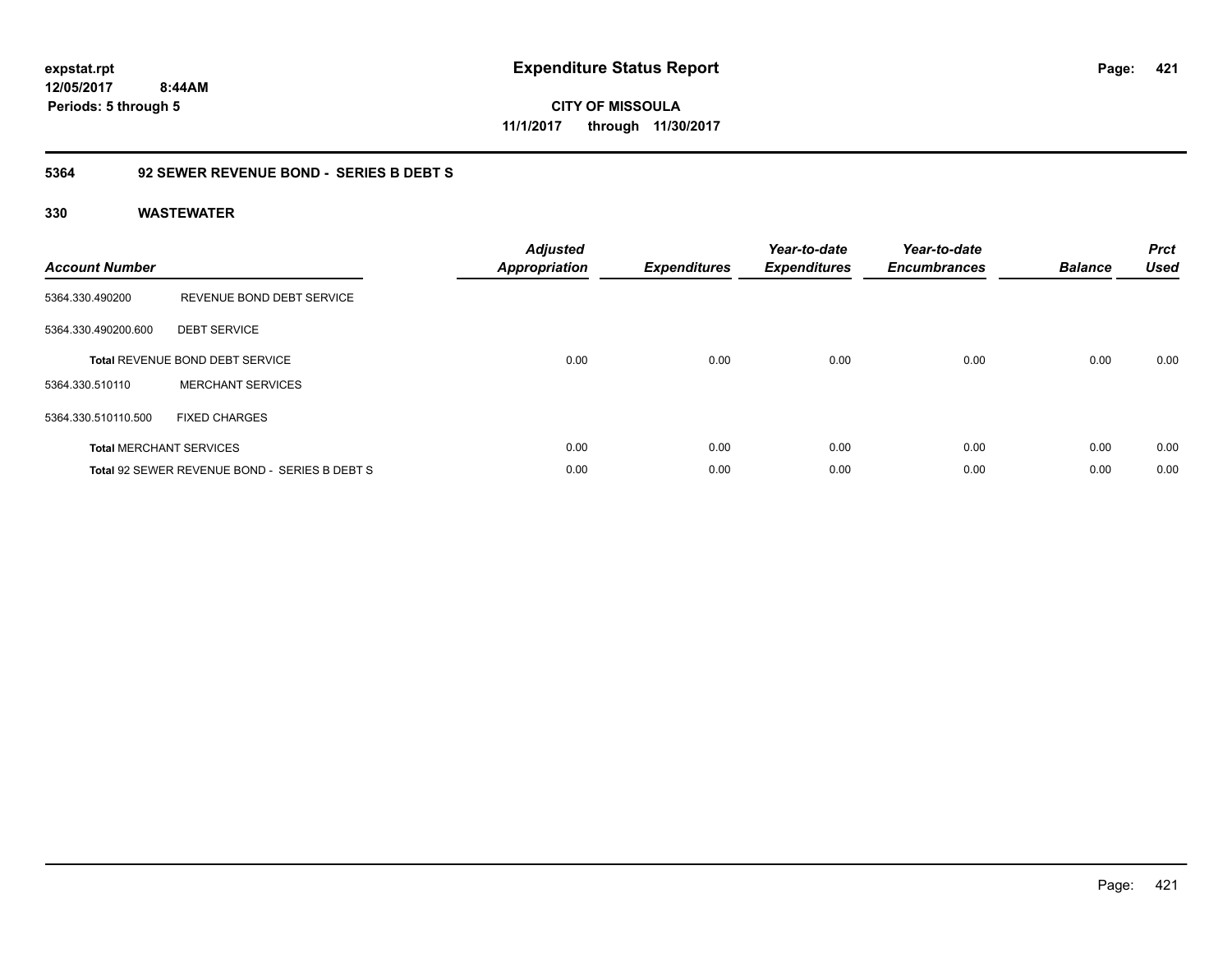**CITY OF MISSOULA 11/1/2017 through 11/30/2017**

### **5365 99 SEWER REVENUE BONDS DEBT SERVICE FUND**

| <b>Account Number</b> |                                                | <b>Adjusted</b><br><b>Appropriation</b> | <b>Expenditures</b> | Year-to-date<br><b>Expenditures</b> | Year-to-date<br><b>Encumbrances</b> | <b>Balance</b> | <b>Prct</b><br><b>Used</b> |
|-----------------------|------------------------------------------------|-----------------------------------------|---------------------|-------------------------------------|-------------------------------------|----------------|----------------------------|
| 5365.330.490200       | REVENUE BOND DEBT SERVICE                      |                                         |                     |                                     |                                     |                |                            |
| 5365.330.490200.600   | <b>DEBT SERVICE</b>                            |                                         |                     |                                     |                                     |                |                            |
|                       | <b>Total REVENUE BOND DEBT SERVICE</b>         | 0.00                                    | 0.00                | 0.00                                | 0.00                                | 0.00           | 0.00                       |
| 5365.330.510110       | <b>MERCHANT SERVICES</b>                       |                                         |                     |                                     |                                     |                |                            |
| 5365.330.510110.500   | <b>FIXED CHARGES</b>                           |                                         |                     |                                     |                                     |                |                            |
|                       | <b>Total MERCHANT SERVICES</b>                 | 0.00                                    | 0.00                | 0.00                                | 0.00                                | 0.00           | 0.00                       |
|                       | Total 99 SEWER REVENUE BONDS DEBT SERVICE FUND | 0.00                                    | 0.00                | 0.00                                | 0.00                                | 0.00           | 0.00                       |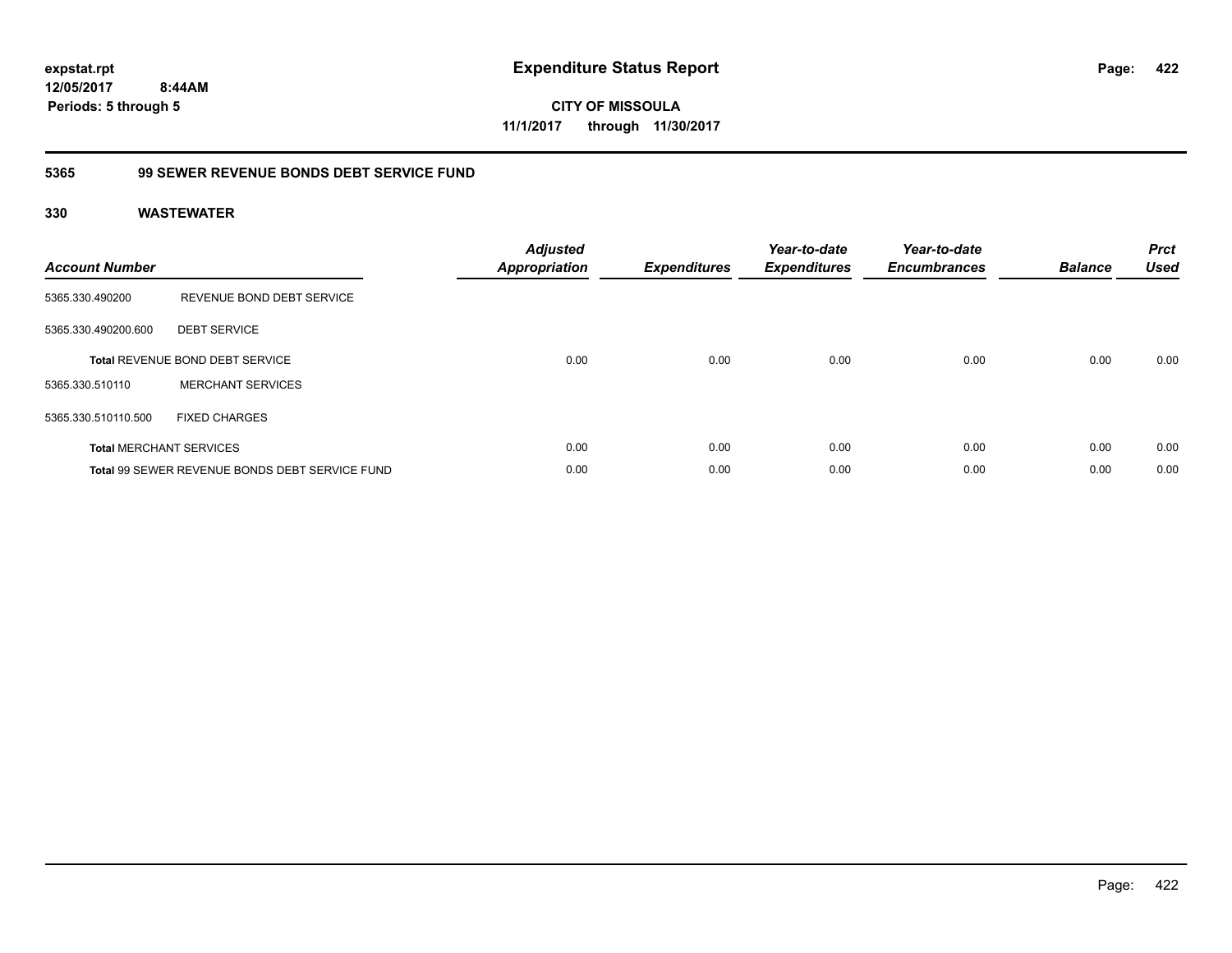**CITY OF MISSOULA 11/1/2017 through 11/30/2017**

### **5366 92 SEWER REVENUE BOND - SERIES A BOND RE**

| <b>Account Number</b>       |                                                | <b>Adjusted</b><br><b>Appropriation</b> | <b>Expenditures</b> | Year-to-date<br><b>Expenditures</b> | Year-to-date<br><b>Encumbrances</b> | <b>Balance</b> | <b>Prct</b><br><b>Used</b> |
|-----------------------------|------------------------------------------------|-----------------------------------------|---------------------|-------------------------------------|-------------------------------------|----------------|----------------------------|
| 5366.330.430610             | <b>ADMINISTRATION</b>                          |                                         |                     |                                     |                                     |                |                            |
| 5366.330.430610.800         | OTHER OBJECTS                                  |                                         |                     |                                     |                                     |                |                            |
| <b>Total ADMINISTRATION</b> |                                                | 0.00                                    | 0.00                | 0.00                                | 0.00                                | 0.00           | 0.00                       |
| 5366.330.510110             | <b>MERCHANT SERVICES</b>                       |                                         |                     |                                     |                                     |                |                            |
| 5366.330.510110.500         | <b>FIXED CHARGES</b>                           |                                         |                     |                                     |                                     |                |                            |
|                             | <b>Total MERCHANT SERVICES</b>                 | 0.00                                    | 0.00                | 0.00                                | 0.00                                | 0.00           | 0.00                       |
|                             | Total 92 SEWER REVENUE BOND - SERIES A BOND RE | 0.00                                    | 0.00                | 0.00                                | 0.00                                | 0.00           | 0.00                       |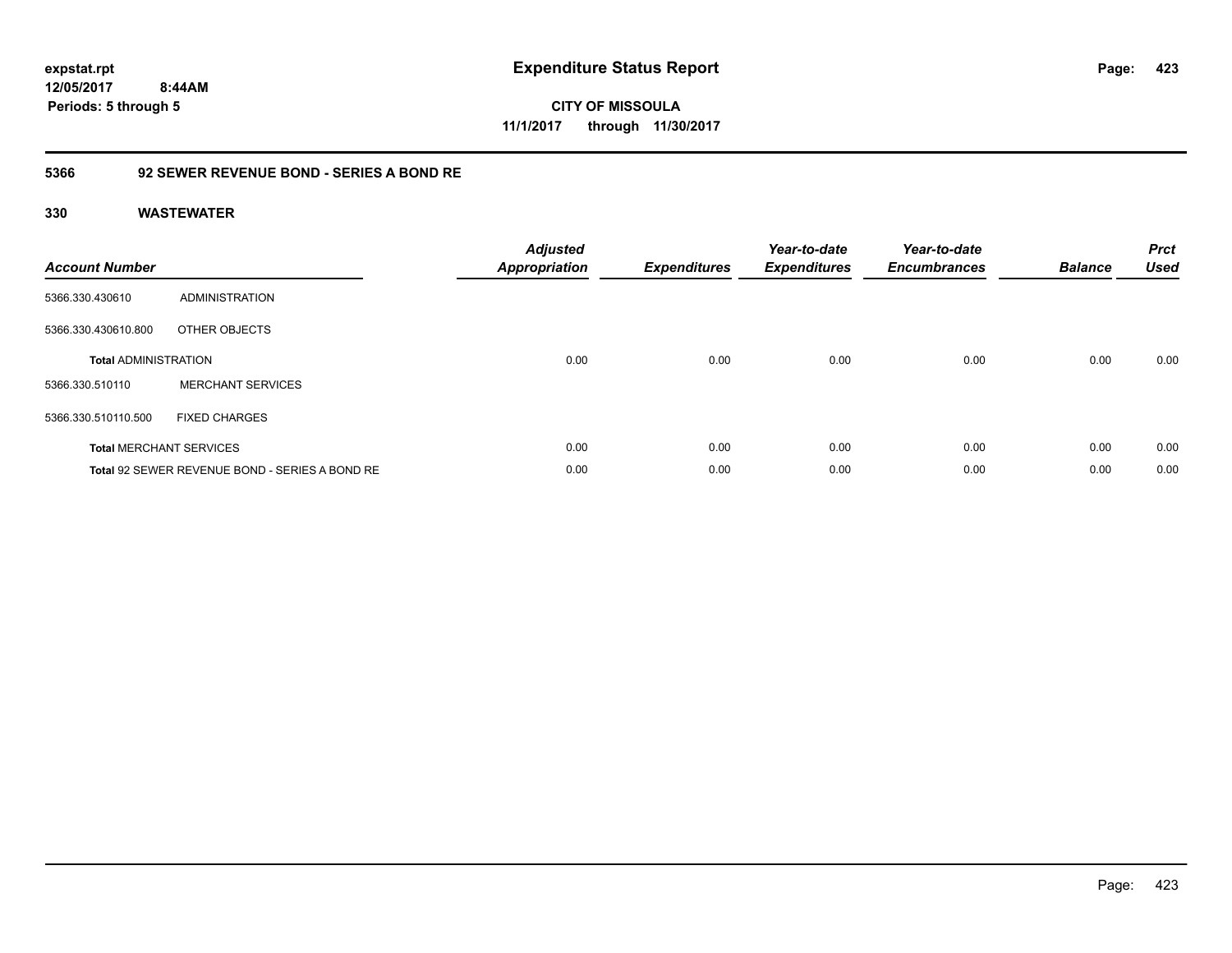**CITY OF MISSOULA 11/1/2017 through 11/30/2017**

### **5367 92 SEWER REVENUE BOND - SERIES B BOND RE**

| <b>Account Number</b>       |                                                | <b>Adjusted</b><br><b>Appropriation</b> | <b>Expenditures</b> | Year-to-date<br><b>Expenditures</b> | Year-to-date<br><b>Encumbrances</b> | <b>Balance</b> | <b>Prct</b><br><b>Used</b> |
|-----------------------------|------------------------------------------------|-----------------------------------------|---------------------|-------------------------------------|-------------------------------------|----------------|----------------------------|
| 5367.330.430610             | ADMINISTRATION                                 |                                         |                     |                                     |                                     |                |                            |
| 5367.330.430610.800         | OTHER OBJECTS                                  |                                         |                     |                                     |                                     |                |                            |
| <b>Total ADMINISTRATION</b> |                                                | 0.00                                    | 0.00                | 0.00                                | 0.00                                | 0.00           | 0.00                       |
| 5367.330.510110             | <b>MERCHANT SERVICES</b>                       |                                         |                     |                                     |                                     |                |                            |
| 5367.330.510110.500         | <b>FIXED CHARGES</b>                           |                                         |                     |                                     |                                     |                |                            |
|                             | <b>Total MERCHANT SERVICES</b>                 | 0.00                                    | 0.00                | 0.00                                | 0.00                                | 0.00           | 0.00                       |
|                             | Total 92 SEWER REVENUE BOND - SERIES B BOND RE | 0.00                                    | 0.00                | 0.00                                | 0.00                                | 0.00           | 0.00                       |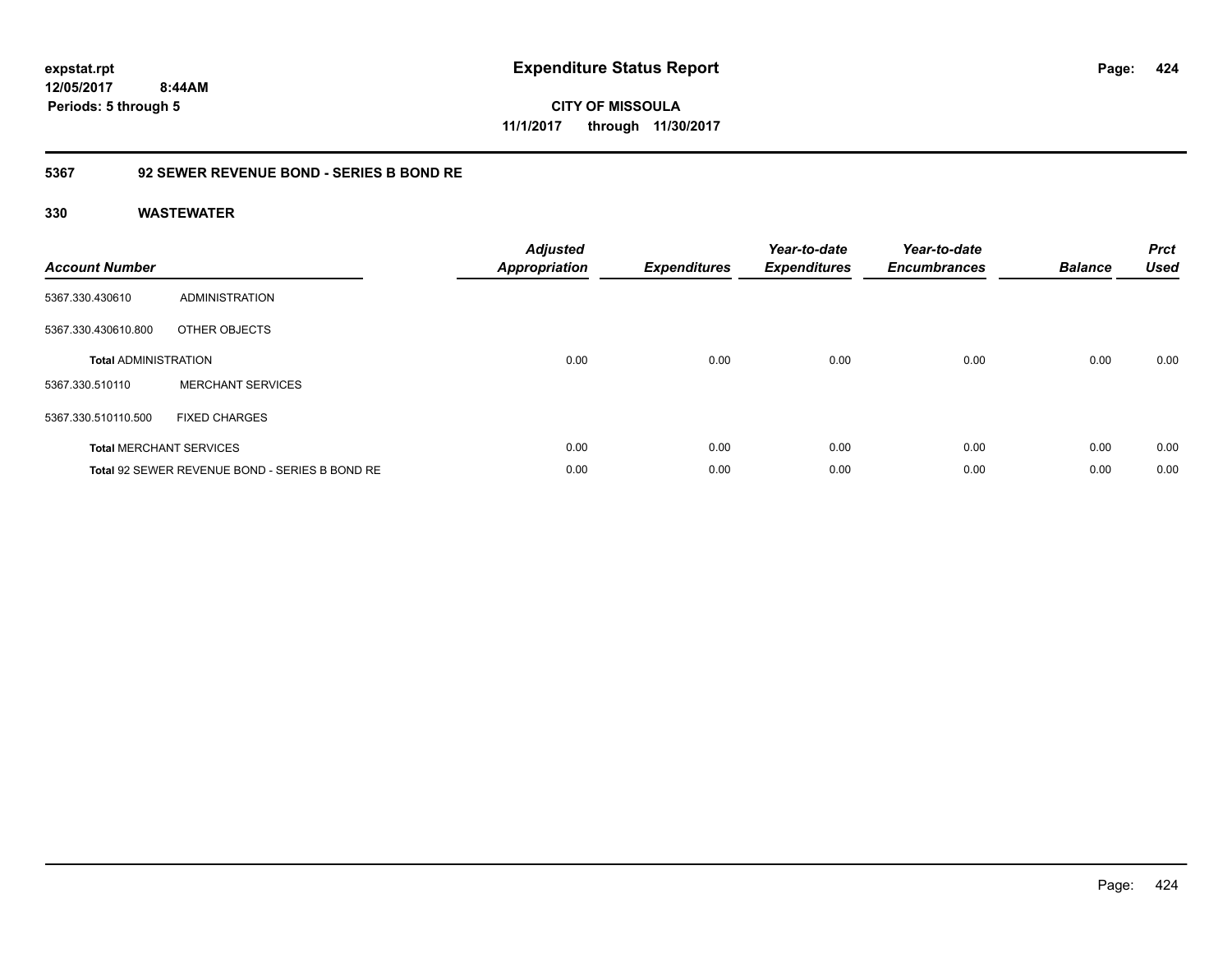**CITY OF MISSOULA 11/1/2017 through 11/30/2017**

## **5368 00 SEWER REVENUE BOND RESERVE FUND**

| <b>Account Number</b>       |                                          | <b>Adjusted</b><br><b>Appropriation</b> | <b>Expenditures</b> | Year-to-date<br><b>Expenditures</b> | Year-to-date<br><b>Encumbrances</b> | <b>Balance</b> | <b>Prct</b><br><b>Used</b> |
|-----------------------------|------------------------------------------|-----------------------------------------|---------------------|-------------------------------------|-------------------------------------|----------------|----------------------------|
| 5368.330.430610             | ADMINISTRATION                           |                                         |                     |                                     |                                     |                |                            |
| 5368.330.430610.800         | OTHER OBJECTS                            |                                         |                     |                                     |                                     |                |                            |
| <b>Total ADMINISTRATION</b> |                                          | 0.00                                    | 0.00                | 0.00                                | 0.00                                | 0.00           | 0.00                       |
| 5368.330.510110             | <b>MERCHANT SERVICES</b>                 |                                         |                     |                                     |                                     |                |                            |
| 5368.330.510110.500         | <b>FIXED CHARGES</b>                     |                                         |                     |                                     |                                     |                |                            |
|                             | <b>Total MERCHANT SERVICES</b>           | 0.00                                    | 0.00                | 0.00                                | 0.00                                | 0.00           | 0.00                       |
|                             | Total 00 SEWER REVENUE BOND RESERVE FUND | 0.00                                    | 0.00                | 0.00                                | 0.00                                | 0.00           | 0.00                       |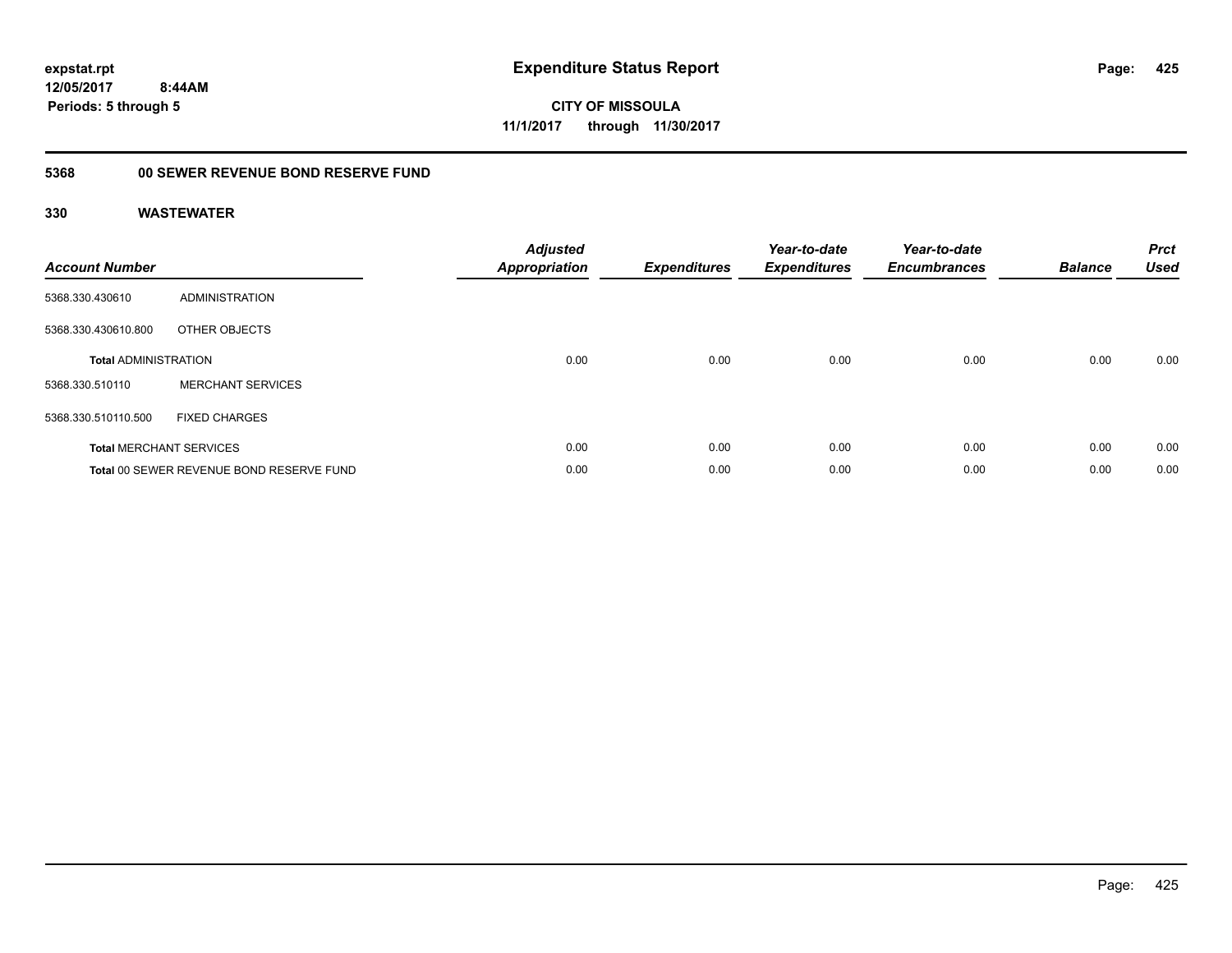### **5369 2001 SEWER REVENUE BOND**

| <b>Account Number</b>       |                                | <b>Adjusted</b><br>Appropriation | <b>Expenditures</b> | Year-to-date<br><b>Expenditures</b> | Year-to-date<br><b>Encumbrances</b> | <b>Balance</b> | <b>Prct</b><br><b>Used</b> |
|-----------------------------|--------------------------------|----------------------------------|---------------------|-------------------------------------|-------------------------------------|----------------|----------------------------|
| 5369.330.430610             | <b>ADMINISTRATION</b>          |                                  |                     |                                     |                                     |                |                            |
| 5369.330.430610.800         | OTHER OBJECTS                  |                                  |                     |                                     |                                     |                |                            |
| <b>Total ADMINISTRATION</b> |                                | 0.00                             | 0.00                | 0.00                                | 0.00                                | 0.00           | 0.00                       |
| 5369.330.510110             | <b>MERCHANT SERVICES</b>       |                                  |                     |                                     |                                     |                |                            |
| 5369.330.510110.500         | <b>FIXED CHARGES</b>           |                                  |                     |                                     |                                     |                |                            |
|                             | <b>Total MERCHANT SERVICES</b> | 0.00                             | 0.00                | 0.00                                | 0.00                                | 0.00           | 0.00                       |
|                             | Total 2001 SEWER REVENUE BOND  | 0.00                             | 0.00                | 0.00                                | 0.00                                | 0.00           | 0.00                       |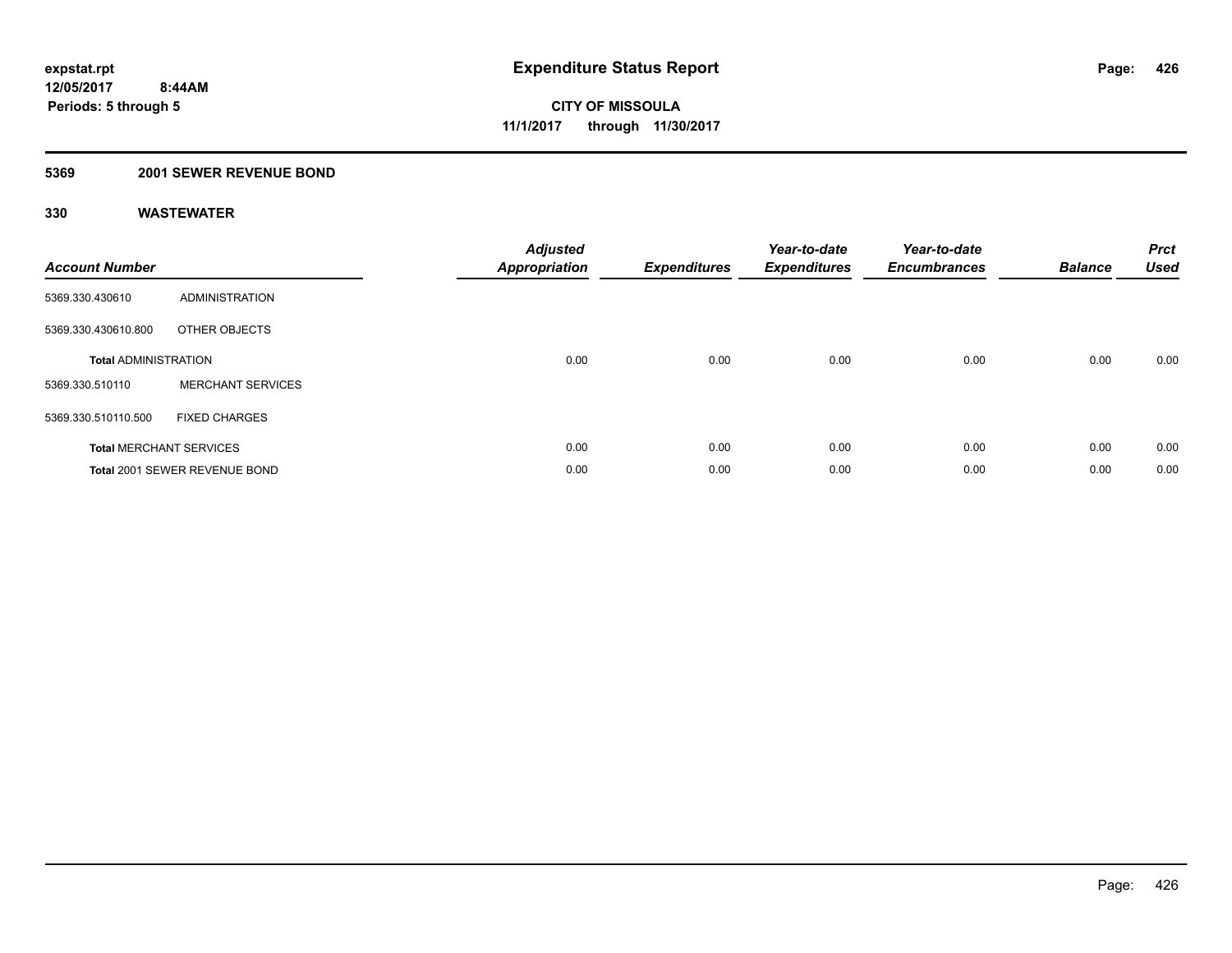**427**

**12/05/2017 8:44AM Periods: 5 through 5**

**CITY OF MISSOULA 11/1/2017 through 11/30/2017**

### **5370 99 SEWER REVENUE BOND RESERVE FUND**

| <b>Account Number</b>       |                                          | Adjusted<br>Appropriation | <b>Expenditures</b> | Year-to-date<br><b>Expenditures</b> | Year-to-date<br><b>Encumbrances</b> | <b>Balance</b> | <b>Prct</b><br><b>Used</b> |
|-----------------------------|------------------------------------------|---------------------------|---------------------|-------------------------------------|-------------------------------------|----------------|----------------------------|
| 5370.330.430610             | <b>ADMINISTRATION</b>                    |                           |                     |                                     |                                     |                |                            |
| 5370.330.430610.800         | OTHER OBJECTS                            |                           |                     |                                     |                                     |                |                            |
| <b>Total ADMINISTRATION</b> |                                          | 0.00                      | 0.00                | 0.00                                | 0.00                                | 0.00           | 0.00                       |
| 5370.330.510110             | <b>MERCHANT SERVICES</b>                 |                           |                     |                                     |                                     |                |                            |
| 5370.330.510110.500         | <b>FIXED CHARGES</b>                     |                           |                     |                                     |                                     |                |                            |
|                             | <b>Total MERCHANT SERVICES</b>           | 0.00                      | 0.00                | 0.00                                | 0.00                                | 0.00           | 0.00                       |
|                             | Total 99 SEWER REVENUE BOND RESERVE FUND | 0.00                      | 0.00                | 0.00                                | 0.00                                | 0.00           | 0.00                       |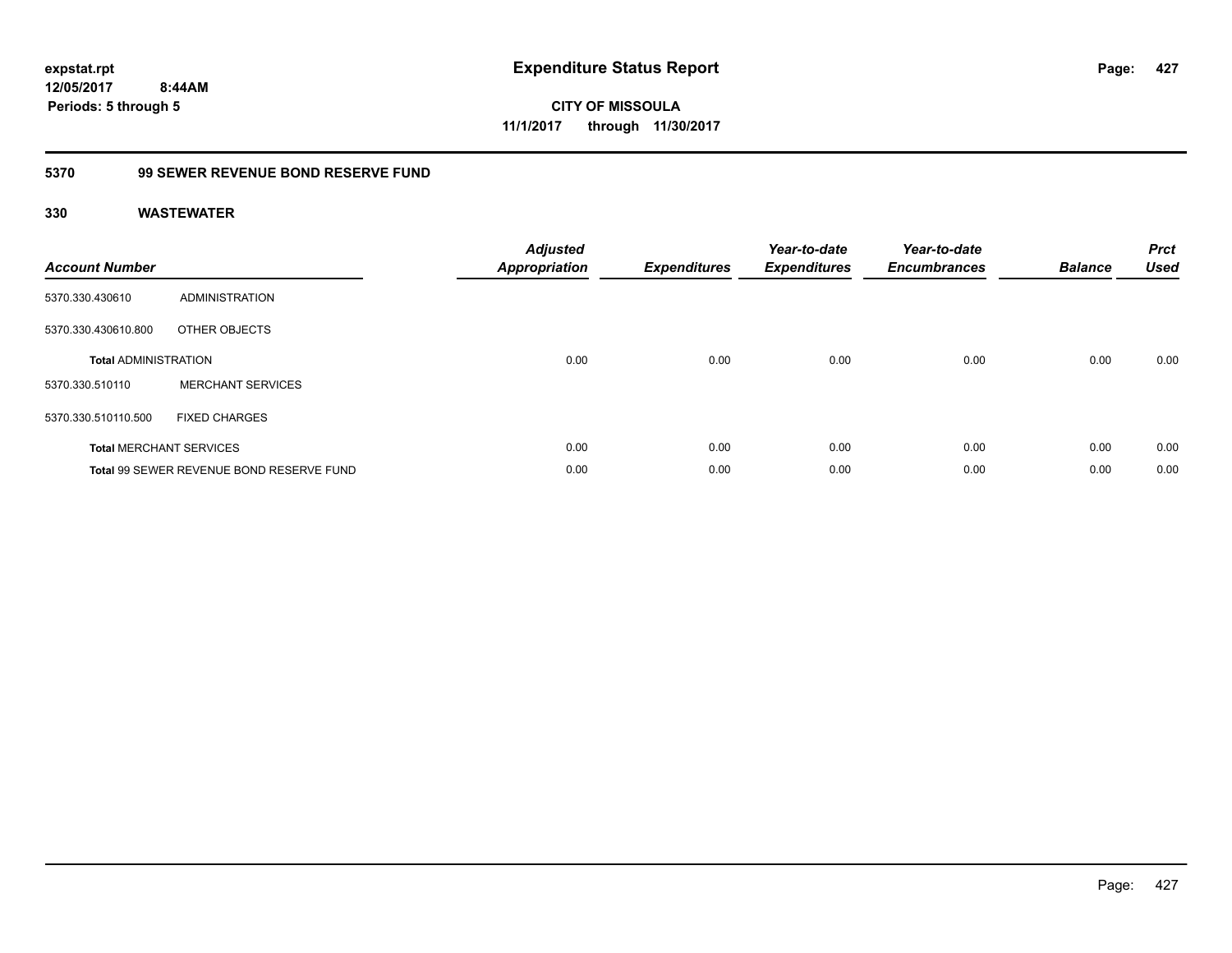#### **5371 2002 SEWER BONDS**

| <b>Account Number</b>  |                                        | <b>Adjusted</b><br>Appropriation | <b>Expenditures</b> | Year-to-date<br><b>Expenditures</b> | Year-to-date<br><b>Encumbrances</b> | <b>Balance</b> | <b>Prct</b><br><b>Used</b> |
|------------------------|----------------------------------------|----------------------------------|---------------------|-------------------------------------|-------------------------------------|----------------|----------------------------|
| 5371.330.490200        | REVENUE BOND DEBT SERVICE              |                                  |                     |                                     |                                     |                |                            |
| 5371.330.490200.600    | <b>DEBT SERVICE</b>                    |                                  |                     |                                     |                                     |                |                            |
|                        | <b>Total REVENUE BOND DEBT SERVICE</b> | 0.00                             | 0.00                | 0.00                                | 0.00                                | 0.00           | 0.00                       |
| 5371.330.510110        | <b>MERCHANT SERVICES</b>               |                                  |                     |                                     |                                     |                |                            |
| 5371.330.510110.500    | <b>FIXED CHARGES</b>                   |                                  |                     |                                     |                                     |                |                            |
|                        | <b>Total MERCHANT SERVICES</b>         | 0.00                             | 0.00                | 0.00                                | 0.00                                | 0.00           | 0.00                       |
| Total 2002 SEWER BONDS |                                        | 0.00                             | 0.00                | 0.00                                | 0.00                                | 0.00           | 0.00                       |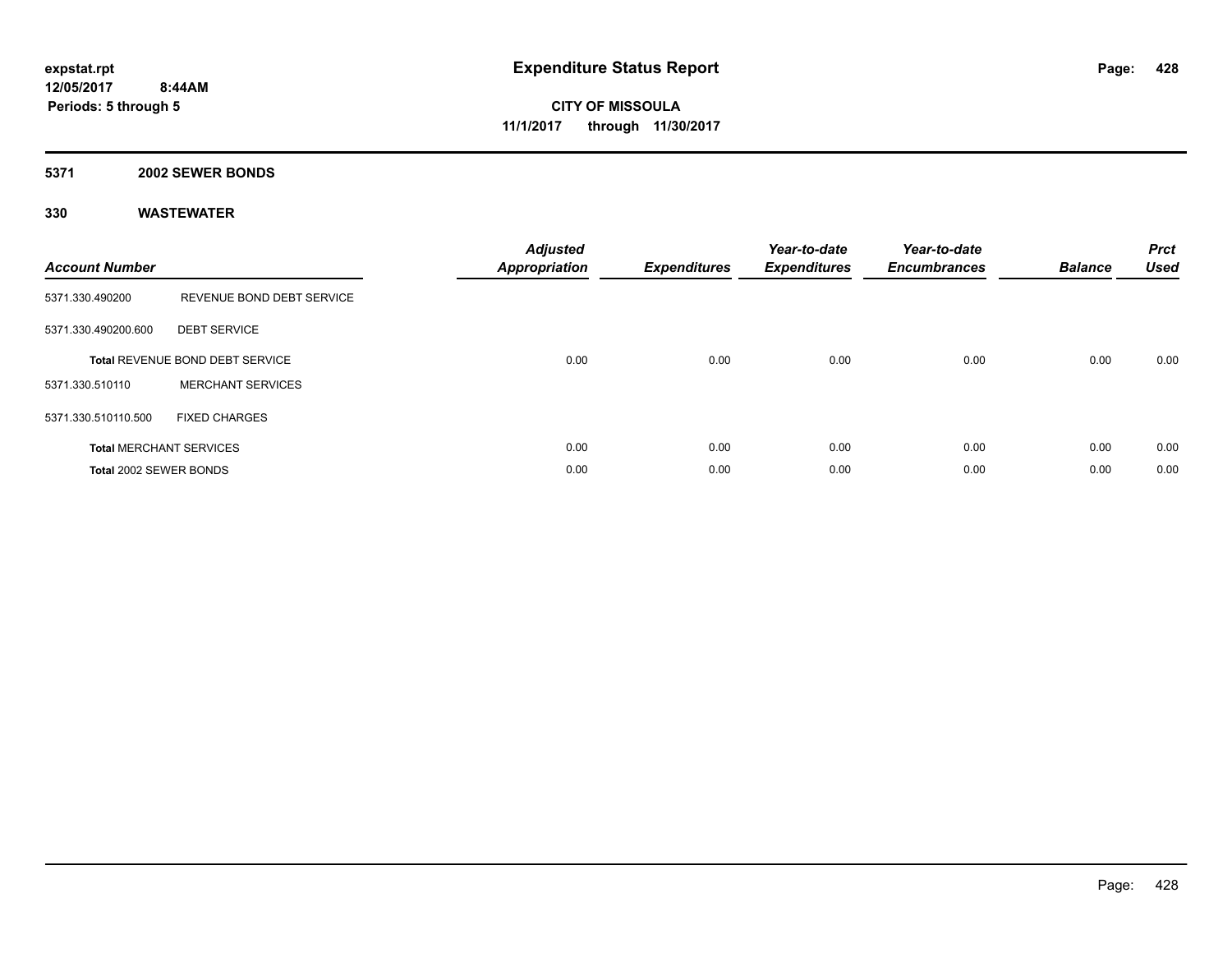### **5372 2002 SEWER REVENUE BOND**

| <b>Account Number</b>       |                                | <b>Adjusted</b><br>Appropriation | <b>Expenditures</b> | Year-to-date<br><b>Expenditures</b> | Year-to-date<br><b>Encumbrances</b> | <b>Balance</b> | <b>Prct</b><br><b>Used</b> |
|-----------------------------|--------------------------------|----------------------------------|---------------------|-------------------------------------|-------------------------------------|----------------|----------------------------|
| 5372.330.430610             | <b>ADMINISTRATION</b>          |                                  |                     |                                     |                                     |                |                            |
| 5372.330.430610.800         | OTHER OBJECTS                  |                                  |                     |                                     |                                     |                |                            |
| <b>Total ADMINISTRATION</b> |                                | 0.00                             | 0.00                | 0.00                                | 0.00                                | 0.00           | 0.00                       |
| 5372.330.510110             | <b>MERCHANT SERVICES</b>       |                                  |                     |                                     |                                     |                |                            |
| 5372.330.510110.500         | <b>FIXED CHARGES</b>           |                                  |                     |                                     |                                     |                |                            |
|                             | <b>Total MERCHANT SERVICES</b> | 0.00                             | 0.00                | 0.00                                | 0.00                                | 0.00           | 0.00                       |
|                             | Total 2002 SEWER REVENUE BOND  | 0.00                             | 0.00                | 0.00                                | 0.00                                | 0.00           | 0.00                       |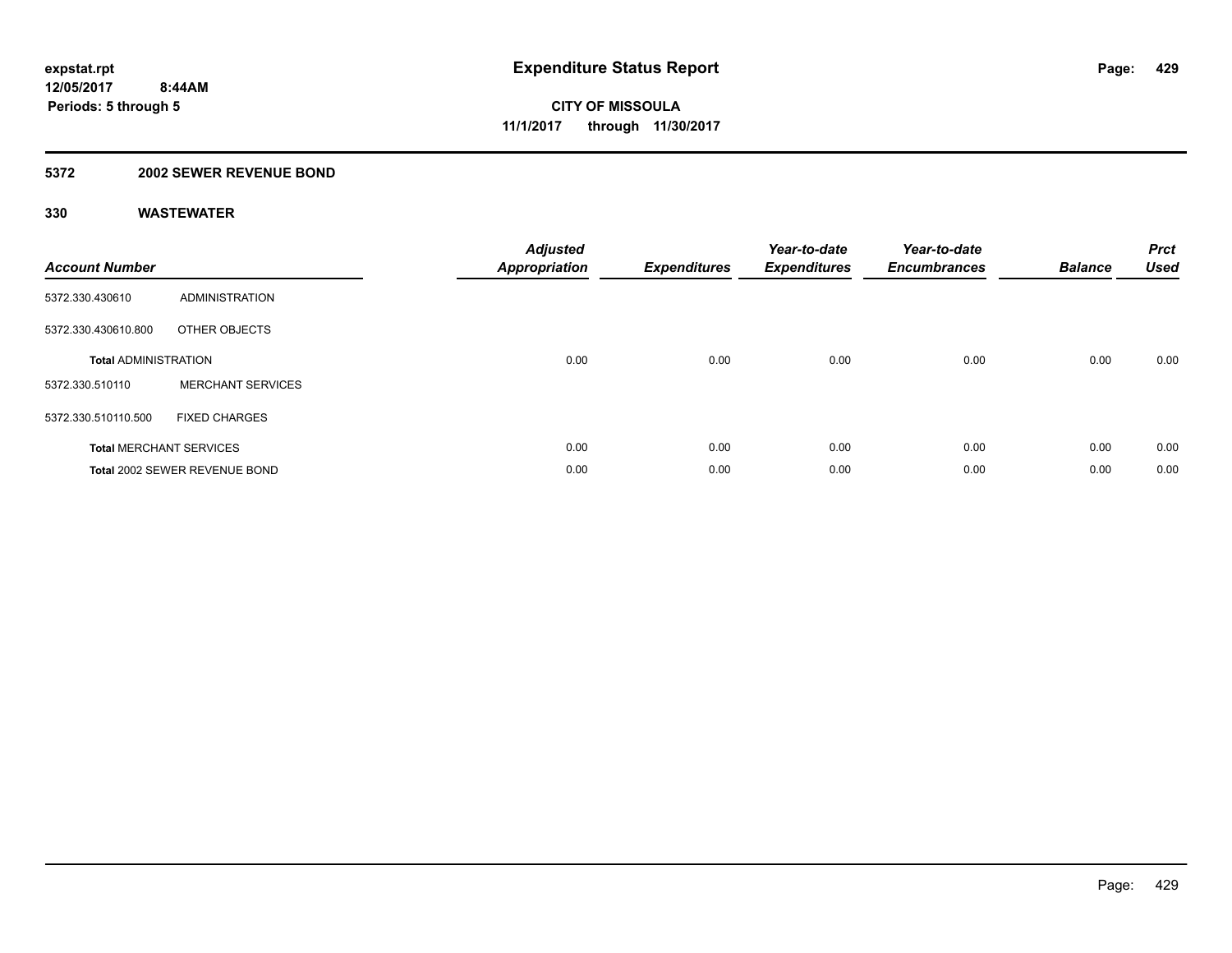**CITY OF MISSOULA 11/1/2017 through 11/30/2017**

#### **5373 2002 WWTP UPGRADE REVENUE BOND**

| <b>Account Number</b> |                                      | <b>Adjusted</b><br>Appropriation | <b>Expenditures</b> | Year-to-date<br><b>Expenditures</b> | Year-to-date<br><b>Encumbrances</b> | <b>Balance</b> | <b>Prct</b><br><b>Used</b> |
|-----------------------|--------------------------------------|----------------------------------|---------------------|-------------------------------------|-------------------------------------|----------------|----------------------------|
| 5373.330.490200       | REVENUE BOND DEBT SERVICE            |                                  |                     |                                     |                                     |                |                            |
| 5373.330.490200.600   | <b>DEBT SERVICE</b>                  |                                  |                     |                                     |                                     |                |                            |
|                       | Total REVENUE BOND DEBT SERVICE      | 0.00                             | 0.00                | 0.00                                | 0.00                                | 0.00           | 0.00                       |
| 5373.330.510110       | <b>MERCHANT SERVICES</b>             |                                  |                     |                                     |                                     |                |                            |
| 5373.330.510110.500   | <b>FIXED CHARGES</b>                 |                                  |                     |                                     |                                     |                |                            |
|                       | <b>Total MERCHANT SERVICES</b>       | 0.00                             | 0.00                | 0.00                                | 0.00                                | 0.00           | 0.00                       |
|                       | Total 2002 WWTP UPGRADE REVENUE BOND | 0.00                             | 0.00                | 0.00                                | 0.00                                | 0.00           | 0.00                       |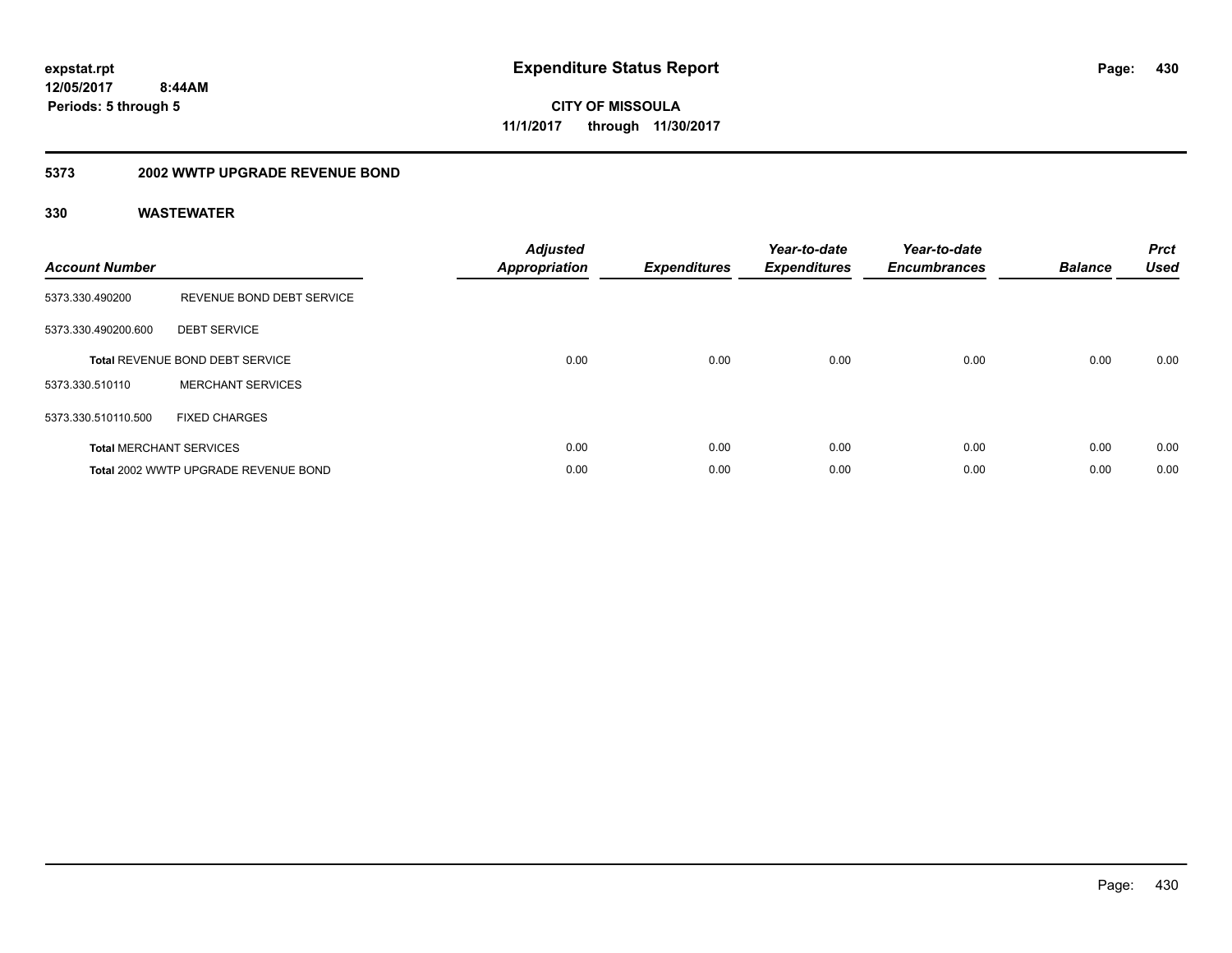### **5374 2002 WWTP UPGRADE RESERVE**

| <b>Account Number</b>       |                                 | <b>Adjusted</b><br><b>Appropriation</b> | <b>Expenditures</b> | Year-to-date<br><b>Expenditures</b> | Year-to-date<br><b>Encumbrances</b> | <b>Balance</b> | <b>Prct</b><br><b>Used</b> |
|-----------------------------|---------------------------------|-----------------------------------------|---------------------|-------------------------------------|-------------------------------------|----------------|----------------------------|
| 5374.330.430610             | <b>ADMINISTRATION</b>           |                                         |                     |                                     |                                     |                |                            |
| 5374.330.430610.800         | OTHER OBJECTS                   |                                         |                     |                                     |                                     |                |                            |
| <b>Total ADMINISTRATION</b> |                                 | 0.00                                    | 0.00                | 0.00                                | 0.00                                | 0.00           | 0.00                       |
| 5374.330.490200             | REVENUE BOND DEBT SERVICE       |                                         |                     |                                     |                                     |                |                            |
| 5374.330.490200.600         | <b>DEBT SERVICE</b>             |                                         |                     |                                     |                                     |                |                            |
|                             | Total REVENUE BOND DEBT SERVICE | 0.00                                    | 0.00                | 0.00                                | 0.00                                | 0.00           | 0.00                       |
| 5374.330.510110             | <b>MERCHANT SERVICES</b>        |                                         |                     |                                     |                                     |                |                            |
| 5374.330.510110.500         | <b>FIXED CHARGES</b>            |                                         |                     |                                     |                                     |                |                            |
|                             | <b>Total MERCHANT SERVICES</b>  | 0.00                                    | 0.00                | 0.00                                | 0.00                                | 0.00           | 0.00                       |
|                             | Total 2002 WWTP UPGRADE RESERVE | 0.00                                    | 0.00                | 0.00                                | 0.00                                | 0.00           | 0.00                       |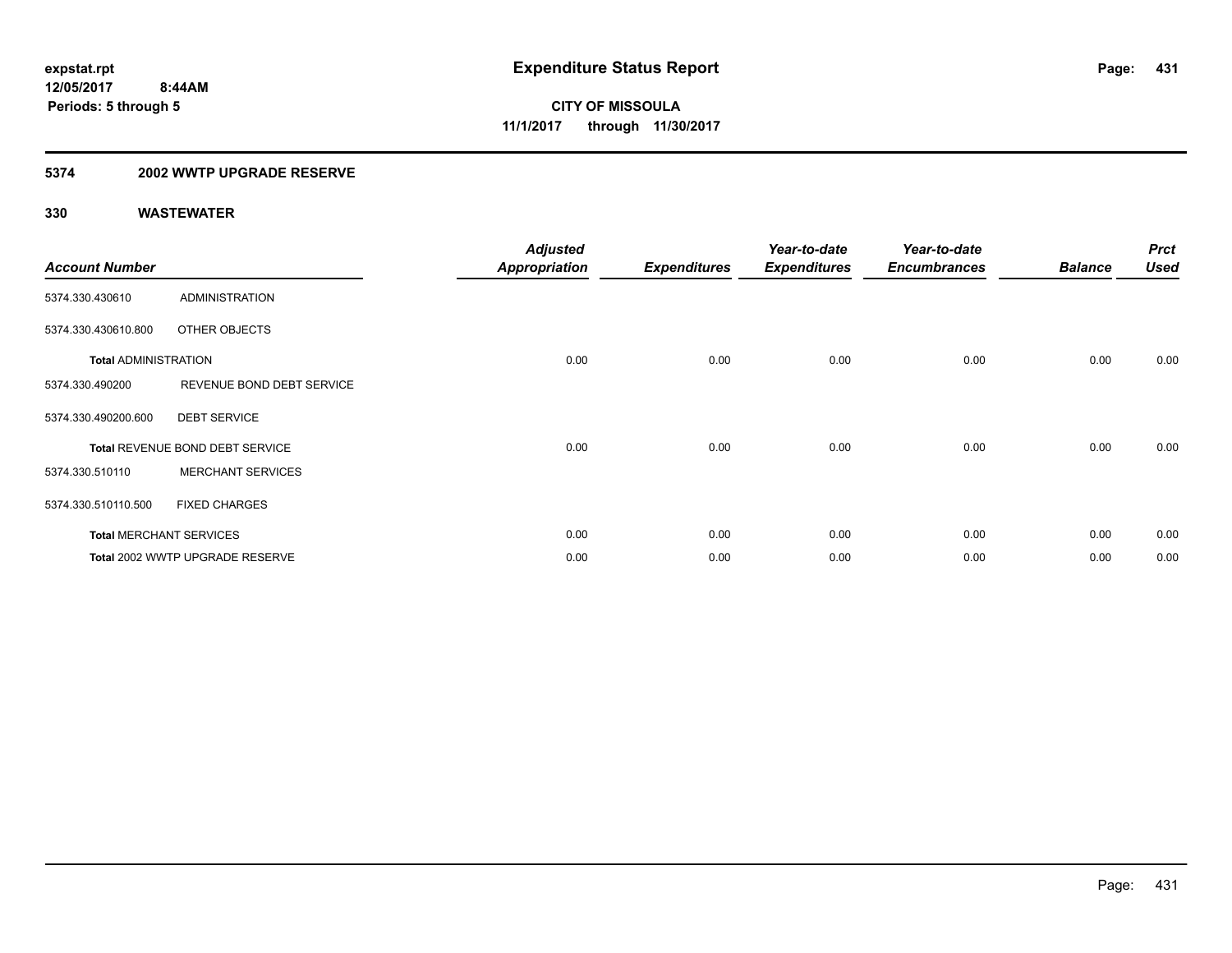### **5375 2003 WWTP SRF \$3.8M EPA DEBT**

| <b>Account Number</b> |                                        | <b>Adjusted</b><br>Appropriation | <b>Expenditures</b> | Year-to-date<br><b>Expenditures</b> | Year-to-date<br><b>Encumbrances</b> | <b>Balance</b> | <b>Prct</b><br><b>Used</b> |
|-----------------------|----------------------------------------|----------------------------------|---------------------|-------------------------------------|-------------------------------------|----------------|----------------------------|
| 5375.330.490200       | REVENUE BOND DEBT SERVICE              |                                  |                     |                                     |                                     |                |                            |
| 5375.330.490200.600   | <b>DEBT SERVICE</b>                    |                                  |                     |                                     |                                     |                |                            |
|                       | <b>Total REVENUE BOND DEBT SERVICE</b> | 0.00                             | 0.00                | 0.00                                | 0.00                                | 0.00           | 0.00                       |
| 5375.330.510110       | <b>MERCHANT SERVICES</b>               |                                  |                     |                                     |                                     |                |                            |
| 5375.330.510110.500   | <b>FIXED CHARGES</b>                   |                                  |                     |                                     |                                     |                |                            |
|                       | <b>Total MERCHANT SERVICES</b>         | 0.00                             | 0.00                | 0.00                                | 0.00                                | 0.00           | 0.00                       |
|                       | Total 2003 WWTP SRF \$3.8M EPA DEBT    | 0.00                             | 0.00                | 0.00                                | 0.00                                | 0.00           | 0.00                       |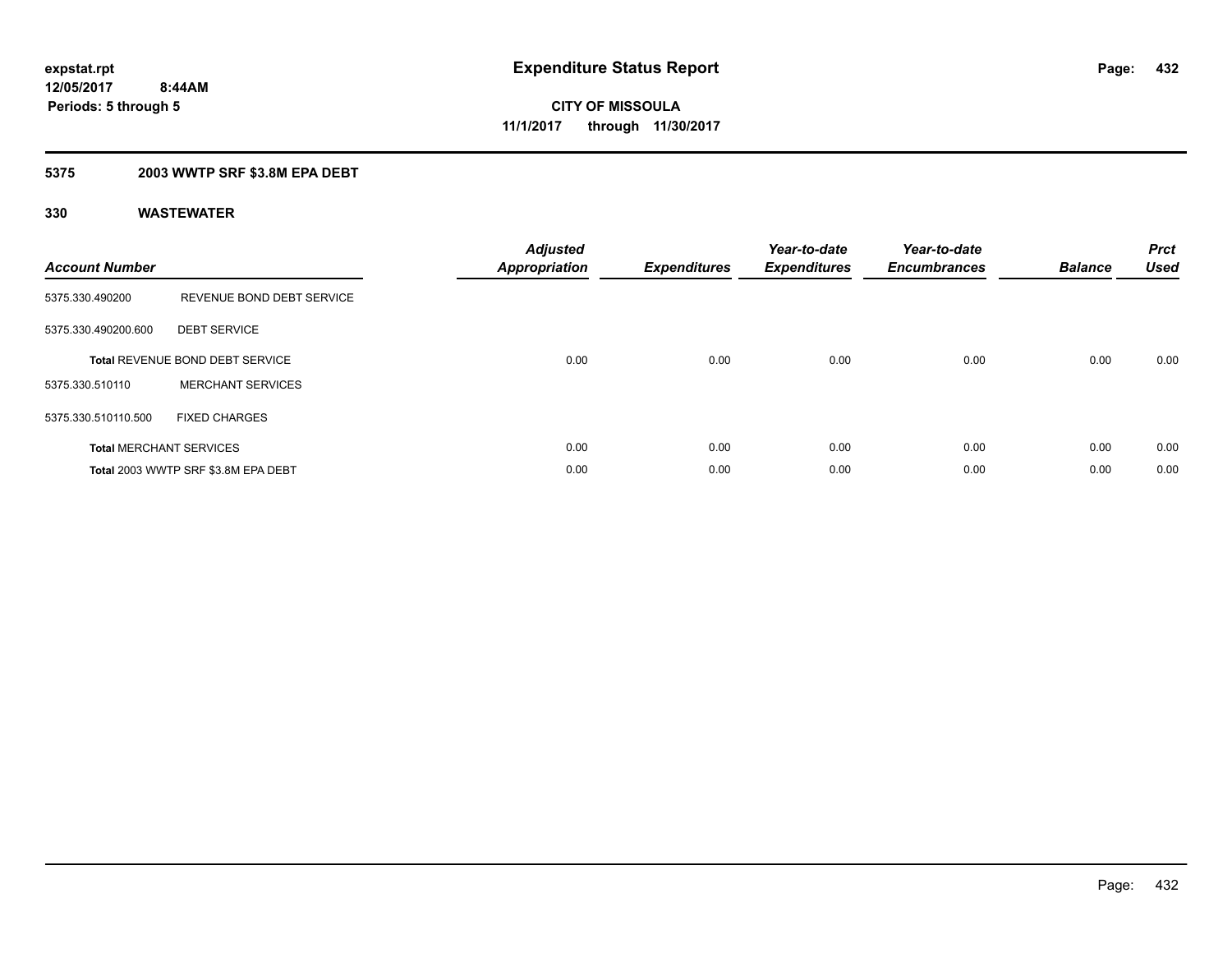## **5376 2003 WWTP SRF \$3.8M EPA RESERVE**

| <b>Account Number</b>       |                                        | <b>Adjusted</b><br><b>Appropriation</b> | <b>Expenditures</b> | Year-to-date<br><b>Expenditures</b> | Year-to-date<br><b>Encumbrances</b> | <b>Balance</b> | <b>Prct</b><br><b>Used</b> |
|-----------------------------|----------------------------------------|-----------------------------------------|---------------------|-------------------------------------|-------------------------------------|----------------|----------------------------|
| 5376.330.430610             | <b>ADMINISTRATION</b>                  |                                         |                     |                                     |                                     |                |                            |
| 5376.330.430610.800         | OTHER OBJECTS                          |                                         |                     |                                     |                                     |                |                            |
| <b>Total ADMINISTRATION</b> |                                        | 0.00                                    | 0.00                | 0.00                                | 0.00                                | 0.00           | 0.00                       |
| 5376.330.510110             | <b>MERCHANT SERVICES</b>               |                                         |                     |                                     |                                     |                |                            |
| 5376.330.510110.500         | <b>FIXED CHARGES</b>                   |                                         |                     |                                     |                                     |                |                            |
|                             | <b>Total MERCHANT SERVICES</b>         | 0.00                                    | 0.00                | 0.00                                | 0.00                                | 0.00           | 0.00                       |
|                             | Total 2003 WWTP SRF \$3.8M EPA RESERVE | 0.00                                    | 0.00                | 0.00                                | 0.00                                | 0.00           | 0.00                       |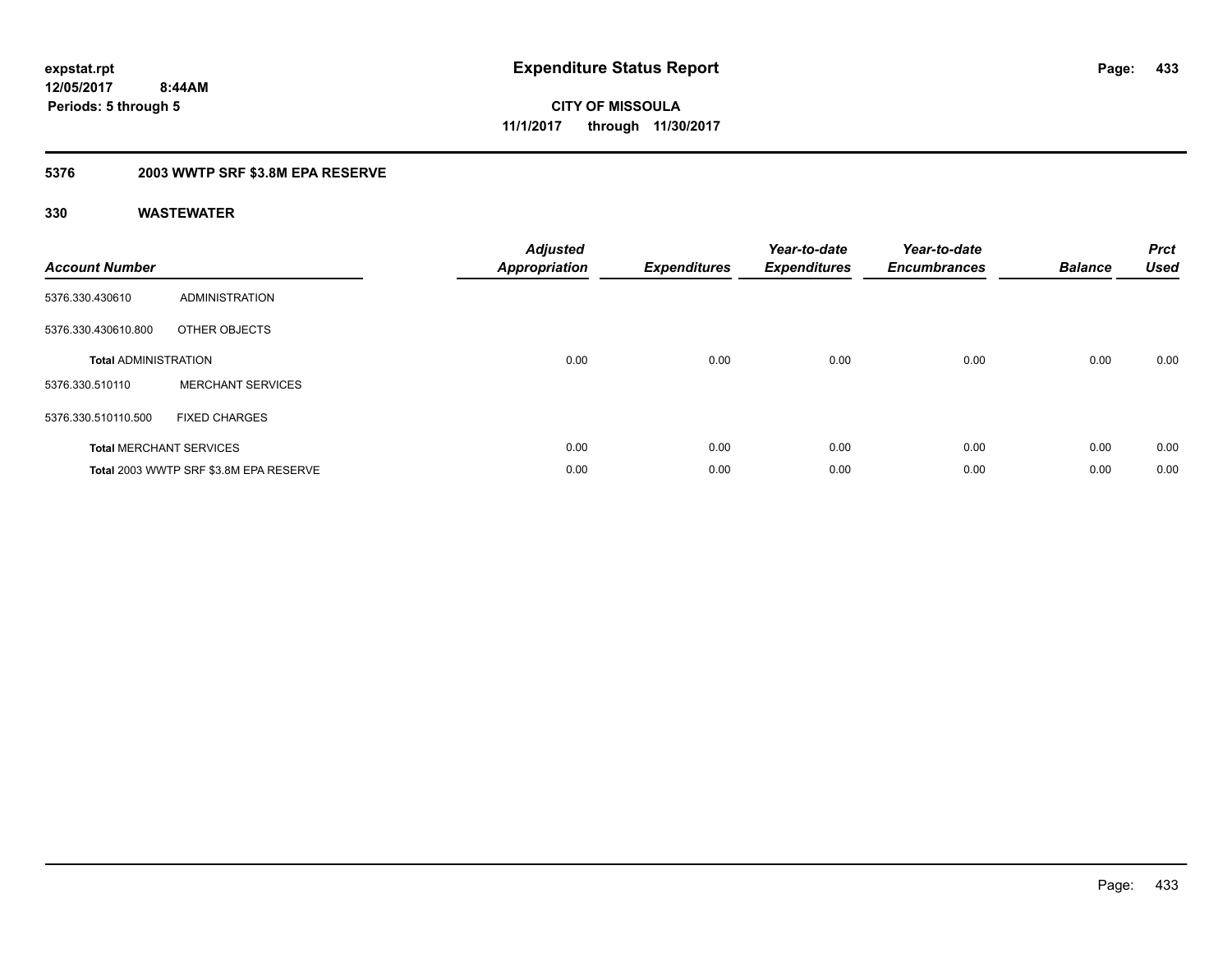## **12/05/2017 8:44AM Periods: 5 through 5**

**CITY OF MISSOULA 11/1/2017 through 11/30/2017**

# **5377 2004 WWTP \$3.023 LOAN DEBT SERVICE**

| <b>Account Number</b> |                                           | <b>Adjusted</b><br><b>Appropriation</b> | <b>Expenditures</b> | Year-to-date<br><b>Expenditures</b> | Year-to-date<br><b>Encumbrances</b> | <b>Balance</b> | <b>Prct</b><br><b>Used</b> |
|-----------------------|-------------------------------------------|-----------------------------------------|---------------------|-------------------------------------|-------------------------------------|----------------|----------------------------|
| 5377.330.490200       | REVENUE BOND DEBT SERVICE                 |                                         |                     |                                     |                                     |                |                            |
| 5377.330.490200.600   | <b>DEBT SERVICE</b>                       |                                         |                     |                                     |                                     |                |                            |
|                       | Total REVENUE BOND DEBT SERVICE           | 0.00                                    | 0.00                | 0.00                                | 0.00                                | 0.00           | 0.00                       |
| 5377.330.510110       | <b>MERCHANT SERVICES</b>                  |                                         |                     |                                     |                                     |                |                            |
| 5377.330.510110.500   | <b>FIXED CHARGES</b>                      |                                         |                     |                                     |                                     |                |                            |
|                       | <b>Total MERCHANT SERVICES</b>            | 0.00                                    | 0.00                | 0.00                                | 0.00                                | 0.00           | 0.00                       |
|                       | Total 2004 WWTP \$3.023 LOAN DEBT SERVICE | 0.00                                    | 0.00                | 0.00                                | 0.00                                | 0.00           | 0.00                       |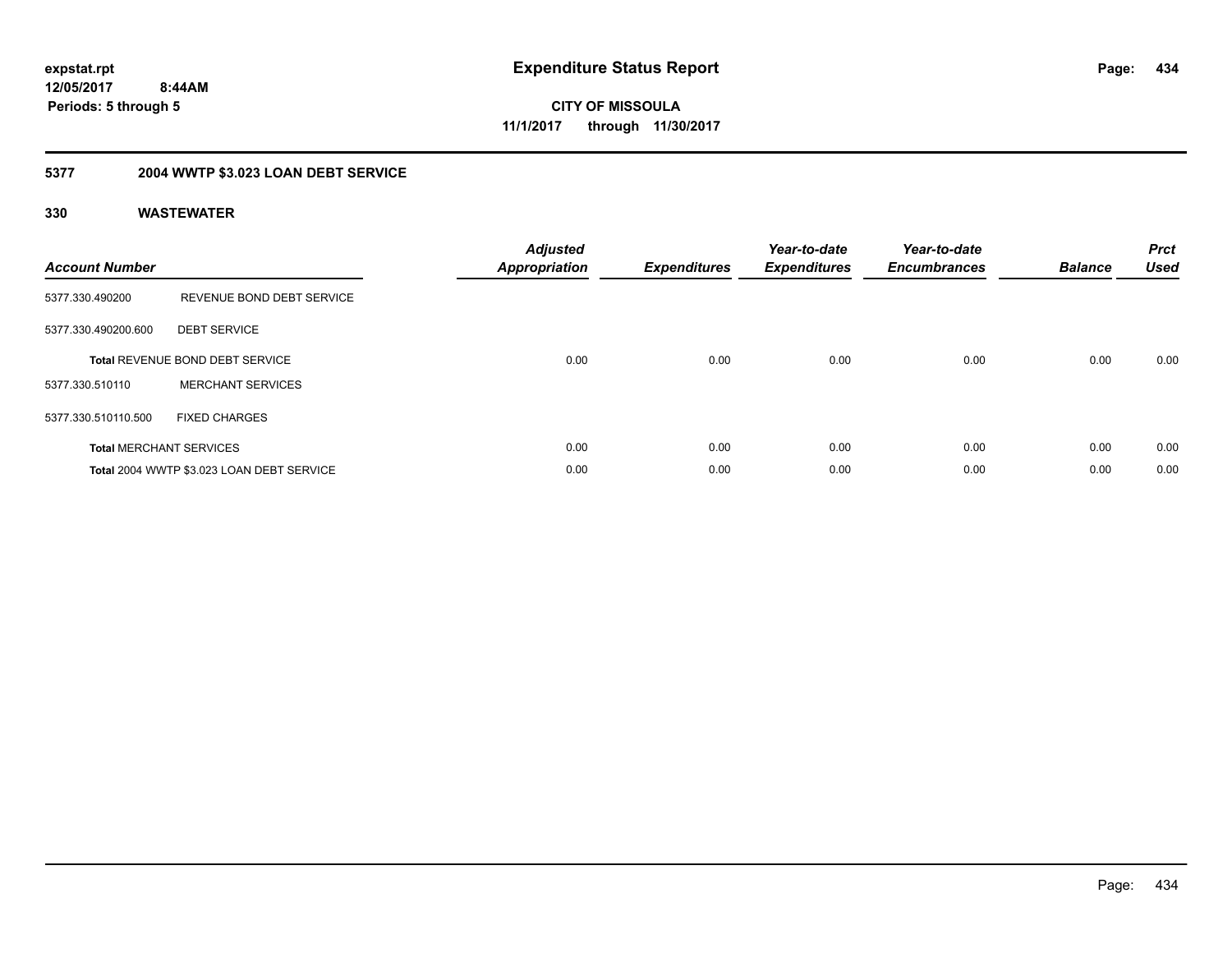# **5378 2004 WWTP \$3.023 LOAN RESERVE**

| <b>Account Number</b>       |                                      | <b>Adjusted</b><br><b>Appropriation</b> | <b>Expenditures</b> | Year-to-date<br><b>Expenditures</b> | Year-to-date<br><b>Encumbrances</b> | <b>Balance</b> | <b>Prct</b><br><b>Used</b> |
|-----------------------------|--------------------------------------|-----------------------------------------|---------------------|-------------------------------------|-------------------------------------|----------------|----------------------------|
| 5378.330.430610             | <b>ADMINISTRATION</b>                |                                         |                     |                                     |                                     |                |                            |
| 5378.330.430610.800         | OTHER OBJECTS                        |                                         |                     |                                     |                                     |                |                            |
| <b>Total ADMINISTRATION</b> |                                      | 0.00                                    | 0.00                | 0.00                                | 0.00                                | 0.00           | 0.00                       |
| 5378.330.510110             | <b>MERCHANT SERVICES</b>             |                                         |                     |                                     |                                     |                |                            |
| 5378.330.510110.500         | <b>FIXED CHARGES</b>                 |                                         |                     |                                     |                                     |                |                            |
|                             | <b>Total MERCHANT SERVICES</b>       | 0.00                                    | 0.00                | 0.00                                | 0.00                                | 0.00           | 0.00                       |
|                             | Total 2004 WWTP \$3.023 LOAN RESERVE | 0.00                                    | 0.00                | 0.00                                | 0.00                                | 0.00           | 0.00                       |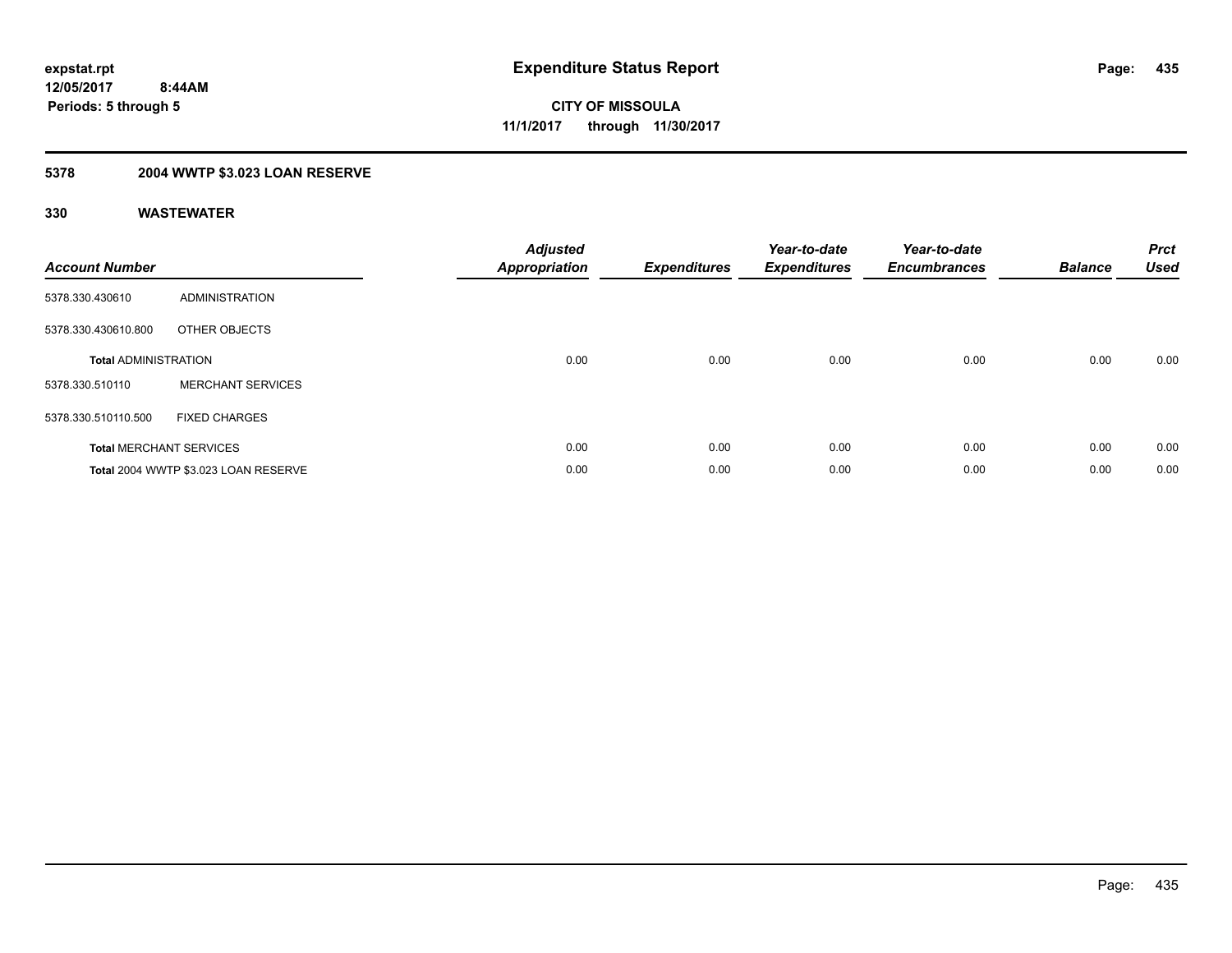## **5379 2005 BRICH/BRDY/LIN/GIL SRF DEBT**

|                             |                                        | <b>Adjusted</b>      |                     | Year-to-date        | Year-to-date        |                | <b>Prct</b> |
|-----------------------------|----------------------------------------|----------------------|---------------------|---------------------|---------------------|----------------|-------------|
| <b>Account Number</b>       |                                        | <b>Appropriation</b> | <b>Expenditures</b> | <b>Expenditures</b> | <b>Encumbrances</b> | <b>Balance</b> | <b>Used</b> |
| 5379.330.430610             | <b>ADMINISTRATION</b>                  |                      |                     |                     |                     |                |             |
| 5379.330.430610.800         | OTHER OBJECTS                          |                      |                     |                     |                     |                |             |
| <b>Total ADMINISTRATION</b> |                                        | 0.00                 | 0.00                | 0.00                | 0.00                | 0.00           | 0.00        |
| 5379.330.490200             | REVENUE BOND DEBT SERVICE              |                      |                     |                     |                     |                |             |
| 5379.330.490200.600         | <b>DEBT SERVICE</b>                    |                      |                     |                     |                     |                |             |
|                             | Total REVENUE BOND DEBT SERVICE        | 0.00                 | 0.00                | 0.00                | 0.00                | 0.00           | 0.00        |
| 5379.330.510110             | <b>MERCHANT SERVICES</b>               |                      |                     |                     |                     |                |             |
| 5379.330.510110.500         | <b>FIXED CHARGES</b>                   |                      |                     |                     |                     |                |             |
|                             | <b>Total MERCHANT SERVICES</b>         | 0.00                 | 0.00                | 0.00                | 0.00                | 0.00           | 0.00        |
|                             | Total 2005 BRICH/BRDY/LIN/GIL SRF DEBT | 0.00                 | 0.00                | 0.00                | 0.00                | 0.00           | 0.00        |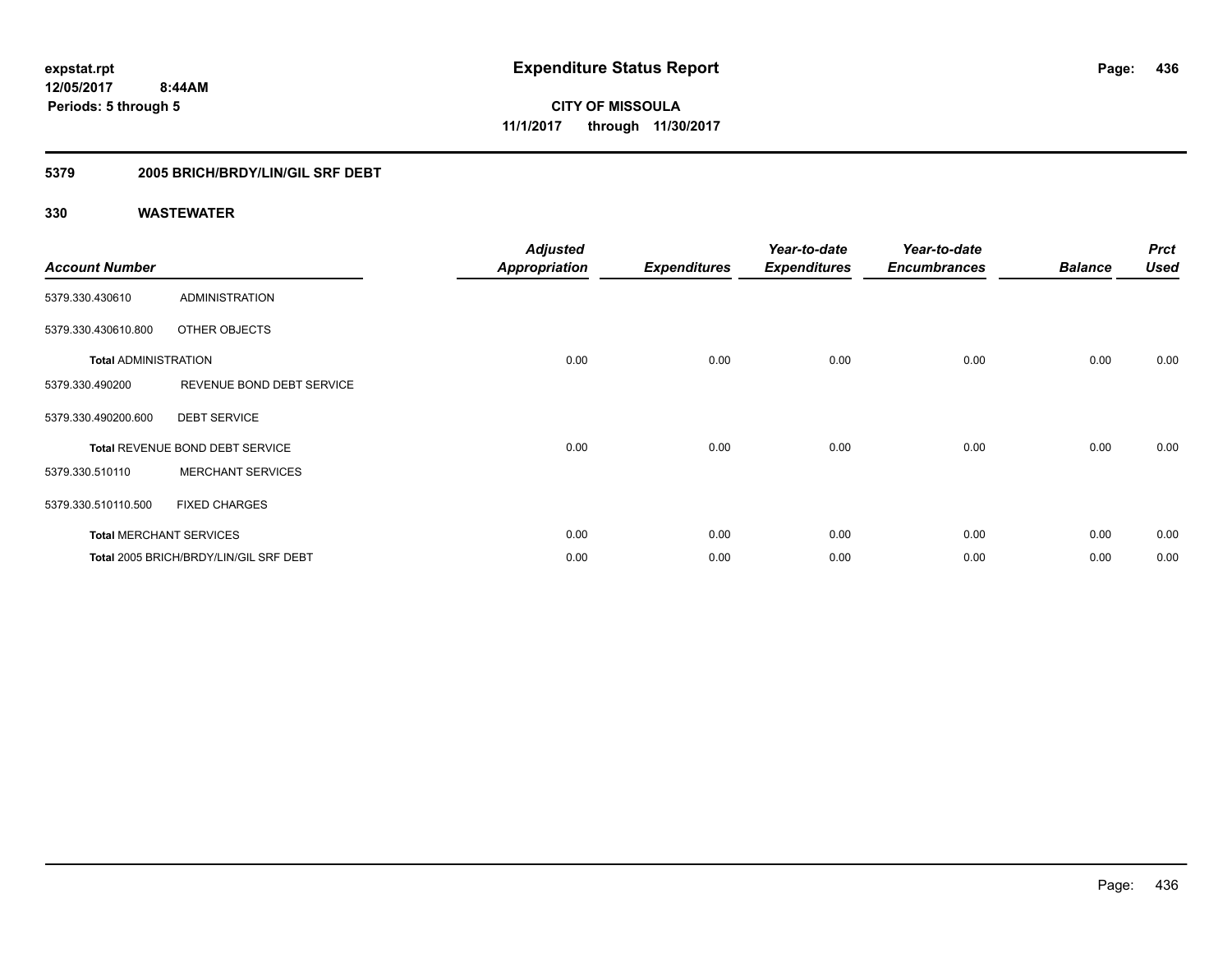## **12/05/2017 8:44AM Periods: 5 through 5**

**CITY OF MISSOULA 11/1/2017 through 11/30/2017**

#### **5380 BRDWY/BIRCH/GILBERT/LINCOLNWOOD**

| <b>Account Number</b>       |                                       | <b>Adjusted</b><br><b>Appropriation</b> | <b>Expenditures</b> | Year-to-date<br><b>Expenditures</b> | Year-to-date<br><b>Encumbrances</b> | <b>Balance</b> | <b>Prct</b><br><b>Used</b> |
|-----------------------------|---------------------------------------|-----------------------------------------|---------------------|-------------------------------------|-------------------------------------|----------------|----------------------------|
| 5380.330.430610             | <b>ADMINISTRATION</b>                 |                                         |                     |                                     |                                     |                |                            |
| 5380.330.430610.800         | OTHER OBJECTS                         |                                         |                     |                                     |                                     |                |                            |
| <b>Total ADMINISTRATION</b> |                                       | 0.00                                    | 0.00                | 0.00                                | 0.00                                | 0.00           | 0.00                       |
| 5380.330.490200             | REVENUE BOND DEBT SERVICE             |                                         |                     |                                     |                                     |                |                            |
| 5380.330.490200.600         | <b>DEBT SERVICE</b>                   |                                         |                     |                                     |                                     |                |                            |
|                             | Total REVENUE BOND DEBT SERVICE       | 0.00                                    | 0.00                | 0.00                                | 0.00                                | 0.00           | 0.00                       |
| 5380.330.510110             | <b>MERCHANT SERVICES</b>              |                                         |                     |                                     |                                     |                |                            |
| 5380.330.510110.500         | <b>FIXED CHARGES</b>                  |                                         |                     |                                     |                                     |                |                            |
|                             | <b>Total MERCHANT SERVICES</b>        | 0.00                                    | 0.00                | 0.00                                | 0.00                                | 0.00           | 0.00                       |
|                             | Total BRDWY/BIRCH/GILBERT/LINCOLNWOOD | 0.00                                    | 0.00                | 0.00                                | 0.00                                | 0.00           | 0.00                       |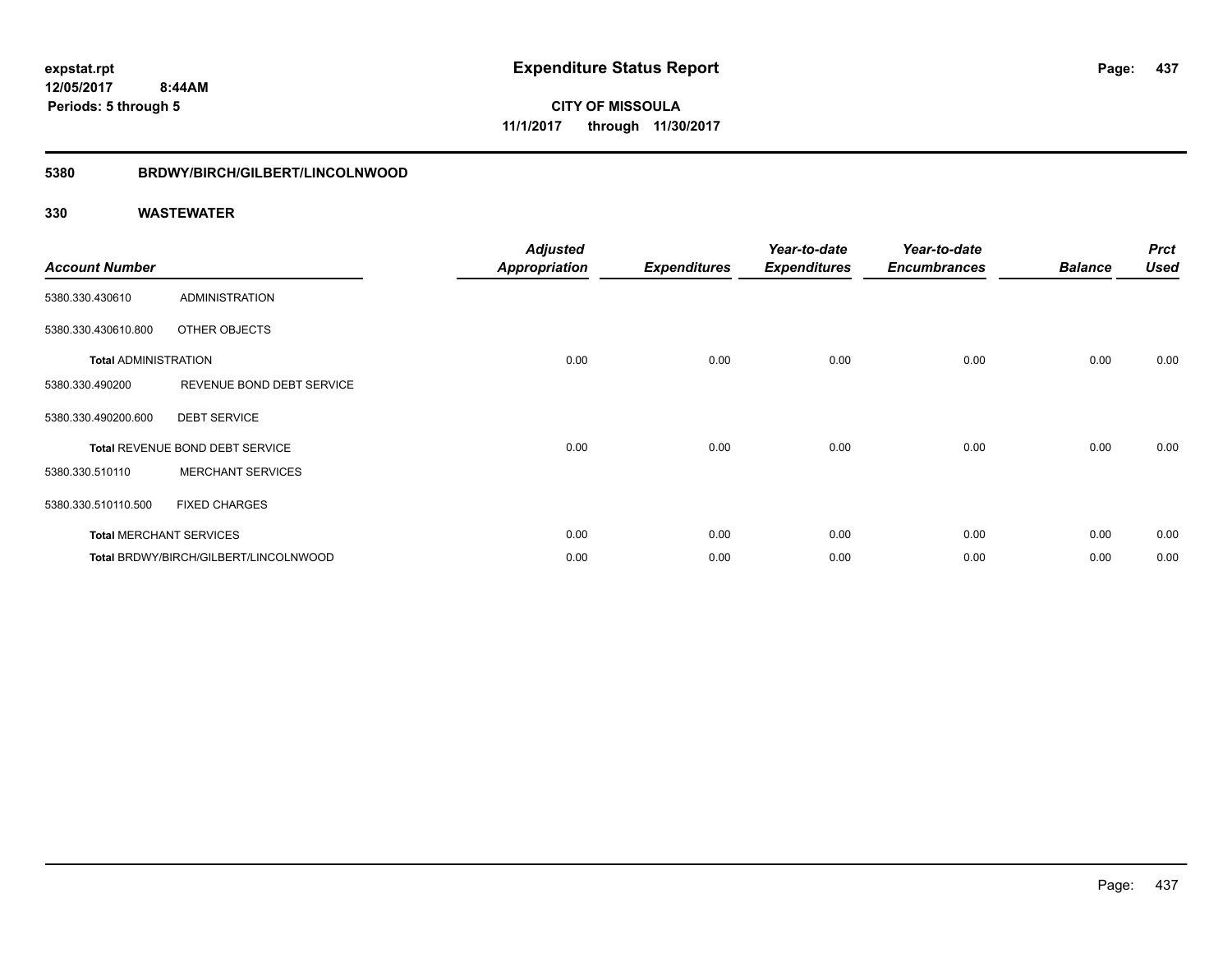## **5381 LINCOLNWOOD PH2 DEBT SERVICE**

| <b>Account Number</b>       |                                    | <b>Adjusted</b><br><b>Appropriation</b> | <b>Expenditures</b> | Year-to-date<br><b>Expenditures</b> | Year-to-date<br><b>Encumbrances</b> | <b>Balance</b> | <b>Prct</b><br><b>Used</b> |
|-----------------------------|------------------------------------|-----------------------------------------|---------------------|-------------------------------------|-------------------------------------|----------------|----------------------------|
| 5381.330.430610             | <b>ADMINISTRATION</b>              |                                         |                     |                                     |                                     |                |                            |
| 5381.330.430610.800         | OTHER OBJECTS                      |                                         |                     |                                     |                                     |                |                            |
| <b>Total ADMINISTRATION</b> |                                    | 0.00                                    | 0.00                | 0.00                                | 0.00                                | 0.00           | 0.00                       |
| 5381.330.490200             | REVENUE BOND DEBT SERVICE          |                                         |                     |                                     |                                     |                |                            |
| 5381.330.490200.600         | <b>DEBT SERVICE</b>                |                                         |                     |                                     |                                     |                |                            |
|                             | Total REVENUE BOND DEBT SERVICE    | 0.00                                    | 0.00                | 0.00                                | 0.00                                | 0.00           | 0.00                       |
| 5381.330.510110             | <b>MERCHANT SERVICES</b>           |                                         |                     |                                     |                                     |                |                            |
| 5381.330.510110.500         | <b>FIXED CHARGES</b>               |                                         |                     |                                     |                                     |                |                            |
|                             | <b>Total MERCHANT SERVICES</b>     | 0.00                                    | 0.00                | 0.00                                | 0.00                                | 0.00           | 0.00                       |
|                             | Total LINCOLNWOOD PH2 DEBT SERVICE | 0.00                                    | 0.00                | 0.00                                | 0.00                                | 0.00           | 0.00                       |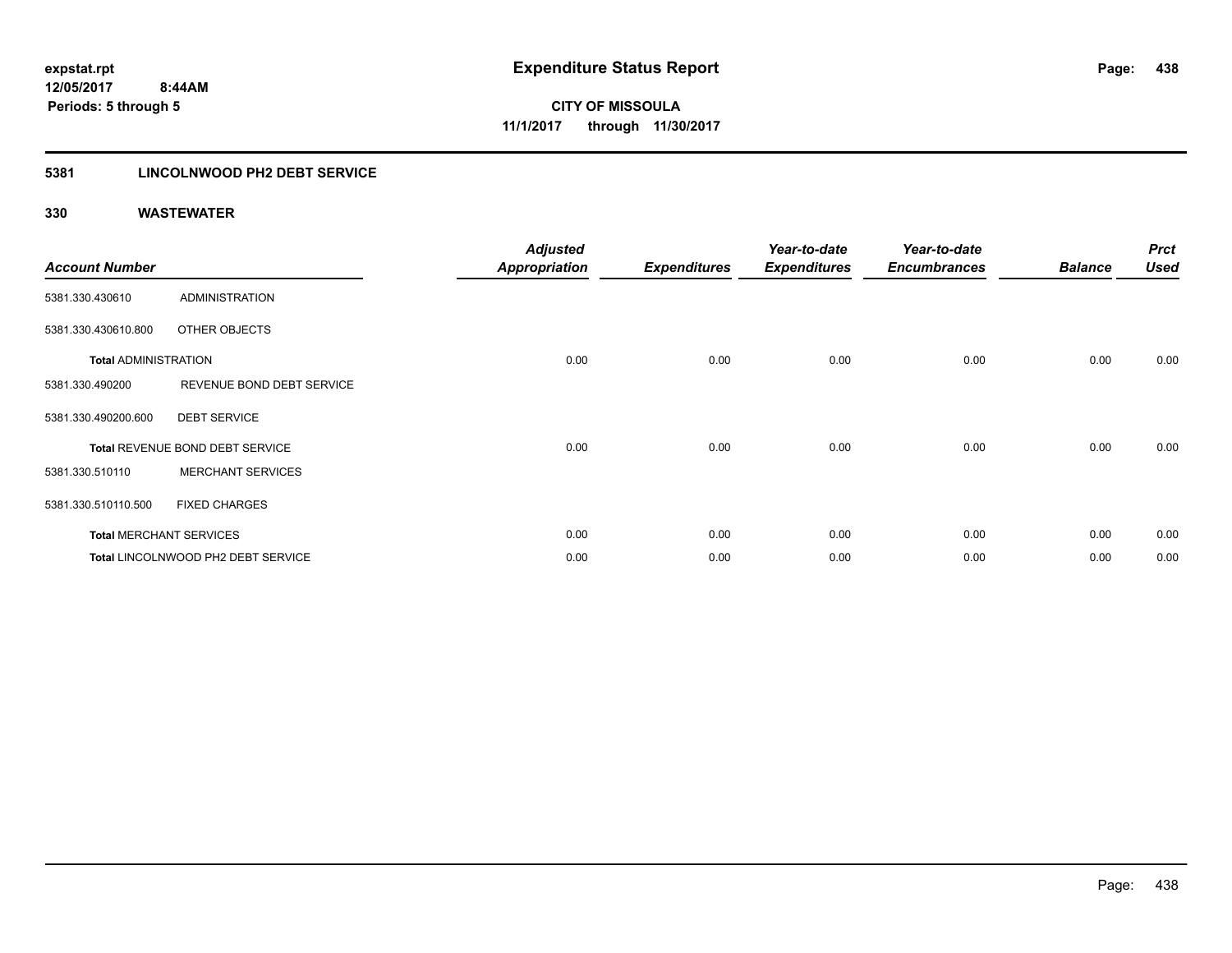## **5382 LINCOLNWOOD PH2 RESERVE FUND**

| <b>Account Number</b>       |                                    | <b>Adjusted</b><br><b>Appropriation</b> | <b>Expenditures</b> | Year-to-date<br><b>Expenditures</b> | Year-to-date<br><b>Encumbrances</b> | <b>Balance</b> | <b>Prct</b><br><b>Used</b> |
|-----------------------------|------------------------------------|-----------------------------------------|---------------------|-------------------------------------|-------------------------------------|----------------|----------------------------|
| 5382.330.430610             | <b>ADMINISTRATION</b>              |                                         |                     |                                     |                                     |                |                            |
| 5382.330.430610.800         | OTHER OBJECTS                      |                                         |                     |                                     |                                     |                |                            |
| <b>Total ADMINISTRATION</b> |                                    | 0.00                                    | 0.00                | 0.00                                | 0.00                                | 0.00           | 0.00                       |
| 5382.330.490200             | REVENUE BOND DEBT SERVICE          |                                         |                     |                                     |                                     |                |                            |
| 5382.330.490200.600         | <b>DEBT SERVICE</b>                |                                         |                     |                                     |                                     |                |                            |
|                             | Total REVENUE BOND DEBT SERVICE    | 0.00                                    | 0.00                | 0.00                                | 0.00                                | 0.00           | 0.00                       |
| 5382.330.510110             | <b>MERCHANT SERVICES</b>           |                                         |                     |                                     |                                     |                |                            |
| 5382.330.510110.500         | <b>FIXED CHARGES</b>               |                                         |                     |                                     |                                     |                |                            |
|                             | Total LINCOLNWOOD PH2 RESERVE FUND | 0.00                                    | 0.00                | 0.00                                | 0.00                                | 0.00           | 0.00                       |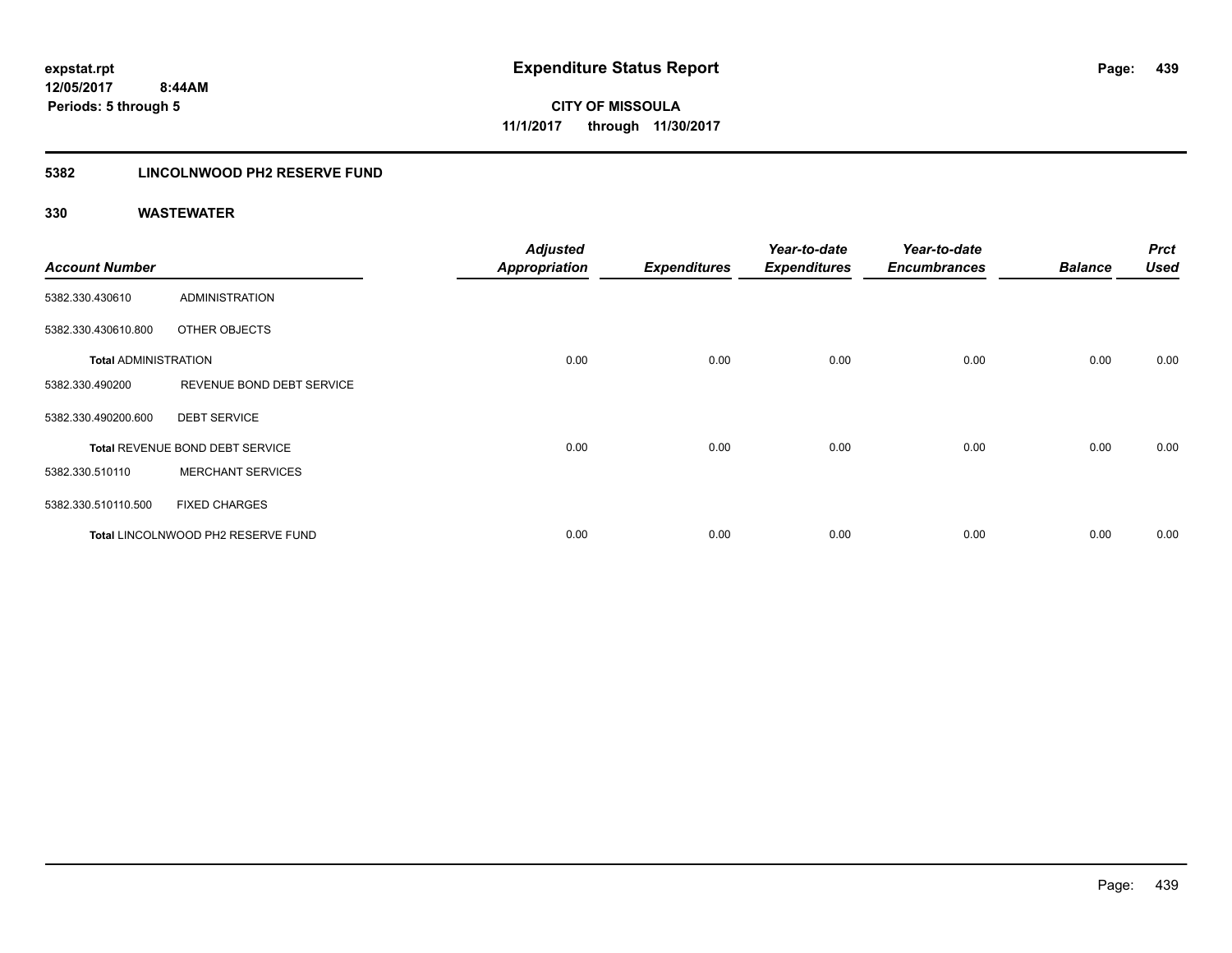**440**

**12/05/2017 8:44AM Periods: 5 through 5**

**CITY OF MISSOULA 11/1/2017 through 11/30/2017**

### **5383 FY09 RATTLESNAKE SEWER DEBT SVS**

### **550 SID 544 PROJECT**

| <b>Account Number</b> |                                              | <b>Adjusted</b><br><b>Appropriation</b> | <b>Expenditures</b> | Year-to-date<br><b>Expenditures</b> | Year-to-date<br><b>Encumbrances</b> | <b>Balance</b> | <b>Prct</b><br><b>Used</b> |
|-----------------------|----------------------------------------------|-----------------------------------------|---------------------|-------------------------------------|-------------------------------------|----------------|----------------------------|
| 5383.550.490200       | REVENUE BOND DEBT SERVICE                    |                                         |                     |                                     |                                     |                |                            |
| 5383.550.490200.600   | <b>DEBT SERVICE</b>                          |                                         |                     |                                     |                                     |                |                            |
|                       | <b>Total REVENUE BOND DEBT SERVICE</b>       | 0.00                                    | 0.00                | 0.00                                | 0.00                                | 0.00           | 0.00                       |
| 5383.550.510110       | <b>MERCHANT SERVICES</b>                     |                                         |                     |                                     |                                     |                |                            |
| 5383.550.510110.500   | <b>FIXED CHARGES</b>                         |                                         |                     |                                     |                                     |                |                            |
|                       | <b>Total FY09 RATTLESNAKE SEWER DEBT SVS</b> | 0.00                                    | 0.00                | 0.00                                | 0.00                                | 0.00           | 0.00                       |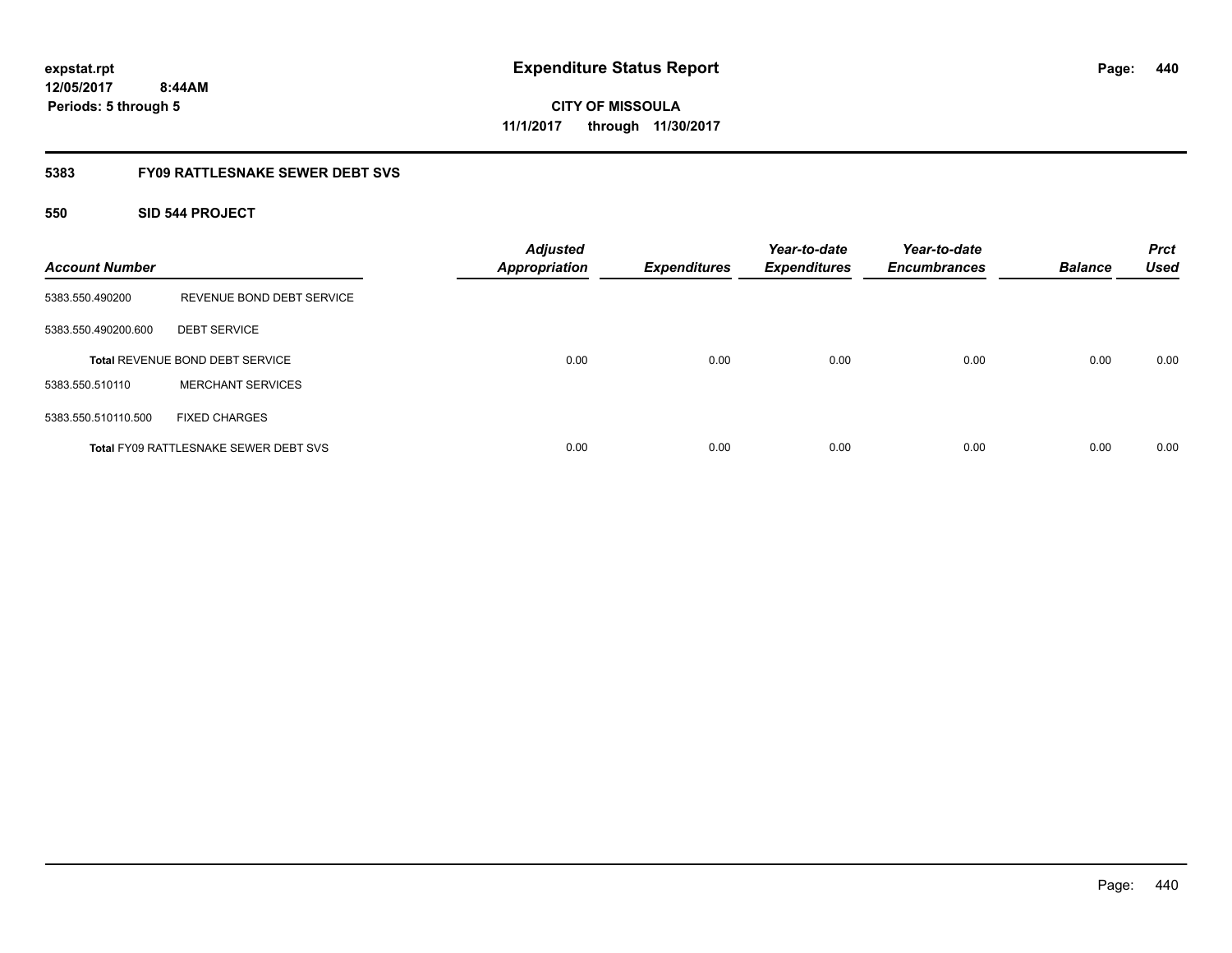### **5384 09 LOLO BOND RESERVE**

| <b>Account Number</b> |                                 | <b>Adjusted</b><br><b>Appropriation</b> | <b>Expenditures</b> | Year-to-date<br><b>Expenditures</b> | Year-to-date<br><b>Encumbrances</b> | <b>Balance</b> | <b>Prct</b><br><b>Used</b> |
|-----------------------|---------------------------------|-----------------------------------------|---------------------|-------------------------------------|-------------------------------------|----------------|----------------------------|
| 5384.330.490200       | REVENUE BOND DEBT SERVICE       |                                         |                     |                                     |                                     |                |                            |
| 5384.330.490200.800   | OTHER OBJECTS                   |                                         |                     |                                     |                                     |                |                            |
|                       | Total REVENUE BOND DEBT SERVICE | 0.00                                    | 0.00                | 0.00                                | 0.00                                | 0.00           | 0.00                       |
| 5384.330.510110       | <b>MERCHANT SERVICES</b>        |                                         |                     |                                     |                                     |                |                            |
| 5384.330.510110.500   | <b>FIXED CHARGES</b>            |                                         |                     |                                     |                                     |                |                            |
|                       | <b>Total MERCHANT SERVICES</b>  | 0.00                                    | 0.00                | 0.00                                | 0.00                                | 0.00           | 0.00                       |
|                       | Total 09 LOLO BOND RESERVE      | 0.00                                    | 0.00                | 0.00                                | 0.00                                | 0.00           | 0.00                       |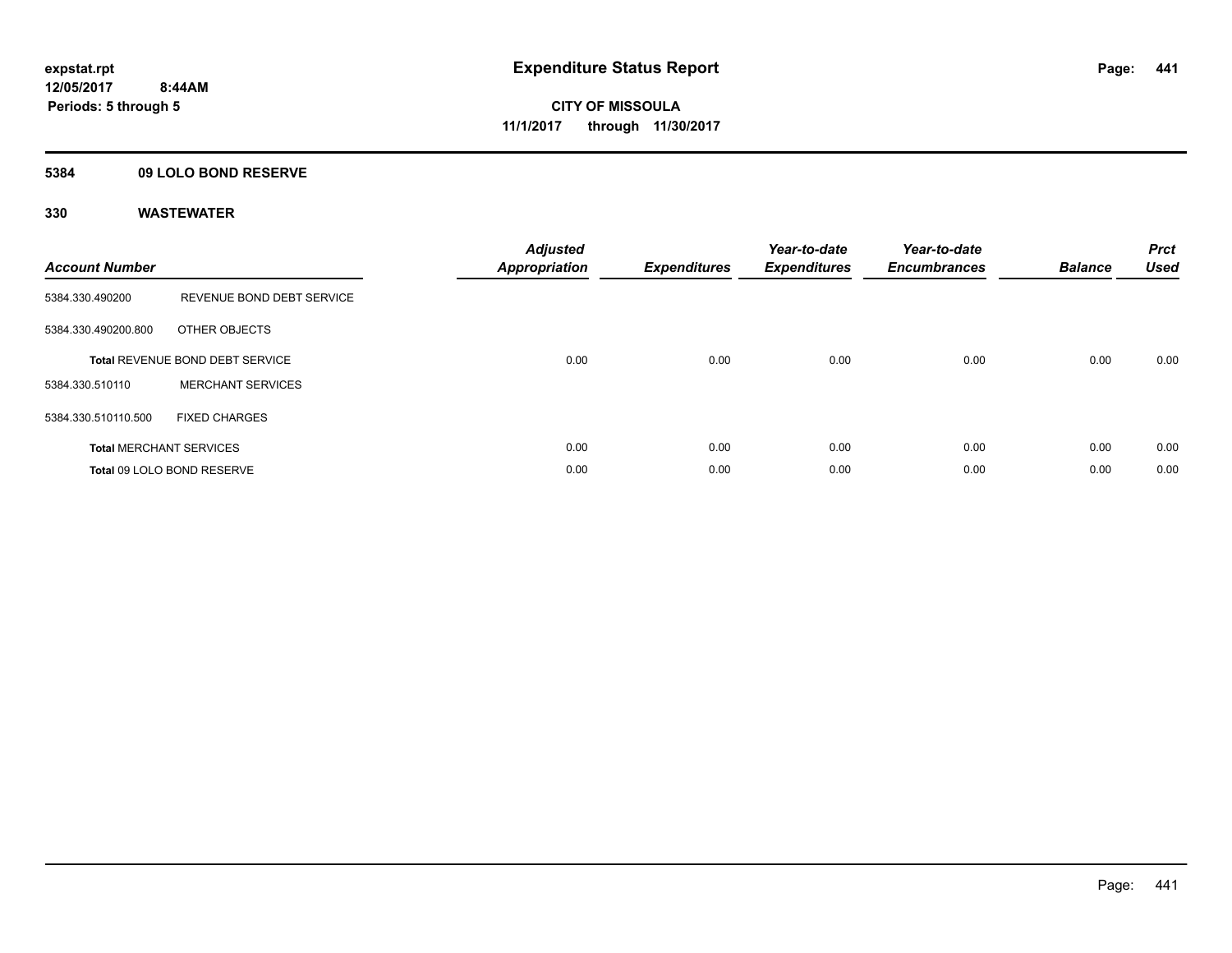## **12/05/2017 8:44AM Periods: 5 through 5**

**CITY OF MISSOULA 11/1/2017 through 11/30/2017**

## **5385 HEADWORKS 2010 BOND RESERVE**

| <b>Account Number</b>       |                                   | <b>Adjusted</b><br><b>Appropriation</b> | <b>Expenditures</b> | Year-to-date<br><b>Expenditures</b> | Year-to-date<br><b>Encumbrances</b> | <b>Balance</b> | <b>Prct</b><br>Used |
|-----------------------------|-----------------------------------|-----------------------------------------|---------------------|-------------------------------------|-------------------------------------|----------------|---------------------|
| 5385.330.430610             | ADMINISTRATION                    |                                         |                     |                                     |                                     |                |                     |
| 5385.330.430610.800         | OTHER OBJECTS                     |                                         |                     |                                     |                                     |                |                     |
| <b>Total ADMINISTRATION</b> |                                   | 0.00                                    | 0.00                | 0.00                                | 0.00                                | 0.00           | 0.00                |
|                             | Total HEADWORKS 2010 BOND RESERVE | 0.00                                    | 0.00                | 0.00                                | 0.00                                | 0.00           | 0.00                |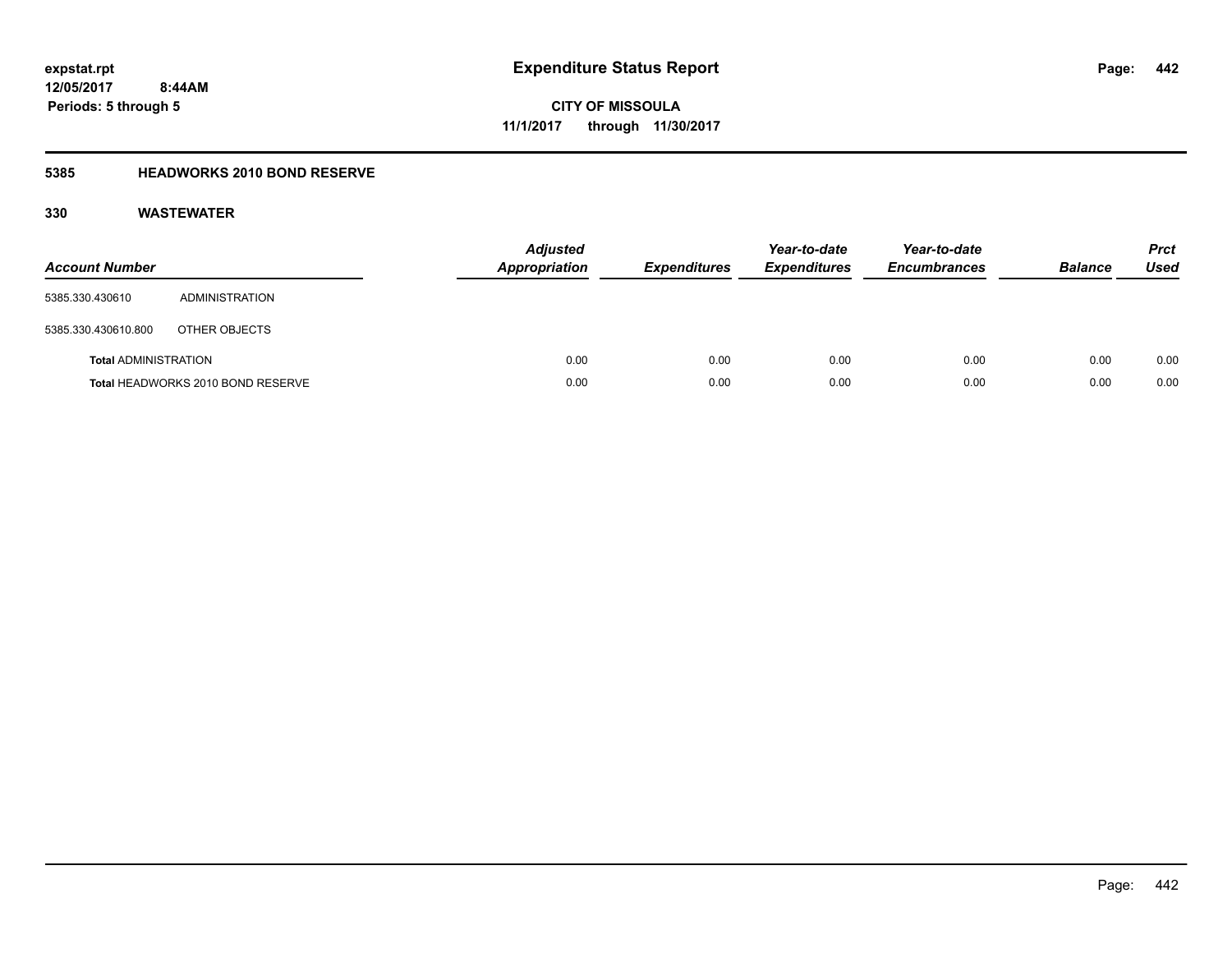### **5386 FY10 HEADWORKS DEBT SERVICE**

| <b>Account Number</b> |                                          | <b>Adjusted</b><br><b>Appropriation</b> | <b>Expenditures</b> | Year-to-date<br><b>Expenditures</b> | Year-to-date<br><b>Encumbrances</b> | <b>Balance</b> | <b>Prct</b><br><b>Used</b> |
|-----------------------|------------------------------------------|-----------------------------------------|---------------------|-------------------------------------|-------------------------------------|----------------|----------------------------|
| 5386.330.490200       | REVENUE BOND DEBT SERVICE                |                                         |                     |                                     |                                     |                |                            |
| 5386.330.490200.600   | <b>DEBT SERVICE</b>                      |                                         |                     |                                     |                                     |                |                            |
|                       | Total REVENUE BOND DEBT SERVICE          | 0.00                                    | 0.00                | 0.00                                | 0.00                                | 0.00           | 0.00                       |
| 5386.330.510110       | <b>MERCHANT SERVICES</b>                 |                                         |                     |                                     |                                     |                |                            |
| 5386.330.510110.500   | <b>FIXED CHARGES</b>                     |                                         |                     |                                     |                                     |                |                            |
|                       | <b>Total MERCHANT SERVICES</b>           | 0.00                                    | 0.00                | 0.00                                | 0.00                                | 0.00           | 0.00                       |
|                       | <b>Total FY10 HEADWORKS DEBT SERVICE</b> | 0.00                                    | 0.00                | 0.00                                | 0.00                                | 0.00           | 0.00                       |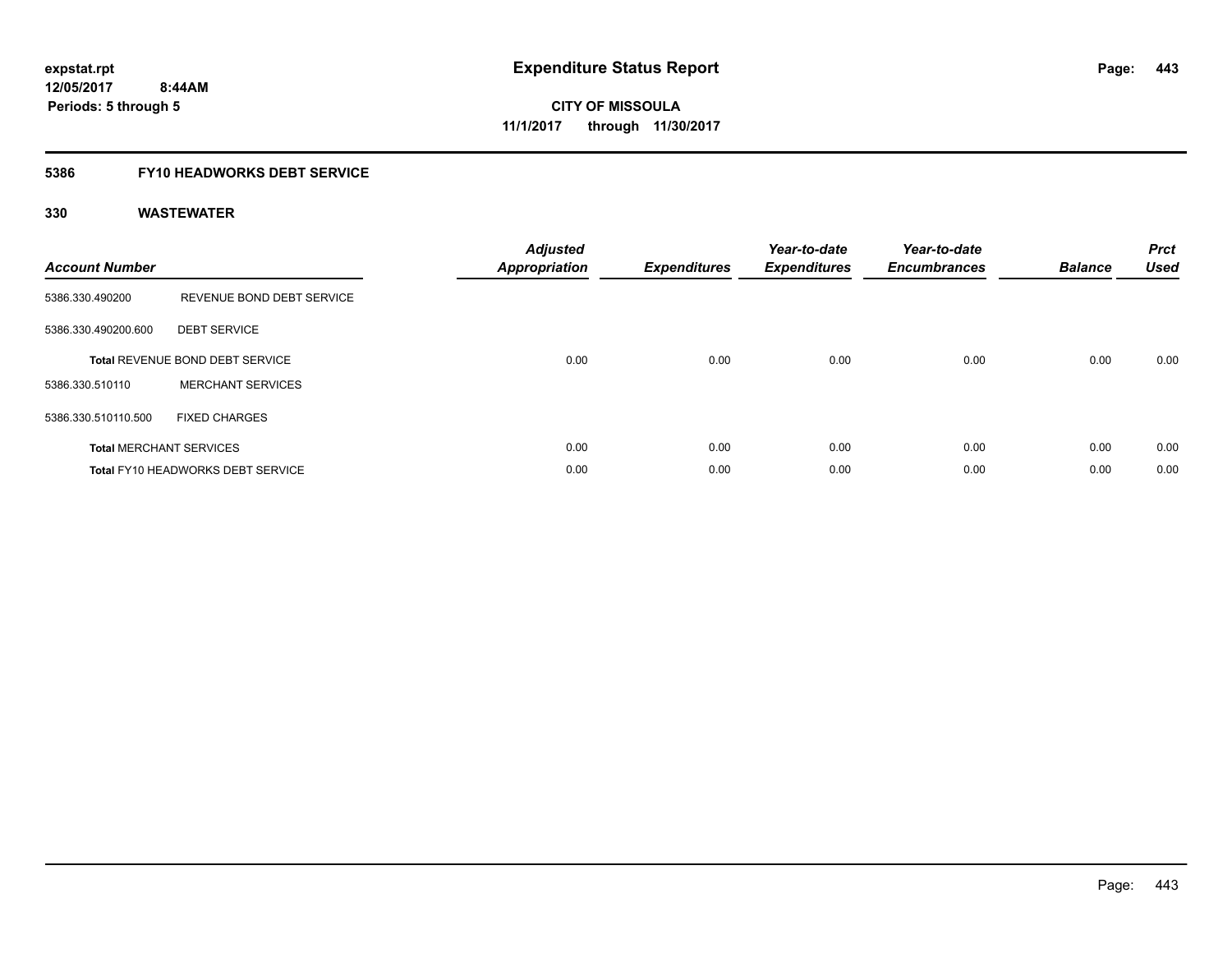**444**

**12/05/2017 8:44AM Periods: 5 through 5**

**CITY OF MISSOULA 11/1/2017 through 11/30/2017**

### **5387 FY11 SEWER \$1.29M BOND DEBT SERVICE**

| <b>Account Number</b> |                                            | <b>Adjusted</b><br>Appropriation | <b>Expenditures</b> | Year-to-date<br><b>Expenditures</b> | Year-to-date<br><b>Encumbrances</b> | <b>Balance</b> | <b>Prct</b><br><b>Used</b> |
|-----------------------|--------------------------------------------|----------------------------------|---------------------|-------------------------------------|-------------------------------------|----------------|----------------------------|
| 5387.330.490200       | REVENUE BOND DEBT SERVICE                  |                                  |                     |                                     |                                     |                |                            |
| 5387.330.490200.600   | <b>DEBT SERVICE</b>                        |                                  |                     |                                     |                                     |                |                            |
|                       | <b>Total REVENUE BOND DEBT SERVICE</b>     | 0.00                             | 0.00                | 0.00                                | 0.00                                | 0.00           | 0.00                       |
| 5387.330.510110       | <b>MERCHANT SERVICES</b>                   |                                  |                     |                                     |                                     |                |                            |
| 5387.330.510110.500   | <b>FIXED CHARGES</b>                       |                                  |                     |                                     |                                     |                |                            |
|                       | <b>Total MERCHANT SERVICES</b>             | 0.00                             | 0.00                | 0.00                                | 0.00                                | 0.00           | 0.00                       |
|                       | Total FY11 SEWER \$1.29M BOND DEBT SERVICE | 0.00                             | 0.00                | 0.00                                | 0.00                                | 0.00           | 0.00                       |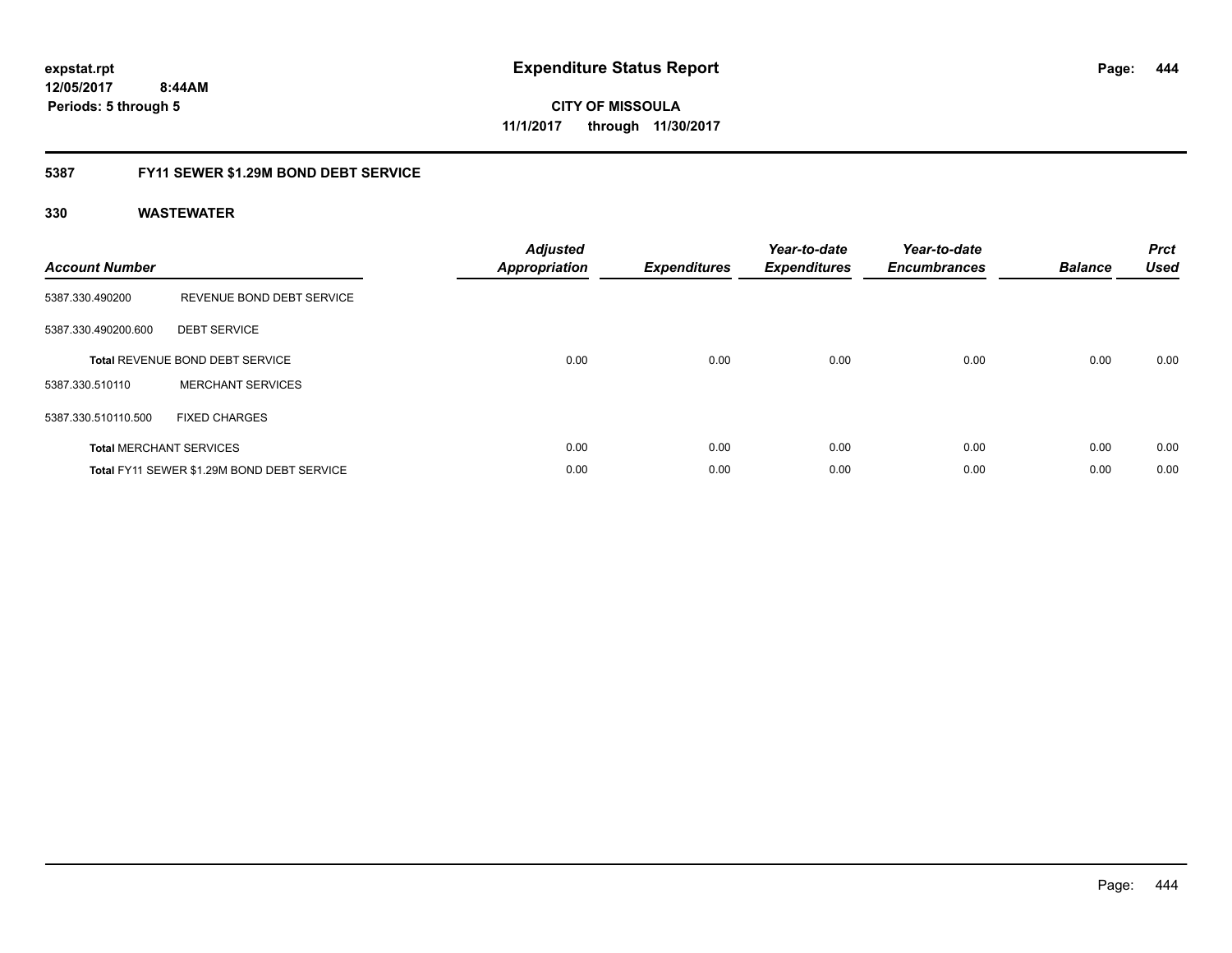## **5388 FY11 \$1.29M SEWER BOND RESERVE**

| <b>Account Number</b>       |                                       | <b>Adjusted</b><br>Appropriation | Expenditures | Year-to-date<br><b>Expenditures</b> | Year-to-date<br><b>Encumbrances</b> | <b>Balance</b> | <b>Prct</b><br><b>Used</b> |
|-----------------------------|---------------------------------------|----------------------------------|--------------|-------------------------------------|-------------------------------------|----------------|----------------------------|
| 5388.330.430610             | ADMINISTRATION                        |                                  |              |                                     |                                     |                |                            |
| 5388.330.430610.800         | OTHER OBJECTS                         |                                  |              |                                     |                                     |                |                            |
| <b>Total ADMINISTRATION</b> |                                       | 0.00                             | 0.00         | 0.00                                | 0.00                                | 0.00           | 0.00                       |
| 5388.330.510110             | <b>MERCHANT SERVICES</b>              |                                  |              |                                     |                                     |                |                            |
| 5388.330.510110.500         | <b>FIXED CHARGES</b>                  |                                  |              |                                     |                                     |                |                            |
|                             | <b>Total MERCHANT SERVICES</b>        | 0.00                             | 0.00         | 0.00                                | 0.00                                | 0.00           | 0.00                       |
|                             | Total FY11 \$1.29M SEWER BOND RESERVE | 0.00                             | 0.00         | 0.00                                | 0.00                                | 0.00           | 0.00                       |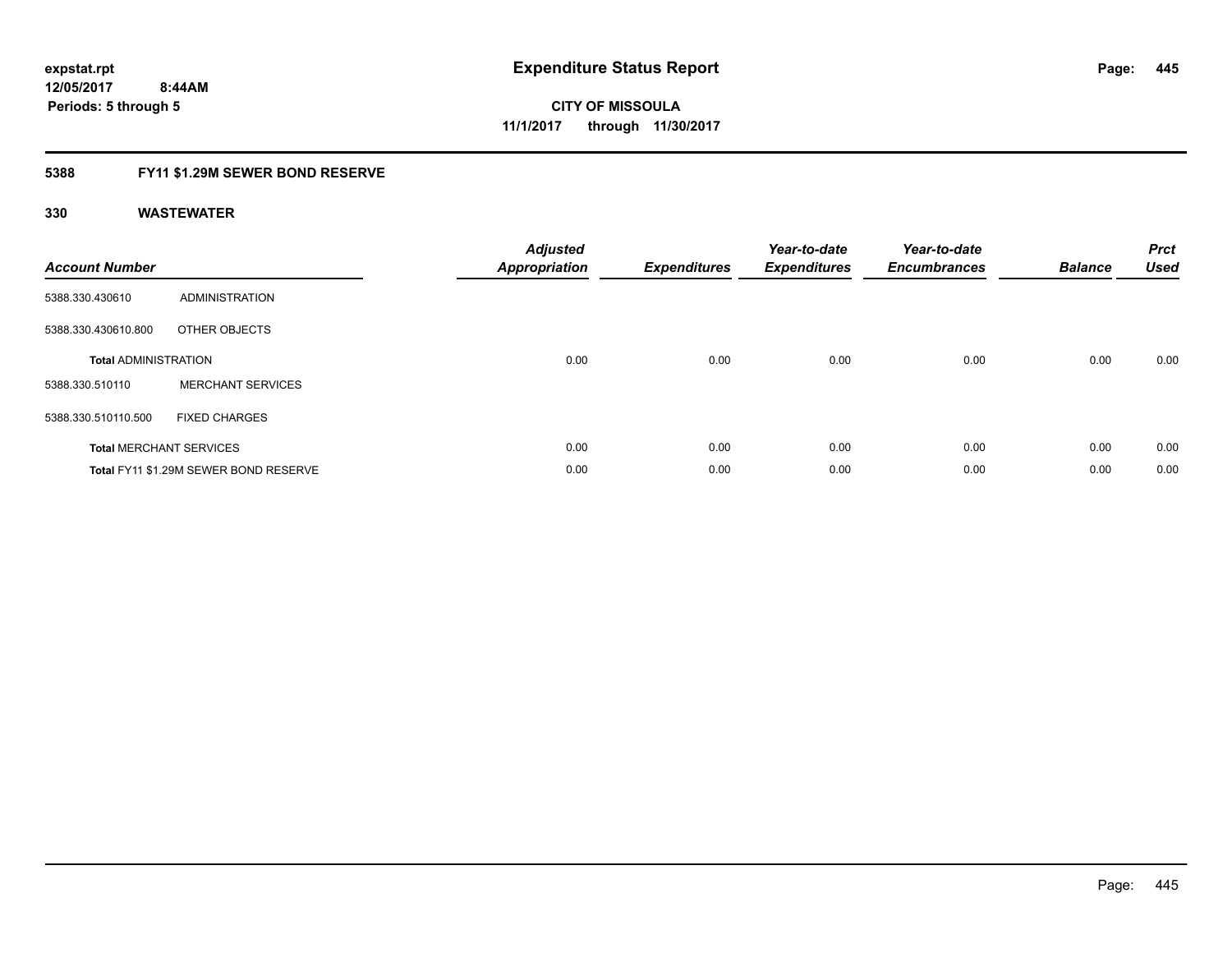**12/05/2017 8:44AM Periods: 5 through 5**

**CITY OF MISSOULA 11/1/2017 through 11/30/2017**

### **5389 FY15 SEWER REVENUE BOND DEBT SERVICE**

| <b>Account Number</b> |                                                   | <b>Adjusted</b><br><b>Appropriation</b> | <b>Expenditures</b> | Year-to-date<br><b>Expenditures</b> | Year-to-date<br><b>Encumbrances</b> | <b>Balance</b> | <b>Prct</b><br><b>Used</b> |
|-----------------------|---------------------------------------------------|-----------------------------------------|---------------------|-------------------------------------|-------------------------------------|----------------|----------------------------|
| 5389.330.490200       | REVENUE BOND DEBT SERVICE                         |                                         |                     |                                     |                                     |                |                            |
| 5389.330.490200.600   | <b>DEBT SERVICE</b>                               |                                         |                     |                                     |                                     |                |                            |
|                       | <b>Total REVENUE BOND DEBT SERVICE</b>            | 0.00                                    | 0.00                | 0.00                                | 0.00                                | 0.00           | 0.00                       |
| 5389.330.510110       | <b>MERCHANT SERVICES</b>                          |                                         |                     |                                     |                                     |                |                            |
| 5389.330.510110.500   | <b>FIXED CHARGES</b>                              |                                         |                     |                                     |                                     |                |                            |
|                       | <b>Total MERCHANT SERVICES</b>                    | 0.00                                    | 0.00                | 0.00                                | 0.00                                | 0.00           | 0.00                       |
|                       | <b>Total FY15 SEWER REVENUE BOND DEBT SERVICE</b> | 0.00                                    | 0.00                | 0.00                                | 0.00                                | 0.00           | 0.00                       |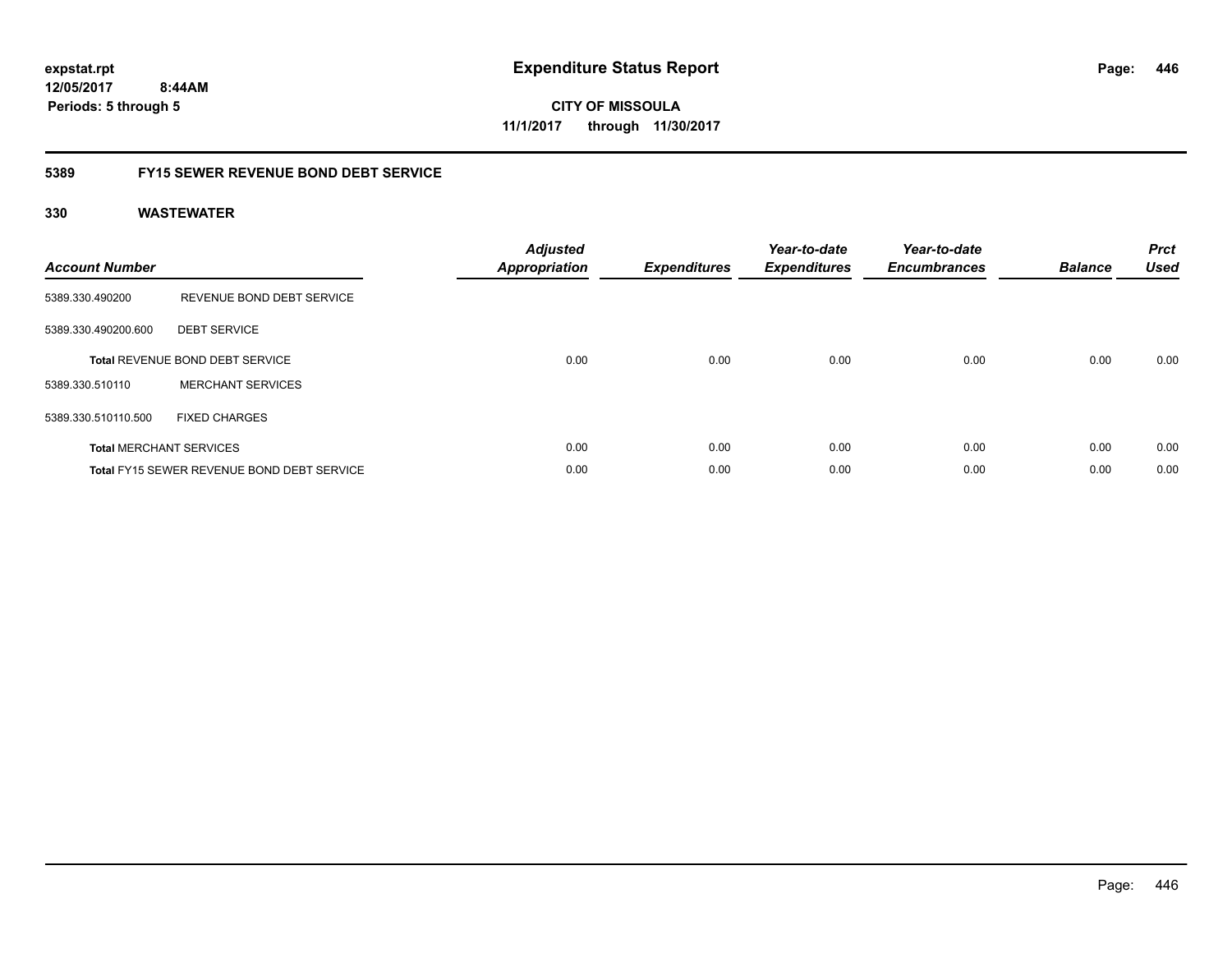### **5390 FY15 SEWER BOND DEBT RESERVE**

| <b>Account Number</b>       |                                           | <b>Adjusted</b><br><b>Appropriation</b> | <b>Expenditures</b> | Year-to-date<br><b>Expenditures</b> | Year-to-date<br><b>Encumbrances</b> | <b>Balance</b> | <b>Prct</b><br><b>Used</b> |
|-----------------------------|-------------------------------------------|-----------------------------------------|---------------------|-------------------------------------|-------------------------------------|----------------|----------------------------|
| 5390.330.430610             | ADMINISTRATION                            |                                         |                     |                                     |                                     |                |                            |
| 5390.330.430610.800         | OTHER OBJECTS                             |                                         |                     |                                     |                                     |                |                            |
| <b>Total ADMINISTRATION</b> |                                           | 0.00                                    | 0.00                | 0.00                                | 0.00                                | 0.00           | 0.00                       |
| 5390.330.510110             | <b>MERCHANT SERVICES</b>                  |                                         |                     |                                     |                                     |                |                            |
| 5390.330.510110.500         | <b>FIXED CHARGES</b>                      |                                         |                     |                                     |                                     |                |                            |
|                             | <b>Total FY15 SEWER BOND DEBT RESERVE</b> | 0.00                                    | 0.00                | 0.00                                | 0.00                                | 0.00           | 0.00                       |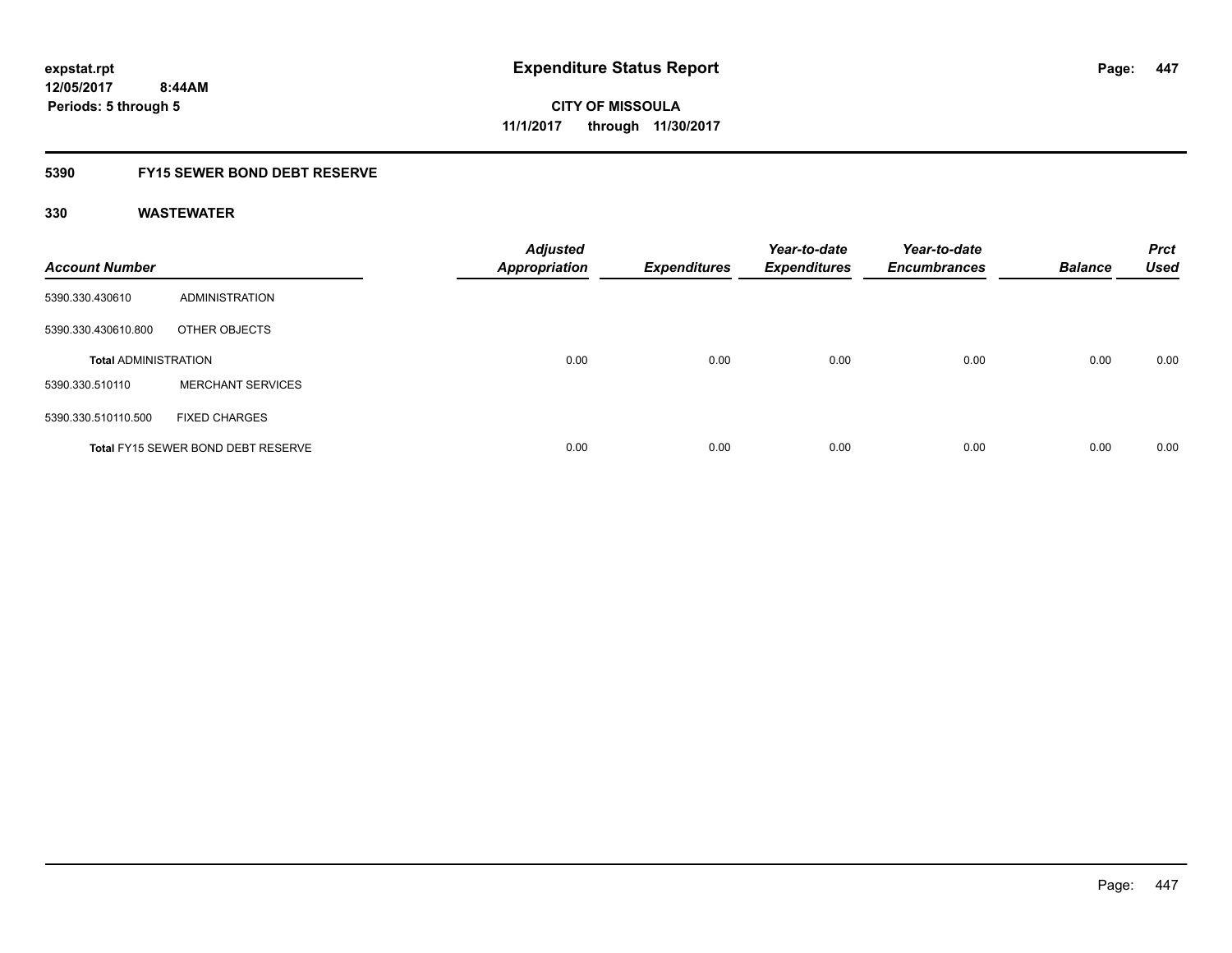#### **5450 STORMWATER UTILITIY**

|                                           |                                                         | <b>Adjusted</b>      |                     | Year-to-date        | Year-to-date        |                | <b>Prct</b> |
|-------------------------------------------|---------------------------------------------------------|----------------------|---------------------|---------------------|---------------------|----------------|-------------|
| <b>Account Number</b>                     |                                                         | <b>Appropriation</b> | <b>Expenditures</b> | <b>Expenditures</b> | <b>Encumbrances</b> | <b>Balance</b> | <b>Used</b> |
| 5450.334.430210                           | <b>ADMINISTRATION</b>                                   |                      |                     |                     |                     |                |             |
| 5450.334.430210.100                       | PERSONAL SERVICES                                       |                      |                     |                     |                     |                |             |
|                                           | 5450.334.430210.110.000 SALARIES AND WAGES              | 80,543.00            | 4,878.35            | 32,866.07           | 0.00                | 47,676.93      | 40.81       |
|                                           | 5450.334.430210.140.000 EMPLOYER CONTRIBUTIONS          | 28,645.00            | 1,653.44            | 14,573.34           | 0.00                | 14,071.66      | 50.88       |
|                                           | 5450.334.430210.141.000 STATE RETIREMENT CONTRIBUTIONS  | 81.00                | 0.00                | 40.68               | 0.00                | 40.32          | 50.22       |
| <b>Total PERSONAL SERVICES</b>            |                                                         | 109,269.00           | 6,531.79            | 47,480.09           | 0.00                | 61,788.91      | 43.45       |
| 5450.334.430210.200                       | <b>SUPPLIES</b>                                         |                      |                     |                     |                     |                |             |
| 5450.334.430210.210.000 OFFICE SUPPLIES   |                                                         | 300.00               | 1,750.13            | 2,710.08            | 0.00                | $-2,410.08$    | 903.36      |
|                                           | 5450.334.430210.220.000 OPERATING SUPPLIES              | 0.00                 | 44.46               | 572.22              | 0.00                | $-572.22$      | 0.00        |
|                                           | 5450.334.430210.230.000 REPAIR/MAINTENANCE              | 1,020.00             | 0.00                | 345.56              | 0.00                | 674.44         | 33.88       |
|                                           | 5450.334.430210.230.321 REPAIR/MAINTENANCE              | 0.00                 | 0.00                | 270.00              | 0.00                | $-270.00$      | 0.00        |
| 5450.334.430210.231.000 GASOLINE          |                                                         | 3,708.00             | 121.89              | 198.12              | 0.00                | 3,509.88       | 5.34        |
| 5450.334.430210.240.000 OTHER SUPPLIES    |                                                         | 520.00               | 0.00                | 0.00                | 0.00                | 520.00         | 0.00        |
| <b>Total SUPPLIES</b>                     |                                                         | 5,548.00             | 1,916.48            | 4,095.98            | 0.00                | 1,452.02       | 73.83       |
| 5450.334.430210.300                       | PURCHASED SERVICES                                      |                      |                     |                     |                     |                |             |
|                                           | 5450.334.430210.320.000 PRINTING & DUPLICATING          | 2,000.00             | 32.49               | 122.35              | 0.00                | 1,877.65       | 6.12        |
|                                           | 5450.334.430210.330.000 PUBLICITY, SUBSCRIPTIONS & DUES | 10,803.00            | 243.92              | 243.92              | 0.00                | 10,559.08      | 2.26        |
| 5450.334.430210.344.000 TELEPHONE SERVICE |                                                         | 1.710.00             | 44.63               | 180.55              | 0.00                | 1,529.45       | 10.56       |
| 5450.334.430210.370.000 TRAVEL            |                                                         | 2,700.00             | 504.80              | 830.96              | 0.00                | 1,869.04       | 30.78       |
| 5450.334.430210.370.430 TRAVEL            |                                                         | 0.00                 | 0.00                | 1,503.64            | 0.00                | $-1,503.64$    | 0.00        |
| 5450.334.430210.380.000 TRAINING          |                                                         | 5,400.00             | 0.00                | 2,115.00            | 0.00                | 3,285.00       | 39.17       |
| <b>Total PURCHASED SERVICES</b>           |                                                         | 22,613.00            | 825.84              | 4,996.42            | 0.00                | 17.616.58      | 22.10       |
| 5450.334.430210.500                       | <b>FIXED CHARGES</b>                                    |                      |                     |                     |                     |                |             |
| <b>Total FIXED CHARGES</b>                |                                                         | 0.00                 | 0.00                | 0.00                | 0.00                | 0.00           | 0.00        |
| 5450.334.430210.600                       | <b>DEBT SERVICE</b>                                     |                      |                     |                     |                     |                |             |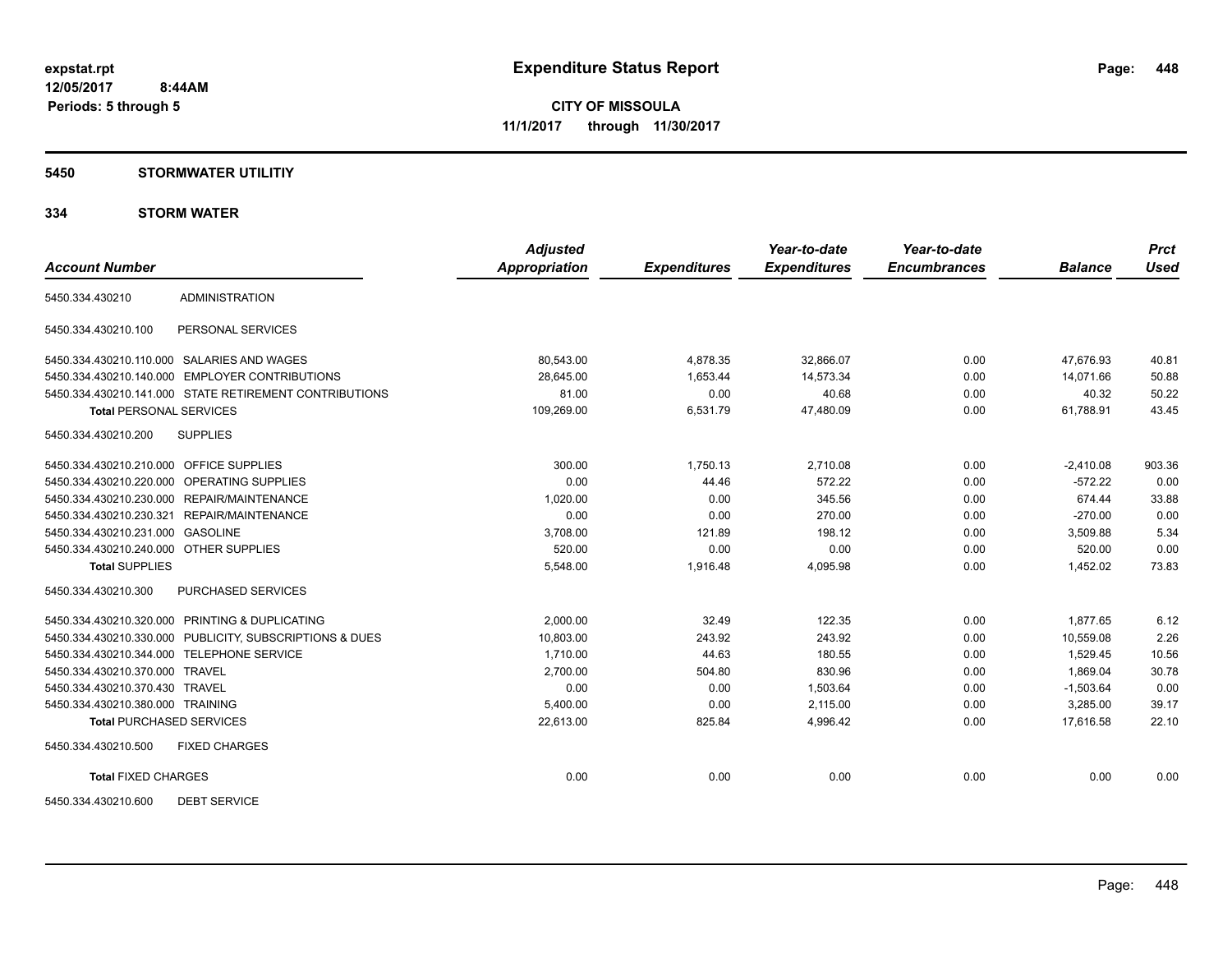#### **5450 STORMWATER UTILITIY**

| <b>Account Number</b>                                  | <b>Adjusted</b><br><b>Appropriation</b> | <b>Expenditures</b> | Year-to-date<br><b>Expenditures</b> | Year-to-date<br><b>Encumbrances</b> | <b>Balance</b> | <b>Prct</b><br><b>Used</b> |
|--------------------------------------------------------|-----------------------------------------|---------------------|-------------------------------------|-------------------------------------|----------------|----------------------------|
| 5450.334.430210.620.000 INTEREST / SERVICE FEES        | 53,772.00                               | 0.00                | 0.00                                | 0.00                                | 53,772.00      | 0.00                       |
| <b>Total DEBT SERVICE</b>                              | 53,772.00                               | 0.00                | 0.00                                | 0.00                                | 53,772.00      | 0.00                       |
| OTHER OBJECTS<br>5450.334.430210.800                   |                                         |                     |                                     |                                     |                |                            |
| 5450.334.430210.820.000 TRANSFERS TO OTHER FUNDS       | 26,988.00                               | 0.00                | 0.00                                | 0.00                                | 26,988.00      | 0.00                       |
| <b>Total OTHER OBJECTS</b>                             | 26,988.00                               | 0.00                | 0.00                                | 0.00                                | 26,988.00      | 0.00                       |
| <b>CAPITAL OUTLAY</b><br>5450.334.430210.900           |                                         |                     |                                     |                                     |                |                            |
| 5450.334.430210.930.000 IMPROVEMENTS                   | 26,498.00                               | 0.00                | 0.00                                | 0.00                                | 26,498.00      | 0.00                       |
| <b>Total CAPITAL OUTLAY</b>                            | 26.498.00                               | 0.00                | 0.00                                | 0.00                                | 26.498.00      | 0.00                       |
| <b>Total ADMINISTRATION</b>                            | 244,688.00                              | 9,274.11            | 56,572.49                           | 0.00                                | 188,115.51     | 23.12                      |
| <b>STORM DRAINAGE</b><br>5450.334.430235               |                                         |                     |                                     |                                     |                |                            |
| PERSONAL SERVICES<br>5450.334.430235.100               |                                         |                     |                                     |                                     |                |                            |
| 5450.334.430235.110.000 SALARIES AND WAGES             | 37.500.00                               | 0.00                | 0.00                                | 0.00                                | 37,500.00      | 0.00                       |
| 5450.334.430235.140.000 EMPLOYER CONTRIBUTIONS         | 15,988.00                               | 0.00                | 0.00                                | 0.00                                | 15.988.00      | 0.00                       |
| 5450.334.430235.141.000 STATE RETIREMENT CONTRIBUTIONS | 36.00                                   | 0.00                | 0.00                                | 0.00                                | 36.00          | 0.00                       |
| <b>Total PERSONAL SERVICES</b>                         | 53,524.00                               | 0.00                | 0.00                                | 0.00                                | 53,524.00      | 0.00                       |
| <b>SUPPLIES</b><br>5450.334.430235.200                 |                                         |                     |                                     |                                     |                |                            |
| 5450.334.430235.210.000 OFFICE SUPPLIES                | 214.00                                  | 0.00                | 0.00                                | 0.00                                | 214.00         | 0.00                       |
| 5450.334.430235.220.000 OPERATING SUPPLIES             | 12,485.00                               | 0.00                | 0.00                                | 0.00                                | 12,485.00      | 0.00                       |
| 5450.334.430235.231.000 GASOLINE                       | 1.800.00                                | 0.00                | 0.00                                | 0.00                                | 1.800.00       | 0.00                       |
| <b>Total SUPPLIES</b>                                  | 14,499.00                               | 0.00                | 0.00                                | 0.00                                | 14.499.00      | 0.00                       |
| PURCHASED SERVICES<br>5450.334.430235.300              |                                         |                     |                                     |                                     |                |                            |
| 5450.334.430235.360.000 REPAIR & MAINTENANCE           | 2.475.00                                | 0.00                | 0.00                                | 0.00                                | 2,475.00       | 0.00                       |
| <b>Total PURCHASED SERVICES</b>                        | 2,475.00                                | 0.00                | 0.00                                | 0.00                                | 2,475.00       | 0.00                       |
| <b>CAPITAL OUTLAY</b><br>5450.334.430235.900           |                                         |                     |                                     |                                     |                |                            |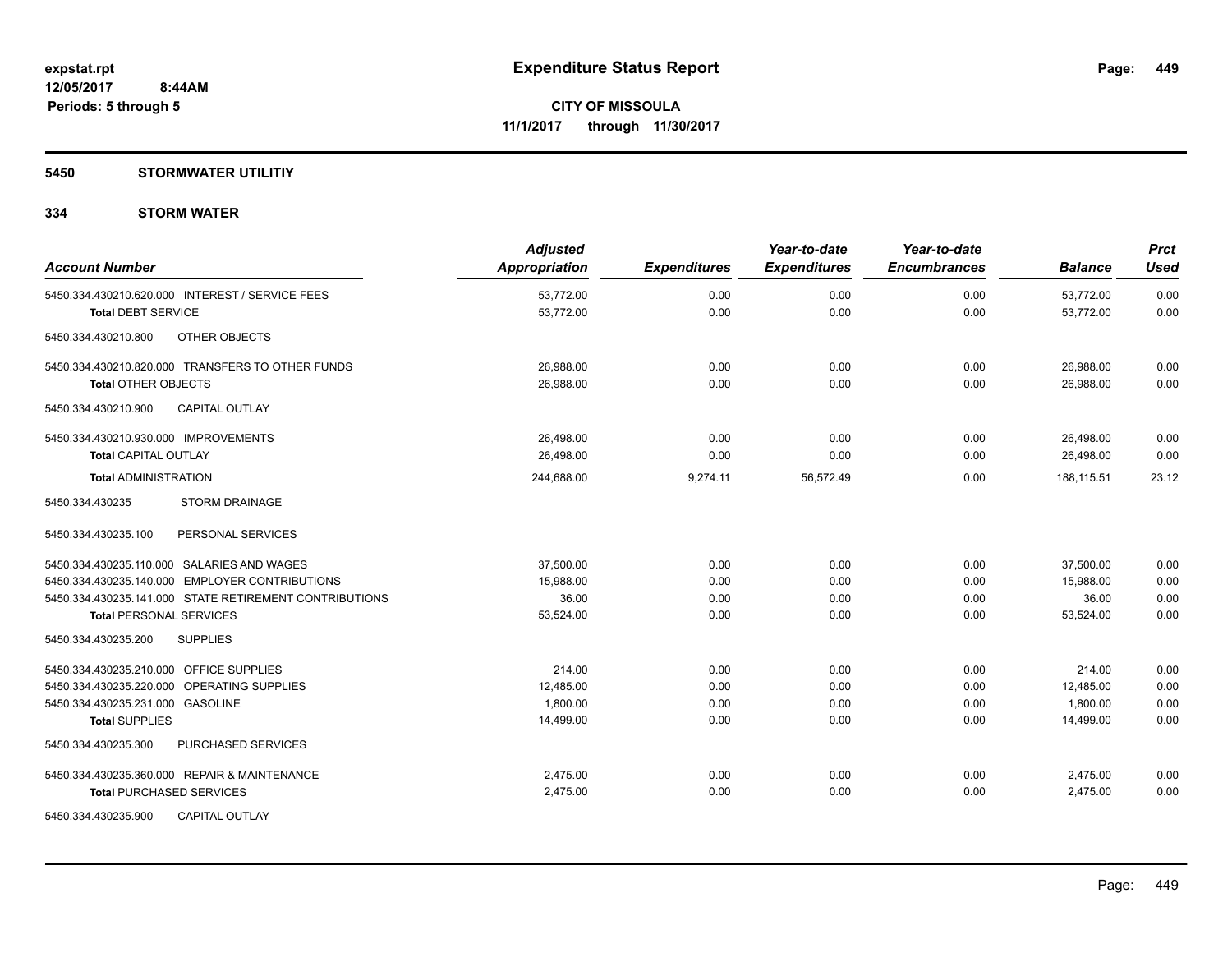### **5450 STORMWATER UTILITIY**

| <b>Account Number</b>                   |                                                        | <b>Adjusted</b><br><b>Appropriation</b> | <b>Expenditures</b> | Year-to-date<br><b>Expenditures</b> | Year-to-date<br><b>Encumbrances</b> | <b>Balance</b> | <b>Prct</b><br><b>Used</b> |
|-----------------------------------------|--------------------------------------------------------|-----------------------------------------|---------------------|-------------------------------------|-------------------------------------|----------------|----------------------------|
|                                         | 5450.334.430235.930.182 FACILITY RATE STUDY            | 0.00                                    | 2,602.50            | 11,616.78                           | 0.00                                | $-11,616.78$   | 0.00                       |
| <b>Total CAPITAL OUTLAY</b>             |                                                        | 0.00                                    | 2,602.50            | 11,616.78                           | 0.00                                | $-11,616.78$   | 0.00                       |
| <b>Total STORM DRAINAGE</b>             |                                                        | 70,498.00                               | 2,602.50            | 11,616.78                           | 0.00                                | 58,881.22      | 16.48                      |
| 5450.334.430246                         | STORM WATER MAINTENANCE                                |                                         |                     |                                     |                                     |                |                            |
| 5450.334.430246.100                     | PERSONAL SERVICES                                      |                                         |                     |                                     |                                     |                |                            |
|                                         | 5450.334.430246.110.000 SALARIES AND WAGES             | 37,500.00                               | 0.00                | 0.00                                | 0.00                                | 37,500.00      | 0.00                       |
|                                         | 5450.334.430246.140.000 EMPLOYER CONTRIBUTIONS         | 15,988.00                               | 0.00                | 0.00                                | 0.00                                | 15.988.00      | 0.00                       |
|                                         | 5450.334.430246.141.000 STATE RETIREMENT CONTRIBUTIONS | 36.00                                   | 0.00                | 0.00                                | 0.00                                | 36.00          | 0.00                       |
| <b>Total PERSONAL SERVICES</b>          |                                                        | 53,524.00                               | 0.00                | 0.00                                | 0.00                                | 53,524.00      | 0.00                       |
| 5450.334.430246.200                     | <b>SUPPLIES</b>                                        |                                         |                     |                                     |                                     |                |                            |
| 5450.334.430246.210.000 OFFICE SUPPLIES |                                                        | 214.00                                  | 0.00                | 0.00                                | 0.00                                | 214.00         | 0.00                       |
|                                         | 5450.334.430246.220.000 OPERATING SUPPLIES             | 12,485.00                               | 0.00                | 0.00                                | 0.00                                | 12,485.00      | 0.00                       |
| 5450.334.430246.231.000 GASOLINE        |                                                        | 1,800.00                                | 0.00                | 0.00                                | 0.00                                | 1,800.00       | 0.00                       |
| <b>Total SUPPLIES</b>                   |                                                        | 14,499.00                               | 0.00                | 0.00                                | 0.00                                | 14,499.00      | 0.00                       |
| 5450.334.430246.300                     | PURCHASED SERVICES                                     |                                         |                     |                                     |                                     |                |                            |
|                                         | 5450.334.430246.360.000 REPAIR & MAINTENANCE           | 2,475.00                                | 0.00                | 0.00                                | 0.00                                | 2,475.00       | 0.00                       |
|                                         | <b>Total PURCHASED SERVICES</b>                        | 2,475.00                                | 0.00                | 0.00                                | 0.00                                | 2,475.00       | 0.00                       |
|                                         | <b>Total STORM WATER MAINTENANCE</b>                   | 70,498.00                               | 0.00                | 0.00                                | 0.00                                | 70,498.00      | 0.00                       |
| 5450.334.430610                         | <b>ADMINISTRATION</b>                                  |                                         |                     |                                     |                                     |                |                            |
| 5450.334.430610.300                     | PURCHASED SERVICES                                     |                                         |                     |                                     |                                     |                |                            |
| <b>Total ADMINISTRATION</b>             |                                                        | 0.00                                    | 0.00                | 0.00                                | 0.00                                | 0.00           | 0.00                       |
| 5450.334.431210                         | CARAS PARK STORM WATER RETROFITS                       |                                         |                     |                                     |                                     |                |                            |
| 5450.334.431210.300                     | PURCHASED SERVICES                                     |                                         |                     |                                     |                                     |                |                            |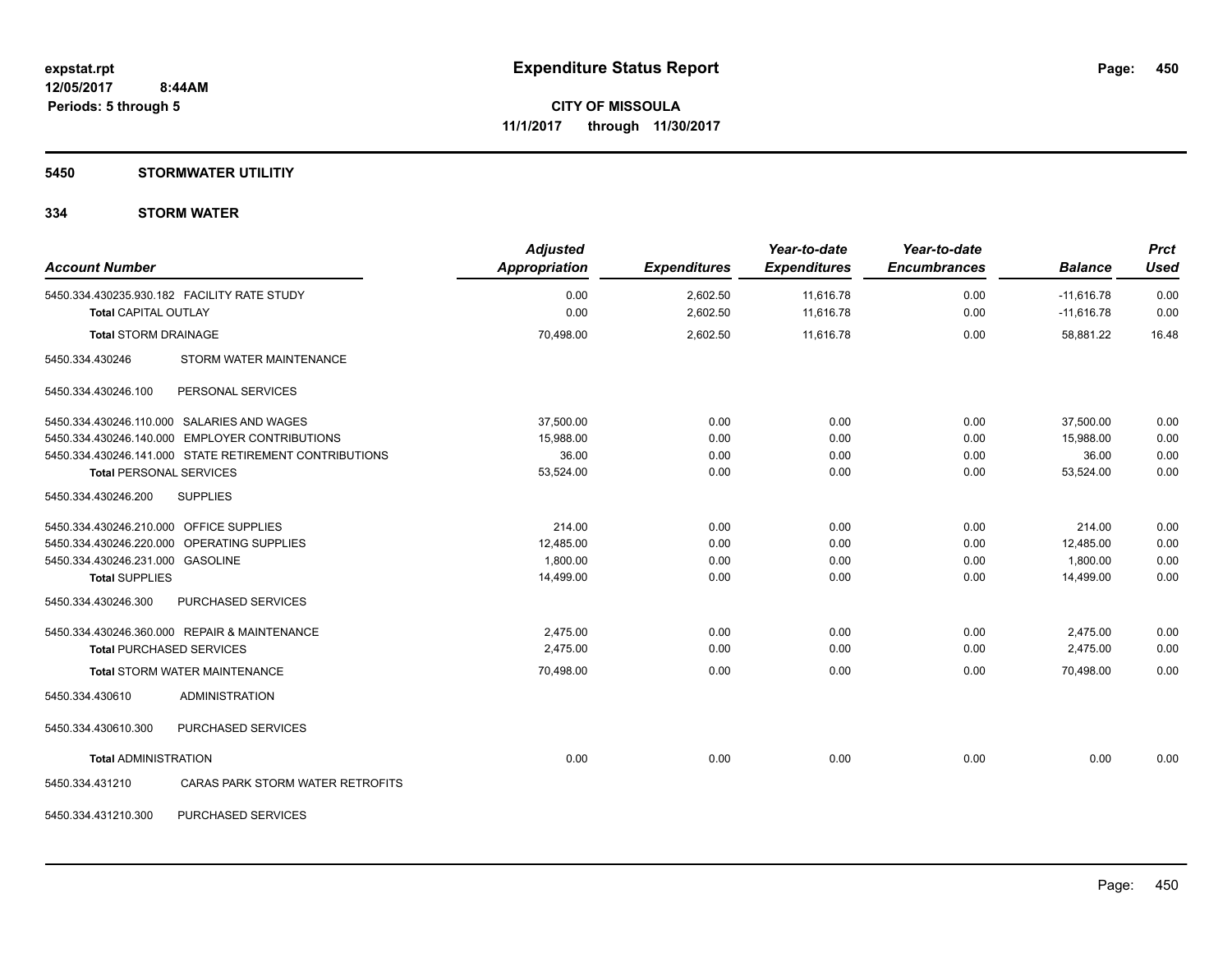### **5450 STORMWATER UTILITIY**

| <b>Account Number</b>                         | <b>Adjusted</b><br><b>Appropriation</b> | <b>Expenditures</b> | Year-to-date<br><b>Expenditures</b> | Year-to-date<br><b>Encumbrances</b> | <b>Balance</b> | <b>Prct</b><br><b>Used</b> |
|-----------------------------------------------|-----------------------------------------|---------------------|-------------------------------------|-------------------------------------|----------------|----------------------------|
| <b>Total PURCHASED SERVICES</b>               | 0.00                                    | 0.00                | 0.00                                | 0.00                                | 0.00           | 0.00                       |
| OTHER OBJECTS<br>5450.334.431210.800          |                                         |                     |                                     |                                     |                |                            |
| <b>Total OTHER OBJECTS</b>                    | 0.00                                    | 0.00                | 0.00                                | 0.00                                | 0.00           | 0.00                       |
| <b>CAPITAL OUTLAY</b><br>5450.334.431210.900  |                                         |                     |                                     |                                     |                |                            |
| 5450.334.431210.930.000 CARAS PARK OUTFALL    | 0.00                                    | 0.00                | 2,004.29                            | 0.00                                | $-2,004.29$    | 0.00                       |
| <b>Total CARAS PARK STORM WATER RETROFITS</b> | 0.00                                    | 0.00                | 2,004.29                            | 0.00                                | $-2,004.29$    | 0.00                       |
| <b>DEPRECIATION</b><br>5450.334.510400        |                                         |                     |                                     |                                     |                |                            |
| OTHER OBJECTS<br>5450.334.510400.800          |                                         |                     |                                     |                                     |                |                            |
| <b>Total DEPRECIATION</b>                     | 0.00                                    | 0.00                | 0.00                                | 0.00                                | 0.00           | 0.00                       |
| <b>Total STORMWATER UTILITIY</b>              | 385,684.00                              | 11,876.61           | 70,193.56                           | 0.00                                | 315,490.44     | 18.20                      |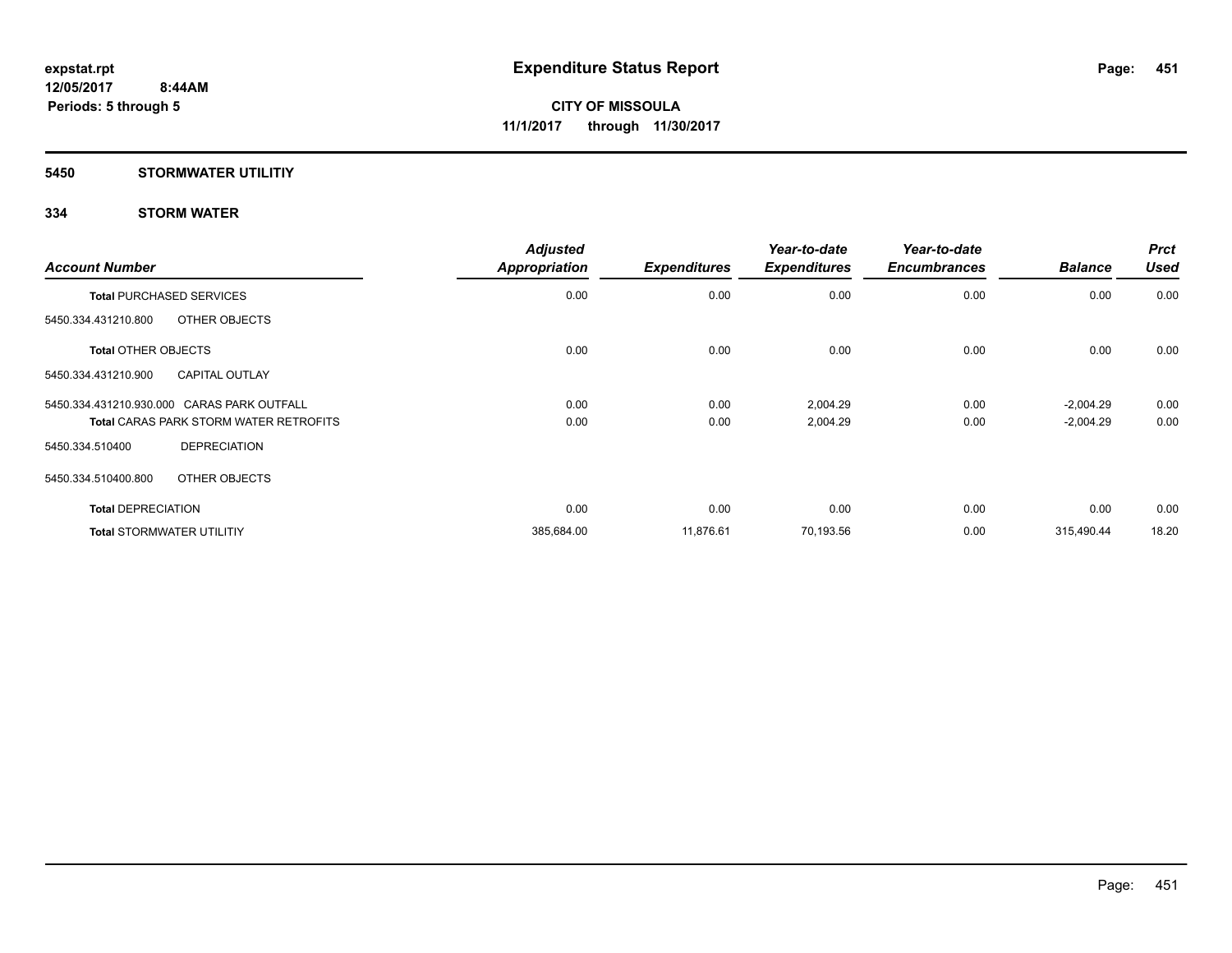**5711 AQUATICS**

| <b>Account Number</b>  |                                                        | <b>Adjusted</b><br><b>Appropriation</b> | <b>Expenditures</b> | Year-to-date<br><b>Expenditures</b> | Year-to-date<br><b>Encumbrances</b> | <b>Balance</b> | <b>Prct</b><br><b>Used</b> |
|------------------------|--------------------------------------------------------|-----------------------------------------|---------------------|-------------------------------------|-------------------------------------|----------------|----------------------------|
| 5711.370.460000        | <b>CULTURE &amp; RECREATION</b>                        |                                         |                     |                                     |                                     |                |                            |
| 5711.370.460000.100    | PERSONAL SERVICES                                      |                                         |                     |                                     |                                     |                |                            |
|                        | Total CULTURE & RECREATION                             | 0.00                                    | 0.00                | 0.00                                | 0.00                                | 0.00           | 0.00                       |
| 5711.370.460449        | <b>GRILL VAN</b>                                       |                                         |                     |                                     |                                     |                |                            |
| 5711.370.460449.100    | PERSONAL SERVICES                                      |                                         |                     |                                     |                                     |                |                            |
|                        | <b>Total PERSONAL SERVICES</b>                         | 0.00                                    | 0.00                | 0.00                                | 0.00                                | 0.00           | 0.00                       |
| 5711.370.460449.200    | <b>SUPPLIES</b>                                        |                                         |                     |                                     |                                     |                |                            |
| <b>Total SUPPLIES</b>  |                                                        | 0.00                                    | 0.00                | 0.00                                | 0.00                                | 0.00           | 0.00                       |
| 5711.370.460449.300    | PURCHASED SERVICES                                     |                                         |                     |                                     |                                     |                |                            |
| <b>Total GRILL VAN</b> |                                                        | 0.00                                    | 0.00                | 0.00                                | 0.00                                | 0.00           | 0.00                       |
| 5711.370.460477        | <b>GRILL VAN</b>                                       |                                         |                     |                                     |                                     |                |                            |
| 5711.370.460477.100    | PERSONAL SERVICES                                      |                                         |                     |                                     |                                     |                |                            |
|                        | 5711.370.460477.110.000 GRILL VAN/SALARIES AND WAGES   | 20,935.00                               | 184.50              | 2,961.27                            | 0.00                                | 17,973.73      | 14.15                      |
|                        | 5711.370.460477.140.000 EMPLOYER CONTRIBUTIONS         | 6,205.00                                | 26.14               | 419.45                              | 0.00                                | 5.785.55       | 6.76                       |
|                        | 5711.370.460477.141.000 STATE RETIREMENT CONTRIBUTIONS | 9.00                                    | 0.00                | 0.00                                | 0.00                                | 9.00           | 0.00                       |
|                        | <b>Total PERSONAL SERVICES</b>                         | 27,149.00                               | 210.64              | 3,380.72                            | 0.00                                | 23,768.28      | 12.45                      |
| 5711.370.460477.200    | <b>SUPPLIES</b>                                        |                                         |                     |                                     |                                     |                |                            |
|                        | 5711.370.460477.240.000 GRILL VAN/OTHER SUPPLIES       | 40,000.00                               | 227.85              | 11,400.76                           | 0.00                                | 28,599.24      | 28.50                      |
|                        | 5711.370.460477.240.174 OTHER SUPPLIES                 | 0.00                                    | 0.00                | 7.45                                | 0.00                                | $-7.45$        | 0.00                       |
| <b>Total SUPPLIES</b>  |                                                        | 40,000.00                               | 227.85              | 11,408.21                           | 0.00                                | 28,591.79      | 28.52                      |
| 5711.370.460477.300    | PURCHASED SERVICES                                     |                                         |                     |                                     |                                     |                |                            |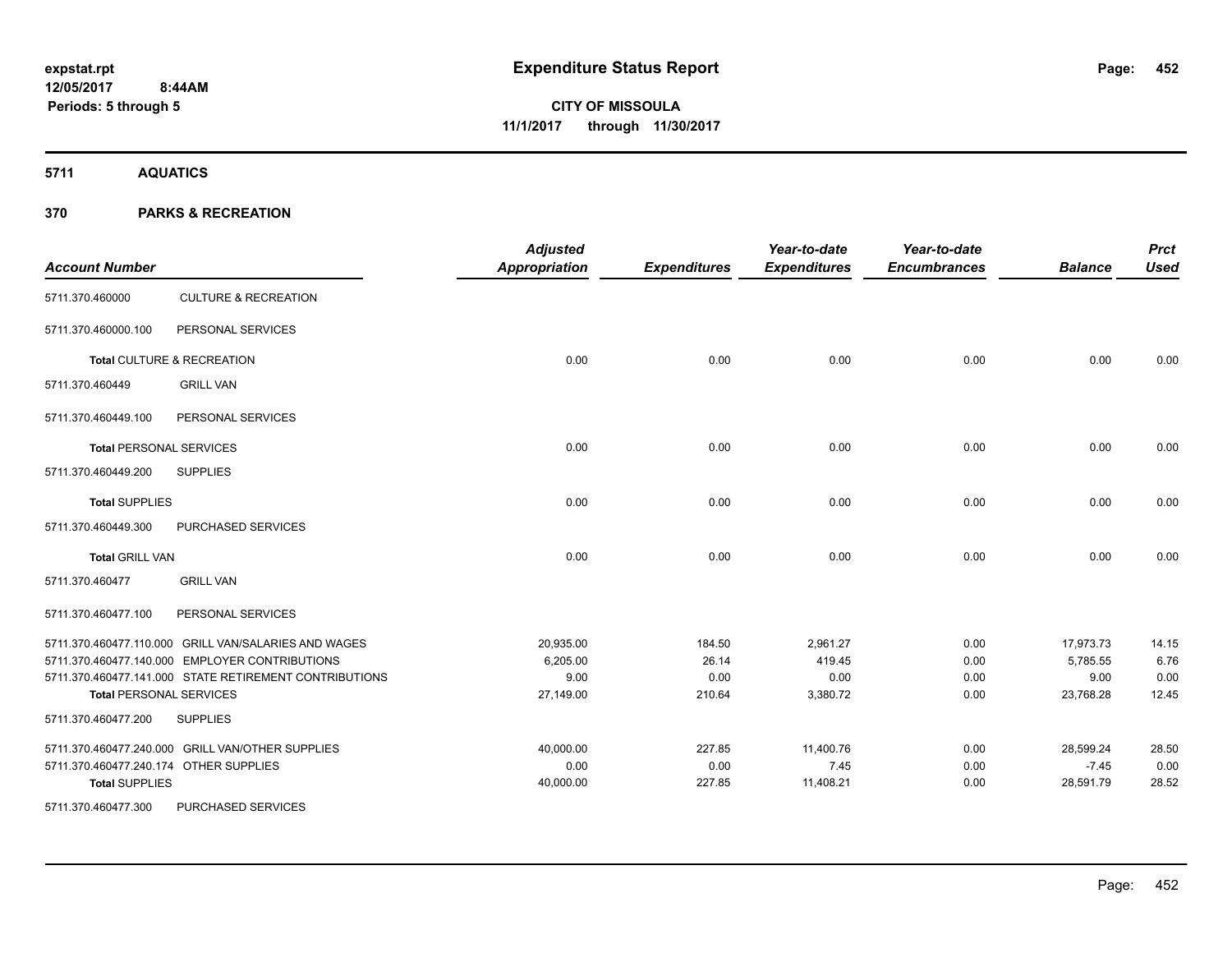**5711 AQUATICS**

| <b>Account Number</b>                   |                                                             | <b>Adjusted</b><br>Appropriation | <b>Expenditures</b> | Year-to-date<br><b>Expenditures</b> | Year-to-date<br><b>Encumbrances</b> | <b>Balance</b> | <b>Prct</b><br><b>Used</b> |
|-----------------------------------------|-------------------------------------------------------------|----------------------------------|---------------------|-------------------------------------|-------------------------------------|----------------|----------------------------|
|                                         | 5711.370.460477.341.000 GRILL VAN/ELECTRICITY & NATURAL GAS | 5,290.00                         | 0.00                | 0.00                                | 0.00                                | 5,290.00       | 0.00                       |
|                                         | 5711.370.460477.360.000 GRILL VAN/REPAIR & MAINTENANCE      | 2,000.00                         | 0.00                | 0.00                                | 0.00                                | 2,000.00       | 0.00                       |
| <b>Total PURCHASED SERVICES</b>         |                                                             | 7,290.00                         | 0.00                | 0.00                                | 0.00                                | 7,290.00       | 0.00                       |
| 5711.370.460477.900                     | <b>CAPITAL OUTLAY</b>                                       |                                  |                     |                                     |                                     |                |                            |
| <b>Total CAPITAL OUTLAY</b>             |                                                             | 0.00                             | 0.00                | 0.00                                | 0.00                                | 0.00           | 0.00                       |
| <b>Total GRILL VAN</b>                  |                                                             | 74,439.00                        | 438.49              | 14,788.93                           | 0.00                                | 59,650.07      | 19.87                      |
| 5711.370.460490                         | <b>CURRENTS POOL EXPENSES</b>                               |                                  |                     |                                     |                                     |                |                            |
| 5711.370.460490.100                     | PERSONAL SERVICES                                           |                                  |                     |                                     |                                     |                |                            |
|                                         | 5711.370.460490.110.000 SALARIES AND WAGES                  | 358,403.00                       | 27,269.13           | 186,143.60                          | 0.00                                | 172,259.40     | 51.94                      |
| 5711.370.460490.120.000 OVERTIME        |                                                             | 500.00                           | 0.00                | 520.46                              | 0.00                                | $-20.46$       | 104.09                     |
|                                         | 5711.370.460490.140.000 EMPLOYER CONTRIBUTIONS              | 93,664.00                        | 7,989.81            | 47,861.18                           | 0.00                                | 45,802.82      | 51.10                      |
|                                         | 5711.370.460490.141.000 STATE RETIREMENT CONTRIBUTIONS      | 145.00                           | 0.00                | 420.24                              | 0.00                                | $-275.24$      | 289.82                     |
| <b>Total PERSONAL SERVICES</b>          |                                                             | 452,712.00                       | 35,258.94           | 234,945.48                          | 0.00                                | 217,766.52     | 51.90                      |
| 5711.370.460490.200                     | <b>SUPPLIES</b>                                             |                                  |                     |                                     |                                     |                |                            |
| 5711.370.460490.210.000 OFFICE SUPPLIES |                                                             | 1,500.00                         | 43.54               | 262.39                              | 0.00                                | 1,237.61       | 17.49                      |
|                                         | 5711.370.460490.220.000 OPERATING SUPPLIES                  | 5,000.00                         | 44.33               | 3,767.25                            | 0.00                                | 1,232.75       | 75.35                      |
|                                         | 5711.370.460490.220.179 OPERATING SUPPLIES                  | 0.00                             | 0.00                | 459.00                              | 0.00                                | $-459.00$      | 0.00                       |
|                                         | 5711.370.460490.230.000 REPAIR/MAINTENANCE                  | 41,250.00                        | 106.27              | 1,002.24                            | 0.00                                | 40,247.76      | 2.43                       |
|                                         | 5711.370.460490.230.171 REPAIR/MAINTENANCE                  | 0.00                             | 7,372.67            | 14,521.65                           | 0.00                                | $-14,521.65$   | 0.00                       |
|                                         | 5711.370.460490.230.178 REPAIR/MAINTENANCE                  | 0.00                             | 683.94              | 3,260.46                            | 0.00                                | $-3,260.46$    | 0.00                       |
|                                         | 5711.370.460490.230.194 REPAIR/MAINTENANCE                  | 0.00                             | 92.00               | 575.91                              | 0.00                                | $-575.91$      | 0.00                       |
| 5711.370.460490.240.000 OTHER SUPPLIES  |                                                             | 12,000.00                        | 196.94              | 2,583.91                            | 0.00                                | 9,416.09       | 21.53                      |
| 5711.370.460490.240.175 OTHER SUPPLIES  |                                                             | 0.00                             | 161.41              | 718.16                              | 0.00                                | $-718.16$      | 0.00                       |
| <b>Total SUPPLIES</b>                   |                                                             | 59,750.00                        | 8,701.10            | 27,150.97                           | 0.00                                | 32,599.03      | 45.44                      |
| 5711.370.460490.300                     | <b>PURCHASED SERVICES</b>                                   |                                  |                     |                                     |                                     |                |                            |
| 5711.370.460490.310.000 COMMUNICATIONS  |                                                             | 250.00                           | 0.00                | 0.00                                | 0.00                                | 250.00         | 0.00                       |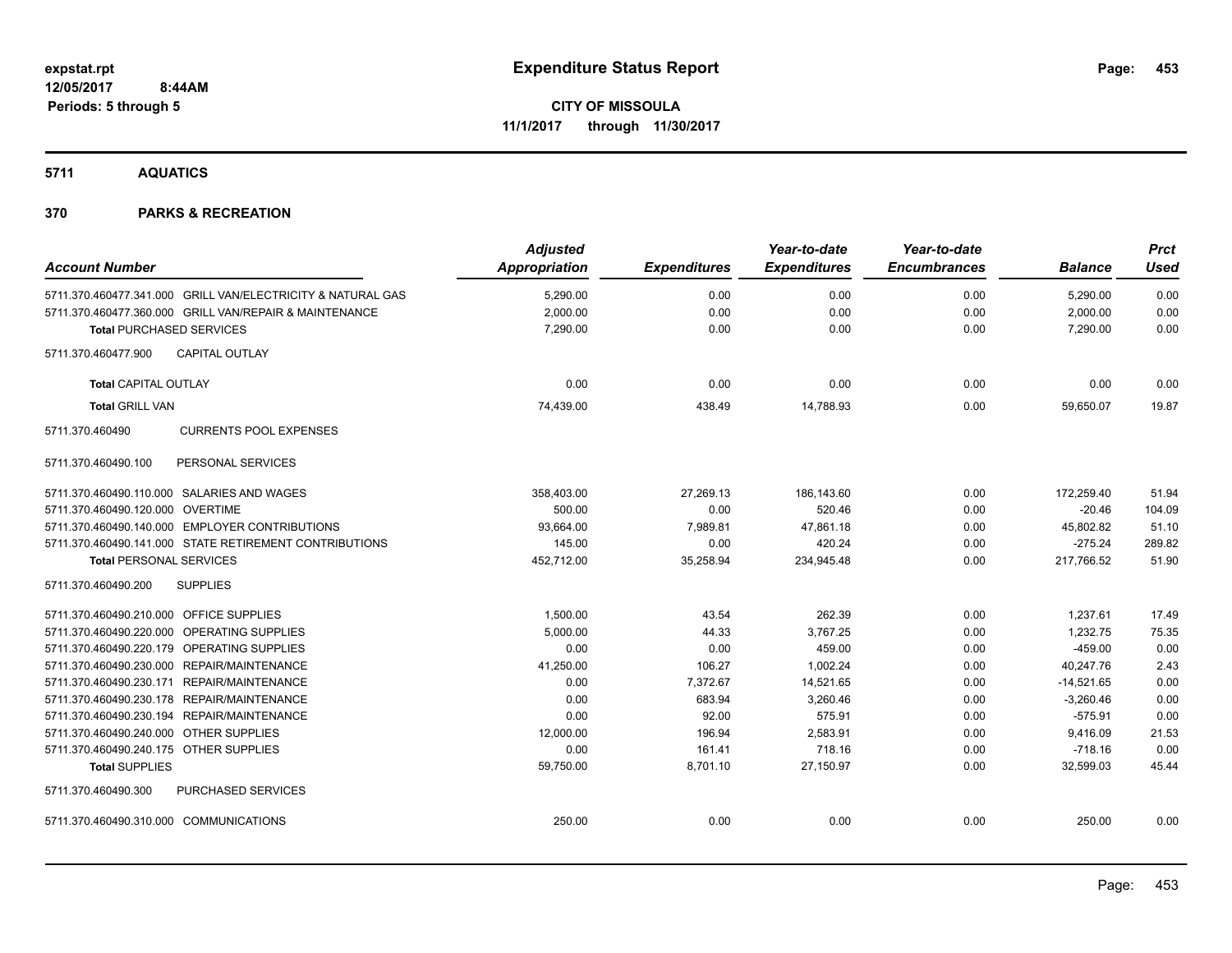**5711 AQUATICS**

| <b>Account Number</b>                                   | <b>Adjusted</b><br><b>Appropriation</b> | <b>Expenditures</b> | Year-to-date<br><b>Expenditures</b> | Year-to-date<br><b>Encumbrances</b> | <b>Balance</b> | <b>Prct</b><br><b>Used</b> |
|---------------------------------------------------------|-----------------------------------------|---------------------|-------------------------------------|-------------------------------------|----------------|----------------------------|
|                                                         |                                         |                     |                                     |                                     |                |                            |
| 5711.370.460490.320.000 PRINTING & DUPLICATING          | 6,500.00                                | 183.33              | 183.33                              | 0.00                                | 6,316.67       | 2.82                       |
| 5711.370.460490.330.000 PUBLICITY, SUBSCRIPTIONS & DUES | 13,700.00                               | 747.30              | 747.30                              | 0.00                                | 12,952.70      | 5.45                       |
| 5711.370.460490.340.000 SEWER                           | 6,066.00                                | 0.00                | 2,324.04                            | 0.00                                | 3,741.96       | 38.31                      |
| 5711.370.460490.341.000 ELECTRICITY & NATURAL GAS       | 125,925.00                              | 0.00                | 21,316.88                           | 0.00                                | 104,608.12     | 16.93                      |
| 5711.370.460490.343.000 WATER CHARGES                   | 8,556.00                                | 620.02              | 2.796.17                            | 0.00                                | 5.759.83       | 32.68                      |
| 5711.370.460490.344.000 TELEPHONE SERVICE               | 4.059.00                                | 239.17              | 1.784.07                            | 0.00                                | 2.274.93       | 43.95                      |
| 5711.370.460490.345.000 GARBAGE                         | 2.060.00                                | 318.67              | 1.627.57                            | 0.00                                | 432.43         | 79.01                      |
| 5711.370.460490.350.000 PROFESSIONAL SERVICES           | 25.000.00                               | 4,386.00            | 9,772.00                            | 0.00                                | 15,228.00      | 39.09                      |
| 5711.370.460490.360.000 REPAIR & MAINTENANCE            | 13,000.00                               | 220.62              | 8,865.62                            | 0.00                                | 4,134.38       | 68.20                      |
| 5711.370.460490.360.194 REPAIR & MAINTENANCE            | 0.00                                    | 7,744.83            | 13,466.60                           | 0.00                                | $-13,466.60$   | 0.00                       |
| 5711.370.460490.370.000 TRAVEL                          | 2,000.00                                | 0.00                | 0.00                                | 0.00                                | 2,000.00       | 0.00                       |
| 5711.370.460490.380.000 TRAINING                        | 2,000.00                                | 140.00              | 140.00                              | 0.00                                | 1,860.00       | 7.00                       |
| <b>Total PURCHASED SERVICES</b>                         | 209,116.00                              | 14,599.94           | 63,023.58                           | 0.00                                | 146,092.42     | 30.14                      |
| <b>FIXED CHARGES</b><br>5711.370.460490.500             |                                         |                     |                                     |                                     |                |                            |
| 5711.370.460490.500.000 FIXED CHARGES                   | 4,647.00                                | 0.00                | 0.00                                | 0.00                                | 4,647.00       | 0.00                       |
| <b>Total FIXED CHARGES</b>                              | 4,647.00                                | 0.00                | 0.00                                | 0.00                                | 4,647.00       | 0.00                       |
| <b>OTHER OBJECTS</b><br>5711.370.460490.800             |                                         |                     |                                     |                                     |                |                            |
| <b>Total OTHER OBJECTS</b>                              | 0.00                                    | 0.00                | 0.00                                | 0.00                                | 0.00           | 0.00                       |
| <b>CAPITAL OUTLAY</b><br>5711.370.460490.900            |                                         |                     |                                     |                                     |                |                            |
| <b>Total CAPITAL OUTLAY</b>                             | 0.00                                    | 0.00                | 0.00                                | 0.00                                | 0.00           | 0.00                       |
| Total CURRENTS POOL EXPENSES                            | 726,225.00                              | 58,559.98           | 325,120.03                          | 0.00                                | 401,104.97     | 44.77                      |
| <b>SPLASH POOLS EXPENSES</b><br>5711.370.460491         |                                         |                     |                                     |                                     |                |                            |
| PERSONAL SERVICES<br>5711.370.460491.100                |                                         |                     |                                     |                                     |                |                            |
| 5711.370.460491.110.000 SALARIES AND WAGES              | 237,383.00                              | 14,654.57           | 142,564.32                          | 0.00                                | 94,818.68      | 60.06                      |
| 5711.370.460491.120.000 OVERTIME                        | 500.00                                  | 0.00                | 386.62                              | 0.00                                | 113.38         | 77.32                      |
| 5711.370.460491.140.000 EMPLOYER CONTRIBUTIONS          | 53,794.00                               | 3,606.50            | 28,536.85                           | 0.00                                | 25,257.15      | 53.05                      |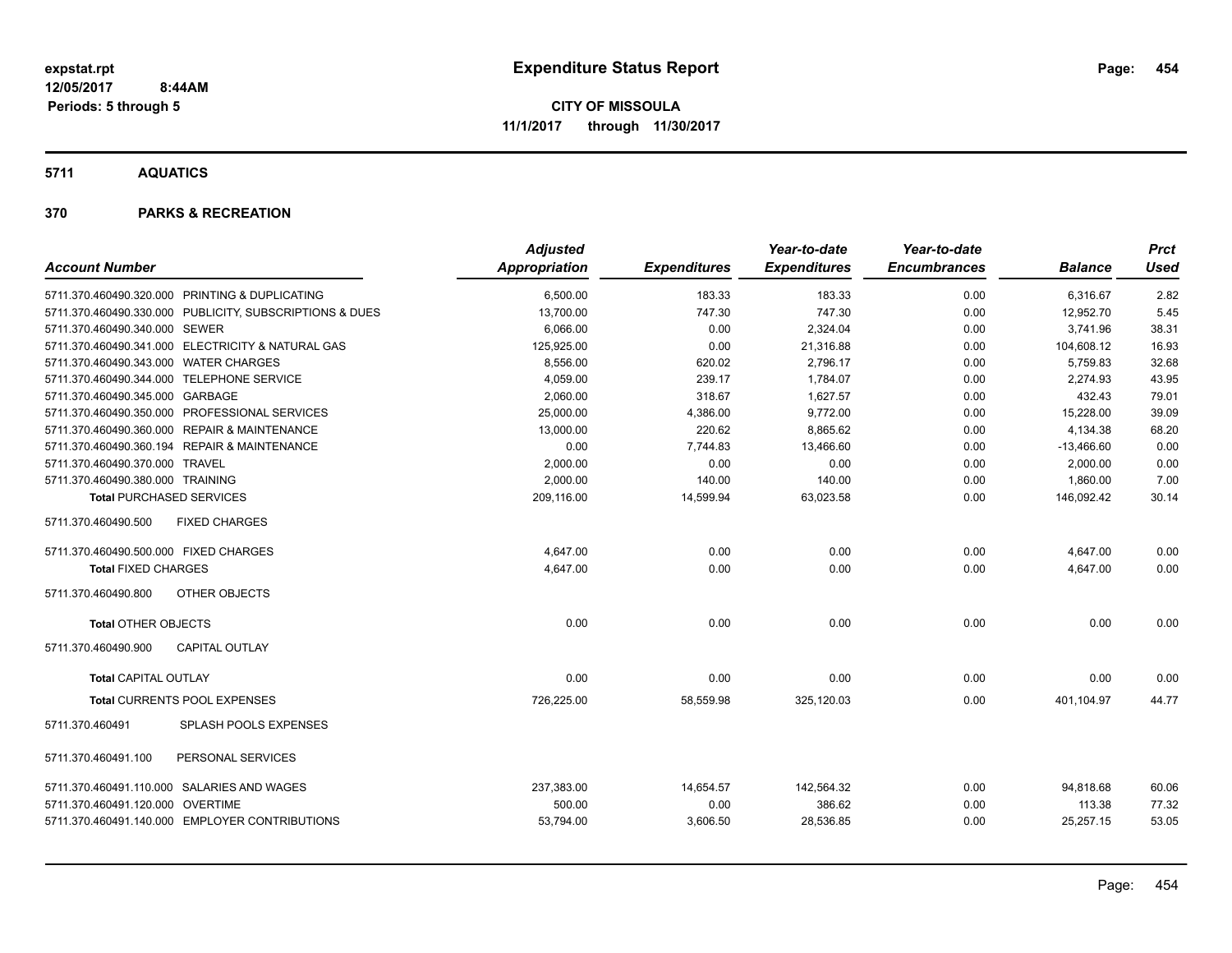**5711 AQUATICS**

| <b>Account Number</b>                                            | <b>Adjusted</b><br>Appropriation | <b>Expenditures</b> | Year-to-date<br><b>Expenditures</b> | Year-to-date<br><b>Encumbrances</b> | <b>Balance</b> | <b>Prct</b><br><b>Used</b> |
|------------------------------------------------------------------|----------------------------------|---------------------|-------------------------------------|-------------------------------------|----------------|----------------------------|
| 5711.370.460491.141.000 STATE RETIREMENT CONTRIBUTIONS           | 66.00                            | 0.00                | 0.00                                | 0.00                                | 66.00          | 0.00                       |
| <b>Total PERSONAL SERVICES</b>                                   | 291,743.00                       | 18,261.07           | 171,487.79                          | 0.00                                | 120,255.21     | 58.78                      |
| <b>SUPPLIES</b><br>5711.370.460491.200                           |                                  |                     |                                     |                                     |                |                            |
| 5711.370.460491.210.000 OFFICE SUPPLIES                          | 500.00                           | 0.00                | 168.79                              | 0.00                                | 331.21         | 33.76                      |
| 5711.370.460491.220.000 OPERATING SUPPLIES                       | 5,000.00                         | 0.00                | $-46,407.25$                        | 0.00                                | 51,407.25      | 928.15                     |
| 5711.370.460491.220.179 OPERATING SUPPLIES                       | 0.00                             | 0.00                | 619.00                              | 0.00                                | $-619.00$      | 0.00                       |
| 5711.370.460491.230.000 REPAIR/MAINTENANCE                       | 39,250.00                        | 30.95               | 693.24                              | 0.00                                | 38,556.76      | 1.77                       |
| 5711.370.460491.230.171 REPAIR/MAINTENANCE                       | 0.00                             | 0.00                | 22,372.72                           | 0.00                                | $-22,372.72$   | 0.00                       |
| 5711.370.460491.230.178 REPAIR/MAINTENANCE                       | 0.00                             | 0.00                | 3,964.07                            | 0.00                                | $-3,964.07$    | 0.00                       |
| 5711.370.460491.230.194 REPAIR/MAINTENANCE                       | 0.00                             | 16.05               | 616.69                              | 0.00                                | $-616.69$      | 0.00                       |
| 5711.370.460491.240.000 OTHER SUPPLIES                           | 69,000.00                        | 214.90              | 477.16                              | 0.00                                | 68,522.84      | 0.69                       |
| 5711.370.460491.240.174 OTHER SUPPLIES                           | 0.00                             | 0.00                | 37,763.88                           | 0.00                                | $-37,763.88$   | 0.00                       |
| 5711.370.460491.240.175 OTHER SUPPLIES                           | 0.00                             | 0.00                | 3,411.30                            | 0.00                                | $-3,411.30$    | 0.00                       |
| 5711.370.460491.240.180 OTHER SUPPLIES-MERCHANDISE SALES FRNTDSK | 0.00                             | 0.00                | 1,200.88                            | 0.00                                | $-1,200.88$    | 0.00                       |
| <b>Total SUPPLIES</b>                                            | 113,750.00                       | 261.90              | 24,880.48                           | 0.00                                | 88,869.52      | 21.87                      |
| PURCHASED SERVICES<br>5711.370.460491.300                        |                                  |                     |                                     |                                     |                |                            |
| 5711.370.460491.310.000 COMMUNICATIONS                           | 250.00                           | 0.00                | 0.00                                | 0.00                                | 250.00         | 0.00                       |
| 5711.370.460491.320.000 PRINTING & DUPLICATING                   | 4,000.00                         | 0.00                | 0.00                                | 0.00                                | 4,000.00       | 0.00                       |
| 5711.370.460491.330.000 PUBLICITY, SUBSCRIPTIONS & DUES          | 3,500.00                         | 4,065.50            | 8,903.25                            | 0.00                                | $-5,403.25$    | 254.38                     |
| 5711.370.460491.340.000 SEWER                                    | 7,645.00                         | 0.00                | 142.84                              | 0.00                                | 7,502.16       | 1.87                       |
| 5711.370.460491.341.000 ELECTRICITY & NATURAL GAS                | 71,175.00                        | 584.28              | 23,477.76                           | 0.00                                | 47,697.24      | 32.99                      |
| 5711.370.460491.343.000 WATER CHARGES                            | 11,088.00                        | 313.87              | 8,345.10                            | 0.00                                | 2,742.90       | 75.26                      |
| 5711.370.460491.344.000 TELEPHONE SERVICE                        | 4,101.00                         | 195.77              | 1,338.77                            | 0.00                                | 2,762.23       | 32.64                      |
| 5711.370.460491.345.000 GARBAGE                                  | 2,092.00                         | 0.00                | 197.65                              | 0.00                                | 1,894.35       | 9.45                       |
| 5711.370.460491.350.000 PROFESSIONAL SERVICES                    | 10,000.00                        | 210.00              | 1,360.00                            | 0.00                                | 8,640.00       | 13.60                      |
| 5711.370.460491.360.000 REPAIR & MAINTENANCE                     | 6,594.00                         | 0.00                | 2,824.25                            | 0.00                                | 3,769.75       | 42.83                      |
| 5711.370.460491.360.194 REPAIR & MAINTENANCE                     | 0.00                             | 0.00                | 3,508.45                            | 0.00                                | $-3,508.45$    | 0.00                       |
| 5711.370.460491.380.000 TRAINING                                 | 3,000.00                         | 0.00                | 0.00                                | 0.00                                | 3,000.00       | 0.00                       |
| 5711.370.460491.390.000 OTHER PURCHASED SERVICES                 | 3,206.00                         | 0.00                | 819.96                              | 0.00                                | 2,386.04       | 25.58                      |
| <b>Total PURCHASED SERVICES</b>                                  | 126,651.00                       | 5,369.42            | 50,918.03                           | 0.00                                | 75,732.97      | 40.20                      |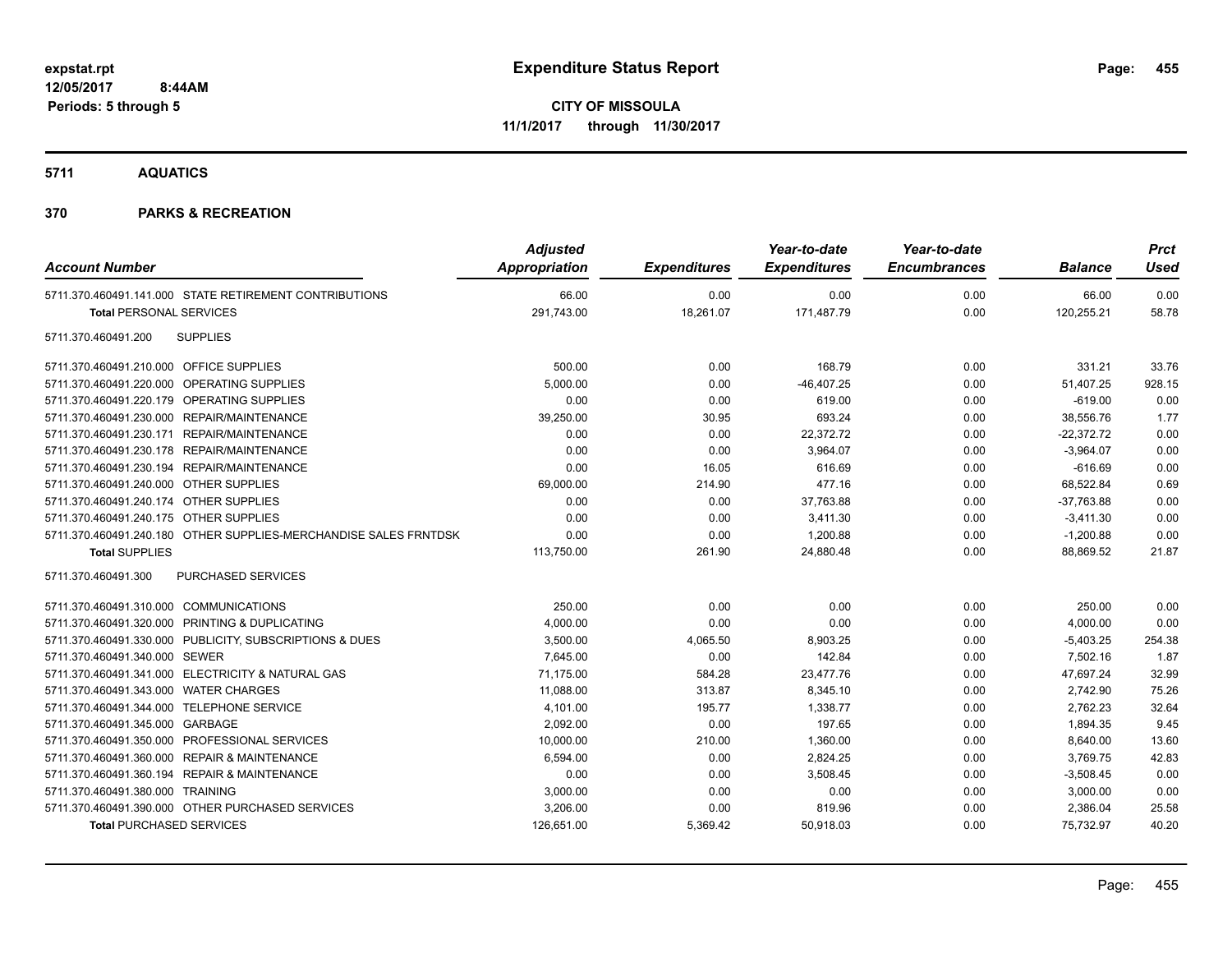**5711 AQUATICS**

|                                   |                                   | <b>Adjusted</b>      |                     | Year-to-date        | Year-to-date        |                | <b>Prct</b> |
|-----------------------------------|-----------------------------------|----------------------|---------------------|---------------------|---------------------|----------------|-------------|
| <b>Account Number</b>             |                                   | <b>Appropriation</b> | <b>Expenditures</b> | <b>Expenditures</b> | <b>Encumbrances</b> | <b>Balance</b> | <b>Used</b> |
| 5711.370.460491.800               | OTHER OBJECTS                     |                      |                     |                     |                     |                |             |
| <b>Total OTHER OBJECTS</b>        |                                   | 0.00                 | 0.00                | 0.00                | 0.00                | 0.00           | 0.00        |
| 5711.370.460491.900               | <b>CAPITAL OUTLAY</b>             |                      |                     |                     |                     |                |             |
| <b>Total CAPITAL OUTLAY</b>       |                                   | 0.00                 | 0.00                | 0.00                | 0.00                | 0.00           | 0.00        |
|                                   | Total SPLASH POOLS EXPENSES       | 532,144.00           | 23,892.39           | 247,286.30          | 0.00                | 284,857.70     | 46.47       |
| 5711.370.460493                   | <b>AQUATICS MAINTENANCE</b>       |                      |                     |                     |                     |                |             |
| 5711.370.460493.300               | PURCHASED SERVICES                |                      |                     |                     |                     |                |             |
|                                   | <b>Total PURCHASED SERVICES</b>   | 0.00                 | 0.00                | 0.00                | 0.00                | 0.00           | 0.00        |
| 5711.370.460493.500               | <b>FIXED CHARGES</b>              |                      |                     |                     |                     |                |             |
| <b>Total FIXED CHARGES</b>        |                                   | 0.00                 | 0.00                | 0.00                | 0.00                | 0.00           | 0.00        |
| 5711.370.460493.900               | <b>CAPITAL OUTLAY</b>             |                      |                     |                     |                     |                |             |
| 5711.370.460493.920.000 BUILDINGS |                                   | 35,000.00            | 0.00                | 0.00                | 0.00                | 35,000.00      | 0.00        |
|                                   | <b>Total AQUATICS MAINTENANCE</b> | 35,000.00            | 0.00                | 0.00                | 0.00                | 35,000.00      | 0.00        |
| 5711.370.460512                   | PARK MEMORIALS                    |                      |                     |                     |                     |                |             |
| 5711.370.460512.200               | <b>SUPPLIES</b>                   |                      |                     |                     |                     |                |             |
| <b>Total SUPPLIES</b>             |                                   | 0.00                 | 0.00                | 0.00                | 0.00                | 0.00           | 0.00        |
| 5711.370.460512.300               | PURCHASED SERVICES                |                      |                     |                     |                     |                |             |
|                                   | <b>Total PURCHASED SERVICES</b>   | 0.00                 | 0.00                | 0.00                | 0.00                | 0.00           | 0.00        |
| 5711.370.460512.900               | <b>CAPITAL OUTLAY</b>             |                      |                     |                     |                     |                |             |
| <b>Total PARK MEMORIALS</b>       |                                   | 0.00                 | 0.00                | 0.00                | 0.00                | 0.00           | 0.00        |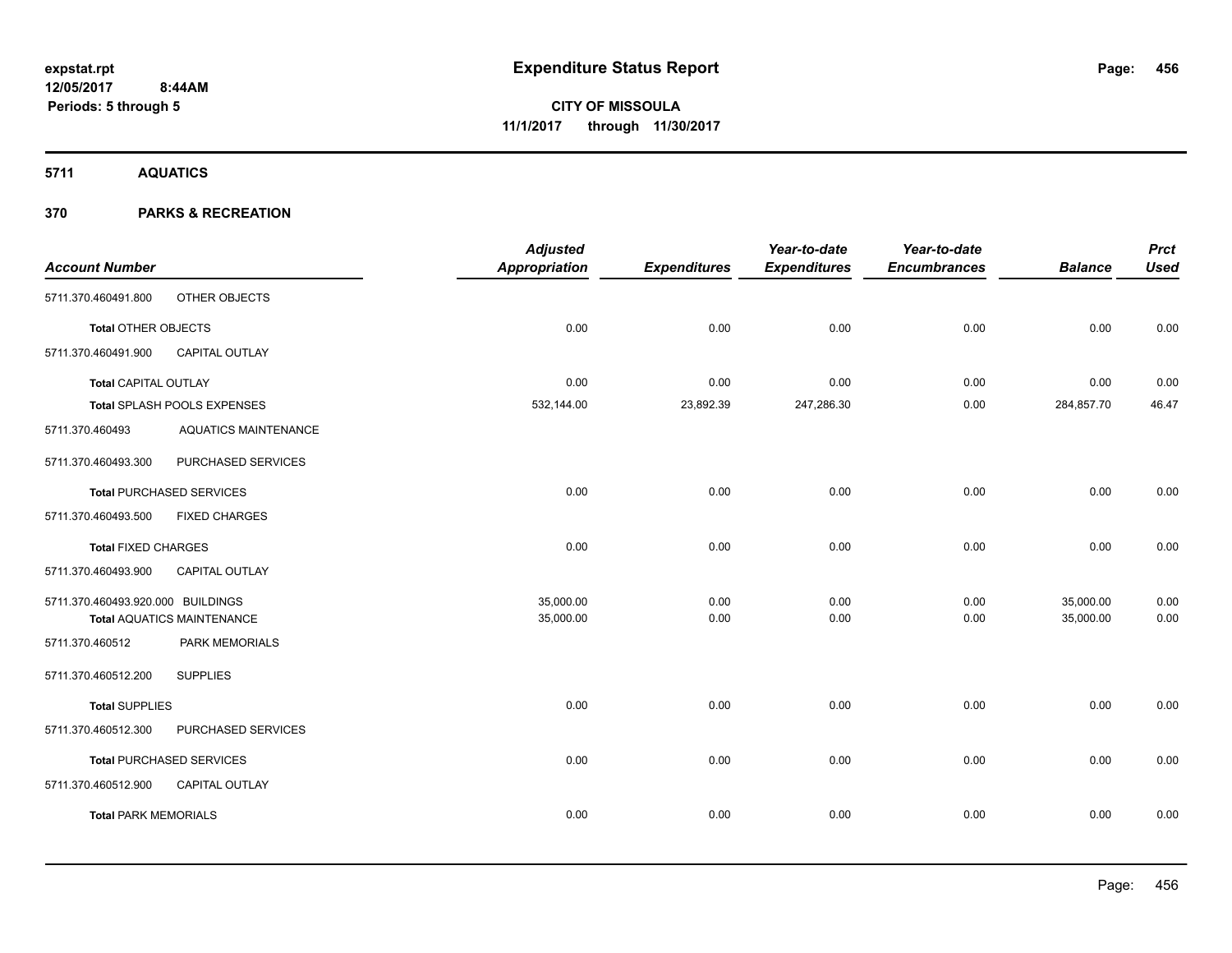**5711 AQUATICS**

|                                     |                                               | <b>Adjusted</b>      |                     | Year-to-date        | Year-to-date        |                | <b>Prct</b> |
|-------------------------------------|-----------------------------------------------|----------------------|---------------------|---------------------|---------------------|----------------|-------------|
| <b>Account Number</b>               |                                               | <b>Appropriation</b> | <b>Expenditures</b> | <b>Expenditures</b> | <b>Encumbrances</b> | <b>Balance</b> | <b>Used</b> |
| 5711.370.460519                     | <b>AQUATICS CAPITAL</b>                       |                      |                     |                     |                     |                |             |
| 5711.370.460519.900                 | <b>CAPITAL OUTLAY</b>                         |                      |                     |                     |                     |                |             |
| <b>Total AQUATICS CAPITAL</b>       |                                               | 0.00                 | 0.00                | 0.00                | 0.00                | 0.00           | 0.00        |
| 5711.370.490506                     | <b>CORE FINANCED EQUIPMENT</b>                |                      |                     |                     |                     |                |             |
| 5711.370.490506.600                 | <b>DEBT SERVICE</b>                           |                      |                     |                     |                     |                |             |
|                                     | Total CORE FINANCED EQUIPMENT                 | 0.00                 | 0.00                | 0.00                | 0.00                | 0.00           | 0.00        |
| 5711.370.510110                     | <b>MERCHANT SERVICES</b>                      |                      |                     |                     |                     |                |             |
| 5711.370.510110.500                 | <b>FIXED CHARGES</b>                          |                      |                     |                     |                     |                |             |
|                                     | 5711.370.510110.550.000 MERCHANT SERVICE FEES | 12,000.00            | 0.00                | 0.00                | 0.00                | 12,000.00      | 0.00        |
| <b>Total MERCHANT SERVICES</b>      |                                               | 12,000.00            | 0.00                | 0.00                | 0.00                | 12,000.00      | 0.00        |
| 5711.370.510306                     | <b>SALARY RESERVE</b>                         |                      |                     |                     |                     |                |             |
| 5711.370.510306.100                 | PERSONAL SERVICES                             |                      |                     |                     |                     |                |             |
|                                     | 5711.370.510306.110.000 SALARIES AND WAGES    | 209.00               | 0.00                | 0.00                | 0.00                | 209.00         | 0.00        |
| <b>Total SALARY RESERVE</b>         |                                               | 209.00               | 0.00                | 0.00                | 0.00                | 209.00         | 0.00        |
| <b>Total PARKS &amp; RECREATION</b> |                                               | 1,380,017.00         | 82,890.86           | 587,195.26          | 0.00                | 792,821.74     | 42.55       |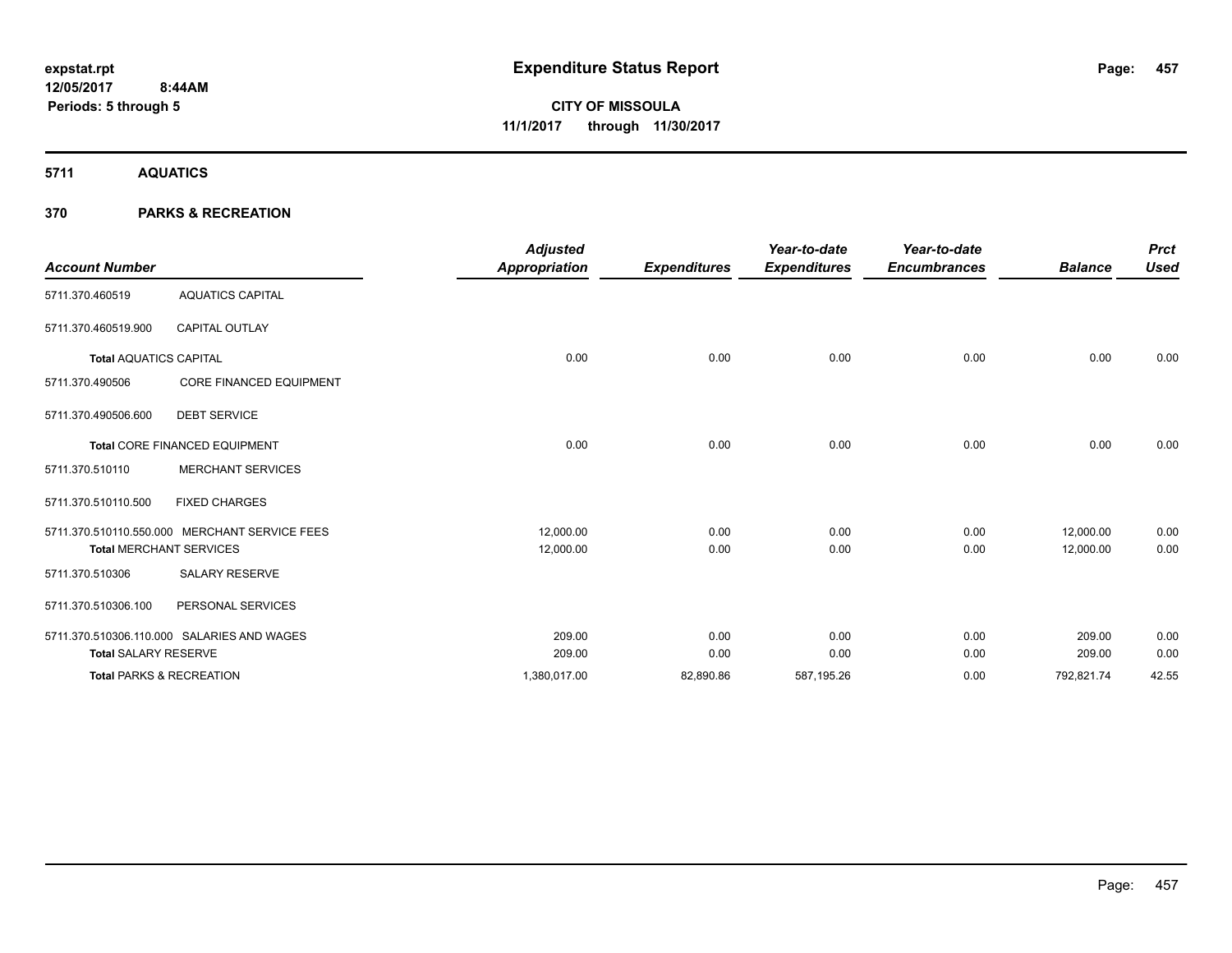**5711 AQUATICS**

### **390 NON-DEPARTMENTAL**

| <b>Account Number</b>         |                       | <b>Adjusted</b><br><b>Appropriation</b> | <b>Expenditures</b> | Year-to-date<br><b>Expenditures</b> | Year-to-date<br><b>Encumbrances</b> | <b>Balance</b> | <b>Prct</b><br><b>Used</b> |
|-------------------------------|-----------------------|-----------------------------------------|---------------------|-------------------------------------|-------------------------------------|----------------|----------------------------|
| 5711.390.510000               | <b>MISCELLANEOUS</b>  |                                         |                     |                                     |                                     |                |                            |
| 5711.390.510000.800           | OTHER OBJECTS         |                                         |                     |                                     |                                     |                |                            |
| <b>Total OTHER OBJECTS</b>    |                       | 0.00                                    | 0.00                | 0.00                                | 0.00                                | 0.00           | 0.00                       |
| 5711.390.510000.900           | <b>CAPITAL OUTLAY</b> |                                         |                     |                                     |                                     |                |                            |
| <b>Total MISCELLANEOUS</b>    |                       | 0.00                                    | 0.00                | 0.00                                | 0.00                                | 0.00           | 0.00                       |
| <b>Total NON-DEPARTMENTAL</b> |                       | 0.00                                    | 0.00                | 0.00                                | 0.00                                | 0.00           | 0.00                       |
| <b>Total AQUATICS</b>         |                       | 1,380,017.00                            | 82,890.86           | 587,195.26                          | 0.00                                | 792,821.74     | 42.55                      |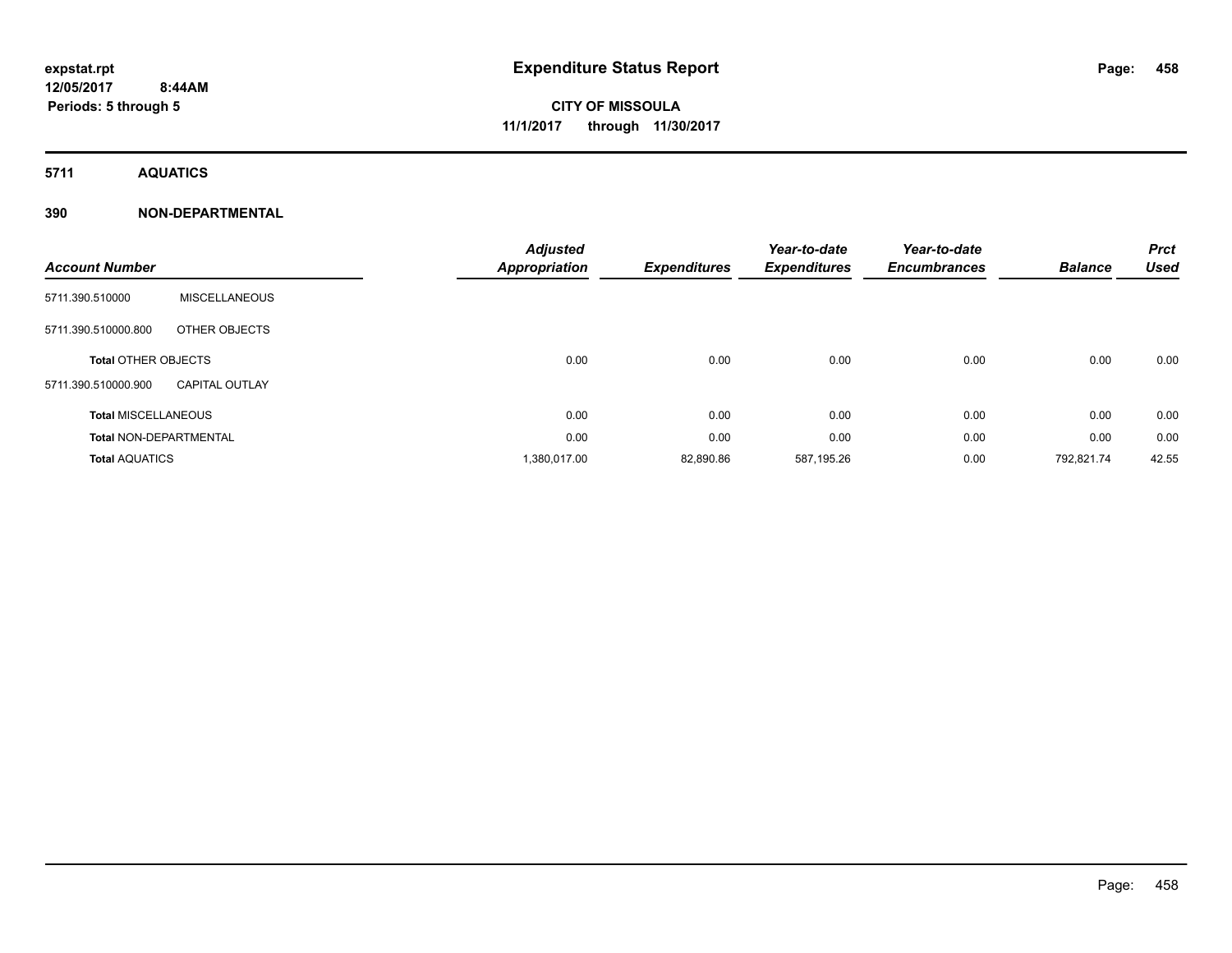## **6050 EMPLOYEE BENEFIT PLAN FUND**

### **390 NON-DEPARTMENTAL**

| <b>Account Number</b>           |                                                          | <b>Adjusted</b><br>Appropriation | <b>Expenditures</b> | Year-to-date<br><b>Expenditures</b> | Year-to-date<br><b>Encumbrances</b> | <b>Balance</b> | <b>Prct</b><br><b>Used</b> |
|---------------------------------|----------------------------------------------------------|----------------------------------|---------------------|-------------------------------------|-------------------------------------|----------------|----------------------------|
| 6050.390.510110                 | <b>MERCHANT SERVICES</b>                                 |                                  |                     |                                     |                                     |                |                            |
| 6050.390.510110.500             | <b>FIXED CHARGES</b>                                     |                                  |                     |                                     |                                     |                |                            |
| <b>Total MERCHANT SERVICES</b>  |                                                          | 0.00                             | 0.00                | 0.00                                | 0.00                                | 0.00           | 0.00                       |
| 6050.390.520800                 | <b>EMPLOYEE BENEFITS</b>                                 |                                  |                     |                                     |                                     |                |                            |
| 6050.390.520800.300             | PURCHASED SERVICES                                       |                                  |                     |                                     |                                     |                |                            |
| 6050.390.520800.350.000         | <b>PROFESSIONAL SERVICES</b>                             | 50,325.00                        | 11,359.85           | 11,359.85                           | 0.00                                | 38,965.15      | 22.57                      |
|                                 | 6050.390.520800.351.000 INSURANCE CLAIMS                 | 6,490,000.00                     | $-5.446.91$         | 1,637,650.49                        | 0.00                                | 4,852,349.51   | 25.23                      |
|                                 | 6050.390.520800.352.000 HEALTH PROGRAMS                  | 94,532.00                        | 1,695.17            | 6,891.53                            | 0.00                                | 87,640.47      | 7.29                       |
|                                 | 6050.390.520800.353.000 ADMINISTRATION EXPENDITURES      | 846.720.00                       | 0.00                | 334,098.12                          | 0.00                                | 512.621.88     | 39.46                      |
|                                 | 6050.390.520800.354.000 TRANSITIONAL REINSURANCE PROGRAM | 16,432.00                        | 1,077.34            | 4,026.64                            | 0.00                                | 12,405.36      | 24.50                      |
| <b>Total PURCHASED SERVICES</b> |                                                          | 7,498,009.00                     | 8,685.45            | 1,994,026.63                        | 0.00                                | 5,503,982.37   | 26.59                      |
| 6050.390.520800.700             | <b>GRANTS &amp; CONTRIBUTIONS</b>                        |                                  |                     |                                     |                                     |                |                            |
|                                 | <b>Total GRANTS &amp; CONTRIBUTIONS</b>                  | 0.00                             | 0.00                | 0.00                                | 0.00                                | 0.00           | 0.00                       |
| 6050.390.520800.800             | OTHER OBJECTS                                            |                                  |                     |                                     |                                     |                |                            |
| <b>Total OTHER OBJECTS</b>      |                                                          | 0.00                             | 0.00                | 0.00                                | 0.00                                | 0.00           | 0.00                       |
|                                 | Total EMPLOYEE BENEFIT PLAN FUND                         | 7,498,009.00                     | 8,685.45            | 1,994,026.63                        | 0.00                                | 5,503,982.37   | 26.59                      |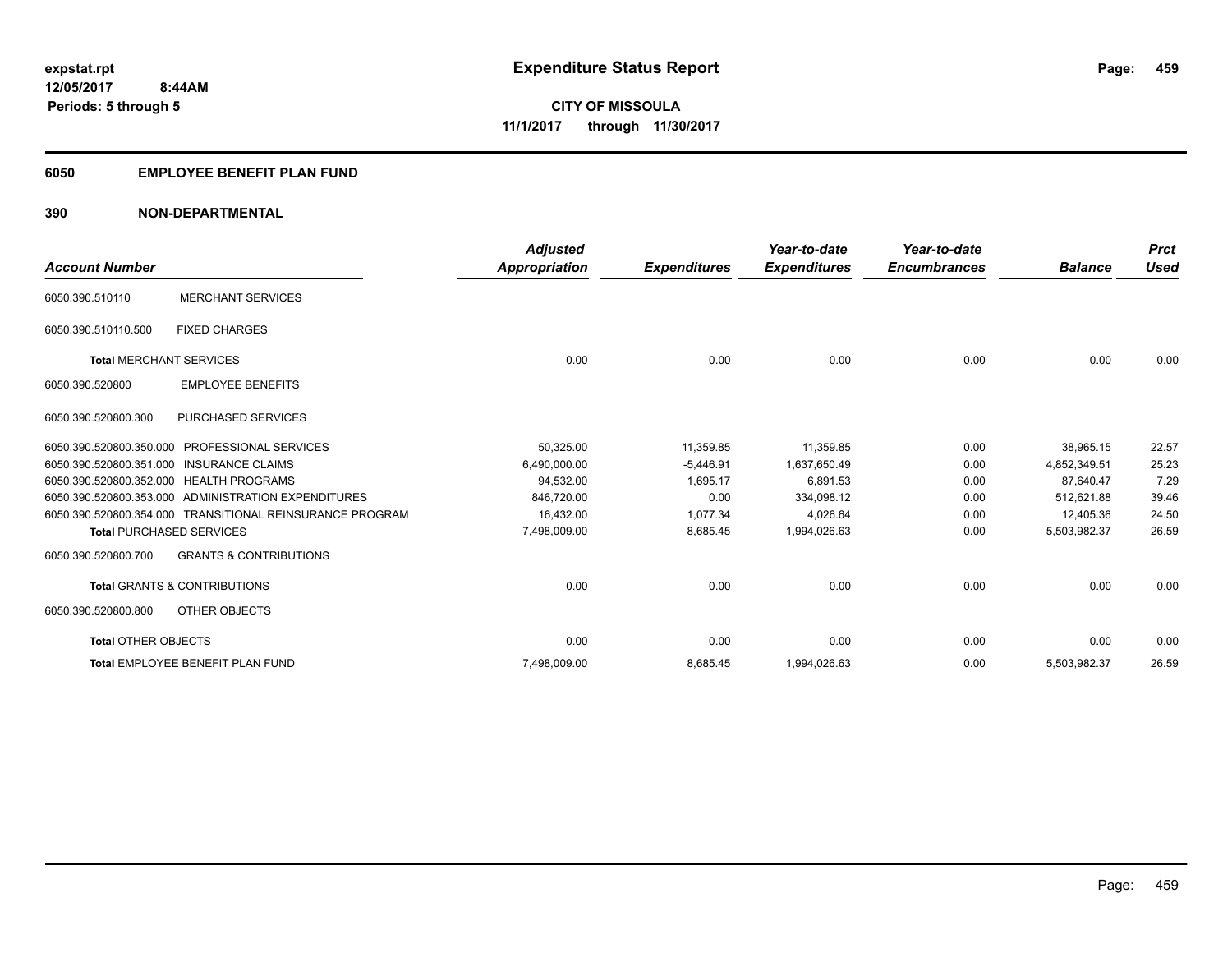#### **7370 PARKING COMMISSION FUND**

|                                           |                                                         | <b>Adjusted</b> |                     | Year-to-date        | Year-to-date        |                | <b>Prct</b> |
|-------------------------------------------|---------------------------------------------------------|-----------------|---------------------|---------------------|---------------------|----------------|-------------|
| <b>Account Number</b>                     |                                                         | Appropriation   | <b>Expenditures</b> | <b>Expenditures</b> | <b>Encumbrances</b> | <b>Balance</b> | <b>Used</b> |
| 7370.395.430266                           | PARKING DIVISION                                        |                 |                     |                     |                     |                |             |
| 7370.395.430266.100                       | PERSONAL SERVICES                                       |                 |                     |                     |                     |                |             |
|                                           | 7370.395.430266.110.000 SALARIES AND WAGES              | 473,289.00      | 38,229.54           | 176,727.43          | 0.00                | 296.561.57     | 37.34       |
| 7370.395.430266.120.000                   | <b>OVERTIME</b>                                         | 7,234.00        | 11.58               | 110.44              | 0.00                | 7,123.56       | 1.53        |
|                                           | 7370.395.430266.140.000 EMPLOYER CONTRIBUTIONS          | 213,737.00      | 17,877.55           | 95,496.01           | 0.00                | 118,240.99     | 44.68       |
|                                           | 7370.395.430266.141.000 STATE RETIREMENT CONTRIBUTIONS  | 479.00          | 0.00                | 199.44              | 0.00                | 279.56         | 41.64       |
| <b>Total PERSONAL SERVICES</b>            |                                                         | 694,739.00      | 56,118.67           | 272,533.32          | 0.00                | 422,205.68     | 39.23       |
| 7370.395.430266.200                       | <b>SUPPLIES</b>                                         |                 |                     |                     |                     |                |             |
| 7370.395.430266.210.000 OFFICE SUPPLIES   |                                                         | 5,700.00        | 294.70              | 1,346.34            | 0.00                | 4,353.66       | 23.62       |
| 7370.395.430266.220.000                   | <b>OPERATING SUPPLIES</b>                               | 33.050.00       | 137.44              | 7.039.23            | 0.00                | 26.010.77      | 21.30       |
| 7370.395.430266.220.311 CLOTHING SUPPLIES |                                                         | 0.00            | 148.30              | 1,713.13            | 0.00                | $-1,713.13$    | 0.00        |
| 7370.395.430266.230.000                   | REPAIR/MAINTENANCE                                      | 18,000.00       | 921.66              | 2,741.24            | 0.00                | 15,258.76      | 15.23       |
| 7370.395.430266.231.000 GASOLINE          |                                                         | 7,200.00        | 459.14              | 1,668.64            | 0.00                | 5,531.36       | 23.18       |
| <b>Total SUPPLIES</b>                     |                                                         | 63,950.00       | 1,961.24            | 14,508.58           | 0.00                | 49,441.42      | 22.69       |
| 7370.395.430266.300                       | PURCHASED SERVICES                                      |                 |                     |                     |                     |                |             |
| 7370.395.430266.310.000 COMMUNICATIONS    |                                                         | 18,075.00       | 290.65              | 2,099.33            | 0.00                | 15,975.67      | 11.61       |
| 7370.395.430266.320.000                   | PRINTING & DUPLICATING                                  | 10,000.00       | 0.00                | 6,337.80            | 0.00                | 3,662.20       | 63.38       |
|                                           | 7370.395.430266.330.000 PUBLICITY, SUBSCRIPTIONS & DUES | 5,000.00        | 0.00                | 838.92              | 0.00                | 4,161.08       | 16.78       |
| 7370.395.430266.340.000 SEWER             |                                                         | 145.00          | 0.00                | 85.31               | 0.00                | 59.69          | 58.83       |
|                                           | 7370.395.430266.341.000 ELECTRICITY & NATURAL GAS       | 40,096.00       | 3,038.68            | 11,858.37           | 0.00                | 28,237.63      | 29.57       |
| 7370.395.430266.343.000                   | <b>WATER CHARGES</b>                                    | 4,000.00        | 468.56              | 1,749.52            | 0.00                | 2,250.48       | 43.74       |
|                                           | 7370.395.430266.343.717 MARKET ON FRONT WATER CHARGES   | 0.00            | 223.21              | 885.18              | 0.00                | $-885.18$      | 0.00        |
| 7370.395.430266.344.000                   | <b>TELEPHONE SERVICE</b>                                | 6,325.00        | 675.58              | 2,313.67            | 0.00                | 4,011.33       | 36.58       |
| 7370.395.430266.345.000 GARBAGE           |                                                         | 3,856.00        | 309.90              | 1,593.93            | 0.00                | 2,262.07       | 41.34       |
| 7370.395.430266.345.717                   | GARBAGE                                                 | 0.00            | 162.70              | 1,295.49            | 0.00                | $-1,295.49$    | 0.00        |
|                                           | 7370.395.430266.350.000 PROFESSIONAL SERVICES           | 61,250.00       | 0.00                | 10,103.09           | 0.00                | 51,146.91      | 16.49       |
|                                           | 7370.395.430266.350.303 PROFESSIONAL SERVICES           | 0.00            | 0.00                | 46,639.75           | 0.00                | $-46,639.75$   | 0.00        |
| 7370.395.430266.350.700 ACCOUNTING        |                                                         | 0.00            | 1,058.00            | 9.662.50            | 0.00                | $-9,662.50$    | 0.00        |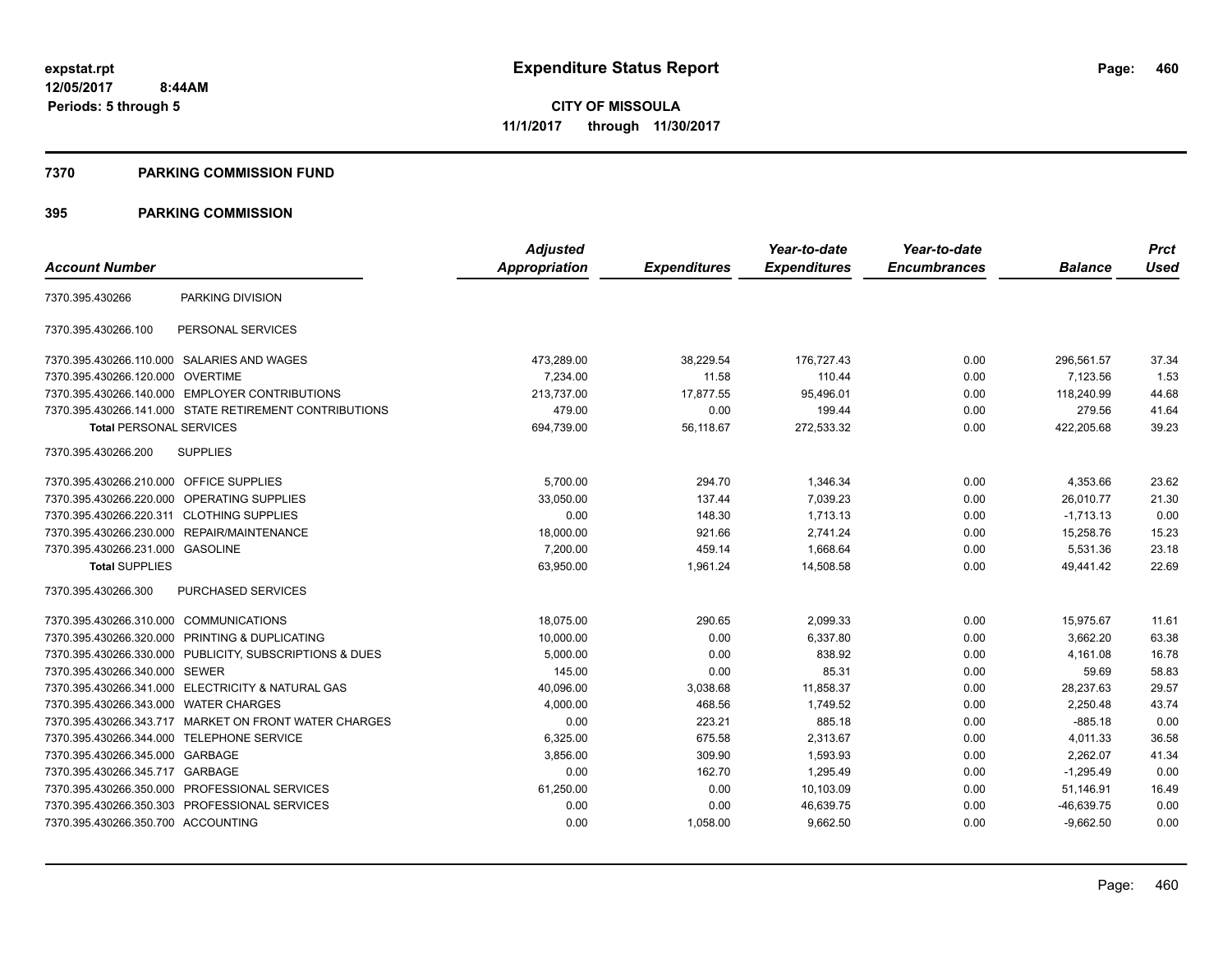#### **7370 PARKING COMMISSION FUND**

|                                                          | <b>Adjusted</b>      |                     | Year-to-date        | Year-to-date        |                | <b>Prct</b> |
|----------------------------------------------------------|----------------------|---------------------|---------------------|---------------------|----------------|-------------|
| <b>Account Number</b>                                    | <b>Appropriation</b> | <b>Expenditures</b> | <b>Expenditures</b> | <b>Encumbrances</b> | <b>Balance</b> | Used        |
| 7370.395.430266.350.701 PROFESSIONAL SERVICES            | 0.00                 | 5,250.00            | 5,250.00            | 0.00                | $-5,250.00$    | 0.00        |
| 7370.395.430266.350.702 SECURITY FOR GARAGES             | 0.00                 | 1,296.00            | 5,868.00            | 0.00                | $-5,868.00$    | 0.00        |
| 7370.395.430266.350.703 STATE LICENSE INQUIRY            | 0.00                 | 0.00                | 369.92              | 0.00                | $-369.92$      | 0.00        |
| 7370.395.430266.350.704 COLLECTION BUREAU EXPENSE        | 0.00                 | 0.00                | 12.75               | 0.00                | $-12.75$       | 0.00        |
| 7370.395.430266.360.000 REPAIR & MAINTENANCE             | 174,800.00           | 1,547.26            | 4,191.78            | 0.00                | 170,608.22     | 2.40        |
| 7370.395.430266.360.710 REPAIR & MAINTENANCE             | 0.00                 | 940.32              | 940.32              | 0.00                | $-940.32$      | 0.00        |
| 7370.395.430266.360.711 REPAIR & MAINTENANCE             | 0.00                 | 265.50              | 3,479.50            | 0.00                | $-3,479.50$    | 0.00        |
| 7370.395.430266.360.712 REPAIR & MAINTENANCE             | 0.00                 | 436.00              | 3,456.44            | 0.00                | $-3,456.44$    | 0.00        |
| 7370.395.430266.360.713 REPAIR & MAINTENANCE             | 0.00                 | 168.50              | 11,714.06           | 0.00                | $-11,714.06$   | 0.00        |
| 7370.395.430266.360.714 BANK ST/REPAIR & MAINTENANCE     | 0.00                 | 63.00               | 2,412.87            | 0.00                | $-2,412.87$    | 0.00        |
| 7370.395.430266.360.716 REPAIR & MAINTENANCE             | 0.00                 | 3.209.97            | 4,482.32            | 0.00                | $-4,482.32$    | 0.00        |
| 7370.395.430266.370.000 TRAVEL                           | 6,000.00             | 741.64              | 860.44              | 0.00                | 5,139.56       | 14.34       |
| 7370.395.430266.380.000 TRAINING                         | 3,500.00             | 0.00                | 1,034.00            | 0.00                | 2,466.00       | 29.54       |
| 7370.395.430266.390.000 OTHER PURCHASED SERVICES         | 199.699.00           | 157.87              | 157.87              | 0.00                | 199,541.13     | 0.08        |
| 7370.395.430266.390.044 JANITORIAL                       | 0.00                 | 78.00               | 3,004.75            | 0.00                | $-3,004.75$    | 0.00        |
| <b>Total PURCHASED SERVICES</b>                          | 532,746.00           | 20,381.34           | 142,697.88          | 0.00                | 390,048.12     | 26.79       |
| 7370.395.430266.500<br><b>FIXED CHARGES</b>              |                      |                     |                     |                     |                |             |
| 7370.395.430266.500.000 FIXED CHARGES                    | 168.621.00           | 0.00                | 1,259.00            | 0.00                | 167,362.00     | 0.75        |
| 7370.395.430266.500.731 FIXED CHARGES                    | 0.00                 | 0.00                | 2,550.00            | 0.00                | $-2,550.00$    | 0.00        |
| 7370.395.430266.500.733 FIXED CHARGES                    | 0.00                 | 0.00                | 3,300.00            | 0.00                | $-3.300.00$    | 0.00        |
| 7370.395.430266.500.734 FIXED CHARGES                    | 0.00                 | 10,181.30           | 10,181.30           | 0.00                | $-10,181.30$   | 0.00        |
| 7370.395.430266.510.000 *** Title Not Found ***          | 0.00                 | 11,999.61           | 11,999.61           | 0.00                | $-11,999.61$   | 0.00        |
| <b>Total FIXED CHARGES</b>                               | 168,621.00           | 22,180.91           | 29,289.91           | 0.00                | 139,331.09     | 17.37       |
| 7370.395.430266.600<br><b>DEBT SERVICE</b>               |                      |                     |                     |                     |                |             |
| 7370.395.430266.610.000 LEASE/PRINCIPAL                  | 185,600.00           | 0.00                | 92,300.00           | 0.00                | 93,300.00      | 49.73       |
| 7370.395.430266.620.000 LEASE INTEREST                   | 25.478.00            | 0.00                | 13.258.13           | 0.00                | 12.219.87      | 52.04       |
| <b>Total DEBT SERVICE</b>                                | 211,078.00           | 0.00                | 105,558.13          | 0.00                | 105,519.87     | 50.01       |
| 7370.395.430266.700<br><b>GRANTS &amp; CONTRIBUTIONS</b> |                      |                     |                     |                     |                |             |
| 7370.395.430266.700.000 GRANTS & CONTRIBUTIONS           | 85,000.00            | 21,500.00           | 35.000.00           | 0.00                | 50,000.00      | 41.18       |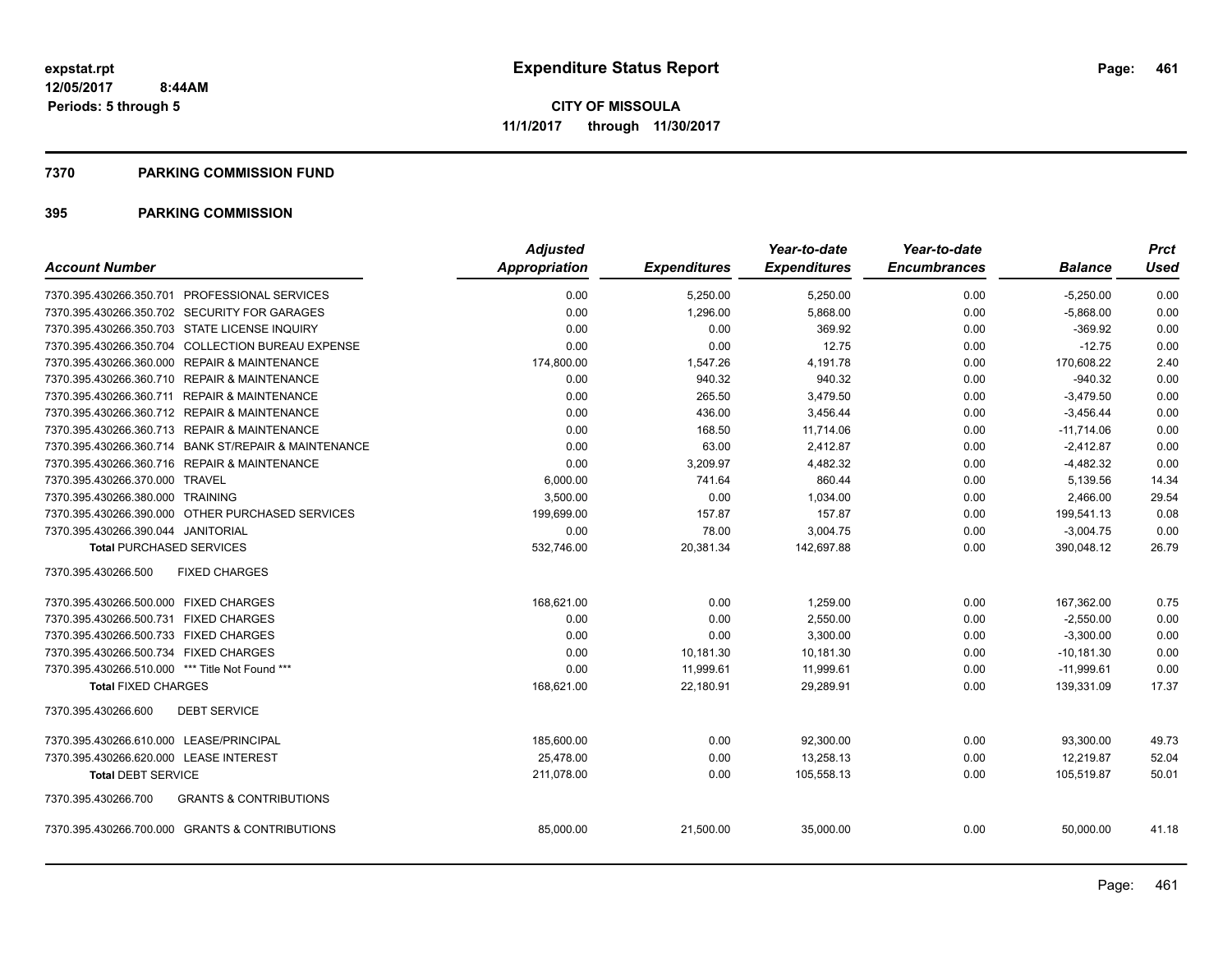#### **7370 PARKING COMMISSION FUND**

| <b>Account Number</b>               |                                                  | <b>Adjusted</b><br>Appropriation | <b>Expenditures</b> | Year-to-date<br><b>Expenditures</b> | Year-to-date<br><b>Encumbrances</b> | <b>Balance</b> | <b>Prct</b><br><b>Used</b> |
|-------------------------------------|--------------------------------------------------|----------------------------------|---------------------|-------------------------------------|-------------------------------------|----------------|----------------------------|
|                                     | Total GRANTS & CONTRIBUTIONS                     | 85,000.00                        | 21,500.00           | 35,000.00                           | 0.00                                | 50,000.00      | 41.18                      |
| 7370.395.430266.800                 | OTHER OBJECTS                                    |                                  |                     |                                     |                                     |                |                            |
|                                     | 7370.395.430266.820.000 TRANSFERS TO OTHER FUNDS | 307,290.00                       | 26,416.25           | 130,228.75                          | 0.00                                | 177,061.25     | 42.38                      |
| 7370.395.430266.845.000 CONTINGENCY |                                                  | 48,965.00                        | 0.00                | 0.00                                | 0.00                                | 48,965.00      | 0.00                       |
| <b>Total OTHER OBJECTS</b>          |                                                  | 356,255.00                       | 26,416.25           | 130,228.75                          | 0.00                                | 226,026.25     | 36.55                      |
| <b>Total PARKING DIVISION</b>       |                                                  | 2,112,389.00                     | 148,558.41          | 729,816.57                          | 0.00                                | 1,382,572.43   | 34.55                      |
| 7370.395.430271                     | <b>TICKET DIVISION</b>                           |                                  |                     |                                     |                                     |                |                            |
| 7370.395.430271.100                 | PERSONAL SERVICES                                |                                  |                     |                                     |                                     |                |                            |
| <b>Total TICKET DIVISION</b>        |                                                  | 0.00                             | 0.00                | 0.00                                | 0.00                                | 0.00           | 0.00                       |
| 7370.395.510110                     | <b>MERCHANT SERVICES</b>                         |                                  |                     |                                     |                                     |                |                            |
| 7370.395.510110.500                 | <b>FIXED CHARGES</b>                             |                                  |                     |                                     |                                     |                |                            |
|                                     | 7370.395.510110.550.000 MERCHANT SERVICE FEES    | 21,500.00                        | 0.00                | 0.00                                | 0.00                                | 21,500.00      | 0.00                       |
| <b>Total MERCHANT SERVICES</b>      |                                                  | 21,500.00                        | 0.00                | 0.00                                | 0.00                                | 21,500.00      | 0.00                       |
| <b>Total PARKING COMMISSION</b>     |                                                  | 2,133,889.00                     | 148,558.41          | 729,816.57                          | 0.00                                | 1,404,072.43   | 34.20                      |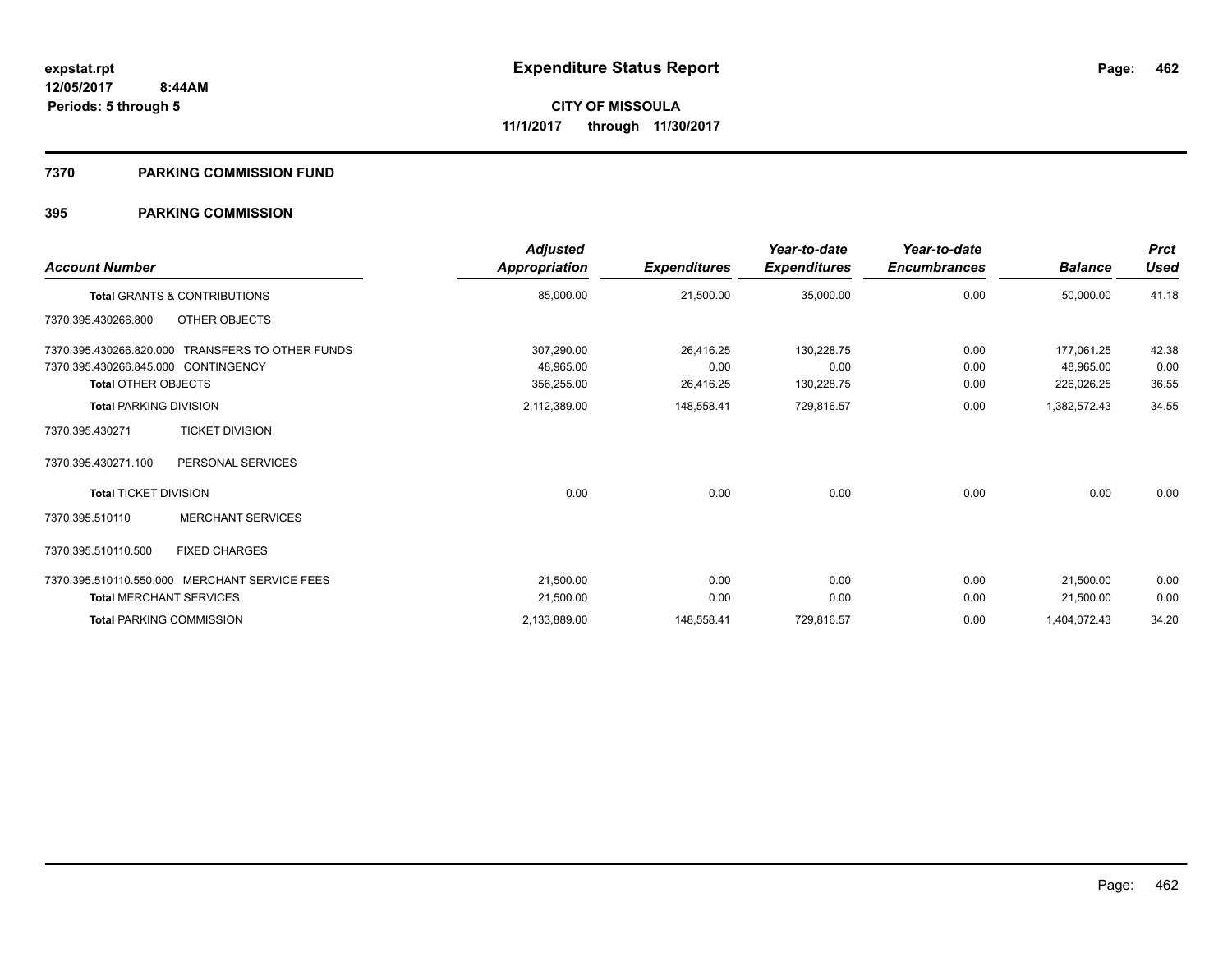### **7370 PARKING COMMISSION FUND**

### **900 DEPRECIATION**

| <b>Account Number</b>      |                                      | <b>Adjusted</b><br><b>Appropriation</b> | <b>Expenditures</b> | Year-to-date<br><b>Expenditures</b> | Year-to-date<br><b>Encumbrances</b> | <b>Balance</b> | <b>Prct</b><br><b>Used</b> |
|----------------------------|--------------------------------------|-----------------------------------------|---------------------|-------------------------------------|-------------------------------------|----------------|----------------------------|
|                            |                                      |                                         |                     |                                     |                                     |                |                            |
| 7370.900.510000            | <b>MISCELLANEOUS</b>                 |                                         |                     |                                     |                                     |                |                            |
| 7370.900.510000.800        | OTHER OBJECTS                        |                                         |                     |                                     |                                     |                |                            |
| <b>Total OTHER OBJECTS</b> |                                      | 0.00                                    | 0.00                | 0.00                                | 0.00                                | 0.00           | 0.00                       |
| 7370.900.510000.900        | <b>CAPITAL OUTLAY</b>                |                                         |                     |                                     |                                     |                |                            |
| <b>Total DEPRECIATION</b>  |                                      | 0.00                                    | 0.00                | 0.00                                | 0.00                                | 0.00           | 0.00                       |
|                            | <b>Total PARKING COMMISSION FUND</b> | 2,133,889.00                            | 148,558.41          | 729,816.57                          | 0.00                                | 1,404,072.43   | 34.20                      |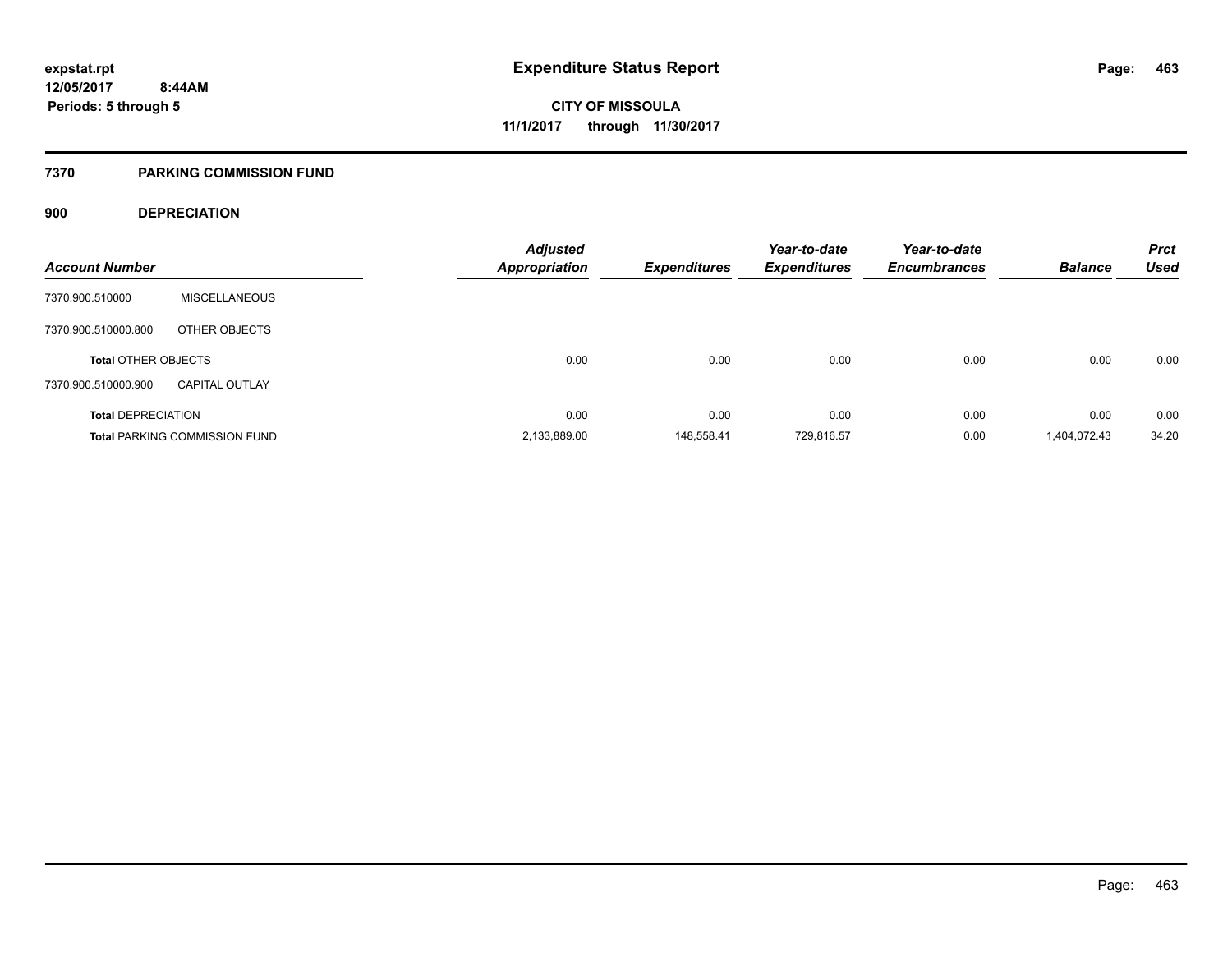### **7371 FRONT STREET PARKING BONDS**

| <b>Account Number</b>                                          |                                                                                    | <b>Adjusted</b><br>Appropriation       | <b>Expenditures</b>  | Year-to-date<br><b>Expenditures</b> | Year-to-date<br><b>Encumbrances</b> | <b>Balance</b>                           | <b>Prct</b><br><b>Used</b> |
|----------------------------------------------------------------|------------------------------------------------------------------------------------|----------------------------------------|----------------------|-------------------------------------|-------------------------------------|------------------------------------------|----------------------------|
| 7371.395.490200                                                | REVENUE BOND DEBT SERVICE                                                          |                                        |                      |                                     |                                     |                                          |                            |
| 7371.395.490200.600                                            | <b>DEBT SERVICE</b>                                                                |                                        |                      |                                     |                                     |                                          |                            |
|                                                                | 7371.395.490200.620.000 INTEREST / SERVICE FEES<br>Total REVENUE BOND DEBT SERVICE | 0.00<br>0.00                           | 0.00<br>0.00         | -64,526.79<br>$-64,526.79$          | 0.00<br>0.00                        | 64,526.79<br>64,526.79                   | 0.00<br>0.00               |
| 7371.395.490201                                                | SERIES 2014 MPC DEBT                                                               |                                        |                      |                                     |                                     |                                          |                            |
| 7371.395.490201.500                                            | <b>FIXED CHARGES</b>                                                               |                                        |                      |                                     |                                     |                                          |                            |
| <b>Total FIXED CHARGES</b>                                     | 7371.395.490201.550.000 MERCHANT SERVICE FEES                                      | 350.00<br>350.00                       | 0.00<br>0.00         | 0.00<br>0.00                        | 0.00<br>0.00                        | 350.00<br>350.00                         | 0.00<br>0.00               |
| 7371.395.490201.600                                            | <b>DEBT SERVICE</b>                                                                |                                        |                      |                                     |                                     |                                          |                            |
| 7371.395.490201.610.000 PRINCIPAL<br><b>Total DEBT SERVICE</b> | 7371.395.490201.620.000 INTEREST / SERVICE FEES                                    | 154,290.00<br>102,860.00<br>257,150.00 | 0.00<br>0.00<br>0.00 | 0.00<br>130,487.51<br>130,487.51    | 0.00<br>0.00<br>0.00                | 154,290.00<br>$-27,627.51$<br>126,662.49 | 0.00<br>126.86<br>50.74    |
| Total SERIES 2014 MPC DEBT                                     |                                                                                    | 257,500.00                             | 0.00                 | 130,487.51                          | 0.00                                | 127,012.49                               | 50.67                      |
|                                                                | <b>Total FRONT STREET PARKING BONDS</b>                                            | 257,500.00                             | 0.00                 | 65,960.72                           | 0.00                                | 191,539.28                               | 25.62                      |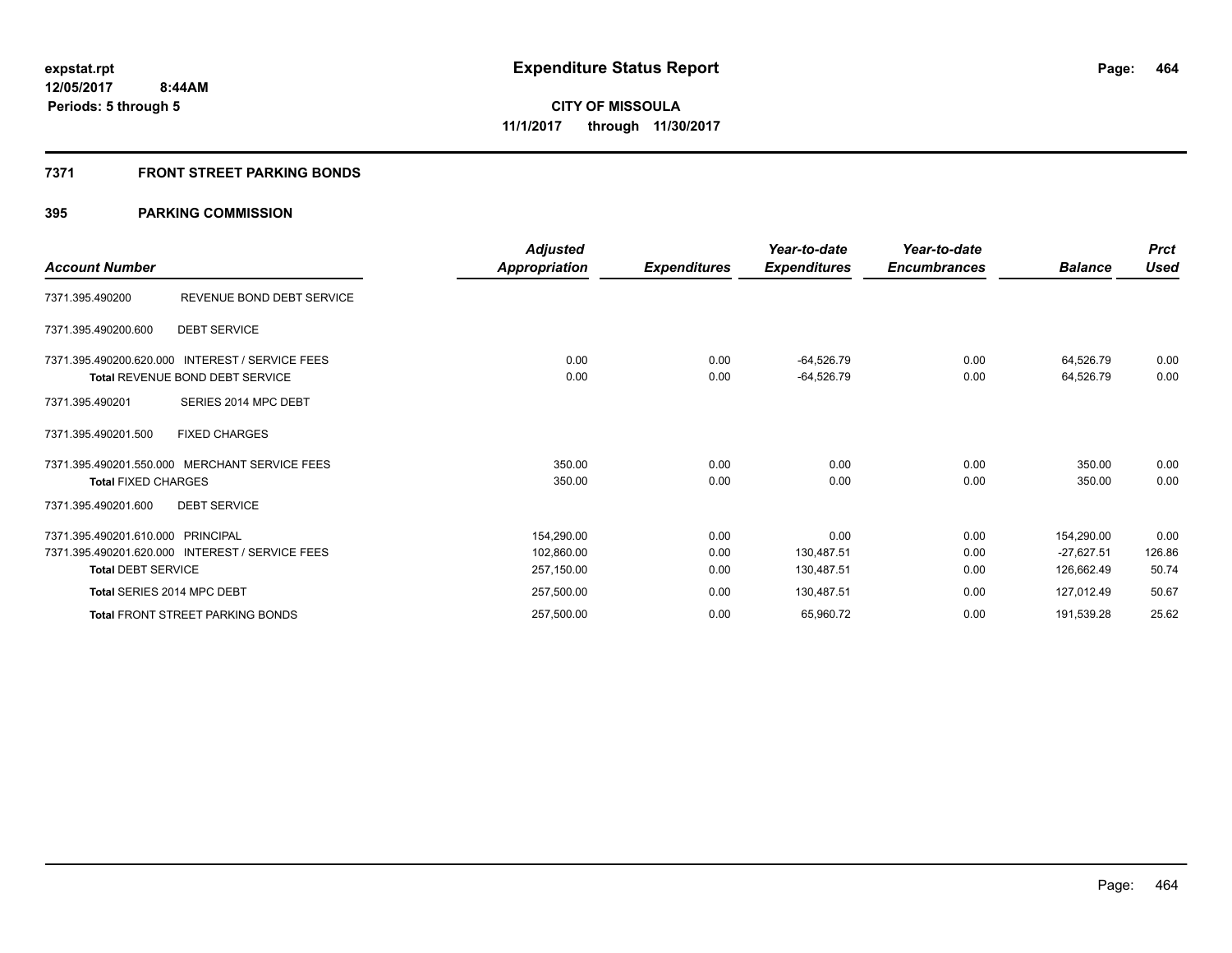**465**

**12/05/2017 8:44AM Periods: 5 through 5**

**CITY OF MISSOULA 11/1/2017 through 11/30/2017**

#### **7372 SINKING FUND/FRONT ST PARKING BONDS**

| <b>Account Number</b>      |                                                    | <b>Adjusted</b><br><b>Appropriation</b> | <b>Expenditures</b> | Year-to-date<br><b>Expenditures</b> | Year-to-date<br><b>Encumbrances</b> | <b>Balance</b> | <b>Prct</b><br>Used |
|----------------------------|----------------------------------------------------|-----------------------------------------|---------------------|-------------------------------------|-------------------------------------|----------------|---------------------|
| 7372.395.490201            | SERIES 2014 MPC DEBT                               |                                         |                     |                                     |                                     |                |                     |
| 7372.395.490201.600        | <b>DEBT SERVICE</b>                                |                                         |                     |                                     |                                     |                |                     |
|                            | 7372.395.490201.610.000 SERIES 2014 BOND-PRINCIPAL | 153,000.00                              | 0.00                | 255.000.00                          | 0.00                                | $-102.000.00$  | 166.67              |
|                            | 7372.395.490201.620.000 INTEREST / SERVICE FEES    | 102,000.00                              | 0.00                | 0.00                                | 0.00                                | 102.000.00     | 0.00                |
| Total SERIES 2014 MPC DEBT |                                                    | 255,000.00                              | 0.00                | 255.000.00                          | 0.00                                | 0.00           | 100.00              |
|                            | Total SINKING FUND/FRONT ST PARKING BONDS          | 255,000.00                              | 0.00                | 255.000.00                          | 0.00                                | 0.00           | 100.00              |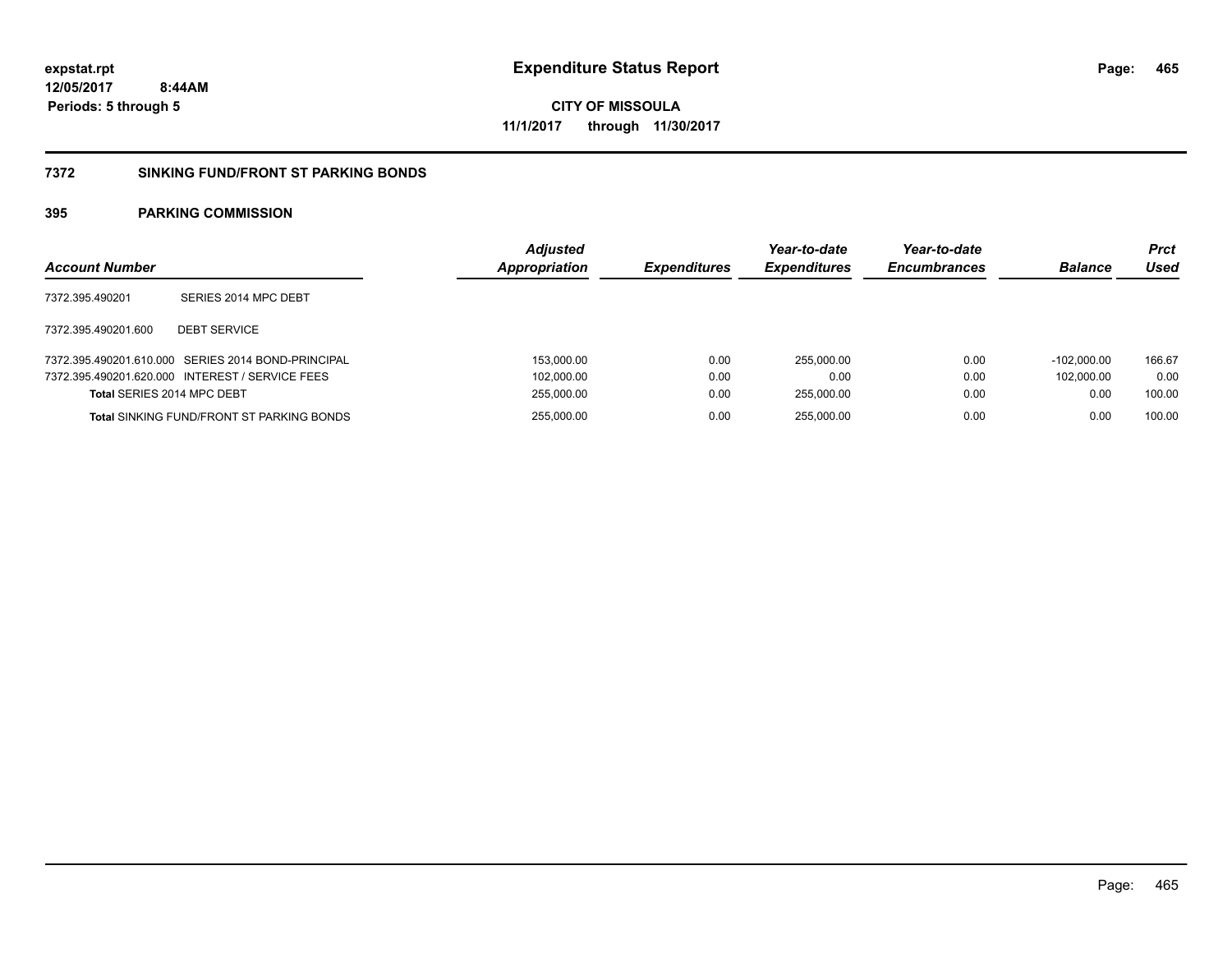**12/05/2017 8:44AM Periods: 5 through 5**

**CITY OF MISSOULA 11/1/2017 through 11/30/2017**

#### **7375 PLEDGED TAX INCREMENT-2010B BOND**

| <b>Account Number</b> |                                                                                            | <b>Adjusted</b><br><b>Appropriation</b> | <b>Expenditures</b> | Year-to-date<br><b>Expenditures</b> | Year-to-date<br><b>Encumbrances</b> | <b>Balance</b>           | <b>Prct</b><br>Used |
|-----------------------|--------------------------------------------------------------------------------------------|-----------------------------------------|---------------------|-------------------------------------|-------------------------------------|--------------------------|---------------------|
| 7375.395.430266       | PARKING DIVISION                                                                           |                                         |                     |                                     |                                     |                          |                     |
| 7375.395.430266.800   | OTHER OBJECTS                                                                              |                                         |                     |                                     |                                     |                          |                     |
|                       | 7375.395.430266.820.000 TRANSFERS TO OTHER FUNDS<br>Total PLEDGED TAX INCREMENT-2010B BOND | 204,860.00<br>204,860.00                | 0.00<br>0.00        | 0.00<br>0.00                        | 0.00<br>0.00                        | 204.860.00<br>204,860.00 | 0.00<br>0.00        |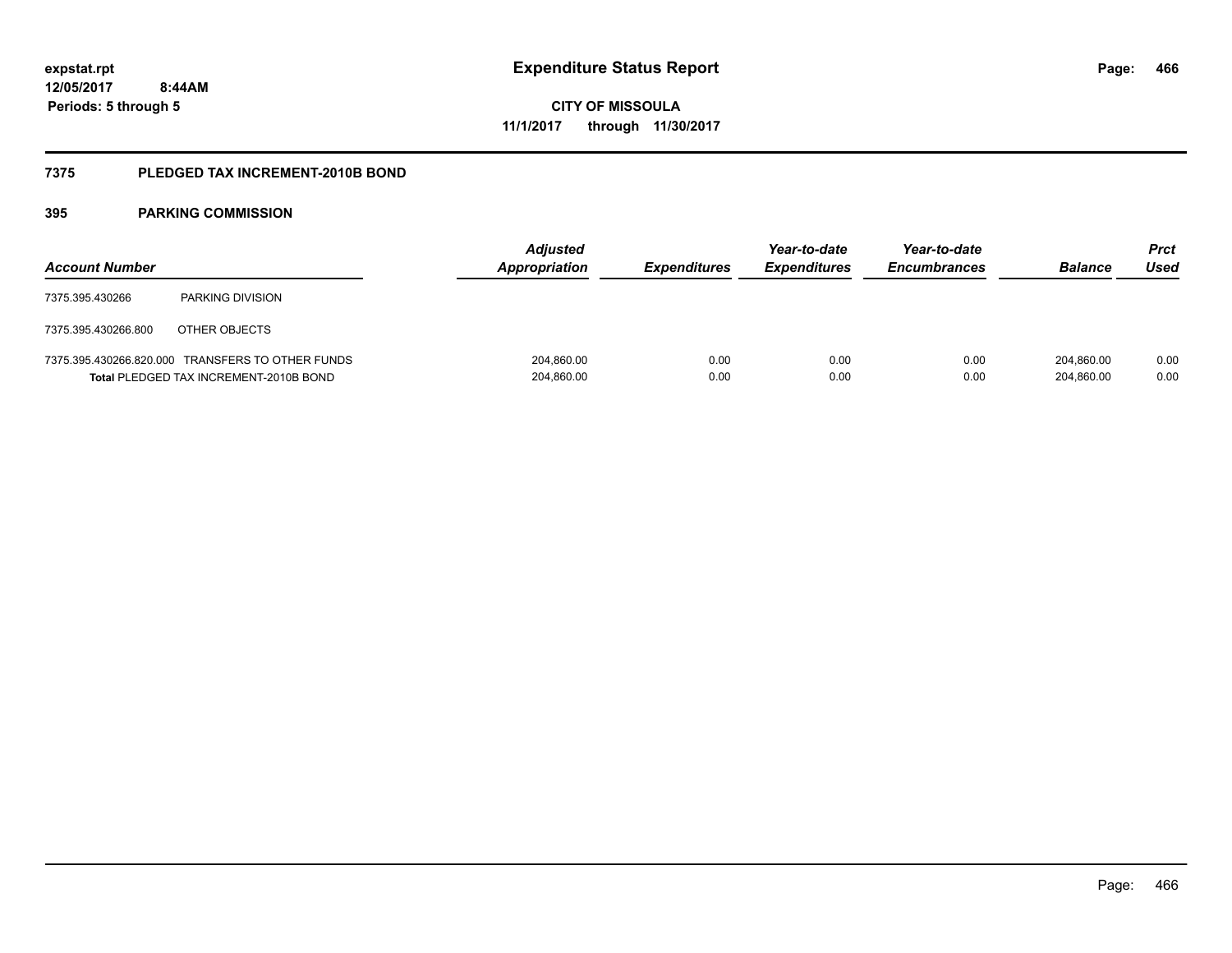**Periods: 5 through 5**

**CITY OF MISSOULA 11/1/2017 through 11/30/2017**

#### **7380 BUSINESS IMPROVEMENT DISTRICT**

 **8:44AM**

## **375 BUSINESS IMPROVEMENT DISTRICT**

| <b>Account Number</b>      |                                                                                             | <b>Adjusted</b><br><b>Appropriation</b> | <b>Expenditures</b> | Year-to-date<br><b>Expenditures</b> | Year-to-date<br><b>Encumbrances</b> | <b>Balance</b>                 | <b>Prct</b><br><b>Used</b> |
|----------------------------|---------------------------------------------------------------------------------------------|-----------------------------------------|---------------------|-------------------------------------|-------------------------------------|--------------------------------|----------------------------|
| 7380.375.471210            | <b>BUSINESS IMPROVEMENT DISTRICT</b>                                                        |                                         |                     |                                     |                                     |                                |                            |
| 7380.375.471210.300        | PURCHASED SERVICES                                                                          |                                         |                     |                                     |                                     |                                |                            |
|                            | 7380.375.471210.350.000 PROFESSIONAL SERVICES<br><b>Total BUSINESS IMPROVEMENT DISTRICT</b> | 279,237.00<br>279,237.00                | 0.00<br>0.00        | 0.00<br>0.00                        | 0.00<br>0.00                        | 279,237.00<br>279,237.00       | 0.00<br>0.00               |
| 7380.375.471220            | <b>BID MARKETING</b>                                                                        |                                         |                     |                                     |                                     |                                |                            |
| 7380.375.471220.300        | PURCHASED SERVICES                                                                          |                                         |                     |                                     |                                     |                                |                            |
| <b>Total BID MARKETING</b> | 7380.375.471220.350.000 PROFESSIONAL SERVICES                                               | 44,500.00<br>44,500.00                  | 0.00<br>0.00        | 0.00<br>0.00                        | 0.00<br>0.00                        | 44,500.00<br>44,500.00         | 0.00<br>0.00               |
| 7380.375.471230            | STREETSCAPE MAINTENANCE-BID                                                                 |                                         |                     |                                     |                                     |                                |                            |
| 7380.375.471230.300        | PURCHASED SERVICES                                                                          |                                         |                     |                                     |                                     |                                |                            |
|                            | 7380.375.471230.350.000 PROFESSIONAL SERVICES<br><b>Total STREETSCAPE MAINTENANCE-BID</b>   | 134,000.00<br>134,000.00                | 0.00<br>0.00        | 0.00<br>0.00                        | 0.00<br>0.00                        | 134,000.00<br>134.000.00       | 0.00<br>0.00               |
| 7380.375.471240            | SAFETY-BID                                                                                  |                                         |                     |                                     |                                     |                                |                            |
| 7380.375.471240.300        | PURCHASED SERVICES                                                                          |                                         |                     |                                     |                                     |                                |                            |
| <b>Total SAFETY-BID</b>    | 7380.375.471240.350.000 PROFESSIONAL SERVICES - BID SAFETY                                  | 0.00<br>0.00                            | 0.00<br>0.00        | 110,000.00<br>110,000.00            | 0.00<br>0.00                        | $-110,000.00$<br>$-110,000.00$ | 0.00<br>0.00               |
|                            | <b>Total BUSINESS IMPROVEMENT DISTRICT</b>                                                  | 457.737.00                              | 0.00                | 110,000.00                          | 0.00                                | 347,737.00                     | 24.03                      |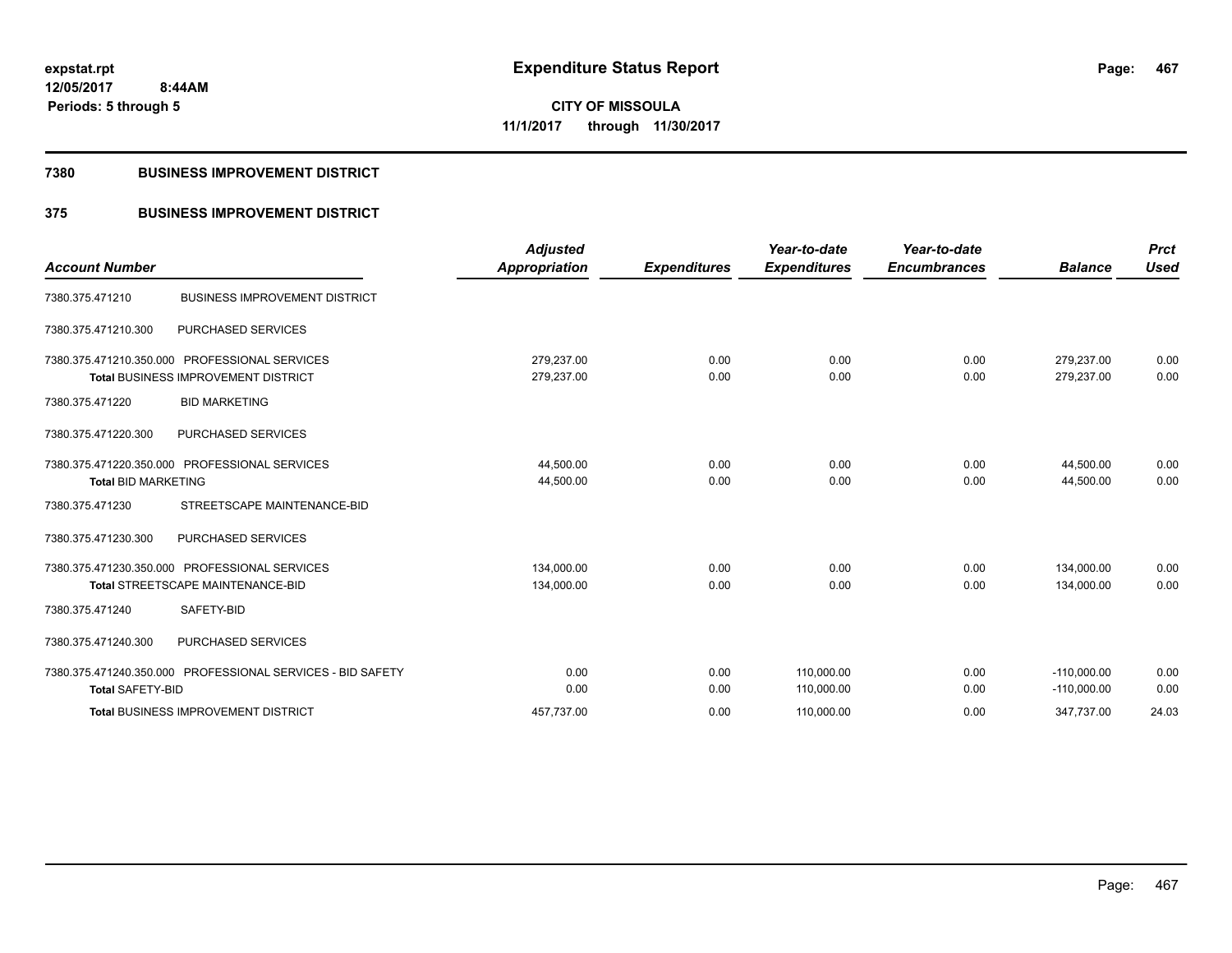**468**

**12/05/2017 8:44AM Periods: 5 through 5**

**CITY OF MISSOULA 11/1/2017 through 11/30/2017**

#### **7381 TOURISM BUSINESS IMPROVEMENT DISTRICT**

## **375 BUSINESS IMPROVEMENT DISTRICT**

| <b>Account Number</b> |                                                                                                        | <b>Adjusted</b><br><b>Appropriation</b> | <i><b>Expenditures</b></i> | Year-to-date<br><b>Expenditures</b> | Year-to-date<br><b>Encumbrances</b> | <b>Balance</b>           | <b>Prct</b><br>Used |
|-----------------------|--------------------------------------------------------------------------------------------------------|-----------------------------------------|----------------------------|-------------------------------------|-------------------------------------|--------------------------|---------------------|
| 7381.375.471210       | <b>BUSINESS IMPROVEMENT DISTRICT</b>                                                                   |                                         |                            |                                     |                                     |                          |                     |
| 7381.375.471210.300   | <b>PURCHASED SERVICES</b>                                                                              |                                         |                            |                                     |                                     |                          |                     |
|                       | 7381.375.471210.390.000 OTHER PURCHASED SERVICES<br><b>Total TOURISM BUSINESS IMPROVEMENT DISTRICT</b> | 837,644.00<br>837,644.00                | 0.00<br>0.00               | 0.00<br>0.00                        | 0.00<br>0.00                        | 837.644.00<br>837,644.00 | 0.00<br>0.00        |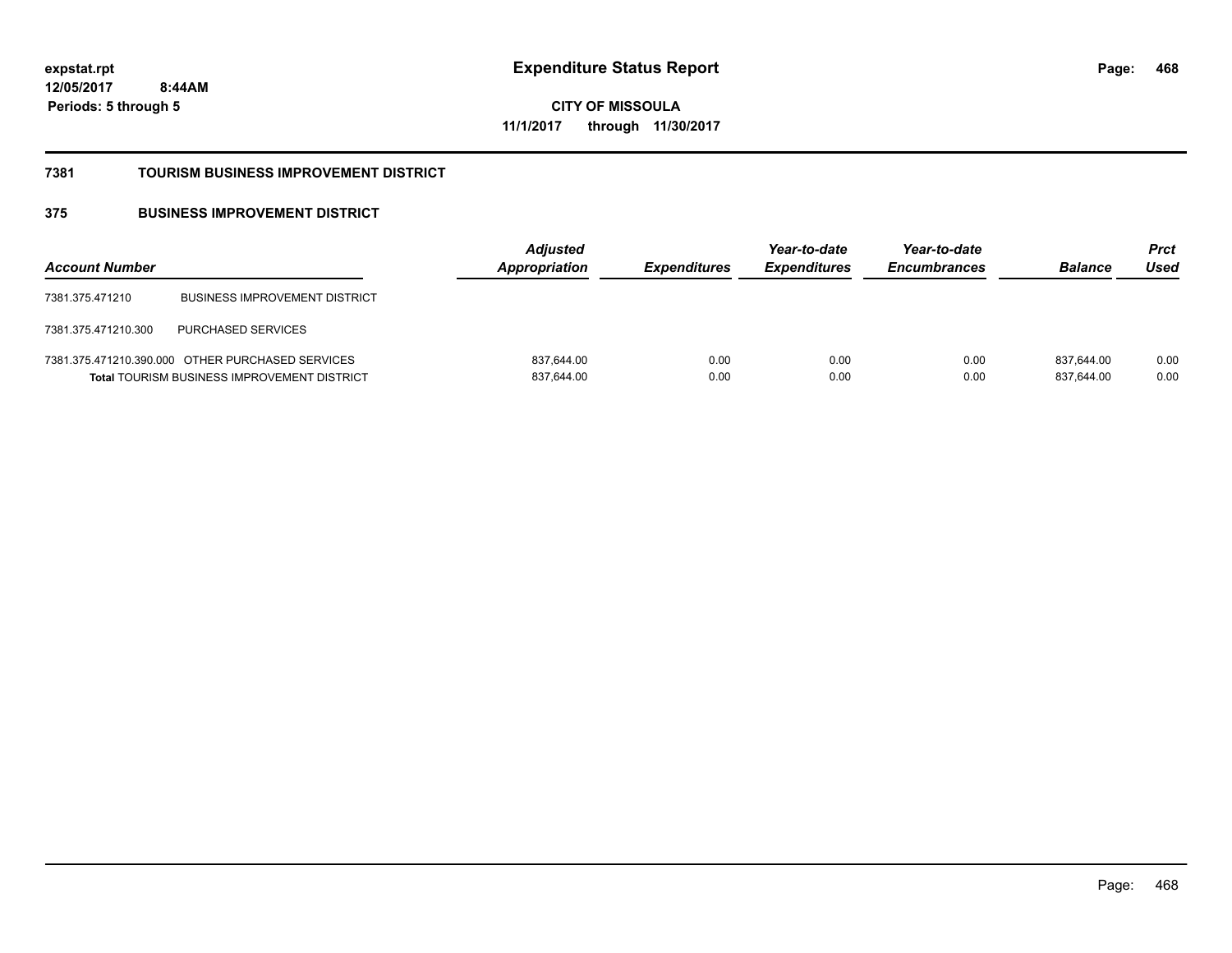## **7383 RIVERFRONT TRIANGLE URD**

| <b>Account Number</b>               |                                               | <b>Adjusted</b><br><b>Appropriation</b> | <b>Expenditures</b> | Year-to-date<br><b>Expenditures</b> | Year-to-date<br><b>Encumbrances</b> | <b>Balance</b> | <b>Prct</b><br><b>Used</b> |
|-------------------------------------|-----------------------------------------------|-----------------------------------------|---------------------|-------------------------------------|-------------------------------------|----------------|----------------------------|
| 7383.385.470220                     | PROPERTY ACQUISITION                          |                                         |                     |                                     |                                     |                |                            |
|                                     |                                               |                                         |                     |                                     |                                     |                |                            |
| 7383.385.470220.900                 | <b>CAPITAL OUTLAY</b>                         |                                         |                     |                                     |                                     |                |                            |
|                                     | 7383.385.470220.940.000 CAPITAL PURCHASE      | 0.00                                    | 15,320.50           | 15,320.50                           | 0.00                                | $-15,320.50$   | 0.00                       |
|                                     | <b>Total PROPERTY ACQUISITION</b>             | 0.00                                    | 15,320.50           | 15,320.50                           | 0.00                                | $-15,320.50$   | 0.00                       |
| 7383.385.470230                     | <b>PW FACILITY</b>                            |                                         |                     |                                     |                                     |                |                            |
| 7383.385.470230.700                 | <b>GRANTS &amp; CONTRIBUTIONS</b>             |                                         |                     |                                     |                                     |                |                            |
|                                     | <b>Total GRANTS &amp; CONTRIBUTIONS</b>       | 0.00                                    | 0.00                | 0.00                                | 0.00                                | 0.00           | 0.00                       |
| 7383.385.470230.800                 | OTHER OBJECTS                                 |                                         |                     |                                     |                                     |                |                            |
| 7383.385.470230.845.000 CONTINGENCY |                                               | 26,277.00                               | 0.00                | 0.00                                | 0.00                                | 26,277.00      | 0.00                       |
| <b>Total PW FACILITY</b>            |                                               | 26,277.00                               | 0.00                | 0.00                                | 0.00                                | 26,277.00      | 0.00                       |
| 7383.385.470260                     | <b>PLANNING &amp; MGMT</b>                    |                                         |                     |                                     |                                     |                |                            |
| 7383.385.470260.300                 | PURCHASED SERVICES                            |                                         |                     |                                     |                                     |                |                            |
|                                     | 7383.385.470260.350.000 PROFESSIONAL SERVICES | 0.00                                    | 0.00                | 500.00                              | 0.00                                | $-500.00$      | 0.00                       |
|                                     | <b>Total PURCHASED SERVICES</b>               | 0.00                                    | 0.00                | 500.00                              | 0.00                                | $-500.00$      | 0.00                       |
| 7383.385.470260.700                 | <b>GRANTS &amp; CONTRIBUTIONS</b>             |                                         |                     |                                     |                                     |                |                            |
|                                     | <b>Total GRANTS &amp; CONTRIBUTIONS</b>       | 0.00                                    | 0.00                | 0.00                                | 0.00                                | 0.00           | 0.00                       |
| 7383.385.470260.800                 | OTHER OBJECTS                                 |                                         |                     |                                     |                                     |                |                            |
| 7383.385.470260.845.000 CONTINGENCY |                                               | 10,000.00                               | 0.00                | 0.00                                | 0.00                                | 10,000.00      | 0.00                       |
| <b>Total OTHER OBJECTS</b>          |                                               | 10,000.00                               | 0.00                | 0.00                                | 0.00                                | 10,000.00      | 0.00                       |
| <b>Total PLANNING &amp; MGMT</b>    |                                               | 10,000.00                               | 0.00                | 500.00                              | 0.00                                | 9,500.00       | 5.00                       |
| 7383.385.470270                     | <b>CLEARING &amp; DEMO</b>                    |                                         |                     |                                     |                                     |                |                            |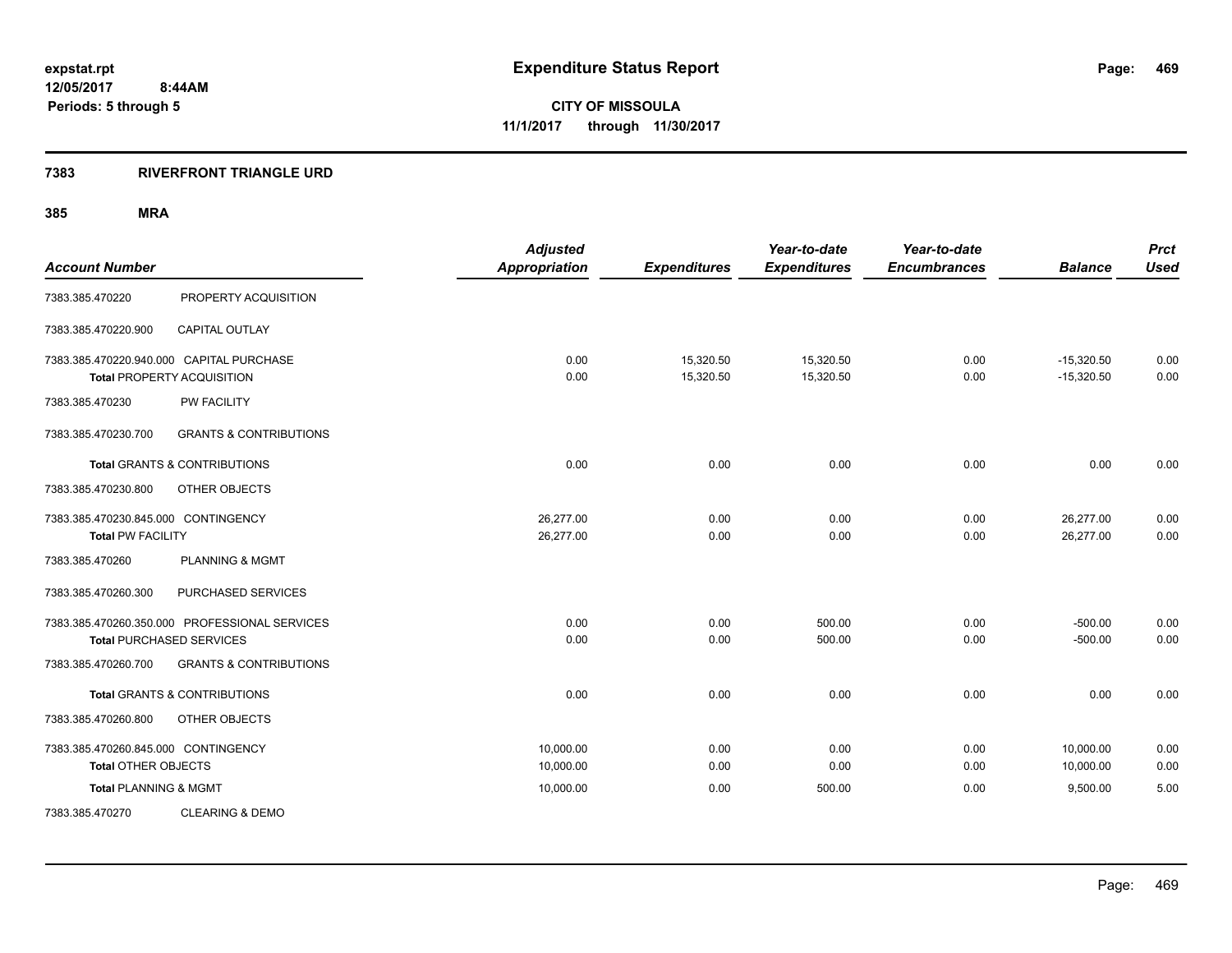#### **7383 RIVERFRONT TRIANGLE URD**

|                                     |                                                | <b>Adjusted</b> |                     | Year-to-date        | Year-to-date        |                | <b>Prct</b> |
|-------------------------------------|------------------------------------------------|-----------------|---------------------|---------------------|---------------------|----------------|-------------|
| <b>Account Number</b>               |                                                | Appropriation   | <b>Expenditures</b> | <b>Expenditures</b> | <b>Encumbrances</b> | <b>Balance</b> | Used        |
| 7383.385.470270.800                 | OTHER OBJECTS                                  |                 |                     |                     |                     |                |             |
| 7383.385.470270.845.000 CONTINGENCY |                                                | 10.000.00       | 0.00                | 0.00                | 0.00                | 10.000.00      | 0.00        |
| Total CLEARING & DEMO               |                                                | 10,000.00       | 0.00                | 0.00                | 0.00                | 10.000.00      | 0.00        |
| 7383.385.470320                     | ECONOMIC DEVELOPMENT LOANS                     |                 |                     |                     |                     |                |             |
| 7383.385.470320.700                 | <b>GRANTS &amp; CONTRIBUTIONS</b>              |                 |                     |                     |                     |                |             |
|                                     | 7383.385.470320.700.000 GRANTS & CONTRIBUTIONS | 1,512,105.00    | 0.00                | 0.00                | 0.00                | 1.512.105.00   | 0.00        |
|                                     | <b>Total ECONOMIC DEVELOPMENT LOANS</b>        | 1.512.105.00    | 0.00                | 0.00                | 0.00                | 1.512.105.00   | 0.00        |
|                                     | <b>Total RIVERFRONT TRIANGLE URD</b>           | 1.558.382.00    | 15.320.50           | 15.820.50           | 0.00                | 1.542.561.50   | 1.02        |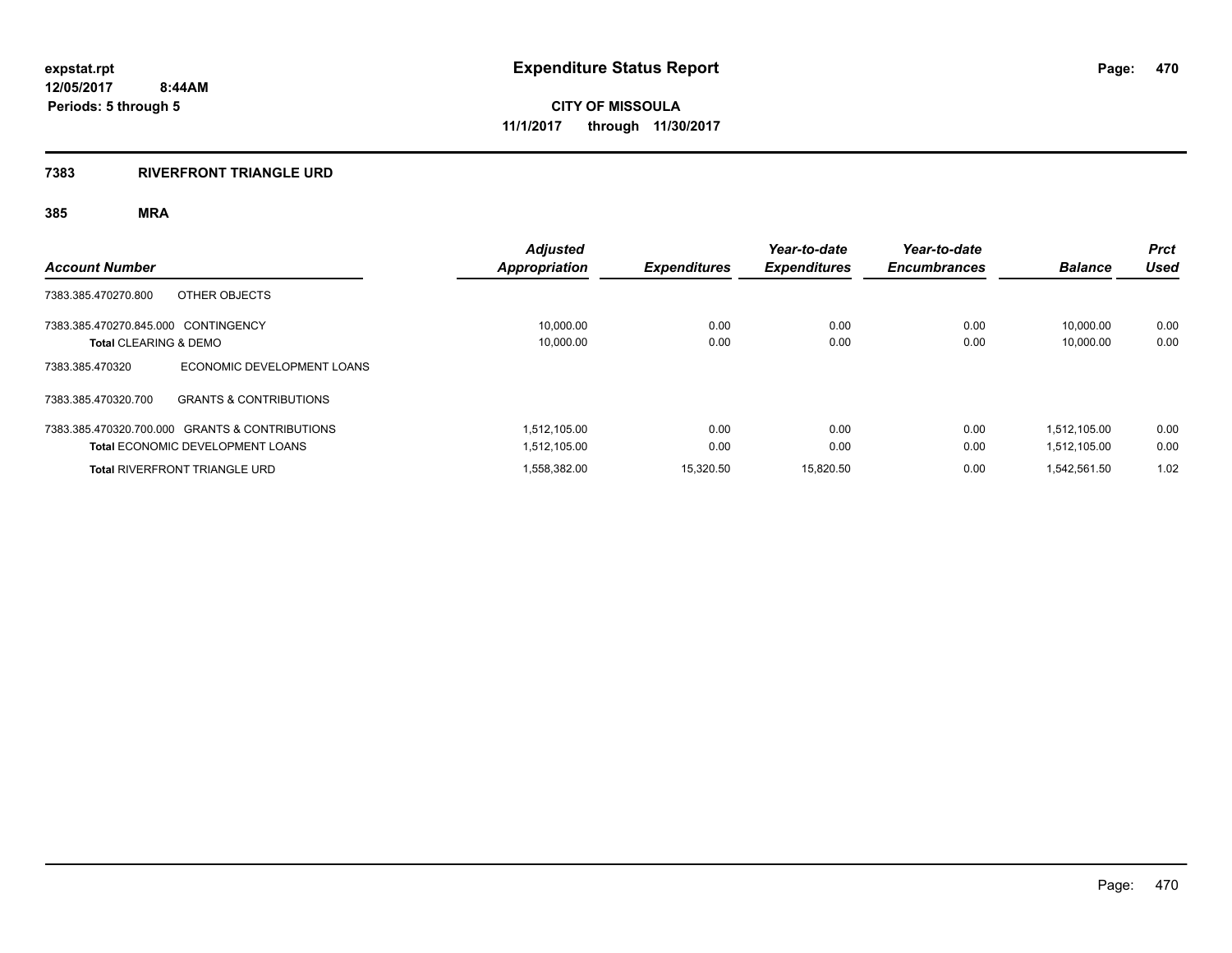# **7384 NRSS DEBT SERVICE CLEARING**

| <b>Account Number</b>         |                                                                                            | <b>Adjusted</b><br><b>Appropriation</b> | <b>Expenditures</b> | Year-to-date<br><b>Expenditures</b> | Year-to-date<br><b>Encumbrances</b> | <b>Balance</b>         | Prct<br><b>Used</b> |
|-------------------------------|--------------------------------------------------------------------------------------------|-----------------------------------------|---------------------|-------------------------------------|-------------------------------------|------------------------|---------------------|
| 7384.385.521009               | TRANFERS TO DEBT SERVICE                                                                   |                                         |                     |                                     |                                     |                        |                     |
| 7384.385.521009.800           | OTHER OBJECTS                                                                              |                                         |                     |                                     |                                     |                        |                     |
|                               | 7384.385.521009.820.000 TRANSFERS TO DEBT SERVICE<br><b>Total TRANFERS TO DEBT SERVICE</b> | 60,183.00<br>60,183.00                  | 0.00<br>0.00        | $-2,487.39$<br>$-2,487.39$          | 0.00<br>0.00                        | 62,670.39<br>62.670.39 | 4.13<br>0.00        |
| 7384.385.521010               | <b>TRANSFERS TO MRA</b>                                                                    |                                         |                     |                                     |                                     |                        |                     |
| 7384.385.521010.800           | OTHER OBJECTS                                                                              |                                         |                     |                                     |                                     |                        |                     |
| <b>Total TRANSFERS TO MRA</b> |                                                                                            | 0.00                                    | 0.00                | 0.00                                | 0.00                                | 0.00                   | 0.00                |
|                               | <b>Total NRSS DEBT SERVICE CLEARING</b>                                                    | 60,183.00                               | 0.00                | $-2,487.39$                         | 0.00                                | 62.670.39              | 0.00                |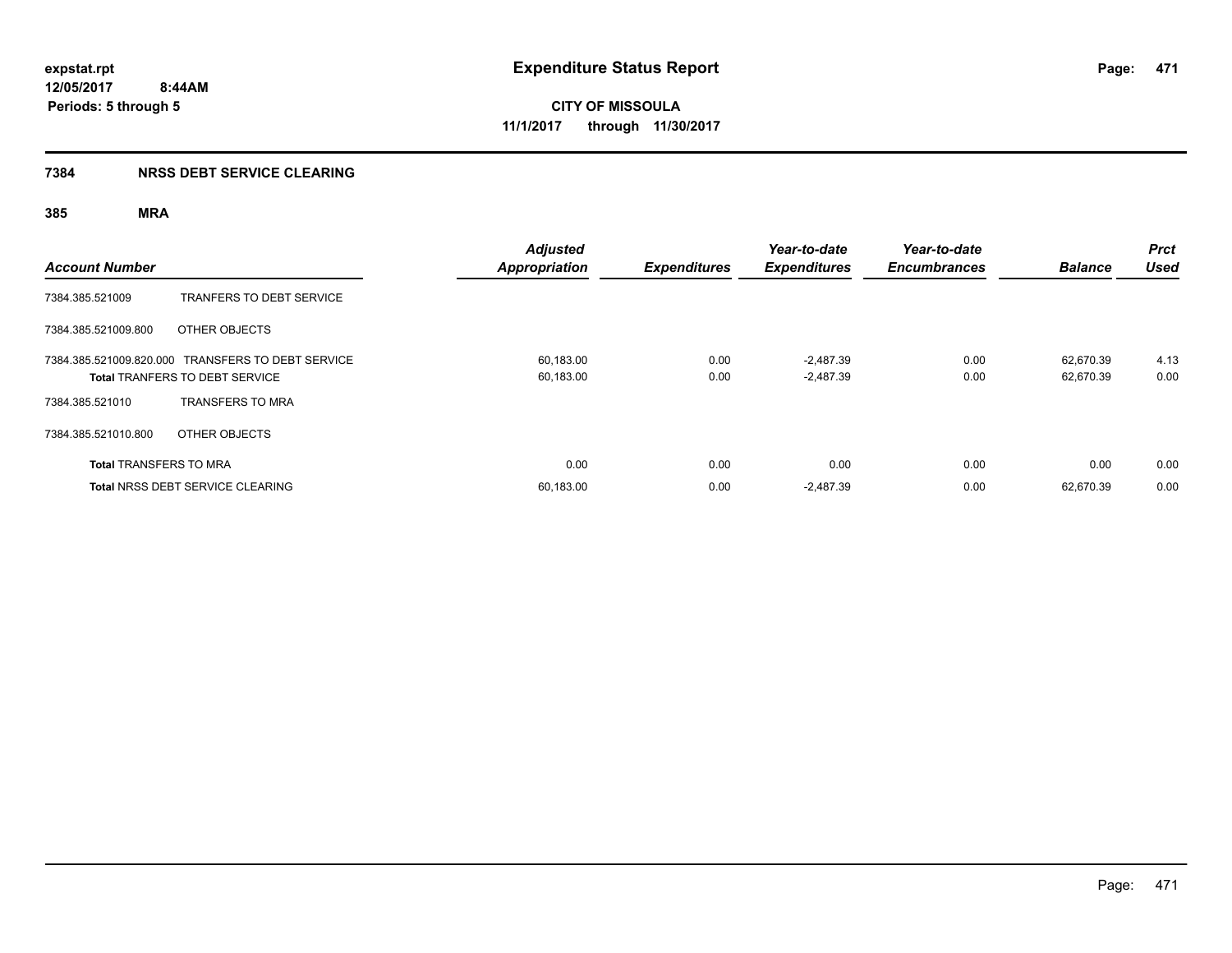**7385 FRONT STREET URD**

| <b>Account Number</b>                                               |                                                                                                    | <b>Adjusted</b><br><b>Appropriation</b> | <b>Expenditures</b> | Year-to-date<br><b>Expenditures</b> | Year-to-date<br><b>Encumbrances</b> | <b>Balance</b>               | <b>Prct</b><br><b>Used</b> |
|---------------------------------------------------------------------|----------------------------------------------------------------------------------------------------|-----------------------------------------|---------------------|-------------------------------------|-------------------------------------|------------------------------|----------------------------|
| 7385.385.470213                                                     | FRONT ST HOUSING - 2017C STUDENT HOUSE                                                             |                                         |                     |                                     |                                     |                              |                            |
| 7385.385.470213.300                                                 | PURCHASED SERVICES                                                                                 |                                         |                     |                                     |                                     |                              |                            |
|                                                                     | <b>Total PURCHASED SERVICES</b>                                                                    | 0.00                                    | 0.00                | 0.00                                | 0.00                                | 0.00                         | 0.00                       |
| 7385.385.470213.900                                                 | <b>CAPITAL OUTLAY</b>                                                                              |                                         |                     |                                     |                                     |                              |                            |
|                                                                     | 7385.385.470213.920.000 2017 C E. FRONT ST HOUSING<br>Total FRONT ST HOUSING - 2017C STUDENT HOUSE | 3,200,012.00<br>3,200,012.00            | 0.00<br>0.00        | 0.00<br>0.00                        | 0.00<br>0.00                        | 3,200,012.00<br>3,200,012.00 | 0.00<br>0.00               |
| 7385.385.470230                                                     | <b>PW FACILITY</b>                                                                                 |                                         |                     |                                     |                                     |                              |                            |
| 7385.385.470230.300                                                 | PURCHASED SERVICES                                                                                 |                                         |                     |                                     |                                     |                              |                            |
|                                                                     | <b>Total PURCHASED SERVICES</b>                                                                    | 0.00                                    | 0.00                | 0.00                                | 0.00                                | 0.00                         | 0.00                       |
| 7385.385.470230.700                                                 | <b>GRANTS &amp; CONTRIBUTIONS</b>                                                                  |                                         |                     |                                     |                                     |                              |                            |
|                                                                     | 7385.385.470230.700.000 PROJECT EXPENSE-PUBLIC WORKS<br><b>Total GRANTS &amp; CONTRIBUTIONS</b>    | 19,700.00<br>19,700.00                  | 0.00<br>0.00        | 1,000.00<br>1,000.00                | 0.00<br>0.00                        | 18,700.00<br>18,700.00       | 5.08<br>5.08               |
| 7385.385.470230.800                                                 | OTHER OBJECTS                                                                                      |                                         |                     |                                     |                                     |                              |                            |
| 7385.385.470230.845.000 CONTINGENCY<br>Total OTHER OBJECTS          |                                                                                                    | 567,447.00<br>567,447.00                | 0.00<br>0.00        | 0.00<br>0.00                        | 0.00<br>0.00                        | 567,447.00<br>567,447.00     | 0.00<br>0.00               |
| 7385.385.470230.900                                                 | <b>CAPITAL OUTLAY</b>                                                                              |                                         |                     |                                     |                                     |                              |                            |
| 7385.385.470230.930.000 IMPROVEMENTS<br><b>Total CAPITAL OUTLAY</b> |                                                                                                    | 56,103.00<br>56,103.00                  | 0.00<br>0.00        | 0.00<br>0.00                        | 0.00<br>0.00                        | 56,103.00<br>56,103.00       | 0.00<br>0.00               |
| <b>Total PW FACILITY</b>                                            |                                                                                                    | 643,250.00                              | 0.00                | 1,000.00                            | 0.00                                | 642,250.00                   | 0.16                       |
| 7385.385.470260                                                     | PLANNING & MGMT                                                                                    |                                         |                     |                                     |                                     |                              |                            |
| 7385.385.470260.300                                                 | PURCHASED SERVICES                                                                                 |                                         |                     |                                     |                                     |                              |                            |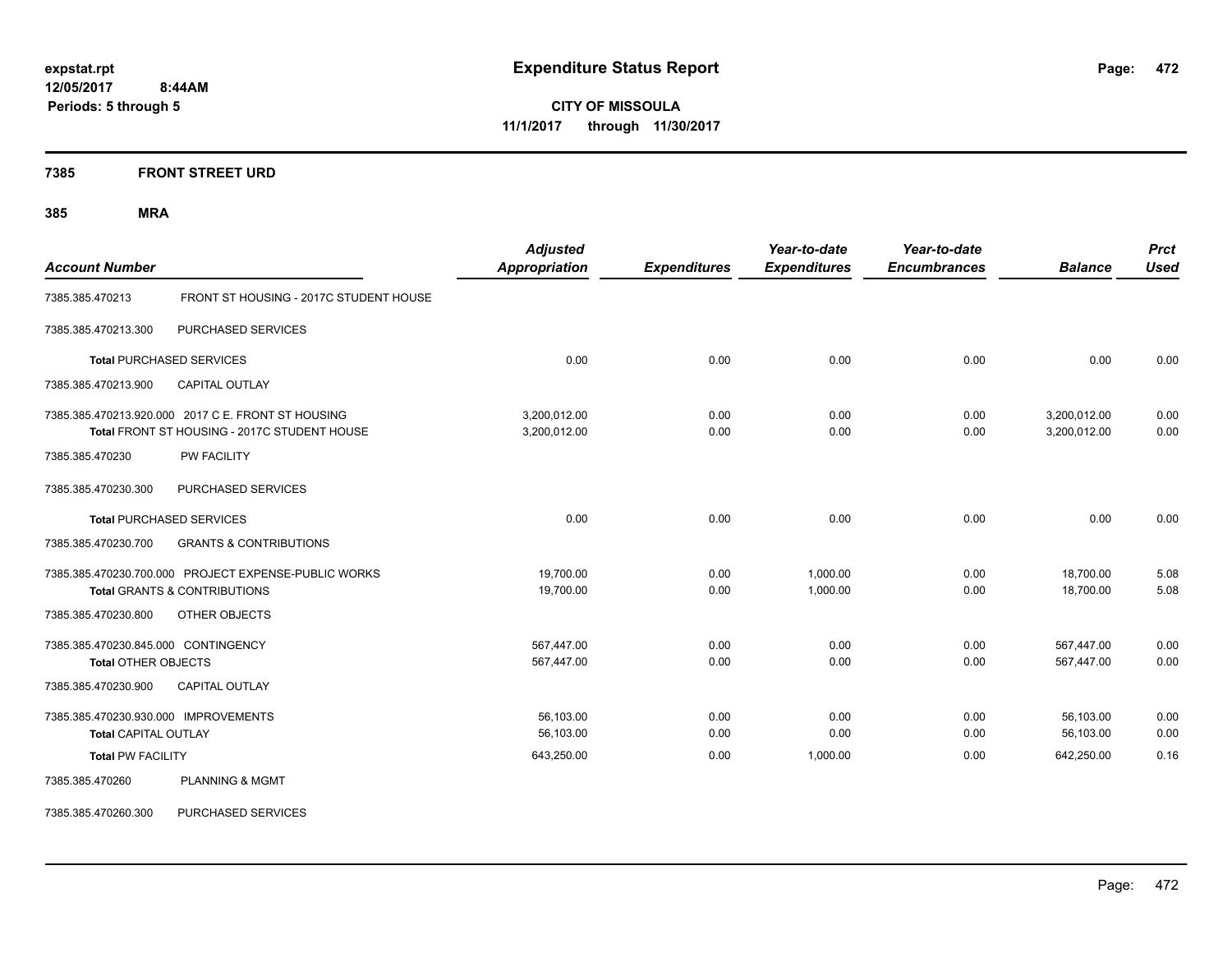## **7385 FRONT STREET URD**

| <b>Account Number</b>                                          | <b>Adjusted</b><br>Appropriation | <b>Expenditures</b> | Year-to-date<br><b>Expenditures</b> | Year-to-date<br><b>Encumbrances</b> | <b>Balance</b> | <b>Prct</b><br><b>Used</b> |
|----------------------------------------------------------------|----------------------------------|---------------------|-------------------------------------|-------------------------------------|----------------|----------------------------|
| <b>Total PURCHASED SERVICES</b>                                | 0.00                             | 0.00                | 0.00                                | 0.00                                | 0.00           | 0.00                       |
| <b>GRANTS &amp; CONTRIBUTIONS</b><br>7385.385.470260.700       |                                  |                     |                                     |                                     |                |                            |
| 7385.385.470260.700.000 PLANNING & MGMT/GRANTS & CONTRIBUTIONS | 10,000.00                        | 0.00                | 500.00                              | 0.00                                | 9,500.00       | 5.00                       |
| <b>Total GRANTS &amp; CONTRIBUTIONS</b>                        | 10,000.00                        | 0.00                | 500.00                              | 0.00                                | 9,500.00       | 5.00                       |
| OTHER OBJECTS<br>7385.385.470260.800                           |                                  |                     |                                     |                                     |                |                            |
| 7385.385.470260.845.000 CONTINGENCY                            | 50,000.00                        | 0.00                | 0.00                                | 0.00                                | 50.000.00      | 0.00                       |
| <b>Total OTHER OBJECTS</b>                                     | 50,000.00                        | 0.00                | 0.00                                | 0.00                                | 50,000.00      | 0.00                       |
| <b>Total PLANNING &amp; MGMT</b>                               | 60,000.00                        | 0.00                | 500.00                              | 0.00                                | 59,500.00      | 0.83                       |
| <b>CLEARING &amp; DEMO</b><br>7385.385.470270                  |                                  |                     |                                     |                                     |                |                            |
| <b>GRANTS &amp; CONTRIBUTIONS</b><br>7385.385.470270.700       |                                  |                     |                                     |                                     |                |                            |
| 7385.385.470270.700.000 CLEARING & DEMO/GRANTS & CONTRIBUTIONS | 61.520.00                        | 0.00                | 0.00                                | 0.00                                | 61.520.00      | 0.00                       |
| <b>Total GRANTS &amp; CONTRIBUTIONS</b>                        | 61,520.00                        | 0.00                | 0.00                                | 0.00                                | 61.520.00      | 0.00                       |
| 7385.385.470270.800<br>OTHER OBJECTS                           |                                  |                     |                                     |                                     |                |                            |
| 7385.385.470270.845.000 CONTINGENCY                            | 100.000.00                       | 0.00                | 0.00                                | 0.00                                | 100.000.00     | 0.00                       |
| <b>Total OTHER OBJECTS</b>                                     | 100,000.00                       | 0.00                | 0.00                                | 0.00                                | 100.000.00     | 0.00                       |
| Total CLEARING & DEMO                                          | 161,520.00                       | 0.00                | 0.00                                | 0.00                                | 161,520.00     | 0.00                       |
| <b>Total FRONT STREET URD</b>                                  | 4.064.782.00                     | 0.00                | 1.500.00                            | 0.00                                | 4,063,282.00   | 0.04                       |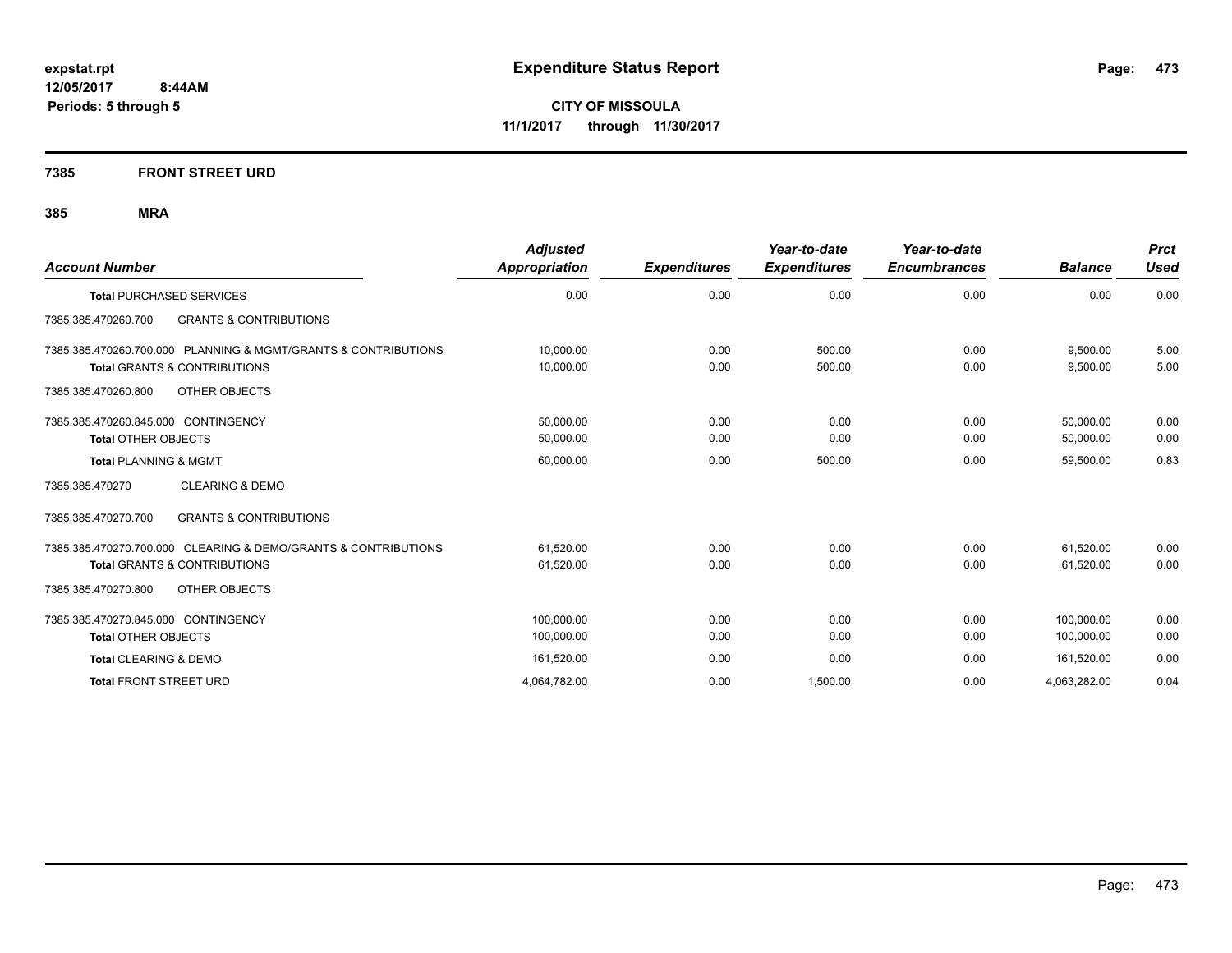# **7386 DEBT SERVICE-SAFEWAY/ST PAT 1.5M**

| <b>Account Number</b>             |                                                 | <b>Adjusted</b><br><b>Appropriation</b> | <b>Expenditures</b> | Year-to-date<br><b>Expenditures</b> | Year-to-date<br><b>Encumbrances</b> | <b>Balance</b> | <b>Prct</b><br>Used |
|-----------------------------------|-------------------------------------------------|-----------------------------------------|---------------------|-------------------------------------|-------------------------------------|----------------|---------------------|
| 7386.390.490200                   | DEBT SERVICE-SAFEWAY/ST PAT 1.5M                |                                         |                     |                                     |                                     |                |                     |
| 7386.390.490200.600               | <b>DEBT SERVICE</b>                             |                                         |                     |                                     |                                     |                |                     |
| 7386.390.490200.610.000 PRINCIPAL |                                                 | 30.279.00                               | 0.00                | 14.080.75                           | 0.00                                | 16.198.25      | 46.50               |
|                                   | 7386.390.490200.620.000 INTEREST / SERVICE FEES | 84.824.00                               | 0.00                | 43.471.25                           | 0.00                                | 41.352.75      | 51.25               |
| <b>Total DEBT SERVICE</b>         |                                                 | 115.103.00                              | 0.00                | 57.552.00                           | 0.00                                | 57.551.00      | 50.00               |
|                                   | <b>Total DEBT SERVICE-SAFEWAY/ST PAT 1.5M</b>   | 115.103.00                              | 0.00                | 57.552.00                           | 0.00                                | 57.551.00      | 50.00               |
|                                   | Total DEBT SERVICE-SAFEWAY/ST PAT 1.5M          | 115.103.00                              | 0.00                | 57.552.00                           | 0.00                                | 57.551.00      | 50.00               |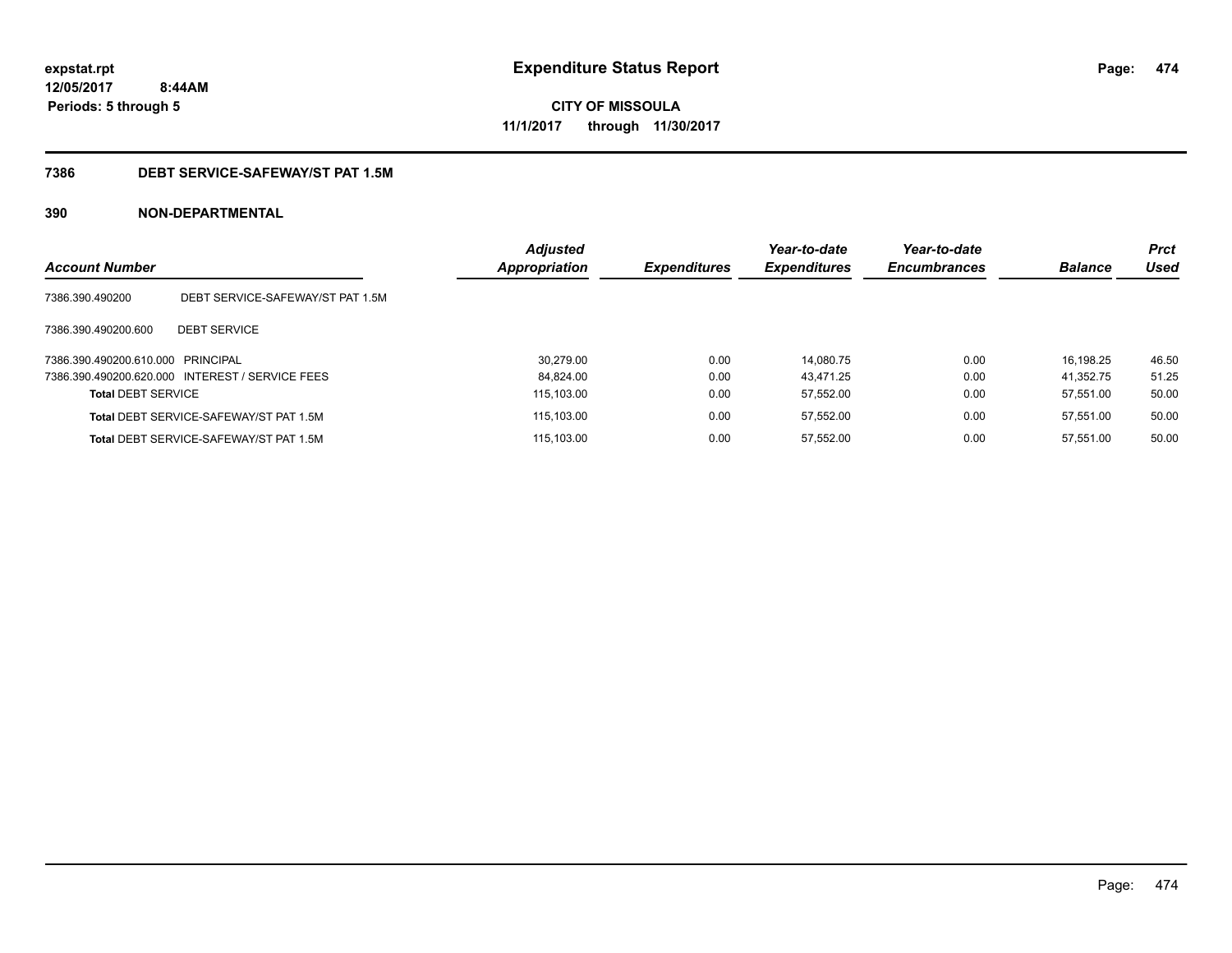**CITY OF MISSOULA 11/1/2017 through 11/30/2017**

## **7387 DEBT SERVICE-BROWNFIELD RLF 1.125M**

| <b>Account Number</b>             |                                                 | <b>Adjusted</b><br><b>Appropriation</b> | <b>Expenditures</b> | Year-to-date<br><b>Expenditures</b> | Year-to-date<br><b>Encumbrances</b> | <b>Balance</b> | <b>Prct</b><br>Used |
|-----------------------------------|-------------------------------------------------|-----------------------------------------|---------------------|-------------------------------------|-------------------------------------|----------------|---------------------|
| 7387.390.490200                   | DEBT SERVICE-BROWNFIELD RLF 1.125M              |                                         |                     |                                     |                                     |                |                     |
| 7387.390.490200.600               | <b>DEBT SERVICE</b>                             |                                         |                     |                                     |                                     |                |                     |
| 7387.390.490200.610.000 PRINCIPAL |                                                 | 33,623.00                               | 0.00                | 0.00                                | 0.00                                | 33.623.00      | 0.00                |
|                                   | 7387.390.490200.620.000 INTEREST / SERVICE FEES | 24.469.00                               | 0.00                | 0.00                                | 0.00                                | 24.469.00      | 0.00                |
| <b>Total DEBT SERVICE</b>         |                                                 | 58,092.00                               | 0.00                | 0.00                                | 0.00                                | 58.092.00      | 0.00                |
|                                   | Total DEBT SERVICE-BROWNFIELD RLF 1.125M        | 58,092.00                               | 0.00                | 0.00                                | 0.00                                | 58.092.00      | 0.00                |
|                                   | Total DEBT SERVICE-BROWNFIELD RLF 1.125M        | 58.092.00                               | 0.00                | 0.00                                | 0.00                                | 58.092.00      | 0.00                |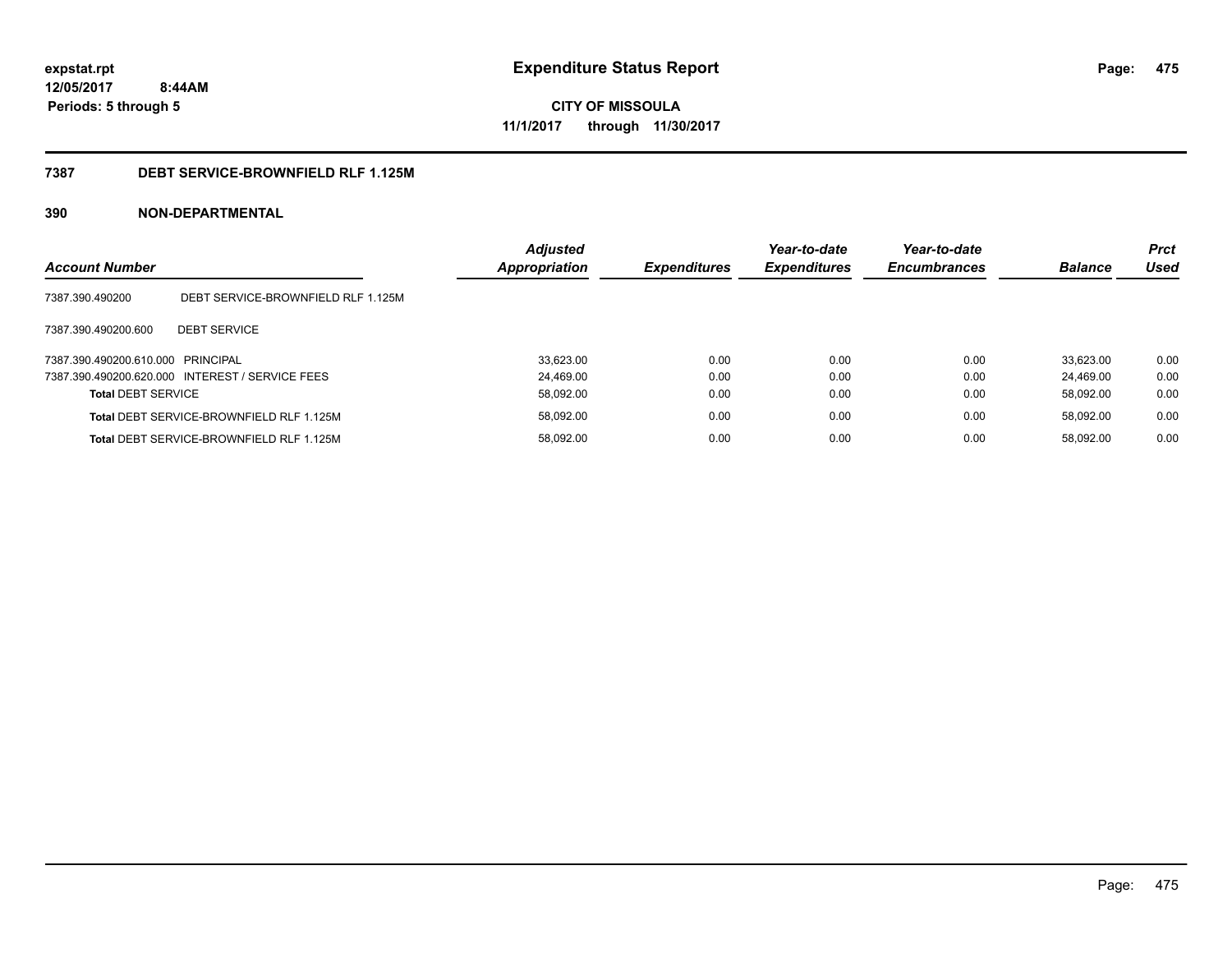#### **7389 DEBT SERVICE - 3.6M/5.75M**

|                                   |                                                       | <b>Adjusted</b>      |                     | Year-to-date        | Year-to-date        |                | <b>Prct</b> |
|-----------------------------------|-------------------------------------------------------|----------------------|---------------------|---------------------|---------------------|----------------|-------------|
| <b>Account Number</b>             |                                                       | <b>Appropriation</b> | <b>Expenditures</b> | <b>Expenditures</b> | <b>Encumbrances</b> | <b>Balance</b> | <b>Used</b> |
| 7389.390.490200                   | REVENUE BOND DEBT SERVICE                             |                      |                     |                     |                     |                |             |
| 7389.390.490200.600               | <b>DEBT SERVICE</b>                                   |                      |                     |                     |                     |                |             |
| 7389.390.490200.610.000 PRINCIPAL |                                                       | 130,000.00           | 0.00                | 0.00                | 0.00                | 130,000.00     | 0.00        |
|                                   | 7389.390.490200.620.000 INTEREST / SERVICE FEES       | 120,175.00           | 0.00                | 350.00              | 0.00                | 119,825.00     | 0.29        |
|                                   | <b>Total REVENUE BOND DEBT SERVICE</b>                | 250,175.00           | 0.00                | 350.00              | 0.00                | 249,825.00     | 0.14        |
| 7389.390.490210                   | FY13 \$5.75M DEBT SERVICE                             |                      |                     |                     |                     |                |             |
| 7389.390.490210.600               | <b>DEBT SERVICE</b>                                   |                      |                     |                     |                     |                |             |
|                                   | 7389.390.490210.610.000 FY13 5.75M DEBT SVS/PRINCIPAL | 276,000.00           | 0.00                | 0.00                | 0.00                | 276,000.00     | 0.00        |
|                                   | 7389.390.490210.620.000 INTEREST / SERVICE FEES       | 149,107.00           | 0.00                | 0.00                | 0.00                | 149,107.00     | 0.00        |
|                                   | Total FY13 \$5.75M DEBT SERVICE                       | 425,107.00           | 0.00                | 0.00                | 0.00                | 425,107.00     | 0.00        |
|                                   | Total DEBT SERVICE - 3.6M/5.75M                       | 675,282.00           | 0.00                | 350.00              | 0.00                | 674,932.00     | 0.05        |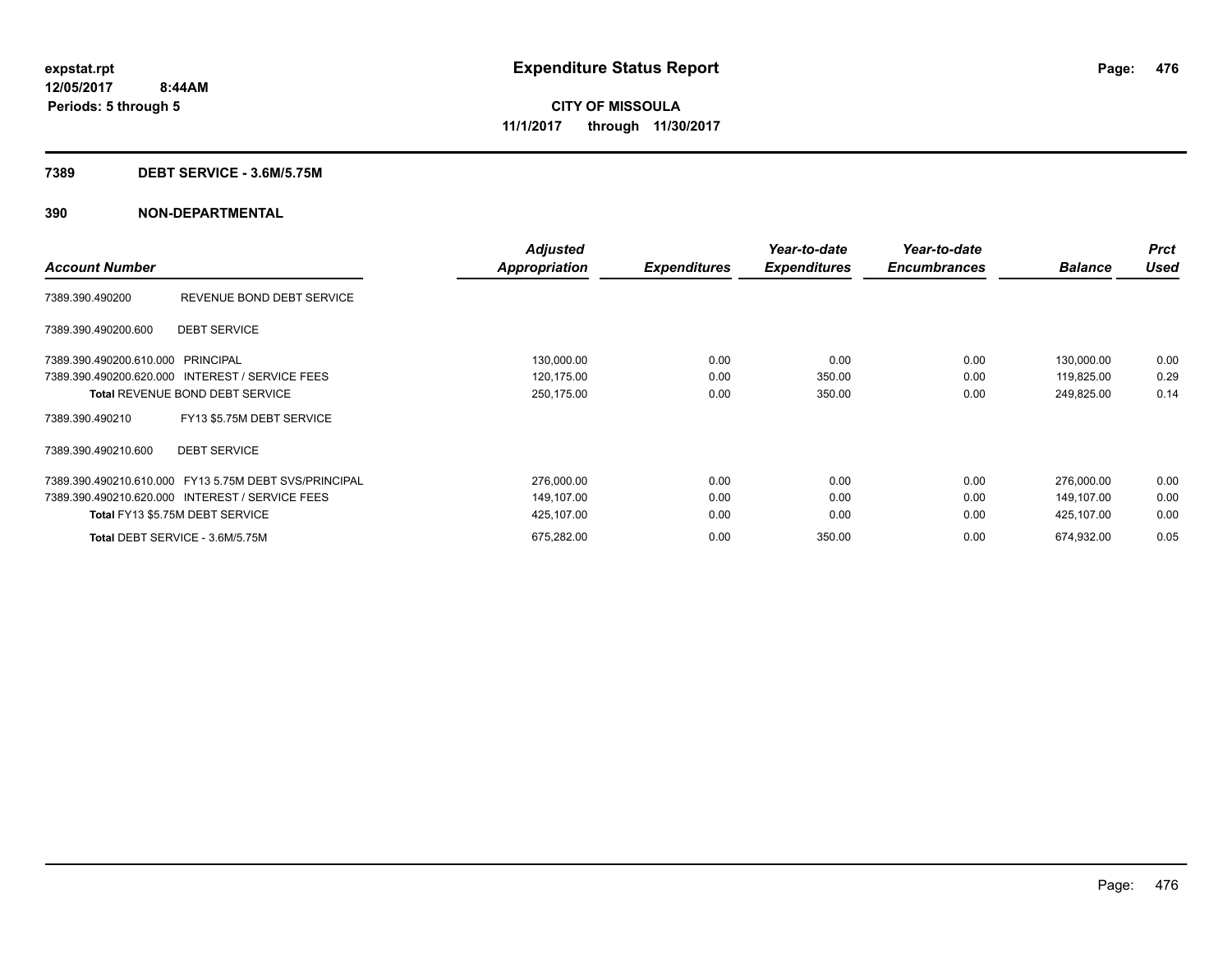**CITY OF MISSOULA 11/1/2017 through 11/30/2017**

## **7390 URDII CLEARING - 3.6M TIF**

| <b>Account Number</b> |                                | <b>Adjusted</b><br>Appropriation | <b>Expenditures</b> | Year-to-date<br><b>Expenditures</b> | Year-to-date<br><b>Encumbrances</b> | <b>Balance</b> | <b>Prct</b><br>Used |
|-----------------------|--------------------------------|----------------------------------|---------------------|-------------------------------------|-------------------------------------|----------------|---------------------|
| 7390.385.490607       | <b>TRANSFERS TO BROWNFIELD</b> |                                  |                     |                                     |                                     |                |                     |
| 7390.385.490607.800   | OTHER OBJECTS                  |                                  |                     |                                     |                                     |                |                     |
| <b>Total MRA</b>      |                                | 0.00                             | 0.00                | 0.00                                | 0.00                                | 0.00           | 0.00                |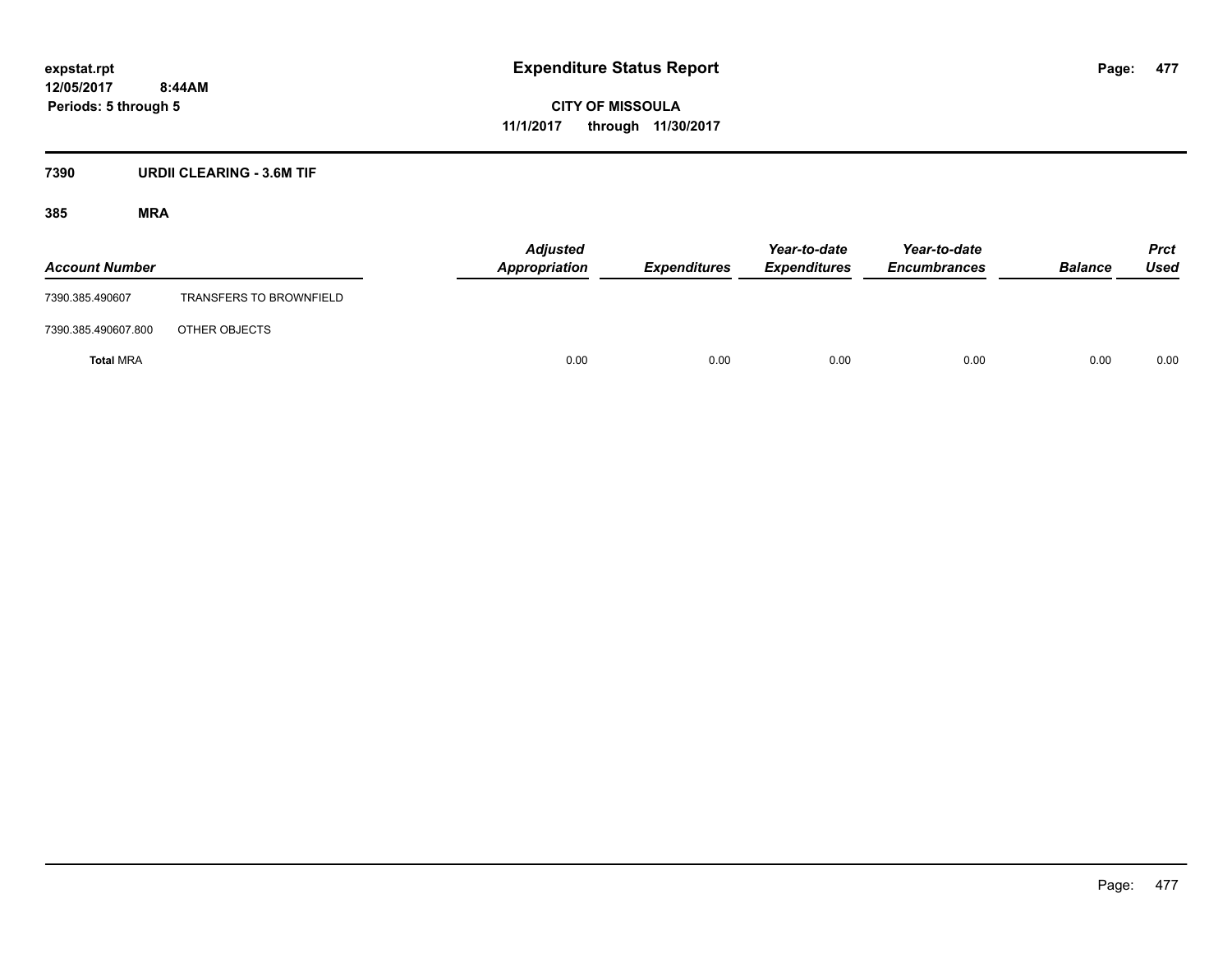#### **7390 URDII CLEARING - 3.6M TIF**

|                       |                                                                  | <b>Adjusted</b>      |                     | Year-to-date        | Year-to-date        |                | <b>Prct</b> |
|-----------------------|------------------------------------------------------------------|----------------------|---------------------|---------------------|---------------------|----------------|-------------|
| <b>Account Number</b> |                                                                  | <b>Appropriation</b> | <b>Expenditures</b> | <b>Expenditures</b> | <b>Encumbrances</b> | <b>Balance</b> | <b>Used</b> |
| 7390.390.490604       | TI BOND RESERVE                                                  |                      |                     |                     |                     |                |             |
| 7390.390.490604.800   | OTHER OBJECTS                                                    |                      |                     |                     |                     |                |             |
|                       | 7390.390.490604.820.000 TRANSFER TO INTERMOUNTAIN BOND DS 7399   | 146,158.00           | 0.00                | 0.00                | 0.00                | 146,158.00     | 0.00        |
| Total TI BOND RESERVE |                                                                  | 146,158.00           | 0.00                | 0.00                | 0.00                | 146,158.00     | 0.00        |
| 7390.390.490605       | TRANSFER TO DEBT SERVICE 7389                                    |                      |                     |                     |                     |                |             |
| 7390.390.490605.800   | OTHER OBJECTS                                                    |                      |                     |                     |                     |                |             |
|                       | 7390.390.490605.820.000 TRANSFERS TO DEBT SERVICE                | 675,282.00           | 0.00                | 0.00                | 0.00                | 675,282.00     | 0.00        |
|                       | Total TRANSFER TO DEBT SERVICE 7389                              | 675.282.00           | 0.00                | 0.00                | 0.00                | 675,282.00     | 0.00        |
| 7390.390.490606       | DEVELOPMENT TRANSFERS                                            |                      |                     |                     |                     |                |             |
| 7390.390.490606.800   | OTHER OBJECTS                                                    |                      |                     |                     |                     |                |             |
|                       | 7390.390.490606.820.000 TRANSFERS TO URD II DEVELOPMENT          | 1,279,532.00         | 0.00                | $-115,308.59$       | 0.00                | 1,394,840.59   | 9.01        |
|                       | <b>Total DEVELOPMENT TRANSFERS</b>                               | 1,279,532.00         | 0.00                | $-115,308.59$       | 0.00                | 1,394,840.59   | 0.00        |
| 7390.390.490607       | <b>TRANSFERS TO BROWNFIELD</b>                                   |                      |                     |                     |                     |                |             |
| 7390.390.490607.800   | OTHER OBJECTS                                                    |                      |                     |                     |                     |                |             |
|                       | 7390.390.490607.820.000 TRANSFERS TO OTHER FUNDS                 | 58,092.00            | 0.00                | 0.00                | 0.00                | 58,092.00      | 0.00        |
|                       | <b>Total TRANSFERS TO BROWNFIELD</b>                             | 58,092.00            | 0.00                | 0.00                | 0.00                | 58.092.00      | 0.00        |
| 7390.390.490608       | TRANSFERS TO SAFEWA/ST PAT                                       |                      |                     |                     |                     |                |             |
| 7390.390.490608.800   | OTHER OBJECTS                                                    |                      |                     |                     |                     |                |             |
|                       | 7390.390.490608.820.000 TRANSFERS TO OTHER FUNDS-SAFEWAY/ST PATS | 115,103.00           | 0.00                | 0.00                | 0.00                | 115,103.00     | 0.00        |
|                       | <b>Total TRANSFERS TO SAFEWA/ST PAT</b>                          | 115,103.00           | 0.00                | 0.00                | 0.00                | 115.103.00     | 0.00        |
|                       | Total URDII CLEARING - 3.6M TIF                                  | 2,274,167.00         | 0.00                | $-115,308.59$       | 0.00                | 2,389,475.59   | 0.00        |
|                       |                                                                  |                      |                     |                     |                     |                |             |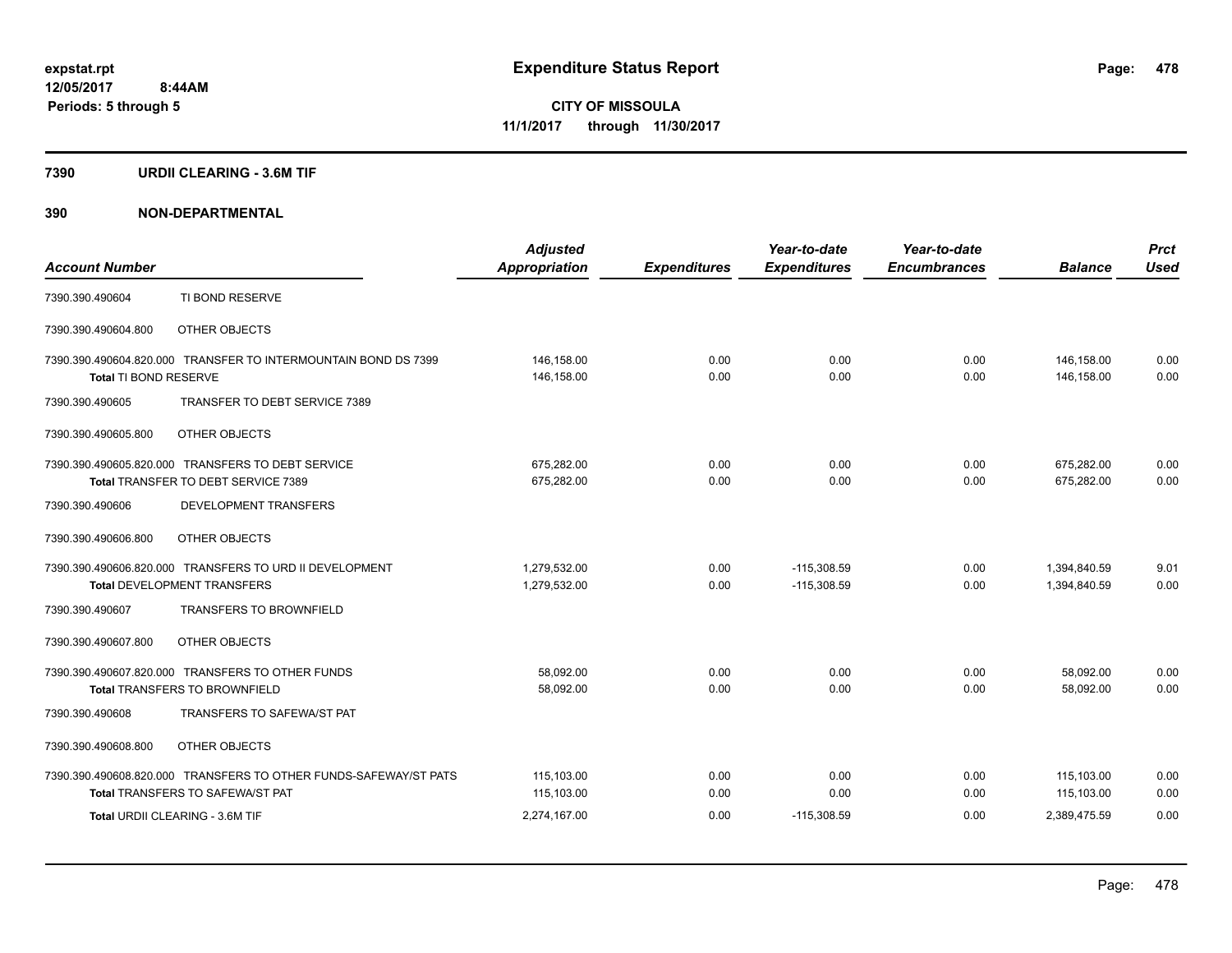**CITY OF MISSOULA 11/1/2017 through 11/30/2017**

**7392 MRA - URD II FUND**

| <b>Account Number</b>                                               |                                                                                | <b>Adjusted</b><br>Appropriation | <b>Expenditures</b>      | Year-to-date<br><b>Expenditures</b> | Year-to-date<br><b>Encumbrances</b> | <b>Balance</b>                 | <b>Prct</b><br><b>Used</b> |
|---------------------------------------------------------------------|--------------------------------------------------------------------------------|----------------------------------|--------------------------|-------------------------------------|-------------------------------------|--------------------------------|----------------------------|
| 7392.385.470210                                                     | <b>ADMINISTRATION</b>                                                          |                                  |                          |                                     |                                     |                                |                            |
| 7392.385.470210.800                                                 | OTHER OBJECTS                                                                  |                                  |                          |                                     |                                     |                                |                            |
| <b>Total ADMINISTRATION</b>                                         | 7392.385.470210.820.000 TRANSFERS TO OTHER FUNDS                               | 250,000.00<br>250,000.00         | 0.00<br>0.00             | 0.00<br>0.00                        | 0.00<br>0.00                        | 250,000.00<br>250,000.00       | 0.00<br>0.00               |
| 7392.385.470220                                                     | PROPERTY ACQUISITION                                                           |                                  |                          |                                     |                                     |                                |                            |
| 7392.385.470220.800                                                 | OTHER OBJECTS                                                                  |                                  |                          |                                     |                                     |                                |                            |
| 7392.385.470220.845.000 CONTINGENCY                                 | <b>Total PROPERTY ACQUISITION</b>                                              | 100,000.00<br>100,000.00         | 0.00<br>0.00             | 0.00<br>0.00                        | 0.00<br>0.00                        | 100,000.00<br>100,000.00       | 0.00<br>0.00               |
| 7392.385.470230                                                     | PW FACILITY                                                                    |                                  |                          |                                     |                                     |                                |                            |
| 7392.385.470230.300                                                 | PURCHASED SERVICES                                                             |                                  |                          |                                     |                                     |                                |                            |
| <b>Total PURCHASED SERVICES</b>                                     | 7392.385.470230.350.000 PROFESSIONAL SERVICES                                  | 22,551.00<br>22,551.00           | 11,090.67<br>11,090.67   | 27,112.49<br>27,112.49              | 0.00<br>0.00                        | $-4,561.49$<br>$-4,561.49$     | 120.23<br>120.23           |
| 7392.385.470230.700                                                 | <b>GRANTS &amp; CONTRIBUTIONS</b>                                              |                                  |                          |                                     |                                     |                                |                            |
|                                                                     | 7392.385.470230.700.000 GRANTS & CONTRIBUTIONS<br>Total GRANTS & CONTRIBUTIONS | 30,000.00<br>30,000.00           | 303,154.01<br>303,154.01 | 303,154.01<br>303,154.01            | 0.00<br>0.00                        | $-273,154.01$<br>$-273,154.01$ | 1,010.51<br>1,010.51       |
| 7392.385.470230.800                                                 | OTHER OBJECTS                                                                  |                                  |                          |                                     |                                     |                                |                            |
| 7392.385.470230.845.000 CONTINGENCY<br><b>Total OTHER OBJECTS</b>   |                                                                                | 2,132,132.00<br>2,132,132.00     | 0.00<br>0.00             | 0.00<br>0.00                        | 0.00<br>0.00                        | 2,132,132.00<br>2,132,132.00   | 0.00<br>0.00               |
| 7392.385.470230.900                                                 | CAPITAL OUTLAY                                                                 |                                  |                          |                                     |                                     |                                |                            |
| 7392.385.470230.930.000 IMPROVEMENTS<br><b>Total CAPITAL OUTLAY</b> |                                                                                | 77,750.00<br>77,750.00           | 0.00<br>0.00             | 0.00<br>0.00                        | 0.00<br>0.00                        | 77,750.00<br>77,750.00         | 0.00<br>0.00               |
| <b>Total PW FACILITY</b>                                            |                                                                                | 2,262,433.00                     | 314,244.68               | 330,266.50                          | 0.00                                | 1,932,166.50                   | 14.60                      |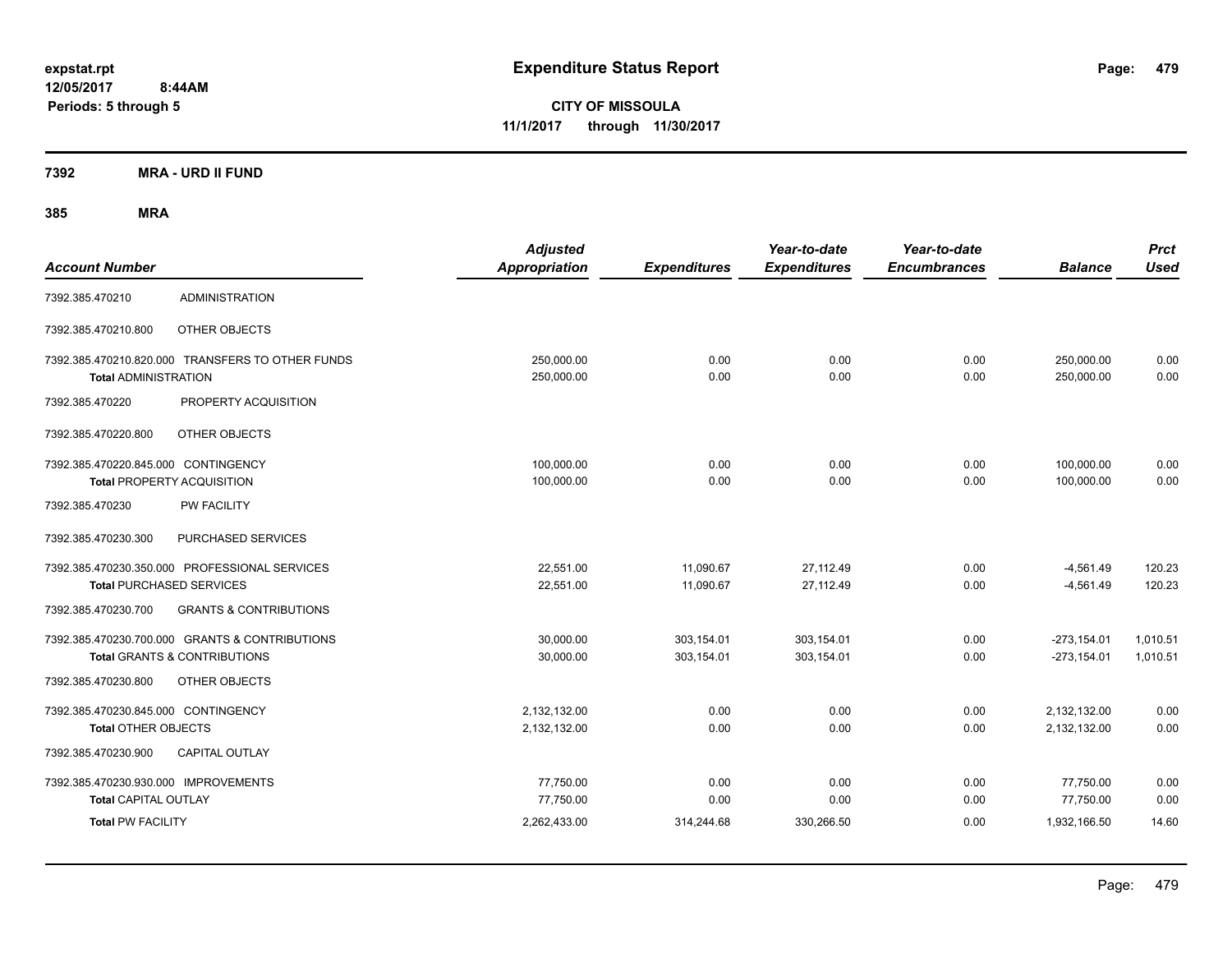**CITY OF MISSOULA 11/1/2017 through 11/30/2017**

**7392 MRA - URD II FUND**

| <b>Account Number</b>                                             |                                                                                           | <b>Adjusted</b><br>Appropriation | <b>Expenditures</b>  | Year-to-date<br><b>Expenditures</b> | Year-to-date<br><b>Encumbrances</b> | <b>Balance</b>             | <b>Prct</b><br><b>Used</b> |
|-------------------------------------------------------------------|-------------------------------------------------------------------------------------------|----------------------------------|----------------------|-------------------------------------|-------------------------------------|----------------------------|----------------------------|
| 7392.385.470240                                                   | <b>REHAB LOANS</b>                                                                        |                                  |                      |                                     |                                     |                            |                            |
| 7392.385.470240.700                                               | <b>GRANTS &amp; CONTRIBUTIONS</b>                                                         |                                  |                      |                                     |                                     |                            |                            |
| <b>Total REHAB LOANS</b>                                          | 7392.385.470240.700.000 GRANTS & CONTRIBUTIONS                                            | 225,000.00<br>225,000.00         | 0.00<br>0.00         | 0.00<br>0.00                        | 0.00<br>0.00                        | 225,000.00<br>225,000.00   | 0.00<br>0.00               |
| 7392.385.470260                                                   | <b>PLANNING &amp; MGMT</b>                                                                |                                  |                      |                                     |                                     |                            |                            |
| 7392.385.470260.300                                               | PURCHASED SERVICES                                                                        |                                  |                      |                                     |                                     |                            |                            |
|                                                                   | 7392.385.470260.350.000 PROFESSIONAL SERVICES<br><b>Total PURCHASED SERVICES</b>          | 10,000.00<br>10,000.00           | 0.00<br>0.00         | 0.00<br>0.00                        | 0.00<br>0.00                        | 10,000.00<br>10.000.00     | 0.00<br>0.00               |
| 7392.385.470260.700                                               | <b>GRANTS &amp; CONTRIBUTIONS</b>                                                         |                                  |                      |                                     |                                     |                            |                            |
|                                                                   | 7392.385.470260.700.000 GRANTS & CONTRIBUTIONS<br><b>Total GRANTS &amp; CONTRIBUTIONS</b> | 0.00<br>0.00                     | 5,000.00<br>5,000.00 | 5,000.00<br>5,000.00                | 0.00<br>0.00                        | $-5,000.00$<br>$-5,000.00$ | 0.00<br>0.00               |
| 7392.385.470260.800                                               | OTHER OBJECTS                                                                             |                                  |                      |                                     |                                     |                            |                            |
| 7392.385.470260.845.000 CONTINGENCY<br><b>Total OTHER OBJECTS</b> |                                                                                           | 100.000.00<br>100,000.00         | 0.00<br>0.00         | 0.00<br>0.00                        | 0.00<br>0.00                        | 100.000.00<br>100,000.00   | 0.00<br>0.00               |
| <b>Total PLANNING &amp; MGMT</b>                                  |                                                                                           | 110,000.00                       | 5,000.00             | 5,000.00                            | 0.00                                | 105,000.00                 | 4.55                       |
| 7392.385.470270                                                   | <b>CLEARING &amp; DEMO</b>                                                                |                                  |                      |                                     |                                     |                            |                            |
| 7392.385.470270.700                                               | <b>GRANTS &amp; CONTRIBUTIONS</b>                                                         |                                  |                      |                                     |                                     |                            |                            |
|                                                                   | 7392.385.470270.700.000 GRANTS & CONTRIBUTIONS<br><b>Total GRANTS &amp; CONTRIBUTIONS</b> | 6,500.00<br>6,500.00             | 2,900.00<br>2,900.00 | 2,900.00<br>2,900.00                | 0.00<br>0.00                        | 3,600.00<br>3,600.00       | 44.62<br>44.62             |
| 7392.385.470270.800                                               | OTHER OBJECTS                                                                             |                                  |                      |                                     |                                     |                            |                            |
| 7392.385.470270.845.000 CONTINGENCY<br><b>Total OTHER OBJECTS</b> |                                                                                           | 100,000.00<br>100,000.00         | 0.00<br>0.00         | 0.00<br>0.00                        | 0.00<br>0.00                        | 100,000.00<br>100,000.00   | 0.00<br>0.00               |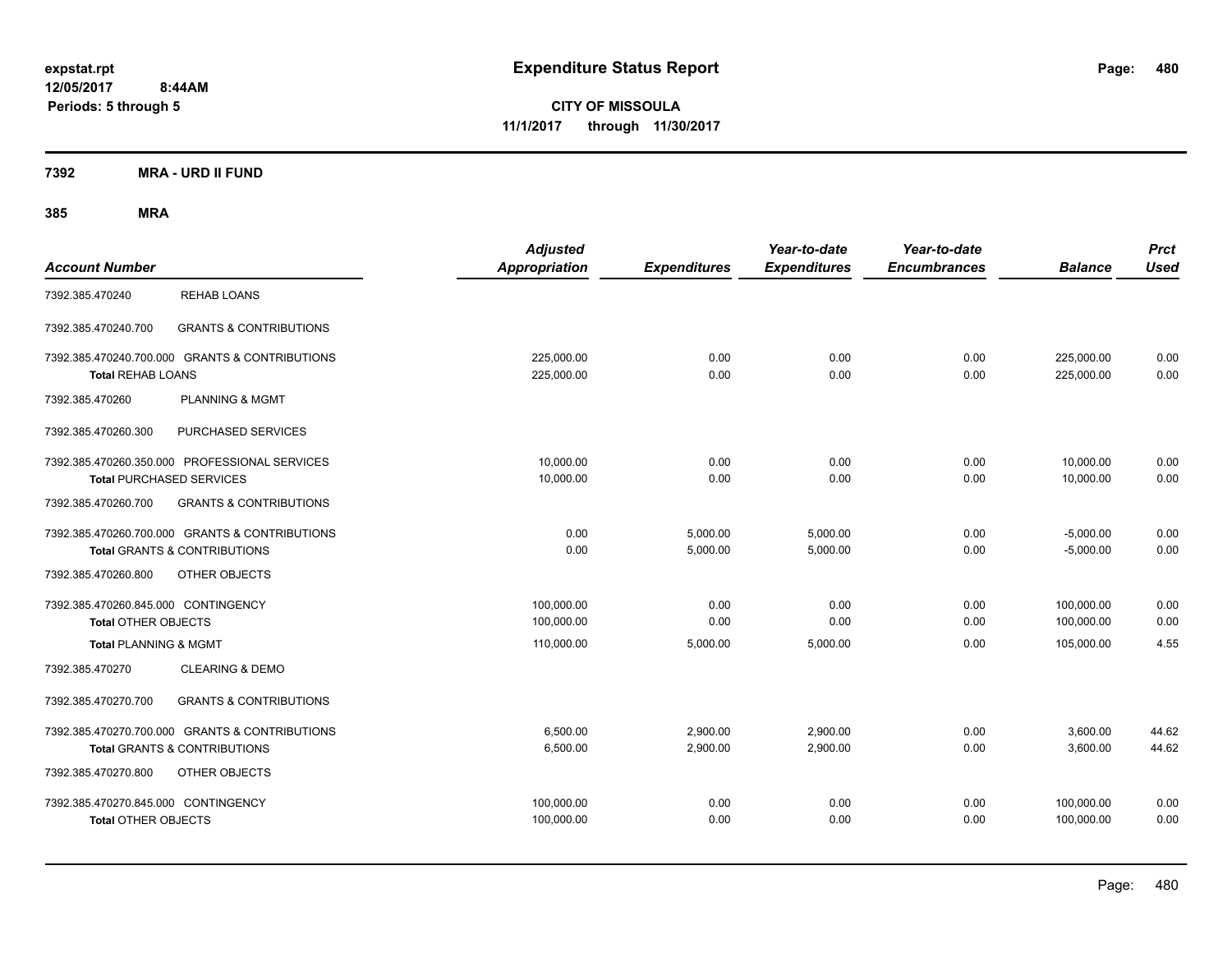**CITY OF MISSOULA 11/1/2017 through 11/30/2017**

**7392 MRA - URD II FUND**

| <b>Account Number</b>            | <b>Adjusted</b><br>Appropriation | <b>Expenditures</b> | Year-to-date<br><b>Expenditures</b> | Year-to-date<br><b>Encumbrances</b> | <b>Balance</b> | Prct<br>Used |
|----------------------------------|----------------------------------|---------------------|-------------------------------------|-------------------------------------|----------------|--------------|
| <b>Total CLEARING &amp; DEMO</b> | 106.500.00                       | 2.900.00            | 2,900.00                            | 0.00                                | 103.600.00     | 2.72         |
| Total MRA - URD II FUND          | 3,053,933.00                     | 322.144.68          | 338,166.50                          | 0.00                                | 2.715.766.50   | 11.07        |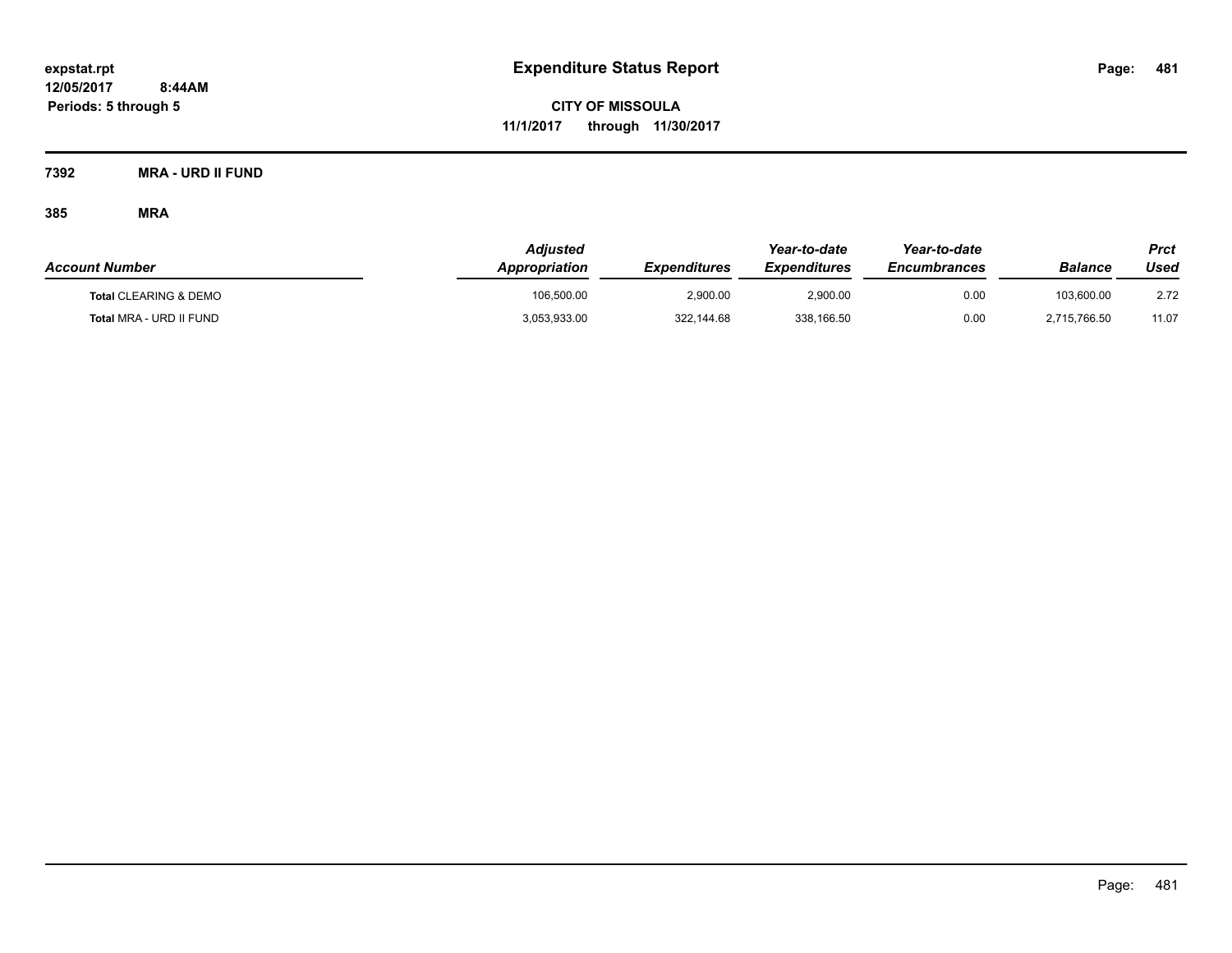**CITY OF MISSOULA 11/1/2017 through 11/30/2017**

**7393 MRA - URD III FUND**

| <b>Account Number</b>                                  | <b>Adjusted</b><br><b>Appropriation</b> | <b>Expenditures</b> | Year-to-date<br><b>Expenditures</b> | Year-to-date<br><b>Encumbrances</b> | <b>Balance</b> | <b>Prct</b><br><b>Used</b> |
|--------------------------------------------------------|-----------------------------------------|---------------------|-------------------------------------|-------------------------------------|----------------|----------------------------|
| <b>ROADWAY</b><br>7393.385.430233                      |                                         |                     |                                     |                                     |                |                            |
| PURCHASED SERVICES<br>7393.385.430233.300              |                                         |                     |                                     |                                     |                |                            |
| 7393.385.430233.350.000 1.6M MARY AVE W                | 245.518.00                              | 0.00                | 75.271.96                           | 0.00                                | 170.246.04     | 30.66                      |
| <b>Total PURCHASED SERVICES</b>                        | 245,518.00                              | 0.00                | 75,271.96                           | 0.00                                | 170,246.04     | 30.66                      |
| OTHER OBJECTS<br>7393.385.430233.800                   |                                         |                     |                                     |                                     |                |                            |
| <b>Total OTHER OBJECTS</b>                             | 0.00                                    | 0.00                | 0.00                                | 0.00                                | 0.00           | 0.00                       |
| <b>CAPITAL OUTLAY</b><br>7393.385.430233.900           |                                         |                     |                                     |                                     |                |                            |
| 7393.385.430233.910.000 LAND                           | 0.00                                    | 0.00                | 25,815.70                           | 0.00                                | $-25,815.70$   | 0.00                       |
| 7393.385.430233.930.000 1.6M MARY AVE W                | 1,154,539.00                            | 0.00                | 862,906.34                          | 0.00                                | 291,632.66     | 74.74                      |
| <b>Total CAPITAL OUTLAY</b>                            | 1,154,539.00                            | 0.00                | 888,722.04                          | 0.00                                | 265,816.96     | 76.98                      |
| <b>Total ROADWAY</b>                                   | 1,400,057.00                            | 0.00                | 963,994.00                          | 0.00                                | 436,063.00     | 68.85                      |
| <b>JOHNSON PARK TRAIL</b><br>7393.385.430255           |                                         |                     |                                     |                                     |                |                            |
| PURCHASED SERVICES<br>7393.385.430255.300              |                                         |                     |                                     |                                     |                |                            |
| 7393.385.430255.350.000 PROFESSIONAL SERVICES          | 347,537.00                              | 0.00                | 9,113.00                            | 0.00                                | 338,424.00     | 2.62                       |
| <b>Total PURCHASED SERVICES</b>                        | 347,537.00                              | 0.00                | 9,113.00                            | 0.00                                | 338,424.00     | 2.62                       |
| 7393.385.430255.800<br>OTHER OBJECTS                   |                                         |                     |                                     |                                     |                |                            |
| <b>Total OTHER OBJECTS</b>                             | 0.00                                    | 0.00                | 0.00                                | 0.00                                | 0.00           | 0.00                       |
| 7393.385.430255.900<br>CAPITAL OUTLAY                  |                                         |                     |                                     |                                     |                |                            |
| 7393.385.430255.910.000 1.079M MRL PARK LAND - JOHNSON | 536,463.00                              | 0.00                | 0.00                                | 0.00                                | 536,463.00     | 0.00                       |
| 7393.385.430255.930.000 1.079M MRL TRAIL - JOHNSON     | 2,092,500.00                            | 0.00                | 0.00                                | 0.00                                | 2,092,500.00   | 0.00                       |
| <b>Total CAPITAL OUTLAY</b>                            | 2,628,963.00                            | 0.00                | 0.00                                | 0.00                                | 2,628,963.00   | 0.00                       |
| <b>Total JOHNSON PARK TRAIL</b>                        | 2,976,500.00                            | 0.00                | 9,113.00                            | 0.00                                | 2,967,387.00   | 0.31                       |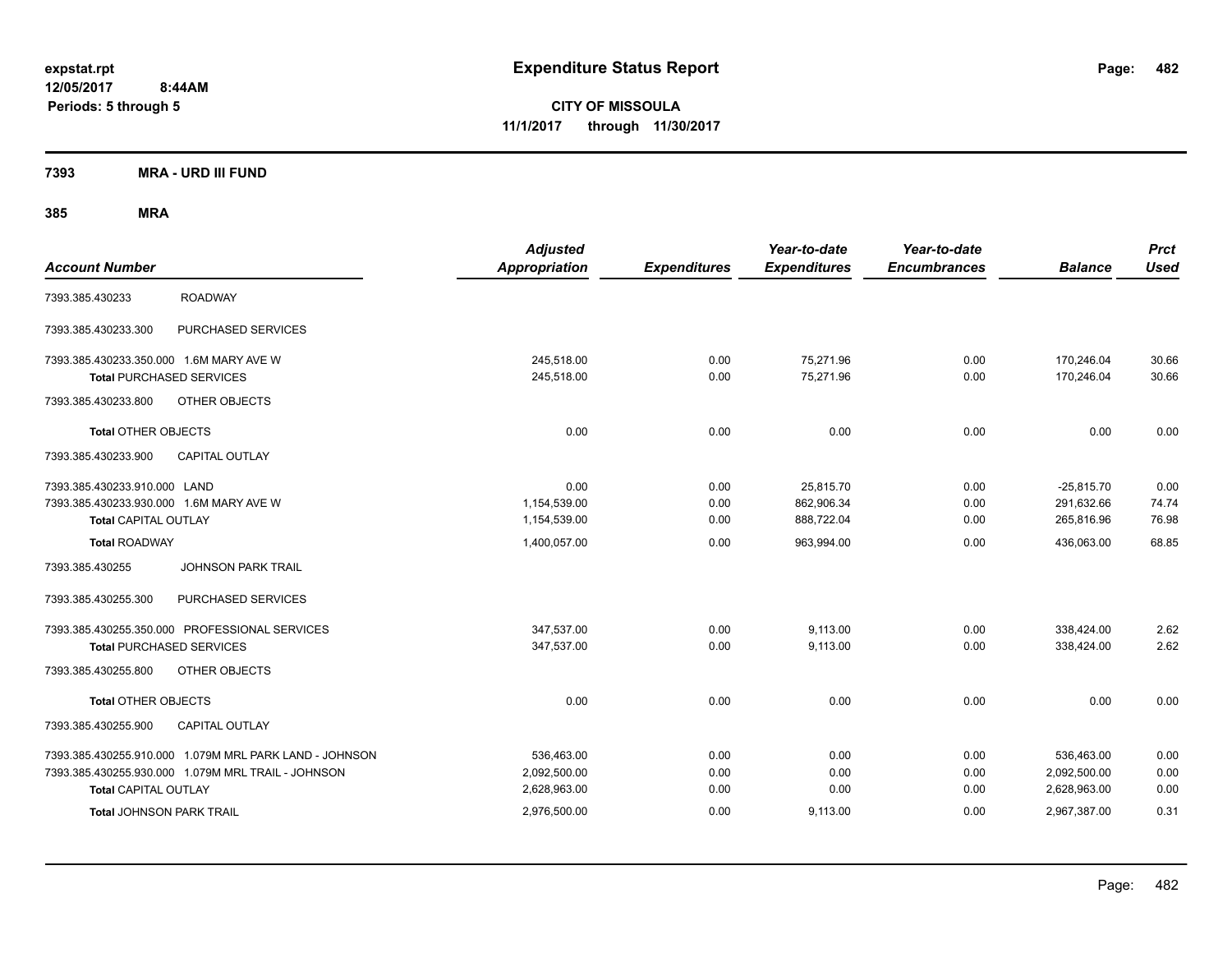**CITY OF MISSOULA 11/1/2017 through 11/30/2017**

**7393 MRA - URD III FUND**

| <b>Account Number</b>                   |                                                         | <b>Adjusted</b><br><b>Appropriation</b> | <b>Expenditures</b> | Year-to-date<br><b>Expenditures</b> | Year-to-date<br><b>Encumbrances</b> | <b>Balance</b> | <b>Prct</b><br><b>Used</b> |
|-----------------------------------------|---------------------------------------------------------|-----------------------------------------|---------------------|-------------------------------------|-------------------------------------|----------------|----------------------------|
| 7393.385.470207                         | *** Title Not Found ***                                 |                                         |                     |                                     |                                     |                |                            |
| 7393.385.470207.600                     | <b>DEBT SERVICE</b>                                     |                                         |                     |                                     |                                     |                |                            |
| Total *** Title Not Found ***           |                                                         | 0.00                                    | 0.00                | 0.00                                | 0.00                                | 0.00           | 0.00                       |
| 7393.385.470210                         | <b>ADMINISTRATION</b>                                   |                                         |                     |                                     |                                     |                |                            |
| 7393.385.470210.100                     | PERSONAL SERVICES                                       |                                         |                     |                                     |                                     |                |                            |
|                                         | 7393.385.470210.110.000 SALARIES AND WAGES              | 420,876.00                              | 32,642.00           | 153,144.84                          | 0.00                                | 267,731.16     | 36.39                      |
| 7393.385.470210.120.000 OVERTIME        |                                                         | 5,000.00                                | 0.00                | 0.00                                | 0.00                                | 5,000.00       | 0.00                       |
|                                         | 7393.385.470210.140.000 EMPLOYER CONTRIBUTIONS          | 135,737.00                              | 10,791.50           | 57,367.61                           | 0.00                                | 78,369.39      | 42.26                      |
|                                         | 7393.385.470210.141.000 STATE RETIREMENT CONTRIBUTIONS  | 426.00                                  | 0.00                | 180.34                              | 0.00                                | 245.66         | 42.33                      |
| <b>Total PERSONAL SERVICES</b>          |                                                         | 562,039.00                              | 43,433.50           | 210,692.79                          | 0.00                                | 351,346.21     | 37.49                      |
| 7393.385.470210.200                     | <b>SUPPLIES</b>                                         |                                         |                     |                                     |                                     |                |                            |
| 7393.385.470210.210.000 OFFICE SUPPLIES |                                                         | 4,000.00                                | 165.09              | 806.65                              | 0.00                                | 3,193.35       | 20.17                      |
|                                         | 7393.385.470210.220.000 OPERATING SUPPLIES              | 500.00                                  | 0.00                | 0.00                                | 0.00                                | 500.00         | 0.00                       |
|                                         | 7393.385.470210.230.000 REPAIR/MAINTENANCE              | 828.00                                  | 0.00                | 0.00                                | 0.00                                | 828.00         | 0.00                       |
| 7393.385.470210.231.000 GASOLINE        |                                                         | 400.00                                  | 0.00                | 82.25                               | 0.00                                | 317.75         | 20.56                      |
| 7393.385.470210.240.000 OTHER SUPPLIES  |                                                         | 3,398.00                                | 0.00                | 922.08                              | 0.00                                | 2,475.92       | 27.14                      |
| <b>Total SUPPLIES</b>                   |                                                         | 9,126.00                                | 165.09              | 1,810.98                            | 0.00                                | 7.315.02       | 19.84                      |
| 7393.385.470210.300                     | PURCHASED SERVICES                                      |                                         |                     |                                     |                                     |                |                            |
| 7393.385.470210.310.000 COMMUNICATIONS  |                                                         | 800.00                                  | 0.00                | 26.12                               | 0.00                                | 773.88         | 3.27                       |
|                                         | 7393.385.470210.320.000 PRINTING & DUPLICATING          | 3,000.00                                | 0.00                | 487.21                              | 0.00                                | 2,512.79       | 16.24                      |
|                                         | 7393.385.470210.330.000 PUBLICITY, SUBSCRIPTIONS & DUES | 3,000.00                                | 0.00                | 1,267.82                            | 0.00                                | 1,732.18       | 42.26                      |
|                                         | 7393.385.470210.344.000 TELEPHONE SERVICE               | 1,300.00                                | 0.00                | 25.05                               | 0.00                                | 1,274.95       | 1.93                       |
| 7393.385.470210.345.000 GARBAGE         |                                                         | 565.00                                  | 0.00                | 0.00                                | 0.00                                | 565.00         | 0.00                       |
|                                         | 7393.385.470210.350.000 PROFESSIONAL SERVICES           | 148,857.00                              | 2,500.00            | 4,650.00                            | 0.00                                | 144,207.00     | 3.12                       |
|                                         | 7393.385.470210.360.000 REPAIR & MAINTENANCE            | 6,990.00                                | 347.30              | 1,389.20                            | 0.00                                | 5,600.80       | 19.87                      |
| 7393.385.470210.370.000 TRAVEL          |                                                         | 3,500.00                                | 2,291.25            | 3,009.90                            | 0.00                                | 490.10         | 86.00                      |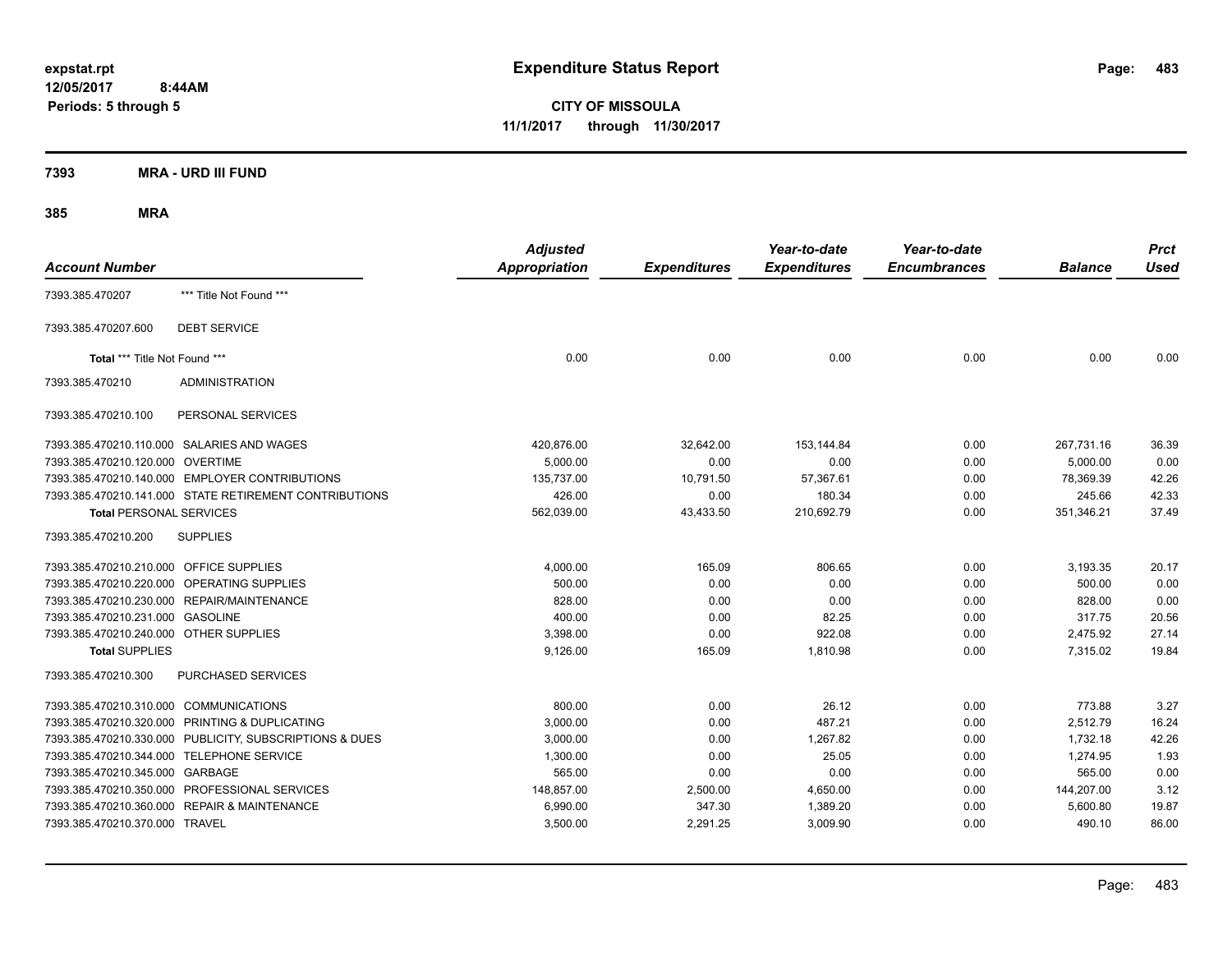**CITY OF MISSOULA 11/1/2017 through 11/30/2017**

**7393 MRA - URD III FUND**

| <b>Account Number</b>                                                                | <b>Adjusted</b><br><b>Appropriation</b> | <b>Expenditures</b> | Year-to-date<br><b>Expenditures</b> | Year-to-date<br><b>Encumbrances</b> | <b>Balance</b>     | <b>Prct</b><br><b>Used</b> |
|--------------------------------------------------------------------------------------|-----------------------------------------|---------------------|-------------------------------------|-------------------------------------|--------------------|----------------------------|
| 7393.385.470210.380.000 TRAINING<br>7393.385.470210.390.000 OTHER PURCHASED SERVICES | 4,500.00<br>500.00                      | 1,105.00<br>0.00    | 2,840.54<br>0.00                    | 0.00<br>0.00                        | 1,659.46<br>500.00 | 63.12<br>0.00              |
| <b>Total PURCHASED SERVICES</b>                                                      | 173,012.00                              | 6,243.55            | 13,695.84                           | 0.00                                | 159,316.16         | 7.92                       |
| <b>Total ADMINISTRATION</b>                                                          | 744,177.00                              | 49,842.14           | 226,199.61                          | 0.00                                | 517,977.39         | 30.40                      |
| 7393.385.470220<br>PROPERTY ACQUISITION                                              |                                         |                     |                                     |                                     |                    |                            |
| 7393.385.470220.900<br><b>CAPITAL OUTLAY</b>                                         |                                         |                     |                                     |                                     |                    |                            |
| 7393.385.470220.910.000 LAND                                                         | 0.00                                    | 0.00                | $-27,400.25$                        | 0.00                                | 27,400.25          | 0.00                       |
| <b>Total PROPERTY ACQUISITION</b>                                                    | 0.00                                    | 0.00                | $-27,400.25$                        | 0.00                                | 27,400.25          | 0.00                       |
| 7393.385.470230<br><b>PW FACILITY</b>                                                |                                         |                     |                                     |                                     |                    |                            |
| PURCHASED SERVICES<br>7393.385.470230.300                                            |                                         |                     |                                     |                                     |                    |                            |
| 7393.385.470230.350.000 PROFESSIONAL SERVICES                                        | 169,243.00                              | 12,210.50           | 34,421.74                           | 0.00                                | 134,821.26         | 20.34                      |
| <b>Total PURCHASED SERVICES</b>                                                      | 169,243.00                              | 12,210.50           | 34,421.74                           | 0.00                                | 134,821.26         | 20.34                      |
| 7393.385.470230.700<br><b>GRANTS &amp; CONTRIBUTIONS</b>                             |                                         |                     |                                     |                                     |                    |                            |
| 7393.385.470230.700.000 GRANTS & CONTRIBUTIONS                                       | 711,684.00                              | 0.00                | 19.775.00                           | 0.00                                | 691,909.00         | 2.78                       |
| <b>Total GRANTS &amp; CONTRIBUTIONS</b>                                              | 711,684.00                              | 0.00                | 19,775.00                           | 0.00                                | 691,909.00         | 2.78                       |
| 7393.385.470230.800<br>OTHER OBJECTS                                                 |                                         |                     |                                     |                                     |                    |                            |
| 7393.385.470230.845.000 CONTINGENCY                                                  | 166,188.00                              | 0.00                | 0.00                                | 0.00                                | 166,188.00         | 0.00                       |
| <b>Total OTHER OBJECTS</b>                                                           | 166,188.00                              | 0.00                | 0.00                                | 0.00                                | 166,188.00         | 0.00                       |
| CAPITAL OUTLAY<br>7393.385.470230.900                                                |                                         |                     |                                     |                                     |                    |                            |
| 7393.385.470230.930.000 IMPROVEMENTS                                                 | 472.411.00                              | 0.00                | 221,151.08                          | 0.00                                | 251,259.92         | 46.81                      |
| <b>Total CAPITAL OUTLAY</b>                                                          | 472,411.00                              | 0.00                | 221,151.08                          | 0.00                                | 251,259.92         | 46.81                      |
| <b>Total PW FACILITY</b>                                                             | 1,519,526.00                            | 12,210.50           | 275,347.82                          | 0.00                                | 1,244,178.18       | 18.12                      |
| <b>REHAB LOANS</b><br>7393.385.470240                                                |                                         |                     |                                     |                                     |                    |                            |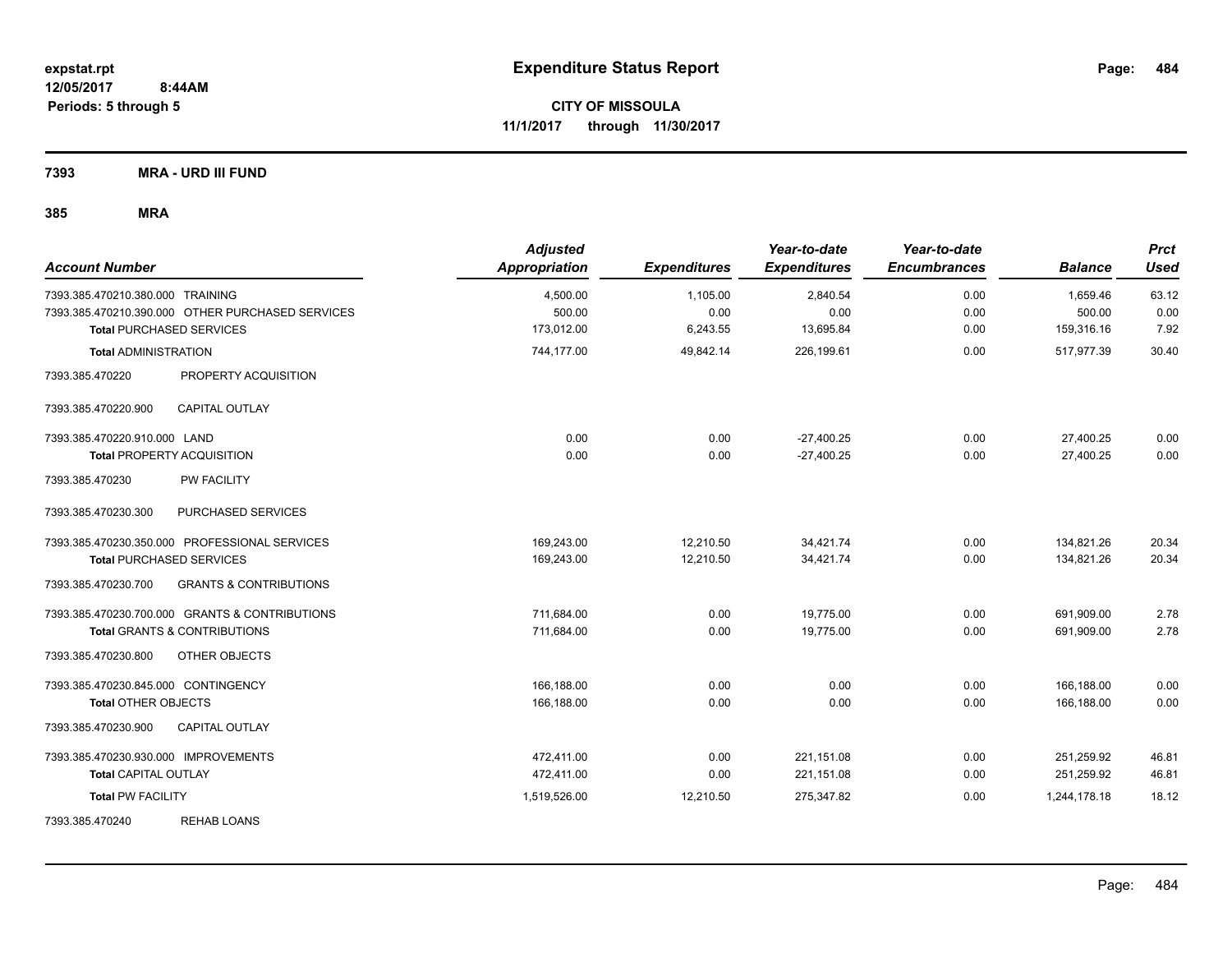**CITY OF MISSOULA 11/1/2017 through 11/30/2017**

**7393 MRA - URD III FUND**

| <b>Account Number</b>            |                                                                                           | <b>Adjusted</b><br><b>Appropriation</b> | <b>Expenditures</b>          | Year-to-date<br><b>Expenditures</b> | Year-to-date<br><b>Encumbrances</b> | <b>Balance</b>               | <b>Prct</b><br><b>Used</b> |
|----------------------------------|-------------------------------------------------------------------------------------------|-----------------------------------------|------------------------------|-------------------------------------|-------------------------------------|------------------------------|----------------------------|
| 7393.385.470240.700              | <b>GRANTS &amp; CONTRIBUTIONS</b>                                                         |                                         |                              |                                     |                                     |                              |                            |
| <b>Total REHAB LOANS</b>         | 7393.385.470240.700.000 GRANTS & CONTRIBUTIONS                                            | 492,800.00<br>492,800.00                | 0.00<br>0.00                 | 92,800.00<br>92,800.00              | 0.00<br>0.00                        | 400,000.00<br>400,000.00     | 18.83<br>18.83             |
| 7393.385.470260                  | <b>PLANNING &amp; MGMT</b>                                                                |                                         |                              |                                     |                                     |                              |                            |
| 7393.385.470260.300              | PURCHASED SERVICES                                                                        |                                         |                              |                                     |                                     |                              |                            |
|                                  | 7393.385.470260.350.000 PROFESSIONAL SERVICES<br><b>Total PURCHASED SERVICES</b>          | 85,000.00<br>85,000.00                  | 27,777.63<br>27,777.63       | 63,182.46<br>63,182.46              | 0.00<br>0.00                        | 21,817.54<br>21,817.54       | 74.33<br>74.33             |
| 7393.385.470260.700              | <b>GRANTS &amp; CONTRIBUTIONS</b>                                                         |                                         |                              |                                     |                                     |                              |                            |
|                                  | 7393.385.470260.700.000 GRANTS & CONTRIBUTIONS<br><b>Total GRANTS &amp; CONTRIBUTIONS</b> | 0.00<br>0.00                            | 30,000.00<br>30,000.00       | 30,000.00<br>30,000.00              | 0.00<br>0.00                        | $-30,000.00$<br>$-30,000.00$ | 0.00<br>0.00               |
| <b>Total PLANNING &amp; MGMT</b> |                                                                                           | 85,000.00                               | 57.777.63                    | 93.182.46                           | 0.00                                | $-8.182.46$                  | 109.63                     |
| 7393.385.470270                  | <b>CLEARING &amp; DEMO</b>                                                                |                                         |                              |                                     |                                     |                              |                            |
| 7393.385.470270.700              | <b>GRANTS &amp; CONTRIBUTIONS</b>                                                         |                                         |                              |                                     |                                     |                              |                            |
| Total CLEARING & DEMO            | 7393.385.470270.700.000 GRANTS & CONTRIBUTIONS                                            | 508,743.00<br>508,743.00                | 57,607.86<br>57,607.86       | 57,607.86<br>57,607.86              | 0.00<br>0.00                        | 451,135.14<br>451,135.14     | 11.32<br>11.32             |
| 7393.385.470275                  | <b>MARY AVE PROJECT</b>                                                                   |                                         |                              |                                     |                                     |                              |                            |
| 7393.385.470275.300              | PURCHASED SERVICES                                                                        |                                         |                              |                                     |                                     |                              |                            |
|                                  | 7393.385.470275.350.000 PROFESSIONAL SERVICES<br><b>Total PURCHASED SERVICES</b>          | 2,815.00<br>2,815.00                    | 0.00<br>0.00                 | 0.00<br>0.00                        | 0.00<br>0.00                        | 2,815.00<br>2,815.00         | 0.00<br>0.00               |
| 7393.385.470275.700              | <b>GRANTS &amp; CONTRIBUTIONS</b>                                                         |                                         |                              |                                     |                                     |                              |                            |
|                                  | 7393.385.470275.700.000 GRANTS & CONTRIBUTIONS<br><b>Total GRANTS &amp; CONTRIBUTIONS</b> | 4,801,768.00<br>4,801,768.00            | 1,155,186.00<br>1,155,186.00 | 1,155,186.00<br>1,155,186.00        | 0.00<br>0.00                        | 3,646,582.00<br>3,646,582.00 | 24.06<br>24.06             |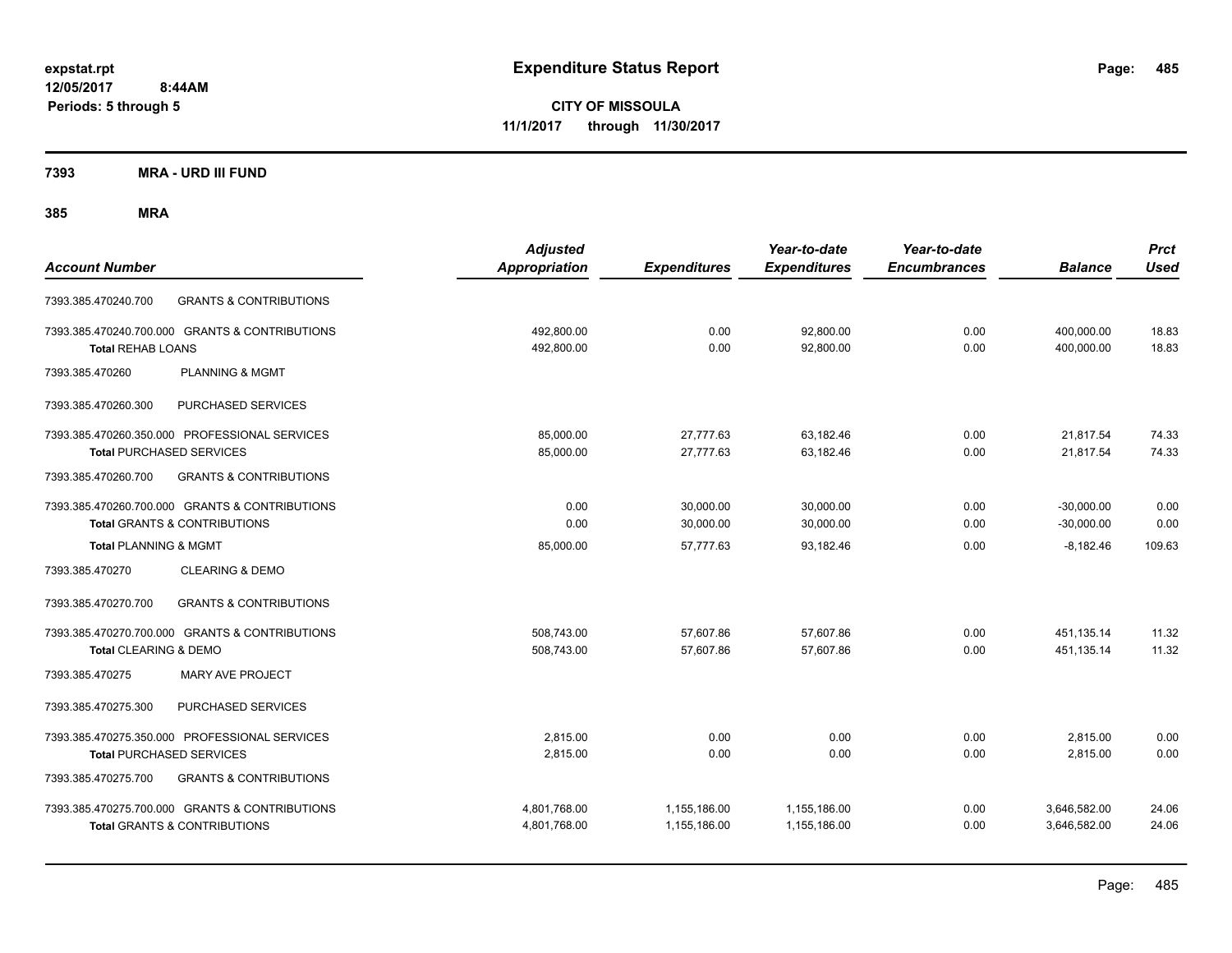**CITY OF MISSOULA 11/1/2017 through 11/30/2017**

**7393 MRA - URD III FUND**

| <b>Account Number</b>                                                     | <b>Adjusted</b><br>Appropriation | <b>Expenditures</b>    | Year-to-date<br><b>Expenditures</b> | Year-to-date<br><b>Encumbrances</b> | <b>Balance</b>               | <b>Prct</b><br><b>Used</b> |
|---------------------------------------------------------------------------|----------------------------------|------------------------|-------------------------------------|-------------------------------------|------------------------------|----------------------------|
| <b>Total MARY AVE PROJECT</b>                                             | 4,804,583.00                     | 1,155,186.00           | 1,155,186.00                        | 0.00                                | 3,649,397.00                 | 24.04                      |
| 7393.385.470276<br>1.6M MARY AVE WEST                                     |                                  |                        |                                     |                                     |                              |                            |
| 7393.385.470276.300<br>PURCHASED SERVICES                                 |                                  |                        |                                     |                                     |                              |                            |
| 7393.385.470276.350.000 PROFESSIONAL SERVICES<br>Total 1.6M MARY AVE WEST | 0.00<br>0.00                     | 19,654.19<br>19,654.19 | 19,654.19<br>19,654.19              | 0.00<br>0.00                        | $-19,654.19$<br>$-19,654.19$ | 0.00<br>0.00               |
| 5M SOUTH RESERVE CROSSING<br>7393.385.470280                              |                                  |                        |                                     |                                     |                              |                            |
| 7393.385.470280.300<br>PURCHASED SERVICES                                 |                                  |                        |                                     |                                     |                              |                            |
| 7393.385.470280.350.000 5M SOUTH RESERVE TRAIL CROSSING                   | 24,074.00                        | 0.00                   | 0.00                                | 0.00                                | 24,074.00                    | 0.00                       |
| <b>Total PURCHASED SERVICES</b>                                           | 24,074.00                        | 0.00                   | 0.00                                | 0.00                                | 24,074.00                    | 0.00                       |
| 7393.385.470280.900<br><b>CAPITAL OUTLAY</b>                              |                                  |                        |                                     |                                     |                              |                            |
| 7393.385.470280.930.000 IMPROVEMENTS                                      | 827,067.00                       | 0.00                   | 94,898.81                           | 0.00                                | 732,168.19                   | 11.47                      |
| <b>Total CAPITAL OUTLAY</b>                                               | 827,067.00                       | 0.00                   | 94,898.81                           | 0.00                                | 732,168.19                   | 11.47                      |
| Total 5M SOUTH RESERVE CROSSING                                           | 851,141.00                       | 0.00                   | 94,898.81                           | 0.00                                | 756,242.19                   | 11.15                      |
| 7393.385.470330<br>MRL PROPERTY ACQUSITION                                |                                  |                        |                                     |                                     |                              |                            |
| PURCHASED SERVICES<br>7393.385.470330.300                                 |                                  |                        |                                     |                                     |                              |                            |
| 7393.385.470330.350.000 1.128M MRL PRIVATE LAND PURCHASE                  | 53,463.00                        | 0.00                   | 0.00                                | 0.00                                | 53,463.00                    | 0.00                       |
| <b>Total PURCHASED SERVICES</b>                                           | 53,463.00                        | 0.00                   | 0.00                                | 0.00                                | 53,463.00                    | 0.00                       |
| 7393.385.470330.800<br>OTHER OBJECTS                                      |                                  |                        |                                     |                                     |                              |                            |
| <b>Total OTHER OBJECTS</b>                                                | 0.00                             | 0.00                   | 0.00                                | 0.00                                | 0.00                         | 0.00                       |
| 7393.385.470330.900<br><b>CAPITAL OUTLAY</b>                              |                                  |                        |                                     |                                     |                              |                            |
| 7393.385.470330.910.000 1.128M MRL PRIVATE LAND PURCHASE                  | 1,074,537.00                     | 0.00                   | 0.00                                | 0.00                                | 1,074,537.00                 | 0.00                       |
| <b>Total CAPITAL OUTLAY</b>                                               | 1,074,537.00                     | 0.00                   | 0.00                                | 0.00                                | 1,074,537.00                 | 0.00                       |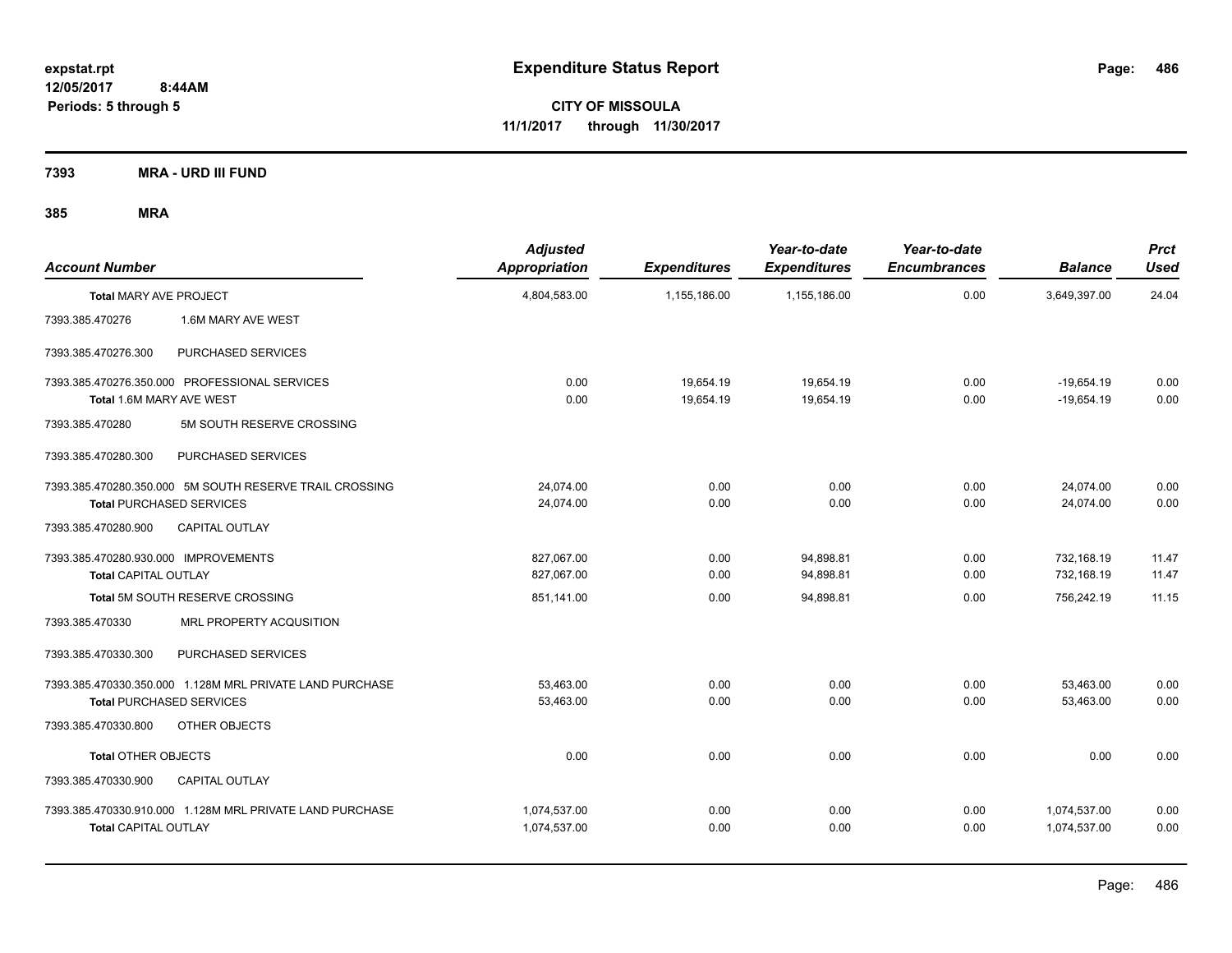**CITY OF MISSOULA 11/1/2017 through 11/30/2017**

**7393 MRA - URD III FUND**

| <b>Account Number</b>                | <b>Adjusted</b><br>Appropriation | <i><b>Expenditures</b></i> | Year-to-date<br><b>Expenditures</b> | Year-to-date<br><b>Encumbrances</b> | Balance       | <b>Prct</b><br>Used |
|--------------------------------------|----------------------------------|----------------------------|-------------------------------------|-------------------------------------|---------------|---------------------|
| <b>Total MRL PROPERTY ACQUSITION</b> | .128.000.00                      | 0.00                       | 0.00                                | 0.00                                | .128.000.00   | 0.00                |
| Total MRA - URD III FUND             | 14,510,527.00                    | 1.352.278.32               | 2.960.583.50                        | 0.00                                | 11.549.943.50 | 20.40               |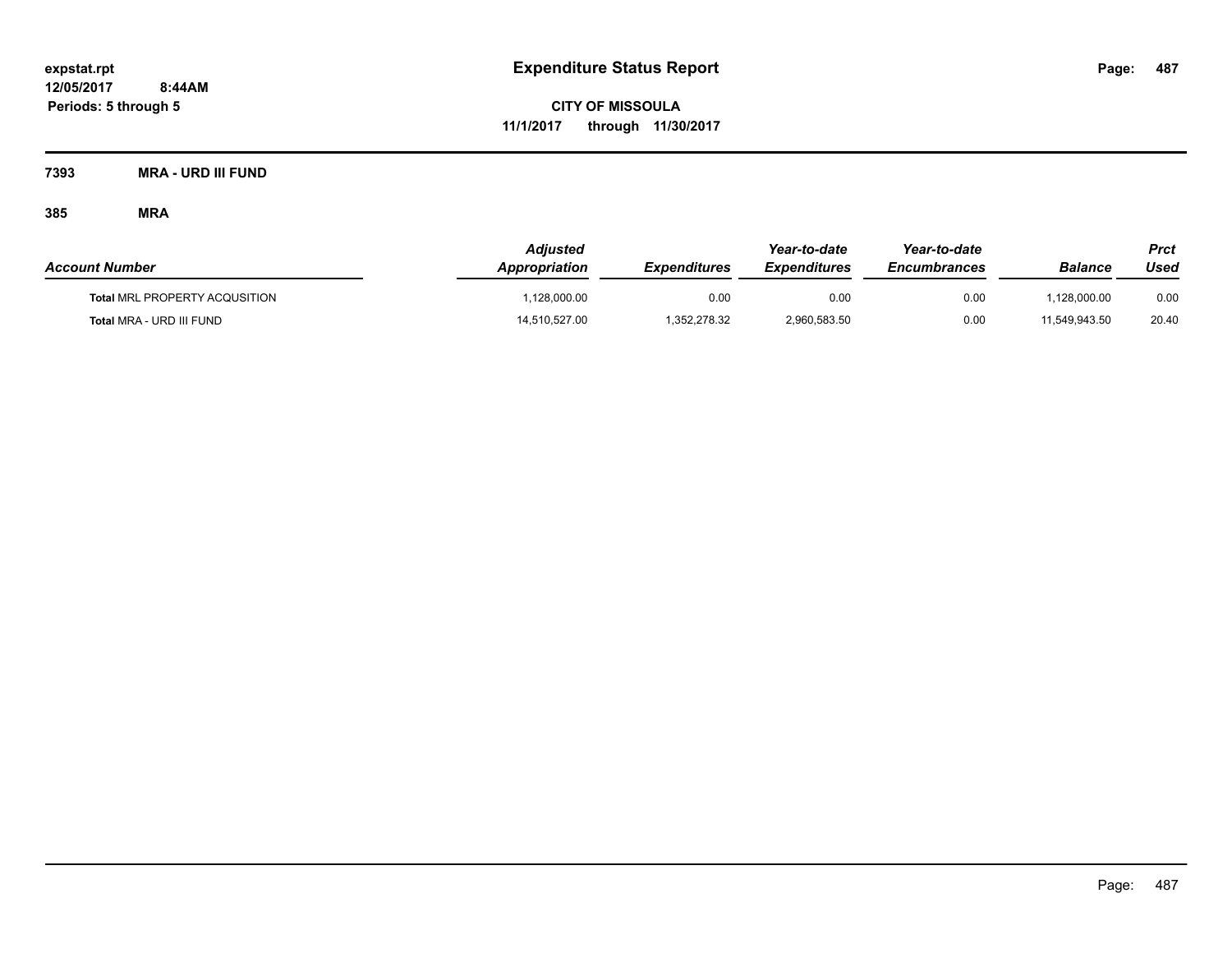**CITY OF MISSOULA 11/1/2017 through 11/30/2017**

# **7394 MRA URD III TI DEBT CLEARING FUND**

| <b>Account Number</b>                                                     |                                                                   | <b>Adjusted</b><br><b>Appropriation</b> | <b>Expenditures</b> | Year-to-date<br><b>Expenditures</b> | Year-to-date<br><b>Encumbrances</b> | <b>Balance</b>               | <b>Prct</b><br><b>Used</b> |
|---------------------------------------------------------------------------|-------------------------------------------------------------------|-----------------------------------------|---------------------|-------------------------------------|-------------------------------------|------------------------------|----------------------------|
| 7394.385.521009                                                           | <b>TRANFERS TO DEBT SERVICE</b>                                   |                                         |                     |                                     |                                     |                              |                            |
| 7394.385.521009.800                                                       | OTHER OBJECTS                                                     |                                         |                     |                                     |                                     |                              |                            |
| 7394.385.521009.820.000                                                   | TRANSFERS TO OTHER FUNDS<br><b>Total TRANFERS TO DEBT SERVICE</b> | 1,184,513.00<br>1,184,513.00            | 0.00<br>0.00        | 0.00<br>0.00                        | 0.00<br>0.00                        | 1,184,513.00<br>1,184,513.00 | 0.00<br>0.00               |
| 7394.385.521010                                                           | <b>TRANSFERS TO MRA</b>                                           |                                         |                     |                                     |                                     |                              |                            |
| 7394.385.521010.800                                                       | OTHER OBJECTS                                                     |                                         |                     |                                     |                                     |                              |                            |
| 7394.385.521010.820.000 TRANSFERS TO MRA<br><b>Total TRANSFERS TO MRA</b> |                                                                   | 790,943.00<br>790,943.00                | 0.00<br>0.00        | -79,037.12<br>$-79,037.12$          | 0.00<br>0.00                        | 869.980.12<br>869.980.12     | 9.99<br>0.00               |
|                                                                           | Total MRA URD III TI DEBT CLEARING FUND                           | 1,975,456.00                            | 0.00                | $-79,037.12$                        | 0.00                                | 2,054,493.12                 | 0.00                       |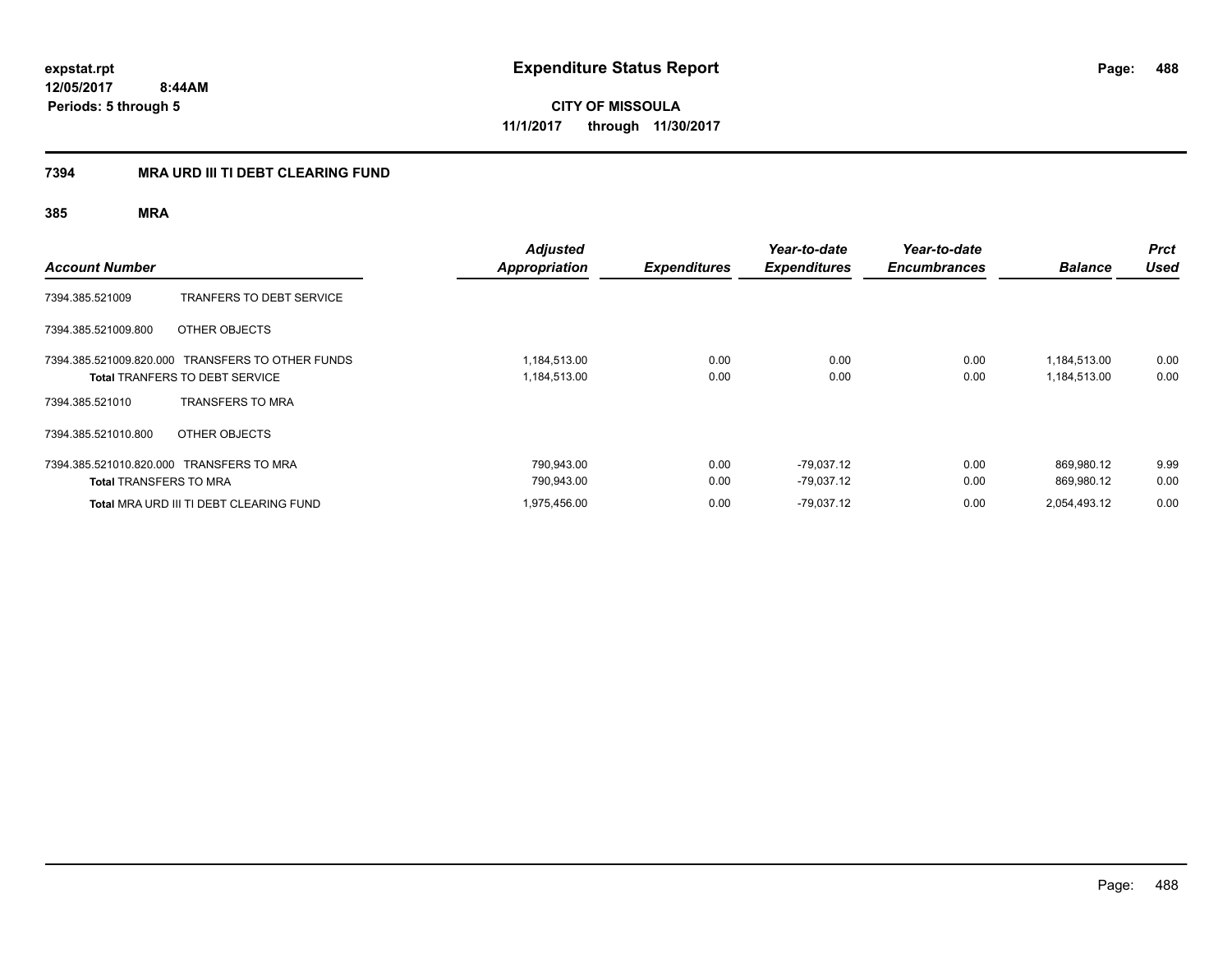**CITY OF MISSOULA 11/1/2017 through 11/30/2017**

#### **7395 MRA TAX INCREMENT DEBT SERVICE**

| <b>Account Number</b>                                          | <b>Adjusted</b><br><b>Appropriation</b> | <b>Expenditures</b> | Year-to-date<br><b>Expenditures</b> | Year-to-date<br><b>Encumbrances</b> | <b>Balance</b> | <b>Prct</b><br><b>Used</b> |
|----------------------------------------------------------------|-----------------------------------------|---------------------|-------------------------------------|-------------------------------------|----------------|----------------------------|
| REVENUE BOND DEBT SERVICE<br>7395.385.490200                   |                                         |                     |                                     |                                     |                |                            |
| 7395.385.490200.600<br><b>DEBT SERVICE</b>                     |                                         |                     |                                     |                                     |                |                            |
| 7395.385.490200.610.000 5M SO RESERVE TRAIL CROSSING-PRINCIPAL | 130,000.00                              | 0.00                | 0.00                                | 0.00                                | 130,000.00     | 0.00                       |
| 7395.385.490200.620.000 5M SO RESERVE TRAIL CROSSING-INT/FEES  | 212,413.00                              | 0.00                | 0.00                                | 0.00                                | 212,413.00     | 0.00                       |
| Total REVENUE BOND DEBT SERVICE                                | 342,413.00                              | 0.00                | 0.00                                | 0.00                                | 342,413.00     | 0.00                       |
| 7395.385.490202<br>MARY AVENUE DEBT SERVICE                    |                                         |                     |                                     |                                     |                |                            |
| <b>DEBT SERVICE</b><br>7395.385.490202.600                     |                                         |                     |                                     |                                     |                |                            |
| 7395.385.490202.610.000 PRINCIPAL                              | 190,000.00                              | 0.00                | 0.00                                | 0.00                                | 190,000.00     | 0.00                       |
| 7395.385.490202.620.000 INTEREST / SERVICE FEES                | 302,621.00                              | 350.00              | 350.00                              | 0.00                                | 302,271.00     | 0.12                       |
| <b>Total MARY AVENUE DEBT SERVICE</b>                          | 492,621.00                              | 350.00              | 350.00                              | 0.00                                | 492,271.00     | 0.07                       |
| MRA URD III TAX INCREMENT DEBT SRVS<br>7395.385.490204         |                                         |                     |                                     |                                     |                |                            |
| 7395.385.490204.600<br><b>DEBT SERVICE</b>                     |                                         |                     |                                     |                                     |                |                            |
| 7395.385.490204.610.000 1.6m Mary Ave E                        | 40,000.00                               | 0.00                | 0.00                                | 0.00                                | 40,000.00      | 0.00                       |
| 7395.385.490204.620.000 1.6m Mary Ave W                        | 76,610.00                               | 0.00                | 0.00                                | 0.00                                | 76,610.00      | 0.00                       |
| Total MRA URD III TAX INCREMENT DEBT SRVS                      | 116,610.00                              | 0.00                | 0.00                                | 0.00                                | 116,610.00     | 0.00                       |
| 7395.385.490207<br>*** Title Not Found ***                     |                                         |                     |                                     |                                     |                |                            |
| 7395.385.490207.600<br><b>DEBT SERVICE</b>                     |                                         |                     |                                     |                                     |                |                            |
| 7395.385.490207.610.000 1.079m MRL Property Park (Johnson)     | 40,000.00                               | 0.00                | 0.00                                | 0.00                                | 40,000.00      | 0.00                       |
| 7395.385.490207.620.000 1.079m MRL Property Park (Johnson)     | 76,609.00                               | 0.00                | 0.00                                | 0.00                                | 76,609.00      | 0.00                       |
| Total *** Title Not Found ***                                  | 116,609.00                              | 0.00                | 0.00                                | 0.00                                | 116,609.00     | 0.00                       |
| 7395.385.490208<br>*** Title Not Found ***                     |                                         |                     |                                     |                                     |                |                            |
| <b>DEBT SERVICE</b><br>7395.385.490208.600                     |                                         |                     |                                     |                                     |                |                            |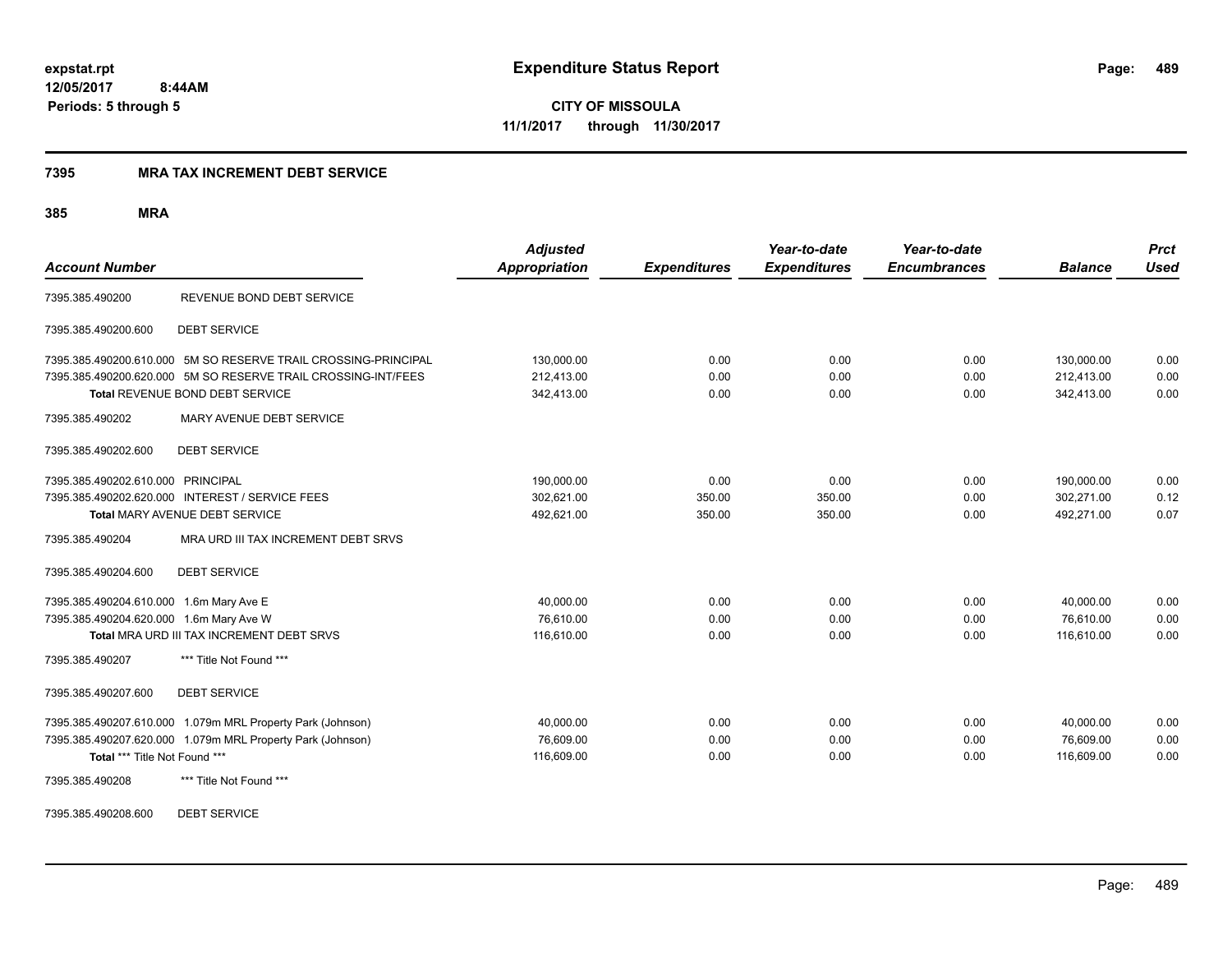**CITY OF MISSOULA 11/1/2017 through 11/30/2017**

# **7395 MRA TAX INCREMENT DEBT SERVICE**

|                                                      | <b>Adiusted</b> |                     | Year-to-date        | Year-to-date        |                | Prct |
|------------------------------------------------------|-----------------|---------------------|---------------------|---------------------|----------------|------|
| <b>Account Number</b>                                | Appropriation   | <b>Expenditures</b> | <b>Expenditures</b> | <b>Encumbrances</b> | <b>Balance</b> | Used |
| 7395.385.490208.610.000 1.128 MRL Property - Develop | 40,000.00       | 0.00                | 0.00                | 0.00                | 40.000.00      | 0.00 |
| 7395.385.490208.620.000 1.128 MRL Property - Develop | 76,260.00       | 0.00                | 0.00                | 0.00                | 76.260.00      | 0.00 |
| <b>Total *** Title Not Found ***</b>                 | 116.260.00      | 0.00                | 0.00                | 0.00                | 116.260.00     | 0.00 |
| Total MRA TAX INCREMENT DEBT SERVICE                 | .184.513.00     | 350.00              | 350.00              | 0.00                | .184.163.00    | 0.03 |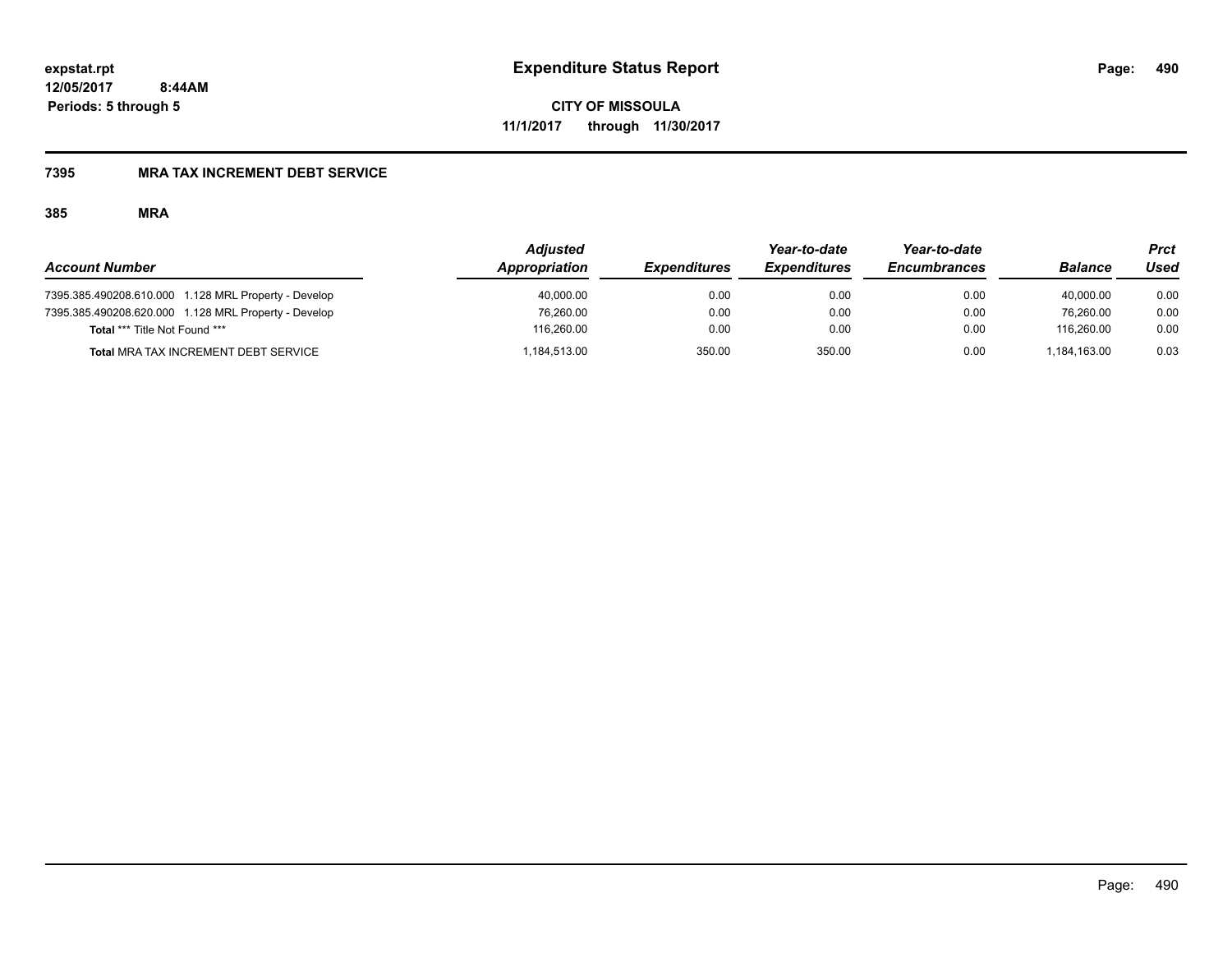**CITY OF MISSOULA 11/1/2017 through 11/30/2017**

# **7396 NRSS DEBT SERVICE SINKING FUND**

| <b>Account Number</b>                           | <b>Adjusted</b><br><b>Appropriation</b> | <b>Expenditures</b> | Year-to-date<br><b>Expenditures</b> | Year-to-date<br><b>Encumbrances</b> | <b>Balance</b> | <b>Prct</b><br><b>Used</b> |
|-------------------------------------------------|-----------------------------------------|---------------------|-------------------------------------|-------------------------------------|----------------|----------------------------|
| TI BOND SINKING<br>7396.385.490603              |                                         |                     |                                     |                                     |                |                            |
| 7396.385.490603.600<br><b>DEBT SERVICE</b>      |                                         |                     |                                     |                                     |                |                            |
| 7396.385.490603.610.000 PRINCIPAL               | 30,300.00                               | 0.00                | 0.00                                | 0.00                                | 30.300.00      | 0.00                       |
| 7396.385.490603.620.000 INTEREST / SERVICE FEES | 57,524.00                               | 0.00                | 0.00                                | 0.00                                | 57.524.00      | 0.00                       |
| <b>Total DEBT SERVICE</b>                       | 87,824.00                               | 0.00                | 0.00                                | 0.00                                | 87,824.00      | 0.00                       |
| OTHER OBJECTS<br>7396.385.490603.800            |                                         |                     |                                     |                                     |                |                            |
| <b>Total OTHER OBJECTS</b>                      | 0.00                                    | 0.00                | 0.00                                | 0.00                                | 0.00           | 0.00                       |
| <b>Total TI BOND SINKING</b>                    | 87,824.00                               | 0.00                | 0.00                                | 0.00                                | 87,824.00      | 0.00                       |
| <b>Total NRSS DEBT SERVICE SINKING FUND</b>     | 87,824.00                               | 0.00                | 0.00                                | 0.00                                | 87.824.00      | 0.00                       |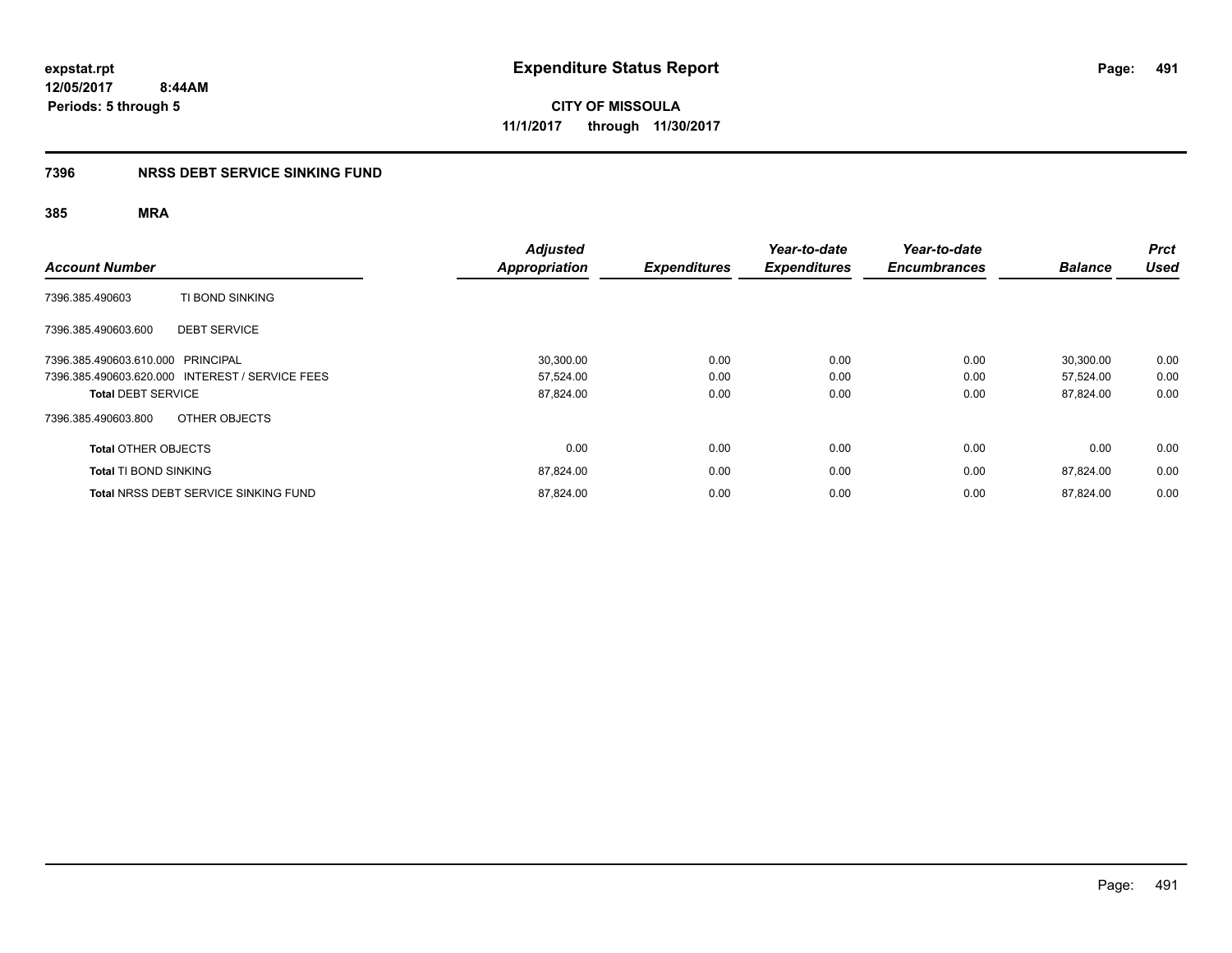# **7397 NORTH RESERVE/SCOTT ST URD**

| <b>Account Number</b>                                           |                                                                                                    | <b>Adjusted</b><br><b>Appropriation</b> | <b>Expenditures</b> | Year-to-date<br><b>Expenditures</b> | Year-to-date<br><b>Encumbrances</b> | <b>Balance</b>           | <b>Prct</b><br><b>Used</b> |
|-----------------------------------------------------------------|----------------------------------------------------------------------------------------------------|-----------------------------------------|---------------------|-------------------------------------|-------------------------------------|--------------------------|----------------------------|
| 7397.385.470210                                                 | <b>ADMINISTRATION</b>                                                                              |                                         |                     |                                     |                                     |                          |                            |
| 7397.385.470210.800                                             | OTHER OBJECTS                                                                                      |                                         |                     |                                     |                                     |                          |                            |
| <b>Total ADMINISTRATION</b>                                     | 7397.385.470210.820.000 TRANSFERS TO OTHER FUNDS                                                   | 26,153.00<br>26,153.00                  | 0.00<br>0.00        | 0.00<br>0.00                        | 0.00<br>0.00                        | 26,153.00<br>26,153.00   | 0.00<br>0.00               |
| 7397.385.470230                                                 | <b>PW FACILITY</b>                                                                                 |                                         |                     |                                     |                                     |                          |                            |
| 7397.385.470230.800                                             | OTHER OBJECTS                                                                                      |                                         |                     |                                     |                                     |                          |                            |
| 7397.385.470230.845.000 CONTINGENCY<br><b>Total PW FACILITY</b> |                                                                                                    | 99,624.00<br>99.624.00                  | 0.00<br>0.00        | 0.00<br>0.00                        | 0.00<br>0.00                        | 99,624.00<br>99.624.00   | 0.00<br>0.00               |
| 7397.385.470232                                                 | <b>CONSUMER DIRECT IMPROVEMENTS</b>                                                                |                                         |                     |                                     |                                     |                          |                            |
| 7397.385.470232.800                                             | OTHER OBJECTS                                                                                      |                                         |                     |                                     |                                     |                          |                            |
|                                                                 | 7397.385.470232.820.000 CONSUMER DIRECT/TRANS TO OTHER FUNDS<br>Total CONSUMER DIRECT IMPROVEMENTS | 19,445.00<br>19,445.00                  | 0.00<br>0.00        | 15,206.48<br>15,206.48              | 0.00<br>0.00                        | 4,238.52<br>4,238.52     | 78.20<br>78.20             |
| 7397.385.470233                                                 | <b>SCOTT ST VILLAGE IMPROVEMENTS</b>                                                               |                                         |                     |                                     |                                     |                          |                            |
| 7397.385.470233.700                                             | <b>GRANTS &amp; CONTRIBUTIONS</b>                                                                  |                                         |                     |                                     |                                     |                          |                            |
|                                                                 | 7397.385.470233.700.000 GRANTS & CONTRIBUTIONS<br><b>Total GRANTS &amp; CONTRIBUTIONS</b>          | 518,230.00<br>518,230.00                | 0.00<br>0.00        | 0.00<br>0.00                        | 0.00<br>0.00                        | 518,230.00<br>518,230.00 | 0.00<br>0.00               |
| 7397.385.470233.800                                             | OTHER OBJECTS                                                                                      |                                         |                     |                                     |                                     |                          |                            |
| <b>Total OTHER OBJECTS</b>                                      | 7397.385.470233.820.000 SCOTT ST-TRANSFER TO OTHER FUNDS                                           | 3,833.00<br>3,833.00                    | 0.00<br>0.00        | 674.55<br>674.55                    | 0.00<br>0.00                        | 3,158.45<br>3,158.45     | 17.60<br>17.60             |
|                                                                 | <b>Total SCOTT ST VILLAGE IMPROVEMENTS</b>                                                         | 522,063.00                              | 0.00                | 674.55                              | 0.00                                | 521,388.45               | 0.13                       |
| 7397.385.470234                                                 | SCOTT ST VILLAGE PH II                                                                             |                                         |                     |                                     |                                     |                          |                            |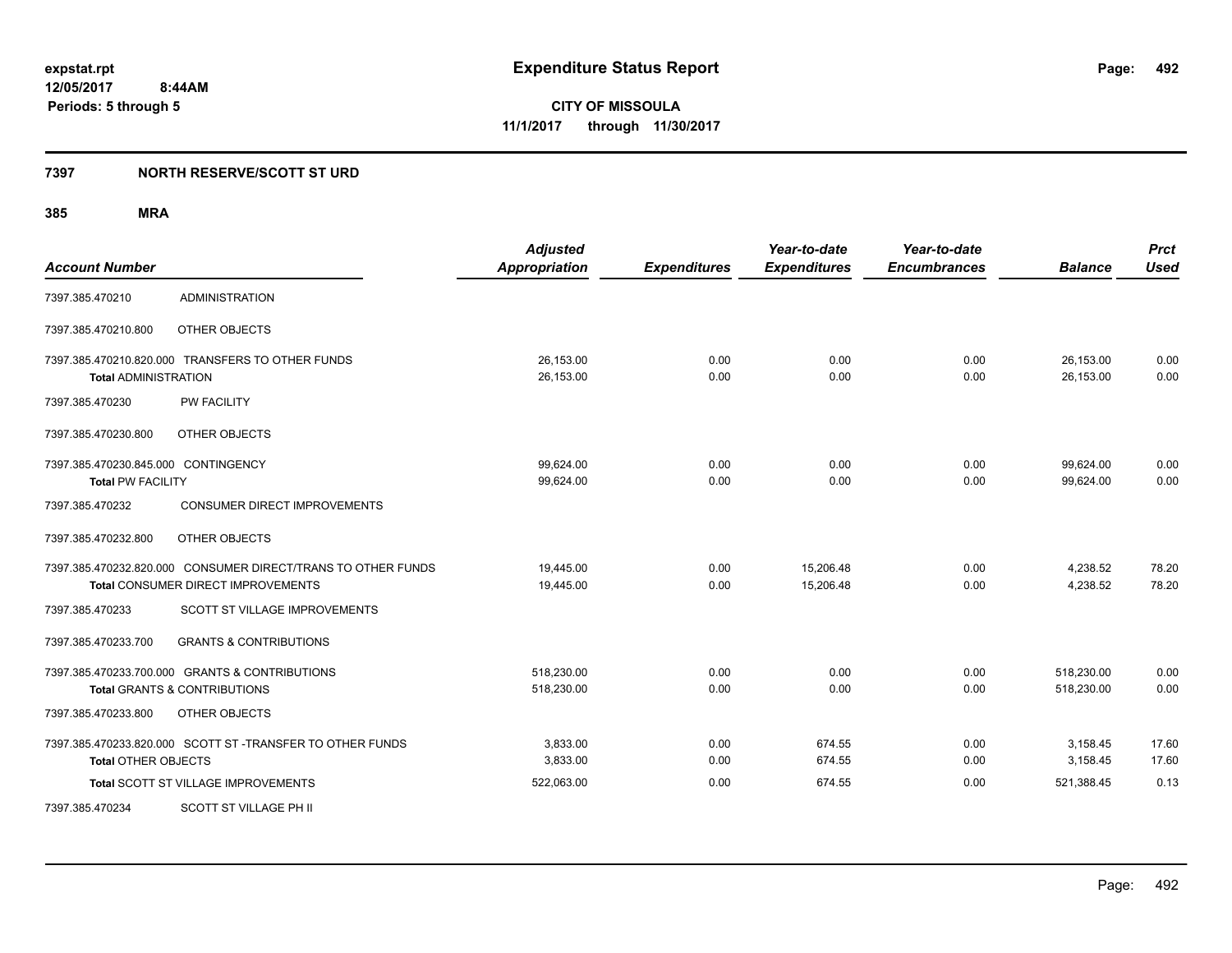# **7397 NORTH RESERVE/SCOTT ST URD**

|                                                          | <b>Adjusted</b> |                     | Year-to-date        | Year-to-date        |                | <b>Prct</b> |
|----------------------------------------------------------|-----------------|---------------------|---------------------|---------------------|----------------|-------------|
| <b>Account Number</b>                                    | Appropriation   | <b>Expenditures</b> | <b>Expenditures</b> | <b>Encumbrances</b> | <b>Balance</b> | Used        |
| 7397.385.470234.300<br>PURCHASED SERVICES                |                 |                     |                     |                     |                |             |
| 7397.385.470234.350.000 PROFESSIONAL SERVICES            | 47.000.00       | 0.00                | 0.00                | 0.00                | 47.000.00      | 0.00        |
| <b>Total PURCHASED SERVICES</b>                          | 47,000.00       | 0.00                | 0.00                | 0.00                | 47.000.00      | 0.00        |
| 7397.385.470234.700<br><b>GRANTS &amp; CONTRIBUTIONS</b> |                 |                     |                     |                     |                |             |
| 7397.385.470234.700.000 GRANTS & CONTRIBUTIONS           | 347,500.00      | 0.00                | 0.00                | 0.00                | 347.500.00     | 0.00        |
| <b>Total GRANTS &amp; CONTRIBUTIONS</b>                  | 347,500.00      | 0.00                | 0.00                | 0.00                | 347.500.00     | 0.00        |
| <b>Total SCOTT ST VILLAGE PH II</b>                      | 394,500.00      | 0.00                | 0.00                | 0.00                | 394.500.00     | 0.00        |
| Total NORTH RESERVE/SCOTT ST URD                         | 1,061,785.00    | 0.00                | 15.881.03           | 0.00                | 1.045.903.97   | 1.50        |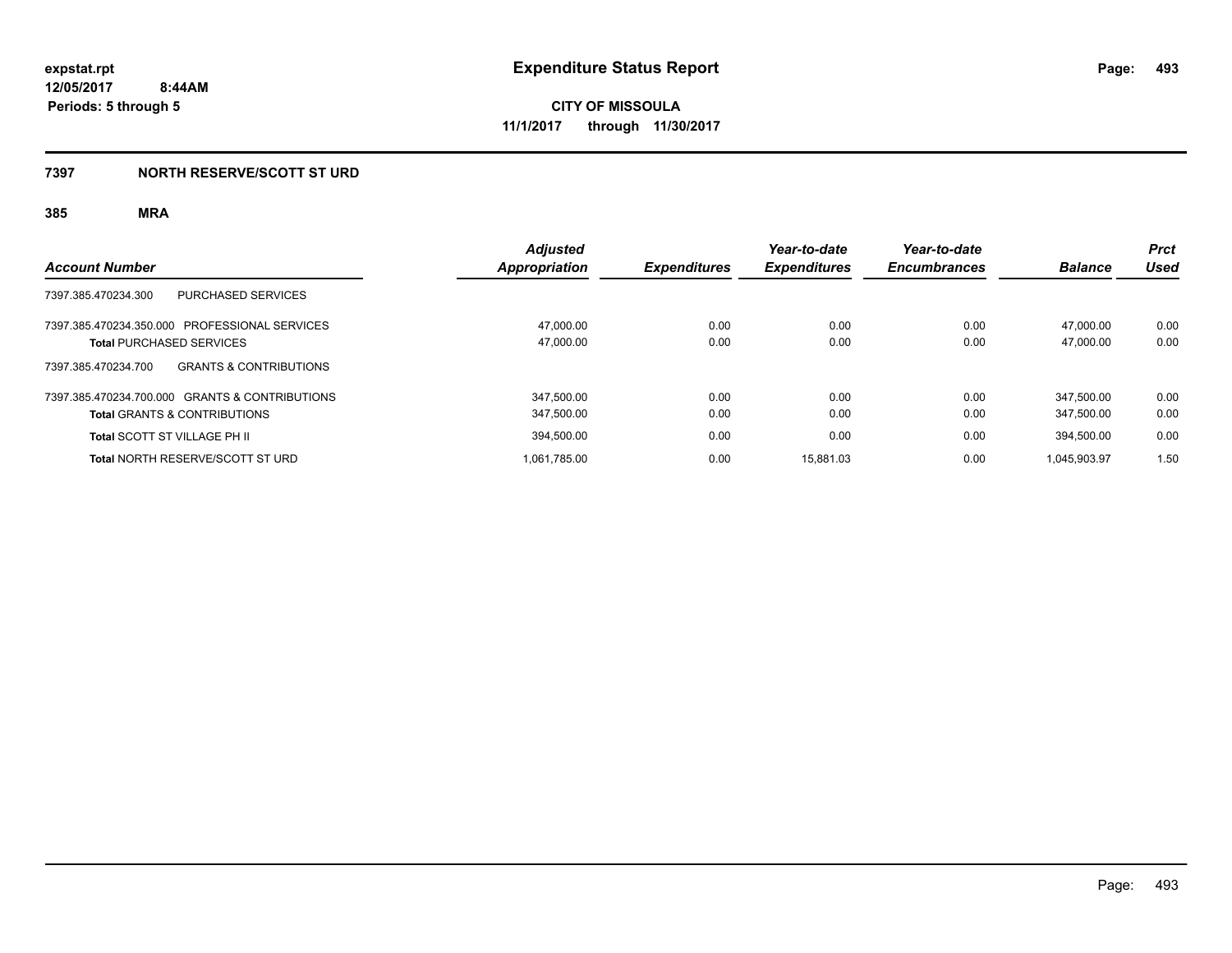**494**

**12/05/2017 8:44AM Periods: 5 through 5**

**CITY OF MISSOULA 11/1/2017 through 11/30/2017**

## **7399 INTERMOUNTAIN BOND DEBT SERVICE**

| <b>Account Number</b>             |                                              | <b>Adjusted</b><br>Appropriation | <b>Expenditures</b> | Year-to-date<br><b>Expenditures</b> | Year-to-date<br><b>Encumbrances</b> | <b>Balance</b> | <b>Prct</b><br><b>Used</b> |
|-----------------------------------|----------------------------------------------|----------------------------------|---------------------|-------------------------------------|-------------------------------------|----------------|----------------------------|
| 7399.385.490200                   | REVENUE BOND DEBT SERVICE                    |                                  |                     |                                     |                                     |                |                            |
| 7399.385.490200.600               | <b>DEBT SERVICE</b>                          |                                  |                     |                                     |                                     |                |                            |
| 7399.385.490200.610.000 PRINCIPAL |                                              | 81.500.00                        | 0.00                | 0.00                                | 0.00                                | 81.500.00      | 0.00                       |
| 7399.385.490200.620.000 INTEREST  |                                              | 64,658.00                        | 0.00                | 0.00                                | 0.00                                | 64.658.00      | 0.00                       |
|                                   | Total REVENUE BOND DEBT SERVICE              | 146,158.00                       | 0.00                | 0.00                                | 0.00                                | 146.158.00     | 0.00                       |
|                                   | <b>Total INTERMOUNTAIN BOND DEBT SERVICE</b> | 146,158.00                       | 0.00                | 0.00                                | 0.00                                | 146.158.00     | 0.00                       |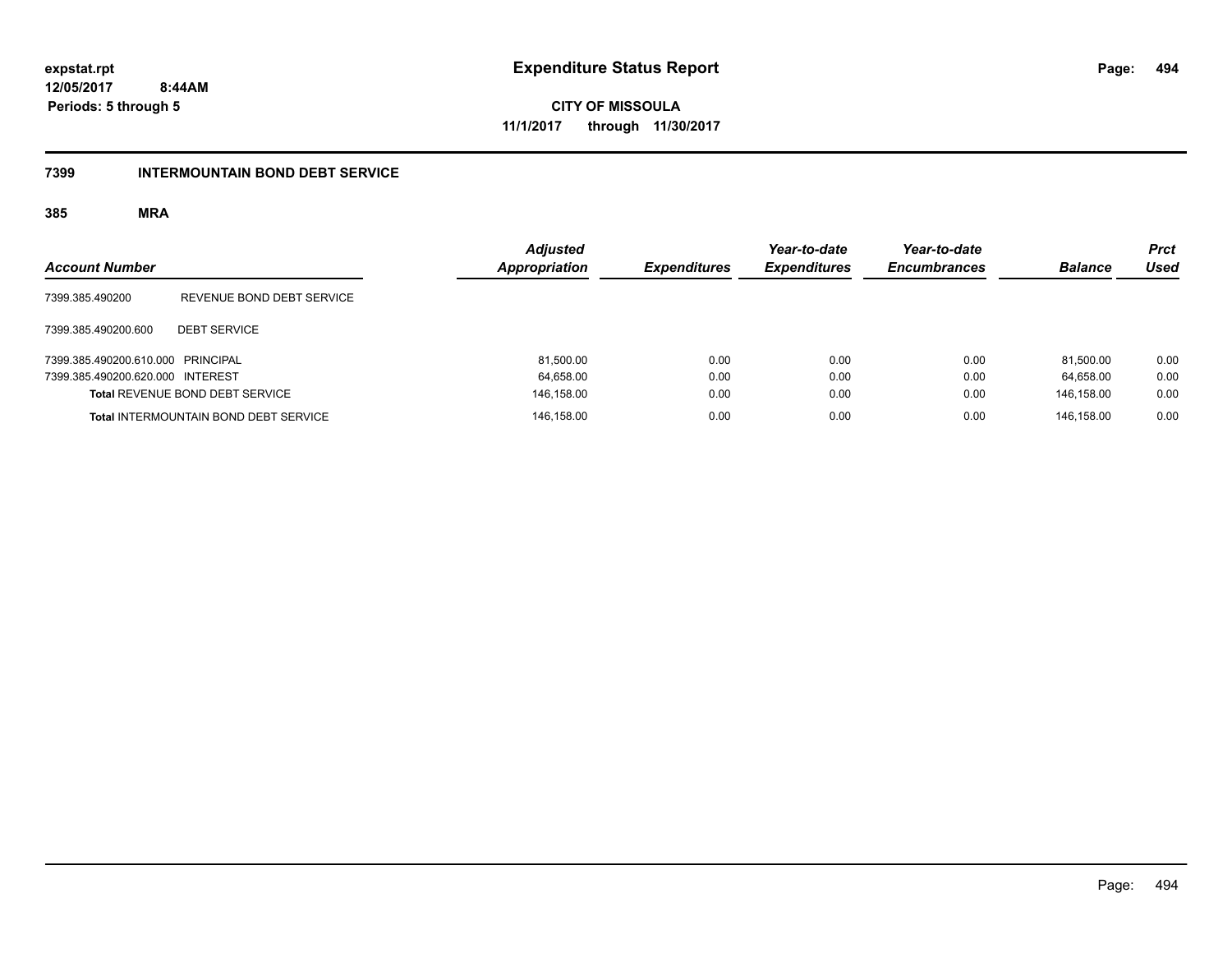## **7400 FRONT ST BOND CLEARING**

| <b>Account Number</b>                            | <b>Adjusted</b><br>Appropriation | <b>Expenditures</b> | Year-to-date<br><b>Expenditures</b> | Year-to-date<br><b>Encumbrances</b> | <b>Balance</b> | <b>Prct</b><br><b>Used</b> |
|--------------------------------------------------|----------------------------------|---------------------|-------------------------------------|-------------------------------------|----------------|----------------------------|
| 7400.385.470210<br><b>ADMINISTRATION</b>         |                                  |                     |                                     |                                     |                |                            |
| 7400.385.470210.800<br>OTHER OBJECTS             |                                  |                     |                                     |                                     |                |                            |
| 7400.385.470210.820.603 TRANSFERS TO OTHER FUNDS | 206.390.00                       | 0.00                | 0.00                                | 0.00                                | 206.390.00     | 0.00                       |
| 7400.385.470210.820.604 TRANSFERS TO OTHER FUNDS | 125.717.00                       | 0.00                | 0.00                                | 0.00                                | 125.717.00     | 0.00                       |
| 7400.385.470210.820.605 TRANSFERS TO OTHER FUNDS | 79.623.00                        | 0.00                | $-25.123.21$                        | 0.00                                | 104.746.21     | 31.55                      |
| <b>Total OTHER OBJECTS</b>                       | 411,730.00                       | 0.00                | $-25.123.21$                        | 0.00                                | 436.853.21     | 0.00                       |
| <b>Total ADMINISTRATION</b>                      | 411,730.00                       | 0.00                | $-25.123.21$                        | 0.00                                | 436.853.21     | 0.00                       |
| <b>Total FRONT ST BOND CLEARING</b>              | 411.730.00                       | 0.00                | $-25.123.21$                        | 0.00                                | 436.853.21     | 0.00                       |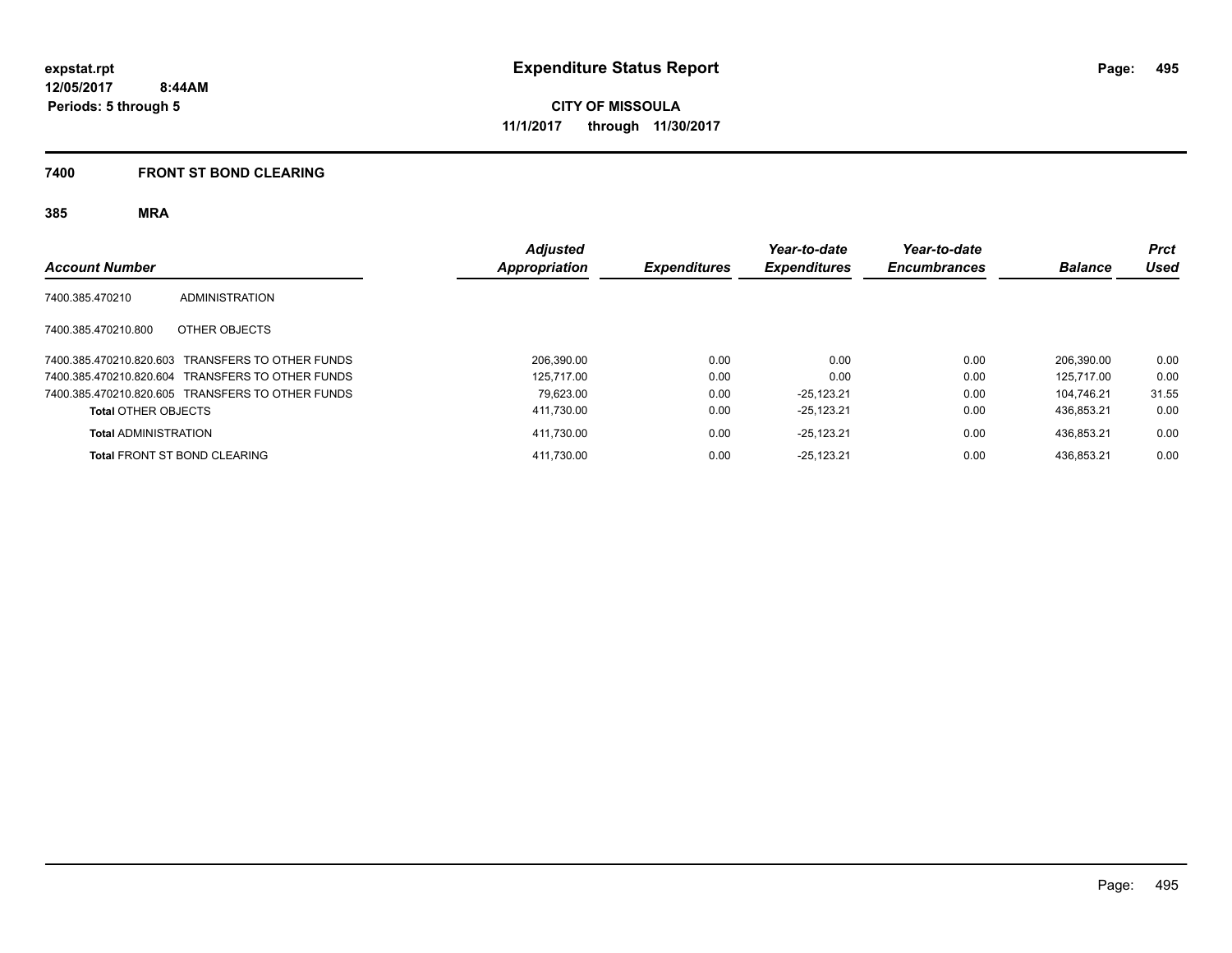# **7401 FRONT ST PARKING STRUCTURE**

| <b>Account Number</b>             |                                                 | <b>Adjusted</b><br><b>Appropriation</b> | <b>Expenditures</b> | Year-to-date<br><b>Expenditures</b> | Year-to-date<br><b>Encumbrances</b> | <b>Balance</b> | <b>Prct</b><br><b>Used</b> |
|-----------------------------------|-------------------------------------------------|-----------------------------------------|---------------------|-------------------------------------|-------------------------------------|----------------|----------------------------|
| 7401.385.470210                   | <b>ADMINISTRATION</b>                           |                                         |                     |                                     |                                     |                |                            |
| 7401.385.470210.800               | OTHER OBJECTS                                   |                                         |                     |                                     |                                     |                |                            |
| <b>Total ADMINISTRATION</b>       |                                                 | 0.00                                    | 0.00                | 0.00                                | 0.00                                | 0.00           | 0.00                       |
| 7401.385.490000                   | <b>DEBT SERVICE</b>                             |                                         |                     |                                     |                                     |                |                            |
| 7401.385.490000.600               | <b>DEBT SERVICE</b>                             |                                         |                     |                                     |                                     |                |                            |
| 7401.385.490000.610.000 PRINCIPAL |                                                 | 102,000.00                              | 0.00                | 102,000.00                          | 0.00                                | 0.00           | 100.00                     |
|                                   | 7401.385.490000.620.000 INTEREST / SERVICE FEES | 102,860.00                              | 0.00                | 52,195.00                           | 0.00                                | 50,665.00      | 50.74                      |
| <b>Total DEBT SERVICE</b>         |                                                 | 204,860.00                              | 0.00                | 154,195.00                          | 0.00                                | 50,665.00      | 75.27                      |
|                                   | <b>Total FRONT ST PARKING STRUCTURE</b>         | 204,860.00                              | 0.00                | 154,195.00                          | 0.00                                | 50,665.00      | 75.27                      |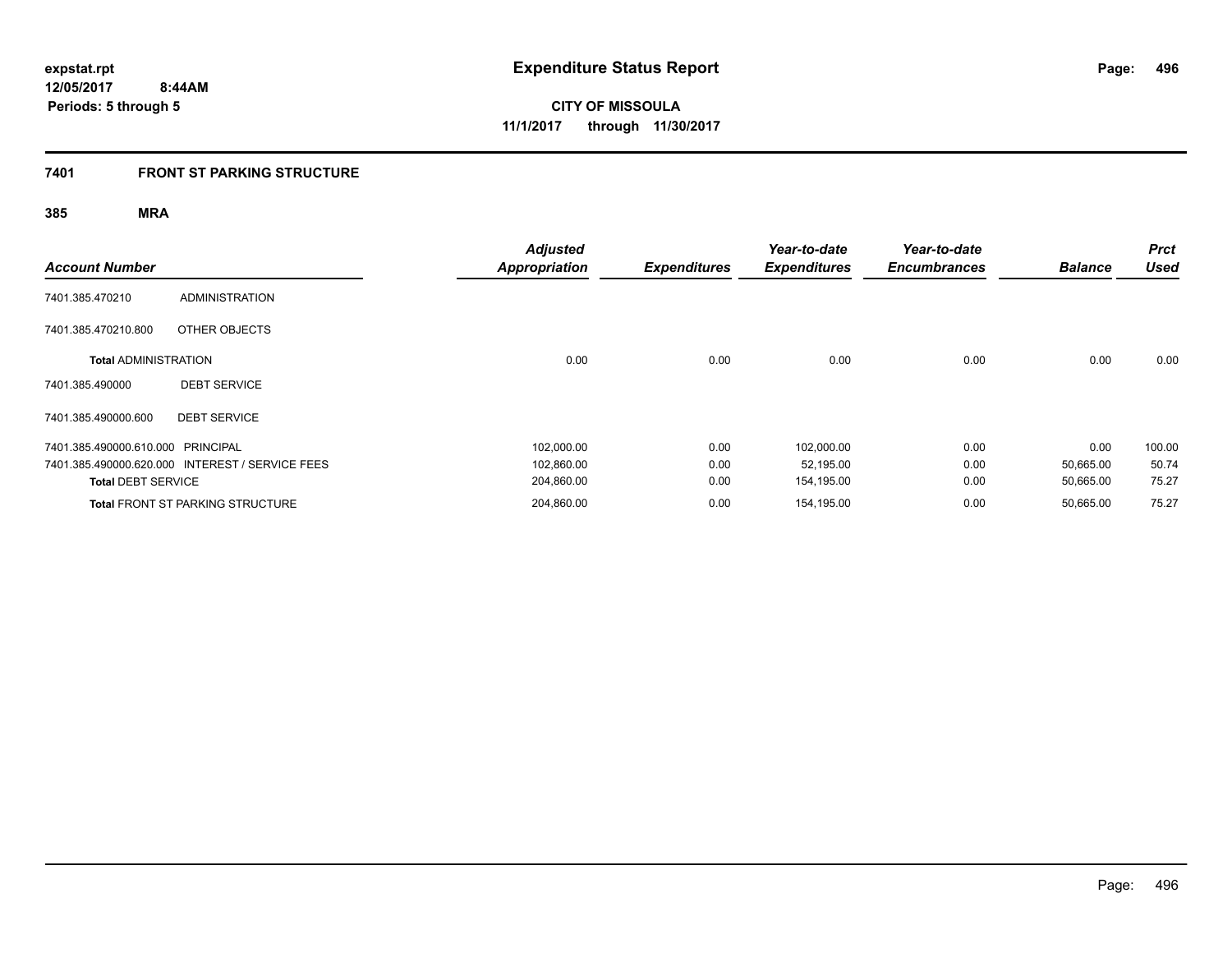**CITY OF MISSOULA 11/1/2017 through 11/30/2017**

# **7402 FRONT ST SUBORDINATE LIEN NOTE**

| <b>Account Number</b>                  |                                                                                          | <b>Adjusted</b><br><b>Appropriation</b> | <b>Expenditures</b> | Year-to-date<br><b>Expenditures</b> | Year-to-date<br><b>Encumbrances</b> | <b>Balance</b>         | <b>Prct</b><br><b>Used</b> |
|----------------------------------------|------------------------------------------------------------------------------------------|-----------------------------------------|---------------------|-------------------------------------|-------------------------------------|------------------------|----------------------------|
| 7402.385.490505                        | FRONT ST URD \$1.6m REFUNDING A                                                          |                                         |                     |                                     |                                     |                        |                            |
| 7402.385.490505.500                    | <b>FIXED CHARGES</b>                                                                     |                                         |                     |                                     |                                     |                        |                            |
| <b>Total FIXED CHARGES</b>             |                                                                                          | 0.00                                    | 0.00                | 0.00                                | 0.00                                | 0.00                   | 0.00                       |
| 7402.385.490505.600                    | <b>DEBT SERVICE</b>                                                                      |                                         |                     |                                     |                                     |                        |                            |
| 7402.385.490505.610.000 PRINCIPAL      |                                                                                          | 23,500.00                               | 0.00                | 0.00                                | 0.00                                | 23,500.00              | 0.00                       |
|                                        | 7402.385.490505.620.000 INTEREST / SERVICE FEES<br>Total FRONT ST URD \$1.6m REFUNDING A | 66,844.00<br>90,344.00                  | 0.00<br>0.00        | 0.00<br>0.00                        | 0.00<br>0.00                        | 66,844.00<br>90,344.00 | 0.00<br>0.00               |
| 7402.385.490506<br>7402.385.490506.500 | FRONT ST URD \$1.6m REFUNDING B<br><b>FIXED CHARGES</b>                                  |                                         |                     |                                     |                                     |                        |                            |
| <b>Total FIXED CHARGES</b>             |                                                                                          | 0.00                                    | 0.00                | 0.00                                | 0.00                                | 0.00                   | 0.00                       |
| 7402.385.490506.600                    | <b>DEBT SERVICE</b>                                                                      |                                         |                     |                                     |                                     |                        |                            |
| 7402.385.490506.610.000 PRINCIPAL      |                                                                                          | 6.500.00                                | 0.00                | 0.00                                | 0.00                                | 6.500.00               | 0.00                       |
|                                        | 7402.385.490506.620.000 INTEREST / SERVICE FEES                                          | 12,488.00                               | 0.00                | 0.00                                | 0.00                                | 12,488.00              | 0.00                       |
|                                        | Total FRONT ST URD \$1.6m REFUNDING B                                                    | 18,988.00                               | 0.00                | 0.00                                | 0.00                                | 18,988.00              | 0.00                       |
| 7402.385.490508                        | FRONT ST URD DEBT                                                                        |                                         |                     |                                     |                                     |                        |                            |
| 7402.385.490508.600                    | <b>DEBT SERVICE</b>                                                                      |                                         |                     |                                     |                                     |                        |                            |
|                                        | 7402.385.490508.620.000 2017c 3.26m Student Housing                                      | 16,385.00                               | 0.00                | 0.00                                | 0.00                                | 16,385.00              | 0.00                       |
| Total FRONT ST URD DEBT                |                                                                                          | 16,385.00                               | 0.00                | 0.00                                | 0.00                                | 16,385.00              | 0.00                       |
|                                        | Total FRONT ST SUBORDINATE LIEN NOTE                                                     | 125,717.00                              | 0.00                | 0.00                                | 0.00                                | 125,717.00             | 0.00                       |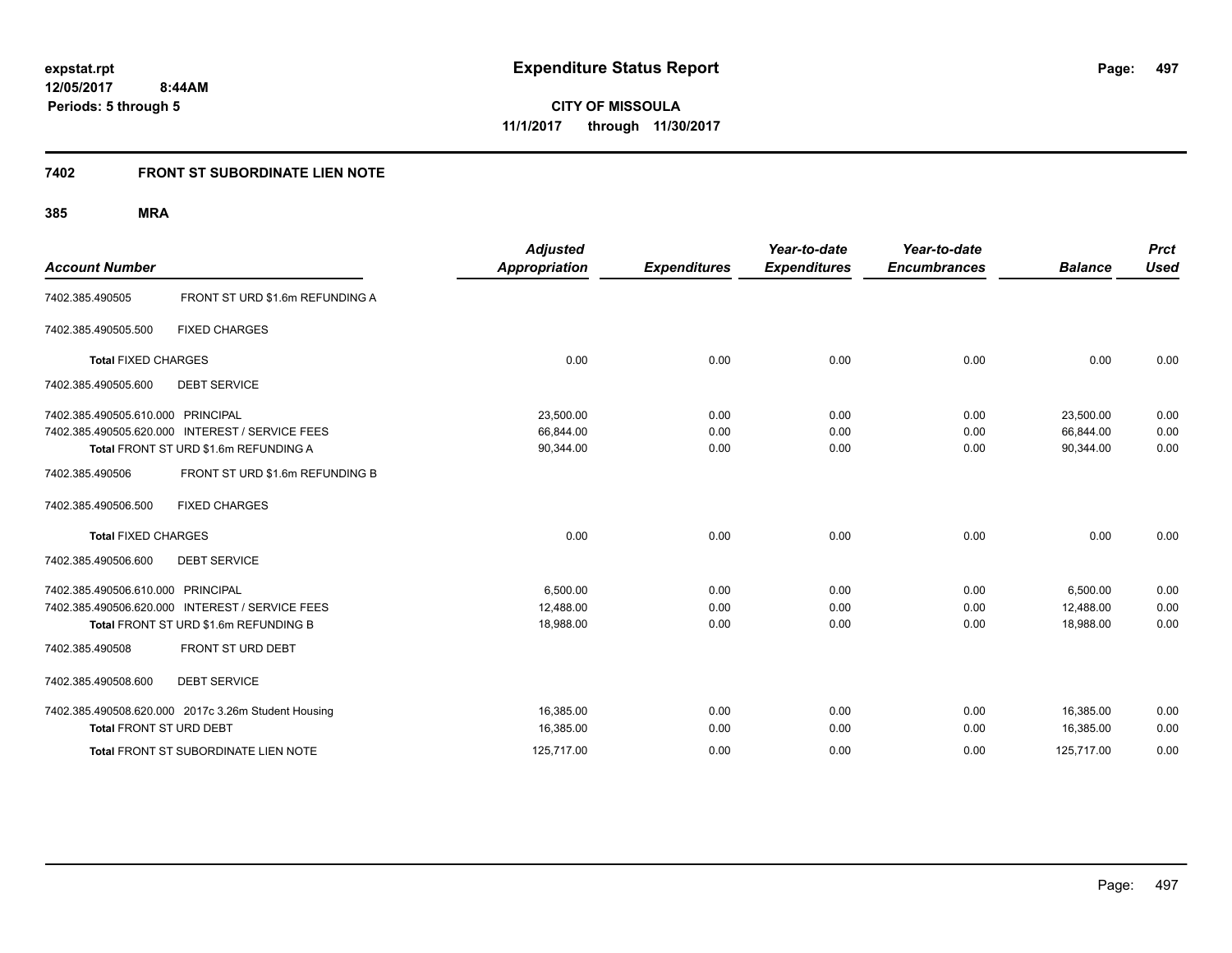# **CITY OF MISSOULA 11/1/2017 through 11/30/2017**

# **7447 COURT COLLECTED PARKING FINES**

## **230 MUNICIPAL COURT**

| <b>Account Number</b>      |                                            | <b>Adjusted</b><br><b>Appropriation</b> | <b>Expenditures</b> | Year-to-date<br><b>Expenditures</b> | Year-to-date<br><b>Encumbrances</b> | <b>Balance</b> | <b>Prct</b><br>Used |
|----------------------------|--------------------------------------------|-----------------------------------------|---------------------|-------------------------------------|-------------------------------------|----------------|---------------------|
| 7447.230.410360            | CITY/MUNICIPAL COURT                       |                                         |                     |                                     |                                     |                |                     |
| 7447.230.410360.500        | <b>FIXED CHARGES</b>                       |                                         |                     |                                     |                                     |                |                     |
| <b>Total FIXED CHARGES</b> |                                            | 0.00                                    | 0.00                | 0.00                                | 0.00                                | 0.00           | 0.00                |
|                            | <b>Total CITY/MUNICIPAL COURT</b>          | 0.00                                    | 0.00                | 0.00                                | 0.00                                | 0.00           | 0.00                |
|                            | <b>Total COURT COLLECTED PARKING FINES</b> | 0.00                                    | 0.00                | 0.00                                | 0.00                                | 0.00           | 0.00                |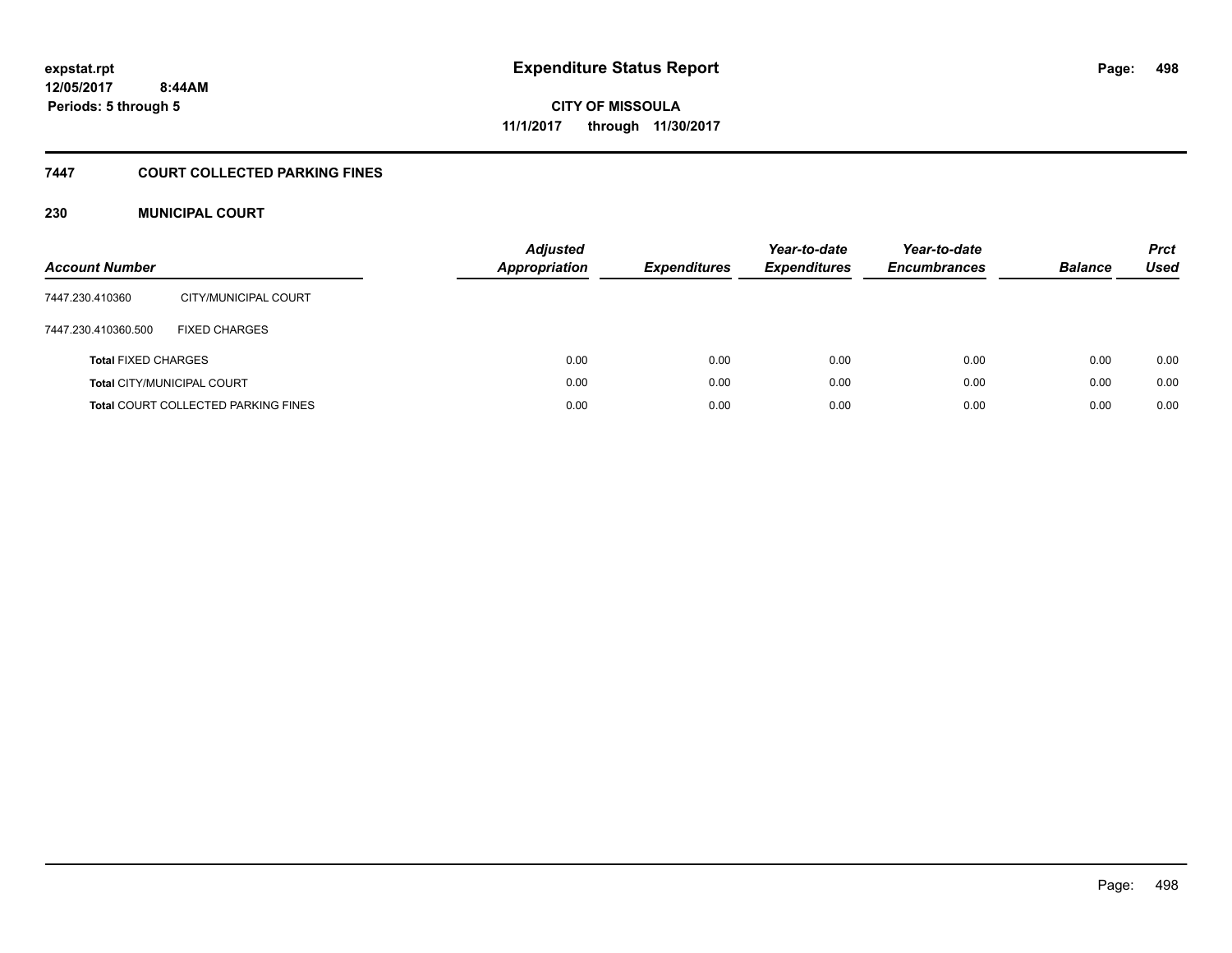# **7458 COURT SURCHARGE**

## **230 MUNICIPAL COURT**

| <b>Account Number</b>        |                            | <b>Adjusted</b><br><b>Appropriation</b> | <b>Expenditures</b> | Year-to-date<br><b>Expenditures</b> | Year-to-date<br><b>Encumbrances</b> | <b>Balance</b> | <b>Prct</b><br>Used |
|------------------------------|----------------------------|-----------------------------------------|---------------------|-------------------------------------|-------------------------------------|----------------|---------------------|
| 7458.230.410360              | CITY/MUNICIPAL COURT       |                                         |                     |                                     |                                     |                |                     |
| 7458.230.410360.500          | <b>FIXED CHARGES</b>       |                                         |                     |                                     |                                     |                |                     |
| <b>Total FIXED CHARGES</b>   |                            | 0.00                                    | 0.00                | 0.00                                | 0.00                                | 0.00           | 0.00                |
|                              | Total CITY/MUNICIPAL COURT | 0.00                                    | 0.00                | 0.00                                | 0.00                                | 0.00           | 0.00                |
| <b>Total COURT SURCHARGE</b> |                            | 0.00                                    | 0.00                | 0.00                                | 0.00                                | 0.00           | 0.00                |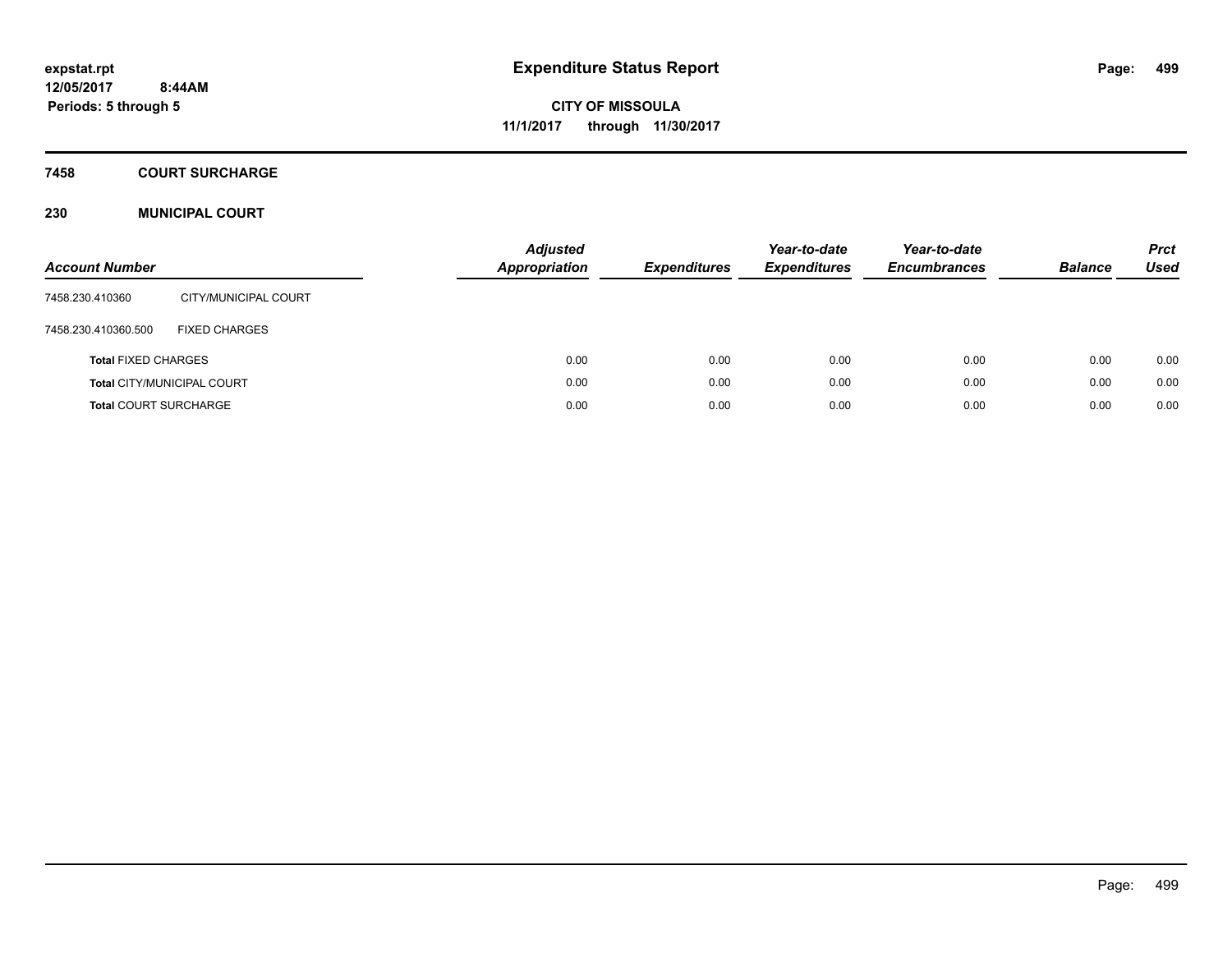## **7469 PUBLIC DEFENDER FEES**

## **230 MUNICIPAL COURT**

| <b>Account Number</b> |                                   | <b>Adjusted</b><br>Appropriation | <b>Expenditures</b> | Year-to-date<br><b>Expenditures</b> | Year-to-date<br><b>Encumbrances</b> | <b>Balance</b> | <b>Prct</b><br><b>Used</b> |
|-----------------------|-----------------------------------|----------------------------------|---------------------|-------------------------------------|-------------------------------------|----------------|----------------------------|
| 7469.230.410360       | CITY/MUNICIPAL COURT              |                                  |                     |                                     |                                     |                |                            |
| 7469.230.410360.500   | <b>FIXED CHARGES</b>              |                                  |                     |                                     |                                     |                |                            |
|                       | <b>Total PUBLIC DEFENDER FEES</b> | 0.00                             | 0.00                | 0.00                                | 0.00                                | 0.00           | 0.00                       |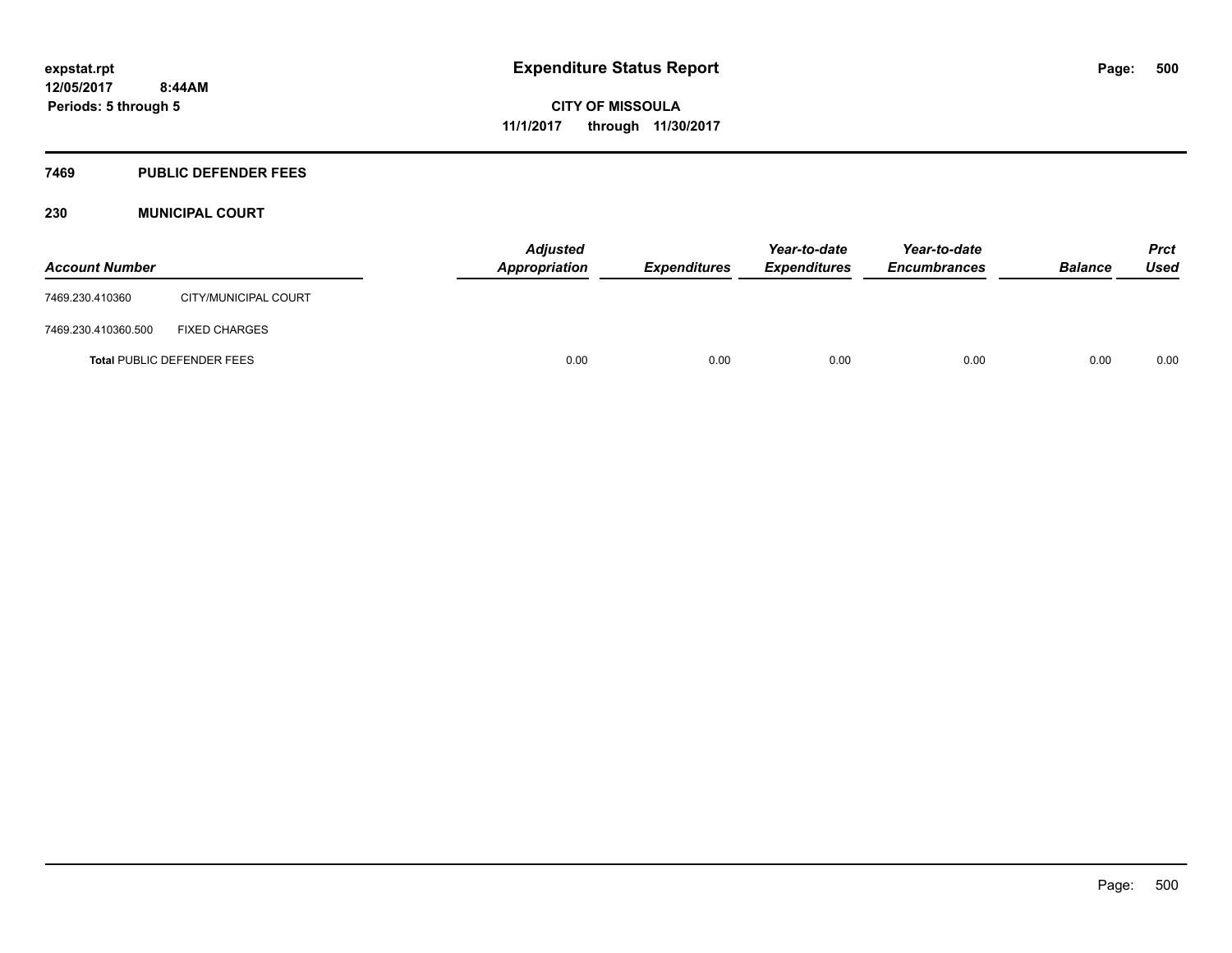# **7903 COUNTY CLEARING**

| <b>Account Number</b>        |                                                                                            | <b>Adjusted</b><br><b>Appropriation</b> | <b>Expenditures</b> | Year-to-date<br><b>Expenditures</b> | Year-to-date<br><b>Encumbrances</b> | <b>Balance</b>             | Prct<br><b>Used</b> |
|------------------------------|--------------------------------------------------------------------------------------------|-----------------------------------------|---------------------|-------------------------------------|-------------------------------------|----------------------------|---------------------|
| 7903.390.440600              | ANIMAL CONTROL SERVICES                                                                    |                                         |                     |                                     |                                     |                            |                     |
| 7903.390.440600.800          | OTHER OBJECTS                                                                              |                                         |                     |                                     |                                     |                            |                     |
|                              | 7903.390.440600.845.000 CONTINGENCY - DOG LICENSES<br><b>Total ANIMAL CONTROL SERVICES</b> | 0.00<br>0.00                            | 0.00<br>0.00        | 2,959.17<br>2,959.17                | 0.00<br>0.00                        | $-2,959.17$<br>$-2,959.17$ | 0.00<br>0.00        |
| 7903.390.510110              | <b>MERCHANT SERVICES</b>                                                                   |                                         |                     |                                     |                                     |                            |                     |
| 7903.390.510110.500          | <b>FIXED CHARGES</b>                                                                       |                                         |                     |                                     |                                     |                            |                     |
|                              | <b>Total MERCHANT SERVICES</b>                                                             | 0.00                                    | 0.00                | 0.00                                | 0.00                                | 0.00                       | 0.00                |
| <b>Total COUNTY CLEARING</b> |                                                                                            | 0.00                                    | 0.00                | 2,959.17                            | 0.00                                | $-2,959.17$                | 0.00                |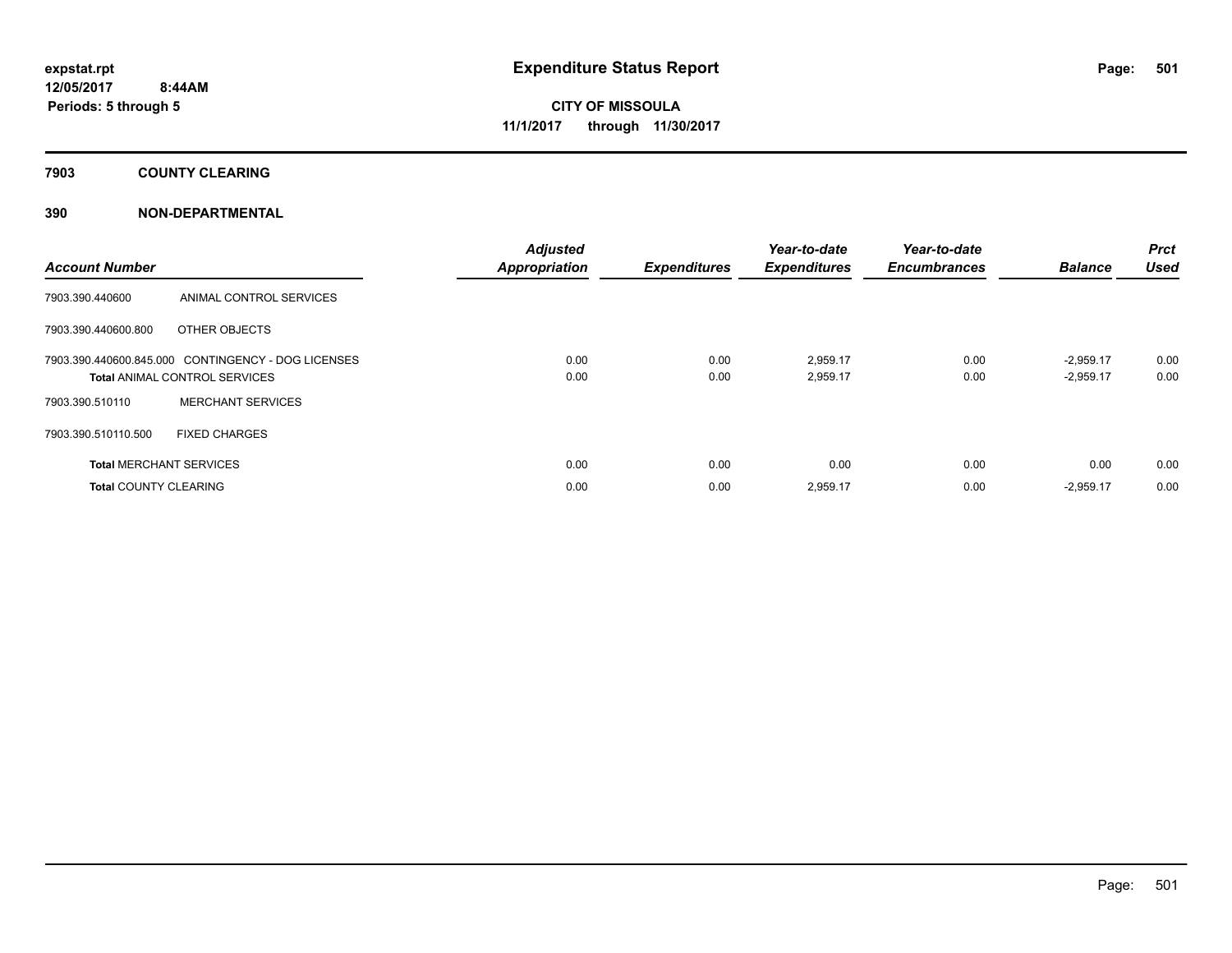# **7904 SEWER REBATE**

# **280 PUBLIC WORKS OPERATIONS**

| <b>Account Number</b>        |                                | <b>Adjusted</b><br><b>Appropriation</b> | <b>Expenditures</b> | Year-to-date<br><b>Expenditures</b> | Year-to-date<br><b>Encumbrances</b> | <b>Balance</b> | <b>Prct</b><br><b>Used</b> |
|------------------------------|--------------------------------|-----------------------------------------|---------------------|-------------------------------------|-------------------------------------|----------------|----------------------------|
| 7904.280.430600              | <b>SEWER UTILITIES</b>         |                                         |                     |                                     |                                     |                |                            |
| 7904.280.430600.500          | <b>FIXED CHARGES</b>           |                                         |                     |                                     |                                     |                |                            |
| <b>Total FIXED CHARGES</b>   |                                | 0.00                                    | 0.00                | 0.00                                | 0.00                                | 0.00           | 0.00                       |
| 7904.280.430600.800          | OTHER OBJECTS                  |                                         |                     |                                     |                                     |                |                            |
| <b>Total SEWER UTILITIES</b> |                                | 0.00                                    | 0.00                | 0.00                                | 0.00                                | 0.00           | 0.00                       |
| 7904.280.510110              | <b>MERCHANT SERVICES</b>       |                                         |                     |                                     |                                     |                |                            |
| 7904.280.510110.500          | <b>FIXED CHARGES</b>           |                                         |                     |                                     |                                     |                |                            |
|                              | <b>Total MERCHANT SERVICES</b> | 0.00                                    | 0.00                | 0.00                                | 0.00                                | 0.00           | 0.00                       |
| <b>Total SEWER REBATE</b>    |                                | 0.00                                    | 0.00                | 0.00                                | 0.00                                | 0.00           | 0.00                       |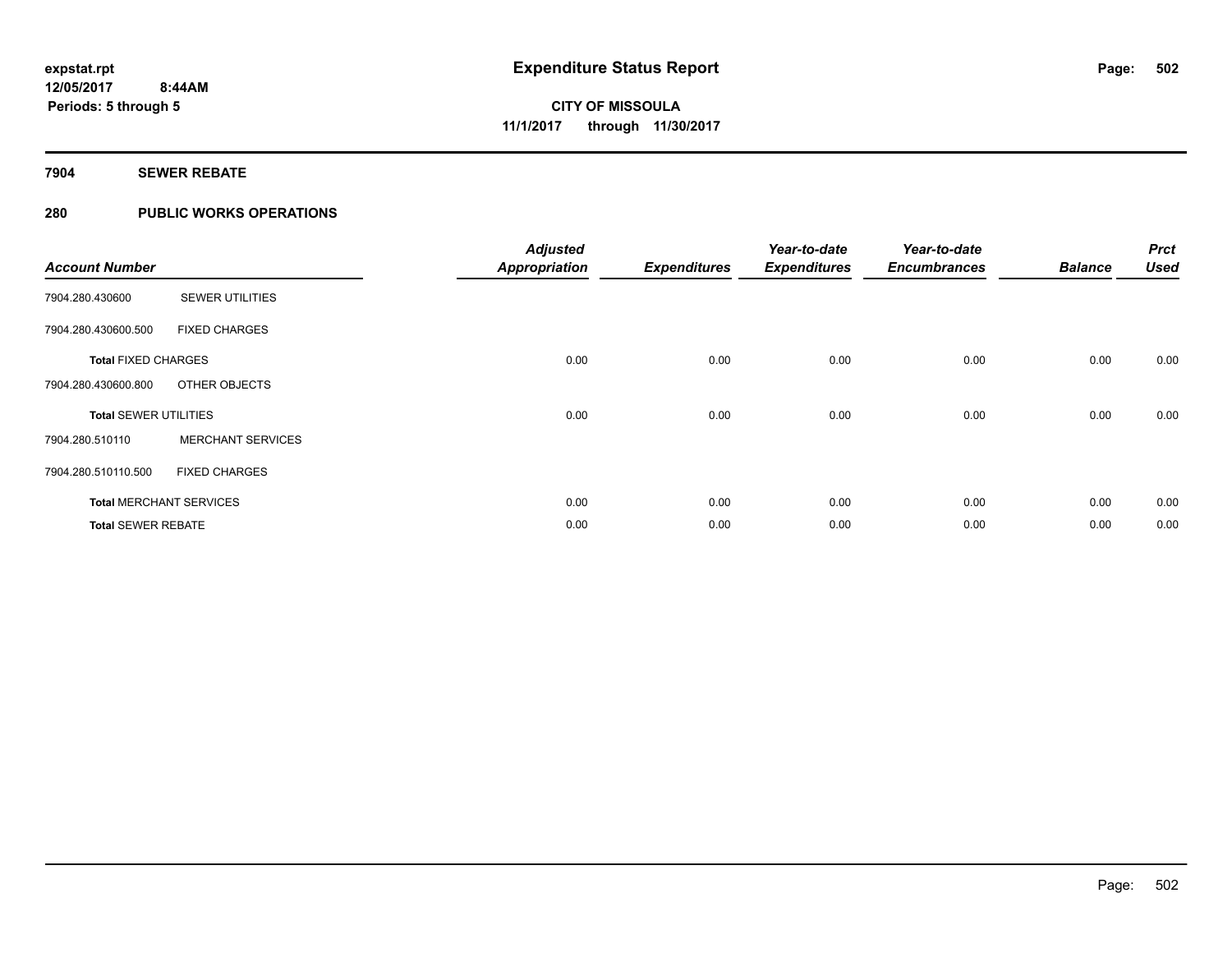#### **7905 WYE SEWER RSID 8489**

# **280 PUBLIC WORKS OPERATIONS**

| <b>Account Number</b>        |                           | <b>Adjusted</b><br><b>Appropriation</b> | <b>Expenditures</b> | Year-to-date<br><b>Expenditures</b> | Year-to-date<br><b>Encumbrances</b> | <b>Balance</b> | <b>Prct</b><br><b>Used</b> |
|------------------------------|---------------------------|-----------------------------------------|---------------------|-------------------------------------|-------------------------------------|----------------|----------------------------|
| 7905.280.430600              | <b>SEWER UTILITIES</b>    |                                         |                     |                                     |                                     |                |                            |
| 7905.280.430600.500          | <b>FIXED CHARGES</b>      |                                         |                     |                                     |                                     |                |                            |
| <b>Total SEWER UTILITIES</b> |                           | 0.00                                    | 0.00                | 0.00                                | 0.00                                | 0.00           | 0.00                       |
| 7905.280.510110              | <b>MERCHANT SERVICES</b>  |                                         |                     |                                     |                                     |                |                            |
| 7905.280.510110.500          | <b>FIXED CHARGES</b>      |                                         |                     |                                     |                                     |                |                            |
|                              | Total WYE SEWER RSID 8489 | 0.00                                    | 0.00                | 0.00                                | 0.00                                | 0.00           | 0.00                       |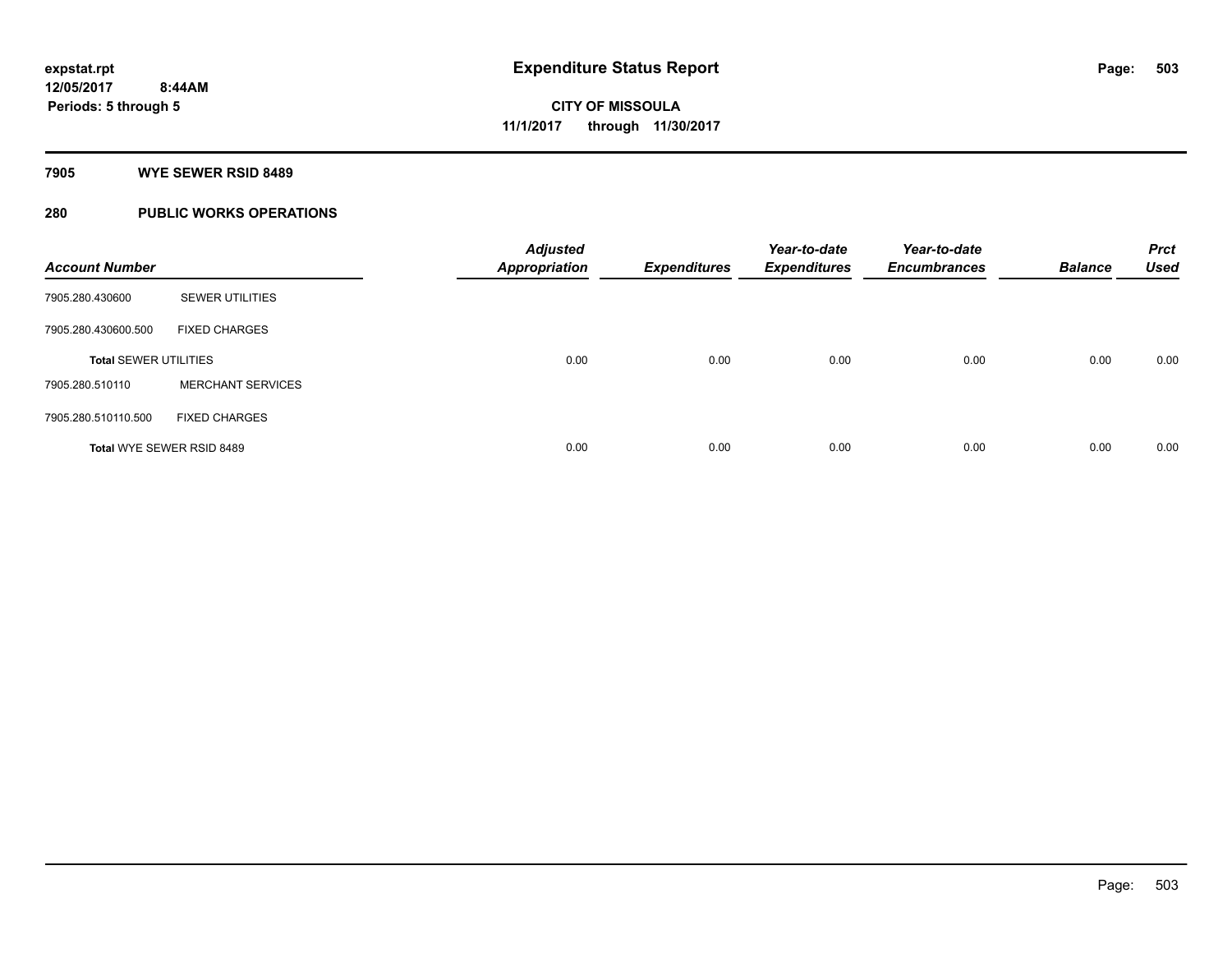## **7911 RESIDENTIAL INSPECTION FUND**

## **310 BUILDING INSPECTION**

| <b>Account Number</b>         |                                              | <b>Adjusted</b><br><b>Appropriation</b> | <b>Expenditures</b> | Year-to-date<br><b>Expenditures</b> | Year-to-date<br><b>Encumbrances</b> | <b>Balance</b> | <b>Prct</b><br><b>Used</b> |
|-------------------------------|----------------------------------------------|-----------------------------------------|---------------------|-------------------------------------|-------------------------------------|----------------|----------------------------|
| 7911.310.420501               | CONTRACTUAL SERVICE AGRMNTS - BUILDING       |                                         |                     |                                     |                                     |                |                            |
| 7911.310.420501.200           | <b>SUPPLIES</b>                              |                                         |                     |                                     |                                     |                |                            |
| <b>Total SUPPLIES</b>         |                                              | 0.00                                    | 0.00                | 0.00                                | 0.00                                | 0.00           | 0.00                       |
| 7911.310.420501.300           | PURCHASED SERVICES                           |                                         |                     |                                     |                                     |                |                            |
|                               | Total CONTRACTUAL SERVICE AGRMNTS - BUILDING | 0.00                                    | 0.00                | 0.00                                | 0.00                                | 0.00           | 0.00                       |
| 7911.310.420502               | *** Title Not Found ***                      |                                         |                     |                                     |                                     |                |                            |
| 7911.310.420502.200           | <b>SUPPLIES</b>                              |                                         |                     |                                     |                                     |                |                            |
| Total *** Title Not Found *** |                                              | 0.00                                    | 0.00                | 0.00                                | 0.00                                | 0.00           | 0.00                       |
| 7911.310.510110               | <b>MERCHANT SERVICES</b>                     |                                         |                     |                                     |                                     |                |                            |
| 7911.310.510110.500           | <b>FIXED CHARGES</b>                         |                                         |                     |                                     |                                     |                |                            |
|                               | Total RESIDENTIAL INSPECTION FUND            | 0.00                                    | 0.00                | 0.00                                | 0.00                                | 0.00           | 0.00                       |